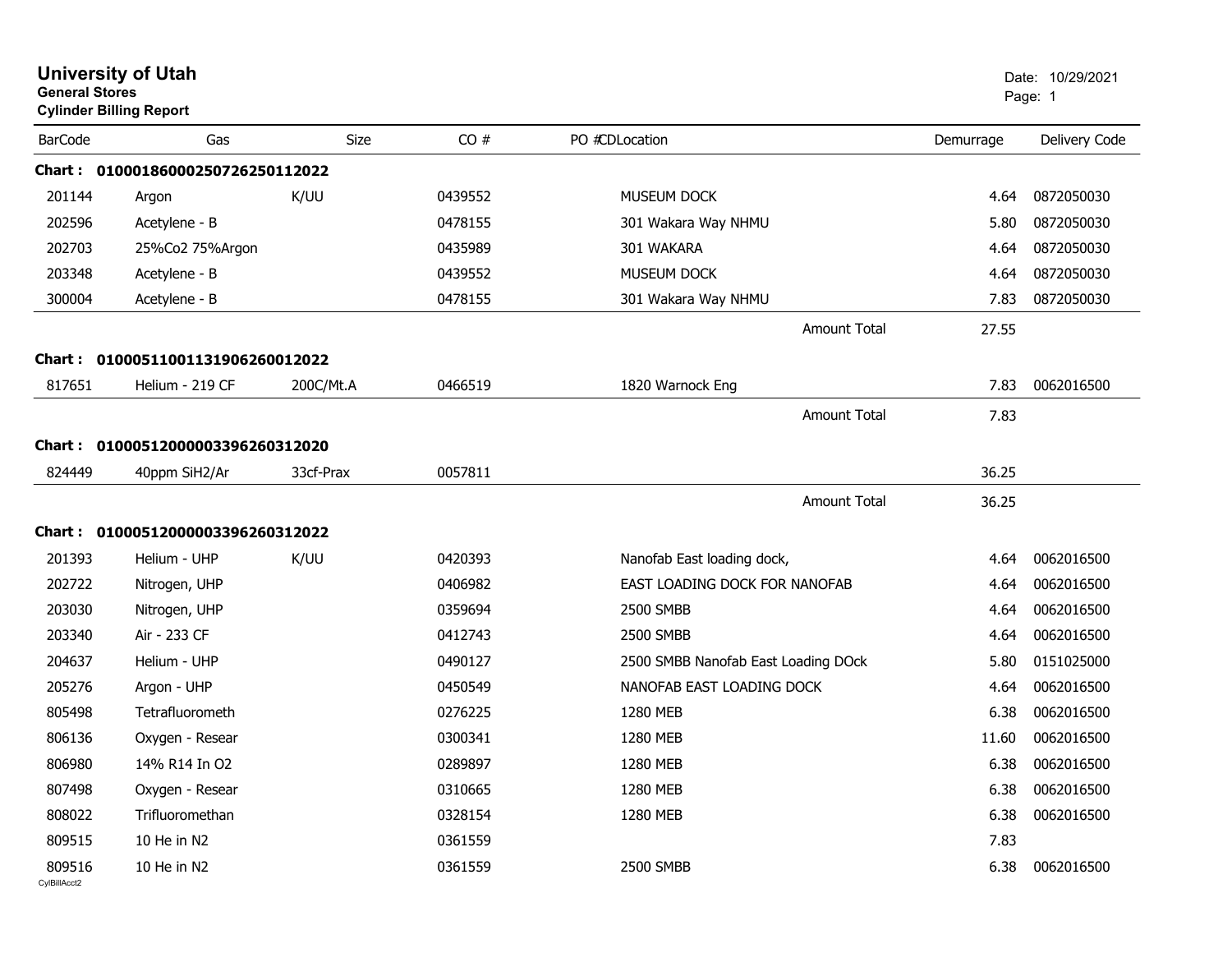| <b>General Stores</b>  | <b>University of Utah</b><br><b>Cylinder Billing Report</b> |      |         |                               | Date: 10/29/2021<br>Page: 2 |                  |  |
|------------------------|-------------------------------------------------------------|------|---------|-------------------------------|-----------------------------|------------------|--|
| <b>BarCode</b>         | Gas                                                         | Size | CO#     | PO #CDLocation                | Demurrage                   | Delivery Code    |  |
| 809517                 | 10 He in N2                                                 |      | 0361559 | 2500 SMBB                     | 6.38                        | 0062016500       |  |
| 809521                 | 10 He in N2                                                 |      | 0359703 | 2500 SMBB                     | 6.38                        | 0062016500       |  |
| 809859                 | 2.85%H2/Argon                                               |      | 0373036 | 1280 MEB                      | 6.38                        | 0064012800       |  |
| 810114                 | Ammonia Elect                                               |      | 0359145 | 2500 SMBB                     | 25.81                       | 0062016500       |  |
| 810523                 | 10 He in N2                                                 |      | 0390109 | BLDG 151 DOCK                 | 6.38                        | 0151025000       |  |
| 810524                 | 10 He in N2                                                 |      | 0390109 | BLDG 151 DOCK                 | 6.38                        | 0151025000       |  |
| 810739                 | 10 He in N2                                                 |      | 0391599 | 2500 SMBB                     | 6.38                        | 0151025000       |  |
| 810740                 | 10 He in N2                                                 |      | 0391599 | 2500 SMBB                     | 6.38                        | 0151025000       |  |
| 810842                 | 10 He in N2                                                 |      | 0394489 | 2500 SMBB                     | 6.38                        | 0151025000       |  |
| 810844                 | 10 He in N2                                                 |      | 0394489 | 2500 SMBB                     | 6.38                        | 0151025000       |  |
| 810862                 | Ammonia Elect                                               |      | 0403415 | 2500 SMBB                     | 15.95                       | 0151025000       |  |
| 810864                 | Dichlorosilane                                              |      | 0406266 | 2500 SMBB                     | 25.81                       | 0151025000       |  |
| 811054                 | Res. Nitrogen                                               |      | 0401849 | <b>EAST LOADING DOCK</b>      | 6.38                        | 0151025000       |  |
| 811164                 | 2.85%H2/Argon                                               |      | 0402031 | NANOFAB LADING DOCK SMBB      | 6.38                        | 0151025000       |  |
| 813311                 | Silane                                                      |      | 0424695 | 2500 SMBB - CLEAN ROOM        | 73.95                       | 0151025000       |  |
| 813435                 | 10 He in N2                                                 |      | 0427208 | NANOFAB EAST LAB LOADING DOCK | 6.67                        | 0151025000       |  |
| 813564                 | Silane                                                      |      | 0427615 | 2500 SMBB - CLEAN ROOM        | 31.90                       | 0151025000       |  |
| 813565                 | 6% Ph3 iin Sih4                                             |      | 0427615 | 2500 SMBB - CLEAN ROOM        | 31.90                       | 0151025000       |  |
| 814574                 | Dichlorosilane                                              |      | 0431156 | 2500 SMBB                     | 31.90                       | 0151025000       |  |
| 817966                 | P2H4/Silane                                                 |      | 0455975 | <b>FAB LAB SMBB</b>           | 8.41                        | 0151025000       |  |
| 818023                 | Oxygen, UHP,                                                |      | 0462437 | NANOFAB EAST LOADINGDOCK      | 7.83                        | 0062016500       |  |
| 818491                 | Sulfer Hexafluo                                             |      | 0464667 | <b>FAB LAB SMBB</b>           | 7.83                        | 0151025000       |  |
| 818691                 | C <sub>4F8</sub>                                            |      | 0464666 | <b>FAB LAB SMBB</b>           | 7.83                        | 0151025000       |  |
| 819245                 | Chlorine Elect                                              |      | 0468246 | EAST LOADING DOCK SMBB        |                             | 36.25 0151025000 |  |
| 819315                 | BCL3                                                        |      | 0470553 | EAST LOADING DOCK SMBB        | 7.83                        | 0151025000       |  |
| 819922                 | ISP Helium                                                  |      | 0475237 | NANOFAB EAST LOADING DOCK     | 7.83                        | 0151025000       |  |
| 820665                 | 40ppm SiH2/Ar                                               |      | 0478686 | 2500 SMBB                     | 36.25                       | 0151025000       |  |
| 821179<br>CvIBillAcct2 | Oxygen, UHP,                                                |      | 0488734 | 2500 SMBB                     | 7.83                        | 0151025000       |  |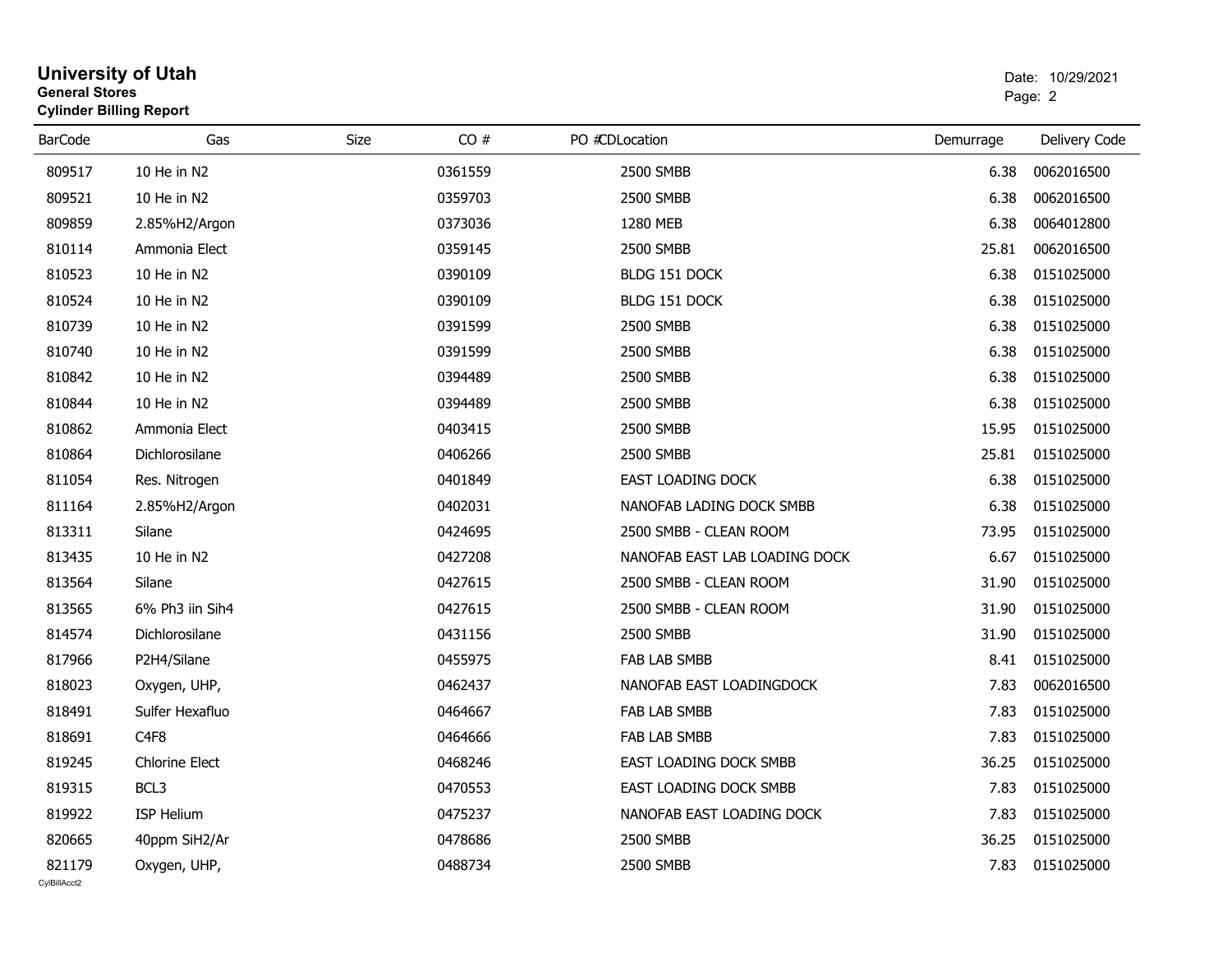| <b>General Stores</b> | <b>Cylinder Billing Report</b>    |                  |         |                                      |           | Page: 3       |
|-----------------------|-----------------------------------|------------------|---------|--------------------------------------|-----------|---------------|
| <b>BarCode</b>        | Gas                               | Size             | CO#     | PO #CDLocation                       | Demurrage | Delivery Code |
| 821181                | Oxygen, UHP,                      |                  | 0502866 | 2500 SMBB                            | 7.83      | 0151025000    |
| 821182                | Oxygen, UHP,                      |                  | 0502866 | 2500 SMBB                            | 7.83      | 0151025000    |
| 821873                | Argon - UHP                       |                  | 0488734 | 2500 SMBB                            | 7.83      | 0151025000    |
| 822136                | <b>BIP Nitrogen</b>               |                  | 0490287 | 2500 SMBB Nanofab East Loading DOck  | 7.83      | 0151025000    |
| 822274                | Oxygen, UHP,                      |                  | 0502866 | 2500 SMBB                            | 7.83      | 0151025000    |
| 822292                | C <sub>4F8</sub>                  |                  | 0490505 | 2500 SMBB (NANOFAB LAB)              | 7.83      | 0151025000    |
| 822453                | <b>BIP Argon</b>                  |                  | 0493071 | 2500 SMBB Nanofab East Loading Dock  | 7.83      | 0151025000    |
| 822455                | <b>BIP Argon</b>                  |                  | 0494786 | 2500 SMBB                            | 5.67      | 0151025000    |
| 822456                | <b>BIP Argon</b>                  |                  | 0494786 | 2500 SMBB                            | 5.67      | 0151025000    |
| 822812                | <b>BIP Argon</b>                  |                  | 0497512 | 2500 SMBB                            | 7.83      | 0151025000    |
| 822815                | <b>BIP Argon</b>                  |                  | 0497512 | 2500 SMBB                            | 7.83      | 0151025000    |
| 823198                | Oxygen, UHP,                      |                  | 0502866 | 2500 SMBB                            | 7.83      | 0151025000    |
| 823716                | Oxygen, UHP,                      |                  | 0509108 | SMBB- Nanofab East loading dock      | 7.83      | 0062016500    |
| 823717                | Oxygen, UHP,                      |                  | 0509108 | SMBB- Nanofab East loading dock      | 7.83      | 0062016500    |
| 823718                | Oxygen, UHP,                      |                  | 0509108 | SMBB- Nanofab East loading dock      | 7.83      | 0062016500    |
| 823721                | Oxygen, UHP,                      |                  | 0509108 | SMBB- Nanofab East loading dock      | 7.83      | 0062016500    |
| 823939                | <b>BIP Argon</b>                  |                  | 0506201 | 2500 SMBB- Nanofab East loading dock | 7.83      | 0062016500    |
| 823940                | <b>BIP Argon</b>                  |                  | 0506201 | 2500 SMBB- Nanofab East loading dock | 7.83      | 0062016500    |
| 824228                | <b>BIP Argon</b>                  |                  | 0507914 | 2500 SMBB                            | 7.83      | 0062016500    |
| 824229                | <b>BIP Argon</b>                  |                  | 0507914 | 2500 SMBB                            | 7.83      | 0062016500    |
| 824606                | 2.85%H2/Argon                     |                  | 0509114 | NANOFAB DOCK 2500 SMBB               | 2.16      | 0151025000    |
|                       |                                   |                  |         | Amount Total                         | 676.73    |               |
|                       | Chart: 01000512000003396260412022 |                  |         |                                      |           |               |
| 203617                | N2, Liquid, 265                   | <b>265 LTR/U</b> | 0509090 | SMBB- Nanofab East loading dock      | 30.03     | 0062016500    |
| 203619                | N2, Liquid, 265                   |                  | 0509660 | EAST LOADING DOCK NANOFAB LAB SMBB   | 57.33     | 0062016500    |
| 203674                | N2, Liquid, 265                   |                  | 0510550 | 2500 SMBB Nanofab East Loading Dock  | 49.14     | 0151025000    |
|                       |                                   |                  |         | Amount Total                         | 136.50    |               |

# **University of Utah**  Date: 10/29/2021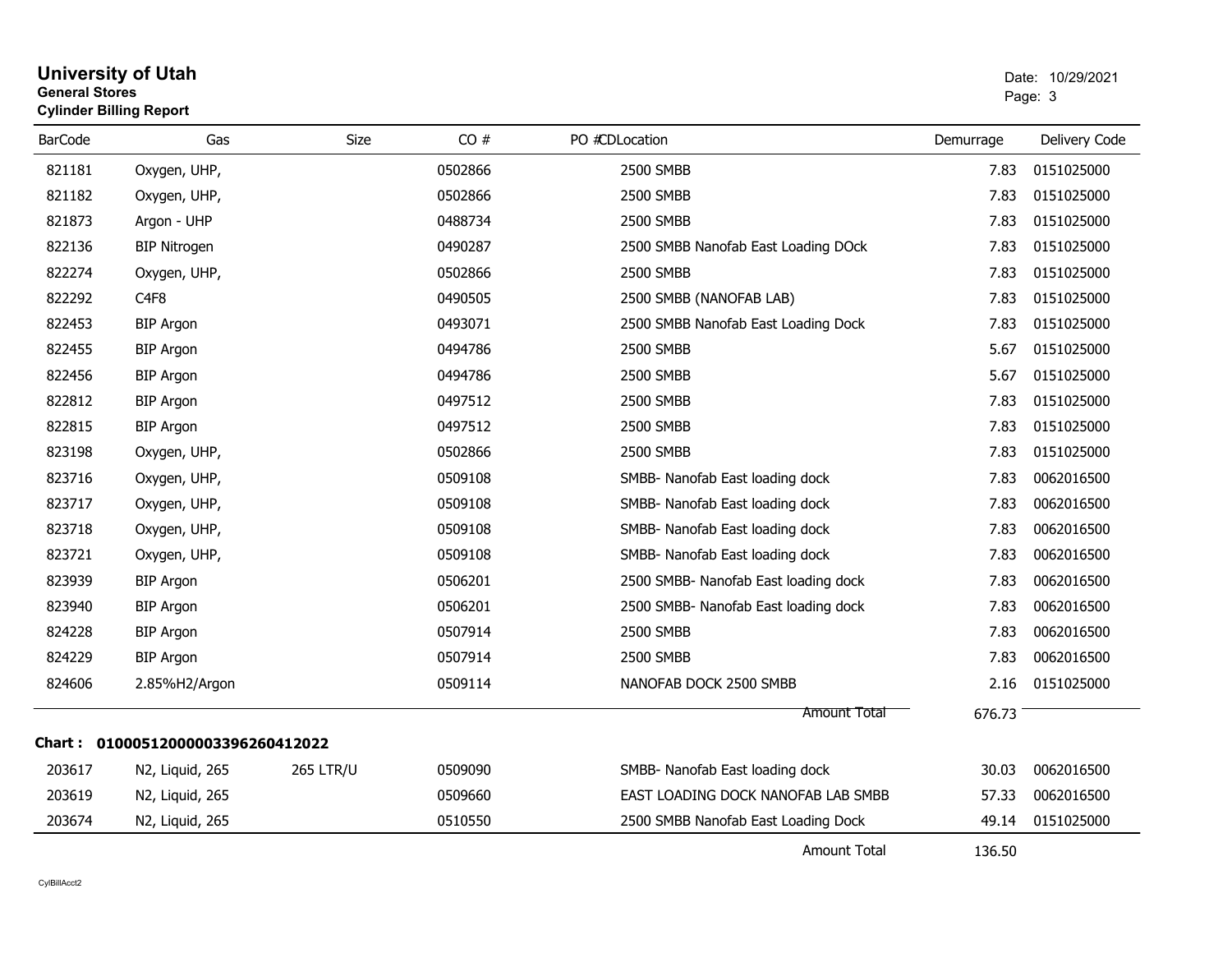| <b>General Stores</b> | <b>University of Utah</b><br><b>Cylinder Billing Report</b> |           |         |                       |                     |           | Date: 10/29/2021<br>Page: 4 |
|-----------------------|-------------------------------------------------------------|-----------|---------|-----------------------|---------------------|-----------|-----------------------------|
| <b>BarCode</b>        | Gas                                                         | Size      | CO#     | PO #CDLocation        |                     | Demurrage | Delivery Code               |
|                       | Chart: 01000512000003396530012022                           |           |         |                       |                     |           |                             |
| 808305                | N2O-Electronic                                              | Lgw/disPr | 0336838 | 1280 MEB              |                     | 15.37     | 0062016500                  |
|                       |                                                             |           |         |                       | <b>Amount Total</b> | 15.37     |                             |
|                       | Chart: 01000512000172526260312022                           |           |         |                       |                     |           |                             |
| 200019                | Argon - UHP                                                 | K/UU      | 0505423 | 2500 SMBB Surface Lab |                     | 5.80      | 0062016500                  |
| 202289                | Argon - UHP                                                 |           | 0502919 | 2500 SMBB Nanofab Lab |                     | 5.80      | 0151025000                  |
| 202294                | Argon - UHP                                                 |           | 0502919 | 2500 SMBB Nanofab Lab |                     | 5.80      | 0151025000                  |
| 804276                | Helium. UHP                                                 |           | 0242085 | 1280 MEB              |                     | 6.38      | 0372002140                  |
| 804418                | Argon - UHP                                                 |           | 0245179 | 1280 MEB              |                     | 6.38      | 0372002140                  |
| 812567                | Argon - UHP                                                 |           | 0420365 | 2500 SMBB             |                     | 6.67      | 0151025000                  |
| 813349                | 20% O2 in N2                                                |           | 0425633 | 2500 SMBB             |                     | 6.96      | 0151025000                  |
| 813350                | 5% H2 in Argon                                              |           | 0426576 | 2500 SMBB             |                     | 6.96      | 0151025000                  |
|                       |                                                             |           |         |                       | <b>Amount Total</b> | 50.75     |                             |
|                       | Chart: 01000531001310746260112022                           |           |         |                       |                     |           |                             |
| 200806                | Argon                                                       | K/UU      | 0404622 | 2565 MEB              |                     | 4.64      | 0570005060                  |
| 201148                | Argon                                                       |           | 0336467 | 2565 MEB              |                     | 4.64      | 0062027500                  |
| 203176                | Acetylene - MC                                              |           | 0297857 | 2405 MEB              |                     | 4.64      | 0570001080                  |
| 203595                | Oxygen - 20 CF                                              |           | 0298452 | 2405 MEB              |                     | 4.64      | 0570001080                  |
| 808373                | Nitrogen 40 CF                                              |           | 0336467 | 2565 MEB              |                     | 6.38      | 0062027500                  |
|                       |                                                             |           |         |                       | Amount Total        | 24.94     |                             |
|                       | Chart: 01000532500060516260012022                           |           |         |                       |                     |           |                             |
| 115344                | Oxygen, USP                                                 | 200C/Mt.A | 0089952 | 1571 MEB              |                     | 6.38      | 0064024800                  |
| 115347                | Oxygen, USP                                                 |           | 0089952 | 1571 MEB              |                     | 6.38      | 0064024800                  |
| 115348                | Oxygen, USP                                                 |           | 0089952 | 1571 MEB              |                     | 6.38      | 0064024800                  |
|                       |                                                             |           |         |                       | <b>Amount Total</b> | 19.14     |                             |

#### **Chart : 01000532500194566260012022**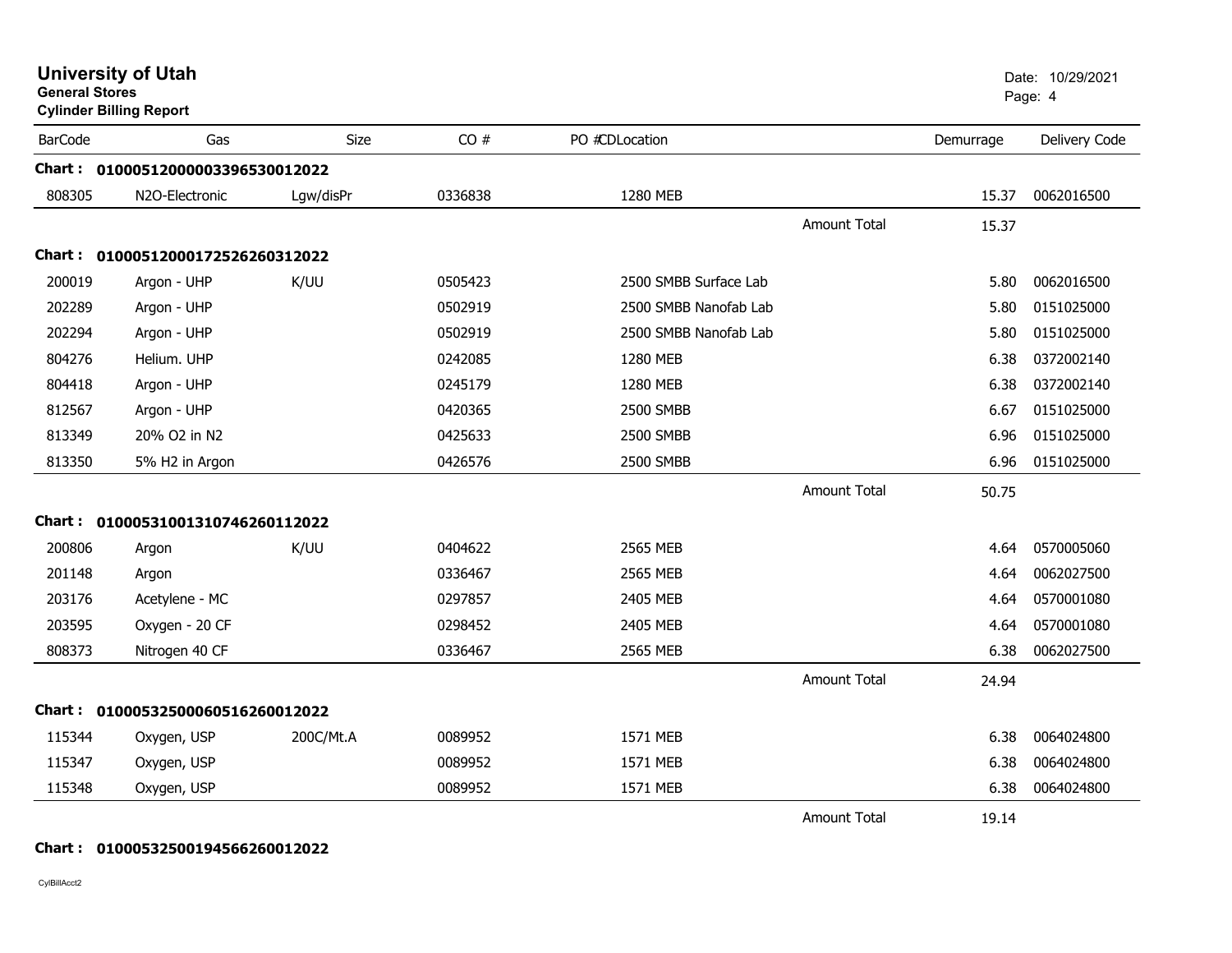| General Stores | <b>Cylinder Billing Report</b>      |           |         |                        |                     |           | Page: 5       |
|----------------|-------------------------------------|-----------|---------|------------------------|---------------------|-----------|---------------|
| <b>BarCode</b> | Gas                                 | Size      | CO#     | PO #CDLocation         |                     | Demurrage | Delivery Code |
| 814012         | Nitrogen, UHP                       | 200C/Mt.A | 0432239 | <b>540 BPRB</b>        |                     | 6.67      | 0151031000    |
|                |                                     |           |         |                        | <b>Amount Total</b> | 6.67      |               |
|                | Chart: 01000532500194596260012022   |           |         |                        |                     |           |               |
| 201136         | Oxygen, USP                         | K/UU      | 0450403 | 4800J SMBB             |                     | 4.64      | 0151031000    |
|                |                                     |           |         |                        | <b>Amount Total</b> | 4.64      |               |
|                | Chart: 01000532500261646260012022   |           |         |                        |                     |           |               |
| 201383         | CO2 - 50 Lb.                        | K/UU      | 0493546 | 4348 SMBB              |                     | 5.80      | 0151031000    |
| 201537         | CO2 - 50 Lb.                        |           | 0493546 | 4348 SMBB              |                     | 5.80      | 0151031000    |
|                |                                     |           |         |                        | <b>Amount Total</b> | 11.60     |               |
|                | Chart: 01000532500263166260012022   |           |         |                        |                     |           |               |
| 200403         | CO2 - 50 Lb.                        | K/UU      | 0508283 | OUTSIDE ROOM 5371 SMBB |                     | 5.80      | 0151031000    |
| 201147         | Argon                               |           | 0478466 | 5371 SMBB              |                     | 5.80      | 0151031000    |
| 202622         | Argon                               |           | 0478466 | 5371 SMBB              |                     | 5.80      | 0151031000    |
| 203687         | CO2 - 50 Lb.                        |           | 0505551 | 5371 SMBB              |                     | 5.80      | 0151031000    |
| 821987         | 5%H2, in N2                         |           | 0502151 | 5340 SMBB              |                     | 7.83      | 0151031000    |
| 823304         | 5%H2, in N2                         |           | 0502151 | 5340 SMBB              |                     | 7.83      | 0151031000    |
|                |                                     |           |         |                        | <b>Amount Total</b> | 38.86     |               |
|                | Chart: 0100053500054504365626002022 |           |         |                        |                     |           |               |
| 202647         | Oxygen, USP                         | K/UU      | 0499296 | 506E BPRB David Warren |                     | 2.80      | 0151031000    |
|                |                                     |           |         |                        | <b>Amount Total</b> | 2.80      |               |
|                | Chart: 0100053500054505022626002022 |           |         |                        |                     |           |               |
| 200191         | Oxygen, USP                         | K/UU      | 0510678 | 532 BPRB               |                     | 3.00      | 0151031000    |
| 202951         | Oxygen, USP                         |           | 0510678 | 532 BPRB               |                     | 3.00      | 0151031000    |
| 205839         | Oxygen, USP                         |           | 0510678 | 532 BPRB               |                     | 3.00      | 0151031000    |
|                |                                     |           |         |                        | <b>Amount Total</b> | 9.00      |               |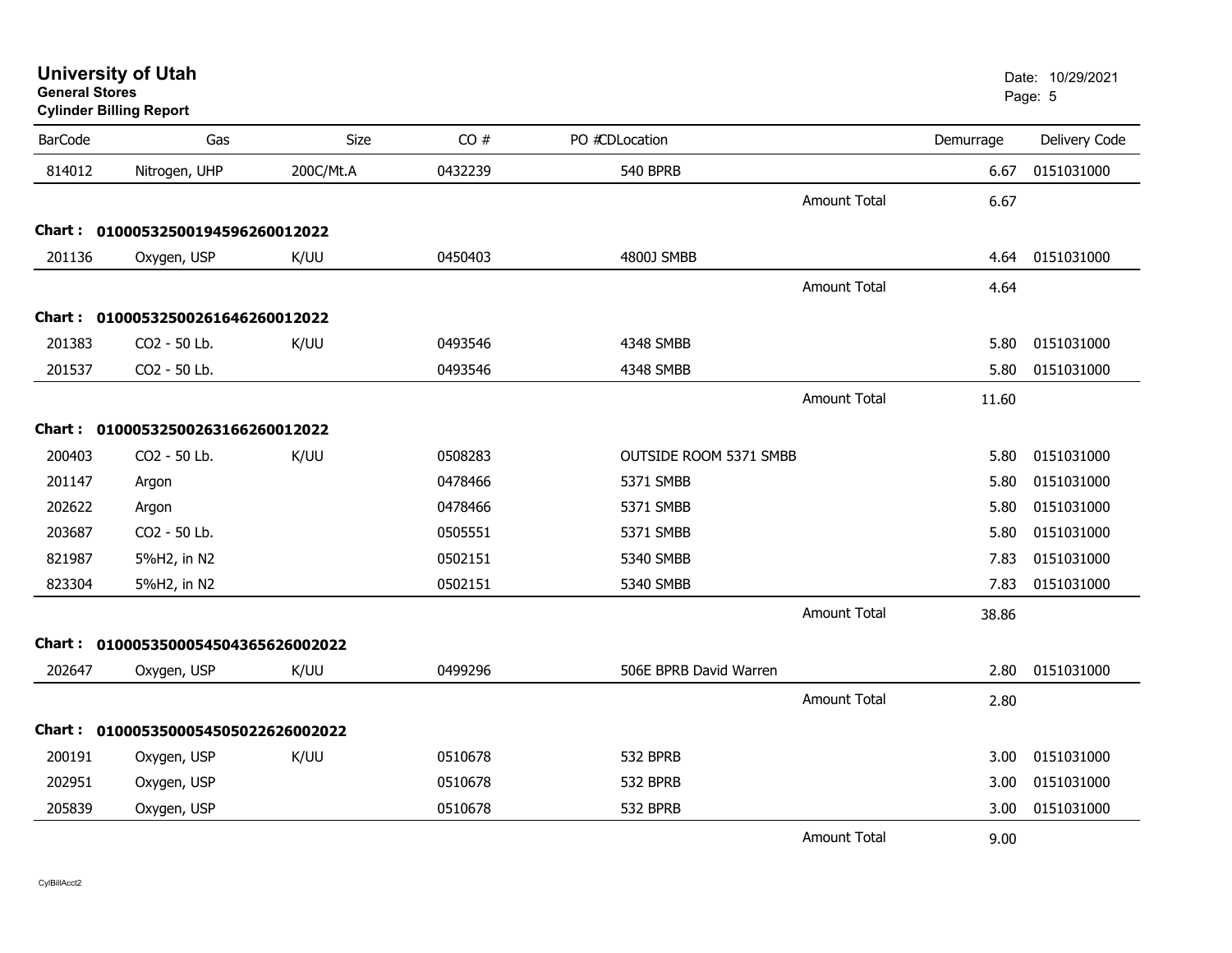| <b>General Stores</b> | <b>University of Utah</b><br><b>Cylinder Billing Report</b> |             |         |                                       |           | Date: 10/29/2021<br>Page: 6 |
|-----------------------|-------------------------------------------------------------|-------------|---------|---------------------------------------|-----------|-----------------------------|
| <b>BarCode</b>        | Gas                                                         | <b>Size</b> | CO#     | PO #CDLocation                        | Demurrage | Delivery Code               |
|                       | Chart: 0100053500055900708626002022                         |             |         |                                       |           |                             |
| 202460                | CO2 - 50 Lb.                                                | K/UU        | 0472094 | 108 BPRB Attn: Monika Sima            | 5.80      | 0151031000                  |
| 822228                | Nitrogen 230 CF                                             |             | 0492538 | 518 BPRB Attn: Monika Sima            | 7.83      | 0151031000                  |
|                       |                                                             |             |         | Amount Total                          | 13.63     |                             |
|                       | Chart: 0100053500058502495626002022                         |             |         |                                       |           |                             |
| 202315                | Air - E                                                     | E/UU        | 0389273 | 532 BPRB                              | 4.64      | 0570005320                  |
| 202397                | Oxygen, USP - E                                             |             | 0475909 | 532 BPRB Attn: William THomas         | 5.80      | 0151031000                  |
| 202416                | Oxygen, USP - E                                             |             | 0475909 | 532 BPRB Attn: William THomas         | 5.80      | 0151031000                  |
| 823909                | Oxygen, USP                                                 |             | 0504933 | <b>540 BPRB</b>                       | 3.78      | 0151031000                  |
| 823910                | Oxygen, USP                                                 |             | 0504933 | <b>540 BPRB</b>                       | 3.78      | 0151031000                  |
| 823911                | Oxygen, USP                                                 |             | 0504933 | 540 BPRB                              | 7.83      | 0151031000                  |
|                       |                                                             |             |         | Amount Total                          | 31.63     |                             |
|                       | Chart: 0100053500058502671626002022                         |             |         |                                       |           |                             |
| 202755                | Hydrogen                                                    | K/UU        | 0491492 | 5340 SMBB                             | 5.80      | 0064024800                  |
|                       |                                                             |             |         | Amount Total                          | 5.80      |                             |
|                       | Chart: 0100053500059304755626002022                         |             |         |                                       |           |                             |
| 200132                | CO2 - 50 Lb.                                                | K/UU        | 0492667 | 4833 SMBB                             | 5.80      | 0151031000                  |
| 200825                | 95% O2, 5% CO2                                              |             | 0476245 | 4800 SMBB Lab 4800 attn: Holly Holman | 5.80      | 0151031000                  |
| 203482                | CO2 - 50 Lb.                                                |             | 0492699 | 4800 SMBB Attn: Holly Holman          | 5.80      | 0151031000                  |
|                       |                                                             |             |         | <b>Amount Total</b>                   | 17.40     |                             |
|                       | Chart: 0100053500059312810626002022                         |             |         |                                       |           |                             |
| 201727                | CO <sub>2</sub> - 50 Lb.                                    | K/UU        | 0504407 | 4344 SMBB                             | 5.80      | 0570005060                  |
| 203479                | CO2 - 50 Lb.                                                |             | 0509367 | 4344 SMBB                             | 5.80      | 0570005060                  |
| 203487                | CO2 - 50 Lb.                                                |             | 0504407 | 4344 SMBB                             | 5.80      | 0570005060                  |
| 203497                | CO2 - 50 Lb.                                                |             | 0509367 | 4344 SMBB                             | 5.80      | 0570005060                  |
| 203647                | Argon                                                       |             | 0418817 | 4350 SMBB                             | 4.64      | 0570005060                  |
|                       |                                                             |             |         |                                       |           |                             |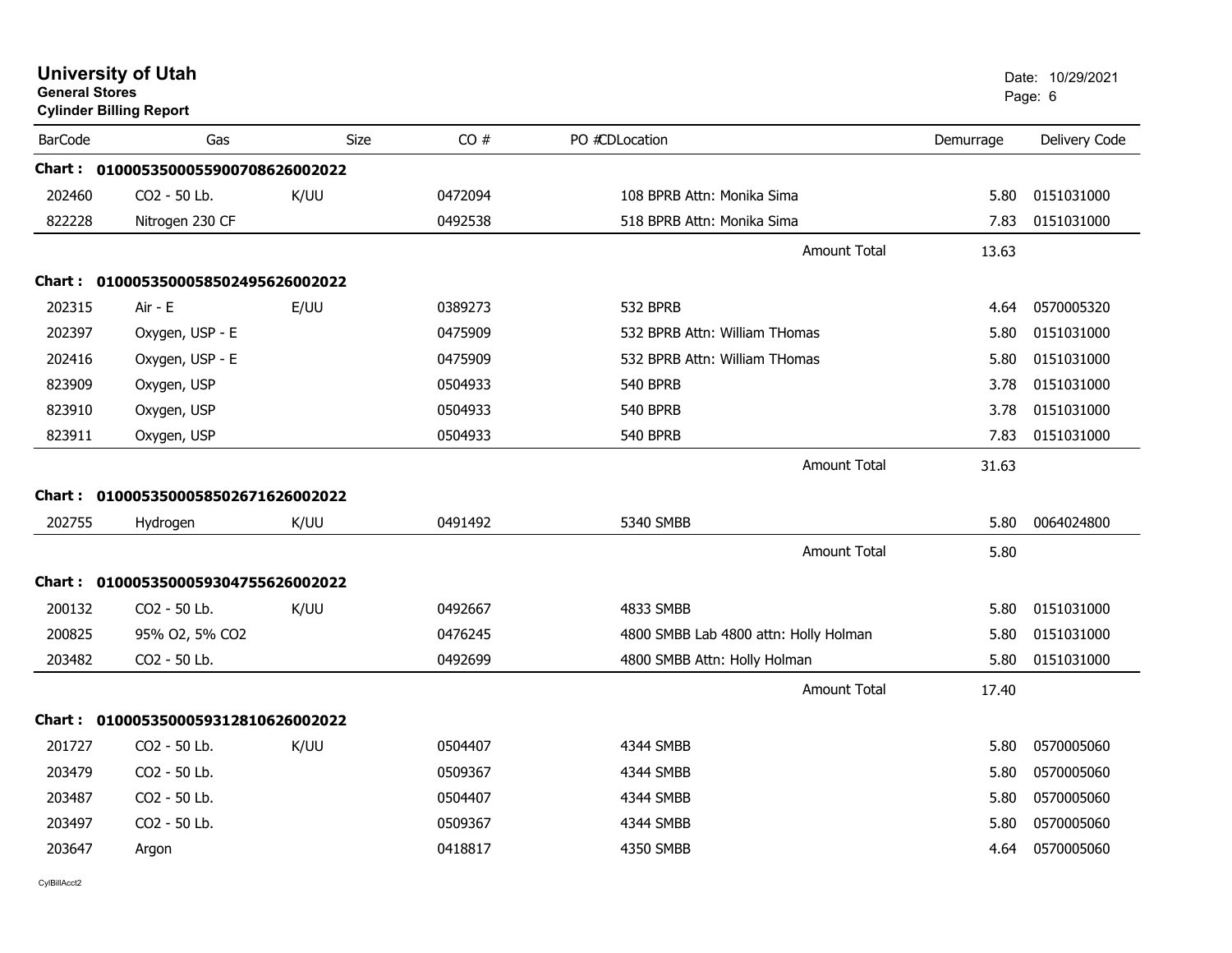|                        | <b>University of Utah</b><br><b>General Stores</b><br><b>Cylinder Billing Report</b> |           |         |                               |           | Date: 10/29/2021<br>Page: 7 |  |
|------------------------|--------------------------------------------------------------------------------------|-----------|---------|-------------------------------|-----------|-----------------------------|--|
| <b>BarCode</b>         | Gas                                                                                  | Size      | CO#     | PO #CDLocation                | Demurrage | Delivery Code               |  |
| 205529                 | CO2 - 50 Lb.                                                                         |           | 0405938 | 4340 SMBB                     | 4.64      | 0570005060                  |  |
| 205624                 | Oxygen, USP                                                                          |           | 0467029 | 2124 SMBB                     | 5.80      | 0151031000                  |  |
| 821718                 | CO2 - 50 Lb.                                                                         |           | 0485767 | 4344 SMBB                     | 7.83      | 0570005060                  |  |
| 821719                 | CO2 - 50 Lb.                                                                         |           | 0485767 | 4344 SMBB                     | 7.83      | 0570005060                  |  |
|                        |                                                                                      |           |         | <b>Amount Total</b>           | 53.94     |                             |  |
| <b>Chart:</b>          | 0100053500059315160626002022                                                         |           |         |                               |           |                             |  |
| 202855                 | Helium - 110 CF                                                                      | 125 CF/UU | 0499759 | 4340 SMBB                     | 5.80      | 0151031000                  |  |
|                        |                                                                                      |           |         | <b>Amount Total</b>           | 5.80      |                             |  |
|                        | Chart: 0100053500059316190626002022                                                  |           |         |                               |           |                             |  |
| 200043                 | CO2 - 50 Lb.                                                                         | K/UU      | 0474130 | 5332 SMBB Attn: Josh Stover   | 5.80      | 0151031000                  |  |
| 202196                 | CO2 - 50 Lb.                                                                         |           | 0507345 | 5332 SMBB Attn: Matthew Trone | 5.80      | 0151031000                  |  |
|                        |                                                                                      |           |         | <b>Amount Total</b>           | 11.60     |                             |  |
|                        |                                                                                      |           |         |                               |           |                             |  |
| Chart :<br>200636      | 0100053500059316600626002022<br>CO2 - 50 Lb.                                         |           | 0501713 | 220 BPRB                      | 5.80      | 0570002050                  |  |
|                        |                                                                                      | K/UU      |         |                               |           |                             |  |
| 201522                 | CO2 - 50 Lb.                                                                         |           | 0495782 | 225 BPRB                      | 5.80      | 0570002050                  |  |
| 201591                 | Nitrogen, UHP                                                                        |           | 0445565 | BPRB LAB 234                  | 4.64      | 0570002050                  |  |
| 201744                 | Oxygen, USP                                                                          |           | 0373606 | <b>BPRB #225</b>              | 4.64      | 0570002050                  |  |
| 202140                 | Hydrogen                                                                             |           | 0181225 | <b>205 BPRB</b>               | 4.64      | 0570002050                  |  |
| 203489                 | CO2 - 50 Lb.                                                                         |           | 0501713 | 220 BPRB                      | 5.80      | 0570002050                  |  |
| 203710                 | CO2 - 50 Lb.                                                                         |           | 0506939 | 230 BPRB                      | 5.80      | 0570002050                  |  |
| 203909                 | Nitrogen 230 CF                                                                      |           | 0300766 | 238 BPRB                      | 4.64      | 0570002050                  |  |
| 204494                 | Oxygen, USP                                                                          |           | 0488240 | 238 BPRB                      | 5.80      | 0570002050                  |  |
| 204676                 | Nitrogen, UHP                                                                        |           | 0326566 | 259 BPRB                      | 4.64      | 0570002050                  |  |
| 204731                 | CO2 - 50 Lb.                                                                         |           | 0506939 | 230 BPRB                      | 5.80      | 0570002050                  |  |
| 205271                 | Nitrogen, UHP                                                                        |           | 0462882 | 238 BPRB                      | 4.64      | 0570002050                  |  |
| 821454                 | Oxygen, USP                                                                          |           | 0483209 | 238 BPRB                      | 7.83      | 0570002050                  |  |
| 823294<br>CvIBillAcct2 | <b>UHP N2/300</b>                                                                    |           | 0501713 | 220 BPRB                      | 7.83      | 0570002050                  |  |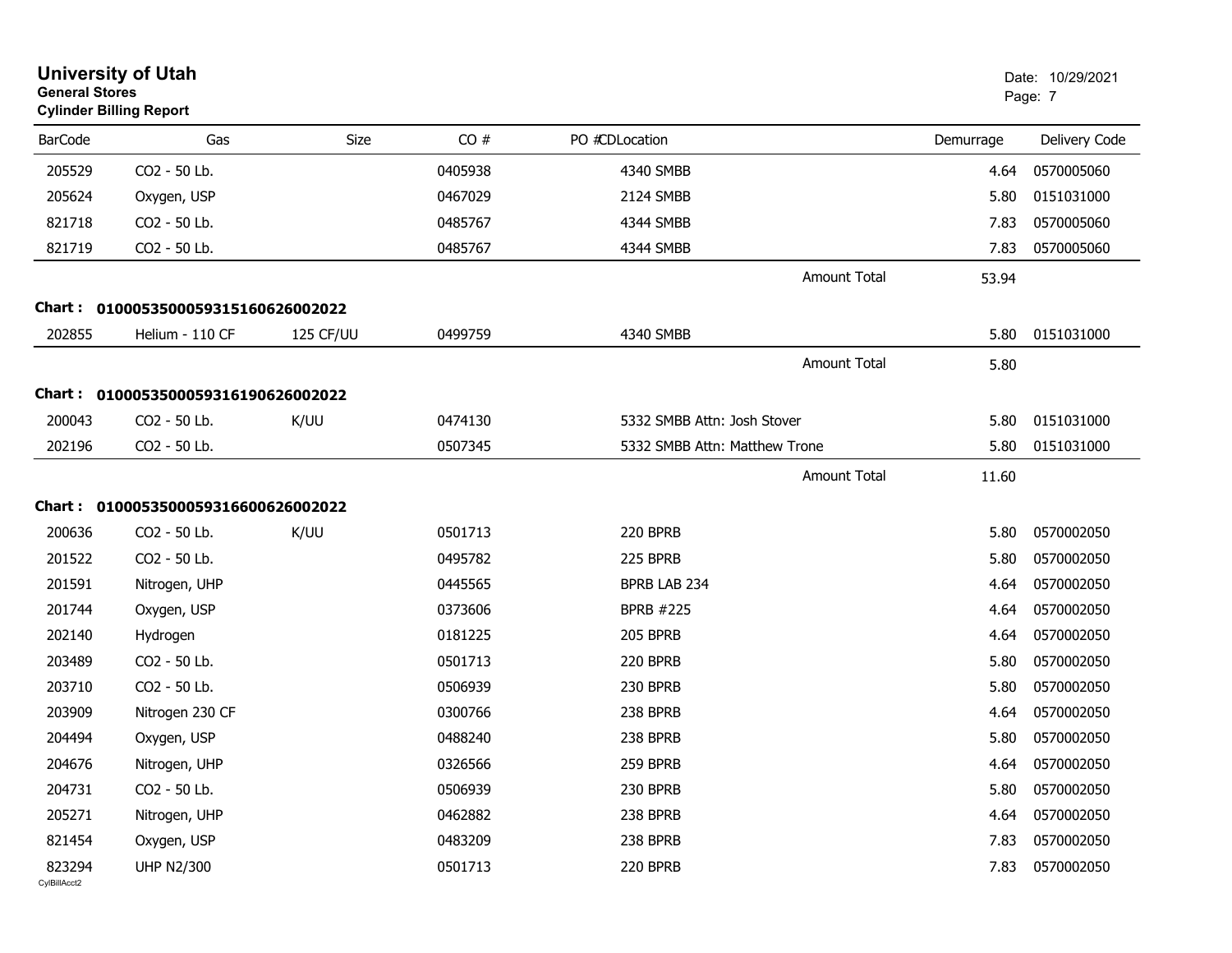| <b>University of Utah</b><br><b>General Stores</b><br><b>Cylinder Billing Report</b> |                                     |      |         |                      | Date: 10/29/2021<br>Page: 8 |           |               |
|--------------------------------------------------------------------------------------|-------------------------------------|------|---------|----------------------|-----------------------------|-----------|---------------|
| <b>BarCode</b>                                                                       | Gas                                 | Size | CO#     | PO #CDLocation       |                             | Demurrage | Delivery Code |
| 823409                                                                               | <b>UHP N2/300</b>                   |      | 0501713 | 220 BPRB             |                             | 7.83      | 0570002050    |
| 824096                                                                               | Nitrogen, UHP                       |      | 0506939 | 230 BPRB             |                             | 7.83      | 0570002050    |
| 824097                                                                               | Nitrogen, UHP                       |      | 0506939 | 230 BPRB             |                             | 7.83      | 0570002050    |
| 824174                                                                               | Nitrogen, UHP                       |      | 0507224 | 230 BPRB             |                             | 7.83      | 0570002050    |
|                                                                                      |                                     |      |         |                      | <b>Amount Total</b>         | 109.62    |               |
|                                                                                      | Chart: 0100053500059700260626002022 |      |         |                      |                             |           |               |
| 200351                                                                               | CO <sub>2</sub> - 50 Lb.            | K/UU | 0504113 | 5375 SMBB Tara Deans |                             | 5.80      | 0151031000    |
| 200546                                                                               | Nitrogen 230 CF                     |      | 0500883 | 3100 SMBB            |                             | 5.80      | 0151031000    |
| 200912                                                                               | CO2 - 50 Lb.                        |      | 0489905 | 3100 SMBB            |                             | 3.60      | 0151031000    |
| 201865                                                                               | CO <sub>2</sub> - 50 Lb.            |      | 0497333 | 5375 SMBB            |                             | 5.80      | 0151031000    |
| 202351                                                                               | CO2 - 50 Lb.                        |      | 0495380 | 3100 SMBB            |                             | 3.00      | 0151031000    |
| 203804                                                                               | CO2 - 50 Lb.                        |      | 0497333 | 5375 SMBB            |                             | 5.80      | 0151031000    |
| 823496                                                                               | CO2 - 50 Lb.                        |      | 0500883 | 3100 SMBB            |                             | 7.83      | 0151031000    |
| 823498                                                                               | CO2 - 50 Lb.                        |      | 0500883 | 3100 SMBB            |                             | 7.83      | 0151031000    |
| 824530                                                                               | CO2 - 50 Lb.                        |      | 0510748 | 5375 SMBB            |                             | 3.78      | 0151031000    |
| 824532                                                                               | CO2 - 50 Lb.                        |      | 0510748 | 5375 SMBB            |                             | 3.78      | 0151031000    |
|                                                                                      |                                     |      |         |                      | Amount Total                | 53.02     |               |
|                                                                                      | Chart: 01000536000020066260012022   |      |         |                      |                             |           |               |
| 200585                                                                               | Nitrogen 230 CF                     | K/UU | 0322932 | <b>116 BPRB</b>      |                             | 4.64      | 0570001080    |
| 201742                                                                               | Argon                               |      | 0257426 | <b>116 BPRB</b>      |                             | 4.64      | 0570001080    |
| 203965                                                                               | Oxygen, USP                         |      | 0303532 | <b>116 BPRB</b>      |                             | 4.64      | 0570001080    |
| 205553                                                                               | Nitrogen NF                         |      | 0473225 | 506H BPRB            |                             | 5.80      | 0151031000    |
| 816899                                                                               | Nitrogen NF                         |      | 0453663 | 116 BPRB             |                             | 7.83      | 0151031000    |
|                                                                                      |                                     |      |         |                      | Amount Total                | 27.55     |               |
|                                                                                      | Chart: 01000551001054206260012022   |      |         |                      |                             |           |               |
| 203313                                                                               | CO <sub>2</sub> - 50 Lb.            | K/UU | 0472595 | RM 3520 BLDG 64      |                             | 5.80      | 0064032900    |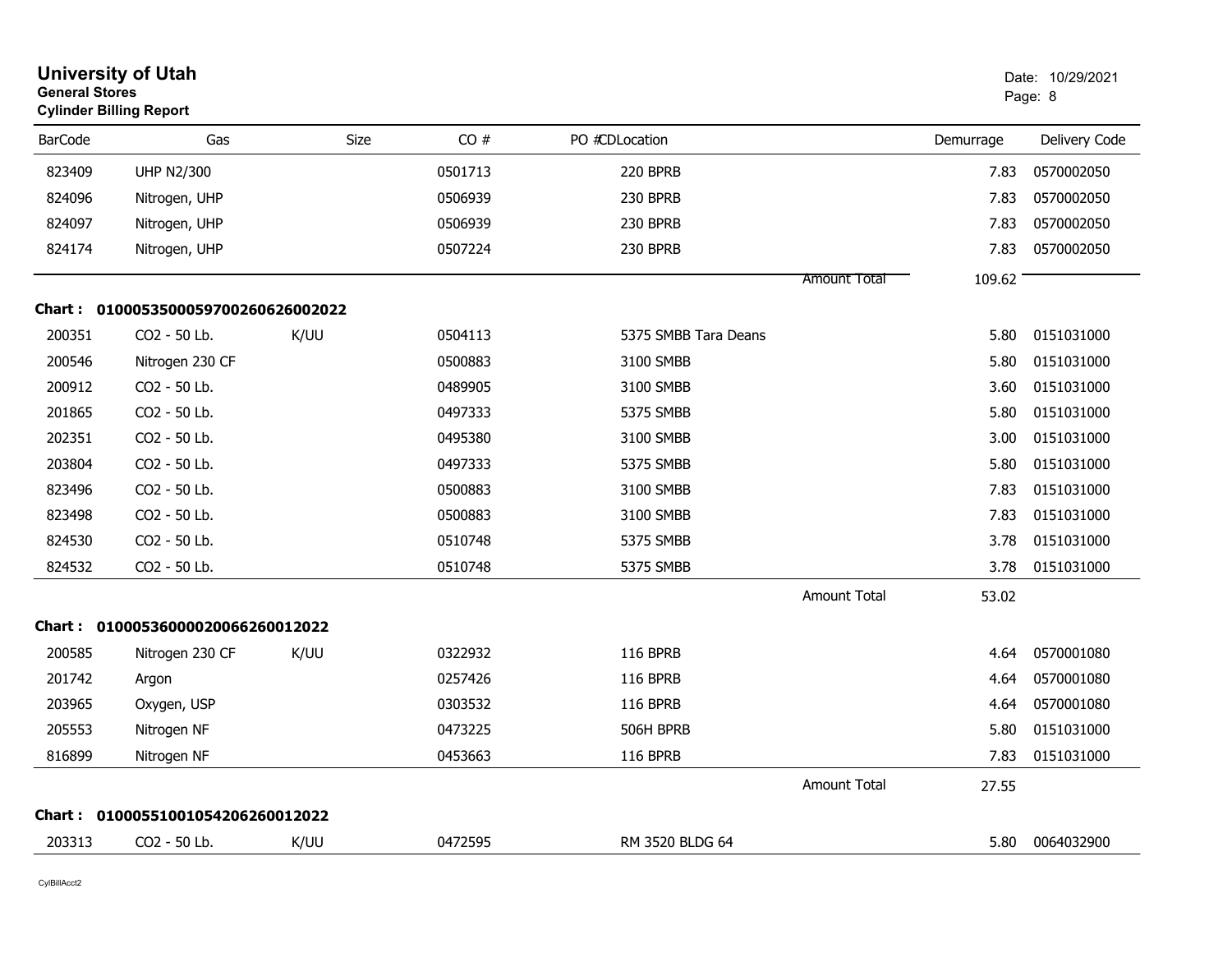| <b>General Stores</b> | <b>Cylinder Billing Report</b>    |      |      |         |                 |                     |           | Page: 9       |  |
|-----------------------|-----------------------------------|------|------|---------|-----------------|---------------------|-----------|---------------|--|
| <b>BarCode</b>        | Gas                               |      | Size | CO#     | PO #CDLocation  |                     | Demurrage | Delivery Code |  |
|                       |                                   |      |      |         |                 | <b>Amount Total</b> | 5.80      |               |  |
| Chart:                | 01000551001310586260312022        |      |      |         |                 |                     |           |               |  |
| 200793                | Nitrogen 230 CF                   | K/UU |      | 0499796 | 3520 MEB        |                     | 2.40      | 0064032900    |  |
|                       |                                   |      |      |         |                 | <b>Amount Total</b> | 2.40      |               |  |
| Chart :               | 01000551001310586260412022        |      |      |         |                 |                     |           |               |  |
| 200020                | Nitrogen, UHP                     | K/UU |      | 0506643 | 3520E MEB       |                     | 5.80      | 0064032900    |  |
| 204709                | Nitrogen, UHP                     |      |      | 0508807 | 3520E MEB       |                     | 2.40      | 0064032900    |  |
|                       |                                   |      |      |         |                 | <b>Amount Total</b> | 8.20      |               |  |
|                       | Chart: 01000551001312926260012022 |      |      |         |                 |                     |           |               |  |
| 200137                | CO2 - 50 Lb.                      | K/UU |      | 0473076 | Bldg 64 Rm 3520 |                     | 4.00      | 0064032900    |  |
| 200708                | Nitrogen 230 CF                   |      |      | 0509166 | 3520 MEB        |                     | 5.80      | 0064032900    |  |
| 201333                | Argon                             |      |      | 0472595 | RM 3520 BLDG 64 |                     | 5.80      | 0064032900    |  |
| 201438                | Nitrogen 230 CF                   |      |      | 0501333 | 3520 MEB        |                     | 5.80      | 0064032900    |  |
| 202736                | CO2 - Siphon                      |      |      | 0496711 | 3520 MEB        |                     | 5.80      | 0064032900    |  |
| 202866                | Argon - UHP                       |      |      | 0435653 | 3520 MEB        |                     | 4.64      | 0064032900    |  |
| 203174                | Air - 233 CF                      |      |      | 0463584 | 3520 MEB        |                     | 4.64      | 0064032900    |  |
| 203934                | Hydrogen - UHP                    |      |      | 0339962 | 3520 MEB        |                     | 4.64      | 0064032900    |  |
| 205680                | CO2 - 50 Lb.                      |      |      | 0457387 | 3520 MEB        |                     | 4.64      | 0064032900    |  |
| 205873                | CO2 - 50 Lb.                      |      |      | 0510977 | 3520 MEB        |                     | 1.80      | 0064032900    |  |
| 812853                | H2, Co, Co2/Argon                 |      |      | 0420777 | 3520 MEB        |                     | 6.96      | 0064032900    |  |
| 814428                | 4% H2 In Argon                    |      |      | 0434849 | 3250 MEB        |                     | 6.67      | 0064032900    |  |
| 820064                | Carbon Monoxide                   |      |      | 0475724 | 3520 MEB        |                     | 6.96      | 0064032900    |  |
| 822766                | Argon - UHP                       |      |      | 0496711 | 3520 MEB        |                     | 7.83      | 0064032900    |  |
| 822788                | Hydrogen - HY80                   |      |      | 0495746 | 3520 MEB        |                     | 7.83      | 0064032900    |  |
|                       |                                   |      |      |         |                 | <b>Amount Total</b> | 83.81     |               |  |

**Chart : 01000552000244676260012022**

CylBillAcct2

## **University of Utah** Date: 10/29/2021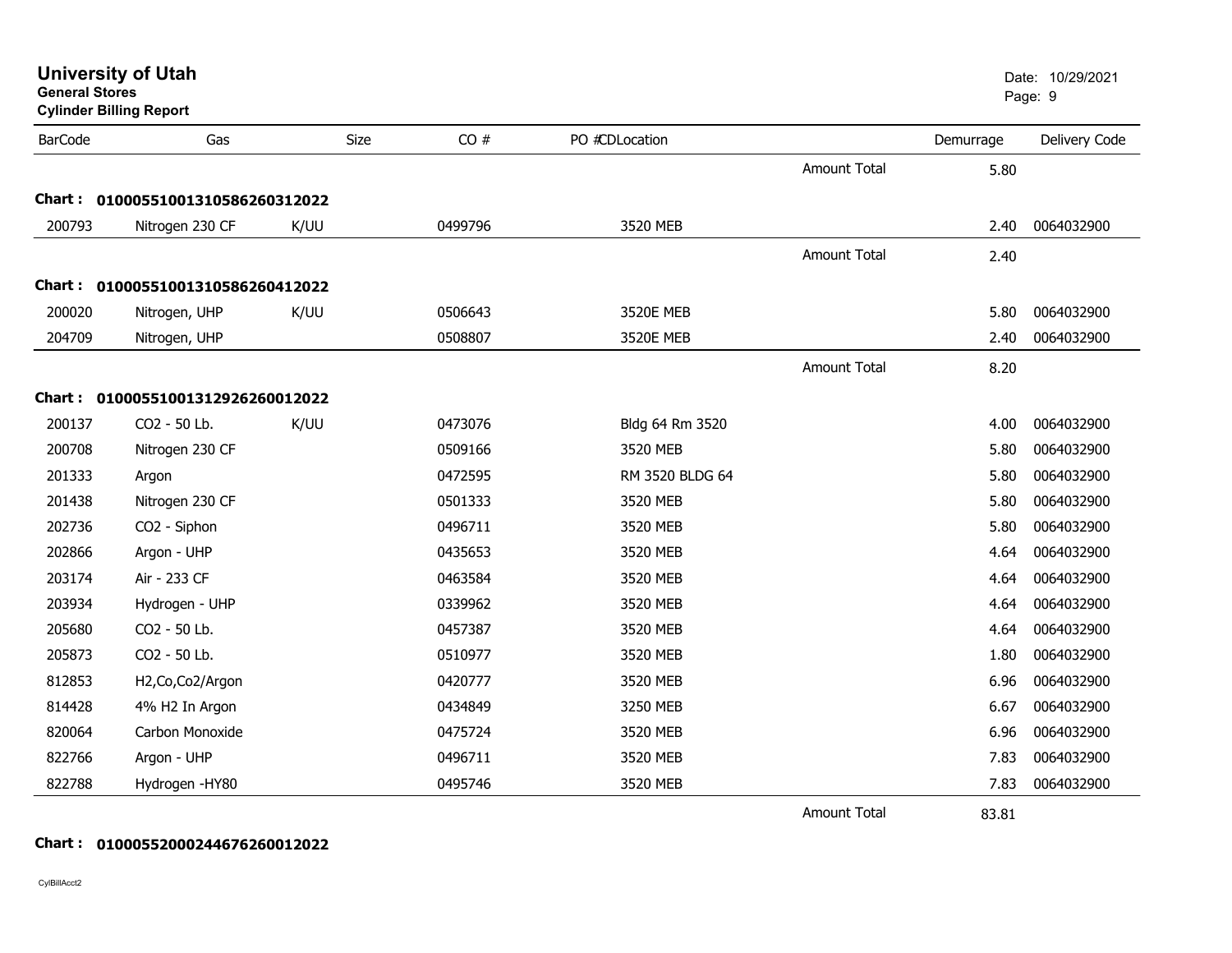|                | <b>General Stores</b><br><b>Cylinder Billing Report</b> |             |         |                               |           | Page: 10      |  |
|----------------|---------------------------------------------------------|-------------|---------|-------------------------------|-----------|---------------|--|
| <b>BarCode</b> | Gas                                                     | <b>Size</b> | CO#     | PO #CDLocation                | Demurrage | Delivery Code |  |
| 201196         | Air - 233 CF                                            | K/UU        | 0471948 | 2516 MEB                      | 5.80      | 0064032900    |  |
| 805010         | 4000ppmSO2/N2                                           |             | 0266081 | 870 S 500 W                   | 6.38      | 0064032900    |  |
| 807156         | CH4, N2, H2, CO                                         |             | 0306174 | 566 WEST 900 SOUTH            | 6.38      | 0064032900    |  |
| 807841         | No/N02 in Co2                                           |             | 0322891 | 810 SOUTH 500 WEST            | 6.38      | 0064032900    |  |
| 807846         | 8%CO18%CO2BALN2                                         |             | 0323444 | 870 SOUTH 500 WEST            | 6.38      | 0064032900    |  |
| 808534         | 300ppm No2/N2                                           |             | 0340834 | 870 SO 500 W                  | 6.38      | 0064032900    |  |
| 810344         | 18%Co21800CoN2                                          |             | 0382745 | 670 S 500 WEST                | 6.38      | 0064032900    |  |
| 810869         | NO2/NO In N2                                            |             | 0407692 | 870 SO 500 WEST               | 6.38      | 0064032900    |  |
| 811002         | Tri Mix                                                 |             | 0398389 | 870 SO 300 W (FRONT BUILDING) | 6.38      | 0064032900    |  |
| 811876         | 18%Co21800CoN2                                          |             | 0415637 | 870 SO 500 W                  | 6.96      | 0064032900    |  |
| 812322         | 150ppm So2/N2                                           |             | 0416991 | 870 SO 500 W                  | 8.41      | 0062016500    |  |
| 813780         | 9.5% Co In N2                                           |             | 0430065 | 850 SO 500 WEST               | 6.67      | 0064032900    |  |
| 813781         | 10% N2 In Co2                                           |             | 0430065 | 850 SO 500 WEST               | 6.67      | 0064032900    |  |
| 813808         | 4.5% So2 In N2                                          |             | 0430065 | 850 SO 500 WEST               | 6.67      | 0064032900    |  |
| 813886         | 9% Ch4 In N2                                            |             | 0431076 | 850 SO 500 WEST               | 6.67      | 0064032900    |  |
| 815391         | Argon                                                   |             | 0442962 | 870 SO 500 WEST               | 6.67      | 0064032900    |  |
|                |                                                         |             |         | <b>Amount Total</b>           | 105.56    |               |  |
|                | Chart: 01000552500062396260012022                       |             |         |                               |           |               |  |
| 200790         | Acetylene, CF                                           | Acty-CF/U   | 0468659 | 850 SO 500 WEST               | 5.80      | 0064032900    |  |
| 200967         | Oxygen, USP                                             |             | 0468659 | 850 SO 500 WEST               | 5.80      | 0064032900    |  |
| 203466         | Oxygen, USP                                             |             | 0468659 | 850 SO 500 WEST               | 5.80      | 0064032900    |  |
| 821101         | 25%Co2 75%Argon                                         |             | 0481593 | 566 W 900 SO                  | 7.83      | 0064032900    |  |
|                |                                                         |             |         | <b>Amount Total</b>           | 25.23     |               |  |
|                | Chart: 01000552500099796260012022                       |             |         |                               |           |               |  |
| 200126         | Helium - 219 CF                                         | K/UU        | 0509365 | <b>2505B MEB</b>              | 0.80      | 0064032900    |  |
| 200185         | Oxygen, USP                                             |             | 0505746 | <b>2505A MEB</b>              | 5.80      | 0064032900    |  |
| 200281         | Air - 233 CF                                            |             | 0503410 | 2516 MEB                      | 5.80      | 0064032900    |  |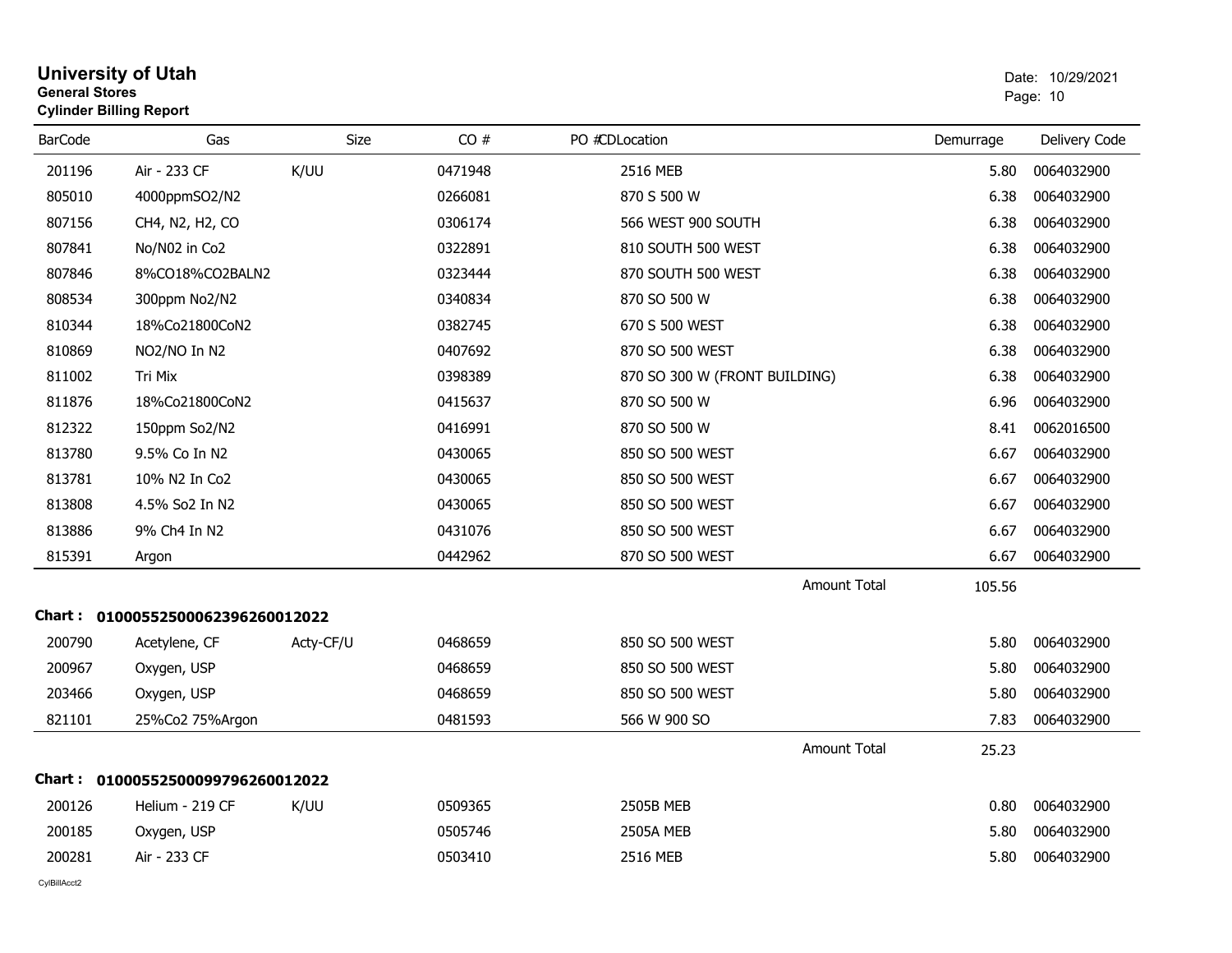| <b>General Stores</b> | <b>University of Utah</b><br><b>Cylinder Billing Report</b> |             |         |                  |                     | Date: 10/29/2021<br>Page: 11 |               |  |
|-----------------------|-------------------------------------------------------------|-------------|---------|------------------|---------------------|------------------------------|---------------|--|
| <b>BarCode</b>        | Gas                                                         | <b>Size</b> | CO#     | PO #CDLocation   |                     | Demurrage                    | Delivery Code |  |
| 200746                | Helium - UHP                                                |             | 0311589 | 207 EMRL         |                     | 4.64                         | 0064032900    |  |
| 200914                | Nitrogen 230 CF                                             |             | 0509906 | 2505B MEB        |                     | 5.80                         | 0064032900    |  |
| 200958                | Oxygen, USP                                                 |             | 0508423 | 2505B MEB        |                     | 5.80                         | 0064032900    |  |
| 201027                | Helium - 219 CF                                             |             | 0510606 | 2505B MEB        |                     | 3.40                         | 0064032900    |  |
| 201310                | CO2 - 50 Lb.                                                |             | 0470204 | 2505 MEB         |                     | 5.80                         | 0064032900    |  |
| 201337                | Nitrogen 230 CF                                             |             | 0509906 | <b>2505B MEB</b> |                     | 4.00                         | 0064032900    |  |
| 201418                | Nitrogen 230 CF                                             |             | 0510216 | 2505B MEB        |                     | 5.00                         | 0064032900    |  |
| 201509                | Helium - UHP                                                |             | 0431326 | 2505 MEB         |                     | 4.64                         | 0064032900    |  |
| 201524                | Hydrogen                                                    |             | 0504922 | 2505B MEB        |                     | 5.80                         | 0064032900    |  |
| 201726                | CO <sub>2</sub> - 50 Lb.                                    |             | 0506270 | 2505 MEB         |                     | 5.80                         | 0064032900    |  |
| 202024                | Helium - 219 CF                                             |             | 0509680 | <b>2505B MEB</b> |                     | 2.40                         | 0064032900    |  |
| 202068                | Nitrogen 230 CF                                             |             | 0479146 | 2505 MEB         |                     | 5.80                         | 0064032900    |  |
| 202204                | Helium - 219 CF                                             |             | 0510216 | 2505B MEB        |                     | 3.20                         | 0064032900    |  |
| 202341                | Argon - UHP                                                 |             | 0460425 | 2505 MEB         |                     | 4.64                         | 0064032900    |  |
| 202360                | Nitrogen, UHP                                               |             | 0503410 | 2516 MEB         |                     | 5.80                         | 0064032900    |  |
| 202969                | Helium - 219 CF                                             |             | 0509680 | 2505B MEB        |                     | 2.40                         | 0064032900    |  |
| 203484                | CO2 - 50 Lb.                                                |             | 0450937 | 2505 MEB         |                     | 4.64                         | 0064032900    |  |
| 205396                | Nitrogen 230 CF                                             |             | 0510936 | <b>2505B MEB</b> |                     | 1.80                         | 0064032900    |  |
| 810298                | Carbon Monoxide                                             |             | 0384618 | 2505 MEB         |                     | 6.38                         | 0064032900    |  |
| 811146                | 15% Co2 in N2                                               |             | 0399297 | 2505 MEB         |                     | 6.38                         | 0064032900    |  |
| 815408                | 5% H2 95% N2                                                |             | 0443029 | 2505 MEB         |                     | 6.67                         | 0064032900    |  |
| 815608                | CH4, Co, Co2/HE                                             |             | 0443883 | 2505 MEB         |                     | 6.38                         | 0064032900    |  |
|                       |                                                             |             |         |                  | <b>Amount Total</b> | 119.57                       |               |  |
|                       | Chart: 01000552500190686260012022                           |             |         |                  |                     |                              |               |  |
| 815452                | Methane C.P. GR                                             | 300/MTAIR   | 0443430 | 1444 MCE         |                     | 6.67                         | 0064032900    |  |
| 819307                | BD Co2 Syphon                                               |             | 0470126 | 1444 MCE         |                     | 7.83                         | 0064032900    |  |
|                       |                                                             |             |         |                  | <b>Amount Total</b> | 14.50                        |               |  |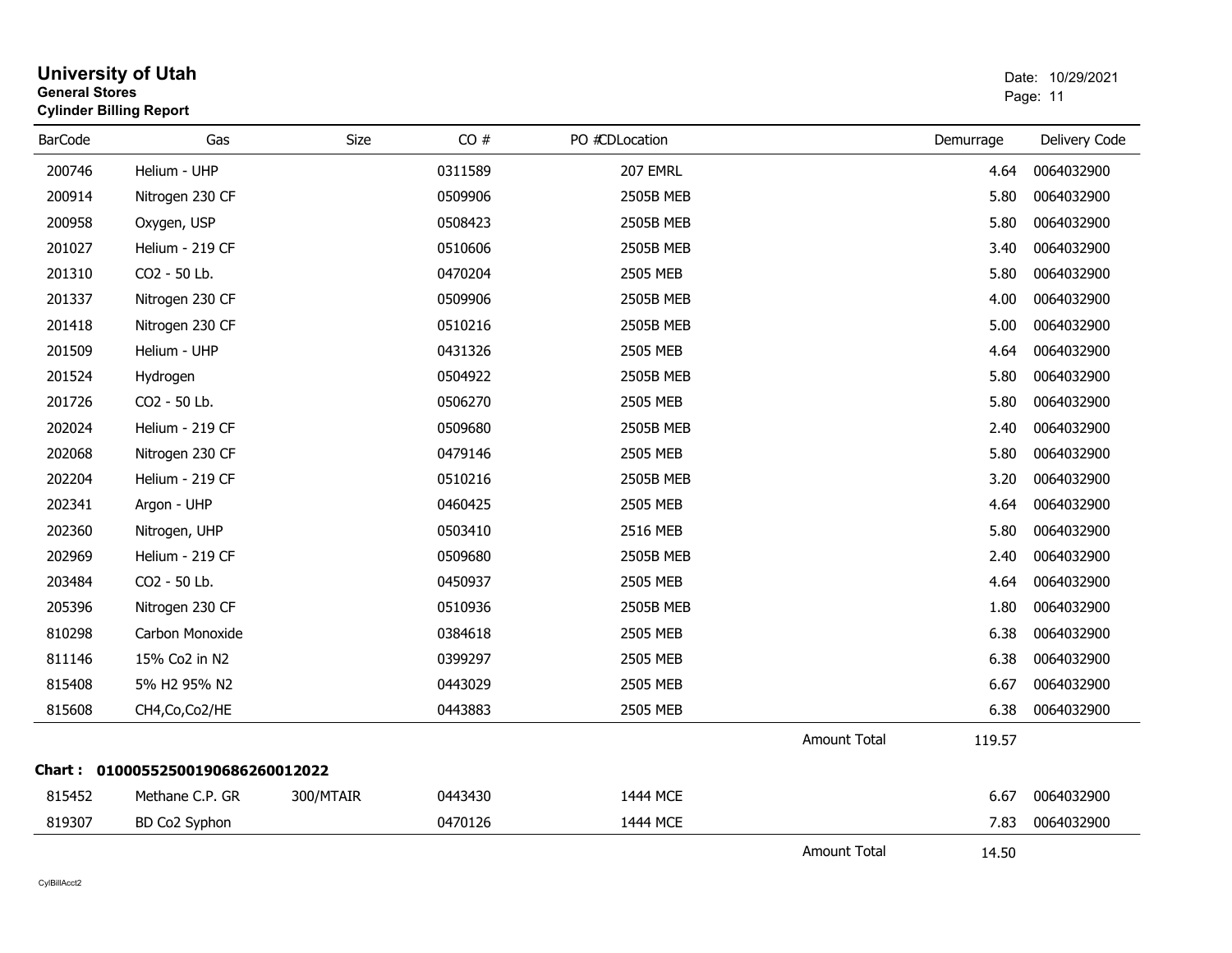| <b>General Stores</b> | <b>University of Utah</b><br><b>Cylinder Billing Report</b> |             |         |                |                     |           | Date: 10/29/2021<br>Page: 12 |
|-----------------------|-------------------------------------------------------------|-------------|---------|----------------|---------------------|-----------|------------------------------|
| <b>BarCode</b>        | Gas                                                         | <b>Size</b> | CO#     | PO #CDLocation |                     | Demurrage | Delivery Code                |
|                       | Chart: 01000552500190846260012022                           |             |         |                |                     |           |                              |
| 201843                | CO2 - 50 Lb.                                                | K/UU        | 0509819 | 566 W 900 S    |                     | 5.80      | 0064032900                   |
| 202874                | Argon - UHP                                                 |             | 0509819 | 566 W 900 S    |                     | 5.80      | 0064032900                   |
|                       |                                                             |             |         |                | <b>Amount Total</b> | 11.60     |                              |
|                       | Chart: 01000552500195346430012022                           |             |         |                |                     |           |                              |
| 200225                | Argon                                                       | K/UU        | 0447616 | 3215 MEB       |                     | 4.64      | 0064032900                   |
| 200931                | Argon                                                       |             | 0447616 | 3215 MEB       |                     | 4.64      | 0064032900                   |
|                       |                                                             |             |         |                | <b>Amount Total</b> | 9.28      |                              |
|                       | Chart: 01000552500261926260012022                           |             |         |                |                     |           |                              |
| 200240                | Argon                                                       | K/UU        | 0431523 | 1321 MEB       |                     | 4.64      | 0064032900                   |
| 200709                | Nitrogen 230 CF                                             |             | 0500195 | 1321 MEB       |                     | 5.80      | 0064032900                   |
|                       |                                                             |             |         |                | <b>Amount Total</b> | 10.44     |                              |
|                       | Chart: 01000552500261926430012022                           |             |         |                |                     |           |                              |
| 812468                | CO <sub>2</sub> - Siphon                                    | $50#$ djb   | 0419972 | 1321 MEB       |                     | 9.57      | 0064032900                   |
|                       |                                                             |             |         |                | <b>Amount Total</b> | 9.57      |                              |
|                       | Chart: 01000552500262176260012022                           |             |         |                |                     |           |                              |
| 205656                | CO2 - 50 Lb.                                                | K/UU        | 0486820 | 5534 SMBB      |                     | 5.80      | 0064032900                   |
| 817925                | Helium - D                                                  |             | 0461220 | 5534 SMBB      |                     | 6.96      | 0064032900                   |
| 819364                | CO2 - 50 Lb.                                                |             | 0481096 | 5534 SMBB      |                     | 7.83      | 0064032900                   |
| 820995                | CO2 - 50 Lb.                                                |             | 0481096 | 5534 SMBB      |                     | 7.83      | 0064032900                   |
|                       |                                                             |             |         |                | <b>Amount Total</b> | 28.42     |                              |
|                       | Chart: 01000552500262416260012022                           |             |         |                |                     |           |                              |
| 200410                | Hydrogen - UHP                                              | K/UU        | 0497642 | 2528 MEB       |                     | 5.80      | 0064032900                   |
| 200453                | Helium - 219 CF                                             |             | 0493992 | 3290 MEB       |                     | 5.80      | 0064032900                   |
| 205779                | Oxygen - 20 CF                                              |             | 0477346 | 2528 MEB       |                     | 5.80      | 0064032900                   |
| 815382                | Methane, UHP                                                |             | 0441774 | 2528 MEB       |                     | 6.67      | 0064032900                   |
| CvIBillAcct2          |                                                             |             |         |                |                     |           |                              |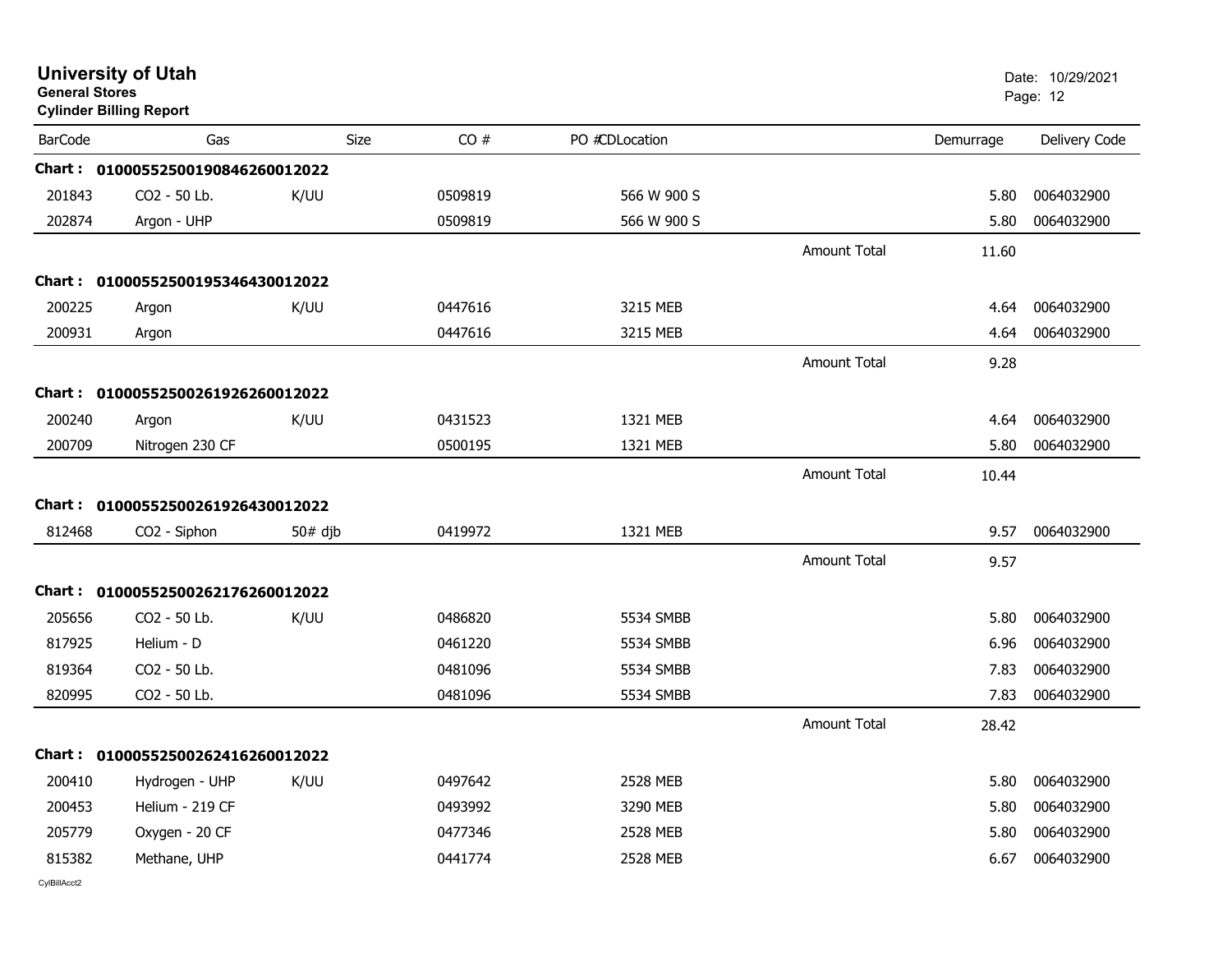| <b>General Stores</b> | <b>University of Utah</b><br><b>Cylinder Billing Report</b> |           |         |                |                     |           | Date: 10/29/2021<br>Page: 13 |
|-----------------------|-------------------------------------------------------------|-----------|---------|----------------|---------------------|-----------|------------------------------|
| <b>BarCode</b>        | Gas                                                         | Size      | CO#     | PO #CDLocation |                     | Demurrage | Delivery Code                |
| 816241                | Carbon Monoxide                                             |           | 0448727 | 2528 MEB       |                     | 6.67      | 0064032900                   |
| 821325                | Nitrogen, UHP                                               |           | 0482529 | 2528 MEB       |                     | 7.83      | 0064032900                   |
|                       |                                                             |           |         |                | <b>Amount Total</b> | 38.57     |                              |
|                       | Chart: 01000552500264716260012022                           |           |         |                |                     |           |                              |
| 820429                | Nitrogen, UHP                                               | 200C/Mt.A | 0478636 | 1374 MEB       |                     | 7.83      | 0064032900                   |
|                       |                                                             |           |         |                | <b>Amount Total</b> | 7.83      |                              |
|                       | Chart: 01000552500267976260012022                           |           |         |                |                     |           |                              |
| 200115                | Helium - UHP                                                | K/UU      | 0500045 | <b>208 WBB</b> |                     | 5.80      | 0064032900                   |
| 821917                | Food Grade Co2                                              |           | 0500043 | 2432 MCE       |                     | 7.83      | 0064032900                   |
| 823291                | Co2 Food Grade                                              |           | 0501949 | 2327 MCE       |                     | 7.83      | 0064032900                   |
| 823739                | Food Grade Co <sub>2</sub>                                  |           | 0503539 | 2444 MCE       |                     | 7.83      | 0064032900                   |
| 823740                | Food Grade Co2                                              |           | 0503539 | 2444 MCE       |                     | 7.83      | 0064032900                   |
|                       |                                                             |           |         |                | <b>Amount Total</b> | 37.12     |                              |
|                       | Chart: 01000552500268436260012022                           |           |         |                |                     |           |                              |
| 200309                | Nitrogen, UHP                                               | K/UU      | 0509011 | 2126 MCE       |                     | 5.80      | 0064032900                   |
| 200520                | Argon - UHP                                                 |           | 0509761 | 2126 MCE       |                     | 5.80      | 0064032900                   |
| 200547                | Nitrogen, UHP                                               |           | 0510812 | 2126 MCE       |                     | 2.20      | 0064032900                   |
| 200556                | Argon - UHP                                                 |           | 0510812 | 2126 MCE       |                     | 2.20      | 0064032900                   |
| 200580                | Nitrogen, UHP                                               |           | 0509011 | 2126 MCE       |                     | 3.60      | 0064032900                   |
| 200836                | CO2 - 50 Lb.                                                |           | 0509761 | 2126 MCE       |                     | 5.80      | 0064032900                   |
| 201108                | 5% H2 In Argon                                              |           | 0508073 | 2126 MCE       |                     | 5.80      | 0064032900                   |
| 202286                | Argon - UHP                                                 |           | 0508913 | 2126 MCE       |                     | 5.80      | 0064032900                   |
| 823993                | 5% H2 In Argon                                              |           | 0506722 | 2126 MCE       |                     | 7.83      | 0064032900                   |
| 824112                | Nitrogen 230 CF                                             |           | 0507310 | 2126 MCE       |                     | 7.83      | 0064032900                   |
| 824113                | Nitrogen 230 CF                                             |           | 0507310 | 2126 MCE       |                     | 7.83      | 0064032900                   |
| 824545                | Hydrogen - HY80                                             |           | 0510401 | 2126 MCE       |                     | 4.05      | 0064032900                   |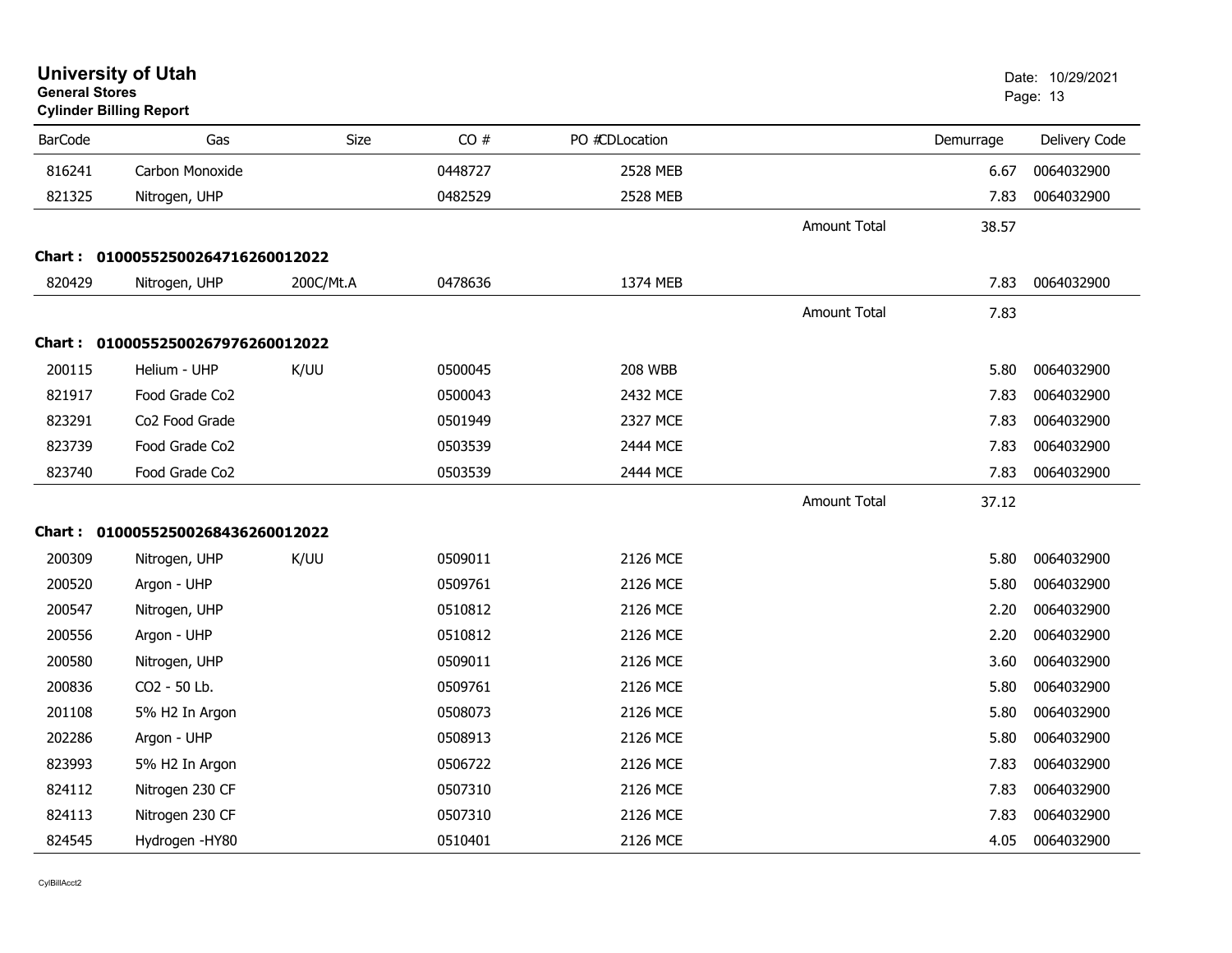| General Stores | <b>Cylinder Billing Report</b>      |             |         |                  |                     |           | Page: 14      |
|----------------|-------------------------------------|-------------|---------|------------------|---------------------|-----------|---------------|
| <b>BarCode</b> | Gas                                 | <b>Size</b> | CO#     | PO #CDLocation   |                     | Demurrage | Delivery Code |
|                |                                     |             |         |                  | Amount Total        | 64.54     |               |
|                | Chart: 0100055500050503311626002022 |             |         |                  |                     |           |               |
| 201052         | Argon - UHP                         | K/UU        | 0460396 | 2327 MCE         |                     | 0.80      | 0064032900    |
| 202141         | CO2 - Siphon                        |             | 0477729 | 2327 MCE         |                     | 1.00      | 0064032900    |
| 810718         | Methane C.P. GR                     |             | 0391162 | 1432 BLDG 61     |                     | 4.84      | 0064032900    |
|                |                                     |             |         |                  | <b>Amount Total</b> | 6.64      |               |
|                | Chart: 0100055500050503686626002022 |             |         |                  |                     |           |               |
| 200979         | Nitrogen 230 CF                     | K/UU        | 0483772 | 1127 MCE         |                     | 5.80      | 0064032900    |
| 203079         | Nitrogen 230 CF                     |             | 0503184 | 1127 MCE         |                     | 5.80      | 0064032900    |
|                |                                     |             |         |                  | <b>Amount Total</b> | 11.60     |               |
|                | Chart: 0100055500050503820626002022 |             |         |                  |                     |           |               |
| 202369         | Helium - UHP                        | K/UU        | 0505315 | 2505 MEB         |                     | 5.80      | 0064032900    |
| 202593         | Oxygen, USP                         |             | 0504179 | 3290 MEB         |                     | 5.80      | 0064032900    |
| 824461         | Nitrogen 230 CF                     |             | 0509986 | <b>2505A MEB</b> |                     | 7.83      | 0064032900    |
|                |                                     |             |         |                  | <b>Amount Total</b> | 19.43     |               |
|                | Chart: 0100055500050503946626002022 |             |         |                  |                     |           |               |
| 202370         | Helium - UHP                        | K/UU        | 0502139 | 2124 MCE         |                     | 5.80      | 0064032900    |
| 202867         | Argon - UHP                         |             | 0509655 | <b>2505B MEB</b> |                     | 5.80      | 0064032900    |
| 203870         | Air - 233 CF                        |             | 0508856 | 2505B MEB        |                     | 5.80      | 0064032900    |
| 824250         | 11 Part Mix                         |             | 0506948 | 2505B MEB        |                     | 7.83      | 0064032900    |
|                |                                     |             |         |                  | Amount Total        | 25.23     |               |
|                | Chart: 0100055500054503929626002022 |             |         |                  |                     |           |               |
| 200378         | Nitrogen, UHP                       | K/UU        | 0510897 | <b>201 WBB</b>   |                     | 1.80      | 0064032900    |
| 200752         | Nitrogen, UHP                       |             | 0509347 | 3520E MEB        |                     | 5.80      | 0064032900    |
| 201167         | Nitrogen, UHP                       |             | 0506325 | <b>201 WBB</b>   |                     | 4.00      | 0064032900    |
| 201460         | Helium - UHP                        |             | 0507748 | <b>201 WBB</b>   |                     | 5.80      | 0064032900    |
|                |                                     |             |         |                  |                     |           |               |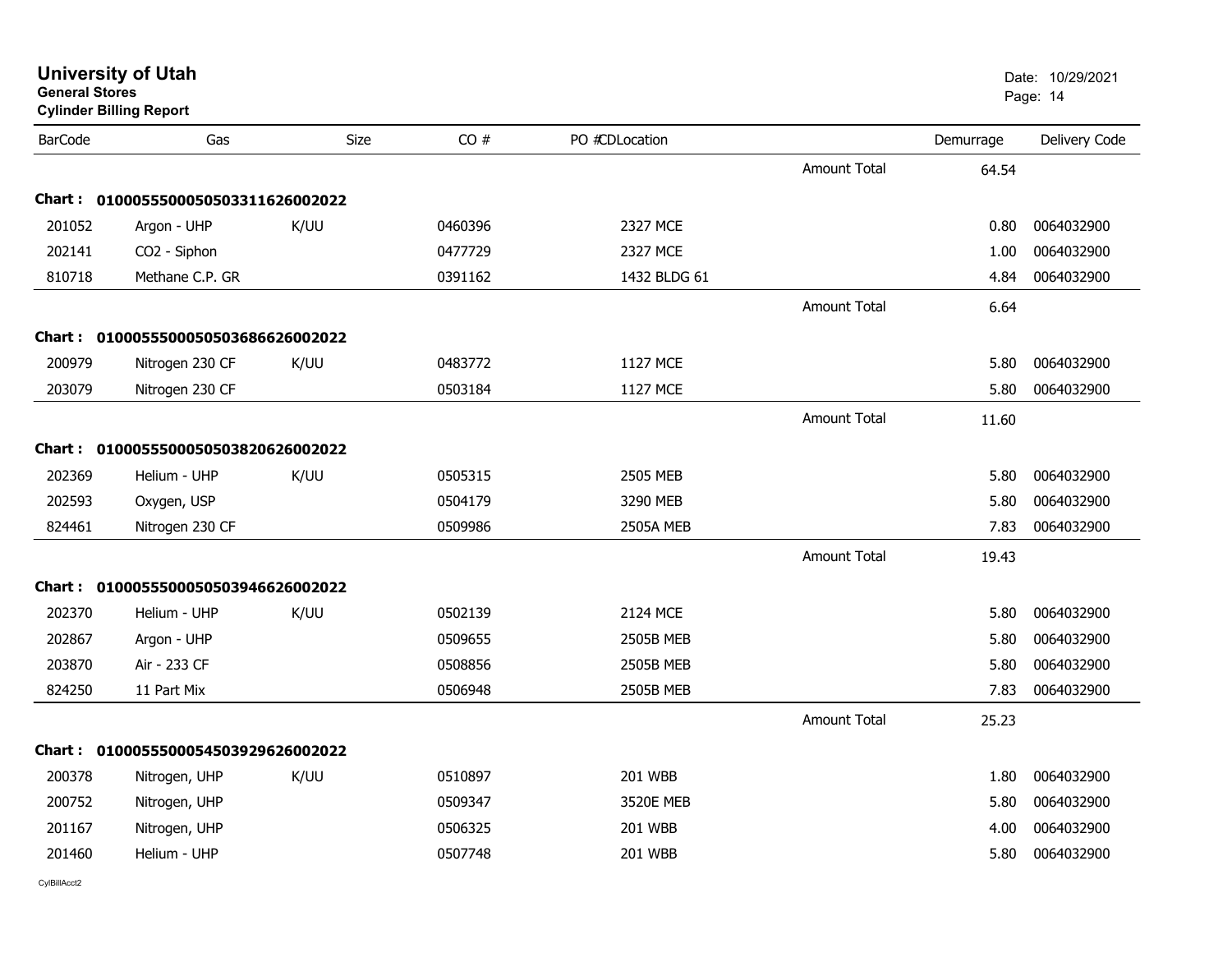| <b>General Stores</b> | <b>University of Utah</b><br><b>Cylinder Billing Report</b> |             |         |                |                     |           | Date: 10/29/2021<br>Page: 15 |
|-----------------------|-------------------------------------------------------------|-------------|---------|----------------|---------------------|-----------|------------------------------|
| <b>BarCode</b>        | Gas                                                         | <b>Size</b> | CO#     | PO #CDLocation |                     | Demurrage | Delivery Code                |
| 202988                | Oxygen, USP - E                                             |             | 0481634 | 201 WBB        |                     | 5.80      | 0064032900                   |
| 203025                | Nitrogen, UHP                                               |             | 0506325 | 201 WBB        |                     | 5.80      | 0064032900                   |
| 203209                | Nitrogen, 23 CF                                             |             | 0497628 | 2444 MCE       |                     | 5.80      | 0064032900                   |
| 203216                | Helium - UHP                                                |             | 0505769 | 3520E MEB      |                     | 5.80      | 0064032900                   |
| 203988                | Nitrogen, UHP                                               |             | 0510897 | <b>201 WBB</b> |                     | 1.80      | 0064032900                   |
| 205272                | Nitrogen, UHP                                               |             | 0509347 | 3520E MEB      |                     | 5.80      | 0064032900                   |
| 205543                | Nitrogen, UHP                                               |             | 0506325 | 201 WBB        |                     | 5.80      | 0064032900                   |
| 205825                | Oxygen, USP                                                 |             | 0510897 | <b>201 WBB</b> |                     | 1.80      | 0064032900                   |
| 205896                | Oxygen, USP                                                 |             | 0506917 | 201 WBB        |                     | 4.00      | 0064032900                   |
| 822421                | Helium - UHP                                                |             | 0497825 | 201 WBB        |                     | 5.40      | 0064032900                   |
|                       |                                                             |             |         |                | <b>Amount Total</b> | 65.20     |                              |
|                       | Chart: 0100055500054504587626002022                         |             |         |                |                     |           |                              |
| 200143                | Helium - 219 CF                                             | K/UU        | 0508065 | 2528 MEB       |                     | 5.80      | 0064032900                   |
| 203027                | Nitrogen, UHP                                               |             | 0508065 | 2528 MEB       |                     | 5.80      | 0064032900                   |
|                       |                                                             |             |         |                | <b>Amount Total</b> | 11.60     |                              |
|                       | Chart: 0100055500055800901626002022                         |             |         |                |                     |           |                              |
| 200231                | Nitrogen 230 CF                                             | K/UU        | 0493993 | 2327 MCE       |                     | 5.80      | 0019003800                   |
| 200504                | Nitrogen 230 CF                                             |             | 0509647 | 1432 MEB       |                     | 5.80      | 0064032900                   |
| 200672                | Nitrogen 230 CF                                             |             | 0473473 | 1126 MCE       |                     | 5.80      | 0064032900                   |
| 200985                | Nitrogen 230 CF                                             |             | 0481806 | 1444 MCE       |                     | 5.80      | 0064032900                   |
| 205380                | Nitrogen NF                                                 |             | 0486407 | 1432 MCE       |                     | 5.80      | 0064032900                   |
| 205484                | Nitrogen 230 CF                                             |             | 0502152 | 2327 MCE       |                     | 5.80      | 0019003800                   |
| 205557                | Nitrogen NF                                                 |             | 0486407 | 1432 MCE       |                     | 5.80      | 0064032900                   |
|                       |                                                             |             |         |                | <b>Amount Total</b> | 40.60     |                              |
|                       | Chart: 0100055500055800902626002022                         |             |         |                |                     |           |                              |
| 200587                | Nitrogen 230 CF                                             | K/UU        | 0474803 | 1127 MCE       |                     | 5.80      | 0064032900                   |
|                       |                                                             |             |         |                |                     |           |                              |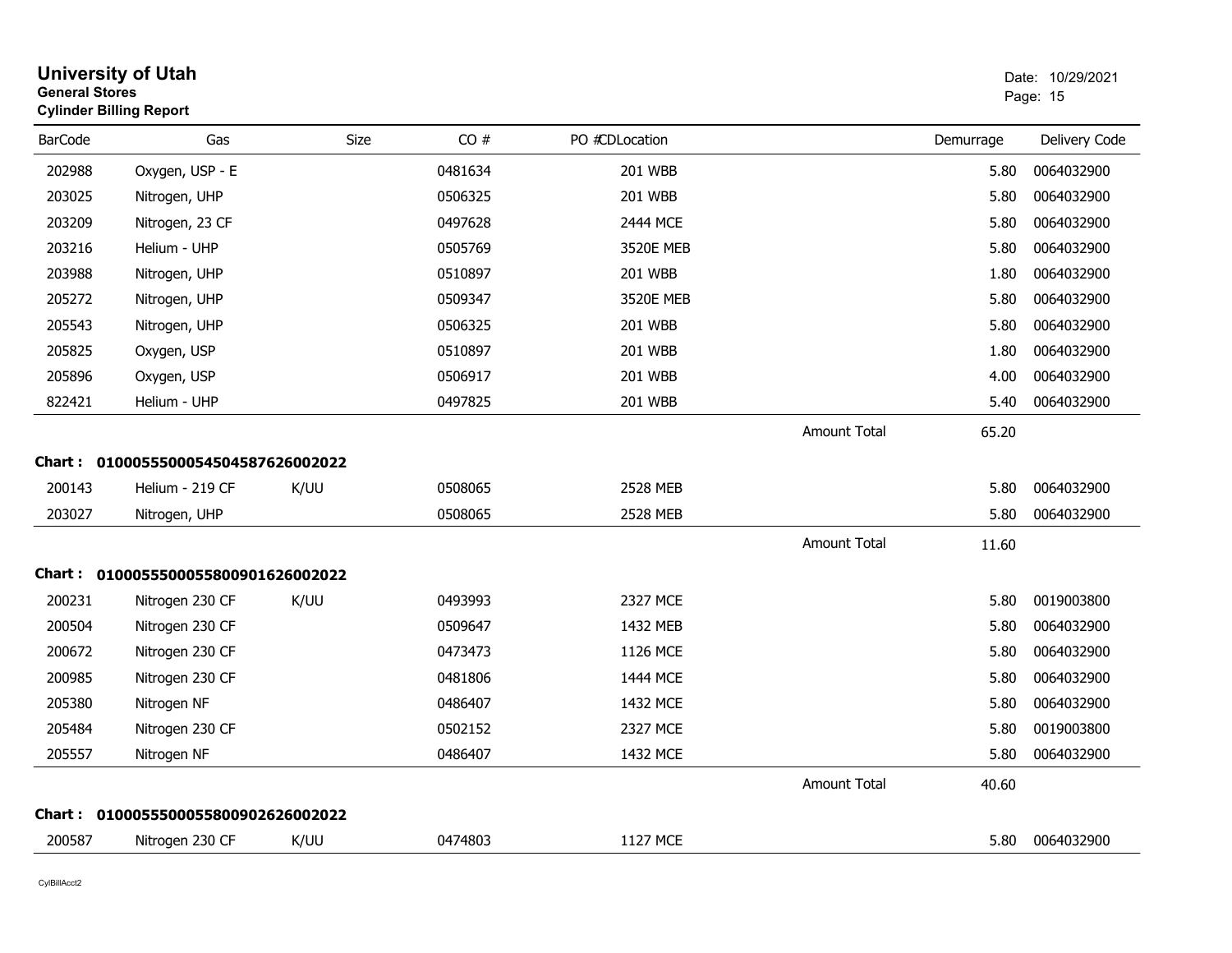| General Stores | <b>Cylinder Billing Report</b>      |        |         |                       |                     |           | Page: 16      |
|----------------|-------------------------------------|--------|---------|-----------------------|---------------------|-----------|---------------|
| <b>BarCode</b> | Gas                                 | Size   | CO#     | PO #CDLocation        |                     | Demurrage | Delivery Code |
|                |                                     |        |         |                       | <b>Amount Total</b> | 5.80      |               |
|                | Chart: 0100055500055800907626002022 |        |         |                       |                     |           |               |
| 201898         | Oxygen - 20 CF                      | 20#/UU | 0470269 | <b>208 WBB</b>        |                     | 5.80      | 0064032900    |
| 201951         | Oxygen - 20 CF                      |        | 0496933 | 3215 MEB              |                     | 5.80      | 0064032900    |
| 820714         | 10% H2 Bal. N2                      |        | 0479360 | 2444 MCE              |                     | 7.83      | 0064032900    |
| 822180         | Oxygen, USP                         |        | 0491197 | 2444 MCE - Bonan Wang |                     | 7.83      | 0064032900    |
|                |                                     |        |         |                       | <b>Amount Total</b> | 27.26     |               |
|                | Chart: 0100055500055801003626002022 |        |         |                       |                     |           |               |
| 200461         | Nitrogen 230 CF                     | K/UU   | 0506194 | 2124 MCE              |                     | 5.80      | 0064032900    |
| 200851         | Nitrogen 230 CF                     |        | 0504249 | <b>2505A MEB</b>      |                     | 5.80      | 0064032900    |
| 201274         | Nitrogen 230 CF                     |        | 0506194 | 2124 MCE              |                     | 5.80      | 0064032900    |
| 201623         | Hydrogen - UHP                      |        | 0504249 | <b>2505A MEB</b>      |                     | 5.80      | 0064032900    |
| 824460         | Nitrogen 230 CF                     |        | 0509952 | 2505 MEB              |                     | 7.83      | 0064032900    |
|                |                                     |        |         |                       | <b>Amount Total</b> | 31.03     |               |
|                | Chart: 0100055500055801060626002022 |        |         |                       |                     |           |               |
| 200586         | Nitrogen 230 CF                     | K/UU   | 0510915 | <b>2505A MEB</b>      |                     | 1.80      | 0064032900    |
| 200986         | Nitrogen 230 CF                     |        | 0508739 | <b>2505A MEB</b>      |                     | 4.00      | 0064032900    |
| 201413         | Oxygen, USP                         |        | 0510915 | <b>2505A MEB</b>      |                     | 1.80      | 0064032900    |
| 202272         | Oxygen, USP                         |        | 0508739 | <b>2505A MEB</b>      |                     | 5.80      | 0064032900    |
| 202727         | Nitrogen 230 CF                     |        | 0510915 | <b>2505A MEB</b>      |                     | 1.80      | 0064032900    |
|                |                                     |        |         |                       | <b>Amount Total</b> | 15.20     |               |
|                | Chart: 0100055500055900682626002022 |        |         |                       |                     |           |               |
| 200974         | 95% Air, 5% CO2                     | K/UU   | 0476445 | 3290 MEB              |                     | 5.80      | 0064032900    |
| 205644         | CO2 - 50 Lb.                        |        | 0508312 | 5534 SMBB             |                     | 5.80      | 0064032900    |
| 822933         | CO2 - 50 Lb.                        |        | 0497169 | 5800 SMBB             |                     | 7.83      | 0064032900    |
| 822934         | CO2 - 50 Lb.                        |        | 0497169 | 5800 SMBB             |                     | 7.83      | 0064032900    |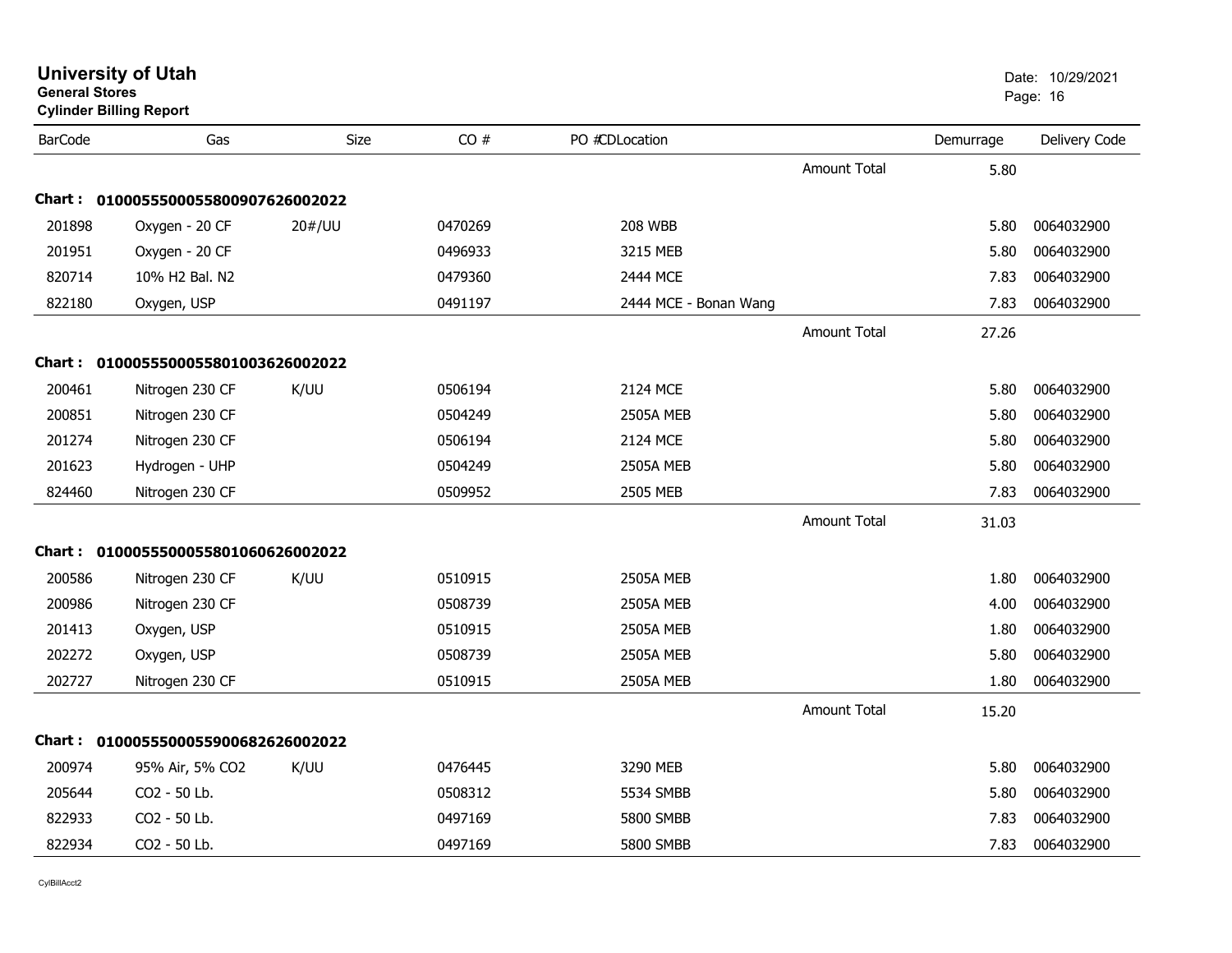| General Stores | <b>Cylinder Billing Report</b>      |      |         |                   |                     |           | Page: 17      |
|----------------|-------------------------------------|------|---------|-------------------|---------------------|-----------|---------------|
| <b>BarCode</b> | Gas                                 | Size | CO#     | PO #CDLocation    |                     | Demurrage | Delivery Code |
|                |                                     |      |         |                   | <b>Amount Total</b> | 27.26     |               |
|                | Chart: 0100055500058502254626002022 |      |         |                   |                     |           |               |
| 201642         | Nitrogen, UHP                       | K/UU | 0489580 | 2505 MEB          |                     | 5.80      | 0064032900    |
| 818119         | 27%CO2/N2                           |      | 0463135 | 2505 MEB          |                     | 7.83      | 0064032900    |
| 820528         | 27% O2 in Co2                       |      | 0478169 | 2505 MEB          |                     | 7.83      | 0064032900    |
|                |                                     |      |         |                   | <b>Amount Total</b> | 21.46     |               |
|                | Chart: 0100055500058502864626002022 |      |         |                   |                     |           |               |
| 200399         | Nitrogen 230 CF                     | K/UU | 0493420 | 1282 MEB          |                     | 5.80      | 0064032900    |
| 201324         | Zero Air                            |      | 0511172 | 1438 MCE          |                     | 0.40      | 0064032900    |
| 824093         | Zero Air                            |      | 0507746 | 1282 MEB          |                     | 7.29      | 0064032900    |
|                |                                     |      |         |                   | <b>Amount Total</b> | 13.49     |               |
|                | Chart: 0100055500058502950626002022 |      |         |                   |                     |           |               |
| 201820         | Helium - 219 CF                     | K/UU | 0499887 | 3290 MEB          |                     | 5.80      | 0064032900    |
| 202851         | 95% N2, 5% CO2                      |      | 0505549 | 1282 MEB          |                     | 5.80      | 0064032900    |
|                |                                     |      |         |                   | <b>Amount Total</b> | 11.60     |               |
|                | Chart: 0100055500059203601626002022 |      |         |                   |                     |           |               |
| 200343         | Nitrogen 230 CF                     | K/UU | 0506040 | 2509 MEB          |                     | 5.80      | 0064032900    |
| 818653         | Ethylene                            |      | 0465270 | 2509 MEB          |                     | 7.83      | 0064032900    |
| 821723         | CO2 - 50 Lb.                        |      | 0486182 | 2509 MEB          |                     | 7.83      | 0064032900    |
| 824109         | Nitrogen 230 CF                     |      | 0507789 | 2509 MEB          |                     | 7.83      | 0064032900    |
|                |                                     |      |         |                   | <b>Amount Total</b> | 29.29     |               |
|                | Chart: 01000556000295096260012022   |      |         |                   |                     |           |               |
| 201917         | Nitrogen 230 CF                     | K/UU | 0415219 | BLDG 61 Room 1335 |                     | 4.64      | 0064032900    |
|                |                                     |      |         |                   | <b>Amount Total</b> | 4.64      |               |
| <b>Chart :</b> | 01000556000297856260012022          |      |         |                   |                     |           |               |
| 200380         | Nitrogen 230 CF                     | K/UU | 0463723 | 870 SO 500 WEST   |                     | 4.64      | 0064032900    |
| CylBillAcct2   |                                     |      |         |                   |                     |           |               |

**University of Utah** Date: 10/29/2021

**General Stores**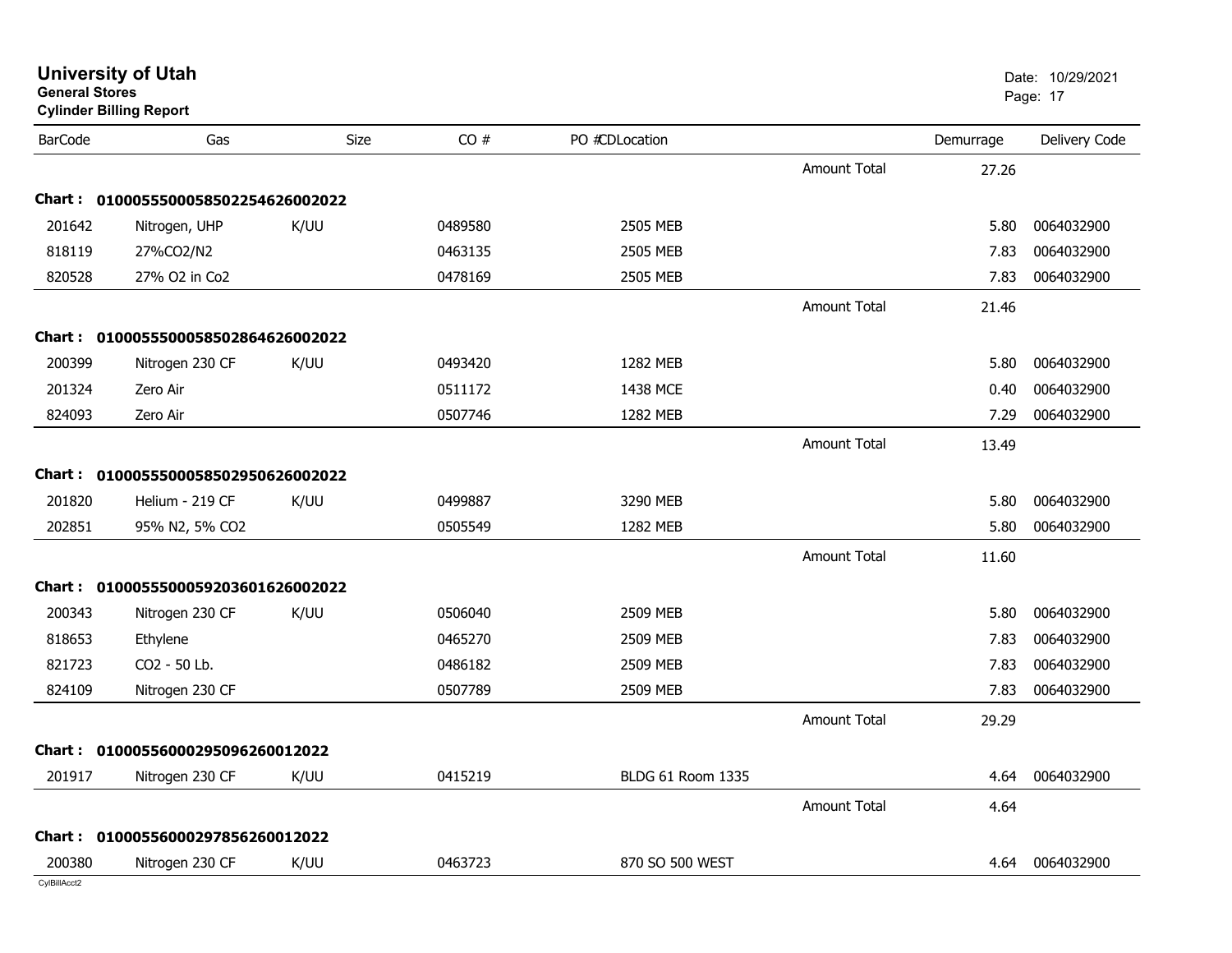| <b>General Stores</b> | <b>University of Utah</b><br><b>Cylinder Billing Report</b> |             |         |                      |                     |           | Date: 10/29/2021<br>Page: 18 |
|-----------------------|-------------------------------------------------------------|-------------|---------|----------------------|---------------------|-----------|------------------------------|
| <b>BarCode</b>        | Gas                                                         | <b>Size</b> | CO#     | PO #CDLocation       |                     | Demurrage | Delivery Code                |
|                       |                                                             |             |         |                      | Amount Total        | 4.64      |                              |
|                       | Chart: 01000581001310686260512022                           |             |         |                      |                     |           |                              |
| 200550                | Zero Air                                                    | K/UU        | 0493458 | 100 HEDCO HIGH BAY   |                     | 5.80      | 0056001040                   |
|                       |                                                             |             |         |                      | <b>Amount Total</b> | 5.80      |                              |
|                       | Chart: 01000582500194146260012022                           |             |         |                      |                     |           |                              |
| 202761                | Hydrogen                                                    | K/UU        | 0457555 | 2071 MCE             |                     | 4.64      | 0057001010                   |
|                       |                                                             |             |         |                      | <b>Amount Total</b> | 4.64      |                              |
|                       | Chart: 01000582500194196260012022                           |             |         |                      |                     |           |                              |
| 200707                | Argon                                                       | K/UU        | 0472953 | 100 HEDCO            |                     | 5.80      | 0056001040                   |
|                       |                                                             |             |         |                      | <b>Amount Total</b> | 5.80      |                              |
|                       | Chart: 01000582500265186260012022                           |             |         |                      |                     |           |                              |
| 200183                | Nitrogen 230 CF                                             | K/UU        | 0470274 | 1490 B MEB           |                     | 5.80      | 0061020000                   |
| 202316                | Air - E                                                     |             | 0488737 | MCE Reactor Lab      |                     | 5.80      | 0061020000                   |
| 203331                | Air - 233 CF                                                |             | 0498425 | MEB Reactor Area Lab |                     | 5.80      | 0061020000                   |
|                       |                                                             |             |         |                      | <b>Amount Total</b> | 17.40     |                              |
|                       | Chart: 01000582500267876260012022                           |             |         |                      |                     |           |                              |
| 201586                | Oxygen - 125 CF                                             | K/UU        | 0498807 | 2027 MCE             |                     | 5.80      | 0061020000                   |
| 823769                | 5%CO2,95%N2 Med                                             |             | 0510345 | 2027 MCE             |                     | 5.94      | 0061020000                   |
| 824107                | Nitrogen 230 CF                                             |             | 0507594 | <b>2027 MCE</b>      |                     | 7.83      | 0061020000                   |
|                       |                                                             |             |         |                      | <b>Amount Total</b> | 19.57     |                              |
|                       | Chart: 0100058500050503644626002022                         |             |         |                      |                     |           |                              |
| 204324                | 25%Co2 75%Argon                                             | K/UU        | 0495870 | 100 Hedco- High Bay  |                     | 5.80      | 0061020000                   |
| 205780                | Acetylene, CF                                               |             | 0497854 | 100 HEDCO            |                     | 5.80      | 0061020000                   |
| 822839                | Oxygen, USP                                                 |             | 0497854 | 100 HEDCO            |                     | 7.83      | 0061020000                   |
|                       |                                                             |             |         |                      | Amount Total        | 19.43     |                              |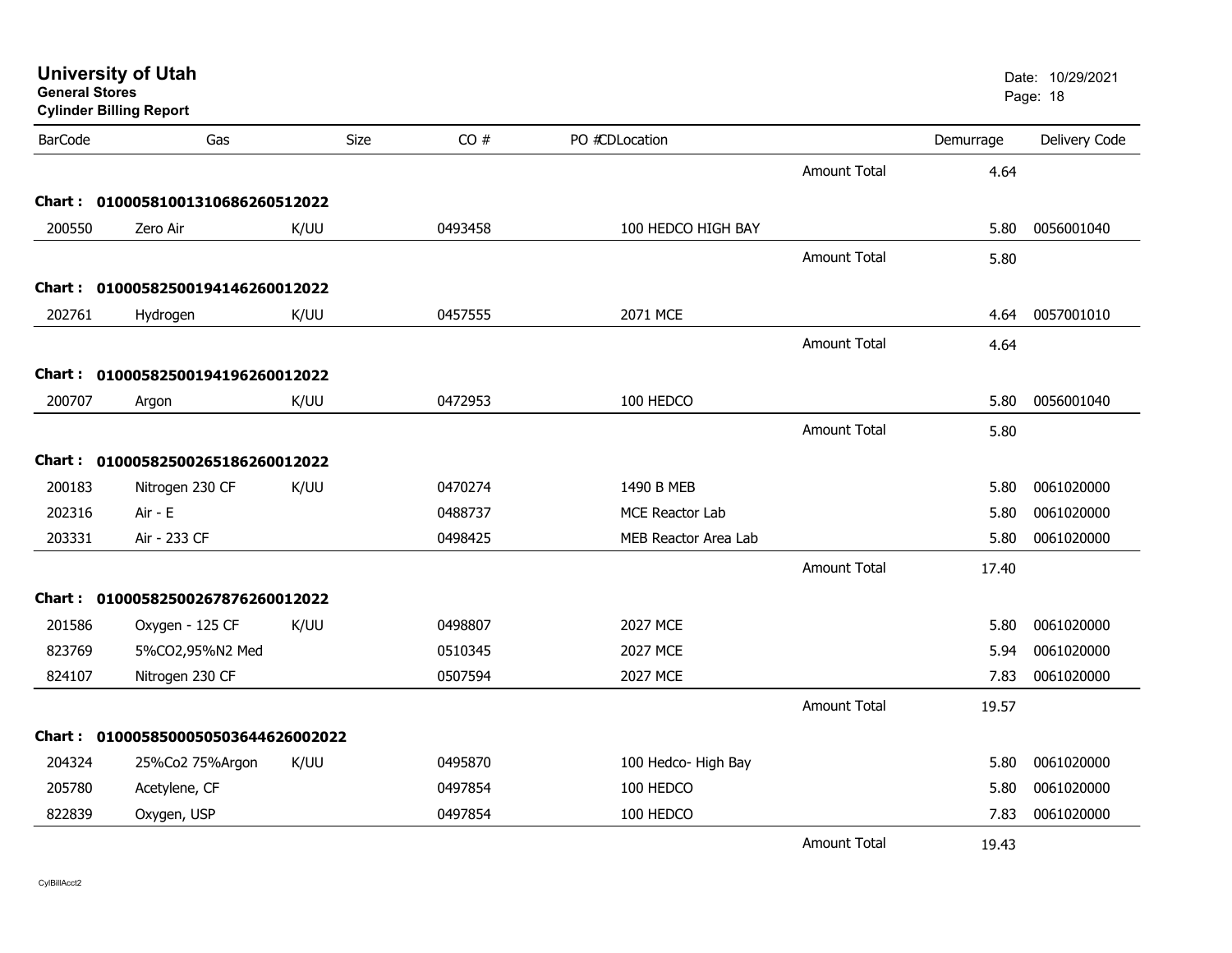| <b>General Stores</b> | <b>University of Utah</b><br><b>Cylinder Billing Report</b> |             |         |                |                     |           | Date: 10/29/2021<br>Page: 19 |
|-----------------------|-------------------------------------------------------------|-------------|---------|----------------|---------------------|-----------|------------------------------|
| <b>BarCode</b>        | Gas                                                         | <b>Size</b> | CO#     | PO #CDLocation |                     | Demurrage | Delivery Code                |
|                       | Chart: 0100058500053500188626002022                         |             |         |                |                     |           |                              |
| 823634                | 25%Co2 75%Argon                                             | 200C/Mt.A   | 0503392 | 100 HEDCO      |                     | 7.83      | 0061020000                   |
|                       |                                                             |             |         |                | <b>Amount Total</b> | 7.83      |                              |
|                       | Chart: 0100058500054000266626002022                         |             |         |                |                     |           |                              |
| 200945                | Nitrogen 230 CF                                             | K/UU        | 0466356 | 2071 MCE       |                     | 5.80      | 0057001010                   |
| 202852                | 95% N2, 5% CO2                                              |             | 0474862 | 2071 MCE       |                     | 5.80      | 0057001010                   |
| 203361                | Helium - UHP                                                |             | 0455375 | 2065 MCE       |                     | 4.64      | 0057001010                   |
| 205406                | Nitrogen, 23 CF                                             |             | 0470598 | 2071 MCE       |                     | 5.80      | 0057001010                   |
| 205787                | Acetylene - MC                                              |             | 0441265 | 2071 MCE       |                     | 4.64      | 0061020000                   |
| 819299                | Oxygen, UHP,                                                |             | 0478725 | 2065 MCE       |                     | 7.83      | 0057001010                   |
| 819755                | <b>UHP Ethylene</b>                                         |             | 0472264 | 2065 MCE       |                     | 7.83      | 0057001010                   |
|                       |                                                             |             |         |                | Amount Total        | 42.34     |                              |
|                       | Chart: 0100058500054503803626002022                         |             |         |                |                     |           |                              |
| 202777                | 25%Co2 75%Argon                                             | K/UU        | 0344681 | 100 HEDCO      |                     | 4.64      | 0061020000                   |
| 203912                | Argon                                                       |             | 0438133 | 100 HEDCO      |                     | 4.64      | 0061020000                   |
|                       |                                                             |             |         |                | <b>Amount Total</b> | 9.28      |                              |
|                       | Chart: 0100058500054504167626002022                         |             |         |                |                     |           |                              |
| 202946                | CO2 - Inst. Gra                                             | K/UU        | 0474177 | 100 HEDCO      |                     | 5.80      | 0061020000                   |
|                       |                                                             |             |         |                | <b>Amount Total</b> | 5.80      |                              |
|                       | Chart: 0100058500058502321626002022                         |             |         |                |                     |           |                              |
| 813106                | CO2 - Inst. Gra                                             | 50#/Mt.Ai   | 0431221 | 100 HEDCO      |                     | 6.38      | 0061020000                   |
|                       |                                                             |             |         |                | <b>Amount Total</b> | 6.38      |                              |
|                       | Chart: 0100058500058502658626002022                         |             |         |                |                     |           |                              |
| 200228                | Nitrogen 230 CF                                             | K/UU        | 0509936 | 2725 MCE       |                     | 5.80      | 0057001010                   |
| 200248                | Nitrogen 230 CF                                             |             | 0510753 | 2725 MCE       |                     | 2.80      | 0057001010                   |
| 200382                | Nitrogen 230 CF                                             |             | 0509012 | 2725 MCE       |                     | 3.00      | 0057001010                   |
|                       |                                                             |             |         |                |                     |           |                              |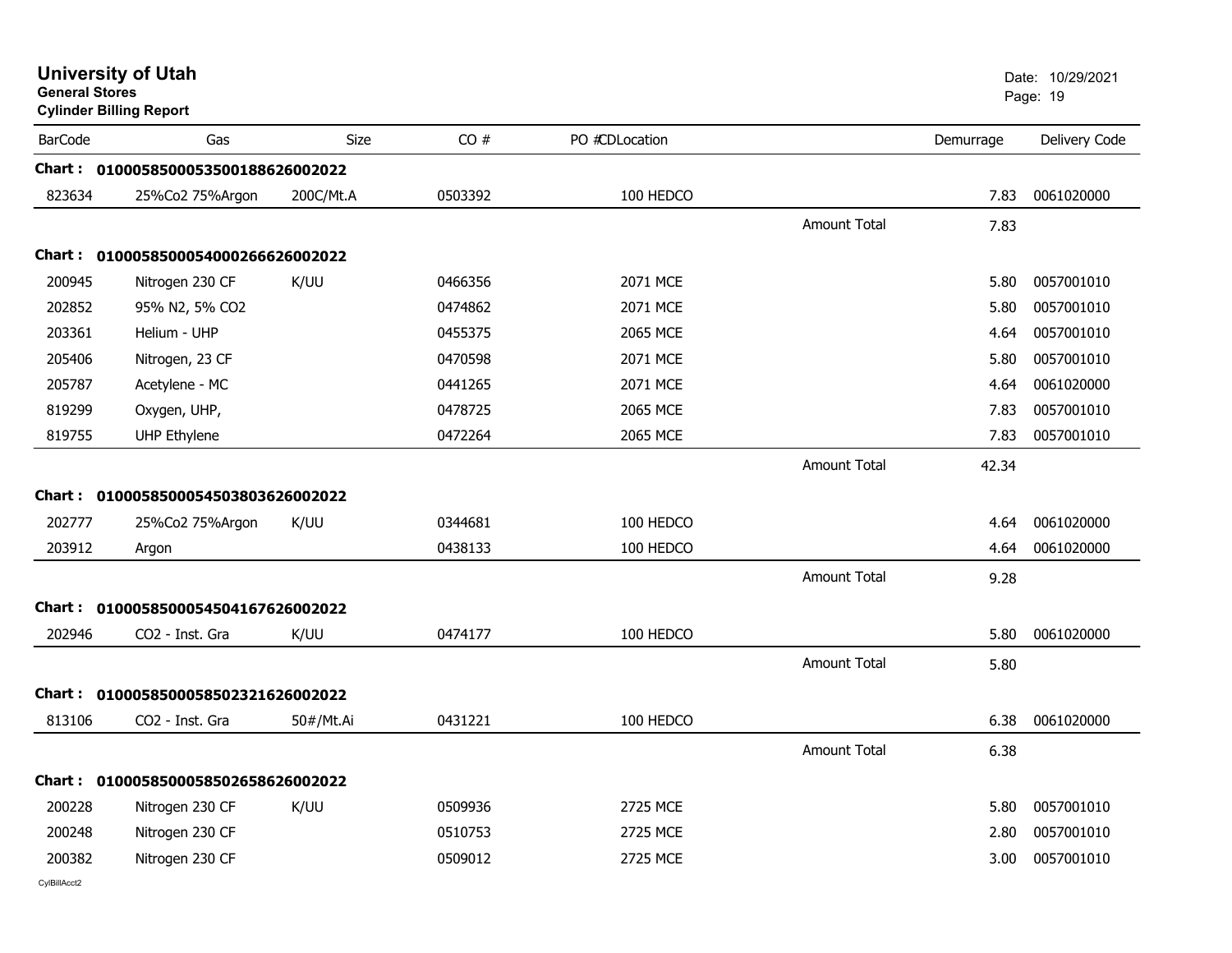| <b>General Stores</b>  | <b>University of Utah</b><br><b>Cylinder Billing Report</b> |             |         |                |           | Date: 10/29/2021<br>Page: 20 |
|------------------------|-------------------------------------------------------------|-------------|---------|----------------|-----------|------------------------------|
| <b>BarCode</b>         | Gas                                                         | <b>Size</b> | CO#     | PO #CDLocation | Demurrage | Delivery Code                |
| 200447                 | Nitrogen 230 CF                                             |             | 0509012 | 2725 MCE       | 3.00      | 0057001010                   |
| 200495                 | Nitrogen 230 CF                                             |             | 0509012 | 2725 MCE       | 3.00      | 0057001010                   |
| 200514                 | Nitrogen 230 CF                                             |             | 0510753 | 2725 MCE       | 2.80      | 0057001010                   |
| 200576                 | Nitrogen 230 CF                                             |             | 0509012 | 2725 MCE       | 3.00      | 0057001010                   |
| 200590                 | Nitrogen 230 CF                                             |             | 0510753 | 2725 MCE       | 2.80      | 0057001010                   |
| 200615                 | Zero Air                                                    |             | 0506792 | 2065 MCE       | 5.80      | 0057001010                   |
| 200626                 | Nitrogen 230 CF                                             |             | 0509936 | 2725 MCE       | 5.80      | 0057001010                   |
| 200714                 | Nitrogen 230 CF                                             |             | 0509012 | 2725 MCE       | 3.00      | 0057001010                   |
| 200797                 | Nitrogen 230 CF                                             |             | 0509012 | 2725 MCE       | 5.80      | 0057001010                   |
| 201026                 | Nitrogen 230 CF                                             |             | 0510753 | 2725 MCE       | 2.80      | 0057001010                   |
| 201166                 | Nitrogen 230 CF                                             |             | 0509012 | 2725 MCE       | 5.80      | 0057001010                   |
| 201170                 | Nitrogen 230 CF                                             |             | 0509936 | 2725 MCE       | 3.00      | 0057001010                   |
| 201260                 | Nitrogen 230 CF                                             |             | 0509936 | 2725 MCE       | 3.00      | 0057001010                   |
| 201329                 | Nitrogen 230 CF                                             |             | 0509936 | 2725 MCE       | 5.80      | 0057001010                   |
| 201457                 | Nitrogen 230 CF                                             |             | 0510753 | 2725 MCE       | 2.80      | 0057001010                   |
| 201535                 | Nitrogen 230 CF                                             |             | 0507932 | 2725 MCE       | 3.00      | 0057001010                   |
| 201571                 | Nitrogen 230 CF                                             |             | 0510753 | 2725 MCE       | 2.80      | 0057001010                   |
| 201600                 | Nitrogen 230 CF                                             |             | 0510753 | 2725 MCE       | 2.80      | 0057001010                   |
| 201767                 | Nitrogen 230 CF                                             |             | 0510753 | 2725 MCE       | 2.80      | 0057001010                   |
| 201863                 | Nitrogen 230 CF                                             |             | 0509936 | 2725 MCE       | 5.80      | 0057001010                   |
| 201945                 | Nitrogen 230 CF                                             |             | 0509936 | 2725 MCE       | 5.80      | 0057001010                   |
| 202058                 | Nitrogen 230 CF                                             |             | 0510753 | 2725 MCE       | 2.80      | 0057001010                   |
| 202197                 | Nitrogen 230 CF                                             |             | 0509936 | 2725 MCE       | 5.80      | 0057001010                   |
| 202476                 | 95% N2, 5% CO2                                              |             | 0510753 | 2725 MCE       | 2.80      | 0057001010                   |
| 202509                 | CO2 - 50 Lb.                                                |             | 0493952 | 2071 MCE       | 5.80      | 0057001010                   |
| 202702                 | Nitrogen 230 CF                                             |             | 0509012 | 2725 MCE       | 3.00      | 0057001010                   |
| 202853                 | 95% N2, 5% CO2                                              |             | 0503086 | 2725 MCE       | 5.80      | 0057001010                   |
| 203172<br>CvIBillAcct2 | Nitrogen 230 CF                                             |             | 0509936 | 2725 MCE       | 3.00      | 0057001010                   |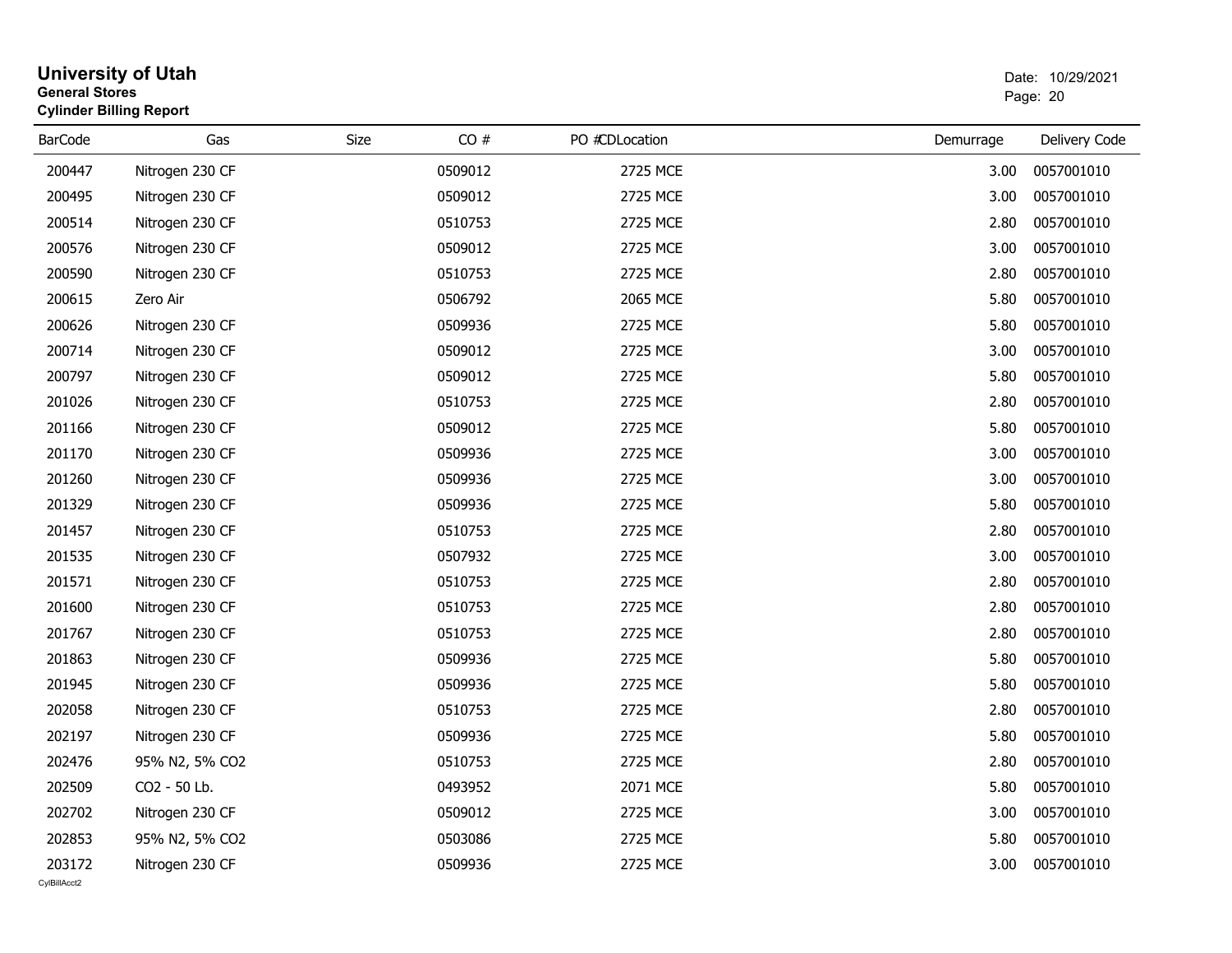|                | <b>University of Utah</b><br><b>General Stores</b><br><b>Cylinder Billing Report</b> |      |         |                |                     |           | Date: 10/29/2021<br>Page: 21 |
|----------------|--------------------------------------------------------------------------------------|------|---------|----------------|---------------------|-----------|------------------------------|
| <b>BarCode</b> | Gas                                                                                  | Size | CO#     | PO #CDLocation |                     | Demurrage | Delivery Code                |
| 203784         | Nitrogen 230 CF                                                                      |      | 0509936 | 2725 MCE       |                     | 5.80      | 0057001010                   |
| 203894         | Nitrogen 230 CF                                                                      |      | 0509936 | 2725 MCE       |                     | 3.00      | 0057001010                   |
| 205398         | Nitrogen 230 CF                                                                      |      | 0510753 | 2725 MCE       |                     | 2.80      | 0057001010                   |
| 205503         | Nitrogen 230 CF                                                                      |      | 0510753 | 2725 MCE       |                     | 2.80      | 0057001010                   |
| 205504         | Nitrogen 230 CF                                                                      |      | 0509936 | 2725 MCE       |                     | 5.80      | 0057001010                   |
| 822966         | CO2 - 50 Lb.                                                                         |      | 0497128 | 2071 MCE       |                     | 7.83      | 0057001010                   |
| 823175         | 5% Co2 In CH4                                                                        |      | 0497538 | 2071 MCE       |                     | 7.83      | 0057001010                   |
| 823403         | Methane C.P. GR                                                                      |      | 0499811 | 2071 MCE       |                     | 7.83      | 0057001010                   |
|                |                                                                                      |      |         |                | <b>Amount Total</b> | 165.49    |                              |
| Chart :        | 0100058500058502784626002022                                                         |      |         |                |                     |           |                              |
| 200287         | Hydrogen                                                                             | K/UU | 0463239 | 2071 MCE       |                     | 4.64      | 0061020000                   |
| 200323         | Oxygen, USP                                                                          |      | 0437215 | 2065 MCE       |                     | 4.64      | 0061020000                   |
| 200693         | CO2 - 50 Lb.                                                                         |      | 0427463 | 1228 MEB       |                     | 4.64      | 0061020000                   |
| 203299         | CO2 - 50 Lb.                                                                         |      | 0439732 | 2071 MCE       |                     | 4.64      | 0061020000                   |
| 204589         | CO2 - 50 Lb.                                                                         |      | 0439732 | 2071 MCE       |                     | 4.64      | 0061020000                   |
| 516589         | 5% Co2 In CH4                                                                        |      | 0450712 | 2071 MCE       |                     | 6.67      | 0061020000                   |
|                |                                                                                      |      |         |                | <b>Amount Total</b> | 29.87     |                              |
|                | Chart: 0100059500054501772626002022                                                  |      |         |                |                     |           |                              |
| 200623         | Nitrogen 230 CF                                                                      | K/UU | 0507939 | 1424 MCE       |                     | 5.80      | 0856003000                   |
| 201187         | CO2 - 50 Lb.                                                                         |      | 0507526 | 1424 MCE       |                     | 5.80      | 0856003000                   |
| 202662         | Nitrogen 115 CF                                                                      |      | 0490377 | 1424 MCE       |                     | 5.80      | 0056001000                   |
| 202792         | Ultra P-10                                                                           |      | 0419770 | 1424 MCE       |                     | 4.64      | 0056001000                   |
| 203215         | Helium - UHP                                                                         |      | 0440415 | 1444 MCE       |                     |           | 4.64 0064032900              |
| 205373         | CO2 - 50 Lb.                                                                         |      | 0424284 | 1027 MCE       |                     | 4.64      | 0856003000                   |
| 205535         | CO2 - 50 Lb.                                                                         |      | 0424284 | 1027 MCE       |                     | 4.64      | 0856003000                   |
| 809042         | BD Co2 Syphon                                                                        |      | 0352097 | 1027 MCE       |                     | 9.86      | 0056001000                   |
| 815503         | 50ppm Ch4/Air                                                                        |      | 0443514 | <b>100 CME</b> |                     | 6.67      | 0056001000                   |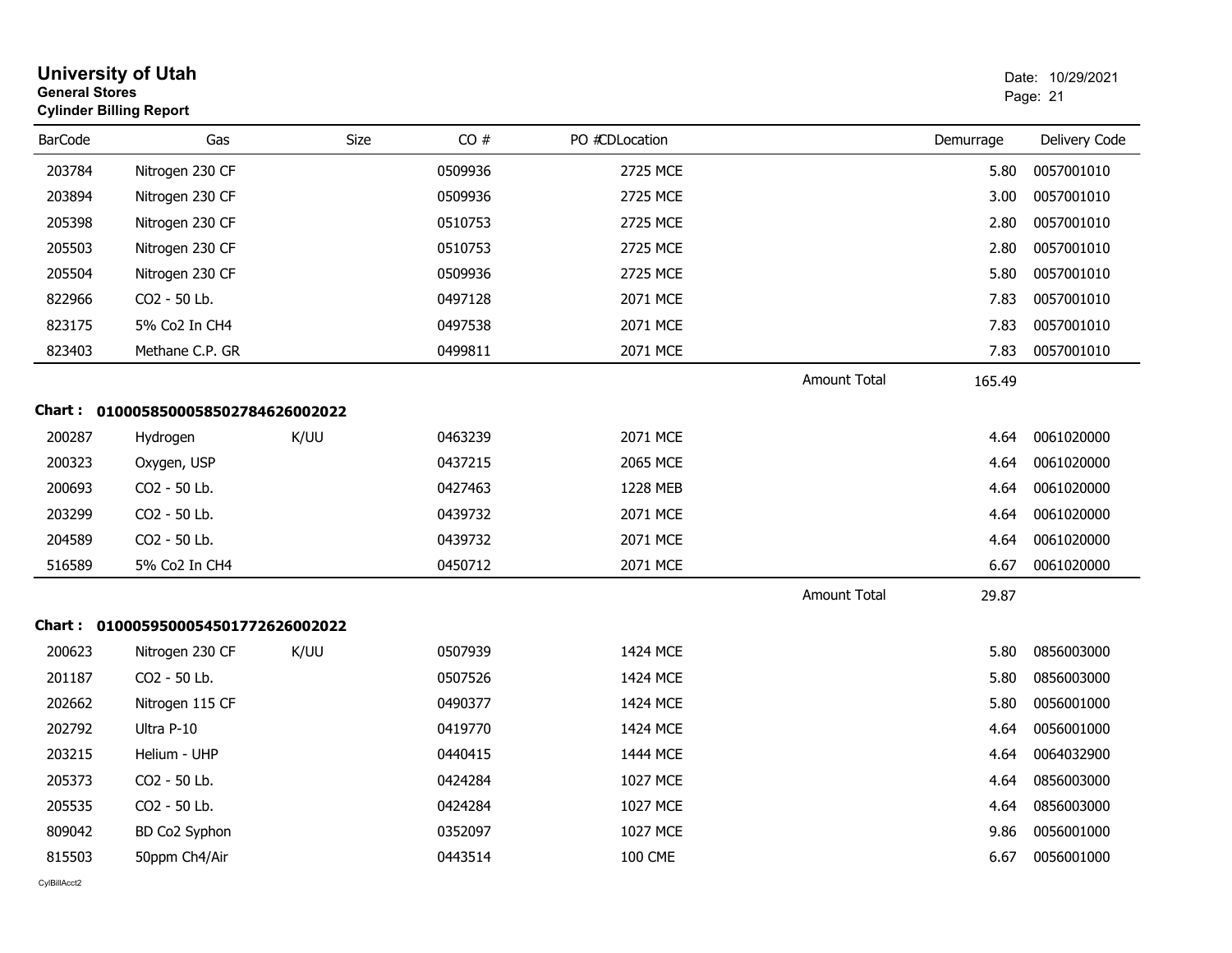| <b>General Stores</b>  | University of Utah<br><b>Cylinder Billing Report</b> |      |         |                       |                     |           | Date: 10/29/2021<br>Page: 22 |
|------------------------|------------------------------------------------------|------|---------|-----------------------|---------------------|-----------|------------------------------|
| <b>BarCode</b>         | Gas                                                  | Size | CO#     | PO #CDLocation        |                     | Demurrage | Delivery Code                |
| 815540                 | 100ppm Ch4/Air                                       |      | 0443640 | <b>100 CME</b>        |                     | 6.67      | 0056001000                   |
| 815542                 | 50ppm Co2/Air                                        |      | 0443514 | <b>100 CME</b>        |                     | 6.67      | 0056001000                   |
| 815543                 | 1500ppm Co2/Air                                      |      | 0443514 | <b>100 CME</b>        |                     | 6.67      | 0056001000                   |
| 815544                 | 3000ppm Co2/Air                                      |      | 0443514 | <b>100 CME</b>        |                     | 6.67      | 0056001000                   |
| 815573                 | 5ppm Ch4/Air                                         |      | 0443773 | <b>100 CME</b>        |                     | 6.67      | 0056001000                   |
| 816896                 | Co2 10#                                              |      | 0453670 | <b>100 CME</b>        |                     | 6.96      | 0056001000                   |
| 821784                 | CO2 - Siphon                                         |      | 0490377 | 1424 MCE              |                     | 7.83      | 0056001000                   |
| 823860                 | Co2 10#                                              |      | 0506032 | 2000 MCE              |                     | 7.83      | 0056001000                   |
| 823861                 | Co2 10#                                              |      | 0506032 | 2000 MCE              |                     | 7.83      | 0056001000                   |
| 824110                 | Nitrogen 230 CF                                      |      | 0507939 | 1424 MCE              |                     | 7.83      | 0856003000                   |
| 824111                 | Nitrogen 230 CF                                      |      | 0507939 | 1424 MCE              |                     | 7.83      | 0856003000                   |
| <b>Chart :</b>         | 01000596000110546260012022                           |      |         |                       | <b>Amount Total</b> | 131.95    |                              |
| 205379                 | Nitrogen 230 CF                                      | K/UU | 0453367 | 423 WAKARA RM 120     |                     | 4.64      | 61001                        |
| 816880                 | HP Nitrogen                                          |      | 0453412 | 423 WAKARA #120       |                     | 7.83      | 61001                        |
|                        |                                                      |      |         |                       | <b>Amount Total</b> | 12.47     |                              |
| Chart :                | 01000596000110586260012022                           |      |         |                       |                     |           |                              |
| 203049                 | Oxygen, USP                                          | K/UU | 0496304 | 423 Wakara Way RM 150 |                     | 5.80      | 61001                        |
| 823007                 | Argon                                                |      | 0496304 | 423 Wakara Way RM 150 |                     | 7.83      | 61001                        |
|                        |                                                      |      |         |                       | <b>Amount Total</b> | 13.63     |                              |
| Chart :                | 01000596000116836260012022                           |      |         |                       |                     |           |                              |
| 200245                 | Nitrogen 230 CF                                      | K/UU | 0427832 | 430 Wakara Room 150   |                     | 4.64      | 61001                        |
| 200481                 | Hydrogen - UHP                                       |      | 0306073 | #150 - 423 WAKARA     |                     | 4.64      | 61001                        |
| 201612                 | Helium - UHP                                         |      | 0474794 | 423 Wakara Way RM 300 |                     | 5.80      | 0856003000                   |
| 201938                 | Hydrogen - UHP                                       |      | 0462675 | 423 WAKARA WAY RM 150 |                     | 4.64      | 0856003000                   |
| 205507                 | Nitrogen 230 CF                                      |      | 0320947 | 423 WAKARA #150       |                     | 4.64      | 61001                        |
| 814109<br>CylBillAcct2 | Hydrogen - UHP                                       |      | 0432987 | 423 WAKARA WAY #150   |                     | 6.67      | 61001                        |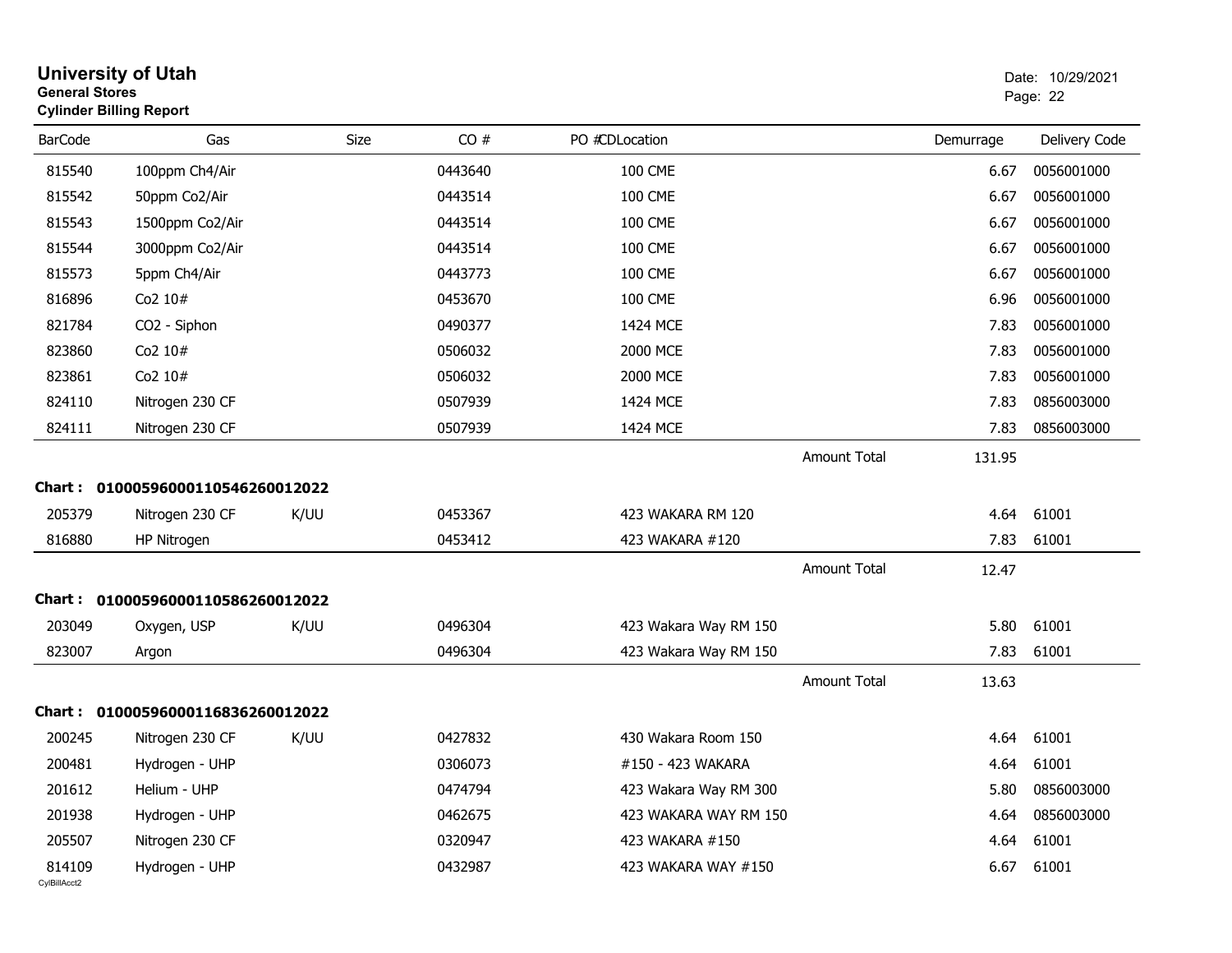| General Stores<br><b>Cylinder Billing Report</b> |                                     |                  |         |           |                                 |                     |           | Page: 23      |
|--------------------------------------------------|-------------------------------------|------------------|---------|-----------|---------------------------------|---------------------|-----------|---------------|
| <b>BarCode</b>                                   | Gas                                 | <b>Size</b>      | CO#     |           | PO #CDLocation                  |                     | Demurrage | Delivery Code |
| 815060                                           | Hydrogen - UHP                      |                  | 0439992 |           | 423 WAKARA WAY SUITE #150       |                     | 9.57      | 61001         |
|                                                  |                                     |                  |         |           |                                 | <b>Amount Total</b> | 40.60     |               |
|                                                  | Chart: 01000596000163106260012022   |                  |         |           |                                 |                     |           |               |
| 201841                                           | Nitrogen 230 CF                     | K/UU             | 0390979 |           | 423 Wakara #150                 |                     |           | 4.64 61001    |
|                                                  |                                     |                  |         |           |                                 | <b>Amount Total</b> | 4.64      |               |
|                                                  | Chart: 01000596000232206260012022   |                  |         |           |                                 |                     |           |               |
| 808400                                           | Methane C.P. GR                     | 200C/Mt.A        | 0369545 |           | 423 Warkara Way Room 120        |                     | 6.38      | 61001         |
|                                                  |                                     |                  |         |           |                                 | <b>Amount Total</b> | 6.38      |               |
|                                                  | Chart: 01000601001132366260012022   |                  |         |           |                                 |                     |           |               |
| 201870                                           | N2, Liquid LX45                     | <b>180 LTR/U</b> | 0509182 |           | 1206 MEB                        |                     | 19.20     | 0056001040    |
| 202421                                           | Helium - 219 CF                     |                  | 0482905 |           | 1206 MEB                        |                     | 5.80      | 0056001040    |
| 202784                                           | Nitrogen 230 CF                     |                  | 0461312 |           | 1206 MEB                        |                     | 4.64      | 0056001040    |
| 202907                                           | N2, Liquid LX45                     |                  | 0509504 |           | 1206 MEB                        |                     | 41.60     | 0056001040    |
| 203526                                           | N2, Liquid LX45                     |                  | 0510507 |           | 1206 MEB                        |                     | 22.40     | 0056001040    |
| 203571                                           | N2, Liquid LX45                     |                  | 0510980 |           | 1206 MEB                        |                     | 4.80      | 0056001040    |
| 819657                                           | Nitrogen, UHP                       |                  | 0472722 |           | 1206 MEB                        |                     | 7.83      | 0056001040    |
|                                                  |                                     |                  |         |           |                                 | <b>Amount Total</b> | 106.27    |               |
|                                                  | Chart: 0100060500055801040626002022 |                  |         |           |                                 |                     |           |               |
| 200116                                           | Helium - UHP                        | K/UU             | 0506603 |           | 2470 MCE                        |                     | 5.80      | 0061020000    |
| 202711                                           | Air - E                             |                  | 0509907 |           | 2470 MCE                        |                     | 5.80      | 0064012050    |
| 203016                                           | N2, Liquid LX45                     |                  | 0508436 |           | 2470 MCE                        |                     | 46.40     | 0061020000    |
|                                                  |                                     |                  |         |           |                                 | <b>Amount Total</b> | 58.00     |               |
|                                                  | Chart: 01000652000304356260012022   |                  |         |           |                                 |                     |           |               |
| 200713                                           | Nitrogen, UHP                       | K/UU             | 0392146 |           | 2120 SMBB                       |                     | 4.64      | 0064032800    |
| 802746                                           | Silicon Tetrach                     |                  |         | 000110410 | 122 SOUTH CENTRAL DR ROOM 00304 |                     | 5.80      | 0056003040    |
| 809583                                           | Oxygen, UHP,                        |                  | 0375328 |           | 2120A Sorenson BLDG (# 151)     |                     | 6.38      | 0151037000    |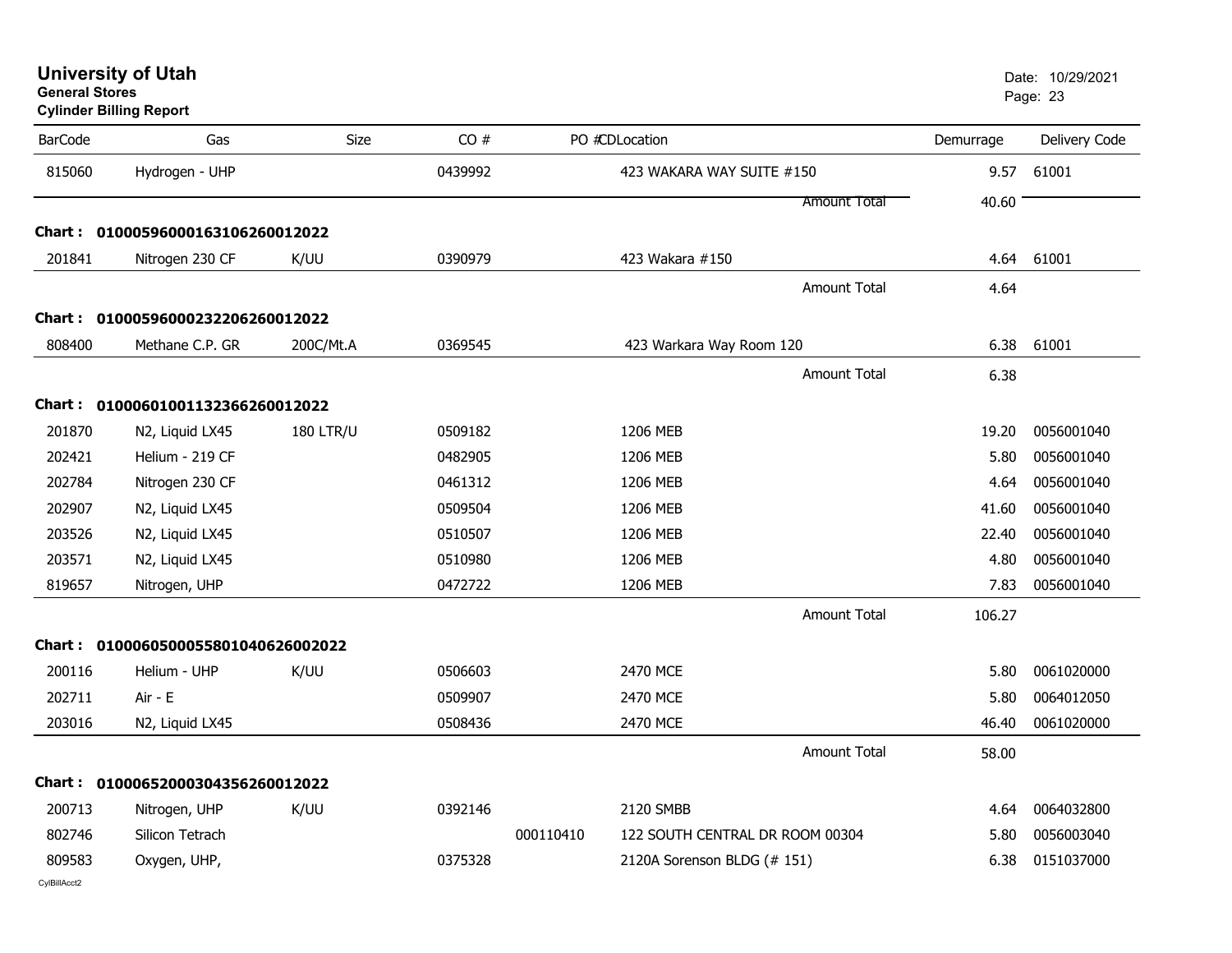| <b>General Stores</b> | <b>University of Utah</b><br><b>Cylinder Billing Report</b> |           |         |                  |                     |           | Date: 10/29/2021<br>Page: 24 |
|-----------------------|-------------------------------------------------------------|-----------|---------|------------------|---------------------|-----------|------------------------------|
| <b>BarCode</b>        | Gas                                                         | Size      | CO#     | PO #CDLocation   |                     | Demurrage | Delivery Code                |
| 809892                | 2% H2 In Argon                                              |           | 0375441 | 212A SMBB        |                     | 6.38      | 0064023550                   |
| 823019                | Oxygen, UHP,                                                |           | 0502126 | 2120 SMBB        |                     | 7.83      | 0064021100                   |
|                       |                                                             |           |         |                  | <b>Amount Total</b> | 31.03     |                              |
| Chart :               | 01000652500194026260012022                                  |           |         |                  |                     |           |                              |
| 200961                | Argon - UHP                                                 | K/UU      | 0413102 | 1374 MEB         |                     | 4.64      | 0064021100                   |
|                       |                                                             |           |         |                  | <b>Amount Total</b> | 4.64      |                              |
|                       | Chart: 01000652500194126260012022                           |           |         |                  |                     |           |                              |
| 203814                | Nitrogen 230 CF                                             | K/UU      | 0411152 | 3800 SMBB        |                     | 4.64      | 0064021100                   |
| 203940                | Helium - 219 CF                                             |           | 0440562 | 3800 SMBB        |                     | 4.64      | 0064021100                   |
| 205495                | Nitrogen 230 CF                                             |           | 0411152 | 3800 SMBB        |                     | 4.64      | 0064021100                   |
| 805539                | Acetylene, Atom                                             |           | 0290852 | 1280 MEB         |                     | 6.67      | 0062016500                   |
| 805813                | Silane/Helium                                               |           | 0292941 | <b>1555C MEB</b> |                     | 11.02     | 0064032800                   |
| 805859                | NF3                                                         |           | 0295351 | <b>1555C MEB</b> |                     | 17.40     | 0064032800                   |
|                       |                                                             |           |         |                  | <b>Amount Total</b> | 49.01     |                              |
|                       | Chart: 01000652500195916260012022                           |           |         |                  |                     |           |                              |
| 201856                | Nitrogen 230 CF                                             | K/UU      | 0476711 | 1283 MEB         |                     | 5.80      | 0064021100                   |
|                       |                                                             |           |         |                  | <b>Amount Total</b> | 5.80      |                              |
| Chart:                | 01000652500261056260012022                                  |           |         |                  |                     |           |                              |
| 202868                | Argon - UHP                                                 | K/UU      | 0463715 | 1483 MEB         |                     | 4.64      | 0064021100                   |
|                       |                                                             |           |         |                  | <b>Amount Total</b> | 4.64      |                              |
|                       | Chart: 01000652500263556260012022                           |           |         |                  |                     |           |                              |
| 200968                | Nitrogen 115 CF                                             | 125 CF/UU | 0510152 | 1283 MEB         |                     | 5.60      | 0064021100                   |
| 202860                | Nitrogen 115 CF                                             |           | 0510152 | 1283 MEB         |                     | 5.60      | 0064021100                   |
| 202910                | Nitrogen 115 CF                                             |           | 0510152 | 1283 MEB         |                     | 5.60      | 0064021100                   |
| 203818                | Nitrogen 115 CF                                             |           | 0510152 | 1283 MEB         |                     | 5.60      | 0064021100                   |
|                       |                                                             |           |         |                  | <b>Amount Total</b> | 22.40     |                              |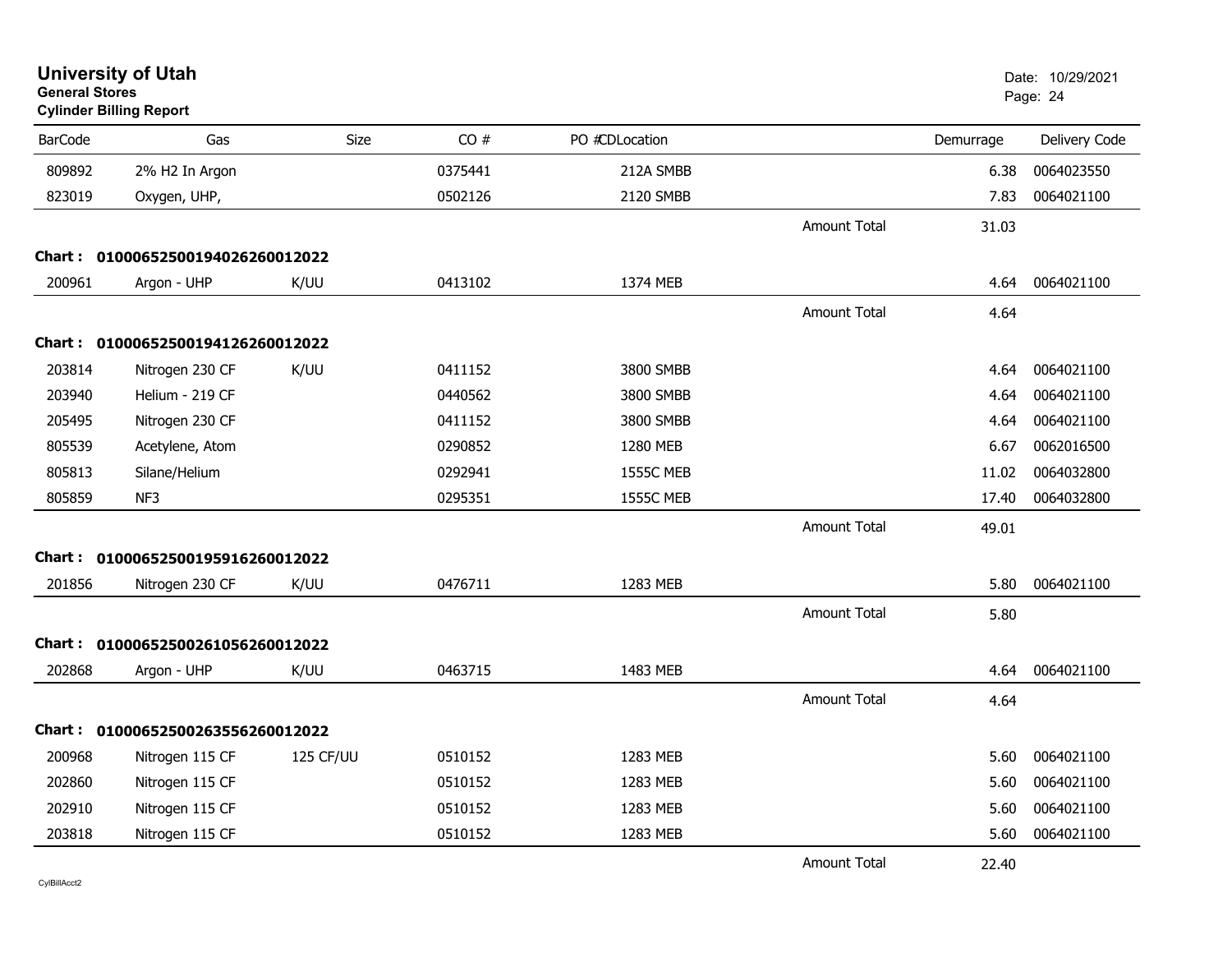|                | <b>University of Utah</b><br><b>General Stores</b><br><b>Cylinder Billing Report</b> |           |         |                |                     |           | Date: 10/29/2021<br>Page: 25 |  |
|----------------|--------------------------------------------------------------------------------------|-----------|---------|----------------|---------------------|-----------|------------------------------|--|
| <b>BarCode</b> | Gas                                                                                  | Size      | CO#     | PO #CDLocation |                     | Demurrage | Delivery Code                |  |
|                | Chart: 0100065500054503658626002022                                                  |           |         |                |                     |           |                              |  |
| 822911         | Nitrogen, UHP                                                                        | 200C/Mt.A | 0497185 | 2120 SMBB      |                     | 7.83      | 0064021100                   |  |
|                |                                                                                      |           |         |                | <b>Amount Total</b> | 7.83      |                              |  |
|                | Chart: 0100065500054504138626002022                                                  |           |         |                |                     |           |                              |  |
| 824088         | Nitrogen, UHP                                                                        | 200C/Mt.A | 0506776 | 2120 SMBB      |                     | 7.83      | 0064021100                   |  |
|                |                                                                                      |           |         |                | Amount Total        | 7.83      |                              |  |
|                | Chart: 0100065500055700327626002022                                                  |           |         |                |                     |           |                              |  |
| 200758         | Air - 233 CF                                                                         | K/UU      | 0509526 | 2120 SMBB      |                     | 5.80      | 0064021100                   |  |
| 202276         | Helium - UHP                                                                         |           | 0509064 | 2120 SMBB      |                     | 5.80      | 0064021100                   |  |
| 202742         | Helium - UHP                                                                         |           | 0489008 | 5800 SMBB -    |                     | 5.80      | 0064021100                   |  |
| 202934         | Hydrogen - UHP                                                                       |           | 0509064 | 2120 SMBB      |                     | 5.80      | 0064021100                   |  |
| 822526         | 10ppm NH3/Air                                                                        |           | 0492283 | 5800 SMBB      |                     | 7.83      | 0064021100                   |  |
| 824345         | Zero Air                                                                             |           | 0509064 | 2120 SMBB      |                     | 7.83      | 0064021100                   |  |
| 824346         | Zero Air                                                                             |           | 0509064 | 2120 SMBB      |                     | 7.83      | 0064021100                   |  |
| 824347         | Zero Air                                                                             |           | 0509064 | 2120 SMBB      |                     | 7.83      | 0064021100                   |  |
| 824348         | Zero Air                                                                             |           | 0509064 | 2120 SMBB      |                     | 7.83      | 0064021100                   |  |
| 824444         | Nitrogen                                                                             |           | 0509333 | 2120 SMBB      |                     | 7.83      | 0064021100                   |  |
| 824539         | 10ppm NH3/Air                                                                        |           | 0509534 | 2120 SMBB      |                     | 6.48      | 0064021100                   |  |
|                |                                                                                      |           |         |                | <b>Amount Total</b> | 76.66     |                              |  |
|                | Chart: 0100065500055800941626002022                                                  |           |         |                |                     |           |                              |  |
| 200040         | CO2 - 50 Lb.                                                                         | K/UU      | 0477174 | 3806 SMBB      |                     | 5.80      | 0064021100                   |  |
| 200064         | CO2 - 50 Lb.                                                                         |           | 0508812 | 3806 SMBB      |                     | 5.80      | 0064021100                   |  |
| 200802         | CO2 - 50 Lb.                                                                         |           | 0508389 | 3806 SMBB      |                     | 5.80      | 0064021100                   |  |
| 201223         | CO2 - 50 Lb.                                                                         |           | 0508812 | 3806 SMBB      |                     | 5.80      | 0064021100                   |  |
| 201394         | Helium - UHP                                                                         |           | 0510940 | 2116 SMBB      |                     | 1.80      | 0064021100                   |  |
| 201606         | Hydrogen - UHP                                                                       |           | 0464012 | 2116 SMBB      |                     | 4.64      | 0064023550                   |  |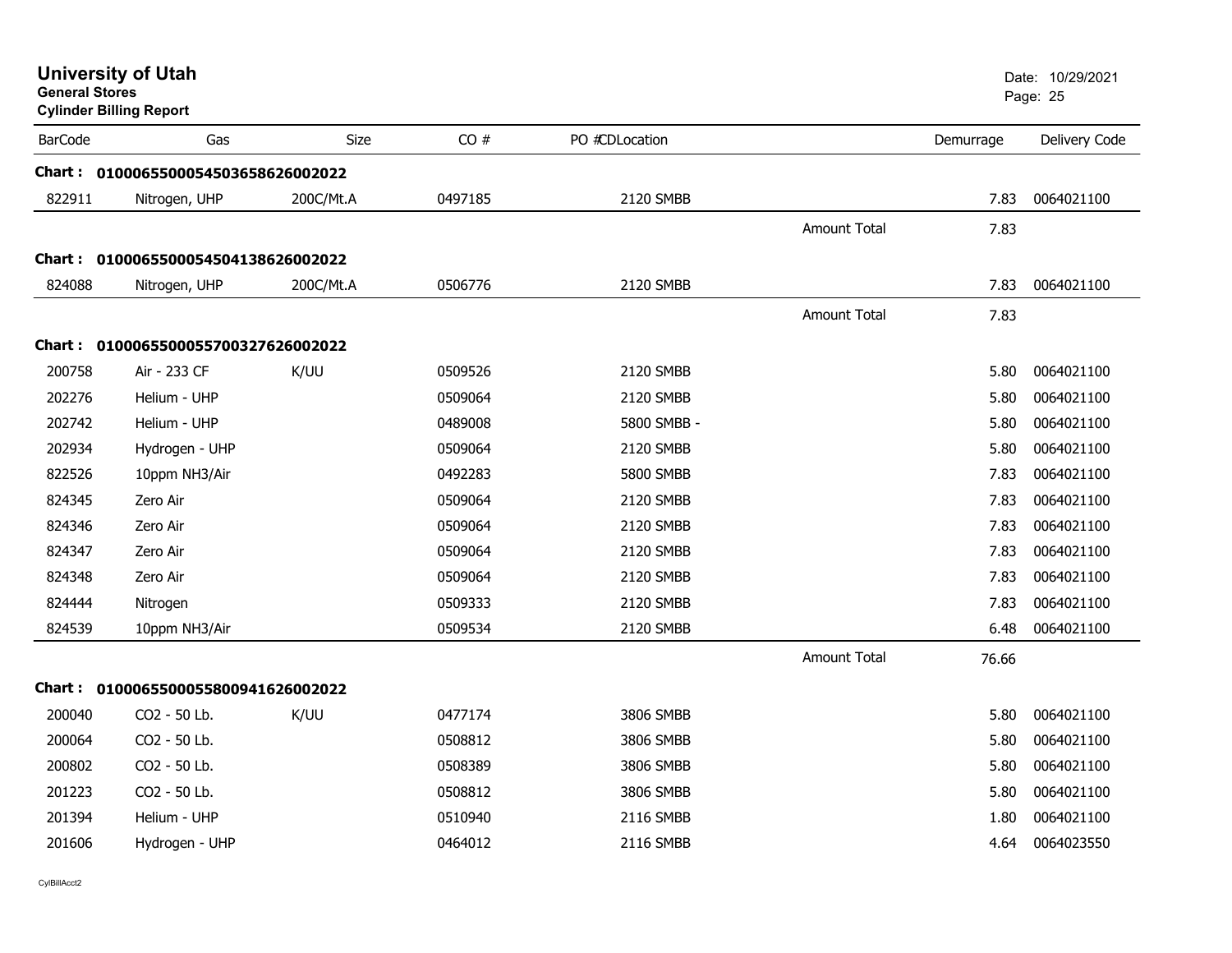|                | <b>University of Utah</b><br><b>General Stores</b><br><b>Cylinder Billing Report</b> |             |         |                |              |           | Date: 10/29/2021<br>Page: 26 |
|----------------|--------------------------------------------------------------------------------------|-------------|---------|----------------|--------------|-----------|------------------------------|
| <b>BarCode</b> | Gas                                                                                  | <b>Size</b> | CO#     | PO #CDLocation |              | Demurrage | Delivery Code                |
| 201768         | Nitrogen, UHP                                                                        |             | 0396196 | 2116 SMBB      |              | 4.64      | 0064032800                   |
| 202049         | Hydrogen - UHP                                                                       |             | 0428688 | 2116 SMBB      |              | 3.20      | 0064023550                   |
| 202322         | Helium - UHP                                                                         |             | 0499487 | 2116 SMBB      |              | 4.00      | 0064021100                   |
| 203217         | Helium - UHP                                                                         |             | 0510940 | 2116 SMBB      |              | 1.80      | 0064021100                   |
| 203300         | CO2 - 50 Lb.                                                                         |             | 0508389 | 3806 SMBB      |              | 5.80      | 0064021100                   |
| 203358         | Helium - UHP                                                                         |             | 0509994 | 2116 SMBB      |              | 5.80      | 0064021100                   |
| 203365         | Helium - UHP                                                                         |             | 0509994 | 2116 SMBB      |              | 5.80      | 0064021100                   |
| 203967         | Helium - UHP                                                                         |             | 0507394 | 2116 SMBB      |              | 0.20      | 0064021100                   |
| 205488         | Nitrogen, UHP                                                                        |             | 0493750 | 2116 SMBB      |              | 0.20      | 0064021100                   |
| 809156         | Methane C.P. GR                                                                      |             | 0358209 | 3806 SMBB      |              | 6.38      | 0064023550                   |
| 810596         | CO2 - Inst. Gra                                                                      |             | 0394932 | 2116 SMBB      |              | 6.38      | 0064032800                   |
| 814654         | Zero Air                                                                             |             | 0437854 | 2116 SMBB      |              | 6.67      | 0064023550                   |
| 815578         | Nitrogen, UHP                                                                        |             | 0444585 | 2116 SMBB      |              | 6.67      | 0064023550                   |
| 817934         | Zero Air                                                                             |             | 0464012 | 2116 SMBB      |              | 7.83      | 0064023550                   |
| 823601         | Nitrogen, UHP                                                                        |             | 0502408 | 3806 SMBB      |              | 7.83      | 0064021100                   |
| 823651         | Nitrogen, UHP                                                                        |             | 0504057 | 3806 SMBB      |              | 7.83      | 0064021100                   |
| 824502         | Nitrogen, UHP                                                                        |             | 0510041 | 2116 SMBB      |              | 7.56      | 0064021100                   |
| 824503         | Nitrogen, UHP                                                                        |             | 0510041 | 2116 SMBB      |              | 7.56      | 0064021100                   |
| 824504         | Nitrogen, UHP                                                                        |             | 0510041 | 2116 SMBB      |              | 7.56      | 0064021100                   |
|                |                                                                                      |             |         |                | Amount Total | 133.35    |                              |
|                | Chart: 0100065500055800989626002022                                                  |             |         |                |              |           |                              |
| 201055         | Nitrogen 230 CF                                                                      | K/UU        | 0511131 | 1483 MEB       |              | 1.40      | 0064021100                   |
| 201260         | Nitrogen 230 CF                                                                      |             | 0511131 | 1483 MEB       |              | 1.40      | 0064021100                   |
| 201993         | Nitrogen 230 CF                                                                      |             | 0510441 | 1483 MEB       |              | 3.60      | 0064021100                   |
| 202022         | Nitrogen 230 CF                                                                      |             | 0510441 | 1483 MEB       |              | 2.20      | 0064021100                   |
|                |                                                                                      |             |         |                | Amount Total | 8.60      |                              |

#### **Chart : 0100065500055801000626002022**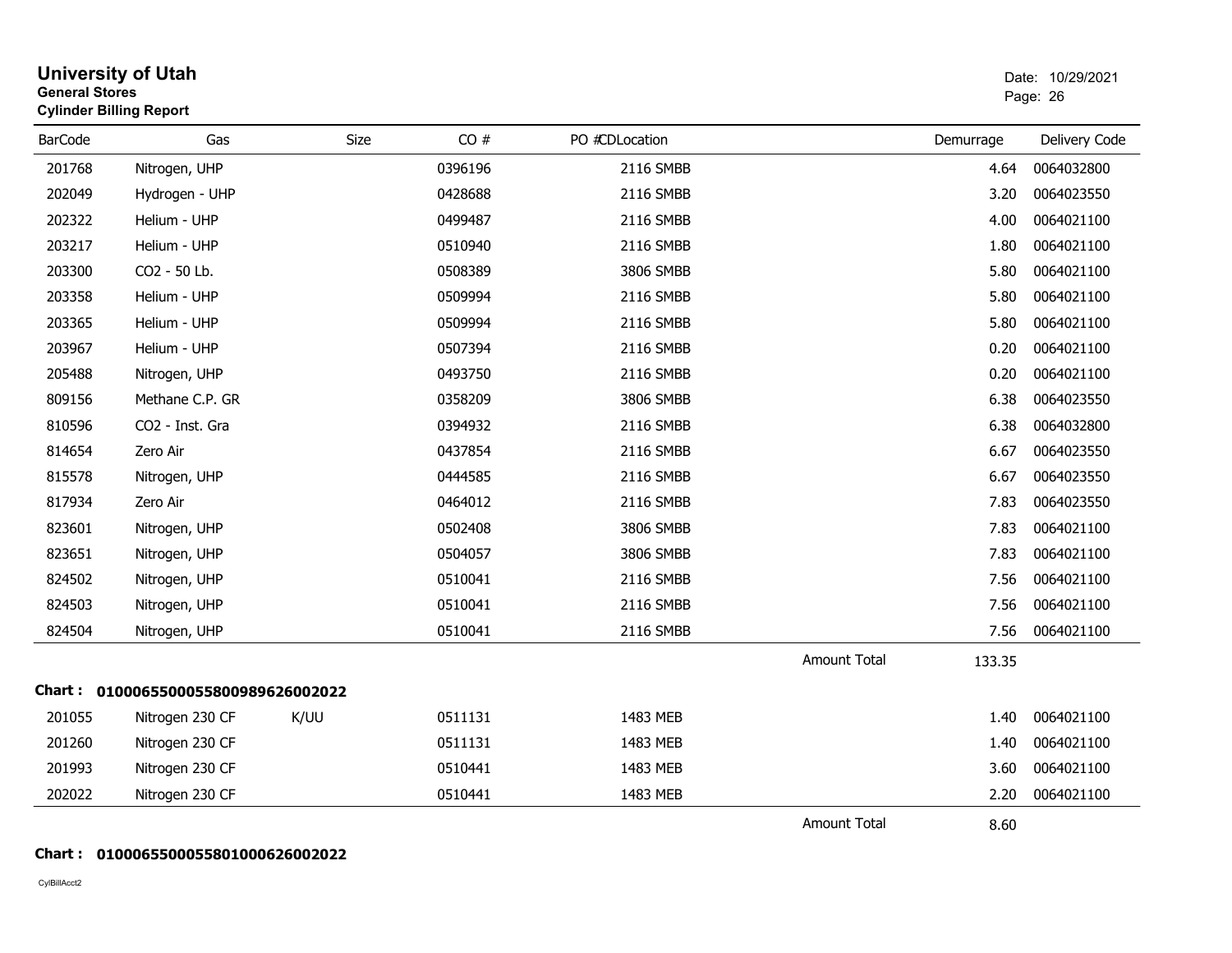| <b>General Stores</b> | <b>University of Utah</b><br><b>Cylinder Billing Report</b> |                  |         |                                   |                     |           | Date: 10/29/2021<br>Page: 27 |
|-----------------------|-------------------------------------------------------------|------------------|---------|-----------------------------------|---------------------|-----------|------------------------------|
| <b>BarCode</b>        | Gas                                                         | Size             | CO#     | PO #CDLocation                    |                     | Demurrage | Delivery Code                |
| 202185                | Nitrogen 230 CF                                             | K/UU             | 0509708 | 1483 MEB                          |                     | 4.40      | 0064021100                   |
| 203865                | Nitrogen 230 CF                                             |                  | 0508870 | 1483 MEB                          |                     | 2.20      | 0064021100                   |
| 205638                | Nitrogen 230 CF                                             |                  | 0509708 | 1483 MEB                          |                     | 2.20      | 0064021100                   |
|                       |                                                             |                  |         |                                   | <b>Amount Total</b> | 8.80      |                              |
|                       | Chart: 0100065500055900739626002022                         |                  |         |                                   |                     |           |                              |
| 205708                | N2, Liquid LX45                                             | <b>180 LTR/U</b> | 0510808 | 1445 MEB                          |                     | 17.60     | 0064021100                   |
| 812086                | 5%H2, in N2                                                 |                  | 0418283 | 1483 MEB                          |                     | 6.38      | 0062016500                   |
|                       |                                                             |                  |         |                                   | <b>Amount Total</b> | 23.98     |                              |
|                       | Chart: 0100065500058502812626002022                         |                  |         |                                   |                     |           |                              |
| 205968                | Oxygen - 20 CF                                              | 23 CF - UU       | 0507956 | 3800 SMBB                         |                     | 5.80      | 0064021100                   |
|                       |                                                             |                  |         |                                   | <b>Amount Total</b> | 5.80      |                              |
|                       | Chart: 01000656000295176260012022                           |                  |         |                                   |                     |           |                              |
| 202614                | Argon                                                       | K/UU             | 0483606 | 2120 SMBB- Advanced Packaging Lab |                     | 5.80      | 0064021100                   |
|                       |                                                             |                  |         |                                   | <b>Amount Total</b> | 5.80      |                              |
|                       | Chart: 01000671001312946260012022                           |                  |         |                                   |                     |           |                              |
| 201584                | Argon - 125 CF                                              | 125 CF/UU        | 0449771 | 1283 MEB                          |                     | 4.64      | 0064021100                   |
| 201749                | Oxygen, USP                                                 |                  | 0473597 | HEDCO Rm 148 Outside door         |                     | 5.80      | 0056003040                   |
|                       |                                                             |                  |         |                                   | <b>Amount Total</b> | 10.44     |                              |
|                       | Chart: 01000672000003556260012022                           |                  |         |                                   |                     |           |                              |
| 201213                | Helium - UHP                                                | K/UU             | 0473145 | 1325 MCE                          |                     | 5.80      | 05215c1240                   |
| 201564                | Argon - UHP                                                 |                  | 0483639 | 1325 MCE                          |                     | 5.80      | 0056003040                   |
| 201869                | N2, Liquid LX45                                             |                  | 0511031 | 1325 MCE                          |                     | 14.40     | 0056003040                   |
| 201995                | Air - 233 CF                                                |                  | 0509160 | 1325 MCE                          |                     | 5.80      | 0056003040                   |
| 202053                | Helium - UHP                                                |                  | 0506100 | 1325 MCE                          |                     | 5.80      | 0056003040                   |
| 202843                | N2, Liquid LX45                                             |                  | 0508981 | 1325 MCE                          |                     | 17.60     | 0065003040                   |
| 203029                | Nitrogen, UHP                                               |                  | 0507701 | 1325 MCE                          |                     | 5.80      | 0056003040                   |
|                       |                                                             |                  |         |                                   |                     |           |                              |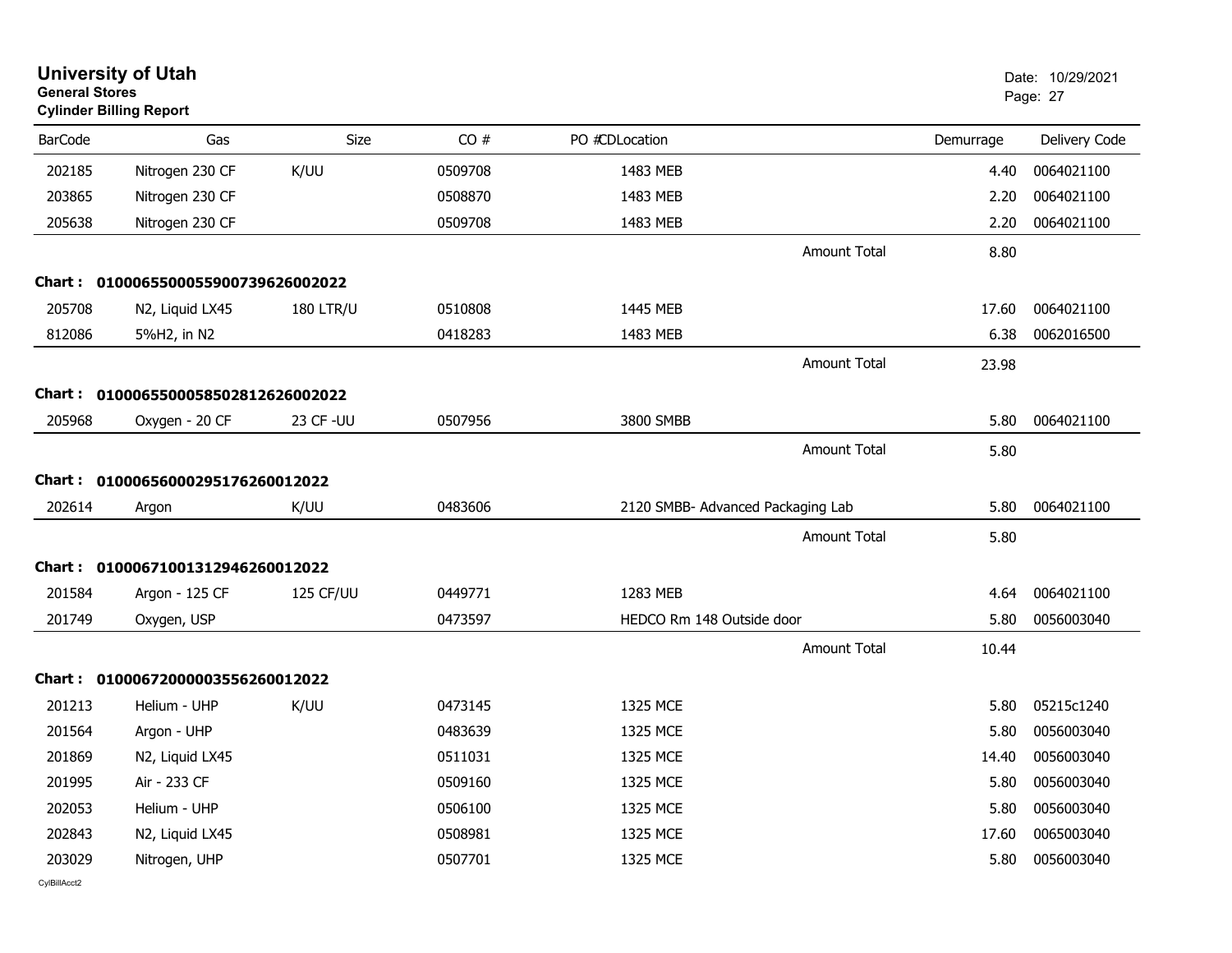| <b>University of Utah</b><br><b>General Stores</b><br>Page: 28<br><b>Cylinder Billing Report</b> |                                   |           |         |                |                     |           | Date: 10/29/2021 |
|--------------------------------------------------------------------------------------------------|-----------------------------------|-----------|---------|----------------|---------------------|-----------|------------------|
| <b>BarCode</b>                                                                                   | Gas                               | Size      | CO#     | PO #CDLocation |                     | Demurrage | Delivery Code    |
| 203456                                                                                           | N2, Liquid LX45                   |           | 0510435 | 1325 MCE       |                     | 14.40     | 0056003040       |
| 203776                                                                                           | Nitrogen, UHP                     |           | 0508340 | 1325 MCE       |                     | 5.80      | 0056003040       |
| 203779                                                                                           | N2, Liquid LX45                   |           | 0510435 | 1325 MCE       |                     | 28.80     | 0056003040       |
| 204673                                                                                           | Nitrogen, UHP                     |           | 0507796 | 1325 MCE       |                     | 5.80      | 0056003040       |
| 205508                                                                                           | Nitrogen, UHP                     |           | 0473145 | 1325 MCE       |                     | 5.80      | 05215c1240       |
| 205590                                                                                           | N2, Liquid LX45                   |           | 0509794 | 1325 MCE       |                     | 17.60     | 0056003040       |
| 822794                                                                                           | 5% H2 95% N2                      |           | 0496430 | 1041 MCE       |                     | 7.83      | 0056003040       |
|                                                                                                  |                                   |           |         |                | <b>Amount Total</b> | 147.03    |                  |
|                                                                                                  | Chart: 01000672500098056260012022 |           |         |                |                     |           |                  |
| 201345                                                                                           | Oxygen, USP                       | K/UU      | 0368117 | 2125 MCE       |                     | 4.64      | 0056003040       |
|                                                                                                  |                                   |           |         |                | <b>Amount Total</b> | 4.64      |                  |
|                                                                                                  | Chart: 01000672500196236260012022 |           |         |                |                     |           |                  |
| 823851                                                                                           | Argon                             | 300/MTAIR | 0508326 | 2085 MCE       |                     | 7.83      | 0056003040       |
| 823854                                                                                           | Argon                             |           | 0505233 | 2085 MCE       |                     | 7.83      | 0056003040       |
| 823855                                                                                           | Argon                             |           | 0508326 | 2085 MCE       |                     | 7.83      | 0056003040       |
| 823856                                                                                           | Argon                             |           | 0508326 | 2085 MCE       |                     | 7.83      | 0056003040       |
| 824270                                                                                           | Argon                             |           | 0508526 | 2085 MCE       |                     | 7.83      | 0056003040       |
| 824271                                                                                           | Argon                             |           | 0508526 | 2085 MCE       |                     | 7.83      | 0056003040       |
|                                                                                                  |                                   |           |         |                | <b>Amount Total</b> | 46.98     |                  |
|                                                                                                  | Chart: 01000672500198356260012022 |           |         |                |                     |           |                  |
| 200279                                                                                           | Argon                             | K/UU      | 0510629 | 206 HEDCO      |                     | 3.00      | 0056003040       |
| 200690                                                                                           | Argon                             |           | 0424989 | 140 Hedco      |                     | 4.64      | 0056003040       |
| 202110                                                                                           | Argon                             |           | 0510628 | 216 HEDCO      |                     | 3.00      | 0056003040       |
| 202619                                                                                           | Argon                             |           | 0510760 | 206 HEDCO      |                     | 3.00      | 0056003040       |
| 202706                                                                                           | Oxygen, USP                       |           | 0508811 | 206 HEDCO      |                     | 5.80      | 0056003040       |
| 203785                                                                                           | Helium - 219 CF                   |           | 0426353 | 2724 MCE       |                     | 4.64      | 0056003040       |
| 810129<br>CylBillAcct2                                                                           | H2 SULFIDE                        |           | 0390392 | 216 HEDCO      |                     | 6.96      | 0056003040       |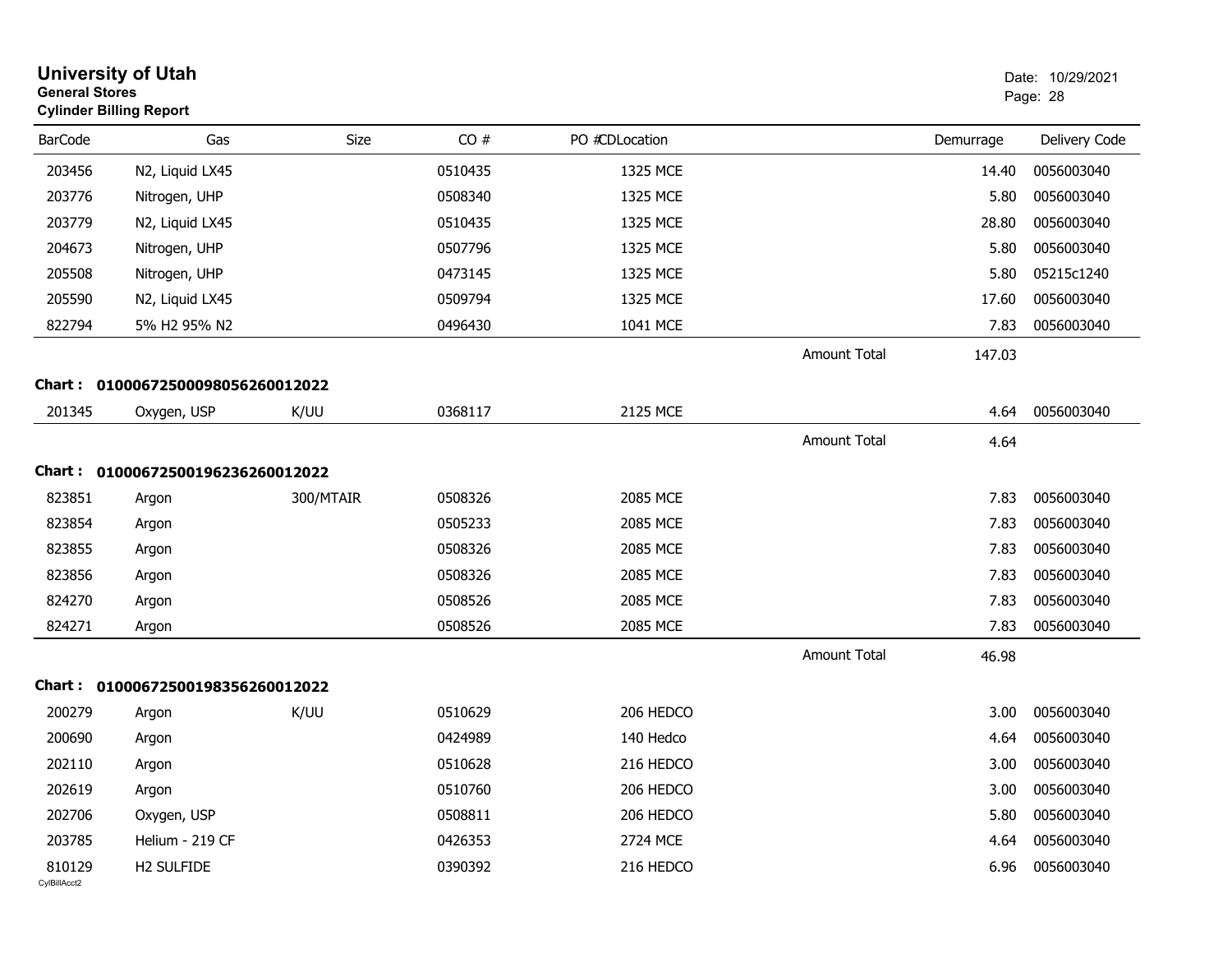| <b>University of Utah</b> |  |
|---------------------------|--|
| <b>General Stores</b>     |  |

| <b>BarCode</b> | Gas                                 | <b>Size</b> | CO#     | PO #CDLocation        |                     | Demurrage | Delivery Code |
|----------------|-------------------------------------|-------------|---------|-----------------------|---------------------|-----------|---------------|
| 824249         | 10%H2 in Argon                      |             | 0508284 | 212 HEDCO             |                     | 7.83      | 0056003040    |
|                |                                     |             |         |                       | <b>Amount Total</b> | 38.87     |               |
|                | Chart: 01000672500198356530012022   |             |         |                       |                     |           |               |
| 201162         | Argon                               | K/UU        | 0500785 | <b>HEDCO</b> building |                     | 2.80      | 0056003040    |
| 201163         | Argon                               |             | 0500785 | <b>HEDCO</b> building |                     | 5.80      | 0056003040    |
|                |                                     |             |         |                       | <b>Amount Total</b> | 8.60      |               |
|                | Chart: 01000672500267936250012022   |             |         |                       |                     |           |               |
| 201376         | Nitrogen 230 CF                     | K/UU        | 0496023 | 2325 MCE              |                     | 5.80      | 0056003040    |
|                |                                     |             |         |                       | <b>Amount Total</b> | 5.80      |               |
|                | Chart: 01000672500269266260012022   |             |         |                       |                     |           |               |
| 200641         | Argon                               | K/UU        | 0511115 | <b>2727 MCE</b>       |                     | 1.40      | 0056003040    |
| 201667         | Argon                               |             | 0506739 | 2727 MCE              |                     | 4.40      | 0056003040    |
| 203261         | Argon                               |             | 0506739 | <b>2727 MCE</b>       |                     | 5.80      | 0056003040    |
| 822642         | 5% H2 In Argon                      |             | 0500479 | 2727 MCE              |                     | 7.83      | 0056003040    |
|                |                                     |             |         |                       | <b>Amount Total</b> | 19.43     |               |
|                | Chart: 0100067500051006301626002022 |             |         |                       |                     |           |               |
| 200659         | Argon                               | K/UU        | 0509989 | 206 HEDCO             |                     | 5.80      | 0056003040    |
| 201152         | Argon                               |             | 0509989 | 206 HEDCO             |                     | 2.80      | 0056003040    |
| 824185         | Hydrogen                            |             | 0509989 | 206 HEDCO             |                     | 7.83      | 0056003040    |
|                |                                     |             |         |                       | <b>Amount Total</b> | 16.43     |               |
|                | Chart: 0100067500051900437626002022 |             |         |                       |                     |           |               |
| 200404         | Air - 233 CF                        | K/UU        | 0416951 | 2125 MCE              |                     | 4.64      | 0056003040    |
| 202613         | Argon                               |             | 0441069 | 2125 MCE              |                     | 4.64      | 0056003040    |
| 203026         | Nitrogen, UHP                       |             | 0424677 | 2125 MCE              |                     | 4.64      | 0056003040    |
| 812182         | F2 Laser Mix                        |             | 0415795 | 2125 MCE              |                     | 6.96      | 0056003040    |
| 815764         | Oxygen, USP                         |             | 0445611 |                       |                     | 6.67      |               |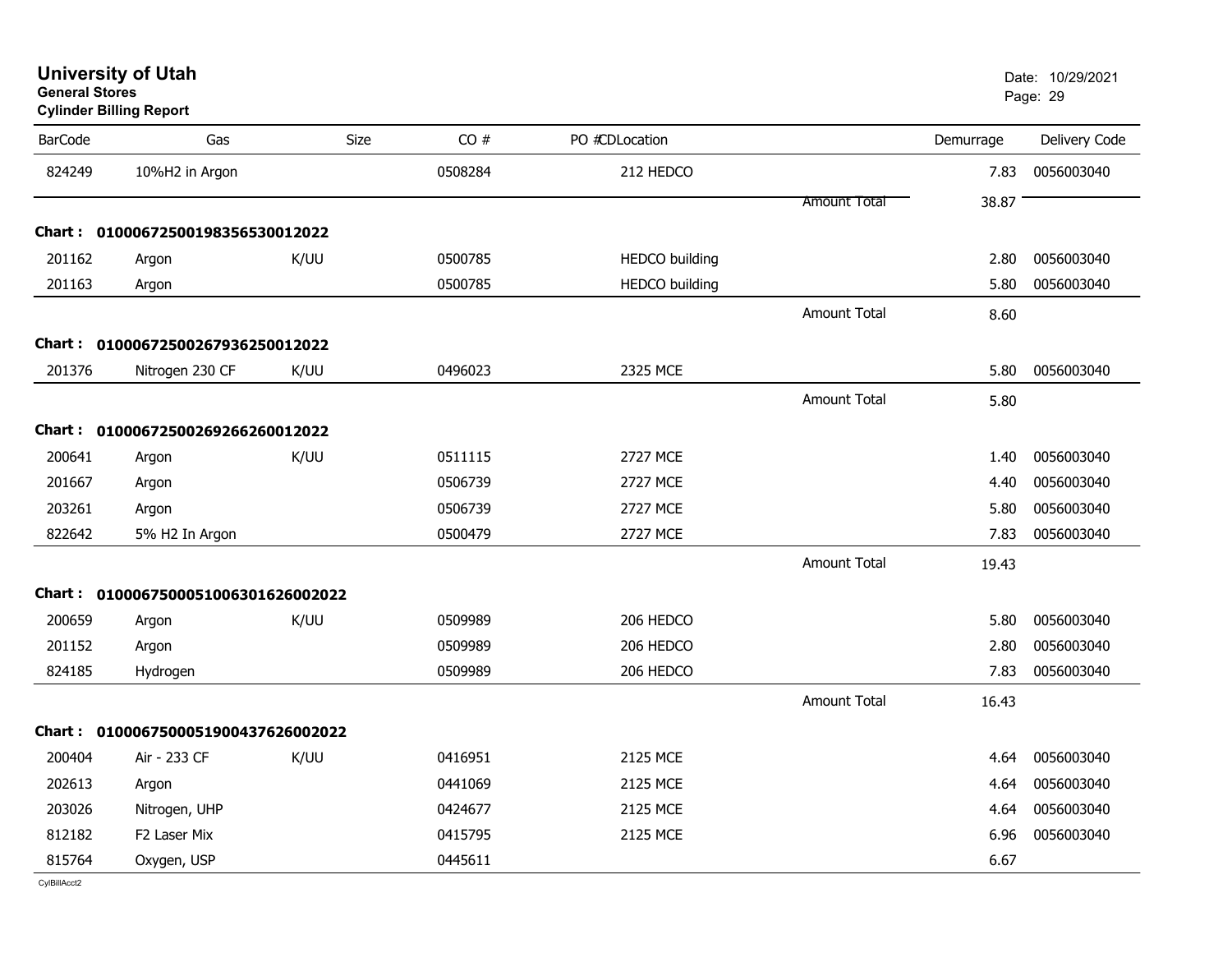|                | <b>University of Utah</b><br>Date: 10/29/2021<br><b>General Stores</b><br>Page: 30<br><b>Cylinder Billing Report</b> |           |         |                  |                     |           |               |  |
|----------------|----------------------------------------------------------------------------------------------------------------------|-----------|---------|------------------|---------------------|-----------|---------------|--|
| <b>BarCode</b> | Gas                                                                                                                  | Size      | CO#     | PO #CDLocation   |                     | Demurrage | Delivery Code |  |
|                |                                                                                                                      |           |         |                  | <b>Amount Total</b> | 27.55     |               |  |
| <b>Chart :</b> | 0100067500055800943626002022                                                                                         |           |         |                  |                     |           |               |  |
| 202108         | Argon                                                                                                                | K/UU      | 0459677 | <b>5800 SMBB</b> |                     | 4.64      | 0056003040    |  |
| 203020         | Helium - UHP                                                                                                         |           | 0457464 | 5340 SMBB        |                     | 4.64      | 0056003040    |  |
|                |                                                                                                                      |           |         |                  | Amount Total        | 9.28      |               |  |
|                | Chart: 0100067500055801028626002022                                                                                  |           |         |                  |                     |           |               |  |
| 821541         | F <sub>2</sub> Laser Mix                                                                                             | 200C/Mt.A | 0481254 |                  |                     | 7.83      |               |  |
|                |                                                                                                                      |           |         |                  | Amount Total        | 7.83      |               |  |
|                | Chart: 0100067500058502373626002022                                                                                  |           |         |                  |                     |           |               |  |
| 200517         | Argon                                                                                                                | K/UU      | 0477718 | 215 HEDCO        |                     | 5.80      | 0056003040    |  |
| 200853         | Argon                                                                                                                |           | 0451071 | 2724 MCE         |                     | 4.64      | 0056003040    |  |
| 202336         | Argon                                                                                                                |           | 0449106 | 2724 MCE         |                     | 4.64      | 0056003040    |  |
| 203262         | Argon                                                                                                                |           | 0463199 | 140 HEDCO        |                     | 4.64      | 0056003040    |  |
| 818748         | 25%Co2 75%Argon                                                                                                      |           | 0475275 | 216 HEDCO        |                     | 7.83      | 0056003040    |  |
|                |                                                                                                                      |           |         |                  | <b>Amount Total</b> | 27.55     |               |  |
|                | Chart: 0100067500058502373643002022                                                                                  |           |         |                  |                     |           |               |  |
| 201891         | Argon                                                                                                                | K/UU      | 0447596 | 215 HEDCO        |                     | 4.64      | 0056003040    |  |
|                |                                                                                                                      |           |         |                  | <b>Amount Total</b> | 4.64      |               |  |
|                | Chart: 0100067500058502485626002022                                                                                  |           |         |                  |                     |           |               |  |
| 117384         | 500ppmDMZN,N2                                                                                                        | #3/US     |         | 85404            |                     | 10.44     | 0056003040    |  |
| 200353         | Argon                                                                                                                |           | 0433750 | 215 HEDCO        |                     | 4.64      | 0056003040    |  |
| 808793         | 10% H2 Bal. N2                                                                                                       |           | 0365133 | 210 HEDCO        |                     | 6.38      | 0056003040    |  |
| 810030         | 1% H2 in Argon                                                                                                       |           | 0375936 | 208 HEDCO        |                     | 6.38      | 0057002150    |  |
| 819516         | 5% H2 In Argon                                                                                                       |           | 0478570 | 2085 MCE         |                     | 7.83      | 0056003040    |  |
| 821911         | 5% H2 In Argon                                                                                                       |           | 0487309 | 2085 MCE         |                     | 7.83      | 0056003040    |  |
| 823866         | 4% H2 In N2                                                                                                          |           | 0505202 | 1371 MEB         |                     | 7.83      | 0056003040    |  |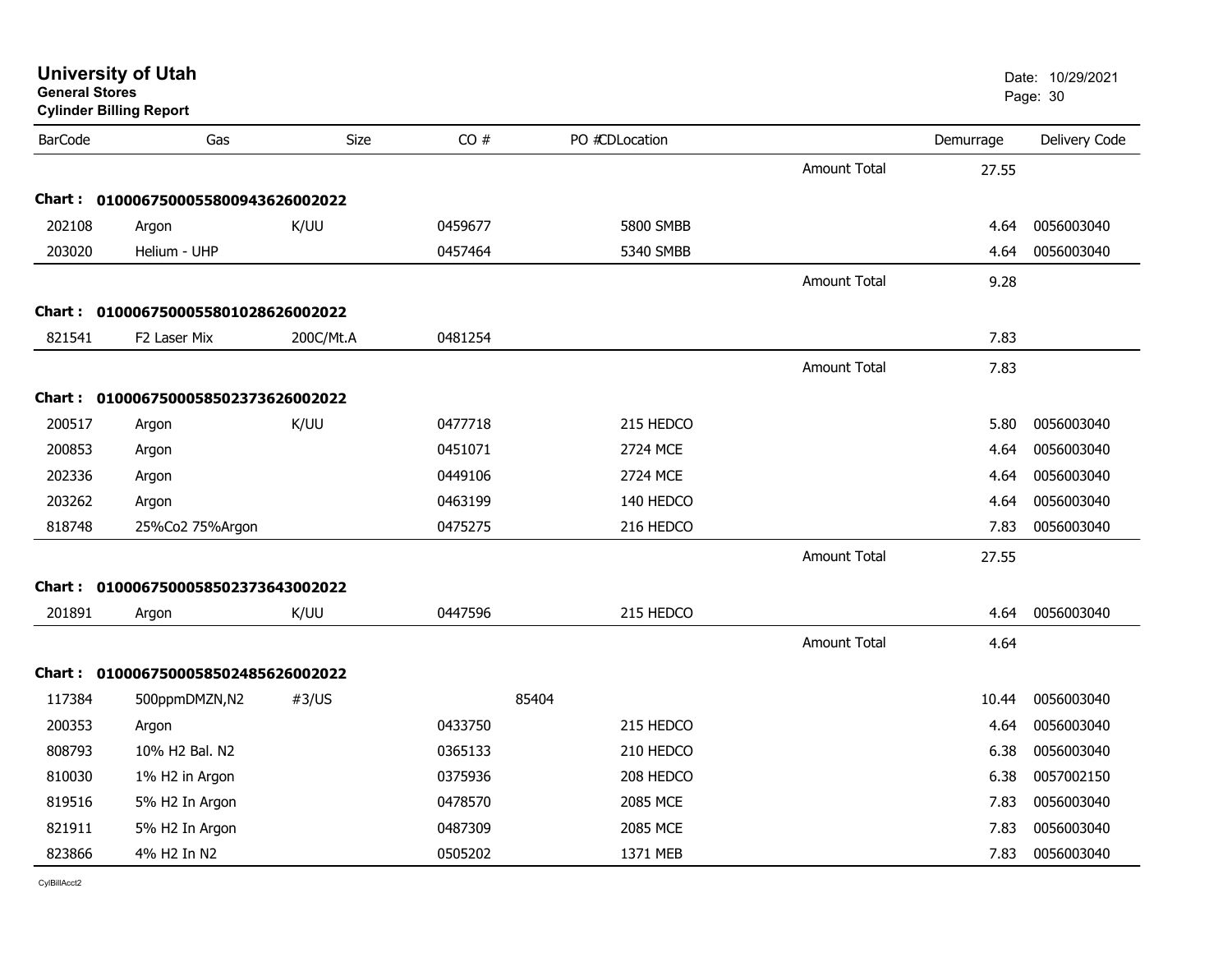| General Stores | <b>Cylinder Billing Report</b>      |      |         |                         |                     |           | Page: 31      |
|----------------|-------------------------------------|------|---------|-------------------------|---------------------|-----------|---------------|
| <b>BarCode</b> | Gas                                 | Size | CO#     | PO #CDLocation          |                     | Demurrage | Delivery Code |
|                |                                     |      |         |                         | <b>Amount Total</b> | 51.33     |               |
|                | Chart: 0100067500058502971626002022 |      |         |                         |                     |           |               |
| 203933         | Hydrogen                            | K/UU | 0504233 | 206 HEDCO               |                     | 2.80      | 0056003040    |
| 205614         | Oxygen, USP                         |      | 0496051 | 206 Hedco               |                     | 2.80      | 0056003040    |
|                |                                     |      |         |                         | <b>Amount Total</b> | 5.60      |               |
|                | Chart: 01000676000021076260012022   |      |         |                         |                     |           |               |
| 200641         | Argon                               | K/UU | 0501459 | 206 HEDCO               |                     | 2.80      | 0056003040    |
|                |                                     |      |         |                         | <b>Amount Total</b> | 2.80      |               |
|                | Chart: 01000682500060846260012022   |      |         |                         |                     |           |               |
| 205283         | Argon - UHP                         | K/UU | 0338429 | 1157 MEB                |                     | 4.64      | 0064022020    |
| 809604         | Anhydrous Ammon                     |      | 0370154 | 1157 MEB                |                     | 15.37     | 0064021100    |
|                |                                     |      |         |                         | <b>Amount Total</b> | 20.01     |               |
|                | Chart: 01000682500260406260012022   |      |         |                         |                     |           |               |
| 200346         | Nitrogen, UHP                       | K/UU | 0510925 | 1351 MEB                |                     | 1.80      | 0372015500    |
| 201204         | Hydrogen - PP                       |      | 0403466 | 1351 MEB                |                     | 4.64      | 0372015500    |
| 201424         | Argon                               |      | 0406956 | 1351 MEB                |                     | 4.64      | 0372015500    |
| 203062         | Argon                               |      | 0403840 | 1351 MEB                |                     | 4.64      | 0372015500    |
| 811163         | Methane, UHP                        |      | 0403541 | 1351 MEB                |                     | 6.38      | 0372015500    |
| 811404         | Oxygen, USP                         |      | 0406956 | 1351 MEB                |                     | 6.38      | 0372015500    |
|                |                                     |      |         |                         | <b>Amount Total</b> | 28.48     |               |
|                | Chart: 01000682500260836260012022   |      |         |                         |                     |           |               |
| 200243         | Nitrogen, UHP                       | K/UU | 0480004 | 1371 MEB                |                     | 5.80      | 0372015500    |
| 205277         | Argon - UHP                         |      | 0508309 | 2505 MEB - Zahra Karimi |                     | 5.80      | 0372015500    |
| 820055         | 4% H2 In N2                         |      | 0475130 | 1371 MEB                |                     | 7.83      | 0372015500    |
|                |                                     |      |         |                         | <b>Amount Total</b> | 19.43     |               |

**University of Utah** Date: 10/29/2021

**Chart : 01000682500261916260012022**

CylBillAcct2

**General Stores**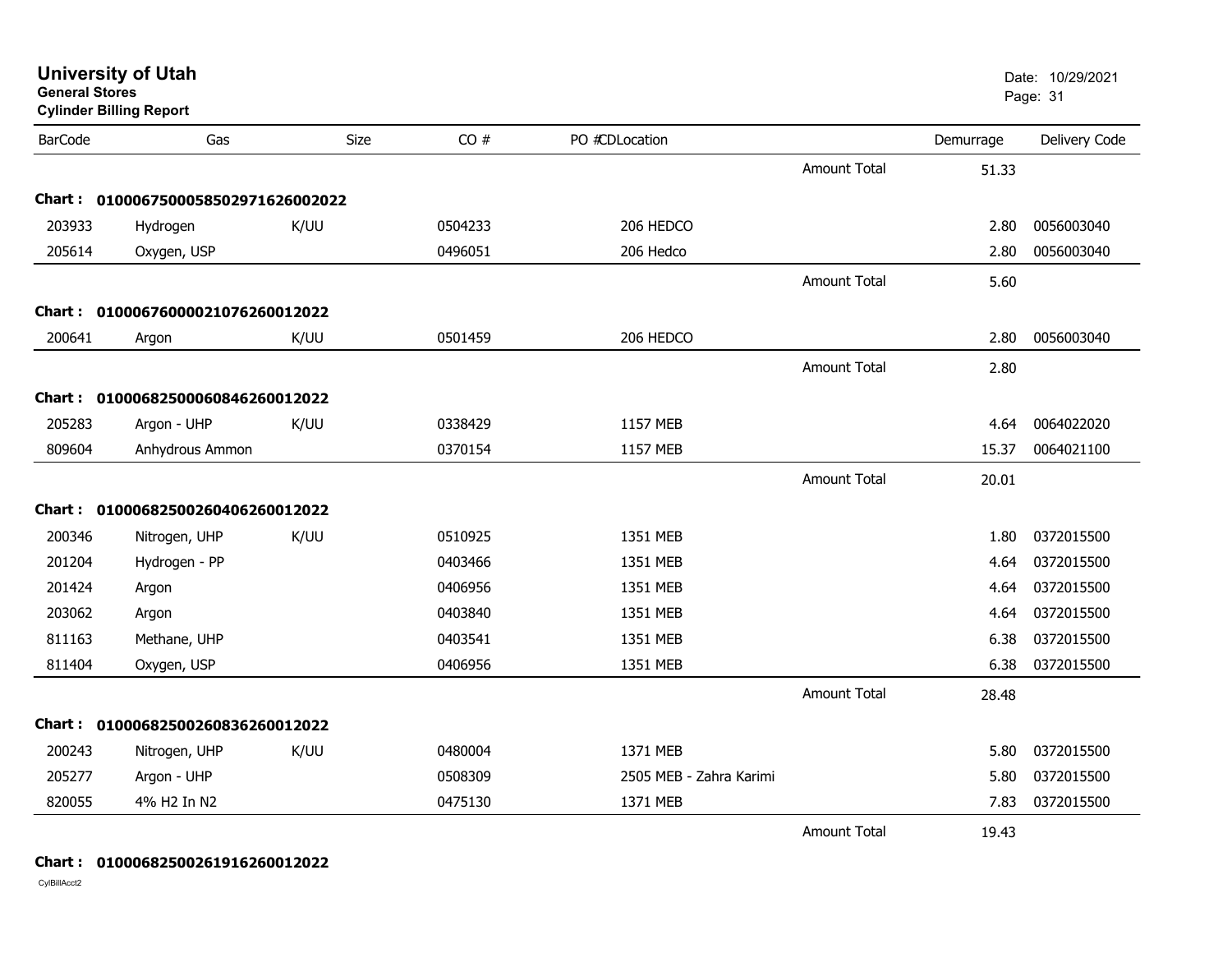| <b>BarCode</b> | Gas                                 | Size             | CO#     | PO #CDLocation                              | Demurrage | Delivery Code |
|----------------|-------------------------------------|------------------|---------|---------------------------------------------|-----------|---------------|
| 204486         | N2, Liquid GP45                     | <b>180 LTR/U</b> | 0456894 | 2360 Chemistry, Attn: Andrew Robert 801-213 | 40.31     | 0085020200    |
|                |                                     |                  |         | <b>Amount Total</b>                         | 40.31     |               |
|                | Chart: 01000682500264676260012022   |                  |         |                                             |           |               |
| 200705         | Nitrogen 230 CF                     | K/UU             | 0484139 | 0121 MEK                                    | 5.80      | 0372015500    |
| 201431         | Nitrogen 230 CF                     |                  | 0510270 | 0121 MEK                                    | 4.80      | 0372015500    |
| 201858         | Nitrogen 230 CF                     |                  | 0508622 | 0121 MEK                                    | 1.00      | 0372015500    |
| 201885         | Nitrogen 230 CF                     |                  | 0508622 | 0121 MEK                                    | 5.80      | 0372015500    |
| 203652         | Nitrogen 230 CF                     |                  | 0510270 | 0121 MEK                                    | 4.80      | 0372015500    |
| 205503         | Nitrogen 230 CF                     |                  | 0506564 | <b>121 MEK</b>                              | 1.00      | 0372015500    |
| 821009         | Res. Nitrogen                       |                  | 0480958 | 0121 MEK                                    | 7.83      | 0372015500    |
| 821369         | Research CO2                        |                  | 0480959 | 0121 MEK                                    | 7.83      | 0372015500    |
|                |                                     |                  |         | <b>Amount Total</b>                         | 38.86     |               |
|                | Chart: 01000682500266316260012022   |                  |         |                                             |           |               |
| 201063         | CO2 - 50 Lb.                        | K/UU             | 0495467 | 0282 MEK                                    | 5.80      | 0372015500    |
| 205682         | CO2 - 50 Lb.                        |                  | 0511010 | 0282 MEK - Kanghoon Choi                    | 1.80      | 0372015500    |
| 819202         | Oxygen, UHP,                        |                  | 0473116 | 1157 MEB                                    | 7.83      | 0372015500    |
| 823935         | Nitrogen, UHP                       |                  | 0506256 | 1157 MEB                                    | 7.83      | 0372015500    |
| 824171         | Nitrogen, UHP                       |                  | 0507386 | 1157 MEB - Zack Estlack                     | 7.83      | 0372015500    |
| 824172         | Nitrogen, UHP                       |                  | 0507386 | 1157 MEB - Zack Estlack                     | 7.83      | 0372015500    |
| 824173         | Nitrogen, UHP                       |                  | 0507386 | 1157 MEB - Zack Estlack                     | 7.83      | 0372015500    |
| 824380         | CO2 - 50 Lb.                        |                  | 0509077 | 0282 MEK                                    | 5.40      | 0372015500    |
|                |                                     |                  |         | Amount Total                                | 52.15     |               |
|                | Chart: 0100068500054503197626002022 |                  |         |                                             |           |               |
| 814922         | Propane                             | 17# - Air        | 0439154 | <b>1550 MEK</b>                             | 6.96      | 0372015500    |
| 814923         | Propane                             |                  | 0439154 | 1550 MEK                                    | 6.96      | 0372015500    |
| 814924         | Propane                             |                  | 0439154 | 1550 MEK                                    | 6.96      | 0372015500    |

**Cylinder Billing Report**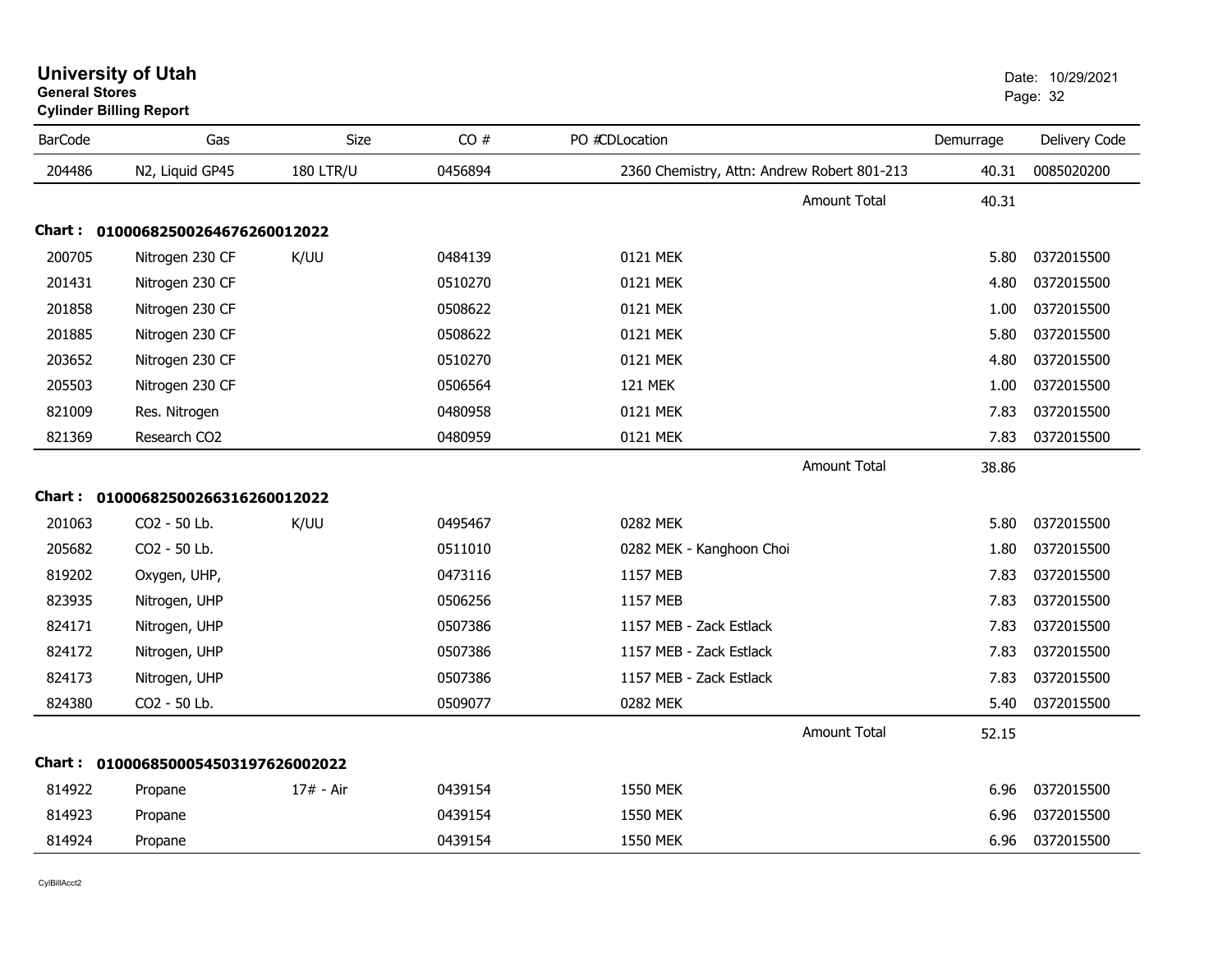| <b>University of Utah</b><br><b>General Stores</b><br><b>Cylinder Billing Report</b> |                                     |           |         |                                        | Date: 10/29/2021<br>Page: 33 |           |               |
|--------------------------------------------------------------------------------------|-------------------------------------|-----------|---------|----------------------------------------|------------------------------|-----------|---------------|
| <b>BarCode</b>                                                                       | Gas                                 | Size      | CO#     | PO #CDLocation                         |                              | Demurrage | Delivery Code |
|                                                                                      |                                     |           |         |                                        | <b>Amount Total</b>          | 20.88     |               |
|                                                                                      | Chart: 0100068500054503676626002022 |           |         |                                        |                              |           |               |
| 818762                                                                               | Nitrogen, UHP                       | 200C/Mt.A | 0467130 | 1176 MEB- Jeff Kessler 801-581-4252    |                              | 7.83      | 0372015500    |
|                                                                                      |                                     |           |         |                                        | <b>Amount Total</b>          | 7.83      |               |
|                                                                                      | Chart: 0100068500054902973626002022 |           |         |                                        |                              |           |               |
| 201203                                                                               | 5% H2 95% N2                        | K/UU      | 0507158 | 5800 SMBB                              |                              | 5.80      | 0151055270    |
|                                                                                      |                                     |           |         |                                        | <b>Amount Total</b>          | 5.80      |               |
| Chart :                                                                              | 0100068500055900687626002022        |           |         |                                        |                              |           |               |
| 202810                                                                               | Air - 233 CF                        | K/UU      | 0485377 | BLDG 60 RM 140 Order is for John Varga |                              | 5.80      | 0372015500    |
| 203333                                                                               | Air - 233 CF                        |           | 0485377 | BLDG 60 RM 140 Order is for John Varga |                              | 5.80      | 0372015500    |
|                                                                                      |                                     |           |         |                                        | <b>Amount Total</b>          | 11.60     |               |
| Chart :                                                                              | 0100068500058502360626002022        |           |         |                                        |                              |           |               |
| 200921                                                                               | Air - 233 CF                        | K/UU      | 0499919 | 140 ESB- Mark Minor                    |                              | 5.80      | 0372015500    |
| 202808                                                                               | Air - 233 CF                        |           | 0492690 | <b>BLDG 60 RM 140</b>                  |                              | 5.80      | 0372015500    |
| 203899                                                                               | Air - 233 CF                        |           | 0476100 | <b>BLDG 60 RM 140</b>                  |                              | 5.80      | 0372015500    |
|                                                                                      |                                     |           |         |                                        | <b>Amount Total</b>          | 17.40     |               |
|                                                                                      | Chart: 0100068500058502660626002022 |           |         |                                        |                              |           |               |
| 200820                                                                               | Nitrogen, UHP                       | K/UU      | 0509888 | 1157 MEB                               |                              | 5.80      | 0372015500    |
| 204715                                                                               | CO2 - 50 Lb.                        |           | 0509713 | 1157 MEB                               |                              | 5.80      | 0372015500    |
| 205274                                                                               | Nitrogen, UHP                       |           | 0505910 | 1157 MEB- Samuel Hales                 |                              | 5.80      | 0372015500    |
| 205549                                                                               | Nitrogen, UHP                       |           | 0505910 | 1157 MEB- Samuel Hales                 |                              | 5.80      | 0372015500    |
| 822735                                                                               | Nitrogen, UHP                       |           | 0495346 | 1157 MEB                               |                              | 7.83      | 0372015500    |
| 824494                                                                               | Nitrogen, UHP                       |           | 0509713 | 1157 MEB                               |                              | 7.83      | 0372015500    |
|                                                                                      |                                     |           |         |                                        | <b>Amount Total</b>          | 38.86     |               |
|                                                                                      | Chart: 0100068500058502667626002022 |           |         |                                        |                              |           |               |
| 202816                                                                               | Air - 233 CF                        | K/UU      | 0493676 | BLDG 60                                |                              | 5.80      | 0372015500    |
| CylBillAcct2                                                                         |                                     |           |         |                                        |                              |           |               |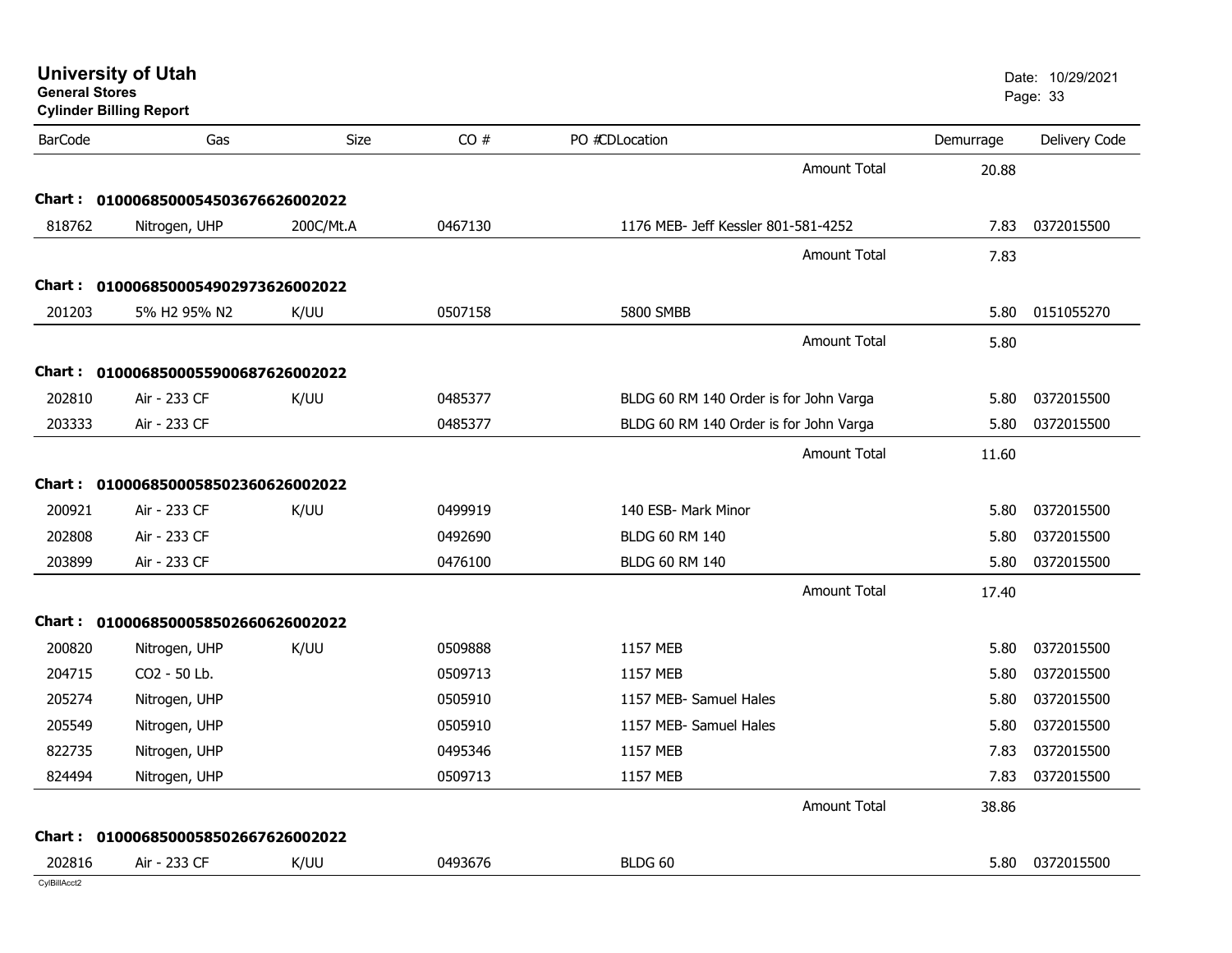| <b>General Stores</b><br><b>Cylinder Billing Report</b> |                                     |           |         |                                            |           | Page: 34      |
|---------------------------------------------------------|-------------------------------------|-----------|---------|--------------------------------------------|-----------|---------------|
| <b>BarCode</b>                                          | Gas                                 | Size      | CO#     | PO #CDLocation                             | Demurrage | Delivery Code |
|                                                         |                                     |           |         | <b>Amount Total</b>                        | 5.80      |               |
|                                                         | Chart: 0100068500058502963626002022 |           |         |                                            |           |               |
| 202357                                                  | Nitrogen, UHP                       | K/UU      | 0501334 | 1351 MEB                                   | 5.80      | 0372015500    |
| 823602                                                  | Nitrogen, UHP                       |           | 0502389 | 1351 MEB - Abiral Regmi                    | 5.40      | 0372015500    |
|                                                         |                                     |           |         | Amount Total                               | 11.20     |               |
|                                                         | Chart: 0100068500058503038626002022 |           |         |                                            |           |               |
| 816285                                                  | Helium - 219 CF                     | 200C/Mt.A | 0449994 | BLDG 60 ESB                                | 6.67      | 0372015500    |
|                                                         |                                     |           |         | <b>Amount Total</b>                        | 6.67      |               |
|                                                         | Chart: 0100068500059700330626002022 |           |         |                                            |           |               |
| 200506                                                  | Nitrogen, UHP                       | K/UU      | 0501254 | 1157 MEB                                   | 5.80      | 0372015500    |
|                                                         |                                     |           |         | <b>Amount Total</b>                        | 5.80      |               |
|                                                         | Chart: 01000686000184046260012022   |           |         |                                            |           |               |
| 200675                                                  | Air - 233 CF                        | K/UU      | 0506786 | 160 S Central Campus Dr, ESB RM. main door | 5.80      | 0372015500    |
| 200679                                                  | Air - 233 CF                        |           | 0506786 | 160 S Central Campus Dr, ESB RM. main door | 5.80      | 0372015500    |
| 203169                                                  | Air - 233 CF                        |           | 0506786 | 160 S Central Campus Dr, ESB RM. main door | 5.80      | 0372015500    |
|                                                         |                                     |           |         | Amount Total                               | 17.40     |               |
|                                                         | Chart: 01000686000321246260012022   |           |         |                                            |           |               |
| 202879                                                  | Argon                               | K/UU      | 0496703 | 729 Arapeen Dr Loading Dock                | 5.80      | 0372015500    |
|                                                         |                                     |           |         | <b>Amount Total</b>                        | 5.80      |               |
|                                                         | Chart: 01000722403060036240012022   |           |         |                                            |           |               |
| 200607                                                  | 25%Co2 75%Argon                     | K/UU      | 0461070 | <b>205 PMT</b>                             | 4.64      | 0066002050    |
| 201046                                                  | Argon                               |           | 0501355 | <b>PMT</b>                                 | 5.80      | 0066003250    |
| 202778                                                  | 25%Co2 75%Argon                     |           | 0461070 | <b>205 PMT</b>                             | 4.64      | 0066002050    |
| 203468                                                  | Acetylene, CF                       |           | 0501591 |                                            | 5.80      | 0066003250    |
| 203475                                                  | Acetylene, CF                       |           | 0501997 | <b>205 PMT</b>                             | 5.80      | 0066002050    |
| 205835<br>CvIBillAcct2                                  | Oxygen, USP                         |           | 0502210 | Pioneer Theatre                            | 5.80      | 0066003250    |

**University of Utah** Date: 10/29/2021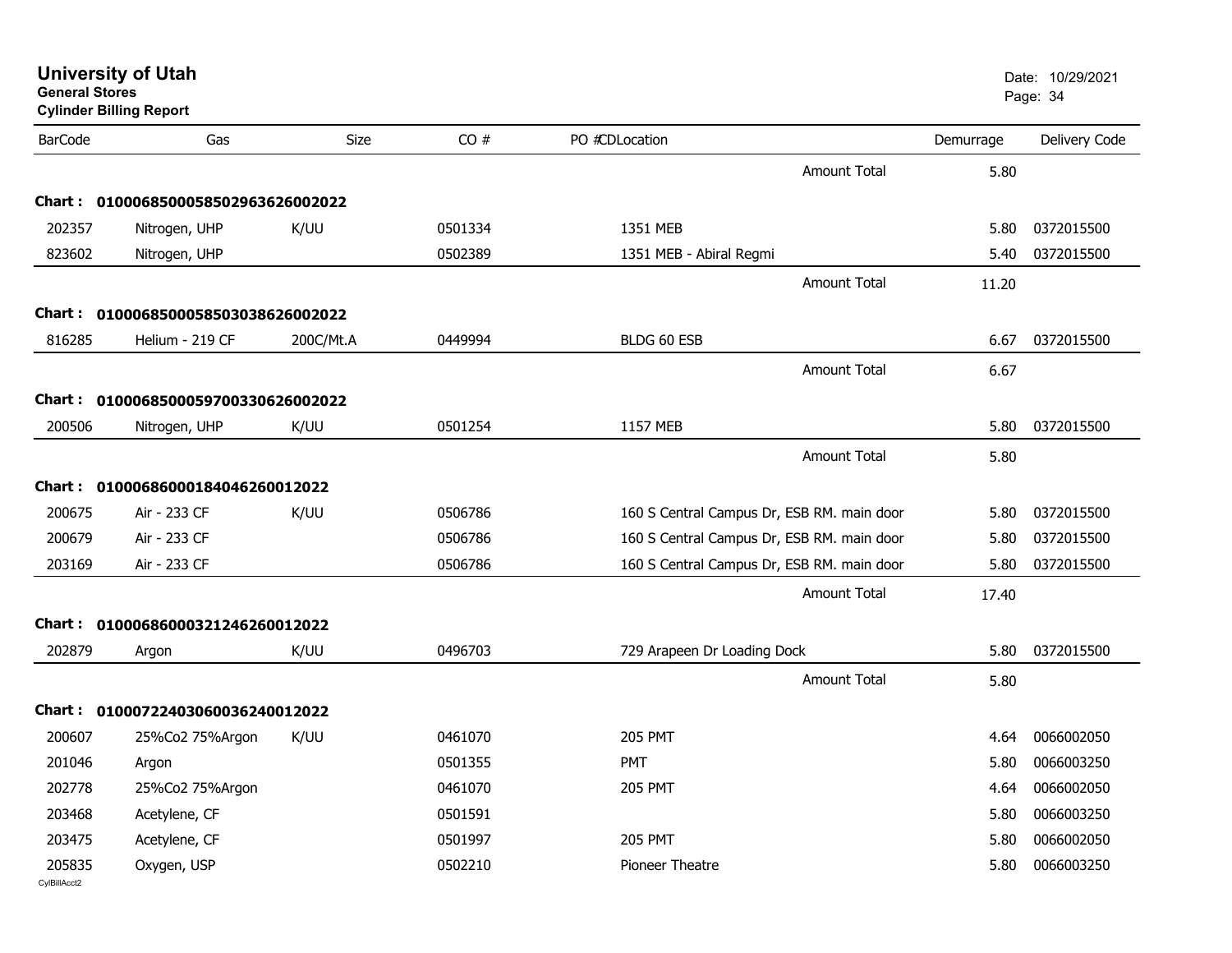| <b>University of Utah</b> |  |
|---------------------------|--|
| <b>General Stores</b>     |  |

**Cylinder Billing Report**

| <b>BarCode</b> | Gas                               | Size      | CO#     | PO #CDLocation              | Demurrage | Delivery Code |
|----------------|-----------------------------------|-----------|---------|-----------------------------|-----------|---------------|
| 818424         | Beer Gas                          |           | 0464653 | <b>DOCK</b>                 | 7.83      | 0066002050    |
|                |                                   |           |         | <b>Amount Total</b>         | 40.31     |               |
|                | Chart: 01000722403060036240312022 |           |         |                             |           |               |
| 202971         | CO2 - 20 Lb.                      | 20#/UU    | 0442104 | <b>DOCK AREA</b>            | 4.64      | 0066003250    |
| 815341         | Co2 Liquid-55                     |           | 0442164 | DOCK AREA SOUTH EAST CORNER | 50.75     | 0066002050    |
|                |                                   |           |         | Amount Total                | 55.39     |               |
|                | Chart: 01000722403060036241012022 |           |         |                             |           |               |
| 200173         | 25%Co2 75%Argon                   | K/UU      | 0479998 | PMT Loading Dock            | 5.80      | 0066002050    |
| 820507         | 25%Co2 75%Argon                   |           | 0479998 | PMT Loading Dock            | 7.83      | 0066002050    |
|                |                                   |           |         | <b>Amount Total</b>         | 13.63     |               |
|                | Chart: 01000722403060136240012022 |           |         |                             |           |               |
| 201840         | 25%Co2 75%Argon                   | K/UU      | 0424467 | PMT DOCK                    | 4.64      | 0066003250    |
| 813004         | 25%Co2 75%Argon                   |           | 0424610 | PMT DOCK                    | 6.38      | 0066003250    |
| 820505         | 25%Co2 75%Argon                   |           | 0478315 | <b>DOCK</b>                 | 7.83      | 0066003250    |
| 820506         | 25%Co2 75%Argon                   |           | 0478315 | <b>DOCK</b>                 | 7.83      | 0066003250    |
|                |                                   |           |         | <b>Amount Total</b>         | 26.68     |               |
|                | Chart: 01000736000161126240012022 |           |         |                             |           |               |
| 205969         | Acetylene - MC                    | MC/UU     | 0505560 | FINE ARTS MUSEUM DOCK       | 5.80      | 0035001010    |
|                |                                   |           |         | <b>Amount Total</b>         | 5.80      |               |
|                | Chart: 01000741001054286241012022 |           |         |                             |           |               |
| 200371         | Acetylene, CF                     | Acty-CF/U | 0151371 |                             | 4.64      | 0038001610    |
| 200791         | Acetylene, CF                     |           | 0399934 | <b>BLDG 38 DOCK</b>         | 4.64      | 0038001610    |
| 200792         | Acetylene, CF                     |           | 0399934 | <b>BLDG 38 DOCK</b>         | 4.64      | 0038001610    |
| 200809         | Oxygen, USP                       |           | 0424138 | Loading dock BLDG 39        | 4.64      | 0038001610    |
| 200860         | CO2 - 50 Lb.                      |           | 0378204 | Sculpture Bldg Loading Dock | 4.64      | 0038001610    |
| 200900         | CO2 - 50 Lb.                      |           | 0438652 | <b>DOCK</b>                 | 4.64      | 0038001610    |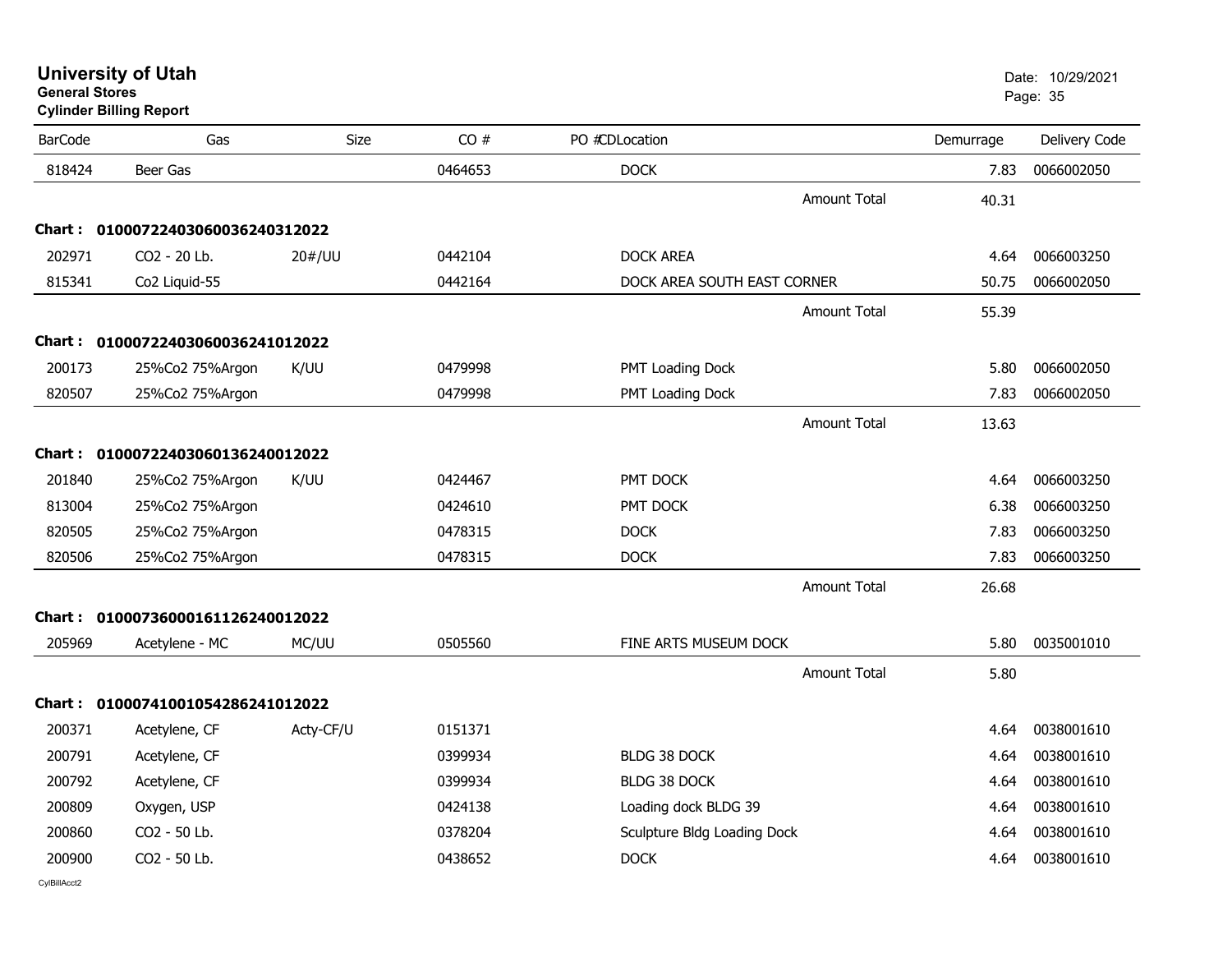| General Stores<br><b>Cylinder Billing Report</b> |                                   |        |         |        |                                            |           | Page: 36      |  |
|--------------------------------------------------|-----------------------------------|--------|---------|--------|--------------------------------------------|-----------|---------------|--|
| <b>BarCode</b>                                   | Gas                               | Size   | CO#     |        | PO #CDLocation                             | Demurrage | Delivery Code |  |
| 201119                                           | Oxygen, USP                       |        | 0099154 |        | <b>AAC</b>                                 | 4.64      | 0038001610    |  |
| 201851                                           | Acetylene, CF                     |        | 0439390 |        | <b>DOCK</b>                                | 4.64      | 0038001610    |  |
| 201981                                           | Oxygen, USP                       |        | 0454174 |        | SCULPT BLDG 39 LOADING DOCK                | 4.64      | 0038001610    |  |
| 202275                                           | Acetylene, CF                     |        | 0439390 |        | <b>DOCK</b>                                | 4.64      | 0038001610    |  |
| 202339                                           | Argon                             |        | 0439558 |        | <b>161 AAC</b>                             | 4.64      | 0038001610    |  |
| 203787                                           | Argon                             |        | 0465297 |        | BLDG 39 Dock (go to BLDG 38-RM 172 for Sig | 5.80      | 0038001610    |  |
| 203904                                           | Oxygen, USP                       |        | 0454174 |        | SCULPT BLDG 39 LOADING DOCK                | 4.64      | 0038001610    |  |
| 203972                                           | Acetylene, CF                     |        | 0439390 |        | <b>DOCK</b>                                | 4.64      | 0038001610    |  |
| 205491                                           | Nitrogen 230 CF                   |        | 0478458 |        | BLDG 39 Loading Dock                       | 5.80      | 0038001610    |  |
| 205523                                           | CO2 - 50 Lb.                      |        | 0465297 |        | BLDG 39 Dock (go to BLDG 38-RM 172 for Sic | 5.80      | 0038001610    |  |
| 821200                                           | 25% CO2, In Arg                   |        | 0481675 |        | ART & ART HISTORY                          | 7.83      | 0038001610    |  |
| 821201                                           | 25% CO2, In Arg                   |        | 0481675 |        | ART & ART HISTORY                          | 7.83      | 0038001610    |  |
|                                                  |                                   |        |         |        | <b>Amount Total</b>                        | 93.38     |               |  |
|                                                  | Chart: 01000741001054286261012022 |        |         |        |                                            |           |               |  |
| 801746                                           | Argon                             | Nova/K | 0156667 |        |                                            | 6.96      | 0038001610    |  |
|                                                  |                                   |        |         |        | Amount Total                               | 6.96      |               |  |
|                                                  | Chart: 01000741001135936240012022 |        |         |        |                                            |           |               |  |
| 202263                                           | Acetylene - B                     | B/UU   | 0508682 |        |                                            | 5.80      | 0038001610    |  |
| 202556                                           | Acetylene - B                     |        | 0508682 |        |                                            | 5.80      | 0038001610    |  |
| 202598                                           | Acetylene - B                     |        | 0508682 |        |                                            | 5.80      | 0038001610    |  |
| 202966                                           | Acetylene - B                     |        | 0508682 |        |                                            | 5.80      | 0038001610    |  |
| 205776                                           | Acetylene - B                     |        | 0508682 |        |                                            | 5.80      | 0038001610    |  |
|                                                  |                                   |        |         |        | <b>Amount Total</b>                        | 29.00     |               |  |
|                                                  | Chart: 01001022000172826260012022 |        |         |        |                                            |           |               |  |
| 201562                                           | Helium - UHP                      | K/UU   | 0316184 |        | 484 SUTTON                                 | 4.64      | 0011002090    |  |
| 807402                                           | Helium, Excimer                   |        |         | 142604 | <b>ROOM383</b>                             | 7.25      | 0012003830    |  |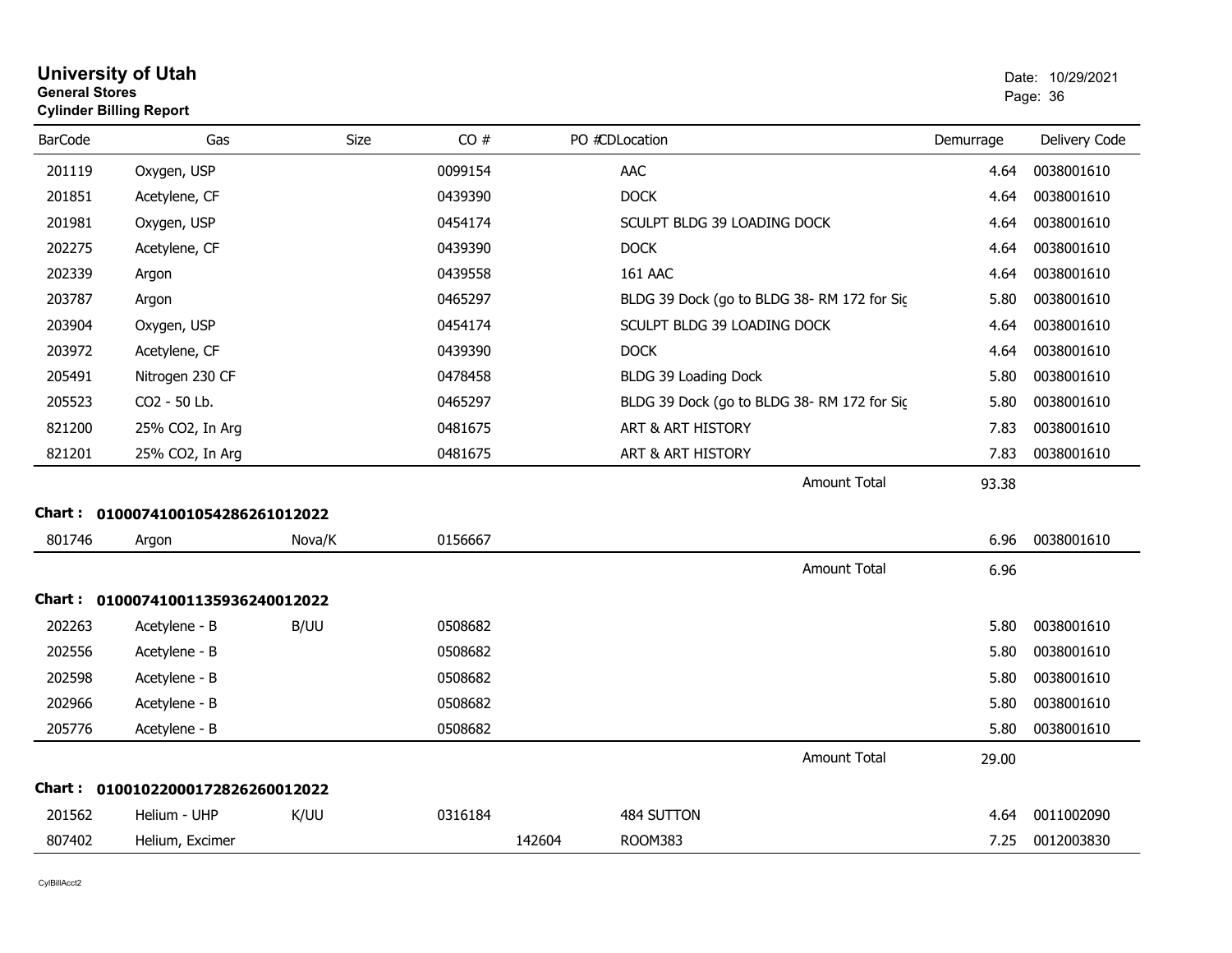| <b>General Stores</b><br><b>Cylinder Billing Report</b> |                                   |           |         |                |                     |           | Page: 37      |
|---------------------------------------------------------|-----------------------------------|-----------|---------|----------------|---------------------|-----------|---------------|
| <b>BarCode</b>                                          | Gas                               | Size      | CO#     | PO #CDLocation |                     | Demurrage | Delivery Code |
|                                                         |                                   |           |         |                | <b>Amount Total</b> | 11.89     |               |
|                                                         | Chart: 01001022500199416260012022 |           |         |                |                     |           |               |
| 201161                                                  | Argon                             | K/UU      | 0413776 | 626 WBB        |                     | 4.64      | 0012002050    |
|                                                         |                                   |           |         |                | <b>Amount Total</b> | 4.64      |               |
|                                                         | Chart: 01001022500199426260012022 |           |         |                |                     |           |               |
| 817062                                                  | Zero Air                          | 200C/Mt.A | 0455885 | 495 FASB       |                     | 7.83      | 0012002050    |
| 817063                                                  | Zero Air                          |           | 0455885 | 495 FASB       |                     | 7.83      | 0012002050    |
|                                                         |                                   |           |         |                | <b>Amount Total</b> | 15.66     |               |
|                                                         | Chart: 01001022500262076260012022 |           |         |                |                     |           |               |
| 200402                                                  | Oxygen, USP                       | K/UU      | 0494524 | <b>208 WBB</b> |                     | 5.80      | 0011004120    |
|                                                         |                                   |           |         |                | Amount Total        | 5.80      |               |
|                                                         | Chart: 01001022500262086240012022 |           |         |                |                     |           |               |
| 822821                                                  | Oxygen, USP                       | 200C/Mt.A | 0496825 | <b>202 WBB</b> |                     | 7.83      | 0012002050    |
|                                                         |                                   |           |         |                | <b>Amount Total</b> | 7.83      |               |
|                                                         | Chart: 01001022500262446260012022 |           |         |                |                     |           |               |
| 812895                                                  | Propane                           | 100/Mt Ai | 0423525 | 202 BLDG 58    |                     | 6.96      | 0011004120    |
| 817805                                                  | Argon - UHP                       |           | 0462913 | 124 WBB        |                     | 7.83      | 0011004120    |
|                                                         |                                   |           |         |                | <b>Amount Total</b> | 14.79     |               |
|                                                         | Chart: 01001022500262456260012022 |           |         |                |                     |           |               |
| 818389                                                  | Helium - 110 CF                   | 125CF-MT  | 0464664 | 706 WBB        |                     | 7.83      | 0011008190    |
|                                                         |                                   |           |         |                | Amount Total        | 7.83      |               |
|                                                         | Chart: 01001022500262576260012022 |           |         |                |                     |           |               |
| 204422                                                  | Zero Air                          | K/UU      | 0421199 | 148 SUTTON     |                     | 4.64      | 0012003830    |
| 810763                                                  | Nitrogen 40 CF                    |           | 0399060 | 148 FASB       |                     | 6.38      | 0012003830    |
|                                                         |                                   |           |         |                | <b>Amount Total</b> | 11.02     |               |

**University of Utah** Date: 10/29/2021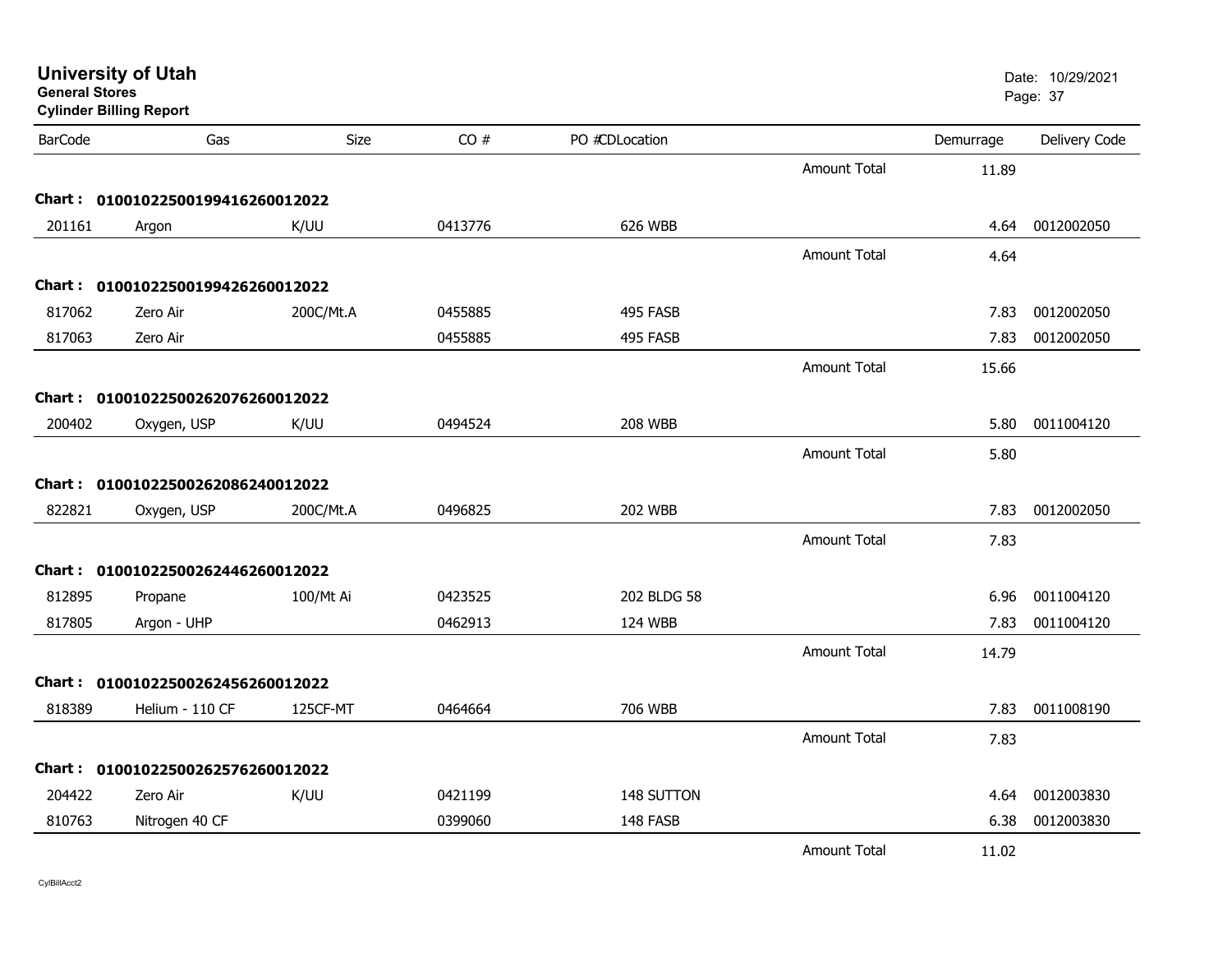| <b>General Stores</b>  | <b>University of Utah</b><br><b>Cylinder Billing Report</b> |                  |         |                 |                     |           | Date: 10/29/2021<br>Page: 38 |
|------------------------|-------------------------------------------------------------|------------------|---------|-----------------|---------------------|-----------|------------------------------|
| <b>BarCode</b>         | Gas                                                         | Size             | CO#     | PO #CDLocation  |                     | Demurrage | Delivery Code                |
|                        | Chart: 01001061001310736240212022                           |                  |         |                 |                     |           |                              |
| 824512                 | CO2 - 50 Lb.                                                | 50#/Mt.Ai        | 0510044 | 383 FASB        |                     | 6.75      | 0012003830                   |
|                        |                                                             |                  |         |                 | <b>Amount Total</b> | 6.75      |                              |
|                        | Chart: 01001062000011816240012022                           |                  |         |                 |                     |           |                              |
| 112915                 | Ultra P-10                                                  | <b>K/SPECGAS</b> | 0053913 | <b>516 WBB</b>  |                     | 6.38      | 01110                        |
|                        |                                                             |                  |         |                 | <b>Amount Total</b> | 6.38      |                              |
|                        | Chart: 01001062000011816260012022                           |                  |         |                 |                     |           |                              |
| 202790                 | Ultra P-10                                                  | K/UU             | 0491214 | <b>WBB Dock</b> |                     | 5.80      | 0012003830                   |
| 202793                 | Ultra P-10                                                  |                  | 0476741 | 384 FASB        |                     | 5.80      | 0012003830                   |
| 202794                 | Ultra P-10                                                  |                  | 0476741 | 384 FASB        |                     | 5.80      | 0012003830                   |
|                        |                                                             |                  |         |                 | <b>Amount Total</b> | 17.40     |                              |
|                        | Chart: 01001062000011886260012022                           |                  |         |                 |                     |           |                              |
| 200942                 | Hydrogen                                                    | K/UU             | 0419099 | 420 Sutton      |                     | 4.64      | 0011007190                   |
| 203046                 | Oxygen, USP                                                 |                  | 0503937 | <b>WBB Dock</b> |                     | 5.80      | 0012003830                   |
| 203781                 | N2, Liquid GP45                                             |                  | 0510776 | <b>WBB Dock</b> |                     | 22.40     | 0012003830                   |
| 204436                 | N2, Liquid LX45                                             |                  | 0509980 | <b>WBB Dock</b> |                     | 11.20     | 0012003830                   |
| 205705                 | N2, Liquid LX45                                             |                  | 0510383 | <b>WBB Dock</b> |                     | 12.80     | 0012003830                   |
| 805814                 | Krypton Researc                                             |                  | 0294846 | 420 SUTTON      |                     | 11.31     | 0011007190                   |
| 805815                 | Research Argon                                              |                  | 0294846 | 420 SUTTON      |                     | 11.31     | 0011007190                   |
| 823407                 | <b>UHP N2/300</b>                                           |                  | 0501061 | <b>WBB Dock</b> |                     | 7.83      | 0012003830                   |
| 823573                 | <b>UHP N2/300</b>                                           |                  | 0503583 | <b>WBB Dock</b> |                     | 7.83      | 0012003830                   |
| 823575                 | <b>UHP N2/300</b>                                           |                  | 0502623 | <b>WBB Dock</b> |                     | 7.83      | 0012003830                   |
| 823656                 | <b>UHP N2/300</b>                                           |                  | 0503583 | <b>WBB Dock</b> |                     | 7.83      | 0012003830                   |
| 823657                 | <b>UHP N2/300</b>                                           |                  | 0503583 | <b>WBB Dock</b> |                     | 7.83      | 0012003830                   |
| 823658                 | <b>UHP N2/300</b>                                           |                  | 0503583 | <b>WBB Dock</b> |                     | 7.83      | 0012003830                   |
| 823776                 | Nitrogen, UHP                                               |                  | 0509541 | <b>WBB Dock</b> |                     | 7.83      | 0012003830                   |
| 823778<br>CvIBillAcct2 | Nitrogen, UHP                                               |                  | 0509541 | <b>WBB Dock</b> |                     | 7.83      | 0012003830                   |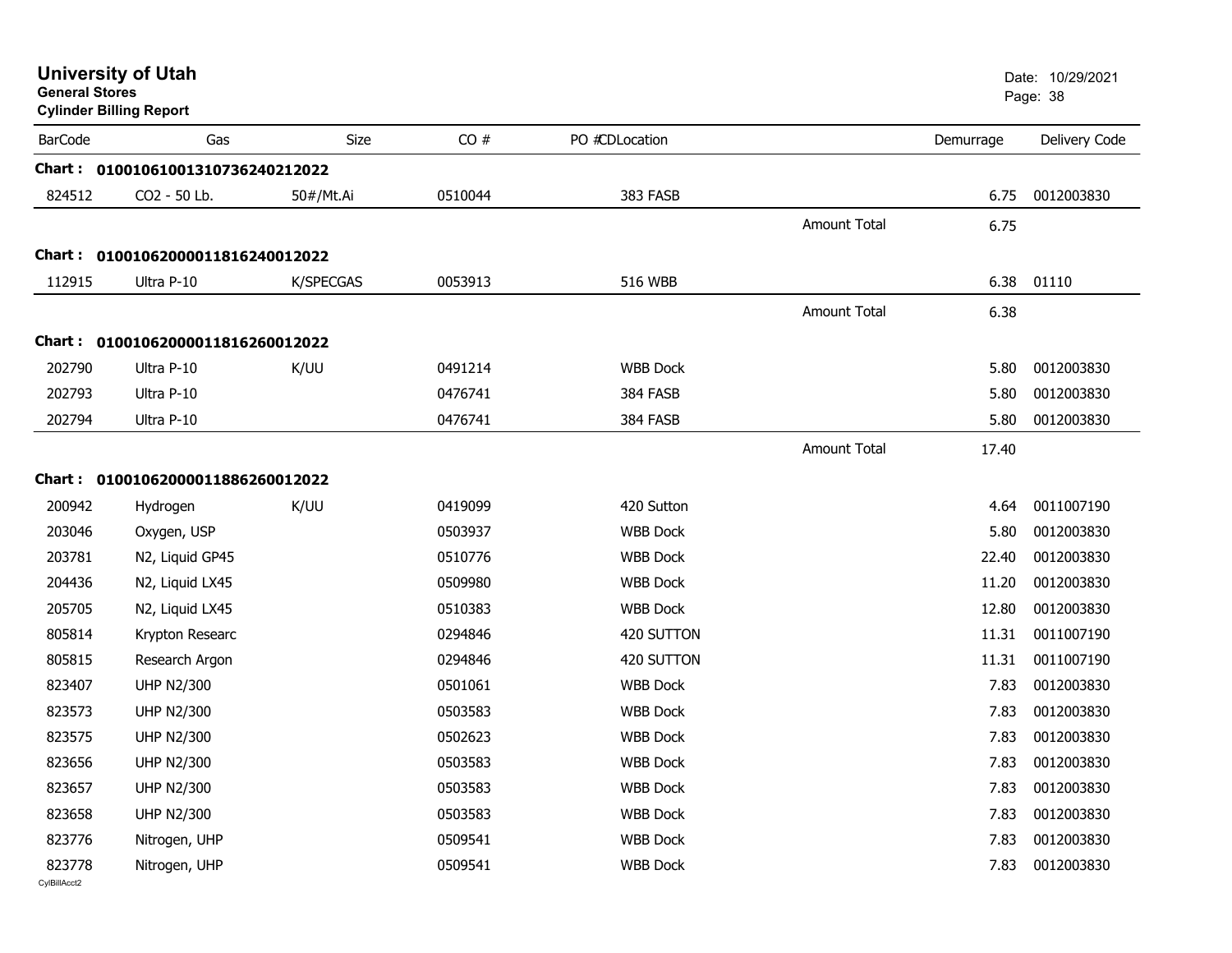| <b>General Stores</b> | <b>University of Utah</b><br><b>Cylinder Billing Report</b> |             |         |                   |                     |           | Date: 10/29/2021<br>Page: 39 |
|-----------------------|-------------------------------------------------------------|-------------|---------|-------------------|---------------------|-----------|------------------------------|
| <b>BarCode</b>        | Gas                                                         | <b>Size</b> | CO#     | PO #CDLocation    |                     | Demurrage | Delivery Code                |
| 823982                | <b>UHP N2/300</b>                                           |             | 0509541 | <b>WBB Dock</b>   |                     | 7.83      | 0012003830                   |
| 823983                | <b>UHP N2/300</b>                                           |             | 0509541 | <b>WBB Dock</b>   |                     | 7.83      | 0012003830                   |
|                       |                                                             |             |         |                   | <b>Amount Total</b> | 157.76    |                              |
|                       | Chart: 01001062000011956260012022                           |             |         |                   |                     |           |                              |
| 114708                | CO2 - Siphon                                                | 50#/US      |         | 46632<br>267 EMRL |                     | 9.86      | 0011007190                   |
| 200089                | CO <sub>2</sub> - Inst. Gra                                 |             | 0325416 | 302 BIOLOGY       |                     | 4.64      | 0011007190                   |
| 201453                | Air - 233 CF                                                |             | 0261534 | 302 BIOLOGY       |                     | 4.64      | 0011007190                   |
| 202047                | Argon - UHP                                                 |             | 0225748 | 302 SO BIOLOGY    |                     | 4.64      | 0011007190                   |
| 202551                | CO2 - 50 Lb.                                                |             | 0433609 | 302 SO BIOLOGY    |                     | 4.64      | 0012003830                   |
| 203213                | Helium - UHP                                                |             | 0482189 | 302 So Biology    |                     | 5.80      | 0012003830                   |
| 204674                | Nitrogen, UHP                                               |             | 0461411 | 302 SOUTH BIOLOGY |                     | 4.64      | 0012003830                   |
| 204746                | Helium - UHP                                                |             | 0483232 | 302 So Bio        |                     | 5.80      | 0012003830                   |
| 806059                | 1% Co2/UHP He                                               |             | 0298412 | 302 S BIOLOGY     |                     | 6.38      | 0011007190                   |
| 812675                | Oxygen, UHP,                                                |             | 0424308 | 302 SO BIOLOGY    |                     | 6.38      | 0011007190                   |
| 813407                | Oxygen, UHP,                                                |             | 0427800 | 302 SOUTH BIO     |                     | 6.67      | 0011007190                   |
| 817494                | UHP Helium/300                                              |             | 0460062 | 302 SOUTH BIOLOGY |                     | 7.83      | 0012003830                   |
| 819253                | Nitrogen, UHP                                               |             | 0469737 | 302 So Biology    |                     | 7.83      | 0012003830                   |
|                       |                                                             |             |         |                   | <b>Amount Total</b> | 79.75     |                              |
|                       | Chart: 01001062000172826260012022                           |             |         |                   |                     |           |                              |
| 200195                | Argon                                                       | K/UU        | 0509285 | 484 Sutton        |                     | 5.80      | 0012003830                   |
| 200302                | Argon                                                       |             | 0509285 | 484 Sutton        |                     | 5.80      | 0012003830                   |
| 201181                | Argon                                                       |             | 0509285 | 484 Sutton        |                     | 5.80      | 0012003830                   |
| 201918                | Helium - UHP                                                |             | 0496735 | 484 Sutton BLDG   |                     | 5.80      | 0012003830                   |
| 202358                | Nitrogen, UHP                                               |             | 0503928 | 484 Sutton Bldg   |                     | 5.80      | 0012003830                   |
| 202374                | Helium - UHP                                                |             | 0508387 | 482 Sutton BLDG   |                     | 5.80      | 0012003830                   |
| 203214                | Helium - UHP                                                |             | 0511189 | 484 FASB          |                     | 0.60      | 0012003830                   |
| 203839                | Nitrogen, UHP                                               |             | 0508387 | 482 Sutton BLDG   |                     | 5.80      | 0012003830                   |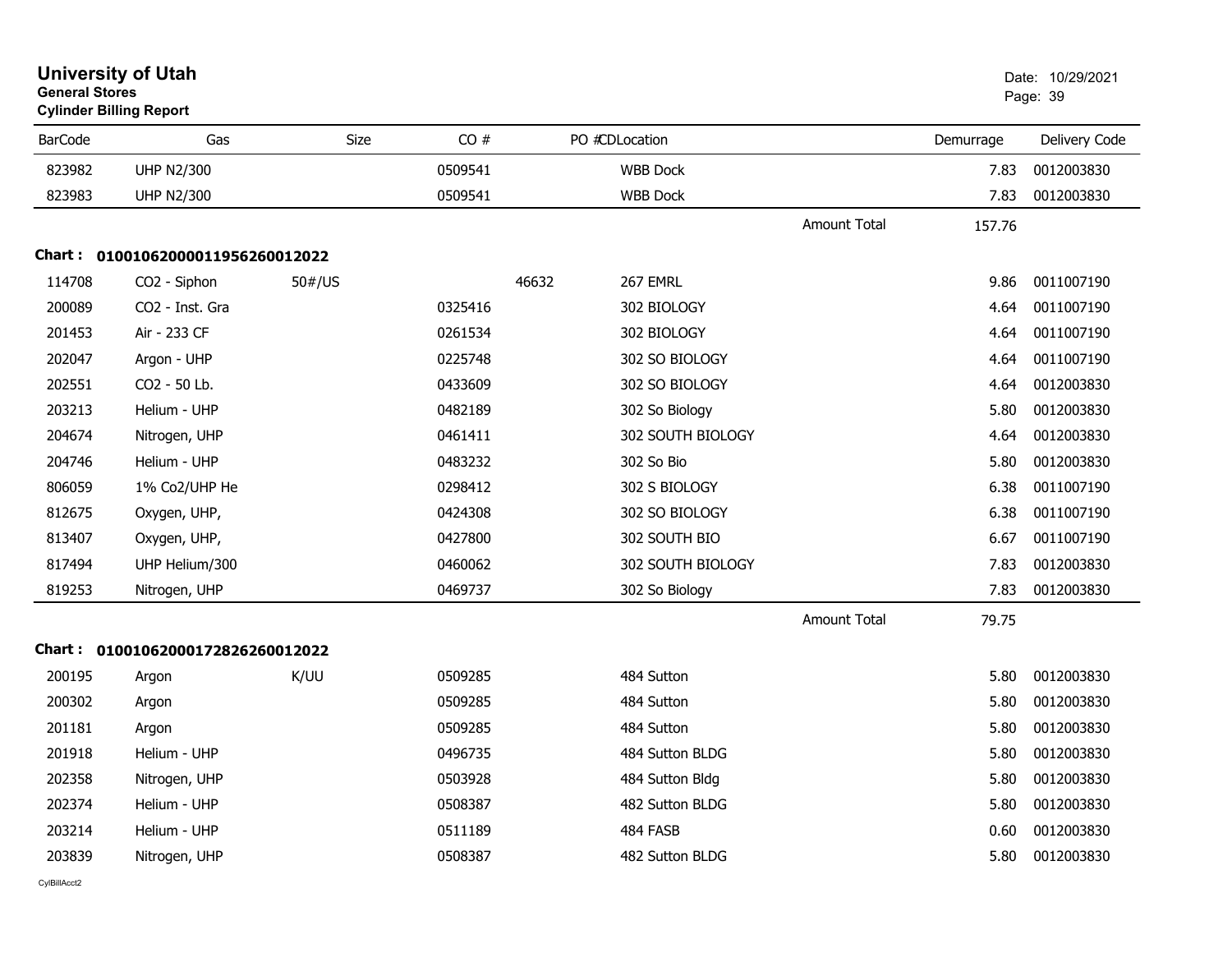| <b>General Stores</b> | <b>University of Utah</b><br><b>Cylinder Billing Report</b> |        |         |                 |                     |           | Date: 10/29/2021<br>Page: 40 |
|-----------------------|-------------------------------------------------------------|--------|---------|-----------------|---------------------|-----------|------------------------------|
| <b>BarCode</b>        | Gas                                                         | Size   | CO#     | PO #CDLocation  |                     | Demurrage | Delivery Code                |
| 204624                | Argon                                                       |        | 0509285 | 484 Sutton      |                     | 5.80      | 0012003830                   |
| 205541                | Nitrogen, UHP                                               |        | 0508387 | 482 Sutton BLDG |                     | 5.80      | 0012003830                   |
| 818448                | 10% Nh3 IN HE                                               |        | 0464182 | 484 SUTTON      |                     | 8.41      | 0012003830                   |
| 818615                | Oxygen, UHP,                                                |        | 0466536 | 484 Sutton      |                     | 7.83      | 0012003830                   |
| 818971                | Hydrogen - UHP                                              |        | 0469275 | 484 Sutton Bldg |                     | 7.83      | 0012003830                   |
| 823874                | Lq Argon                                                    |        | 0510070 | 484 SUTTON      |                     | 30.00     | 0012003830                   |
| 823892                | Lq Argon                                                    |        | 0510485 | 484 SUTTON      |                     | 34.00     | 0012003830                   |
| 824288                | Lq Argon                                                    |        | 0509641 | 484 SUTTON      |                     | 10.00     | 0012003830                   |
| 824366                | Lq Argon                                                    |        | 0509501 | 484 SUTTON      |                     | 28.00     | 0012003830                   |
| 824450                | Lq Argon                                                    |        | 0510485 | 484 SUTTON      |                     | 34.00     | 0012003830                   |
| 824573                | CO2-Refrig.Liq.                                             |        | 0510687 | 484 SUTTON      |                     | 18.00     | 0012003830                   |
| 824647                | Lg Argon                                                    |        | 0510967 | 484 SUTTON      |                     | 6.00      | 0012003830                   |
|                       |                                                             |        |         |                 | Amount Total        | 236.87    |                              |
|                       | Chart: 01001062000204206260012022                           |        |         |                 |                     |           |                              |
| 200642                | Argon                                                       | K/UU   | 0482748 | 484 Sutton BLDG |                     | 5.80      | 0012003830                   |
|                       |                                                             |        |         |                 | <b>Amount Total</b> | 5.80      |                              |
|                       | Chart: 01001062000242286260012022                           |        |         |                 |                     |           |                              |
| 823816                | EXO-ATLAFN-4-14                                             | Messer | 0503883 | 484 SUTTON      |                     | 31.90     | 0012003830                   |
|                       |                                                             |        |         |                 | <b>Amount Total</b> | 31.90     |                              |
|                       | Chart: 01001062000242546260012022                           |        |         |                 |                     |           |                              |
| 200322                | Zero Air                                                    | K/UU   | 0501156 | 475 Sutton BLDG |                     | 5.80      | 0012003830                   |
| 200609                | Zero Air                                                    |        | 0491345 | 475 Sutton Bldg |                     | 5.80      | 0012003830                   |
| 205362                | CO2 - 50 Lb.                                                |        | 0305968 | 472 SUTTON      |                     | 4.64      | 0012003830                   |
| 818024                | Oxygen, UHP,                                                |        | 0479607 | 475 Sutton      |                     | 7.83      | 0012003830                   |
| 822275                | Oxygen, UHP,                                                |        | 0492577 | 475 FASB        |                     | 7.83      | 0012003830                   |
| 823099                | Nitrogen, UHP                                               |        | 0498245 | <b>WBB Dock</b> |                     | 7.83      | 0012003830                   |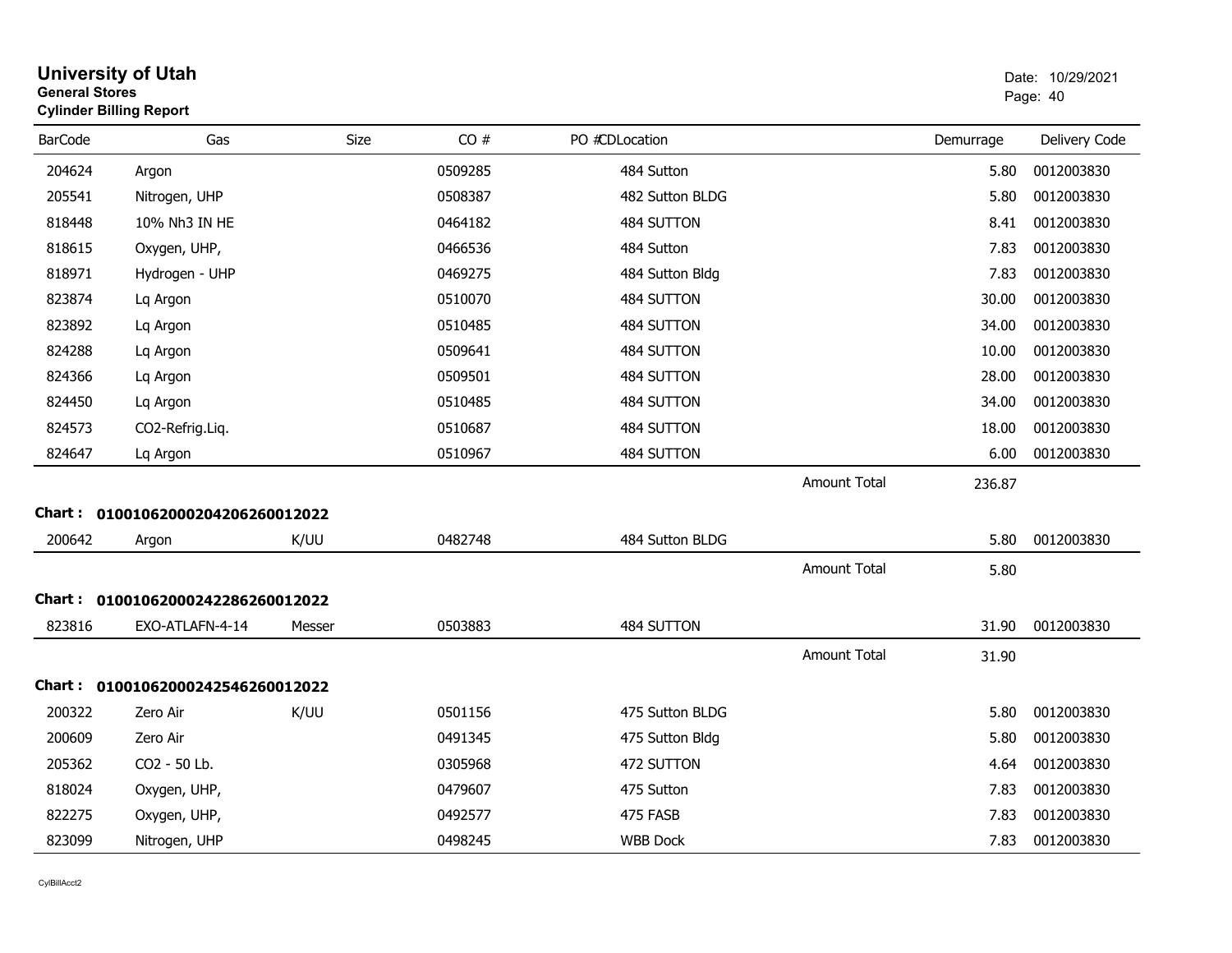|                | <b>Cylinder Billing Report</b>      |           |         |                       |                     |           | Page: 41      |
|----------------|-------------------------------------|-----------|---------|-----------------------|---------------------|-----------|---------------|
| <b>BarCode</b> | Gas                                 | Size      | CO#     | PO #CDLocation        |                     | Demurrage | Delivery Code |
|                |                                     |           |         |                       | Amount Total        | 39.73     |               |
|                | Chart: 01001062000242546260712022   |           |         |                       |                     |           |               |
| 202292         | Argon - UHP                         | K/UU      | 0446579 | 475 FASB              |                     | 4.64      | 0012003830    |
|                |                                     |           |         |                       | Amount Total        | 4.64      |               |
|                | Chart: 01001062000248606260012022   |           |         |                       |                     |           |               |
| 200138         | Helium - UHP                        | K/UU      | 0426044 | 497 SUTTON            |                     | 4.64      | 0011007190    |
| 202142         | Air - 233 CF                        |           | 0420725 | 497 SUTTON            |                     | 4.64      | 0011007190    |
| 203863         | Hydrogen                            |           | 0419342 | 497 SUTTON            |                     | 4.64      | 0011007190    |
| 813117         | Nitrogen, UHP                       |           | 0426044 | 497 SUTTON            |                     | 6.38      | 0011007190    |
|                |                                     |           |         |                       | <b>Amount Total</b> | 20.30     |               |
|                | Chart: 0100106500058502384626002022 |           |         |                       |                     |           |               |
| 811316         | 2% H2 In Argon                      | 200C/Mt.A | 0406349 | 283 SUTTON            |                     | 6.38      | 0011007190    |
|                |                                     |           |         |                       | <b>Amount Total</b> | 6.38      |               |
|                |                                     |           |         |                       |                     |           |               |
|                | Chart: 0100106500058502976626002022 |           |         |                       |                     |           |               |
| 201764         | Argon                               | K/UU      | 0430691 | 475 SUTTON            |                     | 4.64      | 0012003830    |
| 202354         | Nitrogen, UHP                       |           | 0472008 | 344 FASB              |                     | 5.80      | 0012003830    |
| 203453         | Argon 42CF                          |           | 0426231 | 383 SUTTON ATTN: THEA |                     | 5.22      | 0012002050    |
| 205544         | Nitrogen, UHP                       |           | 0462937 | 344 FASB              |                     | 4.64      | 0012003830    |
| 823532         | Nitrogen, UHP                       |           | 0501387 | 344 FASB              |                     | 7.83      | 0012003830    |
|                |                                     |           |         |                       | <b>Amount Total</b> | 28.13     |               |
|                | Chart: 01001066000321256260012022   |           |         |                       |                     |           |               |
| 200936         | Helium - 219 CF                     | K/UU      | 0490817 | 626 WBB               |                     | 5.80      | 0012003830    |
|                |                                     |           |         |                       | <b>Amount Total</b> | 5.80      |               |
|                | Chart: 01001082000205186260012022   |           |         |                       |                     |           |               |
| 203339         | Air - 233 CF                        | K/UU      | 0470403 | <b>208 WBB</b>        |                     | 5.80      | 0011004120    |
| 203618         | N2, Liquid, 265                     |           | 0510056 | <b>208 WBB</b>        |                     | 79.17     | 0011004120    |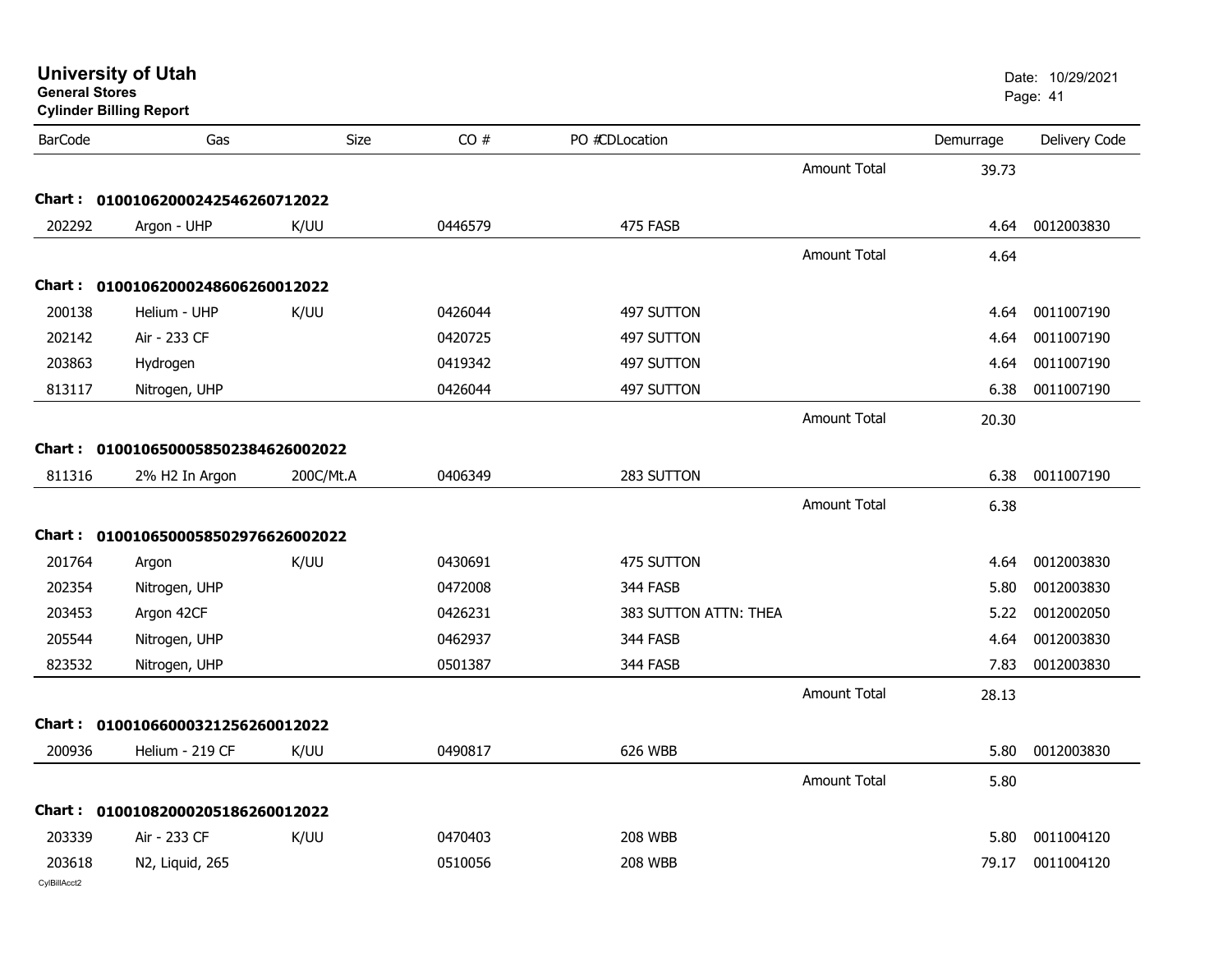|                | <b>University of Utah</b><br><b>General Stores</b><br><b>Cylinder Billing Report</b> |      |         |                |                     | Date: 10/29/2021<br>Page: 42 |               |
|----------------|--------------------------------------------------------------------------------------|------|---------|----------------|---------------------|------------------------------|---------------|
| <b>BarCode</b> | Gas                                                                                  | Size | CO#     | PO #CDLocation |                     | Demurrage                    | Delivery Code |
| 203900         | Argon - UHP                                                                          |      | 0505108 | 201 WBB        |                     | 5.80                         | 0011004120    |
| 203980         | CO2 - 50 Lb.                                                                         |      | 0503107 | <b>208 WBB</b> |                     | 5.80                         | 0011004120    |
| 822947         | Argon - UHP                                                                          |      | 0498307 | <b>208 WBB</b> |                     | 7.83                         | 0011004120    |
| 823944         | Argon - UHP                                                                          |      | 0506170 | <b>208 WBB</b> |                     | 7.83                         | 0011004120    |
|                |                                                                                      |      |         |                | <b>Amount Total</b> | 112.23                       |               |
|                | Chart: 0100108500050503407626002022                                                  |      |         |                |                     |                              |               |
| 200192         | Argon                                                                                | K/UU | 0507698 | 307 WBB        |                     | 3.00                         | 0011004120    |
| 200194         | Argon                                                                                |      | 0510468 | 307 WBB        |                     | 3.60                         | 0011004120    |
| 200279         | Argon                                                                                |      | 0508563 | 621 WBB        |                     | 1.00                         | 0011004120    |
| 200284         | Hydrogen - UHP                                                                       |      | 0503032 | 307 WBB        |                     | 5.80                         | 0011004120    |
| 200301         | Argon                                                                                |      | 0506656 | 307 WBB        |                     | 2.20                         | 0011004120    |
| 200367         | Argon                                                                                |      | 0499073 | 2484 MCE       |                     | 4.00                         | 0011004120    |
| 200408         | Hydrogen                                                                             |      | 0508240 | <b>160 ITL</b> |                     | 5.80                         | 0011004120    |
| 200409         | Hydrogen - UHP                                                                       |      | 0509733 | 621 WBB        |                     | 4.00                         | 0011004120    |
| 200420         | Argon                                                                                |      | 0510468 | 307 WBB        |                     | 3.60                         | 0011004120    |
| 200425         | Argon                                                                                |      | 0506656 | 307 WBB        |                     | 5.80                         | 0011004120    |
| 200428         | Argon                                                                                |      | 0509813 | 307 WBB        |                     | 2.20                         | 0011004120    |
| 200534         | Argon                                                                                |      | 0510933 | 621 WBB        |                     | 1.80                         | 0011004120    |
| 200540         | Argon                                                                                |      | 0508269 | 621 WBB        |                     | 4.00                         | 0011004120    |
| 200579         | Hydrogen - UHP                                                                       |      | 0509733 | 621 WBB        |                     | 5.80                         | 0011004120    |
| 200593         | Hydrogen                                                                             |      | 0495825 | 621 WBB        |                     | 5.80                         | 0011004120    |
| 200686         | Hydrogen                                                                             |      | 0505906 | 621 WBB        |                     | 5.80                         | 0011004120    |
| 200765         | Hydrogen                                                                             |      | 0507282 | 160 ITL        |                     | 5.80                         | 0011004120    |
| 200805         | Helium - UHP                                                                         |      | 0508268 | 2484 MCE       |                     | 4.00                         | 0011004120    |
| 200845         | Argon                                                                                |      | 0507699 | <b>404 WBB</b> |                     | 5.80                         | 0011004120    |
| 200896         | Hydrogen                                                                             |      | 0509733 | 621 WBB        |                     | 5.80                         | 0011004120    |
| 201016         | Argon                                                                                |      | 0510243 | 621 WBB        |                     | 4.80                         | 0011004120    |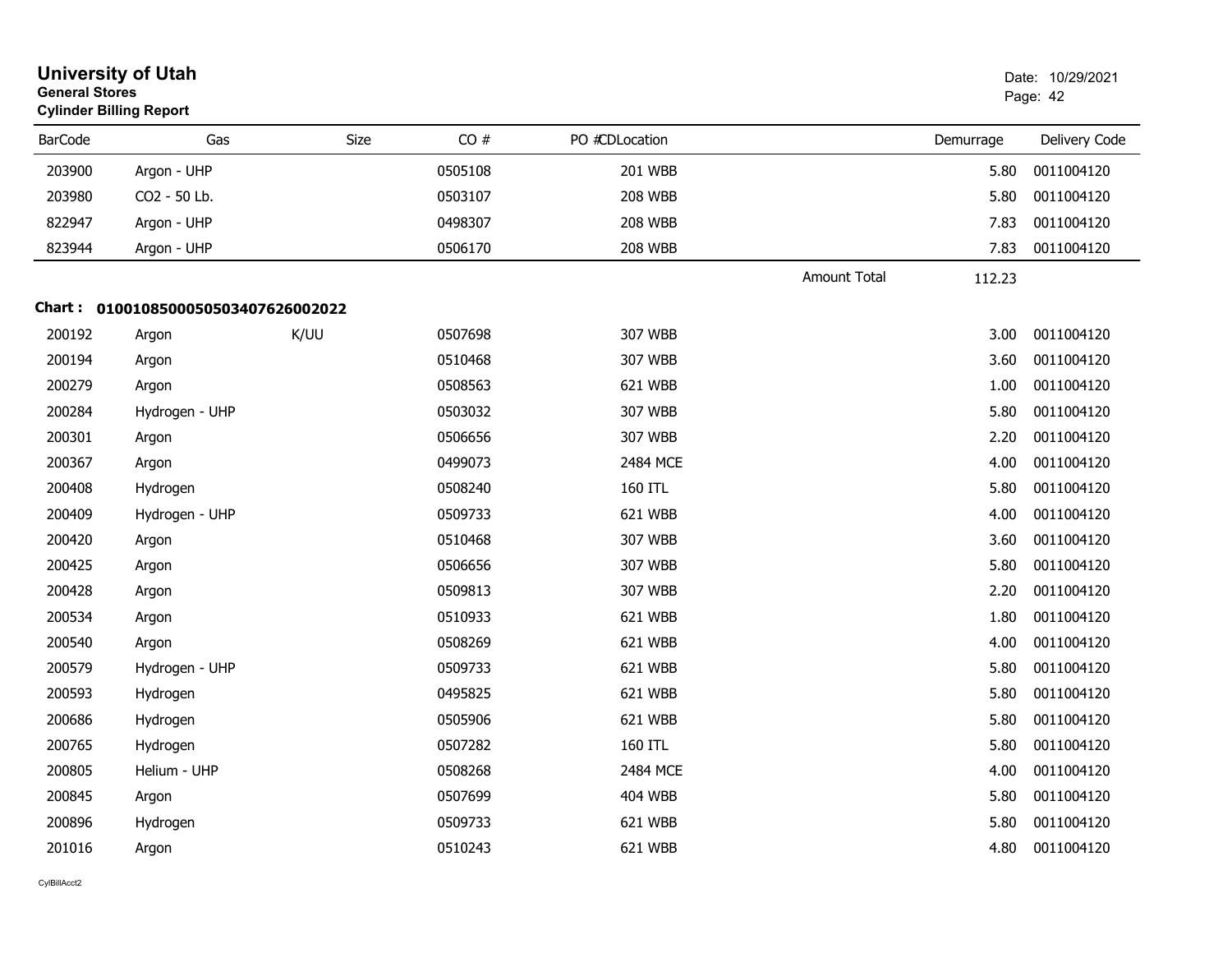| <b>General Stores</b>  | <b>University of Utah</b><br><b>Cylinder Billing Report</b> |      |         |                | Date: 10/29/2021<br>Page: 43 |                 |
|------------------------|-------------------------------------------------------------|------|---------|----------------|------------------------------|-----------------|
| <b>BarCode</b>         | Gas                                                         | Size | CO#     | PO #CDLocation | Demurrage                    | Delivery Code   |
| 201106                 | Argon                                                       |      | 0509813 | 307 WBB        | 2.20                         | 0011004120      |
| 201107                 | Argon                                                       |      | 0508269 | 621 WBB        | 5.80                         | 0011004120      |
| 201149                 | Argon                                                       |      | 0510933 | 621 WBB        | 1.80                         | 0011004120      |
| 201151                 | Argon                                                       |      | 0510244 | 2484 MCE       | 4.80                         | 0011004120      |
| 201154                 | Argon                                                       |      | 0510933 | 621 WBB        | 1.80                         | 0011004120      |
| 201160                 | Argon                                                       |      | 0508273 | 307 WBB        | 5.80                         | 0011004120      |
| 201209                 | 5% H2 In Argon                                              |      | 0508273 | 307 WBB        | 5.80                         | 0011004120      |
| 201219                 | Helium - UHP                                                |      | 0508268 | 2484 MCE       | 5.80                         | 0011004120      |
| 201222                 | Hydrogen - UHP                                              |      | 0510933 | 621 WBB        | 1.80                         | 0011004120      |
| 201298                 | Hydrogen                                                    |      | 0508240 | 160 ITL        | 5.80                         | 0011004120      |
| 201563                 | Argon                                                       |      | 0510468 | 307 WBB        | 3.60                         | 0011004120      |
| 201637                 | Hydrogen - UHP                                              |      | 0506532 | 307 WBB        | 5.80                         | 0011004120      |
| 201640                 | Hydrogen - UHP                                              |      | 0509733 | 621 WBB        | 4.00                         | 0011004120      |
| 201939                 | Argon                                                       |      | 0510244 | 2484 MCE       | 4.80                         | 0011004120      |
| 202036                 | Argon                                                       |      | 0507699 | <b>404 WBB</b> | 5.80                         | 0011004120      |
| 202062                 | Argon                                                       |      | 0509813 | 307 WBB        | 4.00                         | 0011004120      |
| 202103                 | Hydrogen                                                    |      | 0508240 | 160 ITL        | 5.80                         | 0011004120      |
| 202107                 | Hydrogen - UHP                                              |      | 0509813 | 307 WBB        | 5.80                         | 0011004120      |
| 202173                 | Argon                                                       |      | 0507282 | 160 ITL        | 5.80                         | 0011004120      |
| 202295                 | Argon - UHP                                                 |      | 0490360 | 307 WBB        | 5.80                         | 0011004120      |
| 202337                 | Argon                                                       |      | 0510243 | 621 WBB        | 4.80                         | 0011004120      |
| 202340                 | Argon                                                       |      | 0507698 | 307 WBB        | 5.80                         | 0011004120      |
| 202367                 | Helium - UHP                                                |      | 0508563 | 621 WBB        | 5.80                         | 0011004120      |
| 202371                 | Helium - UHP                                                |      | 0382765 | 2484 MCE       |                              | 4.64 0011004120 |
| 202377                 | Hydrogen                                                    |      | 0508240 | 160 ITL        | 5.80                         | 0011004120      |
| 202378                 | Hydrogen                                                    |      | 0508240 | 160 ITL        | 5.80                         | 0011004120      |
| 202380                 | Hydrogen - UHP                                              |      | 0510933 | 621 WBB        | 1.80                         | 0011004120      |
| 202382<br>CvIBillAcct2 | Hydrogen                                                    |      | 0508240 | 160 ITL        | 5.80                         | 0011004120      |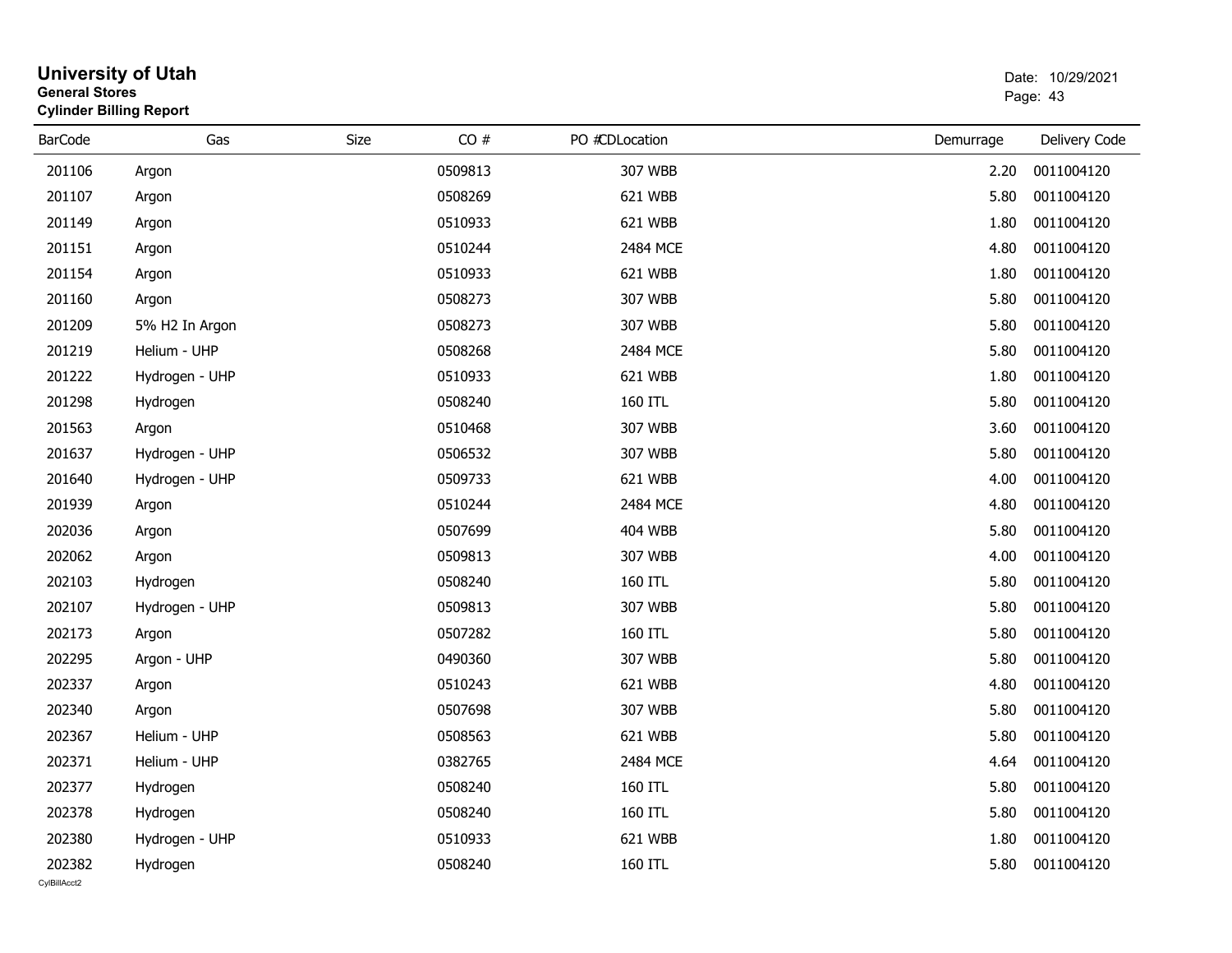| <b>General Stores</b> | <b>Cylinder Billing Report</b><br>PO #CDLocation |      |         |  |                     | Page: 44  |               |  |  |
|-----------------------|--------------------------------------------------|------|---------|--|---------------------|-----------|---------------|--|--|
| <b>BarCode</b>        | Gas                                              | Size | CO#     |  |                     | Demurrage | Delivery Code |  |  |
| 202602                | Hydrogen                                         |      | 0508563 |  | 621 WBB             | 4.00      | 0011004120    |  |  |
| 202750                | Hydrogen                                         |      | 0505906 |  | 621 WBB             | 5.80      | 0011004120    |  |  |
| 202768                | Argon                                            |      | 0510243 |  | 621 WBB             | 3.00      | 0011004120    |  |  |
| 202771                | Argon                                            |      | 0510243 |  | 621 WBB             | 4.80      | 0011004120    |  |  |
| 202875                | Argon                                            |      | 0509813 |  | 307 WBB             | 4.00      | 0011004120    |  |  |
| 202877                | Argon                                            |      | 0510933 |  | 621 WBB             | 1.80      | 0011004120    |  |  |
| 202878                | Argon                                            |      | 0479179 |  | <b>502 WBB</b>      | 5.80      | 0011004120    |  |  |
| 202880                | Argon                                            |      | 0510468 |  | 307 WBB             | 3.60      | 0011004120    |  |  |
| 202881                | Argon                                            |      | 0508240 |  | 160 ITL             | 5.80      | 0011004120    |  |  |
| 202882                | Argon                                            |      | 0502881 |  | 621 WBB             | 5.80      | 0011004120    |  |  |
| 202914                | Nitrogen, UHP                                    |      | 0383090 |  | <b>404 WBB</b>      | 4.64      | 0011004120    |  |  |
| 202915                | Argon                                            |      | 0507282 |  | 160 ITL             | 5.80      | 0011004120    |  |  |
| 202933                | Hydrogen                                         |      | 0508563 |  | 621 WBB             | 5.80      | 0011004120    |  |  |
| 202951                | Oxygen, USP                                      |      | 0476808 |  | 2484 MCE            | 1.00      | 0011004120    |  |  |
| 203516                | Air - 233 CF                                     |      | 0503565 |  | <b>518 WBB</b>      | 5.80      | 0011004120    |  |  |
| 203755                | Argon                                            |      | 0505906 |  | 621 WBB             | 5.80      | 0011004120    |  |  |
| 203826                | Hydrogen - UHP                                   |      | 0509733 |  | 621 WBB             | 5.80      | 0011004120    |  |  |
| 203890                | Hydrogen - UHP                                   |      | 0502484 |  | 307 WBB             | 5.80      | 0011004120    |  |  |
| 203975                | Helium - UHP                                     |      | 0444472 |  | 135 S 1460 E RM 307 | 4.64      | 0011004120    |  |  |
| 203979                | Hydrogen                                         |      | 0510933 |  | 621 WBB             | 1.80      | 0011004120    |  |  |
| 203984                | Argon                                            |      | 0510468 |  | 307 WBB             | 3.60      | 0011004120    |  |  |
| 205282                | Argon - UHP                                      |      | 0510243 |  | 621 WBB             | 4.80      | 0011004120    |  |  |
| 810424                | Helium - UHP                                     |      | 0386621 |  | <b>404 WBB</b>      | 6.38      | 0011004120    |  |  |
| 820793                | Oxygen, USP                                      |      | 0479904 |  | 2484 MCE            | 5.40      | 0011004120    |  |  |
| 822954                | Argon                                            |      | 0497597 |  | 307 WBB             | 1.35      | 0011004120    |  |  |
| 823922                | Argon                                            |      | 0506068 |  | 160 ITL             | 7.83      | 0011004120    |  |  |
| 823923                | Argon                                            |      | 0506105 |  | <b>404 WBB</b>      | 7.83      | 0011004120    |  |  |
| 824037                | Nitrogen 230 CF                                  |      | 0506531 |  | 406 WBB             | 7.83      | 0011004120    |  |  |

# **University of Utah**  Date: 10/29/2021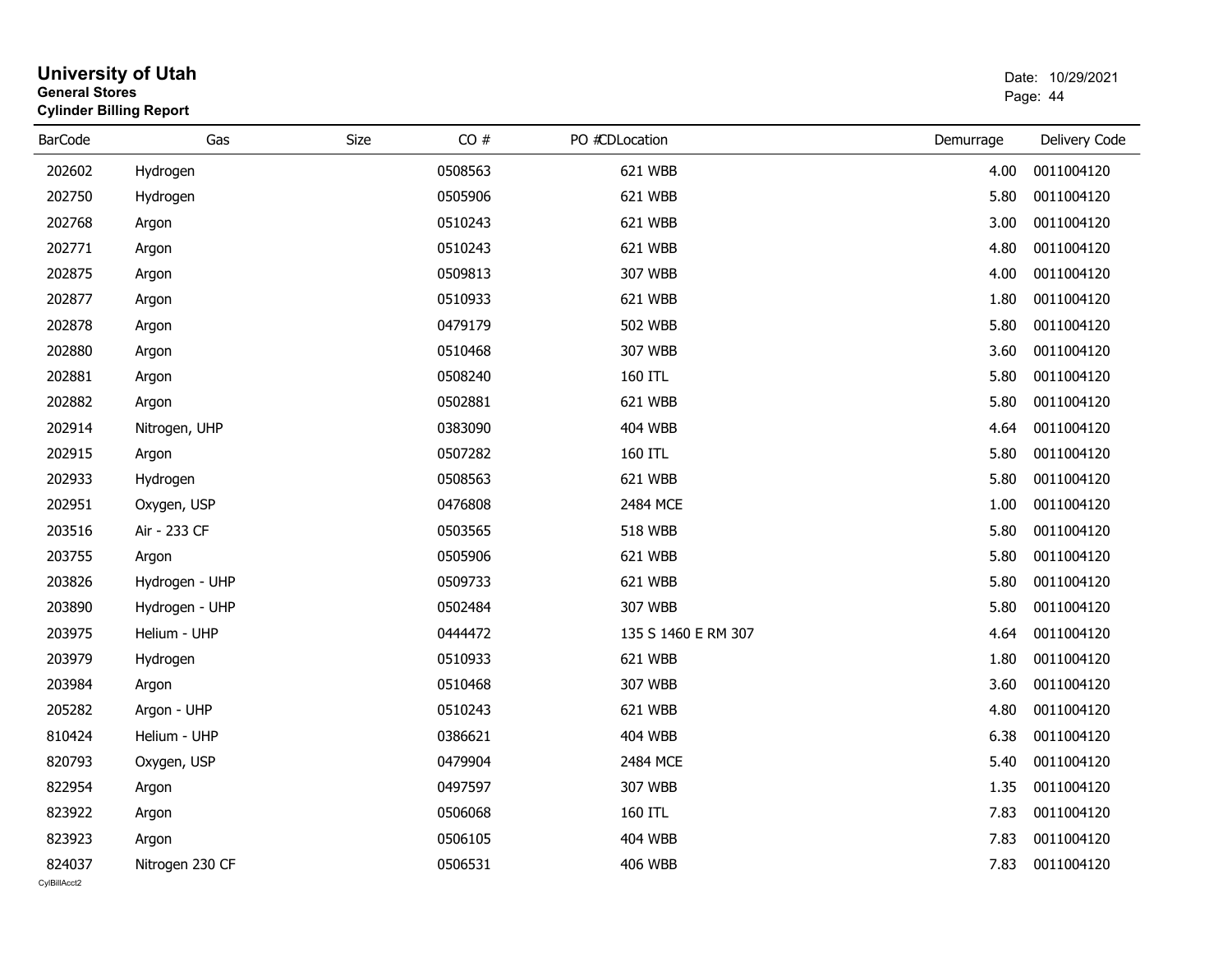| <b>General Stores</b> | <b>University of Utah</b><br><b>Cylinder Billing Report</b> |           |         |                |                     |           | Date: 10/29/2021<br>Page: 45 |
|-----------------------|-------------------------------------------------------------|-----------|---------|----------------|---------------------|-----------|------------------------------|
| <b>BarCode</b>        | Gas                                                         | Size      | CO#     | PO #CDLocation |                     | Demurrage | Delivery Code                |
| 824040                | Nitrogen 230 CF                                             |           | 0506531 | <b>406 WBB</b> |                     | 7.83      | 0011004120                   |
| 824184                | Hydrogen                                                    |           | 0507547 | 160 ITL        |                     | 7.83      | 0011004120                   |
| 824570                | Oxygen, UHP,                                                |           | 0510934 | 2484 MCE       |                     | 2.43      | 0011004120                   |
|                       |                                                             |           |         |                | <b>Amount Total</b> | 377.63    |                              |
|                       | Chart: 0100108500051900484626002022                         |           |         |                |                     |           |                              |
| 823796                | 10% H2 Bal. N2                                              | 200C/Mt.A | 0509572 | 213 WBB        |                     | 7.83      | 0011004120                   |
| 823857                | 2% H2 Bal N2                                                |           | 0504906 | 213 WBB        |                     | 7.83      | 0011004120                   |
|                       |                                                             |           |         |                | <b>Amount Total</b> | 15.66     |                              |
|                       | Chart: 0100108500051900484626072022                         |           |         |                |                     |           |                              |
| 823926                | Argon                                                       | 200C/Mt.A | 0506598 | 213 WBB        |                     | 7.83      | 0011004120                   |
|                       |                                                             |           |         |                | <b>Amount Total</b> | 7.83      |                              |
|                       | Chart: 0100108500054504429626002022                         |           |         |                |                     |           |                              |
| 202288                | Argon - UHP                                                 | K/UU      | 0476401 | 628 WBB        |                     | 5.80      | 0011004120                   |
| 205279                | Argon - UHP                                                 |           | 0389330 | 204 BLDG 58    |                     | 4.64      | 0011004120                   |
| 205821                | Nitrogen 40 CF                                              |           | 0506471 | 114 WBB        |                     | 5.22      | 0011004120                   |
|                       |                                                             |           |         |                | <b>Amount Total</b> | 15.66     |                              |
|                       | Chart: 0100108500054903066626002022                         |           |         |                |                     |           |                              |
| 200331                | Argon                                                       | K/UU      | 0510676 | 2464 MCE       |                     | 3.00      | 0011004120                   |
| 200532                | Argon                                                       |           | 0510676 | 2464 MCE       |                     | 3.00      | 0011004120                   |
| 202184                | Argon                                                       |           | 0510676 | 2464 MCE       |                     | 1.20      | 0011004120                   |
| 202772                | Argon                                                       |           | 0510676 | 2464 MCE       |                     | 0.80      | 0011004120                   |
| 823831                | Lq Argon                                                    |           | 0507599 | 2464 MCE       |                     | 52.00     | 0011004120                   |
| 824354                | Lq Argon                                                    |           | 0508865 | 2726 MCE       |                     | 52.00     | 0011004120                   |
|                       |                                                             |           |         |                | <b>Amount Total</b> | 112.00    |                              |
|                       | Chart: 0100108500054903086626002022                         |           |         |                |                     |           |                              |
| 202293                | Argon - UHP                                                 | K/UU      | 0506488 | 109 WBB        |                     | 5.80      | 0011004120                   |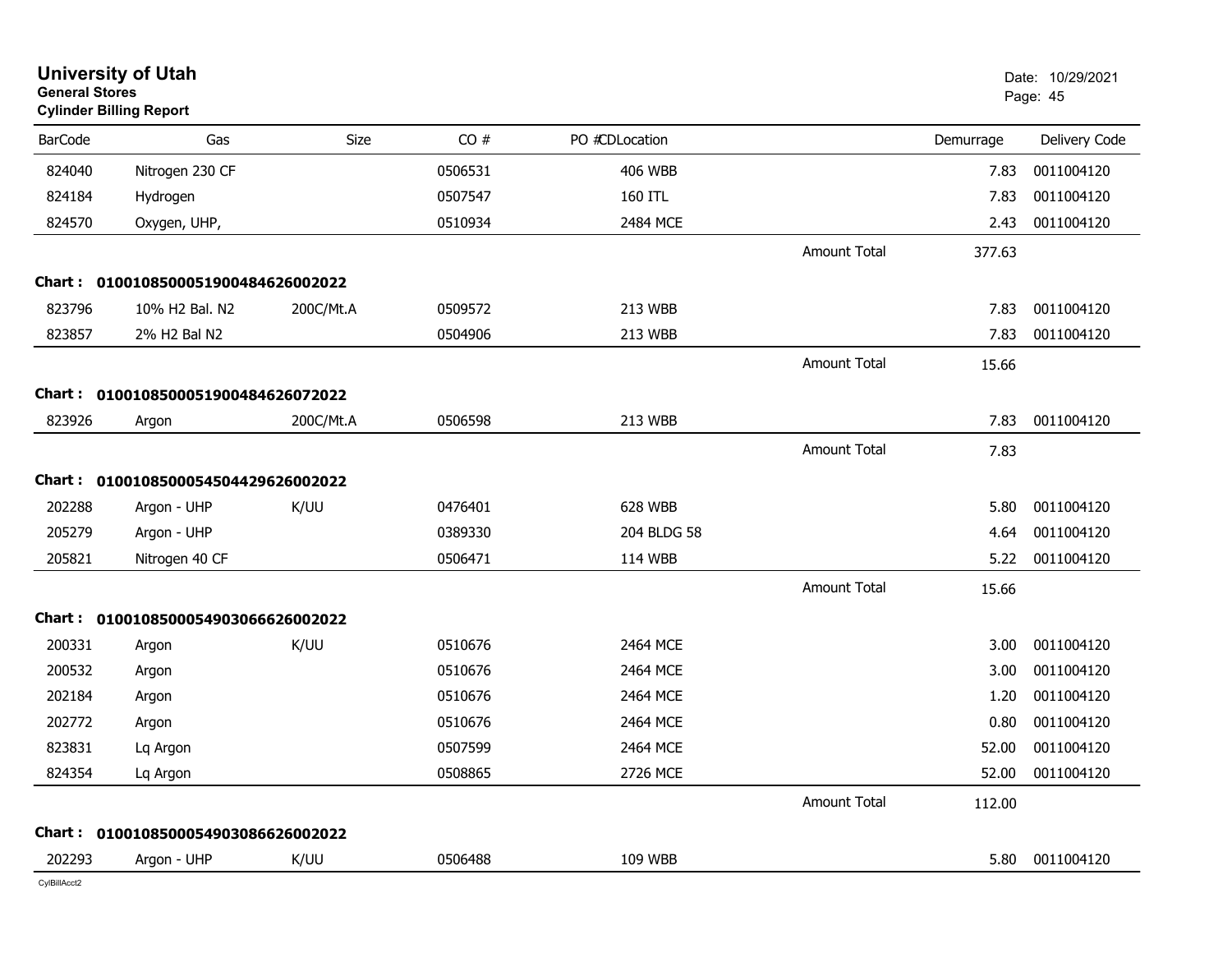| General Stores | <b>Cylinder Billing Report</b>      |      |         |                                           |           | Page: 46      |
|----------------|-------------------------------------|------|---------|-------------------------------------------|-----------|---------------|
| <b>BarCode</b> | Gas                                 | Size | CO#     | PO #CDLocation                            | Demurrage | Delivery Code |
|                |                                     |      |         | Amount Total                              | 5.80      |               |
|                | Chart: 0100108500055800894626002022 |      |         |                                           |           |               |
| 200534         | Argon                               | K/UU | 0508880 | <b>407 WBB</b>                            | 2.20      | 0011004120    |
| 201150         | Argon                               |      | 0473049 | <b>408 WBB</b>                            | 5.80      | 0011004120    |
| 201176         | Argon                               |      | 0507325 | <b>407 WBB</b>                            | 2.20      | 0011004120    |
| 201463         | Argon                               |      | 0510546 | <b>407 WBB</b>                            | 3.60      | 0011004120    |
| 201555         | Argon                               |      | 0510546 | <b>407 WBB</b>                            | 3.60      | 0011004120    |
| 202609         | Argon                               |      | 0510546 | <b>407 WBB</b>                            | 3.60      | 0011004120    |
| 202610         | Argon                               |      | 0509729 | <b>407 WBB</b>                            | 5.80      | 0011004120    |
| 203074         | Argon                               |      | 0509729 | <b>407 WBB</b>                            | 5.80      | 0011004120    |
| 203837         | Argon                               |      | 0509729 | <b>407 WBB</b>                            | 2.20      | 0011004120    |
|                |                                     |      |         | Amount Total                              | 34.80     |               |
| Chart:         | 0100108500055800897626002022        |      |         |                                           |           |               |
| 202840         | Helium - UHP                        | K/UU | 0458436 | 2726 MCE, Attn: Parker Okabe 801-317-6391 | 4.64      | 0011004120    |
| 203211         | Helium - UHP                        |      | 0492501 | 2464 MCE                                  | 5.80      | 0011004120    |
| 205548         | Nitrogen, UHP                       |      | 0433831 | <b>MCE 2464</b>                           | 4.64      | 0011004120    |
| 516678         | Hydrogen, UHP                       |      | 0458436 | 2726 MCE, Attn: Parker Okabe 801-317-6391 | 7.83      | 0011004120    |
| 810665         | 100ppm O2 in AR                     |      | 0392932 | 2474 MCE                                  | 6.96      | 0011004120    |
| 814365         | Oxygen, USP                         |      | 0435649 | <b>MCE 2464</b>                           | 6.67      | 0011004120    |
| 814388         | Chlorine                            |      | 0434183 | 2464 MCE                                  | 9.86      | 0011004120    |
| 815505         | Mix                                 |      | 0440830 | 2464 MCE                                  | 6.96      | 0011004120    |
| 815799         | Hydrogen - UHP                      |      | 0446291 | 2462 MCE                                  | 6.67      | 0011004120    |
| 815967         | <b>UHP Chlorine</b>                 |      | 0445580 | 2464 MCE                                  | 15.95     | 0011004120    |
| 819026         | 5% H2 In Argon                      |      | 0468658 | 2464 MCE                                  | 7.83      | 0011004120    |
| 824089         | 5% HCL In Argon                     |      | 0505482 | 2464 MCE                                  | 7.83      | 0011004120    |
| 824498         | 100ppm O2/He                        |      | 0508392 | 2464 MCE                                  | 7.83      | 0011004120    |
|                |                                     |      |         | <b>Amount Total</b>                       | 99.47     |               |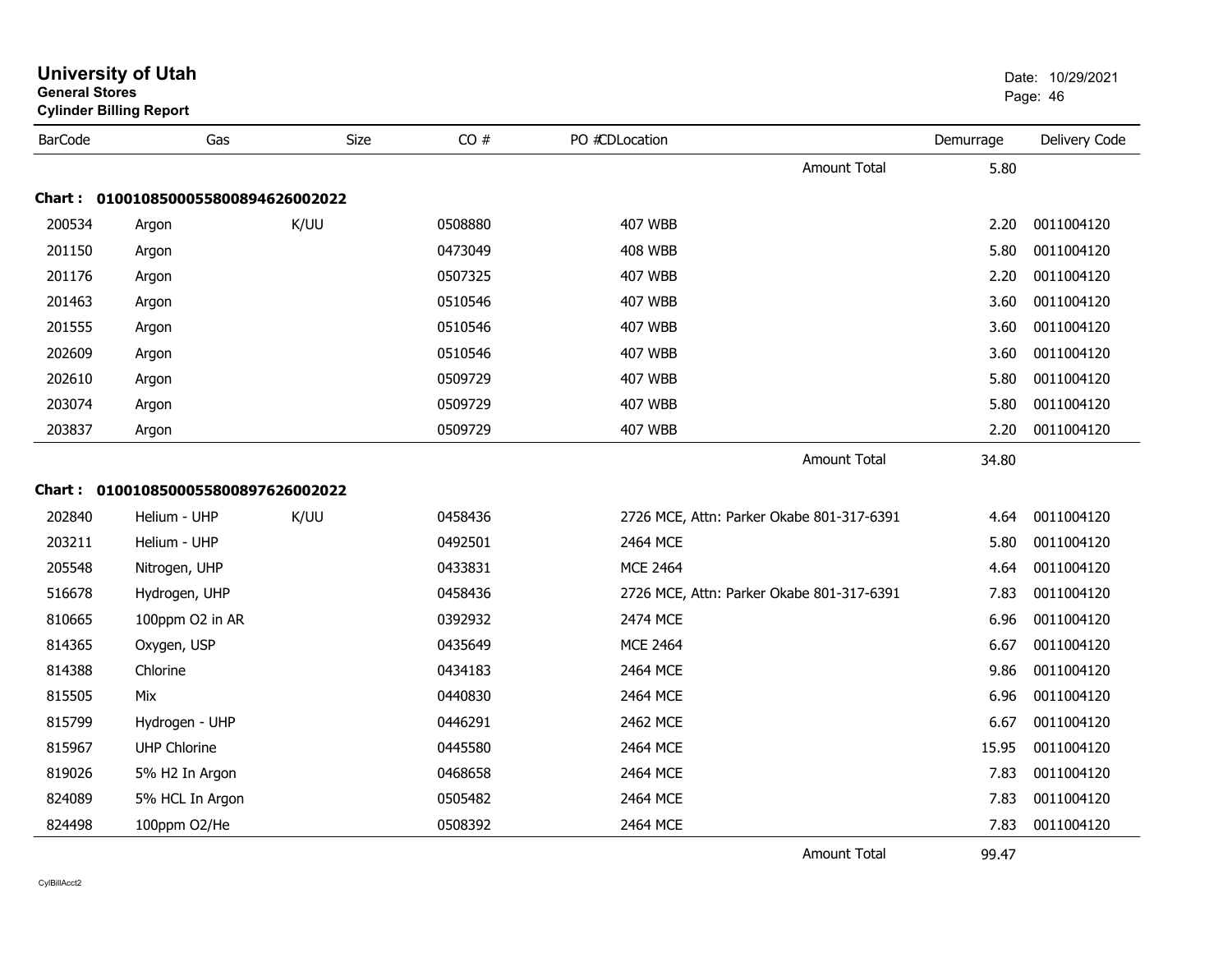| <b>General Stores</b> | <b>University of Utah</b><br><b>Cylinder Billing Report</b> |             |         |                |                     |           | Date: 10/29/2021<br>Page: 47 |
|-----------------------|-------------------------------------------------------------|-------------|---------|----------------|---------------------|-----------|------------------------------|
| <b>BarCode</b>        | Gas                                                         | <b>Size</b> | CO#     | PO #CDLocation |                     | Demurrage | Delivery Code                |
|                       | Chart: 0100108500055800897643002022                         |             |         |                |                     |           |                              |
| 820848                | <b>UHP Chlorine</b>                                         | 33cf-Prax   | 0479487 | 2464 MCE       |                     | 36.25     | 0011004120                   |
|                       |                                                             |             |         |                | <b>Amount Total</b> | 36.25     |                              |
|                       | Chart: 0100108500055800906626002022                         |             |         |                |                     |           |                              |
| 200751                | Nitrogen, UHP                                               | K/UU        | 0489260 | 123 WBB        |                     | 5.80      | 0011004120                   |
| 821977                | Nitrogen, UHP                                               |             | 0489359 | 123 WBB        |                     | 7.83      | 0011004120                   |
| 822051                | CO2 - Inst. Gra                                             |             | 0489359 | 123 WBB        |                     | 7.83      | 0011004120                   |
|                       |                                                             |             |         |                | <b>Amount Total</b> | 21.46     |                              |
|                       | Chart: 0100108500055800969626002022                         |             |         |                |                     |           |                              |
| 200105                | CO2 - Siphon                                                | K/UU        | 0463649 | 2327 MCE       |                     | 0.80      | 0012002050                   |
| 201929                | CO2 - Siphon                                                |             | 0476810 | 310 WBB        |                     | 5.80      | 0012002050                   |
| 202739                | CO2 - Siphon                                                |             | 0476810 | 310 WBB        |                     | 5.80      | 0012002050                   |
| 203824                | Nitrogen 230 CF                                             |             | 0318723 | 110 WBB        |                     | 4.64      | 0011004120                   |
| 203923                | Nitrogen 230 CF                                             |             | 0482384 | <b>208 WBB</b> |                     | 5.80      | 0011004120                   |
| 205830                | Oxygen, USP                                                 |             | 0473240 | 310 Sutton     |                     | 5.80      | 0012002050                   |
| 817706                | 2% H2 Bal N2                                                |             | 0459428 | 503 WBB        |                     | 7.83      | 0011004120                   |
| 819690                | 2% H2 Bal N2                                                |             | 0472575 | <b>208 WBB</b> |                     | 7.83      | 0011004120                   |
| 820666                | 2% H2 Bal N2                                                |             | 0478679 | 2511 SMBB      |                     | 7.83      | 0011004120                   |
|                       |                                                             |             |         |                | <b>Amount Total</b> | 52.13     |                              |
|                       | Chart: 0100108500055801027626002022                         |             |         |                |                     |           |                              |
| 201207                | Hydrogen - UHP                                              | K/UU        | 0501539 | <b>412 WBB</b> |                     | 5.80      | 0011004120                   |
| 202767                | Argon - UHP                                                 |             | 0505868 | 2464 MCE       |                     | 5.80      | 0011004120                   |
| 202871                | Argon - UHP                                                 |             | 0504010 | 2464 MCE       |                     | 5.80      | 0011004120                   |
| 203877                | Argon                                                       |             | 0500254 | 2464 MCE       |                     | 5.80      | 0011004120                   |
| 819025                | 5% H2 In Argon                                              |             | 0468658 | 2464 MCE       |                     | 4.86      | 0011004120                   |
|                       |                                                             |             |         |                | <b>Amount Total</b> | 28.06     |                              |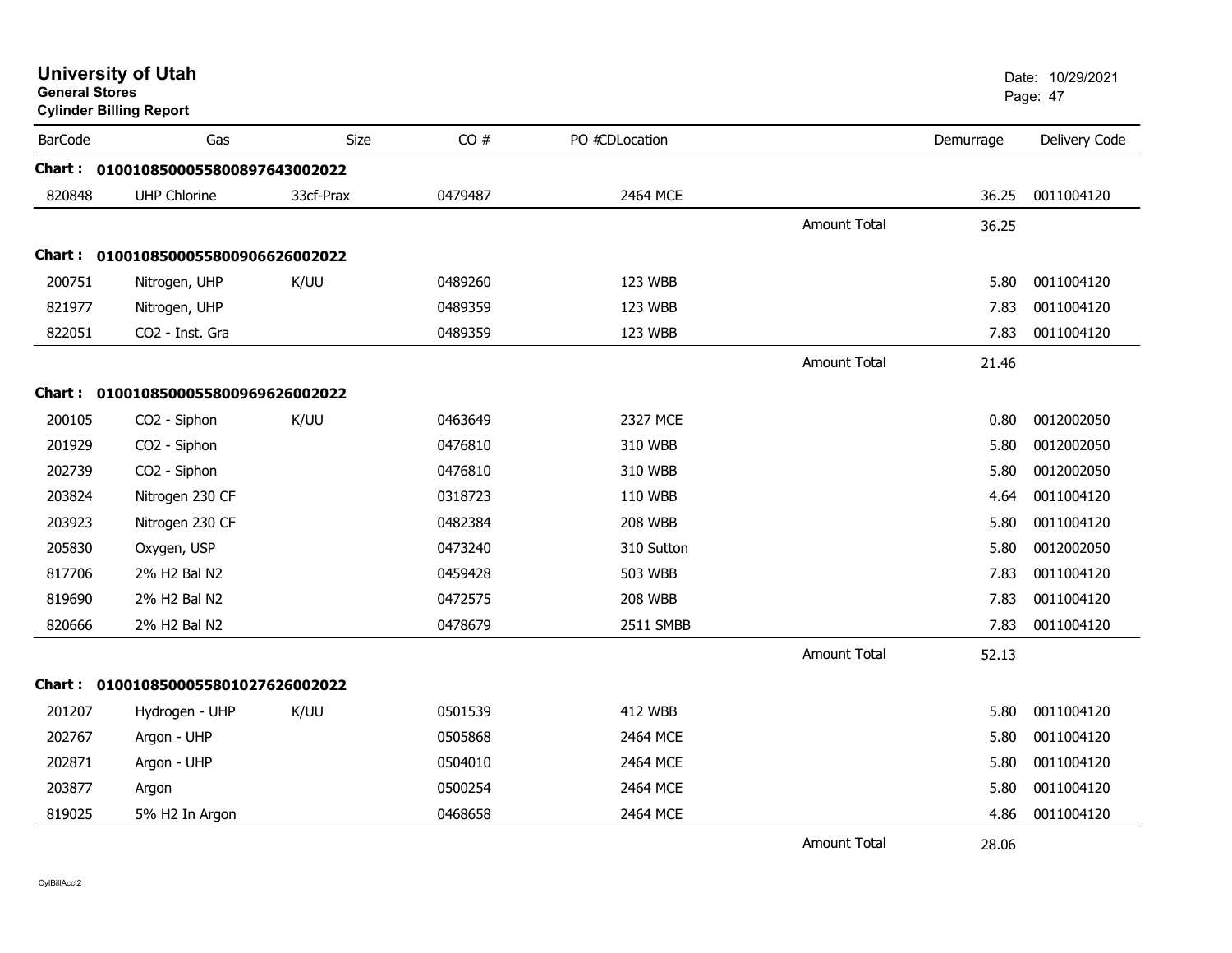| <b>General Stores</b> | <b>University of Utah</b><br><b>Cylinder Billing Report</b> |      |         |                 |                     |           | Date: 10/29/2021<br>Page: 48 |
|-----------------------|-------------------------------------------------------------|------|---------|-----------------|---------------------|-----------|------------------------------|
| <b>BarCode</b>        | Gas                                                         | Size | CO#     | PO #CDLocation  |                     | Demurrage | Delivery Code                |
|                       | Chart: 0100108500055801029626002022                         |      |         |                 |                     |           |                              |
| 201464                | Argon                                                       | K/UU | 0510937 | 2426 MCE        |                     | 1.80      | 0011004120                   |
| 202157                | Argon                                                       |      | 0507595 | 2464 MCE        |                     | 1.40      | 0011004120                   |
|                       |                                                             |      |         |                 | Amount Total        | 3.20      |                              |
| Chart :               | 0100108500055801030626002022                                |      |         |                 |                     |           |                              |
| 201287                | Argon - UHP                                                 | K/UU | 0468149 | <b>MCE 2464</b> |                     | 1.40      | 0011004120                   |
| 516808                | Dry Air, 300                                                |      | 0452671 | 2464 MCE        |                     | 6.67      | 0011004120                   |
| 819024                | 5% H2 In Argon                                              |      | 0473844 | 2464 MCE        |                     | 7.83      | 0011004120                   |
|                       |                                                             |      |         |                 | <b>Amount Total</b> | 15.90     |                              |
|                       | Chart: 0100108500055801035626002022                         |      |         |                 |                     |           |                              |
| 200301                | Argon                                                       | K/UU | 0510869 | 2464 MCE        |                     | 2.20      | 0011004120                   |
| 200428                | Argon                                                       |      | 0510869 | 2464 MCE        |                     | 2.20      | 0011004120                   |
| 200555                | Argon                                                       |      | 0510869 | 2464 MCE        |                     | 2.20      | 0011004120                   |
| 200657                | Argon                                                       |      | 0510883 | 2464 MCE        |                     | 1.80      | 0011004120                   |
| 201106                | Argon                                                       |      | 0510869 | 2464 MCE        |                     | 2.20      | 0011004120                   |
| 201176                | Argon                                                       |      | 0510883 | 2464 MCE        |                     | 1.80      | 0011004120                   |
| 201464                | Argon                                                       |      | 0505787 | 2464 MCE        |                     | 2.80      | 0011004120                   |
| 203837                | Argon                                                       |      | 0510883 | 2464 MCE        |                     | 1.80      | 0011004120                   |
| 824485                | 5% H2 In Argon                                              |      | 0510895 | 2464 MCE        |                     | 2.43      | 0011004120                   |
|                       |                                                             |      |         |                 | <b>Amount Total</b> | 19.43     |                              |
|                       | Chart: 0100108500055801038626002022                         |      |         |                 |                     |           |                              |
| 200657                | Argon                                                       | K/UU | 0510365 | 2464 MCE        |                     | 1.40      | 0011004120                   |
| 201149                | Argon                                                       |      | 0510365 | 2464 MCE        |                     | 1.40      | 0011004120                   |
| 201608                | Argon                                                       |      | 0510365 | 2464 MCE        |                     | 2.20      | 0011004120                   |
| 201998                | Argon                                                       |      | 0510365 | 2464 MCE        |                     | 2.20      | 0011004120                   |
| 824646                | Lq Argon                                                    |      | 0511156 | 2726 MCE        |                     | 6.00      | 0011004120                   |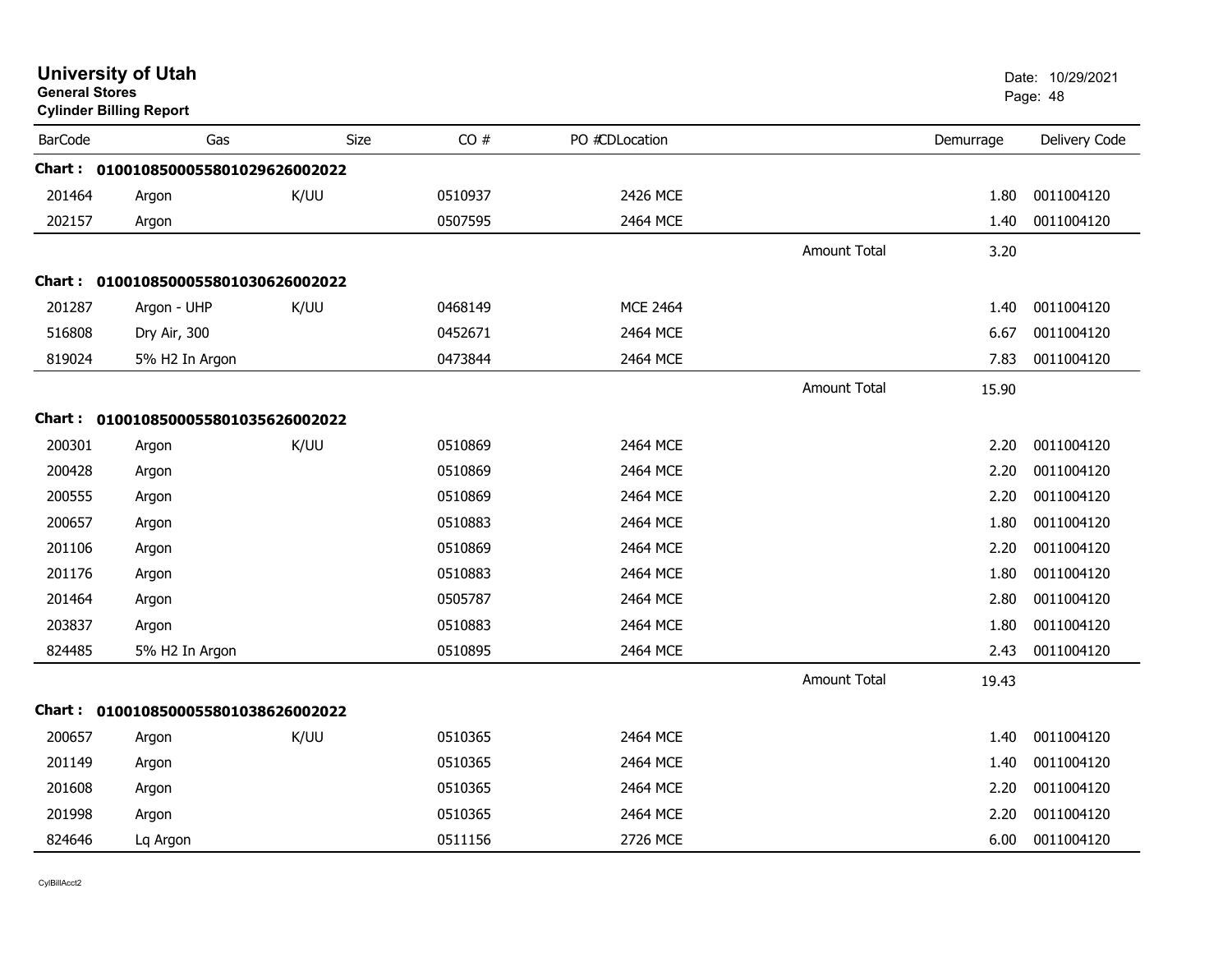| General Stores | <b>Cylinder Billing Report</b>      |             |         |                |                     |           | Page: 49      |
|----------------|-------------------------------------|-------------|---------|----------------|---------------------|-----------|---------------|
| <b>BarCode</b> | Gas                                 | <b>Size</b> | CO#     | PO #CDLocation |                     | Demurrage | Delivery Code |
|                |                                     |             |         |                | <b>Amount Total</b> | 13.20     |               |
|                | Chart: 0100108500055801046626002022 |             |         |                |                     |           |               |
| 203076         | Argon                               | K/UU        | 0509297 | 113 WBB        |                     | 5.80      | 0011004120    |
|                |                                     |             |         |                | <b>Amount Total</b> | 5.80      |               |
|                | Chart: 0100108500055801056626002022 |             |         |                |                     |           |               |
| 200197         | Argon                               | K/UU        | 0509010 | 2464 MCE       |                     | 3.60      | 0011004120    |
| 200331         | Argon                               |             | 0507078 | 2464 MCE       |                     | 1.40      | 0011004120    |
| 200532         | Argon                               |             | 0509010 | 2464 MCE       |                     | 1.40      | 0011004120    |
| 201154         | Argon                               |             | 0507078 | 2464 MCE       |                     | 2.80      | 0011004120    |
| 201177         | Argon                               |             | 0509010 | 2464 MCE       |                     | 3.60      | 0011004120    |
| 201626         | Argon                               |             | 0507078 | 2464 MCE       |                     | 5.80      | 0011004120    |
|                |                                     |             |         |                | <b>Amount Total</b> | 18.60     |               |
|                | Chart: 01001086000030806260012022   |             |         |                |                     |           |               |
| 200624         | Nitrogen 230 CF                     | K/UU        | 0436564 | 155 ITL        |                     | 4.64      | 0011004120    |
| 202876         | Argon                               |             | 0478114 | 109 WBB        |                     | 5.80      | 0011004120    |
| 203126         | CO2 - Inst. Gra                     |             | 0330280 | 203 WBB        |                     | 4.64      | 0011004120    |
|                |                                     |             |         |                | <b>Amount Total</b> | 15.08     |               |
|                | Chart: 01001086000030866260012022   |             |         |                |                     |           |               |
| 202290         | Argon - UHP                         | K/UU        | 0423048 | 413 WBB        |                     | 4.64      | 0064021100    |
| 202611         | Argon - UHP                         |             | 0454388 | 413 WBB        |                     | 4.64      | 0011004120    |
| 801928         | Agron 99.9999%                      |             | 0160728 | 413 WBB        |                     | 5.80      | 0011004120    |
| 815444         | Argon - UHP                         |             | 0445444 | 413 WBB        |                     | 6.67      | 0011004120    |
|                |                                     |             |         |                | <b>Amount Total</b> | 21.75     |               |
|                | Chart: 01001086000030896260012022   |             |         |                |                     |           |               |
| 200262         | Nitrogen 230 CF                     | K/UU        | 0498767 | <b>414 WBB</b> |                     | 5.80      | 0011004120    |
| 200708         | Nitrogen 230 CF                     |             | 0509107 | 160 ITL        |                     | 5.80      | 0011004120    |
|                |                                     |             |         |                |                     |           |               |

**University of Utah** Date: 10/29/2021

**General Stores**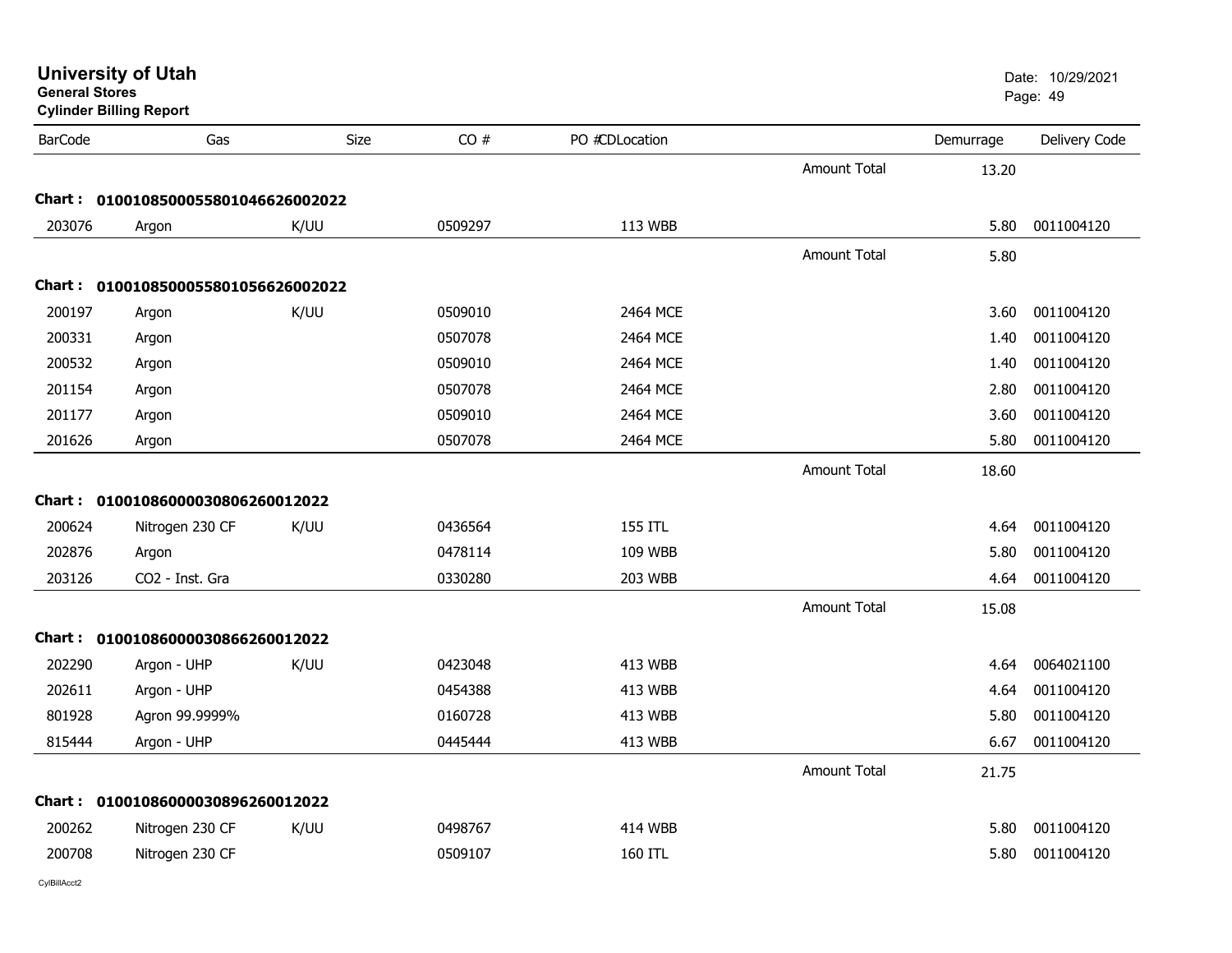| <b>General Stores</b> | <b>University of Utah</b><br><b>Cylinder Billing Report</b> |      |         |                     |                     |           | Date: 10/29/2021<br>Page: 50 |
|-----------------------|-------------------------------------------------------------|------|---------|---------------------|---------------------|-----------|------------------------------|
| <b>BarCode</b>        | Gas                                                         | Size | CO#     | PO #CDLocation      |                     | Demurrage | Delivery Code                |
| 200717                | Nitrogen 230 CF                                             |      | 0497624 | <b>414 WBB</b>      |                     | 5.80      | 0011004120                   |
| 200964                | Nitrogen 230 CF                                             |      | 0497624 | <b>414 WBB</b>      |                     | 5.80      | 0011004120                   |
| 200999                | Nitrogen 230 CF                                             |      | 0509868 | 160 ITL             |                     | 5.80      | 0011004120                   |
| 201082                | Nitrogen 230 CF                                             |      | 0498767 | <b>414 WBB</b>      |                     | 5.80      | 0011004120                   |
| 201781                | Nitrogen 230 CF                                             |      | 0509868 | 160 ITL             |                     | 5.80      | 0011004120                   |
| 203944                | Hydrogen                                                    |      | 0498767 | <b>414 WBB</b>      |                     | 5.80      | 0011004120                   |
| 824373                | Nitrogen 230 CF                                             |      | 0509107 | 160 ITL             |                     | 7.83      | 0011004120                   |
| 824377                | CO2 - 50 Lb.                                                |      | 0509107 | 160 ITL             |                     | 7.83      | 0011004120                   |
|                       |                                                             |      |         |                     | <b>Amount Total</b> | 62.06     |                              |
|                       | Chart: 01001086000259986260012022                           |      |         |                     |                     |           |                              |
| 203364                | Helium - UHP                                                | K/UU | 0466456 | <b>208 WBB</b>      |                     | 5.80      | 0011004120                   |
| 813105                | CO2 - Inst. Gra                                             |      | 0430586 | <b>208 WBB</b>      |                     | 6.38      | 0011004120                   |
| 818527                | Nitrogen 230 CF                                             |      | 0465697 | <b>208 WBB</b>      |                     | 7.83      | 0011004120                   |
| 818686                | Oxygen, USP                                                 |      | 0466628 | <b>208 WBB</b>      |                     | 7.83      | 0011004120                   |
|                       |                                                             |      |         |                     | <b>Amount Total</b> | 27.84     |                              |
| Chart:                | 01001086000259986430012022                                  |      |         |                     |                     |           |                              |
| 201428                | Oxygen, USP                                                 | K/UU | 0425368 | <b>202 WBB</b>      |                     | 4.64      | 0012002050                   |
|                       |                                                             |      |         |                     | <b>Amount Total</b> | 4.64      |                              |
| Chart :               | 01001092000200016260012022                                  |      |         |                     |                     |           |                              |
| 205284                | Argon - UHP                                                 | K/UU | 0344241 | Rm 808 135 S 1460 E |                     | 4.64      | 0011008190                   |
| 808496                | Argon - UHP                                                 |      | 0338988 | <b>808 WBB</b>      |                     | 6.38      | 0011008190                   |
| 808498                | Argon - UHP                                                 |      | 0338988 | <b>808 WBB</b>      |                     | 6.38      | 0011008190                   |
| 808717                | Argon - UHP                                                 |      | 0344241 | Rm 808 135 S 1460 E |                     | 6.38      | 0011008190                   |
|                       |                                                             |      |         |                     | <b>Amount Total</b> | 23.78     |                              |
|                       | Chart: 0100109500054504553626002022                         |      |         |                     |                     |           |                              |
| 200564                | Nitrogen 230 CF                                             | K/UU | 0491280 | 540 ASB             |                     | 5.80      | 0084002040                   |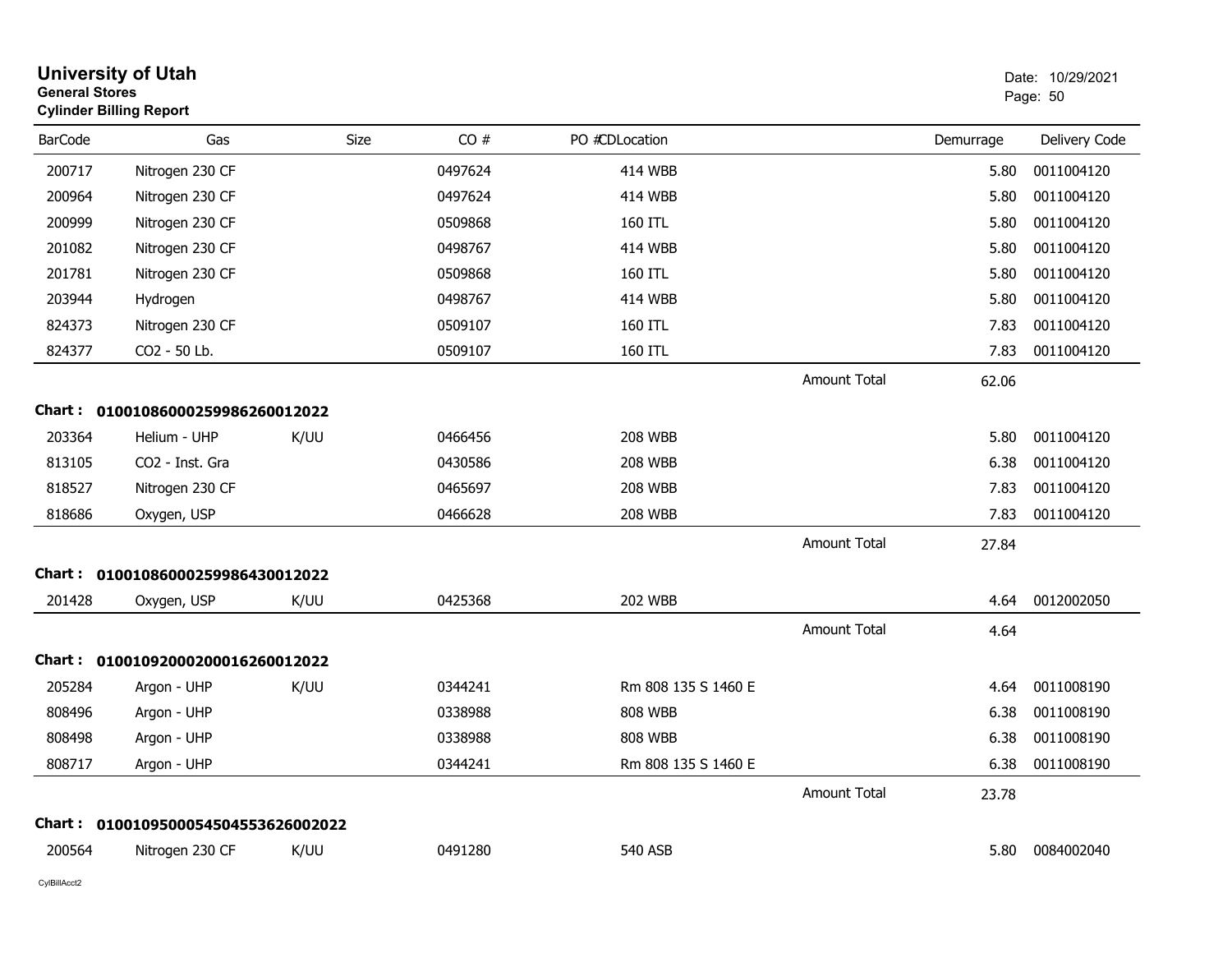| <b>General Stores</b> | <b>University of Utah</b><br><b>Cylinder Billing Report</b> |           |         |                    |                     |           | Date: 10/29/2021<br>Page: 51 |
|-----------------------|-------------------------------------------------------------|-----------|---------|--------------------|---------------------|-----------|------------------------------|
| <b>BarCode</b>        | Gas                                                         | Size      | CO#     | PO #CDLocation     |                     | Demurrage | Delivery Code                |
| 201042                | Nitrogen, UHP                                               |           | 0504717 | 808 WBB            |                     | 5.80      | 0011008190                   |
| 201594                | Nitrogen, UHP                                               |           | 0507426 | <b>808 WBB</b>     |                     | 5.80      | 0011008190                   |
| 202359                | Nitrogen, UHP                                               |           | 0504717 | 808 WBB            |                     | 5.80      | 0011008190                   |
| 202649                | Nitrogen, UHP                                               |           | 0502420 | <b>808 WBB</b>     |                     | 5.80      | 0011008190                   |
| 203031                | Nitrogen, UHP                                               |           | 0504717 | <b>808 WBB</b>     |                     | 5.80      | 0011008190                   |
| 203033                | Nitrogen, UHP                                               |           | 0504717 | <b>808 WBB</b>     |                     | 5.80      | 0011008190                   |
| 203922                | Nitrogen 230 CF                                             |           | 0466917 | 440 ASB            |                     | 5.80      | 0084002040                   |
| 204708                | Nitrogen, UHP                                               |           | 0502420 | <b>808 WBB</b>     |                     | 5.80      | 0011008190                   |
| 205268                | Nitrogen, UHP                                               |           | 0502420 | 808 WBB            |                     | 5.80      | 0011008190                   |
| 205505                | Nitrogen, UHP                                               |           | 0504717 | <b>808 WBB</b>     |                     | 5.80      | 0011008190                   |
| 824168                | Nitrogen, UHP                                               |           | 0507426 | 808 WBB            |                     | 7.83      | 0011008190                   |
| 824169                | Nitrogen, UHP                                               |           | 0507426 | <b>808 WBB</b>     |                     | 7.83      | 0011008190                   |
| 824170                | Nitrogen, UHP                                               |           | 0507426 | <b>808 WBB</b>     |                     | 7.83      | 0011008190                   |
|                       |                                                             |           |         |                    | <b>Amount Total</b> | 87.29     |                              |
|                       | Chart: 0100109500058502847626002022                         |           |         |                    |                     |           |                              |
| 823714                | 1ppm So2 In N2                                              | 33cf-Prax | 0501722 | 812 WBB            |                     | 36.25     | 0011008190                   |
| 823715                | N2, N2o, NO2 Mix                                            |           | 0501722 | 812 WBB            |                     | 36.25     | 0011008190                   |
|                       |                                                             |           |         |                    | <b>Amount Total</b> | 72.50     |                              |
|                       | Chart: 01001096000228206260012022                           |           |         |                    |                     |           |                              |
| 823735                | Helium - 219 CF                                             | 200C/Mt.A | 0504745 | 706 WBB            |                     | 7.83      | 0011008190                   |
|                       |                                                             |           |         |                    | Amount Total        | 7.83      |                              |
|                       | Chart: 01001111001054716260012022                           |           |         |                    |                     |           |                              |
| 200258                | Nitrogen 230 CF                                             | K/UU      | 0331407 | BLDG 59 NORTH DOOR |                     | 4.64      | 0011003130                   |
|                       |                                                             |           |         |                    | <b>Amount Total</b> | 4.64      |                              |
|                       | Chart: 01001111001054716430012022                           |           |         |                    |                     |           |                              |
| 201920                | CO2 - 50 Lb.                                                | K/UU      | 0356958 | 109 WBB            |                     | 4.64      | 0011003130                   |
|                       |                                                             |           |         |                    |                     |           |                              |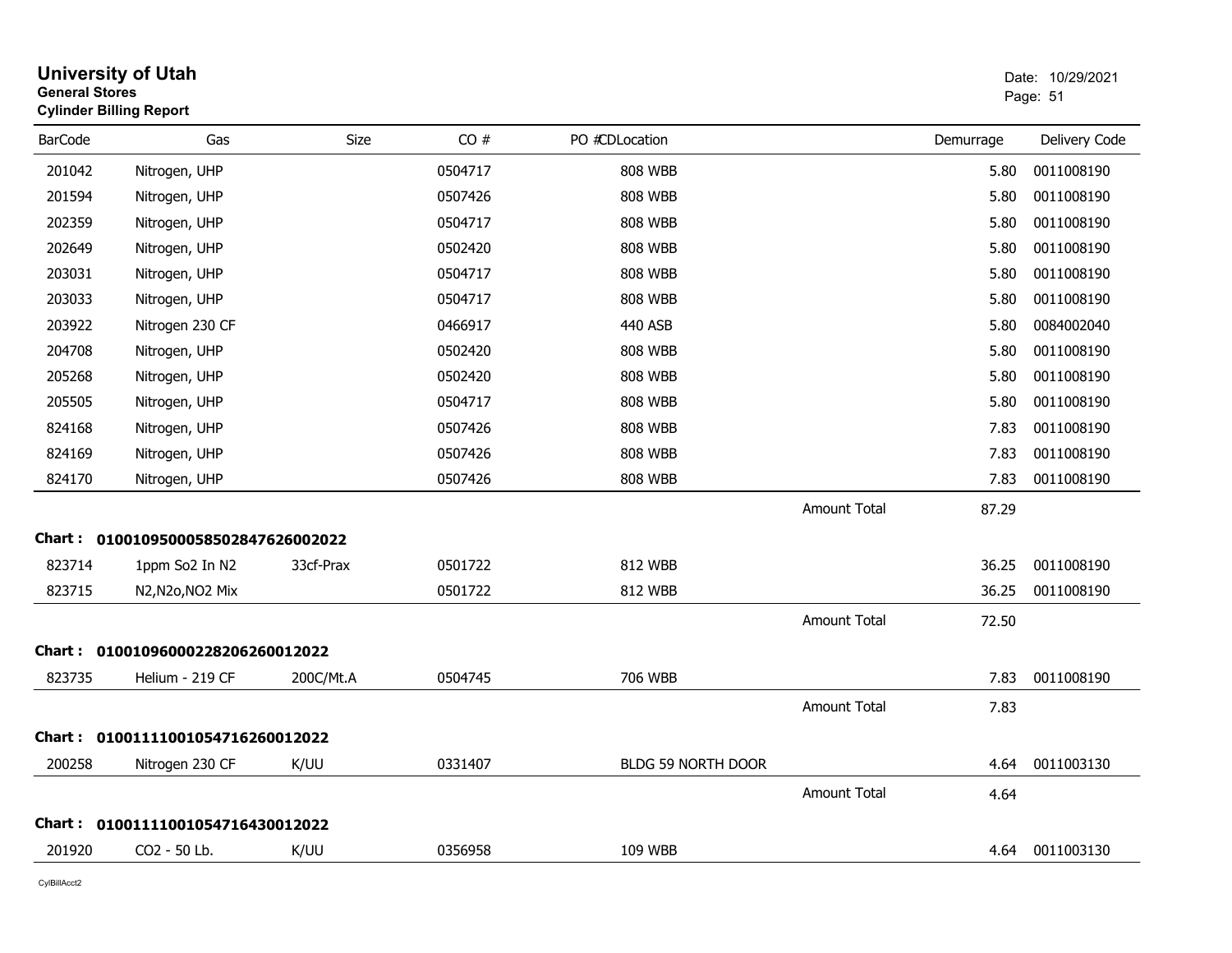| <b>General Stores</b>  | <b>Cylinder Billing Report</b>         |             |         |                                |                     |           | Page: 52      |
|------------------------|----------------------------------------|-------------|---------|--------------------------------|---------------------|-----------|---------------|
| <b>BarCode</b>         | Gas                                    | <b>Size</b> | CO#     | PO #CDLocation                 |                     | Demurrage | Delivery Code |
|                        |                                        |             |         |                                | <b>Amount Total</b> | 4.64      |               |
|                        | Chart: 01001112000012456244312022      |             |         |                                |                     |           |               |
| 201746                 | Oxygen, USP                            | K/UU        | 0282439 | 313 WBB                        |                     | 4.64      | 0011003130    |
| 203963                 | Acetylene - Med                        |             | 0056778 | BLDG. 59 ROOM 106              |                     | 4.64      | 0011003130    |
|                        |                                        |             |         |                                | <b>Amount Total</b> | 9.28      |               |
|                        | Chart: 01001116000072176260012022      |             |         |                                |                     |           |               |
| 200261                 | Nitrogen 230 CF                        | K/UU        | 0333768 | 101 BLDG 59                    |                     | 4.64      | 0011003130    |
|                        |                                        |             |         |                                | <b>Amount Total</b> | 4.64      |               |
|                        | Chart: 01001116000233106260012022      |             |         |                                |                     |           |               |
| 200966                 | Nitrogen 230 CF                        | K/UU        | 0373120 | BLDG 59                        |                     | 4.64      | 0011003130    |
| 202587                 | CO2 - 20 Lb.                           |             | 0388294 | BLDG <sub>59</sub>             |                     | 4.64      | 0011003130    |
| 202592                 | CO2 - 20 Lb.                           |             | 0396884 | BLDG 59                        |                     | 4.64      | 0011003130    |
|                        |                                        |             |         |                                | <b>Amount Total</b> | 13.92     |               |
|                        | Chart: 01001131001138576260012022      |             |         |                                |                     |           |               |
| 817163                 | 10% H <sub>2</sub> Bal, N <sub>2</sub> | 200C/Mt.A   | 0456619 | CROCKER SCIENCE EAST RECEIVING |                     | 7.83      | 0014002200    |
|                        |                                        |             |         |                                | <b>Amount Total</b> | 7.83      |               |
|                        | Chart: 01001161001311956260012022      |             |         |                                |                     |           |               |
| 822141                 | 5%CO25%H2,N2                           | 200C/Mt.A   | 0490659 | 595 ASB                        |                     | 1.35      | 0084002010    |
|                        |                                        |             |         |                                | <b>Amount Total</b> | 1.35      |               |
|                        | Chart: 01001162000108536260012022      |             |         |                                |                     |           |               |
| 112543                 | Oxygen, UHP,                           | T/US        | 0033159 | 131D So. Biol.                 |                     | 9.86      | 0084002010    |
| 112550                 | Synthetic O2                           |             | 0039754 | 131D So. Biol.                 |                     | 5.80      | 0084002010    |
| 200247                 | Nitrogen, UHP                          |             | 0409683 | <b>520 ASB</b>                 |                     | 4.64      | 0084002040    |
| 200767                 | CO2 - Siphon                           |             | 0204114 | 510 ASB                        |                     | 4.64      | 0084002040    |
| 200837                 | CO2 - 50 Lb.                           |             | 0367922 | 522 ASB                        |                     | 4.64      | 0084002040    |
| 200989<br>CylBillAcct2 | CO2 - 50 Lb.                           |             | 0233378 | 510 ASB                        |                     | 4.64      | 0082005100    |

**University of Utah** Date: 10/29/2021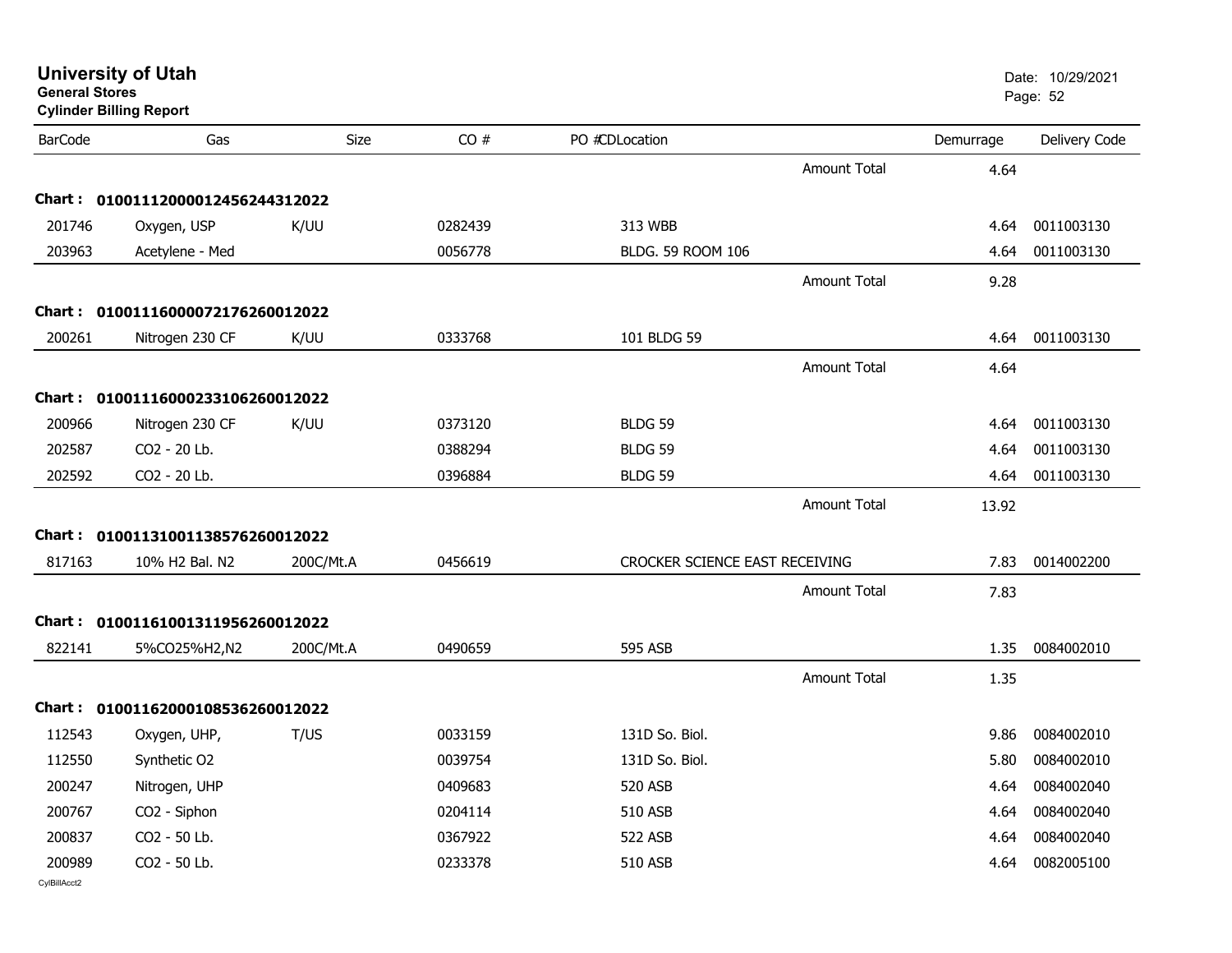| <b>General Stores</b>  | <b>University of Utah</b><br><b>Cylinder Billing Report</b> |      |         |                 |           | Date: 10/29/2021<br>Page: 53 |
|------------------------|-------------------------------------------------------------|------|---------|-----------------|-----------|------------------------------|
| <b>BarCode</b>         | Gas                                                         | Size | CO#     | PO #CDLocation  | Demurrage | Delivery Code                |
| 201215                 | CO2 - Inst. Gra                                             |      | 0505375 | 520 ASB         | 5.80      | 0084002010                   |
| 201596                 | Nitrogen, UHP                                               |      | 0496693 | <b>808 WBB</b>  | 5.80      | 0084002040                   |
| 201607                 | Hydrogen - UHP                                              |      | 0509821 | 520 ASB         | 5.80      | 0084002040                   |
| 201766                 | CO <sub>2</sub> - Siphon                                    |      | 0263027 | 510 ASB         | 4.64      | 0084002040                   |
| 202355                 | Nitrogen, UHP                                               |      | 0467956 | <b>808 WBB</b>  | 5.80      | 0084002040                   |
| 204639                 | Nitrogen, UHP                                               |      | 0479919 | <b>808 WBB</b>  | 5.80      | 0084002040                   |
| 204680                 | Nitrogen, UHP                                               |      | 0405107 | 520 ASB         | 4.64      | 0084002040                   |
| 204712                 | CO2 - Siphon                                                |      | 0273120 | 510 ASB         | 4.64      | 0084002040                   |
| 205270                 | Nitrogen, UHP                                               |      | 0471730 | 520 ASB         | 5.80      | 0084002040                   |
| 205501                 | Nitrogen, UHP                                               |      | 0500590 | 520 ASB         | 5.80      | 0084002010                   |
| 801692                 | CO2 - Inst. Gra                                             |      | 0153712 | 510 SKAGGS BLDG | 5.80      | 0084002010                   |
| 803728                 | Carbon Monoxide                                             |      | 0222598 | 510 ASB         | 5.80      | 0084002040                   |
| 805755                 | 2% O2 In Helium                                             |      | 0294518 | 510 ASB         | 6.38      | 0084002040                   |
| 807144                 | Sulfur Dioxide                                              |      | 0305946 | 510 ASB         | 15.95     | 0084002040                   |
| 809610                 | UHP N2O                                                     |      | 0372666 | 520 ASB         | 15.37     | 0084002040                   |
| 809843                 | 5% H2 In Helium                                             |      | 0372666 | 520 ASB         | 6.38      | 0084002040                   |
| 810412                 | .5% N2O In HE                                               |      | 0387567 | 520 ASB         | 6.38      | 0084002040                   |
| 811621                 | Argon - UHP                                                 |      | 0412764 | 520 ASB         | 6.38      | 0084002040                   |
| 812992                 | Ultra Zero Air                                              |      | 0423665 | 819 WBB         | 6.38      | 0084002040                   |
| 813885                 | 2% O2 In Helium                                             |      | 0430645 | 520 ASB         | 6.67      | 0084002040                   |
| 815897                 | Sulfur Dioxide                                              |      | 0445631 | 520 ASB         | 6.67      | 0084002040                   |
| 817169                 | <b>BIP Helium</b>                                           |      | 0456743 | 510 ASB         | 7.83      | 0084002040                   |
| 818224                 | Nitrogen, UHP                                               |      | 0463957 | <b>808 WBB</b>  | 7.83      | 0084002040                   |
| 818761                 | Nitrogen, UHP                                               |      | 0467282 | <b>808 WBB</b>  | 7.83      | 0084002040                   |
| 818872                 | Zero Air                                                    |      | 0467956 | <b>808 WBB</b>  | 7.83      | 0084002040                   |
| 818874                 | Zero Air                                                    |      | 0467956 | <b>808 WBB</b>  | 7.83      | 0084002040                   |
| 819086                 | .5% Co2 In He                                               |      | 0468667 | 518 ASB         | 7.83      | 0084002040                   |
| 819201<br>CvIBillAcct2 | Oxygen, UHP,                                                |      | 0473624 | 520 ASB         | 7.83      | 0084002040                   |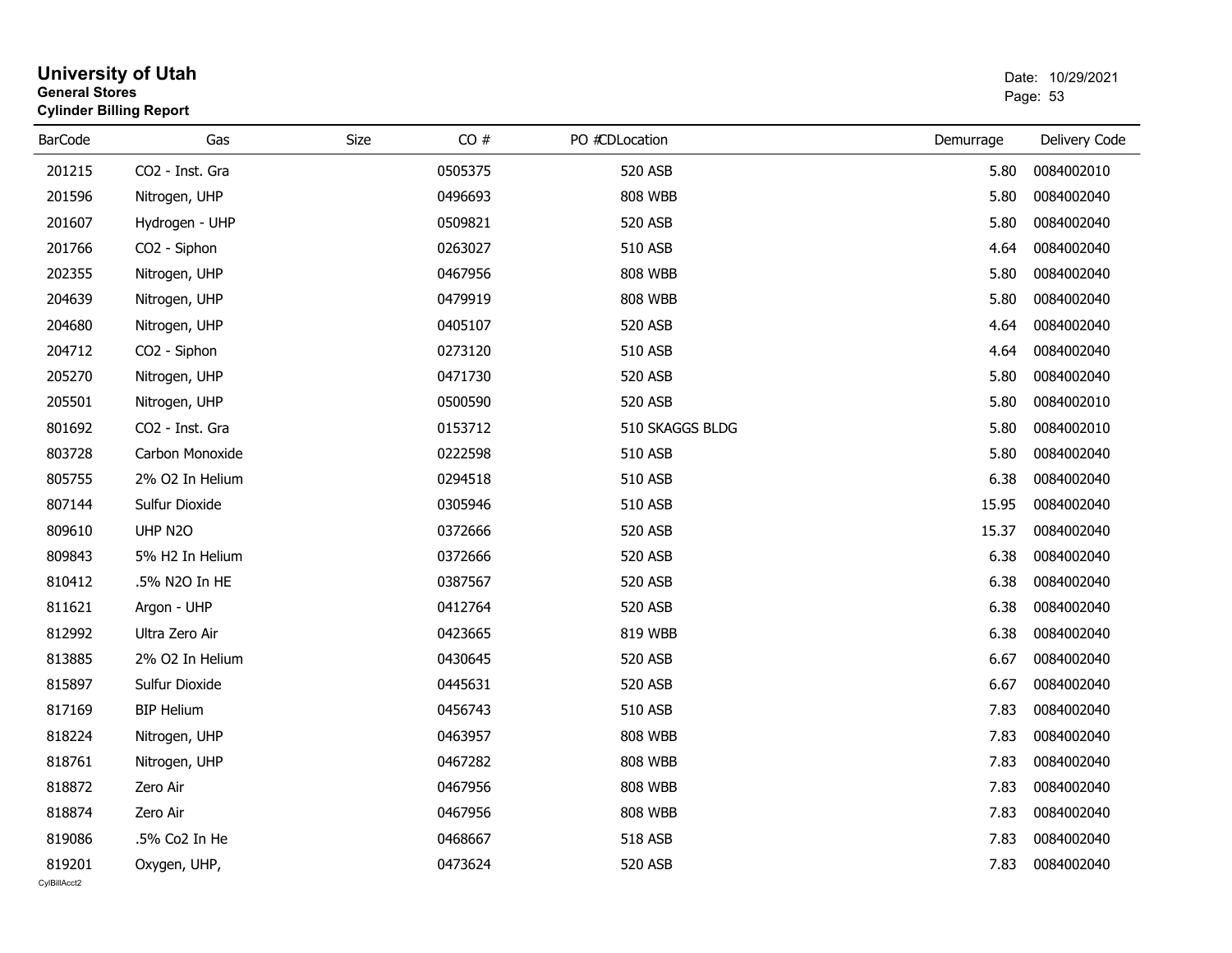| <b>General Stores</b> | <b>University of Utah</b><br><b>Cylinder Billing Report</b> |             |         |                |                     | Date: 10/29/2021<br>Page: 54 |               |
|-----------------------|-------------------------------------------------------------|-------------|---------|----------------|---------------------|------------------------------|---------------|
| <b>BarCode</b>        | Gas                                                         | <b>Size</b> | CO#     | PO #CDLocation |                     | Demurrage                    | Delivery Code |
| 820492                | ISP Helium                                                  |             | 0487872 | 510 ASB        |                     | 7.83                         | 0084002040    |
| 821947                | ISP Helium                                                  |             | 0487872 | <b>510 ASB</b> |                     | 7.83                         | 0084002040    |
| 822133                | Nitrogen, UHP                                               |             | 0491932 | <b>520 ASB</b> |                     | 4.86                         | 0084002040    |
| 822765                | <b>ISP Helium</b>                                           |             | 0495972 | 510 ASB        |                     | 7.83                         | 0084002040    |
| 823398                | Carbon Monoxide                                             |             | 0499814 | 520 ASB        |                     | 7.83                         | 0084002040    |
| 823719                | Oxygen, UHP,                                                |             | 0506624 | 520 ASB        |                     | 5.94                         | 0084002040    |
| 823720                | Oxygen, UHP,                                                |             | 0510789 | 520 ASB        |                     | 2.97                         | 0084002040    |
| 824026                | <b>ISP Helium</b>                                           |             | 0505987 | 510 ASB        |                     | 7.83                         | 0084002040    |
| 824072                | ISP Helium                                                  |             | 0507620 | 510 ASB        |                     | 5.94                         | 0084002040    |
| 824092                | Nitrogen, UHP                                               |             | 0506854 | 148 SUTTON     |                     | 7.83                         | 0084002040    |
| 824294                | <b>ISP Helium</b>                                           |             | 0510833 | 510 ASB        |                     | 1.89                         | 0084002040    |
| 824295                | ISP Helium                                                  |             | 0510504 | 510 ASB        |                     | 2.97                         | 0084002040    |
| 824296                | ISP Helium                                                  |             | 0510089 | <b>510 ASB</b> |                     | 4.86                         | 0084002040    |
| 824297                | ISP Helium                                                  |             | 0509830 | 510 ASB        |                     | 6.75                         | 0084002040    |
| 824334                | ISP Helium                                                  |             | 0509622 | 510 ASB        |                     | 58.00                        | 0084002040    |
| 824335                | ISP Helium                                                  |             | 0509233 | 510 ASB        |                     | 58.00                        | 0084002040    |
| 824337                | ISP Helium                                                  |             | 0508572 | 510 ASB        |                     | 44.00                        | 0084002040    |
| 824491                | Nitrogen, UHP                                               |             | 0509653 | 148 SUTTON     |                     | 7.83                         | 0084002040    |
| 824492                | Nitrogen, UHP                                               |             | 0509653 | 148 SUTTON     |                     | 7.83                         | 0084002040    |
| 824493                | Nitrogen, UHP                                               |             | 0509653 | 148 SUTTON     |                     | 7.83                         | 0084002040    |
| 824501                | Nitrogen, UHP                                               |             | 0510033 | 520 ASB        |                     | 7.83                         | 0084002040    |
|                       |                                                             |             |         |                | Amount Total        | 506.19                       |               |
| Chart :               | 01001162500073366260012022                                  |             |         |                |                     |                              |               |
| 201449                | Helium - 219 CF                                             | K/UU        | 0430618 | 360 ASB        |                     | 4.64                         | 0082003700    |
| 201498                | Air - 233 CF                                                |             | 0349792 | 370 ASB        |                     | 4.64                         | 0082003700    |
| 201505                | Hydrogen                                                    |             | 0397275 | 360 ASB        |                     | 4.64                         | 0082003700    |
|                       |                                                             |             |         |                | <b>Amount Total</b> | 13.92                        |               |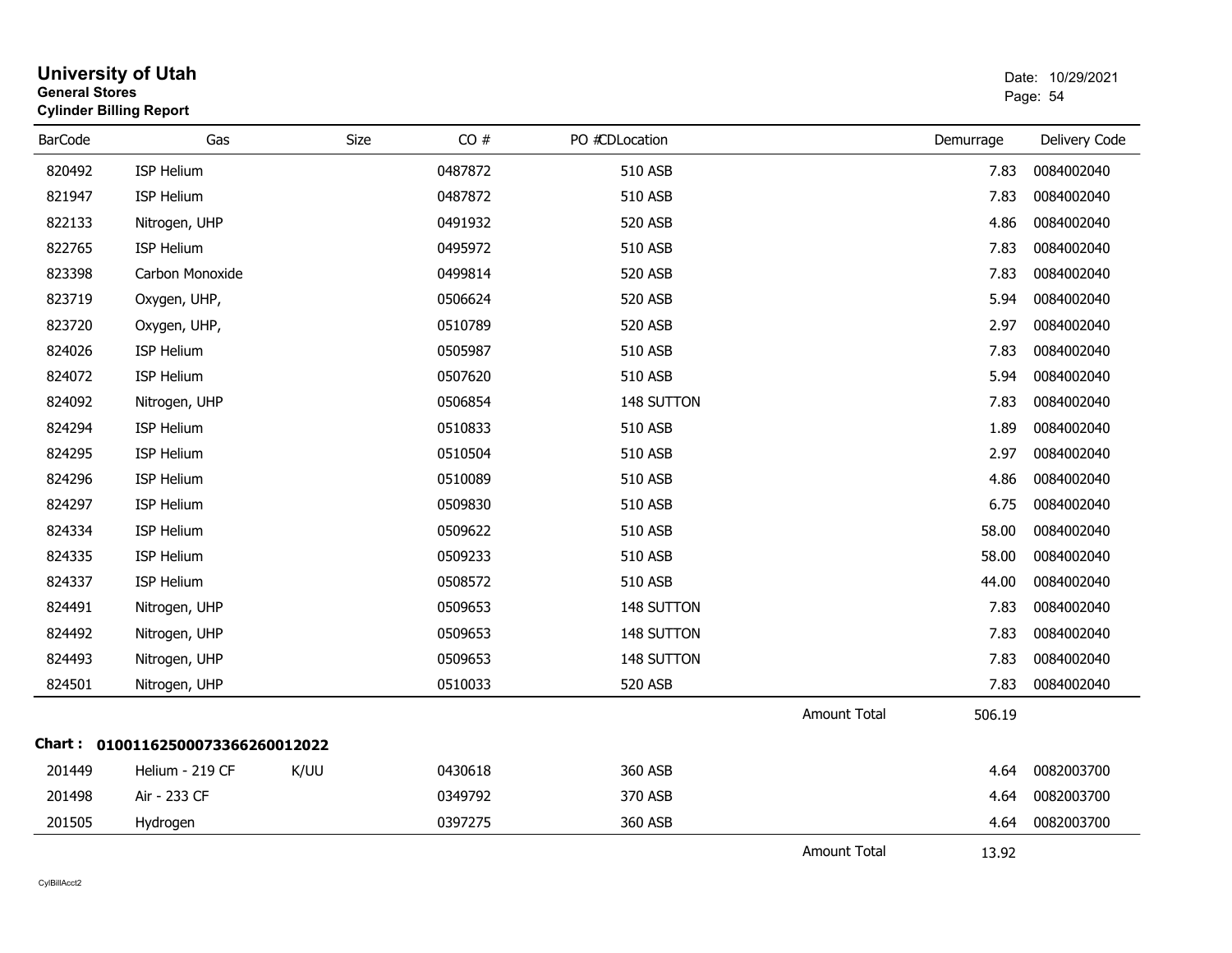| <b>General Stores</b> | <b>University of Utah</b><br><b>Cylinder Billing Report</b> |           |         |                                 |                     |           | Date: 10/29/2021<br>Page: 55 |
|-----------------------|-------------------------------------------------------------|-----------|---------|---------------------------------|---------------------|-----------|------------------------------|
| <b>BarCode</b>        | Gas                                                         | Size      | CO#     | PO #CDLocation                  |                     | Demurrage | Delivery Code                |
|                       | Chart: 01001162500073376260012022                           |           |         |                                 |                     |           |                              |
| 201496                | Air - 233 CF                                                | K/UU      | 0478477 | 380 ASB                         |                     | 5.80      | 0084002010                   |
|                       |                                                             |           |         |                                 | <b>Amount Total</b> | 5.80      |                              |
|                       | Chart: 01001162500192286260012022                           |           |         |                                 |                     |           |                              |
| 200072                | Nitrogen 230 CF                                             | K/UU      | 0444086 | 537 ASB                         |                     | 4.64      | 0084002010                   |
| 200327                | Nitrogen 230 CF                                             |           | 0452084 | 537 ASB                         |                     | 4.64      | 0084002010                   |
| 201226                | Nitrogen 230 CF                                             |           | 0444088 | 557 ASB                         |                     | 4.64      | 0084002010                   |
| 201361                | Nitrogen 230 CF                                             |           | 0429027 | 537 ASB                         |                     | 4.64      | 0084002010                   |
| 201362                | Helium - UHP                                                |           | 0438264 | 537 ASB                         |                     | 4.64      | 0084002010                   |
| 201465                | Nitrogen 230 CF                                             |           | 0452084 | 537 ASB                         |                     | 4.64      | 0084002010                   |
| 201721                | Nitrogen 230 CF                                             |           | 0452084 | 537 ASB                         |                     | 4.64      | 0084002010                   |
| 201835                | Nitrogen 230 CF                                             |           | 0444086 | 537 ASB                         |                     | 4.64      | 0084002010                   |
| 202297                | N2, Liquid GP45                                             |           | 0509990 | 557 ASB                         |                     | 46.40     | 0084002010                   |
| 203941                | Nitrogen 230 CF                                             |           | 0444088 | <b>557 ASB</b>                  |                     | 4.64      | 0084002010                   |
| 205565                | Argon - UHP                                                 |           | 0337179 | 537 ASB                         |                     | 4.64      | 0084002010                   |
|                       |                                                             |           |         |                                 | Amount Total        | 92.80     |                              |
|                       | Chart: 01001162500196676260012022                           |           |         |                                 |                     |           |                              |
| 811539                | Nitrogen, UHP                                               | 200C/Mt.A | 0416204 | 510 ASB                         |                     | 6.38      | 0084002010                   |
|                       |                                                             |           |         |                                 | Amount Total        | 6.38      |                              |
|                       | Chart: 01001162500197836260012022                           |           |         |                                 |                     |           |                              |
| 200764                | Hydrogen - UHP                                              | K/UU      | 0373211 | Life Sciences 208 (Phadnis Lab) |                     | 4.64      | 0084002010                   |
| 201078                | CO2 - Siphon                                                |           | 0398579 | 210 SO BIOLOGY                  |                     | 4.64      | 0084002010                   |
|                       |                                                             |           |         |                                 | <b>Amount Total</b> | 9.28      |                              |
|                       | Chart: 01001162500260306260012022                           |           |         |                                 |                     |           |                              |
| 824531                | CO2 - 50 Lb.                                                | 50#/Mt.Ai | 0510250 | 313 ASB                         |                     | 6.75      | 0084002040                   |
| 824533                | CO <sub>2</sub> - 50 Lb.                                    |           | 0510250 | 313 ASB                         |                     | 6.75      | 0084002040                   |
|                       |                                                             |           |         |                                 |                     |           |                              |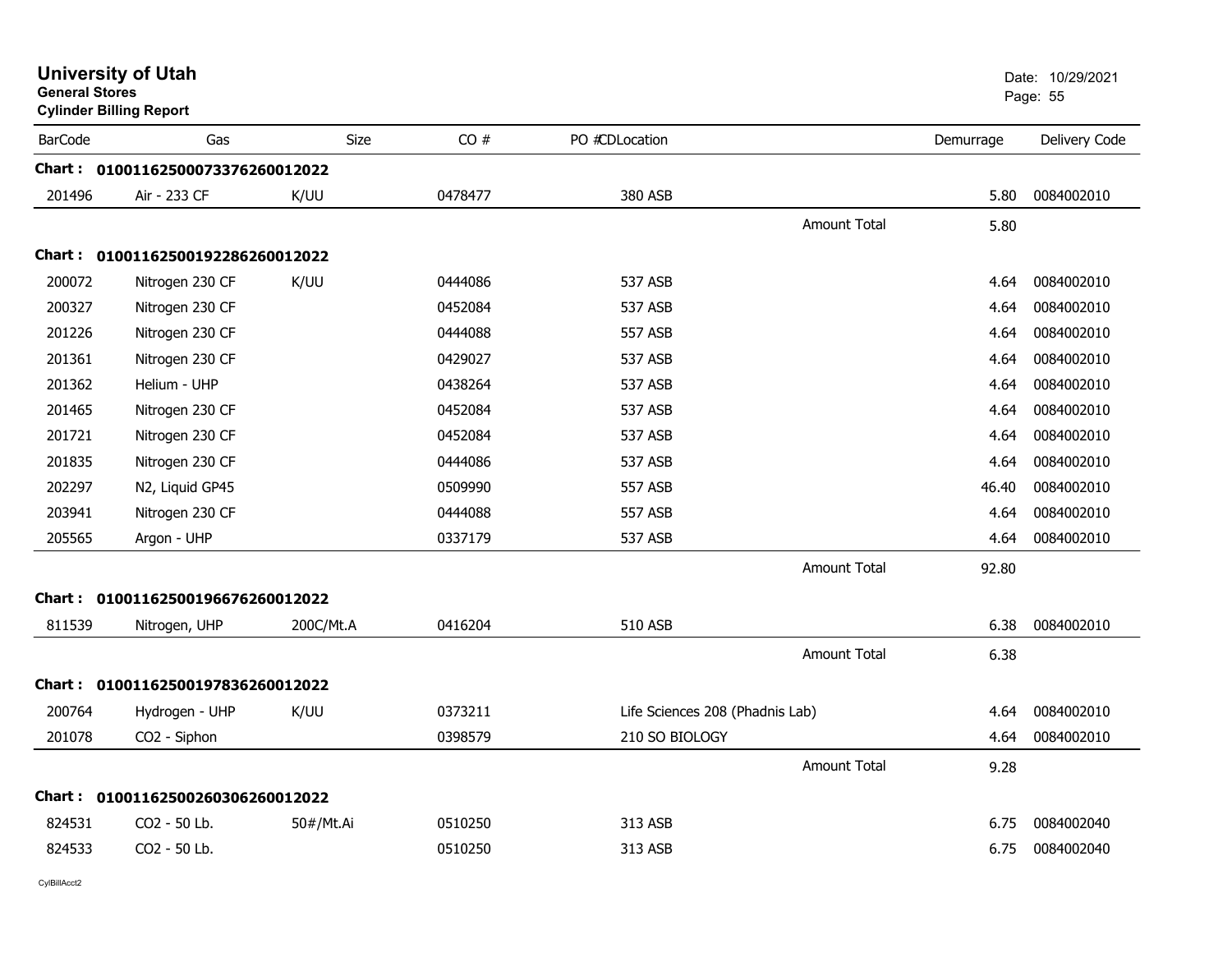| <b>General Stores</b> | <b>University of Utah</b><br><b>Cylinder Billing Report</b> |           |         |                                  |                                             |           | Date: 10/29/2021<br>Page: 56 |
|-----------------------|-------------------------------------------------------------|-----------|---------|----------------------------------|---------------------------------------------|-----------|------------------------------|
| <b>BarCode</b>        | Gas                                                         | Size      | CO#     | PO #CDLocation                   |                                             | Demurrage | Delivery Code                |
| 824536                | CO2 - 50 Lb.                                                |           | 0510250 | 313 ASB                          |                                             | 6.75      | 0084002040                   |
| 824537                | CO2 - 50 Lb.                                                |           | 0510250 | 313 ASB                          |                                             | 6.75      | 0084002040                   |
|                       |                                                             |           |         |                                  | <b>Amount Total</b>                         | 27.00     |                              |
|                       | Chart: 01001162500261216260012022                           |           |         |                                  |                                             |           |                              |
| 202763                | CO2 - 50 Lb.                                                | K/UU      | 0477642 | 402E So Biology                  |                                             | 5.80      | 0084002010                   |
|                       |                                                             |           |         |                                  | <b>Amount Total</b>                         | 5.80      |                              |
|                       | Chart: 01001162500310116260012022                           |           |         |                                  |                                             |           |                              |
| 201206                | Hydrogen - UHP                                              | K/UU      | 0479340 | 475 ASB                          |                                             | 5.80      | 0084002010                   |
| 201756                | CO2 - 50 Lb.                                                |           | 0506391 | 459 ASB                          |                                             | 5.80      | 0084002010                   |
| 202138                | Nitrogen, UHP                                               |           | 0482927 | <b>460 ASB</b>                   |                                             | 5.80      | 0084002010                   |
| 202368                | Helium - UHP                                                |           | 0480933 | <b>459 ASB</b>                   |                                             | 5.80      | 0084002010                   |
| 203702                | CO2 - 50 Lb.                                                |           | 0506391 | 459 ASB                          |                                             | 5.80      | 0084002010                   |
| 205522                | CO2 - 50 Lb.                                                |           | 0506390 | <b>460 ASB</b>                   |                                             | 5.80      | 0084002010                   |
| 820502                | Zero Air                                                    |           | 0479340 | 475 ASB                          |                                             | 7.83      | 0084002010                   |
| 820563                | Nitrogen, UHP                                               |           | 0479340 | 475 ASB                          |                                             | 7.83      | 0084002010                   |
| 823785                | CO2 - 50 Lb.                                                |           | 0503944 | <b>462 ASB</b>                   |                                             | 7.83      | 0084002010                   |
|                       |                                                             |           |         |                                  | <b>Amount Total</b>                         | 58.29     |                              |
|                       | Chart: 0100116500054503331626002022                         |           |         |                                  |                                             |           |                              |
| 201661                | Nitrogen 230 CF                                             | K/UU      | 0468360 |                                  | 342F So Bio- Drews Lab in Glass Washroom ha | 5.80      | 0084002010                   |
|                       |                                                             |           |         |                                  | <b>Amount Total</b>                         | 5.80      |                              |
|                       | Chart: 0100116500058502617626002022                         |           |         |                                  |                                             |           |                              |
| 200597                | Nitrogen 230 CF                                             | K/UU      | 0508877 | 205 So Biology                   |                                             | 5.80      | 0084002010                   |
| 201330                | Nitrogen 230 CF                                             |           | 0509051 | 205 So Bio (inside 210 corridor) |                                             | 5.80      | 0084002010                   |
|                       |                                                             |           |         |                                  | <b>Amount Total</b>                         | 11.60     |                              |
|                       | Chart: 0100116500058502773626002022                         |           |         |                                  |                                             |           |                              |
| 823937                | Nitrogen, UHP                                               | 200C/Mt.A | 0506072 | BLDG 394 BIOLOGY GROWTH SITE     |                                             | 7.83      | 0084002010                   |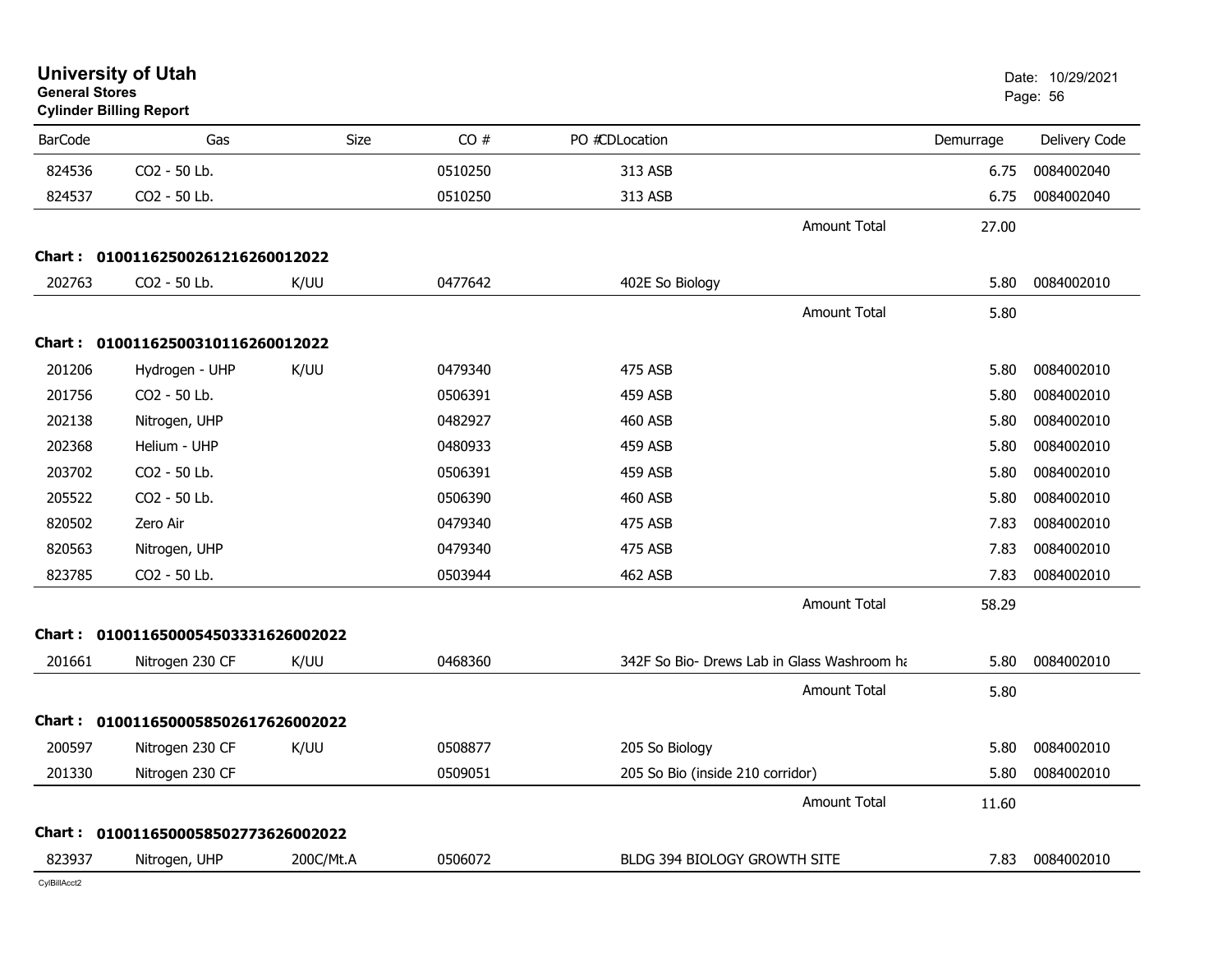| <b>General Stores</b> | <b>University of Utah</b><br><b>Cylinder Billing Report</b> |                  |         |                   |                     |           | Date: 10/29/2021<br>Page: 57 |
|-----------------------|-------------------------------------------------------------|------------------|---------|-------------------|---------------------|-----------|------------------------------|
| <b>BarCode</b>        | Gas                                                         | <b>Size</b>      | CO#     | PO #CDLocation    |                     | Demurrage | Delivery Code                |
|                       |                                                             |                  |         |                   | <b>Amount Total</b> | 7.83      |                              |
|                       | Chart: 0100116500058502779626002022                         |                  |         |                   |                     |           |                              |
| 201127                | Oxygen, USP                                                 | K/UU             | 0299774 | 201 LIFE SCIENCE  |                     | 4.64      | 0084002010                   |
| 807166                | 10%O2 IN N2                                                 |                  | 0306761 | 212 LIFE SCIENCE  |                     | 6.38      | 0084002010                   |
| 823793                | 5%0210%Co2N2                                                |                  | 0503655 | 204A SO BIOLOGY   |                     | 7.83      | 0084002010                   |
| 823794                | 5%O210%Co2N2                                                |                  | 0503655 | 204A SO BIOLOGY   |                     | 7.83      | 0084002010                   |
|                       |                                                             |                  |         |                   | <b>Amount Total</b> | 26.68     |                              |
|                       | Chart: 0100116500058502789626002022                         |                  |         |                   |                     |           |                              |
| 205707                | N2, Liquid LX45                                             | <b>180 LTR/U</b> | 0503606 | 440 ASB           |                     | 46.40     | 0084002010                   |
|                       |                                                             |                  |         |                   | <b>Amount Total</b> | 46.40     |                              |
|                       | Chart: 0100116500058502831626002022                         |                  |         |                   |                     |           |                              |
| 202661                | Nitrogen 115 CF                                             | 125 CF/UU        | 0463141 | 315 SOUTH BIOLOGY |                     | 4.64      | 0084002010                   |
| 202859                | Nitrogen 115 CF                                             |                  | 0463141 | 315 SOUTH BIOLOGY |                     | 4.64      | 0084002010                   |
| 203238                | Nitrogen 80cf                                               |                  | 0431794 | 315 SO BIOLOGY    |                     | 4.64      | 0084002040                   |
| 813318                | 1% CO2 in O2                                                |                  | 0425263 | 4800 SMBB         |                     | 6.38      | 0084002010                   |
| 819377                | 1% CO2 in O2                                                |                  | 0470514 | 315 SO BIOLOGY    |                     | 7.83      | 0084002010                   |
| 823034                | 1% CO2 in O2                                                |                  | 0495982 | 315 SO BIOLOGY    |                     | 7.83      | 0084002010                   |
| 823035                | 1% CO2 in O2                                                |                  | 0495982 | 315 SO BIOLOGY    |                     | 7.83      | 0084002010                   |
| 823036                | 1% CO2 in O2                                                |                  | 0495982 | 315 SO BIOLOGY    |                     | 7.83      | 0084002010                   |
| 823037                | 1% CO2 in O2                                                |                  | 0495982 | 315 SO BIOLOGY    |                     | 7.83      | 0084002010                   |
|                       |                                                             |                  |         |                   | Amount Total        | 59.45     |                              |
|                       | Chart: 0100116500058502914626002022                         |                  |         |                   |                     |           |                              |
| 201033                | Nitrogen 230 CF                                             | K/UU             | 0480715 | 108 SO BIOLOGY    |                     | 5.80      | 0084002010                   |
| 201134                | Oxygen, USP                                                 |                  | 0474639 | 108 So Bio        |                     | 5.80      | 0084002040                   |
| 201190                | CO2 - 50 Lb.                                                |                  | 0468254 | 108 So Biology    |                     | 5.80      | 0084002040                   |
| 202807                | Air - 233 CF                                                |                  | 0470252 | 108 So Biology    |                     | 5.80      | 0084002010                   |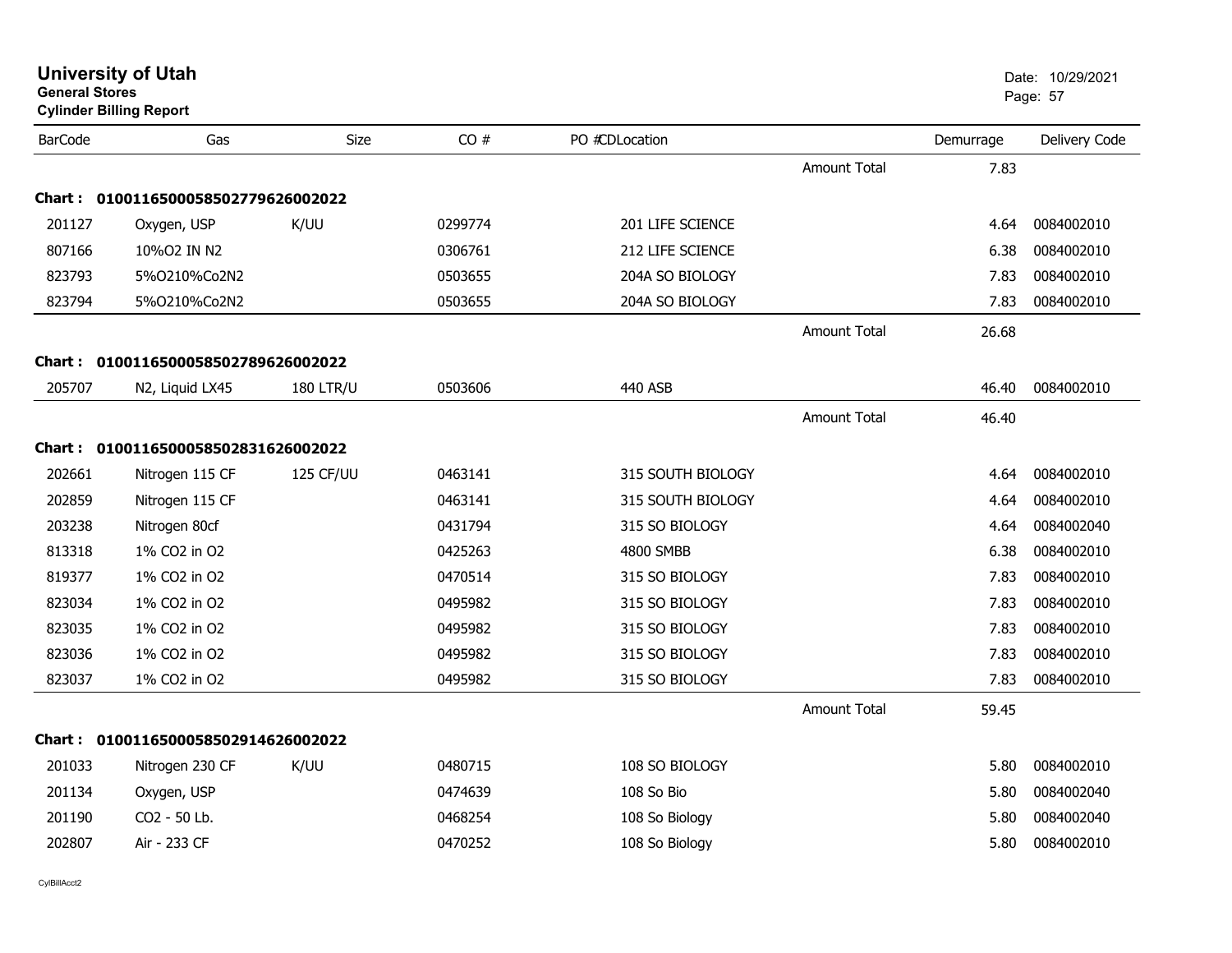| General Stores | <b>Cylinder Billing Report</b>      |           |         |                 |                     |           | Page: 58      |
|----------------|-------------------------------------|-----------|---------|-----------------|---------------------|-----------|---------------|
| <b>BarCode</b> | Gas                                 | Size      | CO#     | PO #CDLocation  |                     | Demurrage | Delivery Code |
| 203956         | Nitrogen 230 CF                     |           | 0454736 | 108 SOUTH BIO   |                     | 4.64      | 0084002010    |
| 800625         | CO2 - 20 Lb.                        |           | 0130991 | 122 SO. BIOLOGY |                     | 6.38      | 0084002040    |
|                |                                     |           |         |                 | <b>Amount Total</b> | 34.22     |               |
|                | Chart: 0100116500058502914626032022 |           |         |                 |                     |           |               |
| 201085         | Nitrogen 230 CF                     | K/UU      | 0484129 | 108 So Bio      |                     | 5.80      | 0084002010    |
| 201129         | Oxygen, USP                         |           | 0484129 | 108 So Bio      |                     | 5.80      | 0084002010    |
| 203321         | Oxygen, USP                         |           | 0484129 | 108 So Bio      |                     | 5.80      | 0084002010    |
| 205823         | Oxygen, USP                         |           | 0484129 | 108 So Bio      |                     | 5.80      | 0084002010    |
| 821554         | CO2 - 50 Lb.                        |           | 0484129 | 108 So Bio      |                     | 7.83      | 0084002010    |
|                |                                     |           |         |                 | <b>Amount Total</b> | 31.03     |               |
|                | Chart: 0100116500058503074626002022 |           |         |                 |                     |           |               |
| 822633         | 4% CO2 In Air                       | 200C/Mt.A | 0493790 | 360 ASB         |                     | 7.83      | 0082003700    |
|                |                                     |           |         |                 | <b>Amount Total</b> | 7.83      |               |
|                | Chart: 0100116500059312181626002022 |           |         |                 |                     |           |               |
| 203696         | CO2 - 50 Lb.                        | K/UU      | 0510941 | 210 SO BIOLOGY  |                     | 1.80      | 0084002010    |
| 204734         | CO2 - 50 Lb.                        |           | 0510941 | 210 SO BIOLOGY  |                     | 1.80      | 0084002010    |
| 204743         | CO2 - 50 Lb.                        |           | 0510941 | 210 SO BIOLOGY  |                     | 1.80      | 0084002010    |
|                |                                     |           |         |                 | <b>Amount Total</b> | 5.40      |               |
|                | Chart: 0100116500059314750626002022 |           |         |                 |                     |           |               |
| 200057         | CO2 - 50 Lb.                        | K/UU      | 0506790 | 313 ASB         |                     | 0.80      | 0084002040    |
| 200167         | CO2 - 50 Lb.                        |           | 0498958 | 313 ASB         |                     | 5.80      | 0084002040    |
| 200539         | CO2 - 50 Lb.                        |           | 0508906 | 313 ASB         |                     | 0.80      | 0084002040    |
| 200603         | CO2 - 50 Lb.                        |           | 0506790 | 313 ASB         |                     | 5.80      | 0084002040    |
| 200731         | CO2 - 50 Lb.                        |           | 0508906 | 313 ASB         |                     | 5.80      | 0084002040    |
| 201004         | CO2 - 50 Lb.                        |           | 0464563 | 340 ASB         |                     | 5.80      | 0084002040    |
| 201191         | CO2 - 50 Lb.                        |           | 0508906 | 313 ASB         |                     | 5.80      | 0084002040    |
|                |                                     |           |         |                 |                     |           |               |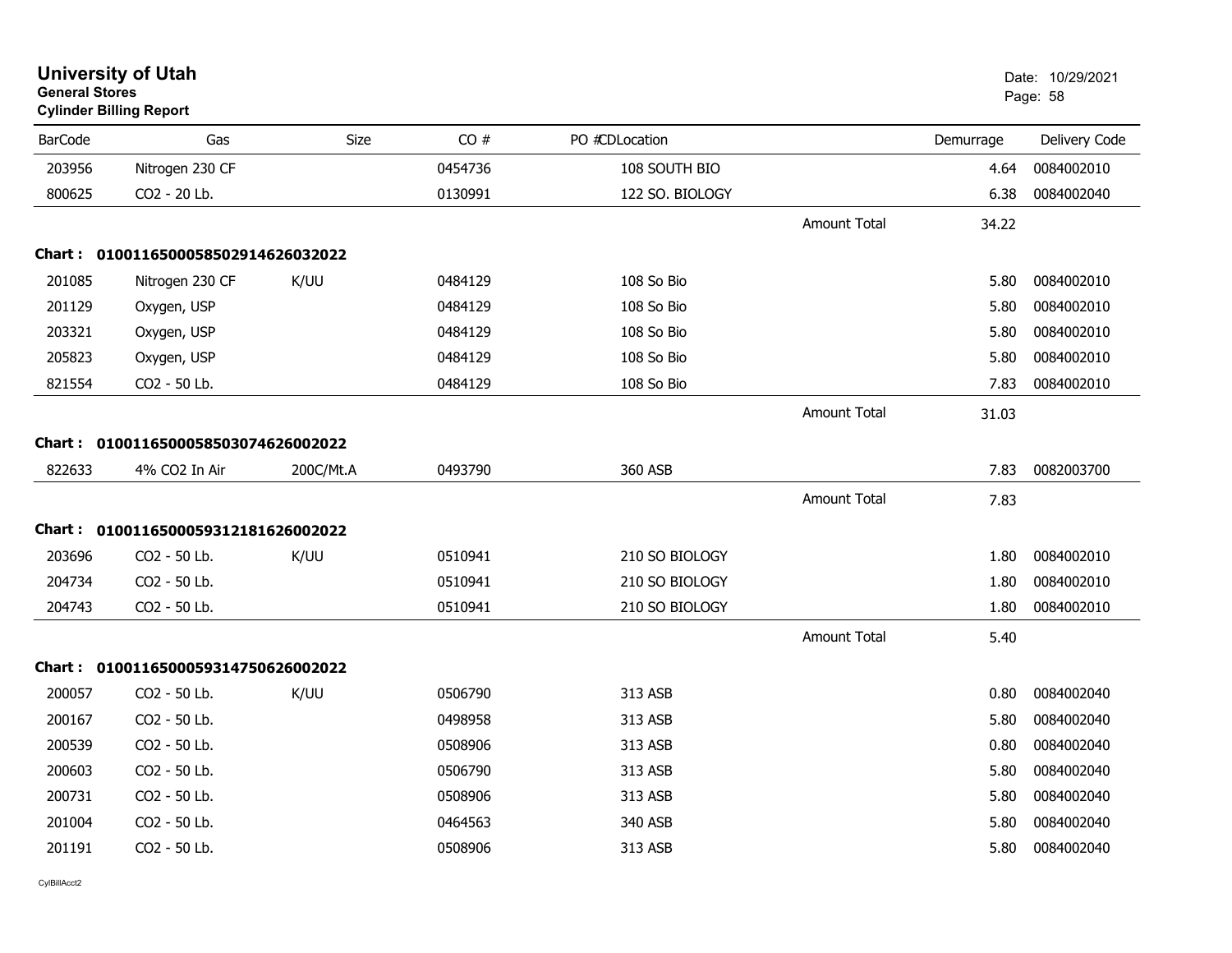| <b>General Stores</b>  | <b>University of Utah</b><br><b>Cylinder Billing Report</b> |             |         |                          |                     |           | Date: 10/29/2021<br>Page: 59 |
|------------------------|-------------------------------------------------------------|-------------|---------|--------------------------|---------------------|-----------|------------------------------|
| <b>BarCode</b>         | Gas                                                         | <b>Size</b> | CO#     | PO #CDLocation           |                     | Demurrage | Delivery Code                |
| 201228                 | Nitrogen 230 CF                                             |             | 0468234 | 393 ASB                  |                     | 5.80      | 0084002040                   |
| 201648                 | CO2 - 50 Lb.                                                |             | 0498958 | 313 ASB                  |                     | 0.80      | 0084002040                   |
| 201657                 | CO2 - 50 Lb.                                                |             | 0506790 | 313 ASB                  |                     | 5.80      | 0084002040                   |
| 203499                 | CO2 - 50 Lb.                                                |             | 0508906 | 313 ASB                  |                     | 5.80      | 0084002040                   |
| 205369                 | CO2 - 50 Lb.                                                |             | 0506790 | 313 ASB                  |                     | 5.80      | 0084002040                   |
|                        |                                                             |             |         |                          | Amount Total        | 54.60     |                              |
|                        | Chart: 0100116500059315460626002022                         |             |         |                          |                     |           |                              |
| 200251                 | Nitrogen 230 CF                                             | K/UU        | 0502432 | 329 ASB                  |                     | 5.80      | 0084002040                   |
| 201325                 | CO2 - 50 Lb.                                                |             | 0504960 | 340 ASB                  |                     | 5.80      | 0084002040                   |
| 201678                 | CO2 - 50 Lb.                                                |             | 0502431 | 313 ASB                  |                     | 5.80      | 0084002040                   |
| 201691                 | CO2 - 50 Lb.                                                |             | 0504959 | 313 ASB                  |                     | 0.80      | 0084002040                   |
| 201855                 | Nitrogen 230 CF                                             |             | 0489149 | 329 ASB                  |                     | 5.80      | 0084002040                   |
| 202707                 | CO2 - 50 Lb.                                                |             | 0492794 | 313 ASB                  |                     | 5.80      | 0084002040                   |
| 823632                 | Co2 10#                                                     |             | 0502545 | 313 ASB                  |                     | 5.80      | 0084002040                   |
| 823859                 | Co2 10#                                                     |             | 0505160 | 340 ASB                  |                     | 7.83      | 0084002040                   |
|                        |                                                             |             |         |                          | <b>Amount Total</b> | 43.43     |                              |
|                        | Chart: 0100116500059315470626002022                         |             |         |                          |                     |           |                              |
| 116660                 | Nitrogen, 35CF                                              | 20#/DJB     |         | 95197<br>204 So. Biology |                     | 9.86      | 0084002040                   |
| 202481                 | 95% O2, 5% CO2                                              |             | 0331497 | 317 SO BIOLOGY           |                     | 4.64      | 0084002040                   |
| 203399                 | Nitrogen 40 CF                                              |             | 0482551 | Will Call                |                     | 5.80      | 0084002010                   |
| 821572                 | Nitrogen 40 CF                                              |             | 0483847 | 318 So Biology           |                     | 7.83      | 0084002010                   |
| 822178                 | Nitrogen 40 CF                                              |             | 0491368 | 318 SO BIOLOGY           |                     | 7.83      | 0084002010                   |
|                        |                                                             |             |         |                          | Amount Total        | 35.96     |                              |
|                        | Chart: 0100116500059317500626002022                         |             |         |                          |                     |           |                              |
| 200450                 | CO2 - 50 Lb.                                                | K/UU        | 0508580 | 210 SO BIOLOGY           |                     | 4.00      | 0084002010                   |
| 201025                 | CO2 - 50 Lb.                                                |             | 0508580 | 210 SO BIOLOGY           |                     | 4.00      | 0084002010                   |
| 201086<br>CylBillAcct2 | CO2 - 50 Lb.                                                |             | 0509652 | 210 SO BIOLOGY           |                     | 5.80      | 0084002010                   |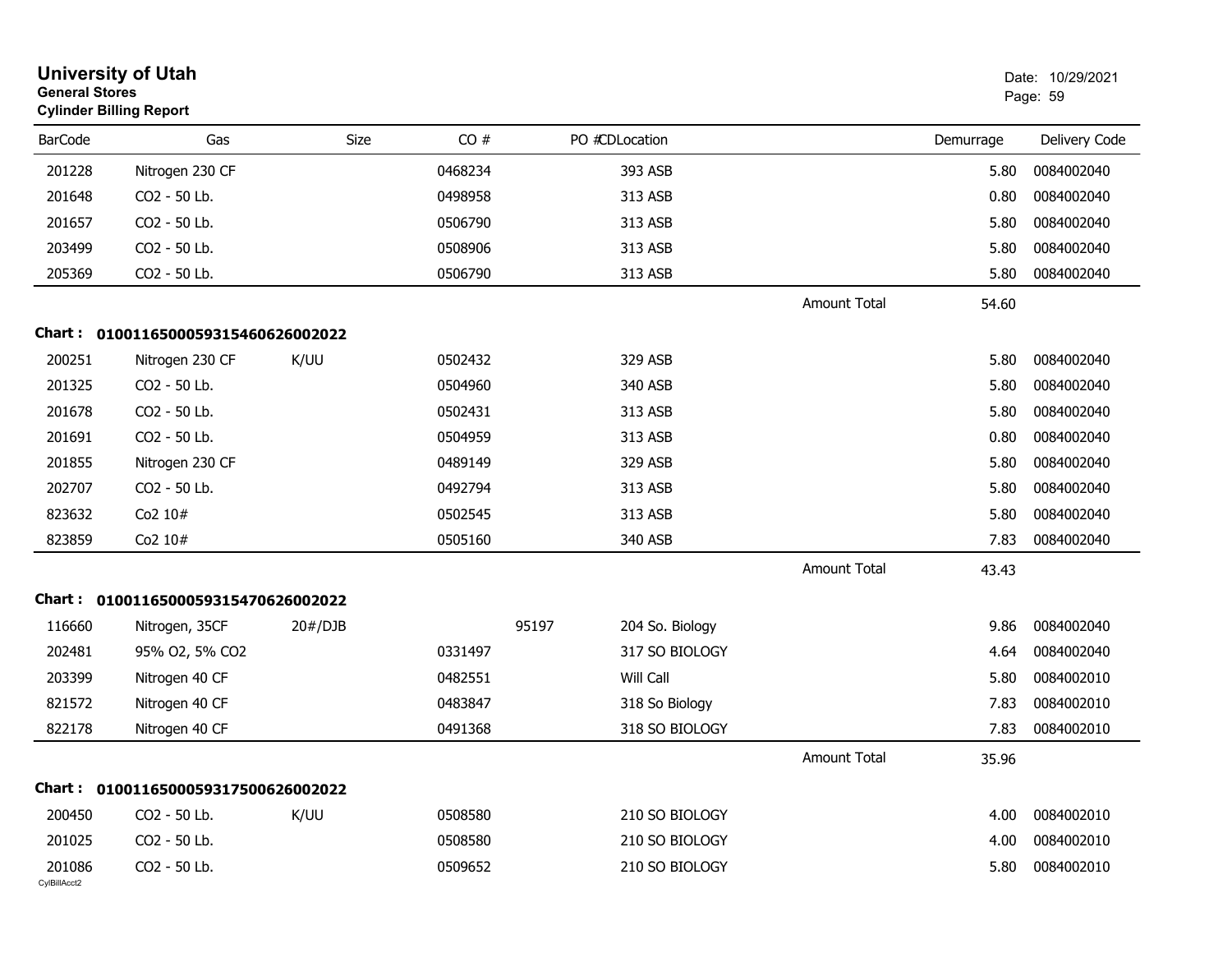| <b>General Stores</b> | <b>University of Utah</b><br><b>Cylinder Billing Report</b> |                  |         |           |                                     |           | Date: 10/29/2021<br>Page: 60 |  |
|-----------------------|-------------------------------------------------------------|------------------|---------|-----------|-------------------------------------|-----------|------------------------------|--|
| <b>BarCode</b>        | Gas                                                         | Size             | CO#     |           | PO #CDLocation                      | Demurrage | Delivery Code                |  |
| 201185                | CO2 - 50 Lb.                                                |                  | 0508580 |           | 210 SO BIOLOGY                      | 4.00      | 0084002010                   |  |
| 201520                | CO2 - 50 Lb.                                                |                  | 0509652 |           | 210 SO BIOLOGY                      | 5.80      | 0084002010                   |  |
| 205642                | CO2 - 50 Lb.                                                |                  | 0509652 |           | 210 SO BIOLOGY                      | 5.80      | 0084002010                   |  |
| 812581                | Nitrogen, 23 CF                                             |                  | 0425548 |           | 210 SO BIOLOGY                      | 6.38      | 0084002010                   |  |
|                       |                                                             |                  |         |           | Amount Total                        | 35.78     |                              |  |
|                       | Chart: 01001166000298306260012022                           |                  |         |           |                                     |           |                              |  |
| 202162                | CO2 - 50 Lb.                                                | K/UU             | 0465687 |           | 593 ASB- Pott's Lab                 | 5.80      | 0084002010                   |  |
|                       |                                                             |                  |         |           | <b>Amount Total</b>                 | 5.80      |                              |  |
|                       | Chart: 01001211001054886260012022                           |                  |         |           |                                     |           |                              |  |
| 824193                | 5% H2 95% N2                                                | 200C/Mt.A        | 0507590 |           | Chemistry Stockroom                 | 7.83      | 0085020200                   |  |
| 824194                | 5% H2 95% N2                                                |                  | 0507590 |           | Chemistry Stockroom                 | 7.83      | 0085020200                   |  |
| 824195                | 5% H2 95% N2                                                |                  | 0507590 |           | Chemistry Stockroom                 | 7.83      | 0085020200                   |  |
| 824196                | 5% H2 95% N2                                                |                  | 0507590 |           | Chemistry Stockroom                 | 4.05      | 0085020200                   |  |
| 824197                | 5% H2 95% N2                                                |                  | 0507590 |           | Chemistry Stockroom                 | 7.83      | 0085020200                   |  |
| 824198                | 5% H2 95% N2                                                |                  | 0507590 |           | Chemistry Stockroom                 | 7.83      | 0085020200                   |  |
|                       |                                                             |                  |         |           | Amount Total                        | 43.20     |                              |  |
| Chart :               | 01001211001310956260012022                                  |                  |         |           |                                     |           |                              |  |
| 115712                | 14% O2 In N2                                                | 24 CF/SC         |         | 72281     |                                     | 23.49     | 0085020200                   |  |
| 803700                | Anhydrous Ammon                                             |                  |         | 000120756 | 315 SOUTH 1400 EAST ROOM 02020 DOCK | 15.37     | 0085020200                   |  |
|                       |                                                             |                  |         |           | Amount Total                        | 38.86     |                              |  |
| <b>Chart :</b>        | 01001211001310956260312022                                  |                  |         |           |                                     |           |                              |  |
| 200467                | Hydrogen - UHP                                              | K/UU             | 0505730 |           |                                     | 5.80      |                              |  |
|                       |                                                             |                  |         |           | <b>Amount Total</b>                 | 5.80      |                              |  |
| Chart :               | 01001212000013486530012022                                  |                  |         |           |                                     |           |                              |  |
| 203572                | N2, Liquid GP45                                             | <b>180 LTR/U</b> | 0261941 |           | <b>DOCK</b>                         | 40.31     | 0085020200                   |  |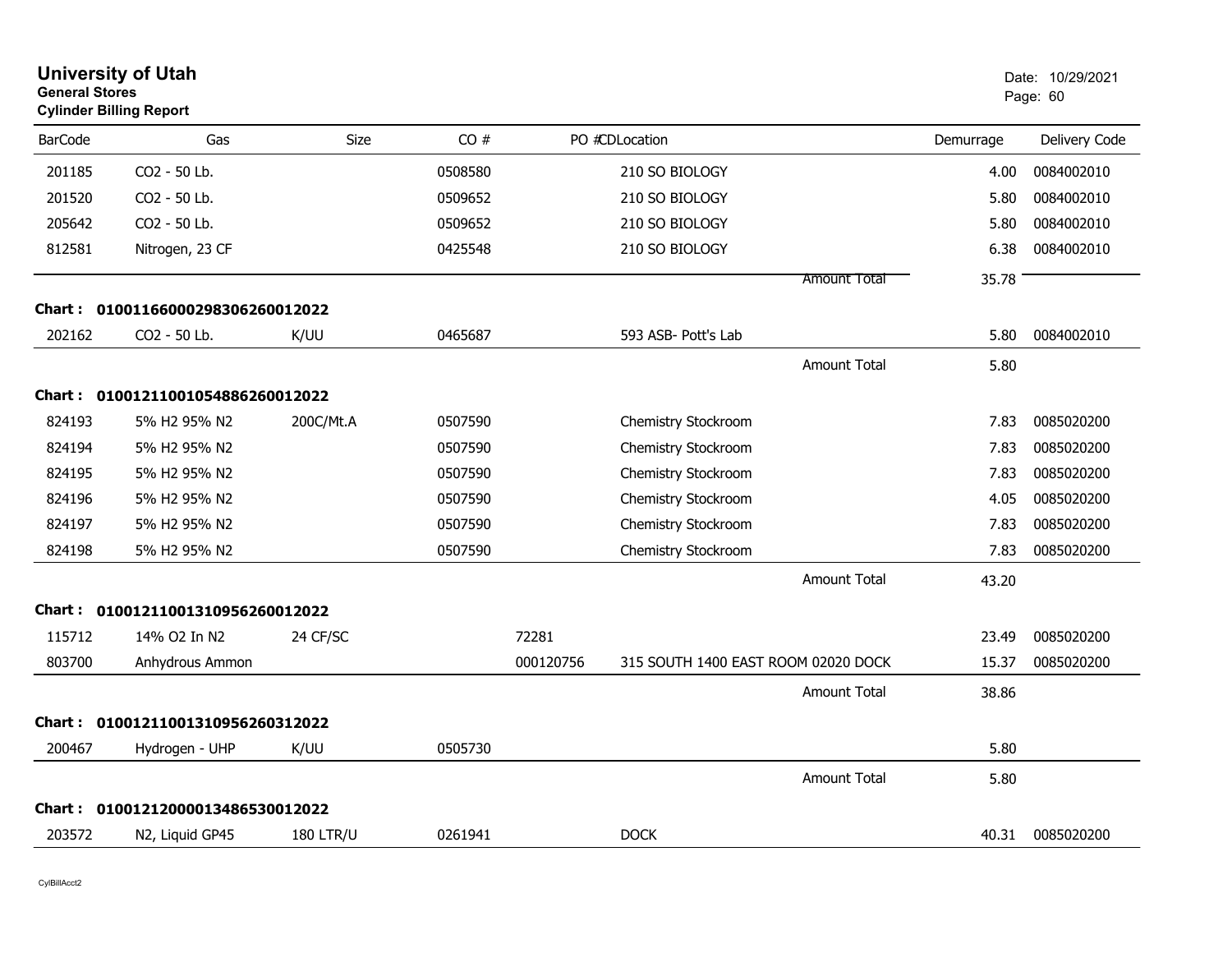| General Stores<br><b>Cylinder Billing Report</b> |                                   |                  |         |       |                                |                     |           | Page: 61      |
|--------------------------------------------------|-----------------------------------|------------------|---------|-------|--------------------------------|---------------------|-----------|---------------|
| <b>BarCode</b>                                   | Gas                               | Size             | CO#     |       | PO #CDLocation                 |                     | Demurrage | Delivery Code |
|                                                  |                                   |                  |         |       |                                | <b>Amount Total</b> | 40.31     |               |
|                                                  | Chart: 01001212000178156260012022 |                  |         |       |                                |                     |           |               |
| 824505                                           | Lq Helium-100 L                   | Lq He/Pra        | 0509426 |       | <b>DOCK</b>                    |                     | 56.00     | 0085020200    |
| 824544                                           | Helium, Liquid                    |                  | 0510187 |       | <b>DOCK</b>                    |                     | 101.85    | 0085020200    |
| 824605                                           | Lq Helium-100 L                   |                  | 0510348 |       | <b>DOCK</b>                    |                     | 112.00    | 0085020200    |
|                                                  |                                   |                  |         |       |                                | <b>Amount Total</b> | 269.85    |               |
|                                                  | Chart: 01001212000178156260512022 |                  |         |       |                                |                     |           |               |
| 201100                                           | N2, Liquid, 160                   | <b>160 LTR/U</b> | 0453738 |       | CROCKER SCIENCE EAST RECEIVING |                     | 40.31     | 0085020200    |
| 815105                                           | Oxygen 80cf                       |                  | 0453740 |       | <b>DOCK</b>                    |                     | 6.67      | 0085020200    |
|                                                  |                                   |                  |         |       |                                | <b>Amount Total</b> | 46.98     |               |
|                                                  | Chart: 01001212000282196200512020 |                  |         |       |                                |                     |           |               |
| 201013                                           | Helium - UHP                      | K/UU             | 0402504 |       | <b>DOCK</b>                    |                     | 4.64      | 0085020200    |
|                                                  |                                   |                  |         |       |                                | <b>Amount Total</b> | 4.64      |               |
|                                                  | Chart: 01001212000282196200512022 |                  |         |       |                                |                     |           |               |
| 110311                                           | CO2 - 50 Lb.                      | K/UU             | 0016101 |       |                                |                     | 4.64      | 0085020200    |
| 114119                                           | Mix                               |                  |         | 34559 | 3425 HEB                       |                     | 15.95     | 0085020200    |
| 114376                                           | Carbon Monoxide                   |                  |         | 40473 | 4159 Chem                      |                     | 5.80      | 0085020200    |
| 115582                                           | UHP N2O                           |                  |         |       | 2413 Chem                      |                     | 9.86      | 0085020200    |
| 115624                                           | Methane C.P. GR                   |                  |         | 69541 | 3425 Chem                      |                     | 9.86      | 0085020200    |
| 115749                                           | Nitrous Oxide                     |                  | 0113508 |       | 1223 Chem                      |                     | 6.96      | 0085020200    |
| 115761                                           | Carbon Monoxide                   |                  |         | 31596 | 3423 Chem                      |                     | 5.80      | 0085020200    |
| 200018                                           | Argon - UHP                       |                  | 0360320 |       | 315 S 1400 E RM 2020           |                     | 4.64      | 0085020200    |
| 200076                                           | Hydrogen                          |                  | 0340587 |       | <b>DOCK</b>                    |                     | 4.64      | 0085020200    |
| 200094                                           | CO2 - Siphon                      |                  | 0505753 |       | 2020 HEB                       |                     | 5.80      | 0085020200    |
| 200098                                           | CO2 - Siphon                      |                  | 0494216 |       | 2020 HEB                       |                     | 5.80      | 0085020200    |
| 200102                                           | CO2 - Siphon                      |                  | 0510285 |       | 2020 HEB                       |                     | 4.80      | 0085020200    |
|                                                  |                                   |                  |         |       |                                |                     |           |               |

**General Stores**

**University of Utah** Date: 10/29/2021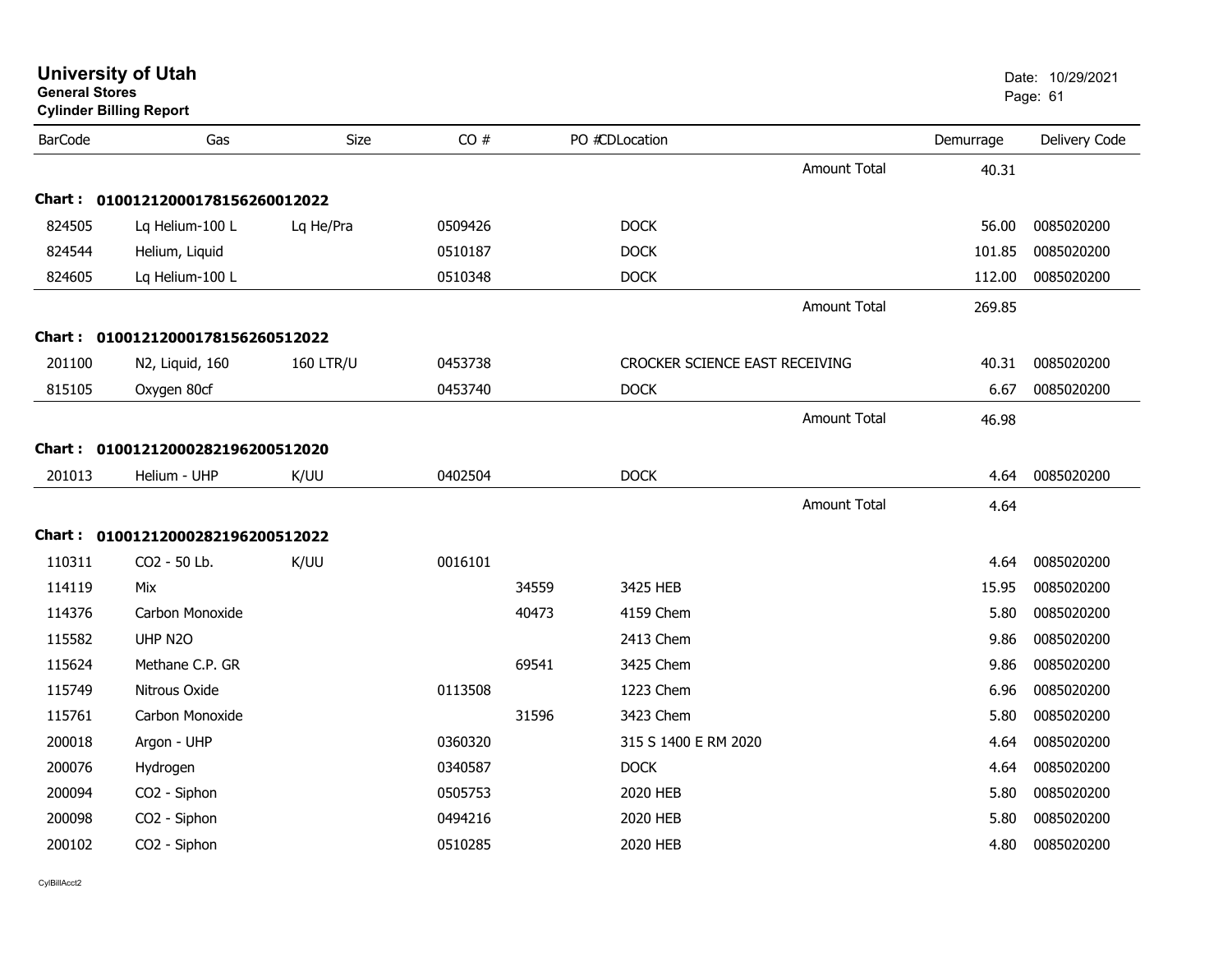| General Stores | <b>Cylinder Billing Report</b> |             |         |                       |           | Page: 62      |
|----------------|--------------------------------|-------------|---------|-----------------------|-----------|---------------|
| <b>BarCode</b> | Gas                            | <b>Size</b> | CO#     | PO #CDLocation        | Demurrage | Delivery Code |
| 200111         | CO2 - Siphon                   |             | 0509400 | <b>DOCK</b>           | 5.80      | 0085020200    |
| 200128         | Helium - UHP                   |             | 0507794 | <b>Chemistry Dock</b> | 5.80      | 0085020200    |
| 200162         | CO2 - Siphon                   |             | 0509400 | <b>DOCK</b>           | 5.80      | 0085020200    |
| 200197         | Argon                          |             | 0511176 | 2020 HEB Stockroom    | 0.60      | 0085020200    |
| 200198         | Argon                          |             | 0508670 | 2020 HEB              | 5.20      | 0085020200    |
| 200232         | Nitrogen 230 CF                |             | 0469116 | 2020 HEB              | 5.80      | 0085020200    |
| 200244         | Nitrogen 230 CF                |             | 0455762 | 2020 HEB              | 4.64      | 0085020200    |
| 200280         | 5% H2 In Argon                 |             | 0509400 | <b>DOCK</b>           | 5.80      | 0085020200    |
| 200288         | Hydrogen - UHP                 |             | 0465356 | HEB LOADING DOCK      | 5.80      | 0085020200    |
| 200303         | Argon - UHP                    |             | 0476732 | 2020 HEB              | 5.80      | 0085020200    |
| 200306         | Argon                          |             | 0470877 | 2020 HEB              | 5.80      | 0085020200    |
| 200329         | Nitrogen 230 CF                |             | 0405744 | <b>DOCK</b>           | 4.64      | 0085020200    |
| 200349         | Hydrogen                       |             | 0506989 | 2020 HEB              | 1.00      | 0085020200    |
| 200367         | Argon                          |             | 0511176 | 2020 HEB Stockroom    | 0.60      | 0085020200    |
| 200385         | Nitrogen 230 CF                |             | 0463533 | HEB LOADING DOCK      | 4.64      | 0085020200    |
| 200386         | Nitrogen 230 CF                |             | 0509400 | <b>DOCK</b>           | 5.80      | 0085020200    |
| 200444         | Nitrogen 230 CF                |             | 0416465 | <b>DOCK</b>           | 4.64      | 0085020200    |
| 200446         | Nitrogen 230 CF                |             | 0435865 | <b>DOCK</b>           | 4.64      | 0085020200    |
| 200519         | Argon                          |             | 0505087 | <b>Chemistry Dock</b> | 5.80      | 0085020200    |
| 200530         | Argon                          |             | 0505087 | <b>Chemistry Dock</b> | 5.80      | 0085020200    |
| 200540         | Argon                          |             | 0511176 | 2020 HEB Stockroom    | 0.60      | 0085020200    |
| 200549         | Argon                          |             | 0510908 | 2020 HEB              | 1.80      | 0085020200    |
| 200552         | Oxygen, USP                    |             | 0506989 | 2020 HEB              | 5.80      | 0085020200    |
| 200555         | Argon                          |             | 0507654 | <b>DOCK</b>           | 2.20      | 0085020200    |
| 200563         | Nitrogen, UHP                  |             | 0510461 | 2020 HEB              | 3.60      | 0085020200    |
| 200577         | Nitrogen 230 CF                |             | 0509400 | <b>DOCK</b>           | 5.80      | 0085020200    |
| 200601         | Nitrogen 230 CF                |             | 0478175 | 2020 HEB              | 5.80      | 0085020200    |
| 200627         | Argon                          |             | 0499168 | 2020 HEB              | 5.80      | 0085020200    |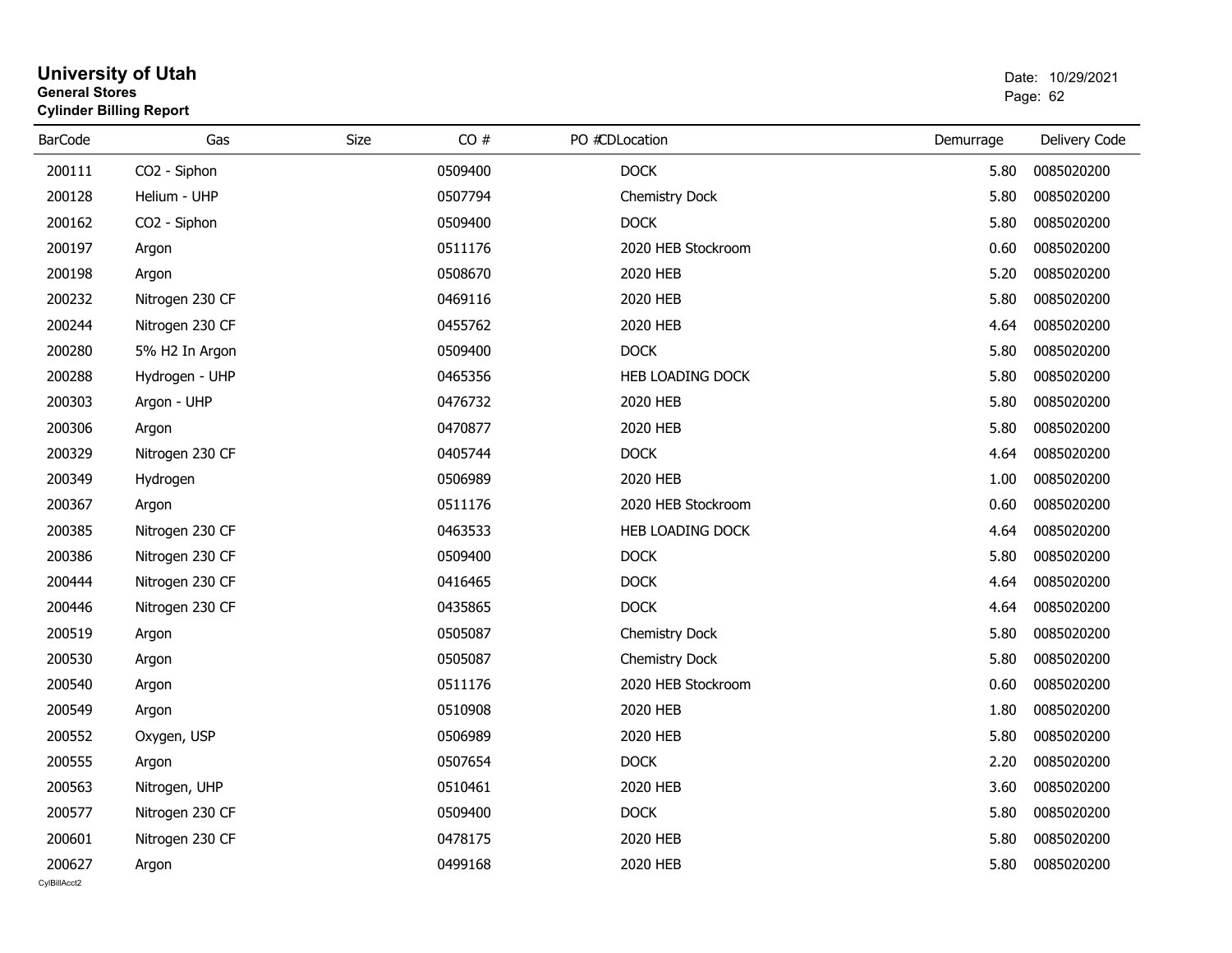| General Stores | <b>Cylinder Billing Report</b> |      | Page: 63 |                      |           |               |
|----------------|--------------------------------|------|----------|----------------------|-----------|---------------|
| <b>BarCode</b> | Gas                            | Size | CO#      | PO #CDLocation       | Demurrage | Delivery Code |
| 200703         | Argon                          |      | 0505995  | Chemistry Stockroom  | 5.80      | 0085020200    |
| 200716         | Nitrogen 230 CF                |      | 0501760  | 2020 HEB             | 5.80      | 0085020200    |
| 200718         | Nitrogen, UHP                  |      | 0510461  | 2020 HEB             | 3.00      | 0085020200    |
| 200755         | Air - 233 CF                   |      | 0380375  | <b>DOCK</b>          | 4.64      | 0085020200    |
| 200778         | Nitrogen 230 CF                |      | 0499992  | Chemistry Dock       | 5.80      | 0085020200    |
| 200834         | Helium - UHP                   |      | 0510410  | 2020 HEB             | 3.80      | 0085020200    |
| 200838         | Nitrogen 230 CF                |      | 0263445  | <b>DOCK</b>          | 4.64      | 0085020200    |
| 200848         | Oxygen, USP                    |      | 0386231  | <b>DOCK</b>          | 4.64      | 0085020200    |
| 200871         | Hydrogen - UHP                 |      | 0500715  | Chemistry Stockroom  | 5.80      | 0085020200    |
| 200902         | Argon                          |      | 0364133  | <b>DOCK</b>          | 4.64      | 0085020200    |
| 200917         | Helium - UHP                   |      | 0510410  | 2020 HEB             | 3.80      | 0085020200    |
| 200924         | Nitrogen 230 CF                |      | 0505087  | Chemistry Dock       | 0.20      | 0085020200    |
| 200928         | Air - 233 CF                   |      | 0459254  | HEB LOADING DOCK     | 4.64      | 0085020200    |
| 200933         | Helium - UHP                   |      | 0482815  | 2020 HEB             | 5.80      | 0085020200    |
| 200939         | Hydrogen - UHP                 |      | 0505096  | 2020 HEB             | 5.80      | 0085020200    |
| 200992         | Hydrogen                       |      | 0481471  | <b>DOCK</b>          | 5.80      | 0085020200    |
| 200994         | Acetylene, CF                  |      | 0273625  | <b>DOCK</b>          | 4.64      | 0085020200    |
| 201029         | Argon                          |      | 0452360  | 2020 HEB             | 4.64      | 0085020200    |
| 201039         | Argon                          |      | 0507654  | <b>DOCK</b>          | 5.80      | 0085020200    |
| 201053         | Hydrogen - UHP                 |      | 0505643  | 2020 HEB             | 4.00      | 0085020200    |
| 201070         | Argon                          |      | 0458487  | 2020 HEB             | 4.64      | 0085020200    |
| 201073         | Oxygen, USP                    |      | 0471359  | 2020 HEB             | 5.80      | 0085020200    |
| 201077         | Nitrogen 230 CF                |      | 0509400  | <b>DOCK</b>          | 5.80      | 0085020200    |
| 201093         | Nitrogen 230 CF                |      | 0471901  | 2020 HEB             | 5.80      | 0085020200    |
| 201114         | Oxygen, USP                    |      | 0300138  | <b>DOCK</b>          | 4.64      | 0085020200    |
| 201118         | Oxygen, USP                    |      | 0362203  | 315 S 1400 E RM 2020 | 4.64      | 0085020200    |

Argon 2020 HEB Stockroom 2020 Argon 2006 2020 HEB Stockroom 2020 HEB Stockroom 2020 HEB Stockroom 2020 10085020200

Argon 2020 HEB 3.80 0085020200 1 2020 HEB 3.80 0085020200 5.80 0085020200

### **University of Utah** Date: 10/29/2021 **General Stores**

201177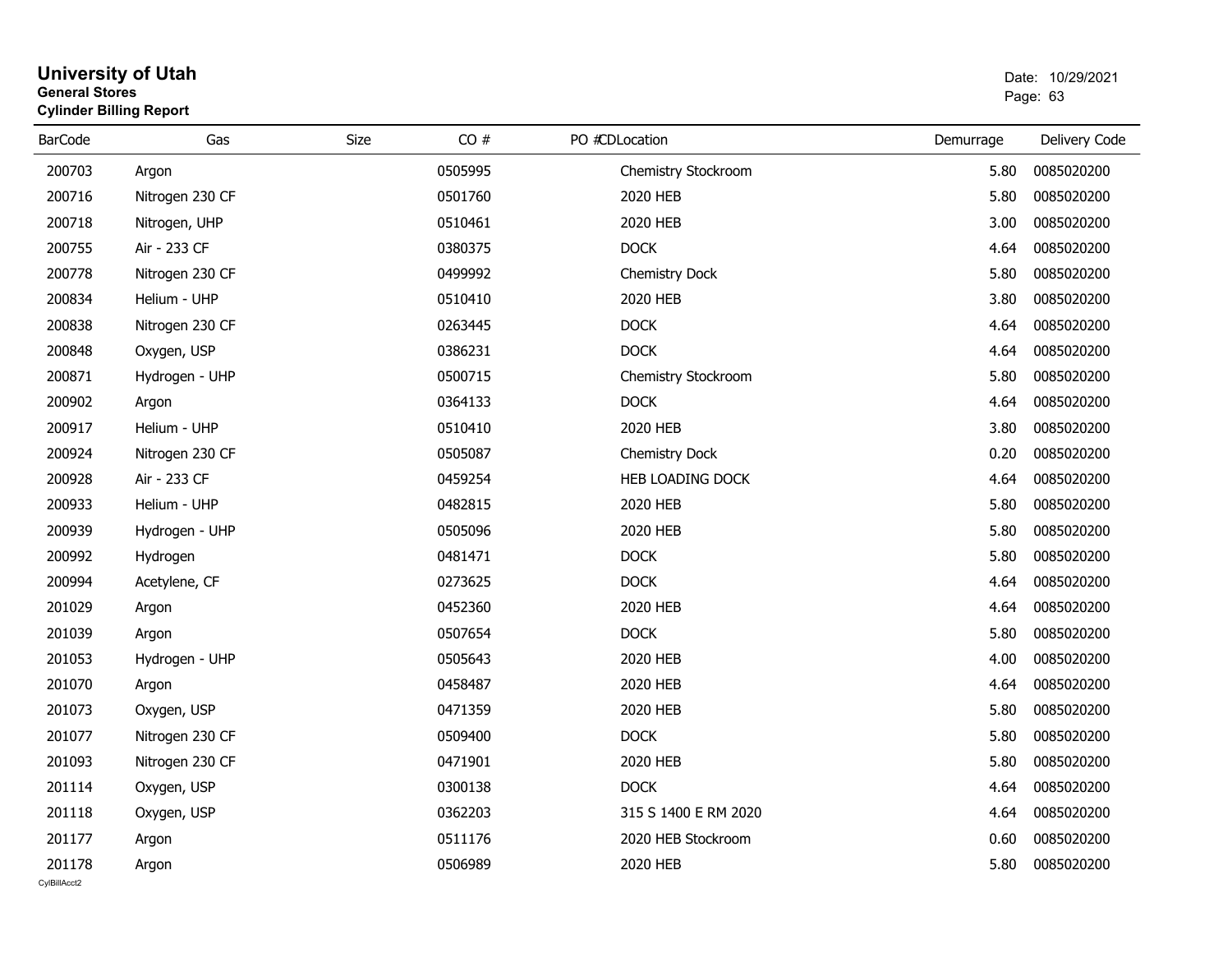| <b>General Stores</b>  | <b>University of Utah</b><br><b>Cylinder Billing Report</b> |      |         |                     |           | Date: 10/29/2021<br>Page: 64 |
|------------------------|-------------------------------------------------------------|------|---------|---------------------|-----------|------------------------------|
| <b>BarCode</b>         | Gas                                                         | Size | CO#     | PO #CDLocation      | Demurrage | Delivery Code                |
| 201205                 | Hydrogen - UHP                                              |      | 0383665 | <b>DOCK</b>         | 4.64      | 0085020200                   |
| 201208                 | 5% H2 In Argon                                              |      | 0509400 | <b>DOCK</b>         | 5.80      | 0085020200                   |
| 201212                 | Helium - UHP                                                |      | 0510410 | 2020 HEB            | 3.80      | 0085020200                   |
| 201214                 | CO2 - Inst. Gra                                             |      | 0303814 | <b>DOCK</b>         | 4.64      | 0085020200                   |
| 201220                 | 5% H2 In Argon                                              |      | 0509400 | <b>DOCK</b>         | 5.80      | 0085020200                   |
| 201245                 | Argon                                                       |      | 0507654 | <b>DOCK</b>         | 5.20      | 0085020200                   |
| 201327                 | Hydrogen                                                    |      | 0465575 | <b>DOCK</b>         | 5.80      | 0085020200                   |
| 201344                 | Argon                                                       |      | 0443453 | 2020 Chem           | 4.64      | 0085020200                   |
| 201385                 | Nitrogen 230 CF                                             |      | 0372773 | <b>DOCK</b>         | 4.64      | 0085020200                   |
| 201420                 | Hydrogen - UHP                                              |      | 0510854 | 2020 HEB            | 2.20      | 0085020200                   |
| 201452                 | Air - 233 CF                                                |      | 0465635 | HEB LOADING DOCK    | 5.80      | 0085020200                   |
| 201503                 | Nitrogen 230 CF                                             |      | 0489424 | 2020 HEB            | 5.80      | 0085020200                   |
| 201548                 | Air - 233 CF                                                |      | 0428912 | <b>DOCK</b>         | 4.64      | 0085020200                   |
| 201552                 | CO2 - Siphon                                                |      | 0509400 | <b>DOCK</b>         | 5.80      | 0085020200                   |
| 201576                 | Oxygen, USP                                                 |      | 0500641 | 2020 HEB            | 5.80      | 0085020200                   |
| 201595                 | Nitrogen, UHP                                               |      | 0510461 | 2020 HEB            | 3.00      | 0085020200                   |
| 201598                 | Argon                                                       |      | 0488191 | Chemistry Stockroom | 5.80      | 0085020200                   |
| 201605                 | Argon                                                       |      | 0494216 | 2020 HEB            | 5.80      | 0085020200                   |
| 201608                 | Argon                                                       |      | 0511176 | 2020 HEB Stockroom  | 0.60      | 0085020200                   |
| 201628                 | Oxygen, USP                                                 |      | 0506989 | 2020 HEB            | 3.00      | 0085020200                   |
| 201659                 | Nitrogen 230 CF                                             |      | 0495548 | 2020 HEB            | 5.80      | 0085020200                   |
| 201669                 | Nitrogen, UHP                                               |      | 0510461 | 2020 HEB            | 3.60      | 0085020200                   |
| 201672                 | Argon - UHP                                                 |      | 0510935 | <b>DOCK</b>         | 1.80      | 0085020200                   |
| 201706                 | Air - 233 CF                                                |      | 0367182 | <b>DOCK</b>         | 4.64      | 0085020200                   |
| 201724                 | Hydrogen                                                    |      | 0506989 | 2020 HEB            | 5.80      | 0085020200                   |
| 201725                 | Hydrogen - UHP                                              |      | 0508587 | 2020 HEB            | 5.80      | 0085020200                   |
| 201761                 | Nitrogen 230 CF                                             |      | 0335979 | <b>DOCK</b>         | 4.64      | 0085020200                   |
| 201769<br>CvIBillAcct2 | Argon                                                       |      | 0506989 | 2020 HEB            | 5.20      | 0085020200                   |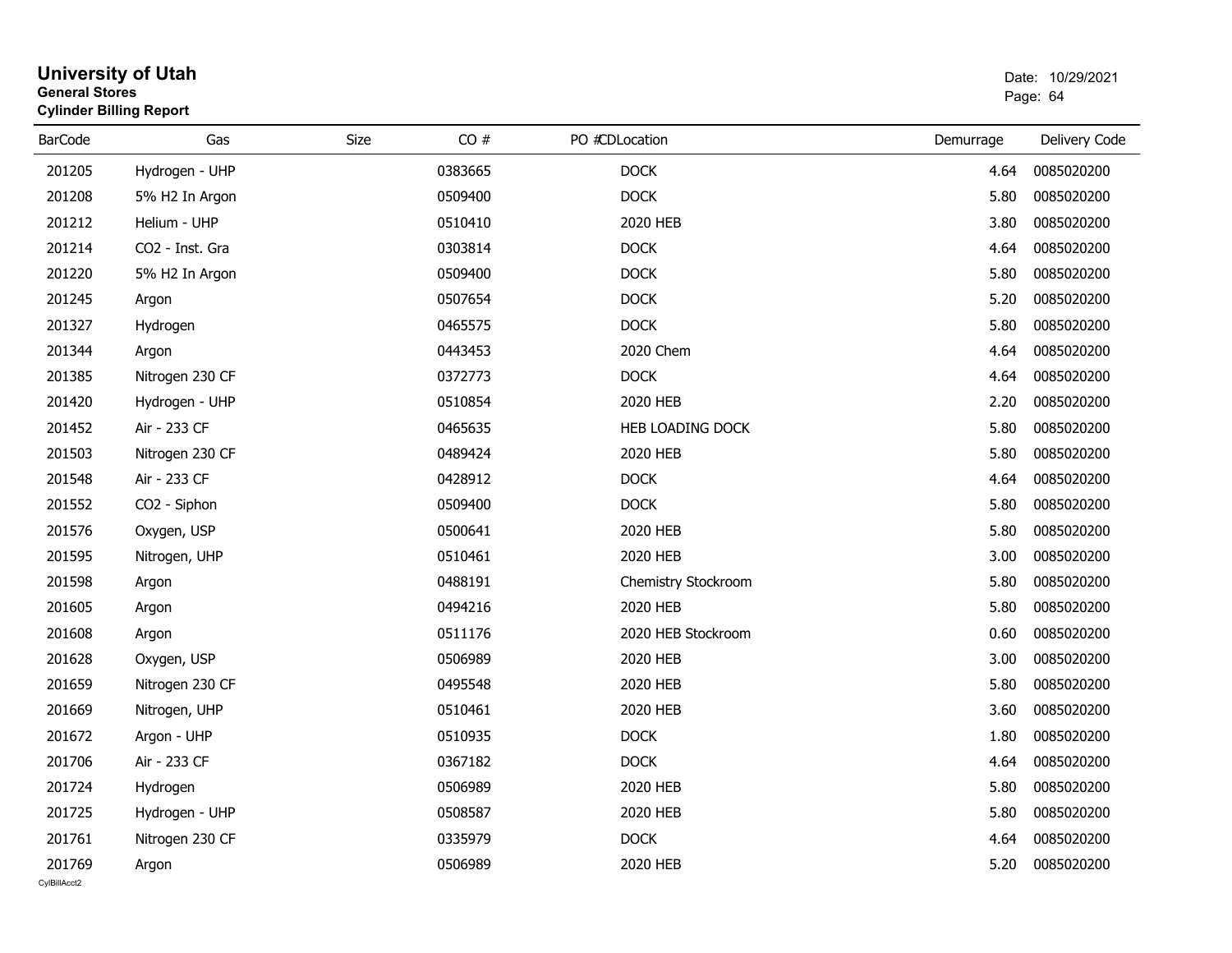| General Stores | <b>Cylinder Billing Report</b> |             |         |                |                       |           | Page: 65      |
|----------------|--------------------------------|-------------|---------|----------------|-----------------------|-----------|---------------|
| <b>BarCode</b> | Gas                            | <b>Size</b> | CO#     | PO #CDLocation |                       | Demurrage | Delivery Code |
| 201772         | Nitrogen 230 CF                |             | 0495548 | 2020 HEB       |                       | 5.80      | 0085020200    |
| 201836         | Nitrogen 230 CF                |             | 0431975 | <b>DOCK</b>    |                       | 4.64      | 0085020200    |
| 201848         | Oxygen, USP                    |             | 0479597 | 2020 HEB       |                       | 5.80      | 0085020200    |
| 201883         | 5% H2 95% N2                   |             | 0507401 | 2020 HEB       |                       | 0.20      | 0085020200    |
| 201889         | Argon                          |             | 0496428 | 2020 HEB       |                       | 5.80      | 0085020200    |
| 201921         | Argon                          |             | 0506989 | 2020 HEB       |                       | 5.80      | 0085020200    |
| 201994         | Hydrogen - UHP                 |             | 0460886 | HEB DOCK       |                       | 4.64      | 0085020200    |
| 202004         | 5% H2 95% N2                   |             | 0509429 |                | <b>Chemistry Dock</b> | 5.80      | 0085020200    |
| 202007         | Air - 233 CF                   |             | 0469116 | 2020 HEB       |                       | 5.80      | 0085020200    |
| 202022         | Nitrogen 230 CF                |             | 0509400 | <b>DOCK</b>    |                       | 0.20      | 0085020200    |
| 202037         | Argon                          |             | 0508670 | 2020 HEB       |                       | 5.80      | 0085020200    |
| 202054         | Hydrogen                       |             | 0506989 | 2020 HEB       |                       | 5.80      | 0085020200    |
| 202055         | Hydrogen                       |             | 0363124 |                | 315 S 1400 E Rm 2020  | 4.64      | 0085020200    |
| 202061         | Argon                          |             | 0508670 | 2020 HEB       |                       | 5.80      | 0085020200    |
| 202073         | CO2 - Siphon                   |             | 0483281 | 2020 HEB       |                       | 5.80      | 0085020200    |
| 202076         | CO2 - Siphon                   |             | 0492288 |                | 2020 HEB Loading Dock | 1.40      | 0085020200    |
| 202080         | Hydrogen                       |             | 0506989 | 2020 HEB       |                       | 5.80      | 0085020200    |
| 202105         | Argon                          |             | 0507654 | <b>DOCK</b>    |                       | 5.80      | 0085020200    |
| 202125         | Argon                          |             | 0488191 |                | Chemistry Stockroom   | 4.00      | 0085020200    |
| 202125         | Argon                          |             | 0511176 |                | 2020 HEB Stockroom    | 0.60      | 0085020200    |
| 202128         | Hydrogen                       |             | 0483281 | 2020 HEB       |                       | 5.80      | 0085020200    |
| 202153         | Hydrogen                       |             | 0410567 | <b>DOCK</b>    |                       | 4.64      | 0085020200    |
| 202157         | Argon                          |             | 0510908 | 2020 HEB       |                       | 1.80      | 0085020200    |
| 202174         | Argon                          |             | 0454562 | 2020 HEB       |                       | 4.64      | 0085020200    |
| 202182         | Helium - UHP                   |             | 0309367 | <b>DOCK</b>    |                       | 4.64      | 0085020200    |
| 202184         | Argon                          |             | 0511176 |                | 2020 HEB Stockroom    | 0.60      | 0085020200    |
| 202277         | Argon                          |             | 0507654 | <b>DOCK</b>    |                       | 5.80      | 0085020200    |
| 202314         | Nitrous Oxide-E                |             | 0303208 | <b>DOCK</b>    |                       | 4.64      | 0085020200    |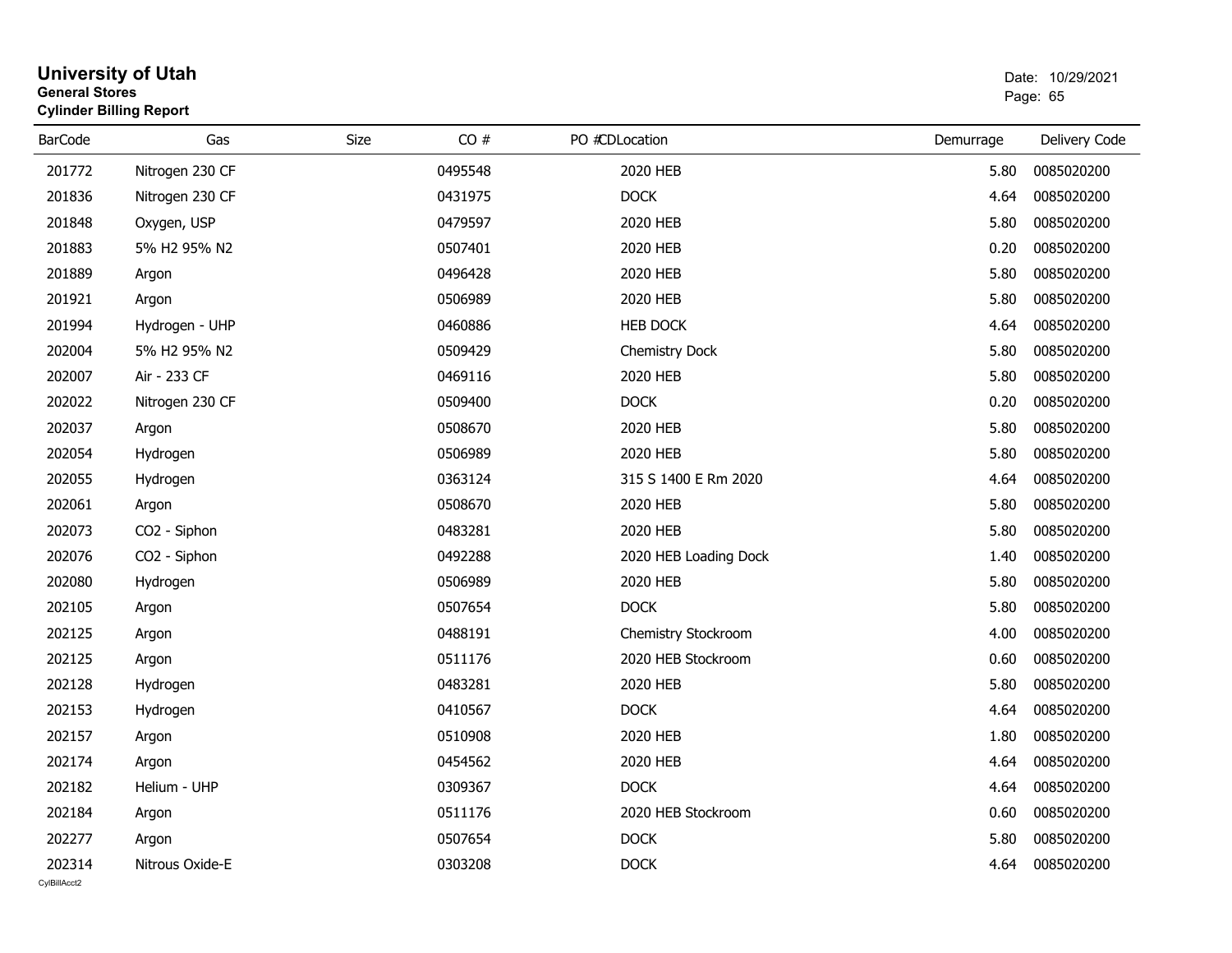| <b>University of Utah</b>      | Date: 10/29/2021 |
|--------------------------------|------------------|
| <b>General Stores</b>          | Page: 66         |
| <b>Cylinder Billing Report</b> |                  |

| <b>BarCode</b>         | Gas             | CO#<br>Size | PO #CDLocation      | Demurrage | Delivery Code |
|------------------------|-----------------|-------------|---------------------|-----------|---------------|
| 202381                 | Hydrogen - UHP  | 0481006     | Chemistry Stockroom | 5.80      | 0085020200    |
| 202385                 | Hydrogen        | 0506989     | 2020 HEB            | 5.80      | 0085020200    |
| 202388                 | CO2 - Siphon    | 0365453     | 2020 Chem.          | 4.64      | 0085020200    |
| 202503                 | Oxygen, USP     | 0503015     | 2020 HEB            | 5.80      | 0085020200    |
| 202608                 | Argon           | 0499992     | Chemistry Dock      | 5.20      | 0085020200    |
| 202615                 | Argon           | 0508670     | 2020 HEB            | 4.00      | 0085020200    |
| 202617                 | Argon           | 0455145     | 2020 HEB            | 4.64      | 0085020200    |
| 202725                 | Nitrogen 230 CF | 0509400     | <b>DOCK</b>         | 5.80      | 0085020200    |
| 202728                 | Nitrogen 230 CF | 0509400     | <b>DOCK</b>         | 5.80      | 0085020200    |
| 202732                 | CO2 - Siphon    | 0510285     | 2020 HEB            | 4.80      | 0085020200    |
| 202733                 | CO2 - Siphon    | 0498032     | 2020 HEB            | 5.80      | 0085020200    |
| 202737                 | CO2 - Siphon    | 0509400     | <b>DOCK</b>         | 5.80      | 0085020200    |
| 202756                 | Hydrogen - UHP  | 0367182     | <b>DOCK</b>         | 4.64      | 0085020200    |
| 202760                 | Hydrogen        | 0507226     | 2020 HEB            | 3.00      | 0085020200    |
| 202762                 | Hydrogen        | 0358414     | 2020 HEB            | 4.64      | 0085020200    |
| 202768                 | Argon           | 0511176     | 2020 HEB Stockroom  | 0.60      | 0085020200    |
| 202769                 | Argon           | 0483281     | 2020 HEB            | 5.20      | 0085020200    |
| 202770                 | Argon           | 0352181     | <b>DOCK</b>         | 4.64      | 0085020200    |
| 202772                 | Argon           | 0511176     | 2020 HEB Stockroom  | 0.60      | 0085020200    |
| 202780                 | Nitrogen 230 CF | 0422615     | 2020 HEB            | 4.64      | 0085020200    |
| 202785                 | Argon           | 0508670     | 2020 HEB            | 5.20      | 0085020200    |
| 202806                 | Air - 233 CF    | 0421624     | <b>DOCK</b>         | 4.64      | 0085020200    |
| 202819                 | Argon           | 0411471     | <b>DOCK</b>         | 4.64      | 0085020200    |
| 202865                 | Argon - UHP     | 0491965     | 2020 HEB            | 4.00      | 0085020200    |
| 202870                 | Argon - UHP     | 0510461     | 2020 HEB            | 3.60      | 0085020200    |
| 202873                 | Argon - UHP     | 0509302     | Chemistry Dock      | 5.80      | 0085020200    |
| 202875                 | Argon           | 0511176     | 2020 HEB Stockroom  | 0.40      | 0085020200    |
| 202941<br>CvIBillAcct2 | Argon           | 0409001     | <b>DOCK</b>         | 4.64      | 0085020200    |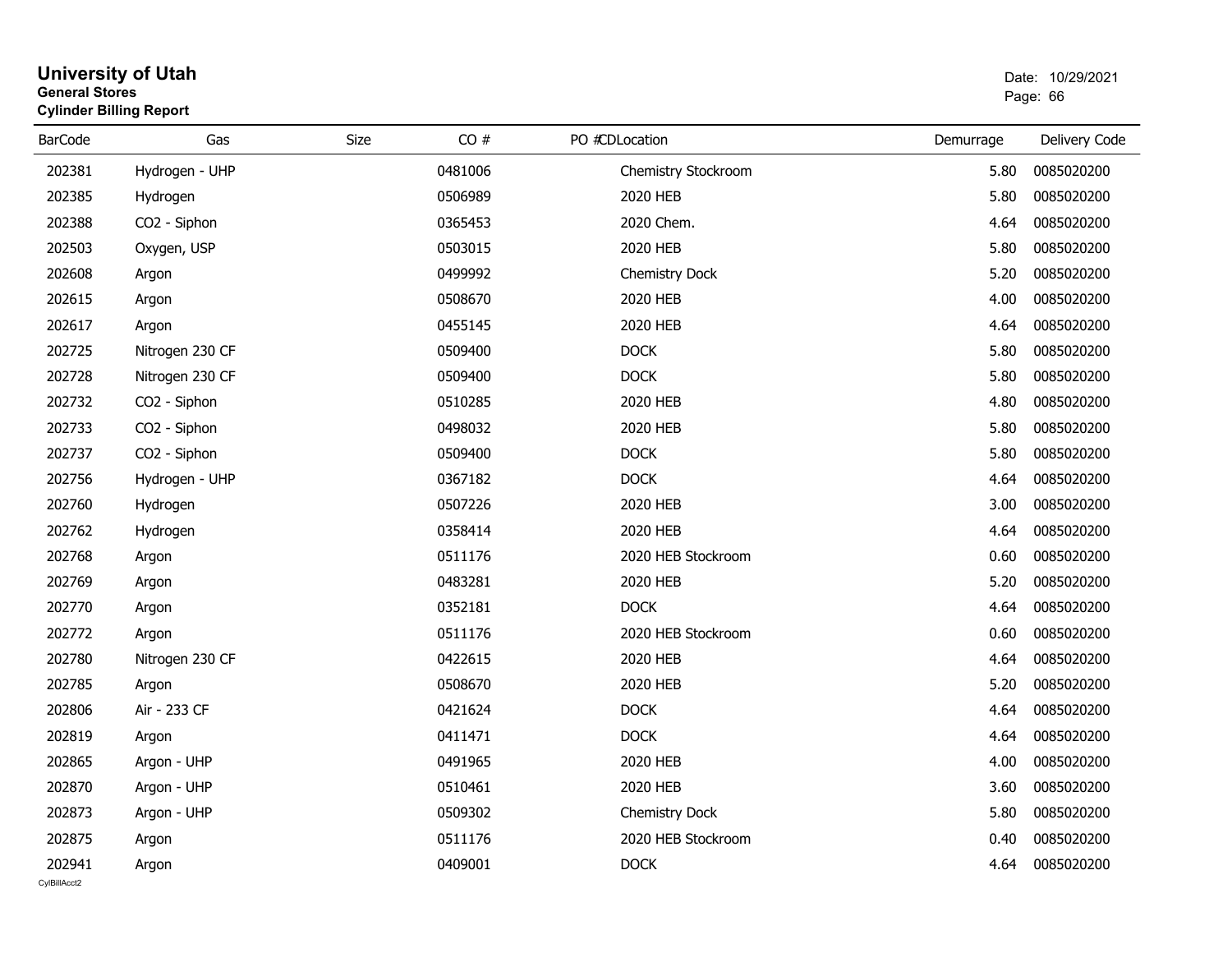| <b>General Stores</b>  | <b>University of Utah</b><br><b>Cylinder Billing Report</b> |      |         |                        |           | Date: 10/29/2021<br>Page: 67 |  |
|------------------------|-------------------------------------------------------------|------|---------|------------------------|-----------|------------------------------|--|
| <b>BarCode</b>         | Gas                                                         | Size | CO#     | PO #CDLocation         | Demurrage | Delivery Code                |  |
| 203022                 | Helium - UHP                                                |      | 0500173 | <b>DOCK</b>            | 5.80      | 0085020200                   |  |
| 203023                 | Helium - UHP                                                |      | 0402504 | <b>DOCK</b>            | 4.64      | 0085020200                   |  |
| 203065                 | Helium - UHP                                                |      | 0473607 | 2020 HEB               | 5.80      | 0085020200                   |  |
| 203263                 | Nitrogen, UHP                                               |      | 0504538 | 2020 HEB               | 5.80      | 0085020200                   |  |
| 203324                 | Oxygen, USP                                                 |      | 0479597 | 2020 HEB               | 5.80      | 0085020200                   |  |
| 203326                 | Oxygen, USP                                                 |      | 0506989 | 2020 HEB               | 3.00      | 0085020200                   |  |
| 203341                 | Helium - UHP                                                |      | 0492659 | 2020 HEB               | 5.80      | 0085020200                   |  |
| 203360                 | Helium - UHP                                                |      | 0501152 | 2020 HEB               | 5.80      | 0085020200                   |  |
| 203514                 | Argon                                                       |      | 0508670 | 2020 HEB               | 5.80      | 0085020200                   |  |
| 203734                 | Nitrous Oxide-E                                             |      | 0500562 | 2020 HEB               | 5.80      | 0085020200                   |  |
| 203812                 | Nitrogen 230 CF                                             |      | 0456515 | Chemistry Dock         | 4.64      | 0085020200                   |  |
| 203828                 | Oxygen, USP                                                 |      | 0506989 | 2020 HEB               | 5.80      | 0085020200                   |  |
| 203840                 | Hydrogen                                                    |      | 0475101 | 2020 HEB               | 5.80      | 0085020200                   |  |
| 203844                 | Nitrogen 230 CF                                             |      | 0320764 | <b>DOCK</b>            | 4.64      | 0085020200                   |  |
| 203867                 | Argon                                                       |      | 0507654 | <b>DOCK</b>            | 5.80      | 0085020200                   |  |
| 203887                 | Helium - UHP                                                |      | 0453924 | CROCKER SCIENCE RM 031 | 4.64      | 0085020200                   |  |
| 203893                 | Argon                                                       |      | 0458956 | 2020 HEB               | 4.64      | 0085020200                   |  |
| 203897                 | Helium - UHP                                                |      | 0503994 | 2020 HEB               | 5.80      | 0085020200                   |  |
| 203901                 | Hydrogen                                                    |      | 0055106 | 3425 Chem              | 4.64      | 0085020200                   |  |
| 203902                 | Argon                                                       |      | 0480655 | 2020 HEB               | 5.80      | 0085020200                   |  |
| 203905                 | CO2 - 50 Lb.                                                |      | 0001785 | 3539 Chem              | 4.64      | 0085020200                   |  |
| 203942                 | Helium - UHP                                                |      | 0510410 | 2020 HEB               | 3.80      | 0085020200                   |  |
| 203957                 | Argon                                                       |      | 0505995 | Chemistry Stockroom    | 5.80      | 0085020200                   |  |
| 204371                 | Argon                                                       |      | 0503972 | 2020 HEB               | 5.80      | 0085020200                   |  |
| 204471                 | Nitrogen, 23 CF                                             |      | 0478277 | 2020 HEB               | 5.80      | 0085020200                   |  |
| 204520                 | Hydrogen                                                    |      | 0412623 | <b>DOCK</b>            | 4.64      | 0085020200                   |  |
| 204536                 | Argon                                                       |      | 0488191 | Chemistry Stockroom    | 5.80      | 0085020200                   |  |
| 204666<br>CvIBillAcct2 | Helium - UHP                                                |      | 0339207 |                        | 4.64      | 0085020200                   |  |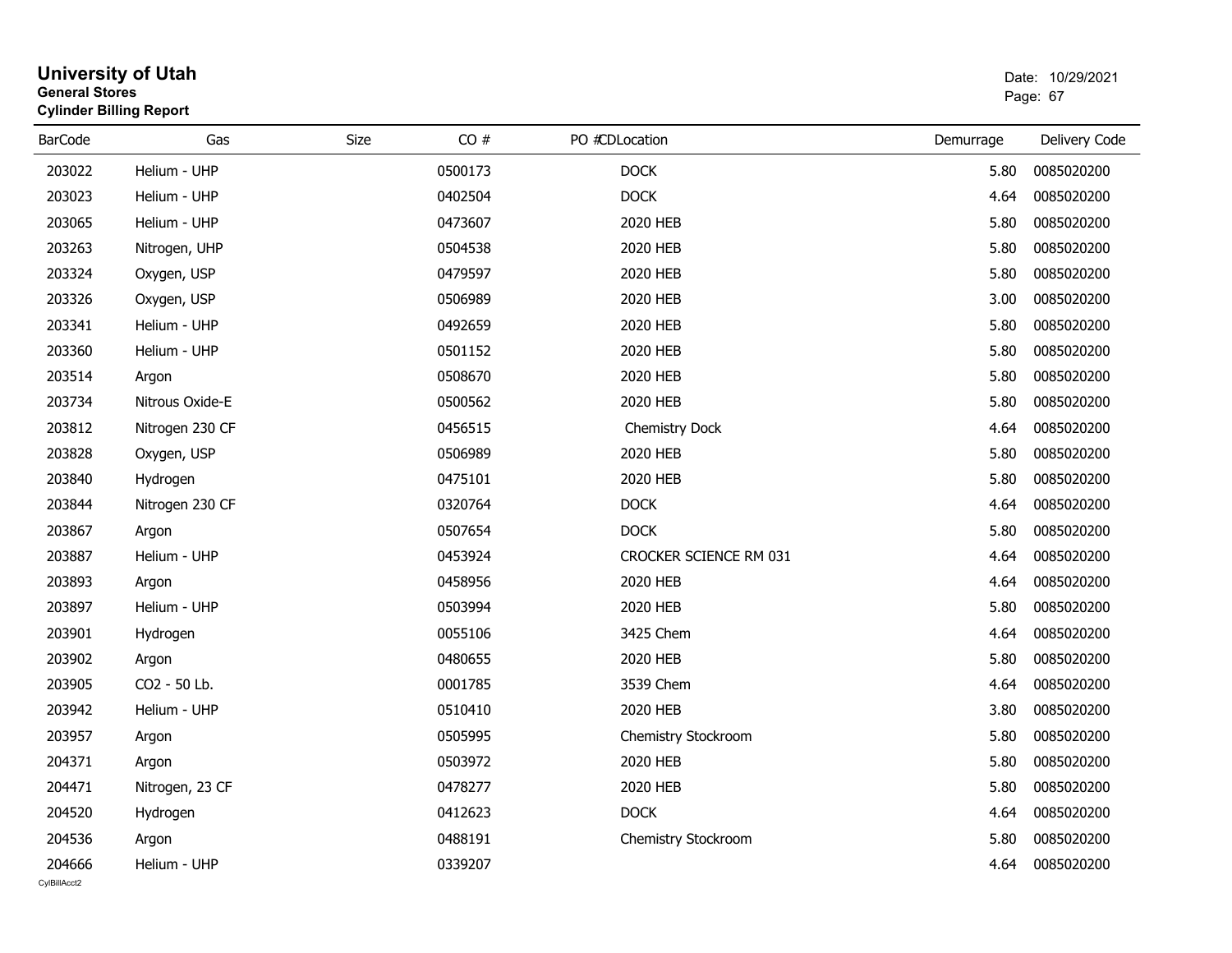| General Stores | <b>Cylinder Billing Report</b> |      |         |       |                               | Page: 68  |               |  |
|----------------|--------------------------------|------|---------|-------|-------------------------------|-----------|---------------|--|
| <b>BarCode</b> | Gas                            | Size | CO#     |       | PO #CDLocation                | Demurrage | Delivery Code |  |
| 204675         | Nitrogen, UHP                  |      | 0389460 |       | <b>DOCK</b>                   | 4.64      | 0085020200    |  |
| 204745         | Helium - UHP                   |      | 0471901 |       | 2020 HEB                      | 5.80      | 0085020200    |  |
| 205278         | Argon - UHP                    |      | 0510461 |       | 2020 HEB                      | 3.60      | 0085020200    |  |
| 205280         | Argon - UHP                    |      | 0403688 |       | <b>DOCK</b>                   | 4.64      | 0085020200    |  |
| 205285         | Argon - UHP                    |      | 0458577 |       | 2020 HEB                      | 4.64      | 0085020200    |  |
| 205397         | Nitrogen 230 CF                |      | 0383665 |       | <b>DOCK</b>                   | 4.64      | 0085020200    |  |
| 205399         | Nitrogen 230 CF                |      | 0505087 |       | Chemistry Dock                | 5.20      | 0085020200    |  |
| 205561         | Argon - UHP                    |      | 0325519 |       | <b>DOCK</b>                   | 4.64      | 0085020200    |  |
| 205595         | Oxygen - 20 CF                 |      | 0417476 |       | <b>DOCK</b>                   | 4.64      | 0085020200    |  |
| 205751         | Oxygen, USP                    |      | 0506989 |       | 2020 HEB                      | 5.80      | 0085020200    |  |
| 205758         | Argon - UHP                    |      | 0479105 |       | 2020 HEB Attn: Cameron Cheyne | 5.80      | 0085020200    |  |
| 205802         | Nitrogen, 23 CF                |      | 0478277 |       | 2020 HEB                      | 5.80      | 0085020200    |  |
| 205829         | Oxygen, USP                    |      | 0464676 |       | HEB LOADING DOCK              | 5.80      | 0085020200    |  |
| 300016         | 5% H2 In Argon                 |      | 0505995 |       | Chemistry Stockroom           | 7.83      | 0085020200    |  |
| 300017         | 5% H2 In Argon                 |      | 0505995 |       | Chemistry Stockroom           | 7.83      | 0085020200    |  |
| 300018         | 5% H2 In Argon                 |      | 0505995 |       | Chemistry Stockroom           | 0.27      | 0085020200    |  |
| 300019         | 5% H2 In Argon                 |      | 0505995 |       | Chemistry Stockroom           | 2.97      | 0085020200    |  |
| 800194         | Mix                            |      |         | 14448 | 2020 HEB                      | 15.37     | 0085020200    |  |
| 800387         | Xenon                          |      |         | 17135 | 2020 HEB                      | 15.37     | 0085020200    |  |
| 801195         | 14% O2 In N2                   |      |         | 38454 | 2020 HEB                      | 8.41      | 0085020200    |  |
| 801224         | 3% Methan Bal H                |      |         | 37804 | 2020 Heb                      | 10.44     | 0085020200    |  |
| 802000         | Carbon Monoxide                |      | 0163867 |       | <b>DOCK</b>                   | 6.96      | 0085020200    |  |
| 803722         | Anhydrous Ammon                |      | 0221503 |       | <b>DOCK</b>                   | 5.80      | 0085020200    |  |
| 803964         | Argon - UHP                    |      | 0237693 |       | <b>DOCK</b>                   | 6.96      | 0085020200    |  |
| 804239         | Acetylene, Atom                |      | 0241169 |       |                               | 9.86      |               |  |
| 804398         | Sulfur Dioxide                 |      | 0244920 |       | <b>DOCK</b>                   | 6.38      | 0085020200    |  |
| 804860         | 10%KR In Helium                |      | 0260765 |       | <b>DOCK</b>                   | 15.95     | 0085020200    |  |
| 805428         | 4%025%Co291%Ar                 |      | 0273770 |       | <b>DOCK</b>                   | 6.38      | 0085020200    |  |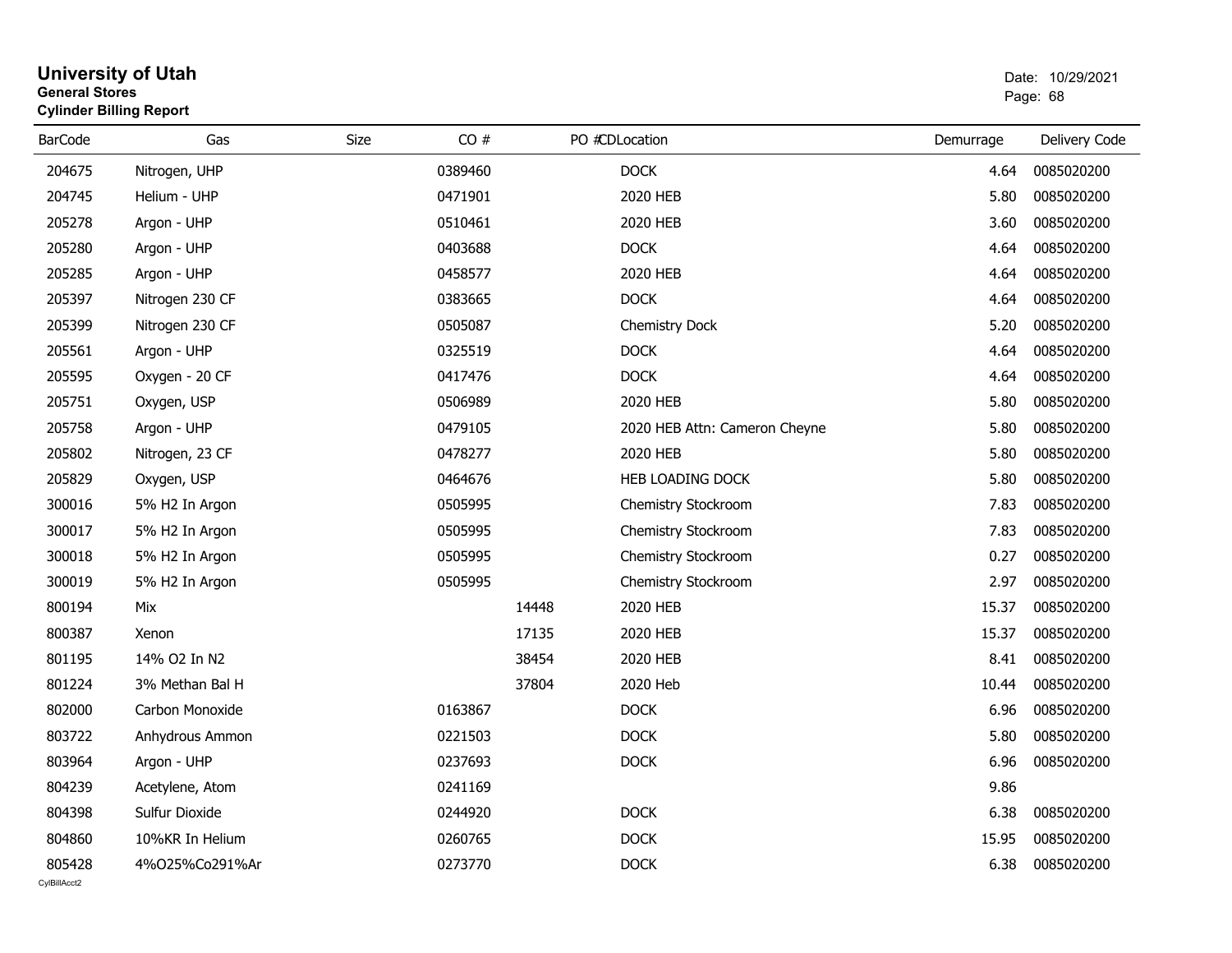|                        | <b>University of Utah</b><br><b>General Stores</b><br><b>Cylinder Billing Report</b> |      |         |                      |           | Date: 10/29/2021<br>Page: 69 |  |  |
|------------------------|--------------------------------------------------------------------------------------|------|---------|----------------------|-----------|------------------------------|--|--|
| <b>BarCode</b>         | Gas                                                                                  | Size | CO#     | PO #CDLocation       | Demurrage | Delivery Code                |  |  |
| 806780                 | N2O-Electronic                                                                       |      | 0284587 | <b>DOCK</b>          | 6.38      | 0085020200                   |  |  |
| 806903                 | 5%Fluorine/He                                                                        |      | 0287737 | <b>DOCK</b>          | 17.40     | 0085020200                   |  |  |
| 806907                 | Krypton                                                                              |      | 0287737 | <b>DOCK</b>          | 17.40     | 0085020200                   |  |  |
| 806918                 | Research Neon                                                                        |      | 0288191 | <b>DOCK</b>          | 17.40     | 0085020200                   |  |  |
| 807065                 | CO2 - Inst. Gra                                                                      |      | 0303972 | <b>DOCK</b>          | 6.38      | 0085020200                   |  |  |
| 807113                 | Sulfur Hexafluo                                                                      |      | 0305907 | <b>DOCK</b>          | 15.95     | 0085020200                   |  |  |
| 807617                 | Methane, UHP                                                                         |      | 0315516 | <b>DOCK</b>          | 15.37     | 0085020200                   |  |  |
| 807638                 | 10% Xenon, He                                                                        |      | 0317097 | <b>DOCK</b>          | 15.95     | 0085020200                   |  |  |
| 807885                 | Oxygen, UHP,                                                                         |      | 0325519 | <b>DOCK</b>          | 6.38      | 0085020200                   |  |  |
| 807962                 | Sulfur Hexafluo                                                                      |      | 0326032 | <b>DOCK</b>          | 15.95     | 0085020200                   |  |  |
| 808011                 | Chlorine                                                                             |      | 0326249 | <b>DOCK</b>          | 15.95     | 0085020200                   |  |  |
| 808086                 | Hydrogen, UHP                                                                        |      | 0329473 | <b>DOCK</b>          | 6.96      | 0085020200                   |  |  |
| 808179                 | Silane In HE                                                                         |      | 0331163 | <b>DOCK</b>          | 6.38      | 0085020200                   |  |  |
| 808889                 | Nitrogen, UHP                                                                        |      | 0347714 | RM 2020 315 S 1400 E | 6.96      | 0085020200                   |  |  |
| 808961                 | Ethylene                                                                             |      | 0351010 | <b>DOCK</b>          | 22.04     | 0085020200                   |  |  |
| 809722                 | Oxygen, USP                                                                          |      | 0368601 | <b>DOCK</b>          | 6.38      | 0085020200                   |  |  |
| 810093                 | 5% H2 95% N2                                                                         |      | 0390467 | <b>DOCK</b>          | 6.38      | 0085020200                   |  |  |
| 810096                 | Research Argon                                                                       |      | 0391324 | <b>DOCK</b>          | 17.98     | 0085020200                   |  |  |
| 810748                 | Oxygen, USP                                                                          |      | 0392951 | <b>DOCK</b>          | 6.38      | 0085020200                   |  |  |
| 810956                 | Methane, UHP                                                                         |      | 0398742 | <b>DOCK</b>          | 6.38      | 0085020200                   |  |  |
| 811250                 | 5ppm O2 in N2                                                                        |      | 0409701 | <b>DOCK</b>          | 6.38      | 0085020200                   |  |  |
| 811334                 | Ethylene                                                                             |      | 0405230 | <b>DOCK</b>          | 6.67      | 0085020200                   |  |  |
| 811538                 | Flourine/Neon                                                                        |      | 0415352 | <b>DOCK</b>          | 17.98     | 0085020200                   |  |  |
| 812201                 | Res. Helium                                                                          |      | 0415252 | <b>DOCK</b>          | 17.98     | 0085020200                   |  |  |
| 812428                 | Hydrogen                                                                             |      | 0419906 | <b>DOCK</b>          | 6.38      | 0085020200                   |  |  |
| 813572                 | 20%CO2 In N2                                                                         |      | 0427787 | <b>DOCK</b>          | 6.67      | 0085020200                   |  |  |
| 814425                 | UHP Helium/300                                                                       |      | 0435085 | <b>DOCK</b>          | 5.51      | 0085020200                   |  |  |
| 814573<br>CvIBillAcct2 | Anhydrous Ammon                                                                      |      | 0436133 | <b>DOCK</b>          | 15.37     | 0085020200                   |  |  |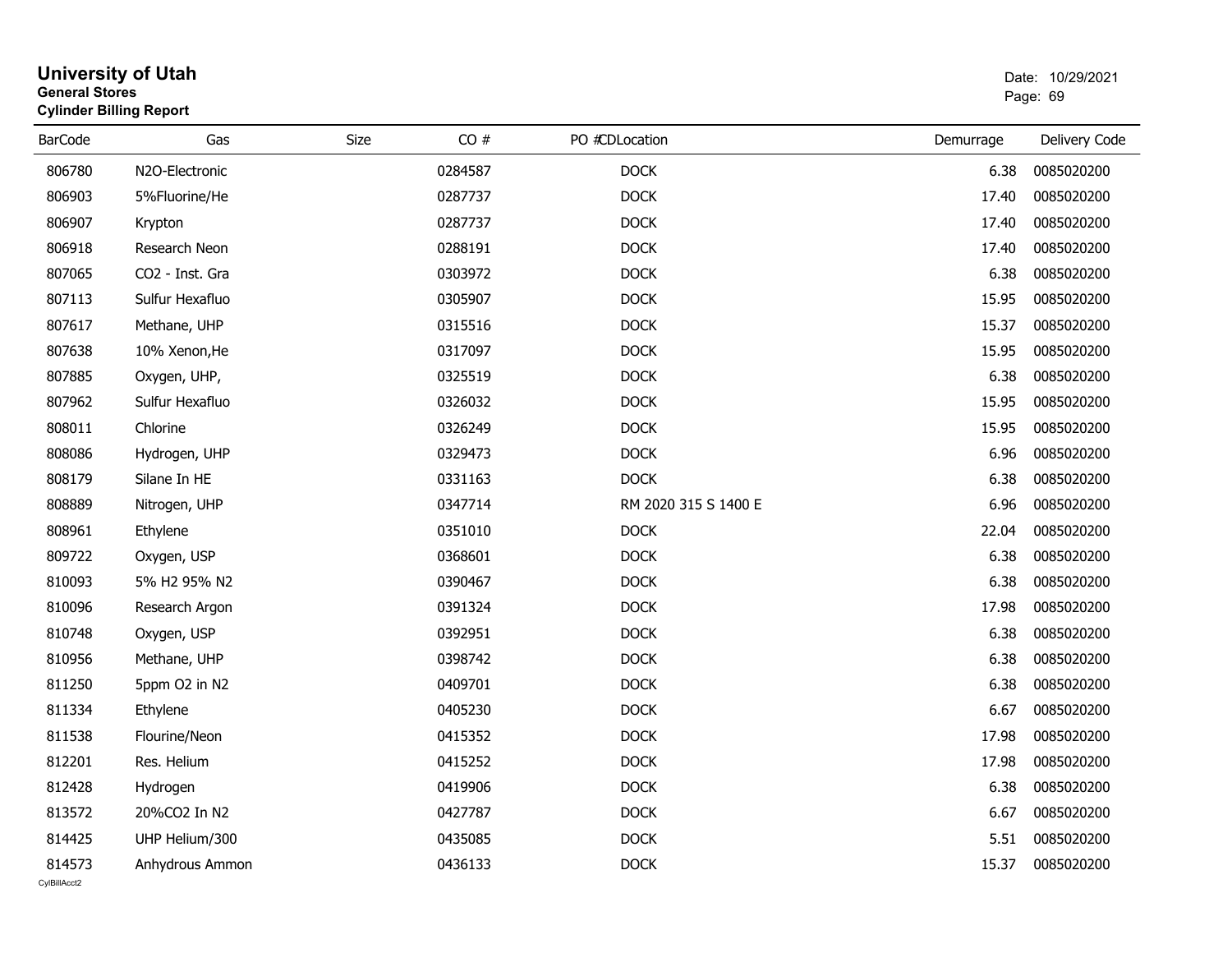| General Stores | <b>Cylinder Billing Report</b> |             |         |                      |           | Page: 70      |
|----------------|--------------------------------|-------------|---------|----------------------|-----------|---------------|
| <b>BarCode</b> | Gas                            | <b>Size</b> | CO#     | PO #CDLocation       | Demurrage | Delivery Code |
| 814637         | 2.5% No In N2                  |             | 0434254 | <b>DOCK</b>          | 6.38      | 0085020200    |
| 814812         | Carbon Monoxide                |             | 0438231 | <b>DOCK</b>          | 6.96      | 0085020200    |
| 815073         | Hydrogen - UHP                 |             | 0441366 | 2020 HEB             | 6.67      | 0085020200    |
| 815372         | Methane C.P. GR                |             | 0442789 | <b>DOCK</b>          | 6.67      | 0085020200    |
| 815661         | BD Co2 Syphon                  |             | 0444499 | 315 S 1400 E RM 2020 | 6.38      | 0085020200    |
| 815730         | Bone Dry CO2                   |             | 0445281 | 2020 HEB             | 6.38      | 0085020200    |
| 815977         | Ethylene                       |             | 0446651 | <b>DOCK</b>          | 6.67      | 0085020200    |
| 816123         | Argon                          |             | 0448477 | 2020 HEB             | 6.67      | 0085020200    |
| 817166         | UHP Helium/300                 |             | 0456511 | Chemistry Dock       | 7.83      | 0085020200    |
| 817327         | Nitrogen, UHP                  |             | 0457575 | 2020 HEB             | 7.83      | 0085020200    |
| 817539         | Nitrogen, UHP                  |             | 0459640 | HEB LOADING DOCK     | 7.83      | 0085020200    |
| 817540         | Nitrogen, UHP                  |             | 0459640 | HEB LOADING DOCK     | 4.05      | 0085020200    |
| 817545         | Nitrogen, UHP                  |             | 0458956 | 2020 HEB             | 7.83      | 0085020200    |
| 817562         | Carbon Monoxide                |             | 0459146 | 2020 HEB             | 7.83      | 0085020200    |
| 817563         | Carbon Monoxide                |             | 0459146 | 2020 HEB             | 7.83      | 0085020200    |
| 817608         | Oxygen, USP                    |             | 0459146 | 2020 HEB             | 7.83      | 0085020200    |
| 817843         | Anhydrous Ammon                |             | 0460444 | <b>DOCK</b>          | 23.20     | 0085020200    |
| 817899         | R <sub>14</sub>                |             | 0460587 | <b>DOCK</b>          | 7.83      | 0085020200    |
| 817991         | Sulfer Hexafluo                |             | 0461471 | <b>DOCK</b>          | 7.83      | 0085020200    |
| 818070         | BD Co2 Syphon                  |             | 0462508 | HEB LOADING DOCK     | 7.83      | 0085020200    |
| 818157         | Nitrogen 230 CF                |             | 0463234 | HEB LOADING DOCK     | 7.83      | 0085020200    |
| 818394         | CO, 35CF                       |             | 0463434 | <b>DOCK</b>          | 7.83      | 0085020200    |
| 818766         | CO <sub>2</sub> - Inst. Gra    |             | 0469699 | 2020 HEB             | 7.83      | 0085020200    |
| 818779         | 5% H2 95% N2                   |             | 0467567 | <b>DOCK</b>          | 7.83      | 0085020200    |
| 818970         | Hydrogen - UHP                 |             | 0468440 | 2020 HEB             | 7.83      | 0085020200    |
| 819140         | CO2 - Siphon                   |             | 0469372 | 2020 HEB             | 1.89      | 0085020200    |
| 819316         | 10ppm O2 In N2                 |             | 0469776 | <b>DOCK</b>          | 10.15     | 0085020200    |
| 819475         | CO, 35CF                       |             | 0470966 | <b>DOCK</b>          | 7.83      | 0085020200    |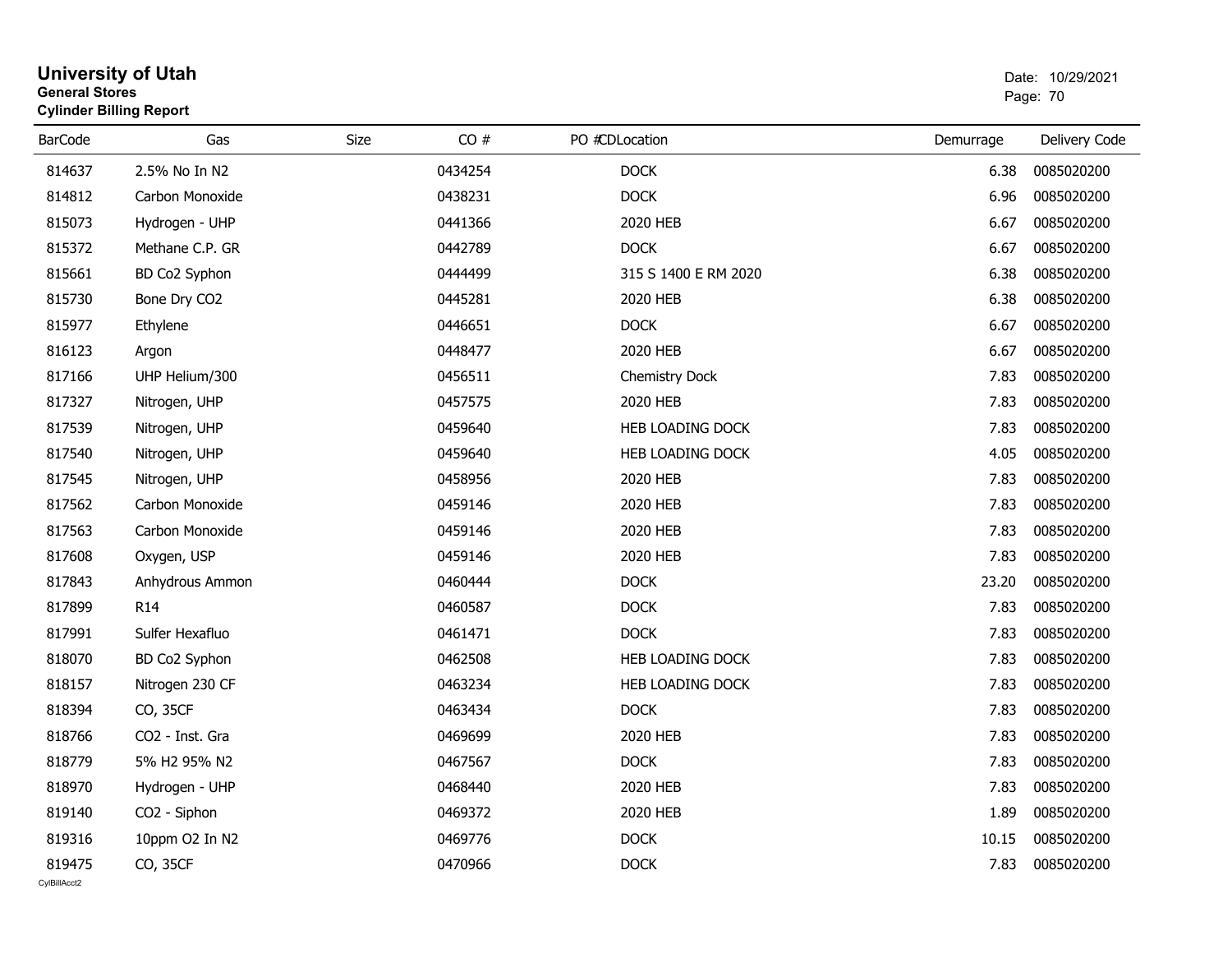| <b>General Stores</b> | <b>Cylinder Billing Report</b> |      |         |                     |           | Page: 71      |
|-----------------------|--------------------------------|------|---------|---------------------|-----------|---------------|
| <b>BarCode</b>        | Gas                            | Size | CO#     | PO #CDLocation      | Demurrage | Delivery Code |
| 819659                | Anaerobic Co <sub>2</sub>      |      | 0470711 | <b>DOCK</b>         | 7.83      | 0085020200    |
| 819917                | Co2 Ultra Pure                 |      | 0473074 | <b>DOCK</b>         | 7.83      | 0085020200    |
| 820490                | Anaerobic Co2                  |      | 0477086 | <b>DOCK</b>         | 7.83      | 0085020200    |
| 820781                | Oxygen, UHP,                   |      | 0480785 | 2020 HEB            | 7.83      | 0085020200    |
| 821288                | 5% H2 In Argon                 |      | 0485619 | <b>DOCK</b>         | 7.83      | 0085020200    |
| 821445                | Oxygen, USP                    |      | 0483281 | 2020 HEB            | 7.83      | 0085020200    |
| 821446                | Oxygen, USP                    |      | 0483281 | 2020 HEB            | 7.83      | 0085020200    |
| 821528                | 5% H2 95% N2                   |      | 0483514 | 2020 HEB            | 7.83      | 0085020200    |
| 821779                | CO2 - Siphon                   |      | 0506075 | Chemistry Stockroom | 7.83      | 0085020200    |
| 821780                | CO <sub>2</sub> - Siphon       |      | 0506075 | Chemistry Stockroom | 7.83      | 0085020200    |
| 821909                | 5% H2 In Argon                 |      | 0503006 | <b>DOCK</b>         | 0.27      | 0085020200    |
| 822019                | 5% H2 95% N2                   |      | 0491788 | 2020 HEB            | 7.83      | 0085020200    |
| 822052                | Carbon Monoxide                |      | 0491808 | 2020 HEB            | 7.83      | 0085020200    |
| 822248                | 10% H2 Bal. N2                 |      | 0491648 | 2020 HEB            | 7.83      | 0085020200    |
| 822249                | 10% H2 Bal. N2                 |      | 0491648 | 2020 HEB            | 7.83      | 0085020200    |
| 822405                | Argon - UHP                    |      | 0492957 | 2020 HEB            | 7.83      | 0085020200    |
| 822406                | Argon - UHP                    |      | 0492957 | 2020 HEB            | 7.83      | 0085020200    |
| 822410                | Nitrogen, UHP                  |      | 0493100 | 2020 HEB            | 7.83      | 0085020200    |
| 822411                | Nitrogen, UHP                  |      | 0493100 | 2020 HEB            | 7.83      | 0085020200    |
| 823107                | Argon,                         |      | 0510123 | <b>DOCK</b>         | 6.48      | 0085020200    |
| 823317                | Argon                          |      | 0500641 | 2020 HEB            | 7.83      | 0085020200    |
| 823451                | 5% H2 95% N2                   |      | 0504538 | 2020 HEB            | 0.27      | 0085020200    |
| 823452                | 5% H2 95% N2                   |      | 0502251 | <b>DOCK</b>         | 7.83      | 0085020200    |
| 823456                | 5% H2 In Argon                 |      | 0500645 | <b>DOCK</b>         | 7.83      | 0085020200    |
| 823514                | Sulfur Hexaflou                |      | 0500351 | <b>DOCK</b>         | 7.83      | 0085020200    |
| 823792                | 10% H2 Bal. N2                 |      | 0505096 | 2020 HEB            | 7.83      | 0085020200    |
| 823795                | 10% H2 Bal. N2                 |      | 0503572 | <b>DOCK</b>         | 7.83      | 0085020200    |
| 823797                | 10% H2 Bal. N2                 |      | 0503572 | <b>DOCK</b>         | 7.83      | 0085020200    |

# **University of Utah**  Date: 10/29/2021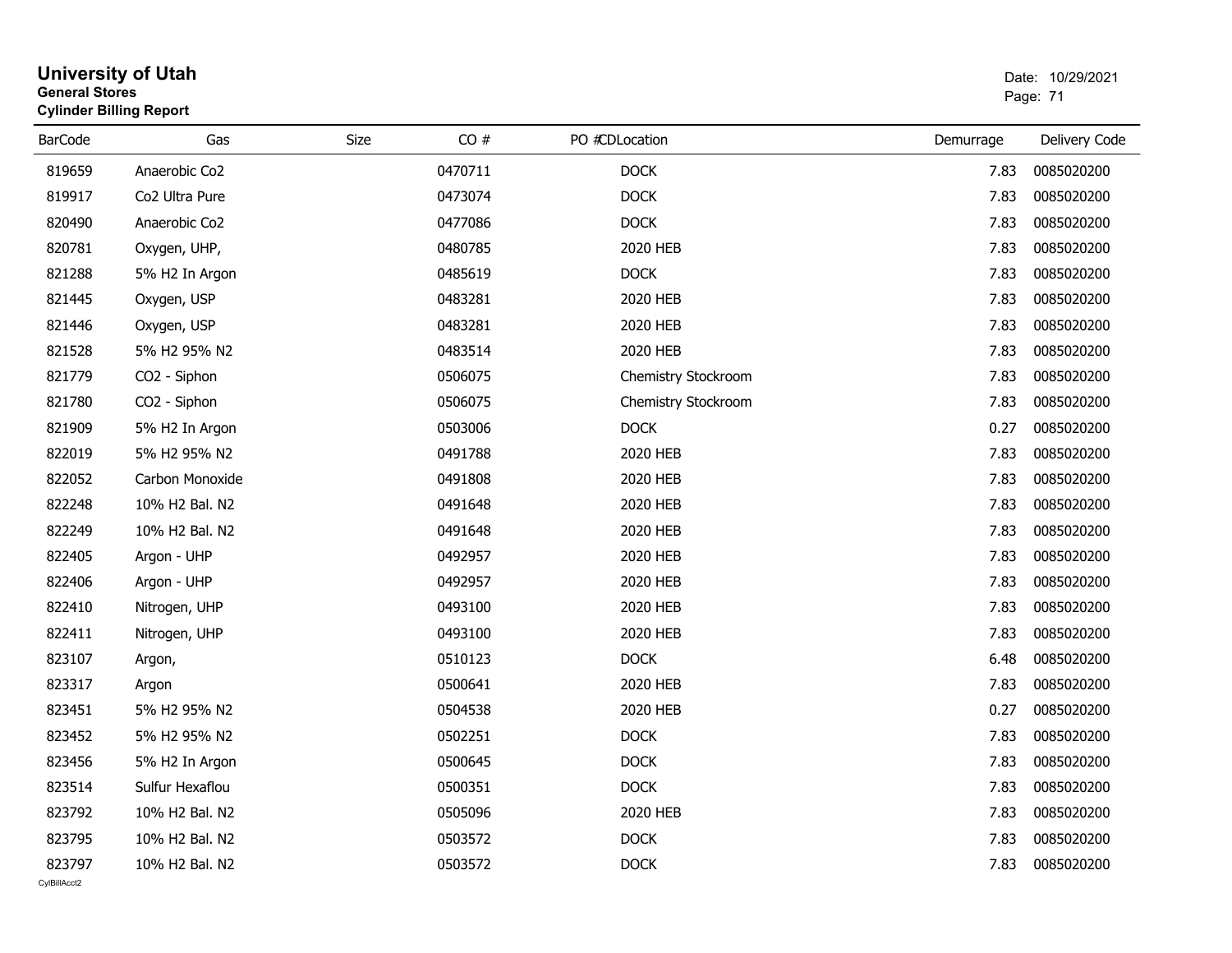| General Stores<br><b>Cylinder Billing Report</b> |                 |      |         |                       |           | Page: 72      |  |
|--------------------------------------------------|-----------------|------|---------|-----------------------|-----------|---------------|--|
| <b>BarCode</b>                                   | Gas             | Size | CO#     | PO #CDLocation        | Demurrage | Delivery Code |  |
| 823824                                           | 5% H2 95% N2    |      | 0504538 | 2020 HEB              | 2.00      | 0085020200    |  |
| 823825                                           | 5% H2 95% N2    |      | 0504538 | 2020 HEB              | 2.00      | 0085020200    |  |
| 823891                                           | Argon           |      | 0505995 | Chemistry Stockroom   | 7.83      | 0085020200    |  |
| 823970                                           | Oxygen, USP     |      | 0505087 | <b>Chemistry Dock</b> | 7.83      | 0085020200    |  |
| 824084                                           | Argon - UHP     |      | 0506522 | 2020 HEB              | 7.83      | 0085020200    |  |
| 824094                                           | Zero Air        |      | 0507653 |                       | 7.83      |               |  |
| 824108                                           | Nitrogen 230 CF |      | 0507653 |                       | 7.83      |               |  |
| 824177                                           | 5% H2 95% N2    |      | 0507232 | 2020 HEB              | 7.83      | 0085020200    |  |
| 824178                                           | 5% H2 95% N2    |      | 0507232 | 2020 HEB              | 7.83      | 0085020200    |  |
| 824179                                           | 5% H2 95% N2    |      | 0507232 | 2020 HEB              | 7.83      | 0085020200    |  |
| 824203                                           | 5% H2 95% N2    |      | 0509956 | 2020 HEB              | 7.83      | 0085020200    |  |
| 824204                                           | 5% H2 95% N2    |      | 0508324 | 2020 HEB              | 0.27      | 0085020200    |  |
| 824293                                           | 5% H2 95% N2    |      | 0510124 | 2020 HEB              | 7.56      | 0085020200    |  |
| 824299                                           | Ethane, Tech    |      | 0510369 | <b>DOCK</b>           | 3.78      | 0085020200    |  |
| 824478                                           | 5% H2 95% N2    |      | 0509846 | <b>DOCK</b>           | 7.83      | 0085020200    |  |
| 824479                                           | 5% H2 95% N2    |      | 0509956 | 2020 HEB              | 7.83      | 0085020200    |  |
| 824480                                           | 5% H2 95% N2    |      | 0509956 | 2020 HEB              | 7.83      | 0085020200    |  |
| 824481                                           | 5% H2 In Argon  |      | 0509627 | <b>DOCK</b>           | 7.83      | 0085020200    |  |
| 824482                                           | 5% H2 In Argon  |      | 0509627 | <b>DOCK</b>           | 7.83      | 0085020200    |  |
| 824484                                           | 5% H2 In Argon  |      | 0509627 | <b>DOCK</b>           | 7.83      | 0085020200    |  |
| 824500                                           | Atomic Acetylen |      | 0509746 | <b>DOCK</b>           | 7.83      | 0085020200    |  |
| 824574                                           | Argon           |      | 0510908 | 2020 HEB              | 2.43      | 0085020200    |  |
| 824575                                           | Argon           |      | 0510908 | 2020 HEB              | 2.43      | 0085020200    |  |
| 824576                                           | Argon           |      | 0510908 | 2020 HEB              | 2.43      | 0085020200    |  |
| 824577                                           | Argon           |      | 0510908 | 2020 HEB              | 2.43      | 0085020200    |  |
| 824578                                           | Argon           |      | 0510908 | 2020 HEB              | 2.43      | 0085020200    |  |
| 824579                                           | Argon           |      | 0510908 | 2020 HEB              | 2.43      | 0085020200    |  |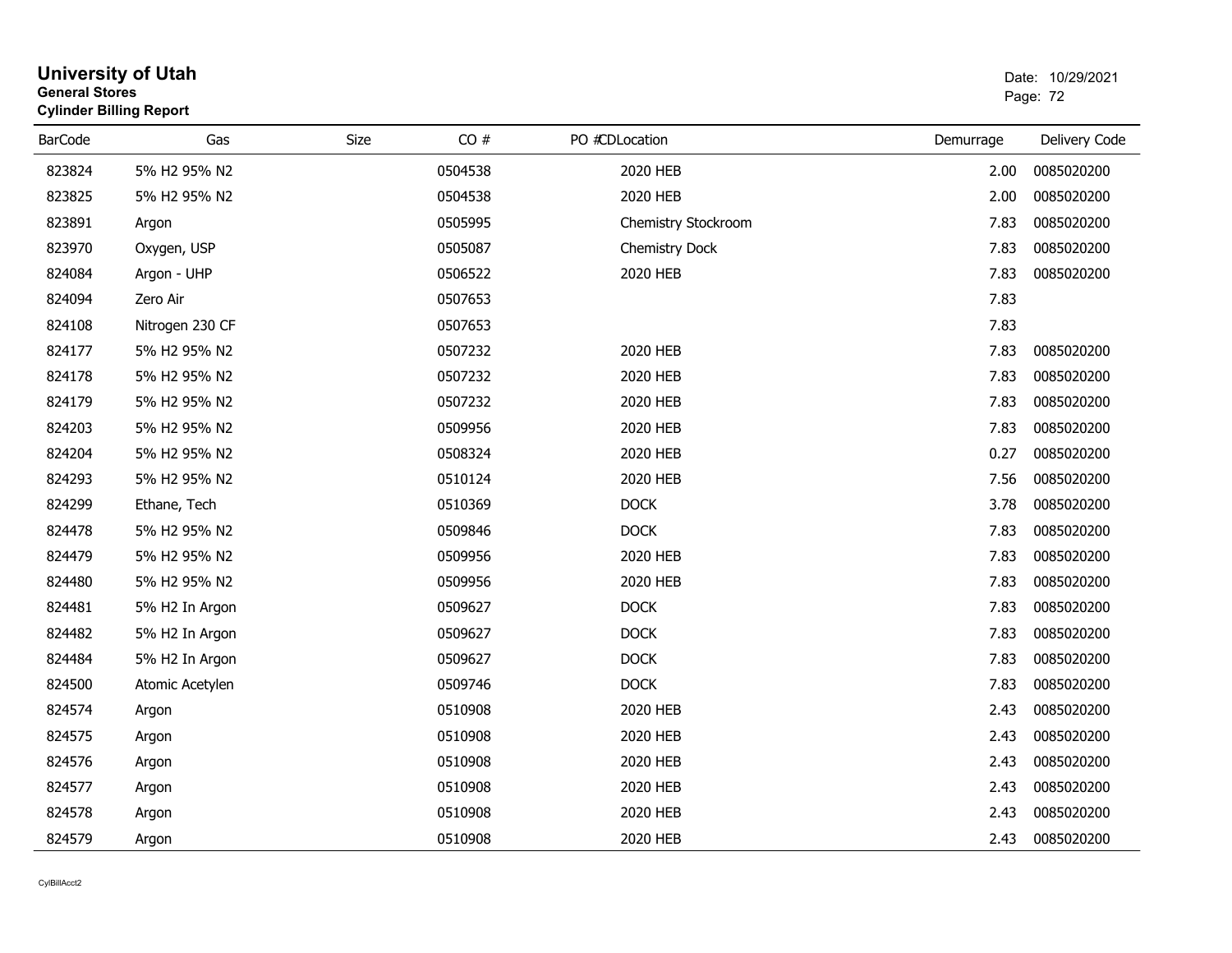| <b>General Stores</b> | <b>Cylinder Billing Report</b>      |             |         |       |                                  |                     |           | Page: 73      |
|-----------------------|-------------------------------------|-------------|---------|-------|----------------------------------|---------------------|-----------|---------------|
| <b>BarCode</b>        | Gas                                 | Size        | CO#     |       | PO #CDLocation                   |                     | Demurrage | Delivery Code |
|                       |                                     |             |         |       |                                  | <b>Amount Total</b> | 1,953.93  |               |
|                       | Chart: 01001212000303966260012022   |             |         |       |                                  |                     |           |               |
| 802671                | Deuterium                           | 50Ltr Spe   |         | 21652 | Henry Eyring Bldg.               |                     | 5.80      | 0085020200    |
| 804369                | Neon - UHP                          |             | 0245148 |       | <b>DOCK</b>                      |                     | 15.37     | 0085020200    |
|                       |                                     |             |         |       |                                  | <b>Amount Total</b> | 21.17     |               |
|                       | Chart: 01001212000304006260012022   |             |         |       |                                  |                     |           |               |
| 115689                | Ethane                              | T/US        |         | 71458 | 4159 Chem                        |                     | 9.86      | 0085020200    |
|                       |                                     |             |         |       |                                  | <b>Amount Total</b> | 9.86      |               |
|                       | Chart: 01001212000304106261012022   |             |         |       |                                  |                     |           |               |
| 205743                | $CO2 - E$                           | E/UU        | 0344895 |       | 2724 MCE                         |                     | 4.64      | 0085020200    |
|                       |                                     |             |         |       |                                  | <b>Amount Total</b> | 4.64      |               |
|                       | Chart: 01001212500091706260012022   |             |         |       |                                  |                     |           |               |
| 112482                | CO2 - 50 Lb.                        | G/US        |         | 69799 |                                  |                     | 9.86      | 0085020200    |
|                       |                                     |             |         |       |                                  | <b>Amount Total</b> | 9.86      |               |
|                       | Chart: 01001212500265106260012022   |             |         |       |                                  |                     |           |               |
| 815451                | Methane C.P. GR                     | 300/MTAIR   | 0463841 |       | BLDG 5 CROCKER SCIENCE RECEIVING |                     | 7.83      | 0085020200    |
|                       |                                     |             |         |       |                                  | <b>Amount Total</b> | 7.83      |               |
|                       | Chart: 01001212500268256260012022   |             |         |       |                                  |                     |           |               |
| 202743                | Helium - UHP                        | K/UU        | 0508766 |       | 1449 HEB                         |                     | 5.80      | 0085020200    |
|                       |                                     |             |         |       |                                  | <b>Amount Total</b> | 5.80      |               |
|                       | Chart: 0100121500055800863626002022 |             |         |       |                                  |                     |           |               |
| 116951                | Acetylene - B                       | <b>B\US</b> |         | 08547 | 2020 HEB                         |                     | 9.28      | 0085020200    |
| 116952                | Anhydrous Ammon                     |             |         | 08547 | 2020 HEB                         |                     | 9.28      | 0085020200    |
| 201246                | Argon - UHP                         |             | 0505073 |       | 2020 HEB                         |                     | 4.00      | 0085020200    |
| 203235                | Nitrous Oxide-E                     |             | 0508001 |       | Chemistry Dock                   |                     | 5.80      | 0085020200    |
|                       |                                     |             |         |       |                                  |                     |           |               |

**University of Utah** Date: 10/29/2021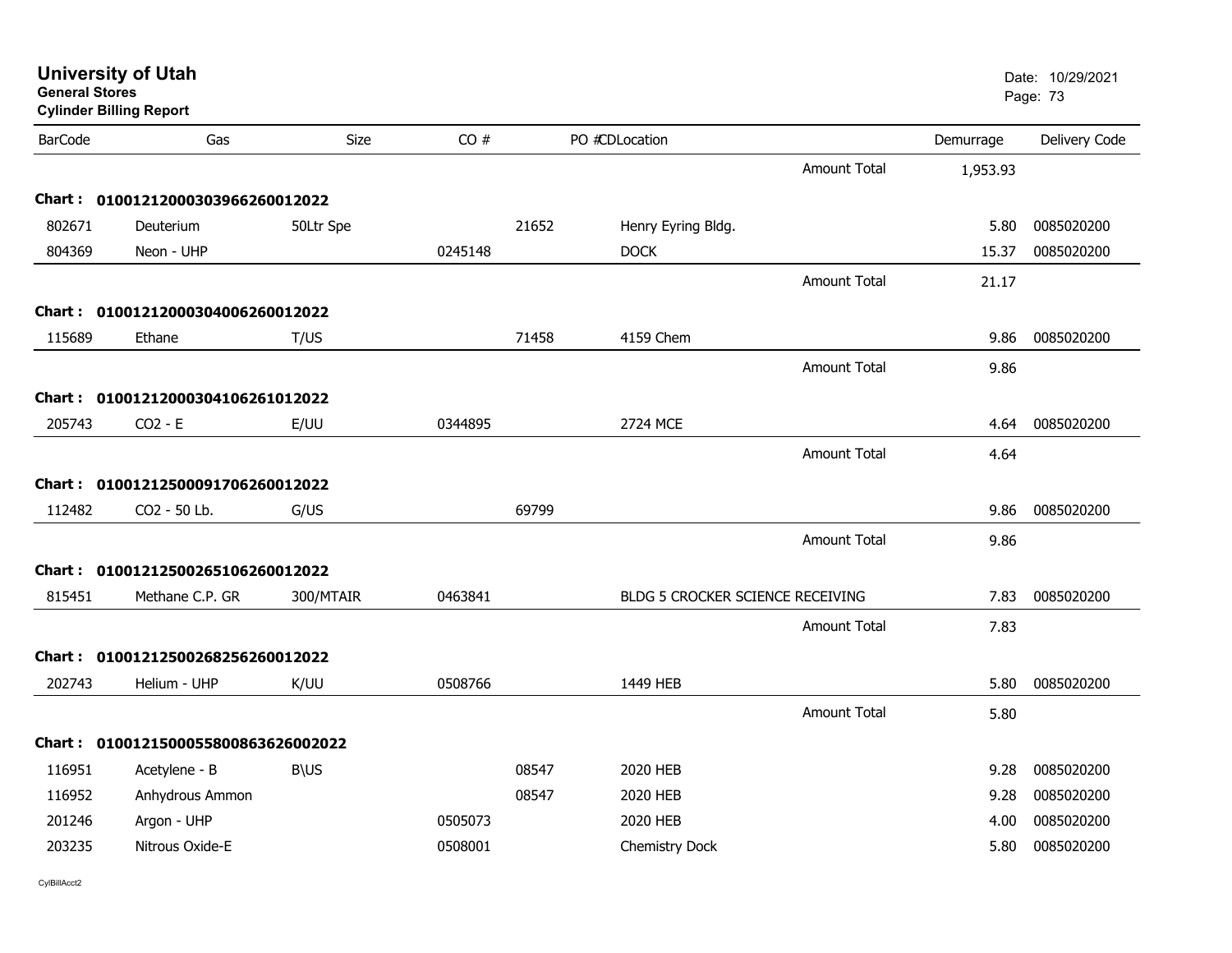| <b>General Stores</b> | <b>University of Utah</b><br><b>Cylinder Billing Report</b> |           |         |       |                         |                     |           | Date: 10/29/2021<br>Page: 74 |
|-----------------------|-------------------------------------------------------------|-----------|---------|-------|-------------------------|---------------------|-----------|------------------------------|
| <b>BarCode</b>        | Gas                                                         | Size      | CO#     |       | PO #CDLocation          |                     | Demurrage | Delivery Code                |
| 205715                | Acetylene - B                                               |           | 0486570 |       | 2020 HEB Stockroom      |                     | 5.80      | 0085020200                   |
| 800967                | Argon - UHP                                                 |           |         | 32436 | 2020 HEB                |                     | 6.96      | 0085020200                   |
| 824083                | Argon - UHP                                                 |           | 0507360 |       | 2020 HEB                |                     | 7.83      | 0085020200                   |
|                       |                                                             |           |         |       |                         | <b>Amount Total</b> | 48.95     |                              |
| <b>Chart :</b>        | 0100121500055800909626002022                                |           |         |       |                         |                     |           |                              |
| 201759                | Nitrogen, UHP                                               | K/UU      | 0499181 |       | 1432 MCE                |                     | 5.80      | 0085020200                   |
|                       |                                                             |           |         |       |                         | <b>Amount Total</b> | 5.80      |                              |
|                       | Chart: 0100121500055800912620052022                         |           |         |       |                         |                     |           |                              |
| 200030                | Nitrogen, UHP                                               | K/UU      | 0509264 |       | Chemistry Dock          |                     | 4.00      | 0085020200                   |
|                       |                                                             |           |         |       |                         | <b>Amount Total</b> | 4.00      |                              |
|                       | Chart: 0100121500059315890626002022                         |           |         |       |                         |                     |           |                              |
| 820147                | 3% CH4/Air                                                  | 200C/Mt.A | 0475667 |       | <b>DOCK</b>             |                     | 7.83      | 0085020200                   |
|                       |                                                             |           |         |       |                         | <b>Amount Total</b> | 7.83      |                              |
|                       | Chart: 01001272000013806260012022                           |           |         |       |                         |                     |           |                              |
| 200118                | Helium - 219 CF                                             | K/UU      | 0317955 |       | 114 JFB/323 JFB         |                     | 4.64      | 0083002010                   |
|                       |                                                             |           |         |       |                         |                     |           |                              |
|                       |                                                             |           |         |       |                         | <b>Amount Total</b> | 4.64      |                              |
|                       | Chart: 01001272000176536260012022                           |           |         |       |                         |                     |           |                              |
| 202705                | Nitrogen 230 CF                                             | K/UU      | 0232996 |       | 114 JFB                 |                     | 4.64      | 0083001140                   |
|                       |                                                             |           |         |       |                         | <b>Amount Total</b> | 4.64      |                              |
|                       | Chart: 01001272500063406260012022                           |           |         |       |                         |                     |           |                              |
| 112904                | Helium - 219 CF                                             | K/UU      |         | 61828 | <b>B16 JFB</b>          |                     | 4.64      | 0083001140                   |
| 200781                | Nitrogen 230 CF                                             |           | 0318448 |       | 114 JFB                 |                     | 4.64      | 0083002010                   |
| 202039                | Acetylene, CF                                               |           | 0459877 |       | 114 JFB                 |                     | 4.64      | 0083002010                   |
| 202338                | Argon                                                       |           | 0151275 |       |                         |                     | 5.80      |                              |
| 203961                | Argon                                                       |           | 0436755 |       | 114 JFB, For: Weld Shop |                     | 4.64      | 0083002010                   |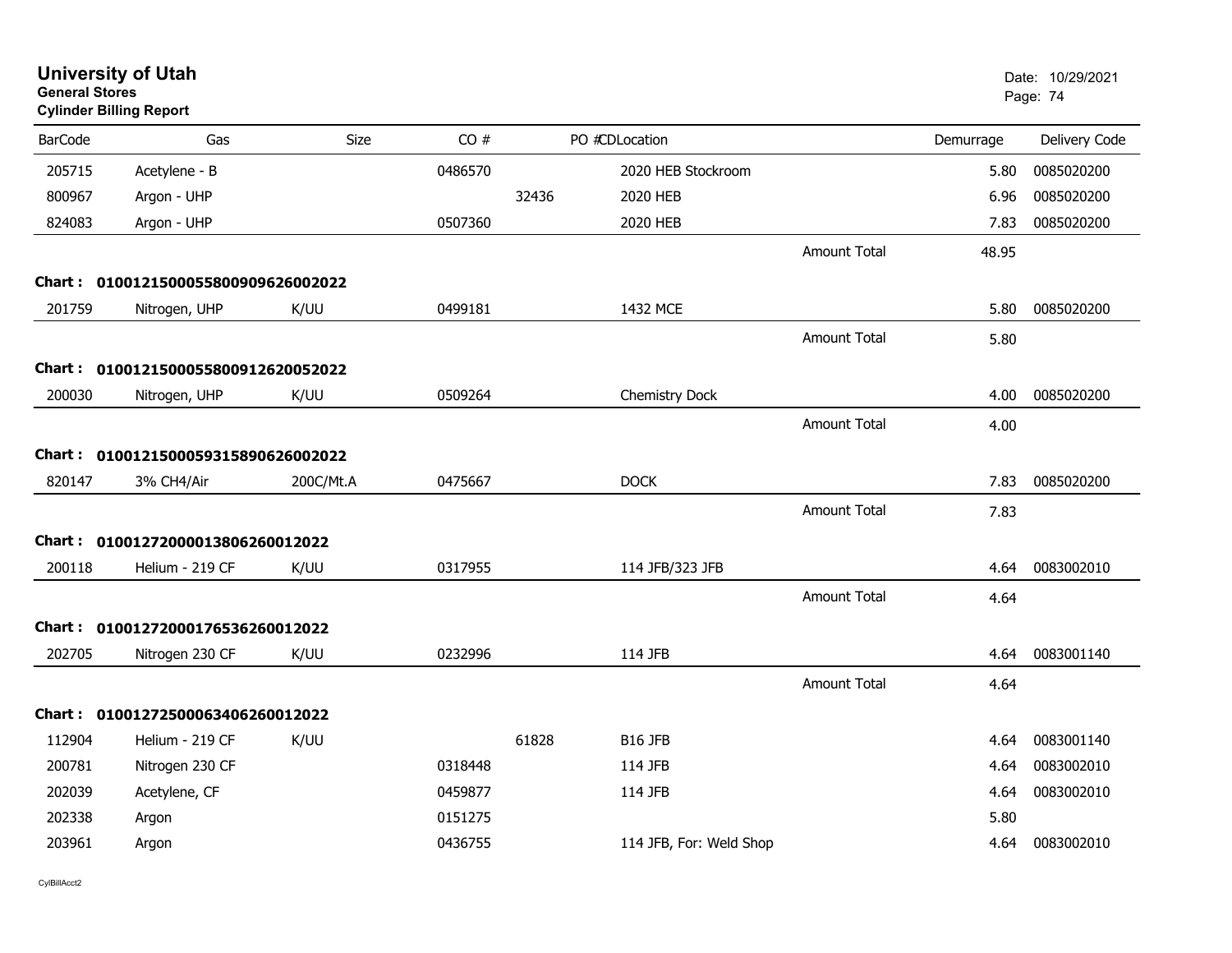| <b>General Stores</b>  | <b>University of Utah</b><br><b>Cylinder Billing Report</b> |           |         |                                       |           | Date: 10/29/2021<br>Page: 75 |
|------------------------|-------------------------------------------------------------|-----------|---------|---------------------------------------|-----------|------------------------------|
| <b>BarCode</b>         | Gas                                                         | Size      | CO#     | PO #CDLocation                        | Demurrage | Delivery Code                |
| 806920                 | Methane, UHP                                                |           | 0287195 | $114$ jfb                             | 6.38      | 0083001140                   |
| 816886                 | 25%Co2 75%Argon                                             |           | 0457519 | 114 JFB                               | 7.83      | 0083002010                   |
| 821154                 | Oxygen, USP                                                 |           | 0481678 | PHYSICS DOCK WELDING SHOP             | 7.83      | 0083002010                   |
|                        |                                                             |           |         | <b>Amount Total</b>                   | 46.40     |                              |
|                        | Chart: 01001272500098176260012022                           |           |         |                                       |           |                              |
| 201146                 | Argon                                                       | K/UU      | 0295400 | 114 JFB/VARDENY-ELLA 128 INSCC        | 4.64      | 0083002010                   |
|                        |                                                             |           |         | <b>Amount Total</b>                   | 4.64      |                              |
|                        | Chart: 01001272500197516260012022                           |           |         |                                       |           |                              |
| 200919                 | Helium - 219 CF                                             | K/UU      | 0410189 | 114 JFB                               | 4.64      | 0083002010                   |
| 200984                 | Helium - 219 CF                                             |           | 0402926 | 114 JFB                               | 4.64      | 0083002010                   |
| 813073                 | Hydrogen - UHP                                              |           | 0425020 | 114 JFB                               | 6.38      | 0083002010                   |
|                        |                                                             |           |         | <b>Amount Total</b>                   | 15.66     |                              |
|                        | Chart: 01001272500197876260012022                           |           |         |                                       |           |                              |
| 202501                 | Helium - UHP                                                | K/UU      | 0459332 | 114 JFB                               | 4.64      | 0083002010                   |
| 203655                 | Helium - UHP                                                |           | 0415232 | 114 JFB                               | 4.64      | 0083002010                   |
| 815297                 | Nitrogen, UHP                                               |           | 0442310 | 114 JFB                               | 6.67      | 0083002010                   |
|                        |                                                             |           |         | <b>Amount Total</b>                   | 15.95     |                              |
| Chart :                | 0100127500054504454626002022                                |           |         |                                       |           |                              |
| 204669                 | Helium - UHP                                                | K/UU      | 0439229 | 114 JFB                               | 4.64      | 0083002010                   |
|                        |                                                             |           |         | <b>Amount Total</b>                   | 4.64      |                              |
|                        | Chart: 0100127500055800416626002022                         |           |         |                                       |           |                              |
| 200756                 | Helium - UHP                                                | K/UU      | 0469219 | JFB SP Loading dock Attn: Henna Popli | 5.80      | 0083002010                   |
| 202745                 | Helium - 219 CF                                             |           | 0466857 | JFB- SP Loading Dock for Henna Popli  | 5.80      | 0083002010                   |
|                        |                                                             |           |         | <b>Amount Total</b>                   | 11.60     |                              |
|                        | Chart: 0100127500055800886626002022                         |           |         |                                       |           |                              |
| 815654<br>CylBillAcct2 | 20PPM O2/N2                                                 | 200C/Mt.A | 0443432 | 114 JFB                               | 6.67      | 0083002010                   |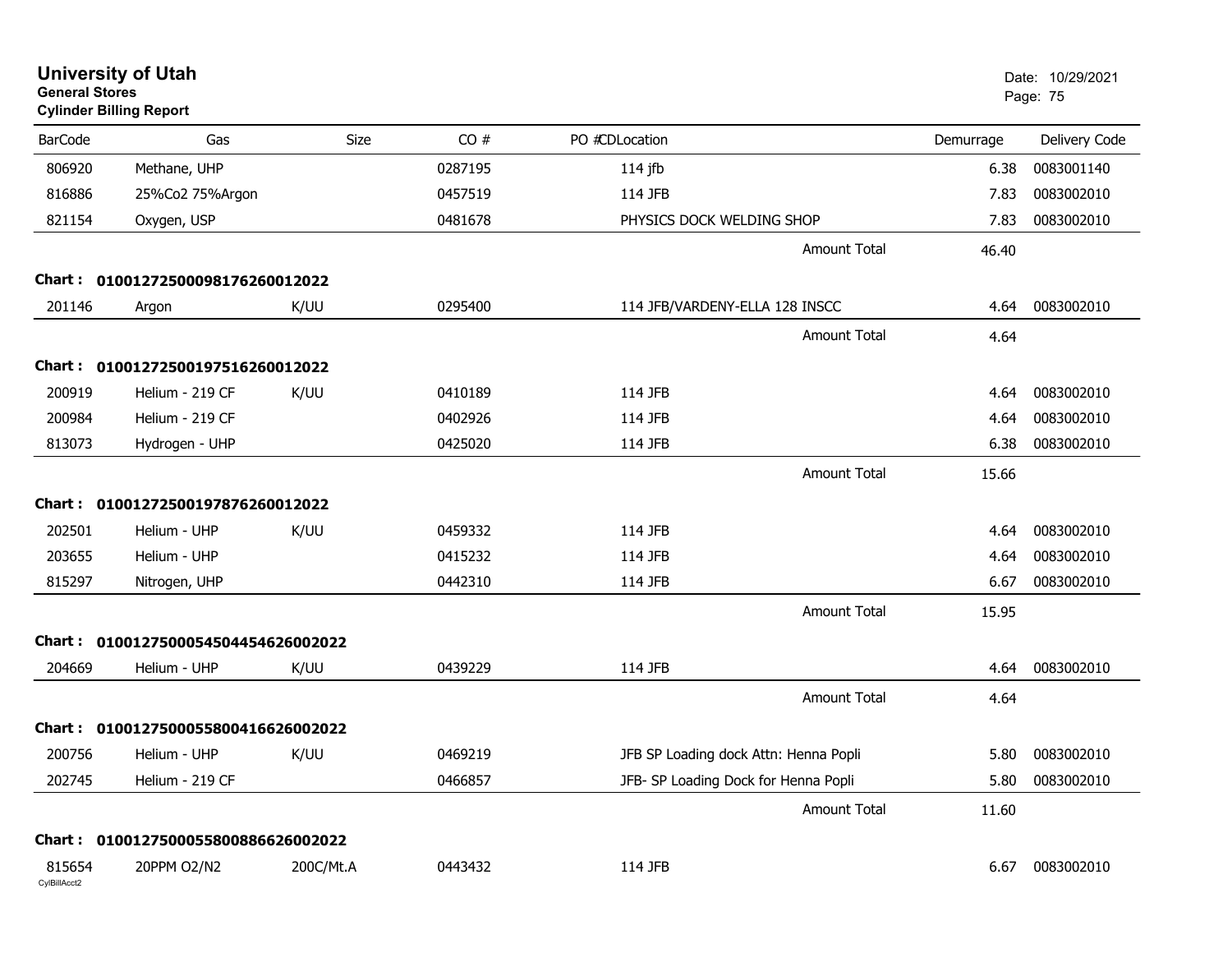| <b>Cylinder Billing Report</b> |                                        |                                                                                                                                                                                                                 |                                     |                                                            |                      |
|--------------------------------|----------------------------------------|-----------------------------------------------------------------------------------------------------------------------------------------------------------------------------------------------------------------|-------------------------------------|------------------------------------------------------------|----------------------|
| Gas                            | Size                                   | CO#                                                                                                                                                                                                             | PO #CDLocation                      | Demurrage                                                  | Delivery Code        |
| Atomic Acetylen                |                                        | 0481386                                                                                                                                                                                                         | <b>DOCK - 4222 HEB</b>              | 0.27                                                       | 0085020200           |
|                                |                                        |                                                                                                                                                                                                                 | <b>Amount Total</b>                 | 6.94                                                       |                      |
|                                |                                        |                                                                                                                                                                                                                 |                                     |                                                            |                      |
| CO2 - 50 Lb.                   | K/UU                                   | 0406145                                                                                                                                                                                                         | 204 LIFE SCIENCE                    | 4.64                                                       | 0083002010           |
|                                |                                        |                                                                                                                                                                                                                 | <b>Amount Total</b>                 | 4.64                                                       |                      |
|                                |                                        |                                                                                                                                                                                                                 |                                     |                                                            |                      |
| Zero Air                       | K/UU                                   | 0455141                                                                                                                                                                                                         | 5340 GARNER COMMONS                 | 4.64                                                       | 0048046250           |
|                                |                                        |                                                                                                                                                                                                                 | <b>Amount Total</b>                 | 4.64                                                       |                      |
|                                |                                        |                                                                                                                                                                                                                 |                                     |                                                            |                      |
| Zero Air                       |                                        | 0477368                                                                                                                                                                                                         | 5340 GARDNER COMMONS                | 7.83                                                       | 0073002170           |
|                                |                                        |                                                                                                                                                                                                                 | <b>Amount Total</b>                 |                                                            |                      |
|                                |                                        |                                                                                                                                                                                                                 |                                     |                                                            |                      |
|                                |                                        |                                                                                                                                                                                                                 |                                     | 4.64                                                       | 0043001010           |
|                                |                                        |                                                                                                                                                                                                                 |                                     |                                                            |                      |
|                                |                                        |                                                                                                                                                                                                                 |                                     |                                                            |                      |
|                                |                                        |                                                                                                                                                                                                                 |                                     |                                                            | 0037002350           |
|                                |                                        | 0419732                                                                                                                                                                                                         | 134 Architecture                    | 4.64                                                       | 0037002350           |
| Argon                          |                                        | 0441478                                                                                                                                                                                                         | BLDG 37 Room 134- Architecture Shop | 4.64                                                       | 0037002350           |
| 25%Co2 75%Argon                |                                        | 0441478                                                                                                                                                                                                         | BLDG 37 Room 134- Architecture Shop | 4.64                                                       | 0037002350           |
| 25%Co2 75%Argon                |                                        | 0380154                                                                                                                                                                                                         | 134 AAC (ARCH SHOP)                 | 4.64                                                       | 0037002350           |
| Oxygen, USP                    |                                        | 0419732                                                                                                                                                                                                         | 134 Architecture                    | 6.38                                                       | 0037002350           |
| 25%Co2 75%Argon                |                                        | 0441478                                                                                                                                                                                                         | BLDG 37 Room 134- Architecture Shop | 6.67                                                       | 0037002350           |
|                                |                                        |                                                                                                                                                                                                                 | <b>Amount Total</b>                 | 36.25                                                      |                      |
|                                |                                        |                                                                                                                                                                                                                 |                                     |                                                            |                      |
| Oxygen, USP - D                | D-Mt.Air                               | 0397197                                                                                                                                                                                                         | 2117 ANNEX                          | 6.96                                                       | 0105021200           |
|                                | CO2 - Siphon<br>Argon<br>Acetylene, CF | 0100127500059314130626002022<br>01001372500260546260012022<br>01001372500263496260012022<br>200C/Mt.A<br>01001411001055376430012022<br>K/UU<br>01001581001134446260012022<br>K/UU<br>01001961001054416260612022 | 0398238<br>0380154                  | 101 NAVAL SC<br><b>Amount Total</b><br>134 AAC (ARCH SHOP) | 7.83<br>4.64<br>4.64 |

**University of Utah** Date: 10/29/2021

end and the state of the state of the state of the state of the state of the state of the Page: 76  $\,$  Page: 76  $\,$ 

**General Stores**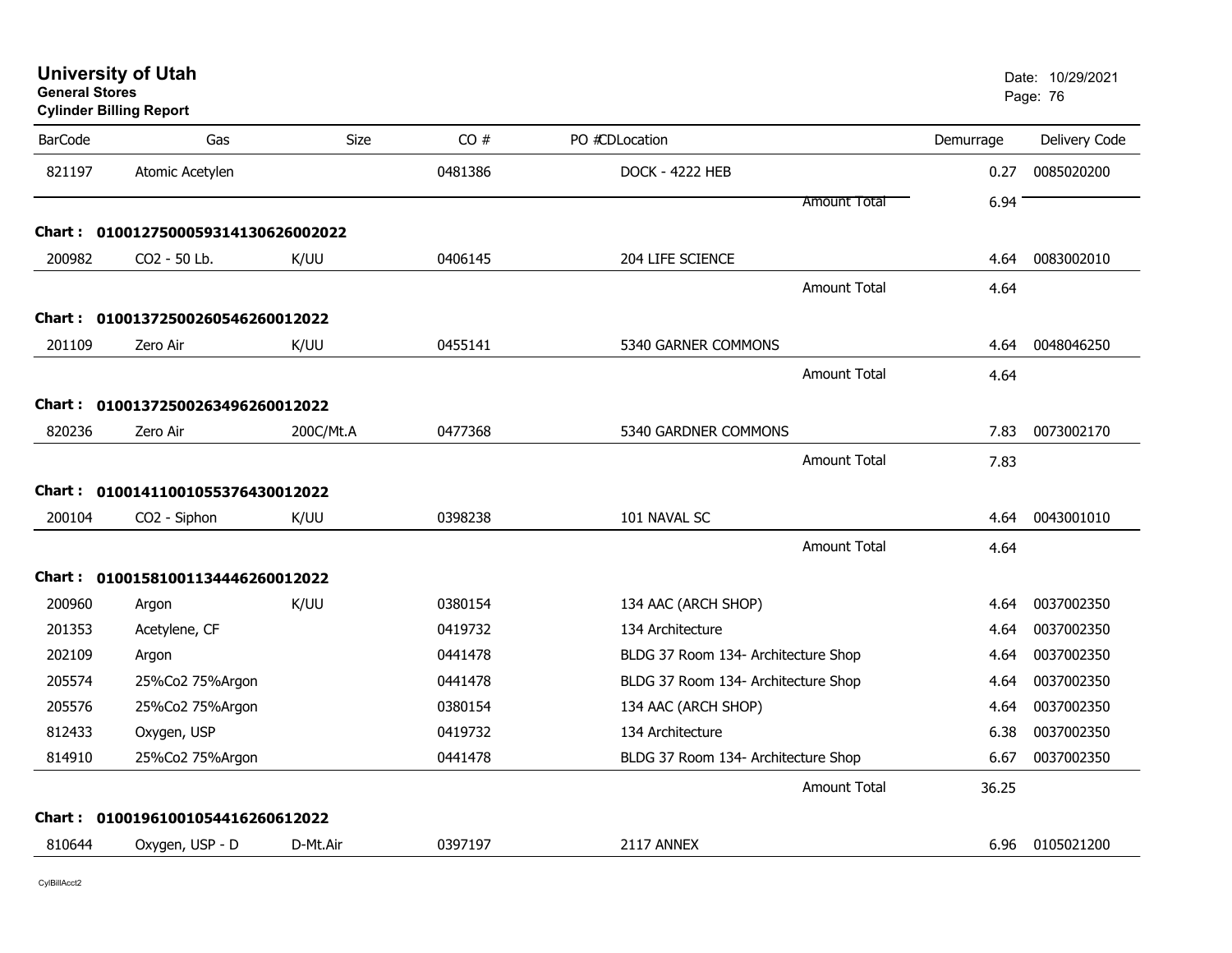|                | <b>Cylinder Billing Report</b>    |           |         |                                             |           | ı ayu. <i>11</i> |
|----------------|-----------------------------------|-----------|---------|---------------------------------------------|-----------|------------------|
| <b>BarCode</b> | Gas                               | Size      | CO#     | PO #CDLocation                              | Demurrage | Delivery Code    |
|                |                                   |           |         | <b>Amount Total</b>                         | 6.96      |                  |
|                | Chart: 01001961001133306240112022 |           |         |                                             |           |                  |
| 804564         | 16%024%CO2/N2                     | E/MT. AIR | 0252116 | 247 HPER-N                                  | 6.09      | 0092002510       |
|                |                                   |           |         | Amount Total                                | 6.09      |                  |
|                | Chart: 01001962000200786260012022 |           |         |                                             |           |                  |
| 815374         | Oxygen, USP - D                   | D-Mt.Air  | 0442257 | 2068 ANNEX                                  | 6.96      | 0105020560       |
|                |                                   |           |         |                                             |           | 0006001020       |
| 823353         | Oxygen, USP - D                   |           | 0499246 | 117B William Stewart BLdg                   | 7.83      |                  |
| 823434         | Oxygen, USP - E                   |           | 0509416 | 110E William Stewart                        | 7.83      | 0006001020       |
| 824422         | Oxygen, USP - E                   |           | 0509416 | 110E William Stewart                        | 7.83      | 0006001020       |
| 824474         | Oxygen, USP - D                   |           | 0509628 | 110E William Stewart                        | 7.83      | 0006001020       |
| 824475         | Oxygen, USP - D                   |           | 0509628 | 110E William Stewart                        | 7.83      | 0006001020       |
| 824476         | Oxygen, USP - D                   |           | 0509628 | 110E William Stewart                        | 7.83      | 0006001020       |
|                |                                   |           |         | Amount Total                                | 53.94     |                  |
|                | Chart: 01001962000200786260612022 |           |         |                                             |           |                  |
| 810243         | Oxygen, USP - D                   | D-Mt.Air  | 0381625 | 2060 Annex- Go to 2142 Annex to get room ur | 5.51      | 0105021200       |
| 810247         | Oxygen, USP - D                   |           | 0381625 | 2060 Annex- Go to 2142 Annex to get room ur | 5.51      | 0105021200       |
| 824477         | Oxygen, USP - D                   |           | 0509855 | 110E STEWART BLDG                           | 7.83      | 0006001020       |
| 824496         | Oxygen, USP - D                   |           | 0509855 | 110E STEWART BLDG                           | 7.83      | 0006001020       |
| 824497         | Oxygen, USP - D                   |           | 0509855 | 110E STEWART BLDG                           | 7.83      | 0006001020       |
| 824509         | Oxygen, USP - D                   |           | 0510048 | 117B William Stewart BLDG                   | 6.75      | 0006001020       |
| 824510         | Oxygen, USP - D                   |           | 0510048 | 117B William Stewart BLDG                   | 6.75      | 0006001020       |
| 824511         | Oxygen, USP - D                   |           | 0510048 | 117B William Stewart BLDG                   | 6.75      | 0006001020       |
|                |                                   |           |         | <b>Amount Total</b>                         | 54.76     |                  |
|                | Chart: 01001972000200786260012022 |           |         |                                             |           |                  |
| 817157         | Oxygen, USP - D                   | D-Mt.Air  | 0456620 | 2142 ANNEX                                  | 6.96      | 0105020560       |
| 821359         | Oxygen, USP - D                   |           | 0482427 | 110E William Stewart BLDG                   | 7.83      | 0006001020       |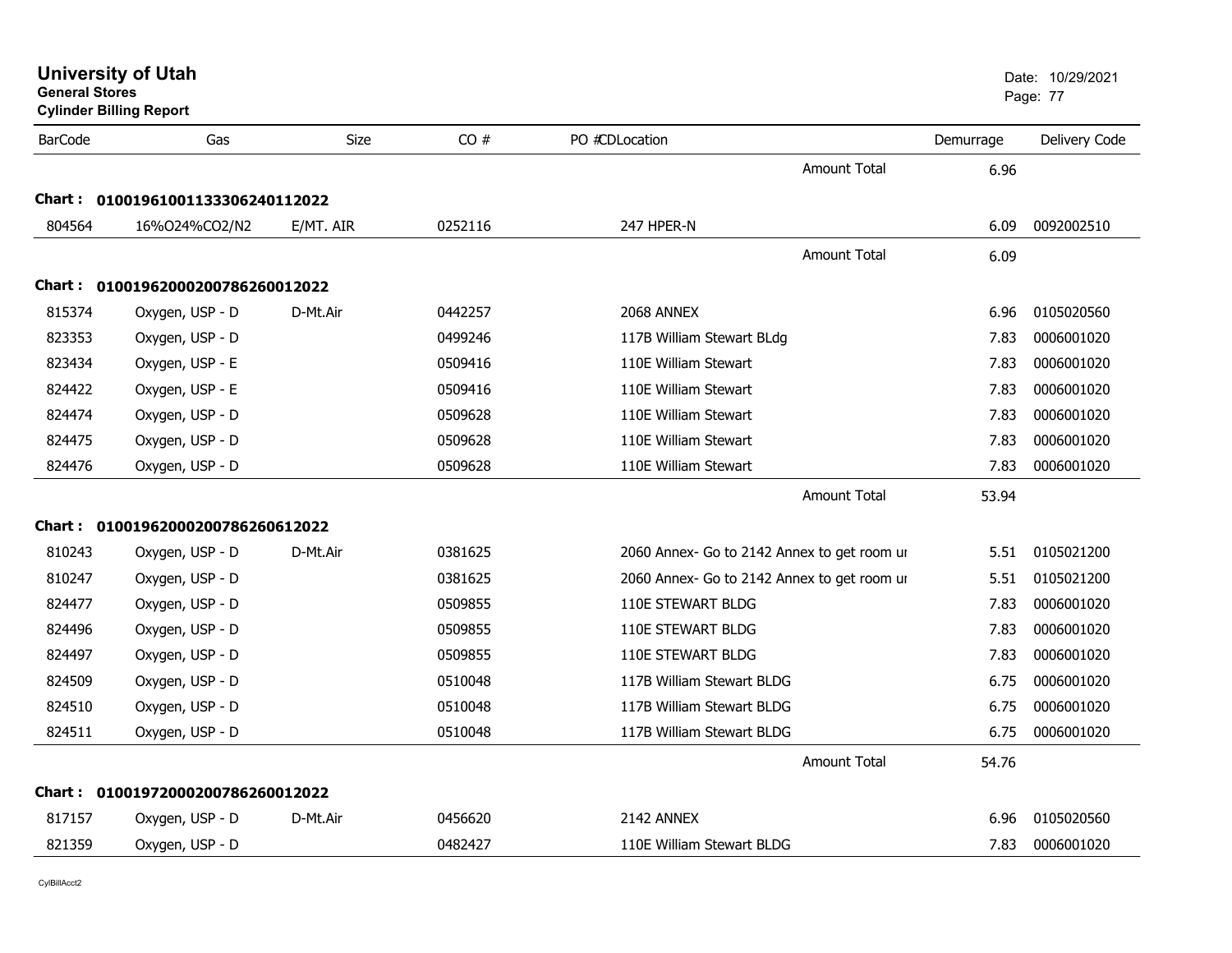| <b>BarCode</b> | Gas                                 | Size             | CO#     | PO #CDLocation |                                               | Demurrage | Delivery Code |
|----------------|-------------------------------------|------------------|---------|----------------|-----------------------------------------------|-----------|---------------|
|                |                                     |                  |         |                | <b>Amount Total</b>                           | 14.79     |               |
| Chart :        | 01002001001311446260512022          |                  |         |                |                                               |           |               |
| 201334         | CO2 - 50 Lb.                        | K/UU             | 0349581 | 230 HPER-N     |                                               | 4.64      | 0092002140    |
|                |                                     |                  |         |                | <b>Amount Total</b>                           | 4.64      |               |
|                | Chart: 01002002000287856260312022   |                  |         |                |                                               |           |               |
| 200355         | CO2 - 50 Lb.                        | K/UU             | 0498644 | 3490 EIHG      |                                               | 3.60      | 0533034900    |
| 200753         | Nitrogen, UHP                       |                  | 0505756 | 3450 Eccles    |                                               | 5.80      | 0533034900    |
| 201936         | 95% O2, 5% CO2                      |                  | 0511110 | 3450 Eccles    |                                               | 1.40      | 0533034900    |
| 203969         | CO2 - 50 Lb.                        |                  | 0510790 | 3490 Eccles    |                                               | 2.20      | 0533034900    |
|                |                                     |                  |         |                | <b>Amount Total</b>                           | 13.00     |               |
|                | Chart: 01002002500261486260312022   |                  |         |                |                                               |           |               |
| 200682         | 95% O2, 5% CO2                      | K/UU             | 0391293 | 3450 ECCLES    |                                               | 4.64      | 0533041450    |
|                |                                     |                  |         |                | <b>Amount Total</b>                           | 4.64      |               |
| Chart :        | 0100200500056100129643002022        |                  |         |                |                                               |           |               |
| 201467         | CO2 - 50 Lb.                        | <b>50 LB/UU</b>  | 0466430 |                | HPER-N 230- cell culture room (Nutrition Lab) | 5.80      | 0092002000    |
| 201818         | CO2 - 50 Lb.                        |                  | 0466430 |                | HPER-N 230- cell culture room (Nutrition Lab) | 5.80      | 0092002000    |
| 202519         | CO2 - 50 Lb.                        |                  | 0466430 |                | HPER-N 230- cell culture room (Nutrition Lab) | 5.80      | 0092002000    |
|                |                                     |                  |         |                | <b>Amount Total</b>                           | 17.40     |               |
|                | Chart: 0100200500059314480626032022 |                  |         |                |                                               |           |               |
| 204490         | Co <sub>2</sub> Food Grade          | 20#/UU           | 0473530 | 3450 Eccles    |                                               | 5.80      | 0533034900    |
| 819790         | NF Nitrogen                         |                  | 0473577 | 3450 ECCLES    |                                               | 7.83      | 0533034900    |
|                |                                     |                  |         |                | <b>Amount Total</b>                           | 13.63     |               |
|                | Chart: 0100200500059314480643002022 |                  |         |                |                                               |           |               |
| 201541         | N2, Liquid LX45                     | <b>180 LTR/U</b> | 0509915 | 3475 ECCLES    |                                               | 46.40     | 0533034900    |
| 201544         | N2, Liquid LX45                     |                  | 0509022 | 3475 EIHG      |                                               | 22.40     | 0533021000    |

Nutr N2, Liquid LX45 <sup>0509915</sup> 3475 ECCLES 46.40 <sup>0533034900</sup>

**University of Utah** Date: 10/29/2021

**General StoresCylinder Billing Report**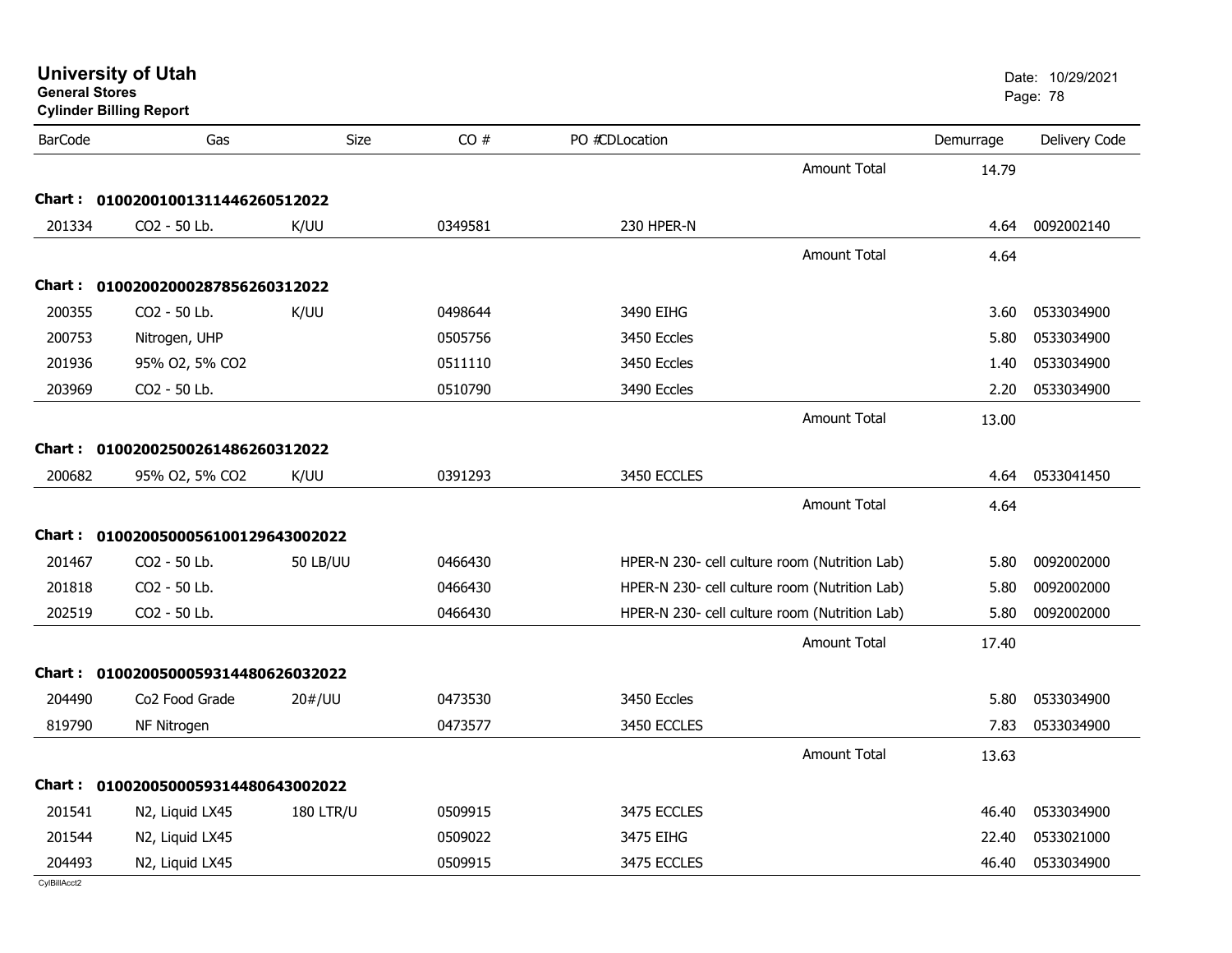| <b>General Stores</b>  | <b>Cylinder Billing Report</b>      |      |         |                |                     |           | Page: 79      |
|------------------------|-------------------------------------|------|---------|----------------|---------------------|-----------|---------------|
| <b>BarCode</b>         | Gas                                 | Size | CO#     | PO #CDLocation |                     | Demurrage | Delivery Code |
|                        |                                     |      |         |                | <b>Amount Total</b> | 115.20    |               |
|                        | Chart: 0100200500059314890626002022 |      |         |                |                     |           |               |
| 200003                 | 95% O2, 5% CO2                      | K/UU | 0509147 | 3420 EIHG      |                     | 5.80      | 0092002000    |
| 200010                 | 95% O2, 5% CO2                      |      | 0506527 | 3420 Eccles    |                     | 1.00      | 0092002000    |
| 200600                 | 95% O2, 5% CO2                      |      | 0509147 | 3420 EIHG      |                     | 5.80      | 0092002000    |
| 200680                 | 95% O2, 5% CO2                      |      | 0510305 | 3420 Eccles    |                     | 4.80      | 0092002000    |
| 201091                 | 95% O2, 5% CO2                      |      | 0507885 | 3420 EIHG      |                     | 1.00      | 0092002000    |
| 202545                 | Oxygen, USP - E                     |      | 0508765 | 3420 Eccles    |                     | 5.80      | 0092002000    |
| 202668                 | CO <sub>2</sub> - 50 Lb.            |      | 0509725 | 3420 EIHG      |                     | 5.80      | 0092002000    |
| 202850                 | 95% N2, 5% CO2                      |      | 0491804 | 3420 ECCLES    |                     | 5.80      | 0092002000    |
| 203866                 | 95% O2, 5% CO2                      |      | 0510305 | 3420 Eccles    |                     | 4.80      | 0092002000    |
| 205467                 | Oxygen, USP - E                     |      | 0508765 | 3420 Eccles    |                     | 5.80      | 0092002000    |
| 205578                 | 95% O2, 5% CO2                      |      | 0509147 | 3420 EIHG      |                     | 5.80      | 0092002000    |
| 824056                 | Oxygen, USP - E                     |      | 0506527 | 3420 Eccles    |                     | 7.83      | 0092002000    |
| 824060                 | Oxygen, USP - E                     |      | 0506527 | 3420 Eccles    |                     | 7.83      | 0092002000    |
|                        |                                     |      |         |                | <b>Amount Total</b> | 67.86     |               |
|                        | Chart: 0100200500059315250626002022 |      |         |                |                     |           |               |
| 200100                 | CO <sub>2</sub> - Siphon            | K/UU | 0507379 | 1840 SKAGGS    |                     | 5.80      | 0092002000    |
| 202991                 | Oxygen, USP                         |      | 0503877 | 230 HPER-N     |                     | 5.80      | 0092002000    |
| 205456                 | Oxygen, USP - E                     |      | 0503272 | 230 HPER-N     |                     | 5.80      | 0092002000    |
| 205465                 | Oxygen, USP - E                     |      | 0503877 | 230 HPER-N     |                     | 5.80      | 0092002000    |
| 205733                 | Oxygen, USP - E                     |      | 0503877 | 230 HPER-N     |                     | 5.80      | 0092002000    |
| 205737                 | Oxygen, USP - E                     |      | 0503877 | 230 HPER-N     |                     | 5.80      | 0092002000    |
|                        |                                     |      |         |                | <b>Amount Total</b> | 34.80     |               |
|                        | Chart: 0100200500059315940626032022 |      |         |                |                     |           |               |
| 200333                 | CO2 - 50 Lb.                        | K/UU | 0506755 | 3490 Eccles    |                     | 5.80      | 0533034900    |
| 200949<br>CylBillAcct2 | CO2 - 50 Lb.                        |      | 0505347 | 3490 Eccles    |                     | 5.80      | 0533034900    |

## **University of Utah** Date: 10/29/2021 **General Stores**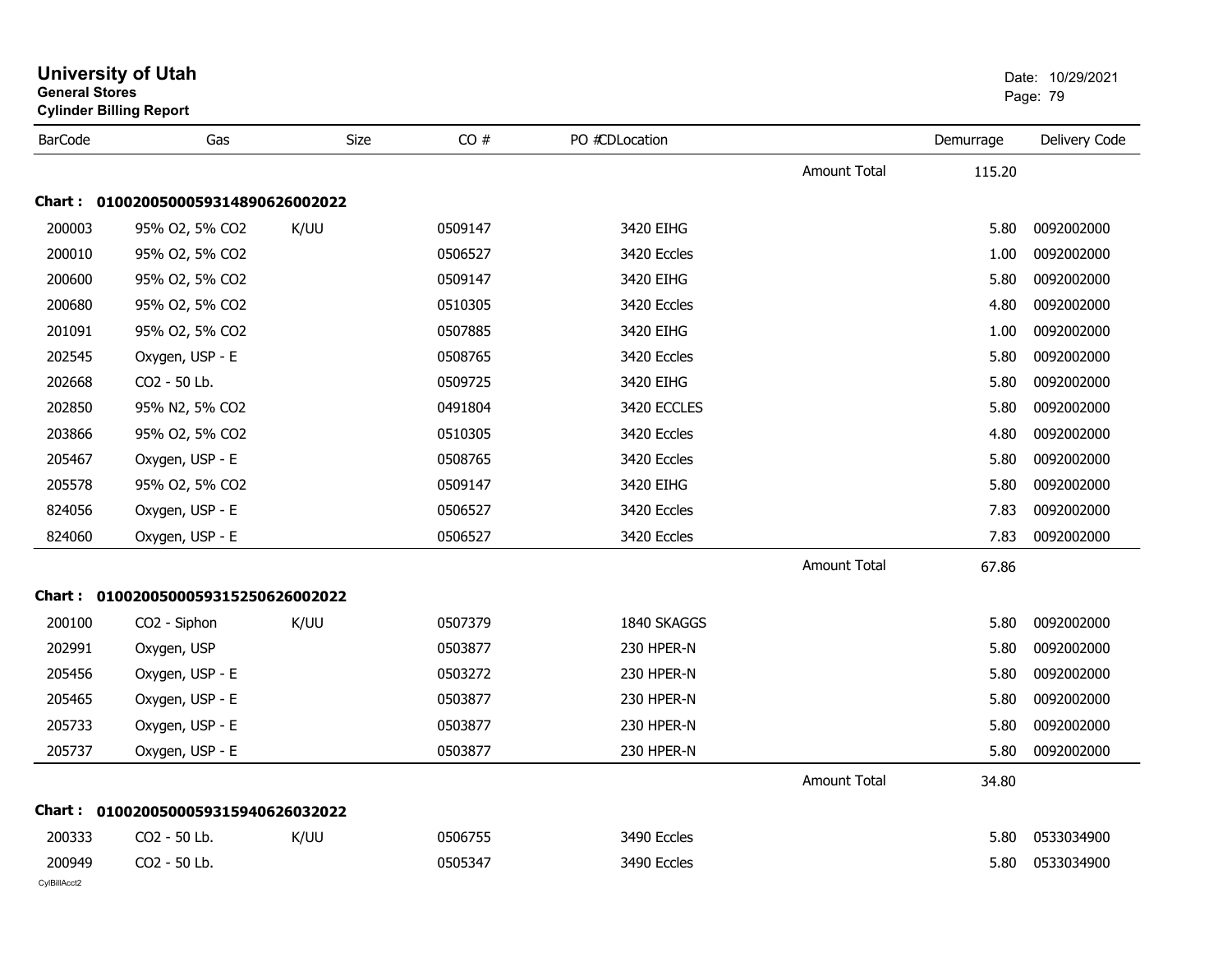| <b>General Stores</b>  | <b>University of Utah</b><br><b>Cylinder Billing Report</b> |           |         |                |                     |           | Date: 10/29/2021<br>Page: 80 |  |
|------------------------|-------------------------------------------------------------|-----------|---------|----------------|---------------------|-----------|------------------------------|--|
| <b>BarCode</b>         | Gas                                                         | Size      | CO#     | PO #CDLocation |                     | Demurrage | Delivery Code                |  |
| 201225                 | CO2 - 50 Lb.                                                |           | 0505347 | 3490 Eccles    |                     | 5.80      | 0533034900                   |  |
| 201653                 | CO2 - 50 Lb.                                                |           | 0505347 | 3490 Eccles    |                     | 5.80      | 0533034900                   |  |
| 201692                 | CO2 - 50 Lb.                                                |           | 0506755 | 3490 Eccles    |                     | 5.80      | 0533034900                   |  |
| 202280                 | 95% O2, 5% CO2                                              |           | 0479881 | 3490 Eccles    |                     | 5.80      | 0533034900                   |  |
| 202356                 | Nitrogen, UHP                                               |           | 0509163 | 3450 EIHG      |                     | 5.80      | 0533021000                   |  |
| 204736                 | CO2 - 50 Lb.                                                |           | 0506755 | 3490 Eccles    |                     | 5.80      | 0533034900                   |  |
| 205649                 | CO2 - 50 Lb.                                                |           | 0509164 | 3490 EIHG      |                     | 5.80      | 0533034900                   |  |
| 824375                 | CO2 - 50 Lb.                                                |           | 0509164 | 3490 EIHG      |                     | 7.83      | 0533034900                   |  |
| 824382                 | CO2 - 50 Lb.                                                |           | 0509164 | 3490 EIHG      |                     | 7.83      | 0533034900                   |  |
|                        |                                                             |           |         |                | <b>Amount Total</b> | 67.86     |                              |  |
| Chart :                | 0100200500059316940662002022                                |           |         |                |                     |           |                              |  |
| 824176                 | 1%025%Co2/N2                                                | 200C/Mt.A | 0506788 | 3420 ECCLES    |                     | 7.83      | 0533021000                   |  |
| 824191                 | 7% O2 In N2                                                 |           | 0506945 | 3420 ECCLES    |                     | 7.83      | 0533021000                   |  |
|                        |                                                             |           |         |                | <b>Amount Total</b> | 15.66     |                              |  |
| Chart :                | 0100201500059312730626002022                                |           |         |                |                     |           |                              |  |
| 205582                 | 95% O2, 5% CO2                                              | K/UU      | 0429555 | 3480 EIHG      |                     | 4.64      | 0533034800                   |  |
| 205738                 | Oxygen, USP - E                                             |           | 0501098 | 3480 EIHG      |                     | 5.40      | 0533034800                   |  |
|                        |                                                             |           |         |                | <b>Amount Total</b> | 10.04     |                              |  |
|                        | Chart: 0100201500059312730626032022                         |           |         |                |                     |           |                              |  |
| 201791                 | Oxygen, USP - E                                             | E/UU      | 0505863 | 3480 EIHG      |                     | 5.80      | 0533034800                   |  |
| 202637                 | Oxygen, USP - E                                             |           | 0511311 | 3480 EIHG      |                     | 0.40      | 0533034800                   |  |
| 203444                 | Oxygen, USP - E                                             |           | 0505863 | 3480 EIHG      |                     | 5.40      | 0533034800                   |  |
| 203656                 | Oxygen, USP - E                                             |           | 0505863 | 3480 EIHG      |                     | 5.40      | 0533034800                   |  |
| 205320                 | Oxygen, USP - E                                             |           | 0505863 | 3480 EIHG      |                     | 5.40      | 0533034800                   |  |
| 205466                 | Oxygen, USP - E                                             |           | 0511311 | 3480 EIHG      |                     | 0.40      | 0533034800                   |  |
| 205731                 | Oxygen, USP - E                                             |           | 0511311 | 3480 EIHG      |                     | 0.40      | 0533034800                   |  |
| 205951<br>CvIBillAcct2 | Oxygen, USP - E                                             |           | 0511311 | 3480 EIHG      |                     | 0.40      | 0533034800                   |  |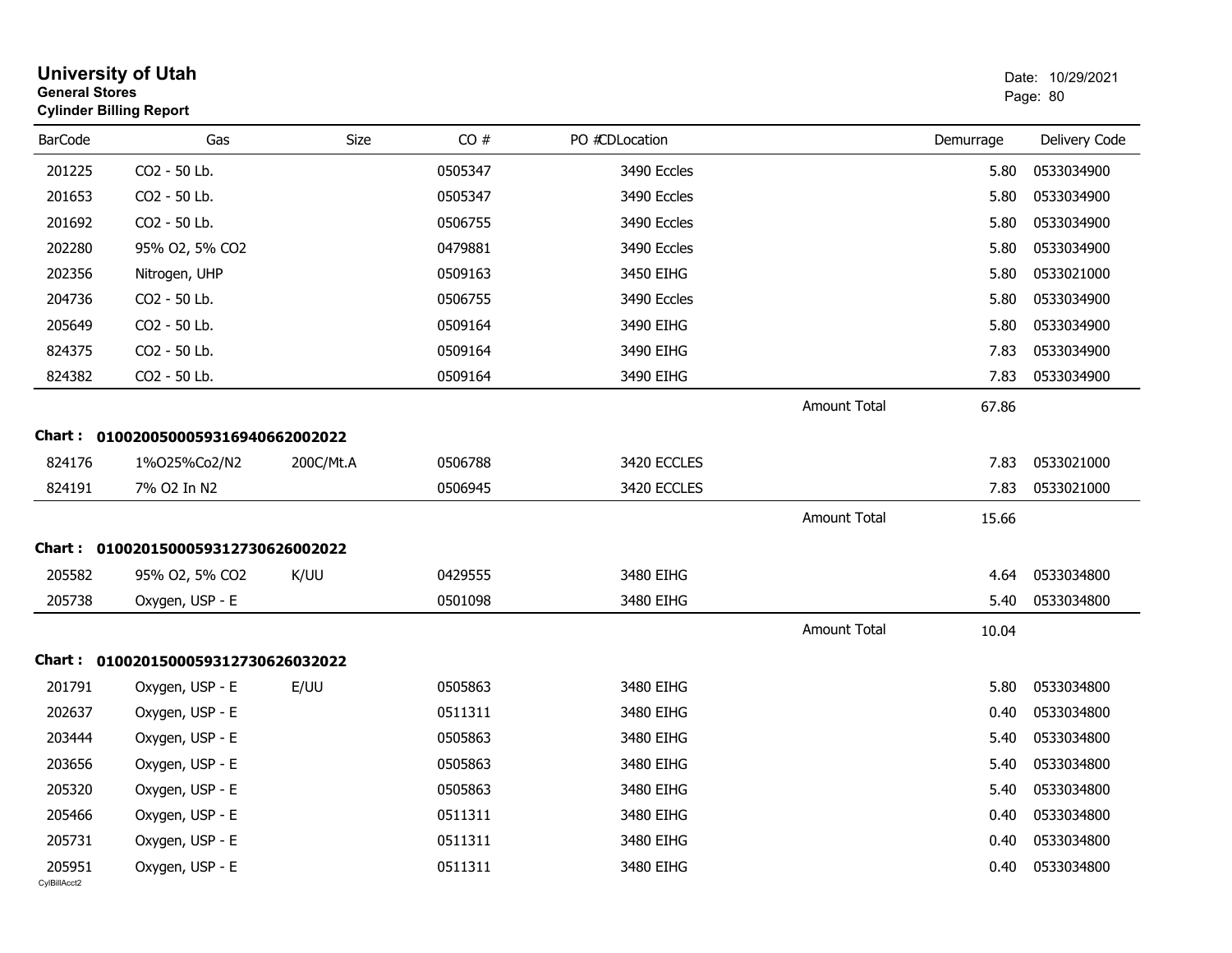|                | <b>University of Utah</b><br><b>General Stores</b><br><b>Cylinder Billing Report</b> |      |         |                                    |                     |           | Date: 10/29/2021<br>Page: 81 |  |
|----------------|--------------------------------------------------------------------------------------|------|---------|------------------------------------|---------------------|-----------|------------------------------|--|
| <b>BarCode</b> | Gas                                                                                  | Size | CO#     | PO #CDLocation                     |                     | Demurrage | Delivery Code                |  |
|                |                                                                                      |      |         |                                    | <b>Amount Total</b> | 23.60     |                              |  |
|                | Chart: 0100201500059314111643002022                                                  |      |         |                                    |                     |           |                              |  |
| 200178         | 95% O2, 5% CO2                                                                       | K/UU | 0507451 | 3440 Eccles                        |                     | 5.80      | 0853000000                   |  |
| 201126         | Oxygen, USP                                                                          |      | 0444952 | 3450 SUITE A ECCLES                |                     | 4.64      | 0853000000                   |  |
| 202653         | Nitrogen 230 CF                                                                      |      | 0507451 | 3440 Eccles                        |                     | 5.80      | 0853000000                   |  |
| 818557         | Oxygen, USP - E                                                                      |      | 0465821 | 3440 EIHG                          |                     | 7.83      | 0533034900                   |  |
|                |                                                                                      |      |         |                                    | <b>Amount Total</b> | 24.07     |                              |  |
|                | Chart: 01002109900120086260012022                                                    |      |         |                                    |                     |           |                              |  |
| 200789         | CO2 - 50 Lb.                                                                         | K/UU | 0474619 | 3752 HCI RS Cairns Lab CHemical RM |                     | 5.80      | 0533051000                   |  |
| 201102         | N2, Liquid LX45                                                                      |      | 0499467 | <b>LL510 HCI</b>                   |                     | 46.40     | 0533051000                   |  |
| 201802         | N2, Liquid LX45                                                                      |      | 0510806 | 3738 HCI                           |                     | 17.60     | 0555113760                   |  |
| 202002         | N2, Liquid LX45                                                                      |      | 0509770 | 3738 HCI RS                        |                     | 17.60     | 055513760                    |  |
| 202177         | N2, Liquid LX45                                                                      |      | 0510055 | 3738 HCI RS                        |                     | 28.80     | 0555113760                   |  |
| 203486         | CO2 - 50 Lb.                                                                         |      | 0484939 | 3752 HCI - RS                      |                     | 5.80      | 0533051000                   |  |
| 203782         | N2, Liquid LX45                                                                      |      | 0511149 | 3738 HCI                           |                     | 6.40      | 055513760                    |  |
| 204485         | N2, Liquid LX45                                                                      |      | 0510474 | 3738 HCI                           |                     | 22.40     | 055513760                    |  |
| 205485         | Nitrogen NF                                                                          |      | 0510219 | 3755 HCI RS Cairns Lab TC RM       |                     | 5.00      | 0533051000                   |  |
| 205486         | Nitrogen NF                                                                          |      | 0510219 | 3755 HCI RS Cairns Lab TC RM       |                     | 5.00      | 0533051000                   |  |
| 205489         | Nitrogen NF                                                                          |      | 0510219 | 3755 HCI RS Cairns Lab TC RM       |                     | 5.00      | 0533051000                   |  |
| 205556         | Nitrogen NF                                                                          |      | 0510219 | 3755 HCI RS Cairns Lab TC RM       |                     | 5.00      | 0533051000                   |  |
| 205924         | Nitrogen NF                                                                          |      | 0507509 | 3755 HCI                           |                     | 0.80      | 0533051000                   |  |
| 205928         | Nitrogen NF                                                                          |      | 0510219 | 3755 HCI RS Cairns Lab TC RM       |                     | 5.00      | 0533051000                   |  |
| 813860         | Nitrogen NF                                                                          |      | 0434534 | 3755 HCI PHASE 4- CAIRNS LAB       |                     | 6.67      | 0533051000                   |  |
| 821373         | CO2 - 20 Lb.                                                                         |      | 0505032 | 3752 HCI RS                        |                     | 7.83      | 0533051000                   |  |
| 821377         | CO2 - 20 Lb.                                                                         |      | 0505032 | 3752 HCI RS                        |                     | 7.83      | 0533051000                   |  |
| 823804         | Co <sub>2</sub> Food Grade                                                           |      | 0505032 | 3752 HCI RS                        |                     | 7.83      | 0533051000                   |  |
| 824368         | Nitrogen NF                                                                          |      | 0509026 | 3755 HCI                           |                     | 1.08      | 0533051000                   |  |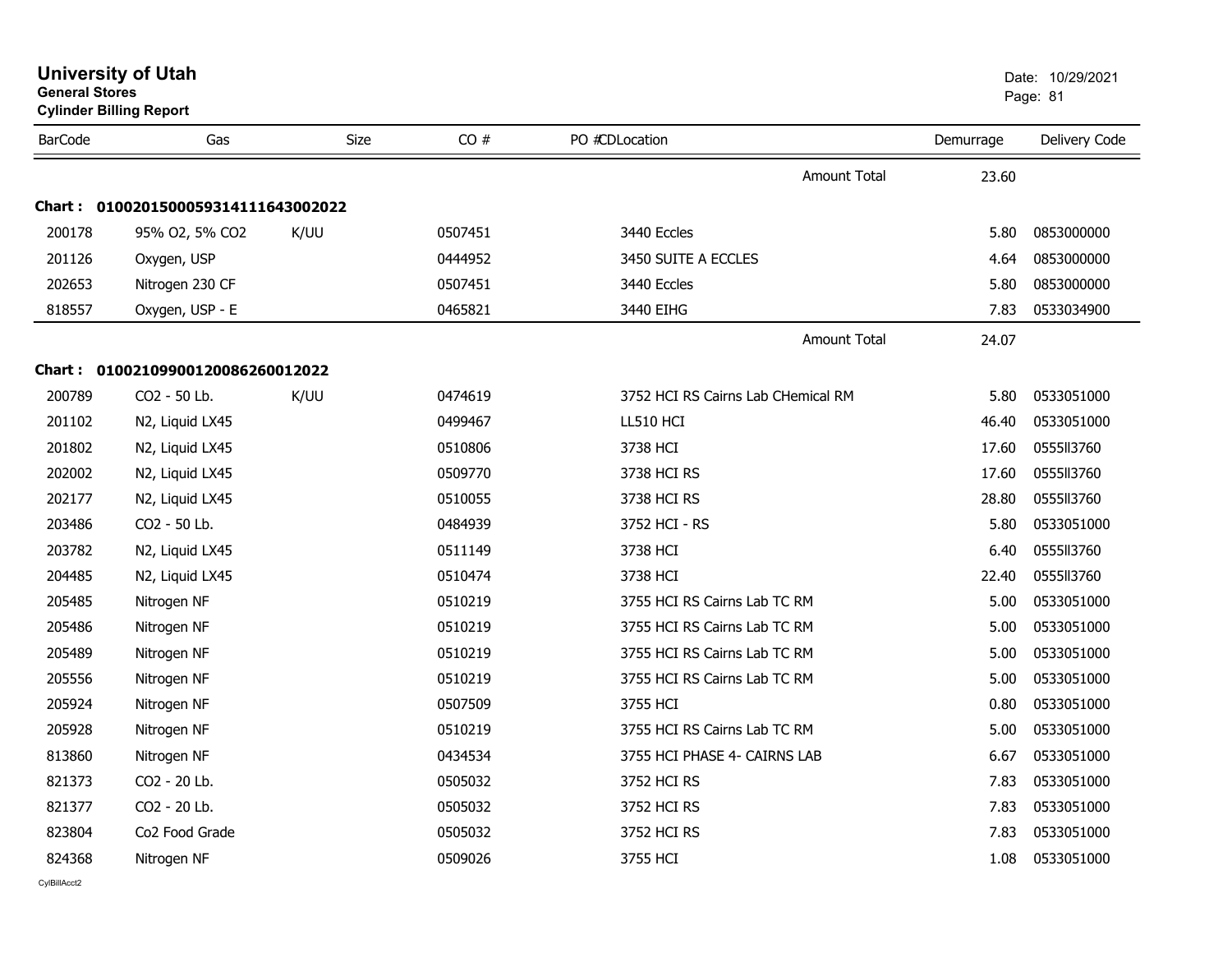|                        | <b>University of Utah</b><br><b>General Stores</b><br><b>Cylinder Billing Report</b> |      |         |                                      | Date: 10/29/2021<br>Page: 82 |               |
|------------------------|--------------------------------------------------------------------------------------|------|---------|--------------------------------------|------------------------------|---------------|
| <b>BarCode</b>         | Gas                                                                                  | Size | CO#     | PO #CDLocation                       | Demurrage                    | Delivery Code |
| 824369                 | Nitrogen NF                                                                          |      | 0509026 | 3755 HCI                             | 1.08                         | 0533051000    |
| 824370                 | Nitrogen NF                                                                          |      | 0509026 | 3755 HCI                             | 7.83                         | 0533051000    |
| 824371                 | Nitrogen NF                                                                          |      | 0509026 | 3755 HCI                             | 1.08                         | 0533051000    |
| 824372                 | Nitrogen NF                                                                          |      | 0509026 | 3755 HCI                             | 1.08                         | 0533051000    |
|                        |                                                                                      |      |         | <b>Amount Total</b>                  | 218.91                       |               |
| Chart :                | 01002109900124526260012022                                                           |      |         |                                      |                              |               |
| 200077                 | CO2 - 50 Lb.                                                                         | K/UU | 0457960 | SOUTH BIOLOGY 90                     | 4.64                         | 0533051000    |
| 200099                 | CO2 - Siphon                                                                         |      | 0406141 | 413 ASB                              | 4.64                         | 0533051000    |
| 200340                 | Nitrogen 230 CF                                                                      |      | 0481185 | 420 ASB Jorgensen Lab                | 5.80                         | 0533051000    |
| 201061                 | CO2 - Siphon                                                                         |      | 0406141 | 413 ASB                              | 4.64                         | 0533051000    |
| 201872                 | N2, Liquid LX45                                                                      |      | 0509457 | 410 ASB- Jorgenson Lab               | 32.00                        | 0533051000    |
| 202478                 | CO2 - 50 Lb.                                                                         |      | 0469313 | 461 ASB Jorgensen Lab                | 5.80                         | 0084003010    |
| 204263                 | N2, Liquid LX45                                                                      |      | 0508994 | 410 ASB Jorgensen Lab                | 32.00                        | 0533051000    |
| 205587                 | N2, Liquid LX45                                                                      |      | 0511014 | 410 ASB Jorgensen Lab                | 14.40                        | 0533051000    |
| 205683                 | CO2 - 50 Lb.                                                                         |      | 0487932 | 461 ASB                              | 5.80                         | 0533051000    |
| 822697                 | CO2 - 50 Lb.                                                                         |      | 0495131 | 90 So Biology Code: 79793            | 7.83                         | 0533051000    |
|                        |                                                                                      |      |         | <b>Amount Total</b>                  | 117.55                       |               |
|                        | Chart: 01002132000307266260012022                                                    |      |         |                                      |                              |               |
| 202301                 | Oxygen, USP                                                                          | K/UU | 0503284 | 585 RM 152                           | 5.80                         | 0500000010    |
| 824307                 | Oxygen, USP                                                                          |      | 0508764 | 585 RM 152                           | 7.83                         | 0500000010    |
|                        |                                                                                      |      |         | <b>Amount Total</b>                  | 13.63                        |               |
|                        | Chart: 01002132000340366260012022                                                    |      |         |                                      |                              |               |
| 201116                 | Oxygen, USP                                                                          | K/UU | 0509949 | 003 CVRTI in Tank Farm Basement room | 5.80                         | 0500002070    |
| 201141                 | Oxygen, USP                                                                          |      | 0509815 | BASEMENT RM 003 TANK FARM            | 5.80                         | 0500002070    |
| 201817                 | Oxygen, USP                                                                          |      | 0509949 | 003 CVRTI in Tank Farm Basement room | 5.80                         | 0500002070    |
| 201861                 | Oxygen, USP                                                                          |      | 0509949 | 003 CVRTI in Tank Farm Basement room | 5.80                         | 0500002070    |
| 202319<br>CylBillAcct2 | Air - E                                                                              |      | 0505698 | <b>BSMT CVRTI</b>                    | 5.80                         | 0500000010    |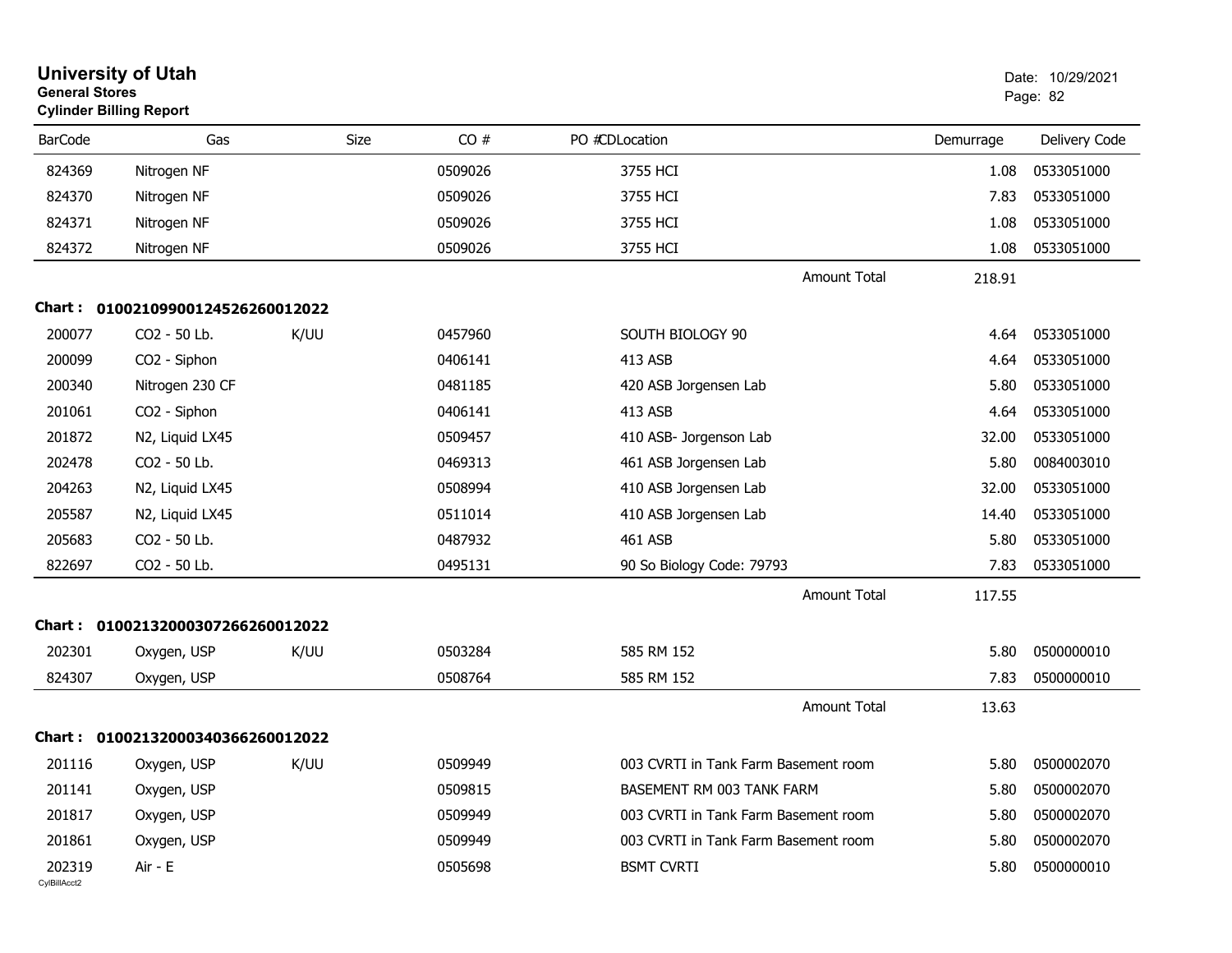|                | <b>University of Utah</b><br><b>General Stores</b><br><b>Cylinder Billing Report</b> |      |         |                                      |           | Date: 10/29/2021<br>Page: 83 |
|----------------|--------------------------------------------------------------------------------------|------|---------|--------------------------------------|-----------|------------------------------|
| <b>BarCode</b> | Gas                                                                                  | Size | CO#     | PO #CDLocation                       | Demurrage | Delivery Code                |
| 203036         | Oxygen, USP                                                                          |      | 0509815 | BASEMENT RM 003 TANK FARM            | 5.80      | 0500002070                   |
| 203433         | Oxygen, USP - E                                                                      |      | 0509815 | BASEMENT RM 003 TANK FARM            | 5.80      | 0500002070                   |
| 203883         | Oxygen, USP                                                                          |      | 0509949 | 003 CVRTI in Tank Farm Basement room | 5.80      | 0500002070                   |
| 205311         | Oxygen, USP - E                                                                      |      | 0510626 | 003 CVRTI Tank Farm                  | 3.40      | 0500002070                   |
| 205909         | Oxygen, USP                                                                          |      | 0509815 | BASEMENT RM 003 TANK FARM            | 5.80      | 0500002070                   |
| 205913         | Oxygen, USP                                                                          |      | 0509815 | BASEMENT RM 003 TANK FARM            | 2.40      | 0500002070                   |
| 824428         | Oxygen, USP - E                                                                      |      | 0509401 | CVRTI Basement (Tanks Farm Room 003) | 3.24      | 0500002070                   |
|                |                                                                                      |      |         | <b>Amount Total</b>                  | 61.24     |                              |
|                | Chart: 01002132500267146260012022                                                    |      |         |                                      |           |                              |
| 202645         | CO2 - 50 Lb.                                                                         | K/UU | 0485972 | <b>Basement CVRTI</b>                | 5.80      | 0500000010                   |
|                |                                                                                      |      |         | <b>Amount Total</b>                  | 5.80      |                              |
| Chart :        | 0100213500051004665626002022                                                         |      |         |                                      |           |                              |
| 201755         | CO2 - 50 Lb.                                                                         | K/UU | 0437651 | <b>BASEMENT</b>                      | 4.64      | 0500000010                   |
|                |                                                                                      |      |         | <b>Amount Total</b>                  | 4.64      |                              |
| Chart :        | 0100213500051004666626002022                                                         |      |         |                                      |           |                              |
| 200293         | Oxygen, USP                                                                          | K/UU | 0506021 | 160E CVTRI                           | 2.40      | 0500000010                   |
| 824147         | Oxygen, USP                                                                          |      | 0507264 | <b>BASEMENT RM 003</b>               | 7.83      | 0500000010                   |
|                |                                                                                      |      |         | <b>Amount Total</b>                  | 10.23     |                              |
| Chart :        | 0100213500051004666626032022                                                         |      |         |                                      |           |                              |
| 200796         | CO2 - 50 Lb.                                                                         | K/UU | 0493934 | 5104 EEJ                             | 5.80      | 0565041000                   |
|                |                                                                                      |      |         | <b>Amount Total</b>                  | 5.80      |                              |
| Chart :        | 0100213500051004666626062022                                                         |      |         |                                      |           |                              |
| 201290         | CO2 - 50 Lb.                                                                         | K/UU | 0482862 | <b>CVRTI Basement</b>                | 5.80      | 0500000010                   |
|                |                                                                                      |      |         | <b>Amount Total</b>                  | 5.80      |                              |

## **Chart : 0100213500051004667626002022**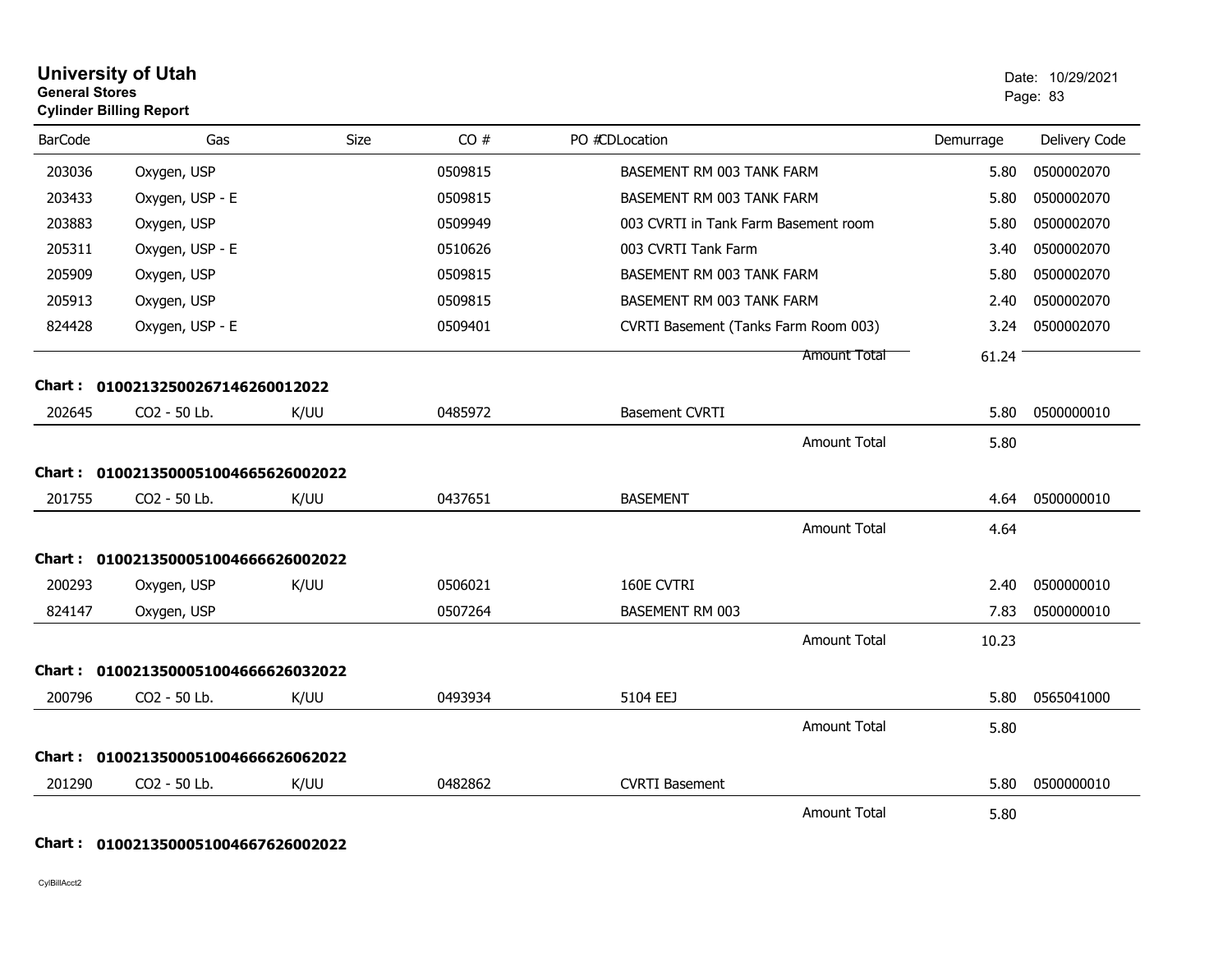| <b>General Stores</b> | <b>University of Utah</b><br><b>Cylinder Billing Report</b> |      |         |                   |                     |           | Date: 10/29/2021<br>Page: 84 |
|-----------------------|-------------------------------------------------------------|------|---------|-------------------|---------------------|-----------|------------------------------|
| <b>BarCode</b>        | Gas                                                         | Size | CO#     | PO #CDLocation    |                     | Demurrage | Delivery Code                |
| 200348                | Nitrogen, UHP                                               | K/UU | 0509157 | <b>CVRTI BSMT</b> |                     | 5.80      | 0500000010                   |
| 200613                | CO2 - 50 Lb.                                                |      | 0509157 | <b>CVRTI BSMT</b> |                     | 5.80      | 0500000010                   |
| 824387                | Helium - UHP                                                |      | 0509369 | <b>BASEMENT</b>   |                     | 7.83      | 0500000010                   |
|                       |                                                             |      |         |                   | <b>Amount Total</b> | 19.43     |                              |
|                       | Chart: 0100213500051004668626062022                         |      |         |                   |                     |           |                              |
| 201935                | Oxygen, USP                                                 | K/UU | 0491187 | <b>CVRTI BSMT</b> |                     | 5.80      | 0500000010                   |
|                       |                                                             |      |         |                   | <b>Amount Total</b> | 5.80      |                              |
|                       | Chart: 0100213500051004669626002022                         |      |         |                   |                     |           |                              |
| 202284                | Oxygen, USP                                                 | K/UU | 0496185 | <b>BSMT CVRTI</b> |                     | 5.80      | 0500000010                   |
| 202550                | 95% N2, 5% CO2                                              |      | 0506893 | 207 CVRTI         |                     | 2.40      | 0500002070                   |
| 205651                | CO2 - 50 Lb.                                                |      | 0509910 | 207 CVRTI         |                     | 5.80      | 0500002070                   |
|                       |                                                             |      |         |                   | <b>Amount Total</b> | 14.00     |                              |
|                       | Chart: 0100213500051004673626062022                         |      |         |                   |                     |           |                              |
| 200282                | CO2 - 50 Lb.                                                | K/UU | 0510019 | <b>BSMT CVRTI</b> |                     | 5.80      | 0500000010                   |
| 200475                | CO2 - 50 Lb.                                                |      | 0482219 | <b>CVRTI BSMT</b> |                     | 2.40      | 0500000010                   |
| 203304                | CO2 - 50 Lb.                                                |      | 0510019 | <b>BSMT CVRTI</b> |                     | 5.80      | 0500000010                   |
| 823837                | CO2 - 50 Lb.                                                |      | 0504781 | <b>CVRTI BSMT</b> |                     | 7.83      | 0500000010                   |
|                       |                                                             |      |         |                   | Amount Total        | 21.83     |                              |
| Chart : .             | 0100213500059313400626002022                                |      |         |                   |                     |           |                              |
| 202554                | 95% N2, 5% CO2                                              | K/UU | 0510367 | CVRTI RM 3or 160J |                     | 4.60      | 0500002070                   |
|                       |                                                             |      |         |                   | <b>Amount Total</b> | 4.60      |                              |
| Chart :               | 0100213500059313430626002022                                |      |         |                   |                     |           |                              |
| 201803                | CO2 - 50 Lb.                                                | K/UU | 0426562 | <b>Basement</b>   |                     | 4.64      | 0500000010                   |
|                       |                                                             |      |         |                   | <b>Amount Total</b> | 4.64      |                              |

**Chart : 0100213500059314680626002022**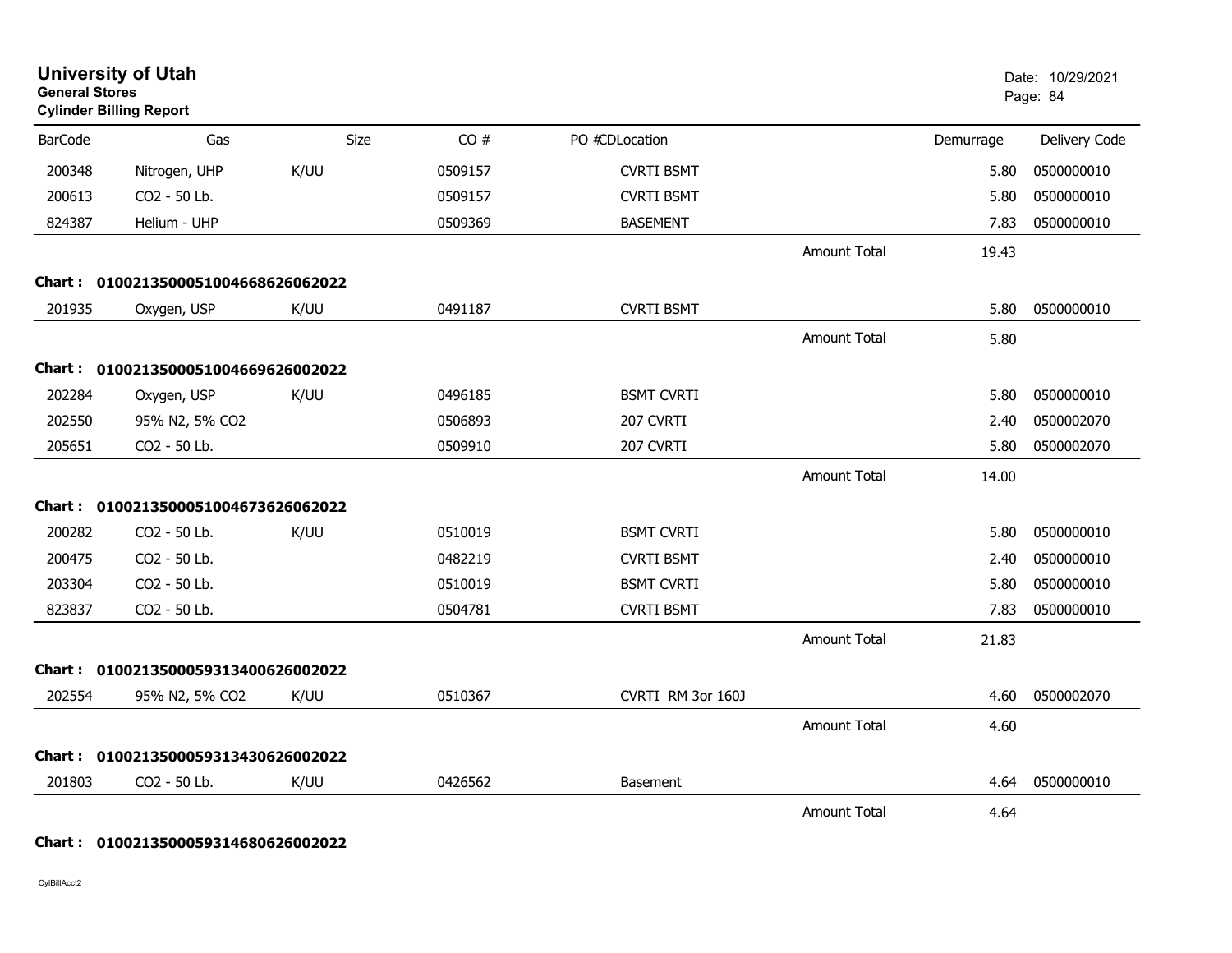| <b>University of Utah</b><br><b>General Stores</b><br><b>Cylinder Billing Report</b> |                                     |      |         |                      | Date: 10/29/2021<br>Page: 85 |           |               |
|--------------------------------------------------------------------------------------|-------------------------------------|------|---------|----------------------|------------------------------|-----------|---------------|
| <b>BarCode</b>                                                                       | Gas                                 | Size | CO#     | PO #CDLocation       |                              | Demurrage | Delivery Code |
| 201676                                                                               | CO2 - 50 Lb.                        | K/UU | 0503868 | <b>CVRTI BSMT</b>    |                              | 5.80      | 0500002070    |
| 202352                                                                               | CO2 - 50 Lb.                        |      | 0508852 | <b>BSMT CVRTI</b>    |                              | 5.80      | 0500000010    |
| 205518                                                                               | CO2 - 50 Lb.                        |      | 0503868 | <b>CVRTI BSMT</b>    |                              | 5.80      | 0500002070    |
| 824378                                                                               | CO2 - 50 Lb.                        |      | 0508998 | <b>BSMT CVRTI</b>    |                              | 7.83      | 0500000010    |
|                                                                                      |                                     |      |         |                      | <b>Amount Total</b>          | 25.23     |               |
|                                                                                      | Chart: 0100213500059316521626002022 |      |         |                      |                              |           |               |
| 201186                                                                               | CO2 - 50 Lb.                        | K/UU | 0504586 | 131 CVRTI            |                              | 5.80      | 0500000010    |
| 203821                                                                               | CO2 - 50 Lb.                        |      | 0504586 | 131 CVRTI            |                              | 2.40      | 0500000010    |
| 205914                                                                               | Oxygen, USP                         |      | 0504586 | 131 CVRTI            |                              | 5.80      | 0500000010    |
|                                                                                      |                                     |      |         |                      | <b>Amount Total</b>          | 14.00     |               |
| Chart :                                                                              | 01002136000323246260612022          |      |         |                      |                              |           |               |
| 200953                                                                               | CO2 - 50 Lb.                        | K/UU | 0477787 | <b>BASEMENT</b>      |                              | 5.80      | 0500000010    |
|                                                                                      |                                     |      |         |                      | <b>Amount Total</b>          | 5.80      |               |
|                                                                                      | Chart: 01002192000301236260312022   |      |         |                      |                              |           |               |
| 200318                                                                               | Air - 233 CF                        | K/UU | 0505685 | 4800E SMBB Heys Lab  |                              | 5.80      | 0482013000    |
| 200619                                                                               | Air - 233 CF                        |      | 0508376 | 4800E SMBB Heys Lab  |                              | 4.20      | 0482013000    |
| 200676                                                                               | Air - 233 CF                        |      | 0509558 | 4800E SMBB- Heys Lab |                              | 5.80      | 0482013000    |
| 200906                                                                               | Oxygen, USP                         |      | 0510180 | 4800E SMBB Heys Lab  |                              | 5.00      | 0482013000    |
| 200959                                                                               | Oxygen, USP                         |      | 0510898 | 4800E SMBB Heys Lab  |                              | 1.80      | 0482013000    |
| 201720                                                                               | Air - 233 CF                        |      | 0510898 | 4800E SMBB Heys Lab  |                              | 1.80      | 0482013000    |
| 202804                                                                               | Air - 233 CF                        |      | 0505685 | 4800E SMBB Heys Lab  |                              | 5.80      | 0482013000    |
| 203133                                                                               | Oxygen, USP                         |      | 0503219 | 4800E SMBB- Heys Lab |                              | 0.80      | 0482013000    |
| 204711                                                                               | Oxygen, USP                         |      | 0496312 | 4800E SMBB           |                              | 5.80      | 0482013000    |
| 205831                                                                               | Oxygen, USP                         |      | 0505353 | 4800E SMBB Heys Lab  |                              | 4.20      | 0482013000    |
| 824156                                                                               | Oxygen, USP                         |      | 0507418 | 4800E SMBB Heys Lab  |                              | 7.83      | 0482013000    |
|                                                                                      |                                     |      |         |                      | <b>Amount Total</b>          | 48.83     |               |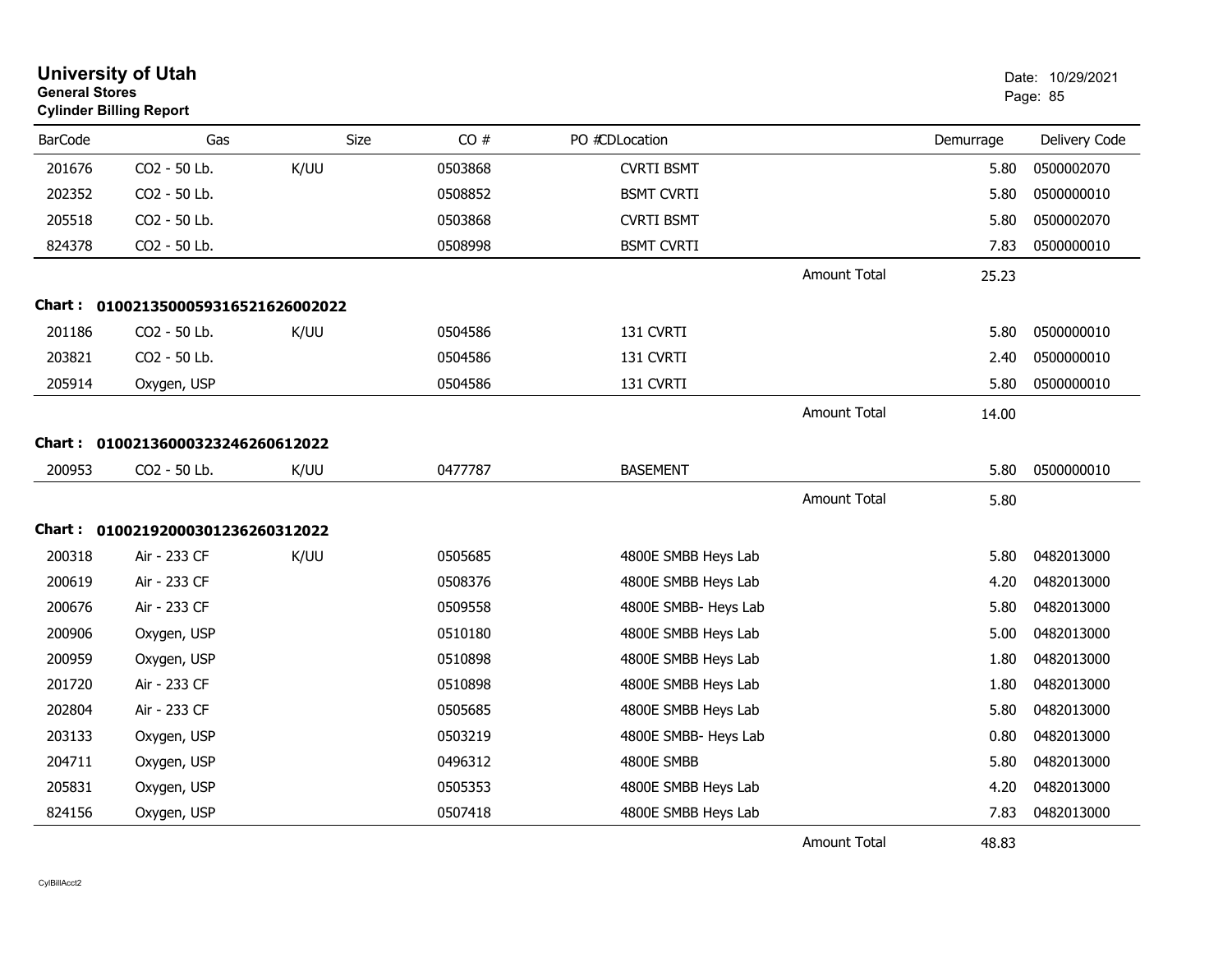|                | <b>University of Utah</b><br><b>General Stores</b><br><b>Cylinder Billing Report</b> |      | Date: 10/29/2021<br>Page: 86 |                         |                     |           |               |
|----------------|--------------------------------------------------------------------------------------|------|------------------------------|-------------------------|---------------------|-----------|---------------|
| <b>BarCode</b> | Gas                                                                                  | Size | CO#                          | PO #CDLocation          |                     | Demurrage | Delivery Code |
|                | Chart: 01002192500199786260012022                                                    |      |                              |                         |                     |           |               |
| 200723         | CO2 - 50 Lb.                                                                         | K/UU | 0502946                      | 428 BPRB                |                     | 5.80      | 0482013000    |
| 201262         | CO2 - 50 Lb.                                                                         |      | 0502946                      | 428 BPRB                |                     | 5.80      | 0482013000    |
| 201328         | CO2 - 50 Lb.                                                                         |      | 0472244                      | 428 BPRB                |                     | 5.80      | 0570003700    |
| 202479         | 95% O2, 5% CO2                                                                       |      | 0493616                      | 060 BPRB                |                     | 5.80      | 0482013000    |
| 203296         | CO2 - 50 Lb.                                                                         |      | 0502946                      | 428 BPRB                |                     | 5.80      | 0482013000    |
| 203991         | CO2 - 50 Lb.                                                                         |      | 0478127                      | 428 BPRB                |                     | 5.80      | 0570003700    |
|                |                                                                                      |      |                              |                         | <b>Amount Total</b> | 34.80     |               |
|                | Chart: 01002192500263706260312022                                                    |      |                              |                         |                     |           |               |
| 205512         | CO2 - 50 Lb.                                                                         | K/UU | 0509306                      | 418 BPRB                |                     | 5.80      | 0570003860    |
|                |                                                                                      |      |                              |                         | Amount Total        | 5.80      |               |
|                | Chart: 01002192500268486260312022                                                    |      |                              |                         |                     |           |               |
| 202465         | CO2 - 50 Lb.                                                                         | K/UU | 0507319                      | 344 BPRB Attn: Link lab |                     | 5.80      | 0482013000    |
| 202753         | CO2 - 50 Lb.                                                                         |      | 0505471                      | 344 BPRB Link Lab       |                     | 2.40      | 0482013000    |
| 202884         | CO2 - 50 Lb.                                                                         |      | 0509387                      | 344 BPRB- Link Lab      |                     | 5.80      | 0482013000    |
| 204728         | CO <sub>2</sub> - 50 Lb.                                                             |      | 0507319                      | 344 BPRB Attn: Link lab |                     | 5.80      | 0482013000    |
| 205858         | CO2 - 50 Lb.                                                                         |      | 0510613                      | 344 BPRB Link Lab       |                     | 3.40      | 0482013000    |
|                |                                                                                      |      |                              |                         | Amount Total        | 23.20     |               |
|                | Chart: 01002192500269246260312022                                                    |      |                              |                         |                     |           |               |
| 201038         | 95% O2, 5% CO2                                                                       | K/UU | 0506590                      | 060 BPRB                |                     | 5.80      | 0482013000    |
| 201813         | CO2 - 50 Lb.                                                                         |      | 0502611                      | 418 BPRB                |                     | 5.80      | 0482013000    |
| 202494         | 95% O2, 5% CO2                                                                       |      | 0505222                      | 060 BPRB                |                     | 5.80      | 0482013000    |
| 204543         | CO2 - 50 Lb.                                                                         |      | 0502611                      | 418 BPRB                |                     | 5.80      | 0482013000    |
|                |                                                                                      |      |                              |                         | <b>Amount Total</b> | 23.20     |               |
| Chart :        | 0100219500051005919626032022                                                         |      |                              |                         |                     |           |               |
| 200722         | CO2 - 50 Lb.                                                                         | K/UU | 0503003                      | 4375 SMBB               |                     | 5.80      | 0482013000    |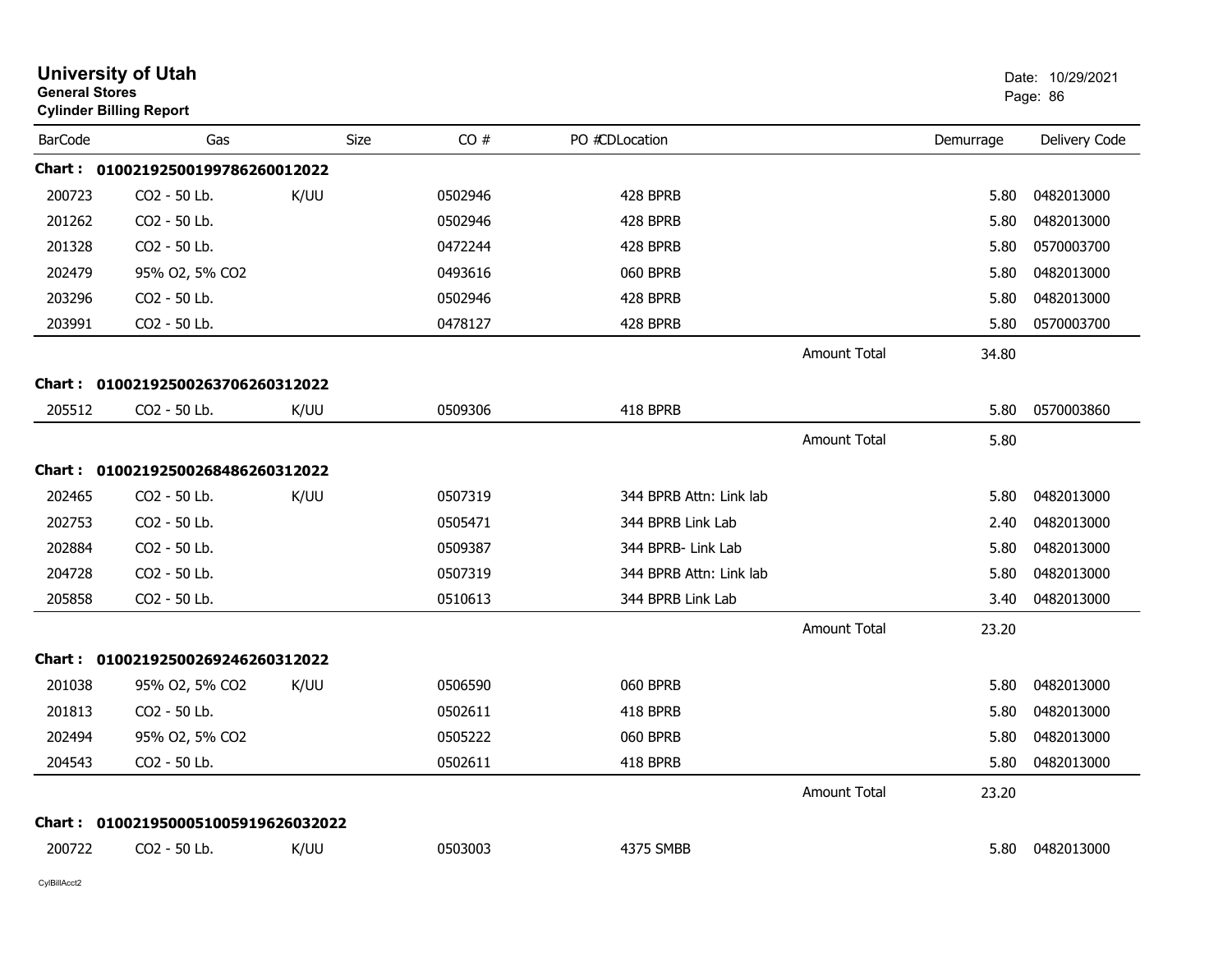| <b>University of Utah</b>      | Date: 10 |
|--------------------------------|----------|
| <b>General Stores</b>          | Page: 87 |
| <b>Cylinder Billing Report</b> |          |

| <b>BarCode</b>         | Gas                                 | Size      | CO#     | PO #CDLocation           |                     | Demurrage | Delivery Code |
|------------------------|-------------------------------------|-----------|---------|--------------------------|---------------------|-----------|---------------|
| 201054                 | CO2 - 50 Lb.                        |           | 0503003 | 4375 SMBB                |                     | 5.80      | 0482013000    |
|                        |                                     |           |         |                          | Amount Total        | 11.60     |               |
|                        | Chart: 0100219500051006220626032022 |           |         |                          |                     |           |               |
| 202526                 | Oxygen, USP - E                     | E/UU      | 0509060 | 420 BPRB- Zelikowsky lab |                     | 4.20      | 0482013000    |
| 202687                 | Oxygen, USP - E                     |           | 0509060 | 420 BPRB- Zelikowsky lab |                     | 4.20      | 0482013000    |
| 203141                 | Oxygen, USP - E                     |           | 0505458 | 420 BPRB Zelikowsky Lab  |                     | 5.80      | 0482013000    |
| 203385                 | Oxygen, USP - E                     |           | 0505458 | 420 BPRB Zelikowsky Lab  |                     | 4.20      | 0482013000    |
| 203390                 | Oxygen, USP - E                     |           | 0509060 | 420 BPRB- Zelikowsky lab |                     | 4.20      | 0482013000    |
| 203743                 | Oxygen, USP - E                     |           | 0509060 | 420 BPRB- Zelikowsky lab |                     | 5.80      | 0482013000    |
| 205339                 | Oxygen, USP - E                     |           | 0509060 | 420 BPRB- Zelikowsky lab |                     | 5.80      | 0482013000    |
| 205460                 | Oxygen, USP - E                     |           | 0509060 | 420 BPRB- Zelikowsky lab |                     | 4.20      | 0482013000    |
| 205466                 | Oxygen, USP - E                     |           | 0509060 | 420 BPRB- Zelikowsky lab |                     | 4.20      | 0482013000    |
| 205951                 | Oxygen, USP - E                     |           | 0505458 | 420 BPRB Zelikowsky Lab  |                     | 4.20      | 0482013000    |
| 205961                 | Oxygen, USP - E                     |           | 0509060 | 420 BPRB- Zelikowsky lab |                     | 4.20      | 0482013000    |
|                        |                                     |           |         |                          | <b>Amount Total</b> | 51.00     |               |
|                        | Chart: 0100219500051006226626032022 |           |         |                          |                     |           |               |
| 824590                 | Oxygen, USP - E                     | E/MT. AIR | 0511027 | 070 BPRB                 |                     | 2.16      | 0482013000    |
| 824594                 | Oxygen, USP - E                     |           | 0511027 | 070 BPRB                 |                     | 2.16      | 0482013000    |
| 824598                 | Oxygen, USP - E                     |           | 0511027 | 070 BPRB                 |                     | 2.16      | 0482013000    |
| 824600                 | Oxygen, USP - E                     |           | 0511027 | 070 BPRB                 |                     | 2.16      | 0482013000    |
| 824601                 | Oxygen, USP - E                     |           | 0511027 | 070 BPRB                 |                     | 2.16      | 0482013000    |
| 824602                 | Oxygen, USP - E                     |           | 0511027 | 070 BPRB                 |                     | 2.16      | 0482013000    |
| 824603                 | Oxygen, USP - E                     |           | 0511027 | 070 BPRB                 |                     | 2.16      | 0482013000    |
| 824604                 | Oxygen, USP - E                     |           | 0511027 | 070 BPRB                 |                     | 2.16      | 0482013000    |
|                        |                                     |           |         |                          | Amount Total        | 17.28     |               |
|                        | Chart: 0100219500059300774626032022 |           |         |                          |                     |           |               |
| 200324<br>CylBillAcct2 | Nitrogen 230 CF                     | K/UU      | 0395195 | 328A BPRB                |                     | 4.64      | 0570003200    |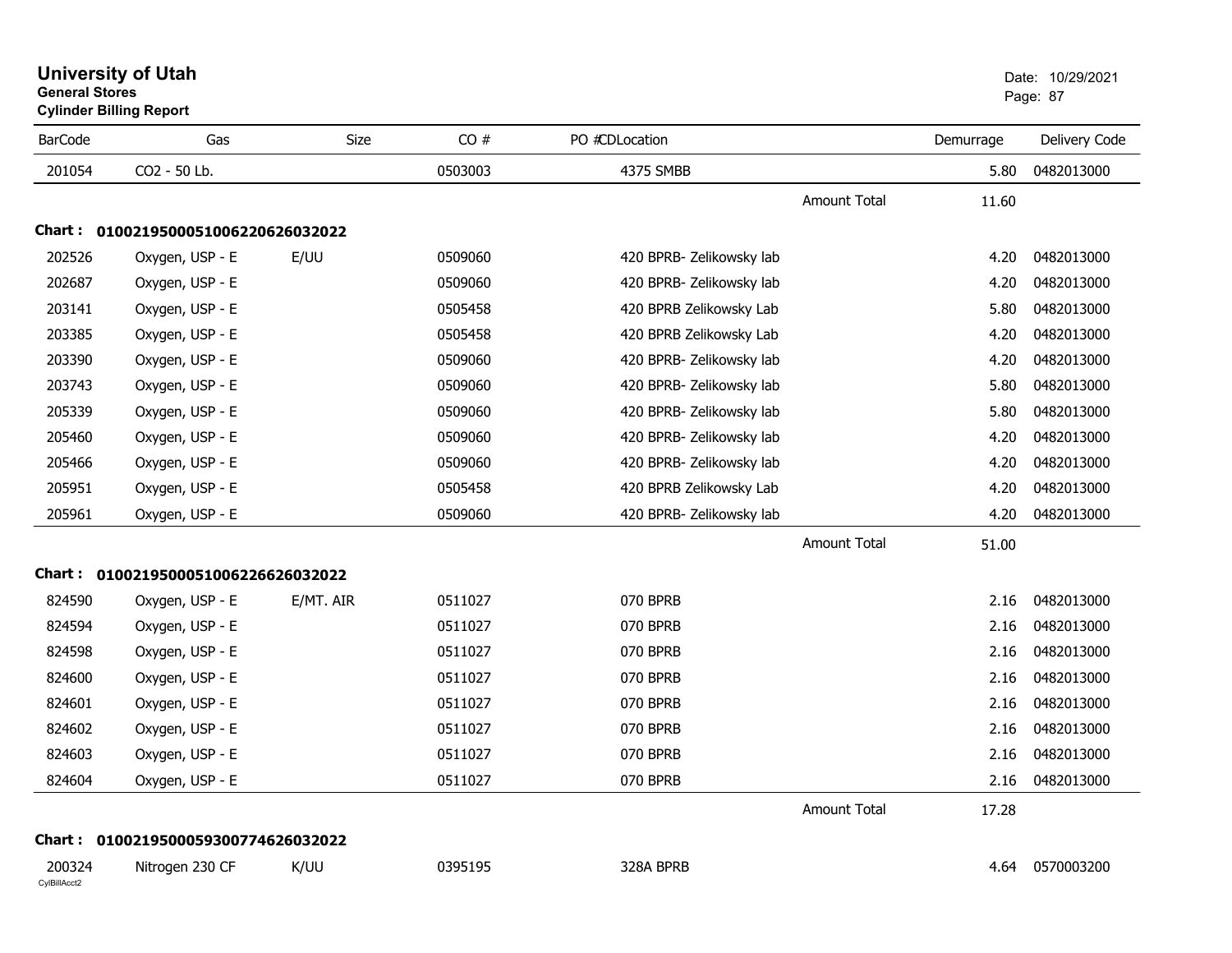|                | <b>Cylinder Billing Report</b>      |      |         |                |                     |           |               |
|----------------|-------------------------------------|------|---------|----------------|---------------------|-----------|---------------|
| <b>BarCode</b> | Gas                                 | Size | CO#     | PO #CDLocation |                     | Demurrage | Delivery Code |
|                |                                     |      |         |                | Amount Total        | 4.64      |               |
|                | Chart: 0100219500059309832643032022 |      |         |                |                     |           |               |
| 201390         | Nitrogen 230 CF                     | K/UU | 0509062 | 344 BPRB       |                     | 5.80      | 0482013000    |
| 201911         | Nitrogen 230 CF                     |      | 0509062 | 344 BPRB       |                     | 5.80      | 0482013000    |
| 202278         | Nitrogen 230 CF                     |      | 0504494 | 344 BPRB       |                     | 5.40      | 0482013000    |
|                |                                     |      |         |                | <b>Amount Total</b> | 17.00     |               |
|                | Chart: 0100219500059313840626002022 |      |         |                |                     |           |               |
| 204496         | Oxygen, USP                         | K/UU | 0455599 | 4852 SMBB      |                     | 4.64      | 0570003700    |
|                |                                     |      |         |                | <b>Amount Total</b> | 4.64      |               |
|                | Chart: 0100219500059313840626032022 |      |         |                |                     |           |               |
| 200651         | Oxygen, USP                         | K/UU | 0505416 | 4852 SMBB      |                     | 5.80      | 0482013000    |
| 201135         | Oxygen, USP                         |      | 0505415 | 2124 SMBB      |                     | 5.80      | 0482013000    |
| 201940         | 95% O2, 5% CO2                      |      | 0499491 | 4852 SMBB      |                     | 5.80      | 0482013000    |
| 202030         | 95% O2, 5% CO2                      |      | 0497785 | 4852 SMBB      |                     | 5.80      | 0482013000    |
|                |                                     |      |         |                | <b>Amount Total</b> | 23.20     |               |
|                | Chart: 0100219500059314630626032022 |      |         |                |                     |           |               |
| 200526         | CO2 - 50 Lb.                        | K/UU | 0405319 | 436 BPRB       |                     | 4.64      | 0570003700    |
| 200880         | Air - 233 CF                        |      | 0388184 | 530 WINTROBE   |                     | 4.64      | 0530005310    |
| 201417         | Nitrogen 230 CF                     |      | 0411638 | 436 BPRB       |                     | 4.64      | 0570003700    |
| 202637         | Oxygen, USP - E                     |      | 0446888 | 436 BPRB       |                     | 3.36      | 0570003700    |
|                |                                     |      |         |                | <b>Amount Total</b> | 17.28     |               |
|                | Chart: 0100219500059315240626002022 |      |         |                |                     |           |               |
| 200070         | Air - 233 CF                        | K/UU | 0436680 | 4820A SMBB     |                     | 4.64      | 0570003200    |
| 200175         | Air - 233 CF                        |      | 0446295 | 4820A SMBB     |                     | 4.64      | 0570003200    |
| 200321         | Air - 233 CF                        |      | 0434576 | 4800 SMBB      |                     | 4.64      | 0570003200    |
| 200376         | Air - 233 CF                        |      | 0503007 | 4810 SMBB      |                     | 5.80      | 0570003200    |
|                |                                     |      |         |                |                     |           |               |

### **University of Utah** Date: 10/29/2021 **General Stores**en de la provincia de la provincia de la provincia de la provincia de la provincia de la provincia de la provi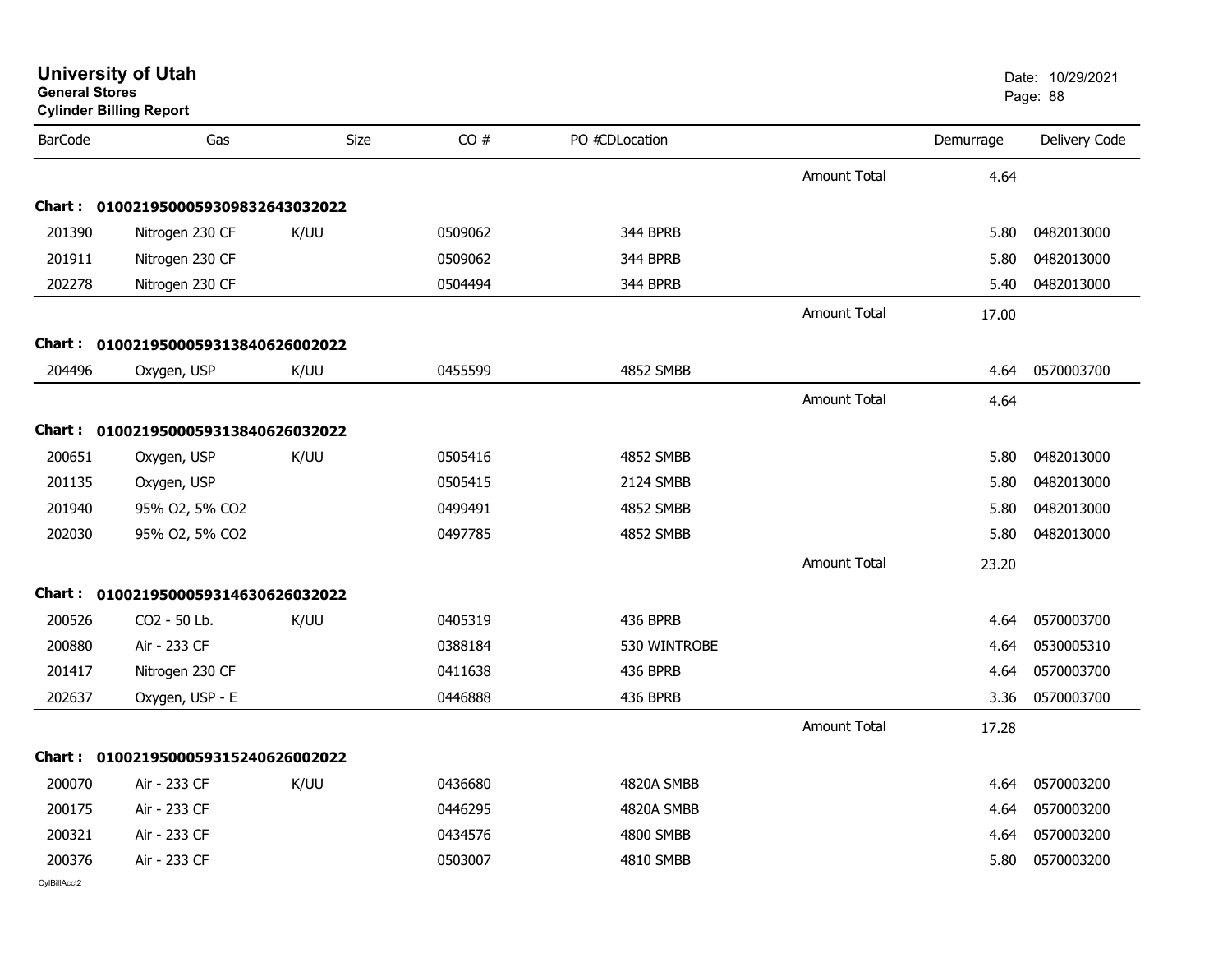|                | <b>University of Utah</b><br><b>General Stores</b><br>Page: 89<br><b>Cylinder Billing Report</b> |      |         |                |                     |           | Date: 10/29/2021 |
|----------------|--------------------------------------------------------------------------------------------------|------|---------|----------------|---------------------|-----------|------------------|
| <b>BarCode</b> | Gas                                                                                              | Size | CO#     | PO #CDLocation |                     | Demurrage | Delivery Code    |
| 200678         | Nitrogen 230 CF                                                                                  |      | 0359141 | 4800 SMBB      |                     | 4.64      | 0151032050       |
| 200771         | Oxygen, USP                                                                                      |      | 0498615 | 4810 SMBB      |                     | 5.80      | 0570003200       |
| 201125         | Oxygen, USP                                                                                      |      | 0436547 | 4804 SMBB      |                     | 4.64      | 0570003200       |
| 201195         | Air - 233 CF                                                                                     |      | 0479252 | 4810 SMBB      |                     | 5.80      | 0570003200       |
| 201322         | Air - 233 CF                                                                                     |      | 0480465 | 4804 SMBB      |                     | 5.80      | 0570003200       |
| 201439         | Air - 233 CF                                                                                     |      | 0480465 | 4804 SMBB      |                     | 5.80      | 0570003200       |
| 201575         | Oxygen, USP                                                                                      |      | 0501800 | 4800 SMBB      |                     | 5.80      | 0570003200       |
| 201685         | Oxygen, USP                                                                                      |      | 0452160 | 4820A SMBB     |                     | 4.64      | 0570003200       |
| 201925         | 95% O2, 5% CO2                                                                                   |      | 0491813 | 4800 SMBB      |                     | 5.80      | 0570003200       |
| 202003         | Air - 233 CF                                                                                     |      | 0482209 | 4804 SMBB      |                     | 5.80      | 0570003200       |
| 202006         | Air - 233 CF                                                                                     |      | 0455258 | 4800 SMBB      |                     | 4.64      | 0570003700       |
| 202032         | Oxygen, USP                                                                                      |      | 0488424 | 4800 SMBB      |                     | 5.80      | 0570003200       |
| 202091         | Oxygen, USP                                                                                      |      | 0500790 | 4800 SMBB      |                     | 5.80      | 0570003200       |
| 202210         | Nitrogen 230 CF                                                                                  |      | 0488424 | 4800 SMBB      |                     | 5.80      | 0570003200       |
| 203337         | Air - 233 CF                                                                                     |      | 0454278 | 4800 SMBB      |                     | 4.64      | 0570003200       |
| 203338         | Air - 233 CF                                                                                     |      | 0434577 | 4804 SMBB      |                     | 4.64      | 0570003200       |
| 204515         | Air - 233 CF                                                                                     |      | 0467380 | 4820A SMBB     |                     | 5.80      | 0570003200       |
| 204687         | Air - 233 CF                                                                                     |      | 0509452 | 4800 SMBB      |                     | 5.80      | 0570003200       |
| 205617         | Oxygen, USP                                                                                      |      | 0391426 | 4800 SMBB      |                     | 4.64      | 0151000000       |
| 205630         | Oxygen, USP                                                                                      |      | 0429356 | 4800 SMBB      |                     | 4.64      | 0570003200       |
| 808444         | Nitrogen, 23 CF                                                                                  |      | 0339822 | 4800 SMBB      |                     | 6.38      | 0151000000       |
| 810266         | Sulfur Hexafluo                                                                                  |      | 0382021 | 4800 SMBB      |                     | 6.96      | 0151048000       |
| 814799         | Nitrogen, 23 CF                                                                                  |      | 0440555 | 4800 SMBB      |                     | 6.38      | 0570003200       |
| 822224         | Nitrogen 230 CF                                                                                  |      | 0492582 | 4820A SMBB     |                     | 7.83      | 0570003200       |
| 822287         | Oxygen, USP                                                                                      |      | 0492199 | 4800 SMBB      |                     | 7.83      | 0570003200       |
|                |                                                                                                  |      |         |                | <b>Amount Total</b> | 161.82    |                  |

## **Chart : 0100219500059316080626032022**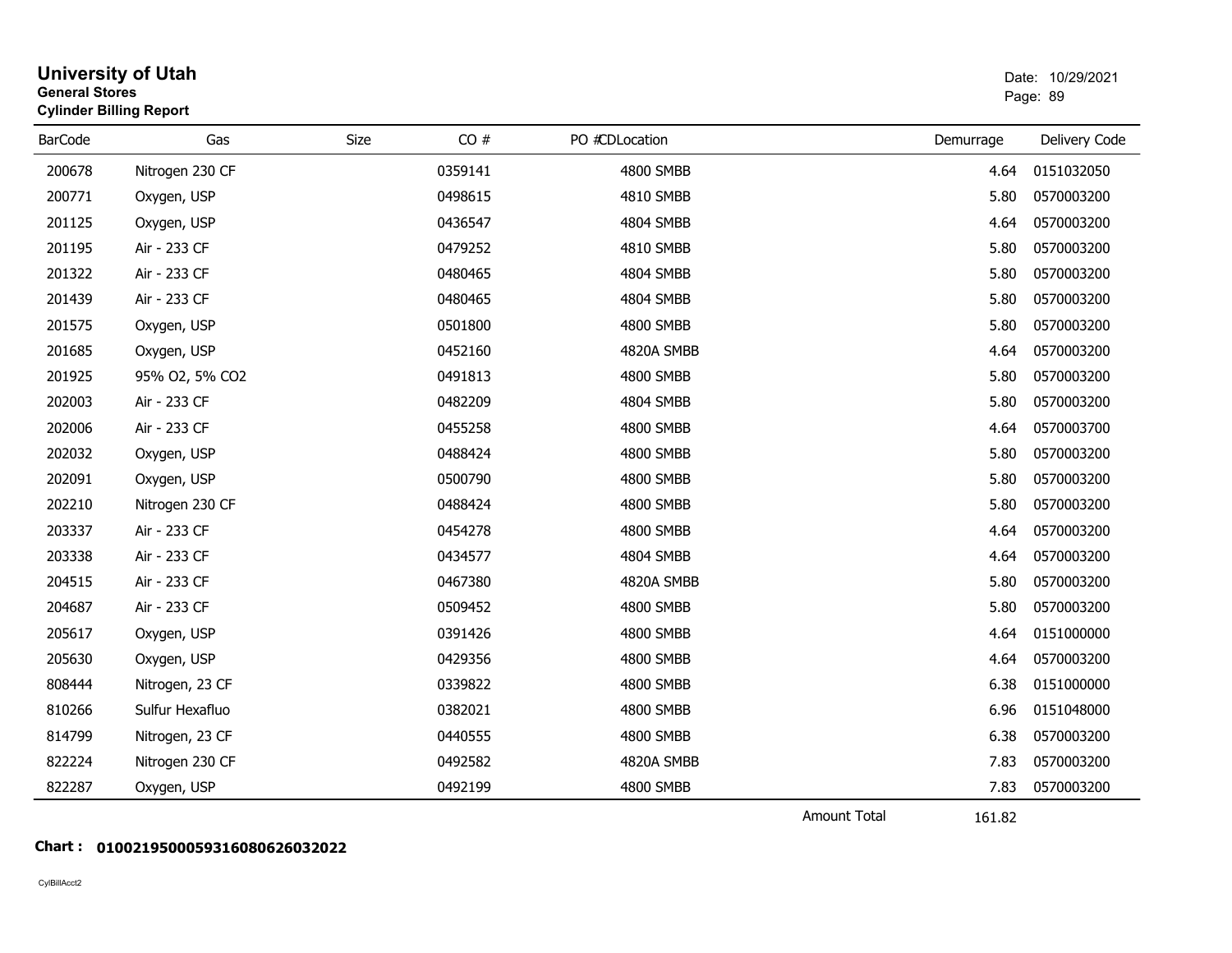| <b>University of Utah</b>      | Date: 10 |
|--------------------------------|----------|
| <b>General Stores</b>          | Page: 90 |
| <b>Cylinder Billing Report</b> |          |

| <b>BarCode</b> | Gas                                 | Size | CO#     | PO #CDLocation       |                     | Demurrage | Delivery Code |
|----------------|-------------------------------------|------|---------|----------------------|---------------------|-----------|---------------|
| 203387         | Oxygen, USP - E                     | E/UU | 0491510 | 444 BPRB- Gregg Lab  |                     | 5.80      | 0482013000    |
|                |                                     |      |         |                      | <b>Amount Total</b> | 5.80      |               |
|                | Chart: 0100219500059316100626032022 |      |         |                      |                     |           |               |
| 200776         | Nitrogen 230 CF                     | K/UU | 0481041 | 328B BPRB            |                     | 5.80      | 0570003700    |
| 203090         | Oxygen, USP - E                     |      | 0504310 | 332 BPRB- South Door |                     | 2.40      | 0482013000    |
| 205343         | Oxygen, USP - E                     |      | 0507600 | 332 BPRB, South Door |                     | 2.40      | 0482013000    |
| 205348         | Oxygen, USP - E                     |      | 0507600 | 332 BPRB, South Door |                     | 5.80      | 0482013000    |
| 205947         | Oxygen, USP - E                     |      | 0507600 | 332 BPRB, South Door |                     | 2.40      | 0482013000    |
|                |                                     |      |         |                      | <b>Amount Total</b> | 18.80     |               |
|                | Chart: 0100219500059316100662032022 |      |         |                      |                     |           |               |
| 205937         | Oxygen, USP - E                     | E/UU | 0510582 | 332 BPRB South door  |                     | 3.40      | 0482013000    |
| 205952         | Oxygen, USP - E                     |      | 0510582 | 332 BPRB South door  |                     | 3.40      | 0482013000    |
| 205958         | Oxygen, USP - E                     |      | 0510582 | 332 BPRB South door  |                     | 3.40      | 0482013000    |
|                |                                     |      |         |                      | <b>Amount Total</b> | 10.20     |               |
|                | Chart: 0100219500059316253626032022 |      |         |                      |                     |           |               |
| 200652         | Oxygen, USP                         | K/UU | 0494801 | 2124 SMBB            |                     | 5.80      | 0482013000    |
| 201816         | CO2 - 50 Lb.                        |      | 0507424 | 4375 SMBB            |                     | 5.80      | 0482013000    |
| 202937         | CO2 - 50 Lb.                        |      | 0507424 | 4375 SMBB            |                     | 5.80      | 0482013000    |
|                |                                     |      |         |                      | <b>Amount Total</b> | 17.40     |               |
|                | Chart: 0100219500059316430626032022 |      |         |                      |                     |           |               |
| 200068         | 95% O2, 5% CO2                      | K/UU | 0404739 | 060 BPRB             |                     | 4.64      | 0570003700    |
| 202029         | 95% O2, 5% CO2                      |      | 0503110 | <b>356 BPRB</b>      |                     | 5.80      | 0482013000    |
| 203148         | Oxygen, USP - E                     |      | 0510664 | <b>356 BPRB</b>      |                     | 3.00      | 0482013000    |
| 203170         | Nitrogen 230 CF                     |      | 0508768 | <b>356 BPRB</b>      |                     | 5.80      | 0482013000    |
| 204505         | Oxygen, USP - E                     |      | 0505480 | <b>356 BPRB</b>      |                     | 5.80      | 0482013000    |
| 205439         | Oxygen, USP - E                     |      | 0510664 | <b>356 BPRB</b>      |                     | 3.00      | 0482013000    |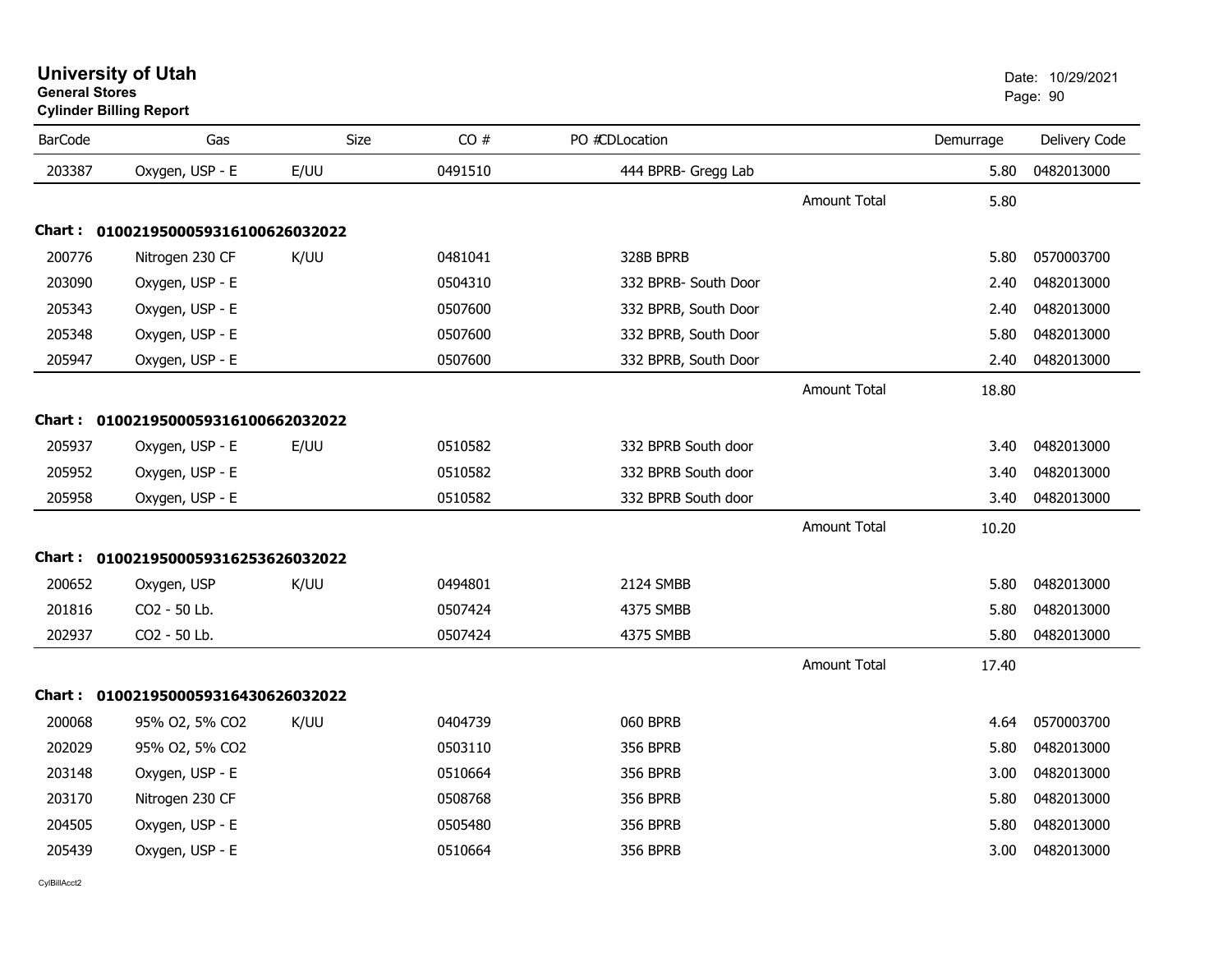| <b>University of Utah</b><br><b>General Stores</b><br><b>Cylinder Billing Report</b> |                                     |                  |         |                  |                     |           | Date: 10/29/2021<br>Page: 91 |
|--------------------------------------------------------------------------------------|-------------------------------------|------------------|---------|------------------|---------------------|-----------|------------------------------|
| <b>BarCode</b>                                                                       | Gas                                 | Size             | CO#     | PO #CDLocation   |                     | Demurrage | Delivery Code                |
| 205580                                                                               | 95% O2, 5% CO2                      |                  | 0503110 | <b>356 BPRB</b>  |                     | 5.80      | 0482013000                   |
| 824409                                                                               | Oxygen, USP - E                     |                  | 0509167 | <b>BPRB BSMT</b> |                     | 7.83      | 0482013000                   |
| 824427                                                                               | Oxygen, USP - E                     |                  | 0509167 | <b>BPRB BSMT</b> |                     | 7.83      | 0482013000                   |
|                                                                                      |                                     |                  |         |                  | <b>Amount Total</b> | 49.50     |                              |
|                                                                                      | Chart: 0100219500059317880626032022 |                  |         |                  |                     |           |                              |
| 201494                                                                               | CO2 - 50 Lb.                        | K/UU             | 0510160 | 418 BPRB         |                     | 5.80      | 0570003860                   |
|                                                                                      |                                     |                  |         |                  | <b>Amount Total</b> | 5.80      |                              |
|                                                                                      | Chart: 01002196000223896430312022   |                  |         |                  |                     |           |                              |
| 201367                                                                               | Nitrogen 230 CF                     | K/UU             | 0511294 | 344 BPRB         |                     | 0.40      | 0482013000                   |
|                                                                                      |                                     |                  |         |                  | <b>Amount Total</b> | 0.40      |                              |
| Chart :                                                                              | 01002212000206006260312022          |                  |         |                  |                     |           |                              |
| 203691                                                                               | CO2 - 50 Lb.                        | K/UU             | 0503694 | 4570 EEJ         |                     | 5.80      | 0565041000                   |
| 203726                                                                               | Oxygen - 20 CF                      |                  | 0427269 | 4100B EEJ        |                     | 4.64      | 0565041000                   |
|                                                                                      |                                     |                  |         |                  | <b>Amount Total</b> | 10.44     |                              |
|                                                                                      | Chart: 01002212000281906260312022   |                  |         |                  |                     |           |                              |
| 810894                                                                               | Ethane                              | <b>SS Praxai</b> | 0410420 | 3200 EEJ         |                     | 15.37     | 0565041000                   |
|                                                                                      |                                     |                  |         |                  | <b>Amount Total</b> | 15.37     |                              |
|                                                                                      | Chart: 01002212000301686260012022   |                  |         |                  |                     |           |                              |
| 202093                                                                               | Nitrogen 230 CF                     | K/UU             | 0491803 | 5200 EEJ         |                     | 5.80      | 0565041000                   |
|                                                                                      |                                     |                  |         |                  | <b>Amount Total</b> | 5.80      |                              |
| <b>Chart:</b>                                                                        | 01002212000307256260312022          |                  |         |                  |                     |           |                              |
| 823787                                                                               | CO2 - 50 Lb.                        | 50#/Mt.Ai        | 0503982 | 178B BPRB        |                     | 7.83      | 0565041000                   |
| 823788                                                                               | CO2 - 50 Lb.                        |                  | 0503982 | 178B BPRB        |                     | 7.29      | 0565041000                   |
|                                                                                      |                                     |                  |         |                  | <b>Amount Total</b> | 15.12     |                              |

**Chart : 01002212000307256630312022**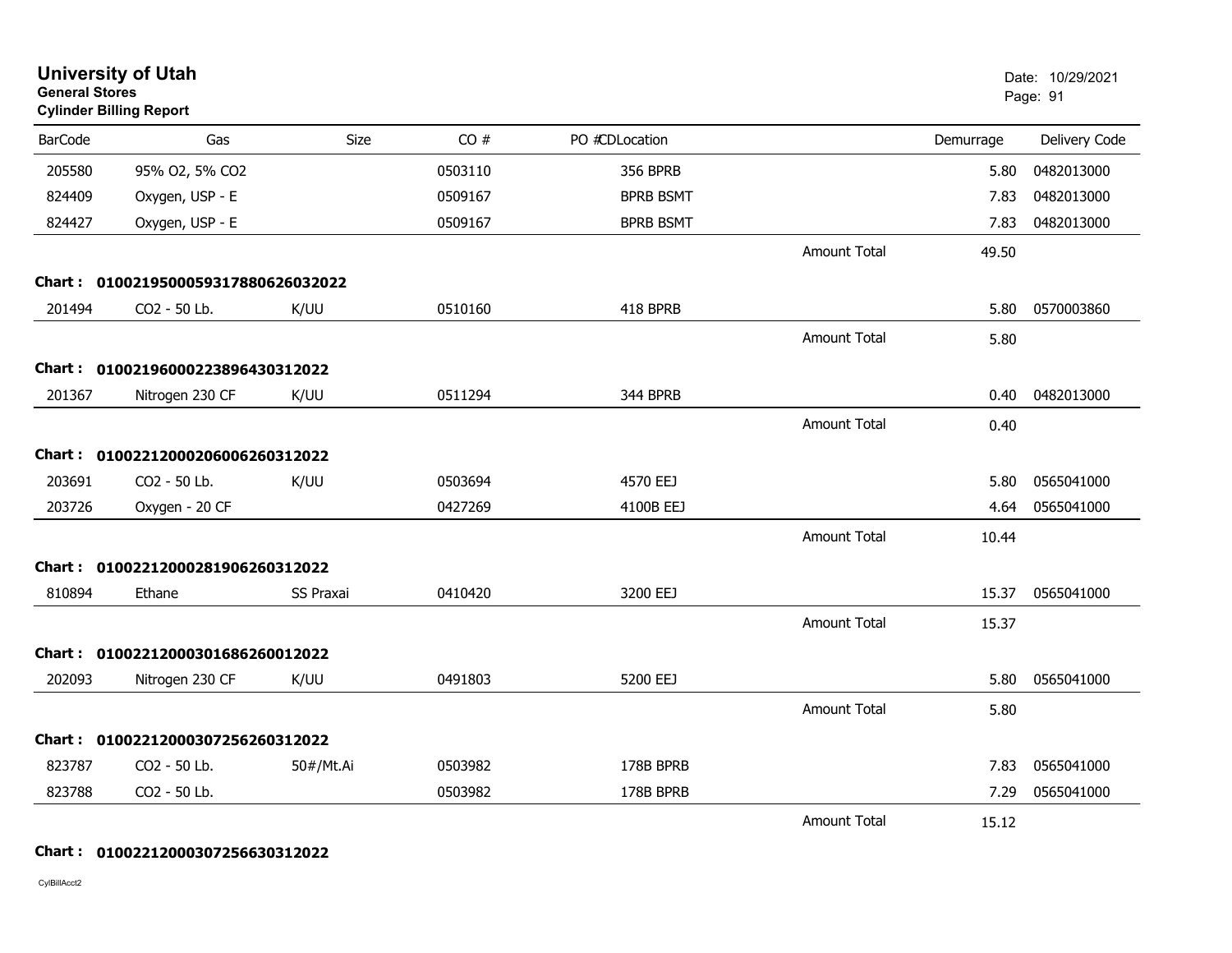| <b>BarCode</b> | Gas                               | Size | CO#     | PO #CDLocation       |                     | Demurrage | Delivery Code |
|----------------|-----------------------------------|------|---------|----------------------|---------------------|-----------|---------------|
| 203845         | CO2 - 50 Lb.                      | K/UU | 0511221 | 178B BPRB            |                     | 0.40      | 0565041000    |
|                |                                   |      |         |                      | Amount Total        | 0.40      |               |
|                | Chart: 01002212000308696260312022 |      |         |                      |                     |           |               |
| 200473         | CO2 - 50 Lb.                      | K/UU | 0508256 | 147 BPRB             |                     | 5.80      | 0565041000    |
| 202462         | CO2 - 50 Lb.                      |      | 0497611 | 147 BPRB             |                     | 5.80      | 0565041000    |
|                |                                   |      |         |                      | Amount Total        | 11.60     |               |
|                | Chart: 01002212000308726260312022 |      |         |                      |                     |           |               |
| 200692         | CO2 - 50 Lb.                      | K/UU | 0502347 | 4202 EEJ             |                     | 5.80      | 0565041000    |
| 201099         | N2, Liquid LX45                   |      | 0510706 | 4520 EEJ             |                     | 12.80     | 0565041000    |
| 201801         | N2, Liquid LX45                   |      | 0510088 | 4520 EEJ             |                     | 22.40     | 0565041000    |
| 201802         | N2, Liquid LX45                   |      | 0509604 | 4520 EEJ             |                     | 22.40     | 0565041000    |
| 202345         | CO2 - 50 Lb.                      |      | 0505645 | 4120 EEJ             |                     | 5.80      | 0565041000    |
| 203311         | CO2 - 50 Lb.                      |      | 0502347 | 4202 EEJ             |                     | 5.80      | 0565041000    |
| 203525         | N2, Liquid LX45                   |      | 0510503 | 4520 EEJ             |                     | 24.00     | 0565041000    |
| 203704         | CO2 - 50 Lb.                      |      | 0499777 | 4202 EEJ             |                     | 5.80      | 0565041000    |
| 204485         | N2, Liquid LX45                   |      | 0509228 | 4520 EEJ             |                     | 11.20     | 0565041000    |
| 205537         | CO2 - 50 Lb.                      |      | 0503614 | 4202 EEJ             |                     | 5.80      | 0565041000    |
|                |                                   |      |         |                      | <b>Amount Total</b> | 121.80    |               |
|                | Chart: 01002212500061816260312022 |      |         |                      |                     |           |               |
| 200516         | CO2 - 50 Lb.                      | K/UU | 0497542 | 178A BPRB            |                     | 5.80      | 0570004100    |
| 200876         | Nitrogen 230 CF                   |      | 0496031 | 3520A EEJ- Cold Room |                     | 5.80      | 0565041000    |
| 202486         | CO2 - 50 Lb.                      |      | 0500127 | 178A BPRB            |                     | 5.80      | 0565041000    |
|                |                                   |      |         |                      | Amount Total        | 17.40     |               |
|                | Chart: 01002212500062226260212022 |      |         |                      |                     |           |               |
| 200123         | Helium - 219 CF                   | K/UU | 0509284 | 3700 EEJ             |                     | 5.80      | 0565041000    |
|                |                                   |      |         |                      | <b>Amount Total</b> | 5.80      |               |

## **University of Utah** Date: 10/29/2021 **General Stores**

**Cylinder Billing Report**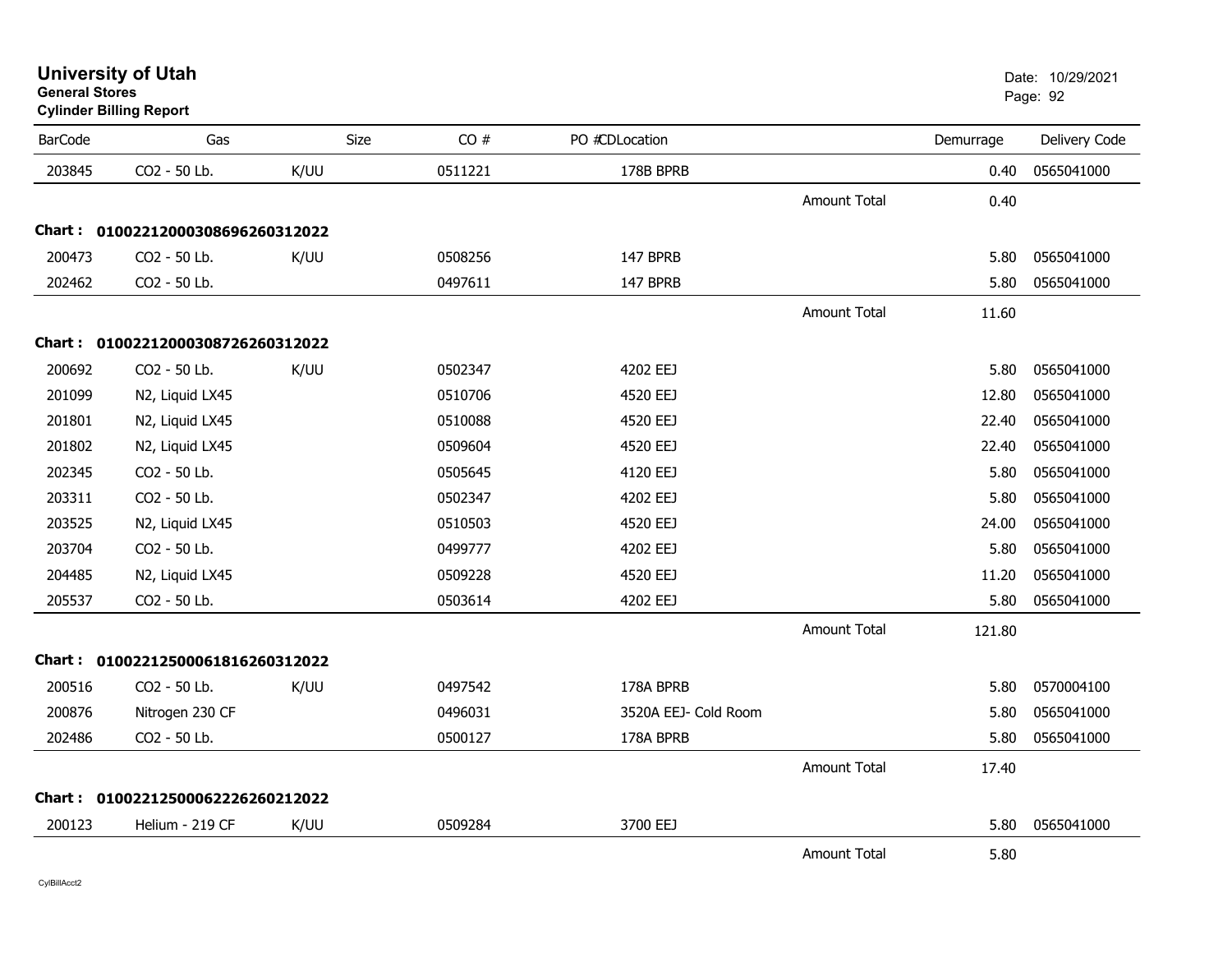|                        | <b>University of Utah</b><br><b>General Stores</b><br><b>Cylinder Billing Report</b> |      |         |                | Date: 10/29/2021<br>Page: 93 |           |               |
|------------------------|--------------------------------------------------------------------------------------|------|---------|----------------|------------------------------|-----------|---------------|
| <b>BarCode</b>         | Gas                                                                                  | Size | CO#     | PO #CDLocation |                              | Demurrage | Delivery Code |
|                        | Chart: 01002212500062226260312022                                                    |      |         |                |                              |           |               |
| 200227                 | Nitrogen 230 CF                                                                      | K/UU | 0500810 | 3200 EEJ       |                              | 5.80      | 0565041000    |
| 200384                 | Nitrogen 230 CF                                                                      |      | 0505669 | 3200 EEJ       |                              | 5.80      | 0565041000    |
| 201542                 | N2, Liquid LX45                                                                      |      | 0509687 | 3700 EEJ       |                              | 46.40     | 0565041000    |
| 203278                 | N2, Liquid LX45                                                                      |      | 0510757 | 3700 EEJ       |                              | 24.00     | 0565041000    |
| 203285                 | N2, Liquid LX45                                                                      |      | 0509687 | 3700 EEJ       |                              | 22.40     | 0565041000    |
| 203529                 | N2, Liquid LX45                                                                      |      | 0510757 | 3700 EEJ       |                              | 24.00     | 0565041000    |
| 203716                 | N2, Liquid LX45                                                                      |      | 0509756 | 3700 EEJ       |                              | 46.40     | 0565041000    |
| 205708                 | N2, Liquid LX45                                                                      |      | 0509687 | 3700 EEJ       |                              | 22.40     | 0565041000    |
| 823733                 | Helium - 219 CF                                                                      |      | 0506052 | 3700 EEJ       |                              | 7.83      | 0565041000    |
|                        |                                                                                      |      |         |                | <b>Amount Total</b>          | 205.03    |               |
|                        | Chart: 01002212500095546260312022                                                    |      |         |                |                              |           |               |
| 201516                 | Nitrogen 230 CF                                                                      | K/UU | 0272187 | 5800 EEJ       |                              | 4.64      | 0565041000    |
|                        |                                                                                      |      |         |                | <b>Amount Total</b>          | 4.64      |               |
| Chart :                | 01002212500199546260312022                                                           |      |         |                |                              |           |               |
| 201488                 | CO2 - 50 Lb.                                                                         | K/UU | 0488116 | 4570 EEJ       |                              | 5.80      | 0565041000    |
| 201624                 | Hydrogen - UHP                                                                       |      | 0447036 | 4520 EEJ       |                              | 4.64      | 0565041000    |
| 202905                 | CO2 - 50 Lb.                                                                         |      | 0474779 | 4570 EEJ       |                              | 5.80      | 0565041000    |
|                        |                                                                                      |      |         |                | <b>Amount Total</b>          | 16.24     |               |
|                        | Chart: 01002212500264916260312022                                                    |      |         |                |                              |           |               |
| 200002                 | CO2 - 50 Lb.                                                                         | K/UU | 0508349 | 4570 EEJ       |                              | 5.80      | 0565041000    |
| 201224                 | CO2 - 50 Lb.                                                                         |      | 0499825 | 5700 EEJ       |                              | 5.80      | 0565041000    |
| 201704                 | CO2 - 50 Lb.                                                                         |      | 0509303 | 5700 EEJ       |                              | 5.80      | 0565041000    |
| 201878                 | CO2 - 50 Lb.                                                                         |      | 0495362 | 5700 EEJ       |                              | 5.80      | 0565041000    |
| 202114                 | CO2 - 50 Lb.                                                                         |      | 0506394 | 5700 EEJ       |                              | 5.80      | 0565041000    |
| 203908                 | CO2 - 50 Lb.                                                                         |      | 0509303 | 5700 EEJ       |                              | 5.80      | 0565041000    |
| 205773<br>CylBillAcct2 | Oxygen, USP - E                                                                      |      | 0508338 | 1425A CMC      |                              | 5.80      | 0565041000    |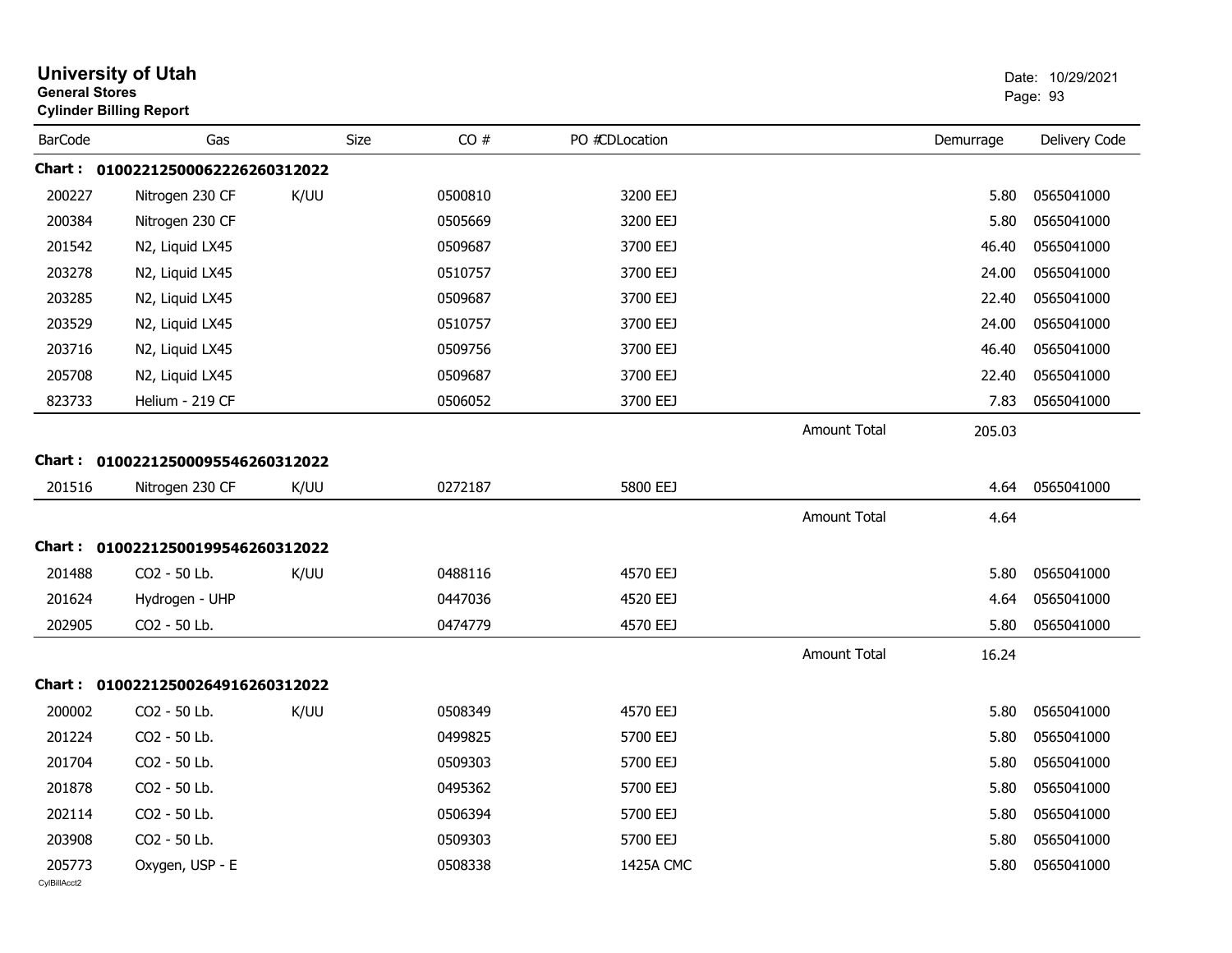| <b>University of Utah</b><br><b>General Stores</b><br><b>Cylinder Billing Report</b> |                                     | Date: 10/29/2021<br>Page: 94 |         |                |                     |           |                 |
|--------------------------------------------------------------------------------------|-------------------------------------|------------------------------|---------|----------------|---------------------|-----------|-----------------|
| <b>BarCode</b>                                                                       | Gas                                 | Size                         | CO#     | PO #CDLocation |                     | Demurrage | Delivery Code   |
| 822324                                                                               | Oxygen, USP - E                     |                              | 0502063 | 1425A CMC      |                     | 7.83      | 0565041000      |
| 823534                                                                               | Nitrogen NF                         |                              | 0501742 | 5700 EEJ       |                     | 7.83      | 0565041000      |
| 824376                                                                               | CO2 - 50 Lb.                        |                              | 0509109 | 5700 EEJ       |                     | 7.02      | 0565041000      |
| 824383                                                                               | CO2 - 50 Lb.                        |                              | 0509109 | 5700 EEJ       |                     | 7.02      | 0565041000      |
| 824417                                                                               | Oxygen, USP - E                     |                              | 0509667 | 1425A CMC      |                     | 7.83      | 0565041000      |
| 824418                                                                               | Oxygen, USP - E                     |                              | 0509667 | 1425A CMC      |                     | 7.83      | 0565041000      |
| 824421                                                                               | Oxygen, USP - E                     |                              | 0509667 | 1425A CMC      |                     | 7.83      | 0565041000      |
| 824425                                                                               | Oxygen, USP - E                     |                              | 0509667 | 1425A CMC      |                     | 7.83      | 0565041000      |
|                                                                                      |                                     |                              |         |                | <b>Amount Total</b> | 101.62    |                 |
|                                                                                      | Chart: 0100221500051004652626032022 |                              |         |                |                     |           |                 |
| 201567                                                                               | CO2 - 50 Lb.                        | K/UU                         | 0502632 | 5104 EEJ       |                     | 5.80      | 0565041000      |
| 201717                                                                               | CO2 - 50 Lb.                        |                              | 0503595 | 5104 EEJ       |                     | 5.80      | 0565041000      |
| 201812                                                                               | CO2 - 50 Lb.                        |                              | 0499194 | 3120 EEJ       |                     | 5.80      | 0565041000      |
| 204583                                                                               | CO2 - 50 Lb.                        |                              | 0499194 | 3120 EEJ       |                     | 5.80      | 0565041000      |
| 822862                                                                               | CO2 - 50 Lb.                        |                              | 0497399 | 5534 EEJ       |                     | 7.83      | 0565041000      |
| 822863                                                                               | CO2 - 50 Lb.                        |                              | 0497399 | 5534 EEJ       |                     | 7.83      | 0565041000      |
| 823834                                                                               | CO2 - 50 Lb.                        |                              | 0504681 | 3120E EEJ      |                     | 7.83      | 0565041000      |
|                                                                                      |                                     |                              |         |                | Amount Total        | 46.69     |                 |
|                                                                                      | Chart: 0100221500051006122626032022 |                              |         |                |                     |           |                 |
| 201713                                                                               | N2, Liquid LX45                     | <b>180 LTR/U</b>             | 0509996 | 5700 EEJ       |                     | 46.40     | 0565041000      |
| 203297                                                                               | CO2 - 50 Lb.                        |                              | 0511175 | 5700 EEJ       |                     | 0.60      | 0565041000      |
| 203573                                                                               | N2, Liquid LX45                     |                              | 0508633 | 5700 EEJ       |                     | 46.40     | 0565041000      |
| 824641                                                                               | $CO2 - 50$ Lb.                      |                              | 0511175 | 5700 EEJ       |                     |           | 0.81 0565041000 |
|                                                                                      |                                     |                              |         |                | Amount Total        | 94.21     |                 |
|                                                                                      | Chart: 0100221500055900721626032022 |                              |         |                |                     |           |                 |
| 201183                                                                               | CO2 - 50 Lb.                        | K/UU                         | 0500534 | 5536 EEJ       |                     | 5.80      | 0565041000      |
| 202553<br>CylBillAcct2                                                               | 95% N2, 5% CO2                      |                              | 0500561 | 5122 EEJ       |                     | 5.80      | 0565041000      |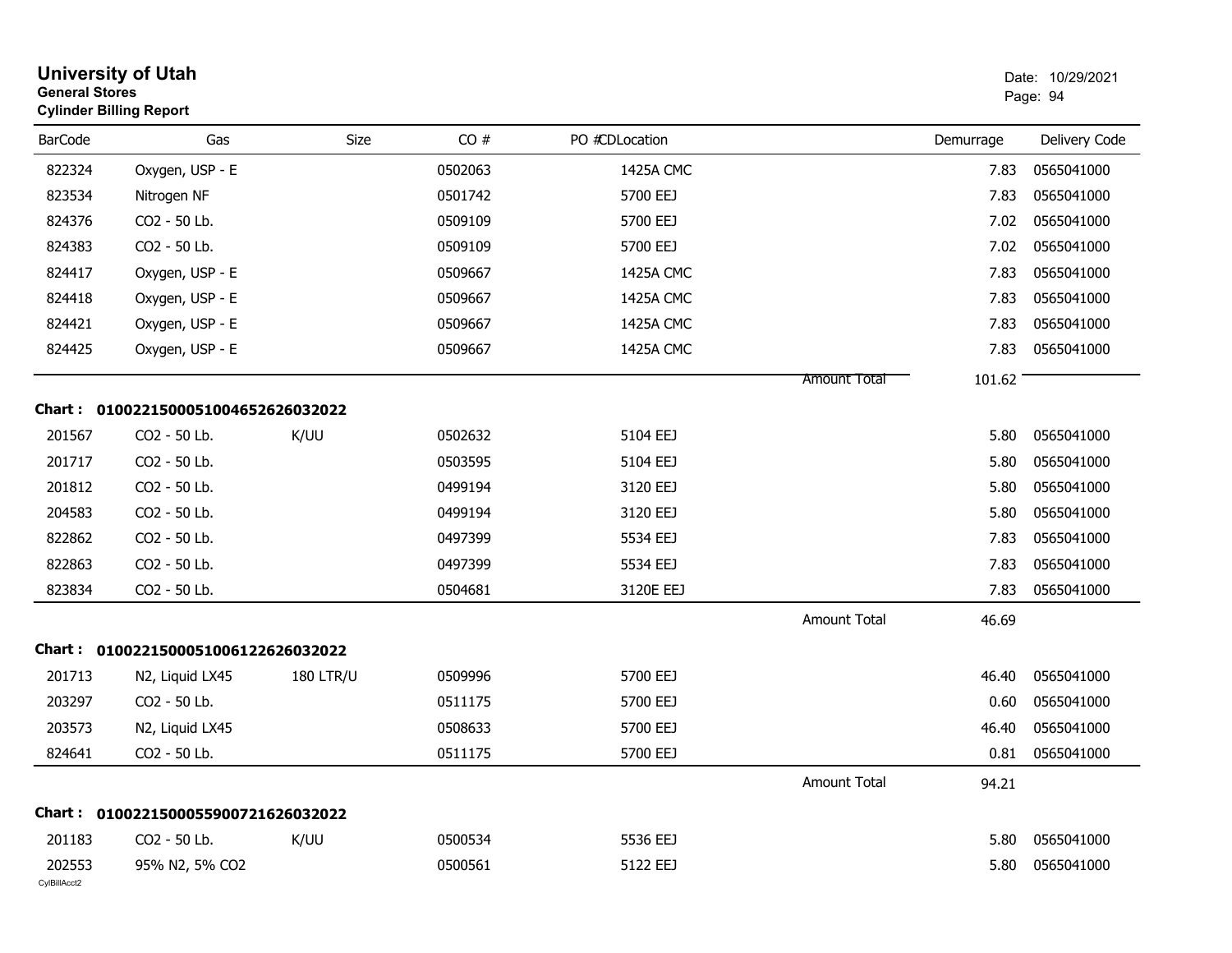| General Stores | <b>Cylinder Billing Report</b>      |                  |         |                |                     |           | Page: 95      |
|----------------|-------------------------------------|------------------|---------|----------------|---------------------|-----------|---------------|
| <b>BarCode</b> | Gas                                 | Size             | CO#     | PO #CDLocation |                     | Demurrage | Delivery Code |
|                |                                     |                  |         |                | <b>Amount Total</b> | 11.60     |               |
| Chart:         | 0100221500059006645626032022        |                  |         |                |                     |           |               |
| 203619         | N2, Liquid, 265                     | <b>265 LTR/U</b> | 0511178 | 129 BPRB       |                     | 8.19      | 0565041000    |
| 203621         | N2, Liquid, 265                     |                  | 0511178 | 129 BPRB       |                     | 8.19      | 0565041000    |
| 203673         | N2, Liquid, 265                     |                  | 0509759 | 129 BPRB       |                     | 49.14     | 0565041000    |
|                |                                     |                  |         |                | <b>Amount Total</b> | 65.52     |               |
|                | Chart: 0100221500059006645626252022 |                  |         |                |                     |           |               |
| 200818         | Nitrogen 230 CF                     | K/UU             | 0510259 | 129 BPRB       |                     | 5.00      | 0565041000    |
| 201002         | Nitrogen 230 CF                     |                  | 0510864 | 132 BPRB       |                     | 2.20      | 0565041000    |
| 201401         | Nitrogen 230 CF                     |                  | 0510259 | 129 BPRB       |                     | 5.00      | 0565041000    |
| 203622         | N2, Liquid, 265                     |                  | 0510259 | 129 BPRB       |                     | 60.06     | 0565041000    |
| 203675         | N2, Liquid, 265                     |                  | 0509861 | ROOM 129 BPRB  |                     | 10.92     | 0565041000    |
| 203675         | N2, Liquid, 265                     |                  | 0510863 | 129 BPRB       |                     | 21.84     | 0565041000    |
| 205638         | Nitrogen 230 CF                     |                  | 0510864 | 132 BPRB       |                     | 2.20      | 0565041000    |
|                |                                     |                  |         |                | <b>Amount Total</b> | 107.22    |               |
|                | Chart: 0100221500059006665626032022 |                  |         |                |                     |           |               |
| 200559         | Nitrogen 230 CF                     | K/UU             | 0510051 | 3700 EEJ       |                     | 5.80      | 0565041000    |
| 202296         | N2, Liquid LX45                     |                  | 0509848 | 114 BPRB       |                     | 46.40     | 0565041000    |
| 202298         | N2, Liquid LX45                     |                  | 0509848 | 114 BPRB       |                     | 19.20     | 0565041000    |
| 203285         | N2, Liquid LX45                     |                  | 0511026 | 144 BPRB       |                     | 12.80     | 0565041000    |
| 203571         | N2, Liquid LX45                     |                  | 0510163 | 144 BPRB       |                     | 33.60     | 0565041000    |
| 204436         | N2, Liquid LX45                     |                  | 0510596 | 144 BPRB       |                     | 27.20     | 0565041000    |
|                |                                     |                  |         |                | <b>Amount Total</b> | 145.00    |               |
| Chart :        | 0100221500059311321626032022        |                  |         |                |                     |           |               |
| 200605         | Nitrogen 230 CF                     | K/UU             | 0405725 | 4702A EEJ      |                     | 4.64      | 0565041000    |
| 200835         | CO2 - 50 Lb.                        |                  | 0508733 | 5104 EEJ       |                     | 5.80      | 0565041000    |
|                |                                     |                  |         |                |                     |           |               |

**University of Utah** Date: 10/29/2021 **General Stores**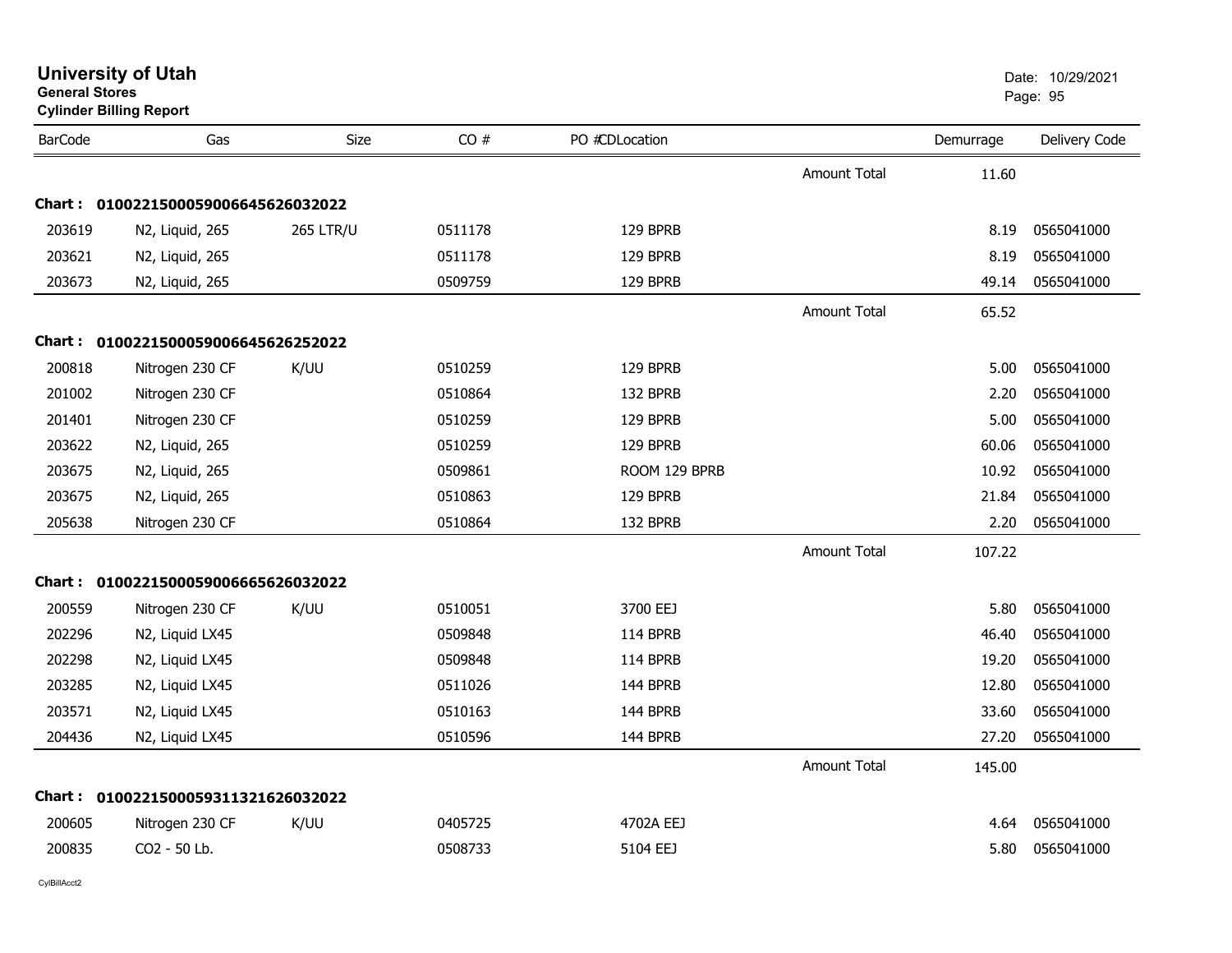| <b>General Stores</b> | <b>University of Utah</b><br><b>Cylinder Billing Report</b> |           |         |                |                     |           | Date: 10/29/2021<br>Page: 96 |
|-----------------------|-------------------------------------------------------------|-----------|---------|----------------|---------------------|-----------|------------------------------|
| <b>BarCode</b>        | Gas                                                         | Size      | CO#     | PO #CDLocation |                     | Demurrage | Delivery Code                |
| 200855                | CO2 - 50 Lb.                                                |           | 0486800 | 5534 EEJ       |                     | 5.80      | 0565041000                   |
| 200861                | CO2 - 50 Lb.                                                |           | 0506013 | 5104 EEJ       |                     | 5.80      | 0565041000                   |
| 201532                | CO2 - 50 Lb.                                                |           | 0507917 | 4500 EEJ       |                     | 5.80      | 0565041000                   |
| 201716                | CO2 - 50 Lb.                                                |           | 0506013 | 5104 EEJ       |                     | 5.80      | 0565041000                   |
| 202035                | Nitrogen 230 CF                                             |           | 0505337 | 3520 EEJ       |                     | 5.80      | 0565041000                   |
| 202552                | CO2 - 50 Lb.                                                |           | 0507917 | 4500 EEJ       |                     | 5.80      | 0565041000                   |
| 203305                | CO2 - 50 Lb.                                                |           | 0508733 | 5104 EEJ       |                     | 5.80      | 0565041000                   |
| 205363                | CO <sub>2</sub> - 50 Lb.                                    |           | 0486800 | 5534 EEJ       |                     | 5.80      | 0565041000                   |
| 205365                | CO2 - 50 Lb.                                                |           | 0507399 | 3120E EEJ      |                     | 5.80      | 0565041000                   |
| 205661                | CO2 - 50 Lb.                                                |           | 0508733 | 5104 EEJ       |                     | 5.80      | 0565041000                   |
|                       |                                                             |           |         |                | <b>Amount Total</b> | 68.44     |                              |
|                       | Chart: 0100221500059311432626032022                         |           |         |                |                     |           |                              |
| 810479                | Oxygen, USP                                                 | 200C/Mt.A | 0387439 | 3700 EEJ       |                     | 6.38      | 0565041000                   |
| 822390                | Ethane                                                      |           | 0491874 | 3800 EEJ       |                     | 36.25     | 0565041000                   |
|                       |                                                             |           |         |                | <b>Amount Total</b> | 42.63     |                              |
|                       | Chart: 0100221500059313210626032022                         |           |         |                |                     |           |                              |
| 200035                | CO2 - 50 Lb.                                                | K/UU      | 0503875 | 3120B EEJ      |                     | 5.80      | 0565041000                   |
| 200665                | CO2 - 50 Lb.                                                |           | 0503573 | 3120B EEJ      |                     | 5.80      | 0565041000                   |
| 202510                | CO2 - 50 Lb.                                                |           | 0509799 | 178B BPRB      |                     | 5.80      | 0565041000                   |
| 203492                | CO2 - 50 Lb.                                                |           | 0502520 | 178B BPRB      |                     | 5.80      | 0565041000                   |
| 203689                | CO2 - 50 Lb.                                                |           | 0506928 | 178B BPRB      |                     | 5.80      | 0565041000                   |
| 205641                | CO2 - 50 Lb.                                                |           | 0506366 | 178A BPRB      |                     | 5.80      | 0565041000                   |
|                       |                                                             |           |         |                | <b>Amount Total</b> | 34.80     |                              |
|                       | Chart: 0100221500059314510626032022                         |           |         |                |                     |           |                              |
| 201783                | CO2 - 50 Lb.                                                | K/UU      | 0485177 | 5552 EEJ       |                     | 5.80      | 0565041000                   |
|                       |                                                             |           |         |                | <b>Amount Total</b> | 5.80      |                              |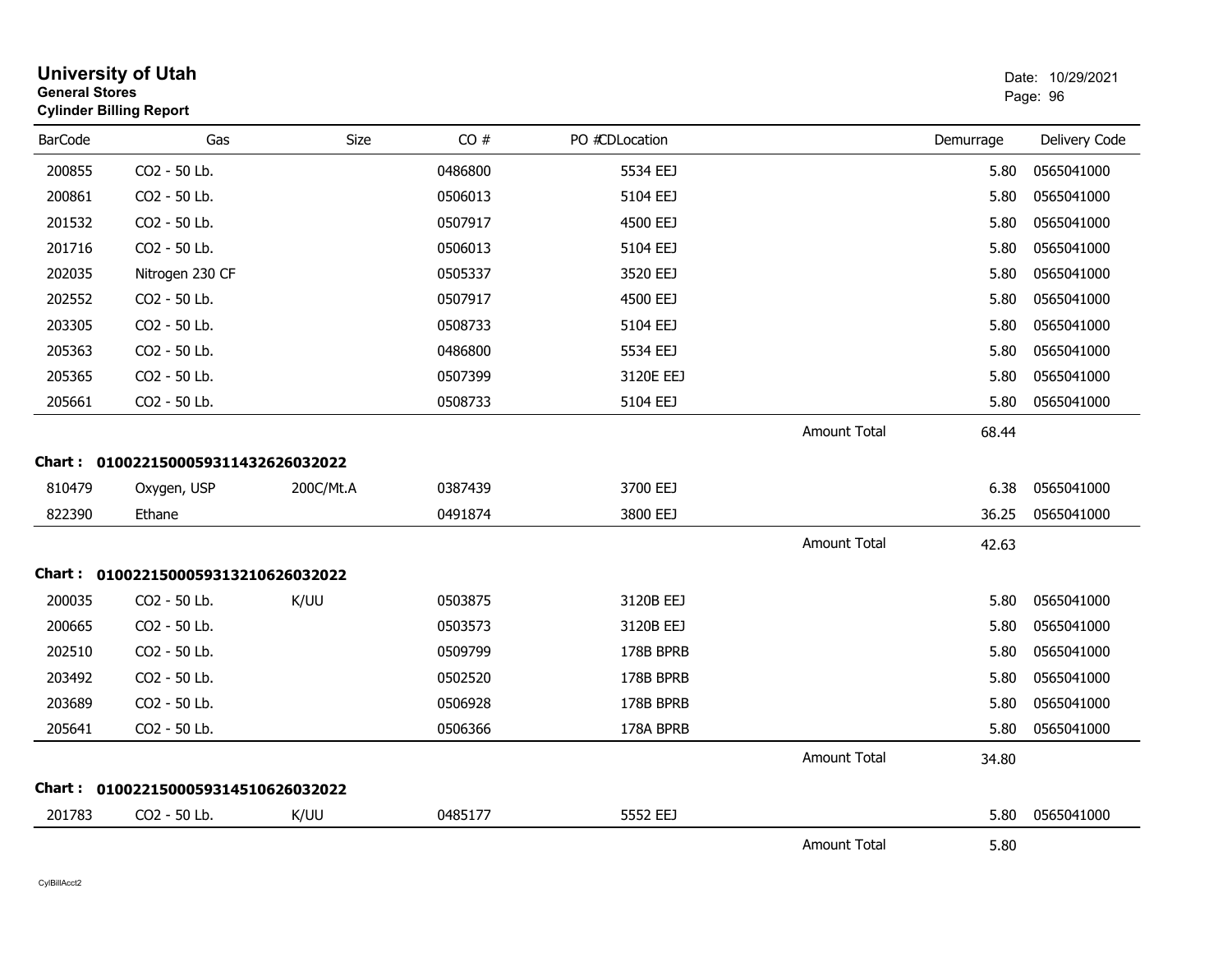| <b>General Stores</b> | <b>University of Utah</b><br><b>Cylinder Billing Report</b> |           |         |                |                     |           | Date: 10/29/2021<br>Page: 97 |
|-----------------------|-------------------------------------------------------------|-----------|---------|----------------|---------------------|-----------|------------------------------|
| <b>BarCode</b>        | Gas                                                         | Size      | CO#     | PO #CDLocation |                     | Demurrage | Delivery Code                |
|                       | Chart: 0100221500059315500626032022                         |           |         |                |                     |           |                              |
| 200029                | CO <sub>2</sub> - 50 Lb.                                    | K/UU      | 0483607 | 5700 EEJ       |                     | 5.80      | 0565041000                   |
| 200379                | Nitrogen 230 CF                                             |           | 0505729 | 5700 EEJ       |                     | 5.80      | 0565041000                   |
| 200658                | CO2 - 50 Lb.                                                |           | 0499819 | 5700 EEJ       |                     | 5.80      | 0565041000                   |
| 203848                | Nitrogen 230 CF                                             |           | 0505729 | 5700 EEJ       |                     | 5.80      | 0565041000                   |
| 205481                | Nitrogen 230 CF                                             |           | 0505729 | 5700 EEJ       |                     | 5.80      | 0565041000                   |
|                       |                                                             |           |         |                | <b>Amount Total</b> | 29.00     |                              |
|                       | Chart: 0100221500059315770626032022                         |           |         |                |                     |           |                              |
| 821552                | CO2 - 50 Lb.                                                | 50#/Mt.Ai | 0484077 | 5104 EEJ       |                     | 7.83      | 0565041000                   |
|                       |                                                             |           |         |                | <b>Amount Total</b> | 7.83      |                              |
|                       | Chart: 0100221500059316030626032022                         |           |         |                |                     |           |                              |
| 201254                | CO2 - 50 Lb.                                                | K/UU      | 0506891 | 3120E EEJ      |                     | 5.80      | 0565041000                   |
| 203478                | CO2 - 50 Lb.                                                |           | 0507588 | 3120E EEJ      |                     | 5.80      | 0565041000                   |
|                       |                                                             |           |         |                | <b>Amount Total</b> | 11.60     |                              |
|                       | Chart: 0100221500059316050626032022                         |           |         |                |                     |           |                              |
| 201199                | CO2 - 50 Lb.                                                | K/UU      | 0508985 | 3100 EEJ       |                     | 5.80      | 0565041000                   |
| 205521                | CO2 - 50 Lb.                                                |           | 0509127 | 3100 EEJ       |                     | 5.80      | 0565041000                   |
|                       |                                                             |           |         |                | <b>Amount Total</b> | 11.60     |                              |
|                       | Chart: 0100221500059316931626002022                         |           |         |                |                     |           |                              |
| 200053                | Nitrogen 230 CF                                             | K/UU      | 0508517 | 126 BPRB       |                     | 0.80      | 0565041000                   |
| 200850                | Nitrogen 230 CF                                             |           | 0508517 | 126 BPRB       |                     | 3.60      | 0565041000                   |
|                       |                                                             |           |         |                | <b>Amount Total</b> | 4.40      |                              |
|                       | Chart: 0100221500059316931626252022                         |           |         |                |                     |           |                              |
| 200179                | Nitrogen 230 CF                                             | K/UU      | 0506314 | 126 BPRB       |                     | 0.80      | 0565041000                   |
| 200330                | Nitrogen 230 CF                                             |           | 0506314 | 126 BPRB       |                     | 3.60      | 0565041000                   |
|                       |                                                             |           |         |                | <b>Amount Total</b> | 4.40      |                              |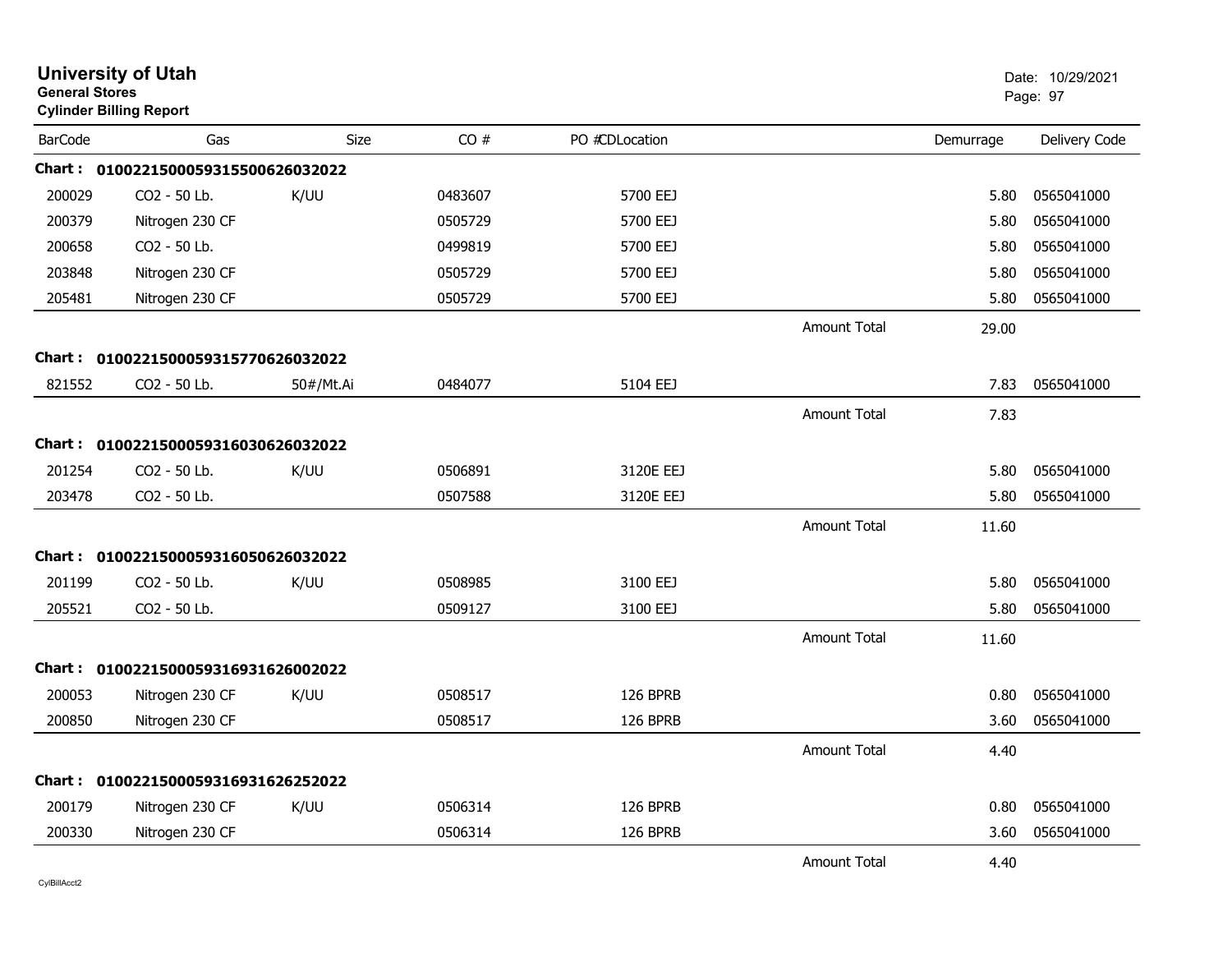| <b>General Stores</b> | <b>University of Utah</b><br><b>Cylinder Billing Report</b> |             |         |                            |                     |           | Date: 10/29/2021<br>Page: 98 |
|-----------------------|-------------------------------------------------------------|-------------|---------|----------------------------|---------------------|-----------|------------------------------|
| <b>BarCode</b>        | Gas                                                         | <b>Size</b> | CO#     | PO #CDLocation             |                     | Demurrage | Delivery Code                |
|                       | Chart: 0100221500059317091626032022                         |             |         |                            |                     |           |                              |
| 201957                | CO2 - 50 Lb.                                                | K/UU        | 0508548 | 4524 EEJ                   |                     | 5.80      | 0565041000                   |
| 205366                | CO2 - 50 Lb.                                                |             | 0508548 | 4524 EEJ                   |                     | 5.80      | 0565041000                   |
| 823843                | CO2 - 50 Lb.                                                |             | 0504871 | 4524 EEJ                   |                     | 7.83      | 0565041000                   |
|                       |                                                             |             |         |                            | <b>Amount Total</b> | 19.43     |                              |
| Chart :               | 0100221500059317401626032022                                |             |         |                            |                     |           |                              |
| 200788                | CO2 - 50 Lb.                                                | K/UU        | 0506894 | 5552 EEJ                   |                     | 5.80      | 0565041000                   |
| 201036                | CO2 - 50 Lb.                                                |             | 0497604 | 3120E EEJ                  |                     | 5.80      | 0565041000                   |
| 204519                | CO2 - 50 Lb.                                                |             | 0487055 | 5552 EEJ - Roh-johnson Lab |                     | 5.80      | 0565041000                   |
| 821482                | CO2 - 50 Lb.                                                |             | 0483418 | 5536 EEJ                   |                     | 7.83      | 0565041000                   |
| 823229                | CO2 - 50 Lb.                                                |             | 0498045 | 3120E EEJ                  |                     | 7.83      | 0565041000                   |
| 823255                | CO2 - 50 Lb.                                                |             | 0498045 | 3120E EEJ                  |                     | 7.83      | 0565041000                   |
|                       |                                                             |             |         |                            | <b>Amount Total</b> | 40.89     |                              |
|                       | Chart: 01002216000251006260012022                           |             |         |                            |                     |           |                              |
| 201285                | Nitrogen 230 CF                                             | K/UU        | 0432090 | 3700 EEJ                   |                     | 4.64      | 0565041000                   |
|                       |                                                             |             |         |                            | <b>Amount Total</b> | 4.64      |                              |
|                       | Chart: 01002216000251006260312022                           |             |         |                            |                     |           |                              |
| 203645                | Nitrogen 230 CF                                             | K/UU        | 0472004 | 3200 EEJ                   |                     | 5.80      | 0565041000                   |
|                       |                                                             |             |         |                            | <b>Amount Total</b> | 5.80      |                              |
|                       | Chart: 01002216302219316260312022                           |             |         |                            |                     |           |                              |
| 823509                | 5%CO25%o2 IN N2                                             | 200C/Mt.A   | 0500253 | 3100 EEJ                   |                     | 7.83      | 0565041000                   |
| 823858                | 5%Co2,5%O2,N2                                               |             | 0504777 | 3100 eej                   |                     | 7.83      | 0565041000                   |
|                       |                                                             |             |         |                            | Amount Total        | 15.66     |                              |
|                       | Chart: 01002219900218806260312022                           |             |         |                            |                     |           |                              |
| 200787                | CO2 - 50 Lb.                                                | K/UU        | 0502235 | 5552 EEJ                   |                     | 5.80      | 0565041000                   |
| 202548                | Co2 10#                                                     |             | 0463457 | 5800A EEJ                  |                     | 5.22      | 0565041000                   |
| CvIBillAcct2          |                                                             |             |         |                            |                     |           |                              |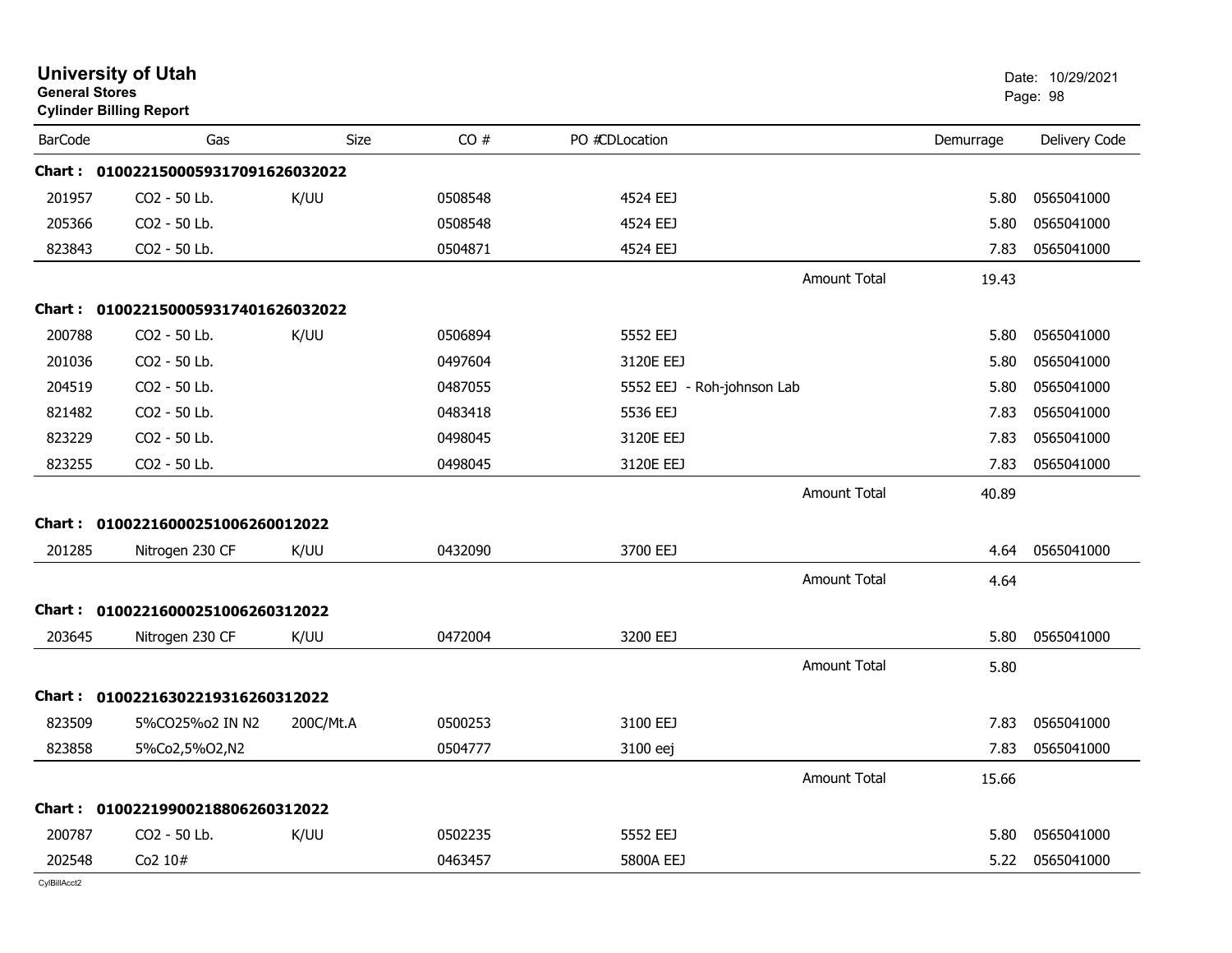| <b>University of Utah</b> |  |
|---------------------------|--|
| <b>General Stores</b>     |  |

**Cylinder Billing Report**

| <b>BarCode</b> | Gas                                 | Size             | CO#     | PO #CDLocation     |                     | Demurrage | Delivery Code |
|----------------|-------------------------------------|------------------|---------|--------------------|---------------------|-----------|---------------|
|                |                                     |                  |         |                    | <b>Amount Total</b> | 11.02     |               |
|                | Chart: 01002219900218886260012022   |                  |         |                    |                     |           |               |
| 202773         | Argon                               | K/UU             | 0406460 | 5520 EEJ           |                     | 4.64      | 0565041000    |
| 204292         | Nitrogen 115 CF                     |                  | 0356862 | 5552 EEJ           |                     | 4.64      | 0565041000    |
|                |                                     |                  |         |                    | <b>Amount Total</b> | 9.28      |               |
|                | Chart: 01002222500260876260012022   |                  |         |                    |                     |           |               |
| 201099         | N2, Liquid LX45                     | <b>180 LTR/U</b> | 0509463 | 5254 HCI RN        |                     | 32.00     | 0555LL3760    |
| 202306         | N2, Liquid LX45                     |                  | 0510023 | <b>5254 HCI RN</b> |                     | 46.40     | 0555113760    |
| 204438         | N2, Liquid LX45                     |                  | 0510911 | 5254 HCI           |                     | 14.40     | 0555113760    |
|                |                                     |                  |         |                    | <b>Amount Total</b> | 92.80     |               |
|                | Chart: 01002246000233356260312022   |                  |         |                    |                     |           |               |
| 205358         | CO2 - 50 Lb.                        | K/UU             | 0453584 | VA BLDG 45 RM GA08 |                     | 4.64      | 05214C1040    |
| 805572         | 1%02,5%Co2, N2                      |                  | 0291485 | <b>VA 45 GA08</b>  |                     | 6.38      | 46085         |
|                |                                     |                  |         |                    | <b>Amount Total</b> | 11.02     |               |
|                | Chart: 0100225500051004627626032022 |                  |         |                    |                     |           |               |
| 200798         | CO2 - 50 Lb.                        | K/UU             | 0494512 | 4B200 SOM          |                     | 5.80      | 05214B2000    |
| 200882         | CO2 - 50 Lb.                        |                  | 0494512 | 4B200 SOM          |                     | 5.80      | 05214B2000    |
| 202505         | CO2 - 50 Lb.                        |                  | 0494512 | 4B200 SOM          |                     | 5.80      | 05214B2000    |
| 205526         | CO2 - 50 Lb.                        |                  | 0456269 | 4B200 SOM          |                     | 4.64      | 05214B2000    |
| 205653         | CO2 - 50 Lb.                        |                  | 0494512 | 4B200 SOM          |                     | 5.80      | 05214B2000    |
|                |                                     |                  |         |                    | <b>Amount Total</b> | 27.84     |               |
|                | Chart: 0100226500059315100626002022 |                  |         |                    |                     |           |               |
| 200000         | Oxygen, USP                         | K/UU             | 0459702 | <b>BASEMENT</b>    |                     | 4.64      | 0500000010    |
|                |                                     |                  |         |                    | <b>Amount Total</b> | 4.64      |               |
|                | Chart: 01002292000150976260312022   |                  |         |                    |                     |           |               |
| 202471         | CO2 - 50 Lb.                        | K/UU             | 0483092 | 331A Wintrobe      |                     | 5.80      | 05214R1180    |
| CvIBillAcct2   |                                     |                  |         |                    |                     |           |               |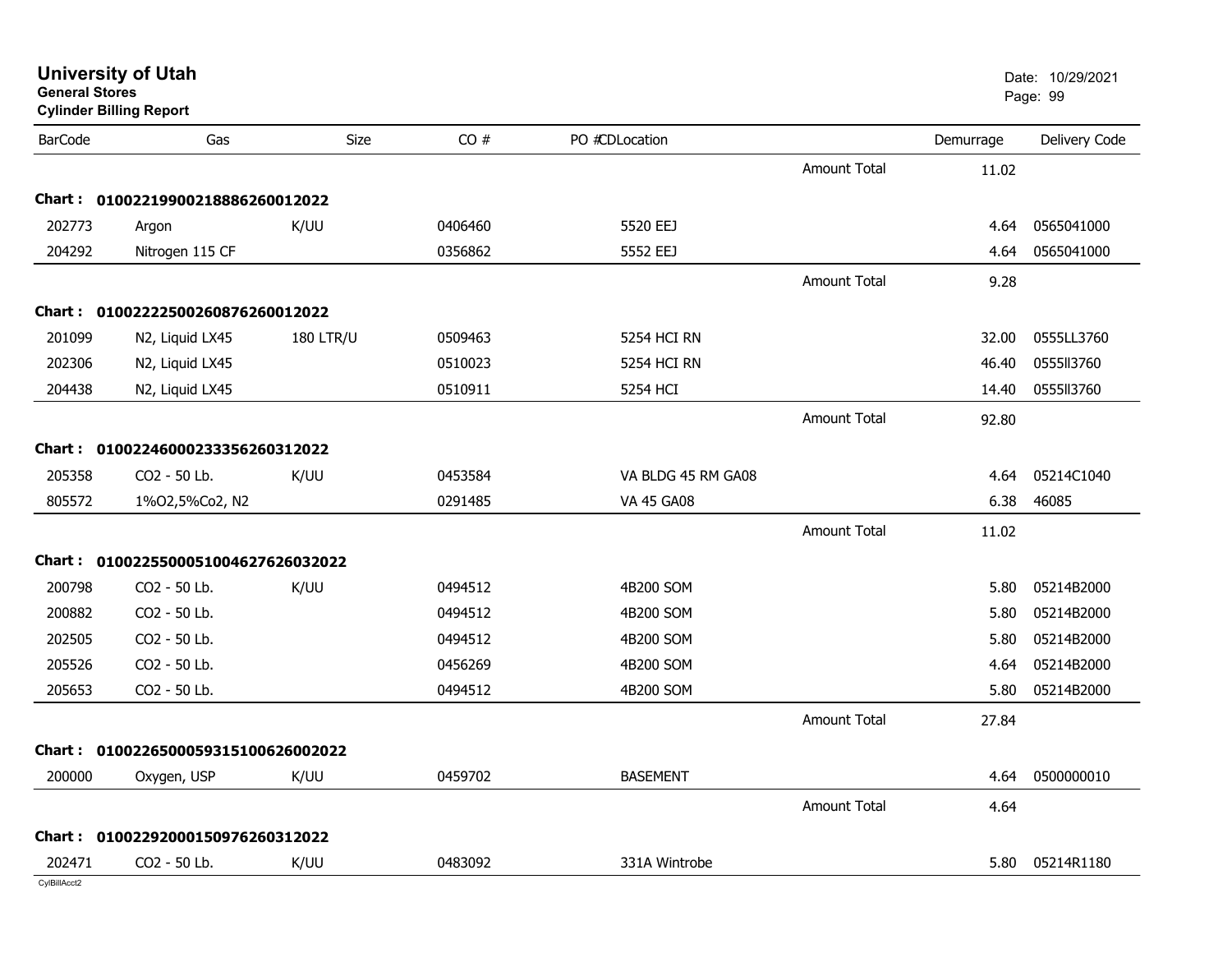| <b>General Stores</b> | <b>Cylinder Billing Report</b>      |      |         |                           |                     |           | Page: 100     |
|-----------------------|-------------------------------------|------|---------|---------------------------|---------------------|-----------|---------------|
| <b>BarCode</b>        | Gas                                 | Size | CO#     | PO #CDLocation            |                     | Demurrage | Delivery Code |
|                       |                                     |      |         |                           | <b>Amount Total</b> | 5.80      |               |
|                       | Chart: 01002296000295426260312022   |      |         |                           |                     |           |               |
| 200700                | CO2 - 50 Lb.                        | K/UU | 0508756 | 631 WINTROBE              |                     | 5.20      | 05214R1180    |
| 200728                | CO2 - 50 Lb.                        |      | 0509973 | 631 WINTROBE              |                     | 4.20      | 05214r1180    |
| 201493                | CO2 - 50 Lb.                        |      | 0502549 | 631 Wintrobe              |                     | 4.20      | 05214R1180    |
| 203422                | Oxygen, USP - E                     |      | 0510896 | 631 WINTROBE              |                     | 1.80      | 05214R1180    |
| 203846                | CO2 - 50 Lb.                        |      | 0511035 | 631 WINTROBE              |                     | 1.60      | 05214R1180    |
| 205448                | Oxygen, USP - E                     |      | 0507908 | 631 WINTROBE              |                     | 5.80      | 05214R1180    |
| 205453                | Oxygen, USP - E                     |      | 0503364 | 631 Wintrobe              |                     | 3.80      | 05214R1180    |
| 824637                | CO2 - 50 Lb.                        |      | 0511188 | 631 Wintrobe- Beswick Lab |                     | 0.81      | 05214R1180    |
|                       |                                     |      |         |                           | <b>Amount Total</b> | 27.41     |               |
|                       | Chart: 0100234500059313190643002022 |      |         |                           |                     |           |               |
| 200292                | Oxygen, USP                         | K/UU | 0511158 | <b>VA2 RM 2D17</b>        |                     | 0.60      | 0521AB1930    |
| 200344                | CO2 - 50 Lb.                        |      | 0505289 | <b>VA2 RM 2D17</b>        |                     | 5.80      | 0521AB1930    |
| 200628                | CO2 - 50 Lb.                        |      | 0504355 | VA BLDG 2 RM 2D17         |                     | 5.80      | 0521AB1930    |
| 201698                | CO2 - 50 Lb.                        |      | 0508859 | VA BLDG 2 RM 2D17         |                     | 5.80      | 0521AB1930    |
| 202379                | CO2 - 50 Lb.                        |      | 0423684 | VAMC Bldg 2-2C40          |                     | 4.64      | 0521AB1930    |
| 202621                | CO2 - 50 Lb.                        |      | 0505289 | <b>VA2 RM 2D17</b>        |                     | 5.80      | 0521AB1930    |
| 202641                | Oxygen, USP - E                     |      | 0495088 | VA BLDG 2 RM 2D15         |                     | 5.80      | 0521AB1930    |
| 203013                | Oxygen, USP                         |      | 0503598 | VA BLDG 2 RM 2D17         |                     | 5.80      | 0521AB1930    |
| 203154                | Oxygen, USP - E                     |      | 0495088 | VA BLDG 2 RM 2D15         |                     | 5.80      | 0521AB1930    |
| 203849                | Oxygen, USP                         |      | 0503598 | VA BLDG 2 RM 2D17         |                     | 5.20      | 0521AB1930    |
| 204439                | N2, Liquid LX45                     |      | 0510928 | VA BLDG 2 RM 2D17         |                     | 14.40     | 0521AB1930    |
| 205587                | N2, Liquid LX45                     |      | 0509414 | BLDG 2 2B17 VAMC          |                     | 32.00     | 0521AB1930    |
| 205870                | Oxygen, USP - E                     |      | 0495088 | VA BLDG 2 RM 2D15         |                     | 5.80      | 0521AB1930    |
| 205895                | Oxygen, USP                         |      | 0504860 | VA BLDG 2 RM 2D15         |                     | 5.80      | 0521AB1930    |
| 823674                | CO2 - 50 Lb.                        |      | 0503235 | VA BLDG 2 RM 2D17         |                     | 7.83      | 0521AB1930    |

CylBillAcct2

# **University of Utah**  Date: 10/29/2021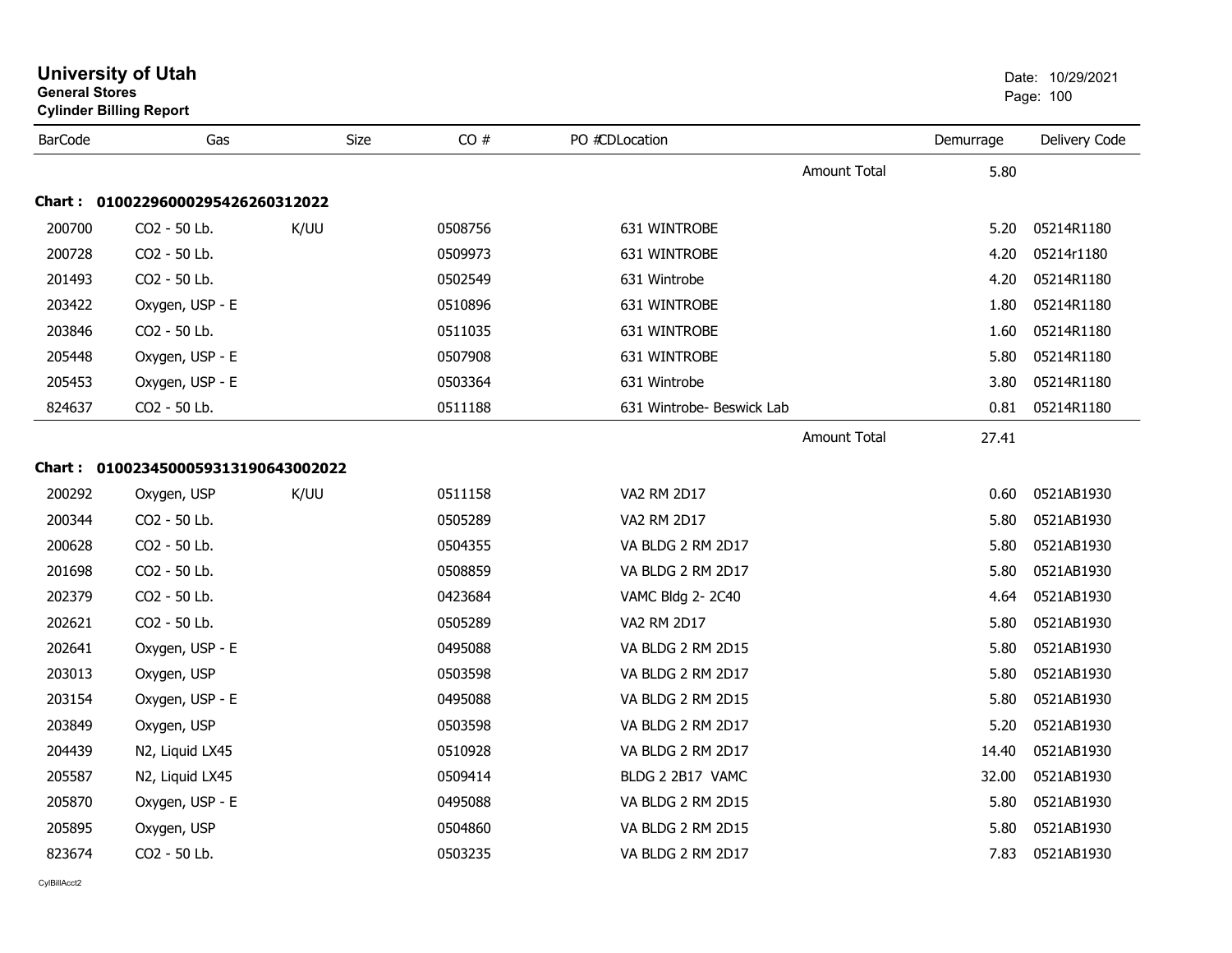**University of Utah** Date: 10/29/2021 **General Stores**s and the contract of the contract of the contract of the contract of the contract of the contract of the contract of the contract of the contract of the contract of the contract of the contract of the contract of the cont **Cylinder Billing Report**

| <b>BarCode</b>                          | Gas                                 | <b>Size</b> | CO#     | PO #CDLocation                                | Demurrage | Delivery Code |
|-----------------------------------------|-------------------------------------|-------------|---------|-----------------------------------------------|-----------|---------------|
| 824014                                  | Nitrogen 230 CF                     |             | 0506242 | VA2 RM 2D17                                   | 7.83      | 0521AB1930    |
|                                         |                                     |             |         | <b>Amount Total</b>                           | 124.70    |               |
|                                         | Chart: 0100234500059313560626002022 |             |         |                                               |           |               |
| 200308                                  | CO2 - 50 Lb.                        | K/UU        | 0380802 | VA Med Ctr. Bldg 2, ground floor loading dock | 4.64      | 05212c4670    |
| 201701                                  | CO2 - 50 Lb.                        |             | 0429057 | VAMC GC15                                     | 4.64      | 05212c4670    |
| 202917                                  | 95% Air, 5% CO2                     |             | 0380802 | VA Med Ctr. Bldg 2, ground floor loading dock | 4.64      | 05212c4670    |
| 203816                                  | CO2 - 50 Lb.                        |             | 0380802 | VA Med Ctr. Bldg 2, ground floor loading dock | 4.64      | 05212c4670    |
|                                         |                                     |             |         | <b>Amount Total</b>                           | 18.56     |               |
| 0100234500059313560626032022<br>Chart : |                                     |             |         |                                               |           |               |
| 203663                                  | CO2 - 75 Lb                         | 75# - UU    | 0494958 | VA BLDG 2 GC15                                | 9.86      | 0521AB1930    |
|                                         |                                     |             |         | <b>Amount Total</b>                           | 9.86      |               |
|                                         | Chart: 01002352000202056260312022   |             |         |                                               |           |               |
| 200095                                  | CO2 - 50 Lb.                        | K/UU        | 0508253 | 528 WINTROBE                                  | 5.80      | 05214B3190    |
| 200911                                  | CO2 - 50 Lb.                        |             | 0508253 | 528 WINTROBE                                  | 5.80      | 05214B3190    |
| 823783                                  | CO2 - 50 Lb.                        |             | 0503953 | 528 WIntrobe                                  | 7.83      | 05214B3190    |
| 823784                                  | CO2 - 50 Lb.                        |             | 0503953 | 528 WIntrobe                                  | 7.83      | 05214B3190    |
|                                         |                                     |             |         | <b>Amount Total</b>                           | 27.26     |               |
|                                         | Chart: 0100235500059314810626002022 |             |         |                                               |           |               |
| 200907                                  | CO2 - 50 Lb.                        | K/UU        | 0479672 | 517A Wintrobe                                 | 5.80      | 05214B3190    |
| 202515                                  | CO2 - 50 Lb.                        |             | 0486452 | 517A WINTROBE                                 | 5.80      | 05214B3190    |
| 202639                                  | Oxygen, USP - E                     |             | 0494207 | 517 WIntrobe                                  | 5.80      | 05214B3190    |
| 202895                                  | CO2 - 50 Lb.                        |             | 0486452 | 517A WINTROBE                                 | 5.80      | 05214B3190    |
| 204704                                  | Oxygen, USP - E                     |             | 0494207 | 517 WIntrobe                                  | 5.80      | 05214B3190    |
| 821171                                  | CO2 - 50 Lb.                        |             | 0481432 | 517 WINTROBE                                  | 7.83      | 05214B3190    |
| 821172                                  | CO2 - 50 Lb.                        |             | 0481432 | 517 WINTROBE                                  | 7.83      | 05214B3190    |

Amount Total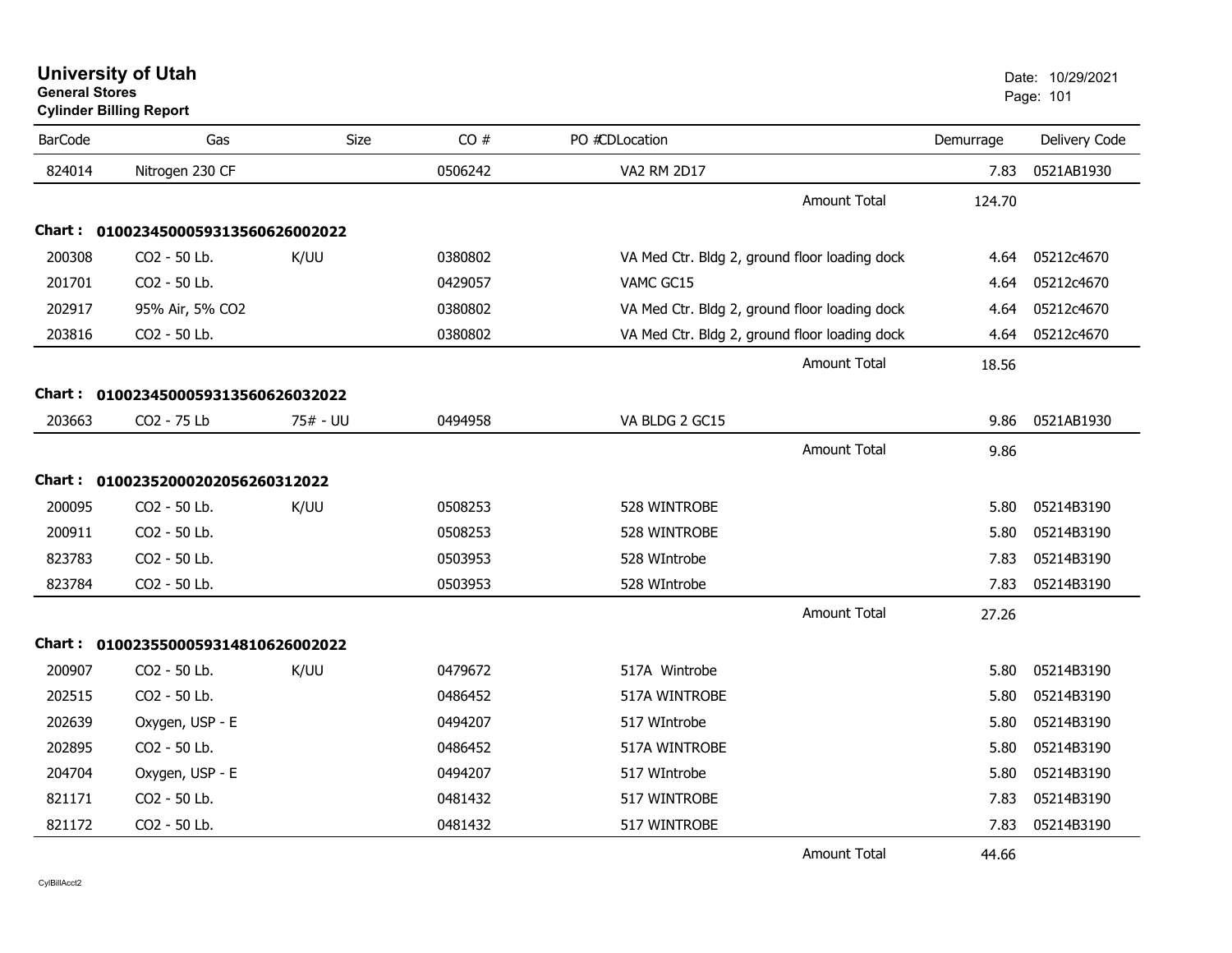| <b>General Stores</b> | <b>University of Utah</b><br><b>Cylinder Billing Report</b> |      |         |                                              |           | Date: 10/29/2021<br>Page: 102 |
|-----------------------|-------------------------------------------------------------|------|---------|----------------------------------------------|-----------|-------------------------------|
| <b>BarCode</b>        | Gas                                                         | Size | CO#     | PO #CDLocation                               | Demurrage | Delivery Code                 |
|                       | Chart: 01002372000174646260312022                           |      |         |                                              |           |                               |
| 200537                | Oxygen, USP                                                 | K/UU | 0505278 | 409 Wintobe                                  | 5.80      | 05214R3120                    |
|                       |                                                             |      |         | <b>Amount Total</b>                          | 5.80      |                               |
|                       | Chart: 01002372000241266260212022                           |      |         |                                              |           |                               |
| 202419                | Oxygen, USP - E                                             | E/UU | 0482968 | 1250 East 3900 South Ste 410 East MEdical BL | 5.80      | 05214R3120                    |
| 205350                | Oxygen, USP - E                                             |      | 0417788 | 1250 E 3900 S #410 ST MARKS (WASATCH KI      | 4.64      | 0535000000                    |
|                       |                                                             |      |         | <b>Amount Total</b>                          | 10.44     |                               |
|                       | Chart: 01002372500194376260012022                           |      |         |                                              |           |                               |
| 200472                | CO2 - 50 Lb.                                                | K/UU | 0490155 | VA BLDG 2 RM GA17                            | 5.80      | 0865040000                    |
|                       |                                                             |      |         | <b>Amount Total</b>                          | 5.80      |                               |
|                       | Chart: 01002372500266666260212022                           |      |         |                                              |           |                               |
| 200033                | CO2 - 50 Lb.                                                | K/UU | 0510120 | 421 WINTROBE                                 | 4.80      | 05214R3120                    |
| 200664                | CO2 - 50 Lb.                                                |      | 0510999 | 421 WINTROBE                                 | 0.40      | 05214R3120                    |
| 200827                | CO2 - 50 Lb.                                                |      | 0508205 | 421 WINTROBE                                 | 1.00      | 05214R3120                    |
| 201752                | CO2 - 50 Lb.                                                |      | 0509213 | 421 WINTROBE                                 | 5.40      | 05214R3120                    |
|                       |                                                             |      |         | <b>Amount Total</b>                          | 11.60     |                               |
|                       | Chart: 0100237500054503884626002022                         |      |         |                                              |           |                               |
| 203420                | Oxygen, USP - E                                             | E/UU | 0349820 | 4R366 SOM                                    | 4.64      | 05214R3120                    |
| 203442                | Oxygen, USP - E                                             |      | 0349820 | 4R366 SOM                                    | 4.64      | 05214R3120                    |
|                       |                                                             |      |         | Amount Total                                 | 9.28      |                               |
|                       | Chart: 0100237500054503884626032022                         |      |         |                                              |           |                               |
| 200782                | CO2 - 50 Lb.                                                | K/UU | 0508327 | <b>425 WINTROBE</b>                          | 4.00      | 05214R3120                    |
| 201922                | Oxygen, USP                                                 |      | 0501128 | <b>1520A CMC</b>                             | 5.80      | 05214R3120                    |
| 202922                | CO2 - 50 Lb.                                                |      | 0509475 | 425 Wintrobe                                 | 5.80      | 05214R3120                    |
| 203854                | Oxygen, USP                                                 |      | 0501128 | <b>1520A CMC</b>                             | 5.80      | 05214R3120                    |
| 205663                | CO2 - 50 Lb.                                                |      | 0510930 | 425 Wintrobe                                 | 1.80      | 05214R3120                    |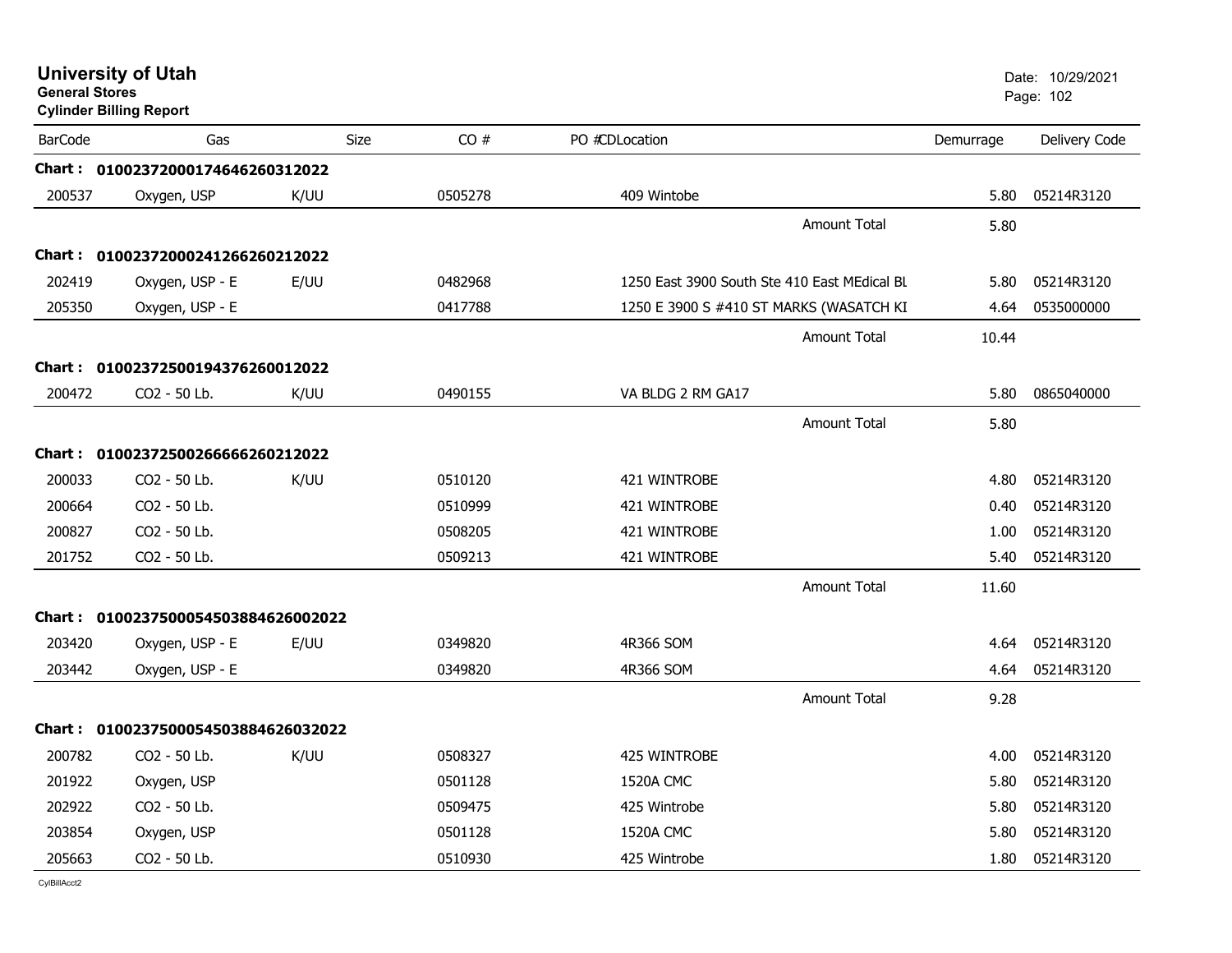| General Stores | <b>Cylinder Billing Report</b>      |           |         |                |                     |           | Page: 103     |
|----------------|-------------------------------------|-----------|---------|----------------|---------------------|-----------|---------------|
| <b>BarCode</b> | Gas                                 | Size      | CO#     | PO #CDLocation |                     | Demurrage | Delivery Code |
|                |                                     |           |         |                | <b>Amount Total</b> | 23.20     |               |
|                | Chart: 0100237500054503886626032022 |           |         |                |                     |           |               |
| 204740         | CO2 - 50 Lb.                        | K/UU      | 0483041 | 425 Wintobe    |                     | 5.80      | 05214R3120    |
|                |                                     |           |         |                | <b>Amount Total</b> | 5.80      |               |
|                | Chart: 0100237500054504427626002022 |           |         |                |                     |           |               |
| 201031         | CO2 - 50 Lb.                        | K/UU      | 0475840 | VA2 GA14       |                     | 5.80      | 0865040000    |
| 205581         | 95% 02, 5% CO2                      |           | 0496035 | VA2 RM GA20    |                     | 5.80      | 0865040000    |
| 812637         | <b>USP OX 300</b>                   |           | 0421745 | GA16 VAMC 2    |                     | 6.67      | 0535000000    |
| 820074         | CO2 - 50 Lb.                        |           | 0476101 | VA2 Rm GA04A   |                     | 7.83      | 0535000000    |
|                |                                     |           |         |                | <b>Amount Total</b> | 26.10     |               |
|                |                                     |           |         |                |                     |           |               |
|                | Chart: 0100237500059314040626002022 |           |         |                |                     |           |               |
| 824408         | Oxygen, USP                         | 200C/Mt.A | 0509113 | 409 Wintrobe   |                     | 7.83      | 05214R3120    |
|                |                                     |           |         |                | <b>Amount Total</b> | 7.83      |               |
|                | Chart: 0100237500059314040626032022 |           |         |                |                     |           |               |
| 200543         | CO2 - 50 Lb.                        | K/UU      | 0470544 | 409 WINTROBE   |                     | 5.80      | 05214r3120    |
| 202517         | CO2 - 50 Lb.                        |           | 0470544 | 409 WINTROBE   |                     | 5.80      | 05214r3120    |
|                |                                     |           |         |                | Amount Total        | 11.60     |               |
|                | Chart: 0100237500059314724626002022 |           |         |                |                     |           |               |
| 200482         | Oxygen, USP                         | K/UU      | 0494830 | 409 Wintrobe   |                     | 5.80      | 05214R3120    |
| 204656         | 95% O2, 5% CO2                      |           | 0476416 | 4R302 SOM      |                     | 5.80      | 05214R3120    |
| 821491         | Oxygen, USP                         |           | 0483526 | 409 WINTOBE    |                     | 7.83      | 05214R3120    |
|                |                                     |           |         |                | Amount Total        |           |               |
|                |                                     |           |         |                |                     | 19.43     |               |
|                | Chart: 0100237500059316840626032022 |           |         |                |                     |           |               |
| 203775         | Oxygen, USP                         | K/UU      | 0499022 | 435 Wintrobe   |                     | 5.80      | 0530004350    |
| 819956         | CO2 - 50 Lb.                        |           | 0474941 | 435 Wintrobe   |                     | 7.83      | 0530004350    |
| 822936         | CO2 - 50 Lb.                        |           | 0497160 | 435 WIntrobe   |                     | 7.83      | 0530004350    |
| CvIBillAcct2   |                                     |           |         |                |                     |           |               |

**University of Utah** Date: 10/29/2021 **General Stores**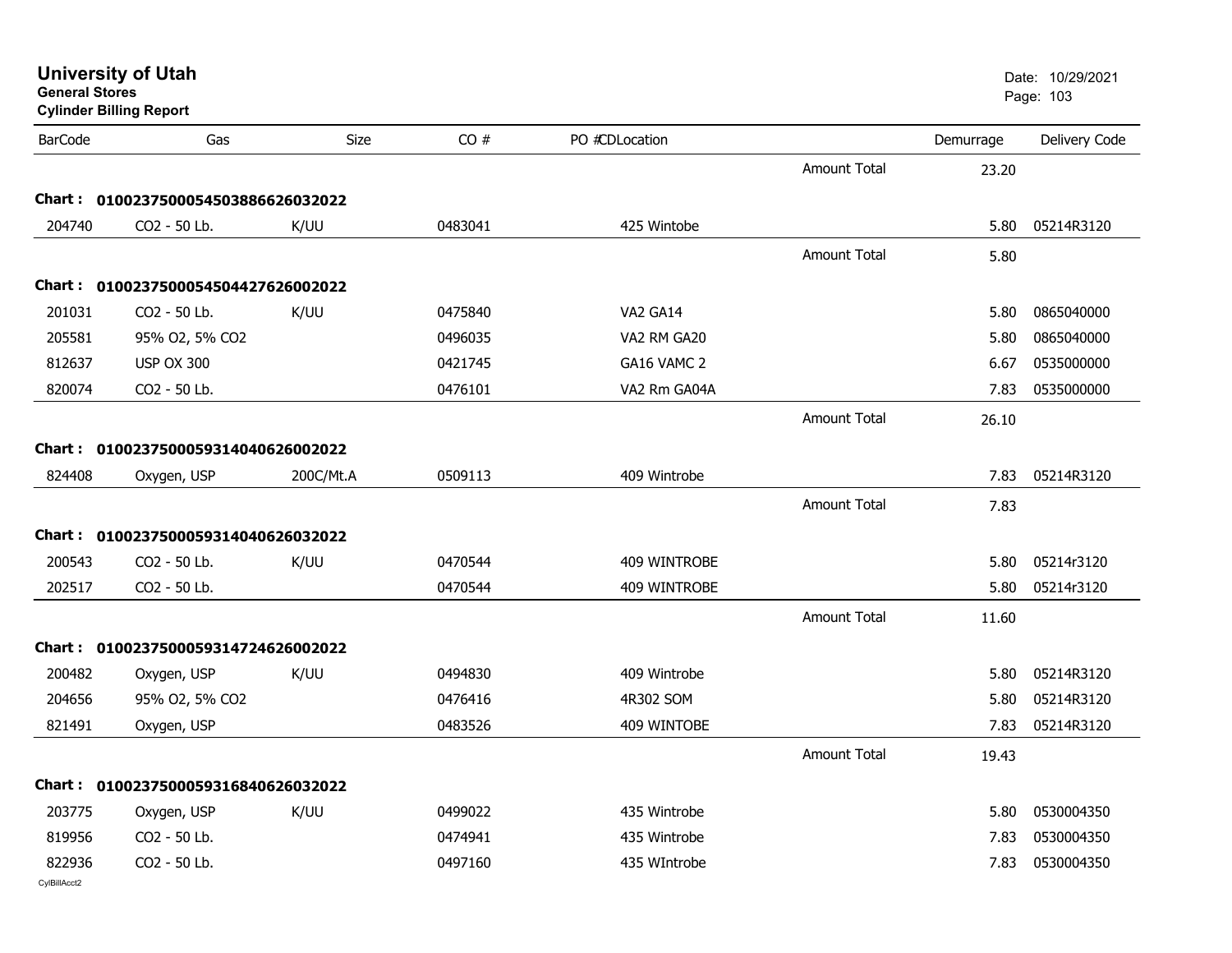| General Stores | <b>Cylinder Billing Report</b>    |           |         |                      |                     |           | Page: 104     |
|----------------|-----------------------------------|-----------|---------|----------------------|---------------------|-----------|---------------|
| <b>BarCode</b> | Gas                               | Size      | CO#     | PO #CDLocation       |                     | Demurrage | Delivery Code |
| 823469         | Oxygen, USP                       |           | 0501054 | 435 Wintrobe         |                     | 7.83      | 0530004350    |
|                |                                   |           |         |                      | <b>Amount Total</b> | 29.29     |               |
|                | Chart: 01002382001064486240212022 |           |         |                      |                     |           |               |
| 112165         | Oxygen, USP                       | E/UU      | 0057940 |                      |                     | 4.64      | 0535000000    |
| 117016         | Oxygen, USP - E                   |           | 0121335 | RM 122 DUMKE         |                     | 6.09      | 0535000000    |
| 201794         | Oxygen, USP - E                   |           | 0116360 | 122 DUMKE            |                     | 4.64      | 0535000000    |
| 202222         | Oxygen, USP - E                   |           | 0139127 | 285 DUMKE            |                     | 4.64      | 0535000000    |
| 202232         | Oxygen, USP - E                   |           | 0169743 | 122 DUMKE            |                     | 4.64      | 0535000000    |
| 202247         | Oxygen, USP - E                   |           | 0139127 | 285 DUMKE            |                     | 4.64      | 0535000000    |
| 203099         | Oxygen, USP - E                   |           | 0264879 | 122 DUMKE            |                     | 4.64      | 0535000000    |
| 203151         | Oxygen, USP - E                   |           | 0455317 | 423 WAKARA WAY #200  |                     | 4.64      | 0535000000    |
| 203162         | Oxygen, USP - E                   |           | 0455317 | 423 WAKARA WAY #200  |                     | 4.64      | 0535000000    |
| 203408         | Oxygen, USP - E                   |           | 0259804 | 122 DUMKE            |                     | 4.64      | 0535000000    |
| 204510         | Oxygen, USP - E                   |           | 0108934 | 122 DUMKE            |                     | 4.64      | 0535000000    |
| 204690         | Oxygen, USP - E                   |           | 0455317 | 423 WAKARA WAY #200  |                     | 4.64      | 0535000000    |
| 205461         | Oxygen, USP - E                   |           | 0455317 | 423 WAKARA WAY #200  |                     | 4.64      | 0535000000    |
| 800930         | Oxygen, USP - E                   |           | 0136675 | 122 DUMKE            |                     | 6.09      | 0535000000    |
|                |                                   |           |         |                      | <b>Amount Total</b> | 67.86     |               |
|                | Chart: 01002382001125196240212022 |           |         |                      |                     |           |               |
| 202640         | Oxygen, USP - E                   | E/UU      | 0488442 | 3854 West 5400 South |                     | 5.80      | 0480000000    |
| 203381         | Oxygen, USP - E                   |           | 0488442 | 3854 West 5400 South |                     | 5.80      | 0480000000    |
| 204700         | Oxygen, USP - E                   |           | 0488442 | 3854 West 5400 South |                     | 5.80      | 0480000000    |
| 205322         | Oxygen, USP - E                   |           | 0488442 | 3854 West 5400 South |                     | 5.80      | 0480000000    |
|                |                                   |           |         |                      | <b>Amount Total</b> | 23.20     |               |
|                | Chart: 01002382001125196250012022 |           |         |                      |                     |           |               |
| 821601         | Oxygen, USP - E                   | E/MT. AIR | 0484857 | 3854 W 5400 S        |                     | 7.83      | 0484003500    |

## **General Stores**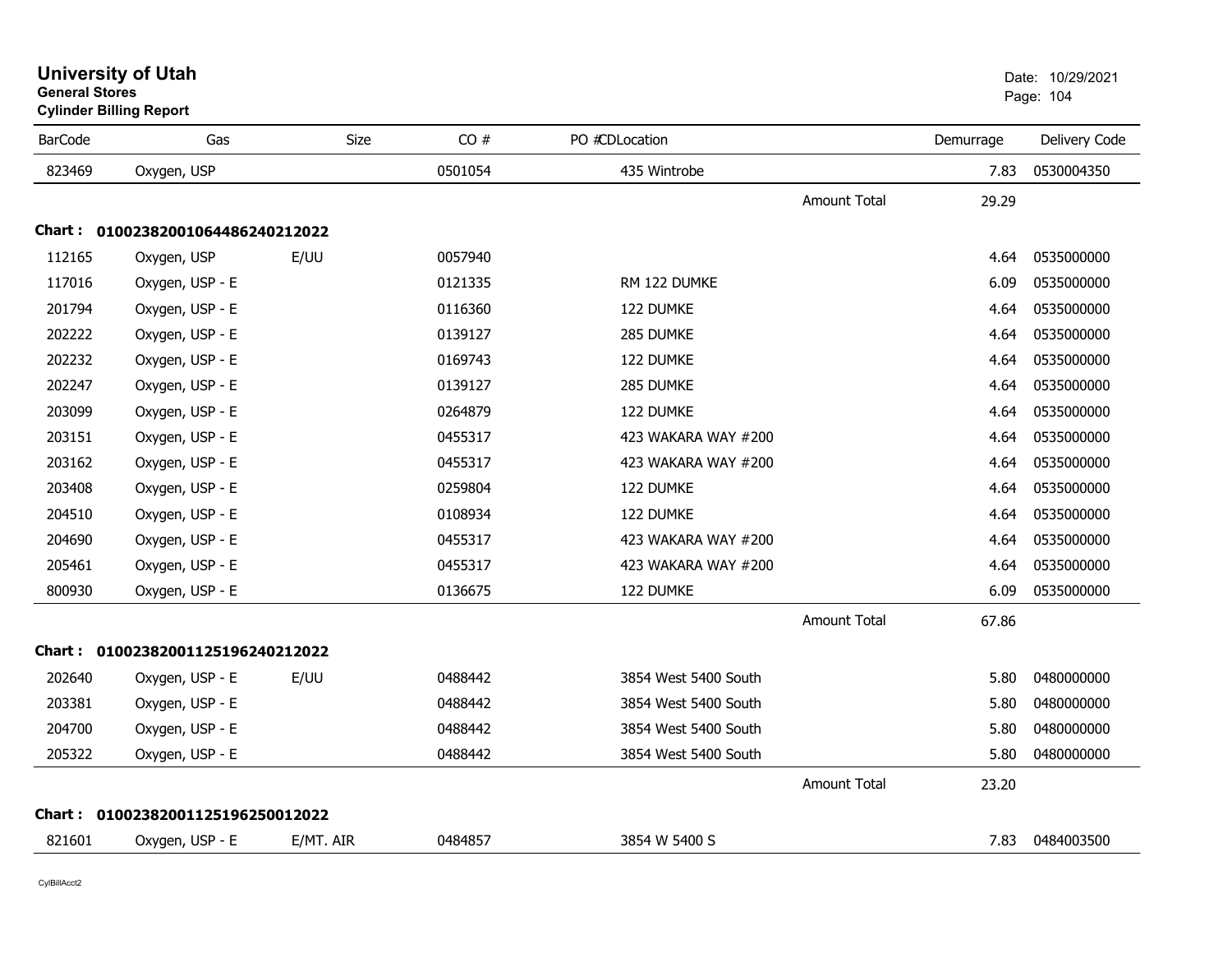| <b>General Stores</b> | <b>University of Utah</b><br><b>Cylinder Billing Report</b> |           |         |                                        |           | Date: 10/29/2021<br>Page: 105 |
|-----------------------|-------------------------------------------------------------|-----------|---------|----------------------------------------|-----------|-------------------------------|
| <b>BarCode</b>        | Gas                                                         | Size      | CO#     | PO #CDLocation                         | Demurrage | Delivery Code                 |
|                       |                                                             |           |         | <b>Amount Total</b>                    | 7.83      |                               |
| Chart :               | 01002382001125436240212022                                  |           |         |                                        |           |                               |
| 000006                | Oxygen, USP - E                                             | E/MT. AIR | 0426478 | 1159 East 200 North #150 American Fork | 6.38      | 3402000000                    |
|                       |                                                             |           |         | <b>Amount Total</b>                    | 6.38      |                               |
| Chart :               | 01002382001128076240212022                                  |           |         |                                        |           |                               |
| 821701                | Oxygen, USP - E                                             | E/MT. AIR | 0484136 | 1151 East Country Hills Dr Ogden, UT   | 7.83      | 0484003500                    |
| 821702                | Oxygen, USP - E                                             |           | 0484136 | 1151 East Country Hills Dr Ogden, UT   | 7.83      | 0484003500                    |
| 821703                | Oxygen, USP - E                                             |           | 0484136 | 1151 East Country Hills Dr Ogden, UT   | 7.83      | 0484003500                    |
|                       |                                                             |           |         | Amount Total                           | 23.49     |                               |
|                       | Chart: 01002392000009126260312022                           |           |         |                                        |           |                               |
| 801735                | Oxygen, USP - E                                             | E/MT. AIR | 0156919 | 221-420 CHIPETA                        | 6.09      | 65211                         |
|                       |                                                             |           |         | <b>Amount Total</b>                    | 6.09      |                               |
|                       | Chart: 01002392000009126260912022                           |           |         |                                        |           |                               |
| 814482                | CO2 - 50 Lb.                                                | 50#/Mt.Ai | 0435670 | 725 Wintrobe                           | 6.38      | 0530007430                    |
|                       |                                                             |           |         | <b>Amount Total</b>                    | 6.38      |                               |
| Chart : _             | 01002392000249096260012022                                  |           |         |                                        |           |                               |
| 201805                | CO2 - 50 Lb.                                                | K/UU      | 0448486 | 717 WINTROBE                           | 4.64      | 0530007430                    |
|                       |                                                             |           |         | <b>Amount Total</b>                    | 4.64      |                               |
|                       | Chart: 01002392500095266260012022                           |           |         |                                        |           |                               |
| 807175                | Argon - UHP                                                 | 200C/Mt.A | 0307604 | 725 WINTROBE                           | 6.38      | 0530007010                    |
|                       |                                                             |           |         | <b>Amount Total</b>                    | 6.38      |                               |
| Chart : _             | 01002392500190666260012022                                  |           |         |                                        |           |                               |
| 200276                | CO <sub>2</sub> - 50 Lb.                                    | K/UU      | 0501133 | 743 Wintrobe                           | 5.80      | 0530007430                    |
| 201986                | 95% O2, 5% CO2                                              |           | 0493352 | 735 WINTROBE                           | 5.80      | 0530007010                    |
| 204479                | Nitrogen NF                                                 |           | 0458114 | 735 WINTROBE                           | 4.64      | 0530007430                    |
|                       |                                                             |           |         |                                        |           |                               |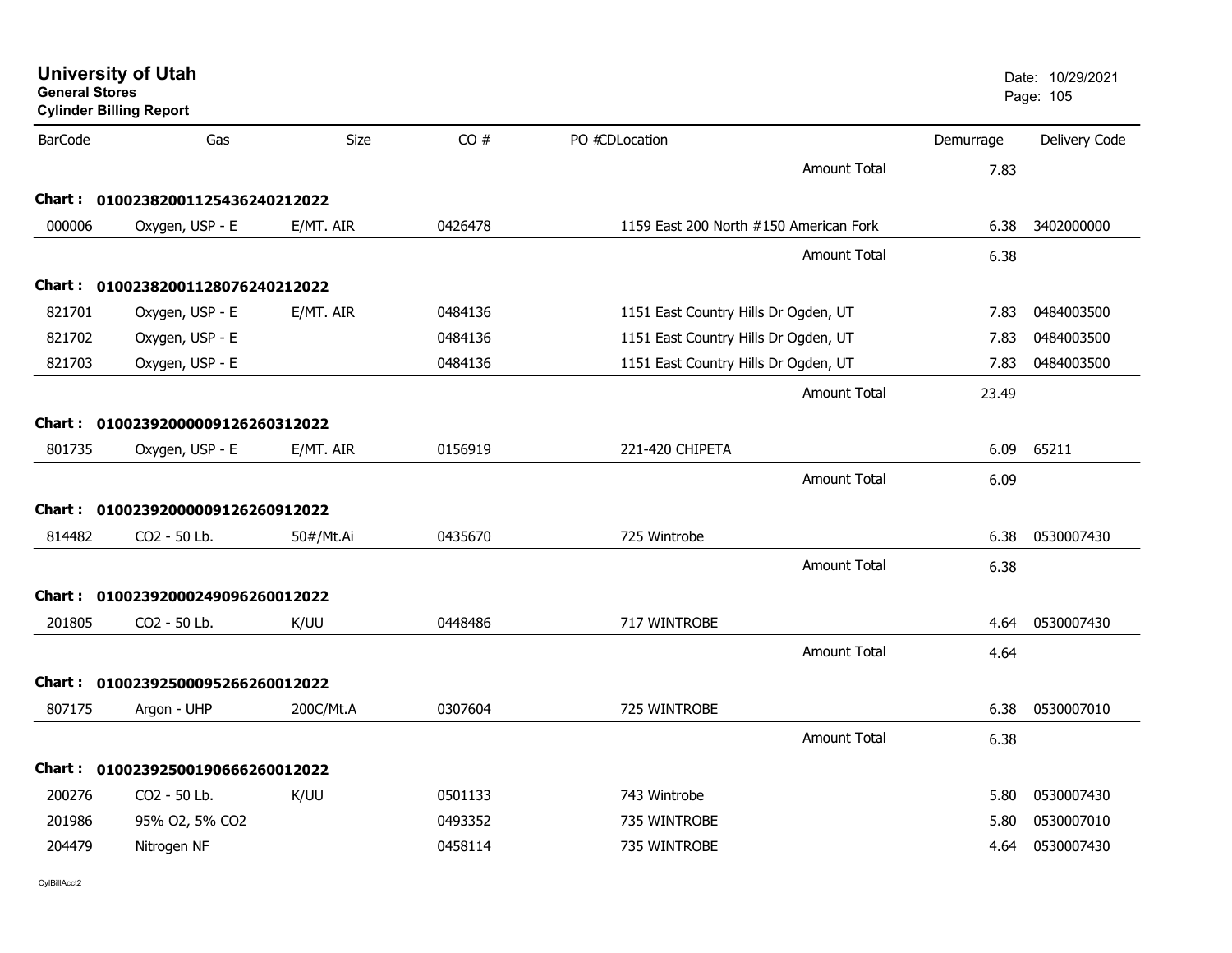| <b>University of Utah</b><br><b>General Stores</b><br><b>Cylinder Billing Report</b> |                                     |      |         |                          |                     | Date: 10/29/2021<br>Page: 106 |               |
|--------------------------------------------------------------------------------------|-------------------------------------|------|---------|--------------------------|---------------------|-------------------------------|---------------|
| <b>BarCode</b>                                                                       | Gas                                 | Size | CO#     | PO #CDLocation           |                     | Demurrage                     | Delivery Code |
| 204518                                                                               | 95% O2, 5% CO2                      |      | 0488542 | 735 WIntrobe             |                     | 5.80                          | 0530007430    |
| 205645                                                                               | CO2 - 50 Lb.                        |      | 0458114 | 735 WINTROBE             |                     | 4.64                          | 0530007430    |
| 205664                                                                               | CO2 - 50 Lb.                        |      | 0495376 | 733 Wintrobe             |                     | 5.80                          | 0530007430    |
| 822627                                                                               | 1%02,5%Co2, N2                      |      | 0493848 | 735 WINTROBE             |                     | 7.83                          | 0530007010    |
| 823190                                                                               | 1%02,5%Co2, N2                      |      | 0497305 | 735 WINTROBE             |                     | 7.83                          | 0530007010    |
|                                                                                      |                                     |      |         |                          | <b>Amount Total</b> | 48.14                         |               |
|                                                                                      | Chart: 01002392500265256260312022   |      |         |                          |                     |                               |               |
| 200899                                                                               | CO2 - 50 Lb.                        | K/UU | 0475866 | VA2 Rm GC2729            |                     | 5.80                          | 0530007430    |
| 202961                                                                               | CO2 - 50 Lb.                        |      | 0475866 | VA2 Rm GC2729            |                     | 5.80                          | 0530007430    |
|                                                                                      |                                     |      |         |                          | <b>Amount Total</b> | 11.60                         |               |
|                                                                                      | Chart: 0100239500050303428665002022 |      |         |                          |                     |                               |               |
| 202233                                                                               | Oxygen, USP - E                     | E/UU | 0414057 | 360-421 WAKARA           |                     | 4.64                          | 0857003600    |
|                                                                                      |                                     |      |         |                          | <b>Amount Total</b> | 4.64                          |               |
|                                                                                      | Chart: 0100239500050304024626002022 |      |         |                          |                     |                               |               |
| 205452                                                                               | Oxygen, USP - E                     | E/UU | 0503895 | 419 Wakara Way Suite 207 |                     | 5.80                          | 0530007430    |
| 205939                                                                               | Oxygen, USP - E                     |      | 0503895 | 419 Wakara Way Suite 207 |                     | 5.80                          | 0530007430    |
|                                                                                      |                                     |      |         |                          | <b>Amount Total</b> | 11.60                         |               |
|                                                                                      | Chart: 0100239500059314760626002022 |      |         |                          |                     |                               |               |
| 200497                                                                               | Oxygen, USP                         | K/UU | 0507944 | <b>1520C CMC</b>         |                     | 5.80                          | 0530007430    |
| 201137                                                                               | Oxygen, USP                         |      | 0507944 | <b>1520C CMC</b>         |                     | 5.80                          | 0530007430    |
| 201188                                                                               | CO2 - 50 Lb.                        |      | 0505090 | 717 WINTROBE             |                     | 5.80                          | 0530007430    |
| 201771                                                                               | CO2 - 50 Lb.                        |      | 0459683 | 717 WINTROBE             |                     | 4.64                          | 0530007430    |
| 202511                                                                               | CO2 - 50 Lb.                        |      | 0505090 | 717 WINTROBE             |                     | 5.80                          | 0530007430    |
| 203009                                                                               | Oxygen, USP                         |      | 0507944 | <b>1520C CMC</b>         |                     | 5.80                          | 0530007430    |
| 203042                                                                               | Oxygen, USP                         |      | 0507944 | 1520C CMC                |                     | 5.80                          | 0530007430    |
| 203705                                                                               | CO2 - 50 Lb.                        |      | 0482388 | 717 WIntrobe             |                     | 5.80                          | 0530007430    |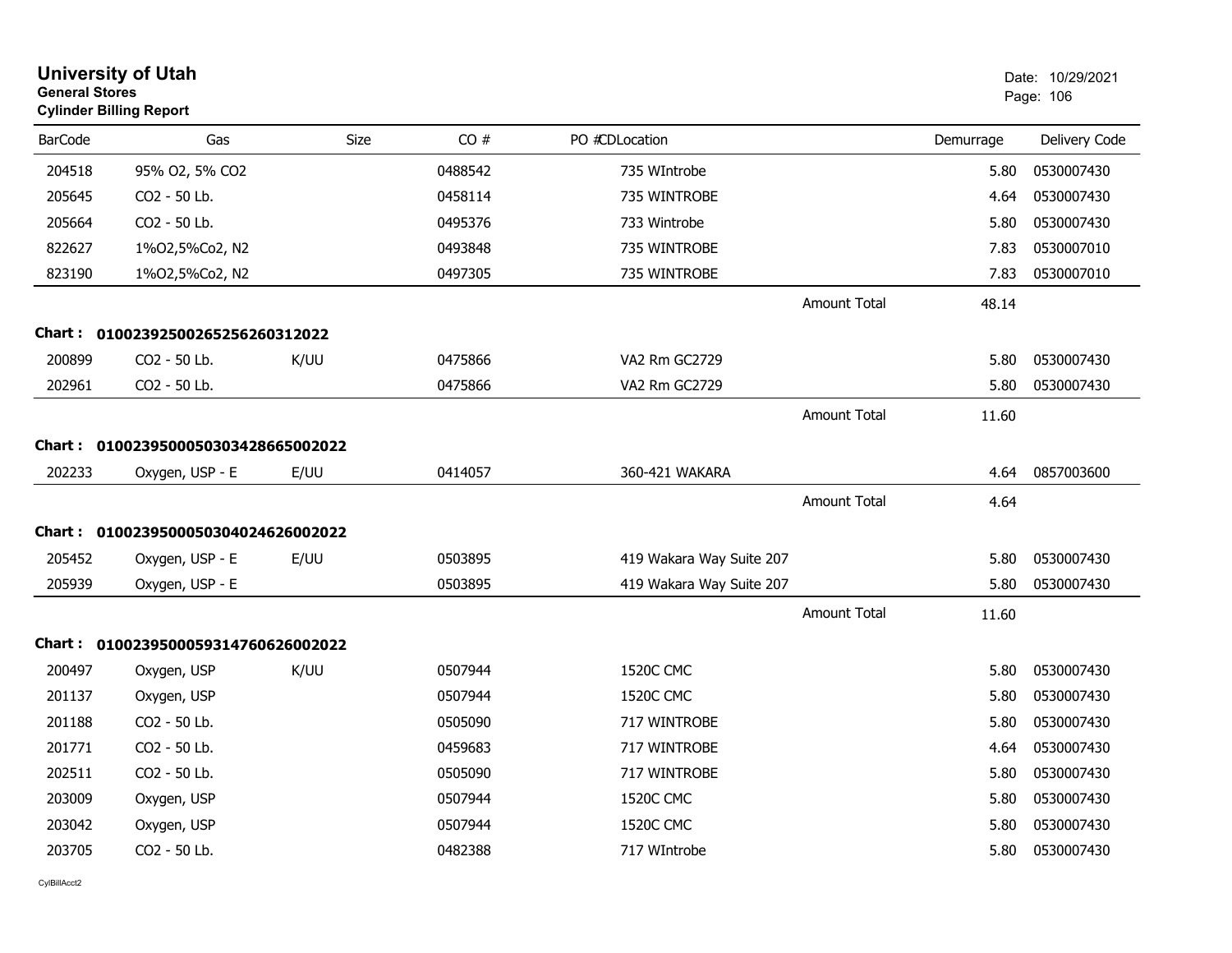| <b>University of Utah</b><br><b>General Stores</b><br><b>Cylinder Billing Report</b> |                                   |                  |         |                       | Date: 10/29/2021<br>Page: 107 |           |               |
|--------------------------------------------------------------------------------------|-----------------------------------|------------------|---------|-----------------------|-------------------------------|-----------|---------------|
| <b>BarCode</b>                                                                       | Gas                               | <b>Size</b>      | CO#     | PO #CDLocation        |                               | Demurrage | Delivery Code |
| 204495                                                                               | Oxygen, USP                       |                  | 0507944 | <b>1520C CMC</b>      |                               | 5.80      | 0530007430    |
| 205838                                                                               | Oxygen, USP                       |                  | 0502518 | 587 CMC RM 1520C      |                               | 5.80      | 0530007430    |
| 205869                                                                               | CO2 - 50 Lb.                      |                  | 0505090 | 717 WINTROBE          |                               | 5.80      | 0530007430    |
|                                                                                      |                                   |                  |         |                       | <b>Amount Total</b>           | 62.64     |               |
| <b>Chart :</b>                                                                       | 01002396000026356260012022        |                  |         |                       |                               |           |               |
| 202122                                                                               | 95% O2, 5% CO2                    | K/UU             | 0120699 | 720 Wintrobe          |                               | 4.64      | 0530007430    |
|                                                                                      |                                   |                  |         |                       | <b>Amount Total</b>           | 4.64      |               |
|                                                                                      | Chart: 01002396000233356260312022 |                  |         |                       |                               |           |               |
| 815910                                                                               | 1%02,5%Co2, N2                    | 200C/Mt.A        | 0446447 | GA08 BLDG 45 VAMC     |                               | 6.67      | 05214c1040    |
| 815911                                                                               | 1%02,5%Co2, N2                    |                  | 0446447 | GA08 BLDG 45 VAMC     |                               | 6.67      | 05214c1040    |
|                                                                                      |                                   |                  |         |                       | <b>Amount Total</b>           | 13.34     |               |
|                                                                                      | Chart: 01002442000205206260012022 |                  |         |                       |                               |           |               |
| 200256                                                                               | Nitrogen 230 CF                   | K/UU             | 0409185 | 280 - 383 COLOROW     |                               | 4.64      | 0874001290    |
|                                                                                      |                                   |                  |         |                       | <b>Amount Total</b>           | 4.64      |               |
| Chart :                                                                              | 01002442500190356260012022        |                  |         |                       |                               |           |               |
| 200171                                                                               | CO2 - 50 Lb.                      | K/UU             | 0412154 | 574 BPRB              |                               | 4.64      | 0533024600    |
| 201690                                                                               | CO2 - 50 Lb.                      |                  | 0495024 | <b>564 BPRB</b>       |                               | 5.80      | 05213R2100    |
| 204595                                                                               | CO2 - 50 Lb.                      |                  | 0497549 | 564 BPRB              |                               | 5.80      | 05213R2100    |
|                                                                                      |                                   |                  |         |                       | <b>Amount Total</b>           | 16.24     |               |
| Chart :                                                                              | 01002446000028116260312022        |                  |         |                       |                               |           |               |
| 806535                                                                               | 5%Co2 In Air                      | <b>150 CF/MT</b> | 0280673 | VA 14 1C101           |                               | 6.38      | 46024         |
|                                                                                      |                                   |                  |         |                       | <b>Amount Total</b>           | 6.38      |               |
|                                                                                      | Chart: 01002446000028116430512022 |                  |         |                       |                               |           |               |
| 202765                                                                               | CO2 - 50 Lb.                      | K/UU             | 0470956 | 2D19, BLDG 2, VAMC    |                               | 5.80      | 05213r2100    |
| 205375                                                                               | CO <sub>2</sub> - 50 Lb.          |                  | 0446489 | <b>BLDG 2 VA DOCK</b> |                               | 4.64      | 05213R2100    |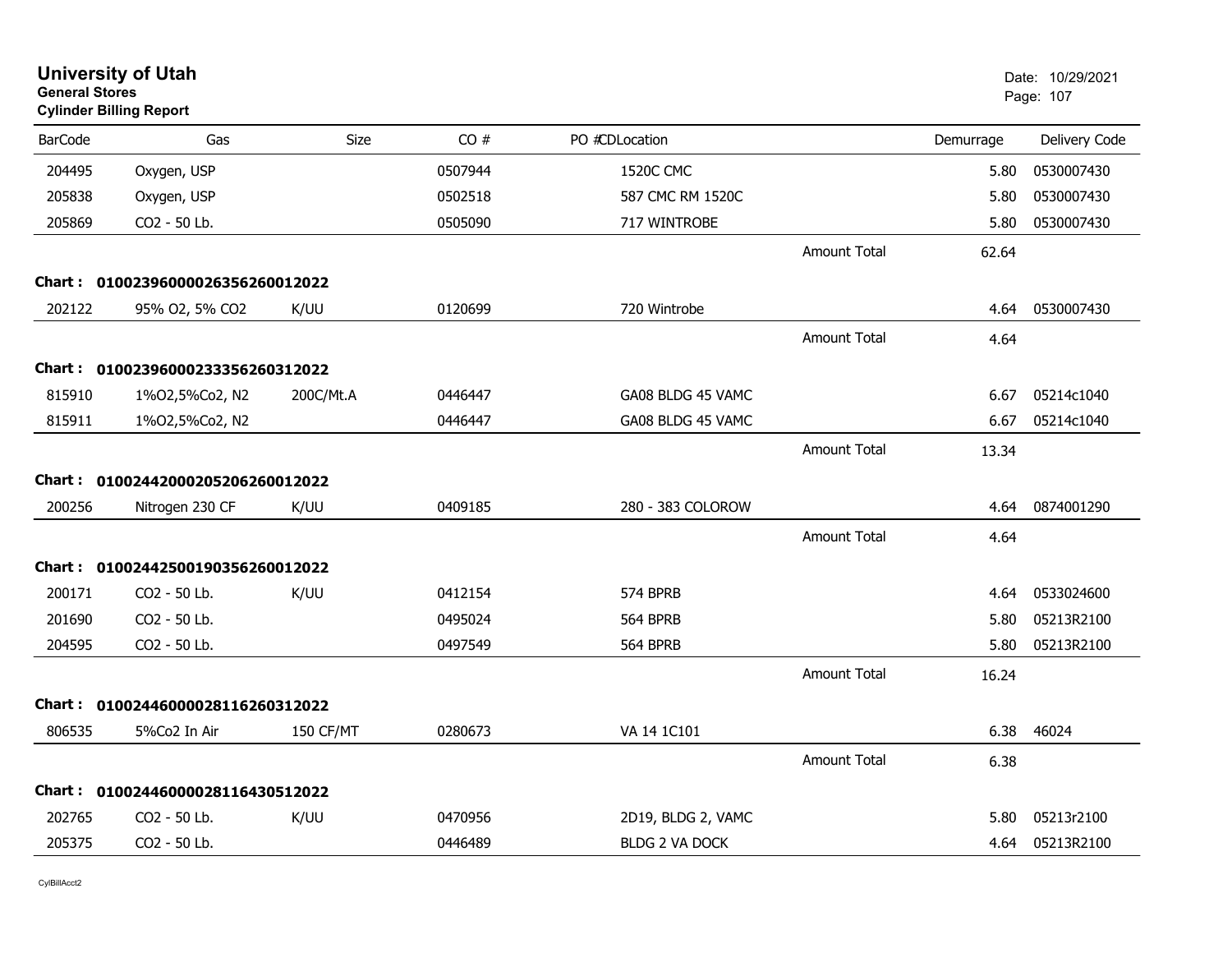| <b>General Stores</b> | <b>Cylinder Billing Report</b>    |             |         |                                              |                     |           | Page: 108     |
|-----------------------|-----------------------------------|-------------|---------|----------------------------------------------|---------------------|-----------|---------------|
| <b>BarCode</b>        | Gas                               | <b>Size</b> | CO#     | PO #CDLocation                               |                     | Demurrage | Delivery Code |
|                       |                                   |             |         |                                              | <b>Amount Total</b> | 10.44     |               |
|                       | Chart: 01002462500197026260912022 |             |         |                                              |                     |           |               |
| 201573                | Air - 233 CF                      | K/UU        | 0447110 | 7275 EIHG                                    |                     | 4.64      | 0533021000    |
| 203165                | Air - 233 CF                      |             | 0447110 | 7275 EIHG                                    |                     | 4.64      | 0533021000    |
| 203308                | CO2 - 50 Lb.                      |             | 0451798 | 7370 EIHG                                    |                     | 4.64      | 0533021000    |
| 203500                | CO2 - 50 Lb.                      |             | 0456048 | 7370 ECCLES                                  |                     | 4.64      | 0533021000    |
| 205665                | CO2 - 50 Lb.                      |             | 0456048 | 7370 ECCLES                                  |                     | 4.64      | 0533021000    |
|                       |                                   |             |         |                                              | <b>Amount Total</b> | 23.20     |               |
|                       | Chart: 01002496000225906260312022 |             |         |                                              |                     |           |               |
| 202747                | CO2 - 50 Lb.                      | K/UU        | 0508125 | 417 WAKARA #3201                             |                     | 5.80      | 08652n1000    |
|                       |                                   |             |         |                                              | <b>Amount Total</b> | 5.80      |               |
|                       | Chart: 01002512000304976260312022 |             |         |                                              |                     |           |               |
| 203153                | Oxygen, USP - E                   | E/UU        | 0481004 | 208-383 COLOROW                              |                     | 5.80      | 0874000000    |
| 205312                | Oxygen, USP - E                   |             | 0481004 | 208-383 COLOROW                              |                     | 5.80      | 0874000000    |
| 205871                | Oxygen, USP - E                   |             | 0481004 | 208-383 COLOROW                              |                     | 5.80      | 0874000000    |
|                       |                                   |             |         |                                              | <b>Amount Total</b> | 17.40     |               |
|                       | Chart: 01002516000251966260012022 |             |         |                                              |                     |           |               |
| 200649                | Argon - UHP                       | K/UU        | 0502723 | Neilsen Rehabilitation Hospital Loading Dock |                     | 5.80      | 5150011250    |
|                       |                                   |             |         |                                              | <b>Amount Total</b> | 5.80      |               |
|                       | Chart: 01002562000106456260312022 |             |         |                                              |                     |           |               |
| 203666                | CO2 - 75 Lb                       | 75# - UU    | 0506585 | 207 Wintrobe                                 |                     | 9.86      | 05213B1100    |
| 203668                | CO2 - 75 Lb                       |             | 0506585 | 207 Wintrobe                                 |                     | 9.86      | 05213B1100    |
|                       |                                   |             |         |                                              | <b>Amount Total</b> | 19.72     |               |
|                       | Chart: 01002612000174266260112022 |             |         |                                              |                     |           |               |
| 201793                | Oxygen, USP - E                   | E/UU        | 0436883 | 1800 PCH                                     |                     | 3.36      | 05213C1200    |
|                       |                                   |             |         |                                              |                     |           |               |

**University of Utah** Date: 10/29/2021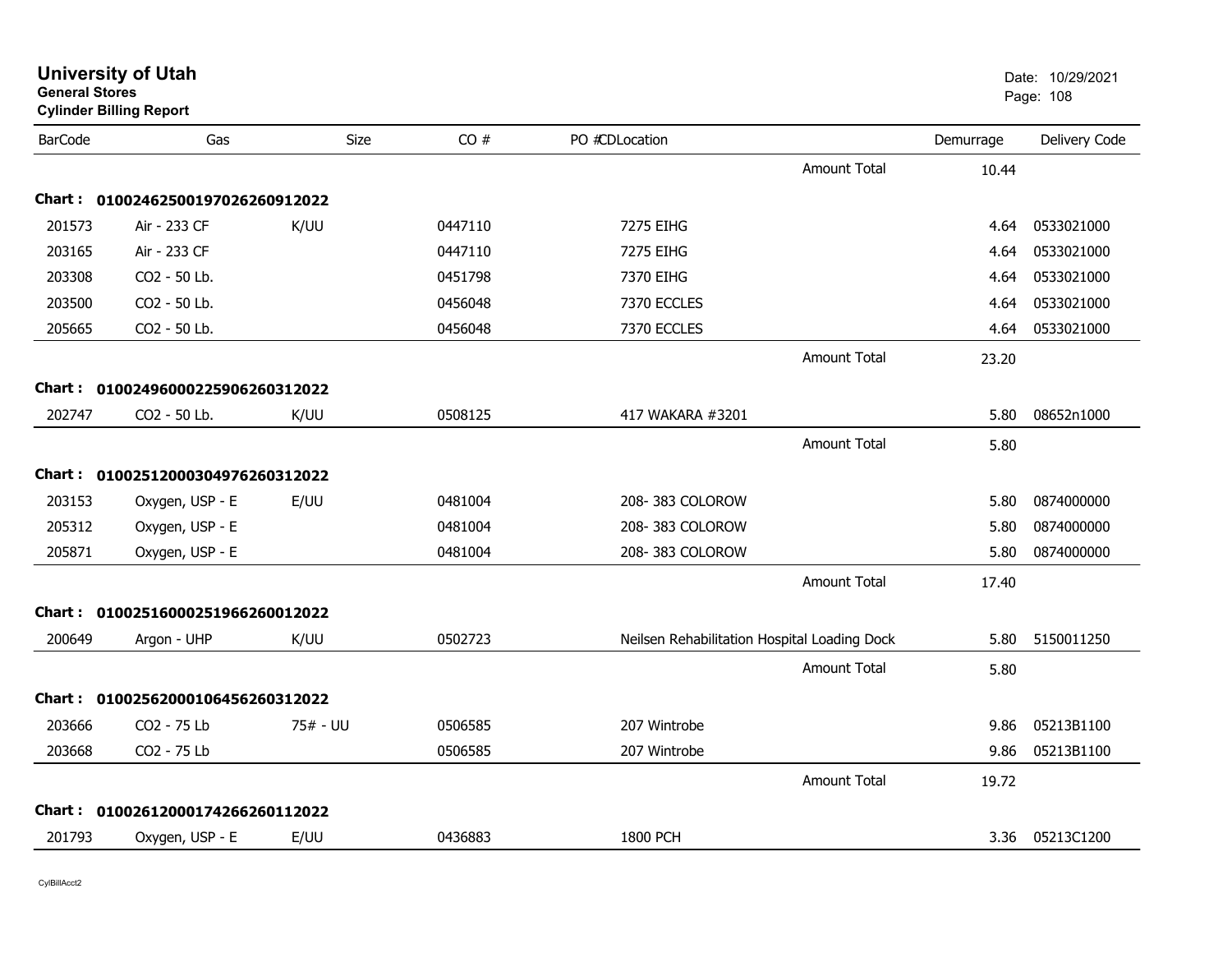| <b>General Stores</b> | <b>Cylinder Billing Report</b>    |                  |         |                                 |                     |           | Page: 109     |
|-----------------------|-----------------------------------|------------------|---------|---------------------------------|---------------------|-----------|---------------|
| <b>BarCode</b>        | Gas                               | Size             | CO#     | PO #CDLocation                  |                     | Demurrage | Delivery Code |
|                       |                                   |                  |         |                                 | <b>Amount Total</b> | 3.36      |               |
| Chart :               | 0100263500050503569626002022      |                  |         |                                 |                     |           |               |
| 200034                | CO2 - 50 Lb.                      | K/UU             | 0506491 | 657 WIntrobe                    |                     | 5.80      | 05213B1100    |
| 200702                | CO2 - 50 Lb.                      |                  | 0508992 | 657 Wintrobe                    |                     | 5.80      | 05213B1100    |
| 203495                | CO2 - 50 Lb.                      |                  | 0508992 | 657 Wintrobe                    |                     | 5.80      | 05213B1100    |
| 205538                | CO2 - 50 Lb.                      |                  | 0506491 | 657 WIntrobe                    |                     | 5.80      | 05213B1100    |
| 205646                | CO2 - 50 Lb.                      |                  | 0508992 | 657 Wintrobe                    |                     | 5.80      | 05213B1100    |
| 823178                | CO2 - 50 Lb.                      |                  | 0497948 | 657 Wintrobe                    |                     | 7.83      | 05213B1100    |
|                       |                                   |                  |         |                                 | <b>Amount Total</b> | 36.83     |               |
|                       | Chart: 01002682000010366620312022 |                  |         |                                 |                     |           |               |
| 823727                | Nitrogen NF                       | 200C/Mt.A        | 0503558 | 4210 HCI HALLWAY                |                     | 7.83      | 0550053230    |
| 823728                | Nitrogen NF                       |                  | 0503558 | 4210 HCI HALLWAY                |                     | 7.83      | 0550053230    |
| 823729                | Nitrogen NF                       |                  | 0503558 | 4210 HCI HALLWAY                |                     | 7.83      | 0550053230    |
|                       |                                   |                  |         |                                 | Amount Total        | 23.49     |               |
|                       | Chart: 01002682000171896260012022 |                  |         |                                 |                     |           |               |
| 201874                | N2, Liquid LX45                   | <b>180 LTR/U</b> | 0510922 | 383 COlorow Dr Outside room 269 |                     | 14.40     | 0550053230    |
| 205371                | CO2 - 50 Lb.                      |                  | 0505465 | 383 Colorow Dr Rm 269           |                     | 5.80      | 0550053230    |
| 824136                | CO2 - 50 Lb.                      |                  | 0507104 | 269-383 COLORW                  |                     | 1.08      | 0550053230    |
|                       |                                   |                  |         |                                 | <b>Amount Total</b> | 21.28     |               |
| Chart :               | 01002682500098886260012022        |                  |         |                                 |                     |           |               |
| 200573                | Nitrogen 230 CF                   | K/UU             | 0365275 | 383 Colorow Room 162            |                     | 4.64      | 0550053230    |
| 201468                | CO2 - 50 Lb.                      |                  | 0337890 | 386A BPRB                       |                     | 4.64      | 0860032110    |
| 201492                | CO2 - 50 Lb.                      |                  | 0243162 | 480 BPRB                        |                     | 4.64      | 057000386A    |
| 808925                | 8% O2 IN N2                       |                  | 0368631 | 1385 - 420 CHIPETA              |                     | 6.38      | 0874001720    |
| 810215                | 8% Co2 In N2                      |                  | 0379967 | 134-383 COLOROW                 |                     | 6.38      | 0874001720    |
| 810216                | 8% Co2 In N2                      |                  | 0379967 | 134-383 COLOROW                 |                     | 6.38      | 0874001720    |

**University of Utah**  Date: 10/29/2021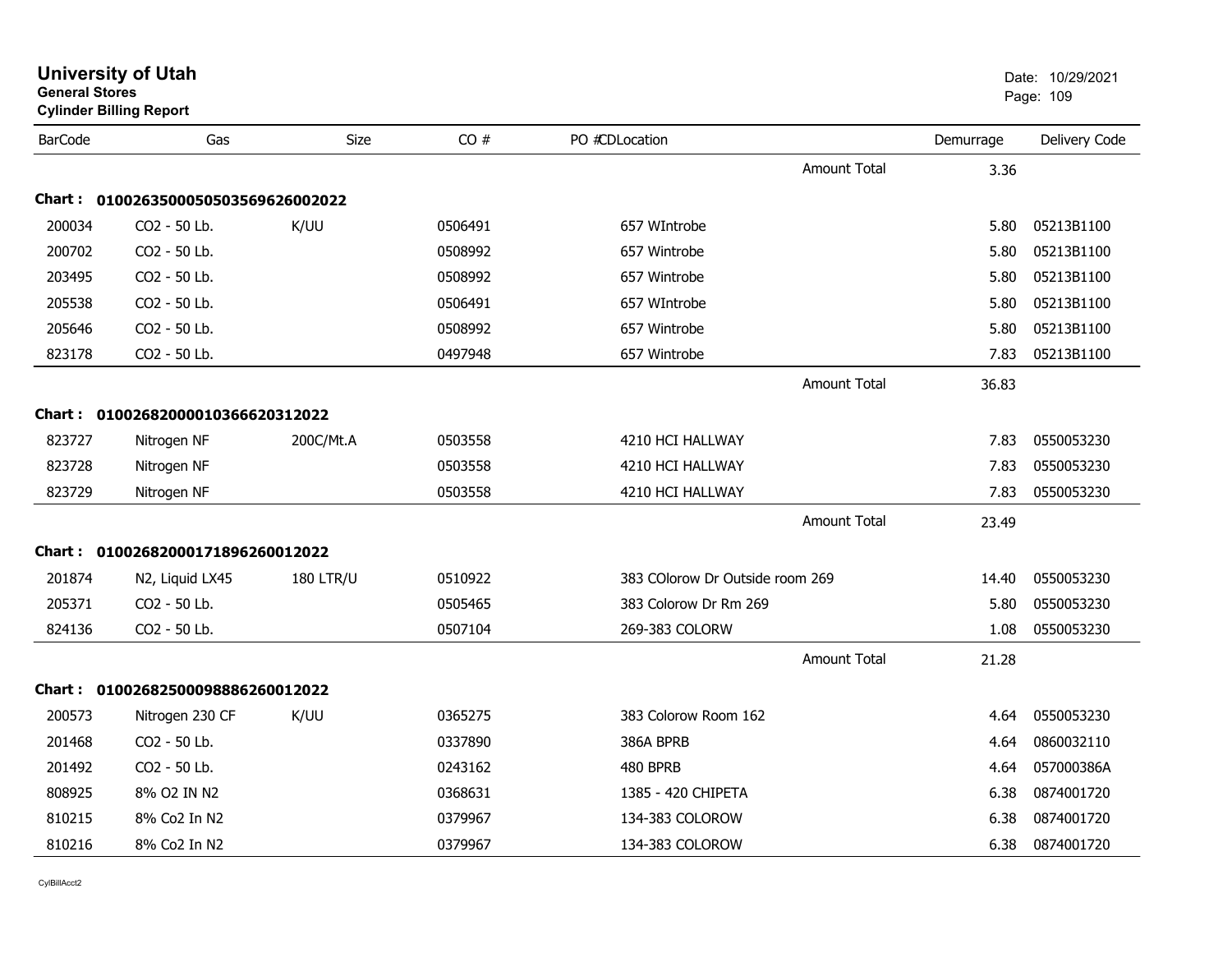| <b>General Stores</b> | <b>University of Utah</b><br><b>Cylinder Billing Report</b> |      |         |                       |                     | Date: 10/29/2021<br>Page: 110 |               |
|-----------------------|-------------------------------------------------------------|------|---------|-----------------------|---------------------|-------------------------------|---------------|
| <b>BarCode</b>        | Gas                                                         | Size | CO#     | PO #CDLocation        |                     | Demurrage                     | Delivery Code |
|                       |                                                             |      |         |                       | <b>Amount Total</b> | 33.06                         |               |
|                       | Chart: 0100268500059316570643032022                         |      |         |                       |                     |                               |               |
| 202989                | Oxygen, USP - E                                             | E/UU | 0510605 | 383 Colorow Dr RM 280 |                     | 3.40                          | 0550053230    |
| 205326                | Oxygen, USP - E                                             |      | 0505788 | 280 - 383 COLOROW     |                     | 2.40                          | 0550053230    |
| 205471                | Oxygen, USP - E                                             |      | 0510605 | 383 Colorow Dr RM 280 |                     | 3.40                          | 0550053230    |
| 205941                | Oxygen, USP - E                                             |      | 0505788 | 280 - 383 COLOROW     |                     | 2.40                          | 0550053230    |
| 824244                | Oxygen, USP - E                                             |      | 0508681 | 383 COlorow Dr RM 280 |                     | 5.22                          | 0550053230    |
| 824247                | Oxygen, USP - E                                             |      | 0508681 | 383 COlorow Dr RM 280 |                     | 2.16                          | 0550053230    |
| 824248                | Oxygen, USP - E                                             |      | 0508681 | 383 COlorow Dr RM 280 |                     | 2.16                          | 0550053230    |
| 824410                | Oxygen, USP - E                                             |      | 0510605 | 383 Colorow Dr RM 280 |                     | 4.59                          | 0550053230    |
|                       |                                                             |      |         |                       | <b>Amount Total</b> | 25.73                         |               |
|                       | Chart: 0100269500051005566626032022                         |      |         |                       |                     |                               |               |
| 200073                | Air - 233 CF                                                | K/UU | 0503509 | 5250 Eccles           |                     | 5.80                          | 0851A00580    |
| 200499                | Air - 233 CF                                                |      | 0503508 | 5250 Eccles           |                     | 5.80                          | 0851A00580    |
|                       |                                                             |      |         |                       | <b>Amount Total</b> | 11.60                         |               |
|                       | Chart: 01002762000284766260012022                           |      |         |                       |                     |                               |               |
| 200065                | CO2 - 50 Lb.                                                | K/UU | 0505427 | 3905 Skaggs           |                     | 5.80                          | 0582002010    |
| 200273                | CO2 - 50 Lb.                                                |      | 0507079 | 3905 Skaggs           |                     | 5.40                          | 0582002010    |
| 200436                | CO2 - 50 Lb.                                                |      | 0489018 | 3905 SKaggs           |                     | 5.80                          | 0582002010    |
| 200558                | Nitrogen 230 CF                                             |      | 0507413 | 201 Skaggs            |                     | 5.80                          | 0582002010    |
| 200782                | CO2 - 50 Lb.                                                |      | 0511222 | 3950 Skaggs           |                     | 0.40                          | 0582002010    |
| 201809                | CO2 - 50 Lb.                                                |      | 0508808 | 3905 Skaggs           |                     | 5.80                          | 0582002010    |
| 202069                | Nitrogen 230 CF                                             |      | 0509290 | 3905 Skaggs           |                     | 5.80                          | 0582002010    |
| 205923                | Nitrogen NF                                                 |      | 0511222 | 3950 Skaggs           |                     | 0.40                          | 0582002010    |
|                       |                                                             |      |         |                       | <b>Amount Total</b> | 35.20                         |               |

### **Chart : 01002762500099456260012022**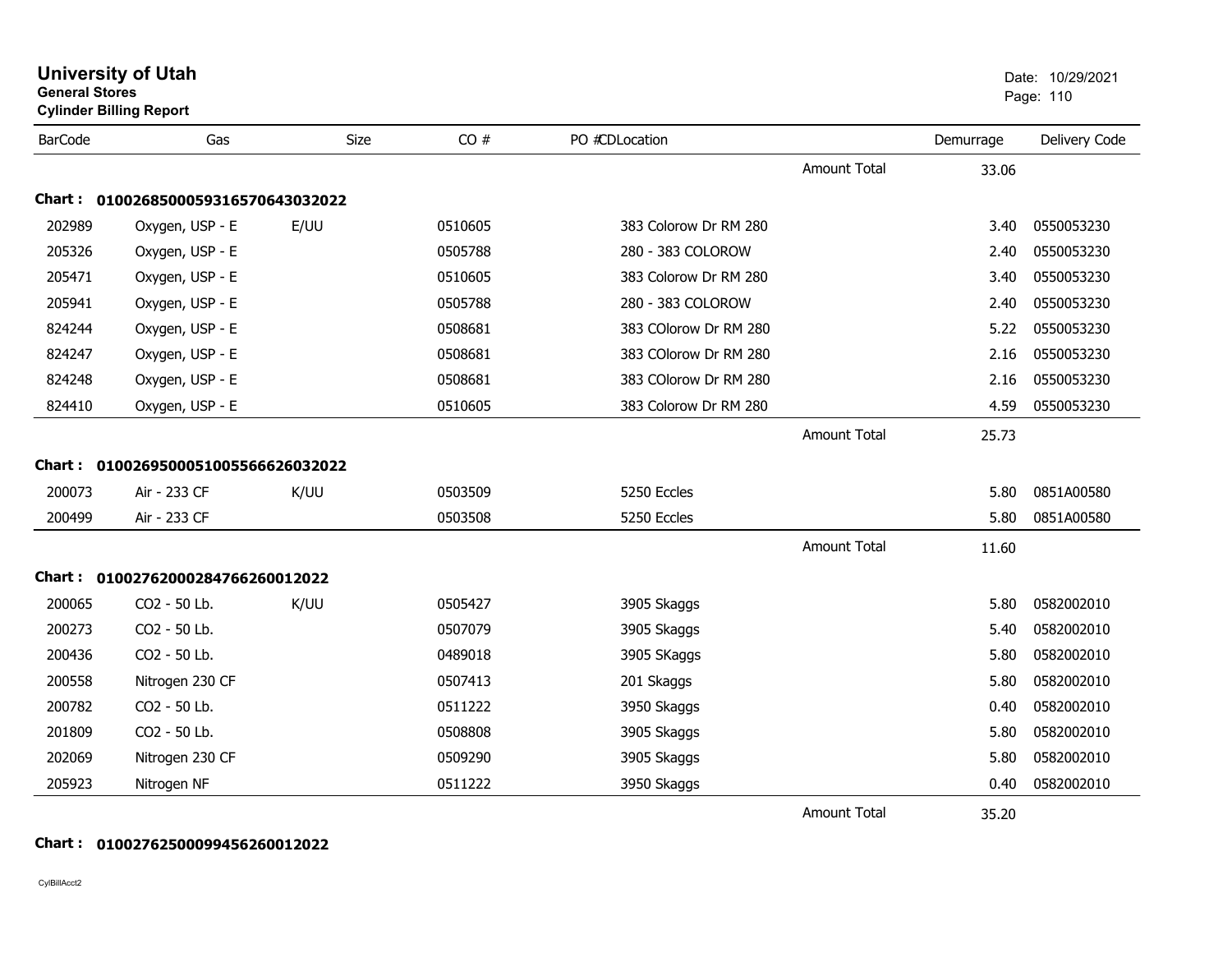| <b>BarCode</b> | Gas                                 | Size | CO#     | PO #CDLocation      |                     | Demurrage | Delivery Code |
|----------------|-------------------------------------|------|---------|---------------------|---------------------|-----------|---------------|
| 200061         | CO2 - 50 Lb.                        | K/UU | 0425060 | 3450 Skaggs         |                     | 4.64      | 0570004100    |
|                |                                     |      |         |                     | <b>Amount Total</b> | 4.64      |               |
|                | Chart: 01002762500267516260012022   |      |         |                     |                     |           |               |
| 201293         | Nitrogen 230 CF                     | K/UU | 0423440 | 3220 BLDG 581       |                     | 4.64      | 0581034200    |
| 201473         | Nitrogen 230 CF                     |      | 0510149 | 3420 Skaggs         |                     | 5.80      | 0581034200    |
| 201875         | CO2 - 50 Lb.                        |      | 0426574 | 3320 Skaggs         |                     | 4.64      | 0581034200    |
| 201948         | CO2 - 50 Lb.                        |      | 0449419 | 3320 SKAGGS         |                     | 4.64      | 0581034200    |
| 202137         | Nitrogen 230 CF                     |      | 0428570 | 3420 SKAGGS         |                     | 4.64      | 0581034200    |
| 202603         | Nitrogen 230 CF                     |      | 0428570 | 3420 SKAGGS         |                     | 4.64      | 0581034200    |
| 203332         | Nitrogen 230 CF                     |      | 0510149 | 3420 Skaggs         |                     | 5.80      | 0581034200    |
| 204264         | N2, Liquid LX45                     |      | 0511019 | 3420 Skaggs         |                     | 14.40     | 0581034200    |
| 204403         | N2, Liquid LX45                     |      | 0508683 | 3420 Skaggs         |                     | 32.00     | 0581034200    |
| 516620         | CO2 - 50 Lb.                        |      | 0452111 | 3420 SKAGGS         |                     | 6.38      | 0581034200    |
| 815962         | CO2 - 50 Lb.                        |      | 0446823 | 3320 SKAGGS         |                     | 6.38      | 0581034200    |
|                |                                     |      |         |                     | <b>Amount Total</b> | 93.96     |               |
|                | Chart: 01002762500267966260012022   |      |         |                     |                     |           |               |
| 202886         | CO2 - 50 Lb.                        | K/UU | 0499277 | 3800 Skaggs         |                     | 5.80      | 0582002010    |
| 823328         | Oxygen, USP - E                     |      | 0502086 | 3800 Skaggs         |                     | 7.83      | 0582002010    |
| 823338         | Oxygen, USP - E                     |      | 0502086 | 3800 Skaggs         |                     | 7.83      | 0582002010    |
|                |                                     |      |         |                     | Amount Total        | 21.46     |               |
|                | Chart: 0100276500051006308626002022 |      |         |                     |                     |           |               |
| 201305         | 95% O2, 5% CO2                      | K/UU | 0508806 | 35 SKAGGS           |                     | 5.80      | 0860032110    |
| 202038         | 95% O2, 5% CO2                      |      | 0506954 | 35 SKAGGS           |                     | 5.80      | 0860032110    |
| 203852         | 95% O2, 5% CO2                      |      | 0508806 | 35 SKAGGS           |                     | 5.80      | 0860032110    |
| 823691         | 10%O2 In N2                         |      | 0503233 | <b>B0800 SKAGGS</b> |                     | 7.83      | 0581B08000    |
|                |                                     |      |         |                     | <b>Amount Total</b> | 25.23     |               |

### **University of Utah** Date: 10/29/2021 **General Stores**er van die 111de eeu n.C. In 1916 van die 12de eeu n.C. Soos ander van die 12de eeu n.C. 2006 v.C. 111 v.C. 11 **Cylinder Billing Report**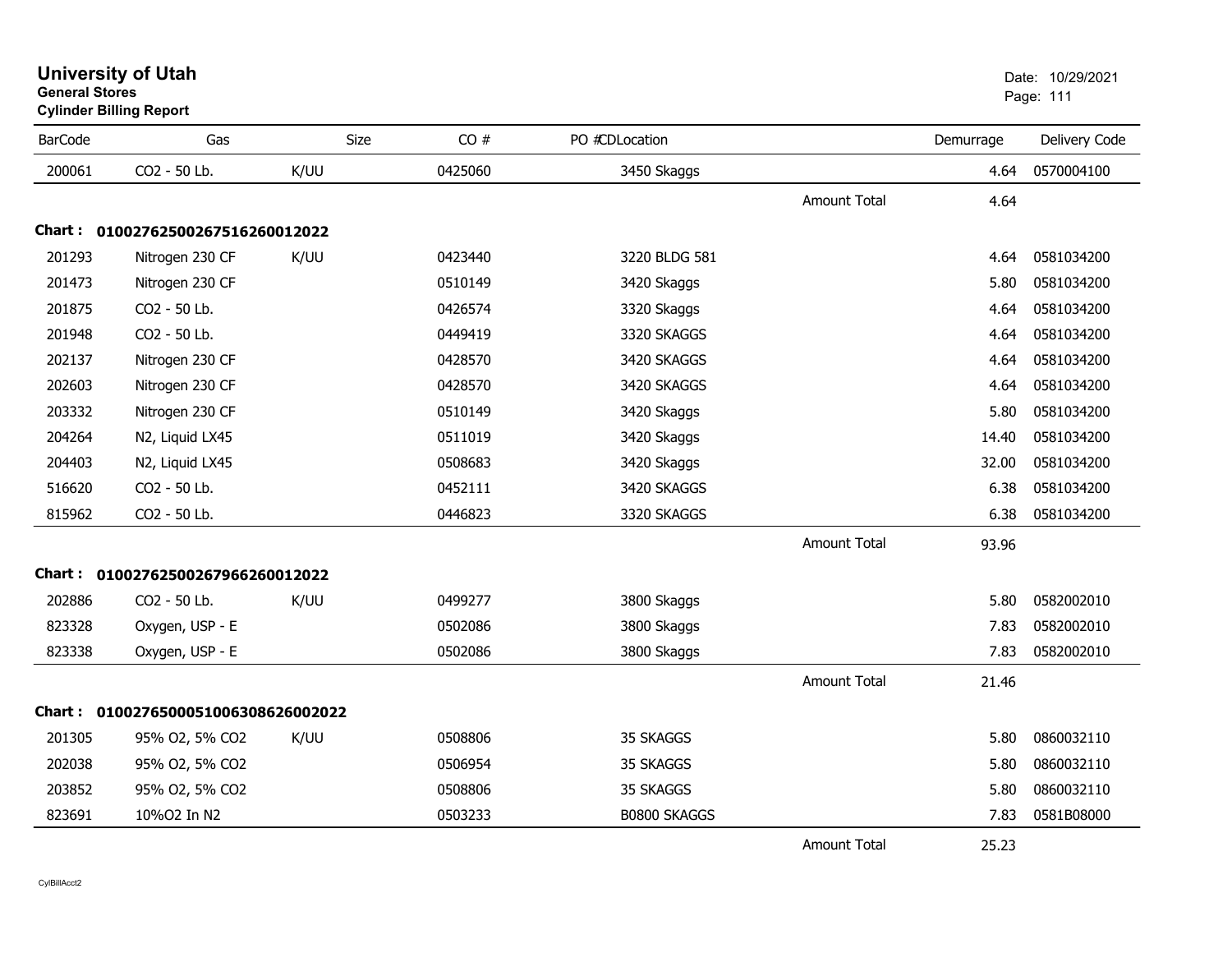|                | <b>University of Utah</b><br><b>General Stores</b><br><b>Cylinder Billing Report</b> |                  |         |                        |                     |           | Date: 10/29/2021<br>Page: 112 |  |
|----------------|--------------------------------------------------------------------------------------|------------------|---------|------------------------|---------------------|-----------|-------------------------------|--|
| <b>BarCode</b> | Gas                                                                                  | Size             | CO#     | PO #CDLocation         |                     | Demurrage | Delivery Code                 |  |
|                | Chart: 0100276500051900424626002022                                                  |                  |         |                        |                     |           |                               |  |
| 204742         | CO2 - 50 Lb.                                                                         | K/UU             | 0478676 | 101 SKaggs Hall        |                     | 5.80      | 0582002010                    |  |
| 817296         | CO2 - 50 Lb.                                                                         |                  | 0457492 | 115 SKAGGS             |                     | 7.83      | 0582001150                    |  |
| 820530         | CO2 - 50 Lb.                                                                         |                  | 0478676 | 101 SKaggs Hall        |                     | 7.83      | 0582002010                    |  |
|                |                                                                                      |                  |         |                        | <b>Amount Total</b> | 21.46     |                               |  |
| Chart :        | 0100276500054504310626002022                                                         |                  |         |                        |                     |           |                               |  |
| 201318         | N2, Liquid GP45                                                                      | <b>180 LTR/U</b> | 0508891 | 3800 Skaggs            |                     | 46.40     | 0581036000                    |  |
| 202305         | N2, Liquid GP45                                                                      |                  | 0507940 | 3800 Skaggs            |                     | 32.00     | 0581036000                    |  |
| 822945         | Argon - UHP                                                                          |                  | 0499820 | 3861 Skaggs Reilly Lab |                     | 7.83      | 0582002010                    |  |
|                |                                                                                      |                  |         |                        | <b>Amount Total</b> | 86.23     |                               |  |
| Chart:         | 0100276500059204380626002022                                                         |                  |         |                        |                     |           |                               |  |
| 204401         | N2, Liquid LX45                                                                      | <b>180 LTR/U</b> | 0511028 | 3800 Skaggs            |                     | 14.40     | 0581036000                    |  |
|                |                                                                                      |                  |         |                        | <b>Amount Total</b> | 14.40     |                               |  |
| Chart:         | 0100276500059308063626002022                                                         |                  |         |                        |                     |           |                               |  |
| 201915         | Nitrogen, UHP                                                                        | K/UU             | 0511033 | 3861 Skaggs            |                     | 1.80      | 0582002010                    |  |
| 202644         | CO2 - 50 Lb.                                                                         |                  | 0498753 | 3861 Skaggs            |                     | 5.80      | 0582002010                    |  |
| 205269         | Nitrogen, UHP                                                                        |                  | 0511033 | 3861 Skaggs            |                     | 1.80      | 0582002010                    |  |
|                |                                                                                      |                  |         |                        | <b>Amount Total</b> | 9.40      |                               |  |
| Chart :        | 0100276500059313530626002022                                                         |                  |         |                        |                     |           |                               |  |
| 202362         | Nitrogen, UHP                                                                        | K/UU             | 0499627 | 3861 Skaggs            |                     | 4.00      | 0582002010                    |  |
|                |                                                                                      |                  |         |                        | <b>Amount Total</b> | 4.00      |                               |  |
|                | Chart: 0100276500059313660626002022                                                  |                  |         |                        |                     |           |                               |  |
| 200971         | 95% Air, 5% CO2                                                                      | K/UU             | 0455062 | 3692 SKAGGS            |                     | 4.64      | 0582002010                    |  |
| 201485         | Helium - UHP                                                                         |                  | 0505433 | 3861 Skaggs            |                     | 5.80      | 0582002010                    |  |
| 201688         | CO2 - 50 Lb.                                                                         |                  | 0506064 | 3861 Skaggs            |                     | 5.80      | 0582002010                    |  |
| 201859         | Helium - UHP                                                                         |                  | 0505433 | 3861 Skaggs            |                     | 5.80      | 0582002010                    |  |
|                |                                                                                      |                  |         |                        |                     |           |                               |  |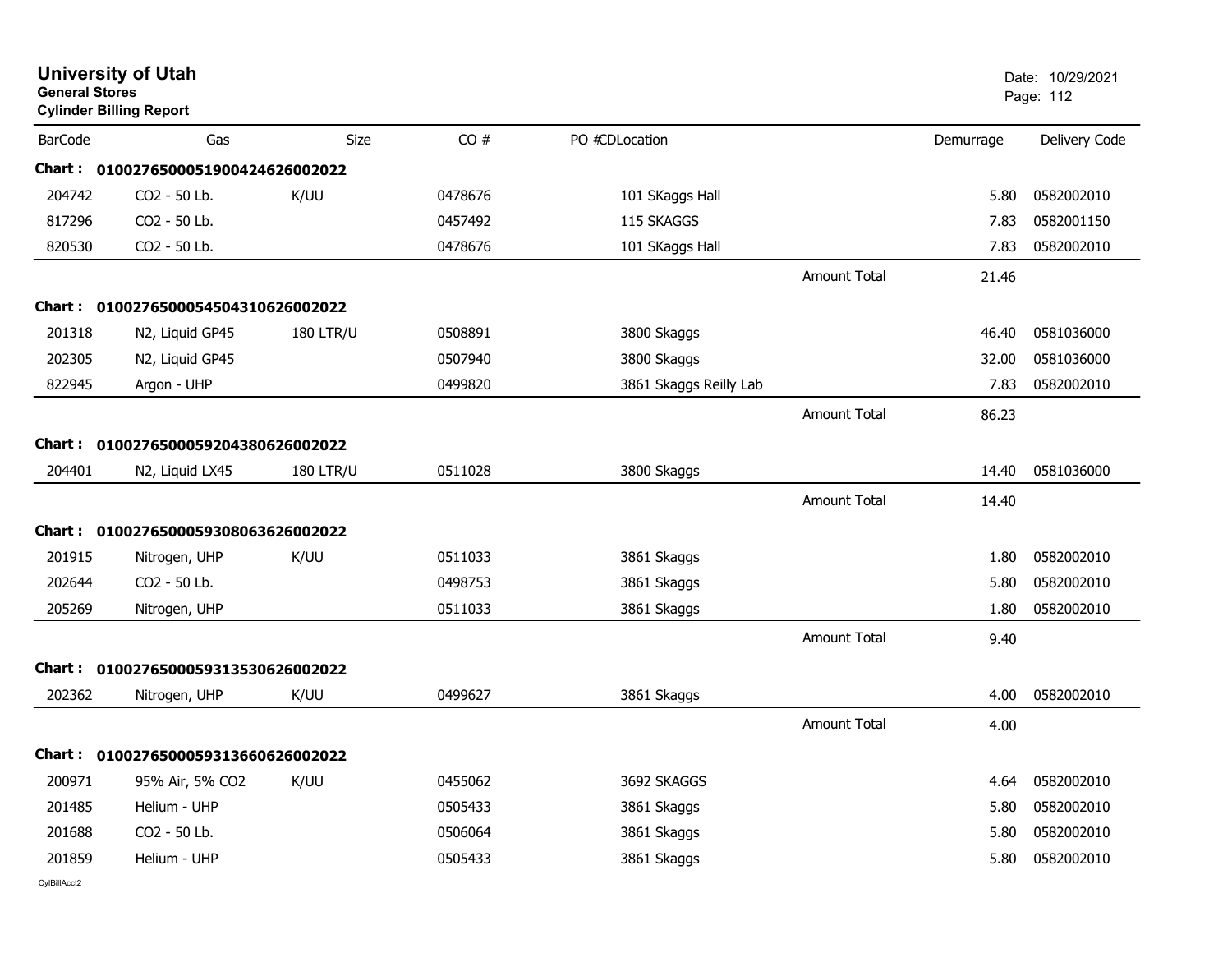|                | <b>University of Utah</b><br><b>General Stores</b><br><b>Cylinder Billing Report</b> |      |         |                        |                     |           | Date: 10/29/2021<br>Page: 113 |
|----------------|--------------------------------------------------------------------------------------|------|---------|------------------------|---------------------|-----------|-------------------------------|
| <b>BarCode</b> | Gas                                                                                  | Size | CO#     | PO #CDLocation         |                     | Demurrage | Delivery Code                 |
| 202099         | 95% Air, 5% CO2                                                                      |      | 0481043 | 3692 SKaggs            |                     | 5.80      | 0582002010                    |
| 203277         | Argon - 40cf                                                                         |      | 0511169 | 3861 Skaggs            |                     | 0.54      | 0582002010                    |
| 203692         | CO2 - 50 Lb.                                                                         |      | 0483828 | 3861 SKaggs Toxicology |                     | 5.80      | 0582002010                    |
| 204729         | CO2 - 50 Lb.                                                                         |      | 0508675 |                        |                     | 5.80      |                               |
| 205496         | Nitrogen, UHP                                                                        |      | 0505433 | 3861 Skaggs            |                     | 4.00      | 0582002010                    |
| 803672         | CO, 80CF                                                                             |      | 0218500 | <b>386 BPRB</b>        |                     | 6.67      | 0570003900                    |
|                |                                                                                      |      |         |                        | <b>Amount Total</b> | 50.65     |                               |
|                | Chart: 0100276500059315660626002022                                                  |      |         |                        |                     |           |                               |
| 200295         | Oxygen, USP                                                                          | K/UU | 0504770 | B0327 Skaggs           |                     | 5.80      | 0582001120                    |
| 203163         | Oxygen, USP - E                                                                      |      | 0490482 | BO327 SKaggs           |                     | 5.80      | 0582001120                    |
|                |                                                                                      |      |         |                        | <b>Amount Total</b> | 11.60     |                               |
|                | Chart: 0100276500059315810626002022                                                  |      |         |                        |                     |           |                               |
| 200325         | 95% O2, 5% CO2                                                                       | K/UU | 0510295 | 4800 SMBB              |                     | 4.80      | 0582002010                    |
| 200476         | 95% O2, 5% CO2                                                                       |      | 0509661 | 4800 SMBB              |                     | 4.00      | 0582002010                    |
| 201140         | 95% O2, 5% CO2                                                                       |      | 0500807 | 4800 SMBB              |                     | 5.80      | 0582002010                    |
| 201174         | Air - 233 CF                                                                         |      | 0482843 | 4800 SMBB              |                     | 5.80      | 0582002010                    |
| 201198         | Air - 233 CF                                                                         |      | 0503980 | 4800 SMBB West Side    |                     | 5.80      | 0582002010                    |
| 205577         | 95% O2, 5% CO2                                                                       |      | 0508352 | 4800 SMBB              |                     | 1.00      | 0582002010                    |
| 205586         | 95% O2, 5% CO2                                                                       |      | 0509661 | 4800 SMBB              |                     | 5.80      | 0582002010                    |
|                |                                                                                      |      |         |                        | <b>Amount Total</b> | 33.00     |                               |
|                | Chart: 0100276500059316990626002022                                                  |      |         |                        |                     |           |                               |
| 202491         | Oxygen, USP - E                                                                      | E/UU | 0509965 | 3800 Skaggs            |                     | 5.80      | 0582002010                    |
| 203693         | CO2 - 50 Lb.                                                                         |      | 0507453 | 3800 Skaggs            |                     | 5.80      | 0582002010                    |
|                |                                                                                      |      |         |                        | <b>Amount Total</b> | 11.60     |                               |
| Chart :        | 0100276500059317450626002022                                                         |      |         |                        |                     |           |                               |
| 200742         | Air - 233 CF                                                                         | K/UU | 0511102 | 3450 Skaggs            |                     | 1.40      | 0581036000                    |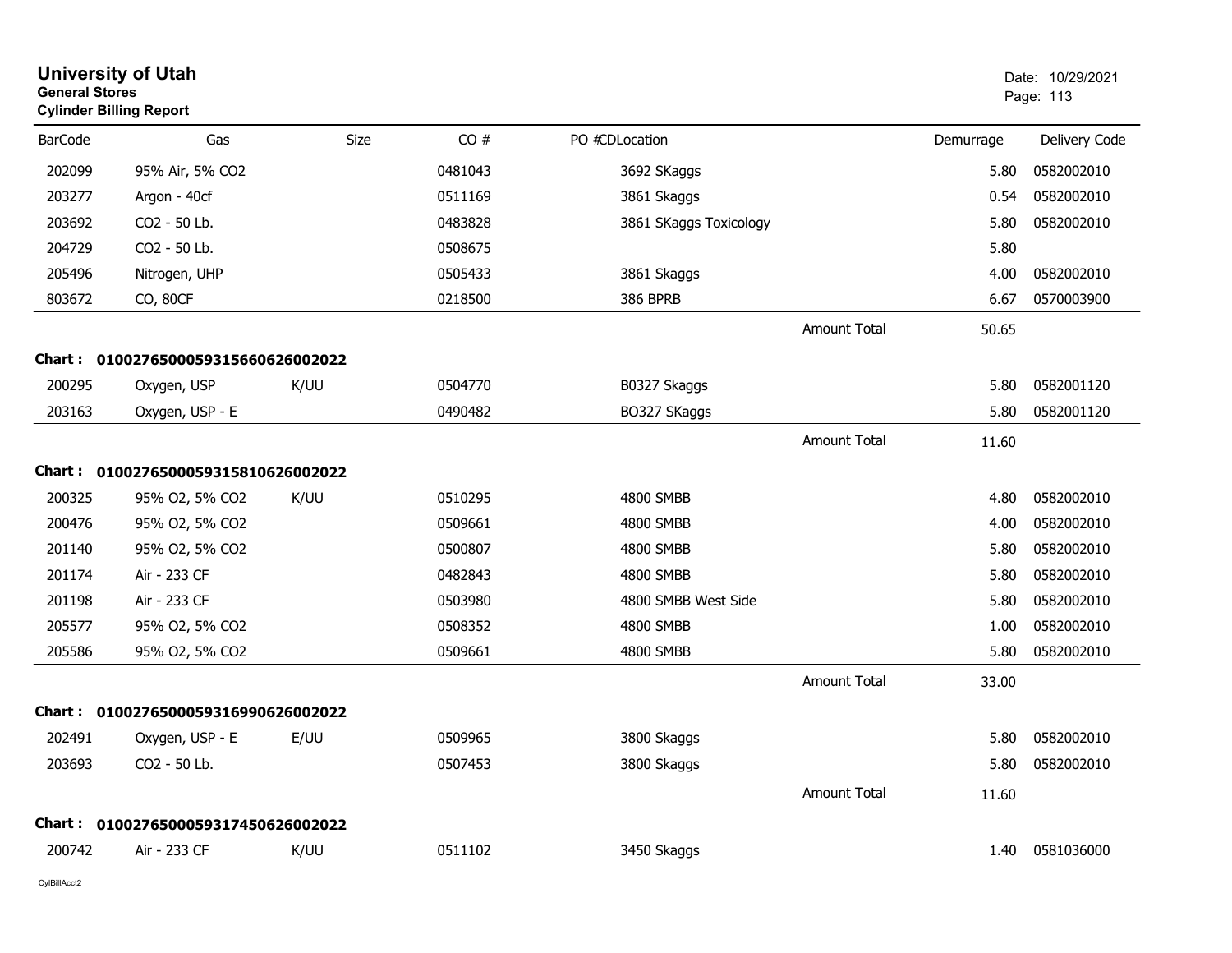| <b>BarCode</b> | Gas                               | Size | CO#     | PO #CDLocation                         |                     | Demurrage | Delivery Code |
|----------------|-----------------------------------|------|---------|----------------------------------------|---------------------|-----------|---------------|
| 205614         | Oxygen, USP                       |      | 0511102 | 3450 Skaggs                            |                     | 1.40      | 0581036000    |
|                |                                   |      |         |                                        | <b>Amount Total</b> | 2.80      |               |
|                | Chart: 01002766000323146260012022 |      |         |                                        |                     |           |               |
| 200001         | 95% O2, 5% CO2                    | K/UU | 0506507 | <b>B0800 SKAGGS</b>                    |                     | 5.80      | 0860032110    |
| 200009         | 95% O2, 5% CO2                    |      | 0506507 | <b>B0800 SKAGGS</b>                    |                     | 5.80      | 0860032110    |
| 201604         | 95% O2, 5% CO2                    |      | 0506507 | <b>B0800 SKAGGS</b>                    |                     | 5.80      | 0860032110    |
| 201665         | 95% O2, 5% CO2                    |      | 0506507 | B0800 SKAGGS                           |                     | 5.80      | 0860032110    |
| 204524         | 95% O2, 5% CO2                    |      | 0506507 | B0800 SKAGGS                           |                     | 5.80      | 0860032110    |
| 205583         | 95% O2, 5% CO2                    |      | 0503021 | <b>B0800 SKAGGS</b>                    |                     | 5.80      | 0860032110    |
|                |                                   |      |         |                                        | <b>Amount Total</b> | 34.80     |               |
|                | Chart: 01002766302272246260012022 |      |         |                                        |                     |           |               |
| 200833         | Zero Air                          | K/UU | 0465636 | 3905 SKAGGS                            |                     | 5.80      | 0582002010    |
| 203309         | CO2 - 50 Lb.                      |      | 0455712 | 3420 SKAGGS                            |                     | 4.64      | 0582002010    |
|                |                                   |      |         |                                        | <b>Amount Total</b> | 10.44     |               |
|                | Chart: 01002772000309466260012022 |      |         |                                        |                     |           |               |
| 200299         | 95% O2, 5% CO2                    | K/UU | 0479976 | <b>B0800 SKAGGS</b>                    |                     | 5.80      | 0860032110    |
| 200485         | Argon - UHP                       |      | 0446584 | 3800 SKAGGS                            |                     | 4.64      | 0581038610    |
| 203083         | CO <sub>2</sub> - Inst. Gra       |      | 0259607 | 417 WAKARA #2111                       |                     | 4.64      | 0860021110    |
| 203937         | Argon - UHP                       |      | 0429728 | 3861 SKAGGS                            |                     | 4.64      | 0581038610    |
| 204677         | Nitrogen, UHP                     |      | 0507896 | 3800 SKAGGS                            |                     | 5.80      | 0581036000    |
| 205545         | Nitrogen, UHP                     |      | 0451039 | 3800 Skaggs                            |                     | 4.64      | 0581038610    |
| 205756         | Argon - UHP                       |      | 0451388 | 3800 SKAGGS                            |                     | 4.64      | 0581038610    |
| 805011         | Argon - 125 CF                    |      | 0267044 | 417 WAKARA #2111                       |                     | 6.09      | 0860021110    |
| 805433         | Oxygen, UHP,                      |      | 0274715 | 417 WAKARA #2111                       |                     | 11.02     | 0860021110    |
| 808399         | Methane C.P. GR                   |      | 0349266 | 3630 LS SKAGGS RES. BUILDING TANK ROOM |                     | 6.38      | 0860021110    |
| 810190         | Argon - UHP                       |      | 0379084 | 3861 Skaggs                            |                     | 6.38      | 0581038610    |

## **Cylinder Billing Report**

er and the state of the state of the state of the state of the state of the state of the state of the state of the state of the state of the state of the state of the state of the state of the state of the state of the sta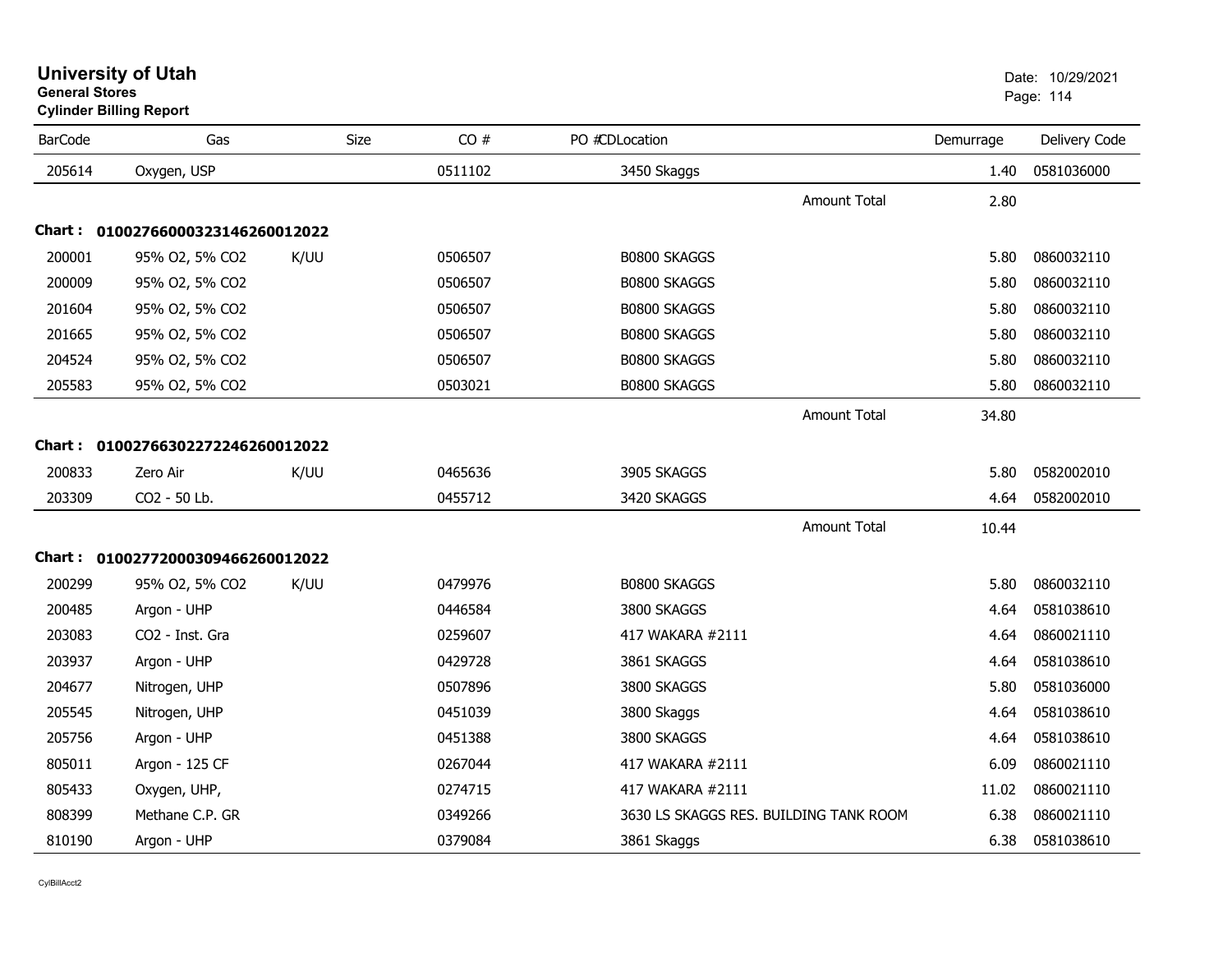| <b>General Stores</b> | <b>Cylinder Billing Report</b>      |           |         |                          |                     |           | Page: 115     |
|-----------------------|-------------------------------------|-----------|---------|--------------------------|---------------------|-----------|---------------|
| <b>BarCode</b>        | Gas                                 | Size      | CO#     | PO #CDLocation           |                     | Demurrage | Delivery Code |
|                       |                                     |           |         |                          | <b>Amount Total</b> | 64.67     |               |
|                       | Chart: 0100277500059900642626002022 |           |         |                          |                     |           |               |
| 822419                | Helium - UHP                        | 200C/Mt.A | 0495690 | 3300 Skaggs              |                     | 7.83      | 0581038610    |
|                       |                                     |           |         |                          | <b>Amount Total</b> | 7.83      |               |
|                       | Chart: 0100278500059900649626002022 |           |         |                          |                     |           |               |
| 200536                | Oxygen, USP                         | K/UU      | 0510380 | B0800 Skaggs             |                     | 4.40      | 0860032110    |
| 200598                | Oxygen, USP                         |           | 0473204 | B0800 SKaggs Dock        |                     | 5.80      | 0860032110    |
| 201095                | CO2 - 50 Lb.                        |           | 0510380 | B0800 Skaggs             |                     | 4.40      | 0860032110    |
| 201525                | Oxygen, USP                         |           | 0502505 | B0800 Skaggs             |                     | 5.80      | 0860032110    |
| 201620                | Nitrogen 230 CF                     |           | 0416548 | B0800 Skaggs - Basement  |                     | 4.64      | 0860032110    |
| 201651                | 95% O2, 5% CO2                      |           | 0491835 | B0800 SKaggs             |                     | 5.80      | 0860032110    |
| 201737                | Oxygen, USP                         |           | 0495533 | B0800 SKaggs             |                     | 5.80      | 0860032110    |
| 202477                | 95% O2, 5% CO2                      |           | 0496240 | B0800 SKAGGS             |                     | 5.80      | 0860032110    |
| 202513                | CO2 - 50 Lb.                        |           | 0496609 | B0800 Skaggs, Attn: Jodi |                     | 1.40      | 0860032110    |
| 202514                | CO2 - 50 Lb.                        |           | 0510380 | B0800 Skaggs             |                     | 4.40      | 0860032110    |
| 204526                | CO2 - 50 Lb.                        |           | 0496609 | B0800 Skaggs, Attn: Jodi |                     | 1.40      | 0860032110    |
| 204713                | Oxygen, USP                         |           | 0502505 | B0800 Skaggs             |                     | 5.80      | 0860032110    |
| 205376                | CO2 - 50 Lb.                        |           | 0496609 | B0800 Skaggs, Attn: Jodi |                     | 5.80      | 0860032110    |
| 205615                | Oxygen, USP                         |           | 0502505 | B0800 Skaggs             |                     | 5.80      | 0860032110    |
| 205627                | Oxygen, USP                         |           | 0495533 | B0800 SKaggs             |                     | 5.80      | 0860032110    |
| 205826                | Oxygen, USP                         |           | 0510380 | B0800 Skaggs             |                     | 4.40      | 0860032110    |
| 205828                | Oxygen, USP                         |           | 0502505 | B0800 Skaggs             |                     | 5.80      | 0860032110    |
| 205839                | Oxygen, USP                         |           | 0495533 | B0800 SKaggs             |                     | 1.40      | 0860032110    |
| 205842                | Oxygen, USP                         |           | 0473204 | B0800 SKaggs Dock        |                     | 5.80      | 0860032110    |
| 205908                | Oxygen, USP                         |           | 0502505 | B0800 Skaggs             |                     | 5.80      | 0860032110    |
| 821277                | Oxygen, USP                         |           | 0482164 | B0800 Skaggs ADD Lab     |                     | 1.89      | 0860032110    |
| 821278                | Oxygen, USP                         |           | 0482164 | B0800 Skaggs ADD Lab     |                     | 7.83      | 0860032110    |

**University of Utah**  Date: 10/29/2021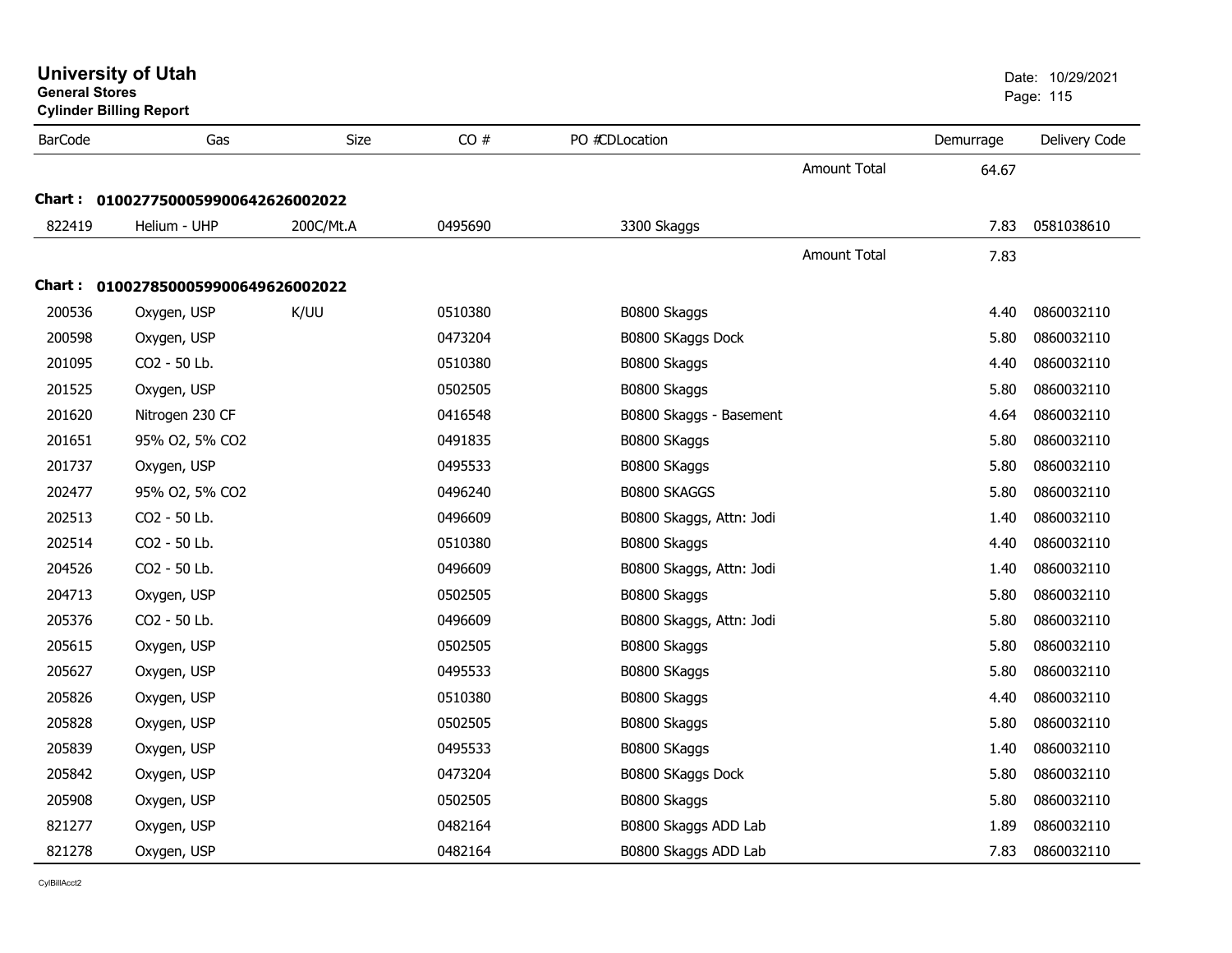| <b>BarCode</b> | Gas                                 | <b>Size</b>      | CO#     | PO #CDLocation             |                     | Demurrage | Delivery Code |
|----------------|-------------------------------------|------------------|---------|----------------------------|---------------------|-----------|---------------|
|                |                                     |                  |         |                            | <b>Amount Total</b> | 105.76    |               |
|                | Chart: 01002792000203156260012022   |                  |         |                            |                     |           |               |
| 203476         | CO2 - 50 Lb.                        | K/UU             | 0509852 | 1541 SKAGGS                |                     | 5.80      | 0582003070    |
|                |                                     |                  |         |                            | <b>Amount Total</b> | 5.80      |               |
|                | Chart: 01002792000305996260012022   |                  |         |                            |                     |           |               |
| 200365         | CO2 - 50 Lb.                        | K/UU             | 0503610 | 1540 Skaggs                |                     | 5.80      | 0582003070    |
| 200542         | Argon                               |                  | 0488601 | 1540 Skaggs                |                     | 5.80      | 0582003070    |
| 201110         | Nitrogen 230 CF                     |                  | 0506998 | 1540 Skaggs                |                     | 5.80      | 0582003070    |
| 202094         | Nitrogen 230 CF                     |                  | 0500184 | 1540 Skaggs                |                     | 5.80      | 0582003070    |
| 204548         | CO2 - 50 Lb.                        |                  | 0506998 | 1540 Skaggs                |                     | 5.80      | 0582003070    |
|                |                                     |                  |         |                            | <b>Amount Total</b> | 29.00     |               |
|                | Chart: 01002792500062886260012022   |                  |         |                            |                     |           |               |
| 200640         | Argon                               | K/UU             | 0373810 | RM # 1541 SKAGGS           |                     | 4.64      | 0582002010    |
| 202048         | Nitrogen 230 CF                     |                  | 0360800 | 20 S 2030 E BPRB room 147A |                     | 4.64      | 0582002010    |
| 203040         | Oxygen, USP                         |                  | 0380270 | 1840 Skaggs                |                     | 4.64      | 0582003070    |
| 203302         | CO2 - 50 Lb.                        |                  | 0504480 | 1541 Skaggs                |                     | 5.80      | 0582003070    |
| 205483         | Nitrogen 230 CF                     |                  | 0318867 | 280 BPRB                   |                     | 4.64      | 0570002950    |
| 205654         | CO2 - 50 Lb.                        |                  | 0502225 | 1541 Skaggs                |                     | 5.80      | 0582003070    |
|                |                                     |                  |         |                            | <b>Amount Total</b> | 30.16     |               |
|                | Chart: 01002792500260006260012022   |                  |         |                            |                     |           |               |
| 201253         | Nitrogen 230 CF                     | K/UU             | 0401263 | 1650 SKAGGS                |                     | 4.64      | 0582002010    |
| 205659         | CO2 - 50 Lb.                        |                  | 0458491 | BLDG 581 RM 1692           |                     | 4.64      | 0582002010    |
| 811026         | Carbon Monoxide                     |                  | 0401471 | 1650 SKAGGS                |                     | 6.38      | 0582002010    |
|                |                                     |                  |         |                            | Amount Total        | 15.66     |               |
|                | Chart: 0100279500051005891626002022 |                  |         |                            |                     |           |               |
| 202179         | N2, Liquid LX45                     | <b>180 LTR/U</b> | 0506915 | 1650 SKAGGS                |                     | 17.60     | 0570002950    |
|                |                                     |                  |         |                            |                     |           |               |

**Cylinder Billing Report**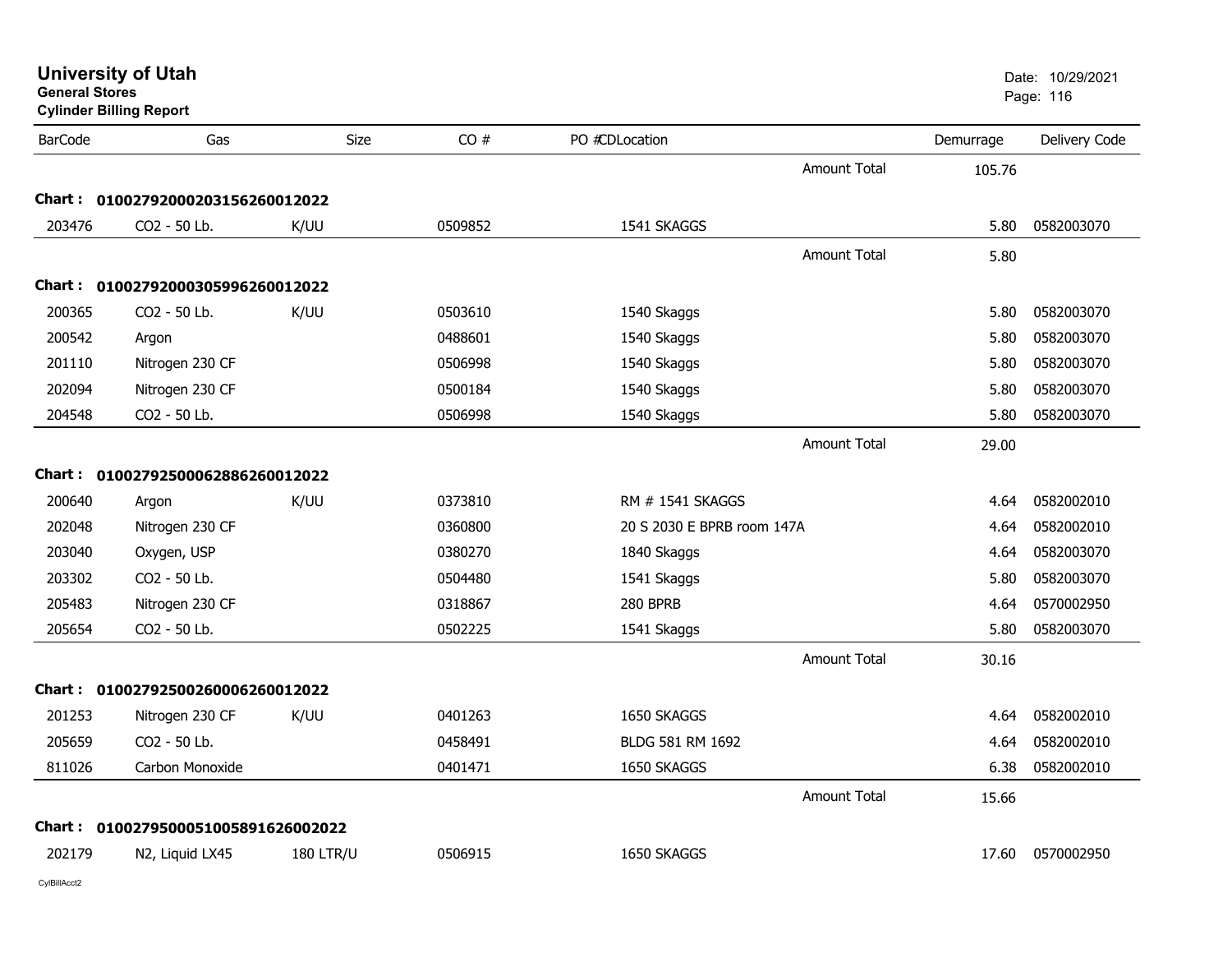| <b>University of Utah</b><br><b>General Stores</b><br><b>Cylinder Billing Report</b> |                                     |      |         |                |                     |           | Date: 10/29/2021<br>Page: 117 |
|--------------------------------------------------------------------------------------|-------------------------------------|------|---------|----------------|---------------------|-----------|-------------------------------|
| <b>BarCode</b>                                                                       | Gas                                 | Size | CO#     | PO #CDLocation |                     | Demurrage | Delivery Code                 |
| 202305                                                                               | N2, Liquid GP45                     |      | 0511296 | 1650 Skaggs    |                     | 3.20      | 0570002950                    |
| 202429                                                                               | N2, Liquid GP45                     |      | 0510562 | 1650 SKAGGS    |                     | 28.80     | 0570002950                    |
| 203294                                                                               | N2, Liquid GP45                     |      | 0508734 | 1650 Skaggs    |                     | 43.20     | 0570002950                    |
|                                                                                      |                                     |      |         |                | <b>Amount Total</b> | 92.80     |                               |
|                                                                                      | Chart: 0100279500058502945626002022 |      |         |                |                     |           |                               |
| 200890                                                                               | Nitrogen 230 CF                     | K/UU | 0508145 | 1321 Skaggs    |                     | 5.80      | 0582003070                    |
| 200946                                                                               | Nitrogen 230 CF                     |      | 0508145 | 1321 Skaggs    |                     | 5.80      | 0582003070                    |
| 201472                                                                               | Nitrogen 230 CF                     |      | 0504208 | 1321 Skaggs    |                     | 5.80      | 0582003070                    |
| 201705                                                                               | Nitrogen 230 CF                     |      | 0508145 | 1321 Skaggs    |                     | 5.80      | 0582003070                    |
| 201707                                                                               | Nitrogen 230 CF                     |      | 0508025 | 1321 SKAGGS    |                     | 5.80      | 0582003070                    |
| 201748                                                                               | Nitrogen 230 CF                     |      | 0504208 | 1321 Skaggs    |                     | 5.80      | 0582003070                    |
| 202000                                                                               | Nitrogen 230 CF                     |      | 0508145 | 1321 Skaggs    |                     | 5.80      | 0582003070                    |
| 203335                                                                               | Nitrogen 230 CF                     |      | 0508145 | 1321 Skaggs    |                     | 5.80      | 0582003070                    |
| 205510                                                                               | Nitrogen 230 CF                     |      | 0508145 | 1321 Skaggs    |                     | 5.80      | 0582003070                    |
|                                                                                      |                                     |      |         |                | <b>Amount Total</b> | 52.20     |                               |
|                                                                                      | Chart: 0100279500059313830626002022 |      |         |                |                     |           |                               |
| 201387                                                                               | Argon - UHP                         | K/UU | 0477953 | 1450 Skaggs    |                     | 5.80      | 0570002950                    |
| 201587                                                                               | Argon - 125 CF                      |      | 0493955 | 1415 SKaggs    |                     | 5.80      | 0570002950                    |
| 202172                                                                               | Nitrogen 230 CF                     |      | 0442566 | 1450 SRB       |                     | 4.64      | 0570002950                    |
| 202177                                                                               | N2, Liquid LX45                     |      | 0510914 | 1415 Skaggs    |                     | 14.40     | 0570002950                    |
| 202424                                                                               | N2, Liquid GP45                     |      | 0509581 | 1415 SKaggs    |                     | 6.40      | 0570002950                    |
| 202432                                                                               | N2, Liquid GP45                     |      | 0510027 | 1415 Skaggs    |                     | 46.40     | 0570002950                    |
| 204400                                                                               | N2, Liquid LX45                     |      | 0509665 | 1415 Skaggs    |                     | 32.00     | 0570002950                    |
| 204553                                                                               | Argon - UHP                         |      | 0467637 | 1430 Skaggs    |                     | 5.80      | 0570002950                    |
| 205706                                                                               | N2, Liquid LX45                     |      | 0510914 | 1415 Skaggs    |                     | 14.40     | 0570002950                    |
|                                                                                      |                                     |      |         |                | <b>Amount Total</b> | 135.64    |                               |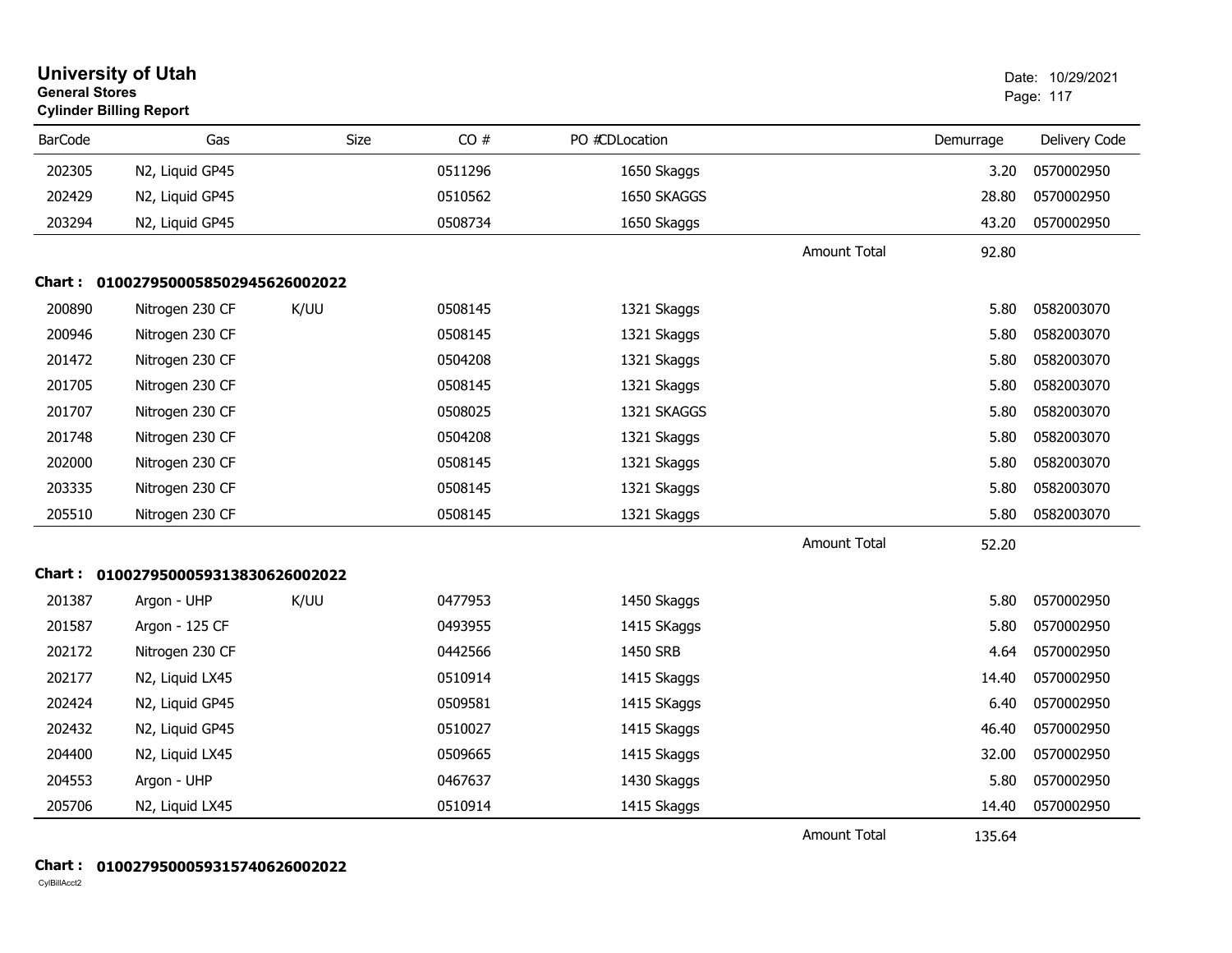| <b>General Stores</b> | <b>University of Utah</b><br><b>Cylinder Billing Report</b> |                  |         |                |                     |           | Date: 10/29/2021<br>Page: 118 |
|-----------------------|-------------------------------------------------------------|------------------|---------|----------------|---------------------|-----------|-------------------------------|
| <b>BarCode</b>        | Gas                                                         | <b>Size</b>      | CO#     | PO #CDLocation |                     | Demurrage | Delivery Code                 |
| 817926                | Argon                                                       | 200C/Mt.A        | 0461663 | 1321 SKAGGS    |                     | 7.83      | 0582003070                    |
| 817928                | Argon                                                       |                  | 0461663 | 1321 SKAGGS    |                     | 7.83      | 0582003070                    |
|                       |                                                             |                  |         |                | <b>Amount Total</b> | 15.66     |                               |
|                       | Chart: 01002796000182366260012022                           |                  |         |                |                     |           |                               |
| 201869                | N2, Liquid LX45                                             | <b>180 LTR/U</b> | 0510190 | 1415 Skaggs    |                     | 25.60     | 0570002950                    |
| 823981                | HP Nitrogen                                                 |                  | 0505088 | 1444 MCE       |                     | 7.83      | 0064032900                    |
|                       |                                                             |                  |         |                | <b>Amount Total</b> | 33.43     |                               |
| <b>Chart :</b>        | 01002832000204626260012022                                  |                  |         |                |                     |           |                               |
| 202344                | CO2 - 50 Lb.                                                | K/UU             | 0495443 | 2470 Skaggs    |                     | 5.80      | 0582003010                    |
| 202348                | CO2 - 50 Lb.                                                |                  | 0495443 | 2470 Skaggs    |                     | 5.80      | 0582003010                    |
|                       |                                                             |                  |         |                | <b>Amount Total</b> | 11.60     |                               |
|                       | Chart: 01002832500261316260012022                           |                  |         |                |                     |           |                               |
| 200777                | Nitrogen 230 CF                                             | K/UU             | 0425806 | 2620 SKAGGS    |                     | 4.64      | 0582003010                    |
|                       |                                                             |                  |         |                | <b>Amount Total</b> | 4.64      |                               |
|                       | Chart: 0100283500050503486626002022                         |                  |         |                |                     |           |                               |
| 200189                | Oxygen, USP                                                 | K/UU             | 0504813 | 0333 Skaggs    |                     | 5.80      | 0582003010                    |
| 200418                | CO2 - 50 Lb.                                                |                  | 0454624 | 2480 SKAGG     |                     | 4.64      | 0582003010                    |
| 200464                | CO2 - 50 Lb.                                                |                  | 0507542 | 2800 Skagg s   |                     | 5.80      | 0582003010                    |
| 200501                | Nitrogen 230 CF                                             |                  | 0507542 | 2800 Skagg s   |                     | 5.80      | 0582003010                    |
| 200813                | Nitrogen 230 CF                                             |                  | 0508813 | 2800 Skaggs    |                     | 5.80      | 0582003010                    |
| 200888                | Nitrogen 230 CF                                             |                  | 0508813 | 2800 Skaggs    |                     | 5.80      | 0582003010                    |
| 200976                | 95% Air, 5% CO2                                             |                  | 0470838 | 2800 SRB       |                     | 5.80      | 0582003010                    |
| 201050                | Nitrogen 230 CF                                             |                  | 0507542 | 2800 Skagg s   |                     | 5.80      | 0582003010                    |
| 201065                | CO2 - 50 Lb.                                                |                  | 0505744 | 2800 Skaggs    |                     | 5.80      | 0582003010                    |
| 201128                | Oxygen, USP                                                 |                  | 0477741 | 2800 Skaggs    |                     | 5.80      | 0582003010                    |
| 201686                | CO2 - 50 Lb.                                                |                  | 0500088 | 2800 Skaggs    |                     | 5.80      | 0582003010                    |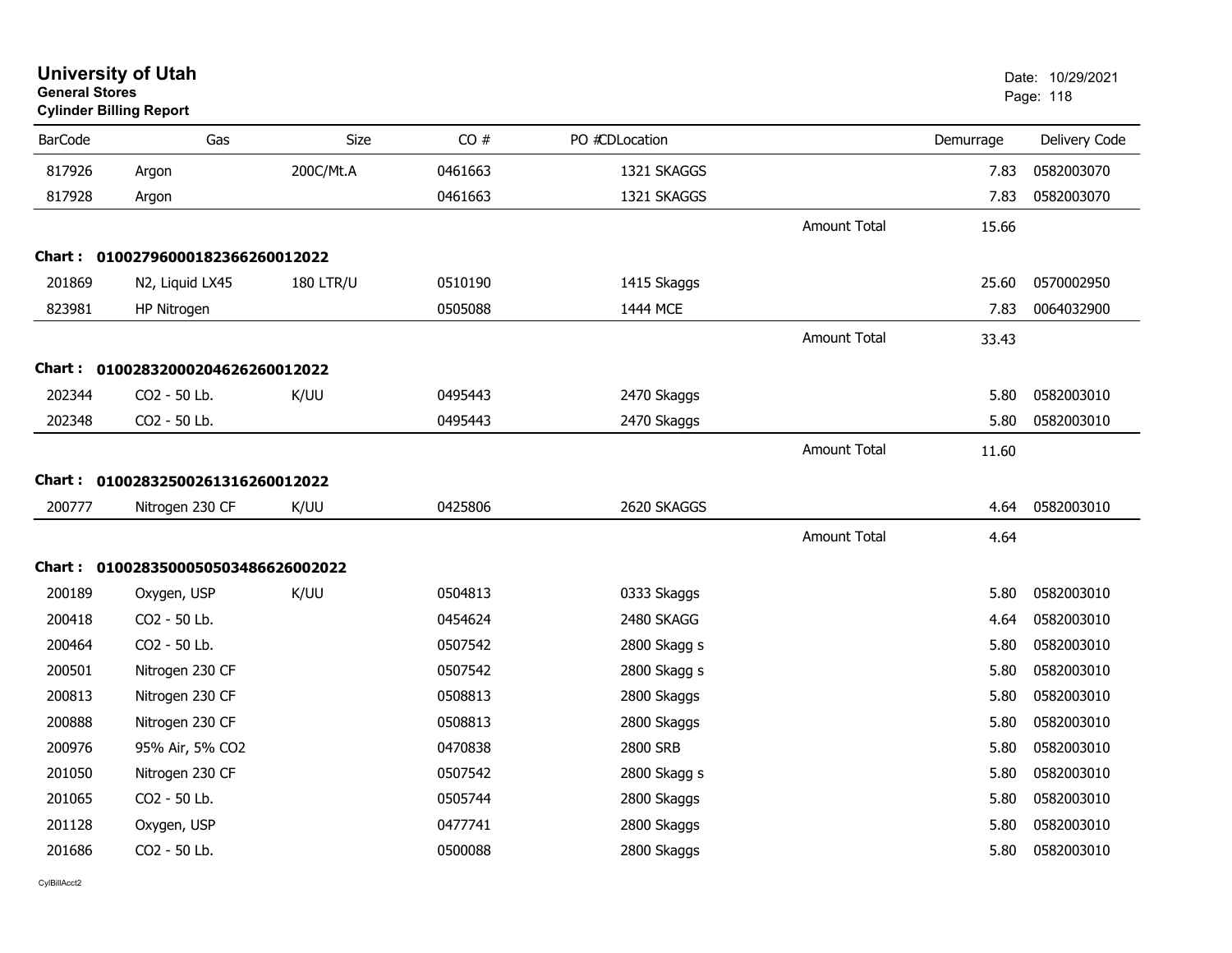| <b>General Stores</b> | <b>University of Utah</b><br><b>Cylinder Billing Report</b> |      |         |                |                     |           | Date: 10/29/2021<br>Page: 119 |
|-----------------------|-------------------------------------------------------------|------|---------|----------------|---------------------|-----------|-------------------------------|
| <b>BarCode</b>        | Gas                                                         | Size | CO#     | PO #CDLocation |                     | Demurrage | Delivery Code                 |
| 201712                | N2, Liquid LX45                                             |      | 0510910 | 2800 Skaggs    |                     | 14.40     | 0582003010                    |
| 201807                | CO2 - 50 Lb.                                                |      | 0500088 | 2800 Skaggs    |                     | 5.80      | 0582003010                    |
| 202257                | Nitrogen 230 CF                                             |      | 0483312 | 2800 SKaggs    |                     | 5.80      | 0582003010                    |
| 202724                | Nitrogen 230 CF                                             |      | 0507542 | 2800 Skagg s   |                     | 5.80      | 0582003010                    |
| 202923                | Oxygen, USP                                                 |      | 0504813 | 0333 Skaggs    |                     | 5.80      | 0582003010                    |
| 203799                | CO2 - 50 Lb.                                                |      | 0508813 | 2800 Skaggs    |                     | 5.80      | 0582003010                    |
| 204581                | CO2 - 50 Lb.                                                |      | 0450387 | 2850 SKAGGS    |                     | 4.64      | 0582003010                    |
| 205493                | Nitrogen 230 CF                                             |      | 0507542 | 2800 Skagg s   |                     | 5.80      | 0582003010                    |
| 205516                | CO2 - 50 Lb.                                                |      | 0505744 | 2800 Skaggs    |                     | 5.80      | 0582003010                    |
| 205569                | 95% Air, 5% CO2                                             |      | 0472001 | 2800 SRB       |                     | 5.80      | 0582003010                    |
| 205783                | N2, Liquid LX45                                             |      | 0508813 | 2800 Skaggs    |                     | 32.00     | 0582003010                    |
| 205857                | Co2 10#                                                     |      | 0462338 | 2800 SKAGGS    |                     | 5.22      | 0582003010                    |
| 205901                | Oxygen, USP                                                 |      | 0504813 | 0333 Skaggs    |                     | 5.80      | 0582003010                    |
| 816912                | Oxygen - 125 CF                                             |      | 0454776 | 346 SKAGGS     |                     | 7.83      | 0582003010                    |
| 817015                | Co <sub>2</sub> $10#$                                       |      | 0462493 | 2800 SKAGGS    |                     | 6.96      | 0582003010                    |
| 821486                | CO2 - 50 Lb.                                                |      | 0483312 | 2800 SKaggs    |                     | 7.83      | 0582003010                    |
|                       |                                                             |      |         |                | <b>Amount Total</b> | 193.72    |                               |
|                       | Chart: 0100283500050503671626002022                         |      |         |                |                     |           |                               |
| 200394                | Nitrogen 230 CF                                             | K/UU | 0425665 | 2620 Skaggs    |                     | 4.64      | 0582003010                    |
| 202483                | CO2 - 50 Lb.                                                |      | 0508518 | 2400 Skaggs    |                     | 5.80      | 0582003010                    |
| 203995                | CO2 - Siphon                                                |      | 0425665 | 2620 Skaggs    |                     | 4.64      | 0582003010                    |
| 815951                | CO2 - Siphon                                                |      | 0446861 | 2470 SKAGGS    |                     | 6.38      | 0582003010                    |
| 815952                | CO2 - Siphon                                                |      | 0446861 | 2470 SKAGGS    |                     | 6.38      | 0582003010                    |
|                       |                                                             |      |         |                | <b>Amount Total</b> | 27.84     |                               |
|                       | Chart: 0100283500051006019626002022                         |      |         |                |                     |           |                               |
| 200274                | CO2 - 50 Lb.                                                | K/UU | 0507915 | 2851 Skaggs    |                     | 5.80      | 0582003010                    |
| 201392                | CO2 - 50 Lb.                                                |      | 0497468 | 2851 Skaggs    |                     | 5.80      | 0582003010                    |
|                       |                                                             |      |         |                |                     |           |                               |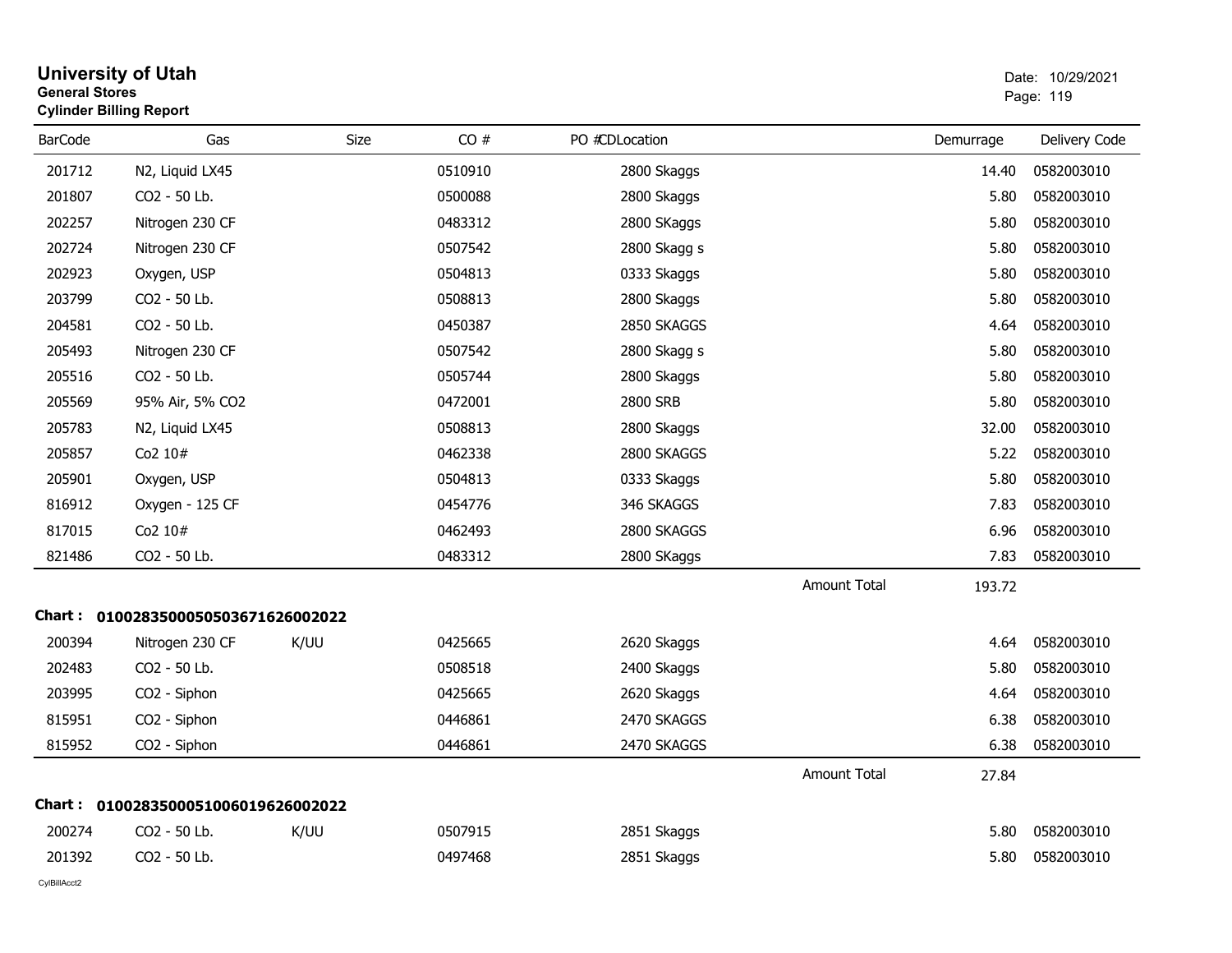| <b>General Stores</b> | <b>University of Utah</b><br><b>Cylinder Billing Report</b> |                  |         |                      |                     |           | Date: 10/29/2021<br>Page: 120 |
|-----------------------|-------------------------------------------------------------|------------------|---------|----------------------|---------------------|-----------|-------------------------------|
| <b>BarCode</b>        | Gas                                                         | Size             | CO#     | PO #CDLocation       |                     | Demurrage | Delivery Code                 |
| 824213                | CO2 - 50 Lb.                                                |                  | 0507915 | 2851 Skaggs          |                     | 7.83      | 0582003010                    |
| 824214                | CO2 - 50 Lb.                                                |                  | 0507915 | 2851 Skaggs          |                     | 7.83      | 0582003010                    |
|                       |                                                             |                  |         |                      | Amount Total        | 27.26     |                               |
|                       | Chart: 0100283500059314010626002022                         |                  |         |                      |                     |           |                               |
| 200634                | CO2 - 50 Lb.                                                | K/UU             | 0413014 | 2840 SKAGGS          |                     | 4.64      | 0582003010                    |
| 200847                | Oxygen, USP                                                 |                  | 0494286 | BO346 Skaggs         |                     | 5.80      | 0582003010                    |
| 201617                | Oxygen, USP                                                 |                  | 0439256 | B0333 SKAGGS         |                     | 4.64      | 0582003010                    |
| 201639                | Hydrogen - PP                                               |                  | 0492557 | 2790 Skaggs          |                     | 5.80      | 0582003010                    |
| 201758                | Nitrogen 230 CF                                             |                  | 0453601 | 2800 SKAGGS          |                     | 4.64      | 0582003010                    |
| 204280                | Nitrogen NF                                                 |                  | 0416920 | 2620 SKAGGS          |                     | 4.64      | 0582002010                    |
| 205449                | Oxygen, USP - E                                             |                  | 0416920 | 2620 SKAGGS          |                     | 4.64      | 0582002010                    |
| 809029                | 5%Co2,5%O2,N2                                               |                  | 0350944 | 2760 SKAGGS          |                     | 6.38      | 0857003180                    |
| 810898                | Nitrogen NF                                                 |                  | 0417227 | RM 2620-30 s 2000 e  |                     | 6.38      | 0582002010                    |
| 820394                | Nitrogen NF                                                 |                  | 0478030 | 2820 Skaggs Research |                     | 7.83      | 0582003010                    |
|                       |                                                             |                  |         |                      | <b>Amount Total</b> | 55.39     |                               |
|                       | Chart: 0100283500059315560626002022                         |                  |         |                      |                     |           |                               |
| 819828                | Nitrogen 230 CF                                             | 200C/Mt.A        | 0474069 | 2660 Skaggs Research |                     | 7.83      | 0582003010                    |
|                       |                                                             |                  |         |                      | <b>Amount Total</b> | 7.83      |                               |
|                       | Chart: 0100283500059316930626002022                         |                  |         |                      |                     |           |                               |
| 201873                | N2, Liquid LX45                                             | <b>180 LTR/U</b> | 0508023 | 2620 Skaggs          |                     | 17.60     | 0582003010                    |
| 202304                | N2, Liquid LX45                                             |                  | 0510641 | 2400 Skaggs          |                     | 24.00     | 0582003010                    |
|                       |                                                             |                  |         |                      | Amount Total        | 41.60     |                               |
| Chart : '             | 01002836000114766260012022                                  |                  |         |                      |                     |           |                               |
| 202843                | N2, Liquid LX45                                             | <b>180 LTR/U</b> | 0510577 | 2620 Skaggs          |                     | 28.80     | 0582003010                    |
|                       |                                                             |                  |         |                      | <b>Amount Total</b> | 28.80     |                               |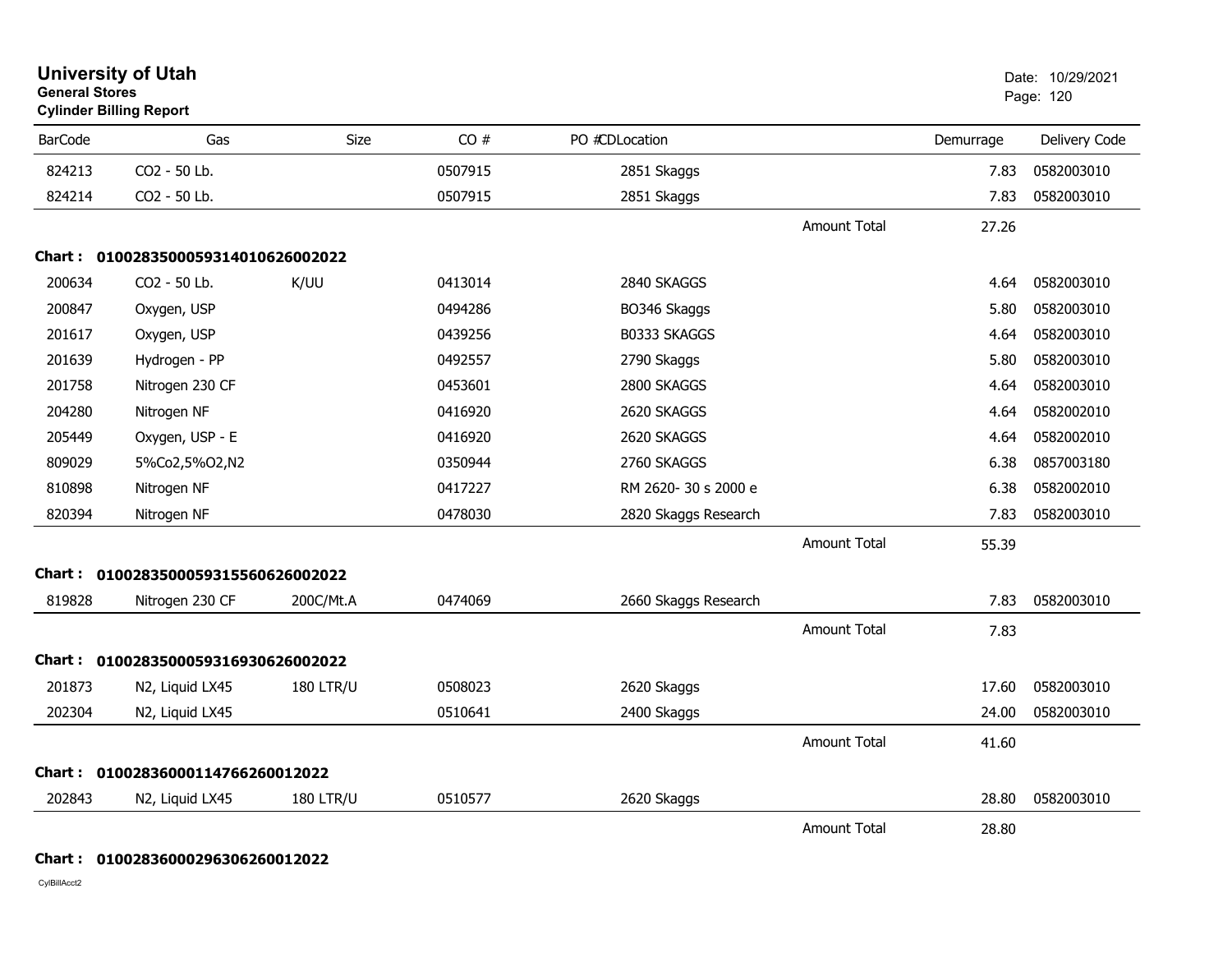| <b>General Stores</b><br><b>Cylinder Billing Report</b> |                                   |             |         |                        |                     |           | Page: 121     |
|---------------------------------------------------------|-----------------------------------|-------------|---------|------------------------|---------------------|-----------|---------------|
| <b>BarCode</b>                                          | Gas                               | <b>Size</b> | CO#     | PO #CDLocation         |                     | Demurrage | Delivery Code |
| 820114                                                  | Oxygen, USP                       | 200C/Mt.A   | 0476318 | 2800 SKaggs Research   |                     | 7.83      | 0582003010    |
| 821141                                                  | Oxygen, USP                       |             | 0481494 | 333 SKaggs Basement    |                     | 7.83      | 0582003010    |
|                                                         |                                   |             |         |                        | <b>Amount Total</b> | 15.66     |               |
|                                                         | Chart: 01002836000299556260012022 |             |         |                        |                     |           |               |
| 204600                                                  | Oxygen - 40/60                    | 40/60CF/U   | 0490715 | Will Call              |                     | 5.80      | 0582003010    |
| 205775                                                  | Oxygen - 20 CF                    |             | 0489098 | Will Call              |                     | 5.80      | 0582003010    |
| 822348                                                  | Oxygen - 40/60                    |             | 0492195 | Will Call              |                     | 7.83      | 0582003010    |
| 822349                                                  | Oxygen - 40/60                    |             | 0492195 | Will Call              |                     | 7.83      | 0582003010    |
|                                                         |                                   |             |         |                        | <b>Amount Total</b> | 27.26     |               |
|                                                         | Chart: 01003064912065696240012022 |             |         |                        |                     |           |               |
| 202402                                                  | Oxygen, USP - E                   | E/UU        | 0377352 | 555 Foothill Dr        |                     | 4.64      | 0685000000    |
| 203415                                                  | Oxygen, USP - E                   |             | 0379121 | 1st FLOOR              |                     | 4.64      | 0685001020    |
| 203425                                                  | Oxygen, USP - E                   |             | 0379121 | 1st FLOOR              |                     | 4.64      | 0685001020    |
|                                                         |                                   |             |         |                        | <b>Amount Total</b> | 13.92     |               |
| Chart :                                                 | 01003074902064766240012022        |             |         |                        |                     |           |               |
| 201342                                                  | Helium - 219 CF                   | K/UU        | 0414739 | PHC                    |                     | 4.64      | 082283050U    |
| 202744                                                  | Helium - 219 CF                   |             | 0453166 |                        |                     | 4.64      | 082283050U    |
| 202862                                                  | Helium - 219 CF                   |             | 0434461 | <b>WILL CALL</b>       |                     | 4.64      | 082283050U    |
| 202970                                                  | Helium - 219 CF                   |             | 0453164 | <b>HERITAGE CENTER</b> |                     | 4.64      | 082283050U    |
|                                                         |                                   |             |         |                        | <b>Amount Total</b> | 18.56     |               |
|                                                         | Chart: 01003074902064856240012022 |             |         |                        |                     |           |               |
| 201601                                                  | Helium - 219 CF                   | K/UU        | 0440032 |                        |                     | 4.64      | 082283050U    |
| 202251                                                  | Helium - 219 CF                   |             | 0440032 |                        |                     | 4.64      | 082283050U    |
|                                                         |                                   |             |         |                        | <b>Amount Total</b> | 9.28      |               |
|                                                         | Chart: 01003074917219696240012022 |             |         |                        |                     |           |               |
| 201057                                                  | Helium - 219 CF                   | K/UU        | 0433746 | <b>WILL CALL</b>       |                     | 4.64      | 082283050U    |
|                                                         |                                   |             |         |                        |                     |           |               |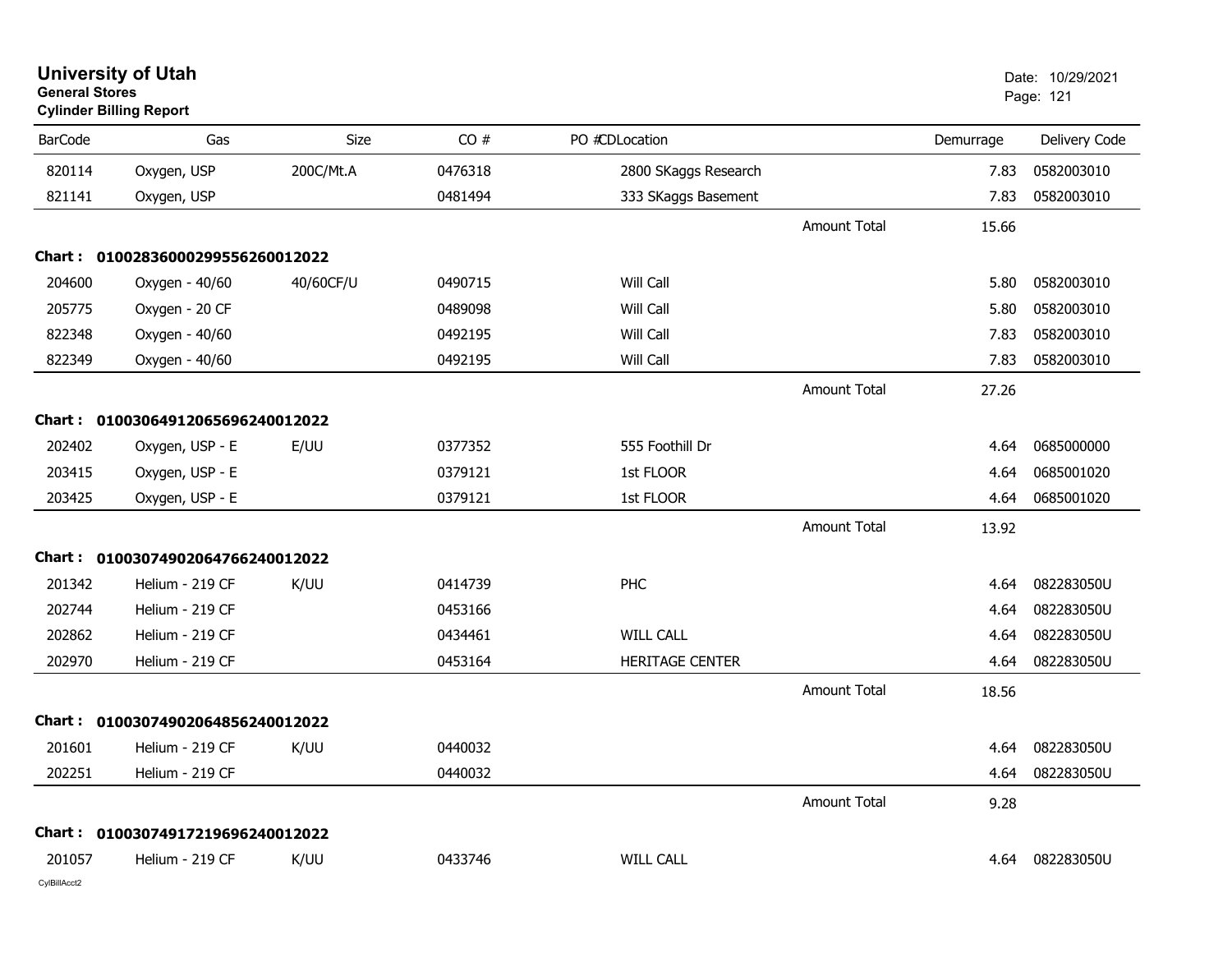| <b>General Stores</b> | <b>Cylinder Billing Report</b>    |                  |         |                                               |           | Page: 122     |
|-----------------------|-----------------------------------|------------------|---------|-----------------------------------------------|-----------|---------------|
| <b>BarCode</b>        | Gas                               | Size             | CO#     | PO #CDLocation                                | Demurrage | Delivery Code |
| 201741                | Helium - 219 CF                   |                  | 0433746 | <b>WILL CALL</b>                              | 4.64      | 082283050U    |
| 202205                | Helium - 219 CF                   |                  | 0453165 |                                               | 4.64      | 082283050U    |
|                       |                                   |                  |         | <b>Amount Total</b>                           | 13.92     |               |
| Chart :               | 01003184907066136240112022        |                  |         |                                               |           |               |
| 201578                | Helium - 219 CF                   | K/UU             | 0503293 | <b>Union Serivces Desk</b>                    | 5.80      | 0053002450    |
| 202113                | Helium - 219 CF                   |                  | 0503293 | <b>Union Serivces Desk</b>                    | 5.80      | 0053002450    |
|                       |                                   |                  |         | <b>Amount Total</b>                           | 11.60     |               |
|                       | Chart: 01003184907066156530012022 |                  |         |                                               |           |               |
| 812881                | Propane                           | 17# - Air        | 0423245 | 255 Union                                     | 6.96      | 0053002550    |
|                       |                                   |                  |         | Amount Total                                  | 6.96      |               |
| Chart :               | 01003274910065366250112022        |                  |         |                                               |           |               |
| 205441                | Oxygen, USP - E                   | E/UU             | 0413948 | Eccles Football Center- Training Room, Bottom | 4.64      | 0091001130    |
|                       |                                   |                  |         | <b>Amount Total</b>                           | 4.64      |               |
| Chart :               | 01003274910077746530012022        |                  |         |                                               |           |               |
| 203505                | Co2 Liquid-55                     | <b>180 LTR/U</b> | 0506058 | MENS PRACTIC GYM BLDG 99 BASKETBALL CE        | 22.40     | 0090000000    |
| 203506                | Co2 Liquid-55                     |                  | 0509971 | FOOTBALL TRAINING BLDG 210 (GUARDSMAN         | 22.40     | 0090000000    |
| 203508                | Co2 Liquid-55                     |                  | 0510570 | MENS PRACTICE GYM BLDG 99 BASKETBALL (        | 24.00     | 0090000000    |
| 824541                | Co2 Liquid-55                     |                  | 0510569 | FOOTBALL TRAINING BLDG 210 (GUARDSMAN         | 30.00     | 0090000000    |
|                       |                                   |                  |         | <b>Amount Total</b>                           | 98.80     |               |
| <b>Chart :</b>        | 01003346000073666240012022        |                  |         |                                               |           |               |
| 203292                | Acetylene - MC                    | MC/UU            | 0366260 |                                               | 4.64      | 0179002150    |
|                       |                                   |                  |         | <b>Amount Total</b>                           | 4.64      |               |
|                       | Chart: 01003346000073666240212022 |                  |         |                                               |           |               |
| 201708                | Nitrogen 230 CF                   | K/UU             | 0358654 | Dock, BLDG179                                 | 4.64      | 0179002150    |
|                       |                                   |                  |         | <b>Amount Total</b>                           | 4.64      |               |

**University of Utah** Date: 10/29/2021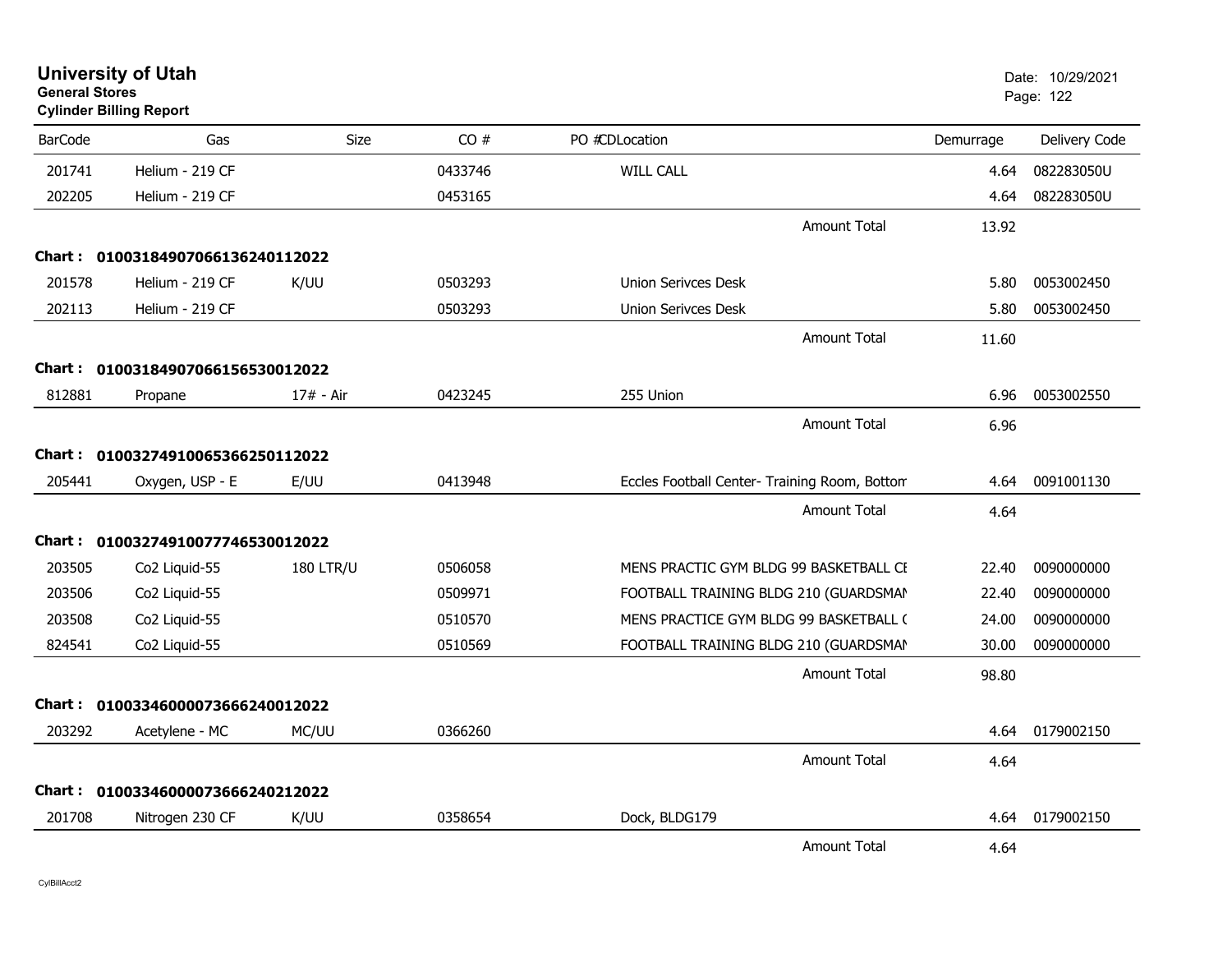| <b>General Stores</b> | <b>University of Utah</b><br><b>Cylinder Billing Report</b> |           |         |                                |                     |           | Date: 10/29/2021<br>Page: 123 |
|-----------------------|-------------------------------------------------------------|-----------|---------|--------------------------------|---------------------|-----------|-------------------------------|
| <b>BarCode</b>        | Gas                                                         | Size      | CO#     | PO #CDLocation                 |                     | Demurrage | Delivery Code                 |
|                       | Chart: 01003356000110076240012022                           |           |         |                                |                     |           |                               |
| 200557                | Nitrogen 230 CF                                             | K/UU      | 0474954 |                                |                     | 5.80      | 0179002150                    |
|                       |                                                             |           |         |                                | <b>Amount Total</b> | 5.80      |                               |
|                       | Chart: 01003356000110076242012022                           |           |         |                                |                     |           |                               |
| 201983                | Nitrogen 230 CF                                             | K/UU      | 0488436 | BLDG 179- EBC Dock, KUED Radio |                     | 5.80      | 0179002150                    |
| 822143                | Nitrogen 230 CF                                             |           | 0492391 | Will Call                      |                     | 7.83      | 0179002150                    |
| 822147                | Nitrogen 230 CF                                             |           | 0492391 | Will Call                      |                     | 7.83      | 0179002150                    |
|                       |                                                             |           |         |                                | <b>Amount Total</b> | 21.46     |                               |
|                       | Chart: 01003366000037216630612022                           |           |         |                                |                     |           |                               |
| 201098                | Nitrogen 230 CF                                             | K/UU      | 0333806 | DOCK EBC                       |                     | 4.64      | 0179000590                    |
|                       |                                                             |           |         |                                | <b>Amount Total</b> | 4.64      |                               |
|                       | Chart: 01003962105002216240012022                           |           |         |                                |                     |           |                               |
| 201066                | Acetylene, CF                                               | Acty-CF/U | 0458931 |                                |                     | 4.64      | 0309000000                    |
| 810506                | Oxygen, USP                                                 |           | 0389856 |                                |                     | 6.38      | 0309000000                    |
|                       |                                                             |           |         |                                | <b>Amount Total</b> | 11.02     |                               |
|                       | Chart: 01004031001136626240012022                           |           |         |                                |                     |           |                               |
| 116234                | Helium - UHP                                                | Nova/K    | 0110521 |                                |                     | 6.96      | 0350002650                    |
| 116696                | Acetylene - B                                               |           | 0114783 |                                |                     | 6.38      | 0350002650                    |
| 117139                | 5% O2, Bal N2                                               |           | 0113415 |                                |                     | 15.37     | 0303000000                    |
| 200147                | Argon - 125 CF                                              |           | 0505235 |                                |                     | 5.80      | 0350002700                    |
| 200196                | Argon                                                       |           | 0503317 |                                |                     | 5.80      | 0350002700                    |
| 200370                | Acetylene, CF                                               |           | 0349569 |                                |                     | 4.64      | 0350002650                    |
| 200421                | Acetylene, CF                                               |           | 0463068 |                                |                     | 4.64      | 0350002700                    |
| 200541                | Argon                                                       |           | 0509797 |                                |                     | 5.80      | 0350002700                    |
| 201258                | Argon                                                       |           | 0510159 |                                |                     | 5.80      | 0350002750                    |
| 201302                | Oxygen, USP                                                 |           | 0363567 |                                |                     | 4.64      | 0350002650                    |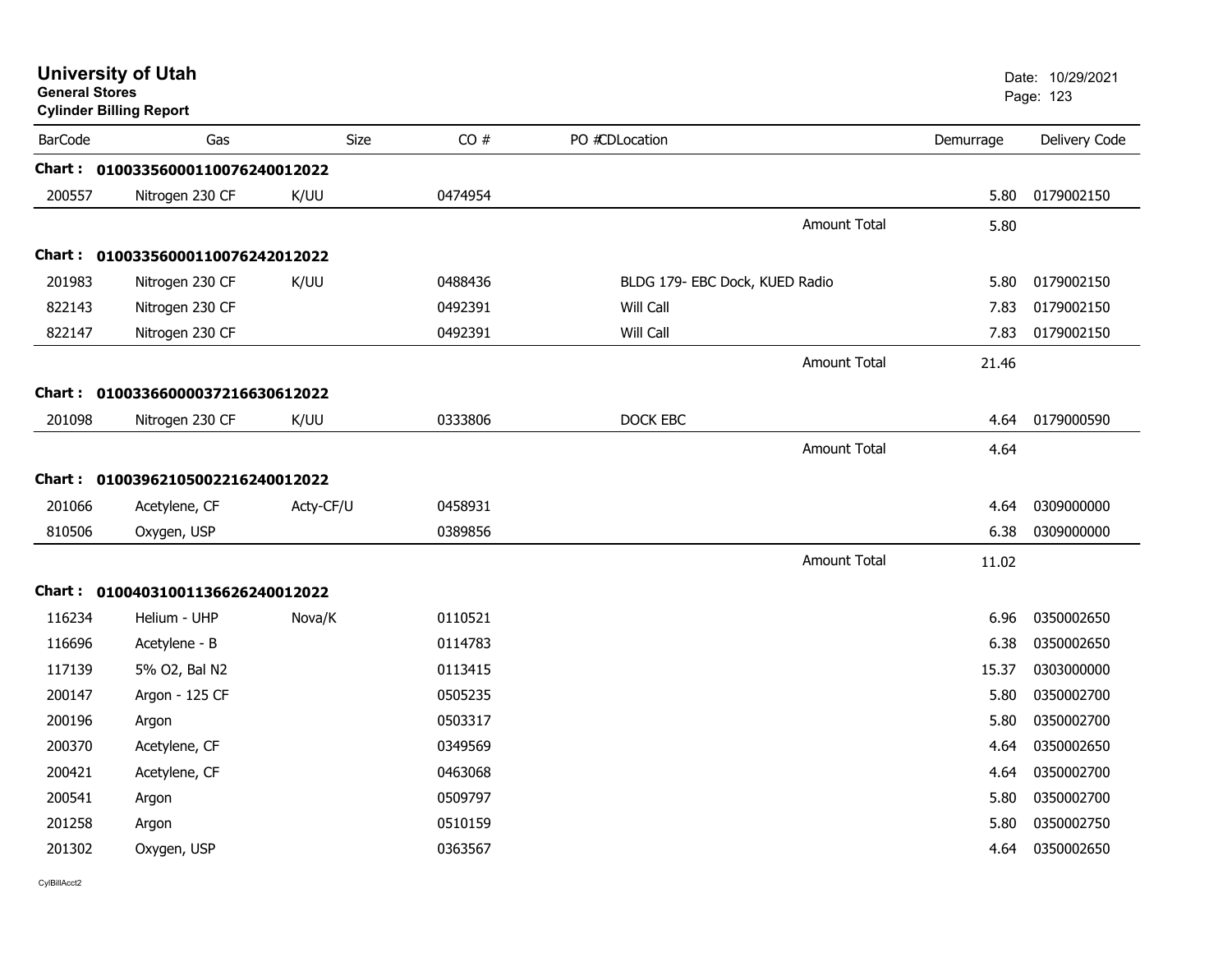| General Stores | <b>Cylinder Billing Report</b> |      | Page: 124 |                   |           |               |
|----------------|--------------------------------|------|-----------|-------------------|-----------|---------------|
| <b>BarCode</b> | Gas                            | Size | CO#       | PO #CDLocation    | Demurrage | Delivery Code |
| 201366         | Argon                          |      | 0507603   |                   | 5.80      | 0350002700    |
| 201839         | Acetylene, CF                  |      | 0340610   |                   | 4.64      | 0350002650    |
| 202014         | Acetylene - MC                 |      | 0503195   |                   | 5.80      | 0350002700    |
| 202437         | Oxygen - 125 CF                |      | 0497290   |                   | 5.80      | 0350002700    |
| 202832         | Oxygen - 20 CF                 |      | 0442431   |                   | 4.64      | 0350002700    |
| 202932         | Oxygen - 20 CF                 |      | 0181121   | Metal Shop        | 4.64      | 0350002650    |
| 203644         | Oxygen - 20 CF                 |      | 0443382   |                   | 4.64      | 0350002700    |
| 203817         | Oxygen, USP                    |      | 0379744   | <b>SHOP</b>       | 4.64      | 0350002650    |
| 203946         | Acetylene, CF                  |      | 0341018   |                   | 4.64      | 0350002650    |
| 203959         | Oxygen, USP                    |      | 0503001   |                   | 5.80      | 0350002700    |
| 204441         | Acetylene, CF                  |      | 0492960   |                   | 5.80      | 0350002700    |
| 204560         | CO2 - 50 Lb.                   |      | 0443711   |                   | 4.64      | 0350002700    |
| 205533         | CO2 - 50 Lb.                   |      | 0510747   |                   | 2.80      | 0350002700    |
| 205598         | Oxygen - 20 CF                 |      | 0503195   |                   | 5.80      | 0350002700    |
| 700006         | Propane                        |      | 0508527   | <b>METAL SHOP</b> | 7.83      | 0350002700    |
| 700007         | Propane                        |      | 0508527   | METAL SHOP        | 7.83      | 0350002700    |
| 700010         | Propane                        |      | 0508527   | <b>METAL SHOP</b> | 7.83      | 0350002700    |
| 801061         | Acetylene - B                  |      | 0149116   |                   | 6.38      | 0350002650    |
| 802472         | 75%Argon, Helium               |      | 0176519   | 265 USB           | 6.96      | 0350002650    |
| 815331         | Acetylene - MC                 |      | 0442431   |                   | 6.38      | 0350002700    |
| 818125         | Argon                          |      | 0463349   |                   | 7.83      | 0350002700    |
| 818718         | 25% Co2 75% Ar                 |      | 0466947   |                   | 7.83      | 0350002700    |
| 818719         | 25% Co2 75% Ar                 |      | 0466947   |                   | 7.83      | 0350002700    |
| 821864         | CO2 - 50 Lb.                   |      | 0487008   |                   | 4.05      | 0350002700    |
| 821870         | Argon                          |      | 0487943   |                   | 7.83      | 0350002700    |
| 823385         | Nitrogen 40 CF                 |      | 0503254   |                   | 7.83      | 0350002700    |
| 823635         | 25%Co2 75%Argon                |      | 0506617   |                   | 7.83      | 0350002700    |
| 824252         | Propane                        |      | 0508259   | <b>METAL SHOP</b> | 7.83      | 0350002700    |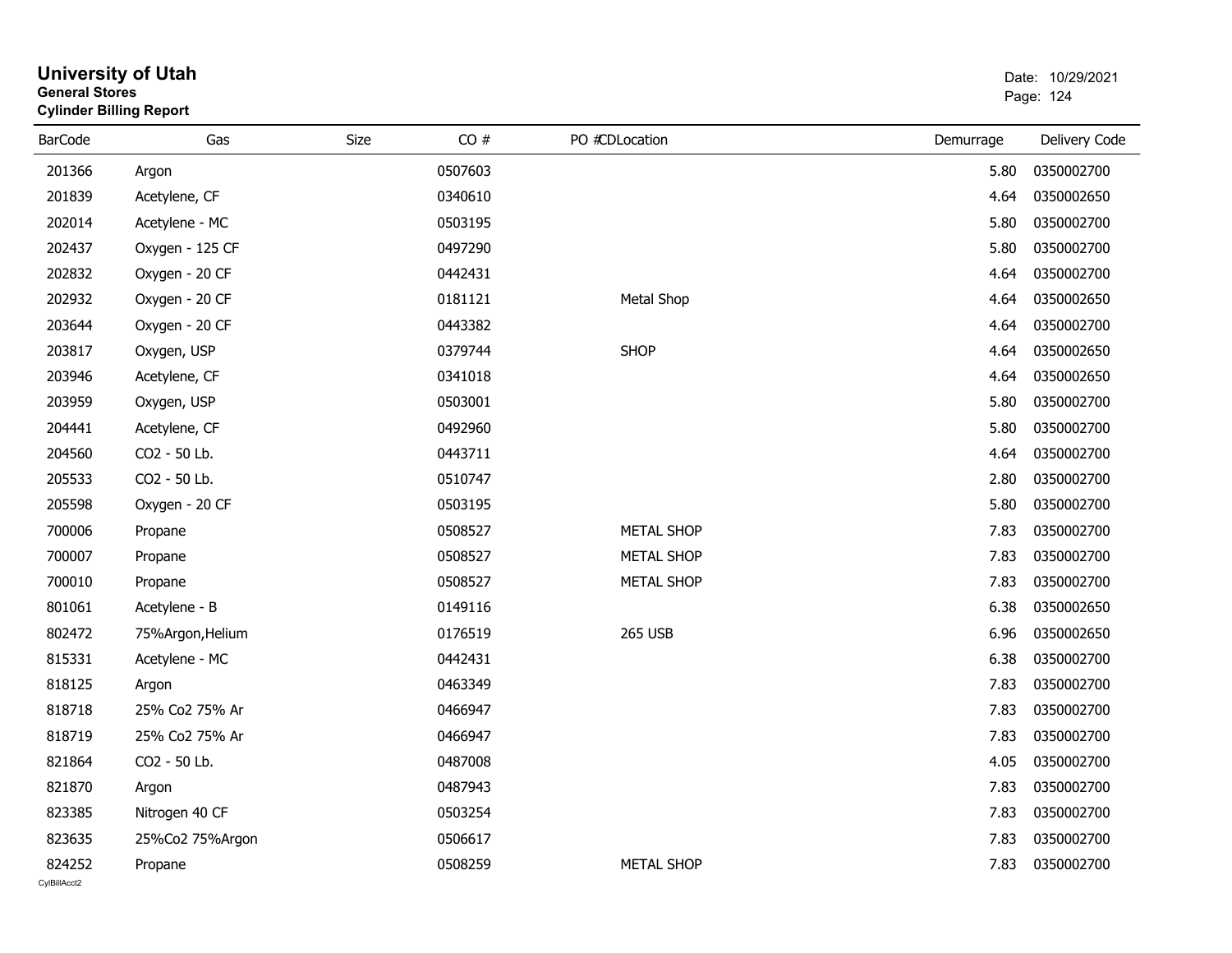| <b>General Stores</b> | <b>University of Utah</b><br><b>Cylinder Billing Report</b> |           |         |                          |                                        |           | Date: 10/29/2021<br>Page: 125 |
|-----------------------|-------------------------------------------------------------|-----------|---------|--------------------------|----------------------------------------|-----------|-------------------------------|
| <b>BarCode</b>        | Gas                                                         | Size      | CO#     | PO #CDLocation           |                                        | Demurrage | Delivery Code                 |
| 824256                | Propane                                                     |           | 0508259 | <b>METAL SHOP</b>        |                                        | 7.83      | 0350002700                    |
| 824381                | CO <sub>2</sub> - 50 Lb.                                    |           | 0509138 |                          |                                        | 7.83      | 0350002700                    |
|                       |                                                             |           |         |                          | <b>Amount Total</b>                    | 253.64    |                               |
|                       | Chart: 01004102000249346650012022                           |           |         |                          |                                        |           |                               |
| 202414                | Oxygen, USP - E                                             | E/UU      | 0409108 | 3305 NURSING             |                                        | 4.64      | 0588004120                    |
| 203737                | Oxygen, USP - E                                             |           | 0409108 | 3305 NURSING             |                                        | 4.64      | 0588004120                    |
| 205329                | Oxygen, USP - E                                             |           | 0409108 | 3305 NURSING             |                                        | 4.64      | 0588004120                    |
|                       |                                                             |           |         |                          | <b>Amount Total</b>                    | 13.92     |                               |
|                       | Chart: 01004282110059776240012022                           |           |         |                          |                                        |           |                               |
| 112080                | Nitrogen 230 CF                                             | 200C/Mt.A | 0061096 | <b>606 BLACKHAWK WAY</b> |                                        | 6.38      | 0893000000                    |
| 200226                | Nitrogen 230 CF                                             |           | 0505887 |                          | OUTSIDE THE WAREHOUSE IN THE CAGED AI  | 5.80      | 0179001890                    |
| 200250                | Nitrogen 230 CF                                             |           | 0473809 |                          | DOCK AREA BY ROLL UP DOOR JUST LEFT OF | 5.80      | 0179001890                    |
| 200328                | Nitrogen 230 CF                                             |           | 0505887 |                          | OUTSIDE THE WAREHOUSE IN THE CAGED AI  | 5.80      | 0179001890                    |
| 200570                | Nitrogen 230 CF                                             |           | 0505887 |                          | OUTSIDE THE WAREHOUSE IN THE CAGED AI  | 5.80      | 0179001890                    |
| 201388                | Nitrogen 230 CF                                             |           | 0505887 |                          | OUTSIDE THE WAREHOUSE IN THE CAGED AI  | 5.80      | 0179001890                    |
| 201450                | Nitrogen 230 CF                                             |           | 0505887 |                          | OUTSIDE THE WAREHOUSE IN THE CAGED AI  | 5.80      | 0179001890                    |
| 201597                | Nitrogen 230 CF                                             |           | 0505887 |                          | OUTSIDE THE WAREHOUSE IN THE CAGED AI  | 5.80      | 0179001890                    |
| 201670                | Nitrogen 230 CF                                             |           | 0473809 |                          | DOCK AREA BY ROLL UP DOOR JUST LEFT OF | 5.80      | 0179001890                    |
| 201732                | Nitrogen 230 CF                                             |           | 0505887 |                          | OUTSIDE THE WAREHOUSE IN THE CAGED AI  | 5.80      | 0179001890                    |
| 201757                | CO2 - 50 Lb.                                                |           | 0319160 | 505 KOMAS                |                                        | 4.64      | 0892002020                    |
| 201846                | Nitrogen 230 CF                                             |           | 0489941 | <b>DOCK AREA</b>         |                                        | 5.80      | 0179001890                    |
| 202926                | Nitrogen 230 CF                                             |           | 0502128 | <b>DOCK</b>              |                                        | 5.80      | 0179001890                    |
| 202929                | Nitrogen 230 CF                                             |           | 0505887 |                          | OUTSIDE THE WAREHOUSE IN THE CAGED AI  | 5.80      | 0179001890                    |
| 203072                | Nitrogen 230 CF                                             |           | 0505887 |                          | OUTSIDE THE WAREHOUSE IN THE CAGED AI  | 5.80      | 0179001890                    |
| 203800                | Nitrogen 230 CF                                             |           | 0505887 |                          | OUTSIDE THE WAREHOUSE IN THE CAGED AI  | 5.80      | 0179001890                    |
| 203803                | Nitrogen 230 CF                                             |           | 0505887 |                          | OUTSIDE THE WAREHOUSE IN THE CAGED AI  | 5.80      | 0179001890                    |
| 203856                | Nitrogen 230 CF                                             |           | 0505887 |                          | OUTSIDE THE WAREHOUSE IN THE CAGED AI  | 5.80      | 0179001890                    |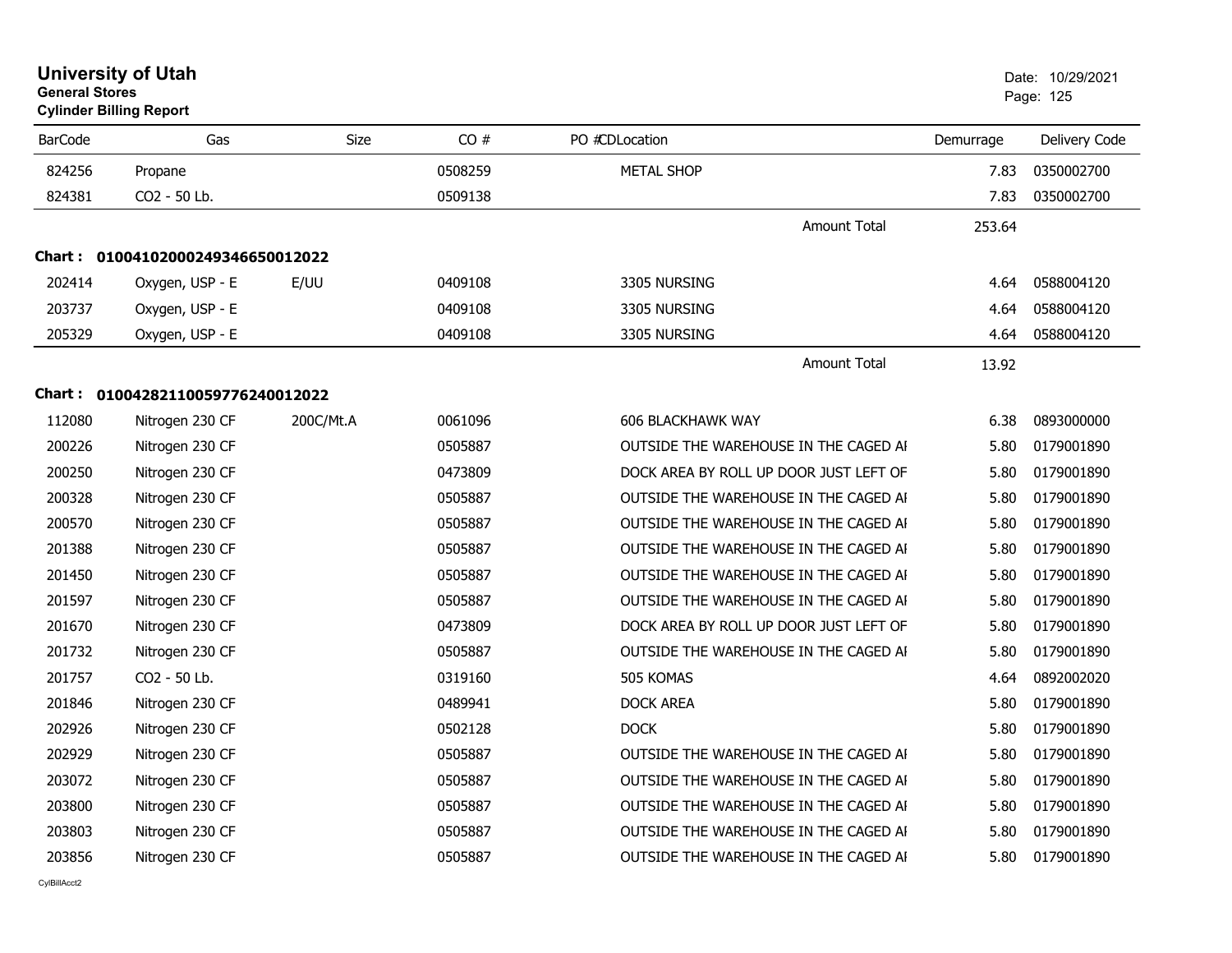| University of Utah             | Date: 10/2 |  |
|--------------------------------|------------|--|
| General Stores                 | Page: 126  |  |
| <b>Cylinder Billing Report</b> |            |  |

| <b>BarCode</b> | Gas                               | <b>Size</b> | CO#     | PO #CDLocation                        | Demurrage | Delivery Code |  |  |
|----------------|-----------------------------------|-------------|---------|---------------------------------------|-----------|---------------|--|--|
| 203954         | Nitrogen 230 CF                   |             | 0505887 | OUTSIDE THE WAREHOUSE IN THE CAGED AI | 5.80      | 0179001890    |  |  |
| 203976         | Nitrogen 230 CF                   |             | 0505887 | OUTSIDE THE WAREHOUSE IN THE CAGED AI | 5.80      | 0179001890    |  |  |
| 204539         | Nitrogen 230 CF                   |             | 0502128 | <b>DOCK</b>                           | 5.80      | 0179001890    |  |  |
| 300010         | Nitrogen 230 CF                   |             | 0505887 | OUTSIDE THE WAREHOUSE IN THE CAGED AI | 7.83      | 0179001890    |  |  |
| 300011         | Nitrogen 230 CF                   |             | 0505887 | OUTSIDE THE WAREHOUSE IN THE CAGED AI | 7.83      | 0179001890    |  |  |
| 300012         | Nitrogen 230 CF                   |             | 0505887 | OUTSIDE THE WAREHOUSE IN THE CAGED AI | 7.83      | 0179001890    |  |  |
| 300013         | Nitrogen 230 CF                   |             | 0505887 | OUTSIDE THE WAREHOUSE IN THE CAGED AI | 7.83      | 0179001890    |  |  |
| 300014         | Nitrogen 230 CF                   |             | 0505887 | OUTSIDE THE WAREHOUSE IN THE CAGED AI | 7.83      | 0179001890    |  |  |
| 300015         | Nitrogen 230 CF                   |             | 0505887 | OUTSIDE THE WAREHOUSE IN THE CAGED AI | 7.83      | 0179001890    |  |  |
| 822563         | Nitrogen 230 CF                   |             | 0493771 | OUTSIDE WAREHOUSE IN CAGED AREA       | 11.02     | 0179001890    |  |  |
|                |                                   |             |         | <b>Amount Total</b>                   | 179.22    |               |  |  |
|                | Chart: 01004604903064886240012022 |             |         |                                       |           |               |  |  |
| 202858         | Argon - 125 CF                    | 125 CF/UU   | 0448937 | BLDG 720 STOCKROOM                    | 4.64      | 0720000000    |  |  |
| 204413         | Nitrogen, 35CF                    |             | 0490175 | <b>BLDG 720</b>                       | 5.80      | 0720000000    |  |  |
| 204421         | Acetylene - B                     |             | 0490175 | <b>BLDG 720</b>                       | 5.80      | 0720000000    |  |  |
| 204469         | Acetylene - B                     |             | 0490175 | <b>BLDG 720</b>                       | 5.80      | 0720000000    |  |  |
| 205805         | Nitrogen, 23 CF                   |             | 0490175 | <b>BLDG 720</b>                       | 5.80      | 0720000000    |  |  |
| 205868         | Acetylene - B                     |             | 0490175 | <b>BLDG 720</b>                       | 5.80      | 0720000000    |  |  |
|                |                                   |             |         | <b>Amount Total</b>                   | 33.64     |               |  |  |
|                | Chart: 01007172000005216260012022 |             |         |                                       |           |               |  |  |
| 200298         | Oxygen, USP                       | K/UU        | 0510339 | 1353 SMBB                             | 1.40      | 0512003110    |  |  |
| 200775         | Oxygen, USP                       |             | 0480786 | <b>587 CMC</b>                        | 5.80      | 0512003110    |  |  |
| 200892         | Oxygen, USP                       |             | 0506771 | 1419 SMBB                             | 5.80      | 0512003110    |  |  |
| 200959         | Oxygen, USP                       |             | 0510339 | 1353 SMBB                             | 1.40      | 0512003110    |  |  |
| 201120         | Oxygen, USP                       |             | 0498993 | 587 CMC                               | 5.80      | 0512003110    |  |  |
| 201123         | Oxygen, USP                       |             | 0510655 | 1419 SMBB                             | 2.80      | 0512003110    |  |  |
| 201130         | Oxygen, USP                       |             | 0510655 | 1419 SMBB                             | 2.80      | 0512003110    |  |  |
|                |                                   |             |         |                                       |           |               |  |  |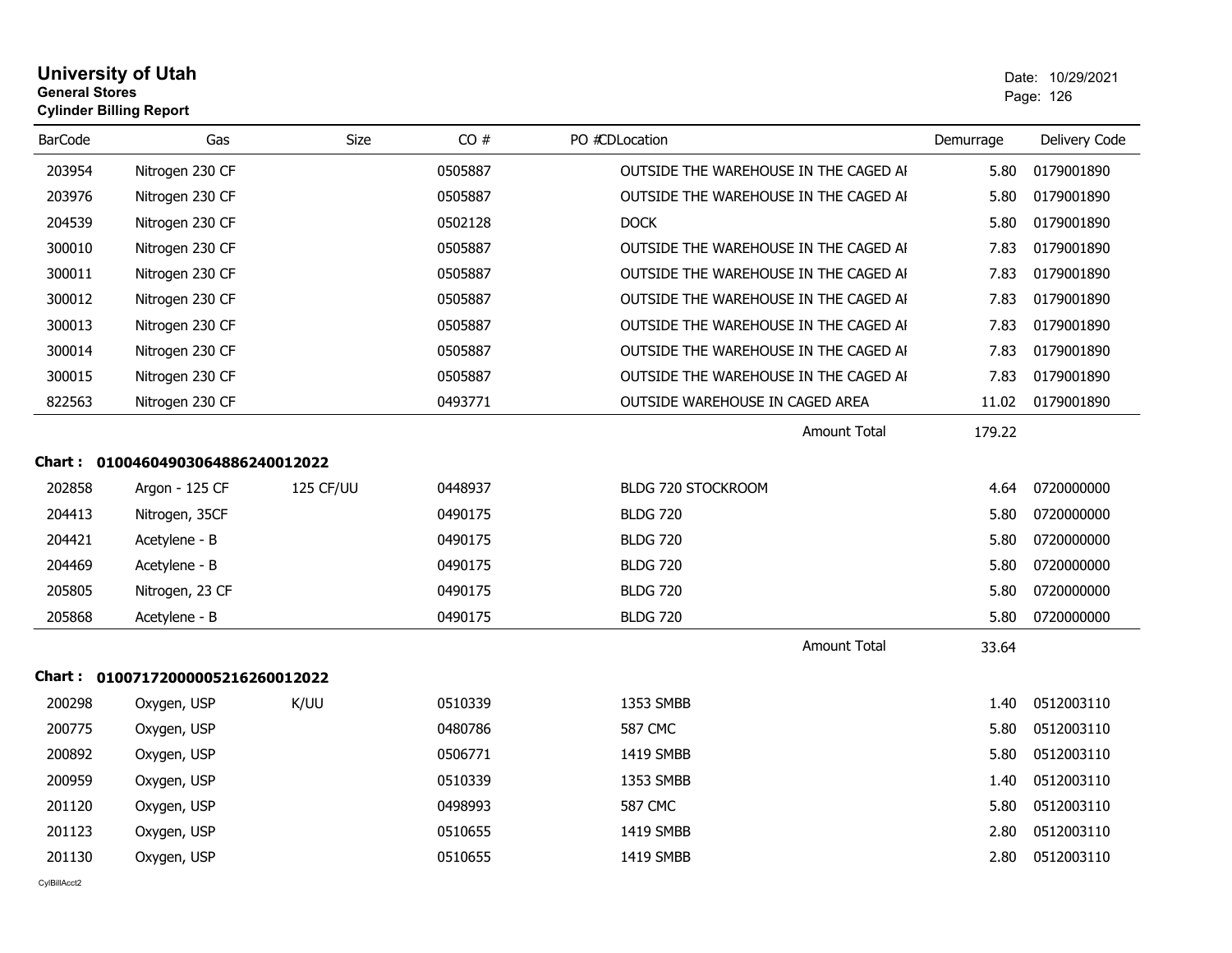|                        | <b>University of Utah</b><br><b>General Stores</b><br><b>Cylinder Billing Report</b> |      |         |                |           | Date: 10/29/2021<br>Page: 127 |  |  |
|------------------------|--------------------------------------------------------------------------------------|------|---------|----------------|-----------|-------------------------------|--|--|
| <b>BarCode</b>         | Gas                                                                                  | Size | CO#     | PO #CDLocation | Demurrage | Delivery Code                 |  |  |
| 201133                 | Oxygen, USP                                                                          |      | 0506771 | 1419 SMBB      | 5.80      | 0512003110                    |  |  |
| 201202                 | Air - 233 CF                                                                         |      | 0487599 | 1419 SMBB      | 5.80      | 0512003110                    |  |  |
| 201230                 | Oxygen, USP - E                                                                      |      | 0508623 | <b>587 CMC</b> | 5.80      | 0512003110                    |  |  |
| 201235                 | Oxygen, USP - E                                                                      |      | 0506778 | <b>587 CMC</b> | 5.80      | 0512003110                    |  |  |
| 201238                 | Oxygen, USP - E                                                                      |      | 0493670 | 1419 SMBB      | 5.80      | 0512003110                    |  |  |
| 201292                 | Air - 233 CF                                                                         |      | 0487599 | 1419 SMBB      | 5.80      | 0512003110                    |  |  |
| 201349                 | Air - 233 CF                                                                         |      | 0487599 | 1419 SMBB      | 5.80      | 0512003110                    |  |  |
| 201694                 | Oxygen, USP                                                                          |      | 0510655 | 1419 SMBB      | 2.80      | 0512003110                    |  |  |
| 201730                 | Oxygen, USP                                                                          |      | 0506771 | 1419 SMBB      | 3.00      | 0512003110                    |  |  |
| 201844                 | Oxygen, USP                                                                          |      | 0480786 | <b>587 CMC</b> | 5.80      | 0512003110                    |  |  |
| 201982                 | Oxygen, USP                                                                          |      | 0510655 | 1419 SMBB      | 2.80      | 0512003110                    |  |  |
| 202005                 | Air - 233 CF                                                                         |      | 0487599 | 1419 SMBB      | 5.80      | 0512003110                    |  |  |
| 202017                 | Air - 233 CF                                                                         |      | 0487599 | 1419 SMBB      | 5.80      | 0512003110                    |  |  |
| 202018                 | Oxygen, USP                                                                          |      | 0498993 | <b>587 CMC</b> | 5.80      | 0512003110                    |  |  |
| 202026                 | Oxygen, USP                                                                          |      | 0510655 | 1419 SMBB      | 2.80      | 0512003110                    |  |  |
| 202208                 | Oxygen, USP                                                                          |      | 0498993 | 587 CMC        | 5.80      | 0512003110                    |  |  |
| 202223                 | Oxygen, USP - E                                                                      |      | 0504280 | 587 CMC        | 5.80      | 0512003110                    |  |  |
| 202390                 | Oxygen, USP - E                                                                      |      | 0503152 | <b>587 CMC</b> | 5.80      | 0512003110                    |  |  |
| 202399                 | Oxygen, USP - E                                                                      |      | 0506771 | 1419 SMBB      | 5.80      | 0512003110                    |  |  |
| 202533                 | Oxygen, USP - E                                                                      |      | 0508623 | <b>587 CMC</b> | 5.80      | 0512003110                    |  |  |
| 202624                 | Oxygen, USP - E                                                                      |      | 0508623 | 587 CMC        | 5.80      | 0512003110                    |  |  |
| 202630                 | Oxygen, USP - E                                                                      |      | 0508623 | 587 CMC        | 5.80      | 0512003110                    |  |  |
| 202648                 | Oxygen, USP                                                                          |      | 0498993 | 587 CMC        | 5.80      | 0512003110                    |  |  |
| 202986                 | Oxygen, USP - E                                                                      |      | 0508623 | <b>587 CMC</b> | 5.80      | 0512003110                    |  |  |
| 203010                 | Oxygen, USP                                                                          |      | 0510655 | 1419 SMBB      | 2.80      | 0512003110                    |  |  |
| 203041                 | Oxygen, USP                                                                          |      | 0510655 | 1419 SMBB      | 2.80      | 0512003110                    |  |  |
| 203043                 | Oxygen, USP                                                                          |      | 0506771 | 1419 SMBB      | 3.00      | 0512003110                    |  |  |
| 203045<br>CylBillAcct2 | Oxygen, USP                                                                          |      | 0510655 | 1419 SMBB      | 2.80      | 0512003110                    |  |  |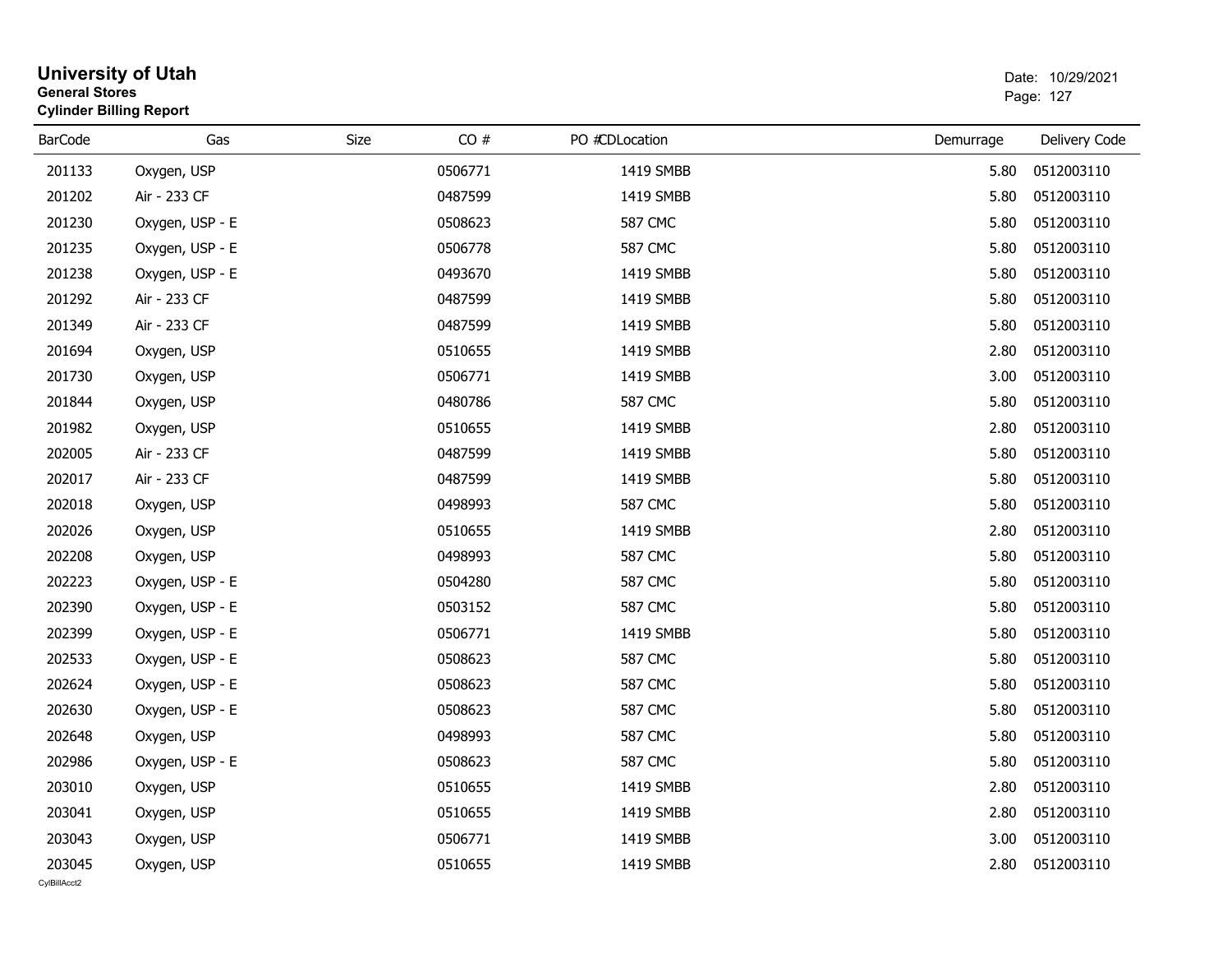|                        | <b>University of Utah</b><br><b>General Stores</b><br><b>Cylinder Billing Report</b> |      |         |                |           | Date: 10/29/2021<br>Page: 128 |
|------------------------|--------------------------------------------------------------------------------------|------|---------|----------------|-----------|-------------------------------|
| <b>BarCode</b>         | Gas                                                                                  | Size | CO#     | PO #CDLocation | Demurrage | Delivery Code                 |
| 203092                 | Oxygen, USP - E                                                                      |      | 0508623 | <b>587 CMC</b> | 5.80      | 0512003110                    |
| 203096                 | Oxygen, USP - E                                                                      |      | 0510655 | 1419 SMBB      | 2.80      | 0512003110                    |
| 203116                 | Oxygen, USP - E                                                                      |      | 0508623 | <b>587 CMC</b> | 5.80      | 0512003110                    |
| 203118                 | Oxygen, USP - E                                                                      |      | 0510655 | 1419 SMBB      | 2.80      | 0512003110                    |
| 203149                 | Oxygen, USP - E                                                                      |      | 0504280 | <b>587 CMC</b> | 5.80      | 0512003110                    |
| 203150                 | Oxygen, USP - E                                                                      |      | 0506771 | 1419 SMBB      | 3.00      | 0512003110                    |
| 203173                 | Air - 233 CF                                                                         |      | 0487599 | 1419 SMBB      | 5.80      | 0512003110                    |
| 203316                 | Oxygen, USP                                                                          |      | 0498993 | <b>587 CMC</b> | 5.80      | 0512003110                    |
| 203320                 | Oxygen, USP                                                                          |      | 0480786 | <b>587 CMC</b> | 5.80      | 0512003110                    |
| 203370                 | Oxygen, USP - E                                                                      |      | 0503152 | <b>587 CMC</b> | 5.80      | 0512003110                    |
| 203372                 | Oxygen, USP - E                                                                      |      | 0491547 | 1419 SMBB      | 5.80      | 0512003110                    |
| 203382                 | Oxygen, USP - E                                                                      |      | 0506778 | <b>587 CMC</b> | 5.80      | 0512003110                    |
| 203383                 | Oxygen, USP - E                                                                      |      | 0508623 | <b>587 CMC</b> | 5.80      | 0512003110                    |
| 203391                 | Oxygen, USP - E                                                                      |      | 0510655 | 1419 SMBB      | 2.80      | 0512003110                    |
| 203406                 | Oxygen, USP - E                                                                      |      | 0508623 | <b>587 CMC</b> | 5.80      | 0512003110                    |
| 203413                 | Oxygen, USP - E                                                                      |      | 0510655 | 1419 SMBB      | 2.80      | 0512003110                    |
| 203439                 | Oxygen, USP - E                                                                      |      | 0506778 | <b>587 CMC</b> | 5.80      | 0512003110                    |
| 203770                 | Oxygen, USP                                                                          |      | 0505299 | 1419 SMBB      | 5.80      | 0512003110                    |
| 203947                 | Oxygen, USP                                                                          |      | 0510655 | 1419 SMBB      | 2.80      | 0512003110                    |
| 204498                 | Oxygen, USP                                                                          |      | 0510655 | 1419 SMBB      | 2.80      | 0512003110                    |
| 204504                 | Oxygen, USP - E                                                                      |      | 0504280 | <b>587 CMC</b> | 5.80      | 0512003110                    |
| 204535                 | Air - 233 CF                                                                         |      | 0487599 | 1419 SMBB      | 5.80      | 0512003110                    |
| 204537                 | Oxygen, USP                                                                          |      | 0510655 | 1419 SMBB      | 2.80      | 0512003110                    |
| 204597                 | Oxygen, USP                                                                          |      | 0510655 | 1419 SMBB      | 2.80      | 0512003110                    |
| 204695                 | Oxygen, USP - E                                                                      |      | 0496496 | <b>587 CMC</b> | 5.80      | 0512003110                    |
| 205297                 | Oxygen, USP                                                                          |      | 0506771 | 1419 SMBB      | 5.80      | 0512003110                    |
| 205330                 | Oxygen, USP - E                                                                      |      | 0506771 | 1419 SMBB      | 3.00      | 0512003110                    |
| 205388<br>CvIBillAcct2 | Oxygen, USP - E                                                                      |      | 0493670 | 1419 SMBB      | 3.00      | 0512003110                    |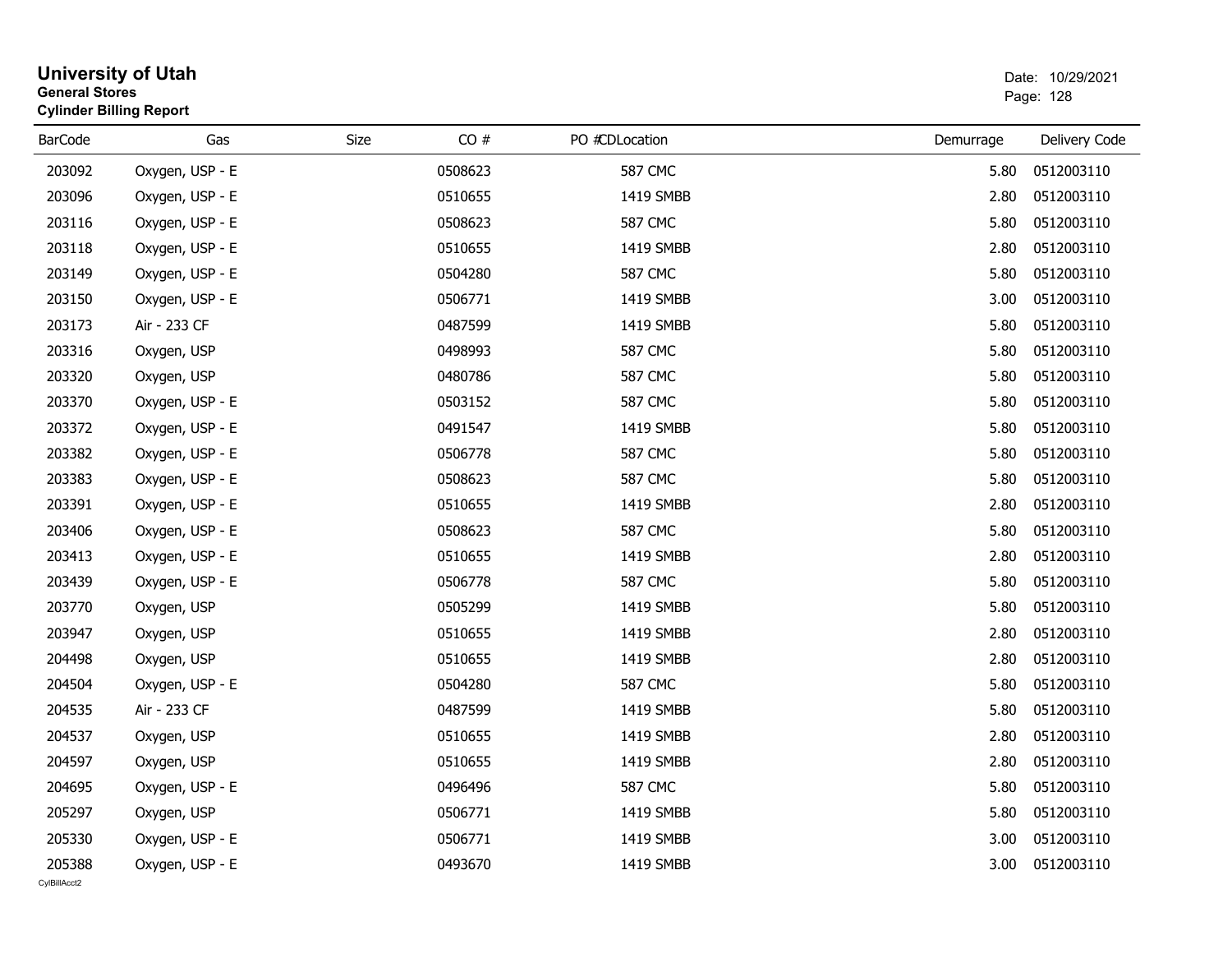|                        | <b>University of Utah</b><br><b>General Stores</b><br><b>Cylinder Billing Report</b> |      |         |                | Date: 10/29/2021<br>Page: 129 |                 |  |
|------------------------|--------------------------------------------------------------------------------------|------|---------|----------------|-------------------------------|-----------------|--|
| <b>BarCode</b>         | Gas                                                                                  | Size | CO#     | PO #CDLocation | Demurrage                     | Delivery Code   |  |
| 205437                 | Oxygen, USP - E                                                                      |      | 0506771 | 1419 SMBB      | 5.80                          | 0512003110      |  |
| 205470                 | Oxygen, USP - E                                                                      |      | 0506778 | <b>587 CMC</b> | 5.80                          | 0512003110      |  |
| 205472                 | Oxygen, USP - E                                                                      |      | 0508623 | 587 CMC        | 5.80                          | 0512003110      |  |
| 205620                 | Oxygen, USP                                                                          |      | 0510655 | 1419 SMBB      | 2.80                          | 0512003110      |  |
| 205621                 | Oxygen, USP                                                                          |      | 0506771 | 1419 SMBB      | 3.00                          | 0512003110      |  |
| 205625                 | Oxygen, USP                                                                          |      | 0505299 | 1419 SMBB      | 3.00                          | 0512003110      |  |
| 205626                 | Oxygen, USP                                                                          |      | 0506771 | 1419 SMBB      | 3.00                          | 0512003110      |  |
| 205784                 | Oxygen, USP - E                                                                      |      | 0508623 | <b>587 CMC</b> | 5.80                          | 0512003110      |  |
| 205811                 | Oxygen, USP - E                                                                      |      | 0508623 | <b>587 CMC</b> | 5.80                          | 0512003110      |  |
| 205824                 | Oxygen, USP                                                                          |      | 0506771 | 1419 SMBB      | 3.00                          | 0512003110      |  |
| 205825                 | Oxygen, USP                                                                          |      | 0510339 | 1353 SMBB      | 1.40                          | 0512003110      |  |
| 205833                 | Oxygen, USP                                                                          |      | 0510655 | 1419 SMBB      | 2.80                          | 0512003110      |  |
| 205841                 | Oxygen, USP                                                                          |      | 0506771 | 1419 SMBB      | 5.80                          | 0512003110      |  |
| 205852                 | Oxygen, USP - E                                                                      |      | 0508623 | <b>587 CMC</b> | 5.80                          | 0512003110      |  |
| 205856                 | Oxygen, USP - E                                                                      |      | 0501072 | <b>587 CMC</b> | 5.80                          | 0512003110      |  |
| 205878                 | Oxygen, USP - E                                                                      |      | 0506771 | 1419 SMBB      | 3.00                          | 0512003110      |  |
| 205888                 | Oxygen, USP - E                                                                      |      | 0508623 | <b>587 CMC</b> | 5.80                          | 0512003110      |  |
| 205893                 | Oxygen, USP                                                                          |      | 0505299 | 1419 SMBB      | 5.80                          | 0512003110      |  |
| 205894                 | Oxygen, USP                                                                          |      | 0510655 | 1419 SMBB      | 2.80                          | 0512003110      |  |
| 205902                 | Oxygen, USP                                                                          |      | 0510655 | 1419 SMBB      | 2.80                          | 0512003110      |  |
| 205950                 | Oxygen, USP - E                                                                      |      | 0506771 | 1419 SMBB      | 3.00                          | 0512003110      |  |
| 820098                 | Oxygen, USP - E                                                                      |      | 0506778 | <b>587 CMC</b> | 7.83                          | 0512003110      |  |
| 820317                 | Oxygen, USP - E                                                                      |      | 0496496 | <b>587 CMC</b> | 7.83                          | 0512003110      |  |
| 821603                 | Oxygen, USP - E                                                                      |      | 0484924 | <b>587 CMC</b> |                               | 7.83 0512003110 |  |
| 822055                 | Oxygen, USP                                                                          |      | 0489826 | <b>587 CMC</b> | 7.83                          | 0512003110      |  |
| 822060                 | Oxygen, USP                                                                          |      | 0489826 | <b>587 CMC</b> | 7.83                          | 0512003110      |  |
| 822448                 | Oxygen, USP - E                                                                      |      | 0493245 | 1419 SMBB      | 7.83                          | 0512003110      |  |
| 823341<br>CylBillAcct2 | Oxygen, USP - E                                                                      |      | 0501072 | <b>587 CMC</b> | 7.83                          | 0512003110      |  |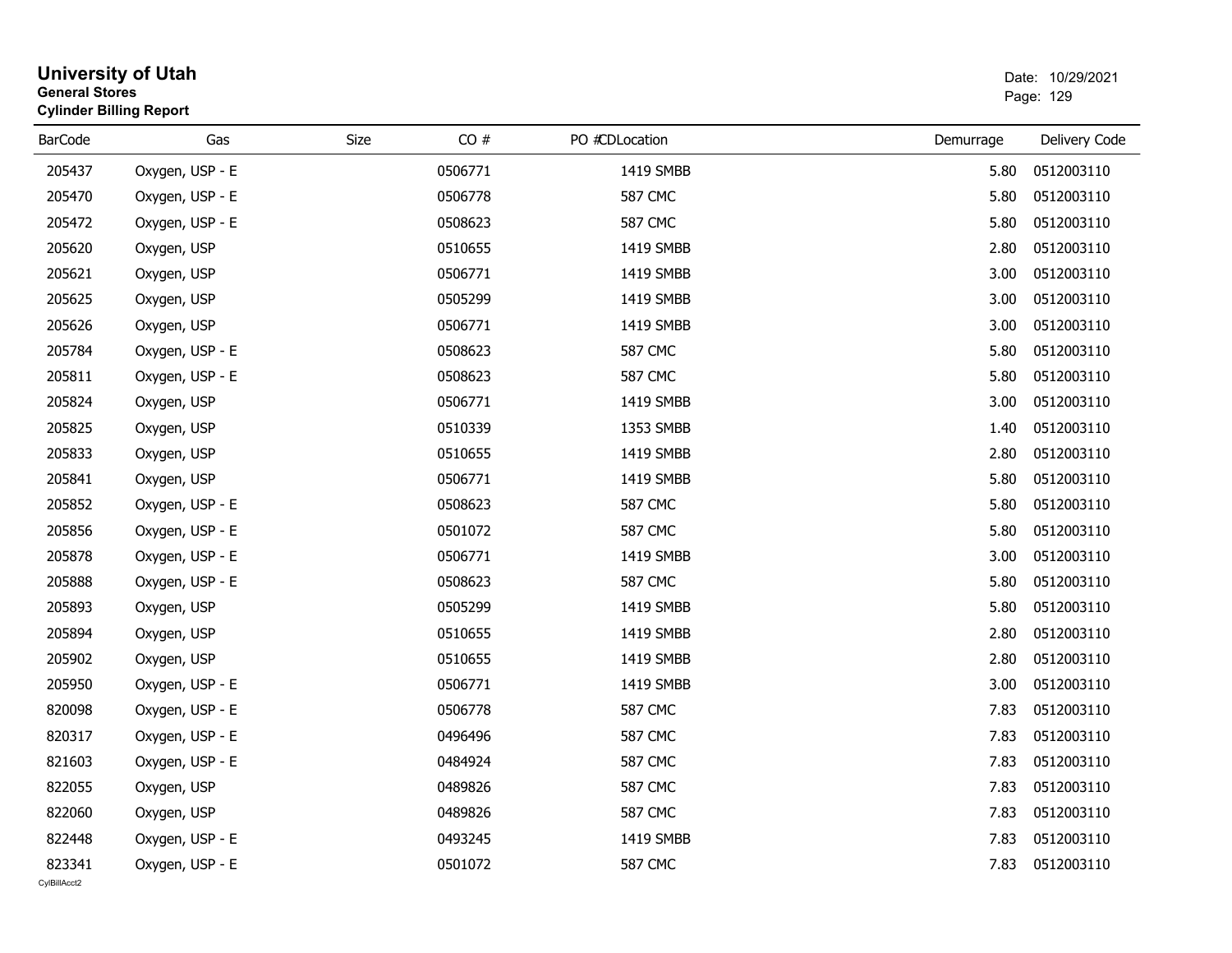| <b>General Stores</b> | <b>University of Utah</b><br><b>Cylinder Billing Report</b> |           |         |                      |                     |           | Date: 10/29/2021<br>Page: 130 |
|-----------------------|-------------------------------------------------------------|-----------|---------|----------------------|---------------------|-----------|-------------------------------|
| <b>BarCode</b>        | Gas                                                         | Size      | CO#     | PO #CDLocation       |                     | Demurrage | Delivery Code                 |
| 823973                | Oxygen, USP                                                 |           | 0505299 | 1419 SMBB            |                     | 4.05      | 0512003110                    |
| 824243                | Oxygen, USP - E                                             |           | 0508623 | <b>587 CMC</b>       |                     | 5.22      | 0512003110                    |
| 824245                | Oxygen, USP - E                                             |           | 0508623 | <b>587 CMC</b>       |                     | 5.22      | 0512003110                    |
| 824396                | Oxygen, USP                                                 |           | 0509360 | <b>BLDG 587</b>      |                     | 7.83      | 0512003110                    |
| 824397                | Oxygen, USP                                                 |           | 0510655 | 1419 SMBB            |                     | 3.78      | 0512003110                    |
| 824406                | Oxygen, USP                                                 |           | 0509360 | <b>BLDG 587</b>      |                     | 7.83      | 0512003110                    |
| 824407                | Oxygen, USP                                                 |           | 0509360 | <b>BLDG 587</b>      |                     | 7.83      | 0512003110                    |
| 824411                | Oxygen, USP - E                                             |           | 0510655 | 1419 SMBB            |                     | 3.78      | 0512003110                    |
| 824412                | Oxygen, USP - E                                             |           | 0510655 | 1419 SMBB            |                     | 3.78      | 0512003110                    |
| 824416                | Oxygen, USP - E                                             |           | 0510655 | 1419 SMBB            |                     | 3.78      | 0512003110                    |
| 824419                | Oxygen, USP - E                                             |           | 0509360 | <b>BLDG 587</b>      |                     | 7.83      | 0512003110                    |
| 824424                | Oxygen, USP - E                                             |           | 0509360 | <b>BLDG 587</b>      |                     | 7.83      | 0512003110                    |
| 824426                | Oxygen, USP - E                                             |           | 0509360 | <b>BLDG 587</b>      |                     | 7.83      | 0512003110                    |
|                       |                                                             |           |         |                      | Amount Total        | 514.60    |                               |
|                       | Chart: 01007172000005216260212022                           |           |         |                      |                     |           |                               |
| 202992                | Oxygen, USP - E                                             | E/UU      | 0495725 | <b>587 CMC</b>       |                     | 5.80      | 0512003110                    |
|                       |                                                             |           |         |                      | <b>Amount Total</b> | 5.80      |                               |
|                       | Chart: 01007172000005216260312022                           |           |         |                      |                     |           |                               |
| 113337                | $CO2 - E$                                                   | E/MT. AIR | 0062290 | ARC LOADING          |                     | 6.09      | 0587000000                    |
| 115032                | $CO2 - E$                                                   |           | 0088031 | <b>DOCK</b>          |                     | 5.22      | 0587000000                    |
| 201138                | Oxygen, USP                                                 |           | 0450741 | 1419 SMBB            |                     | 0.64      | 0512003110                    |
| 201326                | CO2 - 50 Lb.                                                |           | 0431352 | 1419 BLDG 151        |                     | 4.64      | 0512003110                    |
| 203481                | CO2 - 50 Lb.                                                |           | 0334204 | <b>BASEMENT SMBB</b> |                     | 4.64      | 0587000000                    |
| 204582                | CO2 - 50 Lb.                                                |           | 0385055 | BLDG 587 DOCK        |                     | 4.64      | 0512003110                    |
| 205745                | $CO2 - E$                                                   |           | 0404331 | <b>BLDG 587</b>      |                     | 4.64      | 0587000000                    |
| 812220                | $CO2 - E$                                                   |           | 0418588 | <b>BLDG 587</b>      |                     | 6.38      | 0587000000                    |
|                       |                                                             |           |         |                      | <b>Amount Total</b> | 36.89     |                               |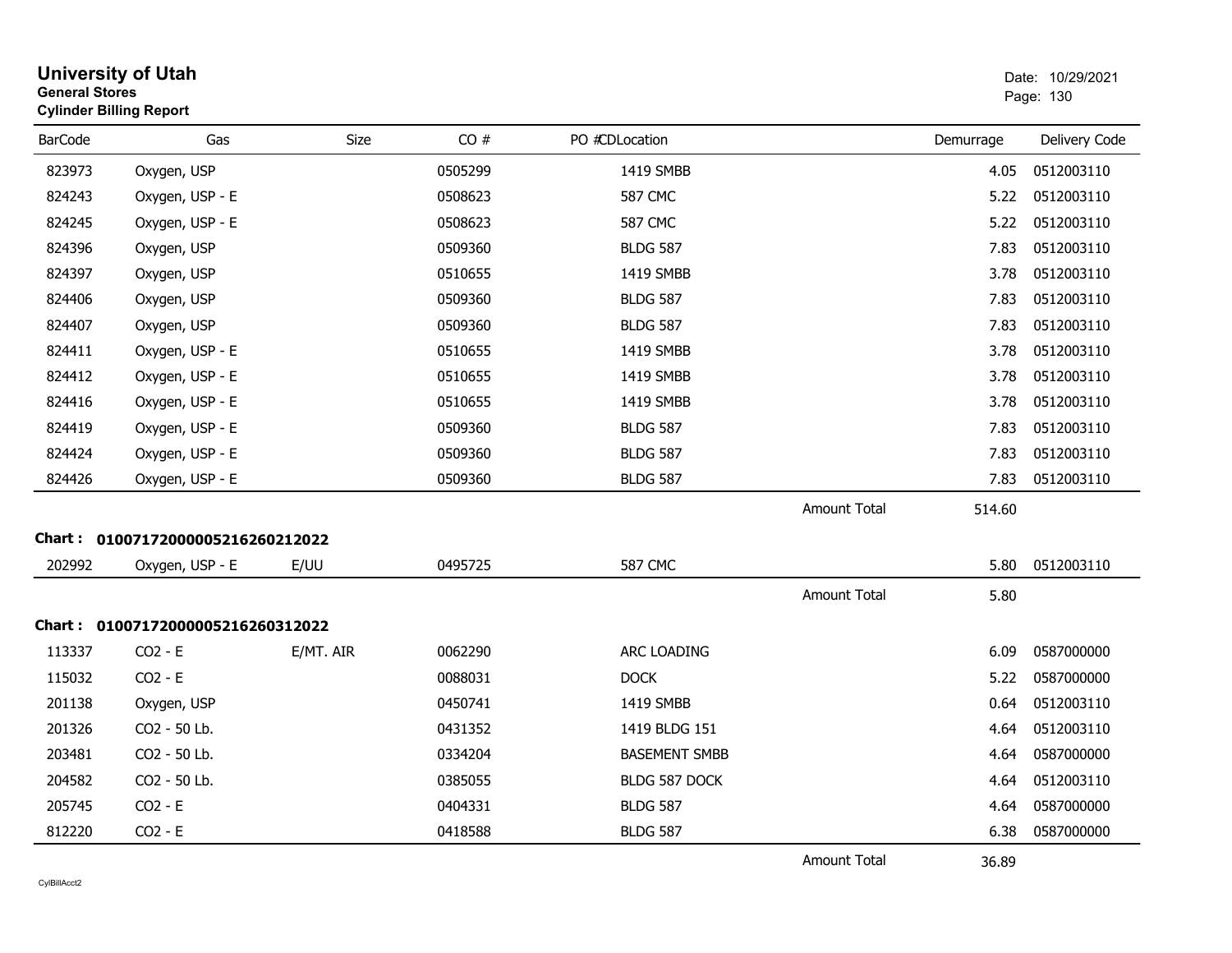|                | <b>University of Utah</b><br><b>General Stores</b><br><b>Cylinder Billing Report</b> |      |         |                      | Date: 10/29/2021<br>Page: 131 |               |  |
|----------------|--------------------------------------------------------------------------------------|------|---------|----------------------|-------------------------------|---------------|--|
| <b>BarCode</b> | Gas                                                                                  | Size | CO#     | PO #CDLocation       | Demurrage                     | Delivery Code |  |
|                | Chart: 01007172000005216620312022                                                    |      |         |                      |                               |               |  |
| 200316         | Oxygen, USP                                                                          | K/UU | 0499798 | <b>587 CMC</b>       | 5.80                          | 0512003110    |  |
| 200338         | Oxygen, USP                                                                          |      | 0340406 | SMBB ANIMAL FACILITY | 4.64                          | 0587000000    |  |
| 200401         | Oxygen, USP                                                                          |      | 0340406 | SMBB ANIMAL FACILITY | 4.64                          | 0587000000    |  |
| 201139         | Oxygen, USP                                                                          |      | 0507090 | 1353 SMBB            | 5.80                          | 0512003110    |  |
| 201142         | Oxygen, USP                                                                          |      | 0501320 | <b>587 CMC</b>       | 5.80                          | 0512003110    |  |
| 201231         | Oxygen, USP - E                                                                      |      | 0454768 | 1419 SMBB            | 4.64                          | 0512003110    |  |
| 201232         | Oxygen, USP - E                                                                      |      | 0462656 | <b>BLDG 587</b>      | 4.64                          | 0512003110    |  |
| 201824         | Oxygen, USP - E                                                                      |      | 0449647 | bldg 587             | 4.64                          | 0587000000    |  |
| 201827         | Oxygen, USP - E                                                                      |      | 0467463 | <b>BLDG 587</b>      | 5.80                          | 0512003110    |  |
| 201833         | Air - 233 CF                                                                         |      | 0499797 | 1419 SMBB            | 5.80                          | 0512003110    |  |
| 202152         | Oxygen, USP                                                                          |      | 0499798 | <b>587 CMC</b>       | 5.80                          | 0512003110    |  |
| 202273         | Oxygen, USP                                                                          |      | 0499798 | <b>587 CMC</b>       | 5.80                          | 0512003110    |  |
| 202311         | Oxygen, USP - E                                                                      |      | 0469922 | <b>SMBB 311</b>      | 5.80                          | 0512003110    |  |
| 202720         | Oxygen, USP                                                                          |      | 0508757 | <b>BLDG 587</b>      | 5.80                          | 0512003110    |  |
| 202924         | Oxygen, USP                                                                          |      | 0508757 | <b>BLDG 587</b>      | 5.80                          | 0512003110    |  |
| 203039         | Oxygen, USP                                                                          |      | 0499798 | <b>587 CMC</b>       | 5.80                          | 0512003110    |  |
| 203125         | Oxygen, USP                                                                          |      | 0507090 | 1353 SMBB            | 5.80                          | 0512003110    |  |
| 203368         | Oxygen, USP - E                                                                      |      | 0469922 | <b>SMBB 311</b>      | 5.80                          | 0512003110    |  |
| 203440         | Oxygen, USP - E                                                                      |      | 0454768 | 1419 SMBB            | 4.64                          | 0512003110    |  |
| 203896         | Oxygen, USP                                                                          |      | 0340406 | SMBB ANIMAL FACILITY | 4.64                          | 0587000000    |  |
| 203953         | Oxygen, USP                                                                          |      | 0469922 | <b>SMBB 311</b>      | 5.80                          | 0512003110    |  |
| 204699         | Oxygen, USP - E                                                                      |      | 0501730 | <b>587 CMC</b>       | 5.80                          | 0512003110    |  |
| 205294         | Oxygen, USP                                                                          |      | 0499798 | <b>587 CMC</b>       | 5.80                          | 0512003110    |  |
| 205300         | Oxygen, USP                                                                          |      | 0495176 | <b>587 CMC</b>       | 5.80                          | 0512003110    |  |
| 205301         | Oxygen, USP                                                                          |      | 0499798 | <b>587 CMC</b>       | 5.80                          | 0512003110    |  |
| 205454         | Oxygen, USP - E                                                                      |      | 0475902 | <b>Bldg 587</b>      | 5.80                          | 0512003110    |  |
| 205527         | CO2 - 50 Lb.                                                                         |      | 0464138 | 1419 SMBB            | 4.64                          | 0512003110    |  |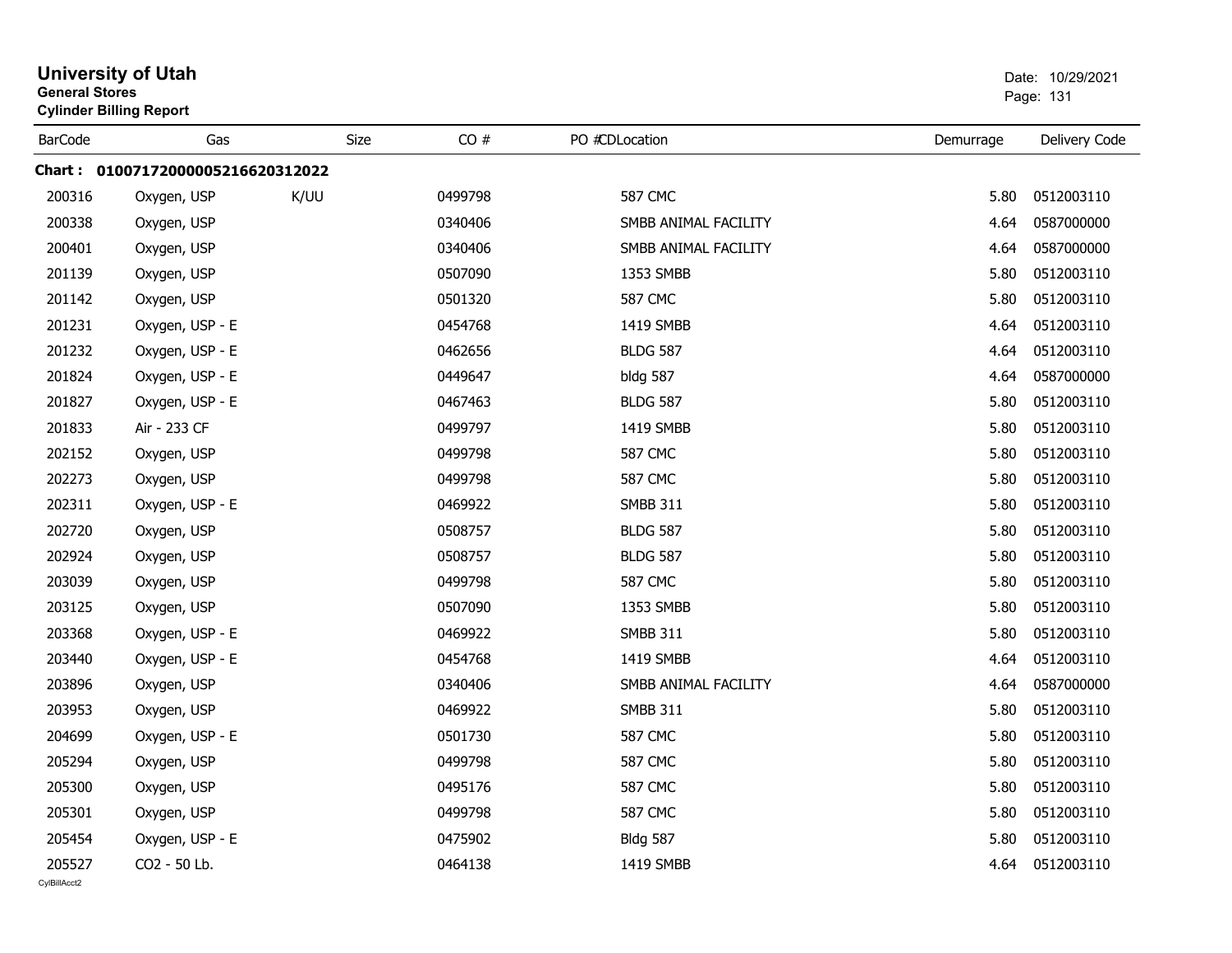| <b>General Stores</b>  | <b>University of Utah</b><br><b>Cylinder Billing Report</b> | Date: 10/29/2021<br>Page: 132 |         |                  |           |               |
|------------------------|-------------------------------------------------------------|-------------------------------|---------|------------------|-----------|---------------|
| <b>BarCode</b>         | Gas                                                         | Size                          | CO#     | PO #CDLocation   | Demurrage | Delivery Code |
| 205619                 | Oxygen, USP                                                 |                               | 0447098 | BLDG 151 RM 1419 | 0.64      | 0512003110    |
| 205900                 | Oxygen, USP                                                 |                               | 0495176 | <b>587 CMC</b>   | 5.80      | 0512003110    |
| 205905                 | Oxygen, USP                                                 |                               | 0499798 | 587 CMC          | 5.80      | 0512003110    |
| 813897                 | Oxygen, USP                                                 |                               | 0431351 | 1419 BLDG 151    | 6.67      | 0512003110    |
| 814787                 | Oxygen, USP                                                 |                               | 0438535 | BLDG 151 RM 1419 | 6.67      | 0512003110    |
| 819123                 | Oxygen, USP - E                                             |                               | 0469922 | <b>SMBB 311</b>  | 7.83      | 0512003110    |
| 819358                 | CO2 - 50 Lb.                                                |                               | 0470968 | 1419 SMBB        | 7.83      | 0512003110    |
| 819359                 | CO2 - 50 Lb.                                                |                               | 0470968 | 1419 SMBB        | 5.40      | 0512003110    |
| 819553                 | Oxygen, USP - E                                             |                               | 0472366 | <b>587 CMC</b>   | 7.83      | 0512003110    |
| 820473                 | Oxygen, USP                                                 |                               | 0478711 | <b>587 CMC</b>   | 7.83      | 0512003110    |
| 820475                 | Oxygen, USP                                                 |                               | 0478711 | <b>587 CMC</b>   | 7.83      | 0512003110    |
| 820477                 | Oxygen, USP                                                 |                               | 0478711 | <b>587 CMC</b>   | 7.83      | 0512003110    |
| 822438                 | Oxygen, USP - E                                             |                               | 0501796 | 1419 SMBB        | 7.83      | 0512003110    |
| 822752                 | Oxygen, USP                                                 |                               | 0495176 | <b>587 CMC</b>   | 7.83      | 0512003110    |
| 823325                 | Oxygen, USP - E                                             |                               | 0501730 | <b>587 CMC</b>   | 7.83      | 0512003110    |
| 823334                 | Oxygen, USP - E                                             |                               | 0501730 | <b>587 CMC</b>   | 7.83      | 0512003110    |
| 823473                 | Oxygen, USP                                                 |                               | 0501320 | <b>587 CMC</b>   | 7.83      | 0512003110    |
| 823474                 | Oxygen, USP                                                 |                               | 0501320 | <b>587 CMC</b>   | 7.83      | 0512003110    |
| 823477                 | Oxygen, USP                                                 |                               | 0501320 | <b>587 CMC</b>   | 7.83      | 0512003110    |
| 824304                 | Oxygen, USP                                                 |                               | 0508757 | <b>BLDG 587</b>  | 7.83      | 0512003110    |
| 824308                 | Oxygen, USP                                                 |                               | 0508755 | 1419 SMBB        | 4.05      | 0512003110    |
| 824309                 | Oxygen, USP                                                 |                               | 0508755 | 1419 SMBB        | 4.05      | 0512003110    |
| 824310                 | Oxygen, USP                                                 |                               | 0508755 | 1419 SMBB        | 4.05      | 0512003110    |
| 824311                 | Oxygen, USP                                                 |                               | 0508755 | 1419 SMBB        | 4.05      | 0512003110    |
| 824312                 | Oxygen, USP                                                 |                               | 0508755 | 1419 SMBB        | 4.05      | 0512003110    |
| 824313                 | Oxygen, USP                                                 |                               | 0508755 | 1419 SMBB        | 4.05      | 0512003110    |
| 824314                 | Oxygen, USP                                                 |                               | 0508755 | 1419 SMBB        | 7.83      | 0512003110    |
| 824315<br>CvIBillAcct2 | Oxygen, USP - E                                             |                               | 0508755 | 1419 SMBB        | 4.05      | 0512003110    |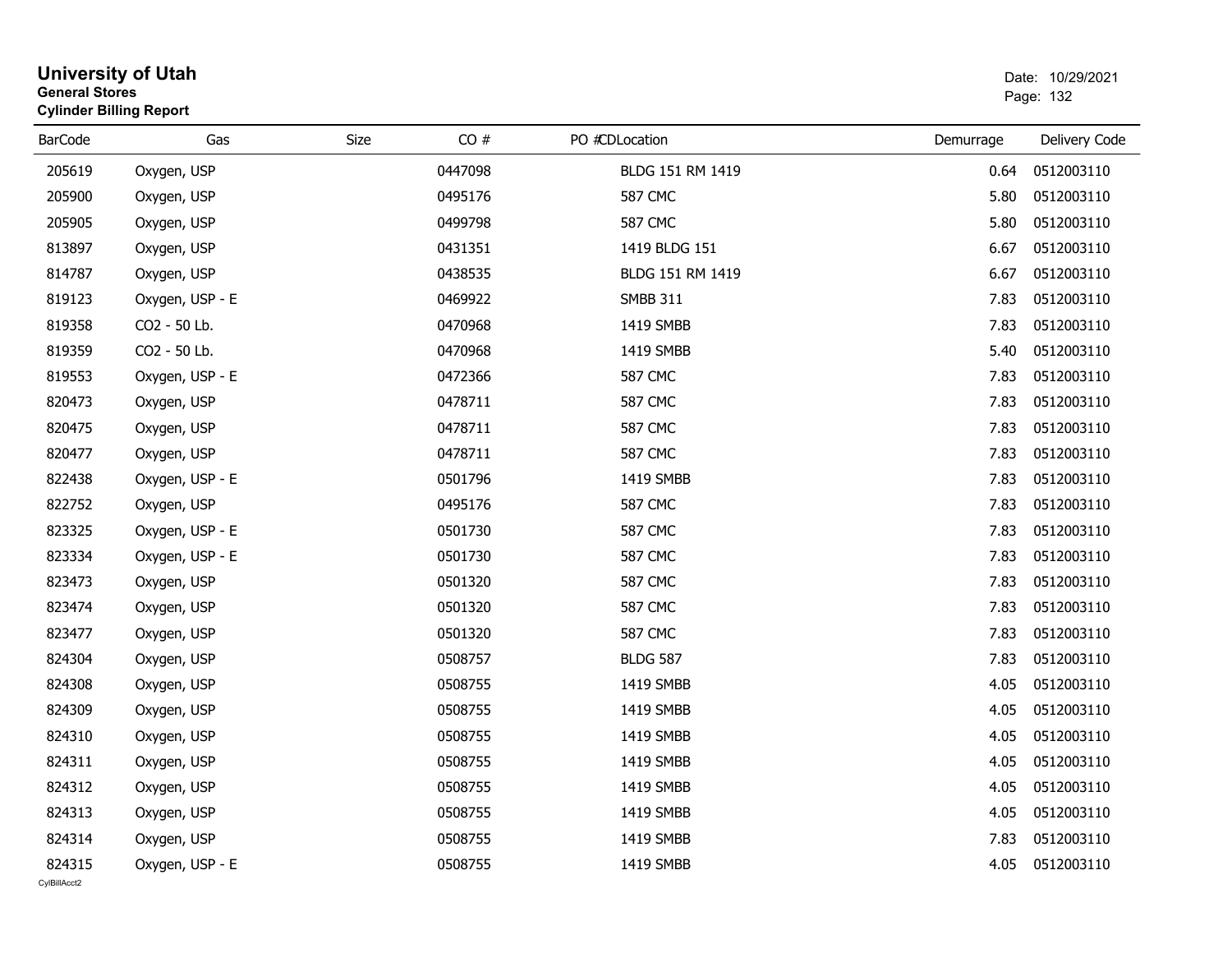| <b>General Stores</b> | <b>University of Utah</b><br><b>Cylinder Billing Report</b> |      |         |                          |                     | Date: 10/29/2021<br>Page: 133 |               |
|-----------------------|-------------------------------------------------------------|------|---------|--------------------------|---------------------|-------------------------------|---------------|
| <b>BarCode</b>        | Gas                                                         | Size | CO#     | PO #CDLocation           |                     | Demurrage                     | Delivery Code |
| 824316                | Oxygen, USP - E                                             |      | 0508755 | 1419 SMBB                |                     | 4.05                          | 0512003110    |
| 824317                | Oxygen, USP - E                                             |      | 0508755 | 1419 SMBB                |                     | 7.83                          | 0512003110    |
| 824318                | Oxygen, USP - E                                             |      | 0508755 | 1419 SMBB                |                     | 4.05                          | 0512003110    |
| 824319                | Oxygen, USP - E                                             |      | 0508755 | 1419 SMBB                |                     | 7.83                          | 0512003110    |
| 824320                | Oxygen, USP - E                                             |      | 0508755 | 1419 SMBB                |                     | 4.05                          | 0512003110    |
|                       |                                                             |      |         |                          | <b>Amount Total</b> | 351.91                        |               |
|                       | Chart: 01007172000005216620712022                           |      |         |                          |                     |                               |               |
| 200038                | CO2 - 50 Lb.                                                | K/UU | 0509385 | 587 CMC-Dock             |                     | 5.80                          | 0512003110    |
| 200041                | CO2 - 50 Lb.                                                |      | 0510966 | A0209 Moran Eye Ctr      |                     | 1.80                          | 0512003110    |
| 200060                | CO2 - 50 Lb.                                                |      | 0507801 | A0209 Moran              |                     | 4.00                          | 0512003110    |
| 200166                | CO2 - 50 Lb.                                                |      | 0509408 | 42 BPRB                  |                     | 5.40                          | 0512003110    |
| 200272                | CO2 - 50 Lb.                                                |      | 0474629 | <b>HCI - RS - LL613B</b> |                     | 5.80                          | 0512003110    |
| 200278                | CO2 - 50 Lb.                                                |      | 0509385 | 587 CMC-Dock             |                     | 5.80                          | 0512003110    |
| 200355                | CO2 - 50 Lb.                                                |      | 0511039 | <b>587 CMC</b>           |                     | 1.60                          | 0512003110    |
| 200361                | CO2 - 50 Lb.                                                |      | 0478838 | Bldg 581, Rm B0630       |                     | 5.80                          | 0512003110    |
| 200460                | CO2 - 50 Lb.                                                |      | 0507724 | LL355 HCI RN             |                     | 3.60                          | 0512003110    |
| 200463                | CO2 - 50 Lb.                                                |      | 0509385 | 587 CMC-Dock             |                     | 5.80                          | 0512003110    |
| 200475                | CO2 - 50 Lb.                                                |      | 0510966 | A0209 Moran Eye Ctr      |                     | 1.80                          | 0512003110    |
| 200654                | CO2 - 50 Lb.                                                |      | 0509408 | 42 BPRB                  |                     | 1.00                          | 0512003110    |
| 200699                | CO2 - 50 Lb.                                                |      | 0510892 | LL550 HCI                |                     | 1.80                          | 0512003110    |
| 200795                | CO2 - 50 Lb.                                                |      | 0507801 | A0209 Moran              |                     | 4.00                          | 0512003110    |
| 200795                | CO2 - 50 Lb.                                                |      | 0511295 | 1355 SMBB                |                     | 0.40                          | 0512003110    |
| 200908                | CO2 - 50 Lb.                                                |      | 0509300 | LL355 HCI RN             |                     | 3.60                          | 0512003110    |
| 200912                | CO2 - 50 Lb.                                                |      | 0511039 | <b>587 CMC</b>           |                     | 1.60                          | 0512003110    |
| 200913                | CO2 - 50 Lb.                                                |      | 0509300 | LL355 HCI RN             |                     | 3.60                          | 0512003110    |
| 200913                | CO2 - 50 Lb.                                                |      | 0511039 | <b>587 CMC</b>           |                     | 1.60                          | 0512003110    |
| 201006                | CO2 - 50 Lb.                                                |      | 0509300 | LL355 HCI RN             |                     | 5.80                          | 0512003110    |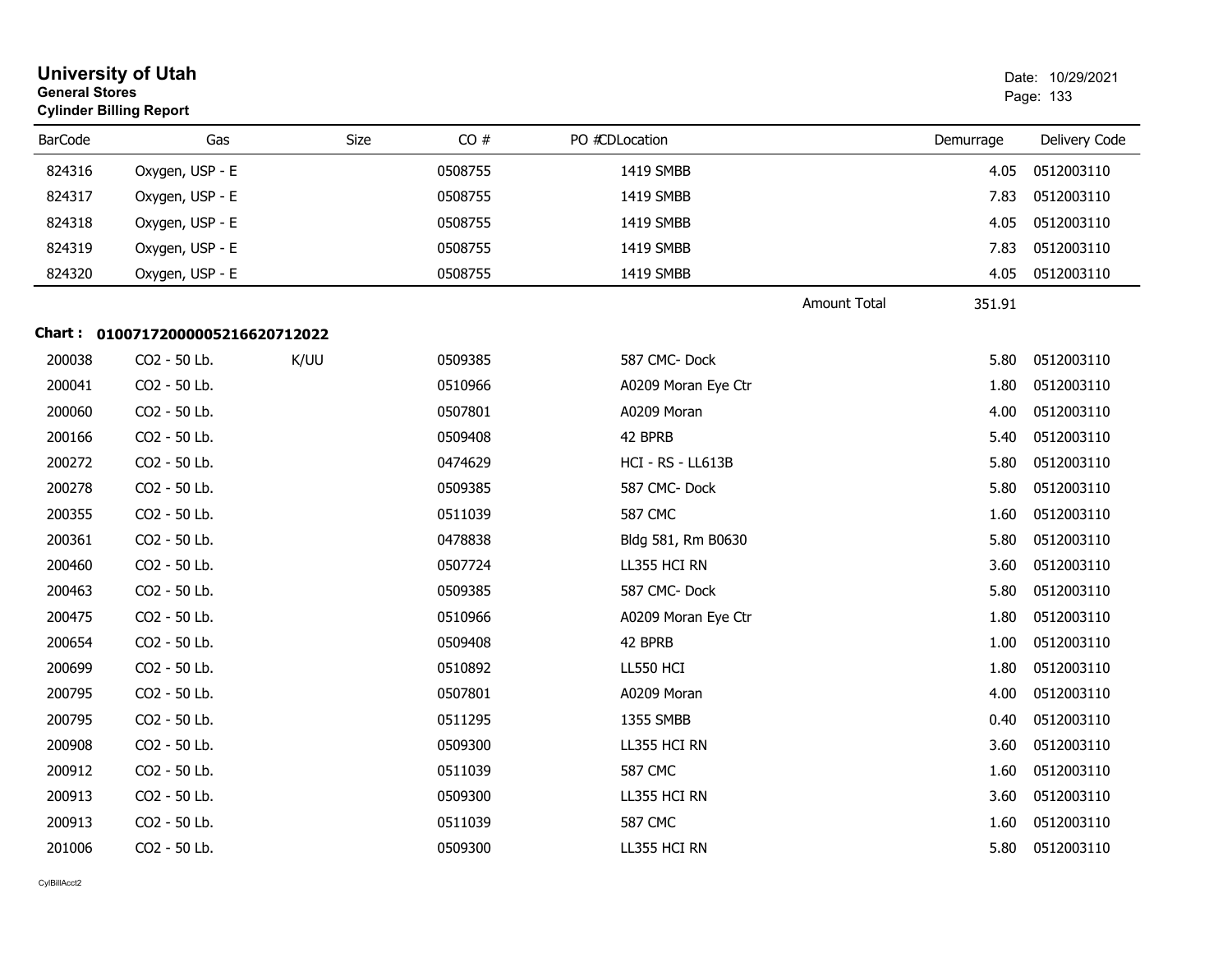|                        | <b>University of Utah</b><br><b>General Stores</b><br><b>Cylinder Billing Report</b> |      |         |                                           |           | Date: 10/29/2021<br>Page: 134 |  |
|------------------------|--------------------------------------------------------------------------------------|------|---------|-------------------------------------------|-----------|-------------------------------|--|
| <b>BarCode</b>         | Gas                                                                                  | Size | CO#     | PO #CDLocation                            | Demurrage | Delivery Code                 |  |
| 201037                 | CO2 - 50 Lb.                                                                         |      | 0510830 | 383 DIrty Room Side Colorow Dr            | 2.20      | 0512003110                    |  |
| 201075                 | CO2 - 50 Lb.                                                                         |      | 0509385 | 587 CMC-Dock                              | 5.80      | 0512003110                    |  |
| 201087                 | CO2 - 50 Lb.                                                                         |      | 0507801 | A0209 Moran                               | 4.00      | 0512003110                    |  |
| 201193                 | CO2 - 50 Lb.                                                                         |      | 0510830 | 383 DIrty Room Side Colorow Dr            | 2.20      | 0512003110                    |  |
| 201197                 | CO2 - 50 Lb.                                                                         |      | 0509385 | 587 CMC-Dock                              | 5.80      | 0512003110                    |  |
| 201536                 | CO2 - 50 Lb.                                                                         |      | 0509385 | 587 CMC-Dock                              | 5.80      | 0512003110                    |  |
| 201627                 | Oxygen, USP                                                                          |      | 0498681 | 1355 SMBB                                 | 2.80      | 0512003110                    |  |
| 201655                 | CO2 - 50 Lb.                                                                         |      | 0509385 | 587 CMC-Dock                              | 4.20      | 0512003110                    |  |
| 201664                 | CO2 - 50 Lb.                                                                         |      | 0509385 | 587 CMC-Dock                              | 5.80      | 0512003110                    |  |
| 201779                 | CO2 - 50 Lb.                                                                         |      | 0507802 | 383 Colorow                               | 3.60      | 0512003110                    |  |
| 202283                 | CO2 - 50 Lb.                                                                         |      | 0511295 | 1355 SMBB                                 | 0.40      | 0512003110                    |  |
| 202347                 | CO2 - 50 Lb.                                                                         |      | 0506329 | <b>587 CMC</b>                            | 5.80      | 0512003110                    |  |
| 202463                 | CO2 - 50 Lb.                                                                         |      | 0506329 | <b>587 CMC</b>                            | 5.80      | 0512003110                    |  |
| 202474                 | CO2 - 50 Lb.                                                                         |      | 0503654 | B0630 Skaggs                              | 5.80      | 0512003110                    |  |
| 202513                 | CO2 - 50 Lb.                                                                         |      | 0510769 | LL355 HCI N                               | 2.20      | 0512003110                    |  |
| 202601                 | CO2 - 50 Lb.                                                                         |      | 0510966 | A0209 Moran Eye Ctr                       | 1.80      | 0512003110                    |  |
| 202753                 | CO2 - 50 Lb.                                                                         |      | 0510892 | LL550 HCI                                 | 1.80      | 0512003110                    |  |
| 202921                 | CO2 - 50 Lb.                                                                         |      | 0507724 | LL355 HCI RN                              | 3.60      | 0512003110                    |  |
| 203109                 | $CO2 - E$                                                                            |      | 0506978 | South Biology, hallway of animal facility | 1.40      | 0512003110                    |  |
| 203254                 | $CO2 - E$                                                                            |      | 0510323 | So Biology, Hallway of animal facility    | 4.40      | 0512003110                    |  |
| 203258                 | $CO2 - E$                                                                            |      | 0510323 | So Biology, Hallway of animal facility    | 4.40      | 0512003110                    |  |
| 203297                 | CO2 - 50 Lb.                                                                         |      | 0500078 | LL550 HCI RS                              | 4.00      | 0512003110                    |  |
| 203488                 | CO2 - 50 Lb.                                                                         |      | 0510892 | LL550 HCI                                 | 1.80      | 0512003110                    |  |
| 203688                 | CO2 - 50 Lb.                                                                         |      | 0503654 | B0630 Skaggs                              | 1.40      | 0512003110                    |  |
| 203698                 | CO2 - 50 Lb.                                                                         |      | 0502111 | <b>587 CMC</b>                            | 5.80      | 0512003110                    |  |
| 203744                 | $CO2 - E$                                                                            |      | 0510323 | So Biology, Hallway of animal facility    | 4.40      | 0512003110                    |  |
| 203821                 | CO2 - 50 Lb.                                                                         |      | 0511314 | 42 BPRB                                   | 0.40      | 0512003110                    |  |
| 203846<br>CvIBillAcct2 | CO2 - 50 Lb.                                                                         |      | 0507724 | LL355 HCI RN                              | 3.60      | 0512003110                    |  |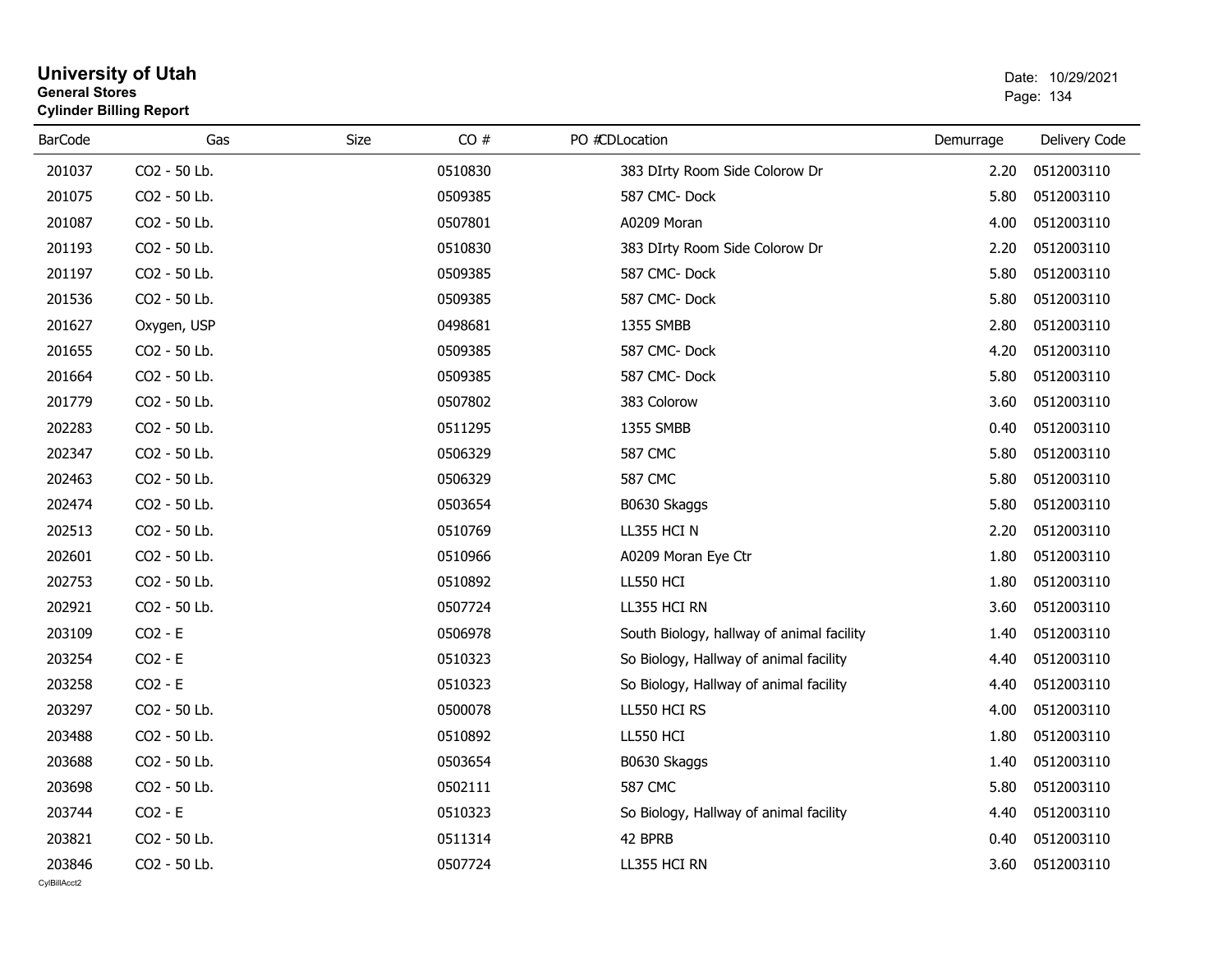|                | General Stores<br><b>Cylinder Billing Report</b> |             |         |                                           | Page: 135 |               |
|----------------|--------------------------------------------------|-------------|---------|-------------------------------------------|-----------|---------------|
| <b>BarCode</b> | Gas                                              | <b>Size</b> | CO#     | PO #CDLocation                            | Demurrage | Delivery Code |
| 203925         | CO2 - 50 Lb.                                     |             | 0511039 | <b>587 CMC</b>                            | 1.60      | 0512003110    |
| 203969         | CO2 - 50 Lb.                                     |             | 0506955 | B0630 Skaggs                              | 1.40      | 0512003110    |
| 204269         | CO2 - 50 Lb.                                     |             | 0509300 | LL355 HCI RN                              | 3.60      | 0512003110    |
| 204461         | $CO2 - E$                                        |             | 0506978 | South Biology, hallway of animal facility | 5.80      | 0512003110    |
| 204526         | CO2 - 50 Lb.                                     |             | 0510769 | LL355 HCI N                               | 2.20      | 0512003110    |
| 204719         | CO2 - 50 Lb.                                     |             | 0506329 | <b>587 CMC</b>                            | 4.20      | 0512003110    |
| 204730         | CO2 - 50 Lb.                                     |             | 0491295 | LL355 - HCI - N                           | 5.80      | 0512003110    |
| 204735         | CO2 - 50 Lb.                                     |             | 0505625 | LL550 HCI S                               | 4.00      | 0512003110    |
| 204738         | CO2 - 50 Lb.                                     |             | 0505625 | LL550 HCI S                               | 4.00      | 0512003110    |
| 204741         | CO2 - 50 Lb.                                     |             | 0507802 | 383 Colorow                               | 3.60      | 0512003110    |
| 204743         | CO2 - 50 Lb.                                     |             | 0506955 | B0630 Skaggs                              | 1.40      | 0512003110    |
| 205368         | CO2 - 50 Lb.                                     |             | 0509300 | LL355 HCI RN                              | 5.80      | 0512003110    |
| 205370         | CO2 - 50 Lb.                                     |             | 0507801 | A0209 Moran                               | 5.80      | 0512003110    |
| 205511         | CO2 - 50 Lb.                                     |             | 0500042 | B0630 Skaggs                              | 1.40      | 0512003110    |
| 205519         | CO2 - 50 Lb.                                     |             | 0510769 | LL355 HCI N                               | 2.20      | 0512003110    |
| 205520         | CO2 - 50 Lb.                                     |             | 0510273 | 42 BPRB                                   | 4.80      | 0512003110    |
| 205540         | CO2 - 50 Lb.                                     |             | 0510769 | LL355 HCI N                               | 2.20      | 0512003110    |
| 205632         | Oxygen, USP                                      |             | 0482732 | <b>587 CMC</b>                            | 5.80      | 0512003110    |
| 821336         | Oxygen, USP - E                                  |             | 0482732 | <b>587 CMC</b>                            | 7.83      | 0512003110    |
| 821353         | Oxygen, USP - E                                  |             | 0482732 | <b>587 CMC</b>                            | 7.83      | 0512003110    |
| 821354         | Oxygen, USP - E                                  |             | 0482732 | <b>587 CMC</b>                            | 7.83      | 0512003110    |
| 823758         | $CO2 - E$                                        |             | 0504410 | So Biology Hallway of animal facility     | 1.89      | 0512003110    |
| 823761         | $CO2 - E$                                        |             | 0504410 | So Biology Hallway of animal facility     | 1.89      | 0512003110    |
| 823961         | CO2 - 50 Lb.                                     |             | 0505625 | LL550 HCI S                               | 7.83      | 0512003110    |
| 824118         | CO2 - 50 Lb.                                     |             | 0506955 | B0630 Skaggs                              | 7.83      | 0512003110    |
| 824119         | CO2 - 50 Lb.                                     |             | 0507088 | 1355 SMBB                                 | 1.35      | 0512003110    |
| 824125         | CO2 - 50 Lb.                                     |             | 0507088 | 1355 SMBB                                 | 3.78      | 0512003110    |
| 824126         | CO2 - 50 Lb.                                     |             | 0506955 | B0630 Skaggs                              | 1.89      | 0512003110    |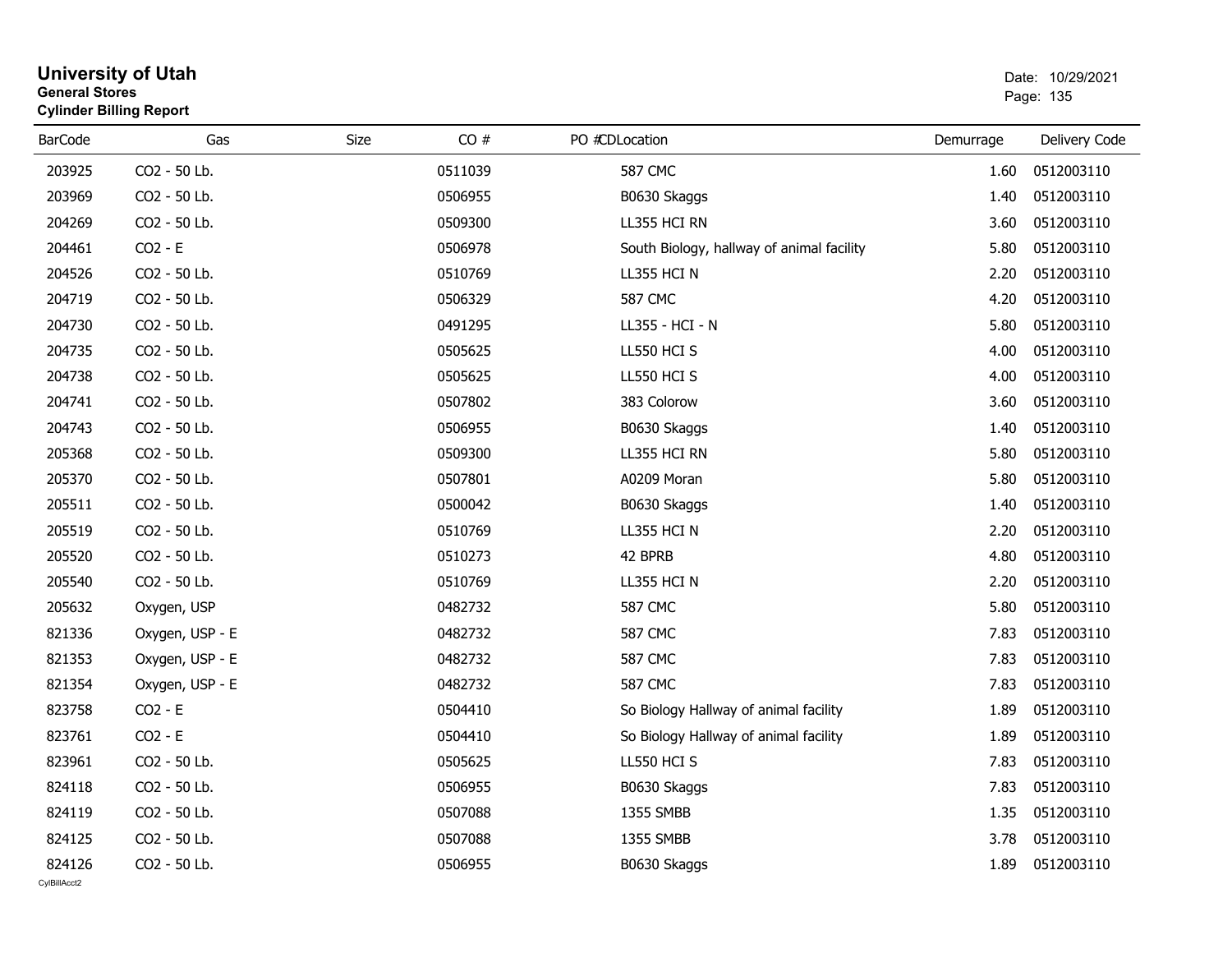| General Stores | <b>Cylinder Billing Report</b>    |           |         |                                           | Page: 136 |               |
|----------------|-----------------------------------|-----------|---------|-------------------------------------------|-----------|---------------|
| <b>BarCode</b> | Gas                               | Size      | CO#     | PO #CDLocation                            | Demurrage | Delivery Code |
| 824131         | $CO2 - E$                         |           | 0506978 | South Biology, hallway of animal facility | 1.89      | 0512003110    |
| 824132         | $CO2 - E$                         |           | 0506978 | South Biology, hallway of animal facility | 1.89      | 0512003110    |
| 824133         | $CO2 - E$                         |           | 0506978 | South Biology, hallway of animal facility | 7.83      | 0512003110    |
| 824135         | CO2 - 50 Lb.                      |           | 0507290 | <b>587 CMC</b>                            | 5.67      | 0512003110    |
| 824142         | CO2 - 50 Lb.                      |           | 0507290 | <b>587 CMC</b>                            | 7.83      | 0512003110    |
| 824211         | CO2 - 50 Lb.                      |           | 0510384 | B0630 Skaggs                              | 5.94      | 0512003110    |
| 824216         | CO2 - 50 Lb.                      |           | 0510384 | B0630 Skaggs                              | 5.94      | 0512003110    |
| 824391         | $CO2 - E$                         |           | 0510323 | So Biology, Hallway of animal facility    | 5.94      | 0512003110    |
| 824392         | $CO2 - E$                         |           | 0510323 | So Biology, Hallway of animal facility    | 5.94      | 0512003110    |
| 824528         | CO2 - 50 Lb.                      |           | 0510384 | B0630 Skaggs                              | 5.94      | 0512003110    |
| 824529         | CO2 - 50 Lb.                      |           | 0510384 | B0630 Skaggs                              | 5.94      | 0512003110    |
| 824535         | CO2 - 50 Lb.                      |           | 0510384 | B0630 Skaggs                              | 5.94      | 0512003110    |
| 824546         | CO2 - 50 Lb.                      |           | 0510769 | LL355 HCI N                               | 2.97      | 0512003110    |
| 824547         | CO2 - 50 Lb.                      |           | 0510769 | LL355 HCI N                               | 2.97      | 0512003110    |
|                |                                   |           |         | <b>Amount Total</b>                       | 359.78    |               |
|                | Chart: 01007172000005216620912022 |           |         |                                           |           |               |
| 201243         | Oxygen, USP                       | E/UU      | 0097145 | <b>BLDG, 587</b>                          | 4.64      | 0587000000    |
| 201826         | Oxygen, USP                       |           | 0414377 | <b>BLDG 587</b>                           | 4.64      | 0587000000    |
| 202226         | Oxygen, USP - E                   |           | 0129405 | BLDG 587 SOUTH LOADING DOCK               | 4.64      | 0587000000    |
| 202534         | Oxygen, USP - E                   |           | 0333192 | <b>BLDG 587</b>                           | 4.64      | 0587000000    |
| 202821         | Oxygen, USP - E                   |           | 0251727 | <b>BLDG 587</b>                           | 4.64      | 0570000260    |
| 203462         | $CO2 - E$                         |           | 0325581 | <b>BLDG 587</b>                           | 4.64      | 0587000000    |
| 204502         | Oxygen, USP - E                   |           | 0165088 | BLDG 587 SOUTH DOCK                       | 4.64      | 0570000260    |
| 800110         | Oxygen, USP - E                   |           | 0124641 | Bldg. 587, So. Loading Dock               | 6.09      | 0587000000    |
|                |                                   |           |         | <b>Amount Total</b>                       | 38.57     |               |
|                | Chart: 01007651001136706240012022 |           |         |                                           |           |               |
| 200114         | Acetylene, CF                     | Acty-CF/U | 0479691 |                                           | 5.80      | 0306001030    |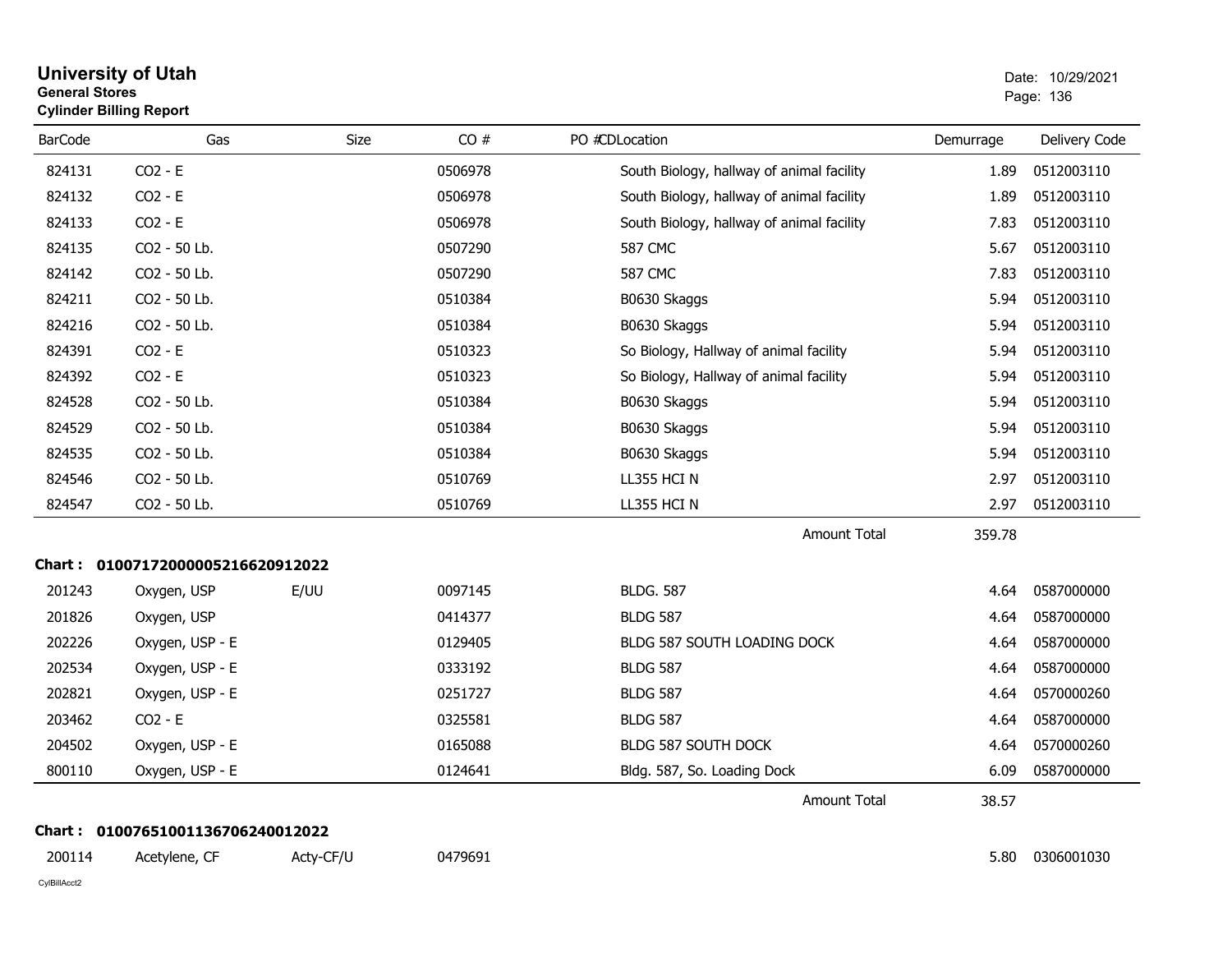| <b>General Stores</b> | <b>University of Utah</b><br><b>Cylinder Billing Report</b> |                  |         |                                        |                     |           | Date: 10/29/2021<br>Page: 137 |
|-----------------------|-------------------------------------------------------------|------------------|---------|----------------------------------------|---------------------|-----------|-------------------------------|
| <b>BarCode</b>        | Gas                                                         | Size             | CO#     | PO #CDLocation                         |                     | Demurrage | Delivery Code                 |
| 200458                | Oxygen, USP                                                 |                  | 0479691 |                                        |                     | 5.80      | 0306001030                    |
|                       |                                                             |                  |         |                                        | <b>Amount Total</b> | 11.60     |                               |
|                       | Chart: 01007882500263216260012022                           |                  |         |                                        |                     |           |                               |
| 200187                | Oxygen, USP                                                 | K/UU             | 0504747 | 5th floor Gardner Commons              |                     | 5.80      | 0048045400                    |
|                       |                                                             |                  |         |                                        | <b>Amount Total</b> | 5.80      |                               |
|                       | Chart: 01007901001057016260012022                           |                  |         |                                        |                     |           |                               |
| 201928                | CO2 - Siphon                                                | K/UU             | 0390523 | 5210 MARIOTT LIBRARY                   |                     | 4.64      | 0086001630                    |
|                       |                                                             |                  |         |                                        | <b>Amount Total</b> | 4.64      |                               |
|                       | Chart: 01007901001057016260112022                           |                  |         |                                        |                     |           |                               |
| 200364                | CO2 - 50 Lb.                                                | K/UU             | 0398657 | 5210 MARRIOTT                          |                     | 4.64      | 0086001630                    |
| 205655                | CO <sub>2</sub> - 50 Lb.                                    |                  | 0400500 | 5210 MARRIOTTLIBRARY                   |                     | 4.64      | 0086001630                    |
|                       |                                                             |                  |         |                                        | <b>Amount Total</b> | 9.28      |                               |
|                       | Chart: 0100810500059313470626002022                         |                  |         |                                        |                     |           |                               |
| 200862                | CO2 - 50 Lb.                                                | K/UU             | 0324003 | 2488 MEB                               |                     | 4.64      | 0062003750                    |
| 203064                | Helium - 110 CF                                             |                  | 0310780 | 2490 meb                               |                     | 4.64      | 0062037500                    |
|                       |                                                             |                  |         |                                        | <b>Amount Total</b> | 9.28      |                               |
|                       | Chart: 0100810500059313470662002022                         |                  |         |                                        |                     |           |                               |
| 201048                | CO <sub>2</sub> - 50 Lb.                                    | K/UU             | 0480467 | 2488 MEB                               |                     | 5.80      | 0062037500                    |
| 201289                | CO <sub>2</sub> - 50 Lb.                                    |                  | 0480469 | 2490 MEB                               |                     | 5.80      | 0062037500                    |
| 205648                | CO2 - 50 Lb.                                                |                  | 0480467 | 2488 MEB                               |                     | 5.80      | 0062037500                    |
| 205650                | CO2 - 50 Lb.                                                |                  | 0480469 | 2490 MEB                               |                     | 5.80      | 0062037500                    |
|                       |                                                             |                  |         |                                        | <b>Amount Total</b> | 23.20     |                               |
|                       | Chart: 01008472000179846260312022                           |                  |         |                                        |                     |           |                               |
| 203717                | N2, Liquid GP45                                             | <b>180 LTR/U</b> | 0507766 | 3333 HCI                               |                     | 46.40     | 0555LL3760                    |
| 820134                | Carbon Monoxide                                             |                  | 0474466 | 421 WAJARA #360 - CLINIC TRANSLATIONAL |                     | 7.83      | 0555LL3760                    |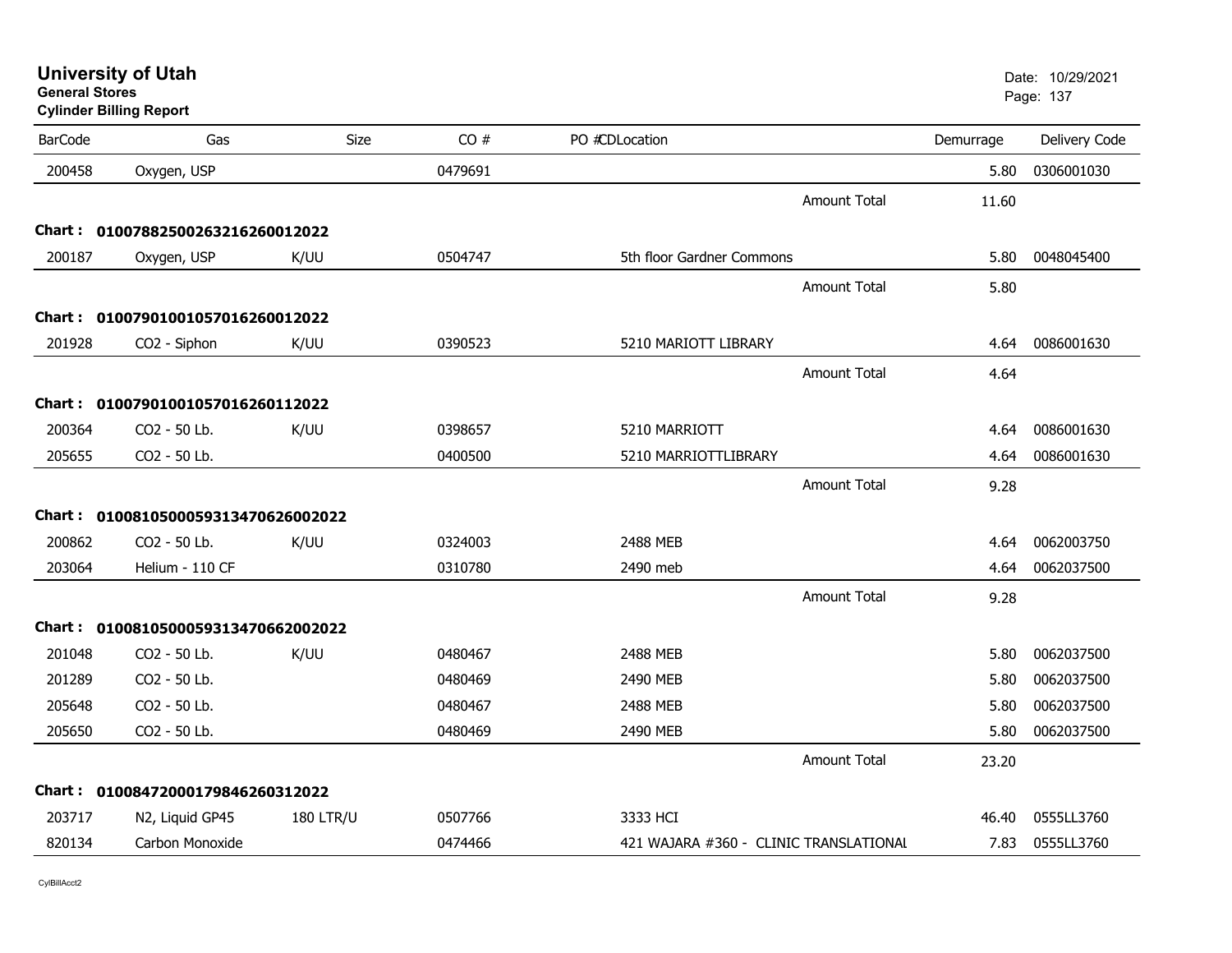| <b>General Stores</b> | <b>University of Utah</b><br><b>Cylinder Billing Report</b> |        |         |                          |                     |           | Date: 10/29/2021<br>Page: 138 |
|-----------------------|-------------------------------------------------------------|--------|---------|--------------------------|---------------------|-----------|-------------------------------|
| <b>BarCode</b>        | Gas                                                         | Size   | CO#     | PO #CDLocation           |                     | Demurrage | Delivery Code                 |
|                       |                                                             |        |         |                          | <b>Amount Total</b> | 54.23     |                               |
|                       | Chart: 01008472000308346430312022                           |        |         |                          |                     |           |                               |
| 202973                | CO <sub>2</sub> - 20 Lb.                                    | 20#/UU | 0510619 | 319 WIntrobe             |                     | 3.40      | 0555113760                    |
| 202974                | Co2 Food Grade                                              |        | 0510619 | 319 WIntrobe             |                     | 3.40      | 0555113760                    |
| 205671                | CO2 - 20 Lb.                                                |        | 0506910 | 319 Wintrobe Beaudin Lab |                     | 2.40      | 0555113760                    |
| 823803                | Co2 Food Grade                                              |        | 0504993 | 319 WINTROBE             |                     | 3.24      | 0555113760                    |
|                       |                                                             |        |         |                          | <b>Amount Total</b> | 12.44     |                               |
|                       | Chart: 01008472500190146260312022                           |        |         |                          |                     |           |                               |
| 201415                | CO <sub>2</sub> - 50 Lb.                                    | K/UU   | 0500281 | 4211 HCI                 |                     | 5.80      | 0555113760                    |
| 201947                | CO2 - 50 Lb.                                                |        | 0501917 | 3333 HCI                 |                     | 5.80      | 0555113760                    |
| 205640                | CO2 - 50 Lb.                                                |        | 0502371 | 3333 RN HCI              |                     | 5.80      | 0555ll3760                    |
|                       |                                                             |        |         |                          | <b>Amount Total</b> | 17.40     |                               |
|                       | Chart: 01008472500190146430312022                           |        |         |                          |                     |           |                               |
| 201999                | CO2 - 50 Lb.                                                | K/UU   | 0503674 | 4211 HCI                 |                     | 5.80      | 0555113760                    |
| 202489                | Oxygen - 20 CF                                              |        | 0508567 | 360-421 WAKARA           |                     | 5.80      | 0555113760                    |
| 205601                | Oxygen - 20 CF                                              |        | 0508567 | 360-421 WAKARA           |                     | 5.80      | 0555113760                    |
| 205647                | CO2 - 50 Lb.                                                |        | 0503673 | 3333 HCI                 |                     | 5.80      | 0555113760                    |
|                       |                                                             |        |         |                          | Amount Total        | 23.20     |                               |
|                       | Chart: 01008476000110796260312022                           |        |         |                          |                     |           |                               |
| 201830                | CO2 - 50 Lb.                                                | K/UU   | 0502988 | 634 Wintrobe             |                     | 5.80      | 055513760                     |
| 202216                | CO <sub>2</sub> - 50 Lb.                                    |        | 0505931 | 634 Wintrobe             |                     | 5.80      | 0555LL3760                    |
| 202789                | CO2 - 50 Lb.                                                |        | 0505931 | 634 Wintrobe             |                     | 5.80      | 0555LL3760                    |
| 203432                | Oxygen, USP - E                                             |        | 0351412 | 5C402 SOM                |                     | 4.64      | 05215C4020                    |
| 205372                | CO2 - 50 Lb.                                                |        | 0324825 | 4B137 SOM                |                     | 4.64      | 05215c4020                    |
| 205374                | CO2 - 50 Lb.                                                |        | 0324825 | 4B137 SOM                |                     | 4.64      | 05215c4020                    |
| 804400                | Methane, UHP                                                |        | 0246277 | 472 BPRB                 |                     | 6.38      | 05214C3340                    |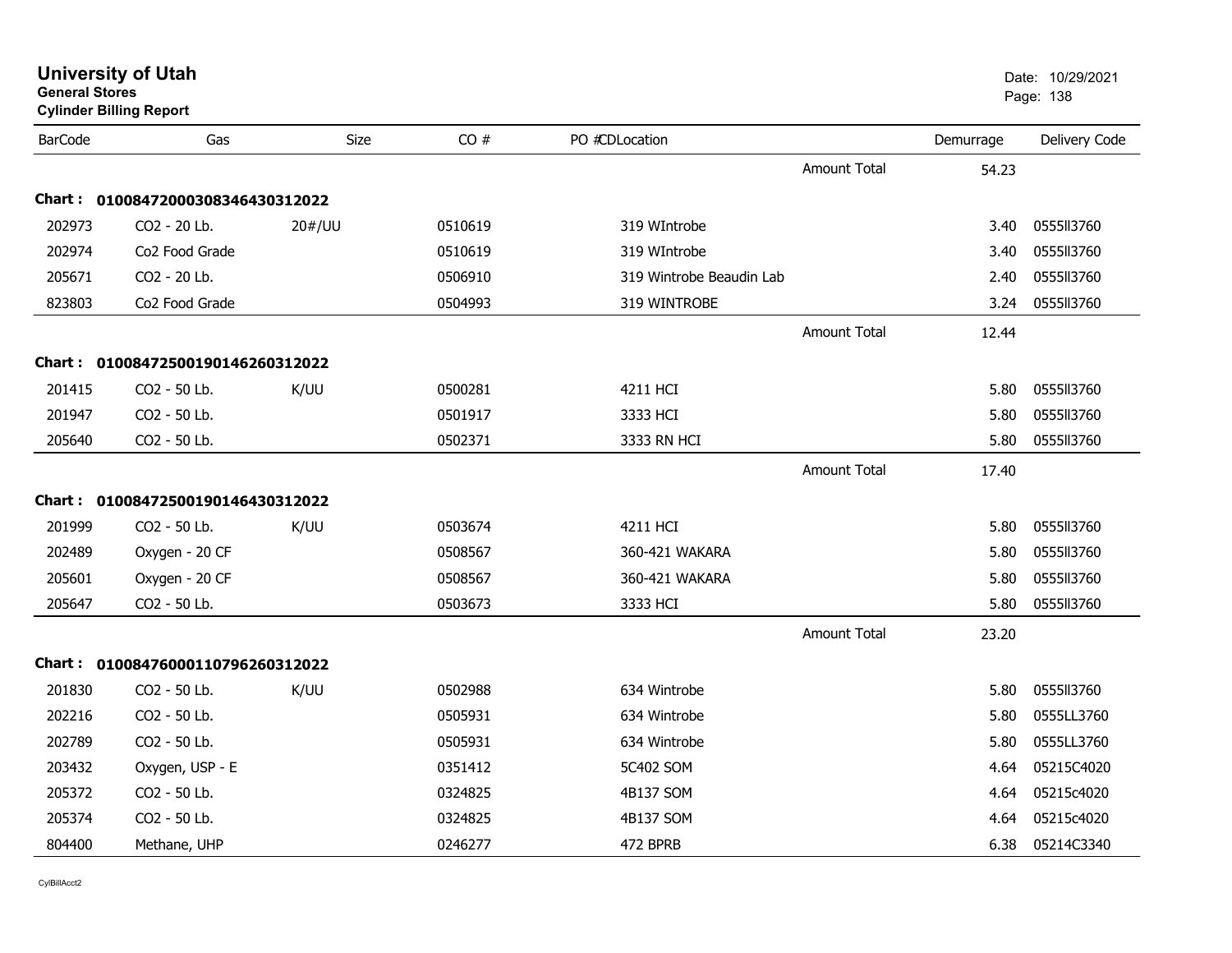| <b>General Stores</b> | <b>University of Utah</b><br><b>Cylinder Billing Report</b> |             |         |                        |                     |           | Date: 10/29/2021<br>Page: 139 |
|-----------------------|-------------------------------------------------------------|-------------|---------|------------------------|---------------------|-----------|-------------------------------|
| <b>BarCode</b>        | Gas                                                         | <b>Size</b> | CO#     | PO #CDLocation         |                     | Demurrage | Delivery Code                 |
|                       |                                                             |             |         |                        | <b>Amount Total</b> | 37.70     |                               |
|                       | Chart: 0100850500059316920626032022                         |             |         |                        |                     |           |                               |
| 200614                | Air - 233 CF                                                | K/UU        | 0503733 | 0346 Skaggs            |                     | 5.80      | 05212A1520                    |
| 201101                | N2, Liquid LX45                                             |             | 0509583 | 2620 SKAGGS            |                     | 17.60     | 05212A1520                    |
| 203278                | N2, Liquid LX45                                             |             | 0509584 | 2400 SKAGGS            |                     | 22.40     | 05212A1520                    |
| 205898                | Oxygen, USP                                                 |             | 0488963 | 0346 SKaggs            |                     | 5.80      | 05212A1520                    |
|                       |                                                             |             |         |                        | <b>Amount Total</b> | 51.60     |                               |
| Chart :               | 0100850500059317680626032022                                |             |         |                        |                     |           |                               |
| 202044                | Oxygen, USP                                                 | K/UU        | 0510350 | 111 CMC BLDG 587       |                     | 4.60      | 05212A1520                    |
|                       |                                                             |             |         |                        | <b>Amount Total</b> | 4.60      |                               |
| Chart :               | 0100854500059318160626032022                                |             |         |                        |                     |           |                               |
| 200724                | CO2 - 50 Lb.                                                | K/UU        | 0508564 | 2211-417 WAKARA WAY    |                     | 5.80      | 05212C4120                    |
| 203847                | CO2 - 50 Lb.                                                |             | 0508371 | 2211 417 Wakara Way    |                     | 5.80      | 05212C4120                    |
|                       |                                                             |             |         |                        | <b>Amount Total</b> | 11.60     |                               |
|                       |                                                             |             |         |                        |                     |           |                               |
|                       | Chart: 01008592000302576260312022                           |             |         |                        |                     |           |                               |
| 200592                | 95% Air, 5% CO2                                             | K/UU        | 0402707 | 3131 BLDG 860          |                     | 0.64      | 08652N1000                    |
| 200602                | Nitrogen 230 CF                                             |             | 0352459 | <b>B5 BLDG 585</b>     |                     | 4.64      | 08652N1000                    |
| 200824                | Nitrogen 230 CF                                             |             | 0356449 | 3131, 417 Wakara       |                     | 4.64      | 08652N1000                    |
| 201010                | Oxygen, USP                                                 |             | 0360349 | 3131 - 417 WAKARA      |                     | 4.64      | 08652N1000                    |
| 202002                | N2, Liquid LX45                                             |             | 0510593 | 417 Wakara Way Rm 3131 |                     | 27.20     | 08652N1000                    |
| 202425                | N2, Liquid LX45                                             |             | 0509035 | 417 Wakara RM 2222     |                     | 19.20     | 08652N1000                    |
| 205292                | Oxygen, USP                                                 |             | 0360281 | BLD 860 RM 3130        |                     | 4.64      | 08652N1000                    |
| 205492                | Nitrogen NF                                                 |             | 0502639 | 417 Wakara Way RM 3131 |                     | 0.80      | 08652N1000                    |
| 205631                | Oxygen, USP                                                 |             | 0360281 | BLD 860 RM 3130        |                     | 4.64      | 08652N1000                    |
| 813321                | Res. Nitrogen                                               |             | 0425986 | 3126 - 417 WAKARA      |                     | 6.38      | 08652N1000                    |
| 813322                | Res. Nitrogen                                               |             | 0425986 | 3126 - 417 WAKARA      |                     | 6.38      | 08652N1000                    |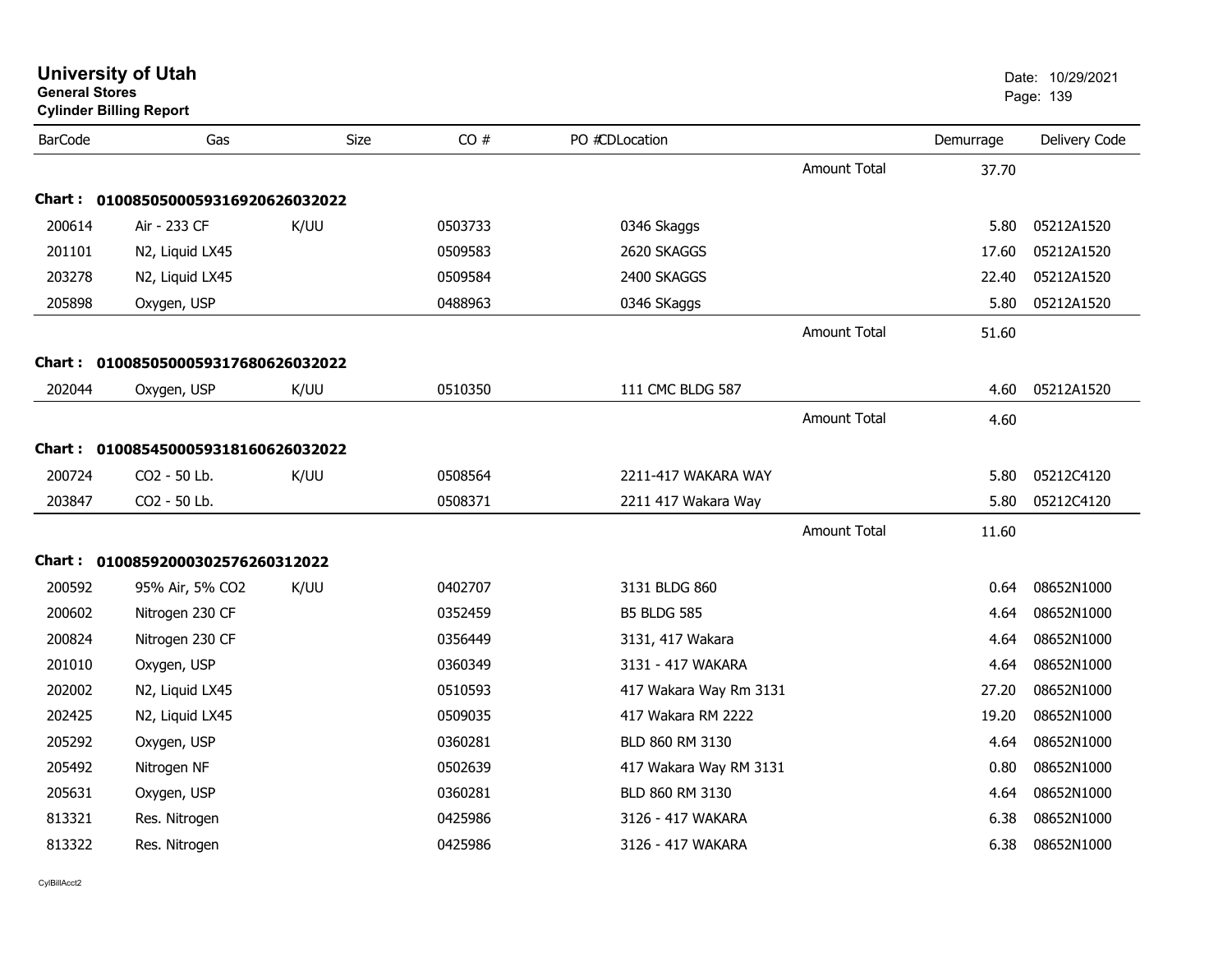| <b>General Stores</b> | <b>University of Utah</b><br><b>Cylinder Billing Report</b> |                  |         |                                         |           | Date: 10/29/2021<br>Page: 140 |
|-----------------------|-------------------------------------------------------------|------------------|---------|-----------------------------------------|-----------|-------------------------------|
| <b>BarCode</b>        | Gas                                                         | Size             | CO#     | PO #CDLocation                          | Demurrage | Delivery Code                 |
| 818011                | CO2 - 50 Lb.                                                |                  | 0462221 | 417 WAKARA WAY RM 2224                  | 7.83      | 05212C4120                    |
| 821168                | CO2 - 50 Lb.                                                |                  | 0481390 | 417 Wakara RM 3131                      | 7.83      | 08652N1000                    |
|                       |                                                             |                  |         | <b>Amount Total</b>                     | 99.46     |                               |
|                       | Chart: 01008592000305026260312022                           |                  |         |                                         |           |                               |
| 200807                | CO2 - 50 Lb.                                                | K/UU             | 0494745 | 417 Wakara Way RM 3131                  | 5.80      | 08652N1000                    |
| 202512                | CO2 - 50 Lb.                                                |                  | 0478278 | 417 Wakara Way Rm 3131 - Mark Kaplowitz | 5.80      | 08652N1000                    |
| 203113                | Nitrogen NF                                                 |                  | 0510907 | 417 Wakara Way RM 3131                  | 1.80      | 08652N1000                    |
| 205482                | Nitrogen NF                                                 |                  | 0510195 | 417 Wakara Rm 3131                      | 5.00      | 08652N1000                    |
| 205923                | Nitrogen NF                                                 |                  | 0496106 | 417 Wakara way RM 3131                  | 4.00      | 08652N1000                    |
| 205946                | Oxygen, USP - E                                             |                  | 0490657 | 417 Wakara Way RM 3131                  | 5.80      | 08652N1000                    |
| 823900                | Nitrogen NF                                                 |                  | 0506045 | 417 Wakara Way, 3131                    | 7.83      | 08652N1000                    |
|                       |                                                             |                  |         | <b>Amount Total</b>                     | 36.03     |                               |
|                       | Chart: 0100859500050303871626032022                         |                  |         |                                         |           |                               |
| 205774                | N2, Liquid LX45                                             | <b>180 LTR/U</b> | 0510390 | BLDG 585 RM B5 - Albertine Lab          | 35.20     | 08652N1000                    |
|                       |                                                             |                  |         | <b>Amount Total</b>                     | 35.20     |                               |
|                       | Chart: 0100859500050503327626032022                         |                  |         |                                         |           |                               |
| 816952                | Oxygen, USP - D                                             | D/DJB            | 0454505 | <b>BLDG 585 RM B5</b>                   | 7.54      | 08652N1000                    |
|                       |                                                             |                  |         | <b>Amount Total</b>                     | 7.54      |                               |
|                       | Chart: 01008616000183626260012022                           |                  |         |                                         |           |                               |
| 201171                | Nitrogen 230 CF                                             | K/UU             | 0460979 | 470 BPRB                                | 4.64      | 0570004700                    |
|                       |                                                             |                  |         | <b>Amount Total</b>                     | 4.64      |                               |
| Chart :               | 01008616000322376260312022                                  |                  |         |                                         |           |                               |
| 200369                | CO2 - 50 Lb.                                                | K/UU             | 0507155 | 2370 EIHG                               | 5.80      | 0533021000                    |
| 201864                | CO2 - 50 Lb.                                                |                  | 0507155 | 2370 EIHG                               | 5.80      | 0533021000                    |
|                       |                                                             |                  |         | <b>Amount Total</b>                     | 11.60     |                               |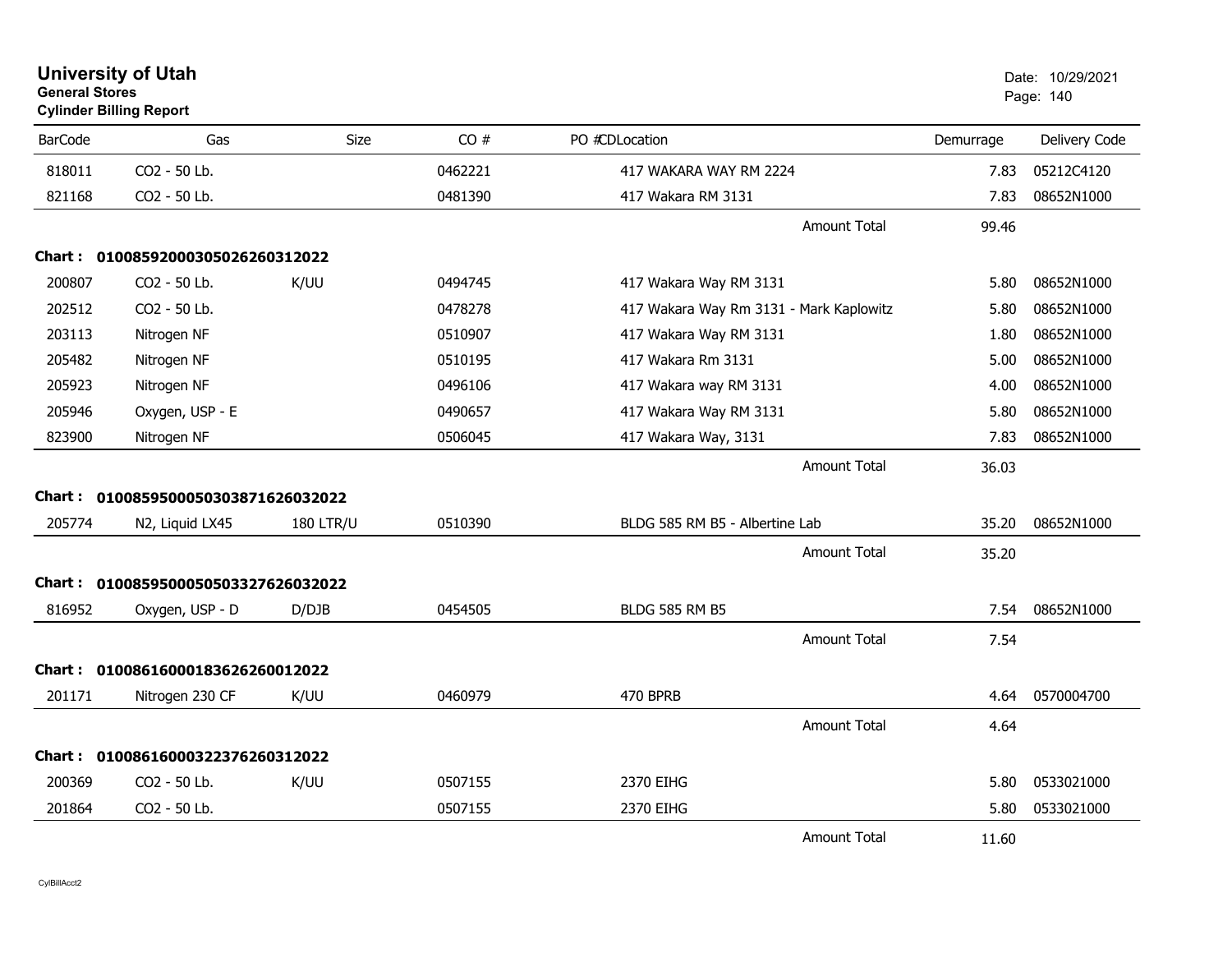| <b>General Stores</b> | <b>University of Utah</b><br><b>Cylinder Billing Report</b> |                  |         |                             |                     |           | Date: 10/29/2021<br>Page: 141 |
|-----------------------|-------------------------------------------------------------|------------------|---------|-----------------------------|---------------------|-----------|-------------------------------|
| <b>BarCode</b>        | Gas                                                         | <b>Size</b>      | CO#     | PO #CDLocation              |                     | Demurrage | Delivery Code                 |
|                       | Chart: 01008616000322376430312022                           |                  |         |                             |                     |           |                               |
| 200440                | CO2 - 50 Lb.                                                | K/UU             | 0501162 | 2370 EIHG                   |                     | 5.80      | 0533021000                    |
|                       |                                                             |                  |         |                             | Amount Total        | 5.80      |                               |
|                       | Chart: 01008682500260596260312022                           |                  |         |                             |                     |           |                               |
| 203298                | CO2 - 50 Lb.                                                | K/UU             | 0462540 | 428 BRPB- Just in side door |                     | 4.64      | 05215R1100                    |
| 205524                | CO2 - 50 Lb.                                                |                  | 0439157 | 428 BPRB                    |                     | 4.64      | 05215R1100                    |
|                       |                                                             |                  |         |                             | <b>Amount Total</b> | 9.28      |                               |
|                       | Chart: 0100868500054902534626002022                         |                  |         |                             |                     |           |                               |
| 200671                | Nitrogen 230 CF                                             | K/UU             | 0507994 | 114 So Bio                  |                     | 5.80      | 0084002040                    |
| 200715                | Nitrogen 230 CF                                             |                  | 0507994 | 114 So Bio                  |                     | 4.00      | 0084002040                    |
| 203752                | Nitrogen 230 CF                                             |                  | 0507994 | 114 So Bio                  |                     | 5.80      | 0084002040                    |
| 824558                | Nitrogen 230 CF                                             |                  | 0511023 | 114 So Biology              |                     | 2.43      | 0084002040                    |
| 824559                | Nitrogen 230 CF                                             |                  | 0511023 | 114 So Biology              |                     | 2.43      | 0084002040                    |
|                       |                                                             |                  |         |                             | <b>Amount Total</b> | 20.46     |                               |
|                       | Chart: 0100868500059316660626032022                         |                  |         |                             |                     |           |                               |
| 201101                | N <sub>2</sub> , Liquid LX <sub>45</sub>                    | <b>180 LTR/U</b> | 0510486 | 429 BPRB                    |                     | 22.40     | 0881018840                    |
| 201317                | N2, Liquid LX45                                             |                  | 0509642 | 429 BPRB                    |                     | 19.20     | 0881018840                    |
| 201709                | N2, Liquid LX45                                             |                  | 0510689 | 429 BPRB                    |                     | 14.40     | 0881018840                    |
| 201872                | N2, Liquid LX45                                             |                  | 0510968 | 429 BPRB                    |                     | 4.80      | 0881018840                    |
| 202175                | N2, Liquid LX45                                             |                  | 0509503 | 429 BPRB                    |                     | 8.00      | 0881018840                    |
| 202580                | N2, Liquid LX45                                             |                  | 0510072 | 429 BPRB                    |                     | 24.00     | 0881018840                    |
|                       |                                                             |                  |         |                             | <b>Amount Total</b> | 92.80     |                               |
|                       | Chart: 0100870500051006311626002022                         |                  |         |                             |                     |           |                               |
| 202658                | Oxygen, USP                                                 | K/UU             | 0324015 | S4140 MORAN                 |                     | 4.64      | 0533032900                    |
| 804861                | Helium - D                                                  |                  | 0264649 | S3881 MORAN                 |                     | 6.38      | 0523000000                    |
| 807083                | Methane, UHP                                                |                  | 0303902 | S4620 MORAN                 |                     | 9.86      | 0523000000                    |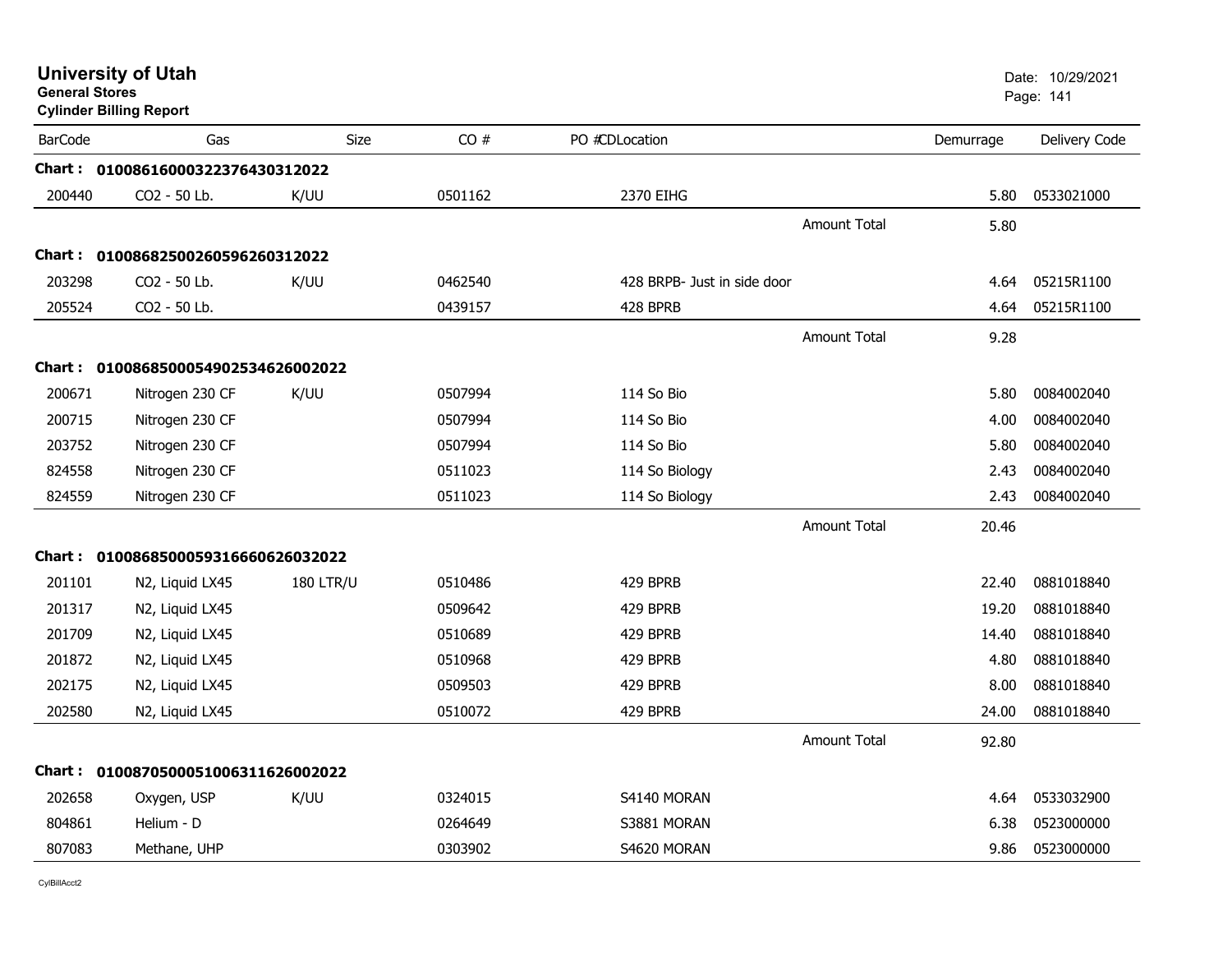|                | <b>Cylinder Billing Report</b>    |           |         |                                         |                     |           |               |
|----------------|-----------------------------------|-----------|---------|-----------------------------------------|---------------------|-----------|---------------|
| <b>BarCode</b> | Gas                               | Size      | CO#     | PO #CDLocation                          |                     | Demurrage | Delivery Code |
|                |                                   |           |         |                                         | <b>Amount Total</b> | 20.88     |               |
|                | Chart: 01008706000117196260012022 |           |         |                                         |                     |           |               |
| 202944         | CO2 - 50 Lb.                      | K/UU      | 0415461 | 3655 MORAN                              |                     | 4.64      | 0523000000    |
|                |                                   |           |         |                                         | <b>Amount Total</b> | 4.64      |               |
|                | Chart: 01008706000186656260012022 |           |         |                                         |                     |           |               |
| 200588         | 95% O2, 5% CO2                    | K/UU      | 0499607 | S5160 Moran                             |                     | 5.80      | 0523000000    |
| 200840         | Nitrogen 230 CF                   |           | 0499607 | S5160 Moran                             |                     | 5.80      | 0523000000    |
|                |                                   |           |         |                                         | <b>Amount Total</b> | 11.60     |               |
|                | Chart: 01008722000010486240212022 |           |         |                                         |                     |           |               |
| 818625         | Nitrogen NF                       | 200C/Mt.A | 0465391 | 6056 FASHION SQUARE DR #200             |                     | 7.83      | 0550054150    |
| 818628         | Nitrogen NF                       |           | 0465391 | 6056 FASHION SQUARE DR #200             |                     | 7.83      | 0550054150    |
| 823481         | Nitrogen NF                       |           | 0500959 | 6056 Fashions Square Suite 200Back door |                     | 7.83      | 0523000000    |
| 823482         | Nitrogen NF                       |           | 0500959 | 6056 Fashions Square Suite 200Back door |                     | 7.83      | 0523000000    |
|                |                                   |           |         |                                         | <b>Amount Total</b> | 31.32     |               |
|                | Chart: 01008792000010266260312022 |           |         |                                         |                     |           |               |
| 203314         | CO2 - 50 Lb.                      | K/UU      | 0462105 | 1580 INC                                |                     | 4.64      | 0888000000    |
|                |                                   |           |         |                                         | <b>Amount Total</b> | 4.64      |               |
|                | Chart: 01008796000252866260312022 |           |         |                                         |                     |           |               |
| 203008         | Oxygen, USP                       | K/UU      | 0475486 | 070 BPRB                                |                     | 5.80      | 0888000000    |
| 205944         | Oxygen, USP - E                   |           | 0496314 | 383 Colorow Dr Vivarium                 |                     | 5.80      | 0888000000    |
|                |                                   |           |         |                                         | <b>Amount Total</b> | 11.60     |               |
|                | Chart: 01008796000252866620312022 |           |         |                                         |                     |           |               |
| 201723         | Oxygen, USP                       | K/UU      | 0490631 | 0070 BPRB                               |                     | 5.80      | 0888000000    |
|                |                                   |           |         |                                         | <b>Amount Total</b> | 5.80      |               |
|                |                                   |           |         |                                         |                     |           |               |

**University of Utah** Date: 10/29/2021

es and the contract of the contract of the contract of the contract of the contract of the contract of the contract of the contract of the contract of the contract of the contract of the contract of the contract of the con

### **Chart : 01008882000010376260012022**

CylBillAcct2

**General Stores**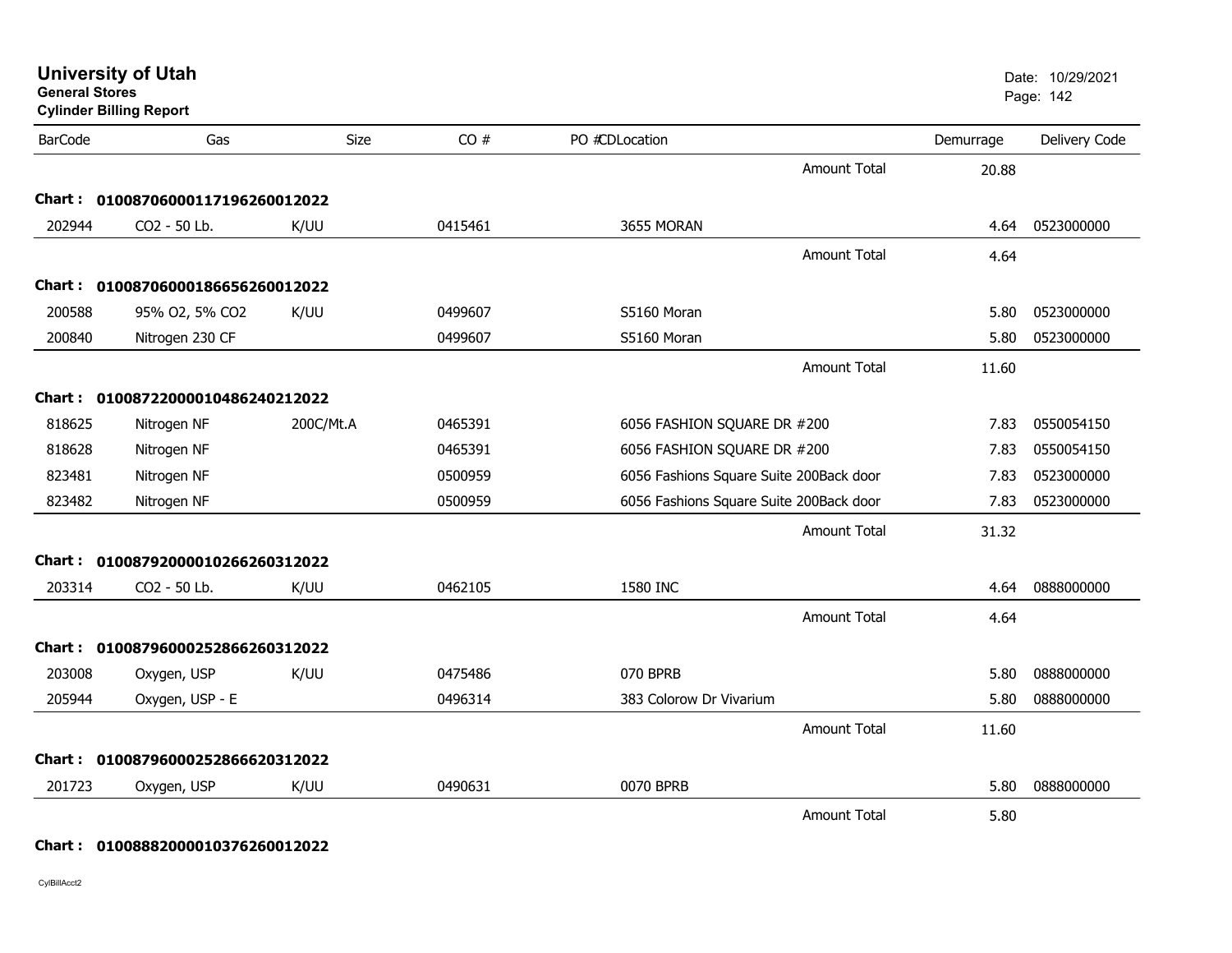| <b>University of Utah</b>      | Date: 10/2 |  |
|--------------------------------|------------|--|
| <b>General Stores</b>          | Page: 143  |  |
| <b>Cylinder Billing Report</b> |            |  |

| <b>BarCode</b> | Gas                                 | Size      | CO#     | PO #CDLocation         |                     | Demurrage | Delivery Code |
|----------------|-------------------------------------|-----------|---------|------------------------|---------------------|-----------|---------------|
| 801688         | CO2 - 20 Lb.                        | 20#-MT.AI | 0153808 | 3C152 SOM              |                     | 6.38      | 05213C1520    |
|                |                                     |           |         |                        | <b>Amount Total</b> | 6.38      |               |
|                | Chart: 0100898500059204061626032022 |           |         |                        |                     |           |               |
| 200698         | CO2 - 50 Lb.                        | K/UU      | 0505473 | 229A WIntrobe          |                     | 5.80      | 05213B1100    |
| 201045         | CO2 - 50 Lb.                        |           | 0504504 | 229A Wintrobe          |                     | 5.80      | 05213B1100    |
| 205360         | CO2 - 50 Lb.                        |           | 0507703 | 229A WINTROBE          |                     | 5.80      | 05213B1100    |
| 823494         | CO2 - 50 Lb.                        |           | 0501102 | 229A WIntrobe          |                     | 7.83      | 05213B1100    |
|                |                                     |           |         |                        | <b>Amount Total</b> | 25.23     |               |
|                | Chart: 01009002000177466260312022   |           |         |                        |                     |           |               |
| 201121         | Oxygen, USP                         | K/UU      | 0508332 | 240 Wintrobe           |                     | 5.80      | 05213B1100    |
| 203913         | Oxygen, USP                         |           | 0507813 | 240 Wintrobe           |                     | 5.80      | 05213B1100    |
|                |                                     |           |         |                        | <b>Amount Total</b> | 11.60     |               |
|                | Chart: 01009282000177696260212022   |           |         |                        |                     |           |               |
| 205387         | Oxygen, USP - E                     | E/UU      | 0355258 | 370 9TH AVE SUITE 101  |                     | 4.64      | 05212B2000    |
|                |                                     |           |         |                        | <b>Amount Total</b> | 4.64      |               |
|                |                                     |           |         |                        |                     |           |               |
|                | Chart: 01009322000101006260212022   |           |         |                        |                     |           |               |
| 202246         | Oxygen, USP - E                     | E/UU      | 0473306 | 675 ARAPEEN #205A      |                     | 5.80      | 088700205A    |
| 202633         | Oxygen, USP - E                     |           | 0509480 | 675 ARAPEEN #205A      |                     | 0.80      | 088700205A    |
| 203095         | Oxygen, USP - E                     |           | 0510084 | 675 ARAPEEN #205A      |                     | 1.60      | 088700205A    |
| 203146         | Oxygen, USP - E                     |           | 0509636 | 675 ARAPEEN #205A      |                     | 0.20      | 088700205A    |
| 203509         | Oxygen, USP - E                     |           | 0510702 | 675 ARAPEEN #205A      |                     | 1.60      | 088700205A    |
| 204294         | Oxygen, USP - E                     |           | 0510702 | 675 ARAPEEN #205A      |                     | 1.60      | 088700205A    |
| 204410         | $CO2 - E$                           |           | 0493082 | 675 Arapeen Dr RM 205A |                     | 5.80      | 0887002050    |
| 204692         | Oxygen, USP - E                     |           | 0510702 | 675 ARAPEEN #205A      |                     | 1.60      | 088700205A    |
| 205311         | Oxygen, USP - E                     |           | 0509600 | 675 ARAPEEN #205A      |                     | 0.20      | 088700205A    |
| 205316         | Oxygen, USP - E                     |           | 0510842 | 675 ARAPEEN #205A      |                     | 0.60      | 088700205A    |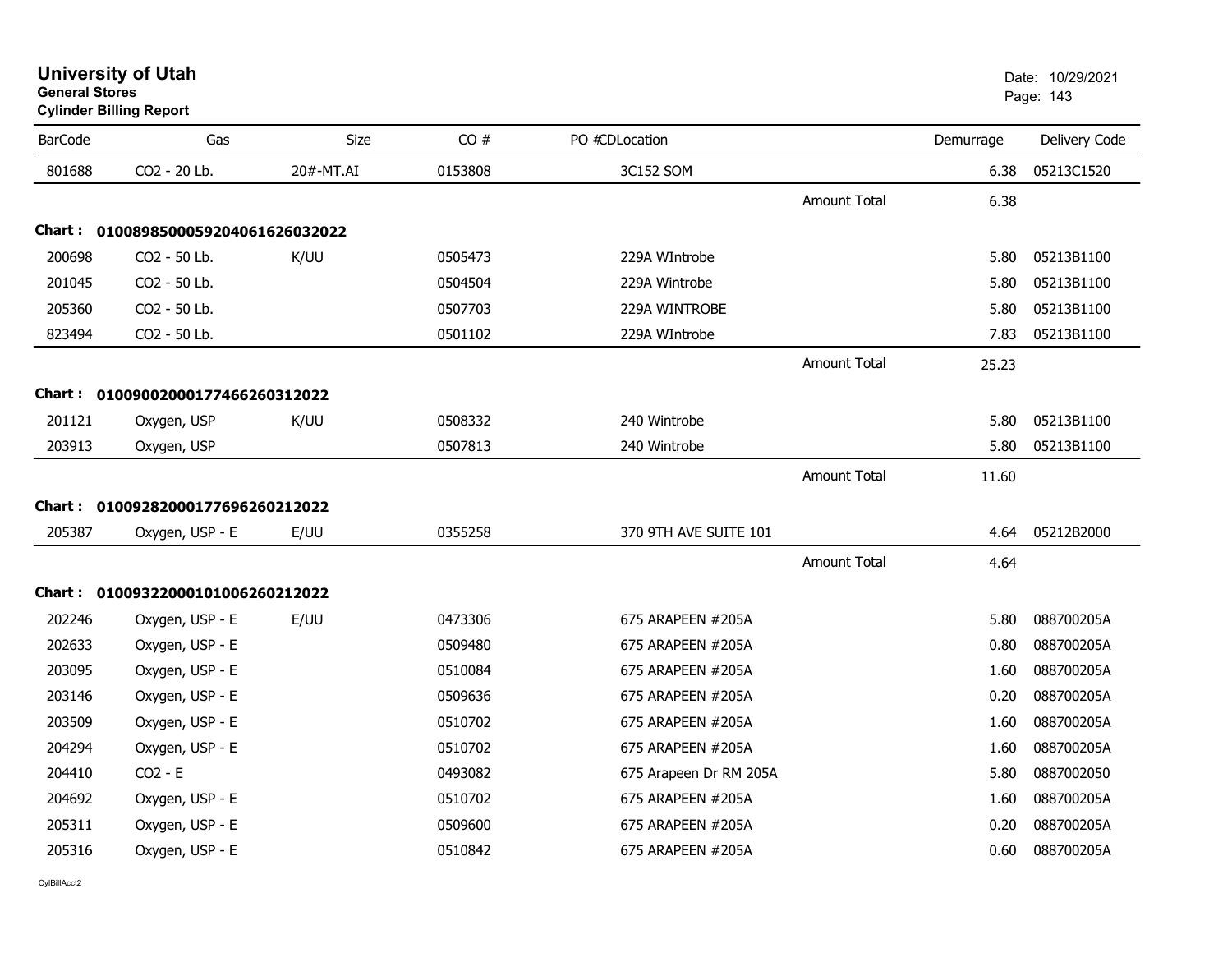| <b>University of Utah</b><br><b>General Stores</b><br><b>Cylinder Billing Report</b> | Date: 10/29/2021<br>Page: 144     |             |         |                                  |           |               |
|--------------------------------------------------------------------------------------|-----------------------------------|-------------|---------|----------------------------------|-----------|---------------|
| <b>BarCode</b>                                                                       | Gas                               | <b>Size</b> | CO#     | PO #CDLocation                   | Demurrage | Delivery Code |
| 205324                                                                               | Oxygen, USP - E                   |             | 0510499 | 675 ARAPEEN #205A                | 2.20      | 088700205A    |
| 205332                                                                               | Oxygen, USP - E                   |             | 0510499 | 675 ARAPEEN #205A                | 1.20      | 088700205A    |
| 205404                                                                               | Oxygen, USP - E                   |             | 0510058 | 675 ARAPEEN #205A                | 1.20      | 088700205a    |
| 205433                                                                               | Oxygen, USP - E                   |             | 0510058 | 675 ARAPEEN #205A                | 5.60      | 088700205a    |
| 205434                                                                               | Oxygen, USP - E                   |             | 0510065 | 675 ARAPEEN #205A                | 1.40      | 088700205A    |
| 205442                                                                               | Oxygen, USP - E                   |             | 0510480 | 675 ARAPEEN #205A                | 0.80      | 088700205A    |
| 205479                                                                               | Oxygen, USP - E                   |             | 0510058 | 675 ARAPEEN #205A                | 4.00      | 088700205a    |
| 205732                                                                               | Oxygen, USP - E                   |             | 0510065 | 675 ARAPEEN #205A                | 2.80      | 088700205A    |
| 205892                                                                               | Oxygen, USP - E                   |             | 0510683 | 675 ARAPEEN #205A                | 2.20      | 088700205A    |
| 205937                                                                               | Oxygen, USP - E                   |             | 0509636 | 675 ARAPEEN #205A                | 0.20      | 088700205A    |
| 205938                                                                               | Oxygen, USP - E                   |             | 0500803 | 675 ARAPEEN #205A                | 5.80      | 088700205A    |
| 205952                                                                               | Oxygen, USP - E                   |             | 0509480 | 675 ARAPEEN #205A                | 0.20      | 088700205A    |
| 205958                                                                               | Oxygen, USP - E                   |             | 0510058 | 675 ARAPEEN #205A                | 0.60      | 088700205a    |
| 820954                                                                               | Oxygen, USP                       |             | 0492846 | 675 ARAPEEN #205A                | 7.83      | 088700205A    |
| 824352                                                                               | Oxygen, USP - E                   |             | 0508921 | 675 ARAPEEN #205A                | 5.67      | 088700205A    |
|                                                                                      |                                   |             |         | <b>Amount Total</b>              | 61.50     |               |
|                                                                                      | Chart: 01009452000284316260312022 |             |         |                                  |           |               |
| 201437                                                                               | Oxygen, USP                       | K/UU        | 0479663 | 103 Skaggs Hall Attn: Kevin Watt | 5.80      | 0582002010    |
| 202827                                                                               | CO2 - 50 Lb.                      |             | 0479663 | 103 Skaggs Hall Attn: Kevin Watt | 5.80      | 0582002010    |
|                                                                                      |                                   |             |         | <b>Amount Total</b>              | 11.60     |               |
|                                                                                      | Chart: 01009762000072396260312022 |             |         |                                  |           |               |
| 202670                                                                               | Oxygen, USP - E                   | E/UU        | 0467206 | 1720A JMRB                       | 5.80      | 0565021000    |
| 205670                                                                               | CO2 - 20 Lb.                      |             | 0384473 | 1720 EEJ                         | 4.64      | 0565021000    |
| 819742                                                                               | CO2 - 50 Lb.                      |             | 0473609 | 1720A EEJ                        | 7.83      | 0565021000    |
|                                                                                      |                                   |             |         | <b>Amount Total</b>              | 18.27     |               |
|                                                                                      | Chart: 01009762000101146260312022 |             |         |                                  |           |               |
| 200633<br>CylBillAcct2                                                               | CO2 - 50 Lb.                      | K/UU        | 0492499 | 634 Wintrobe - Diane Ward        | 5.80      | 0565021000    |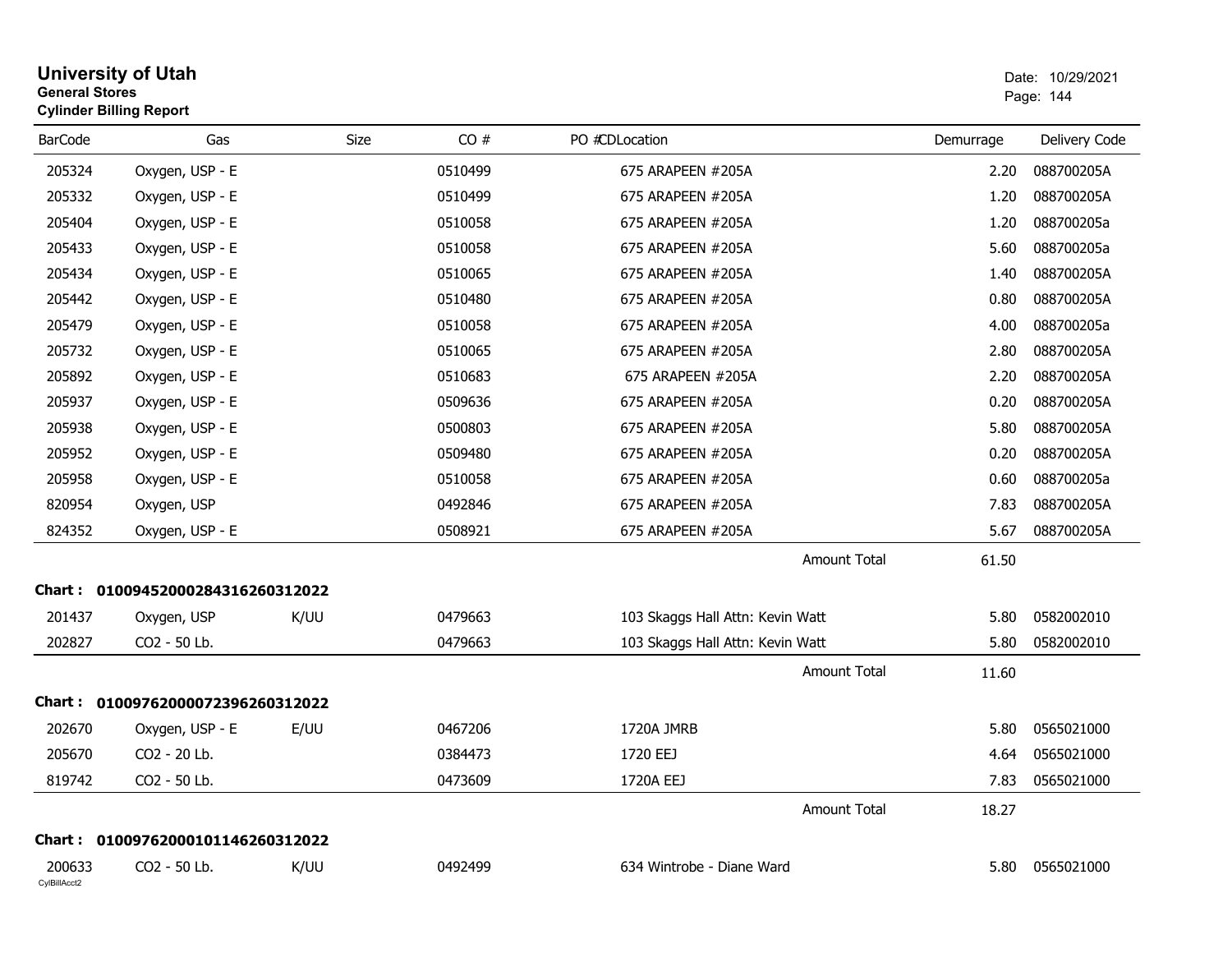| <b>University of Utah</b>      | Date: 10/2 |
|--------------------------------|------------|
| <b>General Stores</b>          | Page: 145  |
| <b>Cylinder Billing Report</b> |            |
|                                |            |

| <b>BarCode</b> | Gas                               | Size | CO#     | PO #CDLocation               | Demurrage | Delivery Code |
|----------------|-----------------------------------|------|---------|------------------------------|-----------|---------------|
| 205515         | CO2 - 50 Lb.                      |      | 0503442 | 634 Wintrobe                 | 5.80      | 0565021000    |
|                |                                   |      |         | <b>Amount Total</b>          | 11.60     |               |
|                | Chart: 01009762000206786260312022 |      |         |                              |           |               |
| 200246         | Nitrogen 230 CF                   | K/UU | 0396513 | 1110 EEJ                     | 4.64      | 0565021000    |
| 201020         | 95% Air, 5% CO2                   |      | 0461096 | 1502 JMRB - JENSEN LAB       | 4.64      | 0565021000    |
| 201433         | Nitrogen 230 CF                   |      | 0425591 | 1220C JMRB, Attn: Jensen Lab | 4.64      | 0565021000    |
| 201544         | N2, Liquid LX45                   |      | 0510763 | 1234 EEJ Jensen Lab          | 20.80     | 0565021000    |
| 202123         | CO2 - 50 Lb.                      |      | 0510905 | 1502 EEJ Jensen Lab          | 1.80      | 0565021000    |
| 203526         | N2, Liquid LX45                   |      | 0511316 | 1234 EEJ Jensen Lab          | 3.20      | 0565021000    |
| 203699         | CO2 - 50 Lb.                      |      | 0497864 | 1502 EEJ- Jensen Lab         | 4.00      | 0565021000    |
| 203714         | N2, Liquid LX45                   |      | 0511185 | 1234 EEJ JEnsen Lab          | 4.80      | 0565021000    |
| 204435         | N2, Liquid LX45                   |      | 0509417 | 1234 EEJ- Jensen Lab         | 8.00      | 0565021000    |
| 204437         | N2, Liquid LX45                   |      | 0509978 | 1234 EEJ- Jensen Lab         | 22.40     | 0565021000    |
| 205531         | CO2 - 50 Lb.                      |      | 0505367 | 1502 EEJ Jesnen Lab          | 5.80      | 0565021000    |
| 205935         | N2, Liquid LX45                   |      | 0510318 | 1234 EEJ Jensen lab          | 33.60     | 0565021000    |
| 814876         | CO2 - 50 Lb.                      |      | 0439025 | 1502 EEJ                     | 6.38      | 0565021000    |
|                |                                   |      |         | <b>Amount Total</b>          | 124.70    |               |
|                | Chart: 01009762000243276260312022 |      |         |                              |           |               |
| 203212         | Helium - UHP                      | K/UU | 0379455 | 5200 EEJ                     | 4.64      | 0565021000    |
|                |                                   |      |         | <b>Amount Total</b>          | 4.64      |               |
|                | Chart: 01009762000248236260312022 |      |         |                              |           |               |
| 200521         | CO2 - 50 Lb.                      | K/UU | 0492645 | 2100 EEJ                     | 5.80      | 0565021000    |
|                |                                   |      |         | <b>Amount Total</b>          | 5.80      |               |
|                | Chart: 01009762000282516260312022 |      |         |                              |           |               |
| 200735         | CO2 - 50 Lb.                      | K/UU | 0501405 | 2730A EEJ                    | 5.80      | 0565021000    |
| 200952         | CO2 - 50 Lb.                      |      | 0507785 | 2730A EEJ                    | 5.80      | 0565021000    |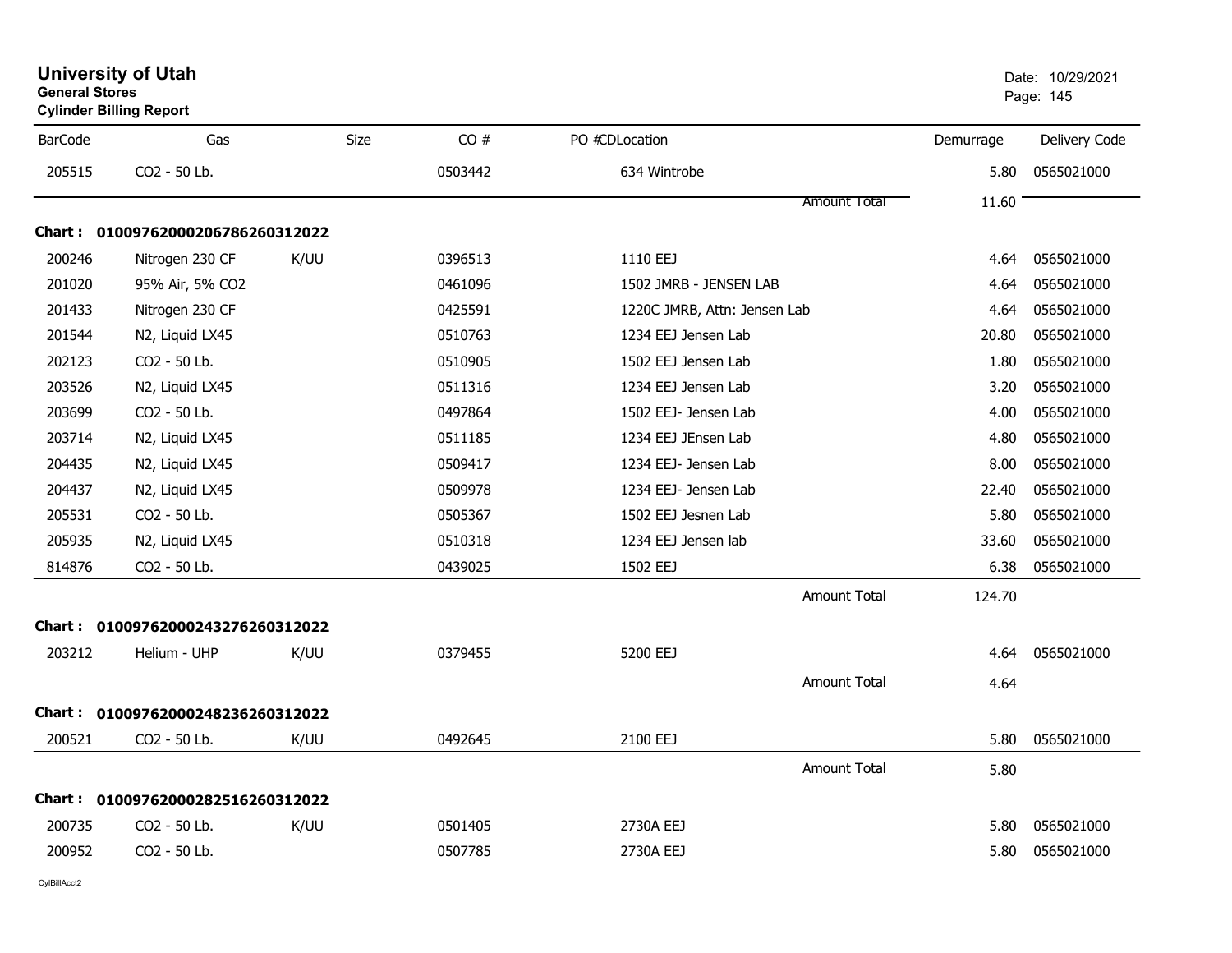| <b>General Stores</b> | <b>University of Utah</b><br><b>Cylinder Billing Report</b> |             |         |                                |           | Date: 10/29/2021<br>Page: 146 |
|-----------------------|-------------------------------------------------------------|-------------|---------|--------------------------------|-----------|-------------------------------|
| <b>BarCode</b>        | Gas                                                         | <b>Size</b> | CO#     | PO #CDLocation                 | Demurrage | Delivery Code                 |
| 201081                | CO2 - 50 Lb.                                                |             | 0507785 | 2730A EEJ                      | 5.80      | 0565021000                    |
| 823842                | CO2 - 50 Lb.                                                |             | 0504863 | 2730A EEJ                      | 7.83      | 0565021000                    |
| 823844                | CO2 - 50 Lb.                                                |             | 0504863 | 2730A EEJ                      | 7.83      | 0565021000                    |
|                       |                                                             |             |         | <b>Amount Total</b>            | 33.06     |                               |
|                       | Chart: 01009762000282656260312022                           |             |         |                                |           |                               |
| 200660                | Nitrogen 230 CF                                             | K/UU        | 0449510 | 1128 EEJ                       | 4.64      | 0565021000                    |
| 201012                | CO2 - 50 Lb.                                                |             | 0499474 | 4110 EEJ- Evavold Lab          | 5.80      | 0565021000                    |
| 201111                | Nitrogen 230 CF                                             |             | 0480889 | 4208 JMRB Evavold Lab          | 5.80      | 0565021000                    |
| 201156                | Argon                                                       |             | 0434898 | 5200 EEJ- EVAVOLD LAB          | 4.64      | 0565021000                    |
| 202106                | Nitrogen 230 CF                                             |             | 0432457 | 1536 JMRB, Attn: Brian Evavold | 4.64      | 0565021000                    |
| 202202                | Nitrogen 230 CF                                             |             | 0432457 | 1536 JMRB, Attn: Brian Evavold | 4.64      | 0565021000                    |
| 202221                | Nitrogen 230 CF                                             |             | 0480889 | 4208 JMRB Evavold Lab          | 5.80      | 0565021000                    |
|                       |                                                             |             |         | <b>Amount Total</b>            | 35.96     |                               |
|                       | Chart: 01009762000282786260312022                           |             |         |                                |           |                               |
| 204737                | CO2 - 50 Lb.                                                | K/UU        | 0508857 | 4208 EEJ Evavold Lab           | 5.80      | 0565021000                    |
|                       |                                                             |             |         | <b>Amount Total</b>            | 5.80      |                               |
|                       | Chart: 01009762000300386260312022                           |             |         |                                |           |                               |
| 203695                | CO2 - 50 Lb.                                                | K/UU        | 0481695 | 2200 EEJ - FAIRFAX LAB         | 5.80      | 0565021000                    |
|                       |                                                             |             |         | <b>Amount Total</b>            | 5.80      |                               |
|                       | Chart: 01009762000340086260312022                           |             |         |                                |           |                               |
| 200721                | CO2 - 50 Lb.                                                | K/UU        | 0507667 | 2724 EEJ                       | 5.80      | 0565021000                    |
| 200881                | CO2 - 50 Lb.                                                |             | 0507667 | 2724 EEJ                       | 5.80      | 0565021000                    |
|                       |                                                             |             |         | <b>Amount Total</b>            | 11.60     |                               |
|                       | Chart: 0100976500059301374626032022                         |             |         |                                |           |                               |
| 200732                | CO2 - 50 Lb.                                                | K/UU        | 0486183 | 1720A EEJ                      | 5.80      | 0565021000                    |
| 201192                | CO2 - 50 Lb.                                                |             | 0509668 | 1720A EEJ                      | 5.80      | 0565021000                    |
|                       |                                                             |             |         |                                |           |                               |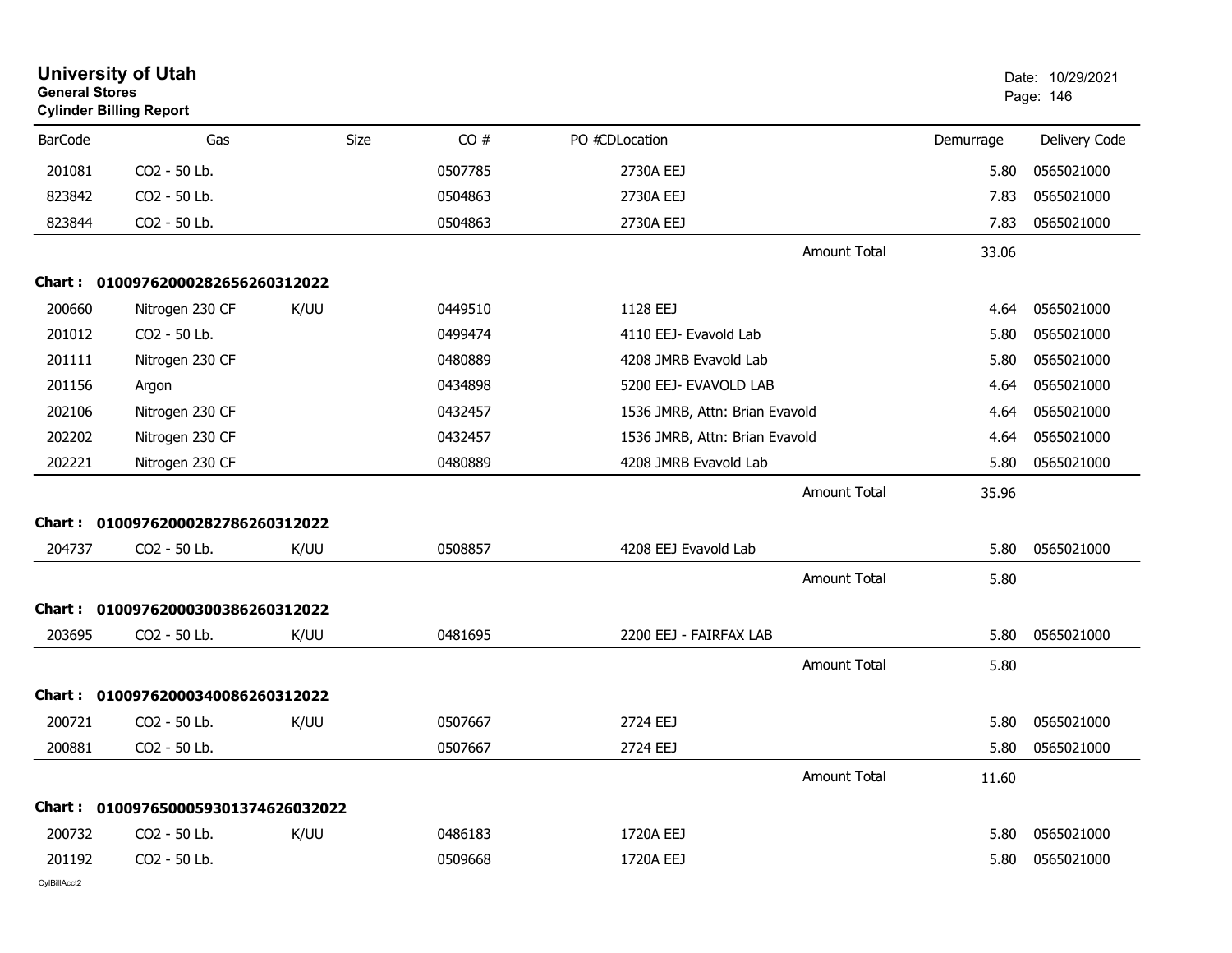|                | <b>University of Utah</b><br><b>General Stores</b><br><b>Cylinder Billing Report</b> |      |         |                       | Date: 10/29/2021<br>Page: 147 |           |               |
|----------------|--------------------------------------------------------------------------------------|------|---------|-----------------------|-------------------------------|-----------|---------------|
| <b>BarCode</b> | Gas                                                                                  | Size | CO#     | PO #CDLocation        |                               | Demurrage | Delivery Code |
| 202391         | Oxygen, USP - E                                                                      |      | 0503897 | 1720A EEJ Janis Weis  |                               | 5.80      | 0565021000    |
| 205334         | Oxygen, USP - E                                                                      |      | 0503897 | 1720A EEJ Janis Weis  |                               | 5.80      | 0565021000    |
| 205355         | Oxygen, USP - E                                                                      |      | 0503897 | 1720A EEJ Janis Weis  |                               | 5.80      | 0565021000    |
| 205885         | Oxygen, USP - E                                                                      |      | 0503897 | 1720A EEJ Janis Weis  |                               | 5.80      | 0565021000    |
| 820189         | Oxygen, USP - E                                                                      |      | 0476682 | 1720A EEJ             |                               | 7.83      | 0565021000    |
|                |                                                                                      |      |         |                       | <b>Amount Total</b>           | 42.63     |               |
|                | Chart: 0100976500059314141626032022                                                  |      |         |                       |                               |           |               |
| 200242         | Nitrogen 230 CF                                                                      | K/UU | 0457981 | 1520 EEJ              |                               | 4.64      | 0565021000    |
| 201695         | Nitrogen 230 CF                                                                      |      | 0475735 | 1128 JMRB Evavold Lab |                               | 5.80      | 0565021000    |
| 815843         | Oxygen, USP - E                                                                      |      | 0445949 | 5200 JMRB             |                               | 6.38      | 0565021000    |
| 815844         | Oxygen, USP - E                                                                      |      | 0445949 | 5200 JMRB             |                               | 6.38      | 0565021000    |
|                |                                                                                      |      |         |                       | <b>Amount Total</b>           | 23.20     |               |
|                | Chart: 0100976500059314790626032022                                                  |      |         |                       |                               |           |               |
| 200980         | CO <sub>2</sub> - Siphon                                                             | K/UU | 0508872 | 2520A EEJ Brown Lab   |                               | 5.80      | 0565021000    |
| 202072         | CO2 - Siphon                                                                         |      | 0479997 | 2520A JMRB Brown Lab  |                               | 4.20      | 0565021000    |
| 821783         | CO2 - Siphon                                                                         |      | 0508872 | 2520A EEJ Brown Lab   |                               | 7.83      | 0565021000    |
|                |                                                                                      |      |         |                       | <b>Amount Total</b>           | 17.83     |               |
|                | Chart: 0100976500059314950626032022                                                  |      |         |                       |                               |           |               |
| 203697         | CO2 - 50 Lb.                                                                         | K/UU | 0504306 | 2730B EEJ, Hale LAb   |                               | 5.80      | 0565021000    |
| 205314         | Oxygen, USP - E                                                                      |      | 0502772 | 2800 EEJ Hale Lab     |                               | 5.80      | 0565021000    |
| 823331         | Oxygen, USP - E                                                                      |      | 0502772 | 2800 EEJ Hale Lab     |                               | 7.83      | 0565021000    |
|                |                                                                                      |      |         |                       | <b>Amount Total</b>           | 19.43     |               |
| Chart :        | 0100976500059315440626032022                                                         |      |         |                       |                               |           |               |
| 201779         | CO2 - 50 Lb.                                                                         | K/UU | 0511058 | 2520M EEJ             |                               | 1.60      | 0565021000    |
| 202921         | CO2 - 50 Lb.                                                                         |      | 0511058 | 2520M EEJ             |                               | 1.60      | 0565021000    |
| 824207         | CO <sub>2</sub> - 50 Lb.                                                             |      | 0507906 | 2520M EEJ             |                               | 7.83      | 0565021000    |
|                |                                                                                      |      |         |                       |                               |           |               |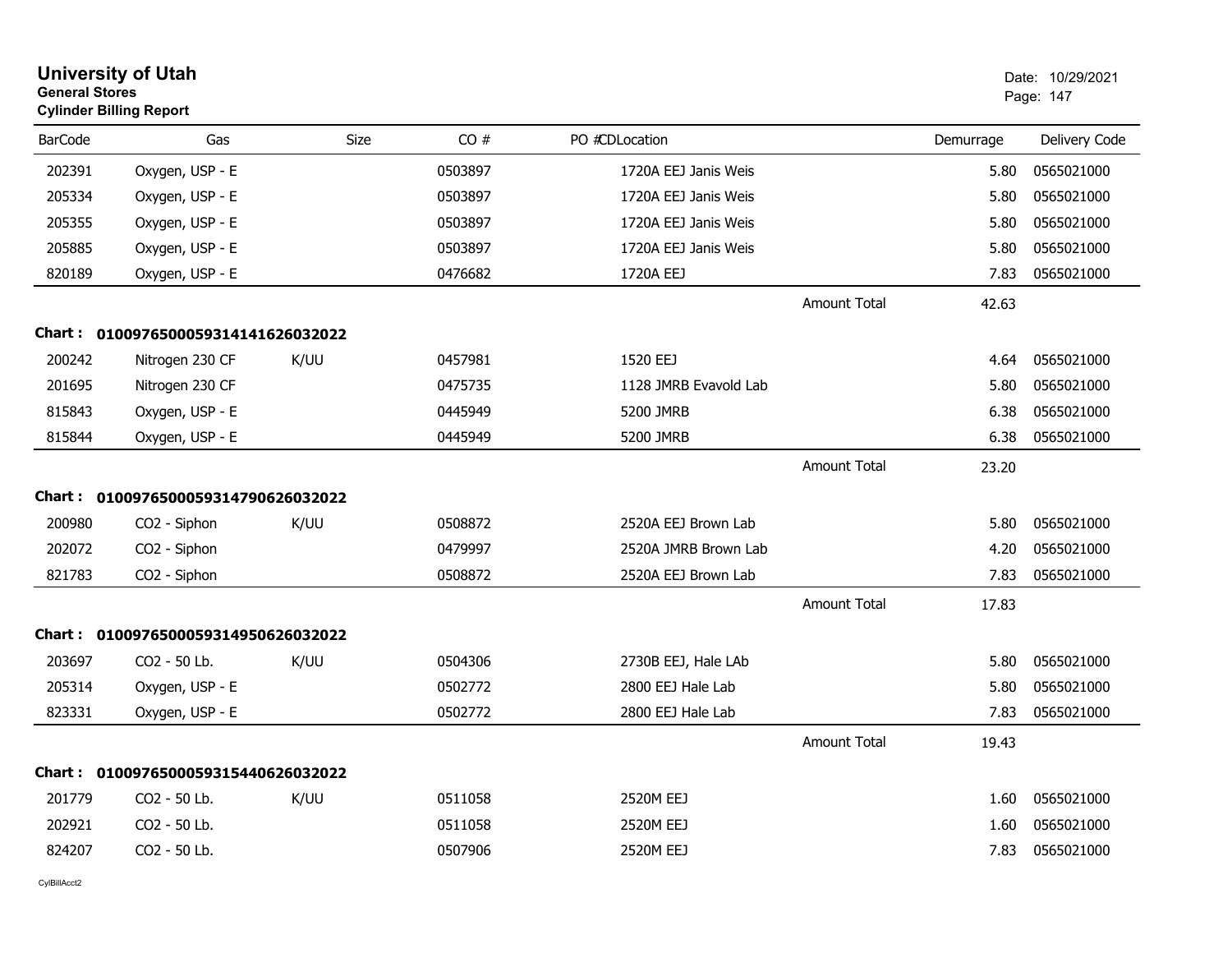| <b>University of Utah</b><br><b>General Stores</b><br><b>Cylinder Billing Report</b> |                                     |      |         |                        |                     |           | Date: 10/29/2021<br>Page: 148 |  |
|--------------------------------------------------------------------------------------|-------------------------------------|------|---------|------------------------|---------------------|-----------|-------------------------------|--|
| <b>BarCode</b>                                                                       | Gas                                 | Size | CO#     | PO #CDLocation         |                     | Demurrage | Delivery Code                 |  |
| 824210                                                                               | CO2 - 50 Lb.                        |      | 0507906 | 2520M EEJ              |                     | 7.83      | 0565021000                    |  |
| 824374                                                                               | CO2 - 50 Lb.                        |      | 0509009 | 2520M EEJ              |                     | 5.67      | 0565021000                    |  |
| 824379                                                                               | CO2 - 50 Lb.                        |      | 0509009 | 2520M EEJ              |                     | 7.83      | 0565021000                    |  |
|                                                                                      |                                     |      |         |                        | Amount Total        | 32.36     |                               |  |
| <b>Chart :</b>                                                                       | 0100976500059315480626032022        |      |         |                        |                     |           |                               |  |
| 200164                                                                               | CO <sub>2</sub> - 50 Lb.            | K/UU | 0469792 | 2104 EEJ               |                     | 5.80      | 0565021000                    |  |
| 200726                                                                               | CO2 - 50 Lb.                        |      | 0469792 | 2104 EEJ               |                     | 5.80      | 0565021000                    |  |
| 200887                                                                               | CO2 - 50 Lb.                        |      | 0469792 | 2104 EEJ               |                     | 5.80      | 0565021000                    |  |
| 203910                                                                               | CO2 - 50 Lb.                        |      | 0469792 | 2104 EEJ               |                     | 5.80      | 0565021000                    |  |
| 823257                                                                               | CO2 - 50 Lb.                        |      | 0498050 | 4720 EEJ Fairfax Lab   |                     | 7.83      | 0565041000                    |  |
|                                                                                      |                                     |      |         |                        | <b>Amount Total</b> | 31.03     |                               |  |
|                                                                                      | Chart: 0100976500059316160626032022 |      |         |                        |                     |           |                               |  |
| 202224                                                                               | Oxygen, USP - E                     | E/UU | 0474990 | 2520 EEJ North end     |                     | 5.80      | 0565021000                    |  |
| 203281                                                                               | Oxygen, USP - E                     |      | 0497472 | 2120 EEJ Mulvey Lab    |                     | 5.80      | 0565021000                    |  |
| 203994                                                                               | CO2 - Siphon                        |      | 0501419 | 2520A EEJ Mulvey Lab   |                     | 5.80      | 0565021000                    |  |
| 205447                                                                               | Oxygen, USP - E                     |      | 0497472 | 2120 EEJ Mulvey Lab    |                     | 5.80      | 0565021000                    |  |
| 205459                                                                               | Oxygen, USP - E                     |      | 0474990 | 2520 EEJ North end     |                     | 5.80      | 0565021000                    |  |
| 205475                                                                               | Oxygen, USP - E                     |      | 0474990 | 2520 EEJ North end     |                     | 5.80      | 0565021000                    |  |
| 205956                                                                               | Oxygen, USP - E                     |      | 0497472 | 2120 EEJ Mulvey Lab    |                     | 5.80      | 0565021000                    |  |
| 815937                                                                               | CO2 - Siphon                        |      | 0450222 | 2520 EEJ               |                     | 6.38      | 0565021000                    |  |
| 822853                                                                               | Oxygen, USP - E                     |      | 0497472 | 2120 EEJ Mulvey Lab    |                     | 7.83      | 0565021000                    |  |
| 822996                                                                               | Oxygen, USP - E                     |      | 0497472 | 2120 EEJ Mulvey Lab    |                     | 7.83      | 0565021000                    |  |
|                                                                                      |                                     |      |         |                        | <b>Amount Total</b> | 62.64     |                               |  |
| Chart :                                                                              | 0100976500059316270626032022        |      |         |                        |                     |           |                               |  |
| 203303                                                                               | CO <sub>2</sub> - 50 Lb.            | K/UU | 0509272 | 1502 EEJ- Haecker Lab  |                     | 5.80      | 0565021000                    |  |
| 203310                                                                               | CO2 - 50 Lb.                        |      | 0506196 | 1502 JMRB- Haecker Lab |                     | 5.80      | 0565021000                    |  |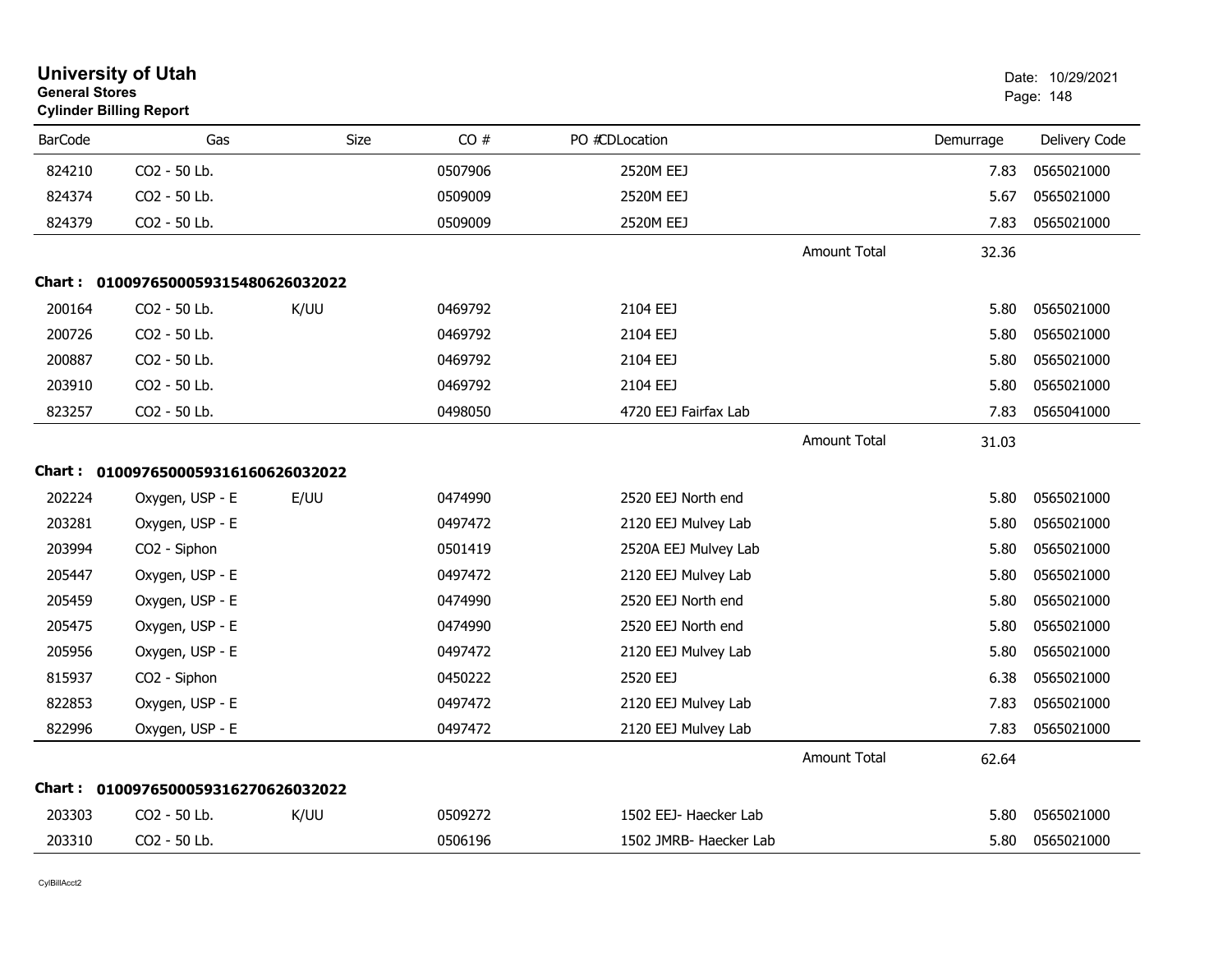| <b>General Stores</b> | <b>University of Utah</b><br><b>Cylinder Billing Report</b> |           |         |                                            |           | Date: 10/29/2021<br>Page: 149 |
|-----------------------|-------------------------------------------------------------|-----------|---------|--------------------------------------------|-----------|-------------------------------|
| <b>BarCode</b>        | Gas                                                         | Size      | CO#     | PO #CDLocation                             | Demurrage | Delivery Code                 |
|                       |                                                             |           |         | Amount Total                               | 11.60     |                               |
|                       | Chart: 0100976500059316410626002022                         |           |         |                                            |           |                               |
| 821666                | Oxygen/300                                                  | 300/MTAIR | 0486221 | LL214 HCI RN- animal facility- Bettini Lab | 7.83      | 0555LL3760                    |
|                       |                                                             |           |         | <b>Amount Total</b>                        | 7.83      |                               |
|                       | Chart: 0100976500059316410626032022                         |           |         |                                            |           |                               |
| 200491                | CO <sub>2</sub> - 50 Lb.                                    | K/UU      | 0506608 | 1702 EEJ                                   | 5.80      | 0565021000                    |
| 200799                | CO2 - 50 Lb.                                                |           | 0509911 | 1702 EEJ- Bettini Lab                      | 5.80      | 0565021000                    |
| 201182                | CO2 - 50 Lb.                                                |           | 0509911 | 1702 EEJ- Bettini Lab                      | 5.80      | 0565021000                    |
| 201912                | CO2 - 50 Lb.                                                |           | 0506608 | 1702 EEJ                                   | 5.80      | 0565021000                    |
| 203621                | N2, Liquid, 265                                             |           | 0510336 | 1820 EEJ                                   | 40.95     | 0565021000                    |
| 203673                | N2, Liquid, 265                                             |           | 0511049 | 1820 EEJ                                   | 21.84     | 0565021000                    |
| 203676                | N2, Liquid, 265                                             |           | 0509727 | 1820 EEJ                                   | 16.38     | 0565021000                    |
| 204723                | CO2 - 50 Lb.                                                |           | 0504279 | 1702 EEJ- Bettini Lab                      | 5.80      | 0565021000                    |
| 205658                | CO2 - 50 Lb.                                                |           | 0509911 | 1702 EEJ- Bettini Lab                      | 5.80      | 0565021000                    |
|                       |                                                             |           |         | Amount Total                               | 113.97    |                               |
|                       | Chart: 0100976500059316620626032022                         |           |         |                                            |           |                               |
| 200357                | CO2 - 50 Lb.                                                | K/UU      | 0502665 | 4110 EEJ Evalod Lab                        | 5.20      | 0565021000                    |
| 200670                | Nitrogen 230 CF                                             |           | 0504529 | 4116 EEJ                                   | 5.80      | 0565021000                    |
| 201189                | CO2 - 50 Lb.                                                |           | 0491038 | 4113 EEJ Evavold Lab                       | 5.20      | 0565021000                    |
| 201359                | CO2 - 50 Lb.                                                |           | 0504530 | 4208 EEJ- Evavold Lab                      | 5.80      | 0565021000                    |
| 205513                | CO2 - 50 Lb.                                                |           | 0502665 | 4110 EEJ Evalod Lab                        | 5.80      | 0565021000                    |
| 824209                | CO2 - 50 Lb.                                                |           | 0511184 | 4110 EEJ Evavold Lab                       | 0.81      | 0565021000                    |
| 824640                | CO2 - 50 Lb.                                                |           | 0511184 | 4110 EEJ Evavold Lab                       | 0.81      | 0565021000                    |
|                       |                                                             |           |         | <b>Amount Total</b>                        | 29.42     |                               |
|                       | Chart: 0100976500059317080626032022                         |           |         |                                            |           |                               |
| 202993                | Oxygen, USP - E                                             | E/UU      | 0496418 | 1720A EEJ                                  | 5.80      | 0565021000                    |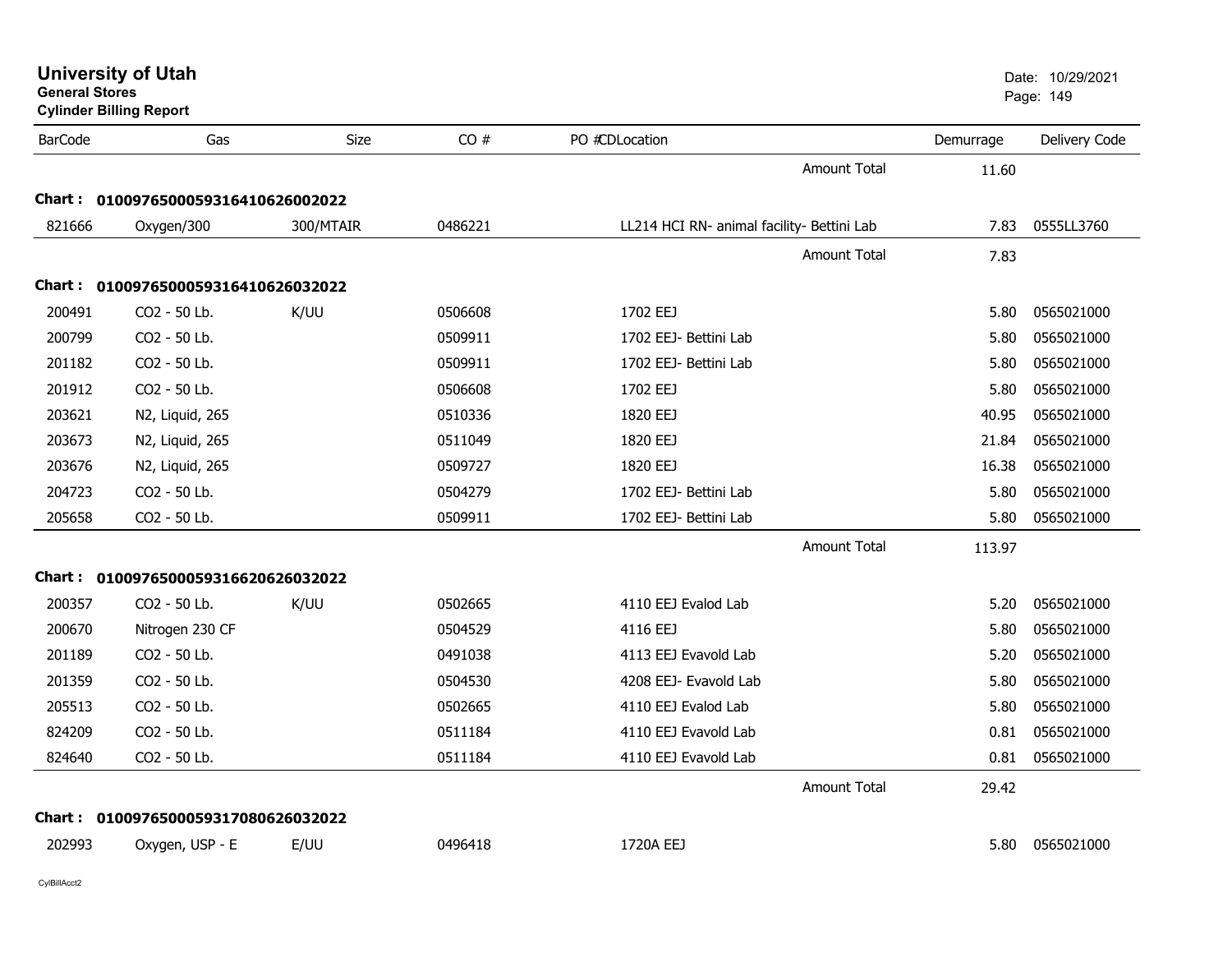| General Stores | <b>Cylinder Billing Report</b>      |           |         |                               |                     |           | Page: 150     |
|----------------|-------------------------------------|-----------|---------|-------------------------------|---------------------|-----------|---------------|
| <b>BarCode</b> | Gas                                 | Size      | CO#     | PO #CDLocation                |                     | Demurrage | Delivery Code |
| 205949         | Oxygen, USP - E                     |           | 0496418 | 1720A EEJ                     |                     | 5.80      | 0565021000    |
|                |                                     |           |         |                               | Amount Total        | 11.60     |               |
|                | Chart: 01011154915125616240012022   |           |         |                               |                     |           |               |
| 202112         | Helium - 219 CF                     | K/UU      | 0293203 | <b>GUEST HOUSE FRONT DESK</b> |                     | 4.64      | 0801000000    |
|                |                                     |           |         |                               | <b>Amount Total</b> | 4.64      |               |
|                | Chart: 01011242500062266260012022   |           |         |                               |                     |           |               |
| 200654         | CO2 - 50 Lb.                        | K/UU      | 0510650 | 327 WIntrobe                  |                     | 3.00      | 05215C1240    |
| 200977         | CO2 - 50 Lb.                        |           | 0494642 | 2760 CMC                      |                     | 5.80      | 05215C1240    |
| 201021         | CO2 - 50 Lb.                        |           | 0481882 | 327 Wintrobe                  |                     | 5.80      | 05215C1240    |
| 201489         | CO2 - 50 Lb.                        |           | 0505164 | 2760 CMC                      |                     | 5.80      | 05215C1240    |
| 201648         | CO2 - 50 Lb.                        |           | 0510650 | 327 WIntrobe                  |                     | 3.00      | 05215C1240    |
| 202123         | CO2 - 50 Lb.                        |           | 0499052 | 327 WIntorbe                  |                     | 2.80      | 05215C1240    |
| 818826         | CO2 - 50 Lb.                        |           | 0467702 | 327 WIntrobe                  |                     | 3.78      | 05215c1240    |
| 822049         | 5%027.3%CO2/N2                      |           | 0488591 | 327 WINTROBE                  |                     | 7.83      | 05215c1240    |
| 823189         | 5%027.3%CO2/N2                      |           | 0497555 | 327 WINTROBE                  |                     | 7.83      | 05215c1240    |
| 823986         | CO2 - 50 Lb.                        |           | 0505163 | 327 WIntrobe                  |                     | 7.83      | 05215C1240    |
|                |                                     |           |         |                               | <b>Amount Total</b> | 53.47     |               |
|                | Chart: 01011452000132106530812022   |           |         |                               |                     |           |               |
| 202331         | Nitrogen 115 CF                     | 125 CF/UU | 0429340 |                               |                     | 4.64      | 0854000000    |
| 203739         | Nitrogen 115 CF                     |           | 0455518 |                               |                     | 4.64      | 0854000000    |
|                |                                     |           |         |                               | <b>Amount Total</b> | 9.28      |               |
|                | Chart: 0101152500055900670626002022 |           |         |                               |                     |           |               |
| 822990         | Oxygen, USP - E                     | E/MT. AIR | 0497345 | HCI LL507 Attn: Brock Johnson |                     | 7.83      | 0555113760    |
| 822992         | Oxygen, USP - E                     |           | 0497345 | HCI LL507 Attn: Brock Johnson |                     | 7.83      | 0555ll3760    |
|                |                                     |           |         |                               | Amount Total        | 15.66     |               |

### **Chart : 0101152500059007774626002022**

CylBillAcct2

**General Stores**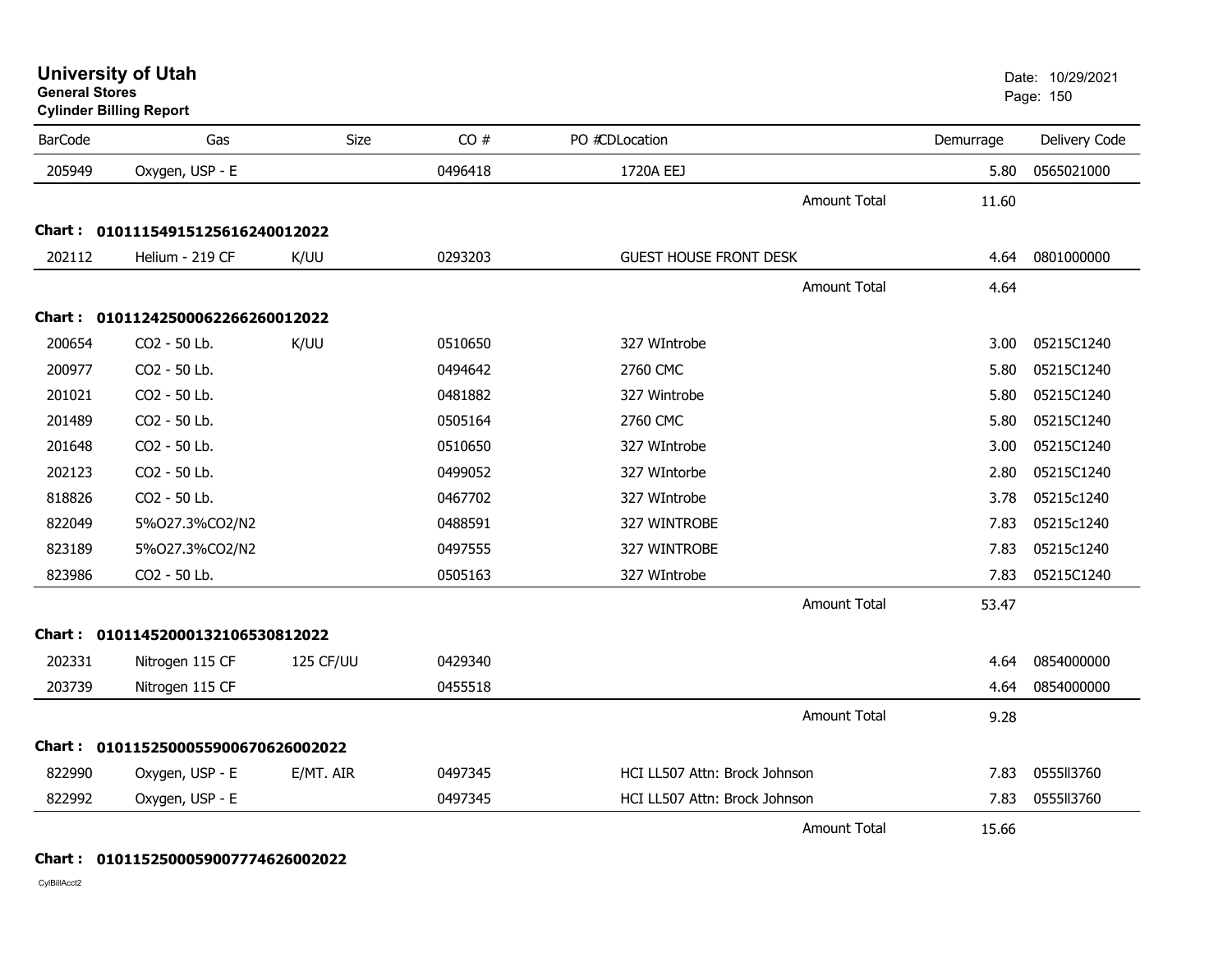| <b>General Stores</b> | <b>University of Utah</b><br><b>Cylinder Billing Report</b> |             |         |                 |                     |           | Date: 10/29/2021<br>Page: 151 |
|-----------------------|-------------------------------------------------------------|-------------|---------|-----------------|---------------------|-----------|-------------------------------|
| <b>BarCode</b>        | Gas                                                         | <b>Size</b> | CO#     | PO #CDLocation  |                     | Demurrage | Delivery Code                 |
| 824061                | Oxygen, USP - E                                             | E/MT. AIR   | 0506310 | LL507 HCI       |                     | 7.83      | 0555113760                    |
| 824062                | Oxygen, USP - E                                             |             | 0506310 | LL507 HCI       |                     | 7.83      | 0555113760                    |
| 824063                | Oxygen, USP - E                                             |             | 0506310 | LL507 HCI       |                     | 7.83      | 0555113760                    |
| 824066                | Oxygen, USP - E                                             |             | 0506310 | LL507 HCI       |                     | 7.83      | 0555113760                    |
| 824068                | Oxygen, USP - E                                             |             | 0506310 | LL507 HCI       |                     | 7.83      | 0555113760                    |
| 824069                | Oxygen, USP - E                                             |             | 0506310 | LL507 HCI       |                     | 7.83      | 0555113760                    |
|                       |                                                             |             |         |                 | <b>Amount Total</b> | 46.98     |                               |
|                       | Chart: 0101152500059314840626002022                         |             |         |                 |                     |           |                               |
| 821646                | Oxygen, USP                                                 | 200C/Mt.A   | 0484433 | HCI LL507       |                     | 7.83      | 0555II3760                    |
|                       |                                                             |             |         |                 | <b>Amount Total</b> | 7.83      |                               |
|                       | Chart: 01011526000187016260012022                           |             |         |                 |                     |           |                               |
| 823918                | Oxygen, USP                                                 | 200C/Mt.A   | 0504956 | LL215 HCI       |                     | 7.83      | 0555113760                    |
|                       |                                                             |             |         |                 | <b>Amount Total</b> | 7.83      |                               |
|                       | Chart: 01011806000162866430012022                           |             |         |                 |                     |           |                               |
| 204664                | Nitrogen NF                                                 | K/UU        | 0453614 | 4210 HCI        |                     | 4.64      | 0555LL3760                    |
|                       |                                                             |             |         |                 | <b>Amount Total</b> | 4.64      |                               |
|                       | Chart: 01011882000104496260012022                           |             |         |                 |                     |           |                               |
| 200119                | Helium - UHP                                                | K/UU        | 0507038 | <b>A710 HCI</b> |                     | 5.80      | 0555II3760                    |
| 200582                | Helium - UHP                                                |             | 0473487 | <b>HCI A710</b> |                     | 5.80      | 0555113760                    |
| 200611                | Zero Air                                                    |             | 0508680 | <b>A710 HCI</b> |                     | 5.80      | 0555113760                    |
| 200617                | Air - 233 CF                                                |             | 0467436 | <b>A710 HCI</b> |                     | 5.80      | 0555113760                    |
| 200620                | Zero Air                                                    |             | 0505958 | <b>A710 HCI</b> |                     | 0.80      | 0555LL3760                    |
| 200856                | Zero Air                                                    |             | 0510862 | <b>A710 HCI</b> |                     | 2.20      | 0555113760                    |
| 201308                | Helium - UHP                                                |             | 0505168 | <b>A710 HCI</b> |                     | 5.80      | 0555113760                    |
| 201992                | Hydrogen - UHP                                              |             | 0501453 | A710 HCI        |                     | 5.80      | 055513760                     |
| 202136                | Hydrogen - UHP                                              |             | 0482941 | <b>A710 HCI</b> |                     | 5.80      | 0555113760                    |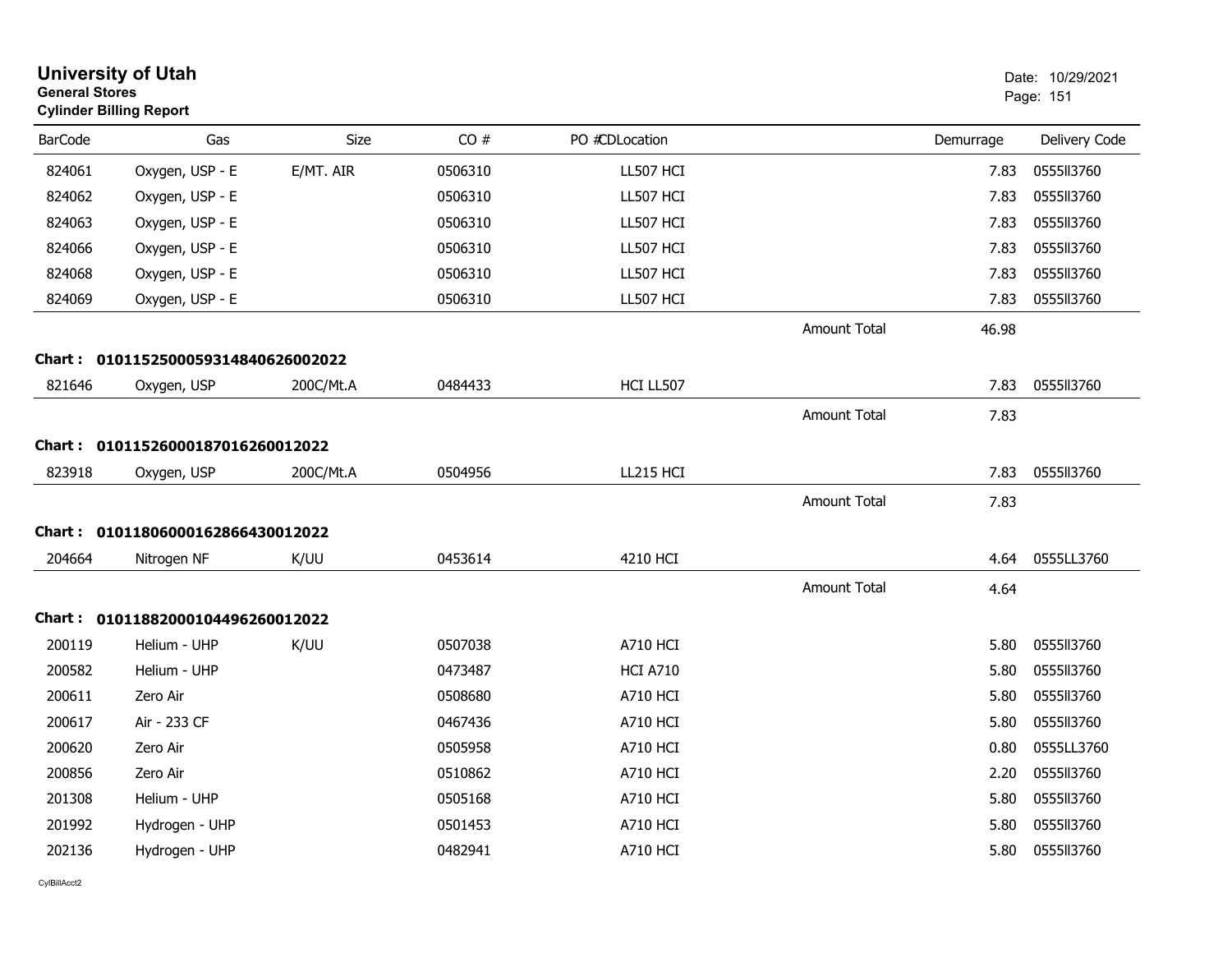| <b>General Stores</b>  | <b>University of Utah</b><br><b>Cylinder Billing Report</b> |      |         |                 |           | Date: 10/29/2021<br>Page: 152 |  |
|------------------------|-------------------------------------------------------------|------|---------|-----------------|-----------|-------------------------------|--|
| <b>BarCode</b>         | Gas                                                         | Size | CO#     | PO #CDLocation  | Demurrage | Delivery Code                 |  |
| 202155                 | Hydrogen - UHP                                              |      | 0507886 | <b>A710 HCI</b> | 5.80      | 0555LL3760                    |  |
| 202885                 | Helium - UHP                                                |      | 0502793 | LL376 HCI       | 5.80      | 0555113760                    |  |
| 203219                 | Helium - UHP                                                |      | 0508320 | <b>A710 HCI</b> | 5.80      | 0555113760                    |  |
| 203366                 | Helium - UHP                                                |      | 0506341 | <b>A710 HCI</b> | 5.80      | 0555113760                    |  |
| 203869                 | Zero Air                                                    |      | 0507886 | <b>A710 HCI</b> | 3.60      | 0555LL3760                    |  |
| 204423                 | Zero Air                                                    |      | 0510173 | A710 HCI RN     | 5.00      | 0555113760                    |  |
| 204678                 | Nitrogen, UHP                                               |      | 0485643 | <b>A710 HCI</b> | 5.80      | 0555LL3760                    |  |
| 204679                 | Nitrogen, UHP                                               |      | 0462395 | HCI - RS DOCK   | 4.64      | 0555LL3760                    |  |
| 205275                 | Nitrogen, UHP                                               |      | 0473087 | HCI LL720       | 5.80      | 0555113760                    |  |
| 205547                 | Nitrogen, UHP                                               |      | 0473087 | HCI LL720       | 5.80      | 0555113760                    |  |
| 803059                 | Hydrogen Res                                                |      | 0202873 |                 | 6.09      | 0555LL3760                    |  |
| 803061                 | Hydrogen Res                                                |      | 0202873 |                 | 6.09      | 0555LL3760                    |  |
| 806940                 | Res. Deuterium                                              |      | 0288826 | <b>A710 HCI</b> | 6.67      | 0555LL3760                    |  |
| 806941                 | Res. Deuterium                                              |      | 0288826 | <b>A710 HCI</b> | 6.67      | 0555LL3760                    |  |
| 806942                 | Res. Deuterium                                              |      | 0288826 | <b>A710 HCI</b> | 6.67      | 0555LL3760                    |  |
| 808503                 | 1% O2, In N2                                                |      | 0340508 | LL376 HCI       | 6.38      | 0555113760                    |  |
| 810427                 | 1% O2, In N2                                                |      | 0386435 | <b>A710 HCI</b> | 6.38      | 0555113760                    |  |
| 814226                 | 1%02 In N2                                                  |      | 0433713 | <b>A710 HCI</b> | 6.67      | 0555113760                    |  |
| 814837                 | Hydrogen Res                                                |      | 0437644 | <b>A710 HCI</b> | 6.38      | 0555LL3760                    |  |
| 821096                 | Res. Nitrogen                                               |      | 0482469 | <b>A710 HCI</b> | 7.83      | 0555113760                    |  |
| 822784                 | <b>UHP N2/300</b>                                           |      | 0495878 | <b>A710 HCI</b> | 7.83      | 0555LL3760                    |  |
| 822808                 | Res. Deuterium                                              |      | 0495339 | <b>A710 HCI</b> | 7.83      | 0555113760                    |  |
| 823581                 | Zero Air                                                    |      | 0509395 | <b>A710 HCI</b> | 7.83      | 0555LL3760                    |  |
| 823777                 | Nitrogen, UHP                                               |      | 0507069 | <b>A710 HCI</b> | 7.83      | 0555LL3760                    |  |
| 823802                 | Res. Helium                                                 |      | 0503287 | <b>A710 HCI</b> | 7.83      | 0555113760                    |  |
| 823862                 | Res. Nitrogen                                               |      | 0505344 | <b>A710 HCI</b> | 7.83      | 0555113760                    |  |
| 824041                 | Res. Nitrogen                                               |      | 0508428 | A710 HCI RN     | 7.83      | 0555113760                    |  |
| 824385<br>CvIBillAcct2 | Helium - UHP                                                |      | 0509822 | <b>A710 HCI</b> | 7.83      | 0555LL3760                    |  |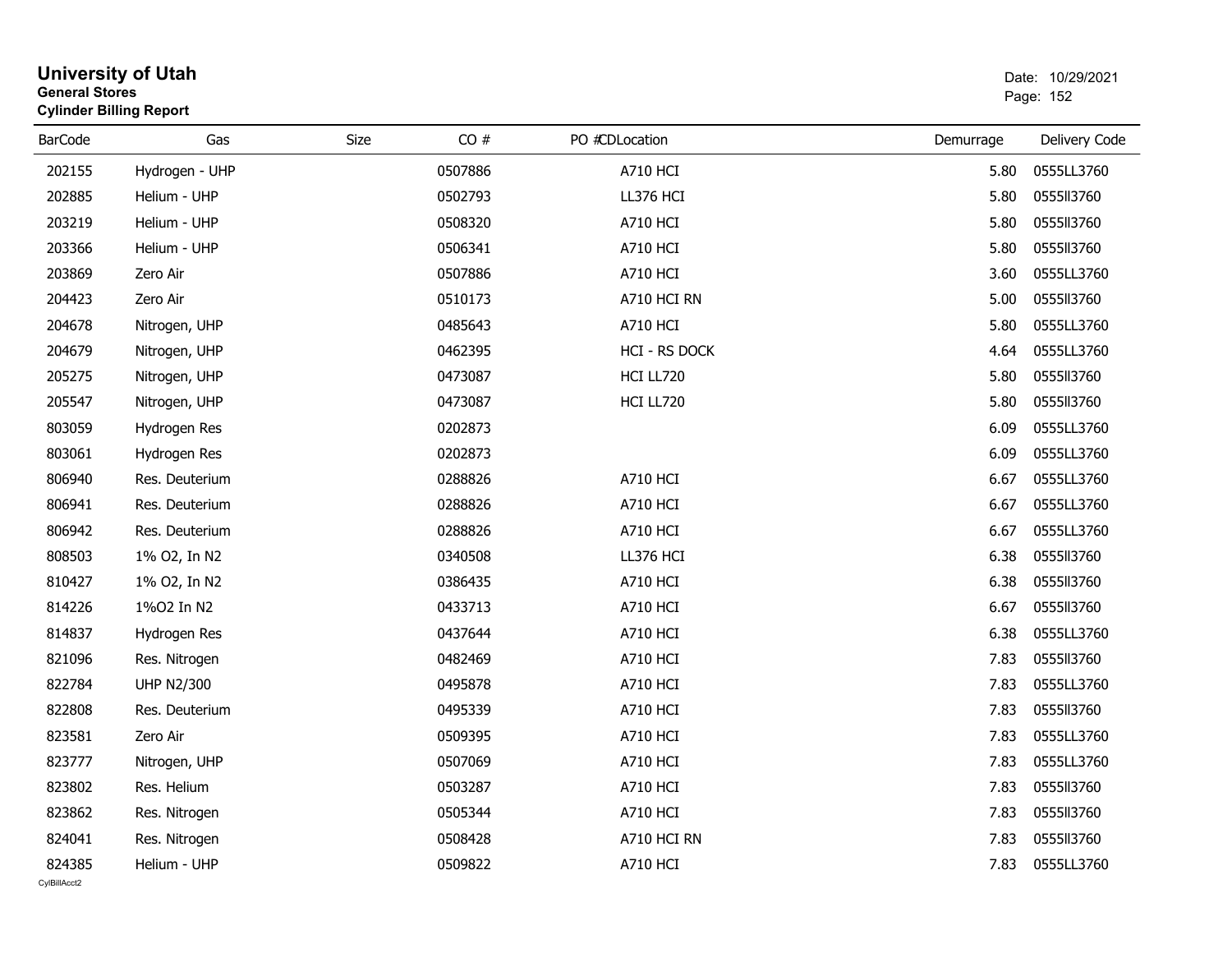| <b>University of Utah</b><br><b>General Stores</b><br><b>Cylinder Billing Report</b> |                                   |             |         |                           | Date: 10/29/2021<br>Page: 153 |                   |               |
|--------------------------------------------------------------------------------------|-----------------------------------|-------------|---------|---------------------------|-------------------------------|-------------------|---------------|
| <b>BarCode</b>                                                                       | Gas                               | <b>Size</b> | CO#     | PO #CDLocation            |                               | Demurrage         | Delivery Code |
| 824386                                                                               | Helium - UHP                      |             | 0509763 | A710 HCI RN               |                               | 7.83              | 0555LL3760    |
| 824548                                                                               | Res. Helium                       |             | 0509817 | <b>A710 HCI</b>           |                               | 2.97              | 0555LL3760    |
|                                                                                      |                                   |             |         |                           | Amount Total                  | 236.71            |               |
|                                                                                      | Chart: 01012232000208086240012022 |             |         |                           |                               |                   |               |
| 200186                                                                               | Oxygen, USP                       | K/UU        | 0510643 | LL501 HCI                 |                               | 3.00 <sub>1</sub> | 0555113760    |
| 200297                                                                               | Oxygen, USP                       |             | 0505966 | LL501 HCI RS              |                               | 5.80              | 0555LL3760    |
| 200387                                                                               | Nitrogen 230 CF                   |             | 0481146 | LL501 HCI                 |                               | 5.80              | 0555113760    |
| 200488                                                                               | Nitrogen 230 CF                   |             | 0481146 | LL501 HCI                 |                               | 5.80              | 0555113760    |
| 200618                                                                               | Nitrogen 230 CF                   |             | 0480562 | HCI LL501                 |                               | 5.80              | 0555113760    |
| 200631                                                                               | Oxygen, USP                       |             | 0505966 | LL501 HCI RS              |                               | 5.80              | 0555LL3760    |
| 200655                                                                               | Oxygen, USP                       |             | 0504802 | LL501 HCI                 |                               | 2.80              | 0555113760    |
| 201164                                                                               | Nitrogen 230 CF                   |             | 0481146 | LL501 HCI                 |                               | 5.80              | 0555113760    |
| 201456                                                                               | CO2 - 50 Lb.                      |             | 0306021 | BASEMENT CO2 ROOM         |                               | 4.64              | 0555LL3760    |
| 201647                                                                               | Helium - 219 CF                   |             | 0430878 | <b>NEW LAB</b>            |                               | 4.64              | 0555113760    |
| 201770                                                                               | Oxygen, USP                       |             | 0505966 | LL501 HCI RS              |                               | 5.80              | 0555LL3760    |
| 201814                                                                               | CO2 - 50 Lb.                      |             | 0306021 | BASEMENT CO2 ROOM         |                               | 4.64              | 0555LL3760    |
| 201944                                                                               | Nitrogen 230 CF                   |             | 0481146 | LL501 HCI                 |                               | 5.80              | 0555113760    |
| 202085                                                                               | Oxygen, USP                       |             | 0504802 | LL501 HCI                 |                               | 2.80              | 0555113760    |
| 202097                                                                               | CO2 - 50 Lb.                      |             | 0230190 | BASEMENT CO2 ROOM         |                               | 4.64              | 0555LL3760    |
| 202349                                                                               | CO2 - 50 Lb.                      |             | 0230190 | BASEMENT CO2 ROOM         |                               | 4.64              | 0555LL3760    |
| 202473                                                                               | CO2 - 50 Lb.                      |             | 0472090 | <b>HCI Recv. Dock</b>     |                               | 5.80              | 0555113760    |
| 202721                                                                               | Oxygen, USP                       |             | 0510643 | LL501 HCI                 |                               | 3.00              | 0555113760    |
| 202788                                                                               | Nitrogen 230 CF                   |             | 0480562 | HCI LL501                 |                               | 5.80              | 0555113760    |
| 202925                                                                               | Nitrogen 230 CF                   |             | 0481146 | LL501 HCI                 |                               | 5.80              | 0555113760    |
| 203015                                                                               | N2, Liquid LX45                   |             | 0509023 | LL512 HCI RS- Green Label |                               | 19.20             | 0555LL3760    |
| 203133                                                                               | Oxygen, USP                       |             | 0510643 | LL501 HCI                 |                               | 3.00              | 0555113760    |
| 203684                                                                               | Nitrogen 230 CF                   |             | 0481146 | LL501 HCI                 |                               | 5.80              | 0555113760    |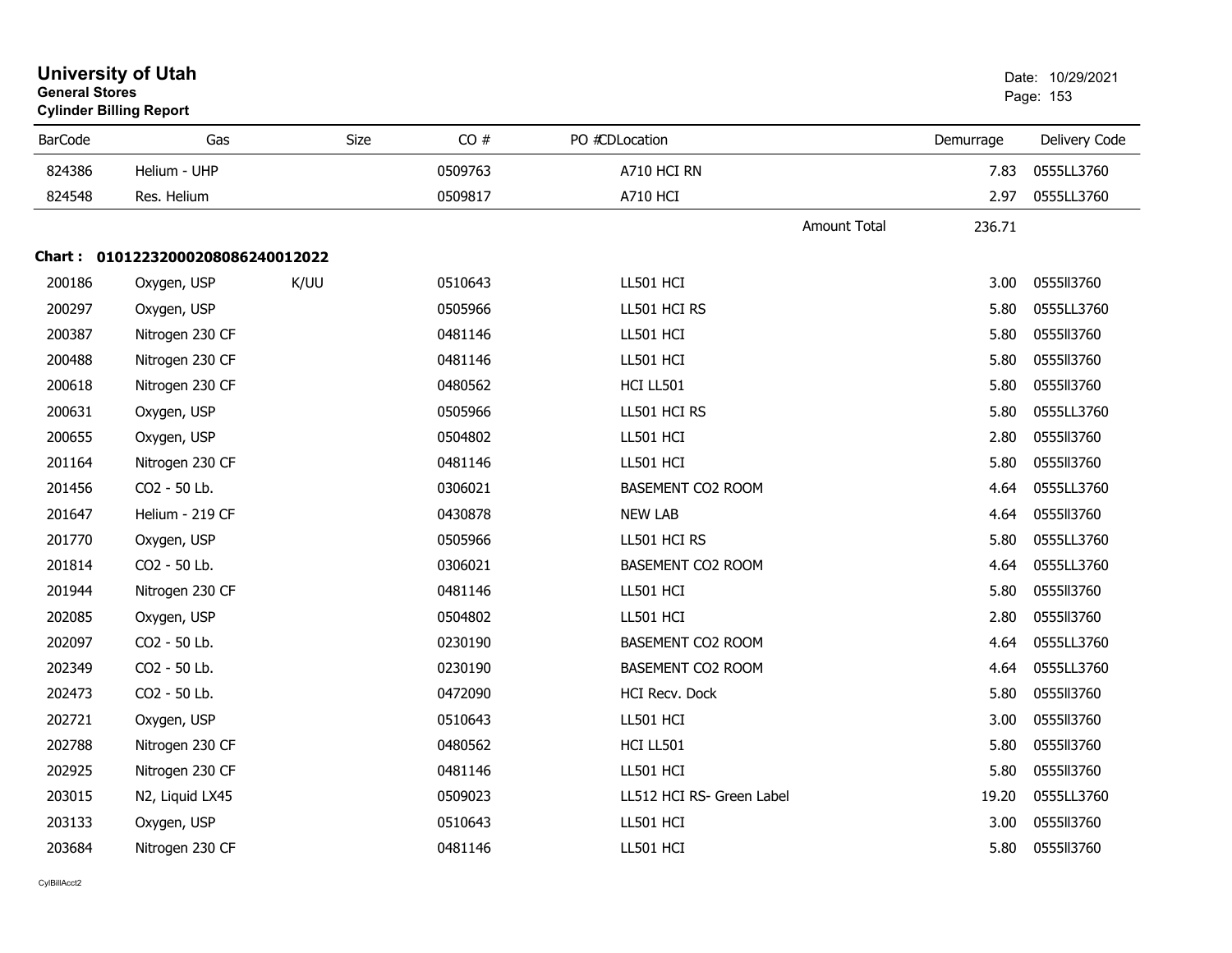| <b>General Stores</b> | <b>University of Utah</b><br><b>Cylinder Billing Report</b> |      |         |                             |           | Date: 10/29/2021<br>Page: 154 |
|-----------------------|-------------------------------------------------------------|------|---------|-----------------------------|-----------|-------------------------------|
| <b>BarCode</b>        | Gas                                                         | Size | CO#     | PO #CDLocation              | Demurrage | Delivery Code                 |
| 203815                | Oxygen, USP                                                 |      | 0430878 | <b>NEW LAB</b>              | 4.64      | 0555113760                    |
| 204714                | CO2 - 50 Lb.                                                |      | 0472090 | HCI Recv. Dock              | 5.80      | 0555113760                    |
| 205298                | Oxygen, USP                                                 |      | 0504802 | LL501 HCI                   | 2.80      | 0555113760                    |
| 205590                | N2, Liquid LX45                                             |      | 0510555 | LL512 HCI                   | 28.80     | 0555113760                    |
| 205622                | Oxygen, USP                                                 |      | 0510643 | LL501 HCI                   | 3.00      | 0555113760                    |
| 205827                | Oxygen, USP                                                 |      | 0505966 | LL501 HCI RS                | 5.80      | 0555LL3760                    |
| 819512                | Oxygen, USP                                                 |      | 0472090 | HCI Recv. Dock              | 7.83      | 0555113760                    |
| 823241                | Oxygen, USP                                                 |      | 0498182 | LL501 HCI                   | 7.83      | 0555113760                    |
|                       |                                                             |      |         | Amount Total                | 193.10    |                               |
|                       | Chart: 01012232000208086260012022                           |      |         |                             |           |                               |
| 200783                | CO <sub>2</sub> - 50 Lb.                                    | K/UU | 0484824 | 3568A HCI                   | 5.80      | 0555113760                    |
| 201184                | CO2 - 50 Lb.                                                |      | 0484825 | 3561 HCI                    | 5.80      | 0555113760                    |
| 202599                | CO <sub>2</sub> - 50 Lb.                                    |      | 0306021 | <b>BASEMENT CO2 ROOM</b>    | 4.64      | 0555LL3760                    |
| 202600                | CO2 - 50 Lb.                                                |      | 0306021 | BASEMENT CO2 ROOM           | 4.64      | 0555LL3760                    |
| 817192                | Co2 Liquid-55                                               |      | 0456673 | 3 TO BLDG 555 2 TO BLDG 556 | 58.00     | 0555LL3760                    |
| 820005                | $CO2 - E$                                                   |      | 0488918 | 2 TO BLDG 555 2 TO BLDG 554 | 7.83      | 0555LL3760                    |
| 822989                | Co2 Lq - 265                                                |      | 0510090 | 2 TO BLDG 555 1 TO BLDG 554 | 36.00     | 0555LL3760                    |
| 823815                | Co2 Lq - 265                                                |      | 0504087 | 2 TO BLDG 555 1 TO BLDG 554 | 8.00      | 0555LL3760                    |
| 823934                | Co2 Lq - 265                                                |      | 0505989 | 2 TO BLDG 555 1 TO BLDG 554 | 8.00      | 0555LL3760                    |
| 823934                | Co2 Lq - 265                                                |      | 0510505 | 2 TO BLDG 555 1 TO BLDG 554 | 22.00     | 0555LL3760                    |
| 824128                | Co2 Lq - 265                                                |      | 0509623 | 2 TO BLDG 555 1 TP BLDG 554 | 42.00     | 0555LL3760                    |
| 824129                | Co2 Lq - 265                                                |      | 0506164 | 2 TO BLDG 555 1 TO BLDG 554 | 8.00      | 0555LL3760                    |
| 824130                | Co2 Lq - 265                                                |      | 0506164 | 2 TO BLDG 555 1 TO BLDG 554 | 58.00     | 0555LL3760                    |
| 824180                | Co2 Lq - 265                                                |      | 0509623 | 2 TO BLDG 555 1 TP BLDG 554 | 42.00     | 0555LL3760                    |
| 824181                | Co2 Lq - 265                                                |      | 0508936 | 2 TO BDG 555 1 TO BLDG 554  | 8.00      | 0555LL3760                    |
| 824298                | Co2 Lq - 265                                                |      | 0510090 | 2 TO BLDG 555 1 TO BLDG 554 | 36.00     | 0555LL3760                    |
| 824302                | Co2 Lq - 265                                                |      | 0510090 | 2 TO BLDG 555 1 TO BLDG 554 | 36.00     | 0555LL3760                    |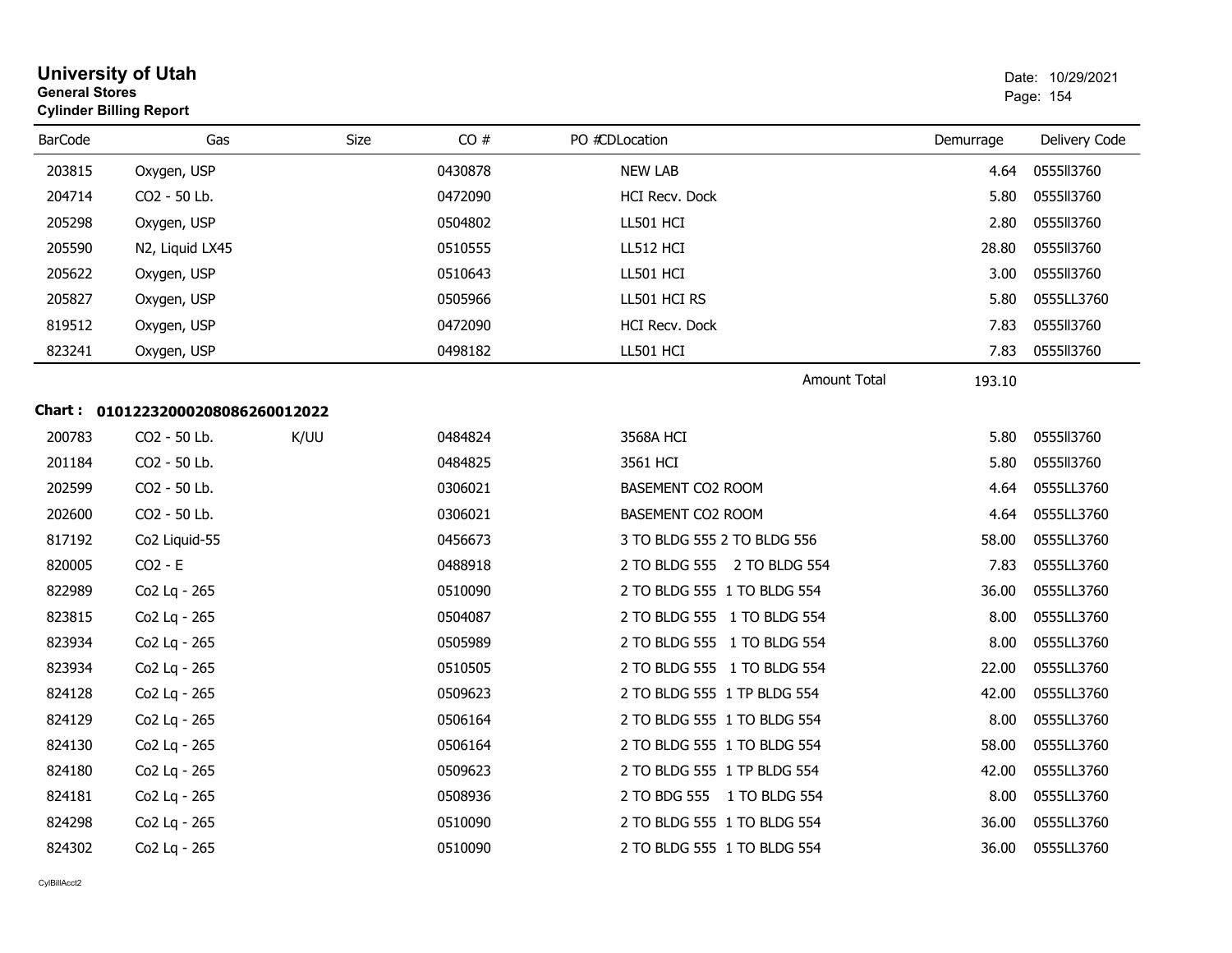| <b>General Stores</b> | <b>University of Utah</b><br><b>Cylinder Billing Report</b> |                  |         |                                |           | Date: 10/29/2021<br>Page: 155 |
|-----------------------|-------------------------------------------------------------|------------------|---------|--------------------------------|-----------|-------------------------------|
| <b>BarCode</b>        | Gas                                                         | Size             | CO#     | PO #CDLocation                 | Demurrage | Delivery Code                 |
| 824303                | Co2 Lq - 265                                                |                  | 0508573 | 2 TO BLDG 555 1 TO BLDG 554    | 36.00     | 0555LL3760                    |
| 824331                | Co2 Lq - 265                                                |                  | 0508665 | 2 TO BLDG 555 1 TO BLDG 556    | 58.00     | 0555113760                    |
| 824332                | Co2 Lq - 265                                                |                  | 0510834 | 2 TO BLDG 555<br>1 TO BLDG 554 | 14.00     | 0555ll3760                    |
| 824333                | Co2 Lq - 265                                                |                  | 0508665 | 2 TO BLDG 555 1 TO BLDG 556    | 36.00     | 0555113760                    |
| 824433                | Co2 Lq - 265                                                |                  | 0508936 | 2 TO BDG 555 1 TO BLDG 554     | 50.00     | 0555LL3760                    |
| 824495                | Co2 Lq - 265                                                |                  | 0509623 | 2 TO BLDG 555 1 TP BLDG 554    | 36.00     | 0555LL3760                    |
| 824506                | Co2 Lq - 265                                                |                  | 0509831 | 2 TO BLDG 555 1 TO BLDG 554    | 34.00     | 0555113760                    |
| 824507                | Co2 Lq - 265                                                |                  | 0509831 | 2 TO BLDG 555 1 TO BLDG 554    | 50.00     | 0555113760                    |
| 824508                | Co2 Lq - 265                                                |                  | 0509831 | 2 TO BLDG 555 1 TO BLDG 554    | 50.00     | 0555113760                    |
| 824540                | Co2 Lq - 265                                                |                  | 0510505 | 2 TO BLDG 555 1 TO BLDG 554    | 22.00     | 0555LL3760                    |
| 824607                | Co2 Lq - 265                                                |                  | 0510834 | 2 TO BLDG 555<br>1 TO BLDG 554 | 14.00     | 0555113760                    |
| 824608                | Co2 Lq - 265                                                |                  | 0510834 | 1 TO BLDG 554<br>2 TO BLDG 555 | 14.00     | 0555113760                    |
|                       |                                                             |                  |         | Amount Total                   | 804.71    |                               |
|                       | Chart: 01012531001130156240012022                           |                  |         |                                |           |                               |
| 203357                | Acetylene - B                                               | B/UU             | 0389722 | 2000 CIR OF HOPE RM LL376      | 4.64      | 0555LL3760                    |
|                       |                                                             |                  |         | Amount Total                   | 4.64      |                               |
|                       | Chart: 01012742000208016260012022                           |                  |         |                                |           |                               |
| 201319                | N2, Liquid LX45                                             | <b>180 LTR/U</b> | 0509632 | <b>N3970 HCH</b>               | 19.20     | 0555113760                    |
| 201319                | N2, Liquid LX45                                             | <b>180 LTR/U</b> | 0510778 | LL512 HCi RS- BMP              | 17.60     | 0555LL3760                    |
| 201540                | N2, Liquid LX45                                             |                  | 0510221 | 3370 HCI RN                    | 22.40     | 0555LL3760                    |
| 201540                | N2, Liquid LX45                                             |                  | 0510848 | 3370 HCI                       | 17.60     | 0555113760                    |
| 201635                | N2, Liquid LX45                                             |                  | 0510778 | LL512 HCi RS- BMP              | 11.20     | 0555LL3760                    |
| 201709                | N2, Liquid LX45                                             |                  | 0510150 | 3370 HCI                       | 28.80     | 0555113760                    |
| 201712                | N2, Liquid LX45                                             |                  | 0510379 | LL512 HCI                      | 19.20     | 0555113760                    |
| 201728                | N2, Liquid LX45                                             |                  | 0509981 | 3370 HCI RN                    | 19.20     | 0555LL3760                    |
| 201801                | N2, Liquid LX45                                             |                  | 0510006 | 1450 HCI RN                    | 9.60      | 0555LL3760                    |
| 201873                | N2, Liquid LX45                                             |                  | 0511225 | 3370 HCI                       | 3.20      | 0555113760                    |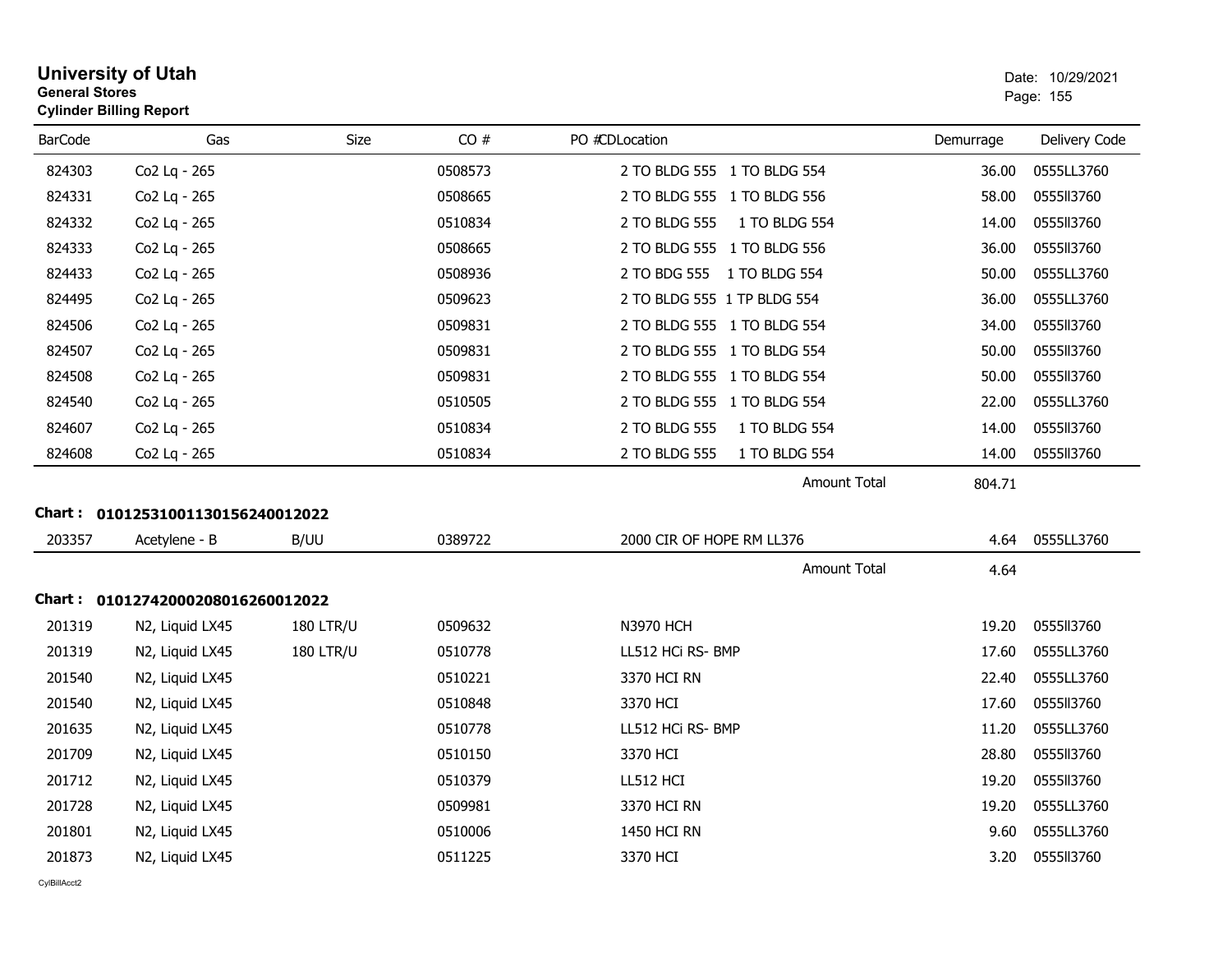| <b>General Stores</b> | <b>University of Utah</b><br><b>Cylinder Billing Report</b> |           |         |                       |                     |           | Date: 10/29/2021<br>Page: 156 |
|-----------------------|-------------------------------------------------------------|-----------|---------|-----------------------|---------------------|-----------|-------------------------------|
| <b>BarCode</b>        | Gas                                                         | Size      | CO#     | PO #CDLocation        |                     | Demurrage | Delivery Code                 |
| 202428                | N2, Liquid LX45                                             |           | 0509354 | 1450 RN HCI           |                     | 46.40     | 0555LL3760                    |
| 202431                | N2, Liquid LX45                                             |           | 0510779 | 3370 HCI RN           |                     | 17.60     | 0555LL3760                    |
| 202580                | N2, Liquid LX45                                             |           | 0509353 | 3370 RN HCI           |                     | 6.40      | 0555LL3760                    |
| 203017                | N2, Liquid LX45                                             |           | 0510779 | 3370 HCI RN           |                     | 14.40     | 0555LL3760                    |
| 203574                | N2, Liquid LX45                                             |           | 0510583 | <b>N3970 HCH</b>      |                     | 27.20     | 0555LL3760                    |
| 203713                | N2, Liquid LX45                                             |           | 0510889 | 3370 HCI              |                     | 14.40     | 0555113760                    |
| 203779                | N2, Liquid LX45                                             |           | 0509742 | LL512 HCI RS- BPM     |                     | 6.40      | 0555LL3760                    |
| 204264                | N2, Liquid LX45                                             |           | 0510580 | 3370 HCI RN           |                     | 12.80     | 0555LL3760                    |
| 204399                | N2, Liquid LX45                                             |           | 0510377 | 3370 HCI              |                     | 19.20     | 055513760                     |
| 204399                | N2, Liquid LX45                                             |           | 0510890 | 1450 HCI              |                     | 14.40     | 0555113760                    |
| 204400                | N2, Liquid LX45                                             |           | 0511173 | <b>N3970 HCH</b>      |                     | 4.80      | 055513760                     |
| 204401                | N2, Liquid LX45                                             |           | 0510378 | 1450 HCI              |                     | 22.40     | 0555113760                    |
| 204435                | N2, Liquid LX45                                             |           | 0510324 | <b>N3970 HCH</b>      |                     | 32.00     | 0555113760                    |
| 204438                | N2, Liquid LX45                                             |           | 0510222 | LL512 HCI RS- BMP Lab |                     | 22.40     | 0555LL3760                    |
| 205413                | N2, Liquid LX45                                             |           | 0509632 | <b>N3970 HCH</b>      |                     | 9.60      | 0555113760                    |
| 205589                | N2, Liquid LX45                                             |           | 0511146 | LL512 HCI             |                     | 6.40      | 0555113760                    |
| 205705                | N2, Liquid LX45                                             |           | 0509893 | LL512 HCI RS- BMP     |                     | 9.60      | 0555LL3760                    |
| 205774                | N <sub>2</sub> , Liquid LX <sub>45</sub>                    |           | 0510005 | 3370 HCI RN           |                     | 9.60      | 0555LL3760                    |
|                       |                                                             |           |         |                       | <b>Amount Total</b> | 464.00    |                               |
|                       | Chart: 0101280500054903094637002022                         |           |         |                       |                     |           |                               |
| 200727                | CO2 - 50 Lb.                                                | K/UU      | 0461969 | 3450 SKAGGS           |                     | 4.64      | 0555LL3760                    |
| 201715                | CO2 - 50 Lb.                                                |           | 0461969 | 3450 SKAGGS           |                     | 4.64      | 0555LL3760                    |
| 203312                | CO2 - 50 Lb.                                                |           | 0463502 | 3440 SKAGGS           |                     | 4.64      | 0555LL3760                    |
| 205361                | CO2 - 50 Lb.                                                |           | 0463502 | 3440 SKAGGS           |                     | 4.64      | 0555LL3760                    |
|                       |                                                             |           |         |                       | <b>Amount Total</b> | 18.56     |                               |
|                       | Chart: 01013352000206636261012022                           |           |         |                       |                     |           |                               |
| 807152                | 95% N2, 5% CO2                                              | 200C/Mt.A | 0306514 | 271 EMRL              |                     | 6.38      | 0056003040                    |
|                       |                                                             |           |         |                       |                     |           |                               |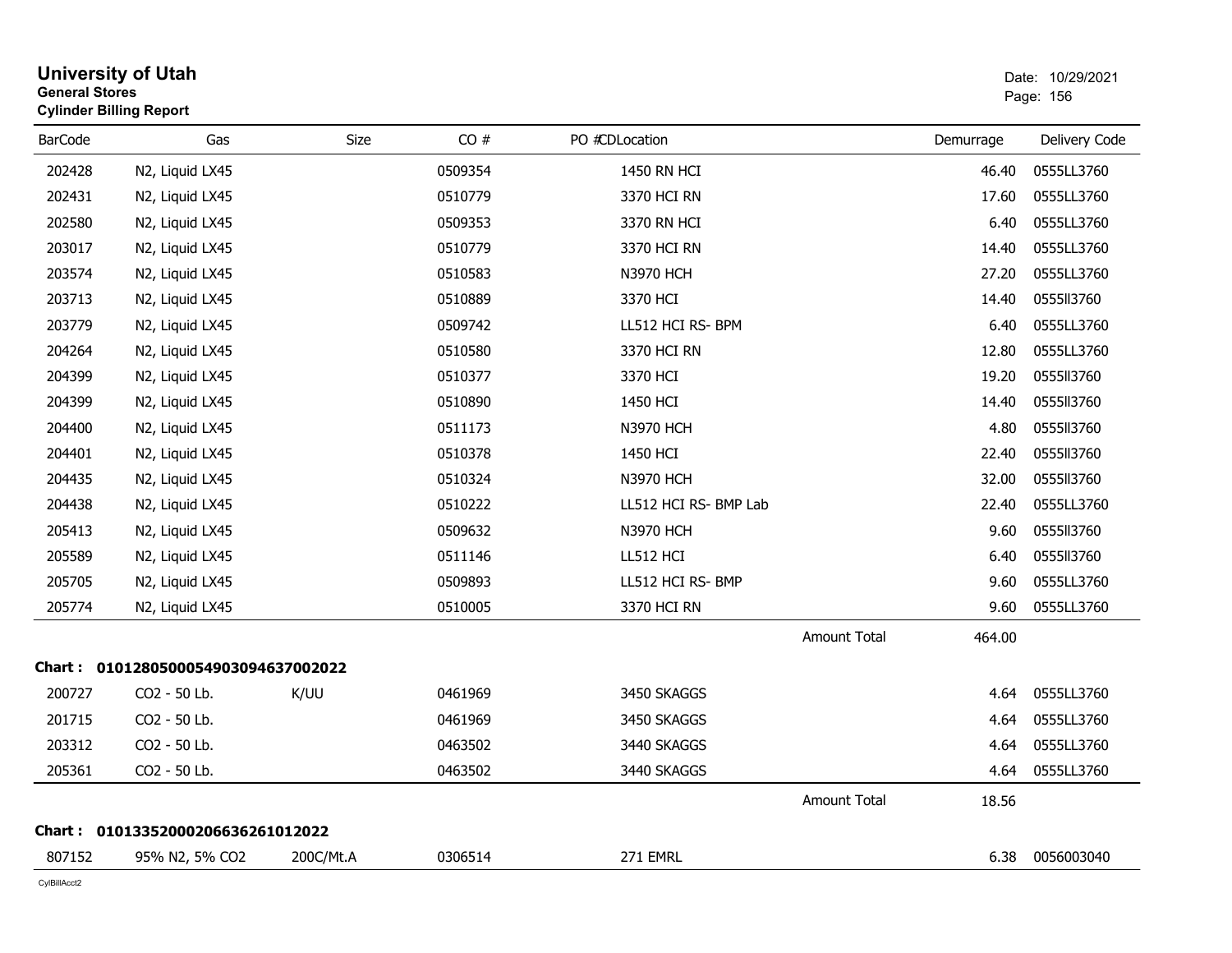| General Stores | <b>Cylinder Billing Report</b>      |             |         |                |                     |           | Page: 157     |
|----------------|-------------------------------------|-------------|---------|----------------|---------------------|-----------|---------------|
| <b>BarCode</b> | Gas                                 | <b>Size</b> | CO#     | PO #CDLocation |                     | Demurrage | Delivery Code |
|                |                                     |             |         |                | <b>Amount Total</b> | 6.38      |               |
|                | Chart: 01013352500193146260012022   |             |         |                |                     |           |               |
| 203097         | Oxygen, USP - E                     | E/UU        | 0349573 | 5015 SMBB      |                     | 4.64      | 0151031000    |
| 203428         | Oxygen, USP - E                     |             | 0349573 | 5015 SMBB      |                     | 4.64      | 0151031000    |
|                |                                     |             |         |                | <b>Amount Total</b> | 9.28      |               |
|                | Chart: 0101335500059315520626002022 |             |         |                |                     |           |               |
| 200883         | CO2 - 50 Lb.                        | K/UU        | 0442683 | 5340 SMBB      |                     | 4.64      | 0151032050    |
| 205539         | CO2 - 50 Lb.                        |             | 0401370 | 5340 SMBB      |                     | 4.64      | 0151055270    |
| 821367         | Oxygen, USP - D                     |             | 0482731 | 3205 SMBB      |                     | 7.83      | 0151032050    |
| 821386         | Oxygen, USP - D                     |             | 0483737 | <b>SMBB</b>    |                     | 7.83      | 0151032050    |
|                |                                     |             |         |                | <b>Amount Total</b> | 24.94     |               |
|                | Chart: 01013362000178926262512022   |             |         |                |                     |           |               |
| 202943         | Argon                               | K/UU        | 0503050 | 126 BPRB       |                     | 5.80      | 0565041000    |
|                |                                     |             |         |                | <b>Amount Total</b> | 5.80      |               |
| Chart :        | 01013372000240036260012022          |             |         |                |                     |           |               |
| 200608         | Air - 233 CF                        | K/UU        | 0338822 | 4440 ECCLES    |                     | 4.64      | 0533021000    |
|                |                                     |             |         |                | <b>Amount Total</b> | 4.64      |               |
| <b>Chart:</b>  | 01013372000281346260312022          |             |         |                |                     |           |               |
| 823985         | CO2 - 50 Lb.                        | 50#/Mt.Ai   | 0505219 | 2410 Eccles    |                     | 7.83      | 0533041450    |
| 824638         | CO2 - 50 Lb.                        |             | 0511191 | 2410 Eccles    |                     | 0.81      | 0533041450    |
| 824639         | CO2 - 50 Lb.                        |             | 0511191 | 2410 Eccles    |                     | 0.81      | 0533041450    |
|                |                                     |             |         |                | <b>Amount Total</b> | 9.45      |               |
| Chart : _      | 01013372000281796260312022          |             |         |                |                     |           |               |
| 202457         | Oxygen - 125 CF                     | 125 CF/UU   | 0431732 | 2480 ECCLES    |                     | 4.64      | 0533041450    |
| 822209         | Oxygen - 125 CF                     |             | 0491585 | 2480 Eccles    |                     | 7.83      | 0533041450    |
|                |                                     |             |         |                |                     |           |               |

**General Stores**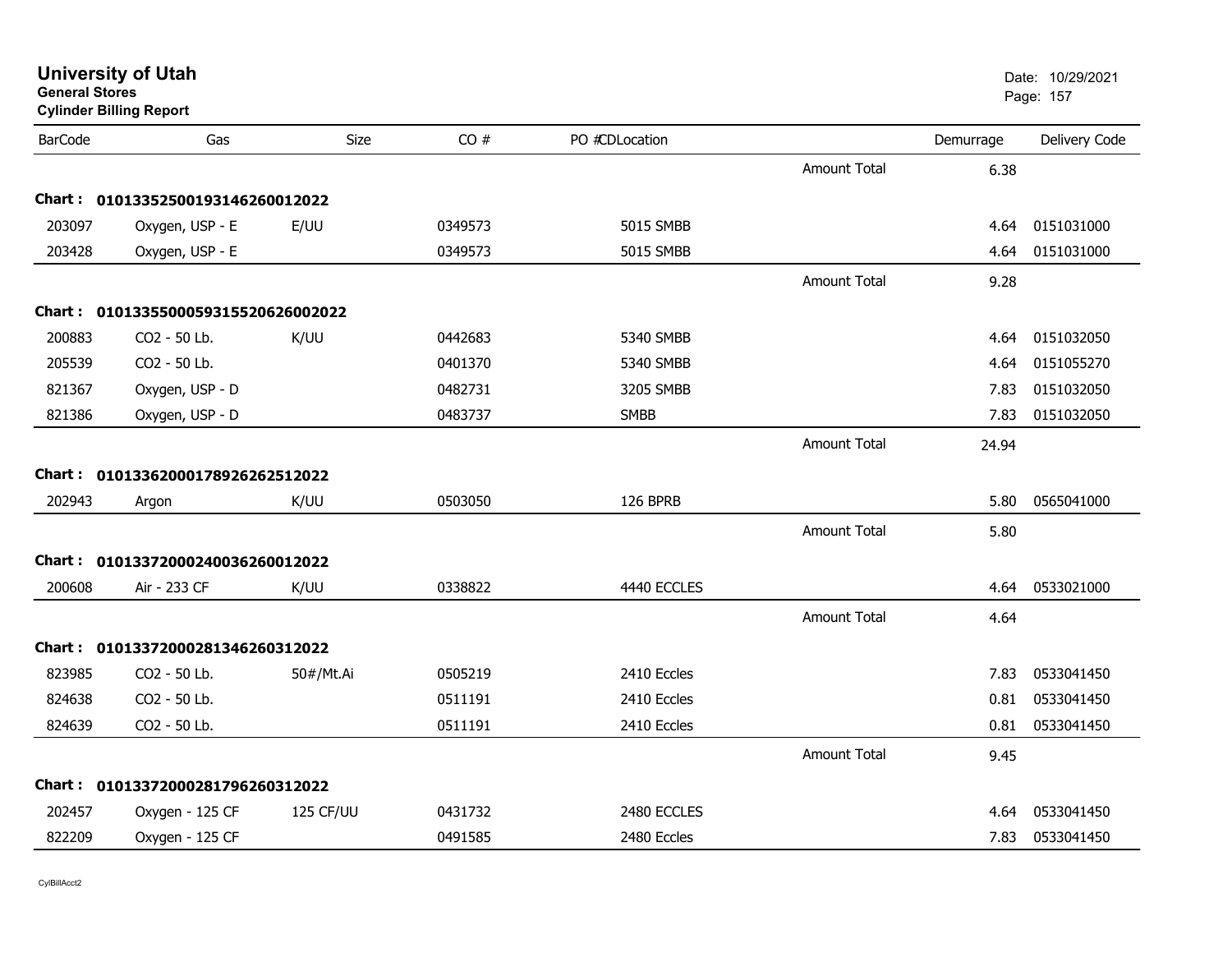|                | <b>University of Utah</b><br><b>General Stores</b><br><b>Cylinder Billing Report</b> |           |         |                |                     |           | Date: 10/29/2021<br>Page: 158 |  |
|----------------|--------------------------------------------------------------------------------------|-----------|---------|----------------|---------------------|-----------|-------------------------------|--|
| <b>BarCode</b> | Gas                                                                                  | Size      | CO#     | PO #CDLocation |                     | Demurrage | Delivery Code                 |  |
|                |                                                                                      |           |         |                | <b>Amount Total</b> | 12.47     |                               |  |
|                | Chart: 01013372500193796260312022                                                    |           |         |                |                     |           |                               |  |
| 200238         | Nitrogen 230 CF                                                                      | K/UU      | 0404951 | 3460 ECCLES    |                     | 4.64      | 0533041450                    |  |
| 201200         | Nitrogen 230 CF                                                                      |           | 0404951 | 3460 ECCLES    |                     | 4.64      | 0533041450                    |  |
| 205331         | Oxygen, USP - E                                                                      |           | 0482218 | 3270 Eccles    |                     | 5.80      | 0533041450                    |  |
|                |                                                                                      |           |         |                | Amount Total        | 15.08     |                               |  |
|                | Chart: 01013372500199746260012022                                                    |           |         |                |                     |           |                               |  |
| 200153         | Oxygen - 125 CF                                                                      | 125 CF/UU | 0432442 | 2450A EIHG     |                     | 4.64      | 0533041450                    |  |
|                |                                                                                      |           |         |                | <b>Amount Total</b> | 4.64      |                               |  |
|                | Chart: 01013372500262336260012022                                                    |           |         |                |                     |           |                               |  |
| 200817         | Nitrogen 230 CF                                                                      | K/UU      | 0417349 | 3260 EIHG      |                     | 4.64      | 0533032800                    |  |
| 200823         | Nitrogen 230 CF                                                                      |           | 0440943 | 3280 ECCLES    |                     | 4.64      | 0533032800                    |  |
| 200867         | Nitrogen 230 CF                                                                      |           | 0454502 | 3280 EIHG      |                     | 4.64      | 0533032800                    |  |
| 201261         | Nitrogen 230 CF                                                                      |           | 0454502 | 3280 EIHG      |                     | 4.64      | 0533032800                    |  |
| 201462         | Nitrogen 230 CF                                                                      |           | 0339863 | 3260 eccles    |                     | 4.64      | 0533032800                    |  |
| 201504         | Nitrogen 230 CF                                                                      |           | 0454502 | 3280 EIHG      |                     | 4.64      | 0533032800                    |  |
| 201931         | Nitrogen 230 CF                                                                      |           | 0392569 | 3260 ECCLES    |                     | 4.64      | 0533032800                    |  |
| 201946         | Nitrogen 230 CF                                                                      |           | 0454502 | 3280 EIHG      |                     | 4.64      | 0533032800                    |  |
| 204658         | Nitrogen 230 CF                                                                      |           | 0374279 | 3280 EIHG      |                     | 4.64      | 0533032800                    |  |
| 807762         | 5%Co2,5%O2,N2                                                                        |           | 0319832 | 2280 ECCLES    |                     | 6.38      | 0533032800                    |  |
|                |                                                                                      |           |         |                | <b>Amount Total</b> | 48.14     |                               |  |
|                | Chart: 01013372500262386260312022                                                    |           |         |                |                     |           |                               |  |
| 201490         | CO2 - 50 Lb.                                                                         | K/UU      | 0506686 | 2410 Eccles    |                     | 5.20      | 0533041450                    |  |
| 203706         | CO2 - 50 Lb.                                                                         |           | 0508853 | 2410 Eccles    |                     | 5.80      | 0533041450                    |  |
| 203707         | CO2 - 50 Lb.                                                                         |           | 0508983 | 7520 EIHG      |                     | 5.80      | 0533041450                    |  |
| 203709         | CO2 - 50 Lb.                                                                         |           | 0508983 | 7520 EIHG      |                     | 5.80      | 0533041450                    |  |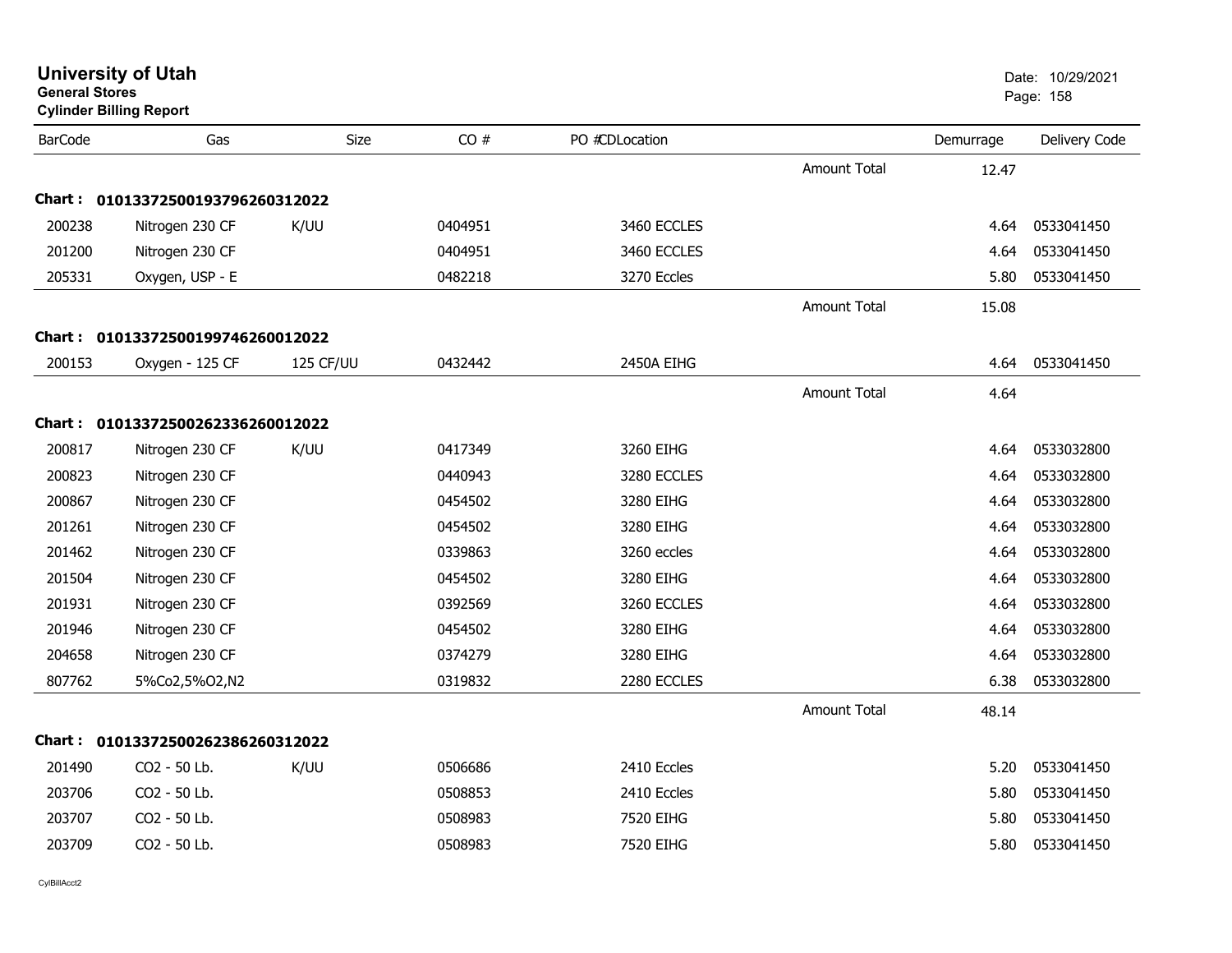| <b>General Stores</b> | University of Utah<br><b>Cylinder Billing Report</b> |           |         |                |                     |           | Date: 10/29/2021<br>Page: 159 |
|-----------------------|------------------------------------------------------|-----------|---------|----------------|---------------------|-----------|-------------------------------|
| <b>BarCode</b>        | Gas                                                  | Size      | CO#     | PO #CDLocation |                     | Demurrage | Delivery Code                 |
| 204739                | CO2 - 50 Lb.                                         |           | 0508853 | 2410 Eccles    |                     | 5.20      | 0533041450                    |
| 205681                | CO2 - 50 Lb.                                         |           | 0508983 | 7520 EIHG      |                     | 5.80      | 0533041450                    |
|                       |                                                      |           |         |                | Amount Total        | 33.60     |                               |
|                       | Chart: 0101337500050503779626032022                  |           |         |                |                     |           |                               |
| 203467                | Oxygen - 125 CF                                      | 125 CF/UU | 0506610 | 2480 Eccles    |                     | 5.80      | 0533041450                    |
| 203920                | Oxygen - 125 CF                                      |           | 0497464 | 2480 Eccles    |                     | 5.80      | 0533041450                    |
| 204747                | Oxygen - 125 CF                                      |           | 0506610 | 2480 Eccles    |                     | 5.80      | 0533041450                    |
|                       |                                                      |           |         |                | <b>Amount Total</b> | 17.40     |                               |
|                       | Chart: 0101337500051006158626002022                  |           |         |                |                     |           |                               |
| 200800                | CO2 - 50 Lb.                                         | K/UU      | 0509241 | 3330 ECCLES    |                     | 5.80      | 0533041450                    |
| 200908                | CO2 - 50 Lb.                                         |           | 0510737 | 3330 ECCLES    |                     | 0.20      | 0533041450                    |
| 201979                | CO2 - 50 Lb.                                         |           | 0509241 | 3330 ECCLES    |                     | 4.40      | 0533041450                    |
| 204269                | CO2 - 50 Lb.                                         |           | 0510737 | 3330 ECCLES    |                     | 0.20      | 0533041450                    |
| 824215                | CO2 - 50 Lb.                                         |           | 0508079 | 3330 ECCLES    |                     | 7.83      | 0533041450                    |
| 824219                | CO2 - 50 Lb.                                         |           | 0508079 | 3330 ECCLES    |                     | 7.83      | 0533041450                    |
|                       |                                                      |           |         |                | <b>Amount Total</b> | 26.26     |                               |
|                       | Chart: 0101337500051006174626032022                  |           |         |                |                     |           |                               |
| 823493                | CO2 - 50 Lb.                                         | 50#/Mt.Ai | 0501097 | 4550 EIHG      |                     | 7.83      | 0533041450                    |
|                       |                                                      |           |         |                | Amount Total        | 7.83      |                               |
|                       | Chart: 0101337500054504831626032022                  |           |         |                |                     |           |                               |
| 200149                | Oxygen - 125 CF                                      | 125 CF/UU | 0510297 | 2470 EIHG      |                     | 4.80      | 0533041450                    |
| 202363                | Oxygen - 125 CF                                      |           | 0510297 | 2470 EIHG      |                     | 4.80      | 0533041450                    |
|                       |                                                      |           |         |                | <b>Amount Total</b> | 9.60      |                               |
|                       | Chart: 0101337500059100617626032022                  |           |         |                |                     |           |                               |
| 201255                | CO2 - 50 Lb.                                         | K/UU      | 0510918 | 4550 EIHG      |                     | 1.80      | 0533041450                    |
| 201853                | CO2 - 50 Lb.                                         |           | 0510918 | 4550 EIHG      |                     | 1.80      | 0533041450                    |
|                       |                                                      |           |         |                |                     |           |                               |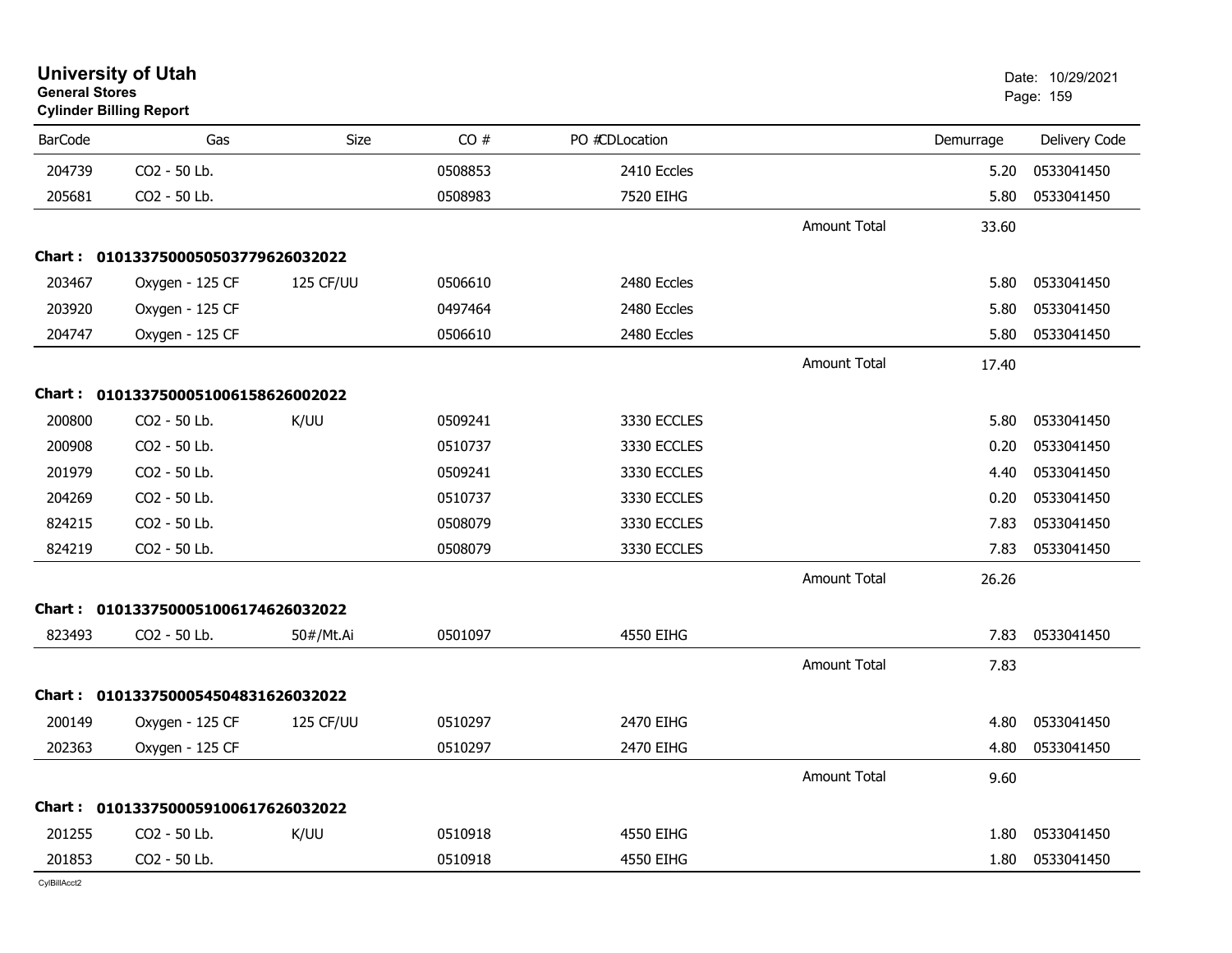| General Stores | <b>Cylinder Billing Report</b>      |        |         |                     |                     |           | Page: 160     |
|----------------|-------------------------------------|--------|---------|---------------------|---------------------|-----------|---------------|
| <b>BarCode</b> | Gas                                 | Size   | CO#     | PO #CDLocation      |                     | Demurrage | Delivery Code |
|                |                                     |        |         |                     | <b>Amount Total</b> | 3.60      |               |
|                | Chart: 0101337500059312610626032022 |        |         |                     |                     |           |               |
| 201614         | CO2 - 50 Lb.                        | K/UU   | 0508322 | 4550 EIHG           |                     | 5.80      | 0533041450    |
| 821892         | CO2 - 50 Lb.                        |        | 0487445 | 4550 Eccles         |                     | 5.40      | 0533021000    |
|                |                                     |        |         |                     | <b>Amount Total</b> | 11.20     |               |
|                | Chart: 0101337500059312910626002022 |        |         |                     |                     |           |               |
| 200366         | CO2 - 50 Lb.                        | K/UU   | 0185630 | 4450 ECCKES         |                     | 4.64      | 0533021000    |
| 202671         | Oxygen, USP - E                     |        | 0349804 | 4490 ECCLES         |                     | 4.64      | 0533021000    |
| 203164         | Oxygen, USP - E                     |        | 0349804 | 4490 ECCLES         |                     | 4.64      | 0533021000    |
| 203378         | Oxygen, USP - E                     |        | 0349804 | 4490 ECCLES         |                     | 4.64      | 0533021000    |
| 203418         | Oxygen, USP - E                     |        | 0349804 | 4490 ECCLES         |                     | 4.64      | 0533021000    |
| 203436         | Oxygen, USP - E                     |        | 0349804 | 4490 ECCLES         |                     | 4.64      | 0533021000    |
| 203819         | N2, Liquid GP45                     |        | 0116183 | BLDG. 533 ROOM 4550 |                     | 46.40     | 0533042200    |
| 516771         | CO2 - 50 Lb.                        |        | 0453161 | 4550 EIHG           |                     | 5.40      | 0533021000    |
|                |                                     |        |         |                     | Amount Total        | 79.64     |               |
|                | Chart: 0101337500059312910626032022 |        |         |                     |                     |           |               |
| 202499         | CO2 - 20 Lb.                        | 20#/UU | 0509110 | 4450A EIHG          |                     | 5.80      | 0533021000    |
| 202972         | CO2 - 20 Lb.                        |        | 0482854 | 4450A Eccles        |                     | 5.80      | 0533021000    |
| 204489         | Co2 Food Grade                      |        | 0509110 | 4450A EIHG          |                     | 5.80      | 0533021000    |
| 204491         | Co2 Food Grade                      |        | 0509110 | 4450A EIHG          |                     | 5.80      | 0533021000    |
| 819355         | 2%O2/5%C02/N2                       |        | 0470450 | 4490 ECCLES         |                     | 7.83      | 0533021000    |
|                |                                     |        |         |                     | Amount Total        | 31.03     |               |
|                | Chart: 0101337500059314600626032022 |        |         |                     |                     |           |               |
| 200032         | CO2 - 50 Lb.                        | K/UU   | 0490172 | 4370 Eccles         |                     | 5.80      | 0533041450    |
| 200406         | CO2 - 50 Lb.                        |        | 0502989 | 4370 Eccles         |                     | 5.80      | 0533041450    |
| 200804         | CO2 - 50 Lb.                        |        | 0490172 | 4370 Eccles         |                     | 5.80      | 0533041450    |
|                |                                     |        |         |                     |                     |           |               |

**General Stores**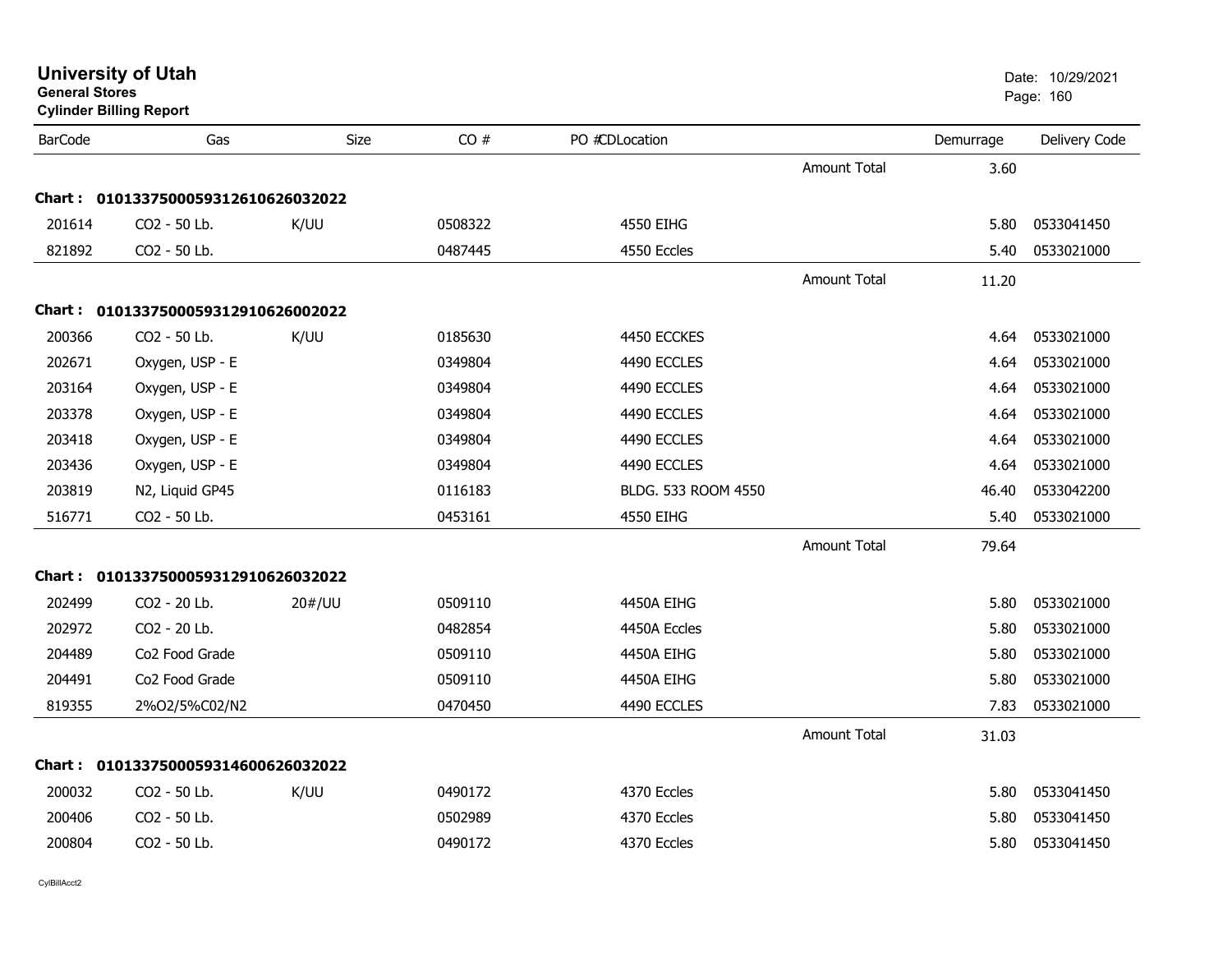|                        | <b>University of Utah</b><br><b>General Stores</b><br><b>Cylinder Billing Report</b> |      |         |                |                     |           |                 |
|------------------------|--------------------------------------------------------------------------------------|------|---------|----------------|---------------------|-----------|-----------------|
| <b>BarCode</b>         | Gas                                                                                  | Size | CO#     | PO #CDLocation |                     | Demurrage | Delivery Code   |
| 201475                 | CO2 - 50 Lb.                                                                         |      | 0502989 | 4370 Eccles    |                     | 5.80      | 0533041450      |
| 202346                 | CO2 - 50 Lb.                                                                         |      | 0490172 | 4370 Eccles    |                     | 5.80      | 0533041450      |
| 202766                 | CO2 - 50 Lb.                                                                         |      | 0502989 | 4370 Eccles    |                     | 5.80      | 0533041450      |
| 203006                 | CO2 - 50 Lb.                                                                         |      | 0490172 | 4370 Eccles    |                     | 5.80      | 0533041450      |
| 203690                 | CO2 - 50 Lb.                                                                         |      | 0490172 | 4370 Eccles    |                     | 5.80      | 0533041450      |
| 205514                 | CO2 - 50 Lb.                                                                         |      | 0490172 | 4370 Eccles    |                     | 5.80      | 0533041450      |
|                        |                                                                                      |      |         |                | <b>Amount Total</b> | 52.20     |                 |
|                        | Chart: 0101337500059314800626002022                                                  |      |         |                |                     |           |                 |
| 200249                 | Nitrogen 230 CF                                                                      | K/UU | 0332645 | 4350 ECCLES    |                     | 4.64      | 0533041450      |
|                        |                                                                                      |      |         |                | <b>Amount Total</b> | 4.64      |                 |
|                        | Chart: 0101337500059314800626032022                                                  |      |         |                |                     |           |                 |
| 200393                 | Nitrogen 230 CF                                                                      | K/UU | 0466045 | 4240 EIHG      |                     | 5.80      | 0533021000      |
| 200479                 | CO2 - 50 Lb.                                                                         |      | 0497680 | 4280 Eccles    |                     | 5.80      | 0533041450      |
| 201711                 | N2, Liquid LX45                                                                      |      | 0509125 | 4290 EIHG      |                     | 33.60     | 0533041450      |
| 201718                 | Air - 233 CF                                                                         |      | 0464879 | 4280 EIHG      |                     | 5.80      | 0533041450      |
| 202045                 | CO2 - 50 Lb.                                                                         |      | 0497680 | 4280 Eccles    |                     | 5.80      | 0533041450      |
| 202458                 | Oxygen - 125 CF                                                                      |      | 0506696 | 4270B Eccles   |                     | 5.80      | 0533041450      |
| 202841                 | N2, Liquid LX45                                                                      |      | 0510194 | 4290 EIHG      |                     | 40.00     | 0533041450      |
| 203850                 | Nitrogen 230 CF                                                                      |      | 0466045 | 4240 EIHG      |                     | 5.80      | 0533021000      |
| 203930                 | Oxygen - 125 CF                                                                      |      | 0509731 | 4270B EIHG     |                     | 5.80      | 0533041450      |
| 203990                 | CO2 - 50 Lb.                                                                         |      | 0459120 | 4330 EIHG      |                     | 4.64      | 0533041450      |
| 204438                 | N2, Liquid LX45                                                                      |      | 0508282 | 4290 EIHG      |                     | 6.40      | 0533041450      |
| 205783                 | N2, Liquid LX45                                                                      |      | 0511069 | 4290 Eccles    |                     | 12.80     | 0533041450      |
|                        |                                                                                      |      |         |                | Amount Total        | 138.04    |                 |
|                        | Chart: 0101337500059315090626032022                                                  |      |         |                |                     |           |                 |
| 200360                 | CO2 - 50 Lb.                                                                         | K/UU | 0509995 | 2410 Eccles    |                     | 5.80      | 0533041450      |
| 200648<br>CylBillAcct2 | CO2 - 50 Lb.                                                                         |      | 0509995 | 2410 Eccles    |                     |           | 5.80 0533041450 |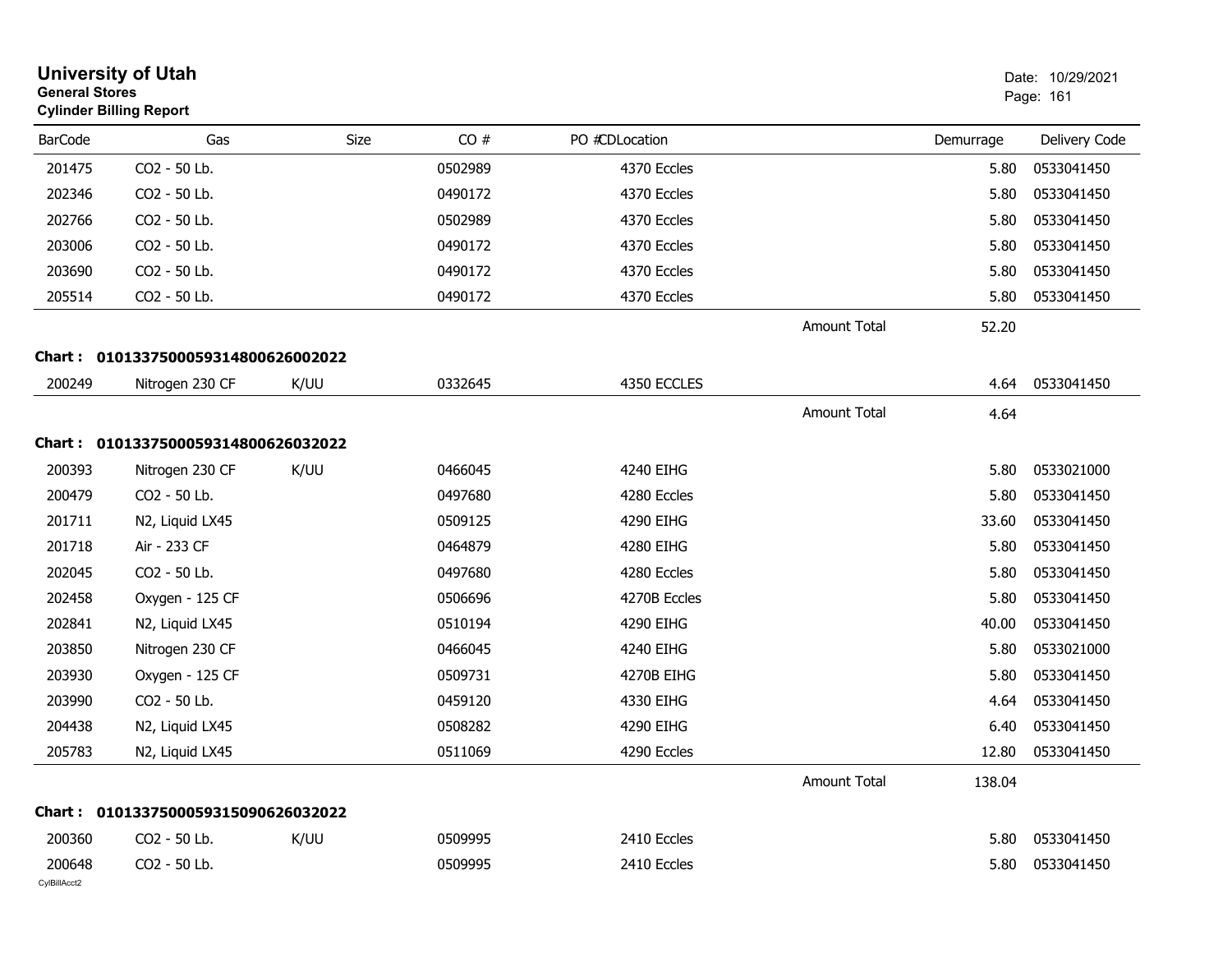| <b>General Stores</b> | <b>University of Utah</b><br><b>Cylinder Billing Report</b> |      |         |                      |                     |           | Date: 10/29/2021<br>Page: 162 |
|-----------------------|-------------------------------------------------------------|------|---------|----------------------|---------------------|-----------|-------------------------------|
| <b>BarCode</b>        | Gas                                                         | Size | CO#     | PO #CDLocation       |                     | Demurrage | Delivery Code                 |
| 823848                | CO2 - 50 Lb.                                                |      | 0504876 | 2410 Eccles          |                     | 7.83      | 0533041450                    |
| 824144                | CO2 - 50 Lb.                                                |      | 0507247 | 2410 Eccles          |                     | 7.02      | 0533041450                    |
|                       |                                                             |      |         |                      | Amount Total        | 26.45     |                               |
| Chart :               | 0101337500059316560626002022                                |      |         |                      |                     |           |                               |
| 200761                | Oxygen, USP                                                 | K/UU | 0254339 | <b>116 BPRB</b>      |                     | 4.64      | 0570001080                    |
|                       |                                                             |      |         |                      | <b>Amount Total</b> | 4.64      |                               |
|                       | Chart: 0101337500059316770643032022                         |      |         |                      |                     |           |                               |
| 200362                | CO2 - 50 Lb.                                                | K/UU | 0495328 | 318 WINTROBE         |                     | 5.80      | 0533041450                    |
| 203306                | CO2 - 50 Lb.                                                |      | 0495328 | 318 WINTROBE         |                     | 5.80      | 0533041450                    |
|                       |                                                             |      |         |                      | <b>Amount Total</b> | 11.60     |                               |
|                       | Chart: 0101337500059317060626032022                         |      |         |                      |                     |           |                               |
| 204591                | CO2 - 50 Lb.                                                | K/UU | 0509992 | 2475 Eccles          |                     | 5.80      | 0533041450                    |
| 204732                | CO2 - 50 Lb.                                                |      | 0506899 | 2475 EIHG            |                     | 5.80      | 0533041450                    |
|                       |                                                             |      |         |                      | <b>Amount Total</b> | 11.60     |                               |
|                       | Chart: 01013376000327976260312022                           |      |         |                      |                     |           |                               |
| 200886                | CO2 - 50 Lb.                                                | K/UU | 0506365 | 3250 EIHG            |                     | 5.80      | 0533041450                    |
| 200910                | CO2 - 50 Lb.                                                |      | 0422788 | 4145 EIHG            |                     | 4.64      | 0533041450                    |
| 202156                | CO2 - 50 Lb.                                                |      | 0506365 | 3250 EIHG            |                     | 5.80      | 0533041450                    |
| 202198                | CO2 - 50 Lb.                                                |      | 0412437 | 3330 ECCLES          |                     | 4.64      | 0533041450                    |
| 202588                | CO2 - 20 Lb.                                                |      | 0463961 | OUTSIDE RM 3330 EIHG |                     | 3.52      | 0533041450                    |
| 204716                | CO2 - 50 Lb.                                                |      | 0506365 | 3250 EIHG            |                     | 5.80      | 0533041450                    |
| 805471                | 5% O2 BAL N2                                                |      | 0274686 | 3270 ECCLES          |                     | 6.38      | 0533021000                    |
| 820694                | CO2 - 50 Lb.                                                |      | 0479373 | 3330 Eccles          |                     | 7.83      | 0533041450                    |
|                       |                                                             |      |         |                      | Amount Total        | 44.41     |                               |
|                       | Chart: 01013376000329596260312022                           |      |         |                      |                     |           |                               |
| 202625                | Oxygen, USP - E                                             | E/UU | 0505937 | 2450 EIHG            |                     | 1.00      | 0533041450                    |
| CylBillAcct2          |                                                             |      |         |                      |                     |           |                               |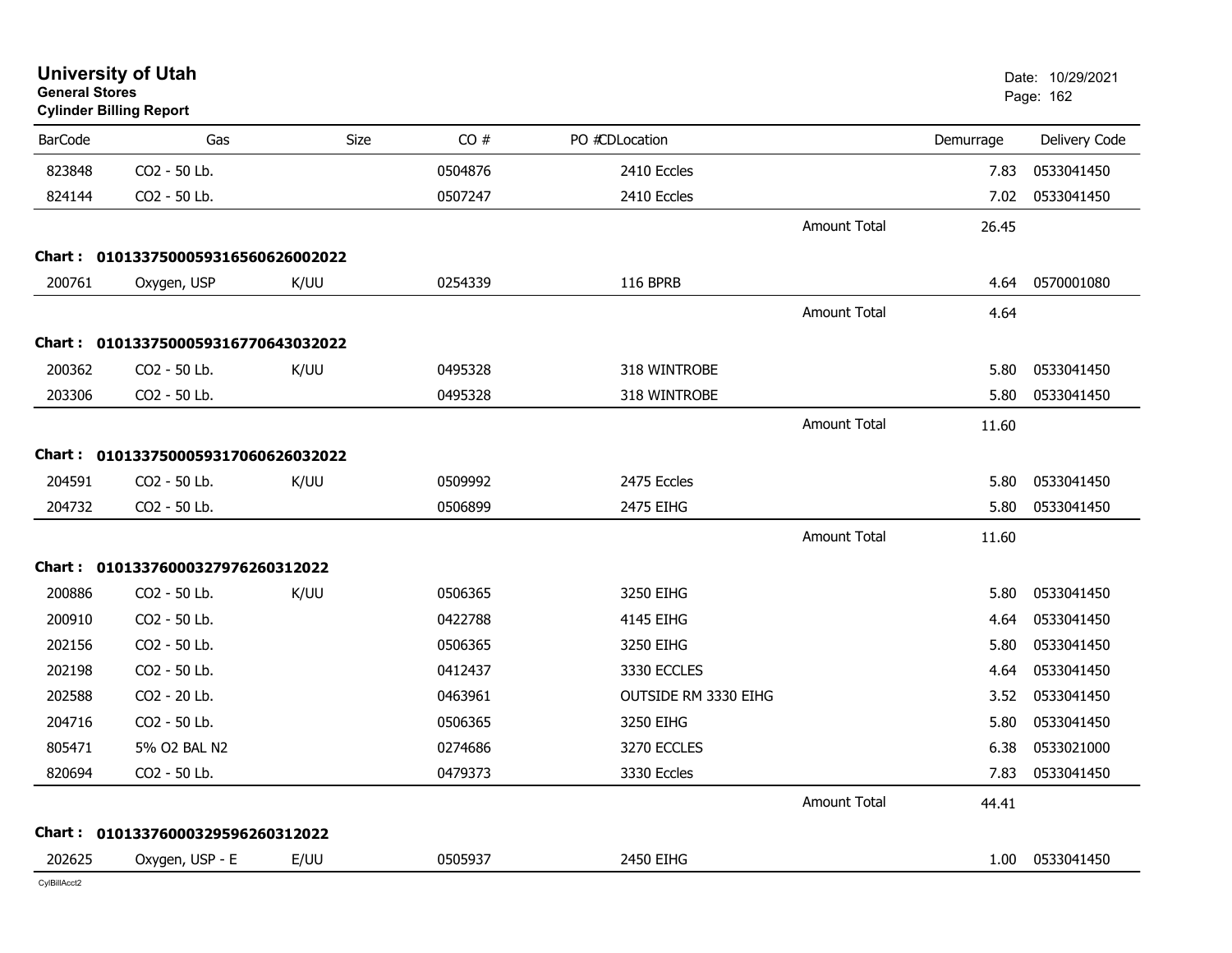| <b>General Stores</b> | <b>Cylinder Billing Report</b>    |      |         |                  |                     |           | Page: 163     |
|-----------------------|-----------------------------------|------|---------|------------------|---------------------|-----------|---------------|
| <b>BarCode</b>        | Gas                               | Size | CO#     | PO #CDLocation   |                     | Demurrage | Delivery Code |
|                       |                                   |      |         |                  | <b>Amount Total</b> | 1.00      |               |
|                       | Chart: 01013536000226116260012022 |      |         |                  |                     |           |               |
| 200965                | Nitrogen 230 CF                   | K/UU | 0422090 | 3211 HCI         |                     | 4.64      | 0555113760    |
| 201451                | Nitrogen 230 CF                   |      | 0423338 | 3270 HCI         |                     | 4.64      | 0555LL3760    |
|                       |                                   |      |         |                  | <b>Amount Total</b> | 9.28      |               |
|                       | Chart: 01013542000179746260012022 |      |         |                  |                     |           |               |
| 200062                | CO2 - 50 Lb.                      | K/UU | 0509465 | 2541 HCI RS      |                     | 5.80      | 0555LL3760    |
| 201476                | CO2 - 50 Lb.                      |      | 0510563 | 2541 HCI RS      |                     | 3.60      | 0555LL3760    |
| 201866                | CO2 - 50 Lb.                      |      | 0510563 | 2541 HCI RS      |                     | 3.60      | 0555LL3760    |
| 203377                | Oxygen, USP - E                   |      | 0507445 | <b>LL550 HCI</b> |                     | 5.80      | 0555113760    |
| 203443                | Oxygen, USP - E                   |      | 0507445 | <b>LL550 HCI</b> |                     | 5.80      | 0555113760    |
| 203488                | CO2 - 50 Lb.                      |      | 0507446 | 2541 HCI         |                     | 2.20      | 0555113760    |
| 204701                | Oxygen, USP - E                   |      | 0507445 | <b>LL550 HCI</b> |                     | 5.80      | 0555113760    |
| 205340                | Oxygen, USP - E                   |      | 0507445 | <b>LL550 HCI</b> |                     | 5.80      | 0555113760    |
| 205474                | Oxygen, USP - E                   |      | 0507445 | LL550 HCI        |                     | 5.80      | 0555113760    |
| 824148                | Oxygen, USP                       |      | 0507447 | <b>LL550 HCI</b> |                     | 7.83      | 0555113760    |
| 824149                | Oxygen, USP                       |      | 0507448 | <b>LL155 HCI</b> |                     | 7.83      | 0555113760    |
| 824151                | Oxygen, USP                       |      | 0507448 | <b>LL155 HCI</b> |                     | 7.83      | 0555113760    |
| 824152                | Oxygen, USP                       |      | 0507449 | LL057 HCI        |                     | 7.83      | 0555113760    |
| 824155                | Oxygen, USP                       |      | 0507448 | <b>LL155 HCI</b> |                     | 7.83      | 0555113760    |
|                       |                                   |      |         |                  | Amount Total        | 83.35     |               |
|                       | Chart: 01013542000207986260012022 |      |         |                  |                     |           |               |
| 200412                | Oxygen, USP                       | K/UU | 0501247 | LL214 HCI RN     |                     | 5.80      | 0555113760    |
| 200416                | Oxygen, USP                       |      | 0501247 | LL214 HCI RN     |                     | 5.80      | 0555113760    |
| 200426                | Oxygen, USP                       |      | 0504104 | LL507 HCI        |                     | 5.80      | 0555113760    |
| 200736                | Oxygen, USP                       |      | 0504103 | <b>LL155 HCI</b> |                     | 5.80      | 0555113760    |
| 201297                | Oxygen, USP                       |      | 0499087 | LL155 HCI RN     |                     | 5.80      | 0555113760    |
|                       |                                   |      |         |                  |                     |           |               |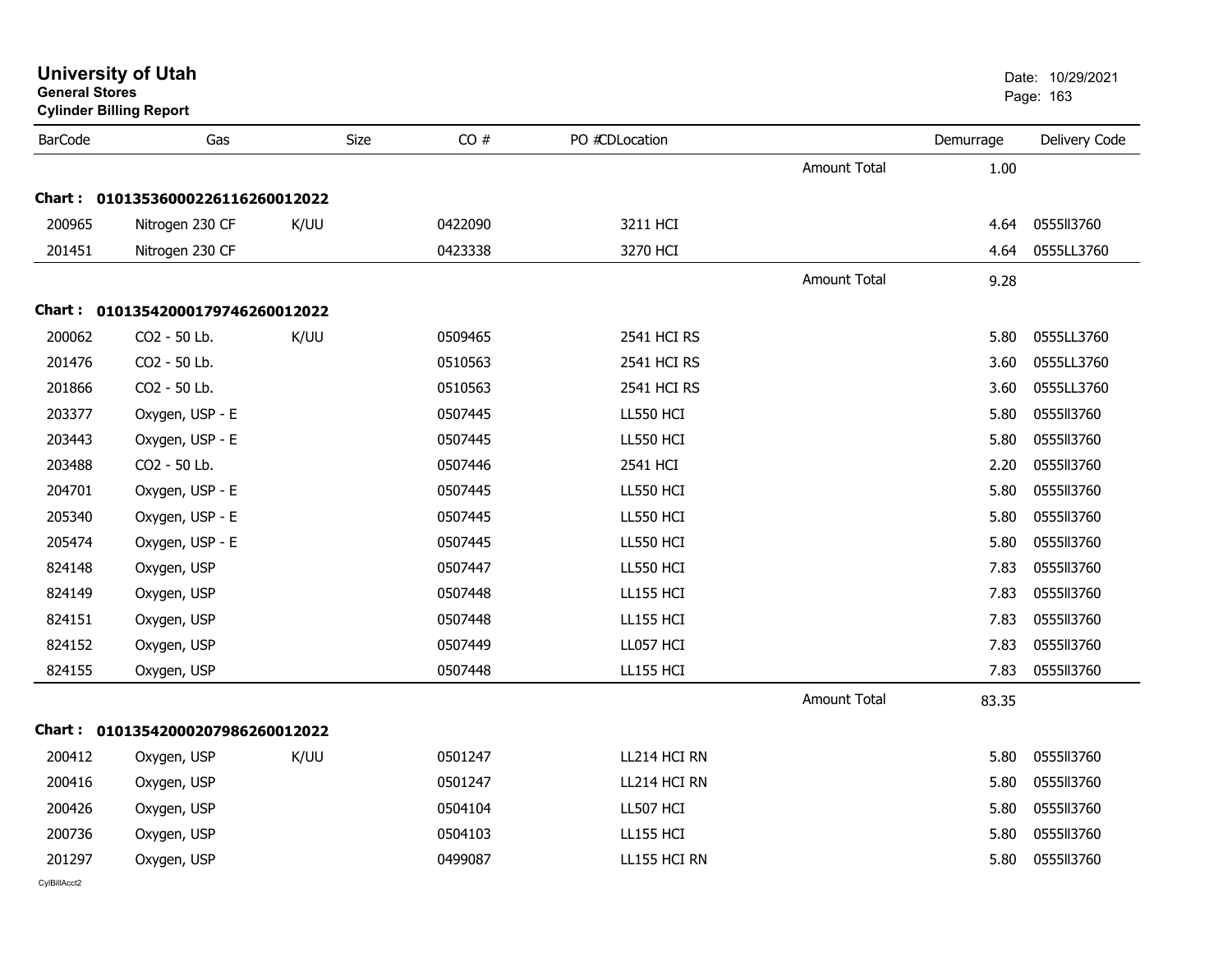| <b>General Stores</b> | <b>Cylinder Billing Report</b> |      |         |                           |           | Page: 164     |
|-----------------------|--------------------------------|------|---------|---------------------------|-----------|---------------|
| <b>BarCode</b>        | Gas                            | Size | CO#     | PO #CDLocation            | Demurrage | Delivery Code |
| 201547                | Oxygen, USP                    |      | 0502607 | LL155 HCI RN              | 5.80      | 0555113760    |
| 202626                | Oxygen, USP - E                |      | 0492253 | LL550 - HCI - RS          | 5.80      | 0555113760    |
| 203048                | Oxygen, USP                    |      | 0489086 | <b>LL550 HCI</b>          | 5.80      | 0555113760    |
| 203093                | Oxygen, USP - E                |      | 0504899 | LL550 HCI RS              | 5.80      | 0555LL3760    |
| 203121                | Oxygen, USP - E                |      | 0504899 | LL550 HCI RS              | 5.80      | 0555LL3760    |
| 203122                | Oxygen, USP - E                |      | 0478226 | HCI RS LL550 Vivarium     | 5.80      | 0555113760    |
| 203371                | Oxygen, USP - E                |      | 0504899 | LL550 HCI RS              | 5.80      | 0555LL3760    |
| 203409                | Oxygen, USP - E                |      | 0504899 | LL550 HCI RS              | 5.80      | 0555LL3760    |
| 203416                | Oxygen, USP - E                |      | 0504899 | LL550 HCI RS              | 5.80      | 0555LL3760    |
| 203430                | Oxygen, USP - E                |      | 0501246 | LL550 HCI RS              | 5.80      | 0555113760    |
| 204631                | Oxygen, USP                    |      | 0492256 | LL215 HCI RN              | 5.80      | 0555113760    |
| 205293                | Oxygen, USP                    |      | 0502607 | LL155 HCI RN              | 5.80      | 0555113760    |
| 205351                | Oxygen, USP - E                |      | 0504899 | LL550 HCI RS              | 5.80      | 0555LL3760    |
| 205476                | Oxygen, USP - E                |      | 0504899 | LL550 HCI RS              | 5.80      | 0555LL3760    |
| 205897                | Oxygen, USP                    |      | 0489086 | <b>LL550 HCI</b>          | 5.80      | 0555113760    |
| 205903                | Oxygen, USP                    |      | 0492256 | LL215 HCI RN              | 5.80      | 0555113760    |
| 205915                | Oxygen, USP                    |      | 0497420 | LL215 HCI RN              | 5.80      | 0555113760    |
| 205940                | Oxygen, USP - E                |      | 0505104 | LL550 HCI RS              | 5.80      | 0555LL3760    |
| 820309                | Oxygen, USP - E                |      | 0495826 | LL550 HCI RS              | 7.83      | 0555LL3760    |
| 821105                | Oxygen, USP                    |      | 0481312 | HCI - RS - LL550 Vivarium | 7.83      | 0555113760    |
| 821189                | Oxygen, USP - E                |      | 0481555 | HCI PRR, RS LL550         | 7.83      | 0555113760    |
| 822712                | Oxygen, USP                    |      | 0495382 | LL214 HCI RN              | 7.83      | 0555113760    |
| 822719                | Oxygen, USP                    |      | 0495382 | LL214 HCI RN              | 7.83      | 0555113760    |
| 822854                | Oxygen, USP - E                |      | 0497417 | LL550 HCI RS              | 7.83      | 0555113760    |
| 823471                | Oxygen, USP                    |      | 0501245 | LL550 HCI RS              | 7.83      | 0555113760    |
| 823912                | Oxygen, USP                    |      | 0504900 | LL155 HCI RN              | 7.83      | 0555LL3760    |
| 823917                | Oxygen, USP                    |      | 0504901 | LL212 HCI RN              | 7.83      | 0555LL3760    |

# **University of Utah**  Date: 10/29/2021 **General Stores**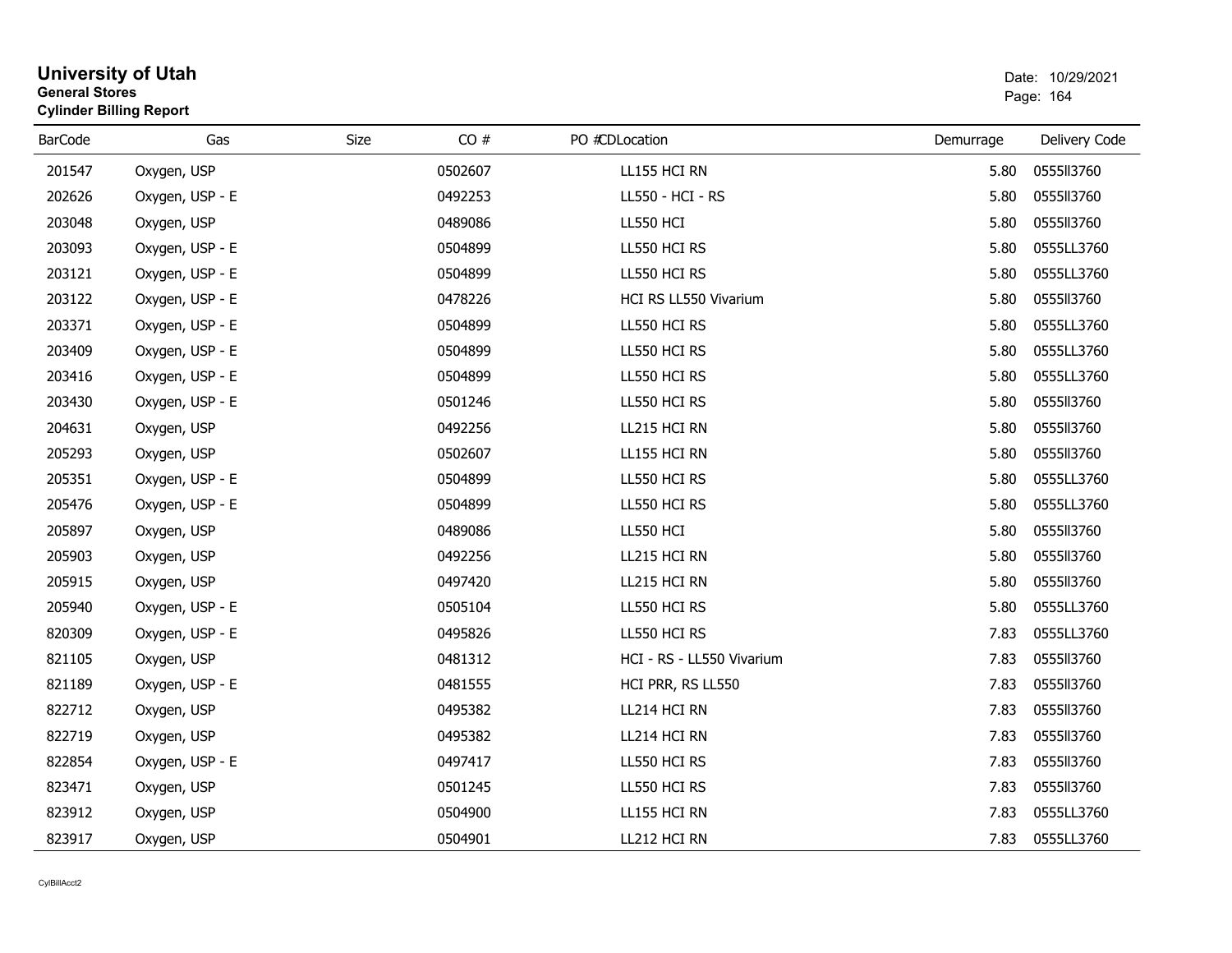| <b>General Stores</b> | <b>University of Utah</b><br><b>Cylinder Billing Report</b> |                  |         |                                 |                     |           | Date: 10/29/2021<br>Page: 165 |
|-----------------------|-------------------------------------------------------------|------------------|---------|---------------------------------|---------------------|-----------|-------------------------------|
| <b>BarCode</b>        | Gas                                                         | Size             | CO#     | PO #CDLocation                  |                     | Demurrage | Delivery Code                 |
|                       |                                                             |                  |         |                                 | <b>Amount Total</b> | 203.87    |                               |
|                       | Chart: 01013572000012816260012022                           |                  |         |                                 |                     |           |                               |
| 201317                | N2, Liquid LX45                                             | <b>180 LTR/U</b> | 0510523 | 50 BPRB                         |                     | 20.80     | 05215C1240                    |
| 201540                | N2, Liquid LX45                                             |                  | 0509786 | 50 BPRB                         |                     | 6.40      | 05215C1240                    |
| 202298                | N2, Liquid LX45                                             |                  | 0510523 | 50 BPRB                         |                     | 20.80     | 05215C1240                    |
| 203529                | N2, Liquid LX45                                             |                  | 0509786 | 50 BPRB                         |                     | 22.40     | 05215C1240                    |
| 204403                | N2, Liquid LX45                                             |                  | 0510997 | 50 BPRB                         |                     | 3.20      | 05215C1240                    |
| 204538                | Helium - 219 CF                                             |                  | 0499095 | 50 BPRB                         |                     | 5.80      | 05215C1240                    |
| 205413                | N2, Liquid LX45                                             |                  | 0510997 | 50 BPRB                         |                     | 3.20      | 05215C1240                    |
|                       |                                                             |                  |         |                                 | <b>Amount Total</b> | 82.60     |                               |
|                       | Chart: 01013572000012816260112022                           |                  |         |                                 |                     |           |                               |
| 114869                | Oxygen, USP                                                 | 200C/Mt.A        | 0083656 | RM 2 SKAGGS                     |                     | 6.38      | 0582003080                    |
|                       |                                                             |                  |         |                                 | <b>Amount Total</b> | 6.38      |                               |
|                       | Chart: 01013572000012816430012022                           |                  |         |                                 |                     |           |                               |
| 201312                | Nitrogen, UHP                                               | K/UU             | 0421413 | RM 50 BPRB                      |                     | 4.64      | 05215C1240                    |
| 202376                | Helium - UHP                                                |                  | 0471368 | 50 BPRB                         |                     | 5.80      | 05215c1240                    |
|                       |                                                             |                  |         |                                 | <b>Amount Total</b> | 10.44     |                               |
|                       | Chart: 01013612000008366260012022                           |                  |         |                                 |                     |           |                               |
| 200093                | CO2 - Siphon                                                | K/UU             | 0507636 | 2128 SMBB                       |                     | 5.80      | 05215c1240                    |
| 200569                | Nitrogen 230 CF                                             |                  | 0506803 | 90D So Biology (door code79793) |                     | 5.80      | 05215C1240                    |
| 201635                | N2, Liquid LX45                                             |                  | 0509513 | 2132 SMBB                       |                     | 17.60     | 05215C1240                    |
| 202176                | N2, Liquid LX45                                             |                  | 0510464 | 2132 SMBB                       |                     | 24.00     | 05215C1240                    |
| 202176                | N2, Liquid LX45                                             |                  | 0511292 | 2132 SMBB                       |                     | 3.20      | 05215C1240                    |
| 202906                | N2, Liquid LX45                                             |                  | 0506803 | 90D So Biology (door code79793) |                     | 46.40     | 05215C1240                    |
| 202939                | CO2 - Siphon                                                |                  | 0505742 | 2128 SMBB                       |                     | 5.80      | 05215C1240                    |
| 203526                | N2, Liquid LX45                                             |                  | 0509194 | 2132 SMBB                       |                     | 17.60     | 05215C1240                    |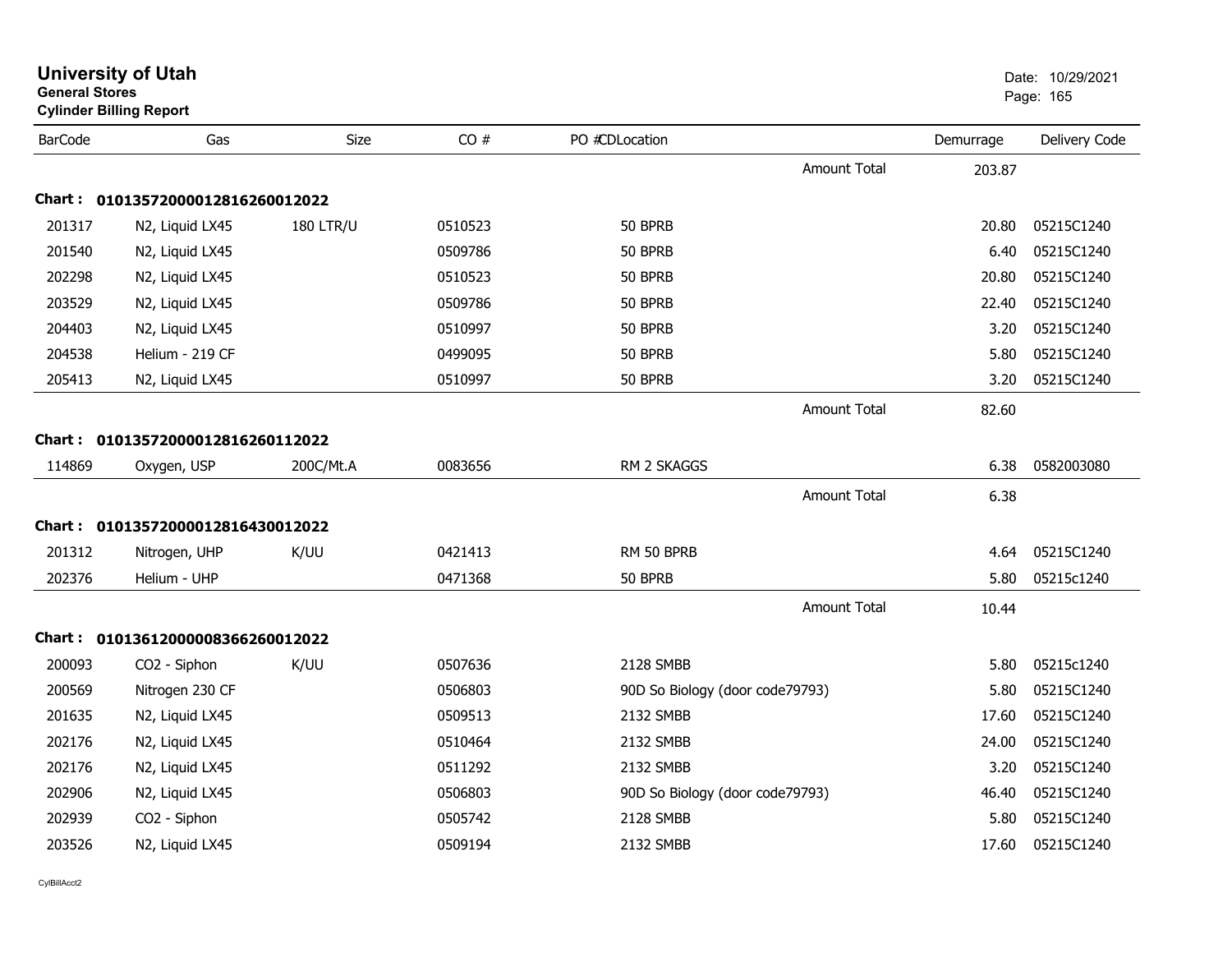| <b>General Stores</b> | <b>University of Utah</b><br><b>Cylinder Billing Report</b> |      |         |                        |                     |           | Date: 10/29/2021<br>Page: 166 |
|-----------------------|-------------------------------------------------------------|------|---------|------------------------|---------------------|-----------|-------------------------------|
| <b>BarCode</b>        | Gas                                                         | Size | CO#     | PO #CDLocation         |                     | Demurrage | Delivery Code                 |
| 203617                | N2, Liquid, 265                                             |      | 0510501 | 024 CSC                |                     | 38.22     | 05215C1240                    |
| 203620                | N2, Liquid, 265                                             |      | 0510132 | 024 CSC                |                     | 1,051.05  | 05215C1240                    |
| 203620                | N2, Liquid, 265                                             |      | 0510704 | 024 CSC                |                     | 21.84     | 05215C1240                    |
| 203622                | N2, Liquid, 265                                             |      | 0509226 | 024 CSC                |                     | 2.73      | 05215C1240                    |
| 203674                | N2, Liquid, 265                                             |      | 0509602 | 024 CSC                |                     | 19.11     | 05215C1240                    |
| 203676                | N2, Liquid, 265                                             |      | 0510086 | 024 CSC                |                     | 60.06     | 05215C1240                    |
| 205705                | N2, Liquid LX45                                             |      | 0511199 | 2132 SMBB              |                     | 4.80      | 05215C1240                    |
| 808024                | Inst. Ethane                                                |      | 0327697 | 48 BLDG 585            |                     | 6.38      | 0586000710                    |
| 817617                | Sulfur Hexafluo                                             |      | 0459198 | 024 CSC                |                     | 7.83      | 05215C1240                    |
|                       |                                                             |      |         |                        | <b>Amount Total</b> | 1,338.22  |                               |
|                       | Chart: 01013622000010176260012022                           |      |         |                        |                     |           |                               |
| 200235                | Nitrogen 230 CF                                             | K/UU | 0509946 | BLDG 585 RM 140        |                     | 5.00      | 05215C1240                    |
| 200277                | Argon                                                       |      | 0504734 | BLDG 585 RM 140        |                     | 5.80      | 05215C1240                    |
| 200644                | Nitrogen 230 CF                                             |      | 0509946 | BLDG 585 RM 140        |                     | 5.00      | 05215C1240                    |
| 200926                | Nitrogen 230 CF                                             |      | 0509946 | BLDG 585 RM 140        |                     | 5.80      | 05215C1240                    |
| 200927                | Nitrogen 230 CF                                             |      | 0506628 | Bldg 585 RM 140        |                     | 5.80      | 05215C1240                    |
| 200988                | Nitrogen 230 CF                                             |      | 0509946 | BLDG 585 RM 140        |                     | 5.00      | 05215C1240                    |
| 201014                | Nitrogen 230 CF                                             |      | 0509946 | <b>BLDG 585 RM 140</b> |                     | 5.80      | 05215C1240                    |
| 201112                | Nitrogen 230 CF                                             |      | 0507605 | 585 RM 140             |                     | 5.00      | 05215C1240                    |
| 201169                | Nitrogen 230 CF                                             |      | 0509946 | BLDG 585 RM 140        |                     | 5.00      | 05215C1240                    |
| 201281                | Nitrogen 230 CF                                             |      | 0509946 | BLDG 585 RM 140        |                     | 5.80      | 05215C1240                    |
| 201423                | Nitrogen 230 CF                                             |      | 0506628 | Bldg 585 RM 140        |                     | 5.00      | 05215C1240                    |
| 201434                | Nitrogen 230 CF                                             |      | 0508762 | BLDG 585 RM 140        |                     | 5.00      | 05215C1240                    |
| 201535                | Nitrogen 230 CF                                             |      | 0511163 | BLDG 585 RM 140        |                     | 0.80      | 05215C1240                    |
| 201546                | Nitrogen 230 CF                                             |      | 0495210 | BLDG 585 RM 140        |                     | 5.80      | 05215C1240                    |
| 201644                | Nitrogen 230 CF                                             |      | 0509946 | BLDG 585 RM 140        |                     | 5.00      | 05215C1240                    |
| 201673                | Nitrogen 230 CF                                             |      | 0509946 | BLDG 585 RM 140        |                     | 5.80      | 05215C1240                    |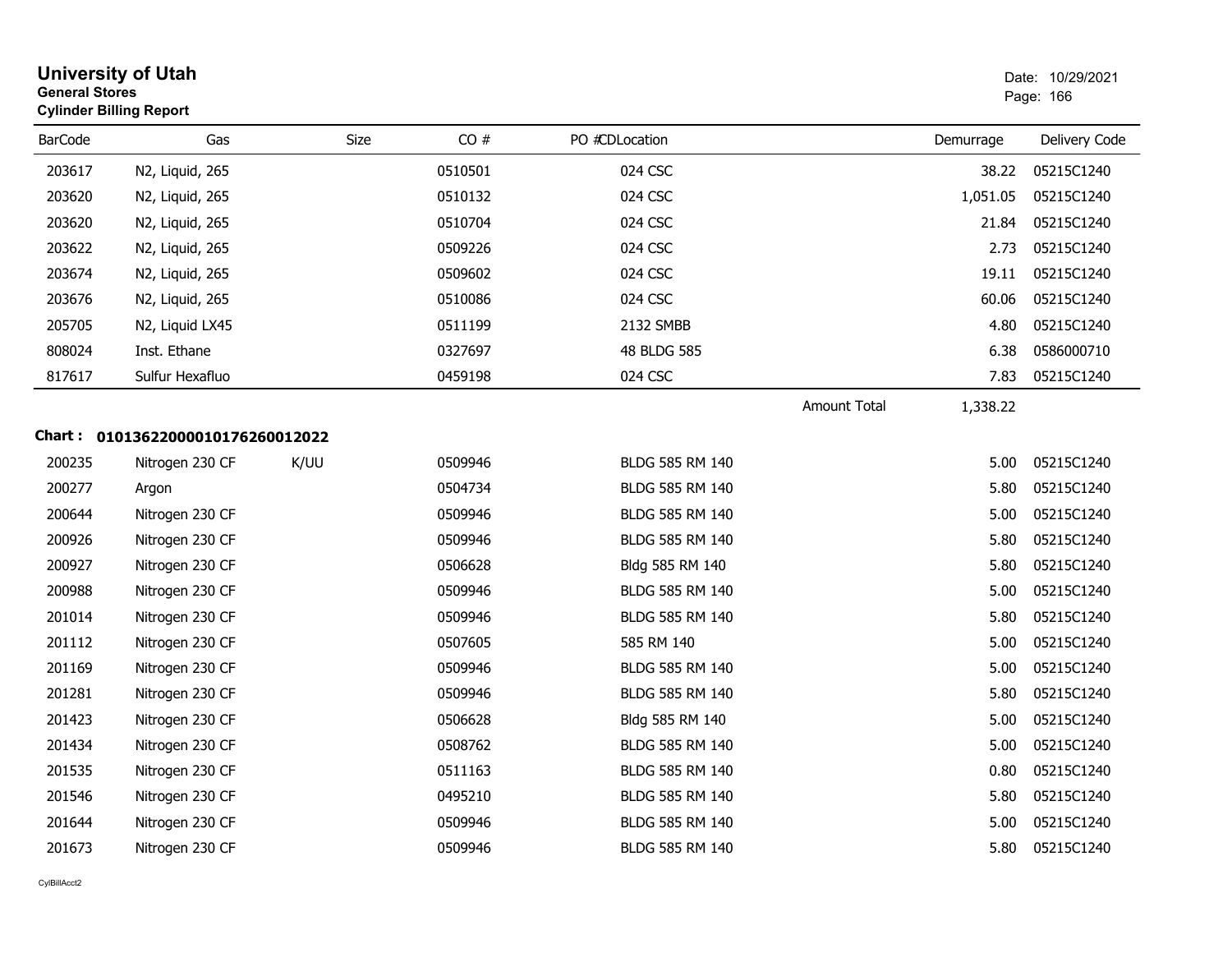|                | <b>University of Utah</b><br>Date: 10/29/2021<br><b>General Stores</b><br>Page: 167<br><b>Cylinder Billing Report</b> |           |         |                                  |           |               |
|----------------|-----------------------------------------------------------------------------------------------------------------------|-----------|---------|----------------------------------|-----------|---------------|
| <b>BarCode</b> | Gas                                                                                                                   | Size      | CO#     | PO #CDLocation                   | Demurrage | Delivery Code |
| 202664         | Nitrogen 230 CF                                                                                                       |           | 0509946 | BLDG 585 RM 140                  | 5.00      | 05215C1240    |
| 203858         | Nitrogen 230 CF                                                                                                       |           | 0493239 | BLDG 585 RM 140                  | 5.80      | 05215C1240    |
| 203885         | Argon                                                                                                                 |           | 0504734 | BLDG 585 RM 140                  | 5.80      | 05215C1240    |
| 824554         | Nitrogen 230 CF                                                                                                       |           | 0511163 | <b>BLDG 585 RM 140</b>           | 1.08      | 05215C1240    |
| 824555         | Nitrogen 230 CF                                                                                                       |           | 0511163 | BLDG 585 RM 140                  | 1.08      | 05215C1240    |
| 824556         | Nitrogen 230 CF                                                                                                       |           | 0511163 | BLDG 585 RM 140                  | 1.08      | 05215C1240    |
| 824557         | Nitrogen 230 CF                                                                                                       |           | 0511163 | BLDG 585 RM 140                  | 1.08      | 05215C1240    |
| 824560         | Nitrogen 230 CF                                                                                                       |           | 0511163 | BLDG 585 RM 140                  | 1.08      | 05215C1240    |
| 824561         | Nitrogen 230 CF                                                                                                       |           | 0511163 | BLDG 585 RM 140                  | 1.08      | 05215C1240    |
| 824562         | Nitrogen 230 CF                                                                                                       |           | 0511163 | <b>BLDG 585 RM 140</b>           | 1.08      | 05215C1240    |
| 824563         | Nitrogen 230 CF                                                                                                       |           | 0511163 | <b>BLDG 585 RM 140</b>           | 1.08      | 05215C1240    |
| 824629         | Argon                                                                                                                 |           | 0511163 | BLDG 585 RM 140                  | 1.08      | 05215C1240    |
|                |                                                                                                                       |           |         | <b>Amount Total</b>              | 107.72    |               |
|                | Chart: 01013622000010176260412022                                                                                     |           |         |                                  |           |               |
| 203518         | Helium - 110 CF                                                                                                       | 125 CF/UU | 0328771 | 456 BLDG 570                     | 4.64      | 0570004560    |
|                |                                                                                                                       |           |         | <b>Amount Total</b>              | 4.64      |               |
|                | Chart: 01013632000174846260012022                                                                                     |           |         |                                  |           |               |
| 200230         | Nitrogen, UHP                                                                                                         | K/UU      | 0323856 | 472 BPRB                         | 4.64      | 05215c1240    |
| 200480         | Hydrogen - UHP                                                                                                        |           | 0454742 | 2400 ECCLES                      | 4.64      | 05215c1240    |
| 200710         | Nitrogen, UHP                                                                                                         |           | 0500581 | A306 EEJ                         | 5.80      | 05215C1240    |
| 200866         | Nitrogen, UHP                                                                                                         |           | 0500581 | A306 EEJ                         | 5.80      | 05215C1240    |
| 201497         | Zero Air                                                                                                              |           | 0476226 | BLDG 565 RM A306 Attn: James Cox | 5.80      | 05215C1240    |
| 201506         | Helium - UHP                                                                                                          |           | 0496936 | 2400 EIHG Attn: Tyler Van Ry     | 5.80      | 05215C1240    |
| 201666         | Helium - UHP                                                                                                          |           | 0507192 | A306 EEJ                         | 5.80      | 05215C1240    |
| 202042         | Helium - UHP                                                                                                          |           | 0503454 | A300 EEJ                         | 5.80      | 05215C1240    |
| 202154         | Hydrogen - UHP                                                                                                        |           | 0423970 | 2400 EIHG                        | 4.64      | 05215C1240    |
| 203019         | Helium - UHP                                                                                                          |           | 0499762 | 2400 EEJ Attn: Tyler Van RY      | 5.80      | 05215C1240    |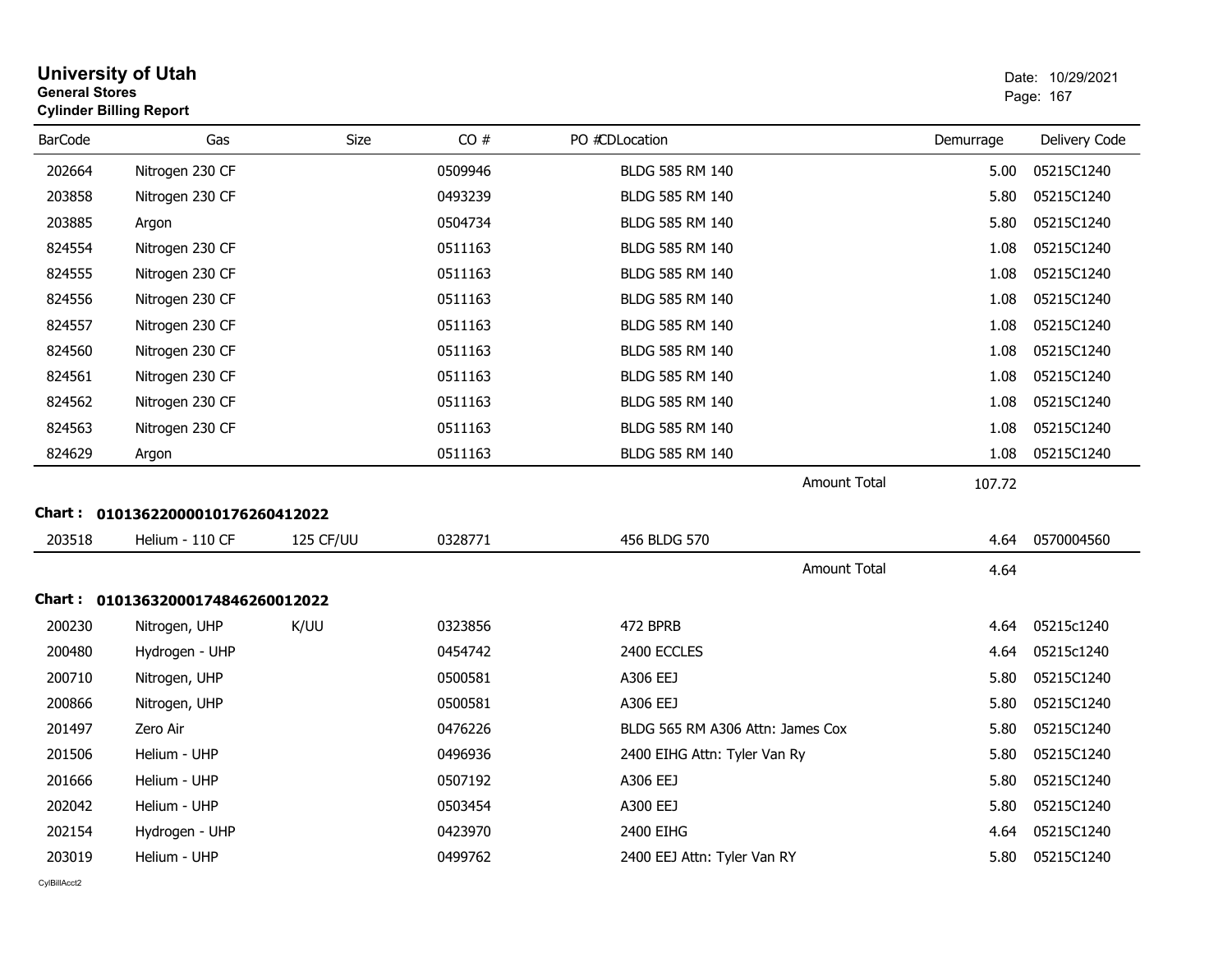| <b>General Stores</b>  | <b>University of Utah</b><br><b>Cylinder Billing Report</b> |      |         |                                     |           | Date: 10/29/2021<br>Page: 168 |
|------------------------|-------------------------------------------------------------|------|---------|-------------------------------------|-----------|-------------------------------|
| <b>BarCode</b>         | Gas                                                         | Size | CO#     | PO #CDLocation                      | Demurrage | Delivery Code                 |
| 203218                 | Helium - UHP                                                |      | 0503911 | 2400 EIHG                           | 5.80      | 05215C1240                    |
| 203780                 | N2, Liquid GP45                                             |      | 0511250 | 2400 EIHG                           | 3.20      | 05215C1240                    |
| 203781                 | N2, Liquid GP45                                             |      | 0508027 | 2400 EIHG                           | 6.40      | 05215C1240                    |
| 204284                 | Nitrogen, UHP                                               |      | 0500581 | A306 EEJ                            | 5.80      | 05215C1240                    |
| 204398                 | N2, Liquid GP45                                             |      | 0509726 | 2400 EIHG                           | 46.40     | 05215C1240                    |
| 205273                 | Nitrogen, UHP                                               |      | 0502414 | 2400 Eccles BLDG 533                | 5.80      | 05215C1240                    |
| 205290                 | N2, Liquid GP45                                             |      | 0507608 | A306 EEJ                            | 46.40     | 05215C1240                    |
| 821429                 | Methane, UHP                                                |      | 0482199 | BLDG 565 RM A306 Attn: Alan Maschek | 7.83      | 05215C1240                    |
| 821676                 | Zero Air                                                    |      | 0492050 | A306 EEJ                            | 7.83      | 05215C1240                    |
|                        |                                                             |      |         | Amount Total                        | 189.98    |                               |
|                        | Chart: 01013642000005976260012022                           |      |         |                                     |           |                               |
| 201984                 | Nitrogen, UHP                                               | K/UU | 0469234 | Bldg 585 Rm 112 Attn: Derek Warner  | 5.80      | 05215c1240                    |
| 203028                 | Nitrogen, UHP                                               |      | 0469234 | Bldg 585 Rm 112 Attn: Derek Warner  | 5.80      | 05215c1240                    |
| 205497                 | Nitrogen, UHP                                               |      | 0469234 | Bldg 585 Rm 112 Attn: Derek Warner  | 5.80      | 05215c1240                    |
| 814327                 | Nitrogen, UHP                                               |      | 0435447 | BLDG 585 RM 112                     | 6.67      | 05215C1240                    |
|                        |                                                             |      |         | Amount Total                        | 24.07     |                               |
|                        | Chart: 01013652000010076260012022                           |      |         |                                     |           |                               |
| 201018                 | CO2 - 50 Lb.                                                | K/UU | 0441652 | 217 WITNROBE                        | 4.64      | 05215C1240                    |
| 817730                 | CO2 - 50 Lb.                                                |      | 0460124 | 217 WINTROBE                        | 7.83      | 05215C1240                    |
|                        |                                                             |      |         | Amount Total                        | 12.47     |                               |
|                        | Chart: 01013662000174876260012022                           |      |         |                                     |           |                               |
| 200339                 | Air - 233 CF                                                | K/UU | 0402314 | 1502 SMBB                           | 4.64      | 05215C1240                    |
| 200616                 | Air - 233 CF                                                |      | 0402314 | 1502 SMBB                           | 4.64      | 05215C1240                    |
| 202051                 | Air - 233 CF                                                |      | 0356689 | 1502 SMBB                           | 4.64      | 05215C1240                    |
| 204499                 | Oxygen, USP                                                 |      | 0500186 | 1037 SMBB                           | 5.80      | 05215C1240                    |
| 205296                 | Oxygen, USP                                                 |      | 0500186 | 1037 SMBB                           | 5.80      | 05215C1240                    |
| 821149<br>CylBillAcct2 | Oxygen, USP                                                 |      | 0481681 | 1037 SMBB                           | 7.83      | 05215C1240                    |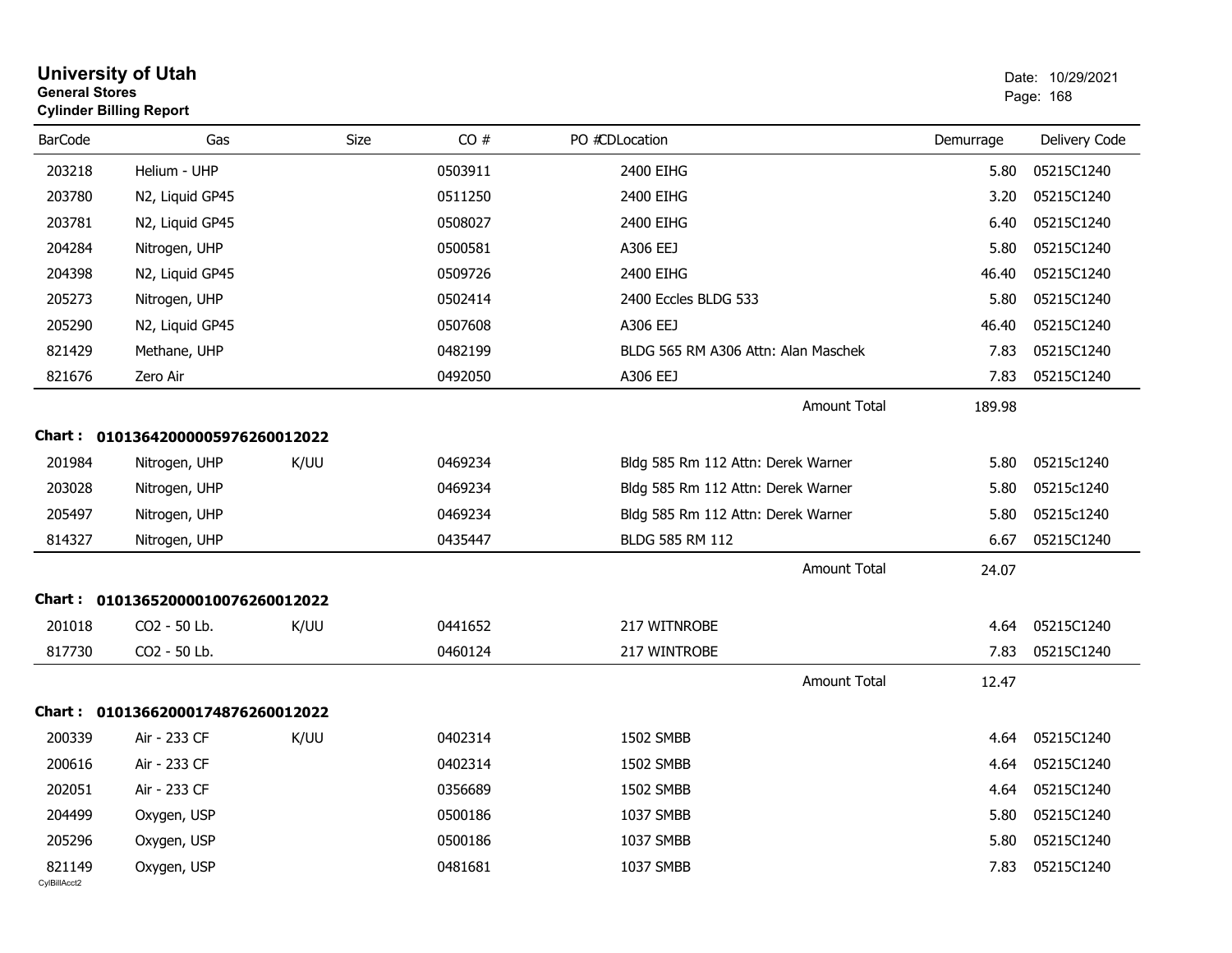|                | <b>Cylinder Billing Report</b>    |                  |         |                       |                     |           |               |  |  |  |  |
|----------------|-----------------------------------|------------------|---------|-----------------------|---------------------|-----------|---------------|--|--|--|--|
| <b>BarCode</b> | Gas                               | Size             | CO#     | PO #CDLocation        |                     | Demurrage | Delivery Code |  |  |  |  |
|                |                                   |                  |         |                       | Amount Total        | 33.35     |               |  |  |  |  |
|                | Chart: 01013662000174876430012022 |                  |         |                       |                     |           |               |  |  |  |  |
| 201080         | CO2 - 50 Lb.                      | K/UU             | 0353473 | 1230 SMBB             |                     | 4.64      | 05215C1240    |  |  |  |  |
|                |                                   |                  |         |                       | <b>Amount Total</b> | 4.64      |               |  |  |  |  |
|                | Chart: 01013662500190246260012022 |                  |         |                       |                     |           |               |  |  |  |  |
| 201117         | Oxygen, USP                       | K/UU             | 0504859 | 1037 SMBB             |                     | 5.80      | 05215C1240    |  |  |  |  |
| 201355         | Oxygen, USP                       |                  | 0504859 | 1037 SMBB             |                     | 5.80      | 05215C1240    |  |  |  |  |
| 201646         | Oxygen, USP                       |                  | 0504859 | 1037 SMBB             |                     | 5.80      | 05215C1240    |  |  |  |  |
| 201722         | Oxygen, USP                       |                  | 0504859 | 1037 SMBB             |                     | 5.80      | 05215C1240    |  |  |  |  |
| 202504         | Oxygen, USP                       |                  | 0504859 | 1037 SMBB             |                     | 5.80      | 05215C1240    |  |  |  |  |
| 205912         | Oxygen, USP                       |                  | 0504859 | 1037 SMBB             |                     | 5.80      | 05215C1240    |  |  |  |  |
| 823951         | Oxygen, USP                       |                  | 0505047 | 1037 SMBB             |                     | 7.83      | 05215C1240    |  |  |  |  |
| 823952         | Oxygen, USP                       |                  | 0505047 | 1037 SMBB             |                     | 7.83      | 05215C1240    |  |  |  |  |
| 823954         | Oxygen, USP                       |                  | 0505047 | 1037 SMBB             |                     | 7.83      | 05215C1240    |  |  |  |  |
| 823955         | Oxygen, USP                       |                  | 0505047 | 1037 SMBB             |                     | 7.83      | 05215C1240    |  |  |  |  |
| 823956         | Oxygen, USP                       |                  | 0505047 | 1037 SMBB             |                     | 7.83      | 05215C1240    |  |  |  |  |
|                |                                   |                  |         |                       | Amount Total        | 73.95     |               |  |  |  |  |
|                | Chart: 01013672000109016260012022 |                  |         |                       |                     |           |               |  |  |  |  |
| 201711         | N2, Liquid LX45                   | <b>180 LTR/U</b> | 0511117 | 585 RM 20             |                     | 11.20     | 05215C1240    |  |  |  |  |
| 201712         | N2, Liquid LX45                   |                  | 0508788 | <b>BLDG 585 RM 20</b> |                     | 9.60      | 05215C1240    |  |  |  |  |
| 201733         | CO2 - Siphon                      |                  | 0509437 | 10 BLDG 585           |                     | 5.80      | 05215C1240    |  |  |  |  |
| 202175         | N2, Liquid LX45                   |                  | 0510349 | <b>BLDG 585 RM 20</b> |                     | 36.80     | 05215C1240    |  |  |  |  |
| 202738         | CO2 - Siphon                      |                  | 0507340 | <b>BLDG 585 RM 10</b> |                     | 5.80      | 05215C1240    |  |  |  |  |
| 203782         | N2, Liquid LX45                   |                  | 0509768 | 585 RM 20             |                     | 35.20     | 05215C1240    |  |  |  |  |
|                |                                   |                  |         |                       | <b>Amount Total</b> | 104.40    |               |  |  |  |  |

**Cylinder Billing Report**

**General Stores**

CylBillAcct2

**Chart : 01013682000103316260012022**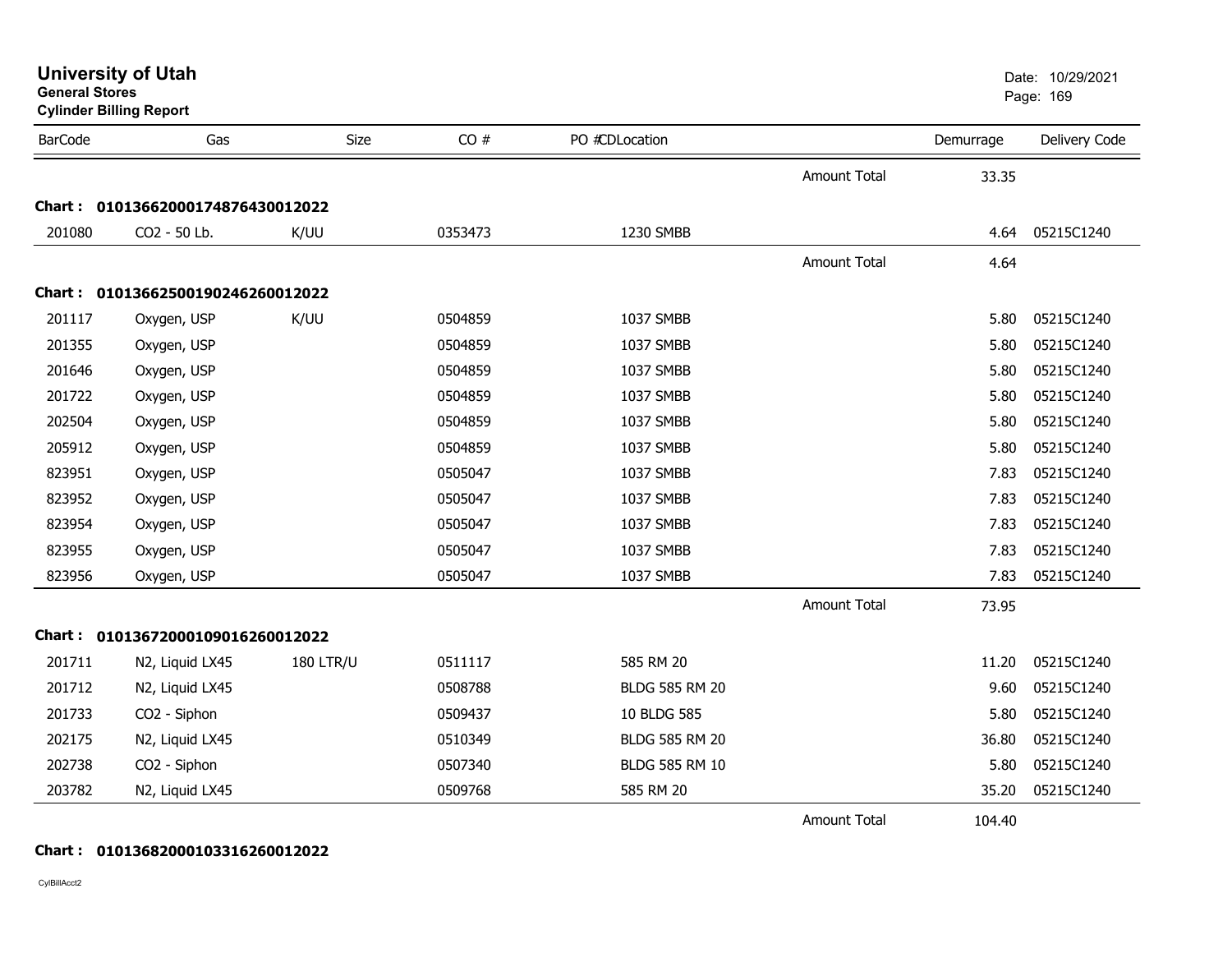| <b>General Stores</b> | <b>University of Utah</b><br><b>Cylinder Billing Report</b> |      | Date: 10/29/2021<br>Page: 170 |                                             |           |               |
|-----------------------|-------------------------------------------------------------|------|-------------------------------|---------------------------------------------|-----------|---------------|
| <b>BarCode</b>        | Gas                                                         | Size | CO#                           | PO #CDLocation                              | Demurrage | Delivery Code |
| 200832                | Air - 233 CF                                                | K/UU | 0504873                       | 5100 EEJ                                    | 5.80      | 05215C1240    |
| 200975                | 95% O2, 5% CO2                                              |      | 0504814                       | 5100 EEJ                                    | 5.80      | 0565041000    |
| 201574                | Air - 233 CF                                                |      | 0510957                       | 1470 HCI RN                                 | 1.80      | 05215C1240    |
| 201580                | CO2 - 50 Lb.                                                |      | 0504873                       | 5100 EEJ                                    | 5.80      | 05215C1240    |
| 201838                | 95% N2, 5% CO2                                              |      | 0503892                       | 5122 EEJ                                    | 5.80      | 05215C1240    |
| 202518                | CO2 - 50 Lb.                                                |      | 0503966                       | 1410 HCI                                    | 5.80      | 05215C1240    |
| 203014                | 95% Air, 5% CO2                                             |      | 0447437                       | BLDG 585 RM 55 - MIKE BRIDGE                | 4.64      | 05215C1240    |
| 204414                | Oxygen - 20 CF                                              |      | 0435786                       |                                             | 4.64      |               |
| 205803                | Nitrogen, 23 CF                                             |      | 0461776                       | <b>BLDG 585 RM 55</b>                       | 4.64      | 05215C1240    |
| 205855                | Oxygen - 20 CF                                              |      | 0461776                       | <b>BLDG 585 RM 55</b>                       | 4.64      | 05215C1240    |
| 816175                | CO2 - 50 Lb.                                                |      | 0448726                       | 1410 HCI                                    | 9.57      | 05215C1240    |
| 821583                | CO2 - 50 Lb.                                                |      | 0484669                       | 1410 HCI                                    | 7.83      | 05215C1240    |
| 821584                | CO2 - 50 Lb.                                                |      | 0484669                       | 1410 HCI                                    | 7.83      | 05215C1240    |
|                       |                                                             |      |                               | <b>Amount Total</b>                         | 74.59     |               |
|                       | Chart: 01013682500074976260012022                           |      |                               |                                             |           |               |
| 200595                | CO2 - 50 Lb.                                                | K/UU | 0477043                       | <b>HCI 1410</b>                             | 5.80      | 05215C1240    |
| 201132                | Oxygen, USP                                                 |      | 0465105                       | <b>BLDG 585 RM 55</b>                       | 5.80      | 05215C1240    |
| 201696                | 95% O2, 5% CO2                                              |      | 0465105                       | <b>BLDG 585 RM 55</b>                       | 5.80      | 05215C1240    |
| 201919                | Oxygen, USP                                                 |      | 0465105                       | <b>BLDG 585 RM 55</b>                       | 5.80      | 05215C1240    |
| 818340                | CO2 - 50 Lb.                                                |      | 0464610                       | 55 BLDG 585                                 | 7.83      | 05215C1240    |
|                       |                                                             |      |                               | Amount Total                                | 31.03     |               |
|                       | Chart: 01013692000012856260012022                           |      |                               |                                             |           |               |
| 200304                | Argon - UHP                                                 | K/UU | 0387067                       | A306 EEJ                                    | 4.64      | 05215c1240    |
| 810147                | Res. Methane                                                |      | 0396240                       | A306 EEJ                                    | 15.95     | 05215C1240    |
| 811542                | Nitrogen, UHP                                               |      | 0416281                       | A306 JMRB, Attn: James Cox, Cell Imaging Co | 6.38      | 05215C1240    |
|                       |                                                             |      |                               | <b>Amount Total</b>                         | 26.97     |               |

### **Chart : 01013706100066456260312022**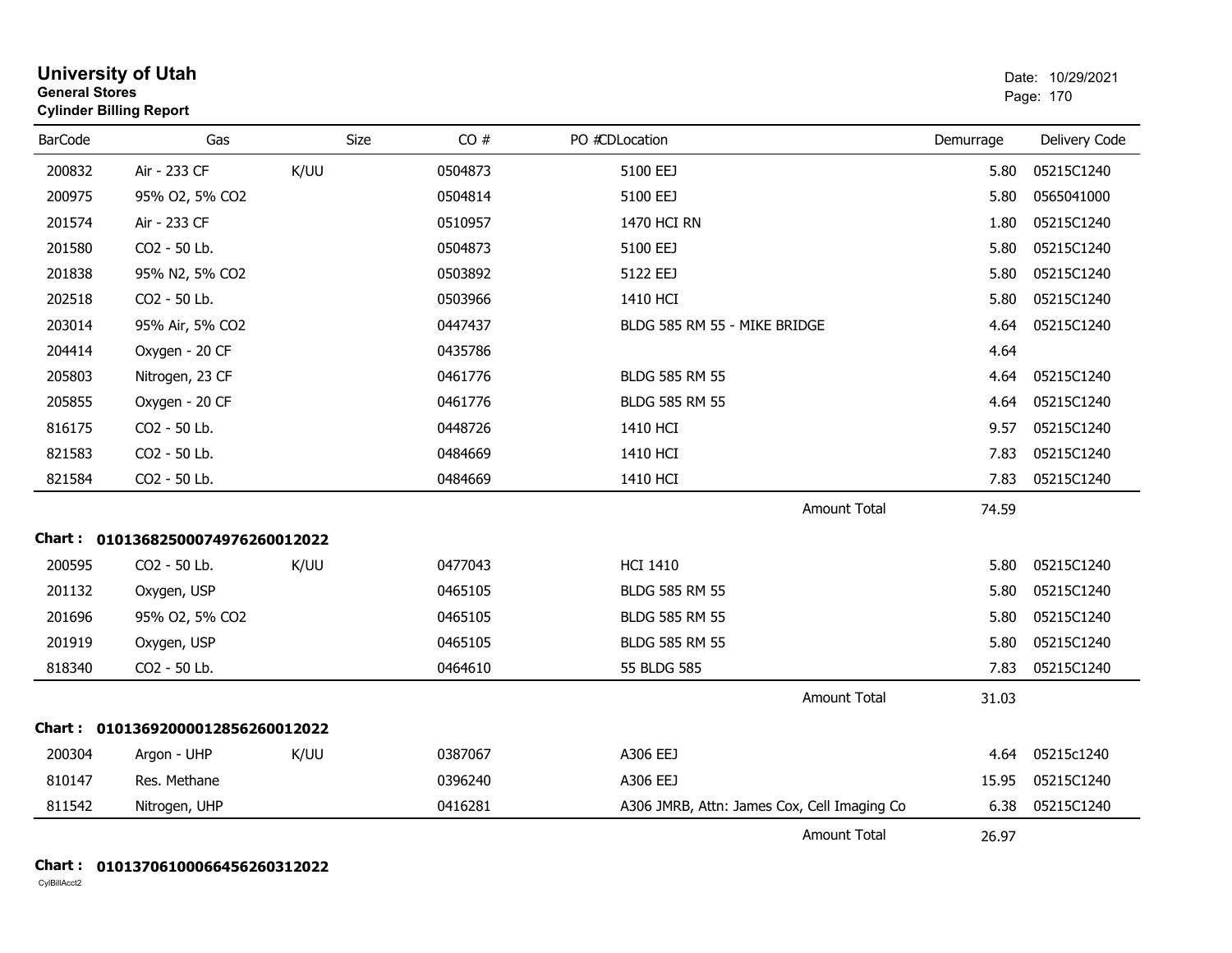|                | <b>University of Utah</b><br><b>General Stores</b><br><b>Cylinder Billing Report</b> |            |         |                      |                     | Date: 10/29/2021<br>Page: 171 |               |
|----------------|--------------------------------------------------------------------------------------|------------|---------|----------------------|---------------------|-------------------------------|---------------|
| <b>BarCode</b> | Gas                                                                                  | Size       | CO#     | PO #CDLocation       |                     | Demurrage                     | Delivery Code |
| 200012         | CO2 - 50 Lb.                                                                         | K/UU       | 0502051 | 374 BPRB- Dean's Lab |                     | 5.80                          | 0531004010    |
| 200518         | CO2 - 50 Lb.                                                                         |            | 0507081 | 374A BPRB            |                     | 5.80                          | 0531004010    |
| 201175         | CO2 - 50 Lb.                                                                         |            | 0509343 | 374A BPRB            |                     | 5.80                          | 0531004010    |
| 201248         | CO2 - 50 Lb.                                                                         |            | 0509343 | 374A BPRB            |                     | 5.80                          | 0531004010    |
| 201347         | CO2 - 50 Lb.                                                                         |            | 0508809 | 374A BPRB            |                     | 5.80                          | 0531004010    |
| 201728         | N2, Liquid LX45                                                                      |            | 0510822 | 374 BPRB             |                     | 17.60                         | 0531004010    |
| 202430         | N2, Liquid LX45                                                                      |            | 0509570 | 374 BPRB- Deans Lab  |                     | 28.80                         | 0531004010    |
| 203701         | CO2 - 50 Lb.                                                                         |            | 0507081 | 374A BPRB            |                     | 5.80                          | 0531004010    |
| 205643         | CO2 - 50 Lb.                                                                         |            | 0508809 | 374A BPRB            |                     | 5.80                          | 0531004010    |
|                |                                                                                      |            |         |                      | <b>Amount Total</b> | 87.00                         |               |
|                | Chart: 01013912000281376260012022                                                    |            |         |                      |                     |                               |               |
| 201610         | CO2 - 50 Lb.                                                                         | K/UU       | 0498727 | VA BLDG 2 RM 2A19    |                     | 5.80                          | 05213B1100    |
| 204266         | CO2 - 50 Lb.                                                                         |            | 0498727 | VA BLDG 2 RM 2A19    |                     | 5.80                          | 05213B1100    |
| 205566         | CO2 - 50 Lb.                                                                         |            | 0498727 | VA BLDG 2 RM 2A19    |                     | 5.80                          | 05213B1100    |
| 205667         | CO2 - 50 Lb.                                                                         |            | 0498727 | VA BLDG 2 RM 2A19    |                     | 5.80                          | 05213B1100    |
|                |                                                                                      |            |         |                      | <b>Amount Total</b> | 23.20                         |               |
|                | Chart: 01013932000179396530412022                                                    |            |         |                      |                     |                               |               |
| 204259         | Acetylene - MC                                                                       | MC/UU      | 0499664 |                      |                     | 5.80                          | 0854000000    |
| 813874         | Carbon Monoxide                                                                      |            | 0430185 |                      |                     | 7.54                          | 0854000000    |
|                |                                                                                      |            |         |                      | <b>Amount Total</b> | 13.34                         |               |
|                | Chart: 01013932000179396530812022                                                    |            |         |                      |                     |                               |               |
| 203593         | Oxygen - 20 CF                                                                       | 23 CF - UU | 0468670 |                      |                     | 5.80                          | 0854000000    |
|                |                                                                                      |            |         |                      | <b>Amount Total</b> | 5.80                          |               |
|                | Chart: 01014146000221276260012022                                                    |            |         |                      |                     |                               |               |
| 200478         | CO2 - 50 Lb.                                                                         | K/UU       | 0502044 | S6631 Moran          |                     | 5.80                          | 0523000000    |
| 201307         | N2, Liquid LX45                                                                      |            | 0510795 | 6623 Moran Eye Ctr   |                     | 17.60                         | 0523000000    |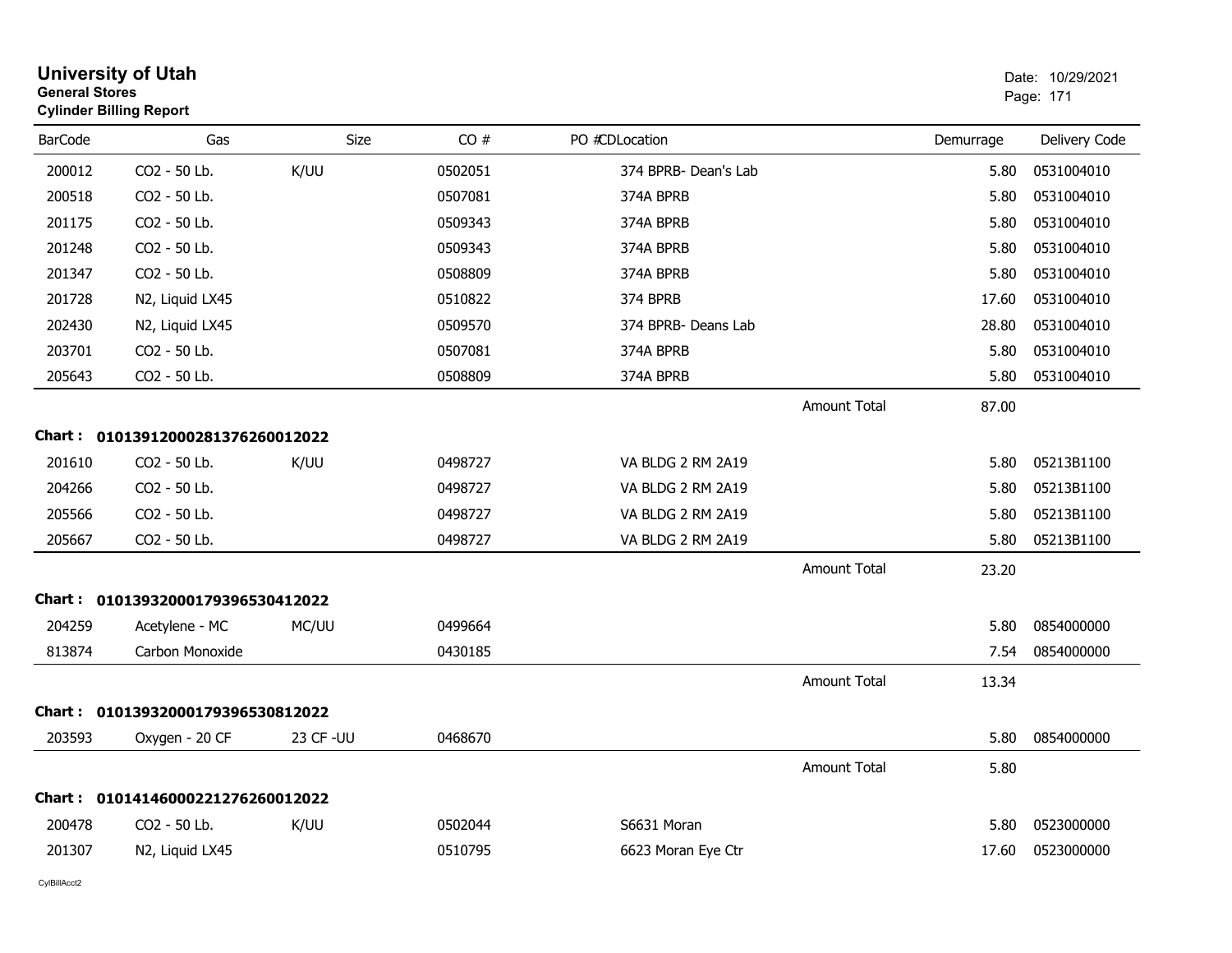|                | <b>University of Utah</b><br><b>General Stores</b><br><b>Cylinder Billing Report</b> |             |         | Date: 10/29/2021<br>Page: 172         |           |               |
|----------------|--------------------------------------------------------------------------------------|-------------|---------|---------------------------------------|-----------|---------------|
| <b>BarCode</b> | Gas                                                                                  | <b>Size</b> | CO#     | PO #CDLocation                        | Demurrage | Delivery Code |
| 203527         | N2, Liquid LX45                                                                      |             | 0510795 | 6623 Moran Eye Ctr                    | 17.60     | 0523000000    |
| 203713         | N2, Liquid LX45                                                                      |             | 0506678 | 6623 Moran Eye Ctr                    | 28.80     | 0523000000    |
| 204593         | CO2 - 50 Lb.                                                                         |             | 0509358 | S6631 Moran                           | 5.80      | 0523000000    |
| 205706         | N2, Liquid LX45                                                                      |             | 0509359 | S6623 Moran                           | 28.80     | 0523000000    |
| 807497         | CO2 - Inst. Gra                                                                      |             | 0312031 | PUT N2 IN ROOM #S6680 AND CO3 IN ROOM | 6.38      | 0523000000    |
|                |                                                                                      |             |         | <b>Amount Total</b>                   | 110.78    |               |
|                | Chart: 01014311001136056240112022                                                    |             |         |                                       |           |               |
| 824052         | Oxygen, USP - E                                                                      | E/MT. AIR   | 0506352 | 115 HPER - W                          | 7.83      | 0090000000    |
| 824055         | Oxygen, USP - E                                                                      |             | 0506352 | 115 HPER - W                          | 7.83      | 0090000000    |
|                |                                                                                      |             |         | <b>Amount Total</b>                   | 15.66     |               |
|                | Chart: 01014312000004466260012022                                                    |             |         |                                       |           |               |
| 202531         | Oxygen, USP - E                                                                      | E/UU        | 0284642 |                                       | 4.64      | 0092002510    |
|                |                                                                                      |             |         | Amount Total                          | 4.64      |               |
|                | Chart: 0101452500054504964626002022                                                  |             |         |                                       |           |               |
| 200342         | Oxygen, USP                                                                          | K/UU        | 0504502 | LL616 HCI                             | 5.80      | 0555ll3760    |
| 200978         | CO2 - 50 Lb.                                                                         |             | 0506540 | 3413 HCI RN Dr. Trudy Oliver's Lab    | 5.80      | 0555113760    |
| 201958         | CO <sub>2</sub> - 50 Lb.                                                             |             | 0499775 | 3413 HCI RN                           | 1.20      | 055513760     |
| 205899         | Oxygen, USP                                                                          |             | 0504502 | LL616 HCI                             | 2.80      | 0555II3760    |
| 823378         | Oxygen, USP                                                                          |             | 0499774 | LL616 HCI RS                          | 7.83      | 0555ll3760    |
|                |                                                                                      |             |         | Amount Total                          | 23.43     |               |
|                | Chart: 0101452500059316540626002022                                                  |             |         |                                       |           |               |
| 203319         | Oxygen, USP                                                                          | K/UU        | 0487611 | LL616 HCI - RS Vivarium               | 5.80      | 0555113760    |
| 203445         | Oxygen, USP - E                                                                      |             | 0482953 | <b>HCI RN LL376 Vivarium</b>          | 5.80      | 0555ll3760    |
| 205451         | Oxygen, USP - E                                                                      |             | 0482953 | HCI RN LL376 Vivarium                 | 5.80      | 0555113760    |
| 205464         | Oxygen, USP - E                                                                      |             | 0482953 | HCI RN LL376 Vivarium                 | 5.80      | 0555113760    |
| 821389         | Oxygen, USP - E                                                                      |             | 0482953 | HCI RN LL376 Vivarium                 | 7.83      | 0555II3760    |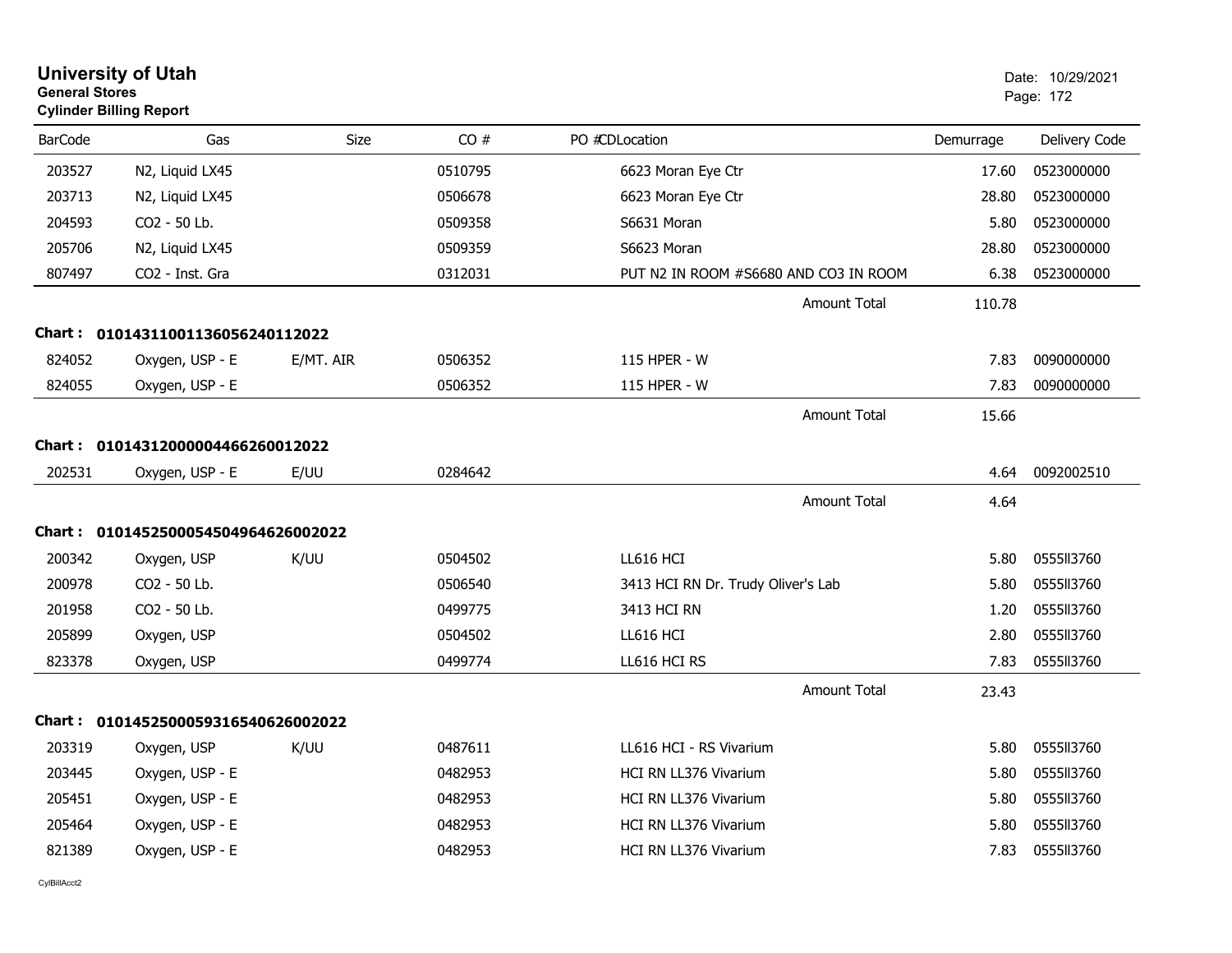| <b>General Stores</b> | <b>University of Utah</b><br><b>Cylinder Billing Report</b> |                 |         |                                |           | Date: 10/29/2021<br>Page: 173 |
|-----------------------|-------------------------------------------------------------|-----------------|---------|--------------------------------|-----------|-------------------------------|
| <b>BarCode</b>        | Gas                                                         | <b>Size</b>     | CO#     | PO #CDLocation                 | Demurrage | Delivery Code                 |
| 821394                | Oxygen, USP - E                                             |                 | 0482953 | HCI RN LL376 Vivarium          | 7.83      | 0555113760                    |
| 821395                | Oxygen, USP - E                                             |                 | 0482953 | HCI RN LL376 Vivarium          | 7.83      | 0555113760                    |
| 821402                | Oxygen, USP - E                                             |                 | 0482953 | HCI RN LL376 Vivarium          | 7.83      | 0555113760                    |
|                       |                                                             |                 |         | <b>Amount Total</b>            | 54.52     |                               |
|                       | Chart: 0101452500059317800626002022                         |                 |         |                                |           |                               |
| 200662                | CO2 - 50 Lb.                                                | K/UU            | 0508347 | 3413 HCI                       | 5.80      | 0555113760                    |
|                       |                                                             |                 |         | <b>Amount Total</b>            | 5.80      |                               |
|                       | Chart: 01014636000234926260012022                           |                 |         |                                |           |                               |
| 201581                | CO2 - 50 Lb.                                                | <b>50 LB/UU</b> | 0498621 | 2747 HCI                       | 5.80      | 0555113760                    |
|                       |                                                             |                 |         | <b>Amount Total</b>            | 5.80      |                               |
| <b>Chart :</b>        | 01014652000005266260012022                                  |                 |         |                                |           |                               |
| 200773                | Oxygen, USP                                                 | K/UU            | 0484847 | 729 Arapeen Rm 1520            | 5.80      | 0888004010                    |
| 201459                | Argon                                                       |                 | 0501946 | 729 Arapeen RM 1520 (BLDG 888) | 5.80      | 0888004010                    |
| 202691                | Acetylene, CF                                               |                 | 0460518 | 729 ARAPEEN DR #1520           | 4.64      | 0888004010                    |
| 820843                | 25%Co2 75%Argon                                             |                 | 0501946 | 729 Arapeen RM 1520 (BLDG 888) | 7.83      | 0888004010                    |
| 823008                | Argon                                                       |                 | 0495947 | 729 Arapeen RM 1520            | 7.83      | 0888004010                    |
|                       |                                                             |                 |         | <b>Amount Total</b>            | 31.90     |                               |
|                       | Chart: 01014742000005296240012022                           |                 |         |                                |           |                               |
| 820669                | Helium - 110 CF                                             | 125CF-MT        | 0479027 | 1C346 SOM                      | 7.83      | 05211c1050                    |
|                       |                                                             |                 |         | <b>Amount Total</b>            | 7.83      |                               |
|                       | Chart: 01014782000206446250012022                           |                 |         |                                |           |                               |
|                       | 201122 Oxygen, USP                                          | K/UU            | 0511207 | 1078 S 300 E                   |           | 0.60 0840000000               |
| 201681                | Oxygen, USP                                                 |                 | 0506925 | 1078 S 300 E                   | 5.80      | 0840000000                    |
| 204744                | Oxygen, USP                                                 |                 | 0511207 | 1078 S 300 E                   | 0.60      | 0840000000                    |
| 205837                | Oxygen, USP                                                 |                 | 0506925 | 1078 S 300 E                   | 5.20      | 0840000000                    |
| 824098                | Nitrous Oxide                                               |                 | 0506925 | 1078 S 300 E                   | 7.83      | 0840000000                    |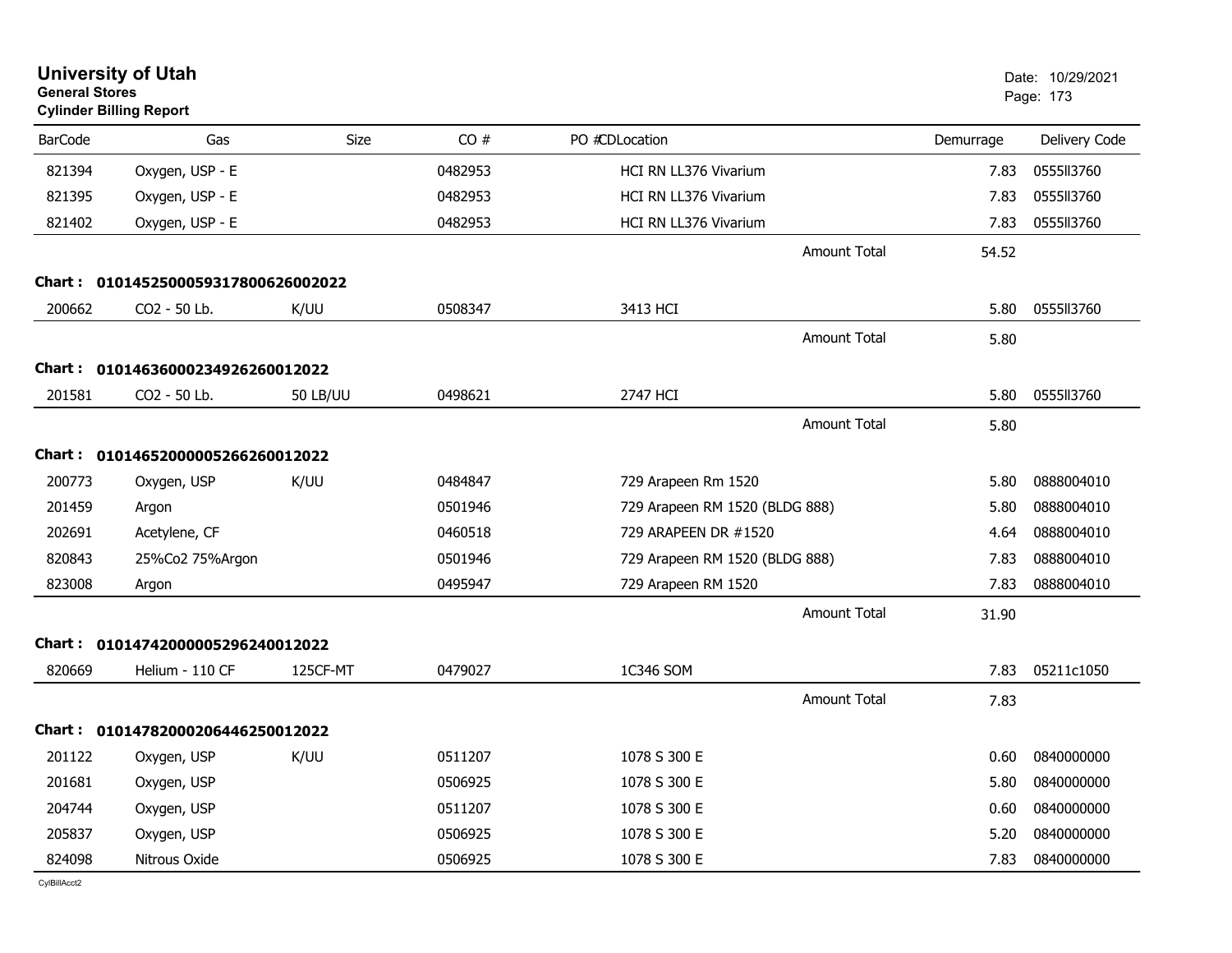|                | <b>General Stores</b><br><b>Cylinder Billing Report</b> |             |         |                                           | Page: 174 |               |
|----------------|---------------------------------------------------------|-------------|---------|-------------------------------------------|-----------|---------------|
| <b>BarCode</b> | Gas                                                     | <b>Size</b> | CO#     | PO #CDLocation                            | Demurrage | Delivery Code |
|                |                                                         |             |         | <b>Amount Total</b>                       | 20.03     |               |
|                | Chart: 01014782000206446260012022                       |             |         |                                           |           |               |
| 202335         | Nitrous Oxide                                           | K/UU        | 0451123 | 3690 S. Main, BLDG 3502                   | 4.64      | 0840000000    |
| 203088         | Oxygen, USP - E                                         |             | 0469603 | 537 S Wakara Way First floor Oral Surgery | 5.80      | 0840000000    |
| 203833         | Nitrous Oxide                                           |             | 0482447 | 3690 S Main Street Loading Dock           | 5.80      | 0840000000    |
| 205832         | Oxygen, USP                                             |             | 0505332 | 3690 MAIN - SW LOADING DOCK               | 5.80      | 0840000000    |
| 205907         | Oxygen, USP                                             |             | 0505332 | 3690 MAIN - SW LOADING DOCK               | 5.80      | 0840000000    |
| 819017         | Nitrous Oxide                                           |             | 0474187 | 1078 SO 300 E                             | 7.83      | 0840000000    |
| 822499         | Nitrous Oxide                                           |             | 0500699 | B160 - 530 WAKARA                         | 7.83      | 0840000000    |
| 822500         | Nitrous Oxide                                           |             | 0500699 | B160 - 530 WAKARA                         | 7.83      | 0840000000    |
|                |                                                         |             |         | <b>Amount Total</b>                       | 51.33     |               |
|                | Chart: 01014782000244156260012022                       |             |         |                                           |           |               |
| 200760         | Oxygen, USP                                             | K/UU        | 0504783 | 530 WAKARA - DOCK                         | 5.80      | 0840000000    |
| 201115         | Oxygen, USP                                             |             | 0506509 | 530 WAKARA WAY                            | 5.80      | 0840000000    |
| 201412         | Oxygen, USP                                             |             | 0506509 | 530 WAKARA WAY                            | 5.80      | 0840000000    |
| 203050         | Oxygen, USP                                             |             | 0504783 | 530 WAKARA - DOCK                         | 5.80      | 0840000000    |
| 205571         | Nitrous Oxide                                           |             | 0506509 | 530 WAKARA WAY                            | 5.80      | 0840000000    |
| 205573         | Nitrous Oxide                                           |             | 0506509 | 530 WAKARA WAY                            | 5.80      | 0840000000    |
| 205752         | Oxygen, USP                                             |             | 0506509 | 530 WAKARA WAY                            | 5.80      | 0840000000    |
| 205916         | Oxygen, USP                                             |             | 0506509 | 530 WAKARA WAY                            | 5.80      | 0840000000    |
| 822339         | Oxygen, USP - E                                         |             | 0502541 |                                           | 7.83      | 0840000000    |
| 823332         | Oxygen, USP - E                                         |             | 0502541 |                                           | 7.83      | 0840000000    |
| 823957         | Oxygen, USP                                             |             | 0505046 | 530 WAKARA - DOCK                         | 7.83      | 0840000000    |
| 823958         | Oxygen, USP                                             |             | 0505046 | 530 WAKARA - DOCK                         | 7.83      | 0840000000    |
|                |                                                         |             |         | <b>Amount Total</b>                       | 77.72     |               |
|                | Chart: 01014782000340496260012022                       |             |         |                                           |           |               |
| 202492         | Oxygen, USP - E                                         | E/UU        | 0505567 | 168 N 1950 WEST #202 - ROSE PARK          | 2.80      | 0840000000    |
| CylBillAcct2   |                                                         |             |         |                                           |           |               |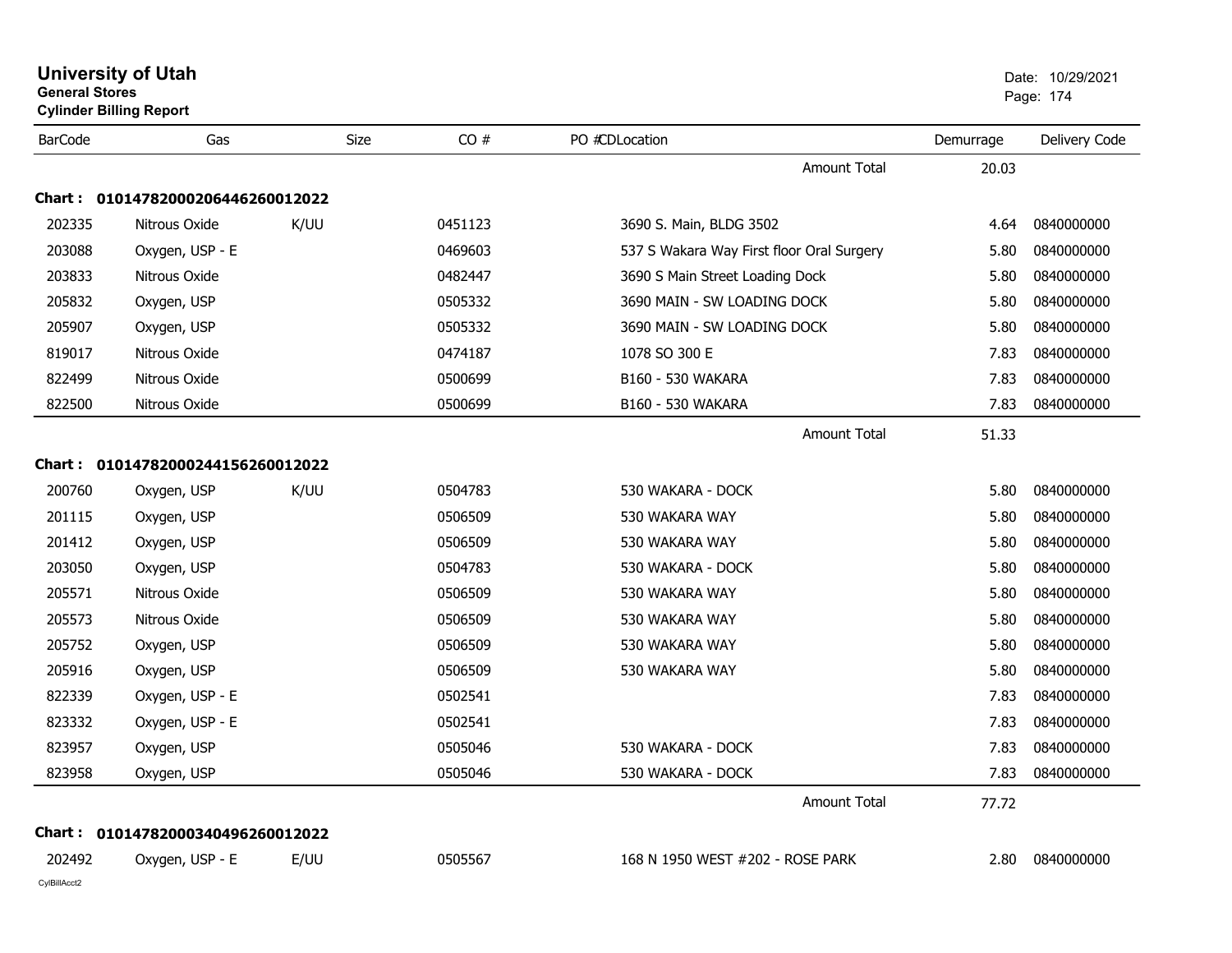### **University of Utah** Date: 10/29/2021 **General Stores**end and the state of the state of the state of the state of the state of the state of the state of the state of the state of the state of the state of the state of the state of the state of the state of the state of the st **Cylinder Billing Report**

| <b>BarCode</b> | Gas                               | Size     | CO#     | PO #CDLocation                              | Demurrage | Delivery Code |
|----------------|-----------------------------------|----------|---------|---------------------------------------------|-----------|---------------|
| 202530         | Oxygen, USP - E                   |          | 0510645 | 168 N 1950 WEST #202 - ROSE PARK            | 3.00      | 0840000000    |
| 202633         | Oxygen, USP - E                   |          | 0510645 | 168 N 1950 WEST #202 - ROSE PARK            | 3.00      | 0840000000    |
| 202897         | Nitrous Oxide-E                   |          | 0509348 | 168 N 1950 WEST #202 - ROSE PARK            | 5.80      | 0840000000    |
| 202899         | Nitrous Oxide-E                   |          | 0505567 | 168 N 1950 WEST #202 - ROSE PARK            | 5.80      | 0840000000    |
| 203098         | Oxygen, USP - E                   |          | 0510645 | 168 N 1950 WEST #202 - ROSE PARK            | 3.00      | 0840000000    |
| 203143         | Oxygen, USP - E                   |          | 0504272 | 168 N 1950 WEST #202 ROSE PARK              | 2.80      | 0840000000    |
| 203146         | Oxygen, USP - E                   |          | 0510645 | 168 N 1950 WEST #202 - ROSE PARK            | 3.00      | 0840000000    |
| 203147         | Oxygen, USP - E                   |          | 0505004 | 168 N 1950 WEST #202 - ROSE PARK            | 5.80      | 0840000000    |
| 203156         | Oxygen, USP - E                   |          | 0509348 |                                             | 2.80      |               |
| 203227         | Nitrous Oxide-E                   |          | 0505356 | Rose Park Dental Clinic 168 N 1950 W St 202 | 2.80      | 0840000000    |
| 203232         | Nitrous Oxide-E                   |          | 0509348 | 168 N 1950 WEST #202 - ROSE PARK            | 5.80      | 0840000000    |
| 203369         | Oxygen, USP - E                   |          | 0510645 | 168 N 1950 WEST #202 - ROSE PARK            | 3.00      | 0840000000    |
| 204454         | Oxygen, USP                       |          | 0509348 |                                             | 2.80      |               |
| 204556         | Oxygen, USP - E                   |          | 0510645 | 168 N 1950 WEST #202 - ROSE PARK            | 3.00      | 0840000000    |
| 204692         | Oxygen, USP - E                   |          | 0504659 | 168 N 1950 WEST #202 - ROSE PARK            | 2.80      | 0840000000    |
| 205316         | Oxygen, USP - E                   |          | 0509348 | 168 N 1950 WEST #202 - ROSE PARK            | 2.80      | 0840000000    |
| 205342         | Oxygen, USP - E                   |          | 0510645 | 168 N 1950 WEST #202 - ROSE PARK            | 3.00      | 0840000000    |
| 205344         | Oxygen, USP - E                   |          | 0505567 | 168 N 1950 WEST #202 - ROSE PARK            | 4.00      | 0840000000    |
| 205468         | Oxygen, USP - E                   |          | 0505567 | 168 N 1950 WEST #202 - ROSE PARK            | 4.00      | 0840000000    |
| 205746         | Nitrous Oxide-E                   |          | 0509348 | 168 N 1950 WEST #202 - ROSE PARK            | 5.80      | 0840000000    |
| 205943         | Oxygen, USP - E                   |          | 0504272 | 168 N 1950 WEST #202 ROSE PARK              | 5.80      | 0840000000    |
|                |                                   |          |         | <b>Amount Total</b>                         | 83.40     |               |
|                | Chart: 01014786300018036260012022 |          |         |                                             |           |               |
| 810497         | Oxygen - 125 CF                   | 115 CF - | 0387730 | <b>DOCK</b>                                 | 6.09      | 0840000000    |
| 810498         | Oxygen - 125 CF                   |          | 0387730 | <b>DOCK</b>                                 | 6.09      | 0840000000    |
| 810499         | Propane                           |          | 0387730 | <b>DOCK</b>                                 | 6.96      | 0840000000    |
| 810500         | Propane                           |          | 0387730 | <b>DOCK</b>                                 | 6.96      | 0840000000    |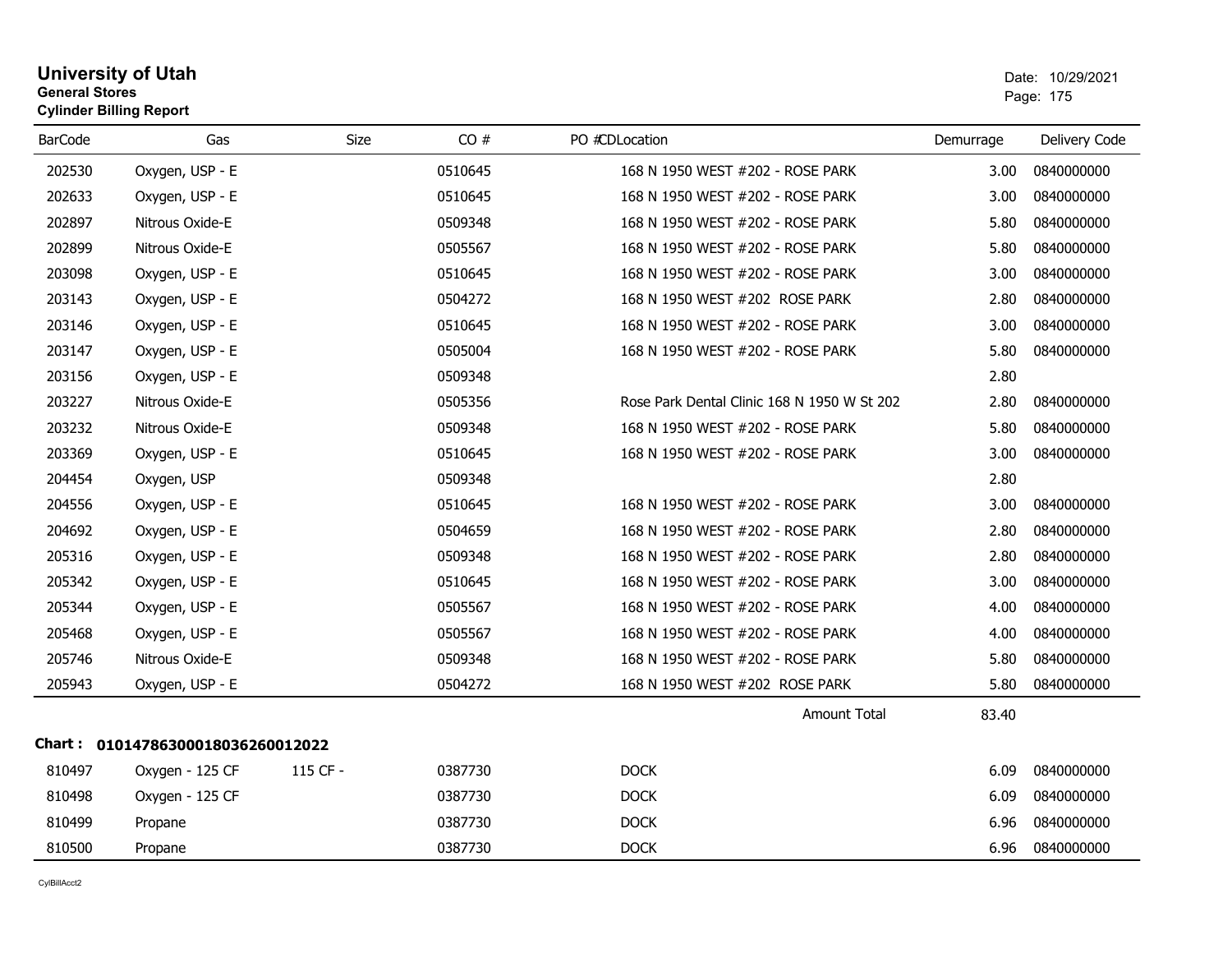| General Stores | <b>Cylinder Billing Report</b>    |      |         |                 |                     |           | Page: 176     |
|----------------|-----------------------------------|------|---------|-----------------|---------------------|-----------|---------------|
| <b>BarCode</b> | Gas                               | Size | CO#     | PO #CDLocation  |                     | Demurrage | Delivery Code |
|                |                                   |      |         |                 | <b>Amount Total</b> | 26.10     |               |
|                | Chart: 01014852000203476260012022 |      |         |                 |                     |           |               |
| 202605         | Nitrogen 230 CF                   | K/UU | 0449980 | BLDG 585 RM 151 |                     | 4.64      | 05215C1240    |
| 809732         | Co2/O2/In N2                      |      | 0368372 | 152 BLDG 585    |                     | 6.38      | 0585001100    |
| 815972         | .5%Co220.5%o2N2                   |      | 0446448 | 151 BLDG 585    |                     | 6.67      | 05215C1240    |
|                |                                   |      |         |                 | <b>Amount Total</b> | 17.69     |               |
|                | Chart: 01015186000250526260012022 |      |         |                 |                     |           |               |
| 202092         | CO2 - 50 Lb.                      | K/UU | 0415124 | 3120 EEJ        |                     | 4.64      | 0565041000    |
|                |                                   |      |         |                 | <b>Amount Total</b> | 4.64      |               |
|                | Chart: 01015392000208486260012022 |      |         |                 |                     |           |               |
| 201739         | CO2 - 50 Lb.                      | K/UU | 0504926 | 314 Skaggs      |                     | 5.80      | 05215C1240    |
| 824534         | CO2 - 50 Lb.                      |      | 0510455 | Bldg 582 Rm 314 |                     | 4.86      | 05215C1240    |
|                |                                   |      |         |                 | <b>Amount Total</b> | 10.66     |               |
|                | Chart: 01015392500197686260012022 |      |         |                 |                     |           |               |
| 205533         | CO2 - 50 Lb.                      | K/UU | 0498233 | 314 Skaggs      |                     | 2.20      | 05215C1240    |
|                |                                   |      |         |                 | <b>Amount Total</b> | 2.20      |               |
|                | Chart: 01015422500197256260312022 |      |         |                 |                     |           |               |
| 200737         | Oxygen, USP                       | K/UU | 0502861 | 4440 EIHG       |                     | 5.80      | 0533041450    |
| 201058         | Oxygen, USP                       |      | 0505735 | 4440 EIHG       |                     | 5.80      | 0533041450    |
| 202309         | Oxygen, USP - E                   |      | 0505735 | 4440 EIHG       |                     | 5.80      | 0533041450    |
| 202672         | Oxygen, USP - E                   |      | 0505735 | 4440 EIHG       |                     | 5.80      | 0533041450    |
| 203323         | Oxygen, USP                       |      | 0507925 | 4440 EIHG       |                     | 5.80      | 0533041450    |
| 203431         | Oxygen, USP - E                   |      | 0495581 | 4440 ECCLES     |                     | 5.80      | 0533041450    |
| 203654         | Oxygen, USP - E                   |      | 0505735 | 4440 EIHG       |                     | 5.80      | 0533041450    |
| 205310         | Oxygen, USP - E                   |      | 0505735 | 4440 EIHG       |                     | 5.80      | 0533041450    |
| 205385         | Oxygen, USP - E                   |      | 0505735 | 4440 EIHG       |                     | 5.80      | 0533041450    |
|                |                                   |      |         |                 |                     |           |               |

## **University of Utah** Date: 10/29/2021 **General Stores**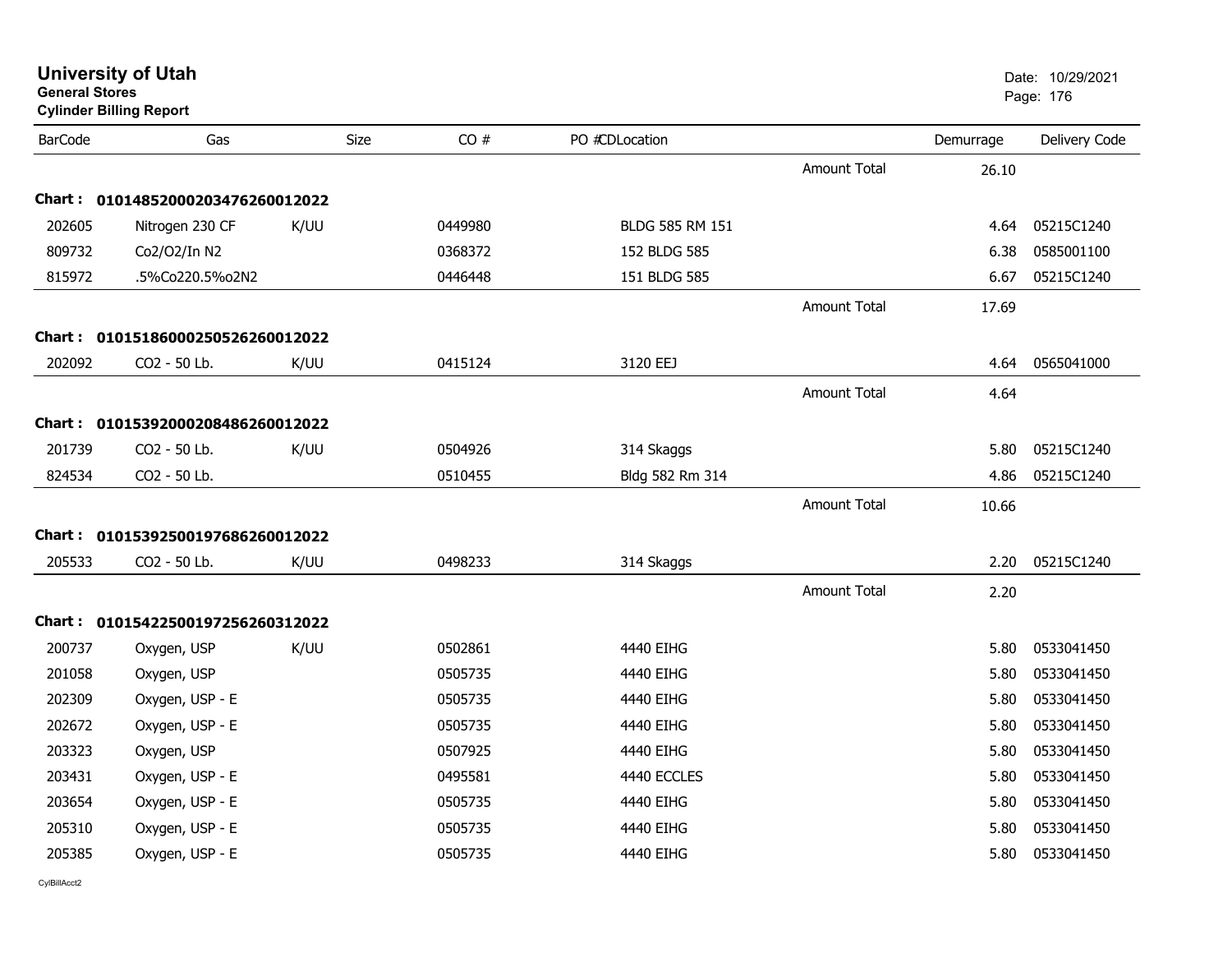|                | General Stores<br><b>Cylinder Billing Report</b> |             |         |                                       |           | Page: 177     |  |
|----------------|--------------------------------------------------|-------------|---------|---------------------------------------|-----------|---------------|--|
| <b>BarCode</b> | Gas                                              | <b>Size</b> | CO#     | PO #CDLocation                        | Demurrage | Delivery Code |  |
| 205446         | Oxygen, USP - E                                  |             | 0495581 | 4440 ECCLES                           | 5.80      | 0533041450    |  |
|                |                                                  |             |         | <b>Amount Total</b>                   | 58.00     |               |  |
|                | Chart: 01015646000223326260312022                |             |         |                                       |           |               |  |
| 110423         | Nitrogen 230 CF                                  | K/UU        | 0017420 |                                       | 4.64      | 0533054400    |  |
| 117352         | CO2 - 50 Lb.                                     |             | 0106695 | DELIVER TO 5520 ECCLES GENETICS BLDG. | 6.38      | 0533054400    |  |
| 200008         | 95% O2, 5% CO2                                   |             | 0410495 | 6280 ECCLES                           | 4.64      | 0533054400    |  |
| 200031         | CO2 - 50 Lb.                                     |             | 0472621 | TOP FLOOR CMC MECHANICAL ROOM - NE D  | 5.80      | 0533054400    |  |
| 200037         | CO2 - 50 Lb.                                     |             | 0472621 | TOP FLOOR CMC MECHANICAL ROOM - NE D  | 5.80      | 0533054400    |  |
| 200052         | Nitrogen 230 CF                                  |             | 0353059 | 6280 Eccles                           | 4.64      | 0533054400    |  |
| 200224         | CO2 - 50 Lb.                                     |             | 0456073 | MECHANICAL ROOM CMC ON EAST SIDE      | 4.64      | 0533054400    |  |
| 200286         | CO2 - 50 Lb.                                     |             | 0472621 | TOP FLOOR CMC MECHANICAL ROOM - NE D  | 5.80      | 0533054400    |  |
| 200356         | CO2 - 50 Lb.                                     |             | 0508112 | ROOM 5520 ECCLES                      | 5.80      | 0533054400    |  |
| 200571         | Nitrogen 230 CF                                  |             | 0408865 | 6280 ECCLES                           | 4.64      | 0533054400    |  |
| 200677         | Air - 233 CF                                     |             | 0323305 | <b>BLDG 587</b>                       | 4.64      | 0533054400    |  |
| 200819         | Nitrogen 230 CF                                  |             | 0409680 | 6280 ECCLES                           | 4.64      | 0533054400    |  |
| 201064         | Nitrogen 230 CF                                  |             | 0408865 | 6280 ECCLES                           | 4.64      | 0533054400    |  |
| 201283         | CO2 - 50 Lb.                                     |             | 0397124 | 5475 ECCLES                           | 4.64      | 0533051000    |  |
| 201363         | Oxygen, USP                                      |             | 0501452 | 2415 BLDG 587                         | 5.80      | 0533054400    |  |
| 201477         | CO2 - 50 Lb.                                     |             | 0472621 | TOP FLOOR CMC MECHANICAL ROOM - NE D  | 5.80      | 0533054400    |  |
| 201618         | Nitrogen 230 CF                                  |             | 0409680 | 6280 ECCLES                           | 4.64      | 0533054400    |  |
| 201635         | N2, Liquid LX45                                  |             | 0510567 | 5470 EIHG                             | 4.80      | 0533054400    |  |
| 201811         | CO2 - 50 Lb.                                     |             | 0456073 | MECHANICAL ROOM CMC ON EAST SIDE      | 4.64      | 0533054400    |  |
| 201949         | CO2 - 50 Lb.                                     |             | 0472621 | TOP FLOOR CMC MECHANICAL ROOM - NE D  | 5.80      | 0533054400    |  |
| 202133         | CO2 - 50 Lb.                                     |             | 0442544 | 2415 BLDG 587                         | 4.64      | 0533054400    |  |
| 202279         | Oxygen, USP                                      |             | 0453013 | CMC 2ND FLOOR                         | 4.64      | 0533054400    |  |
| 202812         | Air - 233 CF                                     |             | 0343284 | BLDG 587 CAPECCHI BERRIER             | 4.64      | 0533054400    |  |
| 203480         | CO2 - 50 Lb.                                     |             | 0472621 | TOP FLOOR CMC MECHANICAL ROOM - NE D  | 5.80      | 0533054400    |  |

## **University of Utah** Date: 10/29/2021 **General Stores**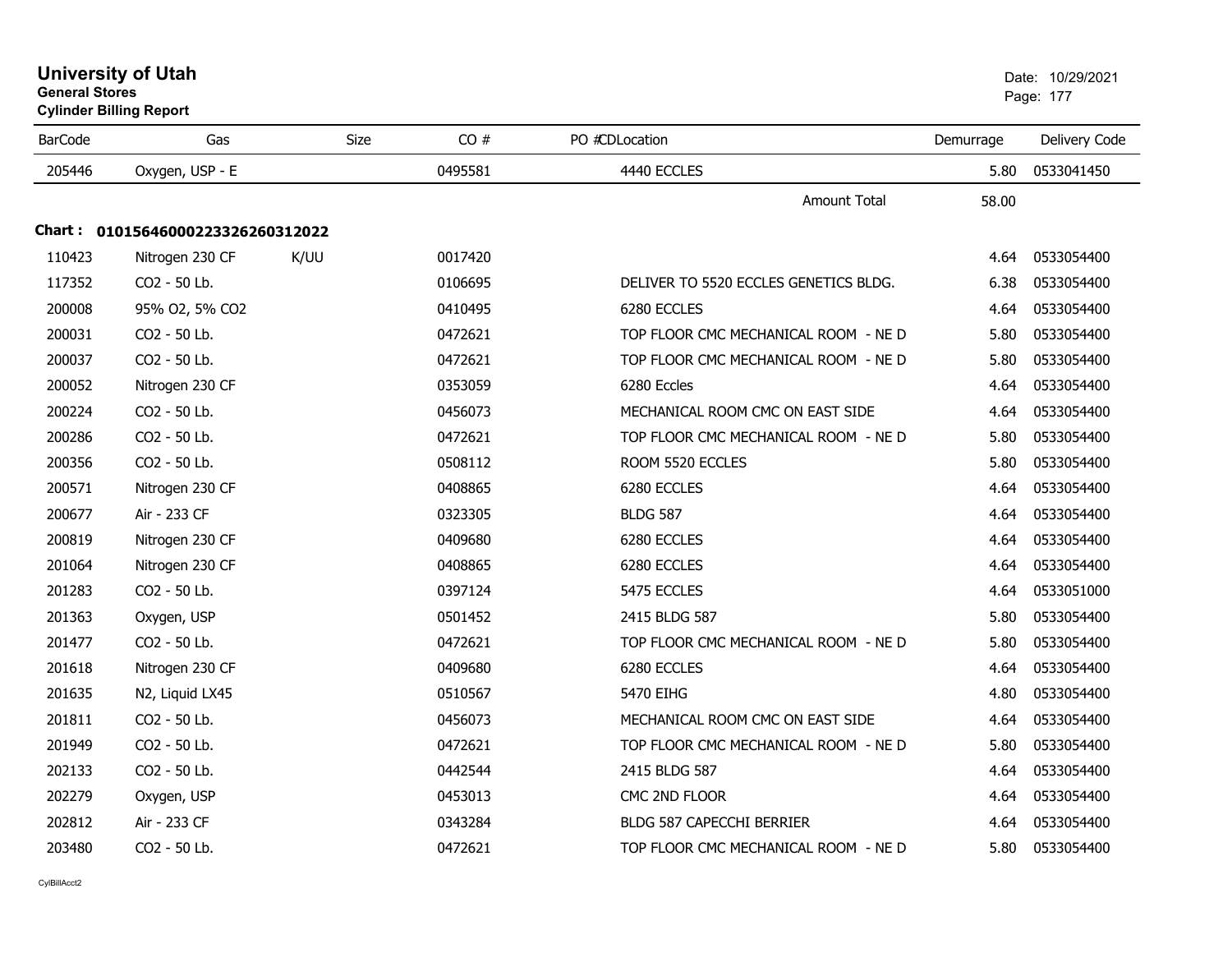|                        | General Stores<br><b>Cylinder Billing Report</b> |           |         |                                  | Page: 178 |               |  |
|------------------------|--------------------------------------------------|-----------|---------|----------------------------------|-----------|---------------|--|
| <b>BarCode</b>         | Gas                                              | Size      | CO#     | PO #CDLocation                   | Demurrage | Delivery Code |  |
| 203524                 | N2, Liquid LX45                                  |           | 0510567 | 5470 EIHG                        | 28.80     | 0533054400    |  |
| 204586                 | CO2 - 50 Lb.                                     |           | 0456073 | MECHANICAL ROOM CMC ON EAST SIDE | 4.64      | 0533054400    |  |
| 205528                 | CO2 - 50 Lb.                                     |           | 0508112 | ROOM 5520 ECCLES                 | 5.80      | 0533054400    |  |
| 205628                 | Oxygen, USP                                      |           | 0355623 | 6280 ECCLES                      | 4.64      | 0533054400    |  |
| 205657                 | CO2 - 50 Lb.                                     |           | 0409831 | 2415 BLDG 587                    | 4.64      | 0533054400    |  |
| 811361                 | Oxygen, USP                                      |           | 0407702 | 6280 ECCLES                      | 6.38      | 0533054400    |  |
| 823476                 | Oxygen, USP                                      |           | 0501452 | 2415 BLDG 587                    | 7.83      | 0533054400    |  |
| 823680                 | CO2 - 50 Lb.                                     |           | 0503309 | 5520 EIHG                        | 7.83      | 0533054400    |  |
| 823681                 | CO <sub>2</sub> - 50 Lb.                         |           | 0503309 | 5520 EIHG                        | 7.83      | 0533054400    |  |
| 823682                 | CO2 - 50 Lb.                                     |           | 0503309 | 5520 EIHG                        | 7.83      | 0533054400    |  |
|                        |                                                  |           |         | <b>Amount Total</b>              | 208.76    |               |  |
|                        | Chart: 0101566500059316640626032022              |           |         |                                  |           |               |  |
| 200739                 | CO2 - 50 Lb.                                     | K/UU      | 0425401 | 6220 ECCLES                      | 4.64      | 0533021000    |  |
| 201011                 | CO2 - 50 Lb.                                     |           | 0479810 | 6320 ECCLES                      | 5.80      | 0533021000    |  |
| 201501                 | CO2 - 50 Lb.                                     |           | 0468543 | 6320 ECCLES                      | 5.80      | 0533021000    |  |
| 202507                 | CO2 - 50 Lb.                                     |           | 0479810 | 6320 ECCLES                      | 5.80      | 0533021000    |  |
| 203977                 | CO2 - 50 Lb.                                     |           | 0443141 | 6220 ECCLES                      | 4.64      | 0533021000    |  |
|                        |                                                  |           |         | <b>Amount Total</b>              | 26.68     |               |  |
|                        | Chart: 01015686000221196260312022                |           |         |                                  |           |               |  |
| 824117                 | CO2 - 50 Lb.                                     | 50#/Mt.Ai | 0507029 | 7520 Eccles                      | 7.83      | 0533021000    |  |
| 824121                 | CO2 - 50 Lb.                                     |           | 0507029 | 7520 Eccles                      | 7.83      | 0533021000    |  |
| 824122                 | CO2 - 50 Lb.                                     |           | 0507029 | 7520 Eccles                      | 7.83      | 0533021000    |  |
| 824221                 | CO2 - 50 Lb.                                     |           | 0508026 | 7520 EIHG                        | 1.35      | 0533021000    |  |
|                        |                                                  |           |         | Amount Total                     | 24.84     |               |  |
| Chart :                | 0101570500059315490626032022                     |           |         |                                  |           |               |  |
| 200066                 | CO <sub>2</sub> - 50 Lb.                         | K/UU      | 0510315 | 7520 Eccles                      | 4.80      | 0533021000    |  |
| 200359<br>CvIBillAcct2 | CO2 - 50 Lb.                                     |           | 0510315 | 7520 Eccles                      | 4.80      | 0533021000    |  |

## **University of Utah** Date: 10/29/2021 **General Stores**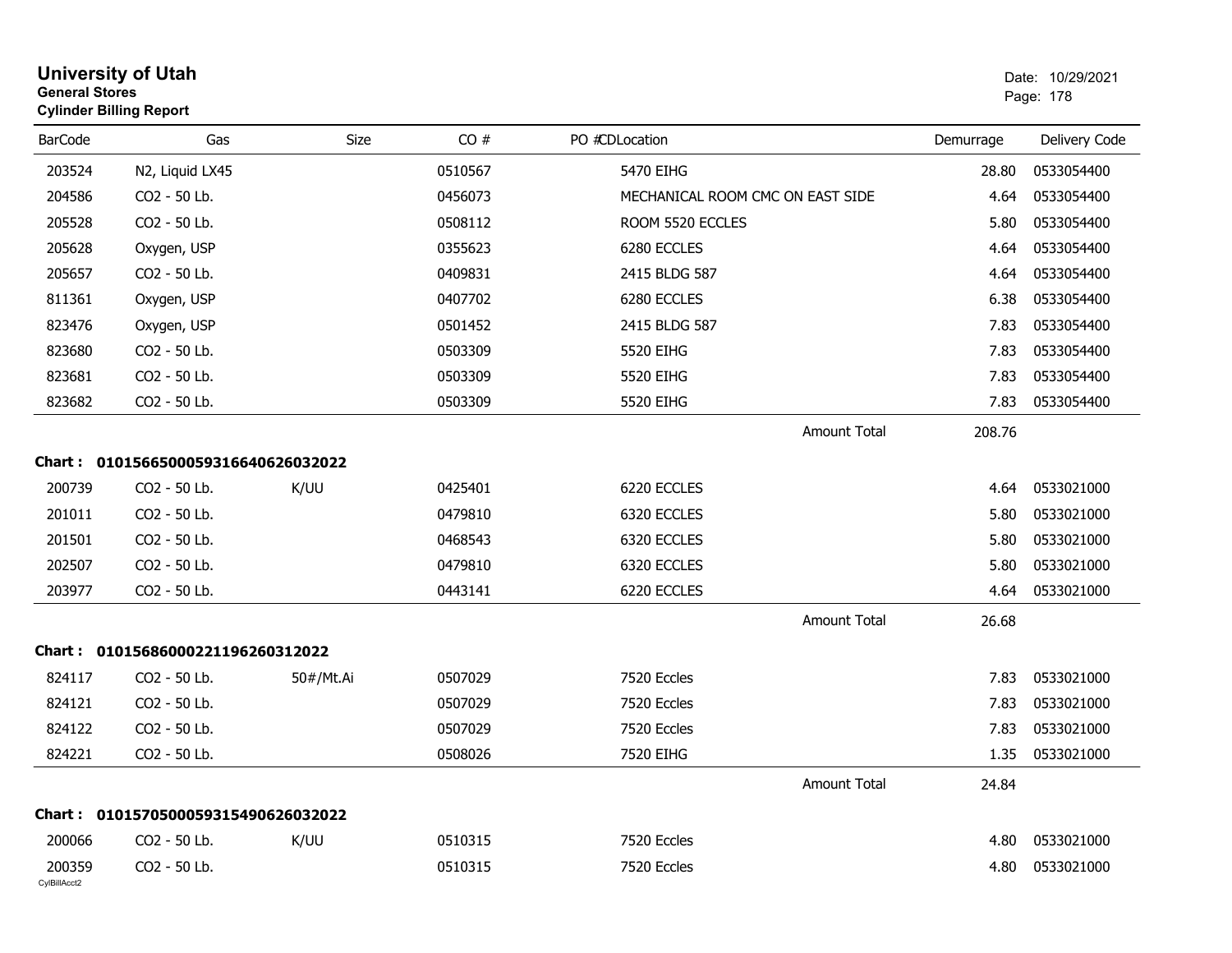| <b>General Stores</b> | <b>University of Utah</b><br><b>Cylinder Billing Report</b> |             |         |                       |              | Date: 10/29/2021<br>Page: 179 |               |  |
|-----------------------|-------------------------------------------------------------|-------------|---------|-----------------------|--------------|-------------------------------|---------------|--|
| <b>BarCode</b>        | Gas                                                         | <b>Size</b> | CO#     | PO #CDLocation        |              | Demurrage                     | Delivery Code |  |
| 200768                | CO2 - 50 Lb.                                                |             | 0510315 | 7520 Eccles           |              | 4.80                          | 0533021000    |  |
| 201577                | Air - 233 CF                                                |             | 0495704 | 7550 EIHG             |              | 5.80                          | 0533021000    |  |
|                       |                                                             |             |         |                       | Amount Total | 20.20                         |               |  |
|                       | Chart: 0101572500059317540626032022                         |             |         |                       |              |                               |               |  |
| 200596                | Nitrogen 230 CF                                             | K/UU        | 0493060 | 6490 Eccles           |              | 5.80                          | 0533021000    |  |
| 201074                | CO2 - 50 Lb.                                                |             | 0506890 | 6490 Eccles           |              | 5.80                          | 0533021000    |  |
| 201528                | CO2 - 50 Lb.                                                |             | 0487428 | 6490 Eccles           |              | 5.80                          | 0533021000    |  |
| 201881                | CO2 - 50 Lb.                                                |             | 0506890 | 6490 Eccles           |              | 5.80                          | 0533021000    |  |
| 202430                | N2, Liquid LX45                                             |             | 0510845 | 2100 Eccles           |              | 17.60                         | 0533021000    |  |
| 203307                | CO2 - 50 Lb.                                                |             | 0506890 | 6490 Eccles           |              | 5.80                          | 0533021000    |  |
| 203373                | Oxygen, USP - E                                             |             | 0509997 | 6490 Eccles           |              | 5.80                          | 0533021000    |  |
| 203493                | CO2 - 50 Lb.                                                |             | 0493779 | 6490 Eccles           |              | 5.80                          | 0533021000    |  |
| 203758                | CO2 - 50 Lb.                                                |             | 0425098 | 6520 EIHG             |              | 4.64                          | 0533021000    |  |
| 204439                | N2, Liquid LX45                                             |             | 0506496 | 6490 Eccles           |              | 22.40                         | 0533021000    |  |
| 204503                | Oxygen, USP - E                                             |             | 0507344 | 6490 EIHG             |              | 5.40                          | 0533021000    |  |
| 204717                | CO2 - 50 Lb.                                                |             | 0504492 | 6490 EIHG             |              | 5.80                          | 0533021000    |  |
| 204726                | CO2 - 50 Lb.                                                |             | 0504492 | 6490 EIHG             |              | 5.80                          | 0533021000    |  |
| 205460                | Oxygen, USP - E                                             |             | 0511282 | 6490 Eccles           |              | 0.40                          | 0533021000    |  |
|                       |                                                             |             |         |                       | Amount Total | 102.64                        |               |  |
|                       | Chart: 0101576500059317490626032022                         |             |         |                       |              |                               |               |  |
| 819963                | CO2 - 50 Lb.                                                | 50#/Mt.Ai   | 0475028 | BLDG 533 RM 7520      |              | 7.83                          | 0533021000    |  |
|                       |                                                             |             |         |                       | Amount Total | 7.83                          |               |  |
|                       | Chart: 0101579500059312701626002022                         |             |         |                       |              |                               |               |  |
| 200059                | CO2 - 50 Lb.                                                | K/UU        | 0509878 | 4530 EIHG             |              | 5.80                          | 0533021000    |  |
| 200786                | CO2 - 50 Lb.                                                |             | 0509878 | 4530 EIHG             |              | 5.80                          | 0533021000    |  |
| 200884                | CO2 - 50 Lb.                                                |             | 0497886 | 4530 EIHG and Hallway |              | 5.80                          | 0533021000    |  |
|                       |                                                             |             |         |                       |              |                               |               |  |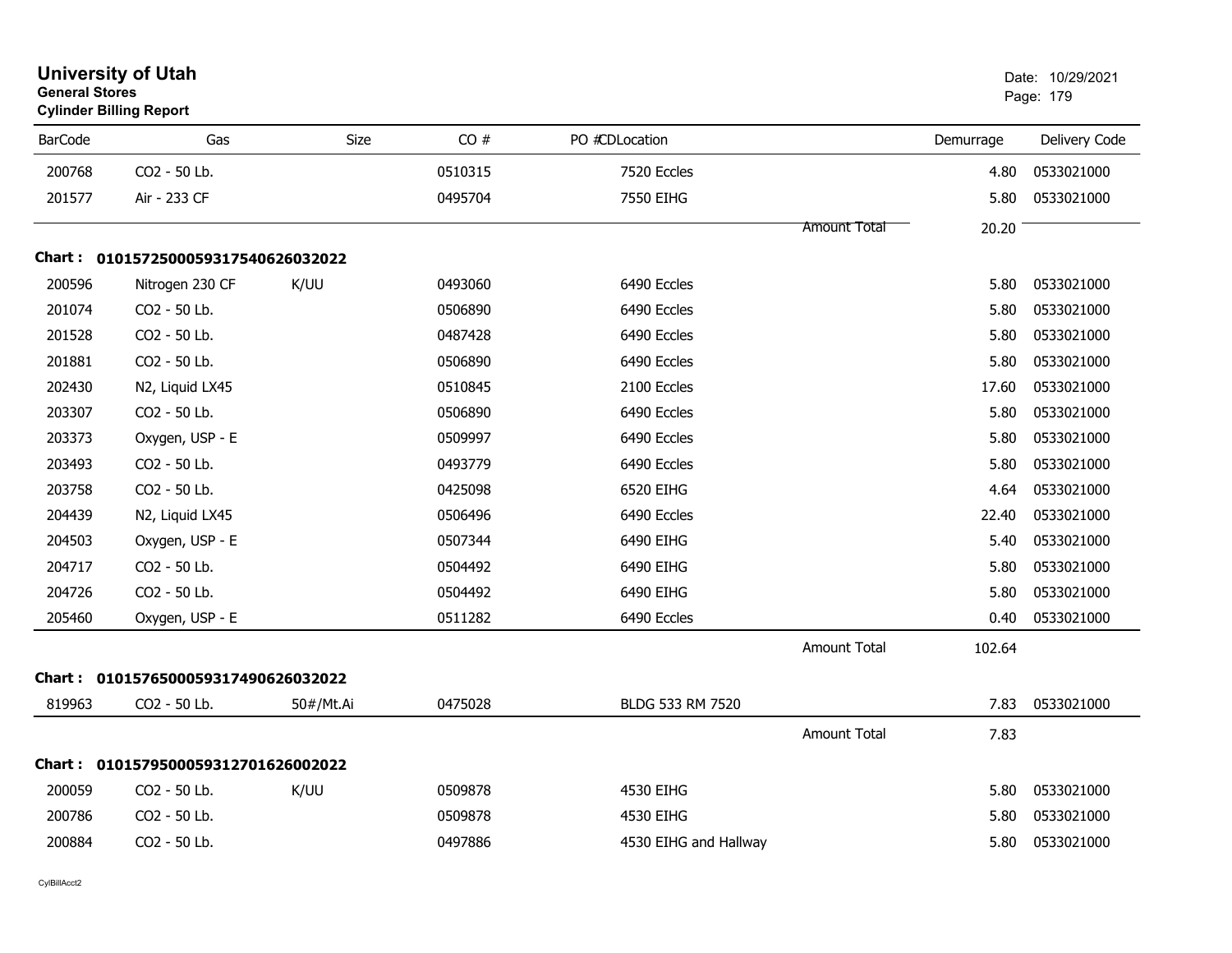| <b>General Stores</b>               | <b>University of Utah</b><br><b>Cylinder Billing Report</b> |                  |         |                        |                     | Date: 10/29/2021<br>Page: 180 |               |
|-------------------------------------|-------------------------------------------------------------|------------------|---------|------------------------|---------------------|-------------------------------|---------------|
| <b>BarCode</b>                      | Gas                                                         | <b>Size</b>      | CO#     | PO #CDLocation         |                     | Demurrage                     | Delivery Code |
| 202839                              | CO2 - 50 Lb.                                                |                  | 0509878 | 4530 EIHG              |                     | 5.80                          | 0533021000    |
| 203711                              | CO2 - 50 Lb.                                                |                  | 0497886 | 4530 EIHG and Hallway  |                     | 5.80                          | 0533021000    |
| 205567                              | CO2 - 50 Lb.                                                |                  | 0509878 | 4530 EIHG              |                     | 5.80                          | 0533021000    |
|                                     |                                                             |                  |         |                        | <b>Amount Total</b> | 34.80                         |               |
|                                     | Chart: 0101579500059312701626032022                         |                  |         |                        |                     |                               |               |
| 200109                              | CO2 - Siphon                                                | K/UU             | 0274103 | 4470 ECCLES            |                     | 4.64                          | 0533021000    |
|                                     |                                                             |                  |         |                        | <b>Amount Total</b> | 4.64                          |               |
|                                     | Chart: 0101582500059312711626002022                         |                  |         |                        |                     |                               |               |
| 200622                              | Nitrogen 230 CF                                             | K/UU             | 0414118 | 6475 ECCLES            |                     | 4.64                          | 0533021000    |
|                                     |                                                             |                  |         |                        | <b>Amount Total</b> | 4.64                          |               |
|                                     | Chart: 0101582500059312711626032022                         |                  |         |                        |                     |                               |               |
| 201874                              | N2, Liquid LX45                                             | <b>180 LTR/U</b> | 0508621 | 6450 ECCLES            |                     | 22.40                         | 0533021000    |
|                                     |                                                             |                  |         |                        | <b>Amount Total</b> | 22.40                         |               |
| Chart: 0101583500059314971626032022 |                                                             |                  |         |                        |                     |                               |               |
| 201255                              | CO2 - 50 Lb.                                                | K/UU             | 0508773 | 5320 EIHG              |                     | 2.20                          | 0533021000    |
| 203859                              | CO2 - 50 Lb.                                                |                  | 0508773 | 5320 EIHG              |                     | 2.20                          | 0533021000    |
| 205639                              | CO2 - 50 Lb.                                                |                  | 0508773 | 5320 EIHG              |                     | 5.80                          | 0533021000    |
| 205663                              | CO2 - 50 Lb.                                                |                  | 0508773 | 5320 EIHG              |                     | 2.20                          | 0533021000    |
|                                     |                                                             |                  |         |                        | Amount Total        | 12.40                         |               |
|                                     | Chart: 0101585500059314610626002022                         |                  |         |                        |                     |                               |               |
| 200174                              | Argon                                                       | K/UU             | 0472875 | <b>BLDG 84 RM 115S</b> |                     | 5.80                          | 0084002040    |
| 200538                              | CO2 - 50 Lb.                                                |                  | 0481864 | 104 So Bio             |                     | 5.80                          | 0084002040    |
| 200581                              | 95% O2, 5% CO2                                              |                  | 0422216 | 216 So Biology         |                     | 4.64                          | 0084002040    |
| 201447                              | Helium - 219 CF                                             |                  | 0501802 | 114 So biology         |                     | 5.80                          | 0084002040    |
| 201837                              | Argon                                                       |                  | 0480725 | 115S So Biology        |                     | 5.80                          | 0084002040    |
| 202207                              | Helium - 219 CF                                             |                  | 0501802 | 114 So biology         |                     | 5.80                          | 0084002040    |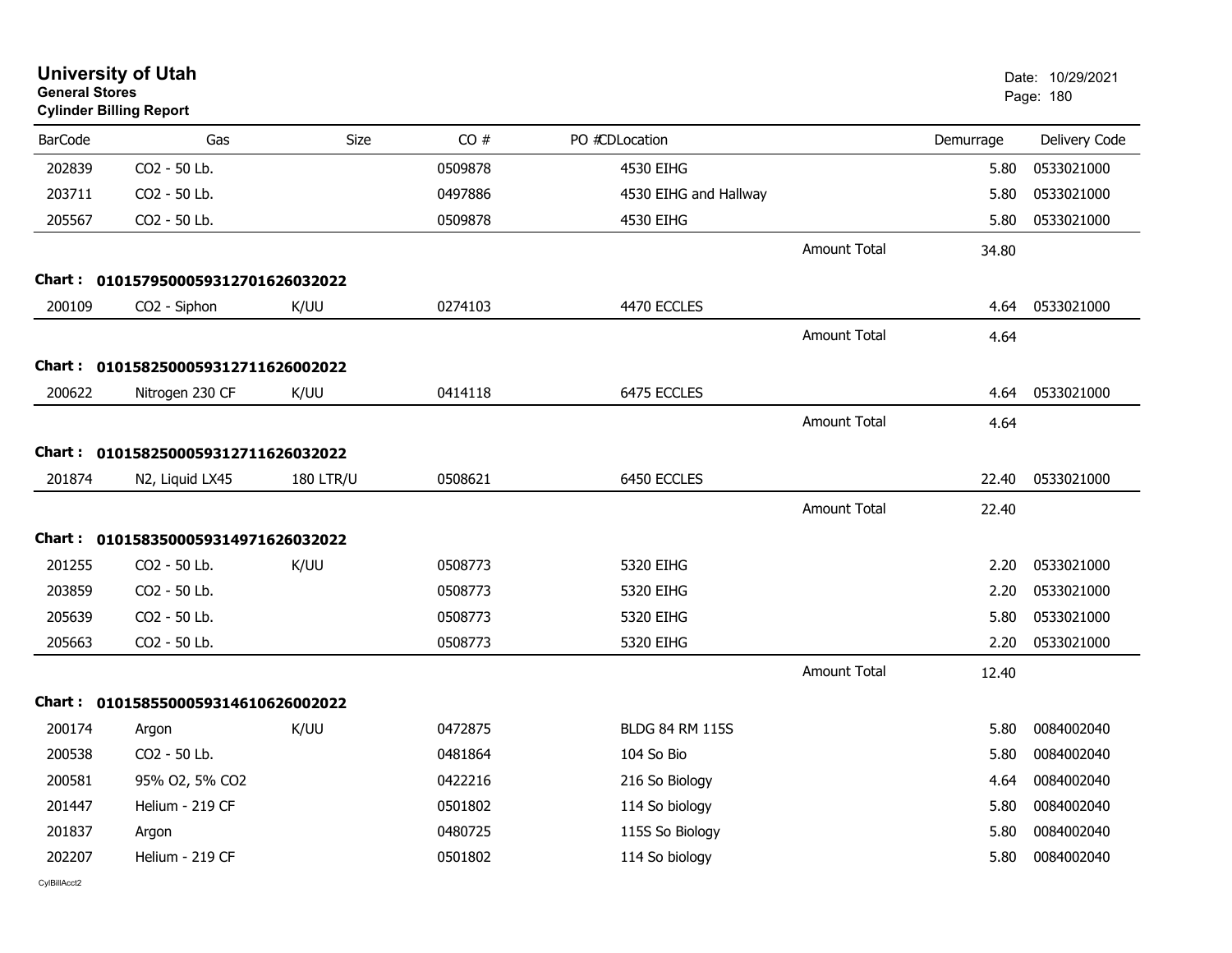| <b>General Stores</b> | <b>University of Utah</b><br><b>Cylinder Billing Report</b> |           |         |                                |           | Date: 10/29/2021<br>Page: 181 |
|-----------------------|-------------------------------------------------------------|-----------|---------|--------------------------------|-----------|-------------------------------|
| <b>BarCode</b>        | Gas                                                         | Size      | CO#     | PO #CDLocation                 | Demurrage | Delivery Code                 |
| 202252                | Helium - 219 CF                                             |           | 0424004 | 114 So Biology                 | 4.64      | 0084002040                    |
| 202516                | CO <sub>2</sub> - 50 Lb.                                    |           | 0504654 | 114 So Biology                 | 5.80      | 0084002040                    |
| 202521                | CO2 - 50 Lb.                                                |           | 0495758 | 114 SO BIOLOGY                 | 5.80      | 0084002040                    |
| 203590                | Oxygen - 20 CF                                              |           | 0466999 | 114 SO BIO                     | 5.80      | 0084002040                    |
| 203708                | CO2 - 50 Lb.                                                |           | 0504583 | 114 So Biology                 | 5.80      | 0084002040                    |
| 203738                | CO2 - 50 Lb.                                                |           | 0504583 | 114 So Biology                 | 5.80      | 0084002040                    |
| 203829                | Helium - 219 CF                                             |           | 0424004 | 114 So Biology                 | 4.64      | 0084002040                    |
| 203830                | Helium - 219 CF                                             |           | 0501802 | 114 So biology                 | 5.80      | 0084002040                    |
| 203978                | Helium - 219 CF                                             |           | 0501802 | 114 So biology                 | 5.80      | 0084002040                    |
| 204530                | Helium - 219 CF                                             |           | 0341766 | 114 S BIOLOGY                  | 4.64      | 0084002040                    |
| 205594                | Oxygen - 20 CF                                              |           | 0466999 | 114 SO BIO                     | 5.80      | 0084002040                    |
| 205750                | Oxygen, USP                                                 |           | 0484249 | 114 So Biology                 | 5.80      | 0084002040                    |
| 205854                | Oxygen - 20 CF                                              |           | 0470085 | 114 So Biology                 | 5.80      | 0084002040                    |
| 205865                | Oxygen - 20 CF                                              |           | 0470085 | 114 So Biology                 | 5.80      | 0084002040                    |
| 205866                | Oxygen - 20 CF                                              |           | 0470085 | 114 So Biology                 | 5.80      | 0084002040                    |
| 205867                | Oxygen - 20 CF                                              |           | 0466999 | 114 SO BIO                     | 5.80      | 0084002040                    |
| 516778                | Helium - 219 CF                                             |           | 0453940 | 114 SOUTH BIO                  | 7.83      | 0084002040                    |
| 516781                | Helium - 219 CF                                             |           | 0453940 | 114 SOUTH BIO                  | 7.83      | 0084002040                    |
| 823683                | CO2 - 50 Lb.                                                |           | 0503387 | 119 So Biology (inside rm 114) | 7.83      | 0084002040                    |
| 823703                | CO2 - 50 Lb.                                                |           | 0503387 | 119 So Biology (inside rm 114) | 7.83      | 0084002040                    |
| 823828                | CO2 - 50 Lb.                                                |           | 0504654 | 114 So Biology                 | 7.83      | 0084002040                    |
| 823830                | CO2 - 50 Lb.                                                |           | 0504655 | 104 So Biology                 | 7.83      | 0084002040                    |
| 824036                | Nitrogen 230 CF                                             |           | 0506384 | 114 So Biology                 | 5.40      | 0084002040                    |
|                       |                                                             |           |         | <b>Amount Total</b>            | 175.34    |                               |
|                       | Chart: 01015972000207546530412022                           |           |         |                                |           |                               |
| 203402                | Nitrogen 40 CF                                              | 40/60CF/U | 0412259 |                                | 4.64      | 0854000000                    |
|                       |                                                             |           |         | <b>Amount Total</b>            | 4.64      |                               |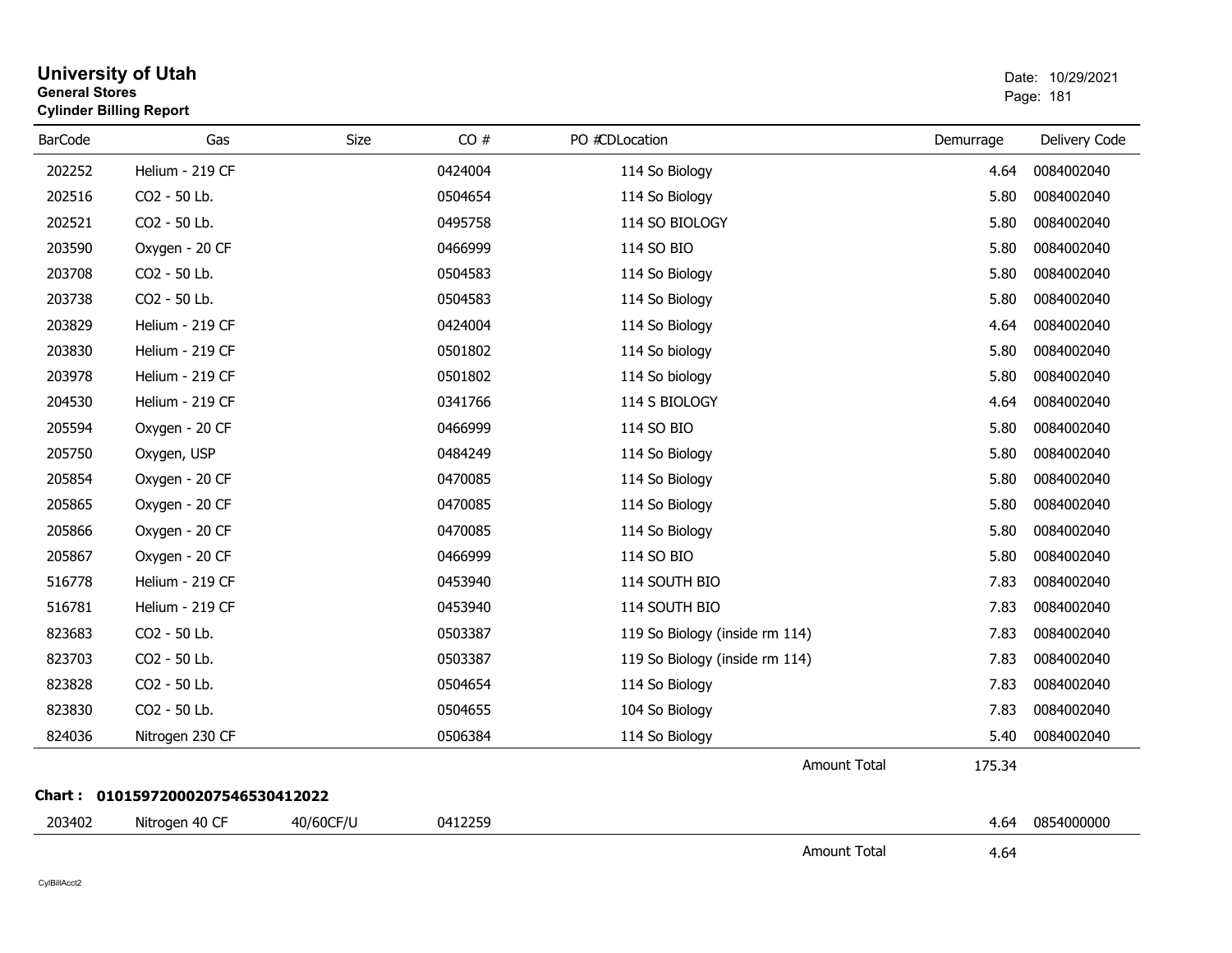| <b>General Stores</b> | <b>University of Utah</b><br><b>Cylinder Billing Report</b> |             |         |                                 |           | Date: 10/29/2021<br>Page: 182 |
|-----------------------|-------------------------------------------------------------|-------------|---------|---------------------------------|-----------|-------------------------------|
| <b>BarCode</b>        | Gas                                                         | <b>Size</b> | CO#     | PO #CDLocation                  | Demurrage | Delivery Code                 |
| Chart :               | 01016072000242946530812022                                  |             |         |                                 |           |                               |
| 203136                | Nitrogen 115 CF                                             | 125 CF/UU   | 0489664 | JN #133043                      | 5.80      | 0854000000                    |
|                       |                                                             |             |         | Amount Total                    | 5.80      |                               |
| Chart :               | 01016202000004466262312022                                  |             |         |                                 |           |                               |
| 202994                | Oxygen, USP                                                 | E/UU        | 0433365 | SKAGGS PATIENT CENTER ROOM B140 | 4.64      | 0840000000                    |
|                       |                                                             |             |         | <b>Amount Total</b>             | 4.64      |                               |
|                       | Chart: 0101633500059317620626002022                         |             |         |                                 |           |                               |
| 201321                | CO2 - 50 Lb.                                                | K/UU        | 0501992 | 25K HCI RS- Bruce Edgar Lab     | 5.80      | 0555LL3760                    |
| 205367                | CO2 - 50 Lb.                                                |             | 0498154 | 25k HCI RS                      | 5.80      | 0555113760                    |
| 205674                | CO2 - 20 Lb.                                                |             | 0494123 |                                 | 5.80      |                               |
|                       |                                                             |             |         | <b>Amount Total</b>             | 17.40     |                               |
|                       | Chart: 01016432000203626260312022                           |             |         |                                 |           |                               |
| 200108                | CO2 - Siphon                                                | K/UU        | 0384080 | 295 Chipeta Way, 1st Floor Lab  | 4.64      | 08652S0100                    |
| 202741                | CO2 - Siphon                                                |             | 0384080 | 295 Chipeta Way, 1st Floor Lab  | 4.64      | 08652S0100                    |
| 203123                | CO2 - Siphon                                                |             | 0384080 | 295 Chipeta Way, 1st Floor Lab  | 4.64      | 08652S0100                    |
|                       |                                                             |             |         | <b>Amount Total</b>             | 13.92     |                               |
|                       | Chart: 01016432000203626361312022                           |             |         |                                 |           |                               |
| 200110                | CO2 - Siphon                                                | K/UU        | 0507713 | 295 Chipeta RM 1S390            | 5.80      | 08652S0100                    |
| 201908                | CO <sub>2</sub> - Siphon                                    |             | 0507713 | 295 Chipeta RM 1S390            | 5.80      | 08652S0100                    |
| 202734                | CO2 - Siphon                                                |             | 0507713 | 295 Chipeta RM 1S390            | 5.80      | 08652S0100                    |
|                       |                                                             |             |         | Amount Total                    | 17.40     |                               |
| Chart :               | 01016516000256466260312022                                  |             |         |                                 |           |                               |
| 203447                | Oxygen, USP - E                                             | E/UU        | 0496343 | 525 E 100 S STe 4400            | 5.80      | 08652S0100                    |
|                       |                                                             |             |         | Amount Total                    | 5.80      |                               |

## **Chart : 01016522000305556260212022**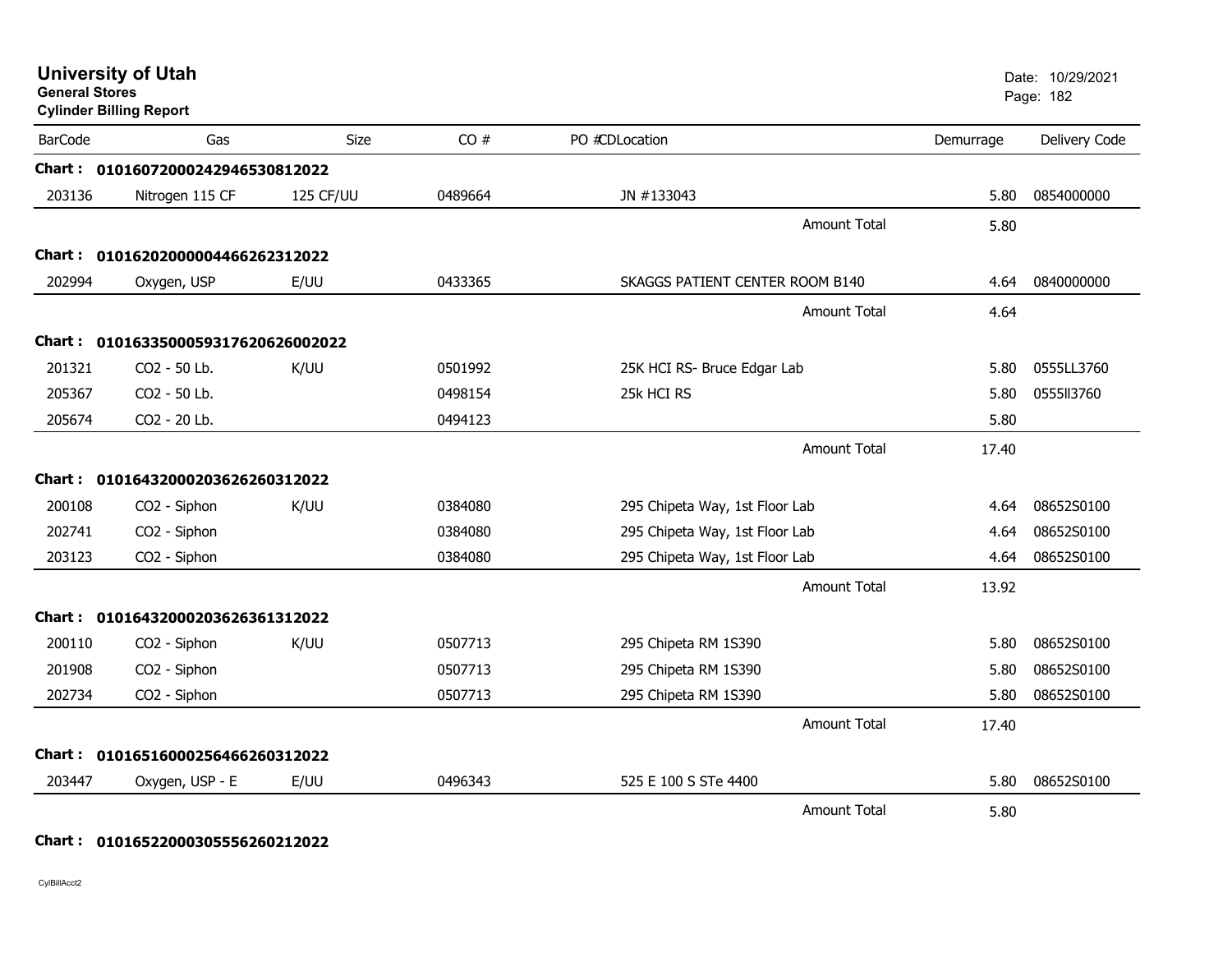| <b>University of Utah</b>      | Date: 10/2 |  |
|--------------------------------|------------|--|
| <b>General Stores</b>          | Page: 183  |  |
| <b>Cylinder Billing Report</b> |            |  |

| <b>BarCode</b> | Gas                               |                  | Size<br>CO# | PO #CDLocation                                | Demurrage | Delivery Code |
|----------------|-----------------------------------|------------------|-------------|-----------------------------------------------|-----------|---------------|
| 202547         | Oxygen, USP - E                   | E/UU             | 0494827     | 590 WAKARA - DOCK AREA<br>ATT: POLLY DA(      | 5.80      | 0851A00580    |
| 203144         | Oxygen, USP - E                   |                  | 0494827     | 590 WAKARA - DOCK AREA ATT: POLLY DA(         | 5.80      | 0851A00580    |
| 203380         | Oxygen, USP - E                   |                  | 0497537     | MAIN HOSPITAL LOADING DOCK                    | 5.80      | 0851A00580    |
| 203438         | Oxygen, USP - E                   |                  | 0494827     | 590 WAKARA - DOCK AREA ATT: POLLY DA(         | 5.80      | 0851A00580    |
| 204689         | Oxygen, USP - E                   |                  | 0501498     | MAIN HOSPITAL LOADING DOCK FOR COURIE         | 5.80      | 0851A00580    |
| 205309         | Oxygen, USP - E                   |                  | 0494827     | 590 WAKARA - DOCK AREA ATT: POLLY DA(         | 5.80      | 0851A00580    |
| 205945         | Oxygen, USP - E                   |                  | 0499534     | Main Hospital Loading Dock- For Snowbird Clin | 5.80      | 0851A00580    |
| 205959         | Oxygen, USP - E                   |                  | 0499534     | Main Hospital Loading Dock- For Snowbird Clin | 5.80      | 0851A00580    |
| 822119         | Oxygen, USP - E                   |                  | 0501498     | MAIN HOSPITAL LOADING DOCK FOR COURIE         | 7.83      | 0851A00580    |
| 823342         | Oxygen, USP - E                   |                  | 0501498     | MAIN HOSPITAL LOADING DOCK FOR COURIE         | 7.83      | 0851A00580    |
|                |                                   |                  |             | <b>Amount Total</b>                           | 62.06     |               |
|                | Chart: 01016542000171826260012022 |                  |             |                                               |           |               |
| 202350         | CO2 - 50 Lb.                      | K/UU             | 0454434     | 2A19 BLDG 2, VAMC                             | 4.64      | 0851A00580    |
| 204722         | CO2 - 50 Lb.                      |                  | 0454434     | 2A19 BLDG 2, VAMC                             | 4.64      | 0851A00580    |
|                |                                   |                  |             | <b>Amount Total</b>                           | 9.28      |               |
|                | Chart: 01016542000171826260312022 |                  |             |                                               |           |               |
| 203614         | Nitrogen 230 CF                   | K/UU             | 0415038     | VA 2 #2A30                                    | 4.64      | 0851A00580    |
| 823510         | 2.9% H2 In Ar                     |                  | 0510303     | 590 WAKARA #A100                              | 6.48      | 08510A1000    |
| 823511         | 2.9% H2 In Ar                     |                  | 0510370     | 590 WAKARA #A100                              | 5.94      | 08510A1000    |
| 823512         | 2.9% H2 In Ar                     |                  | 0500782     | 590 WAKARA #A100                              | 1.35      | 08510A1000    |
| 823513         | 2.9% H2 In Ar                     |                  | 0500782     | 590 WAKARA #A100                              | 7.83      | 08510A1000    |
| 824289         | Lq Argon UHP                      |                  | 0509916     | 590 WAKARA #A100                              | 58.00     | 08510A1000    |
| 824453         | Argon,                            |                  | 0509370     | 590 WAKARA WAY #A100                          | 7.83      | 08510A1000    |
|                |                                   |                  |             | <b>Amount Total</b>                           | 92.07     |               |
|                | Chart: 01016616000232776260012022 |                  |             |                                               |           |               |
| 201101         | N2, Liquid LX45                   | <b>180 LTR/U</b> | 0510970     | 4254 HCI                                      | 3.20      | 0555LL3760    |
| 201643         | N2, Liquid LX45                   |                  | 0510488     | 4254 HCI                                      | 20.80     | 0555113760    |
| CvIBillAcct2   |                                   |                  |             |                                               |           |               |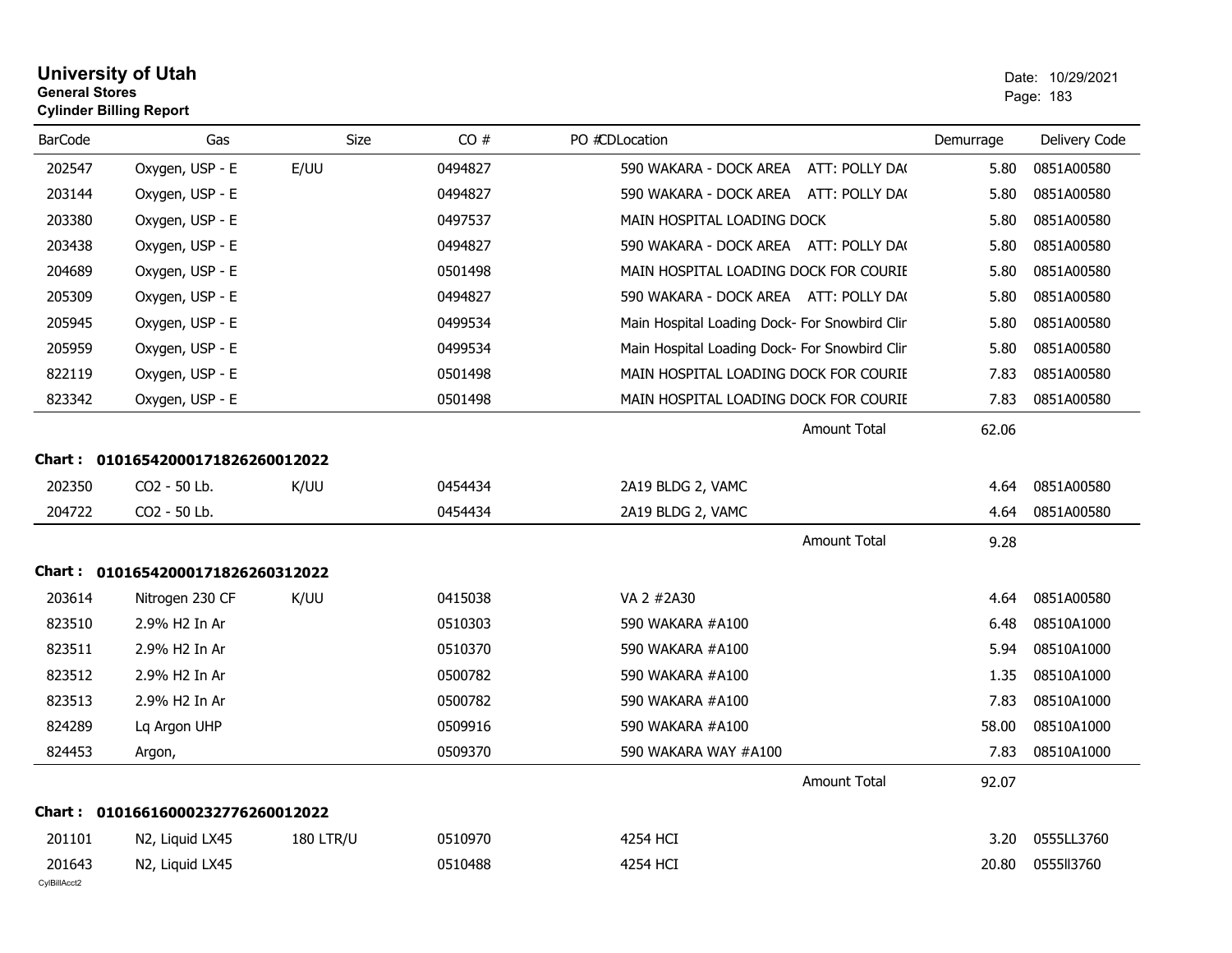| <b>General Stores</b> | <b>University of Utah</b><br><b>Cylinder Billing Report</b> |        |         |                |                     |           | Date: 10/29/2021<br>Page: 184 |
|-----------------------|-------------------------------------------------------------|--------|---------|----------------|---------------------|-----------|-------------------------------|
| <b>BarCode</b>        | Gas                                                         | Size   | CO#     | PO #CDLocation |                     | Demurrage | Delivery Code                 |
| 202431                | N2, Liquid LX45                                             |        | 0509774 | 4254 HCI       |                     | 22.40     | 0555LL3760                    |
| 202580                | N2, Liquid LX45                                             |        | 0510691 | 4254 HCI       |                     | 14.40     | 0555LL3760                    |
| 203575                | N2, Liquid LX45                                             |        | 0509515 | 4254 HCI       |                     | 9.60      | 0555LL3760                    |
| 205413                | N2, Liquid LX45                                             |        | 0510074 | 4254 HCI       |                     | 22.40     | 0555LL3760                    |
|                       |                                                             |        |         |                | Amount Total        | 92.80     |                               |
|                       | Chart: 0101678500059317010626002022                         |        |         |                |                     |           |                               |
| 200973                | CO2 - 50 Lb.                                                | K/UU   | 0504467 | 1800 Skaggs    |                     | 5.80      | 0555113760                    |
| 201491                | CO2 - 50 Lb.                                                |        | 0504467 | 1800 Skaggs    |                     | 5.80      | 0555ll3760                    |
| 201510                | CO2 - 50 Lb.                                                |        | 0504467 | 1800 Skaggs    |                     | 5.80      | 0555113760                    |
| 202904                | CO2 - 50 Lb.                                                |        | 0504467 | 1800 Skaggs    |                     | 5.80      | 0555113760                    |
| 205761                | Nitrogen NF                                                 |        | 0509313 | 1850 Skaggs    |                     | 5.80      | 0582003070                    |
| 205765                | Nitrogen NF                                                 |        | 0509313 | 1850 Skaggs    |                     | 5.80      | 0582003070                    |
|                       |                                                             |        |         |                | <b>Amount Total</b> | 34.80     |                               |
| <b>Chart :</b>        | 01016786000254766260012022                                  |        |         |                |                     |           |                               |
| 201429                | Hydrogen - PP                                               | K/UU   | 0497540 | 1700 Skaggs    |                     | 5.80      | 0582003070                    |
| 815401                | Argon                                                       |        | 0442489 | 1770 BLDG 581  |                     | 6.67      | 0582003070                    |
|                       |                                                             |        |         |                | <b>Amount Total</b> | 12.47     |                               |
|                       | Chart: 01016796000254746260012022                           |        |         |                |                     |           |                               |
| 204492                | Co2 Food Grade                                              | 20#/UU | 0487673 | 5310 5N HCI    |                     | 5.80      | 0555113760                    |
| 205570                | 95% Air, 5% CO2                                             |        | 0474799 | 1420 HCI RN    |                     | 5.80      | 0555LL3760                    |
|                       |                                                             |        |         |                | <b>Amount Total</b> | 11.60     |                               |
|                       | Chart: 01016796000294236260012022                           |        |         |                |                     |           |                               |
| 202150                | 95% Air, 5% CO2                                             | K/UU   | 0497749 | 1420 HCI RN    |                     | 5.80      | 0555LL3760                    |
| 202589                | Co <sub>2</sub> Food Grade                                  |        | 0495068 | 5310 5N HCI    |                     | 5.80      | 0555113760                    |
|                       |                                                             |        |         |                | <b>Amount Total</b> | 11.60     |                               |

## **Chart : 0101681500059314050626002022**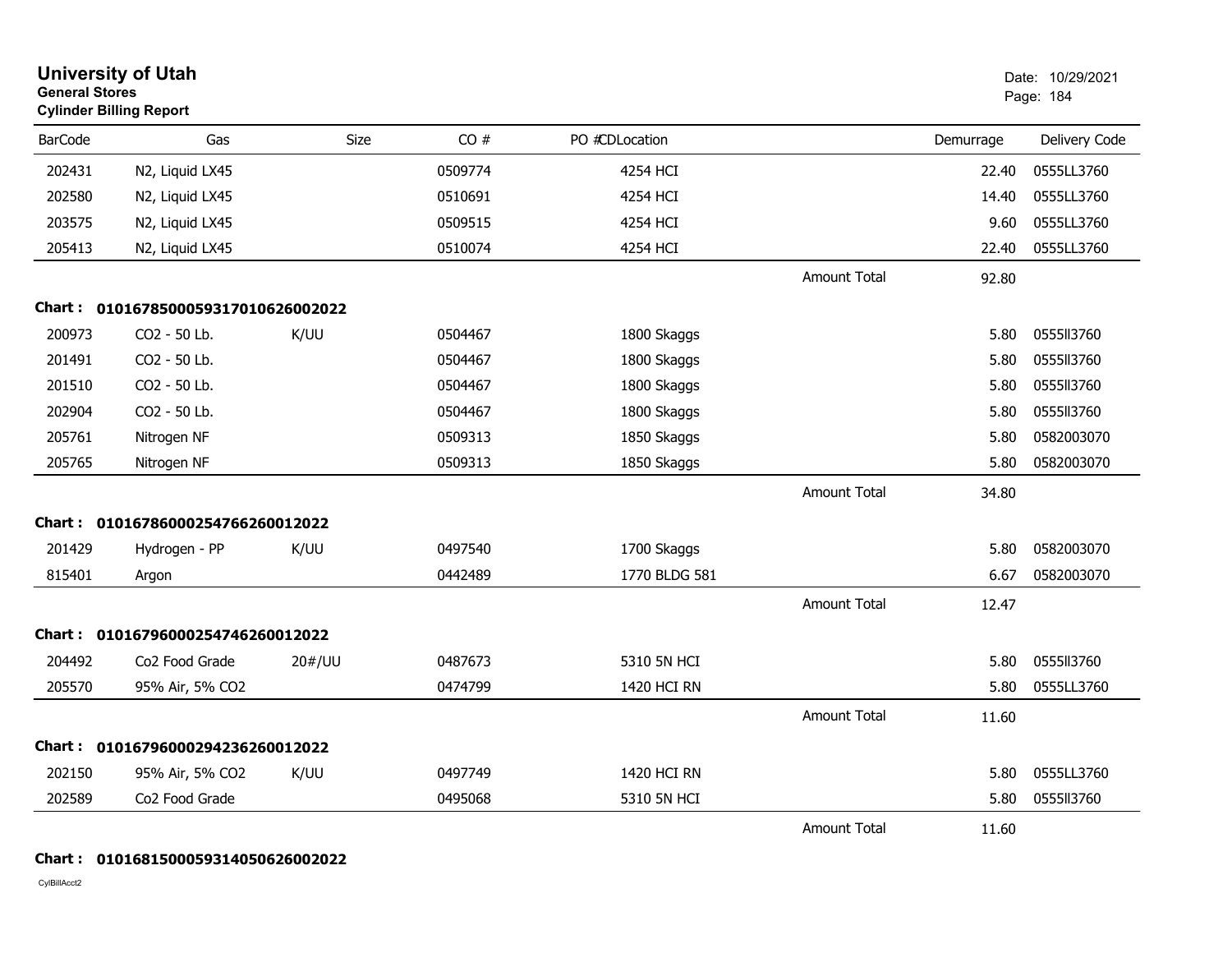| <b>General Stores</b> | <b>Cylinder Billing Report</b>      |          |         |                               |           | Page: 185     |
|-----------------------|-------------------------------------|----------|---------|-------------------------------|-----------|---------------|
| <b>BarCode</b>        | Gas                                 | Size     | CO#     | PO #CDLocation                | Demurrage | Delivery Code |
| 201789                | Oxygen, USP - E                     | E/UU     | 0493244 | 2757 HCI Bay 27W              | 5.80      | 0555113760    |
| 202398                | Oxygen, USP - E                     |          | 0493244 | 2757 HCI Bay 27W              | 5.80      | 0555113760    |
| 202417                | Oxygen, USP - E                     |          | 0493244 | 2757 HCI Bay 27W              | 5.80      | 0555113760    |
| 202542                | Oxygen, USP - E                     |          | 0493244 | 2757 HCI Bay 27W              | 5.80      | 0555113760    |
| 202676                | Oxygen, USP - E                     |          | 0493244 | 2757 HCI Bay 27W              | 5.80      | 0555113760    |
| 202987                | Oxygen, USP - E                     |          | 0493244 | 2757 HCI Bay 27W              | 5.80      | 0555113760    |
| 203161                | Oxygen, USP - E                     |          | 0493244 | 2757 HCI Bay 27W              | 5.80      | 0555113760    |
| 203510                | Oxygen, USP - E                     |          | 0493244 | 2757 HCI Bay 27W              | 5.80      | 0555113760    |
| 205341                | Oxygen, USP - E                     |          | 0493244 | 2757 HCI Bay 27W              | 5.80      | 0555113760    |
| 205356                | Oxygen, USP - E                     |          | 0493244 | 2757 HCI Bay 27W              | 5.80      | 0555113760    |
| 205436                | Oxygen, USP - E                     |          | 0493244 | 2757 HCI Bay 27W              | 5.80      | 0555113760    |
| 205445                | Oxygen, USP - E                     |          | 0493244 | 2757 HCI Bay 27W              | 5.80      | 0555113760    |
| 205450                | Oxygen, USP - E                     |          | 0493244 | 2757 HCI Bay 27W              | 5.80      | 0555113760    |
| 205457                | Oxygen, USP - E                     |          | 0493244 | 2757 HCI Bay 27W              | 5.80      | 0555113760    |
| 205463                | Oxygen, USP - E                     |          | 0493244 | 2757 HCI Bay 27W              | 5.80      | 0555113760    |
| 205469                | Oxygen, USP - E                     |          | 0493244 | 2757 HCI Bay 27W              | 5.80      | 0555113760    |
| 205478                | Oxygen, USP - E                     |          | 0493244 | 2757 HCI Bay 27W              | 5.80      | 0555113760    |
| 205942                | Oxygen, USP - E                     |          | 0493244 | 2757 HCI Bay 27W              | 5.80      | 0555113760    |
| 205954                | Oxygen, USP - E                     |          | 0493244 | 2757 HCI Bay 27W              | 5.80      | 0555113760    |
| 820311                | Oxygen, USP - E                     |          | 0477355 | HCI LL376 Dock Oxygen Cabinet | 7.83      | 0555113760    |
|                       |                                     |          |         | <b>Amount Total</b>           | 118.03    |               |
|                       | Chart: 01016952500192296260012022   |          |         |                               |           |               |
| 203547                | Air - 115 CF                        | 115 CF - | 0385609 | 302 BIOLOGY                   | 4.64      | 0012003830    |
|                       |                                     |          |         | Amount Total                  | 4.64      |               |
|                       | Chart: 0101697500059314180626032022 |          |         |                               |           |               |
| 200011                | CO2 - 50 Lb.                        | K/UU     | 0509909 | 5320 EIHG                     | 5.80      | 0533021000    |
| 200041                | CO2 - 50 Lb.                        |          | 0508911 | 5320 EIHG                     | 2.20      | 0533021000    |
|                       |                                     |          |         |                               |           |               |

**University of Utah**  Date: 10/29/2021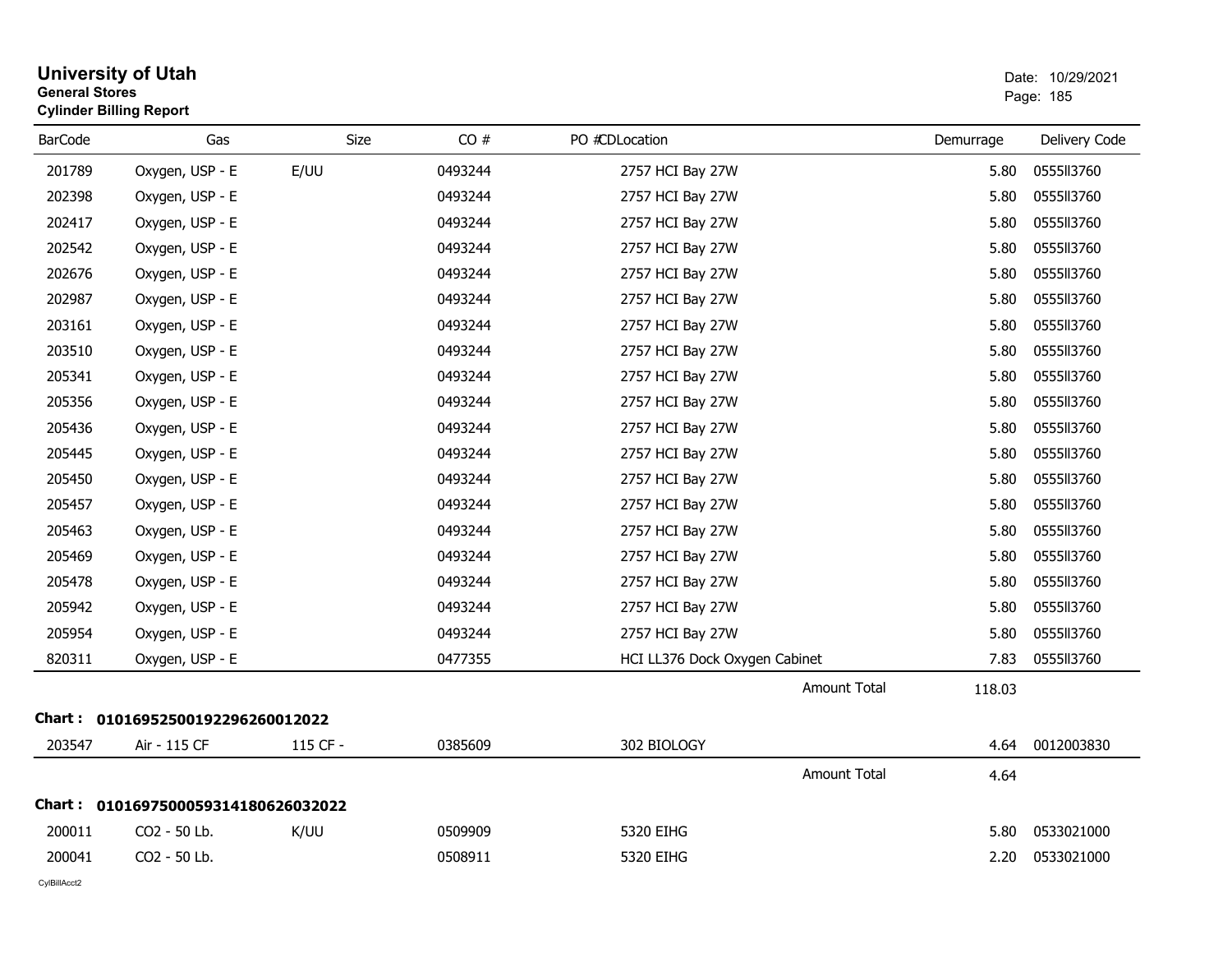| <b>General Stores</b>  | <b>University of Utah</b><br><b>Cylinder Billing Report</b> |      |         |                                |                     |           | Date: 10/29/2021<br>Page: 186 |
|------------------------|-------------------------------------------------------------|------|---------|--------------------------------|---------------------|-----------|-------------------------------|
| <b>BarCode</b>         | Gas                                                         | Size | CO#     | PO #CDLocation                 |                     | Demurrage | Delivery Code                 |
| 200165                 | CO2 - 50 Lb.                                                |      | 0509909 | 5320 EIHG                      |                     | 5.80      | 0533021000                    |
| 200350                 | CO2 - 50 Lb.                                                |      | 0505505 | 5320 EIHG                      |                     | 5.80      | 0533021000                    |
| 200885                 | CO2 - 50 Lb.                                                |      | 0509909 | 5320 EIHG                      |                     | 5.80      | 0533021000                    |
| 201847                 | CO2 - 50 Lb.                                                |      | 0509909 | 5320 EIHG                      |                     | 5.80      | 0533021000                    |
| 201853                 | CO2 - 50 Lb.                                                |      | 0508911 | 5320 EIHG                      |                     | 2.20      | 0533021000                    |
| 202149                 | CO2 - 50 Lb.                                                |      | 0476908 | 5320 Eccles                    |                     | 5.80      | 0533021000                    |
| 202193                 | CO2 - 50 Lb.                                                |      | 0509933 | 5260 EIHG                      |                     | 5.80      | 0533021000                    |
| 202643                 | CO2 - 50 Lb.                                                |      | 0509909 | 5320 EIHG                      |                     | 5.80      | 0533021000                    |
| 202779                 | CO2 - 50 Lb.                                                |      | 0509933 | 5260 EIHG                      |                     | 5.80      | 0533021000                    |
| 205534                 | CO2 - 50 Lb.                                                |      | 0509909 | 5320 EIHG                      |                     | 5.80      | 0533021000                    |
| 824209                 | CO2 - 50 Lb.                                                |      | 0507969 | 5320 EIHG                      |                     | 2.97      | 0533021000                    |
| 824217                 | CO2 - 50 Lb.                                                |      | 0508026 | 7520 EIHG                      |                     | 1.35      | 0533021000                    |
| 824218                 | CO2 - 50 Lb.                                                |      | 0508026 | 7520 EIHG                      |                     | 1.35      | 0533021000                    |
|                        |                                                             |      |         |                                | <b>Amount Total</b> | 68.07     |                               |
|                        | Chart: 01016976000295216260312022                           |      |         |                                |                     |           |                               |
| 201009                 | CO2 - 50 Lb.                                                | K/UU | 0510566 | 5320 ECCLES                    |                     | 3.60      | 0533021000                    |
| 201047                 | CO2 - 50 Lb.                                                |      | 0510566 | 5320 ECCLES                    |                     | 3.60      | 0533021000                    |
| 201268                 | CO2 - 50 Lb.                                                |      | 0510566 | 5320 ECCLES                    |                     | 3.60      | 0533021000                    |
| 202764                 | CO2 - 50 Lb.                                                |      | 0510566 | 5320 ECCLES                    |                     | 3.60      | 0533021000                    |
| 203925                 | CO2 - 50 Lb.                                                |      | 0510566 | 5320 ECCLES                    |                     | 2.00      | 0533021000                    |
| 824538                 | CO2 - 50 Lb.                                                |      | 0510566 | 5320 ECCLES                    |                     | 4.86      | 0533021000                    |
|                        |                                                             |      |         |                                | <b>Amount Total</b> | 21.26     |                               |
|                        | Chart: 01017012000283886250012022                           |      |         |                                |                     |           |                               |
| 202916                 | CO2 - 50 Lb.                                                | K/UU | 0502367 | 383 Colorow Dr Lab 208         |                     |           | 5.80  0840000000              |
|                        |                                                             |      |         |                                | <b>Amount Total</b> | 5.80      |                               |
|                        | Chart: 01017012000283886260012022                           |      |         |                                |                     |           |                               |
| 201309<br>CylBillAcct2 | CO2 - 50 Lb.                                                | K/UU | 0510391 | 208D Weller lab 383 Colorow Dr |                     | 4.40      | 0840000000                    |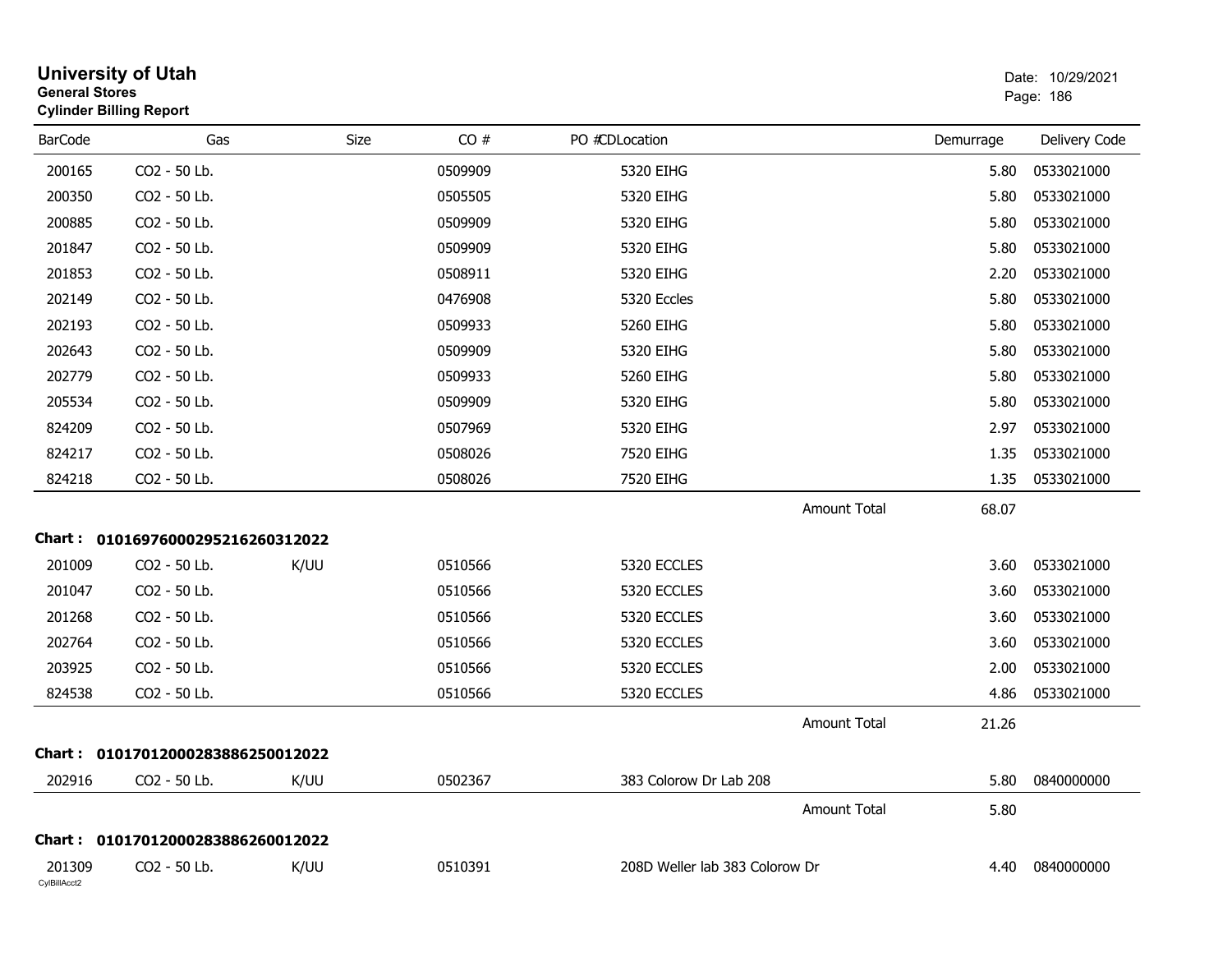| <b>University of Utah</b>      | Date: 10/2 |  |
|--------------------------------|------------|--|
| <b>General Stores</b>          | Page: 187  |  |
| <b>Cylinder Billing Report</b> |            |  |

| <b>BarCode</b> | Gas                                 | Size             | CO#     | PO #CDLocation                        | Demurrage | Delivery Code |
|----------------|-------------------------------------|------------------|---------|---------------------------------------|-----------|---------------|
| 205540         | CO2 - 50 Lb.                        |                  | 0497788 | 283 - 383 COLOROW TISSUE CULTURE ROOM | 1.40      | 0840000000    |
|                |                                     |                  |         | <b>Amount Total</b>                   | 5.80      |               |
|                | Chart: 0101701500059312790626002022 |                  |         |                                       |           |               |
| 202405         | Oxygen, USP - E                     | E/UU             | 0472723 | Skaggs Animal facility                | 5.80      | 0840000000    |
| 202628         | Oxygen, USP - E                     |                  | 0444635 | SKAGGS HALL ANIMAL FACILITY           | 4.64      | 0840000000    |
| 203384         | Oxygen, USP - E                     |                  | 0472723 | Skaggs Animal facility                | 5.80      | 0840000000    |
|                |                                     |                  |         | <b>Amount Total</b>                   | 16.24     |               |
|                | Chart: 01017092000176566260312022   |                  |         |                                       |           |               |
| 201635         | N2, Liquid LX45                     | <b>180 LTR/U</b> | 0511208 | 100D Wintrobe                         | 4.80      | 0575057250    |
| 201636         | N2, Liquid LX45                     |                  | 0510623 | 100D WIntrobe                         | 14.40     | 0575057250    |
| 201643         | N2, Liquid LX45                     |                  | 0510012 | 100D Wintrobe                         | 19.20     | 0575057250    |
| 201710         | N2, Liquid LX45                     |                  | 0510623 | 100D WIntrobe                         | 14.40     | 0575057250    |
| 201710         | N2, Liquid LX45                     |                  | 0511208 | 100D Wintrobe                         | 4.80      | 0575057250    |
| 201873         | N2, Liquid LX45                     |                  | 0510623 | 100D WIntrobe                         | 22.40     | 0575057250    |
| 202299         | N2, Liquid LX45                     |                  | 0510012 | 100D Wintrobe                         | 19.20     | 0575057250    |
| 202304         | N2, Liquid LX45                     |                  | 0510167 | 100D WIntrobe                         | 19.20     | 0575057250    |
| 203276         | N2, Liquid LX45                     |                  | 0511001 | 100D WIntrobe                         | 12.80     | 0575057250    |
| 203456         | N2, Liquid LX45                     |                  | 0511208 | 100D Wintrobe                         | 4.80      | 0575057250    |
| 203525         | N2, Liquid LX45                     |                  | 0510012 | 100D Wintrobe                         | 19.20     | 0575057250    |
| 203530         | N2, Liquid LX45                     |                  | 0510012 | 100D Wintrobe                         | 19.20     | 0575057250    |
| 203714         | N2, Liquid LX45                     |                  | 0510623 | 100D WIntrobe                         | 14.40     | 0575057250    |
| 203715         | N2, Liquid LX45                     |                  | 0510167 | 100D WIntrobe                         | 19.20     | 0575057250    |
| 203780         | N2, Liquid GP45                     |                  | 0510623 | 100D WIntrobe                         | 14.40     | 0575057250    |
| 204485         | N2, Liquid LX45                     |                  | 0511208 | 100D Wintrobe                         | 4.80      | 0575057250    |
| 205591         | N2, Liquid LX45                     |                  | 0511208 | 100D Wintrobe                         | 4.80      | 0575057250    |

Amount Total

232.00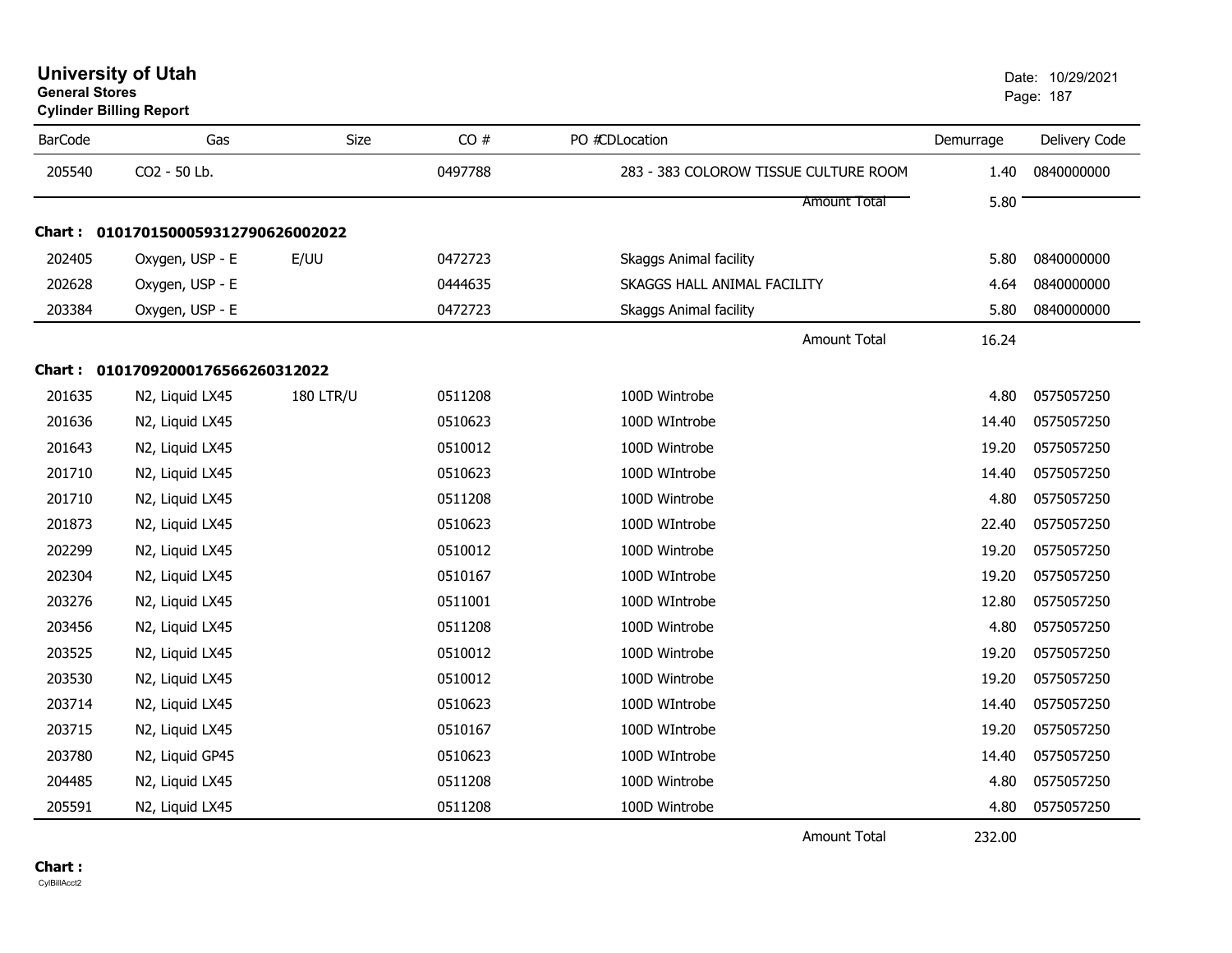| <b>General Stores</b> | <b>University of Utah</b><br><b>Cylinder Billing Report</b> |             |         |                  |                     |           | Date: 10/29/2021<br>Page: 188 |
|-----------------------|-------------------------------------------------------------|-------------|---------|------------------|---------------------|-----------|-------------------------------|
| <b>BarCode</b>        | Gas                                                         | <b>Size</b> | CO#     | PO #CDLocation   |                     | Demurrage | Delivery Code                 |
|                       | 01017092000288826260312022                                  |             |         |                  |                     |           |                               |
| 200664                | CO2 - 50 Lb.                                                | K/UU        | 0508164 | 213 Wintrobe     |                     | 4.20      | 0575057250                    |
| 200729                | CO2 - 50 Lb.                                                |             | 0508164 |                  |                     | 4.20      |                               |
| 200729                | CO2 - 50 Lb.                                                |             | 0511303 | 208 Wintrobe     |                     | 0.40      | 0575057250                    |
| 201997                | CO2 - 50 Lb.                                                |             | 0508164 | 213 Wintrobe     |                     | 5.80      | 0575057250                    |
| 202283                | CO2 - 50 Lb.                                                |             | 0506206 | 213 Wintrobe     |                     | 4.20      | 0575057250                    |
| 203494                | CO2 - 50 Lb.                                                |             | 0506324 | 213 Wintrobe     |                     | 5.80      | 0575057250                    |
| 203694                | CO2 - 50 Lb.                                                |             | 0511002 | 213 Wintrobe     |                     | 1.60      | 0575057250                    |
| 204282                | Nitrogen NF                                                 |             | 0510624 | 208 WIntrobe     |                     | 3.40      | 0575057250                    |
| 204725                | CO2 - 50 Lb.                                                |             | 0511002 | 213 Wintrobe     |                     | 1.60      | 0575057250                    |
| 204727                | CO2 - 50 Lb.                                                |             | 0511002 | 213 Wintrobe     |                     | 1.60      | 0575057250                    |
| 205492                | Nitrogen NF                                                 |             | 0510624 | 208 WIntrobe     |                     | 3.00      | 0575057250                    |
| 205558                | Nitrogen NF                                                 |             | 0511303 | 208 Wintrobe     |                     | 0.40      | 0575057250                    |
| 205559                | Nitrogen NF                                                 |             | 0511303 | 208 Wintrobe     |                     | 0.40      | 0575057250                    |
| 205764                | Nitrogen NF                                                 |             | 0473246 | 208 WIntrobe     |                     | 5.80      | 0575057250                    |
| 205926                | Nitrogen NF                                                 |             | 0510624 | 208 WIntrobe     |                     | 3.40      | 0575057250                    |
| 821857                | CO2 - 50 Lb.                                                |             | 0487082 | 213 WIntrobe     |                     | 7.29      | 0575057250                    |
| 824008                | Nitrogen NF                                                 |             | 0506206 | 213 Wintrobe     |                     | 7.83      | 0575057250                    |
| 824322                | Nitrogen NF                                                 |             | 0508647 | 213 WINTROBE     |                     | 3.24      | 0575057250                    |
| 824462                | Nitrogen NF                                                 |             | 0509734 | 208 Wintrobe     |                     | 3.24      | 0575057250                    |
| 824464                | Nitrogen NF                                                 |             | 0509734 | 208 Wintrobe     |                     | 7.29      | 0575057250                    |
| 824469                | Nitrogen NF                                                 |             | 0509734 | 208 Wintrobe     |                     | 3.24      | 0575057250                    |
|                       |                                                             |             |         |                  | <b>Amount Total</b> | 77.93     |                               |
|                       | Chart: 01017126000255486430012022                           |             |         |                  |                     |           |                               |
| 203606                | Nitrogen NF                                                 | K/UU        | 0458110 | 2536 HCI BENCH D |                     | 4.64      | 0555113760                    |
| 203607                | Nitrogen NF                                                 |             | 0458110 | 2536 HCI BENCH D |                     | 4.64      | 0555113760                    |
|                       |                                                             |             |         |                  | <b>Amount Total</b> | 9.28      |                               |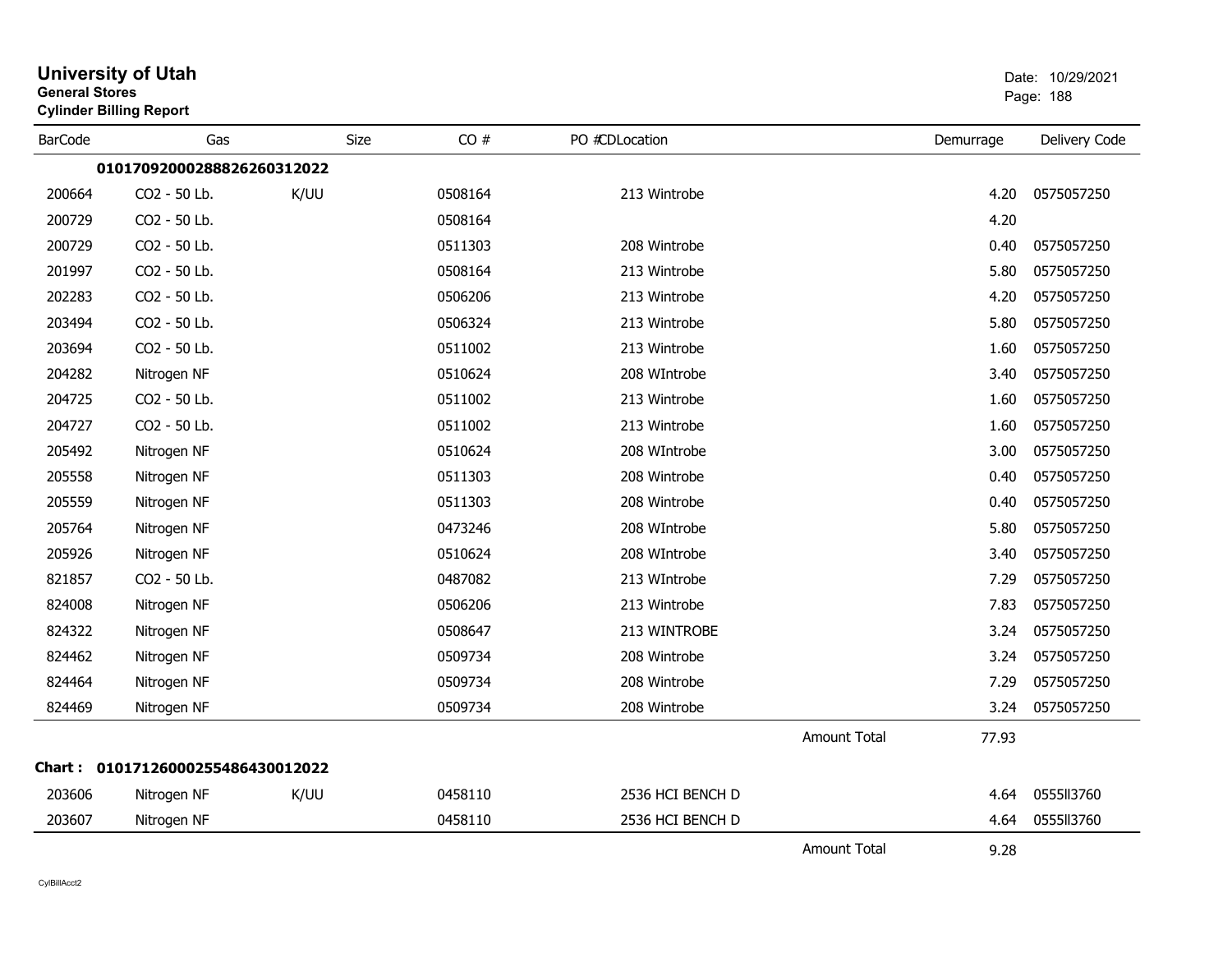| <b>General Stores</b> | <b>University of Utah</b><br><b>Cylinder Billing Report</b> |             |         |                                      |           | Date: 10/29/2021<br>Page: 189 |
|-----------------------|-------------------------------------------------------------|-------------|---------|--------------------------------------|-----------|-------------------------------|
| <b>BarCode</b>        | Gas                                                         | <b>Size</b> | CO#     | PO #CDLocation                       | Demurrage | Delivery Code                 |
|                       | Chart: 01017246000162396260312022                           |             |         |                                      |           |                               |
| 811797                | Nitrogen NF                                                 | 40/60-MT    | 0413120 | 391 CHIPETA SUITE A                  | 6.38      | 05214a3300                    |
|                       |                                                             |             |         | <b>Amount Total</b>                  | 6.38      |                               |
|                       | Chart: 01017272000170726260212022                           |             |         |                                      |           |                               |
| 201825                | Oxygen, USP - E                                             | E/UU        | 0504155 | 4th floor Midvally Health ctr        | 5.80      | 05214B4540                    |
| 202313                | Nitrous Oxide-E                                             |             | 0504155 | 4th floor Midvally Health ctr        | 5.80      | 05214B4540                    |
| 202407                | Oxygen, USP - E                                             |             | 0504155 | 4th floor Midvally Health ctr        | 5.80      | 05214B4540                    |
| 202537                | Oxygen, USP - E                                             |             | 0504155 | 4th floor Midvally Health ctr        | 5.80      | 05214B4540                    |
| 202678                | Oxygen, USP - E                                             |             | 0504155 | 4th floor Midvally Health ctr        | 5.80      | 05214B4540                    |
| 202831                | Oxygen, USP - E                                             |             | 0504155 | 4th floor Midvally Health ctr        | 5.80      | 05214B4540                    |
| 202996                | Nitrous Oxide-E                                             |             | 0504155 | 4th floor Midvally Health ctr        | 5.80      | 05214B4540                    |
| 202999                | Nitrous Oxide-E                                             |             | 0504155 | 4th floor Midvally Health ctr        | 5.80      | 05214B4540                    |
| 203002                | Nitrous Oxide-E                                             |             | 0504155 | 4th floor Midvally Health ctr        | 5.80      | 05214B4540                    |
| 203160                | Oxygen, USP - E                                             |             | 0504155 | 4th floor Midvally Health ctr        | 5.80      | 05214B4540                    |
| 203230                | Nitrous Oxide-E                                             |             | 0498547 | Mivalley 243 East 6100 SOuth Muirray | 5.80      | 05214B4540                    |
| 203236                | Nitrous Oxide-E                                             |             | 0498547 | Mivalley 243 East 6100 SOuth Muirray | 5.80      | 05214B4540                    |
| 203410                | Oxygen, USP - E                                             |             | 0498547 | Mivalley 243 East 6100 SOuth Muirray | 5.80      | 05214B4540                    |
| 203426                | Oxygen, USP - E                                             |             | 0498547 | Mivalley 243 East 6100 SOuth Muirray | 5.80      | 05214B4540                    |
| 203435                | Oxygen, USP - E                                             |             | 0504155 | 4th floor Midvally Health ctr        | 5.80      | 05214B4540                    |
| 204696                | Oxygen, USP - E                                             |             | 0504155 | 4th floor Midvally Health ctr        | 5.80      | 05214B4540                    |
| 204702                | Oxygen, USP - E                                             |             | 0504155 | 4th floor Midvally Health ctr        | 5.80      | 05214B4540                    |
| 205325                | Oxygen, USP - E                                             |             | 0504155 | 4th floor Midvally Health ctr        | 5.80      | 05214B4540                    |
| 205392                | Nitrous Oxide-E                                             |             | 0498547 | Mivalley 243 East 6100 SOuth Muirray | 5.80      | 05214B4540                    |
| 205443                | Oxygen, USP - E                                             |             | 0498547 | Mivalley 243 East 6100 SOuth Muirray | 5.80      | 05214B4540                    |
| 205936                | Oxygen, USP - E                                             |             | 0504155 | 4th floor Midvally Health ctr        | 5.80      | 05214B4540                    |
| 205953                | Oxygen, USP - E                                             |             | 0498547 | Mivalley 243 East 6100 SOuth Muirray | 5.80      | 05214B4540                    |
| 205962                | Oxygen, USP - E                                             |             | 0504155 | 4th floor Midvally Health ctr        | 5.80      | 05214B4540                    |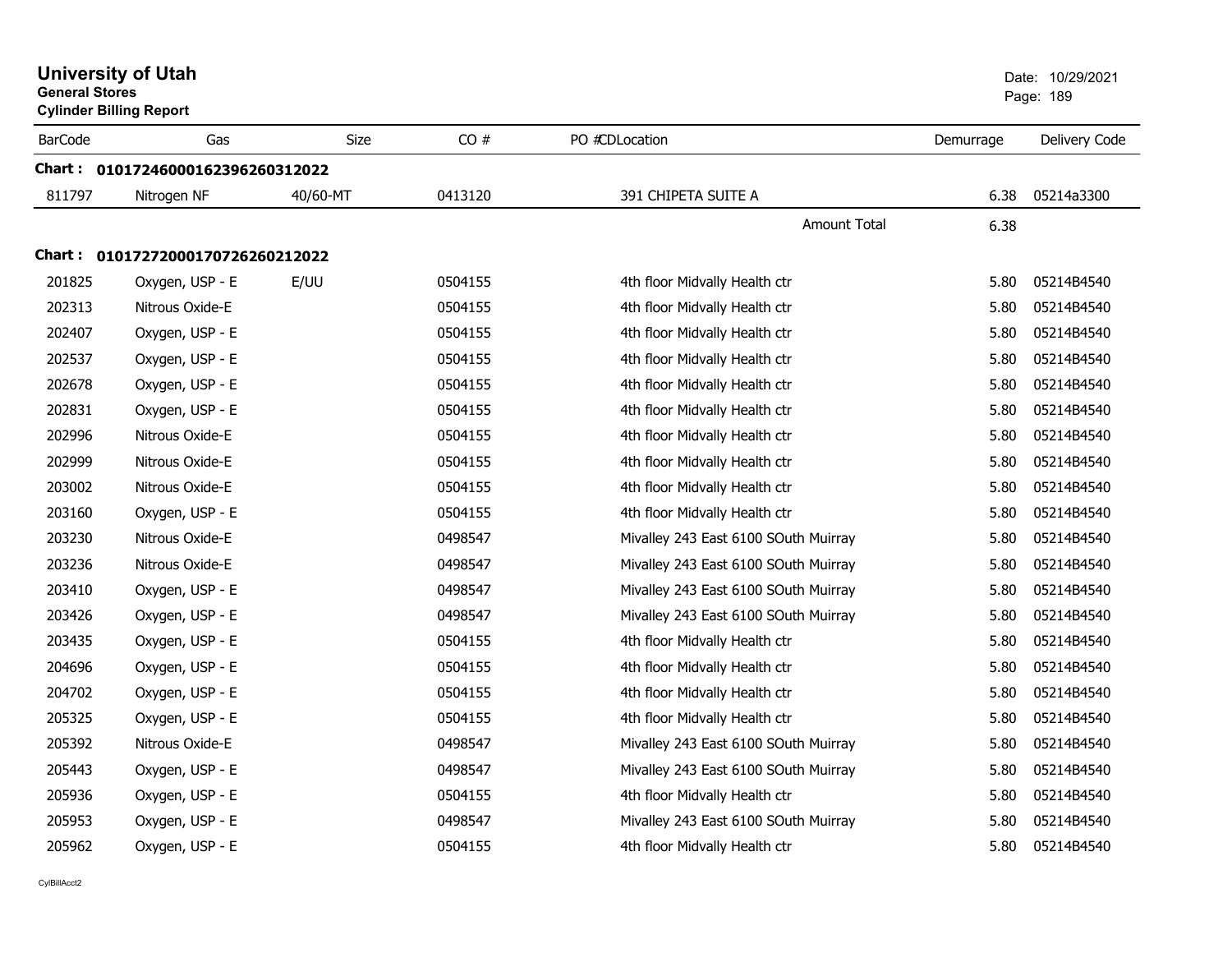| <b>General Stores</b> | <b>University of Utah</b><br><b>Cylinder Billing Report</b> |      |      |         |                               |                     |           | Date: 10/29/2021<br>Page: 190 |
|-----------------------|-------------------------------------------------------------|------|------|---------|-------------------------------|---------------------|-----------|-------------------------------|
| <b>BarCode</b>        | Gas                                                         |      | Size | CO#     | PO #CDLocation                |                     | Demurrage | Delivery Code                 |
| 817754                | Oxygen, USP - E                                             |      |      | 0461337 | 243 E 6100 S 3RD FLR          |                     | 6.38      | 05214B4540                    |
| 820010                | Helium - 20 CF                                              |      |      | 0487941 | 243 East 6100 South 3rd floor |                     | 7.83      | 05214B4540                    |
| 821981                | Helium - D                                                  |      |      | 0488061 | 243 East 6100 South 3rd floor |                     | 7.83      | 05214B4540                    |
|                       |                                                             |      |      |         |                               | <b>Amount Total</b> | 155.44    |                               |
|                       | Chart: 01017282000307126261312022                           |      |      |         |                               |                     |           |                               |
| 203700                | CO2 - 50 Lb.                                                | K/UU |      | 0505491 | 417 Wakara Rm 2160            |                     | 5.80      | 05214b4540                    |
|                       |                                                             |      |      |         |                               | <b>Amount Total</b> | 5.80      |                               |
|                       | Chart: 01017421001136666240012022                           |      |      |         |                               |                     |           |                               |
| 200234                | Nitrogen 230 CF                                             | K/UU |      | 0509286 | <b>BLDG 302</b>               |                     | 5.80      | 0303000000                    |
| 200398                | Nitrogen 230 CF                                             |      |      | 0509131 | <b>Bldg 302</b>               |                     | 5.80      | 0303000000                    |
| 200591                | Nitrogen 230 CF                                             |      |      | 0509131 | <b>Bldg 302</b>               |                     | 5.80      | 0303000000                    |
| 200625                | Nitrogen 230 CF                                             |      |      | 0492783 | <b>BLDG 302</b>               |                     | 5.80      | 0303000000                    |
| 200865                | Nitrogen 230 CF                                             |      |      | 0492783 | <b>BLDG 302</b>               |                     | 5.80      | 0303000000                    |
| 201279                | Nitrogen 230 CF                                             |      |      | 0509286 | <b>BLDG 302</b>               |                     | 5.80      | 0303000000                    |
| 201282                | Nitrogen 230 CF                                             |      |      | 0509131 | <b>Bldg 302</b>               |                     | 5.80      | 0303000000                    |
| 201373                | Nitrogen 230 CF                                             |      |      | 0509286 | <b>BLDG 302</b>               |                     | 5.80      | 0303000000                    |
| 201432                | Nitrogen 230 CF                                             |      |      | 0509131 | <b>Bldg 302</b>               |                     | 5.80      | 0303000000                    |
| 201446                | Nitrogen 230 CF                                             |      |      | 0492783 | <b>BLDG 302</b>               |                     | 5.80      | 0303000000                    |
| 201517                | Nitrogen 230 CF                                             |      |      | 0492783 | <b>BLDG 302</b>               |                     | 5.80      | 0303000000                    |
| 201518                | Nitrogen 230 CF                                             |      |      | 0492783 | <b>BLDG 302</b>               |                     | 5.80      | 0303000000                    |
| 201519                | Nitrogen 230 CF                                             |      |      | 0509131 | <b>Bldg 302</b>               |                     | 5.80      | 0303000000                    |
| 201693                | Nitrogen 230 CF                                             |      |      | 0509131 | <b>Bldg 302</b>               |                     | 5.80      | 0303000000                    |
| 201886                | Nitrogen 230 CF                                             |      |      | 0492783 | <b>BLDG 302</b>               |                     | 5.80      | 0303000000                    |
| 202663                | Nitrogen 230 CF                                             |      |      | 0509131 | <b>Bldg 302</b>               |                     | 5.80      | 0303000000                    |
| 202731                | Nitrogen 230 CF                                             |      |      | 0509131 | <b>Bldg 302</b>               |                     | 5.80      | 0303000000                    |
| 202864                | Nitrogen 230 CF                                             |      |      | 0492783 | <b>BLDG 302</b>               |                     | 5.80      | 0303000000                    |
| 202931                | Nitrogen 230 CF                                             |      |      | 0492783 | <b>BLDG 302</b>               |                     | 5.80      | 0303000000                    |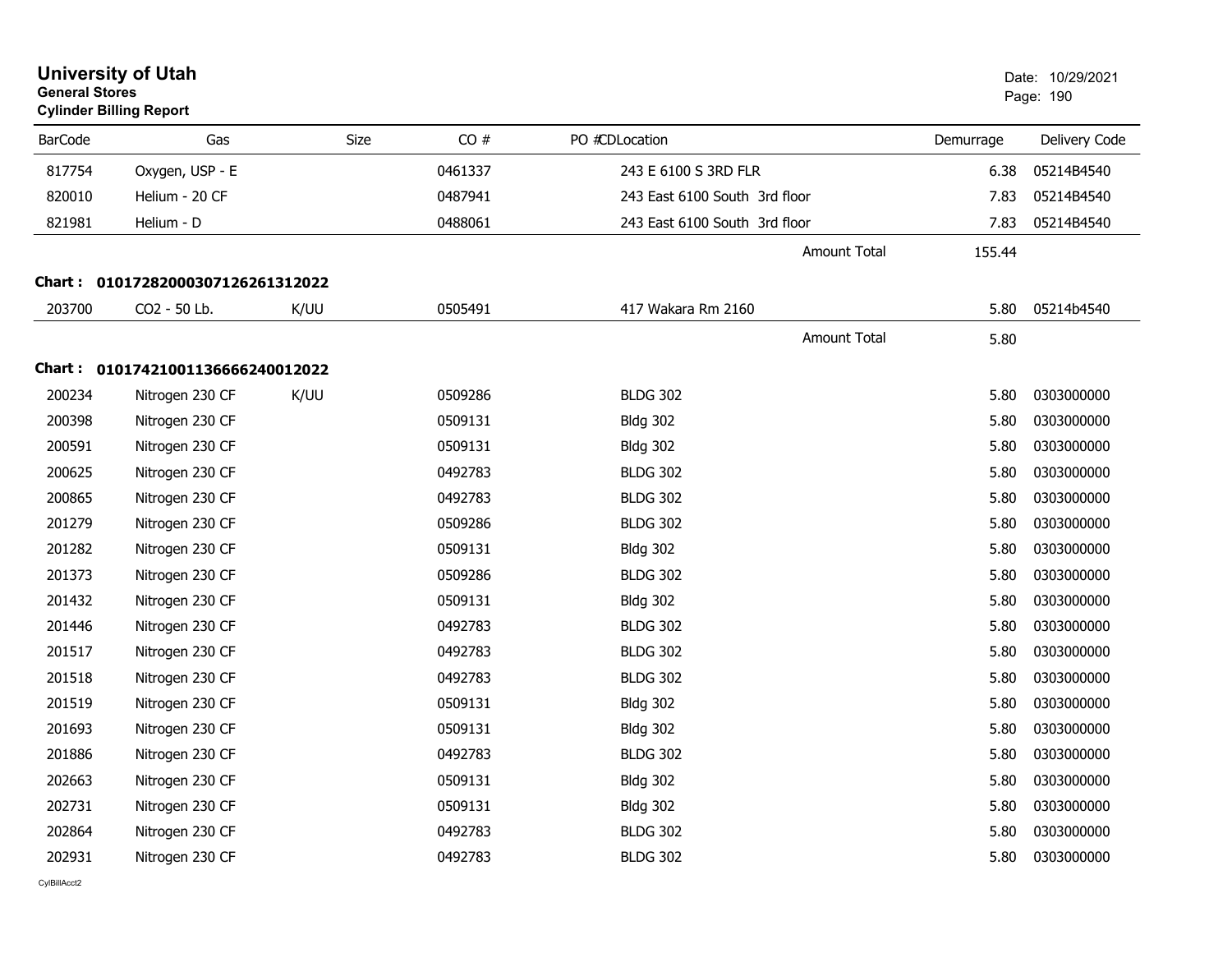| <b>General Stores</b> | <b>University of Utah</b><br><b>Cylinder Billing Report</b> |      |         |                 |           | Date: 10/29/2021<br>Page: 191 |
|-----------------------|-------------------------------------------------------------|------|---------|-----------------|-----------|-------------------------------|
| <b>BarCode</b>        | Gas                                                         | Size | CO#     | PO #CDLocation  | Demurrage | Delivery Code                 |
| 205378                | Nitrogen 230 CF                                             |      | 0509286 | <b>BLDG 302</b> | 5.80      | 0303000000                    |
| 205690                | N2 Lg 200VHP                                                |      | 0509804 | <b>BLDG 303</b> | 1.75      | 0303000000                    |
| 205690                | N2 Lq 200VHP                                                |      | 0510165 | <b>BLDG 303</b> | 17.50     | 0303000000                    |
| 205690                | N2 Lq 200VHP                                                |      | 0510465 | <b>Bldg 303</b> | 12.25     | 0303000000                    |
| 205690                | N2 Lq 200VHP                                                |      | 0510815 | <b>BLDG 303</b> | 5.25      | 0303000000                    |
| 205690                | N2 Lq 200VHP                                                |      | 0511051 | <b>BLDG 303</b> | 14.00     | 0303000000                    |
| 205691                | N2 Lq 200VHP                                                |      | 0509804 | <b>BLDG 303</b> | 8.75      | 0303000000                    |
| 205691                | N2 Lq 200VHP                                                |      | 0510316 | <b>BLDG 303</b> | 22.75     | 0303000000                    |
| 205691                | N2 Lq 200VHP                                                |      | 0510815 | <b>BLDG 303</b> | 1.75      | 0303000000                    |
| 205691                | N2 Lq 200VHP                                                |      | 0510927 | <b>BLDG 303</b> | 15.75     | 0303000000                    |
| 205692                | N2 Lq 200VHP                                                |      | 0508990 | <b>BLDG 303</b> | 1.75      | 0303000000                    |
| 205692                | N2 Lq 200VHP                                                |      | 0510165 | <b>BLDG 303</b> | 17.50     | 0303000000                    |
| 205692                | N2 Lq 200VHP                                                |      | 0510465 | <b>Bldg 303</b> | 14.00     | 0303000000                    |
| 205692                | N2 Lq 200VHP                                                |      | 0510927 | <b>BLDG 303</b> | 10.50     | 0303000000                    |
| 205693                | N2 Lq 200VHP                                                |      | 0509804 | <b>BLDG 303</b> | 8.75      | 0303000000                    |
| 205693                | N2 Lq 200VHP                                                |      | 0510316 | <b>BLDG 303</b> | 22.75     | 0303000000                    |
| 205693                | N2 Lq 200VHP                                                |      | 0510815 | <b>BLDG 303</b> | 14.00     | 0303000000                    |
| 205694                | N2 Lq 200VHP                                                |      | 0509804 | <b>BLDG 303</b> | 33.25     | 0303000000                    |
| 205694                | N2 Lq 200VHP                                                |      | 0510927 | <b>BLDG 303</b> | 10.50     | 0303000000                    |
| 205694                | N2 Lq 200VHP                                                |      | 0511219 | <b>BLDG 303</b> | 5.25      | 0303000000                    |
| 205695                | N2 Lq 200VHP                                                |      | 0509804 | <b>BLDG 303</b> | 36.75     | 0303000000                    |
| 205695                | N2 Lq 200VHP                                                |      | 0511051 | <b>BLDG 303</b> | 8.75      | 0303000000                    |
| 205695                | N2 Lq 200VHP                                                |      | 0511219 | <b>BLDG 303</b> | 5.25      | 0303000000                    |
| 205724                | Acetylene - MC                                              |      | 0434123 |                 | 4.64      | 0305000000                    |
| 823893                | Nitrogen 230 CF                                             |      | 0509286 | <b>BLDG 302</b> | 7.83      | 0303000000                    |
| 824286                | Nitrogen 230 CF                                             |      | 0509286 | <b>BLDG 302</b> | 7.83      | 0303000000                    |
| 824287                | Nitrogen 230 CF                                             |      | 0509286 | <b>BLDG 302</b> | 7.83      | 0303000000                    |
| 824448                | Nitrogen 230 CF                                             |      | 0509286 | <b>BLDG 302</b> | 7.83      | 0303000000                    |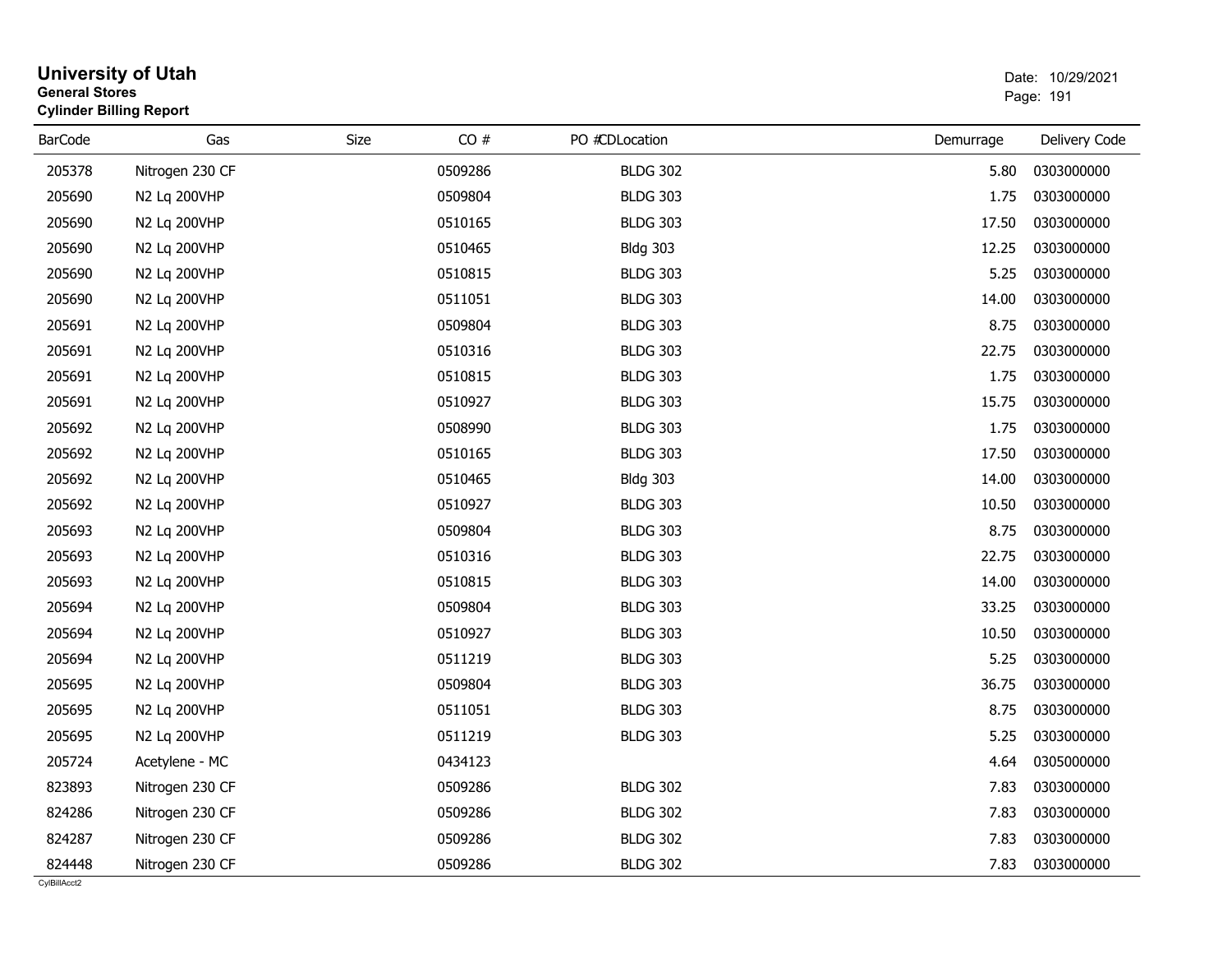| <b>University of Utah</b><br><b>General Stores</b><br><b>Cylinder Billing Report</b> |                                   | Date: 10/29/2021<br>Page: 192 |         |                         |           |               |
|--------------------------------------------------------------------------------------|-----------------------------------|-------------------------------|---------|-------------------------|-----------|---------------|
| <b>BarCode</b>                                                                       | Gas                               | Size                          | CO#     | PO #CDLocation          | Demurrage | Delivery Code |
|                                                                                      |                                   |                               |         | <b>Amount Total</b>     | 440.71    |               |
|                                                                                      | Chart: 01017431001136696240012022 |                               |         |                         |           |               |
| 110805                                                                               | CO2 - 50 Lb.                      | K/UU                          | 0056923 | BLDG. 95, CHLORINE ROOM | 4.64      | 0350002800    |
| 112066                                                                               | Acetylene - B                     |                               | 0000000 | Art Vault               | 4.64      | 0305001080    |
| 112250                                                                               | Acetylene - MC                    |                               | 0062715 |                         | 4.64      | 0305001080    |
| 112251                                                                               | Oxygen - 40/60                    |                               | 0062715 |                         | 4.64      | 0305001080    |
| 112257                                                                               | Acetylene - B                     |                               | 0064253 |                         | 6.38      | 0350002800    |
| 112327                                                                               | CO2 - 50 Lb.                      |                               | 0054621 |                         | 6.38      | 0350002800    |
| 113307                                                                               | Acetylene - B                     |                               | 0062523 |                         | 6.38      | 0350002600    |
| 114103                                                                               | Oxygen - 40/60                    |                               | 0070007 |                         | 6.38      | 0305001080    |
| 114788                                                                               | Acetylene - B                     |                               | 0081719 |                         | 6.38      | 0350002800    |
| 115431                                                                               | Acetylene - B                     |                               | 0091904 |                         | 6.38      | 0350002280    |
| 117369                                                                               | Acetylene - MC                    |                               | 0106549 |                         | 4.64      | 0350002800    |
| 200087                                                                               | Acetylene, CF                     |                               | 0261224 |                         | 4.64      | 0303000000    |
| 200422                                                                               | Acetylene, CF                     |                               | 0208113 |                         | 4.64      | 0350002800    |
| 200522                                                                               | Acetylene, CF                     |                               | 0464335 |                         | 4.64      | 0305000000    |
| 201003                                                                               | Oxygen, USP                       |                               | 0087231 |                         | 4.64      | 0350002280    |
| 201511                                                                               | Argon - 125 CF                    |                               | 0485099 |                         | 5.80      | 0305000000    |
| 201559                                                                               | Nitrogen 40 CF                    |                               | 0477801 |                         | 2.20      | 0305000000    |
| 201959                                                                               | Acetylene - MC                    |                               | 0095267 |                         | 4.64      | 0350002280    |
| 201960                                                                               | Oxygen - 20 CF                    |                               | 0095267 |                         | 5.80      | 0350002280    |
| 201967                                                                               | Oxygen - 20 CF                    |                               | 0160595 |                         | 4.64      | 0305001080    |
| 202011                                                                               | Acetylene - MC                    |                               | 0087135 | <b>WILL CALL</b>        | 4.64      | 0350002280    |
| 202041                                                                               | Nitrogen 115 CF                   |                               | 0103666 |                         | 4.64      | 0350002280    |
| 202143                                                                               | Acetylene - B                     |                               | 0098718 |                         | 4.64      | 0350002800    |
| 202189                                                                               | Acetylene - B                     |                               | 0331735 |                         | 4.64      | 0305001080    |
| 202366                                                                               | Acetylene, CF                     |                               | 0183678 | shop                    | 4.64      | 0350002600    |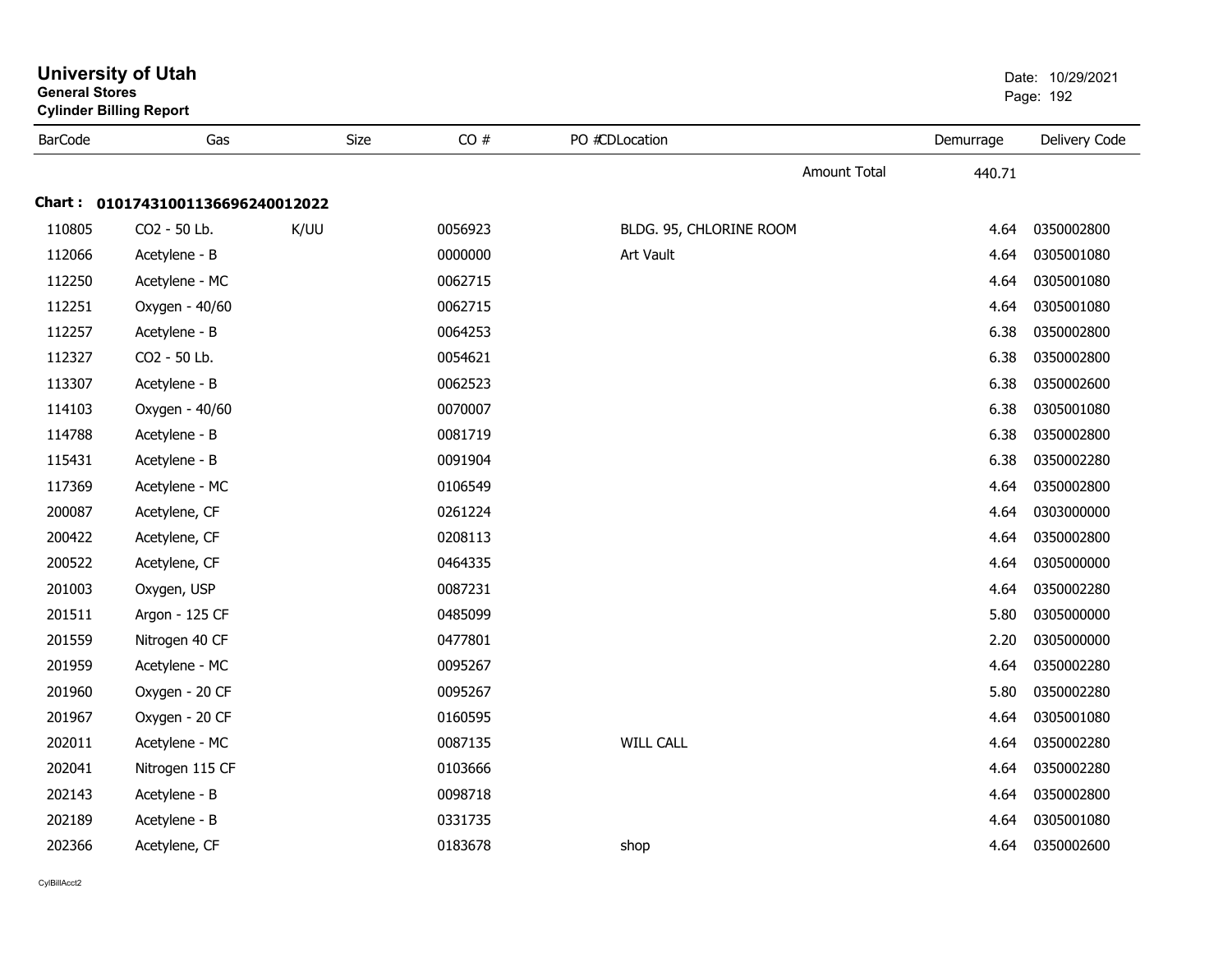| <b>General Stores</b> | <b>Cylinder Billing Report</b> |      |         | Page: 193      |           |               |
|-----------------------|--------------------------------|------|---------|----------------|-----------|---------------|
| <b>BarCode</b>        | Gas                            | Size | CO#     | PO #CDLocation | Demurrage | Delivery Code |
| 202447                | Nitrogen, 35CF                 |      | 0151030 |                | 5.22      | 0305001080    |
| 202490                | Oxygen - 20 CF                 |      | 0187676 | <b>SHOP</b>    | 5.80      | 0305001080    |
| 202496                | Oxygen, USP                    |      | 0464335 |                | 4.64      | 0305000000    |
| 202555                | Acetylene - B                  |      | 0249825 |                | 4.64      | 0350002800    |
| 202567                | Oxygen - 20 CF                 |      | 0177369 |                | 5.80      | 0305001080    |
| 202590                | CO2 - 20 Lb.                   |      | 0371610 |                | 4.64      | 0305001090    |
| 202659                | Acetylene - B                  |      | 0181563 |                | 4.64      | 0350002800    |
| 202726                | Nitrogen 230 CF                |      | 0303367 |                | 4.64      | 0305001080    |
| 202837                | Acetylene - B                  |      | 0195161 |                | 4.64      | 0350002600    |
| 202890                | Acetylene - MC                 |      | 0485793 |                | 5.80      | 0305000000    |
| 202893                | Oxygen - 20 CF                 |      | 0233750 |                | 5.80      | 0305001080    |
| 202954                | Acetylene - MC                 |      | 0191526 |                | 4.64      | 0305001080    |
| 202957                | Acetylene - MC                 |      | 0307965 |                | 4.64      | 0305001080    |
| 202963                | Acetylene - MC                 |      | 0353854 |                | 4.64      | 0350002800    |
| 202964                | Acetylene - MC                 |      | 0323446 |                | 4.64      | 0305001080    |
| 203057                | Acetylene - B                  |      | 0203031 | Shop           | 4.64      | 0350002800    |
| 203140                | Acetylene - MC                 |      | 0306962 |                | 4.64      | 0305001080    |
| 203220                | Oxygen - 20 CF                 |      | 0307965 |                | 4.64      | 0305001080    |
| 203223                | Oxygen - 20 CF                 |      | 0382893 |                | 4.64      | 0305001080    |
| 203242                | Nitrogen 40 CF                 |      | 0504707 |                | 2.20      | 0305000000    |
| 203249                | Nitrogen 40 CF                 |      | 0292975 |                | 4.64      | 0305001080    |
| 203288                | Acetylene - MC                 |      | 0331023 |                | 4.64      | 0305001080    |
| 203291                | Acetylene - MC                 |      | 0317126 |                | 4.64      | 0305001080    |
| 203351                | Acetylene - B                  |      | 0251938 |                | 4.64      |               |
| 203353                | Acetylene - B                  |      | 0219659 |                | 4.64      | 0303000000    |
| 203355                | Acetylene - B                  |      | 0482726 |                | 5.80      | 0305000000    |
| 203400                | Nitrogen 40 CF                 |      | 0412382 |                | 4.64      | 0305001080    |
| 203401                | Nitrogen 40 CF                 |      | 0307965 |                | 4.64      | 0305001080    |

**University of Utah**  Date: 10/29/2021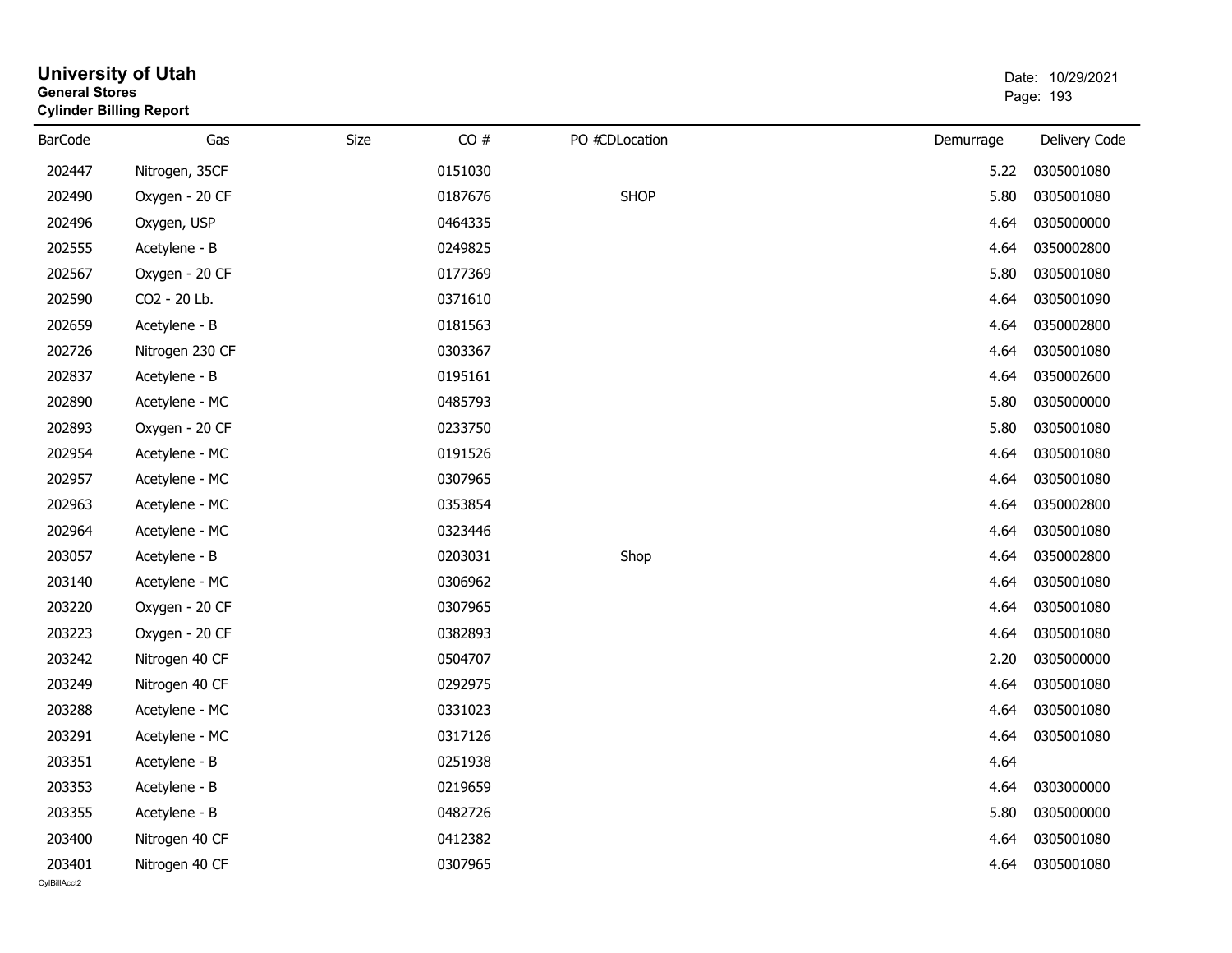## **University of Utah** Date: 10/29/2021 **General Stores**er de la provincia de la provincia de la provincia de la provincia de la provincia de la provincia de la provi **Cylinder Billing Report**

| <b>BarCode</b>         | Gas            | Size    | CO# | PO #CDLocation                         | Demurrage | Delivery Code |
|------------------------|----------------|---------|-----|----------------------------------------|-----------|---------------|
| 203471                 | Acetylene - MC | 0308664 |     |                                        | 4.64      | 0350002600    |
| 203472                 | Acetylene - MC | 0277926 |     | MT BARCODES #202890,202694,202978,2029 | 4.64      | 0305001080    |
| 203587                 | Oxygen - 20 CF | 0504707 |     |                                        | 5.80      | 0305000000    |
| 203589                 | Oxygen - 20 CF | 0281930 |     | <b>SHOP</b>                            | 4.64      | 0305001080    |
| 203591                 | Oxygen - 20 CF | 0384371 |     | welding of outlets plant 303           | 4.64      | 0305001090    |
| 203592                 | Oxygen - 20 CF | 0323480 |     |                                        | 4.64      | 0305001080    |
| 203594                 | Oxygen - 20 CF | 0490163 |     |                                        | 5.80      | 0305000000    |
| 203596                 | Oxygen - 20 CF | 0487935 |     |                                        | 5.80      | 0305000000    |
| 203598                 | Oxygen - 20 CF | 0307965 |     |                                        | 4.64      | 0305001080    |
| 203599                 | Oxygen - 20 CF | 0306962 |     |                                        | 4.64      | 0305001080    |
| 203602                 | Acetylene - MC | 0253983 |     |                                        | 4.64      | 0305001080    |
| 203611                 | Oxygen - 20 CF | 0307413 |     |                                        | 5.80      | 0305001080    |
| 203613                 | Acetylene - MC | 0304270 |     |                                        | 4.64      | 0305001080    |
| 203630                 | Acetylene - MC | 0251067 |     |                                        | 4.64      | 0305001080    |
| 203636                 | Acetylene - MC | 0248823 |     |                                        | 4.64      | 0305001080    |
| 203637                 | Acetylene - MC | 0324008 |     |                                        | 4.64      | 0305001080    |
| 203641                 | Acetylene - MC | 0250414 |     |                                        | 4.64      | 0305001080    |
| 203721                 | Oxygen - 20 CF | 0292487 |     |                                        | 5.80      | 0305001080    |
| 203722                 | Oxygen - 20 CF | 0293329 |     |                                        | 5.80      | 0305001080    |
| 203724                 | Oxygen - 20 CF | 0293698 |     |                                        | 5.80      | 0305001080    |
| 203729                 | Oxygen - 20 CF | 0284881 |     |                                        | 5.80      | 0305001080    |
| 203747                 | Acetylene - MC | 0326207 |     |                                        | 4.64      | 0305001080    |
| 203786                 | Acetylene - B  | 0138301 |     |                                        | 4.64      | 0350002800    |
| 203790                 | Acetylene - MC | 0146799 |     |                                        | 4.64      | 0350002800    |
| 203986                 | Oxygen, USP    | 0186010 |     |                                        | 4.64      | 0350002600    |
| 204237                 | Acetylene - MC | 0347249 |     |                                        | 4.64      | 0305001080    |
| 204250                 | Acetylene - MC | 0487935 |     |                                        | 5.80      | 0305000000    |
| 204268<br>CvIBillAcct2 | Acetylene - MC | 0343739 |     | <b>ELECTRIC SHOP</b>                   | 4.64      | 0350002600    |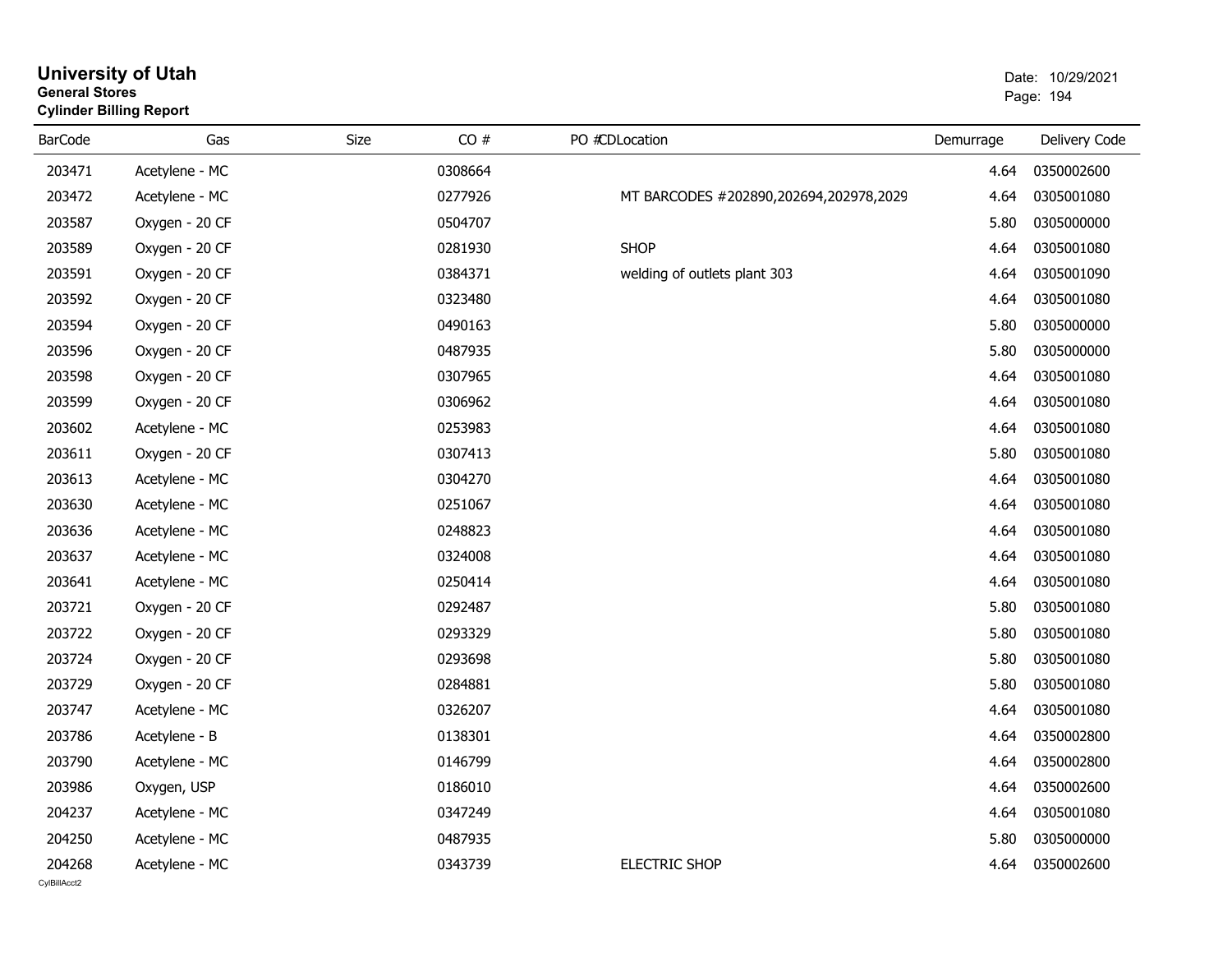| General Stores | <b>Cylinder Billing Report</b>    |      |         |                      |                     |           | Page: 195     |
|----------------|-----------------------------------|------|---------|----------------------|---------------------|-----------|---------------|
| <b>BarCode</b> | Gas                               | Size | CO#     | PO #CDLocation       |                     | Demurrage | Delivery Code |
| 204278         | Acetylene - MC                    |      | 0490150 |                      |                     | 5.80      | 0305000000    |
| 204295         | Oxygen - 20 CF                    |      | 0431124 |                      |                     | 4.64      | 0305000000    |
| 204366         | Oxygen - 20 CF                    |      | 0500571 |                      |                     | 5.80      | 0305000000    |
| 204406         | Acetylene - MC                    |      | 0500571 |                      |                     | 5.80      | 0305000000    |
| 204408         | Acetylene - MC                    |      | 0409342 | shop                 |                     | 4.64      | 0305001090    |
| 204460         | Acetylene - MC                    |      | 0504707 |                      |                     | 5.80      | 0305000000    |
| 204532         | Acetylene - B                     |      | 0110320 |                      |                     | 4.64      | 0350002800    |
| 204545         | Acetylene - MC                    |      | 0197277 | <b>HVAC SHOP</b>     |                     | 4.64      | 0305001080    |
| 204630         | Air - 233 CF                      |      | 0125380 |                      |                     | 4.64      |               |
| 204640         | Acetylene - B                     |      | 0128498 |                      |                     | 4.64      | 0350002800    |
| 205593         | Oxygen - 20 CF                    |      | 0323325 | <b>HVAC SHOP</b>     |                     | 4.64      | 0305001080    |
| 205600         | Oxygen - 20 CF                    |      | 0343739 | <b>ELECTRIC SHOP</b> |                     | 4.64      | 0350002600    |
| 205604         | Acetylene - B                     |      | 0393226 | <b>SHOP</b>          |                     | 4.64      | 0305001090    |
| 205672         | CO2 - 20 Lb.                      |      | 0485582 |                      |                     | 5.80      | 0305000000    |
| 205689         | Acetylene - MC                    |      | 0349144 |                      |                     | 4.64      | 0305001080    |
| 205700         | Acetylene - MC                    |      | 0363149 |                      |                     | 4.64      | 0305001090    |
| 205728         | Acetylene - MC                    |      | 0423319 | <b>SHOP</b>          |                     | 4.64      | 0305000000    |
| 205791         | Acetylene - MC                    |      | 0488227 |                      |                     | 5.80      | 0305000000    |
| 205860         | Acetylene - MC                    |      | 0468565 |                      |                     | 5.80      | 0305000000    |
| 807167         | Sulfur Hexaflou                   |      | 0306910 |                      |                     | 9.86      | 0350002600    |
| 813045         | CO2 - Inst. Gra                   |      | 0428102 |                      |                     | 6.67      | 0305000000    |
| 820868         | Oxygen - 20 CF                    |      | 0485793 |                      |                     | 7.83      | 0305000000    |
|                |                                   |      |         |                      | <b>Amount Total</b> | 521.18    |               |
|                | Chart: 01017471001136776240012022 |      |         |                      |                     |           |               |
| 201273         | Nitrogen 230 CF                   | K/UU | 0508543 |                      |                     | 5.80      | 035000228A    |
| 201558         | Nitrogen 40 CF                    |      | 0506477 |                      |                     | 5.80      | 035000228A    |
| 202857         | Argon - 125 CF                    |      | 0506905 |                      |                     | 5.80      | 035000228A    |

# **University of Utah** Date: 10/29/2021 **General Stores**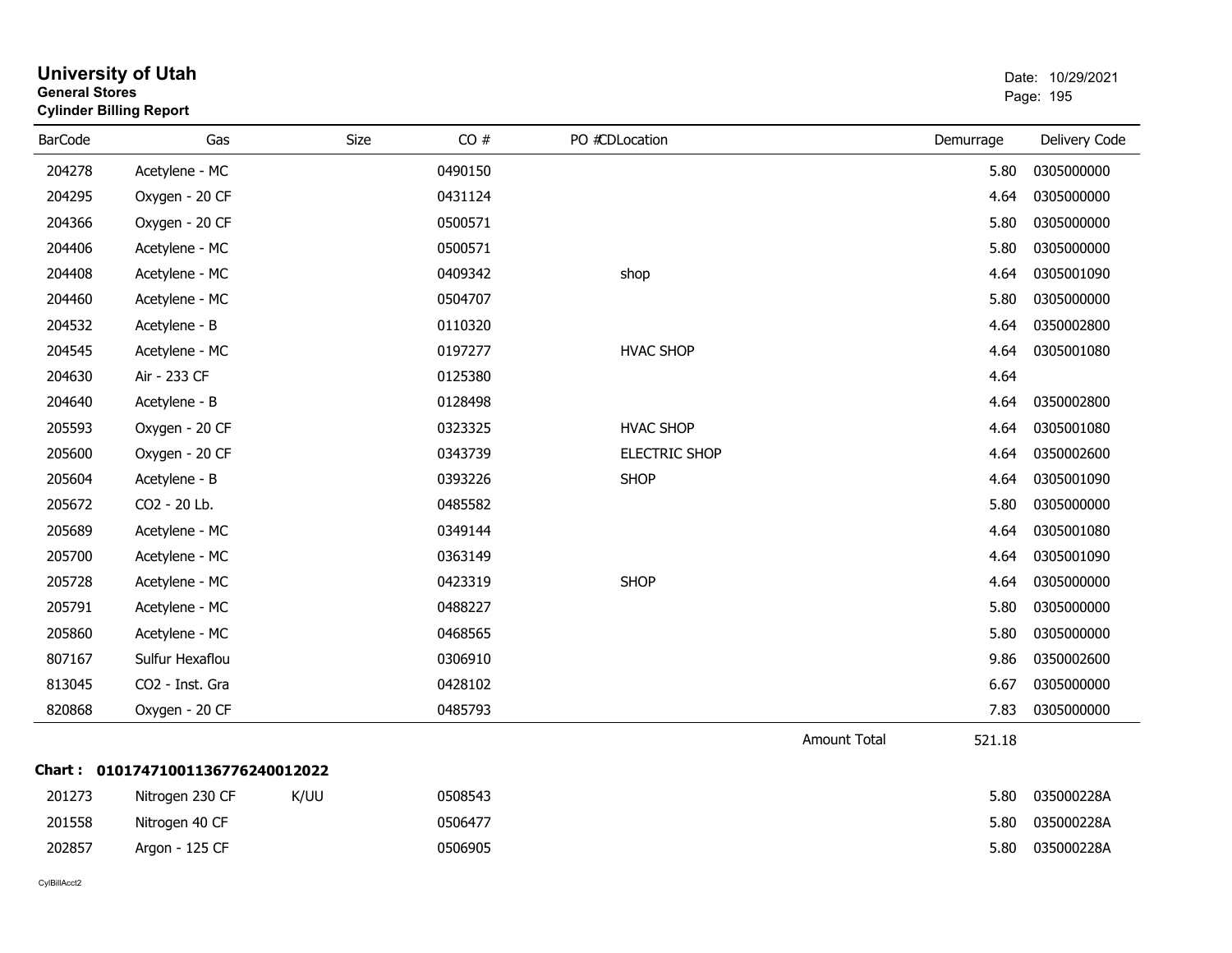| <b>General Stores</b>  | <b>University of Utah</b><br><b>Cylinder Billing Report</b> |                  |         |                      |                     |           | Date: 10/29/2021<br>Page: 196 |
|------------------------|-------------------------------------------------------------|------------------|---------|----------------------|---------------------|-----------|-------------------------------|
| <b>BarCode</b>         | Gas                                                         | <b>Size</b>      | CO#     | PO #CDLocation       |                     | Demurrage | Delivery Code                 |
| 203246                 | Nitrogen 40 CF                                              |                  | 0506477 |                      |                     | 5.80      | 035000228A                    |
| 203728                 | Oxygen - 20 CF                                              |                  | 0506400 |                      |                     | 5.80      | 035000228A                    |
| 204271                 | Acetylene - MC                                              |                  | 0506400 |                      |                     | 5.80      | 035000228A                    |
| 204415                 | Acetylene - MC                                              |                  | 0492438 |                      |                     | 5.80      | 035000228A                    |
| 204416                 | Acetylene - MC                                              |                  | 0480194 |                      |                     | 5.80      | 035000228A                    |
| 205602                 | Oxygen - 20 CF                                              |                  | 0505205 |                      |                     | 5.80      | 035000228A                    |
| 205635                 | Acetylene - MC                                              |                  | 0505205 |                      |                     | 5.80      | 035000228A                    |
|                        |                                                             |                  |         |                      | <b>Amount Total</b> | 58.00     |                               |
|                        | Chart: 01017481001136806240012022                           |                  |         |                      |                     |           |                               |
| 202818                 | Nitrogen 115 CF                                             | 125 CF/UU        | 0421092 | <b>SHOP</b>          |                     | 4.64      | 035000228B                    |
| 203586                 | Oxygen - 20 CF                                              |                  | 0414309 |                      |                     | 4.64      | 035000228B                    |
| 203625                 | Oxygen - 20 CF                                              |                  | 0441808 |                      |                     | 4.64      | 035000228B                    |
| 204265                 | Acetylene - MC                                              |                  | 0442677 |                      |                     | 4.64      | 035000228B                    |
| 205698                 | Acetylene - MC                                              |                  | 0414309 |                      |                     | 4.64      | 035000228B                    |
| 205820                 | Nitrogen 40 CF                                              |                  | 0501331 |                      |                     | 5.22      | 035000228B                    |
|                        |                                                             |                  |         |                      | <b>Amount Total</b> | 28.42     |                               |
| Chart :                | 01017491001136836240012019                                  |                  |         |                      |                     |           |                               |
| 816943                 | Co2 Liquid-55                                               | Liq-Airga        | 0454243 | <b>CHLORINE ROOM</b> |                     | 58.00     | 035000228C                    |
|                        |                                                             |                  |         |                      | <b>Amount Total</b> | 58.00     |                               |
|                        | Chart: 01017491001136836240012022                           |                  |         |                      |                     |           |                               |
| 202581                 | Co2 Liquid-55                                               | <b>180 LTR/U</b> | 0509198 | <b>CHLORINE ROOM</b> |                     | 22.40     | 035000228C                    |
| 202582                 | Co2 Liquid-55                                               |                  | 0510690 | <b>CHLORINE ROOM</b> |                     | 14.40     | 035000228C                    |
| 202583                 | Co2 Liquid-55                                               |                  | 0509198 | <b>CHLORINE ROOM</b> |                     | 11.20     | 035000228C                    |
| 202583                 | Co2 Liquid-55                                               |                  | 0510969 | CHLORINE ROOM        |                     | 3.20      | 035000228C                    |
| 202584                 | Co2 Liquid-55                                               |                  | 0509773 | CHLORINE ROOM        |                     | 32.00     | 035000228C                    |
| 202847                 | Co2 Liquid-55                                               |                  | 0510073 | CHLORINE ROOM        |                     | 32.00     | 035000228C                    |
| 203182<br>CvIBillAcct2 | Acetylene - MC                                              |                  | 0505206 |                      |                     | 5.80      | 035000228C                    |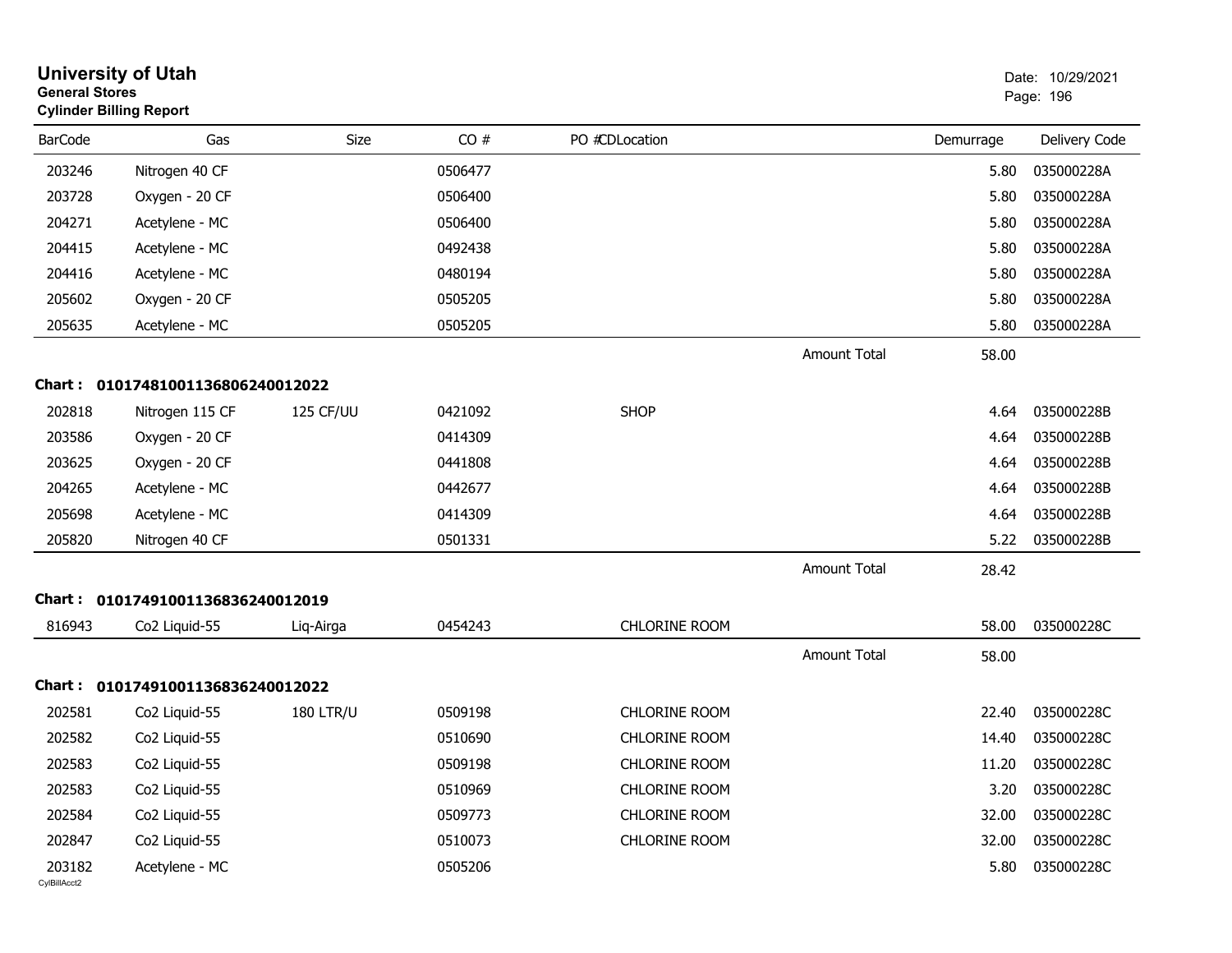| <b>General Stores</b> | <b>University of Utah</b><br><b>Cylinder Billing Report</b> |           |         |                      |              |           | Date: 10/29/2021<br>Page: 197 |
|-----------------------|-------------------------------------------------------------|-----------|---------|----------------------|--------------|-----------|-------------------------------|
| <b>BarCode</b>        | Gas                                                         | Size      | CO#     | PO #CDLocation       |              | Demurrage | Delivery Code                 |
| 203282                | Co2 Liquid-55                                               |           | 0510073 | <b>CHLORINE ROOM</b> |              | 11.20     | 035000228C                    |
| 203503                | Co2 Liquid-55                                               |           | 0509514 | <b>CHLORINE ROOM</b> |              | 11.20     | 035000228C                    |
| 203503                | Co2 Liquid-55                                               |           | 0510487 | <b>CHLORINE ROOM</b> |              | 20.80     | 035000228C                    |
| 203504                | Co <sub>2</sub> Liquid-55                                   |           | 0510487 | CHLORINE ROOM        |              | 20.80     | 035000228C                    |
| 203505                | Co <sub>2</sub> Liquid-55                                   |           | 0510969 | <b>CHLORINE ROOM</b> |              | 3.20      | 035000228C                    |
| 203507                | Co2 Liquid-55                                               |           | 0510073 | <b>CHLORINE ROOM</b> |              | 20.80     | 035000228C                    |
| 203508                | Co2 Liquid-55                                               |           | 0509773 | CHLORINE ROOM        |              | 11.20     | 035000228C                    |
| 203670                | CO2 - 75 Lb                                                 |           | 0424379 | <b>CHLORINE ROOM</b> |              | 9.86      | 035000228C                    |
| 203671                | CO2 - 75 Lb                                                 |           | 0424379 | <b>CHLORINE ROOM</b> |              | 9.86      | 035000228C                    |
| 203672                | CO2 - 75 Lb                                                 |           | 0417223 | <b>CHLORINE ROOM</b> |              | 9.86      | 035000228C                    |
| 204283                | Acetylene - MC                                              |           | 0491579 |                      |              | 5.80      | 035000228C                    |
| 205286                | Co <sub>2</sub> Liquid-55                                   |           | 0509773 | <b>CHLORINE ROOM</b> |              | 22.40     | 035000228C                    |
| 205286                | Co2 Liquid-55                                               |           | 0510969 | <b>CHLORINE ROOM</b> |              | 3.20      | 035000228C                    |
| 205287                | Co2 Liquid-55                                               |           | 0510487 | CHLORINE ROOM        |              | 24.00     | 035000228C                    |
| 205288                | Co2 Liquid-55                                               |           | 0508189 | <b>CHLORINE ROOM</b> |              | 11.20     | 035000228C                    |
| 205288                | Co2 Liquid-55                                               |           | 0510690 | <b>CHLORINE ROOM</b> |              | 14.40     | 035000228C                    |
| 205609                | Acetylene - MC                                              |           | 0505206 |                      |              | 5.80      | 035000228C                    |
| 820869                | Oxygen - 20 CF                                              |           | 0491579 |                      |              | 7.83      | 035000228C                    |
| 823266                | Nitrogen 40 CF                                              |           | 0498715 |                      |              | 7.83      | 035000228c                    |
| 824552                | Co2 Liquid-55                                               |           | 0510690 | CHLORINE ROOM        |              | 14.00     | 035000228C                    |
|                       |                                                             |           |         |                      | Amount Total | 366.24    |                               |
|                       | Chart: 01017501001136866240012022                           |           |         |                      |              |           |                               |
| 202854                | Nitrogen 115 CF                                             | 125 CF/UU | 0492917 |                      |              | 5.80      | 035000228D                    |
| 203241                | Nitrogen 40 CF                                              |           | 0506715 | Picked Up            |              | 5.80      | 035000228D                    |
| 203248                | Nitrogen 40 CF                                              |           | 0509577 |                      |              | 5.80      | 035000228D                    |
| 203344                | Acetylene - MC                                              |           | 0500288 |                      |              | 5.80      | 035000228D                    |
| 203723                | Oxygen - 20 CF                                              |           | 0506659 |                      |              | 5.80      | 035000228D                    |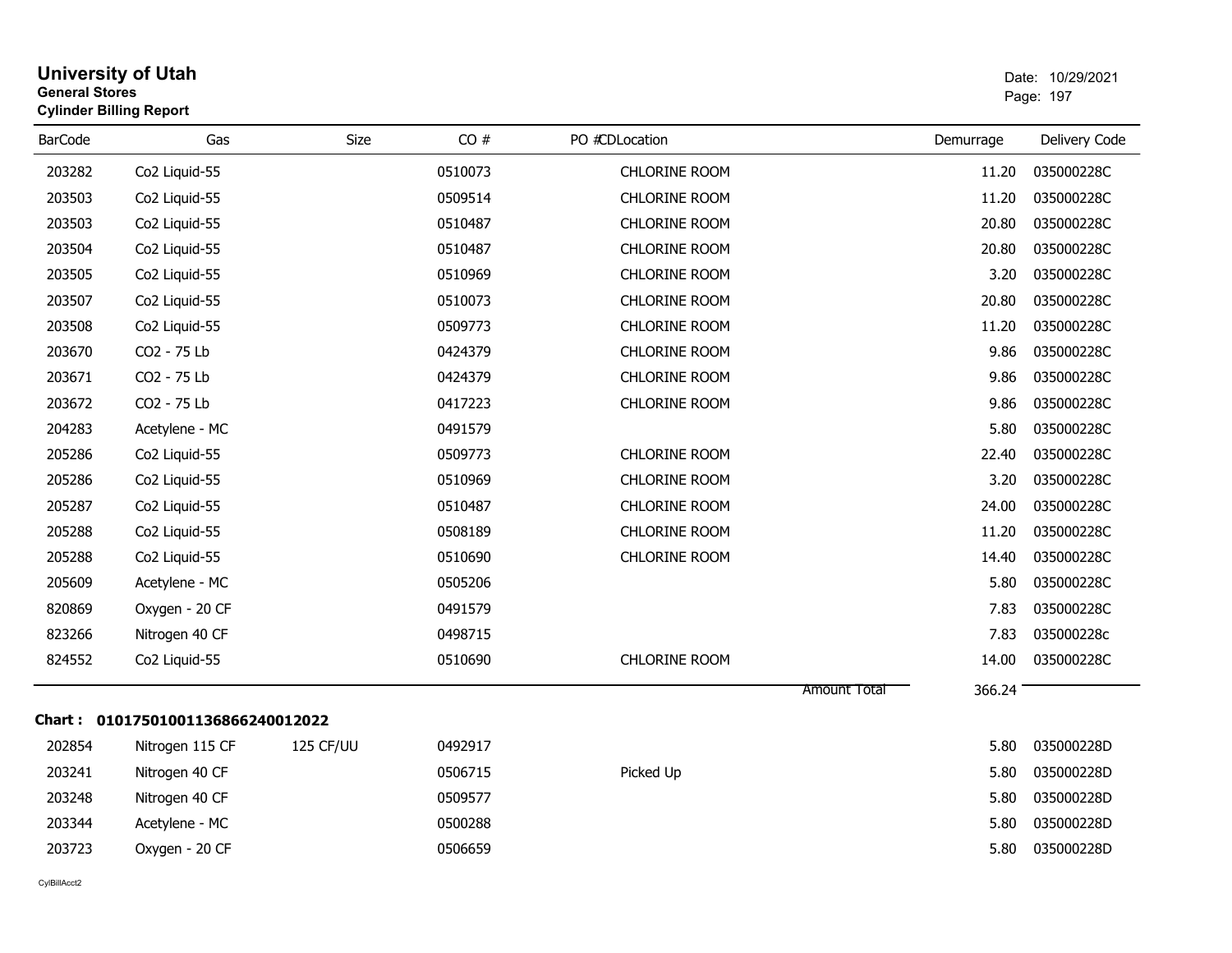| <b>General Stores</b>  | <b>University of Utah</b><br><b>Cylinder Billing Report</b> |                  |         |                    |                     |           | Date: 10/29/2021<br>Page: 198 |
|------------------------|-------------------------------------------------------------|------------------|---------|--------------------|---------------------|-----------|-------------------------------|
| <b>BarCode</b>         | Gas                                                         | Size             | CO#     | PO #CDLocation     |                     | Demurrage | Delivery Code                 |
| 203725                 | Oxygen - 20 CF                                              |                  | 0500288 |                    |                     | 5.80      | 035000228D                    |
| 204285                 | Acetylene - MC                                              |                  | 0425276 |                    |                     | 4.64      | 035000228d                    |
| 204681                 | Nitrogen 115 CF                                             |                  | 0487474 |                    |                     | 5.80      | 035000228D                    |
| 205712                 | Acetylene - B                                               |                  | 0478872 |                    |                     | 5.80      | 035000228D                    |
| 205822                 | Nitrogen 40 CF                                              |                  | 0507524 |                    |                     | 5.22      | 035000228D                    |
| 205874                 | Acetylene - MC                                              |                  | 0506659 |                    |                     | 5.80      | 035000228D                    |
|                        |                                                             |                  |         |                    | Amount Total        | 62.06     |                               |
| Chart :                | 01017511001136896240012022                                  |                  |         |                    |                     |           |                               |
| 204544                 | Nitrogen 115 CF                                             | <b>125 CF/UU</b> | 0504389 |                    |                     | 5.80      | 035000228E                    |
| 822428                 | Nitrogen, 23 CF                                             |                  | 0496569 |                    |                     | 7.83      | 035000228E                    |
|                        |                                                             |                  |         |                    | <b>Amount Total</b> | 13.63     |                               |
| Chart :                | 01017521001136926240012022                                  |                  |         |                    |                     |           |                               |
| 200897                 | Nitrogen 115 CF                                             | 125 CF/UU        | 0506048 |                    |                     | 5.80      | 035000228F                    |
| 202120                 | Oxygen - 20 CF                                              |                  | 0471922 |                    |                     | 5.80      | 035000228F                    |
| 202285                 | Oxygen - 20 CF                                              |                  | 0476092 |                    |                     | 5.80      | 035000228F                    |
| 203243                 | Nitrogen 40 CF                                              |                  | 0506048 |                    |                     | 5.80      | 035000228F                    |
| 204258                 | Acetylene - MC                                              |                  | 0511242 |                    |                     | 0.60      | 035000228F                    |
| 204260                 | Acetylene - MC                                              |                  | 0511242 |                    |                     | 0.60      | 035000228F                    |
| 204407                 | Acetylene - MC                                              |                  | 0511242 |                    |                     | 0.60      | 035000228F                    |
| 204477                 | Acetylene - MC                                              |                  | 0427956 |                    |                     | 4.16      | 035000228f                    |
| 205599                 | Oxygen - 20 CF                                              |                  | 0498103 |                    |                     | 5.80      | 035000228F                    |
| 205819                 | Nitrogen 40 CF                                              |                  | 0506048 |                    |                     | 5.22      | 035000228F                    |
| 205862                 | Acetylene - MC                                              |                  | 0476092 |                    |                     |           | 5.20 035000228F               |
| 205960                 | Acetylene - MC                                              |                  | 0498103 |                    |                     | 5.20      | 035000228F                    |
|                        |                                                             |                  |         |                    | <b>Amount Total</b> | 50.58     |                               |
|                        | Chart: 01017552000005796260312022                           |                  |         |                    |                     |           |                               |
| 200407<br>CylBillAcct2 | CO2 - 50 Lb.                                                | K/UU             | 0501030 | 383 Colorow RM 173 |                     | 5.80      | 05213C4440                    |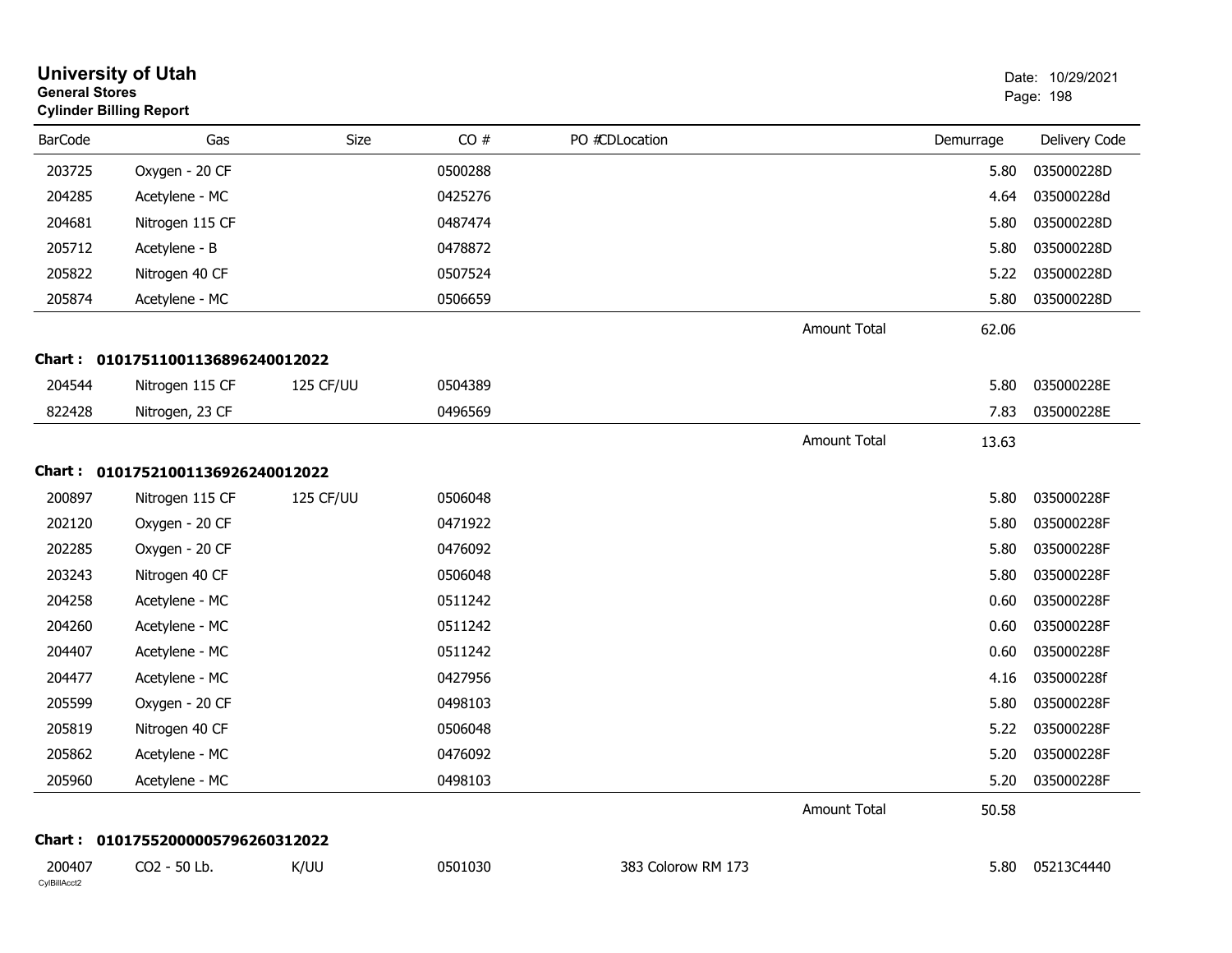| <b>General Stores</b> | <b>Cylinder Billing Report</b>      |           |         |                                          |           | Page: 199     |
|-----------------------|-------------------------------------|-----------|---------|------------------------------------------|-----------|---------------|
| <b>BarCode</b>        | Gas                                 | Size      | CO#     | PO #CDLocation                           | Demurrage | Delivery Code |
|                       |                                     |           |         | <b>Amount Total</b>                      | 5.80      |               |
|                       | Chart: 01017552000288806260312022   |           |         |                                          |           |               |
| 823245                | Oxygen, USP                         | 200C/Mt.A | 0498201 | 383 Colorow Dr Ste 187 Norman Taylor Lab | 7.83      | 05213C4440    |
|                       |                                     |           |         | <b>Amount Total</b>                      | 7.83      |               |
|                       | Chart: 0101755500056000302626032022 |           |         |                                          |           |               |
| 200039                | CO2 - 50 Lb.                        | K/UU      | 0422793 | 3B525 SOM                                | 4.64      | 05213C4440    |
| 202401                | Oxygen, USP - E                     |           | 0401524 | 3C444 SOM                                | 4.64      | 05213C4440    |
| 203111                | $CO2 - E$                           |           | 0235985 | 3B525 SOM                                | 4.64      | 05213C4440    |
| 204703                | Oxygen, USP - E                     |           | 0401239 | 3C444 SOM                                | 4.64      | 05213C4440    |
| 205506                | Nitrogen 230 CF                     |           | 0438090 | 3B25 SOM                                 | 4.64      | 05213C4440    |
|                       |                                     |           |         | <b>Amount Total</b>                      | 23.20     |               |
|                       | Chart: 0101755500059310612623032022 |           |         |                                          |           |               |
| 516805                | 7%cO2/50%O2/N2                      | 150A/Mt.A | 0451877 | 1D29 BLDG 2, VAMC                        | 8.41      | 05213c4440    |
|                       |                                     |           |         | <b>Amount Total</b>                      | 8.41      |               |
|                       | Chart: 0101755500059310612626032022 |           |         |                                          |           |               |
| 200014                | 95% Air, 5% CO2                     | K/UU      | 0405377 | VA 2 2C40                                | 4.64      | 0521AB1930    |
| 200016                | 95% Air, 5% CO2                     |           | 0414853 | VA2 #2C40                                | 4.64      | 0521AB1930    |
| 200533                | Argon                               |           | 0386173 | VA2 1D30                                 | 4.64      | 0521AB1930    |
| 200757                | CO2 - 50 Lb.                        |           | 0419826 | VA2 Room 2D17                            | 4.64      | 0521AB1930    |
| 200828                | 95% O2, 5% CO2                      |           | 0369483 | VA Med Ctr. Bldg 2, Room 1D29            | 4.64      | 0521ab1930    |
| 202373                | Helium - UHP                        |           | 0366658 | <b>VAMC 1D30</b>                         | 4.64      | 0521ab1930    |
| 202433                | N2, Liquid LX45                     |           | 0509585 | 1D30 BLDG 2, VAMC                        | 46.40     | 05213C4440    |
| 203610                | Nitrogen NF                         |           | 0464197 | VA BLDG 2 RM 1D29                        | 4.64      | 05213C4440    |
| 204517                | 95% Air, 5% CO2                     |           | 0414853 | VA2 #2C40                                | 4.64      | 0521AB1930    |
| 205364                | CO2 - 50 Lb.                        |           | 0419826 | VA2 Room 2D17                            | 4.64      | 0521AB1930    |
| 808501                | 21% O2 In N2                        |           | 0339847 | 1D21 BLDG 2, VAMC                        | 6.38      | 0521AB1930    |
|                       |                                     |           |         |                                          |           |               |

**University of Utah** Date: 10/29/2021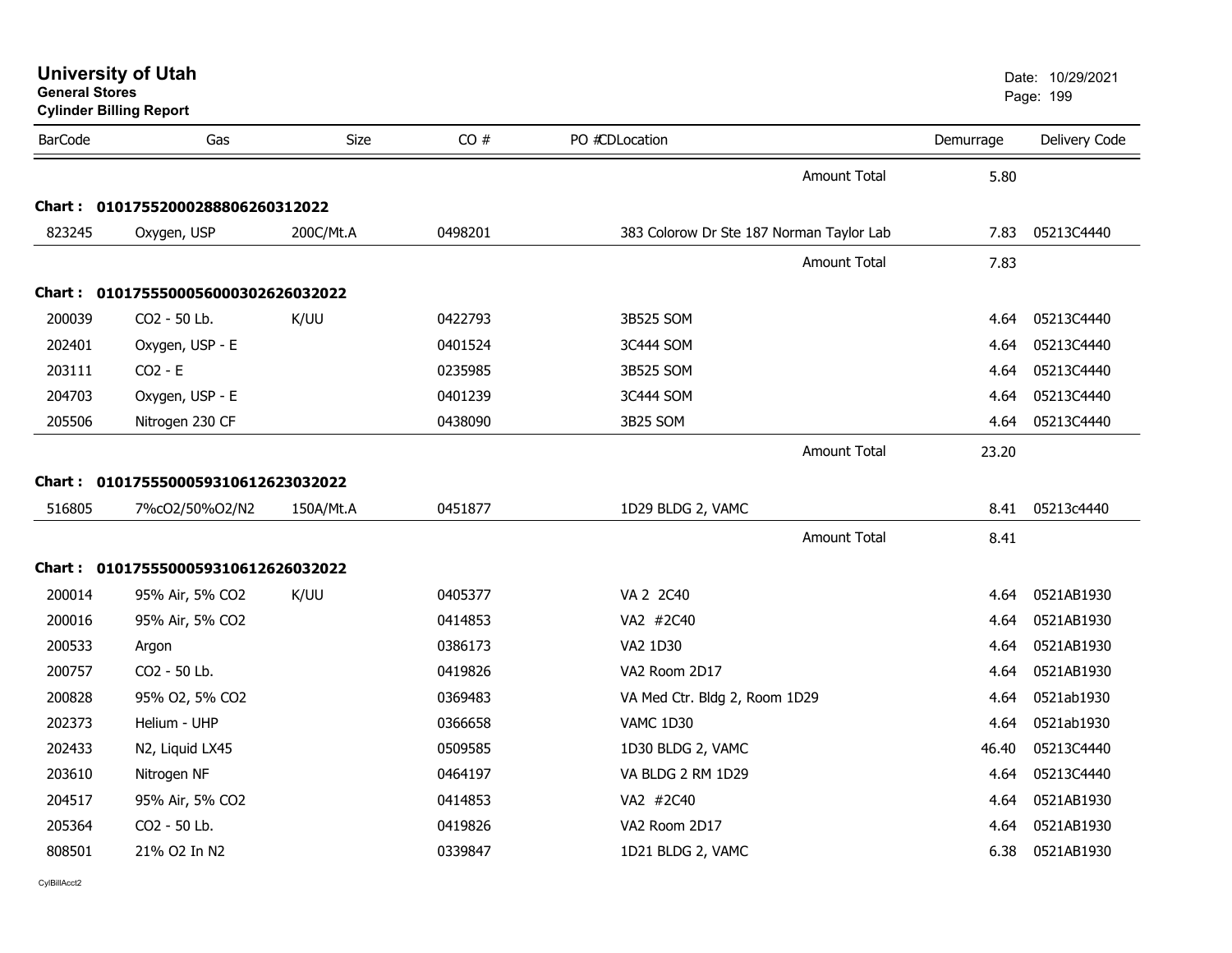| <b>General Stores</b> | <b>University of Utah</b><br><b>Cylinder Billing Report</b> |             |         |                      |                     |           | Date: 10/29/2021<br>Page: 200 |
|-----------------------|-------------------------------------------------------------|-------------|---------|----------------------|---------------------|-----------|-------------------------------|
| <b>BarCode</b>        | Gas                                                         | <b>Size</b> | CO#     | PO #CDLocation       |                     | Demurrage | Delivery Code                 |
| 808554                | 5%CO212%O2N2                                                |             | 0340236 | 1D21 BLDG 2, VAMC    |                     | 6.38      | 0521AB1930                    |
| 809150                | 3%Co227%N2inO2                                              |             | 0354931 | 1D29 BLDG 2, VAMC    |                     | 6.38      | 0521AB1930                    |
| 809277                | Nitrogen, 23 CF                                             |             | 0359843 | VA 1D29 BLDG. 2      |                     | 6.38      | 0521AB1930                    |
| 809852                | 6%Co2,24%N2,O2                                              |             | 0373957 | 1D29 BLDG 2, VAMC    |                     | 6.38      | 0521ab1930                    |
| 809876                | 16%O24%CO2/N2                                               |             | 0374561 | 1D29 BLDG 2, VAMC    |                     | 6.09      | 0521ab1930                    |
| 809877                | 16%024%CO2/N2                                               |             | 0374561 | 1D29 BLDG 2, VAMC    |                     | 6.09      | 0521ab1930                    |
| 810932                | 5%CO212%O2N2                                                |             | 0396951 | 1D29 BLDG 2, VAMC    |                     | 6.38      | 0521AB1930                    |
| 810933                | 5%CO212%O2N2                                                |             | 0396951 | 1D29 BLDG 2, VAMC    |                     | 6.38      | 0521AB1930                    |
| 813929                | Oxygen, USP                                                 |             | 0432214 | 1D30, BLDG 2, VAMC   |                     | 6.67      | 0521AB1930                    |
| 813947                | Nitrogen NF                                                 |             | 0432214 | 1D30, BLDG 2, VAMC   |                     | 6.67      | 0521AB1930                    |
| 818648                | 5%CO212%O2N2                                                |             | 0466059 | 1D29 BLDG 2, VAMC    |                     | 7.83      | 05213c4440                    |
| 818701                | 21% O2 In N2                                                |             | 0466216 | 1D29 BLDG 2, VAMC    |                     | 7.83      | 05213c4440                    |
| 818765                | 5%CO212%O2N2                                                |             | 0466611 | 1D29 BLDG 2, VAMC    |                     | 7.83      | 05213c4440                    |
|                       |                                                             |             |         |                      | <b>Amount Total</b> | 181.83    |                               |
|                       | Chart: 0101755500059315270626032022                         |             |         |                      |                     |           |                               |
| 201131                | Oxygen, USP                                                 | K/UU        | 0506744 | <b>558 BPRB</b>      |                     | 5.80      | 05213C4440                    |
| 202651                | 95% O2, 5% CO2                                              |             | 0506744 | <b>558 BPRB</b>      |                     | 5.80      | 05213C4440                    |
| 203330                | Oxygen, USP                                                 |             | 0503224 | 383 Colorow Room 175 |                     | 5.80      | 05213C4440                    |
| 205552                | Nitrogen NF                                                 |             | 0505141 | <b>558 BPRB</b>      |                     | 5.80      | 05213C4440                    |
| 205579                | 95% O2, 5% CO2                                              |             | 0508899 | <b>558 BPRB</b>      |                     | 5.80      | 05213C4440                    |
| 205927                | Nitrogen NF                                                 |             | 0499794 | <b>558 BPRB</b>      |                     | 5.80      | 05213C4440                    |
| 821657                | Nitrogen NF                                                 |             | 0484672 | <b>558 BPRB</b>      |                     | 7.83      | 05213C4440                    |
| 823672                | CO2 - 50 Lb.                                                |             | 0503228 | 383 Colorow RM 173   |                     | 7.83      | 05213C4440                    |
| 823673                | CO2 - 50 Lb.                                                |             | 0503228 | 383 Colorow RM 173   |                     | 7.83      | 05213C4440                    |
| 823974                | Oxygen, USP                                                 |             | 0505141 | <b>558 BPRB</b>      |                     | 7.83      | 05213C4440                    |
|                       |                                                             |             |         |                      | <b>Amount Total</b> | 66.12     |                               |

## **Chart : 0101755500059317000626032022**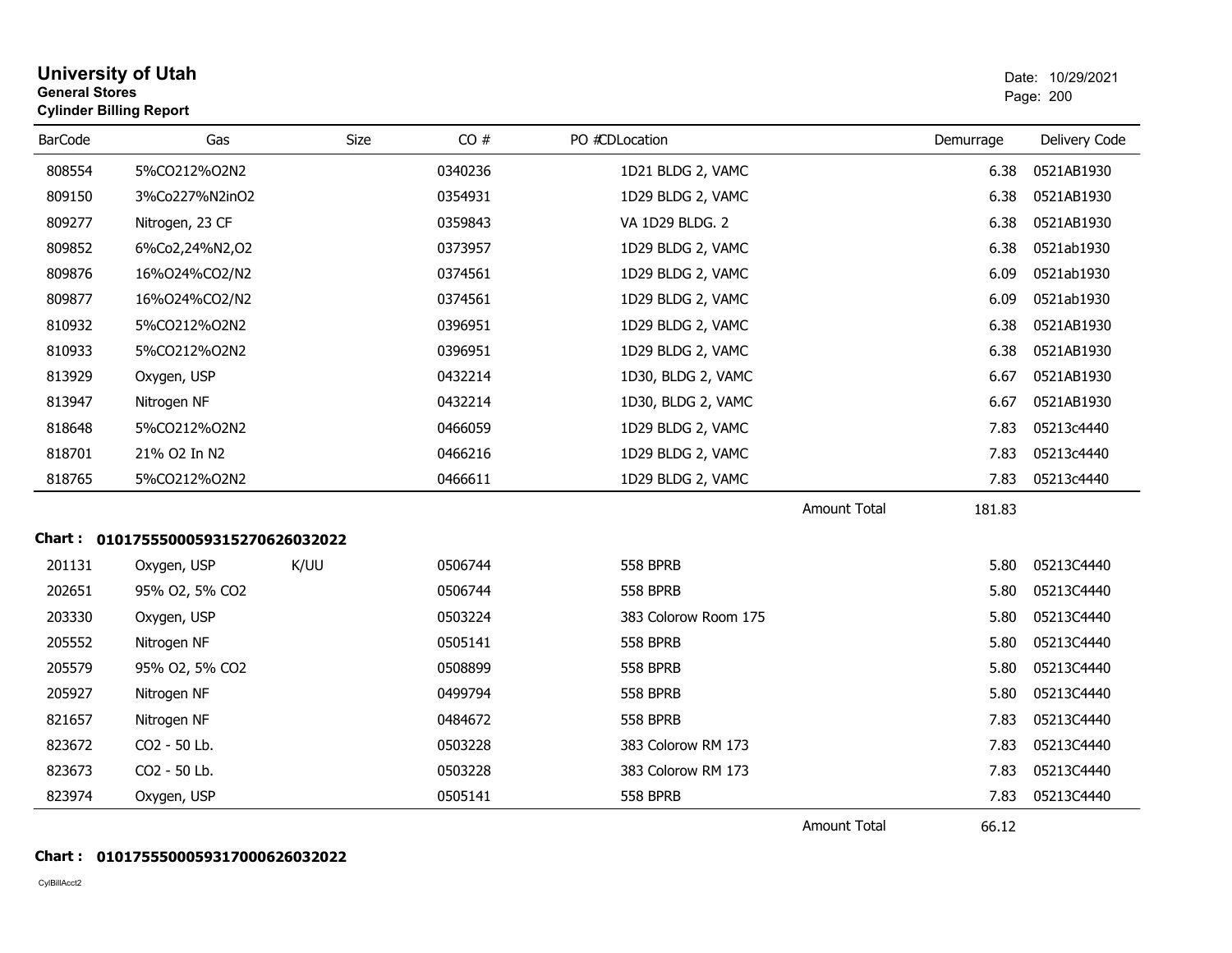| <b>General Stores</b> | <b>University of Utah</b><br><b>Cylinder Billing Report</b> |           |         |                                          |           | Date: 10/29/2021<br>Page: 201 |
|-----------------------|-------------------------------------------------------------|-----------|---------|------------------------------------------|-----------|-------------------------------|
| <b>BarCode</b>        | Gas                                                         | Size      | CO#     | PO #CDLocation                           | Demurrage | Delivery Code                 |
| 205910                | Oxygen, USP                                                 | K/UU      | 0506768 | 383 Colorow Dr Rm 183 Taylor Lab         | 5.80      | 05213C4440                    |
| 821759                | Oxygen, USP                                                 |           | 0486342 | 383 Colorw Dr Ste 187 Norman Taylor' Lab | 7.83      | 05213C4440                    |
| 824150                | Oxygen, USP                                                 |           | 0507241 | 383 Colorow Dr, room 183, Taylor Lab     | 7.83      | 05213C4440                    |
| 824404                | Oxygen, USP                                                 |           | 0509105 | 383 Colorow, RM 183- Taylor Lab          | 7.83      | 05213C4440                    |
|                       |                                                             |           |         | <b>Amount Total</b>                      | 29.29     |                               |
|                       | Chart: 01017556000168466260312022                           |           |         |                                          |           |                               |
| 202199                | 95% O2, 5% CO2                                              | K/UU      | 0465957 | 3C444 MC                                 | 5.80      | 05213C4440                    |
| 202846                | Nitrogen NF                                                 |           | 0489981 | 3C444 SOM                                | 5.80      | 05213C4440                    |
| 205925                | Nitrogen NF                                                 |           | 0489981 | 3C444 SOM                                | 5.80      | 05213C4440                    |
| 816321                | Nitrogen NF                                                 |           | 0450776 | 3C444 SOM                                | 6.67      | 05213C4440                    |
|                       |                                                             |           |         | <b>Amount Total</b>                      | 24.07     |                               |
|                       | Chart: 01017614913217096240012022                           |           |         |                                          |           |                               |
| 813447                | CO2 - 50 Lb.                                                | $50#$ djb | 0427587 | <b>BLDG 621</b>                          | 9.57      | 0624001000                    |
|                       |                                                             |           |         | <b>Amount Total</b>                      | 9.57      |                               |
|                       | Chart: 01017642000177696240212022                           |           |         |                                          |           |                               |
| 823302                | Nitrous Oxide                                               | 20#-MT.AI | 0498906 | 370 NINTH AVE #101 - AVENUE CLINICS      | 7.83      | 05212B2000                    |
|                       |                                                             |           |         | <b>Amount Total</b>                      | 7.83      |                               |
|                       | Chart: 01017642000177696261212022                           |           |         |                                          |           |                               |
| 203531                | Nitrous Oxide                                               | 20#/UU    | 0462562 | 370 9TH AVE #101                         | 4.64      | 05212B2000                    |
|                       |                                                             |           |         | <b>Amount Total</b>                      | 4.64      |                               |
|                       | Chart: 01018072000011876260212022                           |           |         |                                          |           |                               |
| 201001                | CO2 - 50 Lb.                                                | K/UU      | 0503645 | 675 Arapeen Dr #106                      | 5.80      | 0887002050                    |
|                       |                                                             |           |         | Amount Total                             | 5.80      |                               |
|                       | Chart: 01018072000011876260312022                           |           |         |                                          |           |                               |
| 201113                | CO <sub>2</sub> - 50 Lb.                                    | K/UU      | 0507548 | 675 Arapeen Dr Rm 106                    | 5.80      | 0887002050                    |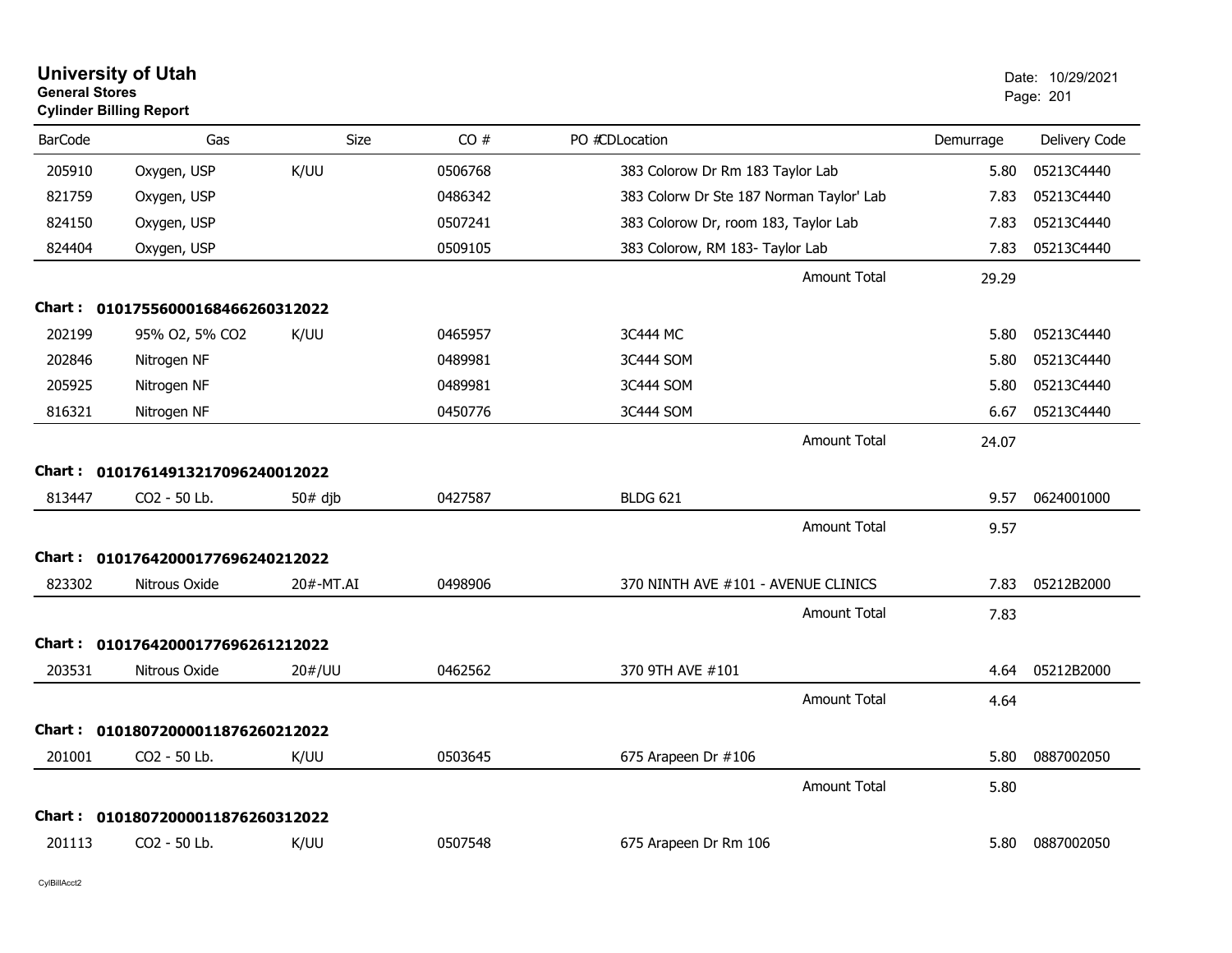| <b>University of Utah</b>      | Date: 10/2 |
|--------------------------------|------------|
| <b>General Stores</b>          | Page: 202  |
| <b>Cylinder Billing Report</b> |            |

| <b>BarCode</b> | Gas                                 | Size | CO#     | PO #CDLocation                    | Demurrage | Delivery Code |
|----------------|-------------------------------------|------|---------|-----------------------------------|-----------|---------------|
| 203240         | Nitrogen 40 CF                      |      | 0507358 | 675 Arapeen Dr Rm 106             | 5.80      | 0887002050    |
|                |                                     |      |         | <b>Amount Total</b>               | 11.60     |               |
| Chart :        | 01018292000280496260012022          |      |         |                                   |           |               |
| 200349         | Hydrogen                            | K/UU | 0510884 | 621 WIntrobe                      | 1.80      | 05215C3300    |
| 201157         | Argon                               |      | 0492366 | BLDG 530 RM 621 - Hector Bergonia | 5.80      | 0533021000    |
| 204667         | Helium - UHP                        |      | 0476389 | 2400 EIHG                         | 5.80      | 0533021000    |
| 823874         | Lq Argon                            |      | 0511151 | 2400 EIHG                         | 6.00      | 05215C3300    |
| 824487         | Lq Argon                            |      | 0509473 | 2400 EIHG                         | 52.00     | 0533021000    |
|                |                                     |      |         | Amount Total                      | 71.40     |               |
|                | Chart: 0101868500059317140626002022 |      |         |                                   |           |               |
| 201056         | Nitrogen 230 CF                     | K/UU | 0482216 | 1207 SMBB Loading Dock            | 5.80      | 0523000000    |
| 202249         | Oxygen, USP - E                     |      | 0482216 | 1207 SMBB Loading Dock            | 5.80      | 0523000000    |
| 202410         | Oxygen, USP - E                     |      | 0488313 | Building 151 room 1502.           | 5.80      | 0523000000    |
| 202413         | Oxygen, USP - E                     |      | 0488313 | Building 151 room 1502.           | 5.80      | 0523000000    |
| 203157         | Oxygen, USP - E                     |      | 0488313 | Building 151 room 1502.           | 5.80      | 0523000000    |
| 203403         | Nitrogen 40 CF                      |      | 0497164 | BLDG 151 Vivarium Loading Dock    | 5.80      | 0523000000    |
| 204328         | Oxygen, USP - E                     |      | 0488313 | Building 151 room 1502.           | 5.80      | 0523000000    |
| 204749         | Oxygen, USP - E                     |      | 0482216 | 1207 SMBB Loading Dock            | 5.80      | 0523000000    |
| 205323         | Oxygen, USP - E                     |      | 0488313 | Building 151 room 1502.           | 5.80      | 0523000000    |
| 205336         | Oxygen, USP - E                     |      | 0488313 | Building 151 room 1502.           | 5.80      | 0523000000    |
| 205384         | Oxygen, USP - E                     |      | 0488313 | Building 151 room 1502.           | 5.80      | 0523000000    |
| 205877         | Oxygen, USP - E                     |      | 0488313 | Building 151 room 1502.           | 5.80      | 0523000000    |
| 821264         | Oxygen, USP                         |      | 0482216 | 1207 SMBB Loading Dock            | 7.83      | 0523000000    |
| 821349         | Oxygen, USP - E                     |      | 0488313 | Building 151 room 1502.           | 7.83      | 0523000000    |
| 822923         | Oxygen, USP                         |      | 0497164 | BLDG 151 Vivarium Loading Dock    | 7.83      | 0523000000    |
| 822924         | Oxygen, USP                         |      | 0497164 | BLDG 151 Vivarium Loading Dock    | 7.83      | 0523000000    |
| 822929         | Oxygen, USP                         |      | 0497164 | BLDG 151 Vivarium Loading Dock    | 7.83      | 0523000000    |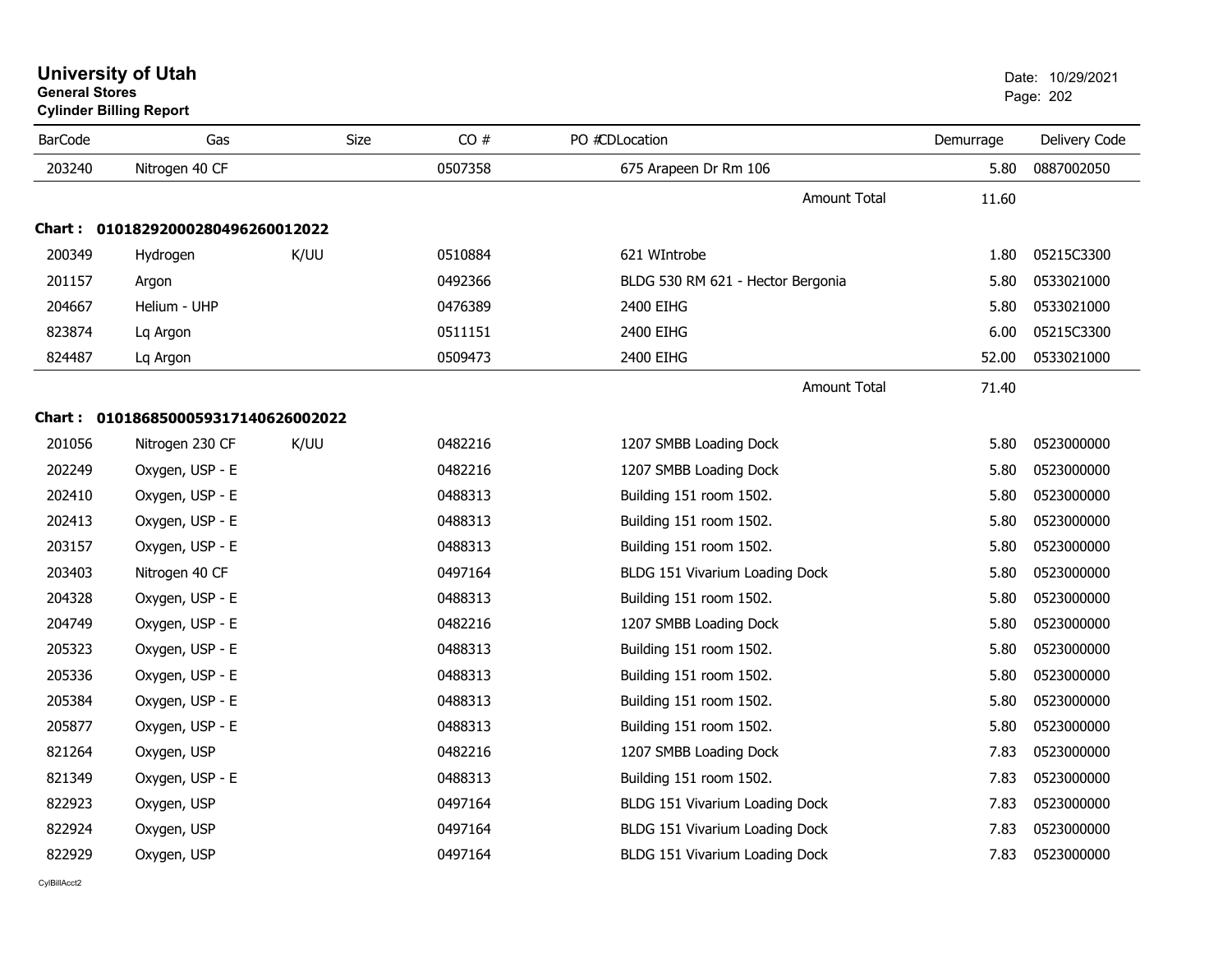| <b>General Stores</b> | <b>University of Utah</b><br><b>Cylinder Billing Report</b> |             |         |                     |                     |           | Date: 10/29/2021<br>Page: 203 |  |
|-----------------------|-------------------------------------------------------------|-------------|---------|---------------------|---------------------|-----------|-------------------------------|--|
| <b>BarCode</b>        | Gas                                                         | <b>Size</b> | CO#     | PO #CDLocation      |                     | Demurrage | Delivery Code                 |  |
| 823267                | Nitrogen 40 CF                                              |             | 0498342 | <b>SMBB Dock</b>    |                     | 7.83      | 0523000000                    |  |
| 823268                | Nitrogen 40 CF                                              |             | 0498342 | <b>SMBB Dock</b>    |                     | 7.83      | 0523000000                    |  |
| 823269                | Nitrogen 40 CF                                              |             | 0498342 | <b>SMBB Dock</b>    |                     | 7.83      | 0523000000                    |  |
|                       |                                                             |             |         |                     | <b>Amount Total</b> | 132.24    |                               |  |
|                       | Chart: 0101868500059317770626002022                         |             |         |                     |                     |           |                               |  |
| 202088                | Nitrogen 230 CF                                             | K/UU        | 0472872 | <b>SMBB</b>         |                     | 5.80      | 0523000000                    |  |
| 205840                | Oxygen, USP                                                 |             | 0478144 | Bldg 151 Rm 1207    |                     | 5.80      | 0523000000                    |  |
|                       |                                                             |             |         |                     | <b>Amount Total</b> | 11.60     |                               |  |
|                       | Chart: 01018686000113996260012022                           |             |         |                     |                     |           |                               |  |
| 202333                | Nitrous Oxide                                               | K/UU        | 0456686 | 1207 SMBB           |                     | 4.64      | 0523000000                    |  |
| 205572                | Nitrous Oxide                                               |             | 0459068 | 1207 SMBB           |                     | 4.64      | 0523000000                    |  |
|                       |                                                             |             |         |                     | <b>Amount Total</b> | 9.28      |                               |  |
|                       | Chart: 01018696000164806260012022                           |             |         |                     |                     |           |                               |  |
| 201425                | CO2 - 50 Lb.                                                | K/UU        | 0505904 | S6881 Moran Eye Ctr |                     | 5.80      | 0523000000                    |  |
| 201561                | CO2 - 50 Lb.                                                |             | 0505904 | S6881 Moran Eye Ctr |                     | 5.80      | 0523000000                    |  |
| 201923                | CO <sub>2</sub> - 50 Lb.                                    |             | 0505904 | S6881 Moran Eye Ctr |                     | 5.80      | 0523000000                    |  |
| 205652                | CO2 - 50 Lb.                                                |             | 0505904 | S6881 Moran Eye Ctr |                     | 5.80      | 0523000000                    |  |
|                       |                                                             |             |         |                     | <b>Amount Total</b> | 23.20     |                               |  |
|                       | Chart: 0101870500059304734626002022                         |             |         |                     |                     |           |                               |  |
| 200179                | Nitrogen 230 CF                                             | K/UU        | 0510759 | S4620 Moran Eye Ctr |                     | 3.00      | 0523000000                    |  |
| 200341                | Oxygen, USP                                                 |             | 0505158 | A0680 Moran Eye Ctr |                     | 5.80      | 0523000000                    |  |
| 200515                | Nitrogen 230 CF                                             |             | 0508325 | S4620 Moran         |                     | 5.80      | 0523000000                    |  |
| 200924                | Nitrogen 230 CF                                             |             | 0510759 | S4620 Moran Eye Ctr |                     | 3.00      | 0523000000                    |  |
| 201055                | Nitrogen 230 CF                                             |             | 0508325 | S4620 Moran         |                     | 2.80      | 0523000000                    |  |
| 201211                | Helium - UHP                                                |             | 0505242 | S4620 Moran         |                     | 5.80      | 0523000000                    |  |
| 201252                | Nitrogen 230 CF                                             |             | 0485632 | S4620 Moran Eye Ctr |                     | 5.80      | 0523000000                    |  |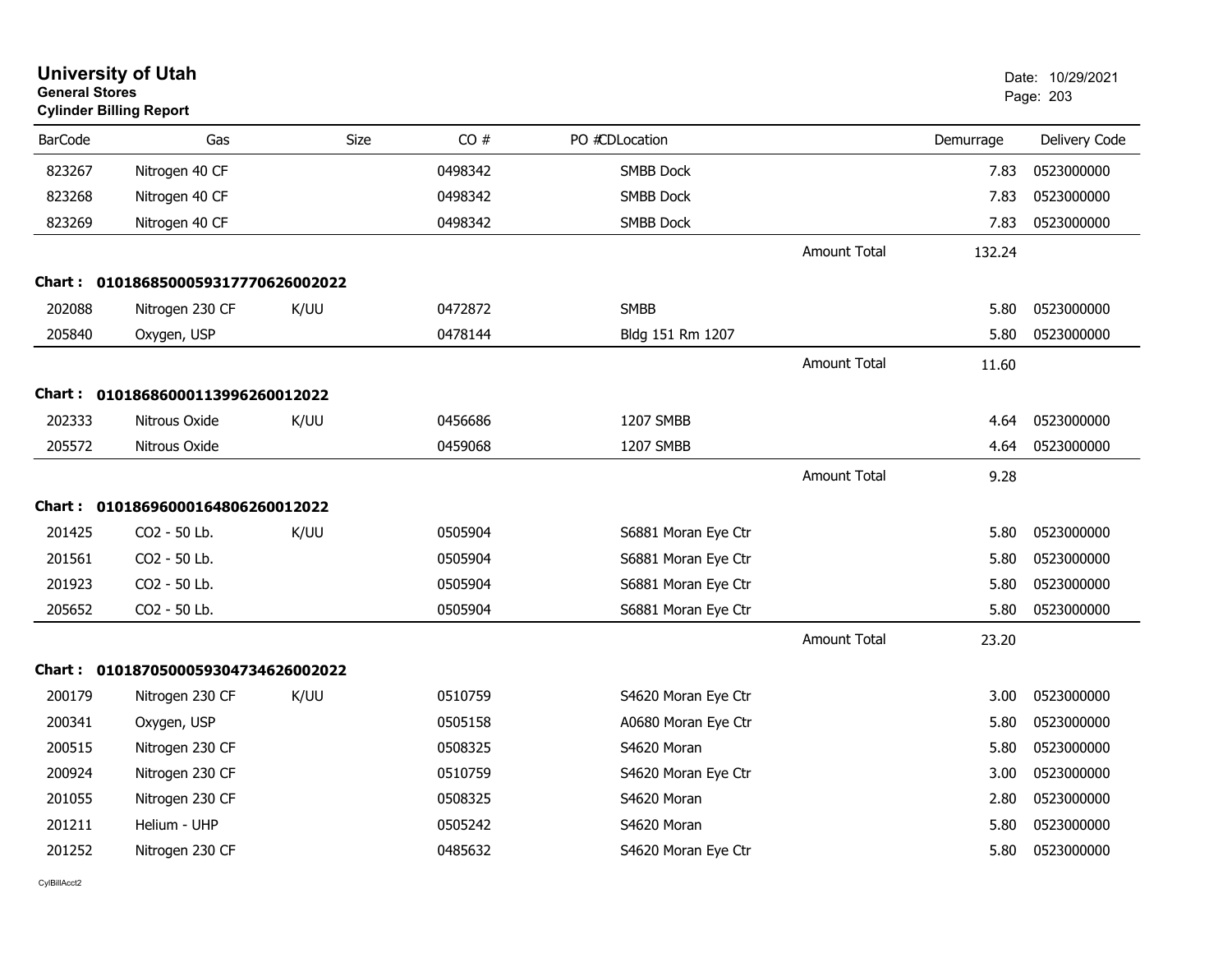| <b>General Stores</b> | <b>Cylinder Billing Report</b>      |      |         |                              | Page: 204 |               |
|-----------------------|-------------------------------------|------|---------|------------------------------|-----------|---------------|
| BarCode               | Gas                                 | Size | CO#     | PO #CDLocation               | Demurrage | Delivery Code |
| 201471                | Nitrogen 230 CF                     |      | 0508325 | S4620 Moran                  | 5.80      | 0523000000    |
| 201806                | CO2 - 50 Lb.                        |      | 0482989 | S4620 Moran Eye Center       | 5.80      | 0523000000    |
| 202704                | Nitrogen 230 CF                     |      | 0506554 | S4620 Moran                  | 2.80      | 0523000000    |
| 203021                | Helium - UHP                        |      | 0503679 | S4620 Moran                  | 2.80      | 0523000000    |
| 204691                | Oxygen, USP - E                     |      | 0479600 | S4620 Moran Eye Center       | 5.80      | 0523000000    |
| 205386                | Oxygen, USP - E                     |      | 0479600 | S4620 Moran Eye Center       | 5.80      | 0523000000    |
| 205757                | Argon - UHP                         |      | 0439839 | S4620E MORAN                 | 4.64      | 0523000000    |
| 824384                | Helium - UHP                        |      | 0510673 | S4620 Moran Eye Ctr          | 4.05      | 0523000000    |
| 824405                | Oxygen, USP                         |      | 0509088 | A0863 Morran                 | 7.83      | 0523000000    |
|                       |                                     |      |         | <b>Amount Total</b>          | 77.32     |               |
|                       | Chart: 0101872500059308623626002022 |      |         |                              |           |               |
| 205299                | Oxygen, USP                         | K/UU | 0505492 | A0160 Moran Eye Ctr          | 4.00      | 0523000000    |
| 205834                | Oxygen, USP                         |      | 0505492 | A0160 Moran Eye Ctr          | 5.80      | 0523000000    |
| 205911                | Oxygen, USP                         |      | 0505492 | A0160 Moran Eye Ctr          | 5.80      | 0523000000    |
|                       |                                     |      |         | <b>Amount Total</b>          | 15.60     |               |
|                       | Chart: 0101872500059308633626002022 |      |         |                              |           |               |
| 200046                | Nitrogen 230 CF                     | K/UU | 0508925 | A0160 Moran Eye Ctr          | 4.00      | 0523000000    |
| 200054                | Nitrogen 230 CF                     |      | 0511000 | A0160 Moran Eye Ctr          | 1.80      | 0523000000    |
| 200307                | Oxygen, USP                         |      | 0475171 | 65 N Mario Capecchi RM A0160 | 5.80      | 0523000000    |
| 200313                | Nitrogen 230 CF                     |      | 0511000 | A0160 Moran Eye Ctr          | 1.80      | 0523000000    |
| 200435                | Oxygen, USP                         |      | 0509939 | A0160 Moran                  | 5.80      | 0523000000    |
| 200639                | Oxygen, USP                         |      | 0508925 | A0160 Moran Eye Ctr          | 4.00      | 0523000000    |
| 200794                | Oxygen, USP                         |      | 0509939 | A0160 Moran                  | 5.80      | 0523000000    |
| 201271                | Nitrogen 230 CF                     |      | 0508568 | A0160 MORAN                  | 4.00      | 0523000000    |
| 201313                | Nitrogen 230 CF                     |      | 0511000 | A0160 Moran Eye Ctr          | 1.80      | 0523000000    |
| 201336                | Nitrogen 230 CF                     |      | 0503193 | A0160 Moran Eye Ctr          | 5.80      | 0523000000    |
| 201367                | Nitrogen 230 CF                     |      | 0508568 | A0160 MORAN                  | 4.00      | 0523000000    |

# **University of Utah**  Date: 10/29/2021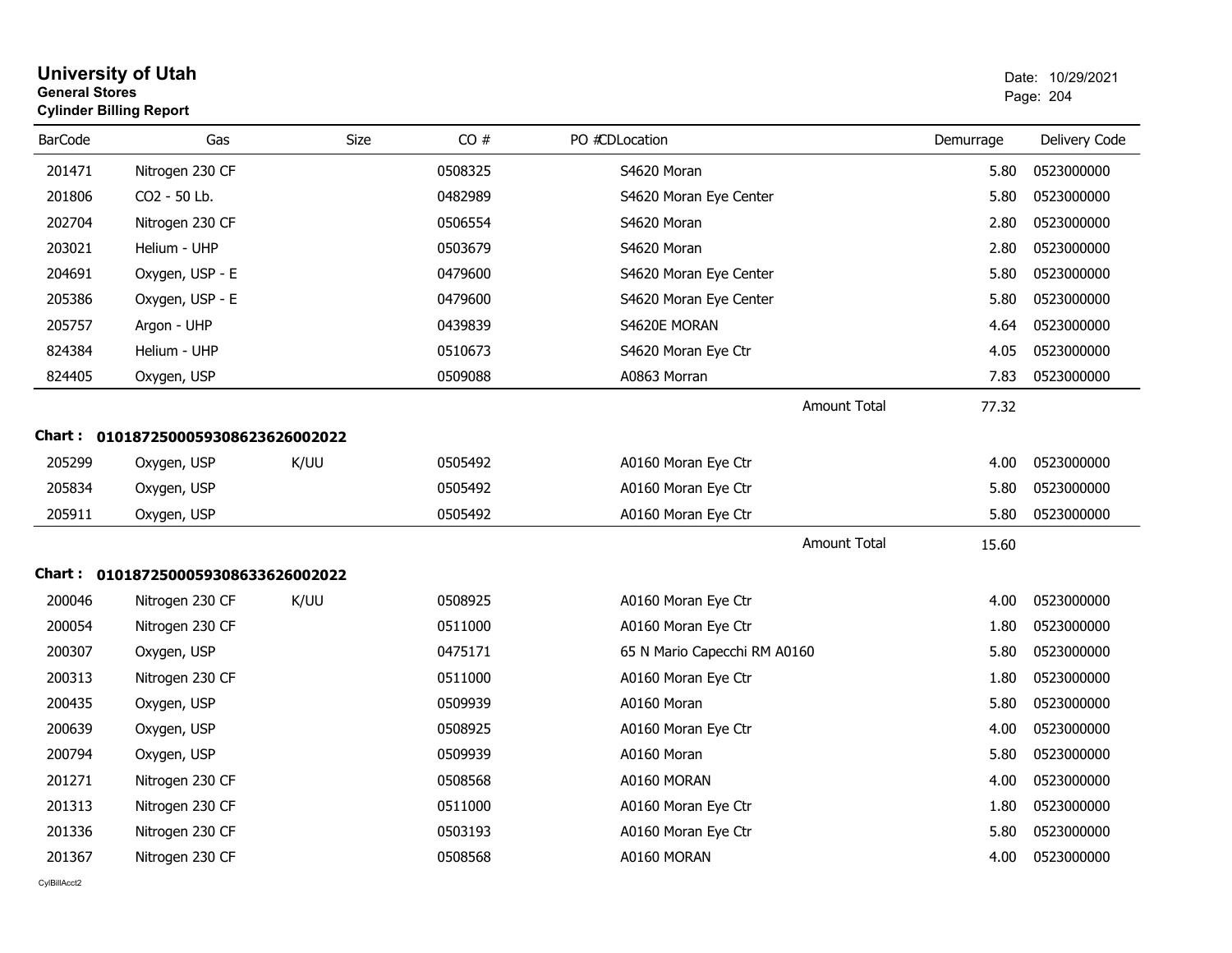## **University of Utah** Date: 10/29/2021 **General Stores**entry of the contract of the contract of the contract of the contract of the contract of the contract of the contract of the contract of the contract of the contract of the contract of the contract of the contract of the c **Cylinder Billing Report**

| <b>BarCode</b> | Gas             | Size    | CO# | PO #CDLocation                  | Demurrage | Delivery Code |
|----------------|-----------------|---------|-----|---------------------------------|-----------|---------------|
| 201699         | Nitrogen 230 CF | 0511000 |     | A0160 Moran Eye Ctr             | 1.80      | 0523000000    |
| 201937         | Oxygen, USP     | 0463736 |     | <b>A0160 MEC</b>                | 4.64      | 0523000000    |
| 202060         | Oxygen, USP     | 0462799 |     | S5631 MEC                       | 4.64      | 0523000000    |
| 202071         | Nitrogen 230 CF | 0503193 |     | A0160 Moran Eye Ctr             | 5.80      | 0523000000    |
| 202085         | Oxygen, USP     | 0511000 |     | A0160 Moran Eye Ctr             | 1.80      | 0523000000    |
| 202506         | CO2 - 50 Lb.    | 0435057 |     | S5631 MORAN                     | 4.64      | 0523000000    |
| 202729         | Nitrogen 230 CF | 0503193 |     | A0160 Moran Eye Ctr             | 5.80      | 0523000000    |
| 202782         | Nitrogen 230 CF | 0508925 |     | A0160 Moran Eye Ctr             | 5.80      | 0523000000    |
| 203043         | Oxygen, USP     | 0511000 |     | A0160 Moran Eye Ctr             | 1.80      | 0523000000    |
| 203156         | Oxygen, USP - E | 0511000 |     | A0160 Moran Eye Ctr             | 1.80      | 0523000000    |
| 203167         | Nitrogen 230 CF | 0503193 |     | A0160 Moran Eye Ctr             | 5.80      | 0523000000    |
| 203315         | CO2 - 50 Lb.    | 0509940 |     | S5631 Moran                     | 5.80      | 0523000000    |
| 203989         | Nitrogen 230 CF | 0508925 |     | A0160 Moran Eye Ctr             | 4.00      | 0523000000    |
| 204552         | Nitrogen 230 CF | 0508925 |     | A0160 Moran Eye Ctr             | 5.80      | 0523000000    |
| 204592         | CO2 - 50 Lb.    | 0419090 |     | S5631- 65 N medical Drive       | 4.64      | 0523000000    |
| 205613         | Oxygen, USP     | 0509939 |     | A0160 Moran                     | 5.80      | 0523000000    |
| 205625         | Oxygen, USP     | 0511000 |     | A0160 Moran Eye Ctr             | 1.80      | 0523000000    |
| 205629         | Oxygen, USP     | 0503751 |     | A0106 Moran Eye Ctr             | 4.00      | 0523000000    |
| 205836         | Oxygen, USP     | 0480588 |     | 65 N Mario Capecchi Dr Rm A0160 | 5.80      | 0523000000    |
| 205882         | Oxygen, USP - E | 0509939 |     | A0160 Moran                     | 5.80      | 0523000000    |
| 205899         | Oxygen, USP     | 0511000 |     | A0160 Moran Eye Ctr             | 1.80      | 0523000000    |
| 205906         | Oxygen, USP     | 0509939 |     | A0160 Moran                     | 5.80      | 0523000000    |
| 815406         | 50% O2 50% CO2  | 0442128 |     | A0160 MORAN                     | 6.67      | 0523000000    |
| 818074         | 10%O2/N2        | 0462659 |     | A0160 MORAN                     | 7.83      | 0523000000    |
| 819899         | Nitrogen 230 CF | 0474524 |     | A0160 Moran                     | 7.83      | 0523000000    |
| 820083         | CO2 - 50 Lb.    | 0476115 |     | S5631 Moran                     | 7.83      | 0523000000    |
| 820672         | 95% Air, 5% CO2 | 0494372 |     | S5631 Moran eye CTr             | 9.57      | 0523000000    |
| 820927         | Oxygen, USP     | 0480588 |     | 65 N Mario Capecchi Dr Rm A0160 | 7.83      | 0523000000    |
| CvIBillAcct2   |                 |         |     |                                 |           |               |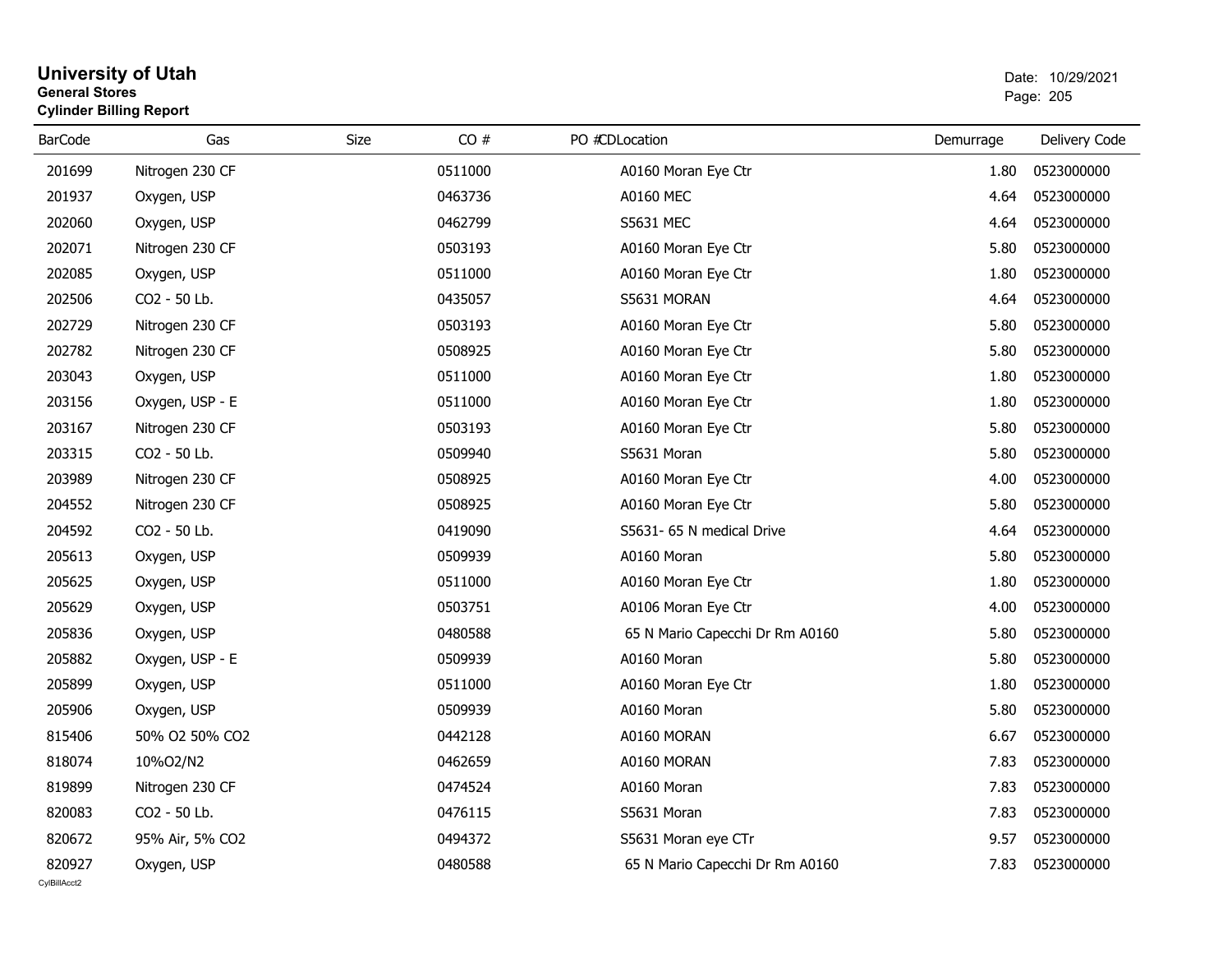| <b>University of Utah</b><br><b>General Stores</b><br><b>Cylinder Billing Report</b> |                                     |      |         |                        |                     |           | Date: 10/29/2021<br>Page: 206 |
|--------------------------------------------------------------------------------------|-------------------------------------|------|---------|------------------------|---------------------|-----------|-------------------------------|
| <b>BarCode</b>                                                                       | Gas                                 | Size | CO#     | PO #CDLocation         |                     | Demurrage | Delivery Code                 |
| 823562                                                                               | CO2 - 50 Lb.                        |      | 0501782 | S5631 Moran            |                     | 7.83      | 0523000000                    |
| 824430                                                                               | Oxygen, USP - E                     |      | 0509939 | A0160 Moran            |                     | 5.40      | 0523000000                    |
|                                                                                      |                                     |      |         |                        | <b>Amount Total</b> | 200.75    |                               |
|                                                                                      | Chart: 0101873500059313700626002022 |      |         |                        |                     |           |                               |
| 200069                                                                               | 95% O2, 5% CO2                      | K/UU | 0488490 | S4140A MORAN           |                     | 5.80      | 0523000000                    |
| 200363                                                                               | CO2 - 50 Lb.                        |      | 0481597 | 4140A MORAN            |                     | 5.80      | 0523000000                    |
| 200474                                                                               | CO2 - 50 Lb.                        |      | 0481596 | S4639 MORAN            |                     | 5.80      | 0523000000                    |
| 200493                                                                               | CO2 - 50 Lb.                        |      | 0503591 | S4639 MORAN            |                     | 5.80      | 0523000000                    |
| 200524                                                                               | CO2 - 50 Lb.                        |      | 0509568 | S4639 MORAN            |                     | 5.80      | 0523000000                    |
| 200535                                                                               | CO2 - 50 Lb.                        |      | 0506520 | S4639 MORAN            |                     | 5.80      | 0523000000                    |
| 200893                                                                               | 95% O2, 5% CO2                      |      | 0488490 | S4140A MORAN           |                     | 5.80      | 0523000000                    |
| 200956                                                                               | 95% O2, 5% CO2                      |      | 0432561 | S4041 Moran            |                     | 4.64      | 0523000000                    |
| 200998                                                                               | CO2 - 50 Lb.                        |      | 0509568 | S4639 MORAN            |                     | 5.80      | 0523000000                    |
| 201257                                                                               | Nitrogen 230 CF                     |      | 0473419 | 65 Medical Dr Rm S4148 |                     | 5.80      | 0523000000                    |
| 201880                                                                               | 95% O2, 5% CO2                      |      | 0506521 | S4140A MORAN           |                     | 5.80      | 0523000000                    |
| 202020                                                                               | CO2 - 50 Lb.                        |      | 0481597 | 4140A MORAN            |                     | 5.80      | 0523000000                    |
| 202027                                                                               | 95% O2, 5% CO2                      |      | 0455777 | <b>S4180 MEC</b>       |                     | 4.64      | 0523000000                    |
| 202028                                                                               | 95% O2, 5% CO2                      |      | 0506521 | S4140A MORAN           |                     | 5.80      | 0523000000                    |
| 202200                                                                               | 95% O2, 5% CO2                      |      | 0501901 | S4140A MORAN           |                     | 5.80      | 0523000000                    |
| 202464                                                                               | CO2 - 50 Lb.                        |      | 0488491 | S4639 MORAN            |                     | 5.80      | 0523000000                    |
| 203827                                                                               | 95% O2, 5% CO2                      |      | 0455778 | <b>S4625 MEC</b>       |                     | 4.64      | 0523000000                    |
|                                                                                      |                                     |      |         |                        | <b>Amount Total</b> | 95.12     |                               |
|                                                                                      | Chart: 0101873500059313700626032022 |      |         |                        |                     |           |                               |
| 200424                                                                               | Oxygen, USP                         | K/UU | 0391857 | 4140 MORAN             |                     | 4.64      | 0523000000                    |
| 200441                                                                               | CO2 - 50 Lb.                        |      | 0272829 | S4140 NEW MORAN        |                     | 4.64      | 0533032900                    |
|                                                                                      |                                     |      |         |                        | <b>Amount Total</b> | 9.28      |                               |

**Chart : 0101874500059313730626002022**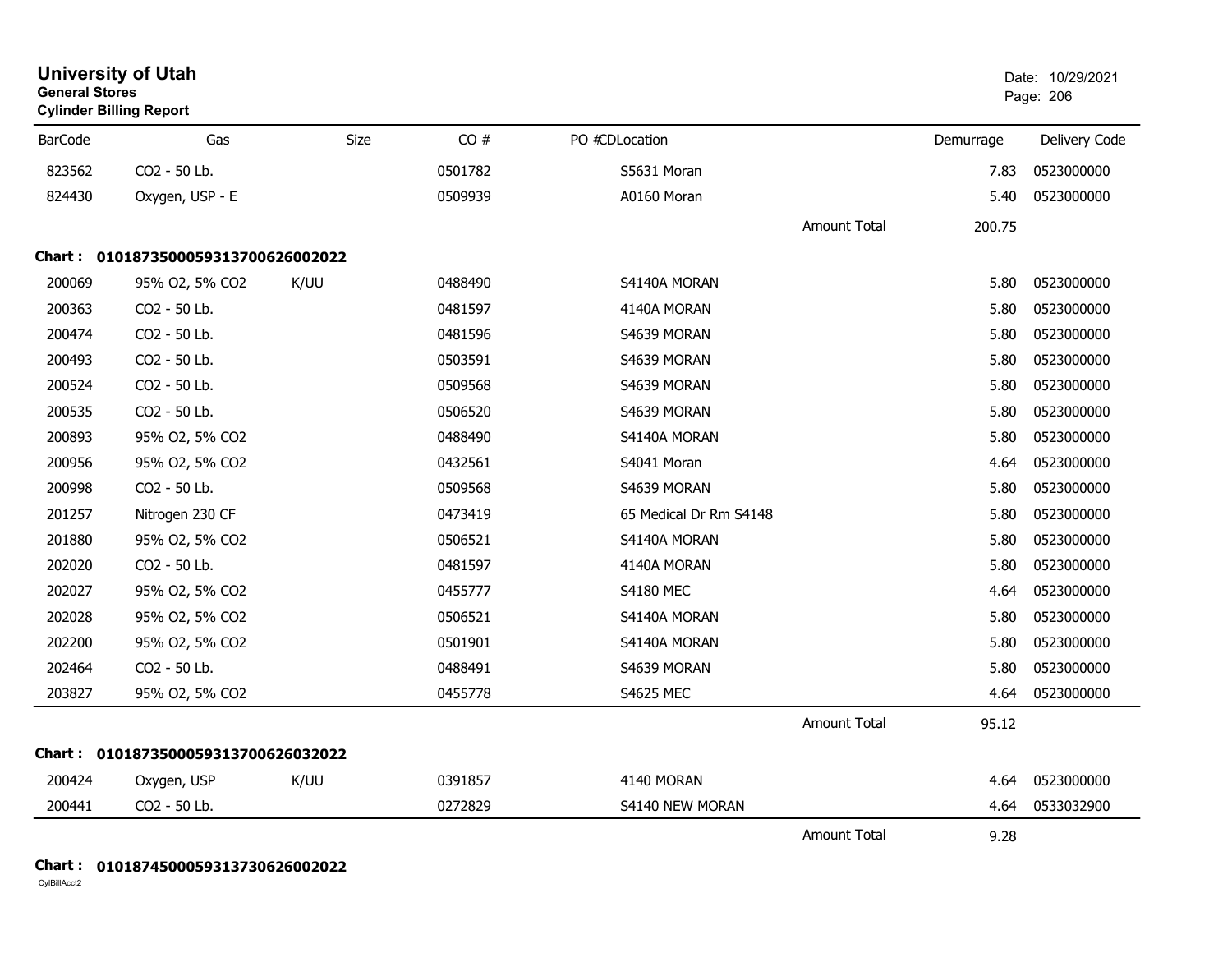| <b>General Stores</b> | <b>University of Utah</b><br><b>Cylinder Billing Report</b> |      |         |                     |                     |           | Date: 10/29/2021<br>Page: 207 |
|-----------------------|-------------------------------------------------------------|------|---------|---------------------|---------------------|-----------|-------------------------------|
| <b>BarCode</b>        | Gas                                                         | Size | CO#     | PO #CDLocation      |                     | Demurrage | Delivery Code                 |
| 201049                | Nitrogen 230 CF                                             | K/UU | 0444373 | S3881 MORAN         |                     | 4.64      | 0523000000                    |
| 818790                | Nitrogen 230 CF                                             |      | 0467754 | S3881 Moran         |                     | 7.83      | 0523000000                    |
|                       |                                                             |      |         |                     | Amount Total        | 12.47     |                               |
|                       | Chart: 0101874500059313730626032022                         |      |         |                     |                     |           |                               |
| 201278                | Nitrogen 230 CF                                             | K/UU | 0412076 | S3881 MORAN         |                     | 4.64      | 0523000000                    |
|                       |                                                             |      |         |                     | <b>Amount Total</b> | 4.64      |                               |
|                       | Chart: 0101874500059315570626002022                         |      |         |                     |                     |           |                               |
| 200257                | Nitrogen 230 CF                                             | K/UU | 0506302 | 3861S MORAN         |                     | 5.80      | 0523000000                    |
| 200566                | Nitrogen 230 CF                                             |      | 0503406 | S3881 Moran Eye Ctr |                     | 5.80      | 0523000000                    |
| 200621                | Nitrogen 230 CF                                             |      | 0506302 | 3861S MORAN         |                     | 5.80      | 0523000000                    |
| 200667                | Nitrogen 230 CF                                             |      | 0506302 | 3861S MORAN         |                     | 5.80      | 0523000000                    |
| 200681                | 95% O2, 5% CO2                                              |      | 0379529 | S3881 MORAN         |                     | 4.64      | 0523000000                    |
| 201775                | Nitrogen 230 CF                                             |      | 0377230 | Moran S3881         |                     | 4.64      | 0523000000                    |
| 202086                | 95% O2, 5% CO2                                              |      | 0425023 | S3881 MORAN         |                     | 4.64      | 0523000000                    |
| 821973                | Nitrogen, UHP                                               |      | 0489917 | S3688 Moran Eye Ctr |                     | 7.83      | 0523000000                    |
|                       |                                                             |      |         |                     | <b>Amount Total</b> | 44.95     |                               |
|                       | Chart: 0101875500059204510665032022                         |      |         |                     |                     |           |                               |
| 201985                | Oxygen, USP                                                 | K/UU | 0509061 | S3631 Moran         |                     | 5.80      | 0523000000                    |
| 203327                | Oxygen, USP                                                 |      | 0507040 | 3631 Moran Eye Ctr  |                     | 5.80      | 0523000000                    |
| 823413                | Oxygen, USP                                                 |      | 0500462 | S3631 Moran Eye Ctr |                     | 7.83      | 0523000000                    |
| 823414                | Oxygen, USP                                                 |      | 0500462 | S3631 Moran Eye Ctr |                     | 7.83      | 0523000000                    |
| 824401                | Oxygen, USP                                                 |      | 0509876 | S3631 Moran         |                     | 7.83      | 0523000000                    |
| 824402                | Oxygen, USP                                                 |      | 0509876 | S3631 Moran         |                     | 7.83      | 0523000000                    |
|                       |                                                             |      |         |                     | <b>Amount Total</b> | 42.92     |                               |
| Chart :               | 01018756000117196260312022                                  |      |         |                     |                     |           |                               |
| 203491                | CO2 - 50 Lb.                                                | K/UU | 0454341 | <b>S3620 MEC</b>    |                     | 4.64      | 0523000000                    |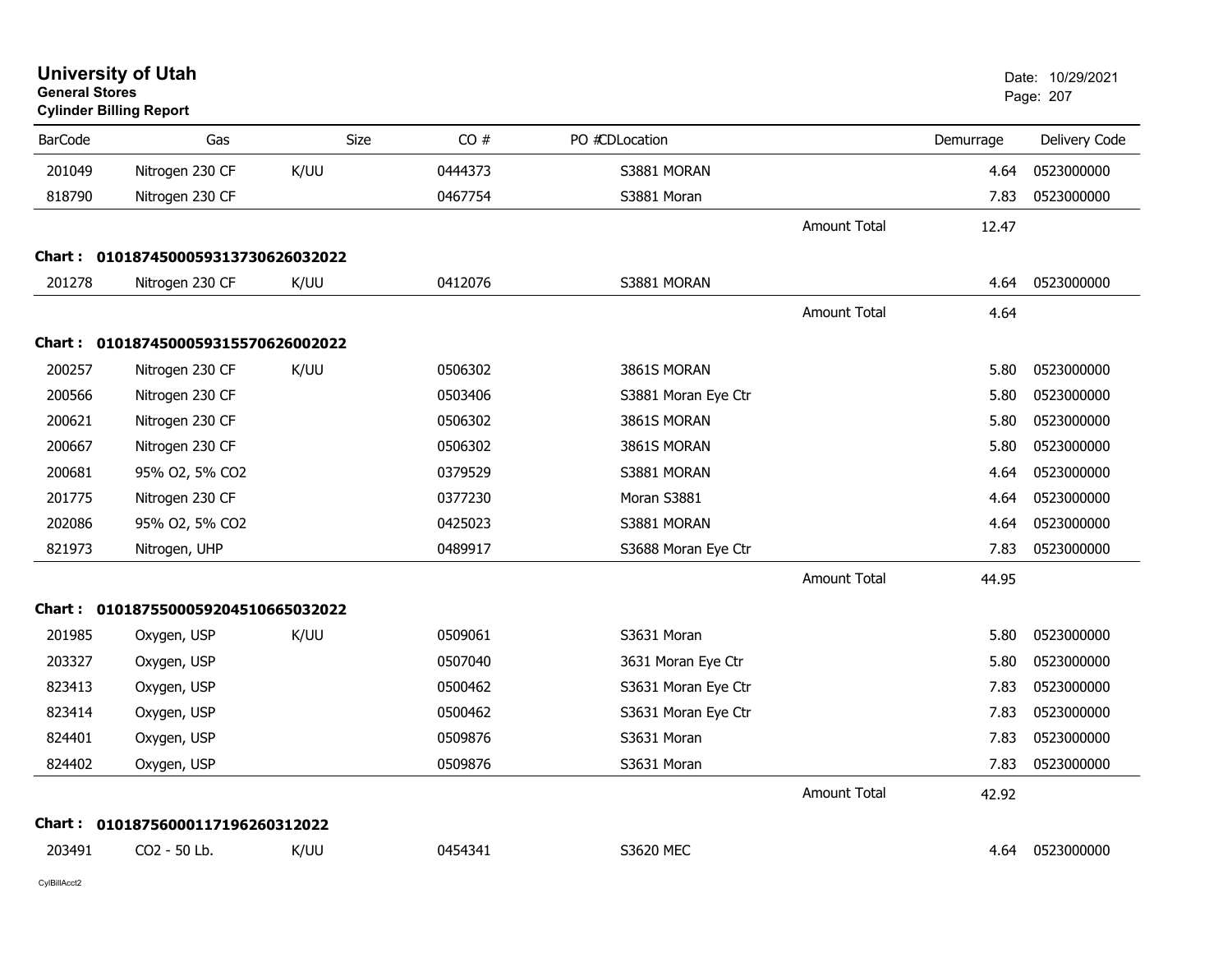| <b>General Stores</b> | <b>University of Utah</b><br><b>Cylinder Billing Report</b> |             |         |                |                     |           | Date: 10/29/2021<br>Page: 208 |
|-----------------------|-------------------------------------------------------------|-------------|---------|----------------|---------------------|-----------|-------------------------------|
| <b>BarCode</b>        | Gas                                                         | <b>Size</b> | CO#     | PO #CDLocation |                     | Demurrage | Delivery Code                 |
| 814427                | 5%Co2/30%O2/N2                                              |             | 0434068 | S3620 MORAN    |                     | 6.67      | 0523000000                    |
| 814503                | 5%Co2/50%O2/N2                                              |             | 0435464 | S3620 MORAN    |                     | 6.67      | 0523000000                    |
| 821175                | CO2 - 50 Lb.                                                |             | 0481375 | S3620 Moran    |                     | 7.83      | 0523000000                    |
|                       |                                                             |             |         |                | <b>Amount Total</b> | 25.81     |                               |
|                       | Chart: 01018756000117196620012022                           |             |         |                |                     |           |                               |
| 815373                | 5%CO2BAL02CERT.                                             | 80CF/Mt A   | 0441116 | S3620 MORAN    |                     | 6.67      | 0523000000                    |
|                       |                                                             |             |         |                | <b>Amount Total</b> | 6.67      |                               |
|                       | Chart: 0101876500059317160626002022                         |             |         |                |                     |           |                               |
| 200314                | CO2 - 50 Lb.                                                | K/UU        | 0372631 | S5160 Moran    |                     | 4.64      | 0523000000                    |
| 200432                | Nitrogen 230 CF                                             |             | 0463475 | S5160 MORAN    |                     | 4.64      | 0523000000                    |
| 201303                | 95% O2, 5% CO2                                              |             | 0463475 | S5160 MORAN    |                     | 4.64      | 0523000000                    |
| 201365                | 95% O2, 5% CO2                                              |             | 0364344 | S5160 Moran    |                     | 4.64      | 0523000000                    |
| 201530                | CO2 - 50 Lb.                                                |             | 0449447 | S5160 MORAN    |                     | 4.64      | 0523000000                    |
| 201909                | 95% O2, 5% CO2                                              |             | 0356415 | S5160 MORAN    |                     | 4.64      | 0523000000                    |
| 202485                | CO2 - 50 Lb.                                                |             | 0478331 | S5160 MORAN    |                     | 5.80      | 0523000000                    |
| 203648                | 95% O2, 5% CO2                                              |             | 0478331 | S5160 MORAN    |                     | 5.80      | 0523000000                    |
| 807020                | Nitrogen 230 CF                                             |             | 0303430 | 5160 MORAN     |                     | 6.38      | 0523000000                    |
|                       |                                                             |             |         |                | <b>Amount Total</b> | 45.82     |                               |
|                       | Chart: 0101877500059313710626032022                         |             |         |                |                     |           |                               |
| 201221                | Nitrogen, UHP                                               | K/UU        | 0318554 | S4639 MORAN    |                     | 4.64      | 0523000000                    |
| 205568                | 95% Air, 5% CO2                                             |             | 0344032 | 4640 MORAN     |                     | 4.64      | 0523000000                    |
|                       |                                                             |             |         |                | <b>Amount Total</b> | 9.28      |                               |
|                       | Chart: 0101877500059316500626002022                         |             |         |                |                     |           |                               |
| 203703                | CO2 - 50 Lb.                                                | K/UU        | 0483098 | S4639 Moran    |                     | 5.80      | 0523000000                    |
| 205546                | Nitrogen, UHP                                               |             | 0465702 | S4639 MORAN    |                     | 5.80      | 0523000000                    |
|                       |                                                             |             |         |                | <b>Amount Total</b> | 11.60     |                               |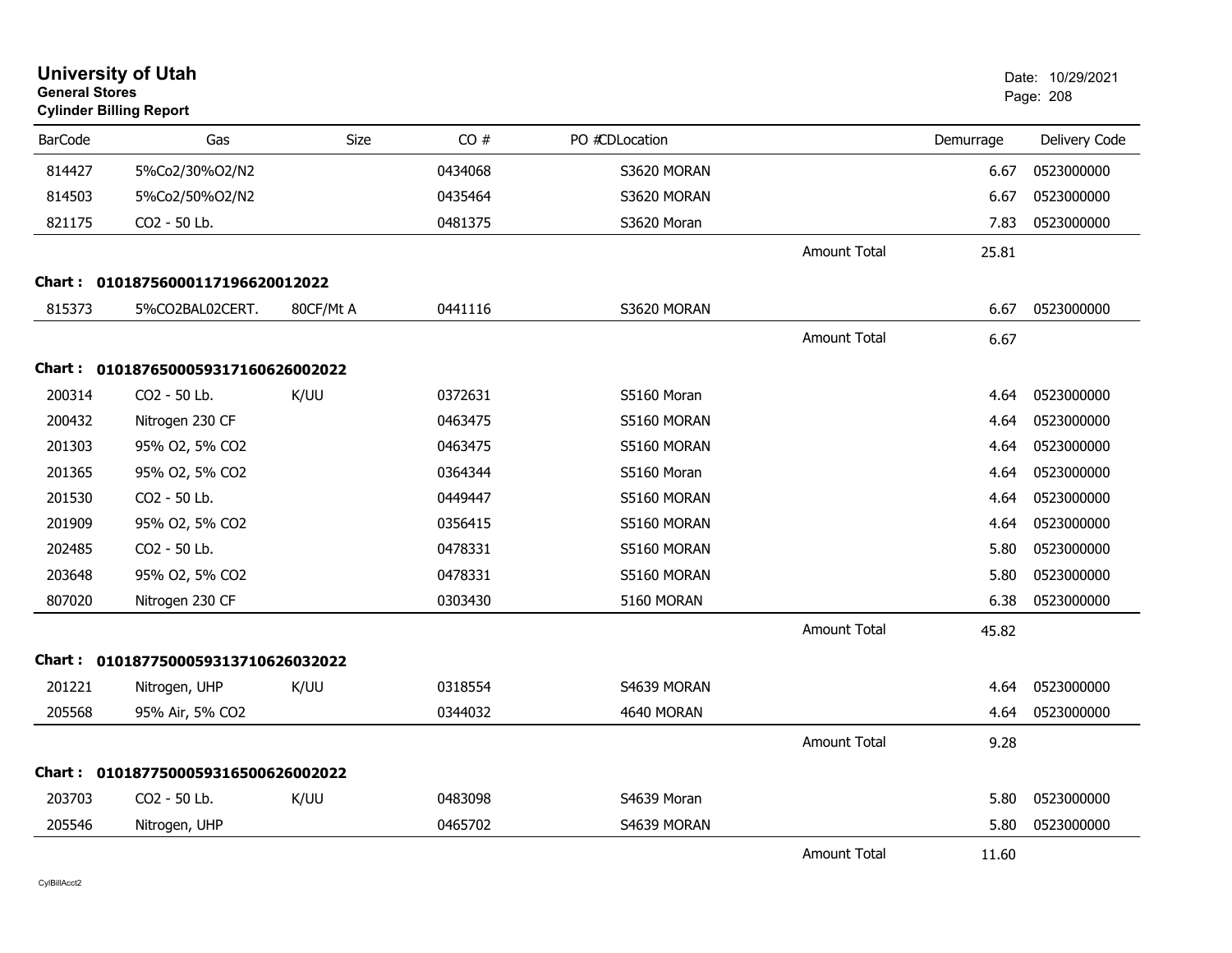| <b>General Stores</b> | <b>University of Utah</b><br><b>Cylinder Billing Report</b> |             |         |                           |                     | Date: 10/29/2021<br>Page: 209 |               |
|-----------------------|-------------------------------------------------------------|-------------|---------|---------------------------|---------------------|-------------------------------|---------------|
| <b>BarCode</b>        | Gas                                                         | <b>Size</b> | CO#     | PO #CDLocation            |                     | Demurrage                     | Delivery Code |
|                       | Chart: 01018792000106456260312022                           |             |         |                           |                     |                               |               |
| 202469                | CO2 - 50 Lb.                                                | K/UU        | 0434161 | 207 WINTROBE              |                     | 4.16                          | 05213B1100    |
|                       |                                                             |             |         |                           | <b>Amount Total</b> | 4.16                          |               |
| Chart:                | 0101883500059313680626002022                                |             |         |                           |                     |                               |               |
| 820373                | Oxygen, USP - E                                             | E/MT. AIR   | 0477728 | 5400-K (5K) HCI           |                     | 7.83                          | 0555113760    |
|                       |                                                             |             |         |                           | <b>Amount Total</b> | 7.83                          |               |
|                       | Chart: 0101884500059314530626002022                         |             |         |                           |                     |                               |               |
| 202454                | Oxygen - 125 CF                                             | 125 CF/UU   | 0498474 | 5274 HCI                  |                     | 5.80                          | 0555113760    |
| 202629                | Oxygen, USP - E                                             |             | 0504786 | 5250 HCI N                |                     | 5.80                          | 0555113760    |
| 203767                | Oxygen - 125 CF                                             |             | 0498474 | 5274 HCI                  |                     | 5.80                          | 0555113760    |
| 205890                | Oxygen, USP - E                                             |             | 0504786 | 5250 HCI N                |                     | 5.80                          | 0555113760    |
| 205955                | Oxygen, USP - E                                             |             | 0504786 | 5250 HCI N                |                     | 5.80                          | 0555113760    |
| 205957                | Oxygen, USP - E                                             |             | 0504786 | 5250 HCI N                |                     | 5.80                          | 0555113760    |
|                       |                                                             |             |         |                           | <b>Amount Total</b> | 34.80                         |               |
|                       | Chart: 0101885500051006140626002022                         |             |         |                           |                     |                               |               |
| 200492                | CO2 - 50 Lb.                                                | K/UU        | 0501259 | 5274 HCI Attn: June Round |                     | 5.80                          | 0555113760    |
| 203301                | CO2 - 50 Lb.                                                |             | 0501259 | 5274 HCI Attn: June Round |                     | 5.80                          | 0555113760    |
|                       |                                                             |             |         |                           | <b>Amount Total</b> | 11.60                         |               |
|                       | Chart: 0101885500051006140626032022                         |             |         |                           |                     |                               |               |
| 202524                | Oxygen, USP - E                                             | E/UU        | 0465097 | 4208 JMRB - ROUND LAB     |                     | 5.80                          | 0565021000    |
|                       |                                                             |             |         |                           | <b>Amount Total</b> | 5.80                          |               |
|                       | Chart: 0101885500051006230626002022                         |             |         |                           |                     |                               |               |
| 200785                | CO2 - 50 Lb.                                                | K/UU        | 0506650 | 5274 HCI                  |                     | 5.80                          | 0555113760    |
| 202361                | Nitrogen, UHP                                               |             | 0508538 | 5274 HCI Attn: June Round |                     | 5.80                          | 0555113760    |
| 205517                | CO2 - 50 Lb.                                                |             | 0506650 | 5274 HCI                  |                     | 5.80                          | 0555113760    |
| 824042                | 10%H210%Co2/N2                                              |             | 0506209 | 5232 HCI- June Round      |                     | 7.83                          | 0555LL3760    |
| CvIBillAcct2          |                                                             |             |         |                           |                     |                               |               |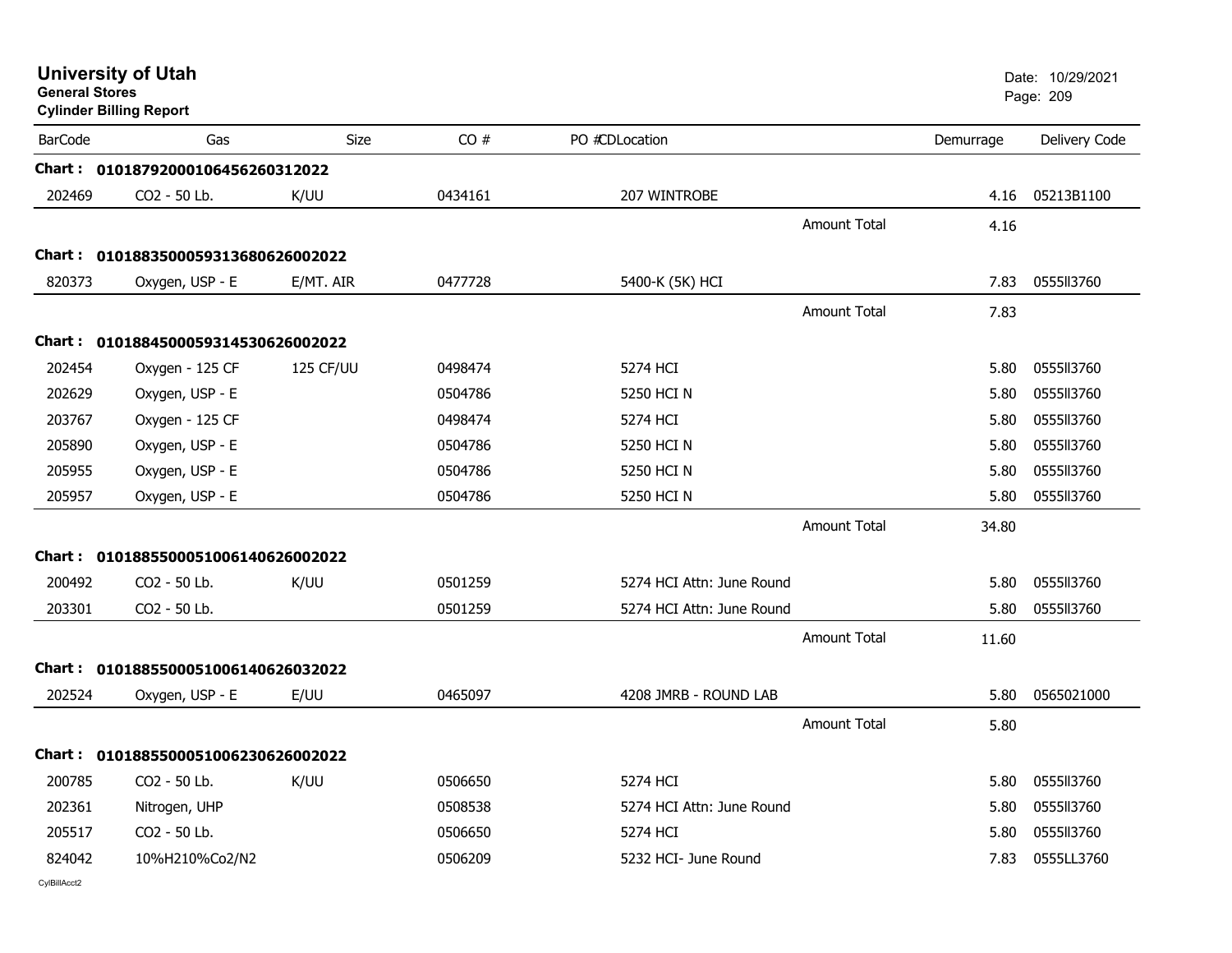|                | <b>University of Utah</b><br><b>General Stores</b><br><b>Cylinder Billing Report</b> |      |             |                  |                     |           | Date: 10/29/2021<br>Page: 210 |  |
|----------------|--------------------------------------------------------------------------------------|------|-------------|------------------|---------------------|-----------|-------------------------------|--|
| <b>BarCode</b> | Gas                                                                                  |      | CO#<br>Size | PO #CDLocation   |                     | Demurrage | Delivery Code                 |  |
| 824086         | Nitrogen, UHP                                                                        |      | 0506651     | 5232 HCI         |                     | 7.83      | 0555113760                    |  |
| 824087         | Nitrogen, UHP                                                                        |      | 0506651     | 5232 HCI         |                     | 1.62      | 0555113760                    |  |
| 824127         | 10%H210%Co2/N2                                                                       |      | 0507097     | 5232 HCI         |                     | 7.83      | 0555113760                    |  |
| 824516         | Nitrogen, UHP                                                                        |      | 0510342     | 5274 HCI         |                     | 6.21      | 0555113760                    |  |
|                |                                                                                      |      |             |                  | <b>Amount Total</b> | 48.72     |                               |  |
|                | Chart: 01018942000009496260012022                                                    |      |             |                  |                     |           |                               |  |
| 204282         | Nitrogen NF                                                                          | K/UU | 0509223     | 675 ARAPEEN #205 |                     | 0.20      | 0887002050                    |  |
| 205494         | Nitrogen NF                                                                          |      | 0510498     | 675 ARAPEEN #205 |                     | 2.20      | 0887002050                    |  |
| 205551         | Nitrogen NF                                                                          |      | 0508920     | 675 ARAPEEN #205 |                     | 3.00      | 0887002050                    |  |
| 205551         | Nitrogen NF                                                                          |      | 0510701     | 675 ARAPEEN #205 |                     | 1.60      | 0887002050                    |  |
| 205559         | Nitrogen NF                                                                          |      | 0508214     | 675 ARAPEEN #205 |                     | 3.00      | 0887002050                    |  |
| 205560         | Nitrogen NF                                                                          |      | 0510029     | 675 ARAPEEN #205 |                     | 0.60      | 0887002050                    |  |
| 205762         | Nitrogen NF                                                                          |      | 0510029     | 675 ARAPEEN #205 |                     | 2.80      | 0887002050                    |  |
| 205762         | Nitrogen NF                                                                          |      | 0510701     | 675 ARAPEEN #205 |                     | 1.60      | 0887002050                    |  |
| 205766         | Nitrogen NF                                                                          |      | 0508090     | 675 ARAPEEN #205 |                     | 3.00      | 0887002050                    |  |
| 205768         | Nitrogen NF                                                                          |      | 0510029     | 675 ARAPEEN #205 |                     | 5.60      | 0887002050                    |  |
| 205922         | Nitrogen NF                                                                          |      | 0510029     | 675 ARAPEEN #205 |                     | 5.60      | 0887002050                    |  |
| 824047         | Nitrogen NF                                                                          |      | 0506149     | 675 ARAPEEN #205 |                     | 7.83      | 0887002050                    |  |
| 824049         | Nitrogen NF                                                                          |      | 0506149     | 675 ARAPEEN #205 |                     | 7.83      | 0887002050                    |  |
| 824227         | Nitrogen NF                                                                          |      | 0508090     | 675 ARAPEEN #205 |                     | 0.27      | 0887002050                    |  |
| 824466         | Nitrogen NF                                                                          |      | 0509599     | 675 ARAPEEN #205 |                     | 0.27      | 0887002050                    |  |
| 824467         | Nitrogen NF                                                                          |      | 0510498     | 675 ARAPEEN #205 |                     | 1.62      | 0887002050                    |  |
| 824468         | Nitrogen NF                                                                          |      | 0509599     | 675 ARAPEEN #205 |                     | 0.27      | 0887002050                    |  |
| 824470         | Nitrogen NF                                                                          |      | 0510083     | 675 ARAPEEN #205 |                     | 5.94      | 0887002050                    |  |
| 824471         | Nitrogen NF                                                                          |      | 0510083     | 675 ARAPEEN #205 |                     | 2.97      | 0887002050                    |  |
| 824522         | Nitrogen NF                                                                          |      | 0510498     | 675 ARAPEEN #205 |                     | 3.78      | 0887002050                    |  |
| 824523         | Nitrogen NF                                                                          |      | 0510498     | 675 ARAPEEN #205 |                     | 2.97      | 0887002050                    |  |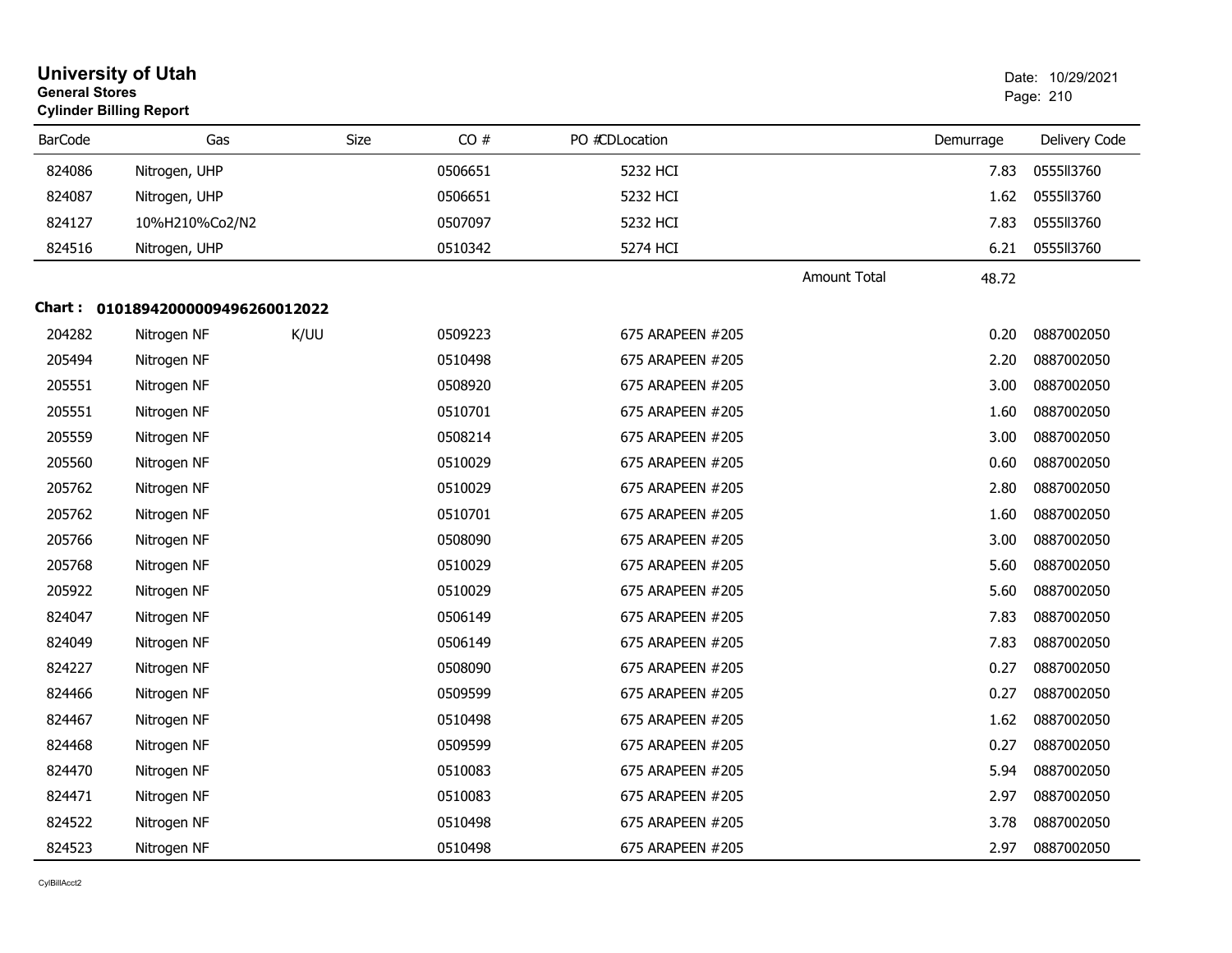| General Stores | <b>Cylinder Billing Report</b>    |      |         |                               |           | Page: 211     |
|----------------|-----------------------------------|------|---------|-------------------------------|-----------|---------------|
| <b>BarCode</b> | Gas                               | Size | CO#     | PO #CDLocation                | Demurrage | Delivery Code |
|                |                                   |      |         | <b>Amount Total</b>           | 62.95     |               |
|                | Chart: 01018942000009496260212022 |      |         |                               |           |               |
| 200637         | CO2 - 50 Lb.                      | K/UU | 0507272 | 675 ARAPEEN #205              | 5.80      | 0887002050    |
| 200733         | CO2 - 50 Lb.                      |      | 0509634 | 675 ARAPEEN #205              | 5.80      | 0887002050    |
| 201155         | CO2 - 50 Lb.                      |      | 0509634 | 675 ARAPEEN #205              | 5.20      | 0887002050    |
| 201487         | CO2 - 50 Lb.                      |      | 0510476 | 675 ARPEEN #205               | 3.60      | 0887002050    |
| 201526         | CO2 - 50 Lb.                      |      | 0510681 | 675 ARAPEEN #205              | 2.20      | 0887002050    |
| 201729         | CO2 - 50 Lb.                      |      | 0510476 | 675 ARPEEN #205               | 3.60      | 0887002050    |
| 202219         | CO2 - 50 Lb.                      |      | 0509478 | 675 ARAPEEN #205              | 5.20      | 0887002050    |
| 202327         | $CO2 - E$                         |      | 0500259 | 675 ARAPEEN                   | 5.80      | 0887002050    |
| 203845         | CO2 - 50 Lb.                      |      | 0509478 | 675 ARAPEEN #205              | 3.60      | 0887002050    |
| 204281         | Nitrogen NF                       |      | 0509634 | 675 ARAPEEN #205              | 0.80      | 0887002050    |
| 204466         | $CO2 - E$                         |      | 0505810 | 675 Arapeen Dr #201 Andrology | 5.80      | 0887002050    |
| 205377         | CO2 - 50 Lb.                      |      | 0509168 | 675 ARAPEEN #205              | 0.80      | 0887002050    |
| 205498         | Nitrogen NF                       |      | 0509168 | 675 ARAPEEN #205              | 2.20      | 0887002050    |
| 205525         | CO2 - 50 Lb.                      |      | 0510681 | 675 ARAPEEN #205              | 2.20      | 0887002050    |
| 205536         | CO2 - 50 Lb.                      |      | 0467910 | 675 Arapeen Ste 205           | 5.80      | 0887002050    |
| 205555         | Nitrogen NF                       |      | 0508168 | 675 ARAPEEN #205              | 5.80      | 0887002050    |
| 205558         | Nitrogen NF                       |      | 0509634 | 675 ARAPEEN #205              | 4.20      | 0887002050    |
| 205560         | Nitrogen NF                       |      | 0510476 | 675 ARPEEN #205               | 1.40      | 0887002050    |
| 205560         | Nitrogen NF                       |      | 0510838 | 675 ARAPEEN #205              | 0.60      | 0887002050    |
| 205668         | CO2 - 50 Lb.                      |      | 0467910 | 675 Arapeen Ste 205           | 5.80      | 0887002050    |
| 205679         | CO2 - 50 Lb.                      |      | 0505502 | 675 ARAPEEN #205              | 5.80      | 0887002050    |
| 205759         | Nitrogen NF                       |      | 0508431 | 675 ARAPEEN #205              | 1.40      | 0887002050    |
| 205763         | Nitrogen NF                       |      | 0509168 | 675 ARAPEEN #205              | 2.20      | 0887002050    |
| 205766         | Nitrogen NF                       |      | 0510838 | 675 ARAPEEN #205              | 0.60      | 0887002050    |
| 205858         | CO <sub>2</sub> - 50 Lb.          |      | 0509168 | 675 ARAPEEN #205              | 0.80      | 0887002050    |

## **University of Utah** Date: 10/29/2021 **General Stores**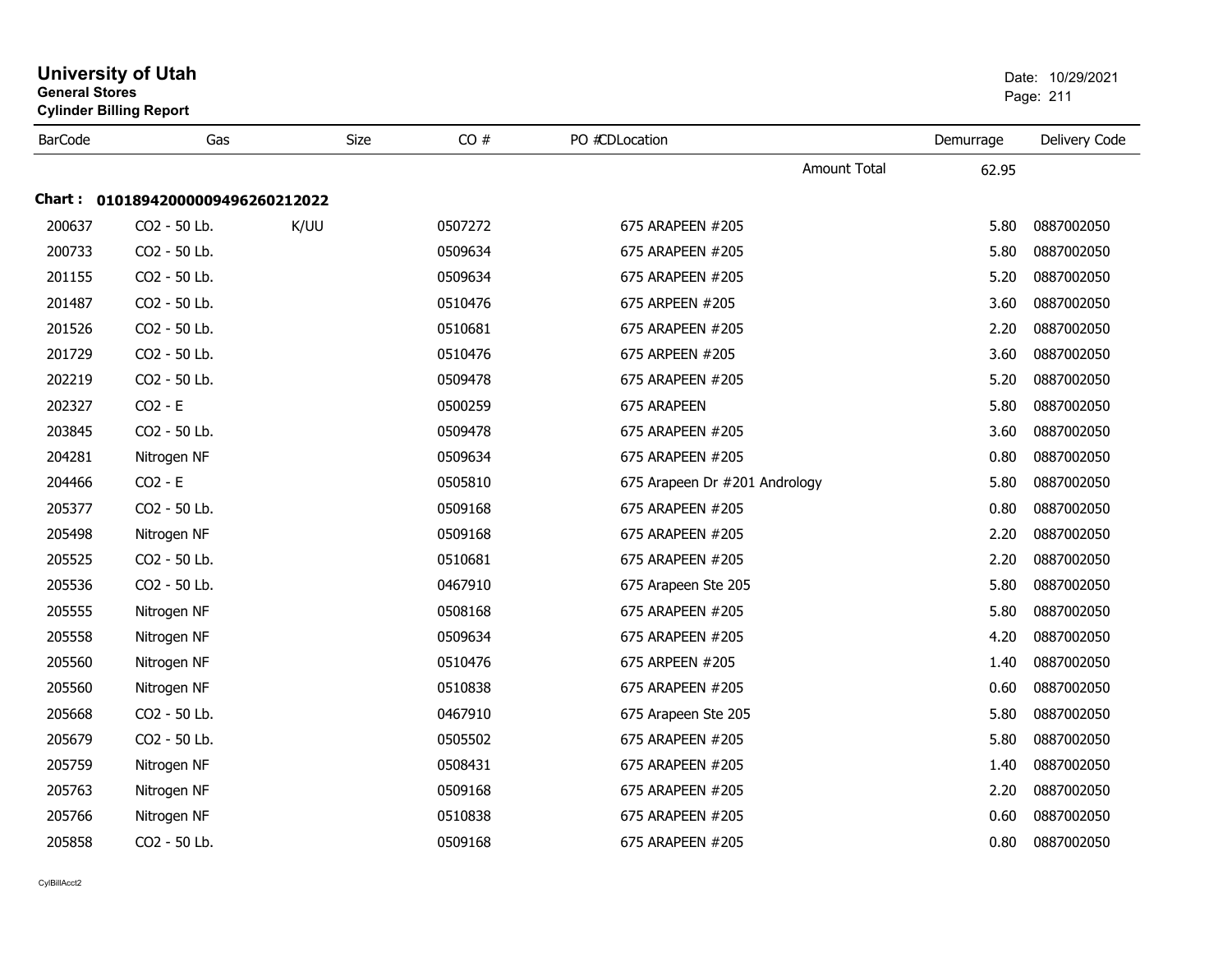## **University of Utah** Date: 10/29/2021 **General Stores**es and the contract of the contract of the contract of the contract of the contract of the contract of the contract of the contract of the contract of the contract of the contract of the contract of the contract of the con **Cylinder Billing Report**

| 205924<br>0510476<br>675 ARPEEN #205<br>0887002050<br>Nitrogen NF<br>3.60<br>809197<br>Nitrogen NF<br>0356452<br>675 ARAPEEN #205<br>6.38<br>0887002050<br>811093<br>5%CO2,95%N2 Med<br>0405668<br>675 ARAPEEN #205<br>6.38<br>0887002050<br>811832<br>0413726<br>675 ARAPEEN #205<br>6.38<br>0887002050<br>Nitrogen NF<br>813083<br>0437451<br>Nitrogen NF<br>675 ARAPEEN #205<br>6.67<br>0887002050<br>813858<br>Nitrogen NF<br>0434234<br>675 ARAPEEN #205<br>6.67<br>0887002050<br>815683<br>Nitrogen NF<br>0444458<br>675 ARAPEEN #205<br>6.67<br>0887002050<br>816222<br>0887002050<br>5%CO2,95%N2 Med<br>0461145<br>675 S Arapeen Drive, Ste 205<br>7.83<br>816225<br>0465967<br>0887002050<br>5%CO2,95%N2 Med<br>675 S Arapeen Drive, Ste 205<br>7.83<br>821236<br>$CO2 - E$<br>0482072<br>7.83<br>0887002050<br>675 S Arapeen Dr Ste 205<br>821237<br>$CO2 - E$<br>0482072<br>0887002050<br>7.83<br>675 S Arapeen Dr Ste 205<br>821238<br>$CO2 - E$<br>0482072<br>0887002050<br>675 S Arapeen Dr Ste 205<br>7.83<br>821431<br>0483140<br>0887002050<br>5%CO2,95%N2 Med<br>675 S Arapeen Dr Ste 205<br>7.83<br>821433<br>5%CO2,95%N2 Med<br>0487510<br>675 Arapeen Drive RM 205<br>7.83<br>0887002050<br>821434<br>5%CO2,95%N2 Med<br>0487510<br>675 Arapeen Drive RM 205<br>7.83<br>0887002050<br>0487510<br>821524<br>5%CO2,95%N2 Med<br>675 Arapeen Drive RM 205<br>7.83<br>0887002050<br>821920<br>0491022<br>7.83<br>0887002050<br>5%02,6%C02,N2<br>675 Arapeen Dr #201<br>821942<br>5%CO2,95%N2 Med<br>0502373<br>7.83<br>0887002050<br>675 Arapeen Dr #201<br>821943<br>0502373<br>7.83<br>0887002050<br>5%CO2,95%N2 Med<br>675 Arapeen Dr #201<br>821944<br>5%CO2,95%N2 Med<br>0502373<br>675 Arapeen Dr #201<br>7.83<br>0887002050<br>823692<br>5%02,6%C02,N2<br>0504782<br>675 Arapeen Dr #205<br>7.83<br>0887002050<br>823693<br>0504782<br>7.83<br>0887002050<br>5%02,6%C02,N2<br>675 Arapeen Dr #205<br>823959<br>CO2 - 50 Lb.<br>0505178<br>675 ARAPEEN #205<br>7.83<br>0887002050<br>824044<br>0506330<br>0887002050<br>Nitrogen NF<br>675 ARAPEEN #205<br>7.83<br>824138<br>CO2 - 50 Lb.<br>0506960<br>675 ARAPEEN #205<br>7.83<br>0887002050<br>824364<br>CO2 - 50 Lb.<br>0508686<br>675 ARAPEEN #205<br>7.83<br>0887002050<br>824365<br>CO2 - 50 Lb.<br>0508686<br>675 ARAPEEN #205<br>4.86<br>0887002050 | <b>BarCode</b> | Gas | Size | CO# | PO #CDLocation | Demurrage | Delivery Code |
|-------------------------------------------------------------------------------------------------------------------------------------------------------------------------------------------------------------------------------------------------------------------------------------------------------------------------------------------------------------------------------------------------------------------------------------------------------------------------------------------------------------------------------------------------------------------------------------------------------------------------------------------------------------------------------------------------------------------------------------------------------------------------------------------------------------------------------------------------------------------------------------------------------------------------------------------------------------------------------------------------------------------------------------------------------------------------------------------------------------------------------------------------------------------------------------------------------------------------------------------------------------------------------------------------------------------------------------------------------------------------------------------------------------------------------------------------------------------------------------------------------------------------------------------------------------------------------------------------------------------------------------------------------------------------------------------------------------------------------------------------------------------------------------------------------------------------------------------------------------------------------------------------------------------------------------------------------------------------------------------------------------------------------------------------------------------------------------------------------------------------------------------------------------------------------------------------------------------------------------------------------------------------------------------------------------------------------------|----------------|-----|------|-----|----------------|-----------|---------------|
|                                                                                                                                                                                                                                                                                                                                                                                                                                                                                                                                                                                                                                                                                                                                                                                                                                                                                                                                                                                                                                                                                                                                                                                                                                                                                                                                                                                                                                                                                                                                                                                                                                                                                                                                                                                                                                                                                                                                                                                                                                                                                                                                                                                                                                                                                                                                     |                |     |      |     |                |           |               |
|                                                                                                                                                                                                                                                                                                                                                                                                                                                                                                                                                                                                                                                                                                                                                                                                                                                                                                                                                                                                                                                                                                                                                                                                                                                                                                                                                                                                                                                                                                                                                                                                                                                                                                                                                                                                                                                                                                                                                                                                                                                                                                                                                                                                                                                                                                                                     |                |     |      |     |                |           |               |
|                                                                                                                                                                                                                                                                                                                                                                                                                                                                                                                                                                                                                                                                                                                                                                                                                                                                                                                                                                                                                                                                                                                                                                                                                                                                                                                                                                                                                                                                                                                                                                                                                                                                                                                                                                                                                                                                                                                                                                                                                                                                                                                                                                                                                                                                                                                                     |                |     |      |     |                |           |               |
|                                                                                                                                                                                                                                                                                                                                                                                                                                                                                                                                                                                                                                                                                                                                                                                                                                                                                                                                                                                                                                                                                                                                                                                                                                                                                                                                                                                                                                                                                                                                                                                                                                                                                                                                                                                                                                                                                                                                                                                                                                                                                                                                                                                                                                                                                                                                     |                |     |      |     |                |           |               |
|                                                                                                                                                                                                                                                                                                                                                                                                                                                                                                                                                                                                                                                                                                                                                                                                                                                                                                                                                                                                                                                                                                                                                                                                                                                                                                                                                                                                                                                                                                                                                                                                                                                                                                                                                                                                                                                                                                                                                                                                                                                                                                                                                                                                                                                                                                                                     |                |     |      |     |                |           |               |
|                                                                                                                                                                                                                                                                                                                                                                                                                                                                                                                                                                                                                                                                                                                                                                                                                                                                                                                                                                                                                                                                                                                                                                                                                                                                                                                                                                                                                                                                                                                                                                                                                                                                                                                                                                                                                                                                                                                                                                                                                                                                                                                                                                                                                                                                                                                                     |                |     |      |     |                |           |               |
|                                                                                                                                                                                                                                                                                                                                                                                                                                                                                                                                                                                                                                                                                                                                                                                                                                                                                                                                                                                                                                                                                                                                                                                                                                                                                                                                                                                                                                                                                                                                                                                                                                                                                                                                                                                                                                                                                                                                                                                                                                                                                                                                                                                                                                                                                                                                     |                |     |      |     |                |           |               |
|                                                                                                                                                                                                                                                                                                                                                                                                                                                                                                                                                                                                                                                                                                                                                                                                                                                                                                                                                                                                                                                                                                                                                                                                                                                                                                                                                                                                                                                                                                                                                                                                                                                                                                                                                                                                                                                                                                                                                                                                                                                                                                                                                                                                                                                                                                                                     |                |     |      |     |                |           |               |
|                                                                                                                                                                                                                                                                                                                                                                                                                                                                                                                                                                                                                                                                                                                                                                                                                                                                                                                                                                                                                                                                                                                                                                                                                                                                                                                                                                                                                                                                                                                                                                                                                                                                                                                                                                                                                                                                                                                                                                                                                                                                                                                                                                                                                                                                                                                                     |                |     |      |     |                |           |               |
|                                                                                                                                                                                                                                                                                                                                                                                                                                                                                                                                                                                                                                                                                                                                                                                                                                                                                                                                                                                                                                                                                                                                                                                                                                                                                                                                                                                                                                                                                                                                                                                                                                                                                                                                                                                                                                                                                                                                                                                                                                                                                                                                                                                                                                                                                                                                     |                |     |      |     |                |           |               |
|                                                                                                                                                                                                                                                                                                                                                                                                                                                                                                                                                                                                                                                                                                                                                                                                                                                                                                                                                                                                                                                                                                                                                                                                                                                                                                                                                                                                                                                                                                                                                                                                                                                                                                                                                                                                                                                                                                                                                                                                                                                                                                                                                                                                                                                                                                                                     |                |     |      |     |                |           |               |
|                                                                                                                                                                                                                                                                                                                                                                                                                                                                                                                                                                                                                                                                                                                                                                                                                                                                                                                                                                                                                                                                                                                                                                                                                                                                                                                                                                                                                                                                                                                                                                                                                                                                                                                                                                                                                                                                                                                                                                                                                                                                                                                                                                                                                                                                                                                                     |                |     |      |     |                |           |               |
|                                                                                                                                                                                                                                                                                                                                                                                                                                                                                                                                                                                                                                                                                                                                                                                                                                                                                                                                                                                                                                                                                                                                                                                                                                                                                                                                                                                                                                                                                                                                                                                                                                                                                                                                                                                                                                                                                                                                                                                                                                                                                                                                                                                                                                                                                                                                     |                |     |      |     |                |           |               |
|                                                                                                                                                                                                                                                                                                                                                                                                                                                                                                                                                                                                                                                                                                                                                                                                                                                                                                                                                                                                                                                                                                                                                                                                                                                                                                                                                                                                                                                                                                                                                                                                                                                                                                                                                                                                                                                                                                                                                                                                                                                                                                                                                                                                                                                                                                                                     |                |     |      |     |                |           |               |
|                                                                                                                                                                                                                                                                                                                                                                                                                                                                                                                                                                                                                                                                                                                                                                                                                                                                                                                                                                                                                                                                                                                                                                                                                                                                                                                                                                                                                                                                                                                                                                                                                                                                                                                                                                                                                                                                                                                                                                                                                                                                                                                                                                                                                                                                                                                                     |                |     |      |     |                |           |               |
|                                                                                                                                                                                                                                                                                                                                                                                                                                                                                                                                                                                                                                                                                                                                                                                                                                                                                                                                                                                                                                                                                                                                                                                                                                                                                                                                                                                                                                                                                                                                                                                                                                                                                                                                                                                                                                                                                                                                                                                                                                                                                                                                                                                                                                                                                                                                     |                |     |      |     |                |           |               |
|                                                                                                                                                                                                                                                                                                                                                                                                                                                                                                                                                                                                                                                                                                                                                                                                                                                                                                                                                                                                                                                                                                                                                                                                                                                                                                                                                                                                                                                                                                                                                                                                                                                                                                                                                                                                                                                                                                                                                                                                                                                                                                                                                                                                                                                                                                                                     |                |     |      |     |                |           |               |
|                                                                                                                                                                                                                                                                                                                                                                                                                                                                                                                                                                                                                                                                                                                                                                                                                                                                                                                                                                                                                                                                                                                                                                                                                                                                                                                                                                                                                                                                                                                                                                                                                                                                                                                                                                                                                                                                                                                                                                                                                                                                                                                                                                                                                                                                                                                                     |                |     |      |     |                |           |               |
|                                                                                                                                                                                                                                                                                                                                                                                                                                                                                                                                                                                                                                                                                                                                                                                                                                                                                                                                                                                                                                                                                                                                                                                                                                                                                                                                                                                                                                                                                                                                                                                                                                                                                                                                                                                                                                                                                                                                                                                                                                                                                                                                                                                                                                                                                                                                     |                |     |      |     |                |           |               |
|                                                                                                                                                                                                                                                                                                                                                                                                                                                                                                                                                                                                                                                                                                                                                                                                                                                                                                                                                                                                                                                                                                                                                                                                                                                                                                                                                                                                                                                                                                                                                                                                                                                                                                                                                                                                                                                                                                                                                                                                                                                                                                                                                                                                                                                                                                                                     |                |     |      |     |                |           |               |
|                                                                                                                                                                                                                                                                                                                                                                                                                                                                                                                                                                                                                                                                                                                                                                                                                                                                                                                                                                                                                                                                                                                                                                                                                                                                                                                                                                                                                                                                                                                                                                                                                                                                                                                                                                                                                                                                                                                                                                                                                                                                                                                                                                                                                                                                                                                                     |                |     |      |     |                |           |               |
|                                                                                                                                                                                                                                                                                                                                                                                                                                                                                                                                                                                                                                                                                                                                                                                                                                                                                                                                                                                                                                                                                                                                                                                                                                                                                                                                                                                                                                                                                                                                                                                                                                                                                                                                                                                                                                                                                                                                                                                                                                                                                                                                                                                                                                                                                                                                     |                |     |      |     |                |           |               |
|                                                                                                                                                                                                                                                                                                                                                                                                                                                                                                                                                                                                                                                                                                                                                                                                                                                                                                                                                                                                                                                                                                                                                                                                                                                                                                                                                                                                                                                                                                                                                                                                                                                                                                                                                                                                                                                                                                                                                                                                                                                                                                                                                                                                                                                                                                                                     |                |     |      |     |                |           |               |
|                                                                                                                                                                                                                                                                                                                                                                                                                                                                                                                                                                                                                                                                                                                                                                                                                                                                                                                                                                                                                                                                                                                                                                                                                                                                                                                                                                                                                                                                                                                                                                                                                                                                                                                                                                                                                                                                                                                                                                                                                                                                                                                                                                                                                                                                                                                                     |                |     |      |     |                |           |               |
|                                                                                                                                                                                                                                                                                                                                                                                                                                                                                                                                                                                                                                                                                                                                                                                                                                                                                                                                                                                                                                                                                                                                                                                                                                                                                                                                                                                                                                                                                                                                                                                                                                                                                                                                                                                                                                                                                                                                                                                                                                                                                                                                                                                                                                                                                                                                     |                |     |      |     |                |           |               |
|                                                                                                                                                                                                                                                                                                                                                                                                                                                                                                                                                                                                                                                                                                                                                                                                                                                                                                                                                                                                                                                                                                                                                                                                                                                                                                                                                                                                                                                                                                                                                                                                                                                                                                                                                                                                                                                                                                                                                                                                                                                                                                                                                                                                                                                                                                                                     |                |     |      |     |                |           |               |
|                                                                                                                                                                                                                                                                                                                                                                                                                                                                                                                                                                                                                                                                                                                                                                                                                                                                                                                                                                                                                                                                                                                                                                                                                                                                                                                                                                                                                                                                                                                                                                                                                                                                                                                                                                                                                                                                                                                                                                                                                                                                                                                                                                                                                                                                                                                                     |                |     |      |     |                |           |               |
|                                                                                                                                                                                                                                                                                                                                                                                                                                                                                                                                                                                                                                                                                                                                                                                                                                                                                                                                                                                                                                                                                                                                                                                                                                                                                                                                                                                                                                                                                                                                                                                                                                                                                                                                                                                                                                                                                                                                                                                                                                                                                                                                                                                                                                                                                                                                     |                |     |      |     |                |           |               |
| 824463<br>0509478<br>675 ARAPEEN #205<br>0887002050<br>Nitrogen NF<br>1.89                                                                                                                                                                                                                                                                                                                                                                                                                                                                                                                                                                                                                                                                                                                                                                                                                                                                                                                                                                                                                                                                                                                                                                                                                                                                                                                                                                                                                                                                                                                                                                                                                                                                                                                                                                                                                                                                                                                                                                                                                                                                                                                                                                                                                                                          |                |     |      |     |                |           |               |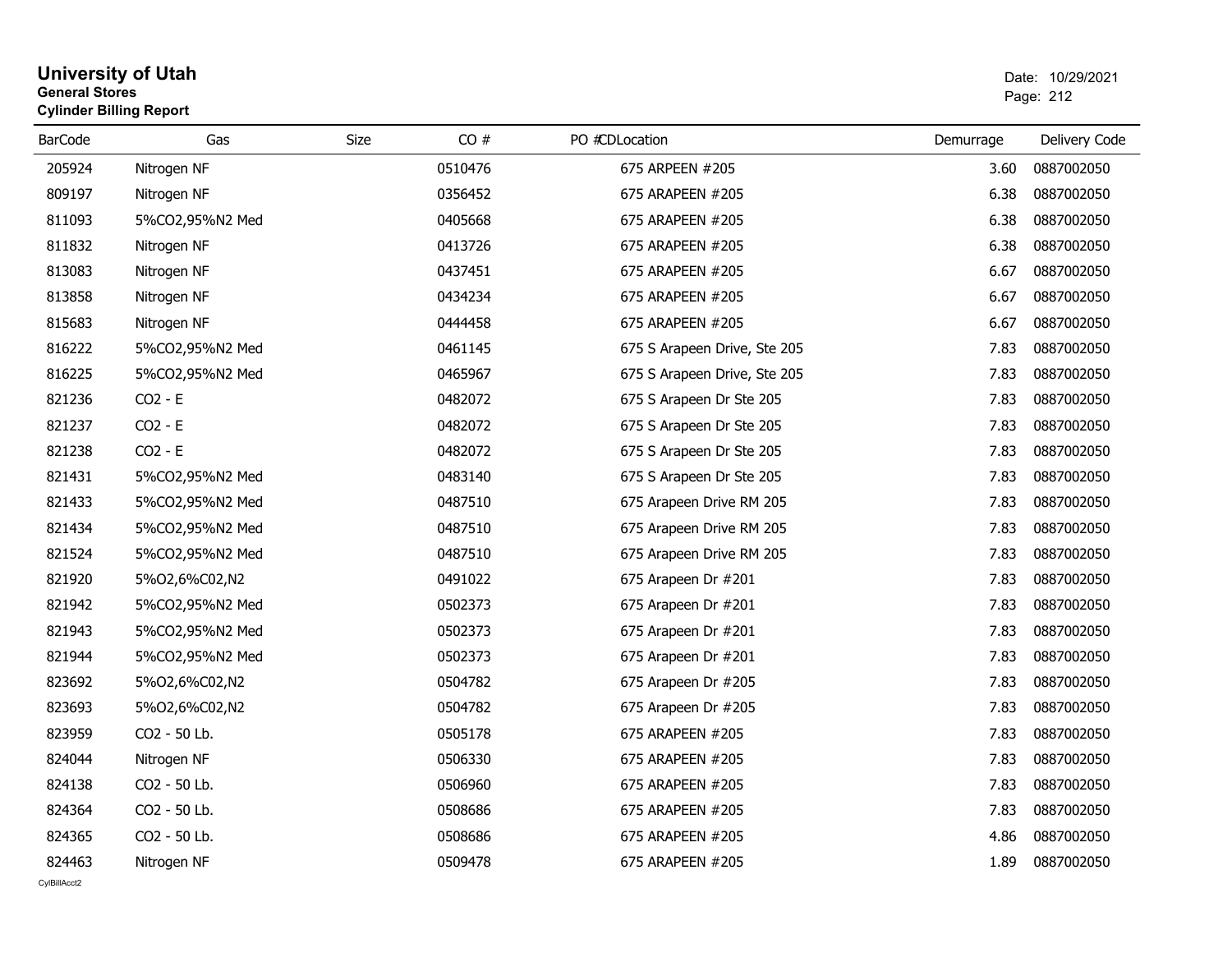|                | <b>University of Utah</b><br><b>General Stores</b><br><b>Cylinder Billing Report</b> |             |         |                               |                     |           | Date: 10/29/2021<br>Page: 213 |  |
|----------------|--------------------------------------------------------------------------------------|-------------|---------|-------------------------------|---------------------|-----------|-------------------------------|--|
| <b>BarCode</b> | Gas                                                                                  | <b>Size</b> | CO#     | PO #CDLocation                |                     | Demurrage | Delivery Code                 |  |
| 824499         | 6%02,9%Co2,N2                                                                        |             | 0509634 | 675 ARAPEEN #205              |                     | 7.83      | 0887002050                    |  |
| 824518         | Nitrogen NF                                                                          |             | 0510062 | 675 ARAPEEN #205              |                     | 6.75      | 0887002050                    |  |
| 824519         | Nitrogen NF                                                                          |             | 0510062 | 675 ARAPEEN #205              |                     | 4.59      | 0887002050                    |  |
| 824635         | CO2 - 50 Lb.                                                                         |             | 0510838 | 675 ARAPEEN #205              |                     | 0.81      | 0887002050                    |  |
| 824636         | CO2 - 50 Lb.                                                                         |             | 0510838 | 675 ARAPEEN #205              |                     | 0.81      | 0887002050                    |  |
|                |                                                                                      |             |         |                               | <b>Amount Total</b> | 306.06    |                               |  |
|                | Chart: 0101906500059317150626032022                                                  |             |         |                               |                     |           |                               |  |
| 200377         | Nitrogen 230 CF                                                                      | K/UU        | 0487518 | S3140 Moran                   |                     | 5.80      | 0523000000                    |  |
| 200970         | 95% O2, 5% CO2                                                                       |             | 0506392 | S3140 MORAN                   |                     | 5.80      | 0523000000                    |  |
| 201876         | CO2 - 50 Lb.                                                                         |             | 0476362 | S3140 MORAN                   |                     | 5.80      | 0550054150                    |  |
| 202180         | 95% O2, 5% CO2                                                                       |             | 0504129 | S3655 MORAN                   |                     | 5.80      | 0523000000                    |  |
| 202258         | 95% O2, 5% CO2                                                                       |             | 0507546 | Room S3140 MORAN              |                     | 5.80      | 0523000000                    |  |
| 202494         | 95% O2, 5% CO2                                                                       |             | 0495078 | S3655 Moran Eye Ctr           |                     | 5.80      | 0523000000                    |  |
| 204579         | CO2 - 50 Lb.                                                                         |             | 0495998 | S3655 Moran                   |                     | 5.80      | 0523000000                    |  |
| 205584         | 95% O2, 5% CO2                                                                       |             | 0506393 | S3655 MORAN                   |                     | 5.80      | 0523000000                    |  |
| 823820         | 12% O2 In N2                                                                         |             | 0502899 | S3140 MORAN                   |                     | 7.83      | 0523000000                    |  |
| 823821         | 15% O2 In N2                                                                         |             | 0502899 | S3140 MORAN                   |                     | 7.83      | 0523000000                    |  |
|                |                                                                                      |             |         |                               | Amount Total        | 62.06     |                               |  |
|                | Chart: 01019066000113306260312022                                                    |             |         |                               |                     |           |                               |  |
| 202470         | CO2 - 50 Lb.                                                                         | K/UU        | 0493094 | S3655 MORAN                   |                     | 5.80      | 0523000000                    |  |
|                |                                                                                      |             |         |                               | <b>Amount Total</b> | 5.80      |                               |  |
|                | Chart: 0101913500059316350626002022                                                  |             |         |                               |                     |           |                               |  |
| 205509         | Nitrogen NF                                                                          | K/UU        | 0483097 | 5343 HCI RN- Meyer's Lab      |                     | 5.80      | 0555LL3760                    |  |
|                |                                                                                      |             |         |                               | <b>Amount Total</b> | 5.80      |                               |  |
|                | Chart: 01019332000304856260312022                                                    |             |         |                               |                     |           |                               |  |
| 200929         | Air - 233 CF                                                                         | K/UU        | 0504712 | 295 CHipeta Way (Wind tunnel) |                     | 5.80      | 0876002010                    |  |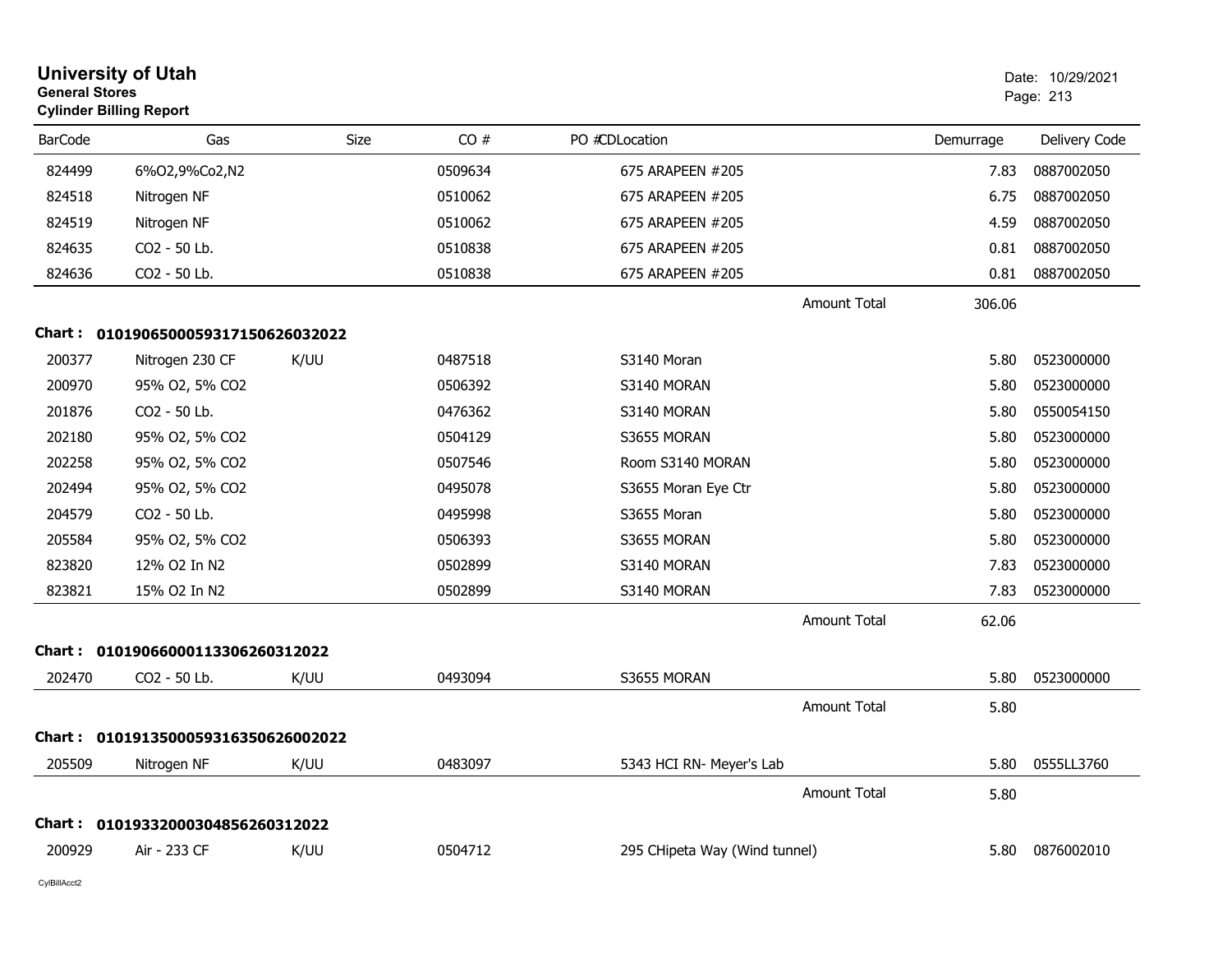| <b>University of Utah</b><br><b>General Stores</b><br><b>Cylinder Billing Report</b> |                                     |             |         | Date: 10/29/2021<br>Page: 214     |           |               |
|--------------------------------------------------------------------------------------|-------------------------------------|-------------|---------|-----------------------------------|-----------|---------------|
| <b>BarCode</b>                                                                       | Gas                                 | <b>Size</b> | CO#     | PO #CDLocation                    | Demurrage | Delivery Code |
| 201832                                                                               | Air - 233 CF                        |             | 0502724 | 417 Wakara Way Rm 1705            | 5.80      | 0876002010    |
| 202811                                                                               | Air - 233 CF                        |             | 0504712 | 295 CHipeta Way (Wind tunnel)     | 5.80      | 0876002010    |
|                                                                                      |                                     |             |         | <b>Amount Total</b>               | 17.40     |               |
|                                                                                      | Chart: 0101939500059314850626002022 |             |         |                                   |           |               |
| 200233                                                                               | Nitrogen 230 CF                     | K/UU        | 0506697 | 280 - 383 COLOROW ALONG WINDOW    | 5.80      | 0874001290    |
| 200311                                                                               | Nitrogen 230 CF                     |             | 0510263 | 280-383 COLOROW ALONG WINDOW      | 4.80      | 0874001290    |
| 200315                                                                               | 95% O2, 5% CO2                      |             | 0497762 | 280 - 383 COLOROW ALONG WINDOW    | 5.80      | 0874001290    |
| 200337                                                                               | Air - 233 CF                        |             | 0449422 | 280 - 383 COLOROW ALONG WINDOWS   | 4.64      | 0874001290    |
| 200419                                                                               | 95% O2, 5% CO2                      |             | 0486016 | 280 - 380 COLOROW ALONG WINDOWS   | 5.80      | 0874001290    |
| 200610                                                                               | Air - 233 CF                        |             | 0446352 | 280-383 COLOROW ALONG WINDOWS     | 4.64      | 0874001290    |
| 200815                                                                               | Nitrogen 230 CF                     |             | 0490727 | 280 - 383 COLOROW ALONG WINDOW    | 1.00      | 0874001290    |
| 200841                                                                               | Nitrogen 230 CF                     |             | 0510263 | 280-383 COLOROW ALONG WINDOW      | 4.80      | 0874001290    |
| 201094                                                                               | Nitrogen 230 CF                     |             | 0509342 | 280 - 383 COLOROW ALONG WINDOW    | 5.80      | 0874001290    |
| 201138                                                                               | Oxygen, USP                         |             | 0510552 | 280 - 383 COLOROW ALONG WINDOW    | 3.60      | 0874001290    |
| 201247                                                                               | 95% O2, 5% CO2                      |             | 0497762 | 280 - 383 COLOROW ALONG WINDOW    | 5.80      | 0874001290    |
| 201277                                                                               | Nitrogen 230 CF                     |             | 0502010 | 280 - 383 COLOROW ALONG WINDOW    | 5.80      | 0874001290    |
| 201296                                                                               | Oxygen, USP                         |             | 0510263 | 280-383 COLOROW ALONG WINDOW      | 4.80      | 0874001290    |
| 201521                                                                               | 95% O2, 5% CO2                      |             | 0463507 | 280 - 383 COLOROW<br>ALONG WINDOW | 4.64      | 0874001290    |
| 201538                                                                               | Nitrogen 230 CF                     |             | 0503405 | 280-383 COLOROW - ALONG WINDOWS   | 5.80      | 0874001290    |
| 201560                                                                               | 95% O2, 5% CO2                      |             | 0466795 | 280 - 383 COLOROW ALONG WINDOWS   | 5.80      | 0874001290    |
| 201600                                                                               | Nitrogen 230 CF                     |             | 0506697 | 280 - 383 COLOROW ALONG WINDOW    | 1.00      | 0874001290    |
| 201628                                                                               | Oxygen, USP                         |             | 0511101 | 280 - 383 COLOROW ALONG WINDOW    | 1.40      | 0874001290    |
| 202270                                                                               | Nitrogen 230 CF                     |             | 0510263 | 280-383 COLOROW ALONG WINDOW      | 4.80      | 0874001290    |
| 202927                                                                               | Nitrogen 230 CF                     |             | 0509342 | 280 - 383 COLOROW ALONG WINDOW    | 5.80      | 0874001290    |
| 203605                                                                               | Nitrogen NF                         |             | 0510552 | 280 - 383 COLOROW ALONG WINDOW    | 3.60      | 0874001290    |
| 203823                                                                               | 95% O2, 5% CO2                      |             | 0498060 | 280 - 383 COLOROW ALONG WINDOW    | 5.80      | 0874001290    |
| 205619                                                                               | Oxygen, USP                         |             | 0510552 | 280 - 383 COLOROW ALONG WINDOW    | 3.60      | 0874001290    |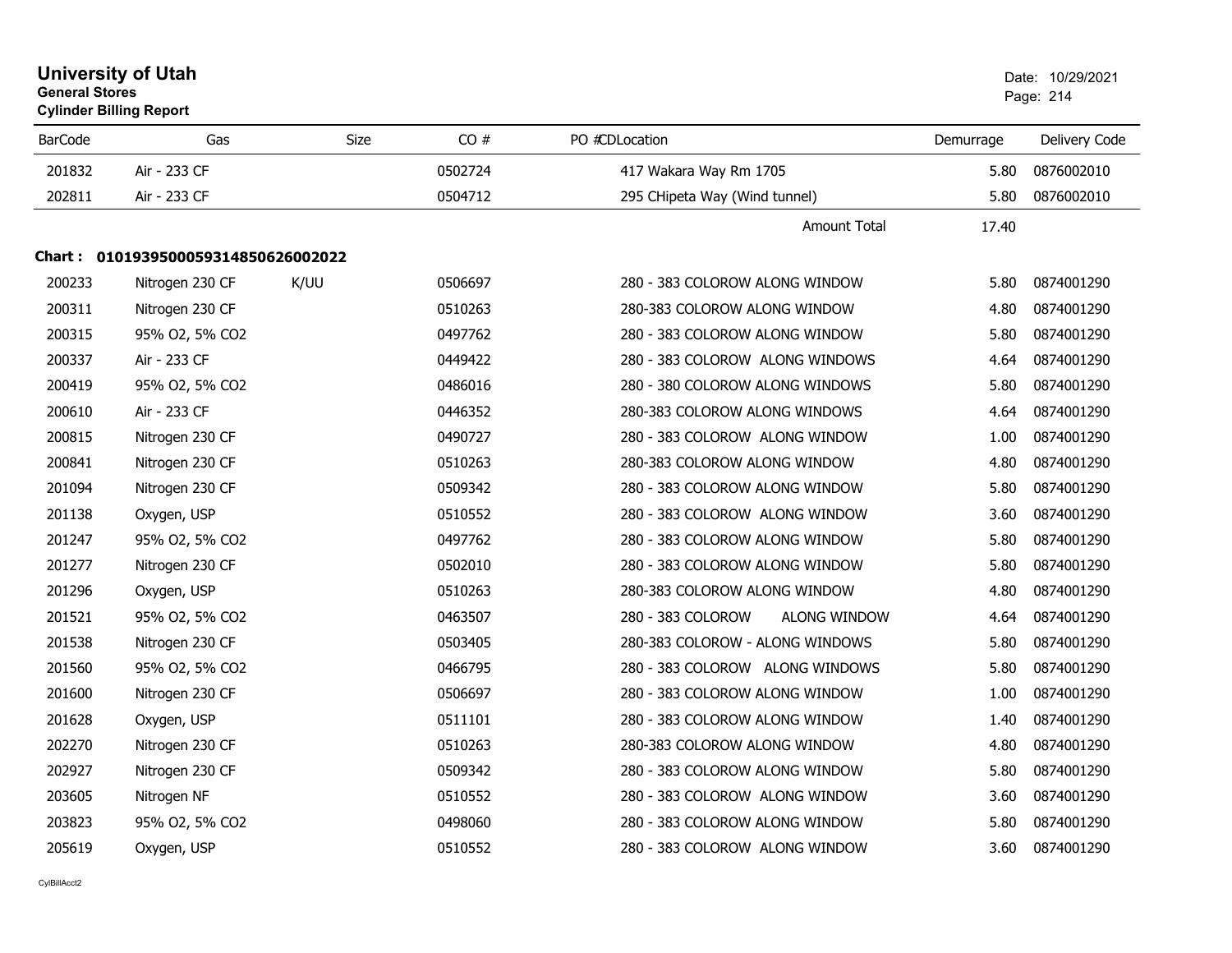| <b>University of Utah</b>      | Date: 10/2 |
|--------------------------------|------------|
| <b>General Stores</b>          | Page: 215  |
| <b>Cylinder Billing Report</b> |            |

| <b>BarCode</b> | Gas                        | <b>Size</b> | CO#     | PO #CDLocation                              | Demurrage | Delivery Code |
|----------------|----------------------------|-------------|---------|---------------------------------------------|-----------|---------------|
| 205760         | Nitrogen NF                |             | 0500273 | 280 - 383 COLOROW ALONG WINDOW              | 2.20      | 0874001290    |
| 819615         | Nitrogen 230 CF            |             | 0473810 | 280-383 COLOROW ALONG WINDOW                | 7.83      | 0874001290    |
| 821453         | Oxygen, USP                |             | 0483227 | 280 - 383 COLOROW ALONG WINDOW              | 7.83      | 0874001290    |
| 822716         | Oxygen, USP                |             | 0495651 | 280 - 383 COLOROW ALONG WINDOW              | 2.97      | 0874001290    |
| 822836         | Oxygen, USP                |             | 0496688 | 383 Colorow Drive, Colorow Building, Rm 280 | 7.83      | 0874001290    |
| 823920         | Nitrogen NF                |             | 0506050 | 280 - 383 COLOROW ALONG WINDOW              | 2.97      | 0874001290    |
| 824154         | Oxygen, USP                |             | 0507884 | 280-383 COLOROW ALONG WINDOW                | 7.83      | 0874001290    |
| 824157         | Oxygen, USP                |             | 0507884 | 280-383 COLOROW ALONG WINDOW                | 2.97      | 0874001290    |
| 824158         | Oxygen, USP                |             | 0507884 | 280-383 COLOROW ALONG WINDOW                | 7.83      | 0874001290    |
| 824224         | Nitrogen NF                |             | 0507884 | 280-383 COLOROW ALONG WINDOW                | 5.94      | 0874001290    |
| 824225         | Nitrogen NF                |             | 0507884 | 280-383 COLOROW ALONG WINDOW                | 5.94      | 0874001290    |
| 824226         | Nitrogen NF                |             | 0507884 | 280-383 COLOROW ALONG WINDOW                | 7.83      | 0874001290    |
| 824520         | Nitrogen NF                |             | 0510263 | 280-383 COLOROW ALONG WINDOW                | 6.48      | 0874001290    |
| 824521         | Nitrogen NF                |             | 0510263 | 280-383 COLOROW ALONG WINDOW                | 6.48      | 0874001290    |
| 824553         | Nitrogen 230 CF            |             | 0511101 | 280 - 383 COLOROW ALONG WINDOW              | 1.89      | 0874001290    |
| 824564         | Nitrogen 230 CF            |             | 0511101 | 280 - 383 COLOROW ALONG WINDOW              | 1.89      | 0874001290    |
|                |                            |             |         | <b>Amount Total</b>                         | 192.03    |               |
| Chart :        | 01019406000028116260312022 |             |         |                                             |           |               |
| 202522         | CO2 - 50 Lb.               | K/UU        | 0397392 | VA2 GC07                                    | 4.64      | 05212C4670    |
|                |                            |             |         | <b>Amount Total</b>                         | 4.64      |               |
| Chart : _      | 01019512000171806260212022 |             |         |                                             |           |               |
| 202990         | Oxygen, USP - E            | E/UU        | 0498545 | Midvalley 243 East 6100 South, Murray       | 5.80      | 05214B4540    |
| 203004         | Nitrous Oxide-E            |             | 0481970 | 243 East 6100 South 3rd floor               | 5.80      | 05214B4540    |
| 203087         | Oxygen, USP - E            |             | 0498545 | Midvalley 243 East 6100 South, Murray       | 5.80      | 05214B4540    |
| 203374         | Oxygen, USP - E            |             | 0467613 | 6100 S 243 E RM 350                         | 5.80      | 05214b4540    |
| 203427         | Oxygen, USP - E            |             | 0491832 | 243 East 6100 South 3rd floor               | 5.80      | 05214B4540    |
| 203434         | Oxygen, USP - E            |             | 0467613 | 6100 S 243 E RM 350                         | 5.80      | 05214b4540    |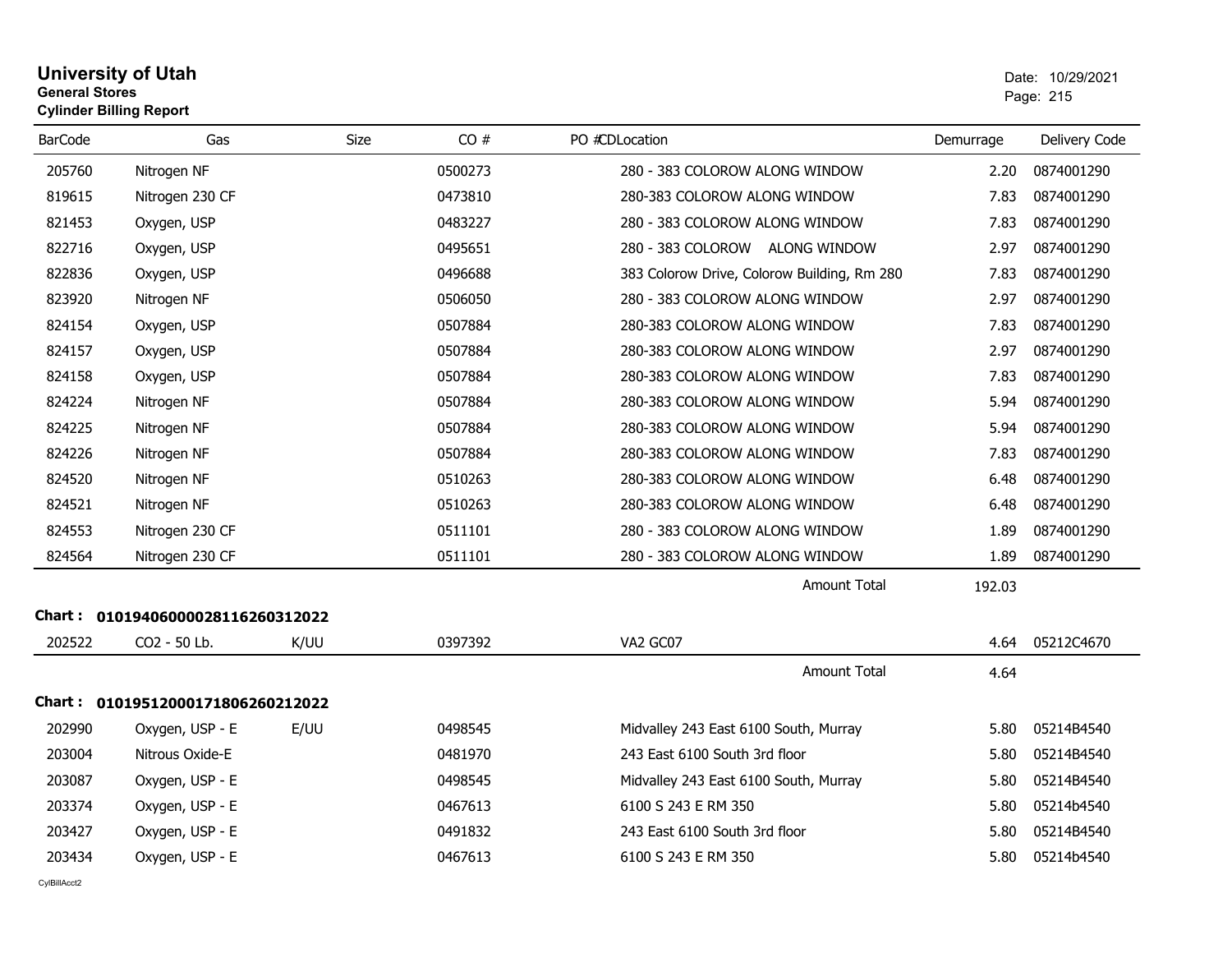| <b>General Stores</b> | <b>University of Utah</b><br><b>Cylinder Billing Report</b> |             |         |                                       |                     |           | Date: 10/29/2021<br>Page: 216 |
|-----------------------|-------------------------------------------------------------|-------------|---------|---------------------------------------|---------------------|-----------|-------------------------------|
| <b>BarCode</b>        | Gas                                                         | <b>Size</b> | CO#     | PO #CDLocation                        |                     | Demurrage | Delivery Code                 |
| 819539                | Oxygen, USP - E                                             |             | 0472664 | 7495 S State Midvale Health 3rd floor |                     | 7.83      | 05214B4540                    |
| 819544                | Oxygen, USP - E                                             |             | 0472664 | 7495 S State Midvale Health 3rd floor |                     | 7.83      | 05214B4540                    |
| 819550                | Oxygen, USP - E                                             |             | 0472664 | 7495 S State Midvale Health 3rd floor |                     | 7.83      | 05214B4540                    |
| 822108                | Oxygen, USP - E                                             |             | 0491832 | 243 East 6100 South 3rd floor         |                     | 7.83      | 05214B4540                    |
| 822114                | Oxygen, USP - E                                             |             | 0491832 | 243 East 6100 South 3rd floor         |                     | 7.83      | 05214B4540                    |
|                       |                                                             |             |         |                                       | Amount Total        | 73.95     |                               |
|                       | Chart: 01019536000162396260312022                           |             |         |                                       |                     |           |                               |
| 201270                | CO2 - 50 Lb.                                                | K/UU        | 0490786 | 2160 - 417 WAKARA                     |                     | 5.80      | 0860021510                    |
| 201579                | Nitrogen 230 CF                                             |             | 0490786 | 2160 - 417 WAKARA                     |                     | 5.80      | 0860021510                    |
|                       |                                                             |             |         |                                       | Amount Total        | 11.60     |                               |
|                       | Chart: 01020356000298426260012022                           |             |         |                                       |                     |           |                               |
| 203860                | 95% Air, 5% CO2                                             | K/UU        | 0489121 | 2760 HCI RS                           |                     | 5.80      | 0555LL3760                    |
| 820670                | 95% Air, 5% CO2                                             |             | 0479159 | 2760 HCI - RS                         |                     | 9.57      | 055513760                     |
| 820671                | 95% Air, 5% CO2                                             |             | 0479159 | 2760 HCI - RS                         |                     | 6.60      | 0555113760                    |
|                       |                                                             |             |         |                                       | Amount Total        | 21.97     |                               |
|                       | Chart: 01020392000301216260012022                           |             |         |                                       |                     |           |                               |
| 201284                | Nitrogen, UHP                                               | K/UU        | 0471791 | <b>HCI RS 2743</b>                    |                     | 5.80      | 0555II3760                    |
| 205542                | Nitrogen, UHP                                               |             | 0471791 | <b>HCI RS 2743</b>                    |                     | 5.80      | 0555113760                    |
|                       |                                                             |             |         |                                       | <b>Amount Total</b> | 11.60     |                               |
| Chart :               | 01020612000302626260012022                                  |             |         |                                       |                     |           |                               |
| 202342                | Argon                                                       | K/UU        | 0498364 | 3310 HCI                              |                     | 5.80      | 0555113760                    |
| 205395                | Nitrogen 230 CF                                             |             | 0482865 | 3440 HCI RN                           |                     | 5.80      | 0555113760                    |
| 823263                | Hydrogen/125                                                |             | 0498364 | 3310 HCI                              |                     | 7.83      | 0555113760                    |
|                       |                                                             |             |         |                                       | <b>Amount Total</b> | 19.43     |                               |
|                       | Chart: 01020636000299716260312022                           |             |         |                                       |                     |           |                               |
| 820731                | Nitrogen NF                                                 | 200C/Mt.A   | 0479833 | S5644 Moran Eye Center                |                     | 7.83      | 0523000000                    |
|                       |                                                             |             |         |                                       |                     |           |                               |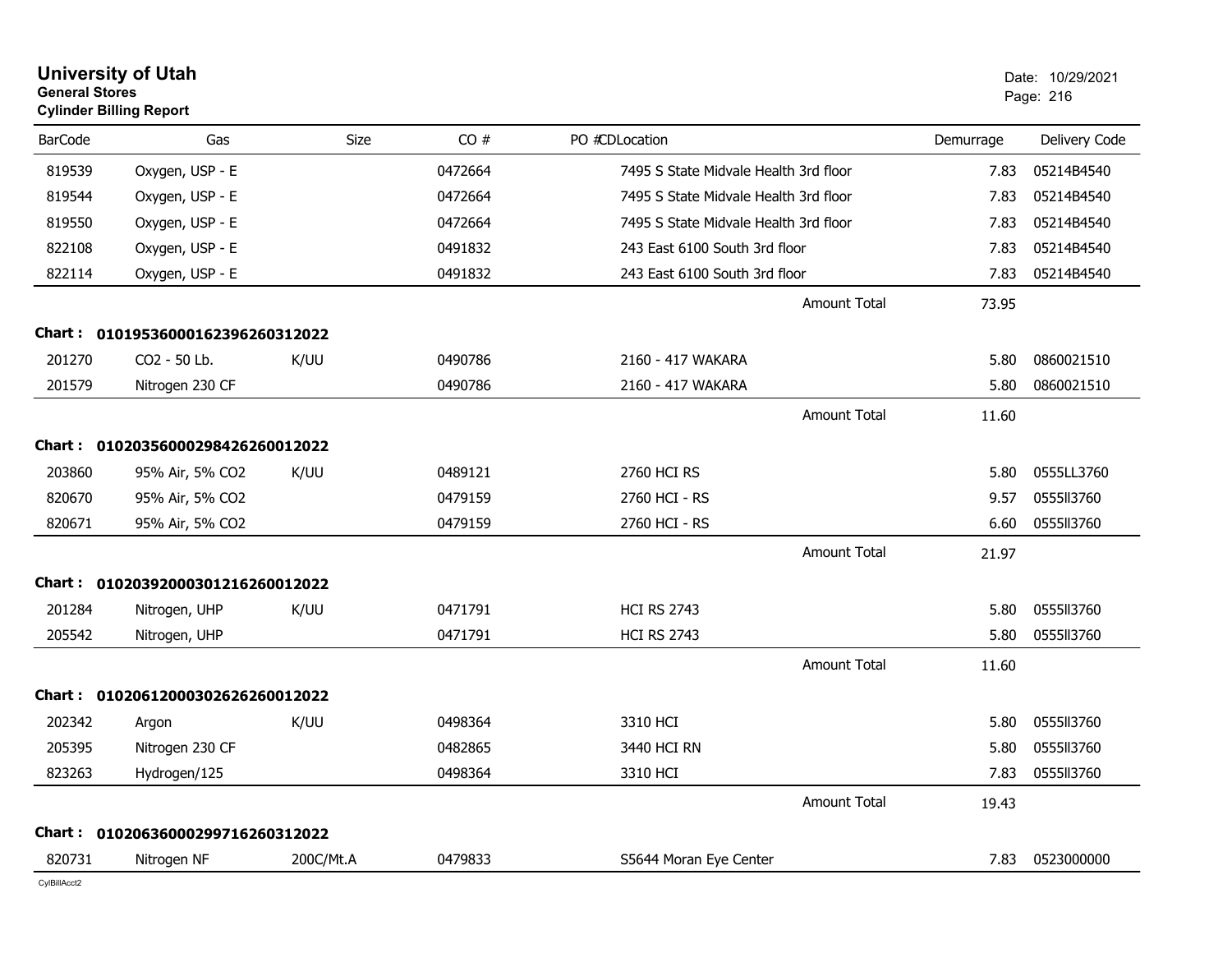| <b>General Stores</b> | <b>Cylinder Billing Report</b>    |             |         |                                                 |           | Page: 217     |
|-----------------------|-----------------------------------|-------------|---------|-------------------------------------------------|-----------|---------------|
| <b>BarCode</b>        | Gas                               | <b>Size</b> | CO#     | PO #CDLocation                                  | Demurrage | Delivery Code |
|                       |                                   |             |         | Amount Total                                    | 7.83      |               |
|                       | Chart: 01020652000106456260312022 |             |         |                                                 |           |               |
| 200163                | CO2 - 50 Lb.                      | K/UU        | 0510043 | 229 WIntrobe                                    | 5.80      | 05213B1100    |
| 200696                | CO <sub>2</sub> - 50 Lb.          |             | 0510043 | 229 WIntrobe                                    | 5.80      | 05213B1100    |
| 202100                | Oxygen, USP                       |             | 0498968 | 237 Wintrobe                                    | 5.80      | 05213B1100    |
| 202271                | Oxygen, USP                       |             | 0507199 | 237 Wintrobe                                    | 5.80      | 05213B1100    |
| 202299                | N2, Liquid LX45                   |             | 0510660 | 237 WIntorbe                                    | 24.00     | 05213B1100    |
| 203527                | N2, Liquid LX45                   |             | 0509165 | 237 Wintrobe                                    | 22.40     | 05213B1100    |
| 205295                | Oxygen, USP                       |             | 0486008 | 237 WIntrobe                                    | 5.80      | 05213B1100    |
| 205618                | Oxygen, USP                       |             | 0507199 | 237 Wintrobe                                    | 5.80      | 05213B1100    |
| 205623                | Oxygen, USP                       |             | 0503207 | 237 Wintrobe                                    | 5.80      | 05213B1100    |
| 205709                | N2, Liquid LX45                   |             | 0510035 | 237 WIntrobe                                    | 46.40     | 05213B1100    |
| 821884                | CO2 - 50 Lb.                      |             | 0487359 | 207 WIntrobe                                    | 7.83      | 05213B1100    |
| 823559                | CO2 - 50 Lb.                      |             | 0501744 | 229 Wintrobe                                    | 7.83      | 05213B1100    |
| 823560                | CO2 - 50 Lb.                      |             | 0501744 | 229 Wintrobe                                    | 7.83      | 05213B1100    |
|                       |                                   |             |         | <b>Amount Total</b>                             | 156.89    |               |
|                       | Chart: 01020711001138576260012022 |             |         |                                                 |           |               |
| 200036                | CO <sub>2</sub> - 50 Lb.          | K/UU        | 0509034 | Crocker Sci Center- East Recieving Dock         | 5.40      | 0014002200    |
| 200053                | Nitrogen 230 CF                   |             | 0510616 | 1390 Presidents Circle                          | 3.40      | 0014002200    |
| 200054                | Nitrogen 230 CF                   |             | 0510008 | Crocker Science Center East Side Receiving Arm  | 2.40      | 0014002200    |
| 200055                | Nitrogen 230 CF                   |             | 0506014 | East Side Recceiving JTB                        | 5.80      | 0014002200    |
| 200057                | CO <sub>2</sub> - 50 Lb.          |             | 0510666 | BLDG 005 East side receiving area               | 3.00      | 0014002200    |
| 200248                | Nitrogen 230 CF                   |             | 0510008 | Crocker Science Center East Side Receiving Arm  | 0.80      | 0014002200    |
| 200313                | Nitrogen 230 CF                   |             | 0509849 | Crocker Science Center, east side receiving are | 0.80      | 0014002200    |
| 200330                | Nitrogen 230 CF                   |             | 0511297 | Crocker Science Ctr East Side Receiving         | 0.40      | 0014002200    |
| 200332                | Nitrogen 230 CF                   |             | 0509849 | Crocker Science Center, east side receiving are | 2.40      | 0014002200    |
| 200383                | Nitrogen 230 CF                   |             | 0506014 | East Side Recceiving JTB                        | 5.80      | 0014002200    |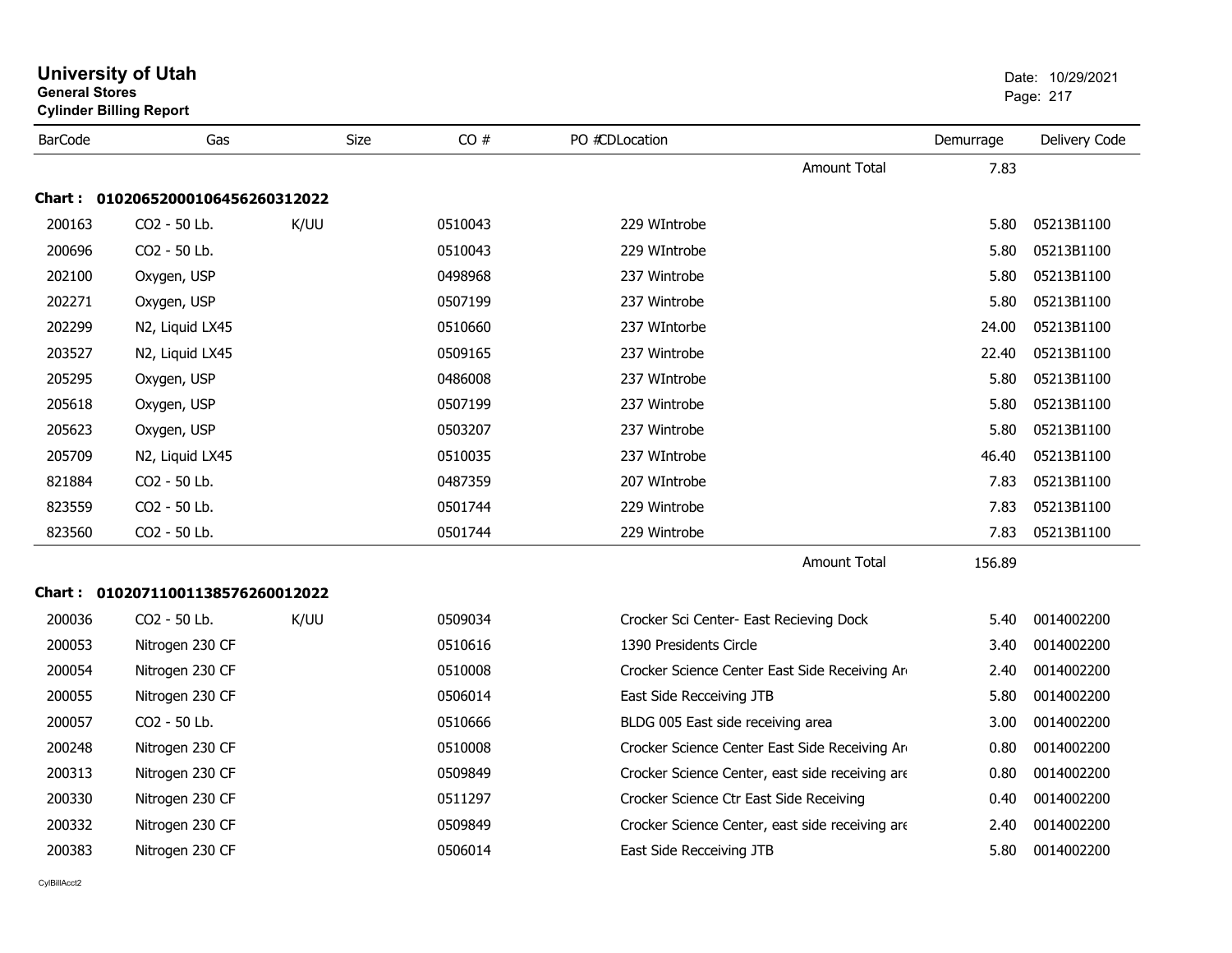## **University of Utah** Date: 10/29/2021 **General Stores**s and the contract of the contract of the contract of the contract of the contract of the contract of the contract of the contract of the contract of the contract of the contract of the contract of the contract of the cont **Cylinder Billing Report**

| <b>BarCode</b> | Gas             | Size    | CO# | PO #CDLocation                                  | Demurrage | Delivery Code |
|----------------|-----------------|---------|-----|-------------------------------------------------|-----------|---------------|
| 200388         | Nitrogen 230 CF | 0510258 |     | 1390 Presidents Circle                          | 5.00      | 0014002200    |
| 200500         | Nitrogen 230 CF | 0510258 |     | 1390 Presidents Circle                          | 5.00      | 0014002200    |
| 200502         | Nitrogen 230 CF | 0510258 |     | 1390 Presidents Circle                          | 5.00      | 0014002200    |
| 200514         | Nitrogen 230 CF | 0509849 |     | Crocker Science Center, east side receiving are | 0.80      | 0014002200    |
| 200539         | CO2 - 50 Lb.    | 0510666 |     | BLDG 005 East side receiving area               | 3.00      | 0014002200    |
| 200548         | Nitrogen 230 CF | 0509760 |     | Crocker Science Center, east side receiving are | 0.80      | 0014002200    |
| 200548         | Nitrogen 230 CF | 0510616 |     | 1390 Presidents Circle                          | 3.40      | 0014002200    |
| 200565         | Nitrogen 230 CF | 0510258 |     | 1390 Presidents Circle                          | 5.00      | 0014002200    |
| 200567         | Nitrogen 230 CF | 0506014 |     | East Side Recceiving JTB                        | 5.80      | 0014002200    |
| 200586         | Nitrogen 230 CF | 0510008 |     | Crocker Science Center East Side Receiving Arm  | 2.40      | 0014002200    |
| 200589         | Nitrogen 230 CF | 0506014 |     | East Side Recceiving JTB                        | 5.80      | 0014002200    |
| 200590         | Nitrogen 230 CF | 0509849 |     | Crocker Science Center, east side receiving are | 0.80      | 0014002200    |
| 200645         | Nitrogen 230 CF | 0509849 |     | Crocker Science Center, east side receiving are | 0.80      | 0014002200    |
| 200645         | Nitrogen 230 CF | 0510616 |     | 1390 Presidents Circle                          | 3.00      | 0014002200    |
| 200695         | CO2 - 50 Lb.    | 0507629 |     | CSC - DOCK                                      | 0.80      | 0014002200    |
| 200695         | CO2 - 50 Lb.    | 0510666 |     | BLDG 005 East side receiving area               | 3.00      | 0014002200    |
| 200699         | CO2 - 50 Lb.    | 0507629 |     | CSC - DOCK                                      | 2.40      | 0014002200    |
| 200706         | Nitrogen 230 CF | 0510301 |     | Crocker Science Ctr East Side Receiving Area    | 4.40      | 0014002200    |
| 200715         | Nitrogen 230 CF | 0511297 |     | Crocker Science Ctr East Side Receiving         | 0.40      | 0014002200    |
| 200815         | Nitrogen 230 CF | 0510616 |     | 1390 Presidents Circle                          | 3.40      | 0014002200    |
| 200827         | CO2 - 50 Lb.    | 0510666 |     | BLDG 005 East side receiving area               | 3.00      | 0014002200    |
| 200839         | Nitrogen 230 CF | 0510301 |     | Crocker Science Ctr East Side Receiving Area    | 4.80      | 0014002200    |
| 200850         | Nitrogen 230 CF | 0511297 |     | Crocker Science Ctr East Side Receiving         | 0.40      | 0014002200    |
| 201019         | Nitrogen 230 CF | 0509419 |     | Crocker Science Center, east side receiving are | 0.80      | 0014002200    |
| 201019         | Nitrogen 230 CF | 0510616 |     | 1390 Presidents Circle                          | 3.40      | 0014002200    |
| 201026         | Nitrogen 230 CF | 0509849 |     | Crocker Science Center, east side receiving are | 0.80      | 0014002200    |
| 201165         | Nitrogen 230 CF | 0510301 |     | Crocker Science Ctr East Side Receiving Area    | 4.80      | 0014002200    |
| 201173         | Nitrogen 230 CF | 0510301 |     | Crocker Science Ctr East Side Receiving Area    | 4.80      | 0014002200    |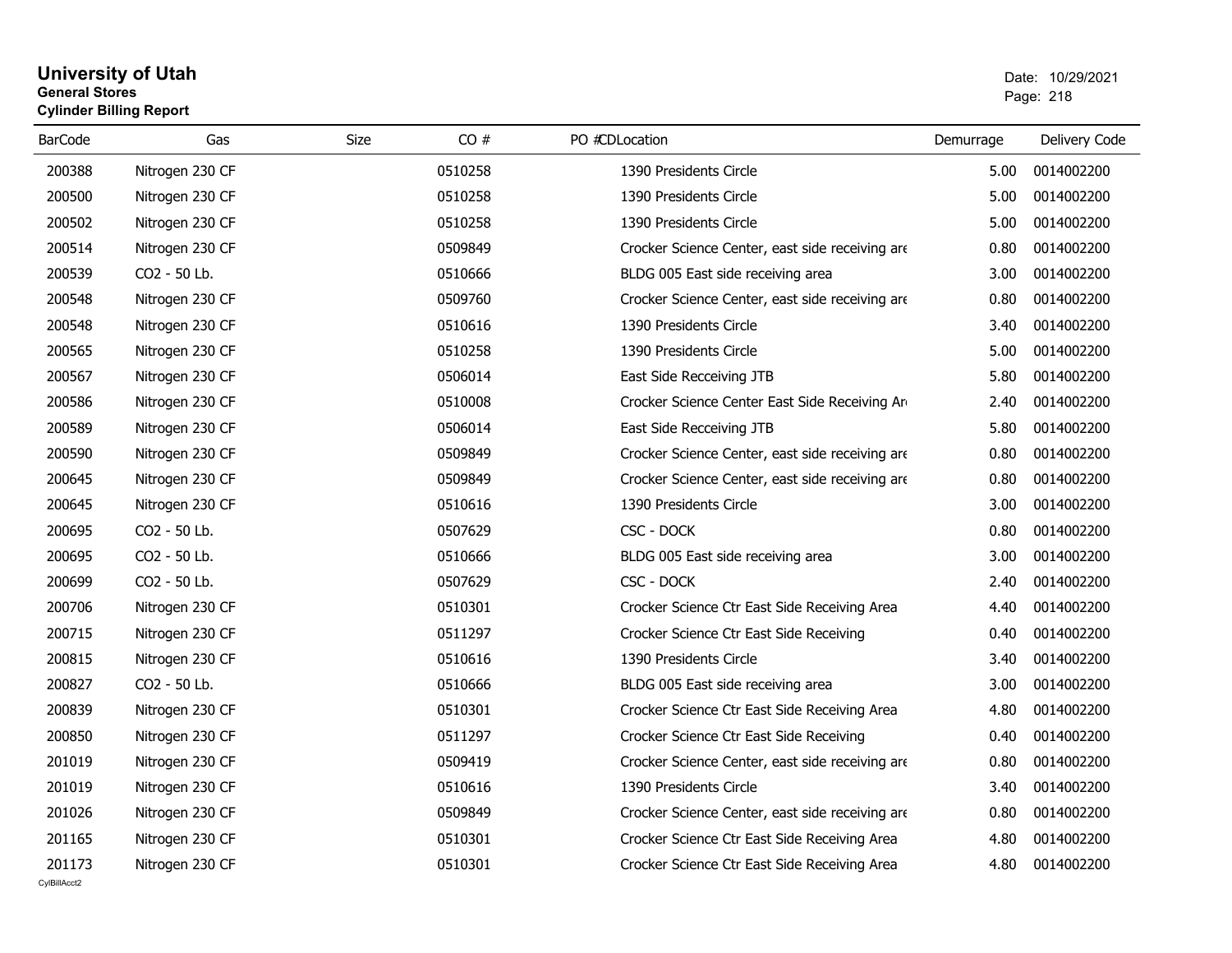## **University of Utah** Date: 10/29/2021 **General Stores**end and the state of the state of the state of the state of the state of the state of the state of the state of the state of the state of the state of the state of the state of the state of the state of the state of the st **Cylinder Billing Report**

| <b>BarCode</b> | Gas             | Size<br>CO# | PO #CDLocation                                  | Demurrage | Delivery Code |
|----------------|-----------------|-------------|-------------------------------------------------|-----------|---------------|
| 201299         | Nitrogen 230 CF | 0506014     | East Side Recceiving JTB                        | 5.80      | 0014002200    |
| 201313         | Nitrogen 230 CF | 0510139     | Crocker Science Ctr                             | 1.60      | 0014002200    |
| 201396         | Nitrogen 230 CF | 0510258     | 1390 Presidents Circle                          | 5.00      | 0014002200    |
| 201400         | Nitrogen 230 CF | 0510008     | Crocker Science Center East Side Receiving Arm  | 2.40      | 0014002200    |
| 201571         | Nitrogen 230 CF | 0509621     | EAST SIDE RECEIVING AREA CSC                    | 0.80      | 0014002200    |
| 201603         | Nitrogen 230 CF | 0510258     | 1390 Presidents Circle                          | 5.00      | 0014002200    |
| 201679         | CO2 - 50 Lb.    | 0509034     | Crocker Sci Center- East Recieving Dock         | 5.80      | 0014002200    |
| 201703         | Nitrogen 230 CF | 0510301     | Crocker Science Ctr East Side Receiving Area    | 4.80      | 0014002200    |
| 201745         | Nitrogen 230 CF | 0510301     | Crocker Science Ctr East Side Receiving Area    | 4.80      | 0014002200    |
| 201762         | Nitrogen 230 CF | 0475060     | Crocker Science Center                          | 5.80      | 0014002200    |
| 201767         | Nitrogen 230 CF | 0509849     | Crocker Science Center, east side receiving are | 0.80      | 0014002200    |
| 201858         | Nitrogen 230 CF | 0510616     | 1390 Presidents Circle                          | 3.40      | 0014002200    |
| 202058         | Nitrogen 230 CF | 0510008     | Crocker Science Center East Side Receiving Arm  | 0.80      | 0014002200    |
| 202059         | Nitrogen 230 CF | 0497632     | <b>BLDG 005</b>                                 | 5.80      | 0014002200    |
| 202215         | Nitrogen 230 CF | 0510258     | 1390 Presidents Circle                          | 4.60      | 0014002200    |
| 202269         | Nitrogen 230 CF | 0510139     | Crocker Science Ctr                             | 5.00      | 0014002200    |
| 202508         | CO2 - 50 Lb.    | 0509034     | Crocker Sci Center- East Recieving Dock         | 5.40      | 0014002200    |
| 202601         | CO2 - 50 Lb.    | 0507629     | CSC - DOCK                                      | 2.40      | 0014002200    |
| 202723         | Nitrogen 230 CF | 0509760     | Crocker Science Center, east side receiving are | 0.80      | 0014002200    |
| 202723         | Nitrogen 230 CF | 0510616     | 1390 Presidents Circle                          | 3.40      | 0014002200    |
| 202727         | Nitrogen 230 CF | 0510008     | Crocker Science Center East Side Receiving Arm  | 2.40      | 0014002200    |
| 202896         | CO2 - 50 Lb.    | 0509034     | Crocker Sci Center- East Recieving Dock         | 5.80      | 0014002200    |
| 202940         | Nitrogen 230 CF | 0510301     | Crocker Science Ctr East Side Receiving Area    | 4.80      | 0014002200    |
| 203464         | Nitrogen 230 CF | 0509849     | Crocker Science Center, east side receiving are | 0.80      | 0014002200    |
| 203464         | Nitrogen 230 CF | 0510616     | 1390 Presidents Circle                          | 3.40      | 0014002200    |
| 203686         | Nitrogen 230 CF | 0510258     | 1390 Presidents Circle                          | 2.00      | 0014002200    |
| 203882         | CO2 - 50 Lb.    | 0507629     | CSC - DOCK                                      | 0.80      | 0014002200    |
| 203882         | CO2 - 50 Lb.    | 0510666     | BLDG 005 East side receiving area               | 3.00      | 0014002200    |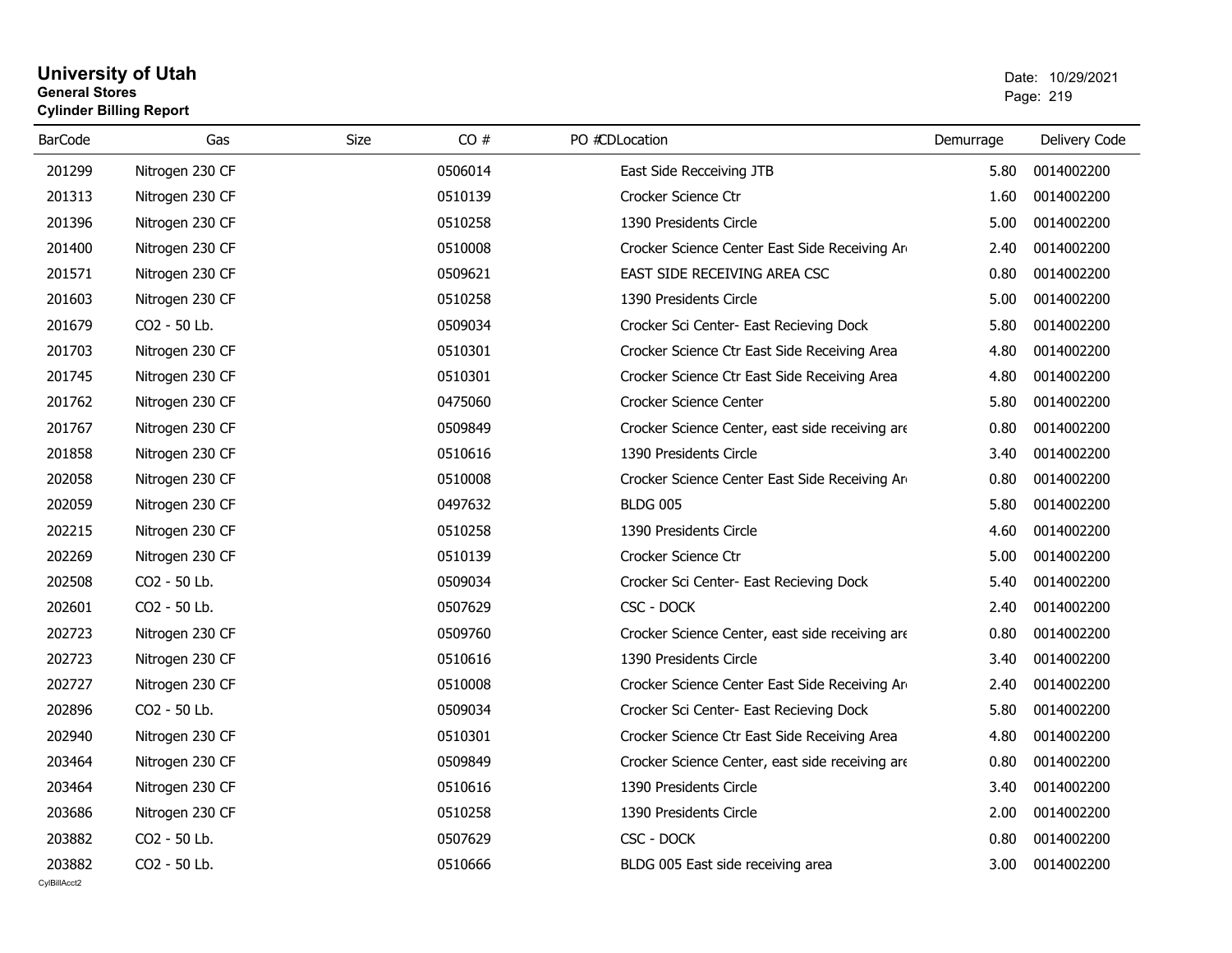## **University of Utah** Date: 10/29/2021 **General Stores**er and the state of the state of the state of the state of the state of the state of the state of the state of the state of the state of the state of the state of the state of the state of the state of the state of the sta **Cylinder Billing Report**

| <b>BarCode</b> | Gas                               | <b>Size</b>      | CO#     | PO #CDLocation                                 | Demurrage | Delivery Code |
|----------------|-----------------------------------|------------------|---------|------------------------------------------------|-----------|---------------|
| 203936         | Nitrogen 230 CF                   |                  | 0510301 | Crocker Science Ctr East Side Receiving Area   | 4.80      | 0014002200    |
| 205377         | CO2 - 50 Lb.                      |                  | 0510666 | BLDG 005 East side receiving area              | 3.00      | 0014002200    |
| 205393         | Nitrogen 230 CF                   |                  | 0506014 | East Side Recceiving JTB                       | 5.80      | 0014002200    |
| 205396         | Nitrogen 230 CF                   |                  | 0510008 | Crocker Science Center East Side Receiving Are | 2.40      | 0014002200    |
| 205408         | Nitrogen 230 CF                   |                  | 0510008 | Crocker Science Center East Side Receiving Arm | 2.40      | 0014002200    |
| 821025         | Nitrogen                          |                  | 0481158 | Crocker Science Center                         | 7.83      | 0014002200    |
| 824446         | Nitrogen                          |                  | 0509587 | 214 CSC                                        | 1.08      | 0014002200    |
| 824447         | Nitrogen                          |                  | 0509587 | 214 CSC                                        | 1.08      | 0014002200    |
| 824458         | Nitrogen 230 CF                   |                  | 0510301 | Crocker Science Ctr East Side Receiving Area   | 6.48      | 0014002200    |
| 824459         | Nitrogen 230 CF                   |                  | 0510301 | Crocker Science Ctr East Side Receiving Area   | 6.48      | 0014002200    |
|                |                                   |                  |         | Amount Total                                   | 252.55    |               |
|                | Chart: 01020722500190356260012022 |                  |         |                                                |           |               |
| 201307         | N2, Liquid LX45                   | <b>180 LTR/U</b> | 0509779 | <b>578 BPRB</b>                                | 22.40     | 05213R2100    |
| 201870         | N2, Liquid LX45                   |                  | 0510516 | <b>578 BPRB</b>                                | 20.80     | 05213R2100    |
| 203017         | N2, Liquid LX45                   |                  | 0509779 | <b>578 BPRB</b>                                | 22.40     | 05213R2100    |
| 203530         | N2, Liquid LX45                   |                  | 0510516 | 578 BPRB                                       | 20.80     | 05213R2100    |
| 204435         | N2, Liquid LX45                   |                  | 0510989 | 578 BPRB                                       | 3.20      | 05213R2100    |
| 205935         | N2, Liquid LX45                   |                  | 0510989 | 578 BPRB                                       | 3.20      | 05213R2100    |
|                |                                   |                  |         | <b>Amount Total</b>                            | 92.80     |               |
|                | Chart: 01020726000169916260012022 |                  |         |                                                |           |               |
| 200028         | CO2 - 50 Lb.                      | K/UU             | 0476898 | 4344 SMBB                                      | 5.80      | 0151043400    |
| 200097         | CO2 - Siphon                      |                  | 0423439 | 4340 SMBB                                      | 4.64      | 0151043400    |
| 201854         | CO2 - 50 Lb.                      |                  | 0476898 | 4344 SMBB                                      | 5.80      | 0151043400    |
| 202343         | CO2 - 50 Lb.                      |                  | 0503145 | 574 BPRB                                       | 5.80      | 0550050010    |
| 202466         | CO2 - 50 Lb.                      |                  | 0503145 | 574 BPRB                                       | 5.80      | 0550050010    |
| 202735         | CO2 - Siphon                      |                  | 0423439 | 4340 SMBB                                      | 4.64      | 0151043400    |
| 203325         | Oxygen, USP                       |                  | 0488716 | 065 BPRB                                       | 5.80      | 0550050010    |
|                |                                   |                  |         |                                                |           |               |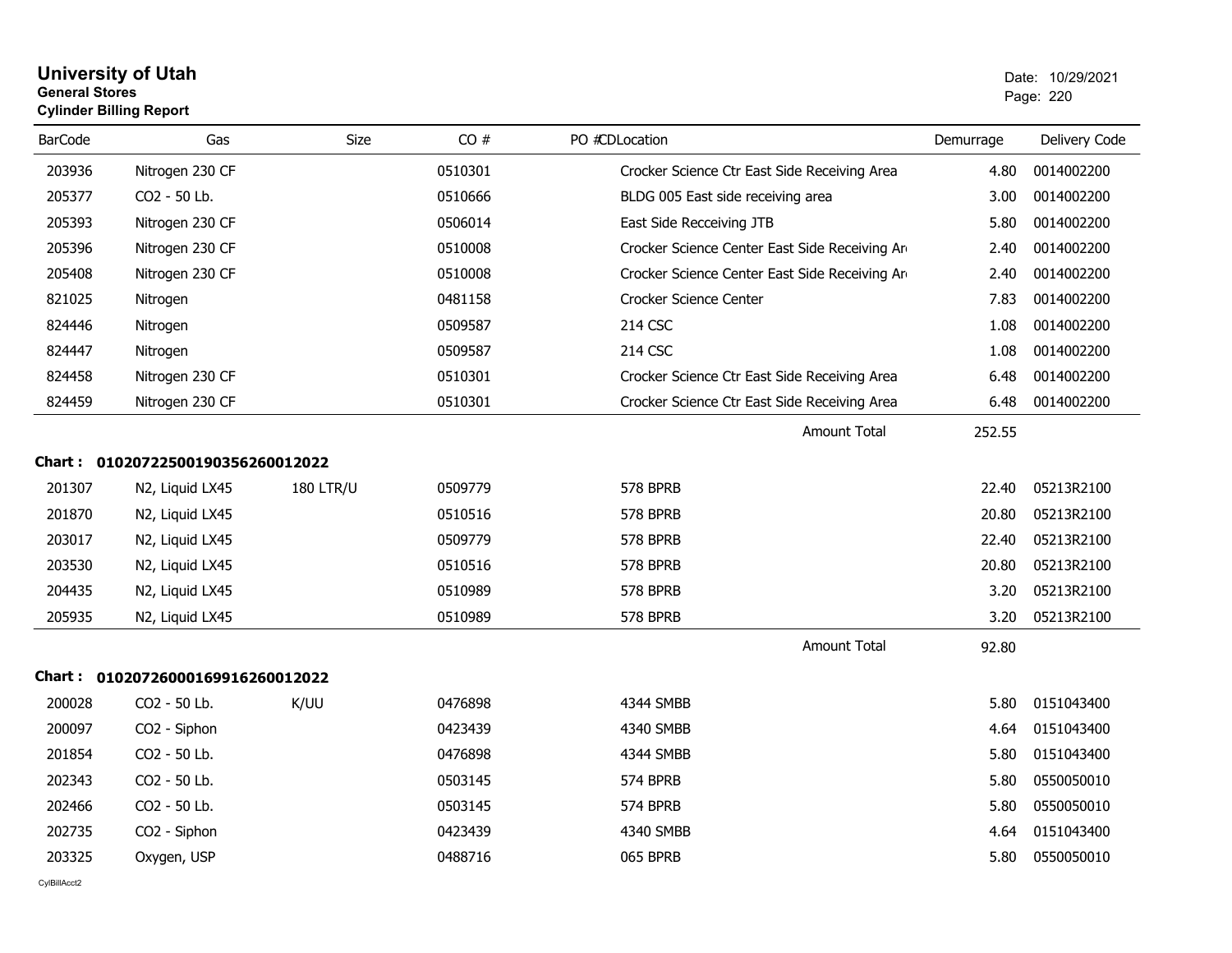**Cylinder Billing Report**

| <b>BarCode</b> | Gas                                 | Size | CO#     | PO #CDLocation                                 | Demurrage | Delivery Code |
|----------------|-------------------------------------|------|---------|------------------------------------------------|-----------|---------------|
| 204724         | CO2 - 50 Lb.                        |      | 0503145 | 574 BPRB                                       | 5.80      | 0550050010    |
|                |                                     |      |         | <b>Amount Total</b>                            | 44.08     |               |
|                | Chart: 01020812000289456260312022   |      |         |                                                |           |               |
| 202472         | CO2 - 50 Lb.                        | K/UU | 0508879 | <b>2747 HCI RS</b>                             | 5.80      | 0555113760    |
|                |                                     |      |         | Amount Total                                   | 5.80      |               |
|                | Chart: 0102101500054504454626002022 |      |         |                                                |           |               |
| 200120         | Helium - 219 CF                     | K/UU | 0487855 | BLDG 10 SP Loading Dock                        | 5.80      | 0083002010    |
| 200932         | Argon                               |      | 0478887 | JFB SP Loading Dock Attn: SHanti Deemyad       | 5.80      | 0083002010    |
| 201421         | Argon                               |      | 0509162 | SP Loading Dock                                | 5.80      | 0083002010    |
| 821938         | 5% H2 95% N2                        |      | 0488196 | Loading Dock SP (Building 10), Attn: Shanti De | 7.83      | 0083002010    |
|                |                                     |      |         | <b>Amount Total</b>                            | 25.23     |               |
|                | Chart: 0102101500055800416626002022 |      |         |                                                |           |               |
| 200381         | Nitrogen, UHP                       | K/UU | 0505648 | BLDG 10 SP Loading Dock                        | 5.80      | 0083002010    |
| 200944         | Nitrogen, UHP                       |      | 0508964 | BLDG 10 SP Loading Dock                        | 5.80      | 0083002010    |
| 200947         | Nitrogen, UHP                       |      | 0505648 | BLDG 10 SP Loading Dock                        | 5.80      | 0083002010    |
| 202387         | Nitrogen, UHP                       |      | 0497623 | BLDG 19 INSCC West entrance                    | 5.80      | 0083002010    |
| 203317         | Oxygen, USP                         |      | 0495595 | BLDG 10 SP loading Dock                        | 5.80      | 0083002010    |
| 203328         | Oxygen, USP                         |      | 0480807 | JFB SP Loading Dock Attn: Henna Popli          | 5.80      | 0083002010    |
| 820988         | Oxygen, USP                         |      | 0481007 | JFB SP LOADING DOCK ATTN: HENNA POPLI          | 7.83      | 0083002010    |
| 822127         | Nitrogen, UHP                       |      | 0490611 | JFB SW Rotunda Entrance                        | 7.83      | 0083002010    |
| 822134         | Nitrogen, UHP                       |      | 0490611 | JFB SW Rotunda Entrance                        | 7.83      | 0083002010    |
| 824202         | 5% H2 95% N2                        |      | 0507857 | BLDG. 10 SP Loading Dock                       | 7.83      | 0083002010    |
|                |                                     |      |         | <b>Amount Total</b>                            | 66.12     |               |
|                | Chart: 0102101500055800799626002022 |      |         |                                                |           |               |
| 200345         | Nitrogen, UHP                       | K/UU | 0507859 | BLDG. 10 SP Loading Dock                       | 5.80      | 0083002010    |
| 200606         | Nitrogen, UHP                       |      | 0507859 | BLDG. 10 SP Loading Dock                       | 5.80      | 0083002010    |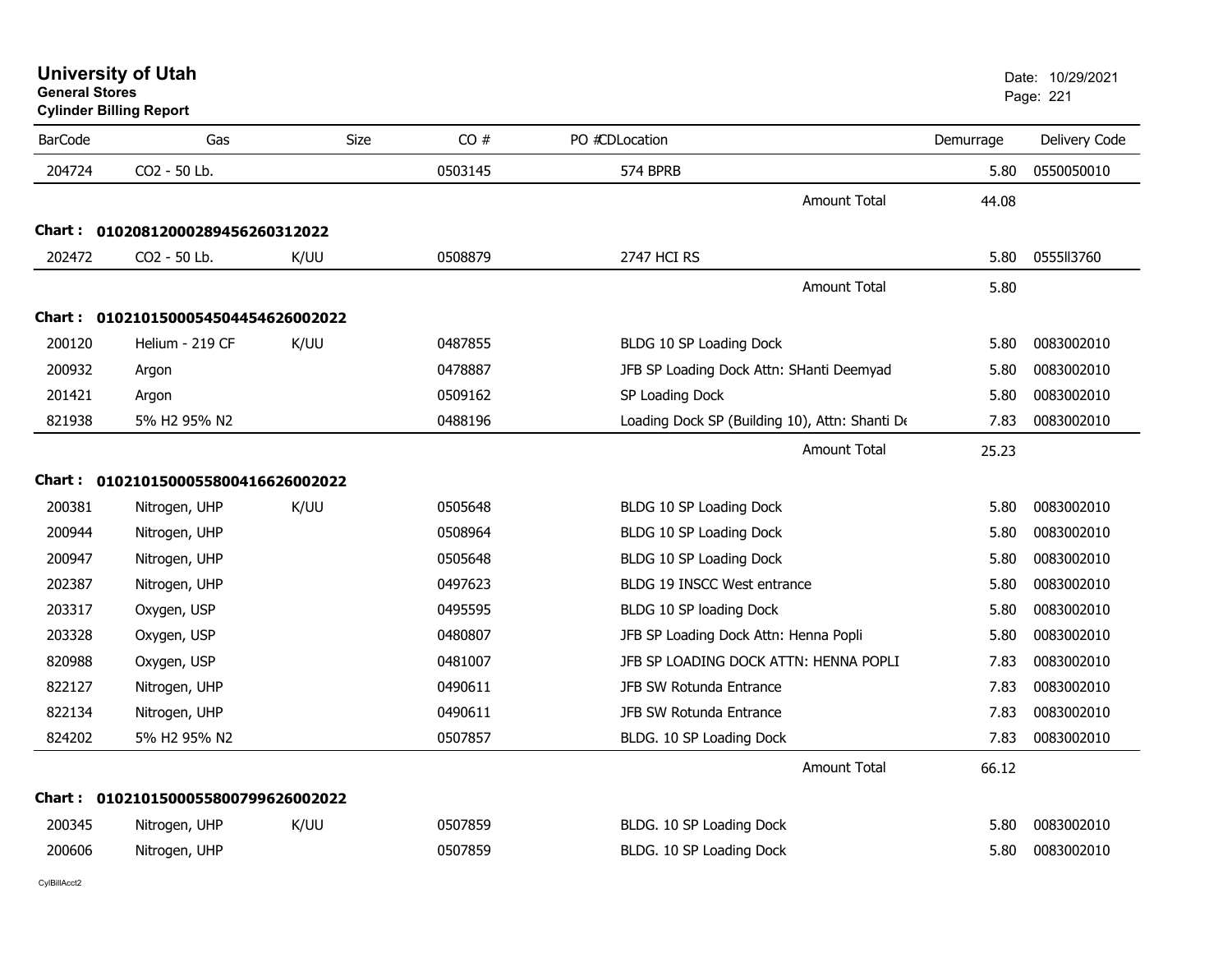## **University of Utah** Date: 10/29/2021 **General Stores**estate the control of the control of the control of the control of the control of the control of the control of the control of the control of the control of the control of the control of the control of the control of the c **Cylinder Billing Report**

| <b>BarCode</b> | Gas                                 | Size             | CO#     | PO #CDLocation                               | Demurrage | Delivery Code |
|----------------|-------------------------------------|------------------|---------|----------------------------------------------|-----------|---------------|
| 200704         | Nitrogen, UHP                       |                  | 0505940 | BLDG. 10 SP Loading Dock                     | 5.80      | 0083002010    |
| 201194         | Air - 233 CF                        |                  | 0462204 | $114$ jfb                                    | 4.64      | 0083002010    |
| 201370         | Helium - 219 CF                     |                  | 0493719 | JFB SW Rotunda Entrance                      | 5.80      | 0083002010    |
| 201593         | Nitrogen, UHP                       |                  | 0493706 | JFB SW Rotunda Entrance                      | 5.80      | 0083002010    |
| 201613         | Helium - 219 CF                     |                  | 0493719 | JFB SW Rotunda Entrance                      | 5.80      | 0083002010    |
| 201619         | Helium - UHP                        |                  | 0478043 | JFB SP Loading Dock Attn: HEnna Popli        | 5.80      | 0083002010    |
| 201621         | Helium - 219 CF                     |                  | 0493719 | JFB SW Rotunda Entrance                      | 5.80      | 0083002010    |
| 201916         | Helium - 219 CF                     |                  | 0493719 | JFB SW Rotunda Entrance                      | 5.80      | 0083002010    |
| 202081         | Helium - UHP                        |                  | 0482115 | JFB SP Loading Dock Attn: Xin Pan            | 5.80      | 0083002010    |
| 203024         | Nitrogen, UHP                       |                  | 0505940 | BLDG. 10 SP Loading Dock                     | 5.80      | 0083002010    |
| 203279         | Helium - UHP                        |                  | 0510472 | BLDG 10 SP Loading Dock                      | 3.60      | 0083002010    |
| 203825         | Helium - UHP                        |                  | 0478043 | JFB SP Loading Dock Attn: HEnna Popli        | 5.80      | 0083002010    |
| 203981         | Helium - 219 CF                     |                  | 0493719 | JFB SW Rotunda Entrance                      | 5.80      | 0083002010    |
| 204672         | Nitrogen, UHP                       |                  | 0465470 | 114 JFB                                      | 5.80      | 0083002010    |
| 205804         | Nitrogen 40 CF                      |                  | 0492607 | JFB SW Rotunda Entrance                      | 5.80      | 0083002010    |
| 820485         | Nitrogen, UHP                       |                  | 0478684 | JFB SP Loading Dock Attn: Henna Popli        | 7.83      | 0083002010    |
| 822088         | Nitrogen, UHP                       |                  | 0490072 | BLDG 10 SP Loading DOck - Order for: Xin Par | 7.83      | 0083002010    |
| 822089         | Nitrogen, UHP                       |                  | 0490072 | BLDG 10 SP Loading DOck - Order for: Xin Par | 7.83      | 0083002010    |
| 822381         | 5% H2 95% N2                        |                  | 0492945 | JFB SW Rotunda Entrance                      | 7.83      | 0083002010    |
| 823171         | 5% H2 95% N2                        |                  | 0498102 | JFB SW Rotunda Entrance                      | 7.83      | 0083002010    |
| 823654         | Nitrogen, UHP                       |                  | 0502930 | BLDG 10 SP Loading DOck                      | 7.83      | 0083002010    |
| 823655         | Nitrogen, UHP                       |                  | 0502930 | BLDG 10 SP Loading DOck                      | 7.83      | 0083002010    |
| 824291         | 5% H2 95% N2                        |                  | 0510471 | BLDG 10 SP Loading Dock                      | 4.86      | 0083002010    |
| 824292         | 5% H2 95% N2                        |                  | 0510215 | BLDG 10 SP Loading Dock                      | 6.75      | 0083002010    |
|                |                                     |                  |         | <b>Amount Total</b>                          | 161.66    |               |
|                | Chart: 0102101500055800924626002022 |                  |         |                                              |           |               |
| 203018         | N2, Liquid LX45                     | <b>180 LTR/U</b> | 0507442 | <b>BLDG 83 JFB B-13</b>                      | 46.40     | 0083002010    |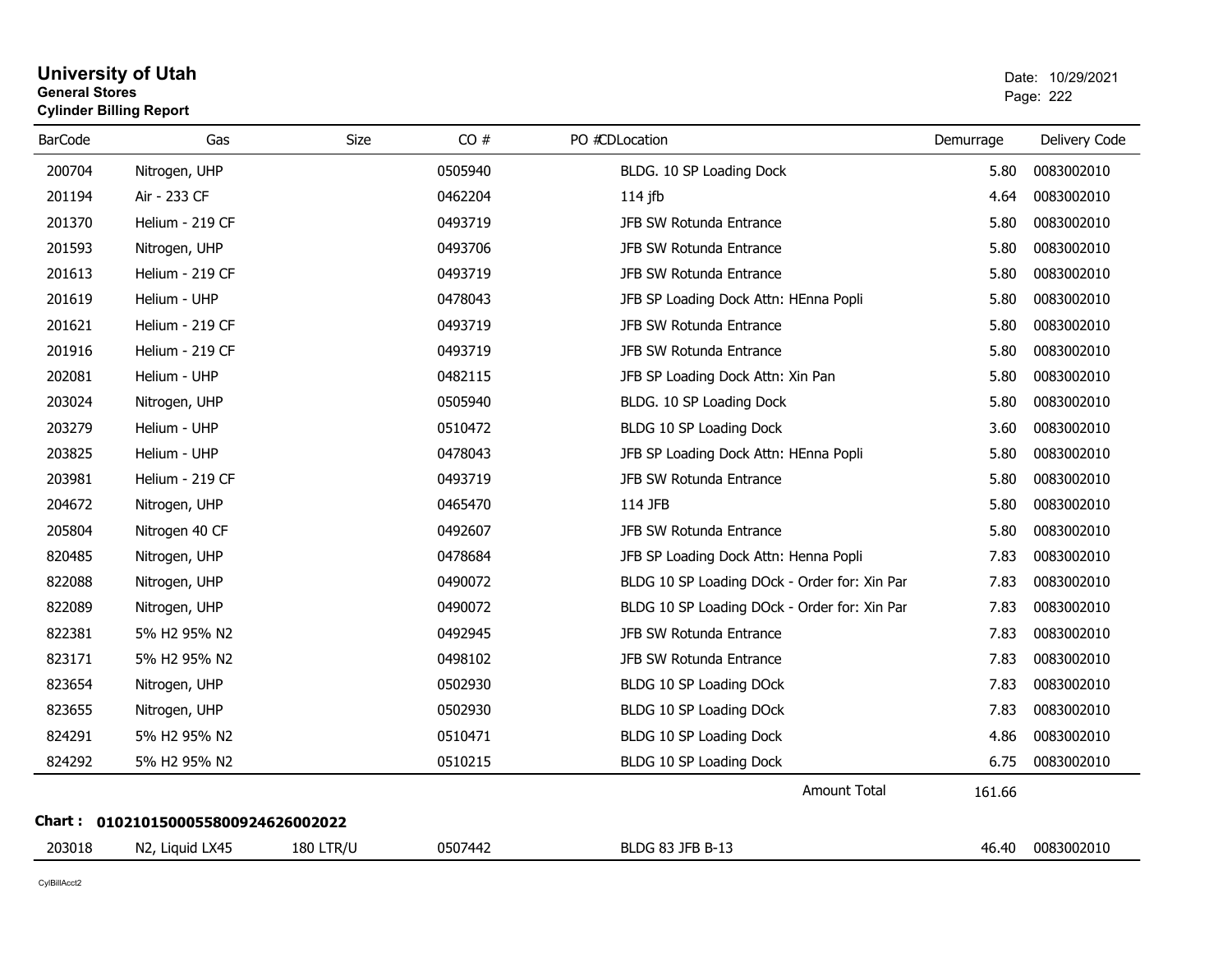| <b>University of Utah</b><br><b>General Stores</b><br><b>Cylinder Billing Report</b> |                                     |      |         |                                          |           | Date: 10/29/2021<br>Page: 223 |  |
|--------------------------------------------------------------------------------------|-------------------------------------|------|---------|------------------------------------------|-----------|-------------------------------|--|
| <b>BarCode</b>                                                                       | Gas                                 | Size | CO#     | PO #CDLocation                           | Demurrage | Delivery Code                 |  |
|                                                                                      |                                     |      |         | Amount Total                             | 46.40     |                               |  |
|                                                                                      | Chart: 0102101500058502811626002022 |      |         |                                          |           |                               |  |
| 200121                                                                               | Helium - UHP                        | K/UU | 0509870 | BLDG. 10 SP Loading Dock                 | 5.80      | 0083002010                    |  |
| 200122                                                                               | Helium - UHP                        |      | 0507162 | BLDG 10 SP Loading Dock                  | 5.80      | 0083002010                    |  |
| 200531                                                                               | Argon                               |      | 0506523 | BLDG 10 SP Loading Dock                  | 5.80      | 0083002010                    |  |
| 200869                                                                               | N2, Liquid LX45                     |      | 0505942 | <b>JFB B-21</b>                          | 46.40     | 0083002010                    |  |
| 200920                                                                               | Helium - UHP                        |      | 0507443 | BLDG 10 SP Loading Dock                  | 5.80      | 0083002010                    |  |
| 201152                                                                               | Argon                               |      | 0511130 | BLDG 10 SP Loading DOck                  | 1.40      | 0083002010                    |  |
| 201162                                                                               | Argon                               |      | 0511130 | BLDG 10 SP Loading DOck                  | 1.40      | 0083002010                    |  |
| 201683                                                                               | Helium - UHP                        |      | 0507443 | BLDG 10 SP Loading Dock                  | 0.80      | 0083002010                    |  |
| 202372                                                                               | Helium - UHP                        |      | 0510470 | BLDG 10 SP Loaidng Dock                  | 3.60      | 0083002010                    |  |
| 203524                                                                               | N2, Liquid LX45                     |      | 0509161 | B <sub>21</sub> JFB                      | 17.60     | 0083002010                    |  |
| 203820                                                                               | Argon                               |      | 0508963 | BLDG 10 SP Loading Dock                  | 5.80      | 0083002010                    |  |
| 203898                                                                               | Argon                               |      | 0508963 | BLDG 10 SP Loading Dock                  | 5.80      | 0083002010                    |  |
| 204484                                                                               | N2, Liquid LX45                     |      | 0510469 | BLDG 83 JFBB-21                          | 28.80     | 0083002010                    |  |
| 823931                                                                               | Argon                               |      | 0506523 | BLDG 10 SP Loading Dock                  | 7.83      | 0083002010                    |  |
|                                                                                      |                                     |      |         | Amount Total                             | 142.63    |                               |  |
|                                                                                      | Chart: 0102101500058502821626002022 |      |         |                                          |           |                               |  |
| 200134                                                                               | Helium - 219 CF                     | K/UU | 0477432 | JFB SP Loading Dock Attn: Devon Fischer  | 5.80      | 0083002010                    |  |
| 200878                                                                               | Nitrogen 230 CF                     |      | 0444690 | 115 S 1400 E Loading Dock                | 4.64      | 0083002010                    |  |
| 200935                                                                               | Helium - 219 CF                     |      | 0477432 | JFB SP Loading Dock Attn: Devon Fischer  | 5.80      | 0083002010                    |  |
| 201877                                                                               | Helium - 219 CF                     |      | 0477432 | JFB SP Loading Dock Attn: Devon Fischer  | 5.80      | 0083002010                    |  |
| 201914                                                                               | Helium - 219 CF                     |      | 0477432 | JFB SP Loading Dock Attn: Devon Fischer  | 5.80      | 0083002010                    |  |
| 202064                                                                               | Helium - 219 CF                     |      | 0477432 | JFB SP Loading Dock Attn: Devon Fischer  | 5.80      | 0083002010                    |  |
| 203864                                                                               | Helium - 219 CF                     |      | 0477432 | JFB SP Loading Dock Attn: Devon Fischer  | 5.80      | 0083002010                    |  |
| 204487                                                                               | N2, Liquid LX45                     |      | 0510217 | BLDG 19 INSCC WWest entrance (INSCC 123) | 40.00     | 0083002010                    |  |
| 205500                                                                               | Nitrogen 230 CF                     |      | 0391786 | 114 JFB                                  | 4.64      | 0083002010                    |  |
|                                                                                      |                                     |      |         |                                          |           |                               |  |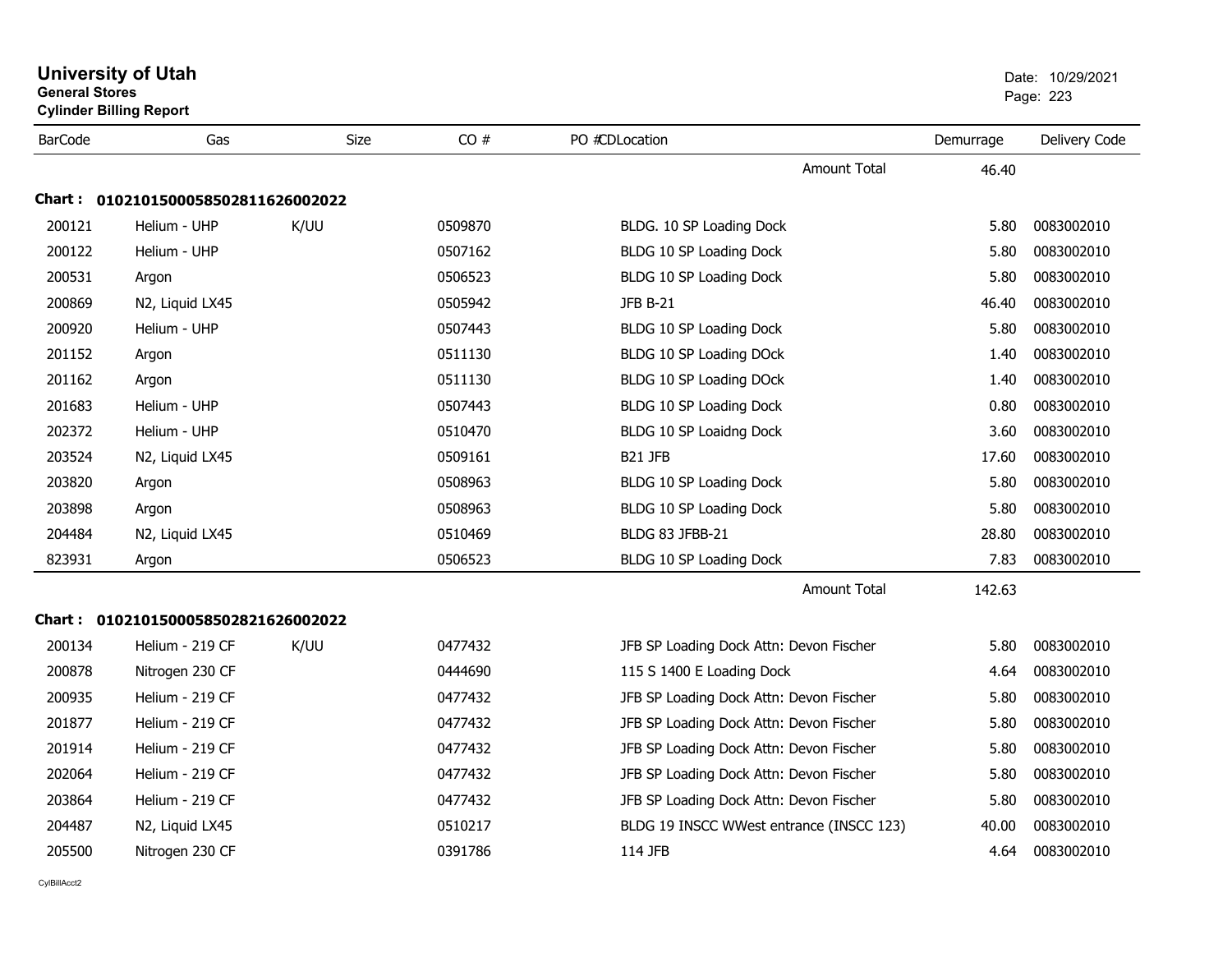|                | <b>University of Utah</b><br>Date: 10/29/2021<br><b>General Stores</b><br>Page: 224<br><b>Cylinder Billing Report</b> |           |         |                         |                     |           |               |
|----------------|-----------------------------------------------------------------------------------------------------------------------|-----------|---------|-------------------------|---------------------|-----------|---------------|
| <b>BarCode</b> | Gas                                                                                                                   | Size      | CO#     | PO #CDLocation          |                     | Demurrage | Delivery Code |
| 205563         | Argon - UHP                                                                                                           |           | 0452183 | 114 JFB                 |                     | 4.64      | 0083002010    |
| 816299         | Helium - 219 CF                                                                                                       |           | 0451341 | 114 JFB                 |                     | 6.67      | 0083002010    |
| 823652         | Nitrogen, UHP                                                                                                         |           | 0503237 | BLDG 10 SP Loading Dock |                     | 7.83      | 0083002010    |
|                |                                                                                                                       |           |         |                         | <b>Amount Total</b> | 103.22    |               |
| Chart :        | 0102101500058503124626002022                                                                                          |           |         |                         |                     |           |               |
| 200083         | Acetylene, CF                                                                                                         | Acty-CF/U | 0339700 |                         |                     | 4.64      | 0083002010    |
| 200150         | Oxygen - 125 CF                                                                                                       |           | 0487938 | Will Call               |                     | 5.80      | 0083002010    |
| 201158         | CO2 - 50 Lb.                                                                                                          |           | 0487938 | Will Call               |                     | 5.80      | 0083002010    |
| 203044         | Oxygen, USP                                                                                                           |           | 0474615 | 262 INCSS (COSMIC RAY)  |                     | 5.80      | 0083001140    |
| 203966         | Acetylene, CF                                                                                                         |           | 0474615 | 262 INCSS (COSMIC RAY)  |                     | 5.80      | 0083001140    |
| 800135         | Acetylene - B                                                                                                         |           | 0123498 | 320 JFB COSMIC RAY      |                     | 9.86      | 0083001140    |
| 819932         | CO2 - 50 Lb.                                                                                                          |           | 0474615 | 262 INCSS (COSMIC RAY)  |                     | 7.83      | 0083001140    |
|                |                                                                                                                       |           |         |                         | <b>Amount Total</b> | 45.53     |               |
| Chart :        | 01021036000329696260312022                                                                                            |           |         |                         |                     |           |               |
| 203120         | Oxygen, USP - E                                                                                                       | E/UU      | 0508337 | 2470 Eccles             |                     | 5.80      | 0555113760    |
|                |                                                                                                                       |           |         |                         | <b>Amount Total</b> | 5.80      |               |
|                | Chart: 01021122500268956260012022                                                                                     |           |         |                         |                     |           |               |
| 200512         | Air - 233 CF                                                                                                          | K/UU      | 0505145 | 3450 Skaggs             |                     | 5.80      | 0581036000    |
| 202043         | Air - 233 CF                                                                                                          |           | 0507281 | 3450 Skaggs             |                     | 4.40      | 0581036000    |
| 823976         | Oxygen, USP                                                                                                           |           | 0505145 | 3450 Skaggs             |                     | 5.94      | 0581036000    |
| 824146         | Oxygen, USP                                                                                                           |           | 0507281 | 3450 Skaggs             |                     | 7.83      | 0581036000    |
|                |                                                                                                                       |           |         |                         | <b>Amount Total</b> | 23.97     |               |
| Chart :        | 01021212000342506260212022                                                                                            |           |         |                         |                     |           |               |
| 200074         | Oxygen, USP                                                                                                           | K/UU      | 0509551 | 383 Colorow 208B        |                     | 5.20      | 0550050010    |
| 203037         | Oxygen, USP                                                                                                           |           | 0511213 | 383 COlorw Dr Rm 208    |                     | 0.60      | 0550050010    |
| 203038         | Oxygen, USP                                                                                                           |           | 0508165 | 383 Colorow 208B        |                     | 5.80      | 0550050010    |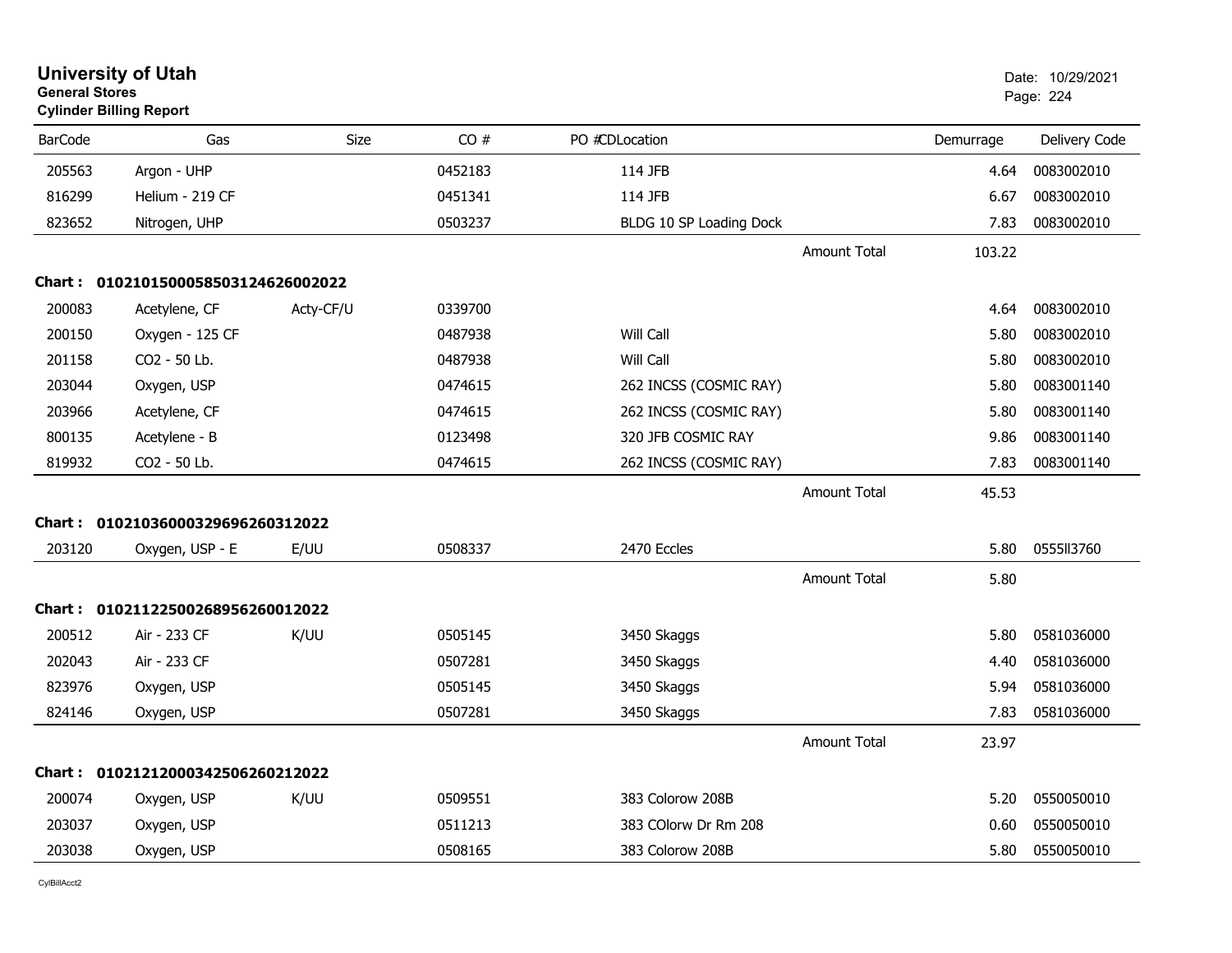|                | <b>Cylinder Billing Report</b>      |                  |         |                |                     |           |               |
|----------------|-------------------------------------|------------------|---------|----------------|---------------------|-----------|---------------|
| <b>BarCode</b> | Gas                                 | Size             | CO#     | PO #CDLocation |                     | Demurrage | Delivery Code |
|                |                                     |                  |         |                | <b>Amount Total</b> | 11.60     |               |
|                | Chart: 0102164500059315520626002022 |                  |         |                |                     |           |               |
| 200740         | CO2 - 50 Lb.                        | K/UU             | 0500613 | 5346 SMBB      |                     | 5.80      | 0582003010    |
| 204720         | CO2 - 50 Lb.                        |                  | 0500613 | 5346 SMBB      |                     | 5.80      | 0582003010    |
|                |                                     |                  |         |                | <b>Amount Total</b> | 11.60     |               |
| Chart :        | 01021646000296636260012022          |                  |         |                |                     |           |               |
| 201654         | CO2 - 50 Lb.                        | K/UU             | 0506780 | 5211 SMBB      |                     | 5.80      | 0582003010    |
| 202754         | CO2 - 50 Lb.                        |                  | 0506780 | 5211 SMBB      |                     | 5.80      | 0582003010    |
| 203992         | CO2 - 50 Lb.                        |                  | 0506780 | 5211 SMBB      |                     | 5.80      | 0582003010    |
| 205359         | CO2 - 50 Lb.                        |                  | 0506780 | 5211 SMBB      |                     | 5.80      | 0582003010    |
| 205662         | CO2 - 50 Lb.                        |                  | 0506780 | 5211 SMBB      |                     | 5.80      | 0582003010    |
|                |                                     |                  |         |                | <b>Amount Total</b> | 29.00     |               |
|                | Chart: 0261236635302022             |                  |         |                |                     |           |               |
| 823811         | NINF 265 LT 22                      | Liq-Airga        | 0510522 | 3935 HCH       |                     | 26.00     | 0556000000    |
| 824085         | NINF 265 LT 22                      |                  | 0509785 | 3935 HCH       |                     | 28.00     | 0556000000    |
| 824230         | NINF 265 LT 22                      |                  | 0510996 | 3935 HCH       |                     | 4.00      | 0556000000    |
|                |                                     |                  |         |                | <b>Amount Total</b> | 58.00     |               |
|                | Chart: 0261244628002022             |                  |         |                |                     |           |               |
| 201801         | N2, Liquid LX45                     | <b>180 LTR/U</b> | 0510836 | 3465 HCH       |                     | 11.20     | 0556000000    |
| 203714         | N2, Liquid LX45                     |                  | 0509625 | 3465 HCH       |                     | 17.60     | 0556000000    |
| 205589         | N2, Liquid LX45                     |                  | 0510117 | 3465 HCH       |                     | 17.60     | 0556000000    |
|                |                                     |                  |         |                | <b>Amount Total</b> | 46.40     |               |
|                | Chart: 0261262628602022             |                  |         |                |                     |           |               |
| 805254         | Sulfur Hexafluo                     | K-Praxair        | 0271357 | 1218 HCH       |                     | 15.37     | 0556015700    |
|                |                                     |                  |         |                | <b>Amount Total</b> | 15.37     |               |

**University of Utah** Date: 10/29/2021

estate the control of the control of the control of the control of the control of the control of the control of the control of the control of the control of the control of the control of the control of the control of the c

**General Stores**

**Chart : 0261262630402022**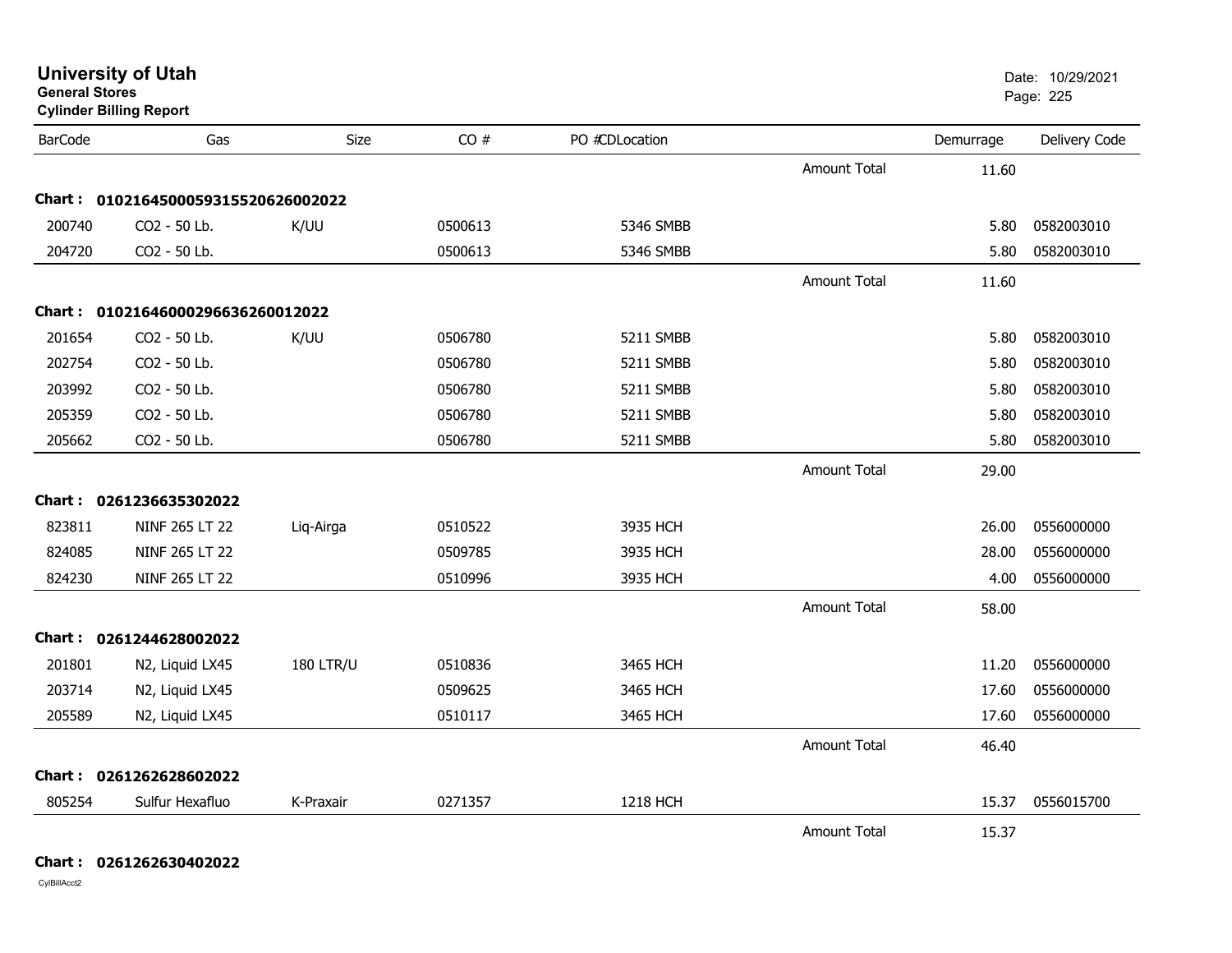|                | General Stores<br><b>Cylinder Billing Report</b> |             |         |                                             | Page: 226 |               |
|----------------|--------------------------------------------------|-------------|---------|---------------------------------------------|-----------|---------------|
| <b>BarCode</b> | Gas                                              | <b>Size</b> | CO#     | PO #CDLocation                              | Demurrage | Delivery Code |
| 202442         | Nitrogen, 35CF                                   |             | 0215447 |                                             | 5.22      | 05250B0500    |
|                |                                                  |             |         | <b>Amount Total</b>                         | 5.22      |               |
|                | Chart: 0261262656202022                          |             |         |                                             |           |               |
| 804447         | Sulfur Hexafluo                                  | K-Praxair   | 0247319 | 1218 HCH                                    | 15.95     | 0556015700    |
| 804498         | Sulfur Hexafluo                                  |             | 0249927 | 1218 HCH                                    | 15.95     | 0556000000    |
| 804699         | Sulfur Hexafluo                                  |             | 0254111 | 1218 HCH                                    | 6.96      | 0556015700    |
|                |                                                  |             |         | <b>Amount Total</b>                         | 38.86     |               |
|                | Chart: 0261438628002022                          |             |         |                                             |           |               |
| 202976         | CO2 - 20 Lb.                                     | 20#/UU      | 0240467 | 2620 HCH                                    | 5.80      | 0556000000    |
|                |                                                  |             |         | <b>Amount Total</b>                         | 5.80      |               |
|                | Chart: 0276057635302022                          |             |         |                                             |           |               |
| 201633         | Oxygen, USP - E                                  | E/UU        | 0473520 | 555 FOothill Dr Madsen Health Clinic RM 338 | 5.20      | 55501         |
| 202415         | Oxygen, USP - E                                  |             | 0473520 | 555 FOothill Dr Madsen Health Clinic RM 338 | 5.20      | 55501         |
| 203001         | Nitrous Oxide-E                                  |             | 0461892 | 1138 WILMINGTON AVE - SUGARHOUSE CLIN       | 4.64      | 55501         |
| 203003         | Nitrous Oxide-E                                  |             | 0476054 | 1138 Willmington Sugar house clinic         | 5.80      | 55501         |
| 203405         | Oxygen, USP - E                                  |             | 0473520 | 555 FOothill Dr Madsen Health Clinic RM 338 | 5.80      | 55501         |
| 203449         | Oxygen, USP - E                                  |             | 0447118 | 555 FOOTHILL # 301                          | 4.64      | 55501         |
| 204500         | Oxygen, USP - E                                  |             | 0453743 | 301 MADSEN                                  | 4.64      | 55501         |
| 205354         | Oxygen, USP - E                                  |             | 0304507 | 1138 WILMINGTON AVE                         | 4.64      | 55501         |
|                |                                                  |             |         | <b>Amount Total</b>                         | 40.56     |               |
|                | Chart: 0281057635302022                          |             |         |                                             |           |               |
| 202393         | Oxygen, USP - E                                  | E/UU        | 0510276 | <b>EAST SIDE OF BUILDING</b>                | 4.40      | 0904001000    |
| 202541         | Oxygen, USP - E                                  |             | 0510638 | <b>EAST SIDE OF BUILDING</b>                | 3.00      | 0904001000    |
| 202544         | Oxygen, USP - E                                  |             | 0507923 | <b>EAST SIDE OF BUILDING</b>                | 1.40      | 0904001000    |
| 202623         | Oxygen, USP - E                                  |             | 0509293 | EAST SIDE OF BUILDING                       | 2.80      | 0904001000    |
| 202625         | Oxygen, USP - E                                  |             | 0511223 | <b>EAST SIDE OF BUILDING</b>                | 0.40      | 0904001000    |
|                |                                                  |             |         |                                             |           |               |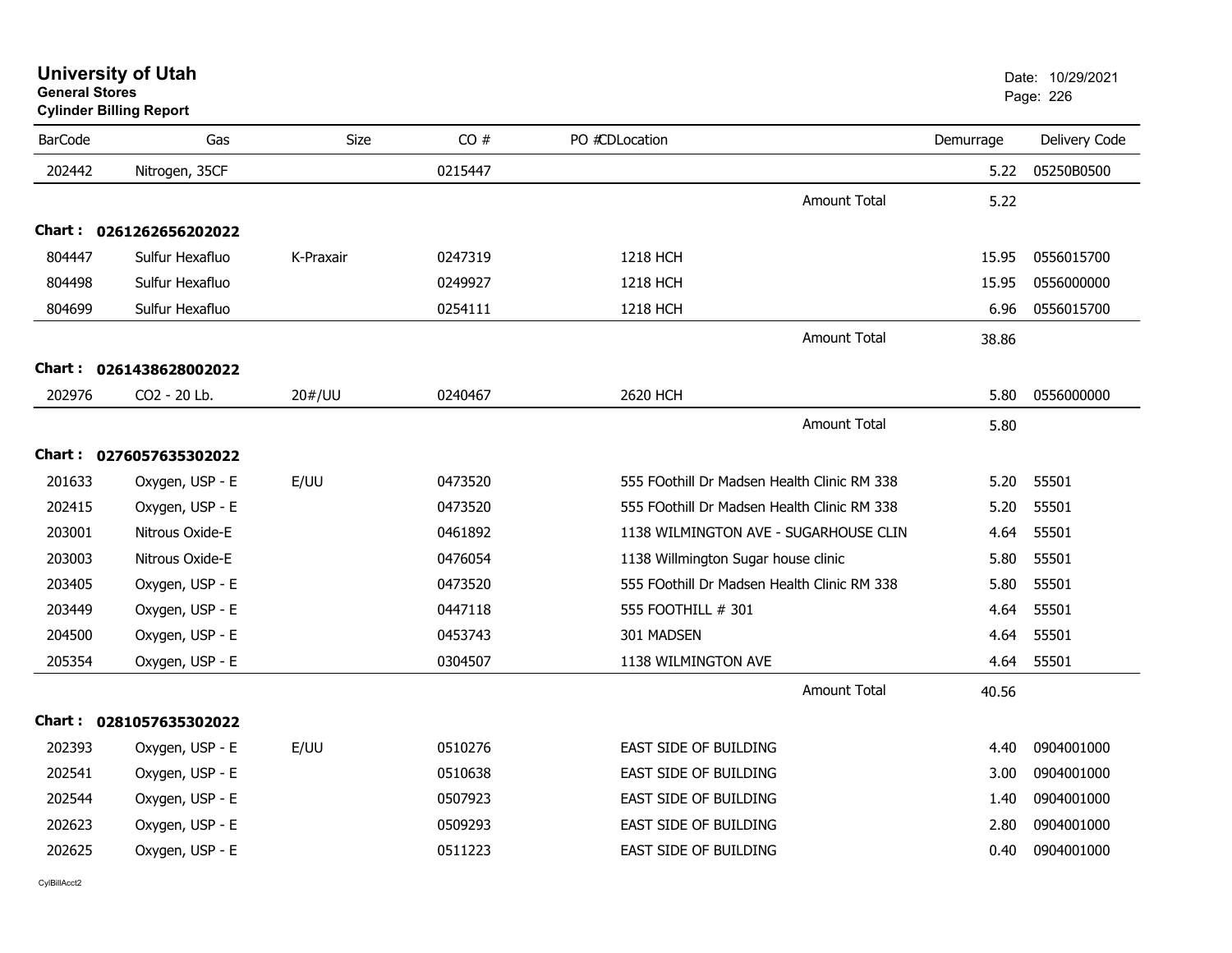### **University of Utah** Date: 10/29/2021 **General Stores**estate the control of the control of the control of the control of the control of the control of the control of the control of the control of the control of the control of the control of the control of the control of the c **Cylinder Billing Report**

| <b>BarCode</b> | Gas             | CO#<br>Size | PO #CDLocation               | Demurrage | Delivery Code |
|----------------|-----------------|-------------|------------------------------|-----------|---------------|
| 202632         | Oxygen, USP - E | 0510276     | EAST SIDE OF BUILDING        | 4.40      | 0904001000    |
| 202642         | Oxygen, USP - E | 0507923     | EAST SIDE OF BUILDING        | 5.40      | 0904001000    |
| 203080         | $CO2 - E$       | 0510639     | WEST SIDE OF BUILDING        | 3.00      | 0904001000    |
| 203091         | Oxygen, USP - E | 0418688     | EAST SIDE OF BUILDING        | 4.64      | 0904001000    |
| 203108         | $CO2 - E$       | 0510277     | WEST SIDE OF BUILDING        | 4.40      | 0904001000    |
| 203117         | Oxygen, USP - E | 0496698     | EAST SIDE OF BUILDING        | 5.80      | 0904001000    |
| 203158         | Oxygen, USP - E | 0510276     | <b>EAST SIDE OF BUILDING</b> | 4.40      | 0904001000    |
| 203437         | Oxygen, USP - E | 0509963     | EAST SIDE OF BUILDING        | 5.80      | 0904001000    |
| 203450         | Oxygen, USP - E | 0509629     | <b>EAST SIDE OF BUILDING</b> | 5.80      | 0904001000    |
| 203745         | $CO2 - E$       | 0508669     | WEST SIDE OF BUILDING        | 1.40      | 0904001000    |
| 204303         | $CO2 - E$       | 0509964     | WEST SIDE OF BUILDING        | 2.80      | 0904001000    |
| 204462         | $CO2 - E$       | 0508669     | WEST SIDE OF BUILDING        | 2.80      | 0904001000    |
| 204464         | $CO2 - E$       | 0510277     | WEST SIDE OF BUILDING        | 4.00      | 0904001000    |
| 204465         | $CO2 - E$       | 0508669     | WEST SIDE OF BUILDING        | 1.40      | 0904001000    |
| 205313         | Oxygen, USP - E | 0509963     | EAST SIDE OF BUILDING        | 5.80      | 0904001000    |
| 205317         | Oxygen, USP - E | 0509293     | EAST SIDE OF BUILDING        | 5.40      | 0904001000    |
| 205327         | Oxygen, USP - E | 0485394     | EAST SIDE OF BUILDING        | 5.80      | 0904001000    |
| 205335         | Oxygen, USP - E | 0510276     | EAST SIDE OF BUILDING        | 4.40      | 0904001000    |
| 205353         | Oxygen, USP - E | 0431460     | EAST SIDE OF BUILDING        | 4.64      | 0904001000    |
| 205389         | Oxygen, USP - E | 0510638     | EAST SIDE OF BUILDING        | 3.00      | 0904001000    |
| 205435         | Oxygen, USP - E | 0511223     | EAST SIDE OF BUILDING        | 0.40      | 0904001000    |
| 205462         | Oxygen, USP - E | 0503884     | EAST SIDE OF BUILDING        | 5.80      | 0904001000    |
| 205468         | Oxygen, USP - E | 0511223     | EAST SIDE OF BUILDING        | 0.40      | 0904001000    |
| 205477         | Oxygen, USP - E | 0509629     | EAST SIDE OF BUILDING        | 5.80      | 0904001000    |
| 205480         | Oxygen, USP - E | 0508668     | EAST SIDE OF BUILDING        | 5.40      | 0904001000    |
| 205731         | Oxygen, USP - E | 0506596     | EAST SIDE OF BUILDING        | 4.20      | 0904001000    |
| 205732         | Oxygen, USP - E | 0511223     | EAST SIDE OF BUILDING        | 0.40      | 0904001000    |
| 205735         | Oxygen, USP - E | 0429631     | EASTSIDE OF BUILDING         | 4.64      | 0904001000    |
| CvIBillAcct2   |                 |             |                              |           |               |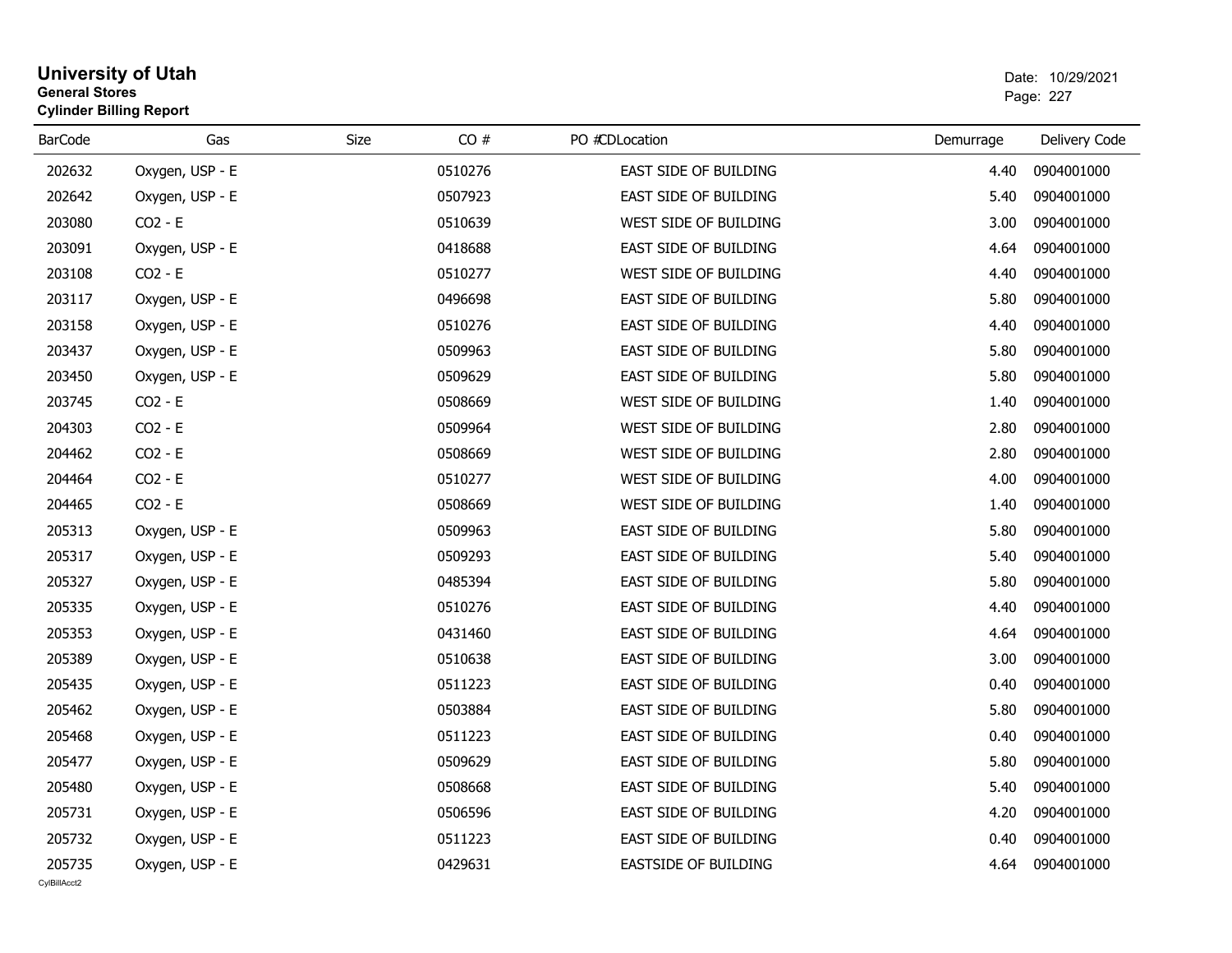### **University of Utah** Date: 10/29/2021 **General Stores**entry of the contract of the contract of the contract of the contract of the contract of the contract of the contract of the contract of the contract of the contract of the contract of the contract of the contract of the c **Cylinder Billing Report**

| <b>BarCode</b>         | Gas             | CO#<br>Size | PO #CDLocation              | Demurrage | Delivery Code |
|------------------------|-----------------|-------------|-----------------------------|-----------|---------------|
| 205740                 | $CO2 - E$       | 0510639     | WEST SIDE OF BUILDING       | 3.00      | 0904001000    |
| 205810                 | Oxygen, USP - E | 0509293     | EAST SIDE OF BUILDING       | 5.40      | 0904001000    |
| 205879                 | Oxygen, USP - E | 0485394     | EAST SIDE OF BUILDING       | 5.80      | 0904001000    |
| 205950                 | Oxygen, USP - E | 0511223     | EAST SIDE OF BUILDING       | 0.40      | 0904001000    |
| 814419                 | Oxygen, USP - E | 0435220     | EAST SIDE OF BUILDING       | 5.22      | 0904001000    |
| 815180                 | Oxygen, USP - E | 0441626     | <b>EASTSIDE OF BUILDING</b> | 6.38      | 0904001000    |
| 815532                 | Nitrous Oxide   | 0443401     | WEST SIDE OF BUILDING       | 6.38      | 0904001000    |
| 816438                 | Oxygen, USP - E | 0481412     | EAST SIDE OF BUILDING       | 7.83      | 0904001000    |
| 818767                 | $CO2 - E$       | 0467969     | WEST SIDE OF BUILDING       | 7.83      | 0904001000    |
| 820514                 | Oxygen/300      | 0481413     | WEST SIDE OF BUILDING       | 7.83      | 0904001000    |
| 820775                 | Oxygen, UHP,    | 0510639     | WEST SIDE OF BUILDING       | 4.05      | 0904001000    |
| 820776                 | Oxygen, UHP,    | 0510639     | WEST SIDE OF BUILDING       | 4.05      | 0904001000    |
| 820777                 | Oxygen, UHP,    | 0510639     | WEST SIDE OF BUILDING       | 4.05      | 0904001000    |
| 820831                 | Oxygen, USP - E | 0479967     | EAST SIDE OF BUILDING       | 7.83      | 0904001000    |
| 821393                 | Oxygen, USP - E | 0482849     | EAST SIDE OF BUILDING       | 7.83      | 0904001000    |
| 821514                 | Oxygen, USP - E | 0483801     | EAST SIDE OF BUILDING       | 7.83      | 0904001000    |
| 822385                 | Helium          | 0492760     | EAST SIDE OF BUILDING       | 7.83      | 0904001000    |
| 824027                 | Oxygen/300      | 0509630     | WEST SIDE OF BUILDING       | 7.29      | 0904001000    |
| 824028                 | Oxygen/300      | 0509630     | WEST SIDE OF BUILDING       | 7.29      | 0904001000    |
| 824029                 | Oxygen/300      | 0509630     | WEST SIDE OF BUILDING       | 7.29      | 0904001000    |
| 824058                 | Oxygen, USP - E | 0506277     | EAST SIDE OF BUILDING       | 1.89      | 0904001000    |
| 824067                 | Oxygen, USP - E | 0506596     | EAST SIDE OF BUILDING       | 3.78      | 0904001000    |
| 824101                 | Oxygen/300      | 0507924     | WEST SIDE OF BUILDING       | 3.78      | 0904001000    |
| 824102                 | Oxygen/300      | 0507924     | WEST SIDE OF BUILDING       | 3.78      | 0904001000    |
| 824103                 | Oxygen/300      | 0507924     | WEST SIDE OF BUILDING       | 3.78      | 0904001000    |
| 824237                 | $CO2 - E$       | 0507924     | WEST SIDE OF BUILDING       | 1.89      | 0904001000    |
| 824265                 | Oxygen/300      | 0508669     | WEST SIDE OF BUILDING       | 7.83      | 0904001000    |
| 824266<br>CvIBillAcct2 | Oxygen/300      | 0508669     | WEST SIDE OF BUILDING       | 7.83      | 0904001000    |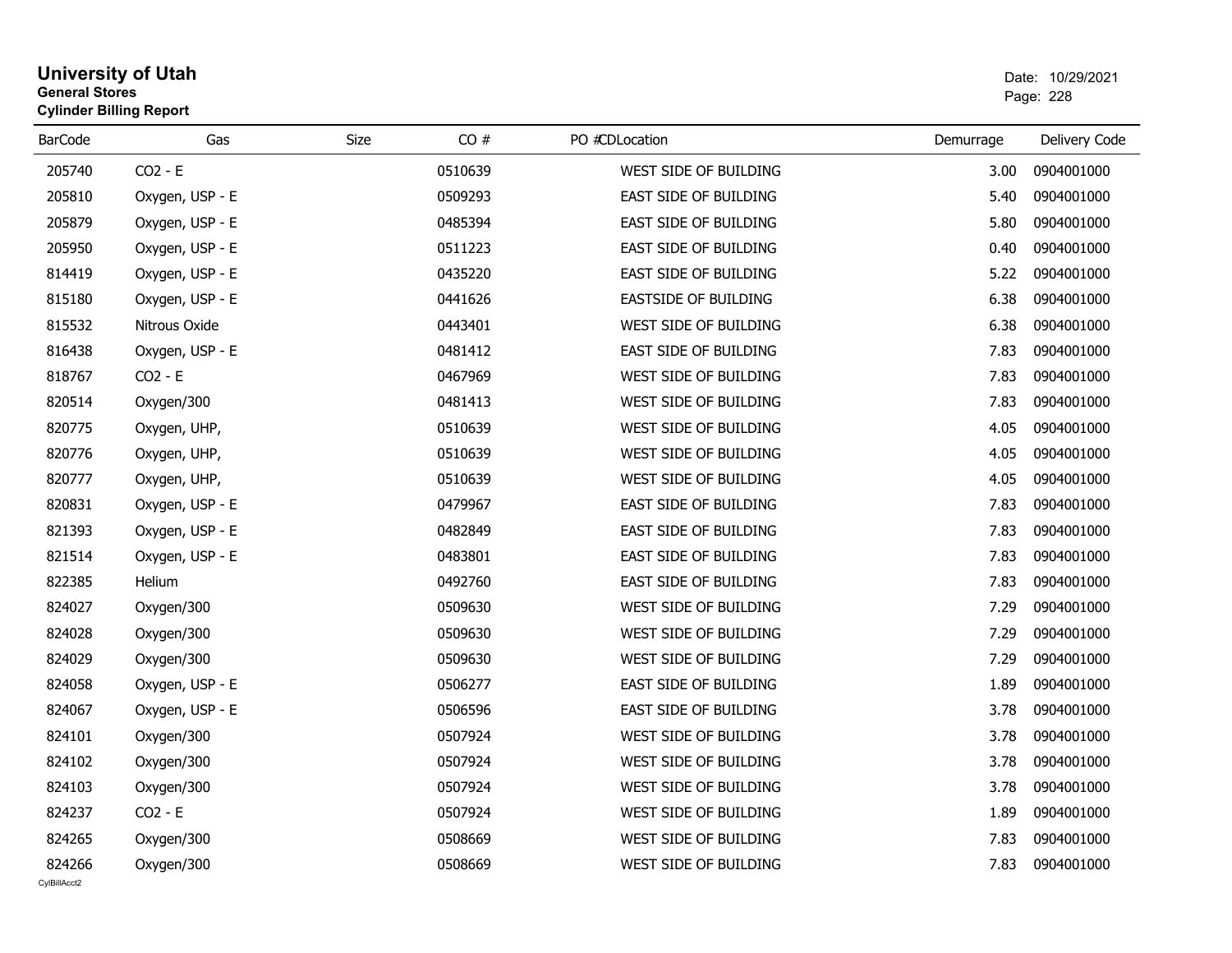| General Stores | <b>Cylinder Billing Report</b> |      |         |                       |                               | Page: 229     |
|----------------|--------------------------------|------|---------|-----------------------|-------------------------------|---------------|
| <b>BarCode</b> | Gas                            | Size | CO#     | PO #CDLocation        | Demurrage                     | Delivery Code |
| 824267         | Oxygen/300                     |      | 0508669 | WEST SIDE OF BUILDING | 7.83                          | 0904001000    |
| 824349         | Oxygen/300                     |      | 0509630 | WEST SIDE OF BUILDING | 7.29                          | 0904001000    |
| 824350         | Oxygen/300                     |      | 0509630 | WEST SIDE OF BUILDING | 7.29                          | 0904001000    |
| 824351         | Oxygen/300                     |      | 0509630 | WEST SIDE OF BUILDING | 7.29                          | 0904001000    |
| 824388         | $CO2 - E$                      |      | 0509630 | WEST SIDE OF BUILDING | 1.89                          | 0904001000    |
| 824390         | $CO2 - E$                      |      | 0510277 | WEST SIDE OF BUILDING | 5.40                          | 0904001000    |
| 824393         | $CO2 - E$                      |      | 0510277 | WEST SIDE OF BUILDING | 5.94                          | 0904001000    |
| 824394         | $CO2 - E$                      |      | 0509964 | WEST SIDE OF BUILDING | 7.29                          | 0904001000    |
| 824395         | $CO2 - E$                      |      | 0509630 | WEST SIDE OF BUILDING | 7.29                          | 0904001000    |
| 824420         | Oxygen, USP - E                |      | 0509293 | EAST SIDE OF BUILDING | 7.29                          | 0904001000    |
| 824423         | Oxygen, USP - E                |      | 0509293 | EAST SIDE OF BUILDING | 7.83                          | 0904001000    |
| 824542         | $CO2 - E$                      |      | 0510639 | WEST SIDE OF BUILDING | 3.51                          | 0904001000    |
| 824543         | $CO2 - E$                      |      | 0510639 | WEST SIDE OF BUILDING | 3.51                          | 0904001000    |
| 824565         | Oxygen/300                     |      | 0511224 | WEST SIDE OF BUILDING | 0.54                          | 0904001000    |
| 824566         | Oxygen/300                     |      | 0511224 | WEST SIDE OF BUILDING | 0.54                          | 0904001000    |
| 824567         | Oxygen/300                     |      | 0511224 | WEST SIDE OF BUILDING | 0.54                          | 0904001000    |
| 824585         | $CO2 - E$                      |      | 0511224 | WEST SIDE OF BUILDING | 0.54                          | 0904001000    |
| 824586         | $CO2 - E$                      |      | 0511224 | WEST SIDE OF BUILDING | 0.54                          | 0904001000    |
| 824587         | $CO2 - E$                      |      | 0511224 | WEST SIDE OF BUILDING | 0.54                          | 0904001000    |
| 824588         | $CO2 - E$                      |      | 0511224 | WEST SIDE OF BUILDING | 0.54                          | 0904001000    |
|                |                                |      |         |                       | <b>Amount Total</b><br>363.52 |               |
|                | Chart: 0290132626002022        |      |         |                       |                               |               |
| 201244         | Air - 233 CF                   | K/UU | 0428367 | SOM DOCK              | 4.64                          | 0521bb0220    |
| 814704         | Nitrogen NF                    |      | 0437514 | HOSPITAL DOCK         | 6.67                          | 52109         |
| 814705         | Nitrogen NF                    |      | 0437514 | HOSPITAL DOCK         | 6.67                          | 52109         |
| 814969         | Nitrogen NF                    |      | 0439467 | HOSPITAL DOCK         | 6.67                          | 52109         |
| 814970         | Nitrogen NF                    |      | 0439467 | HOSPITAL DOCK         | 6.67                          | 52109         |

**University of Utah** Date: 10/29/2021

**General Stores**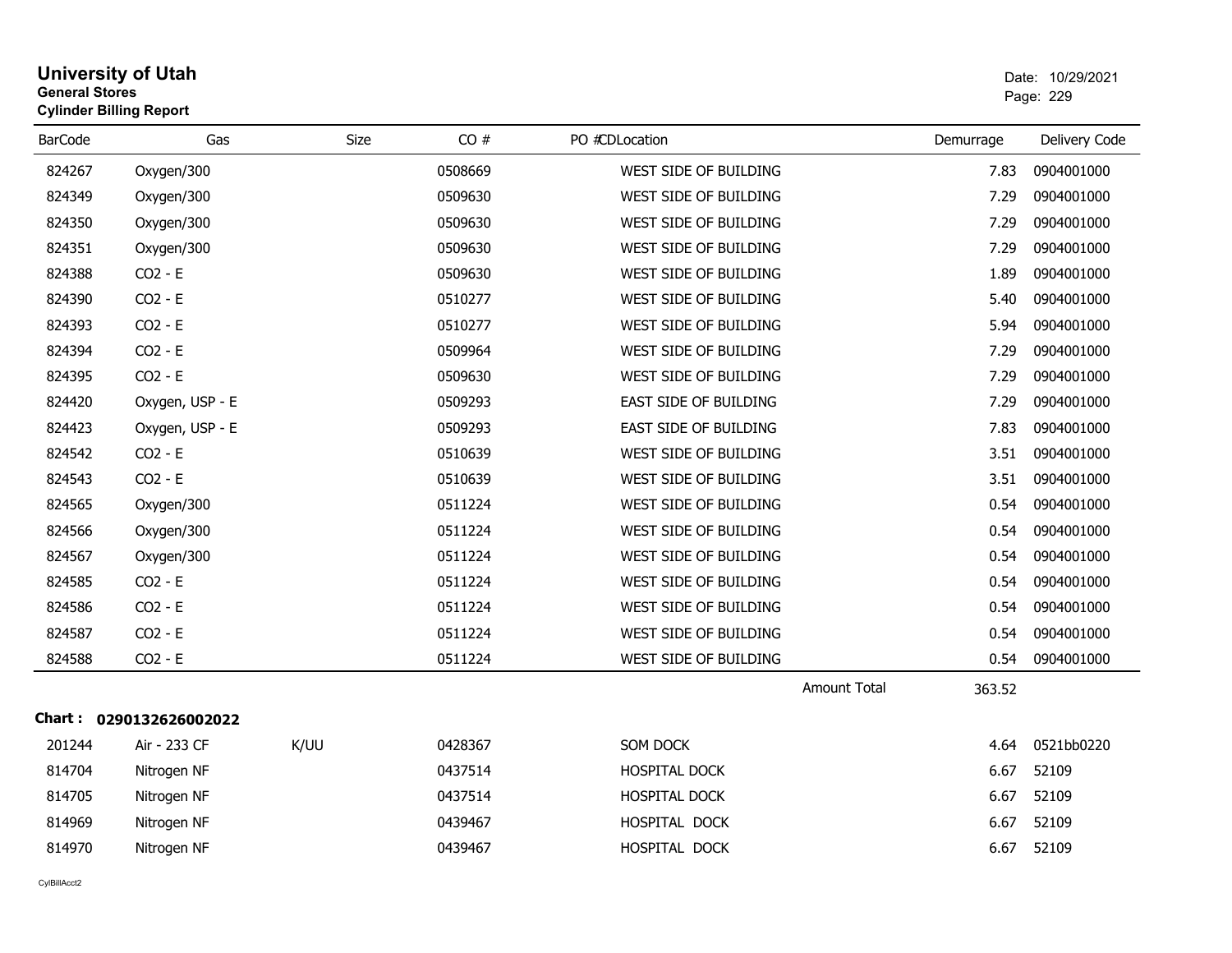|                | <b>University of Utah</b><br><b>General Stores</b><br><b>Cylinder Billing Report</b> |        |         |                          |           | Date: 10/29/2021<br>Page: 230 |
|----------------|--------------------------------------------------------------------------------------|--------|---------|--------------------------|-----------|-------------------------------|
| <b>BarCode</b> | Gas                                                                                  | Size   | CO#     | PO #CDLocation           | Demurrage | Delivery Code                 |
| 814971         | Nitrogen NF                                                                          |        | 0439467 | HOSPITAL DOCK            | 6.67      | 52109                         |
| 814972         | Nitrogen NF                                                                          |        | 0439467 | HOSPITAL DOCK            | 6.67      | 52109                         |
| 814973         | Nitrogen NF                                                                          |        | 0439467 | HOSPITAL DOCK            | 6.67      | 52109                         |
|                |                                                                                      |        |         | <b>Amount Total</b>      | 51.33     |                               |
|                | Chart: 0291061626602022                                                              |        |         |                          |           |                               |
| 201973         | CO2 - 20 Lb.                                                                         | 20#/UU | 0505224 | WA810 HOSPITAL KITCHEN   | 5.80      | 0521ab1900                    |
| 202591         | CO2 - 20 Lb.                                                                         |        | 0466311 | Hospital Kitchen- WA810  | 5.80      | 0521AB1900                    |
| 202845         | CO2 - 20 Lb.                                                                         |        | 0505224 | WA810 HOSPITAL KITCHEN   | 5.80      | 0521ab1900                    |
| 202975         | CO2 - 20 Lb.                                                                         |        | 0466311 | Hospital Kitchen- WA810  | 5.80      | 0521AB1900                    |
| 204419         | CO2 - 20 Lb.                                                                         |        | 0476341 | Hospital Kitchens- WA810 | 5.80      | 0521AB1900                    |
| 818692         | Co <sub>2</sub> Food Grade                                                           |        | 0472292 | Hospital Kitchens WA810  | 7.83      | 0521AB1900                    |
| 823745         | Food Grade Co2                                                                       |        | 0505224 | WA810 HOSPITAL KITCHEN   | 7.83      | 0521ab1900                    |
| 824205         | Lq Co <sub>2</sub> Food                                                              |        | 0507828 | Hospital Kitchen WA810   | 58.00     | 0521AB1900                    |
| 824206         | Food Grade Co2                                                                       |        | 0507828 | Hospital Kitchen WA810   | 58.00     | 0521AB1900                    |
|                |                                                                                      |        |         | <b>Amount Total</b>      | 160.66    |                               |
|                | Chart: 0291099635302022                                                              |        |         |                          |           |                               |
| 202681         | Oxygen, USP - E                                                                      | E/UU   | 0481631 | 555 Foothill Dr          | 5.80      | 55501                         |
| 203090         | Oxygen, USP - E                                                                      |        | 0511162 | 555 Foothill Dr          | 0.60      | 55501                         |
| 203100         | Oxygen, USP - E                                                                      |        | 0481631 | 555 Foothill Dr          | 5.20      | 55501                         |
| 203143         | Oxygen, USP - E                                                                      |        | 0511162 | 555 Foothill Dr          | 0.60      | 55501                         |
| 203150         | Oxygen, USP - E                                                                      |        | 0511162 | 555 Foothill Dr          | 0.60      | 55501                         |
| 203411         | Oxygen, USP - E                                                                      |        | 0481631 | 555 Foothill Dr          | 5.20      | 55501                         |
| 203414         | Oxygen, USP - E                                                                      |        | 0481631 | 555 Foothill Dr          | 5.20      | 55501                         |
| 203441         | Oxygen, USP - E                                                                      |        | 0481631 | 555 Foothill Dr          | 5.20      | 55501                         |
| 205346         | Oxygen, USP - E                                                                      |        | 0481631 | 555 Foothill Dr          | 5.80      | 55501                         |
| 205383         | Oxygen, USP - E                                                                      |        | 0481631 | 555 Foothill Dr          | 5.80      | 55501                         |
| 205388         | Oxygen, USP - E                                                                      |        | 0511162 | 555 Foothill Dr          | 0.60      | 55501                         |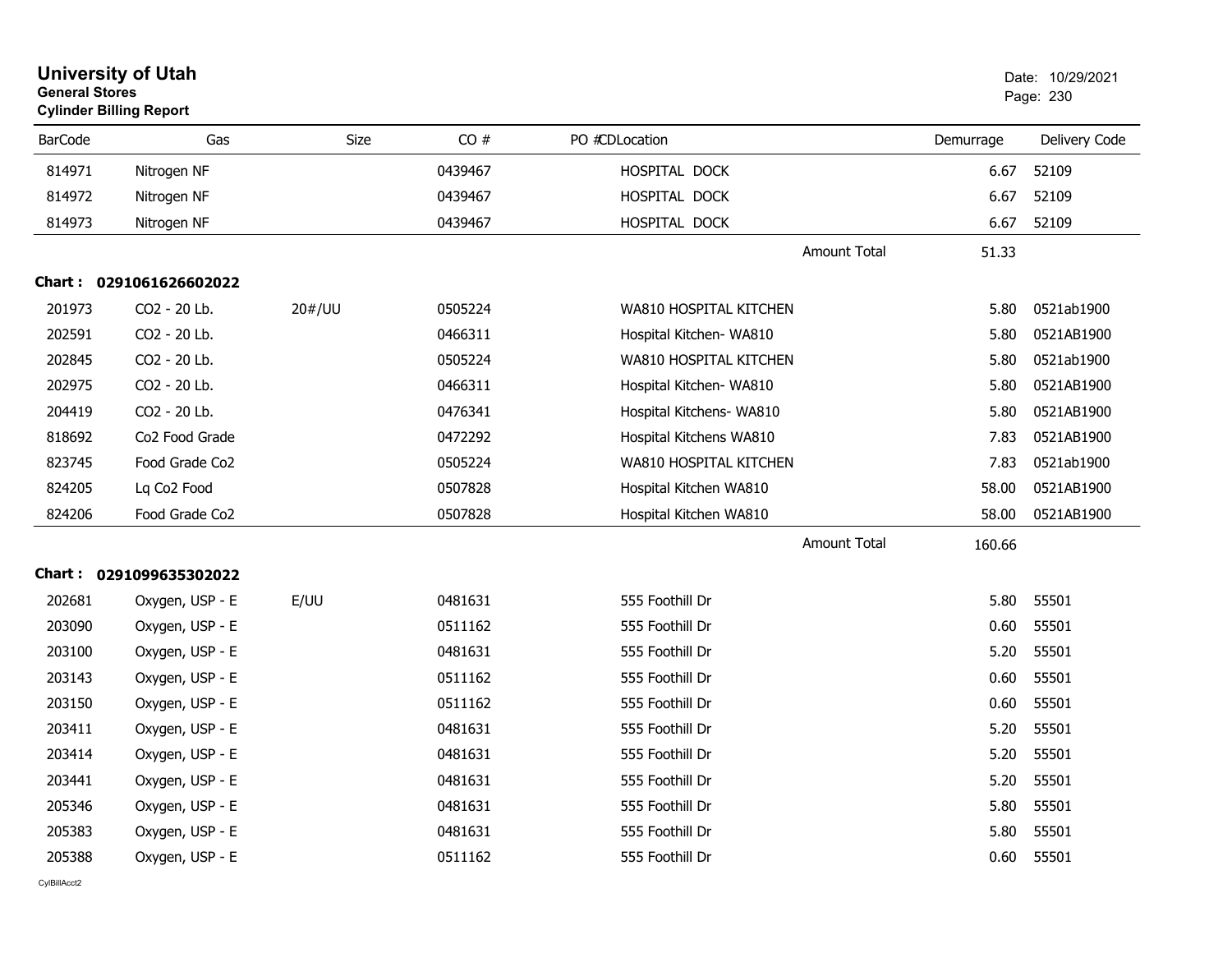| <b>General Stores</b> | <b>University of Utah</b><br><b>Cylinder Billing Report</b> |             |         |                                    |           | Date: 10/29/2021<br>Page: 231 |
|-----------------------|-------------------------------------------------------------|-------------|---------|------------------------------------|-----------|-------------------------------|
| <b>BarCode</b>        | Gas                                                         | <b>Size</b> | CO#     | PO #CDLocation                     | Demurrage | Delivery Code                 |
| 205878                | Oxygen, USP - E                                             |             | 0511162 | 555 Foothill Dr                    | 0.60      | 55501                         |
| 205947                | Oxygen, USP - E                                             |             | 0511162 | 555 Foothill Dr                    | 0.60      | 55501                         |
|                       |                                                             |             |         | <b>Amount Total</b>                | 41.80     |                               |
|                       | Chart: 0291100635302022                                     |             |         |                                    |           |                               |
| 205345                | Oxygen, USP - E                                             | E/UU        | 0325587 | 203 MADSEN                         | 4.64      | 55501                         |
|                       |                                                             |             |         | <b>Amount Total</b>                | 4.64      |                               |
|                       | Chart: 0291115635302022                                     |             |         |                                    |           |                               |
| 806038                | N20 20#                                                     | 40/60-MT    | 0298503 | <b>FIRST FLOOR</b>                 | 6.38      | 55501                         |
| 806648                | UHP N2O                                                     |             | 0280955 | <b>WOMENS HEALTH</b>               | 6.38      | 55501                         |
|                       |                                                             |             |         | <b>Amount Total</b>                | 12.76     |                               |
|                       | Chart: 0291236628002022                                     |             |         |                                    |           |                               |
| 802719                | Argon 42CF                                                  | 40/60-MT    | 0188057 | 3RD FLOOR FRONT DESK OR            | 6.38      | 05213B3060                    |
| 802721                | Argon 42CF                                                  |             | 0188057 | 3RD FLOOR FRONT DESK OR            | 6.38      | 05213B3060                    |
| 802932                | Argon 42CF                                                  |             | 0197567 | 3RD FLOOR MAIN OR                  | 6.38      | 05213b3060                    |
|                       |                                                             |             |         | <b>Amount Total</b>                | 19.14     |                               |
|                       | Chart: 0291246625302022                                     |             |         |                                    |           |                               |
| 802753                | $CO2 - E$                                                   | E/MT. AIR   | 0190578 | 4TH FLOOR HEART STATION CARDIOLOGY | 6.09      | 0525042710                    |
|                       |                                                             |             |         | Amount Total                       | 6.09      |                               |
|                       | Chart: 0291254626002022                                     |             |         |                                    |           |                               |
| 803232                | Nitrous Oxide                                               | 200C/Mt.A   | 0208040 | 1B770 SOM                          | 6.38      | 05211a0980                    |
|                       |                                                             |             |         | <b>Amount Total</b>                | 6.38      |                               |
|                       | Chart: 0291289173002022                                     |             |         |                                    |           |                               |
| 815862                | CO2 - Siphon                                                | 50#/Mt.Ai   | 0446186 | BLDG 525 A LEVEL                   | 6.38      | 52109                         |
| 815864                | CO2 - Siphon                                                |             | 0446186 | BLDG 525 A LEVEL                   | 6.38      | 52109                         |
| 815865                | CO2 - Siphon                                                |             | 0446186 | BLDG 525 A LEVEL                   | 6.38      | 52109                         |
|                       |                                                             |             |         |                                    |           |                               |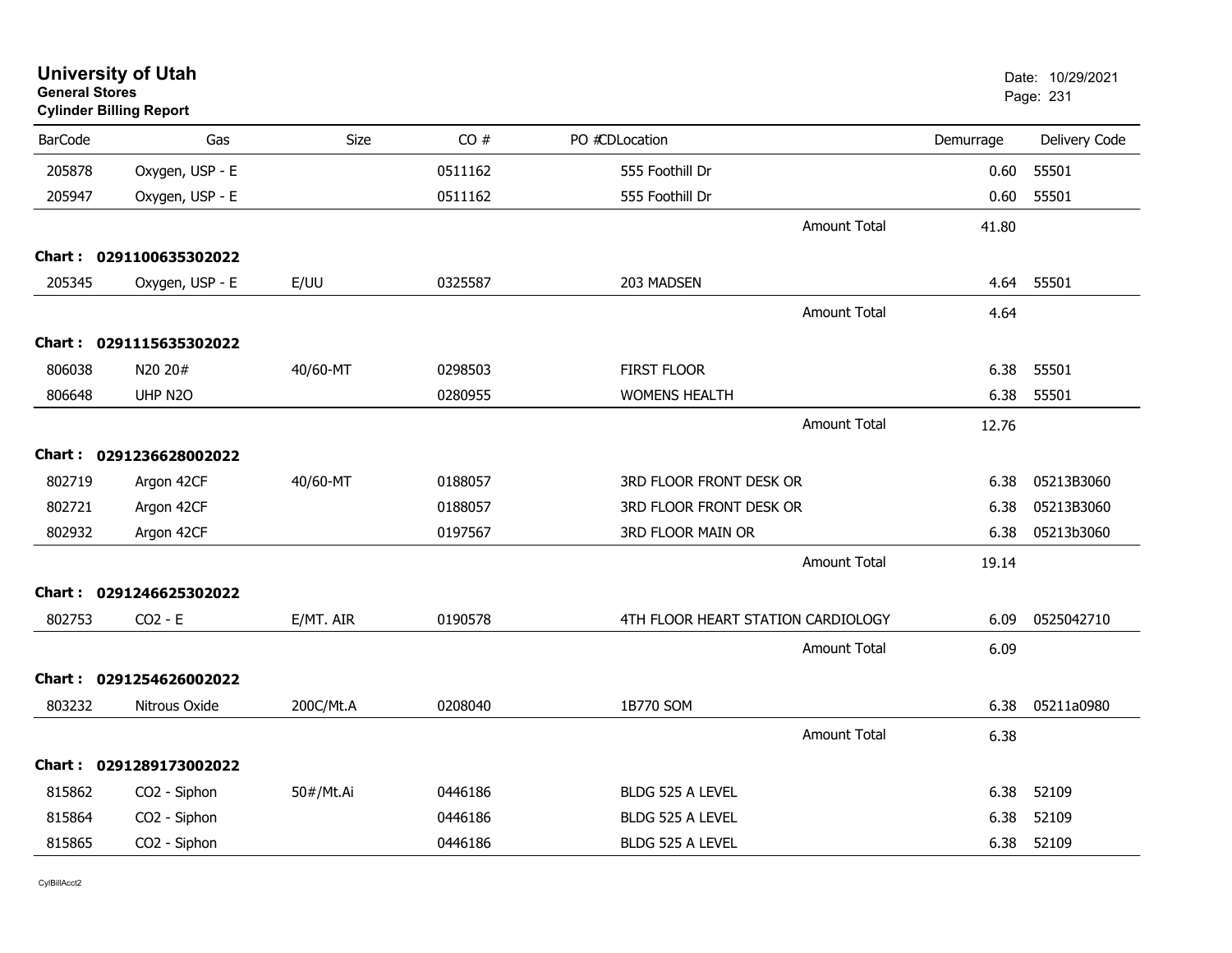| <b>University of Utah</b> |  |  |  |
|---------------------------|--|--|--|
|---------------------------|--|--|--|

**Cylinder Billing Report**

| <b>BarCode</b>                                                               | Gas                                                                                                                            | Size      | CO#                                                                                  | PO #CDLocation                                                                                                                                                                                             |              | Demurrage                                                    | Delivery Code                                                        |
|------------------------------------------------------------------------------|--------------------------------------------------------------------------------------------------------------------------------|-----------|--------------------------------------------------------------------------------------|------------------------------------------------------------------------------------------------------------------------------------------------------------------------------------------------------------|--------------|--------------------------------------------------------------|----------------------------------------------------------------------|
|                                                                              |                                                                                                                                |           |                                                                                      |                                                                                                                                                                                                            | Amount Total | 19.14                                                        |                                                                      |
|                                                                              | Chart: 0291293600002022                                                                                                        |           |                                                                                      |                                                                                                                                                                                                            |              |                                                              |                                                                      |
| 201590                                                                       | Argon - 125 CF                                                                                                                 | 125 CF/UU | 0269354                                                                              | <b>HOSPITAL DOCK</b>                                                                                                                                                                                       |              | 4.64                                                         | 52109                                                                |
|                                                                              |                                                                                                                                |           |                                                                                      |                                                                                                                                                                                                            | Amount Total | 4.64                                                         |                                                                      |
|                                                                              | Chart: 0291293626002022                                                                                                        |           |                                                                                      |                                                                                                                                                                                                            |              |                                                              |                                                                      |
| 200106                                                                       | CO2 - Siphon                                                                                                                   | K/UU      | 0486396                                                                              | HOSPITAL DOCK                                                                                                                                                                                              |              | 5.80                                                         | 52109                                                                |
| 202389                                                                       | CO2 - Siphon                                                                                                                   |           | 0486396                                                                              | HOSPITAL DOCK                                                                                                                                                                                              |              | 5.80                                                         | 52109                                                                |
| 202740                                                                       | CO2 - Siphon                                                                                                                   |           | 0486396                                                                              | HOSPITAL DOCK                                                                                                                                                                                              |              | 5.80                                                         | 52109                                                                |
| 203608                                                                       | Nitrogen NF                                                                                                                    |           | 0486396                                                                              | HOSPITAL DOCK                                                                                                                                                                                              |              | 5.80                                                         | 52109                                                                |
| 205499                                                                       | Nitrogen NF                                                                                                                    |           | 0486396                                                                              | HOSPITAL DOCK                                                                                                                                                                                              |              | 5.80                                                         | 52109                                                                |
| 821741                                                                       | Nitrogen NF                                                                                                                    |           | 0486396                                                                              | HOSPITAL DOCK                                                                                                                                                                                              |              | 7.83                                                         | 52109                                                                |
| 821743                                                                       | Nitrogen NF                                                                                                                    |           | 0486396                                                                              | HOSPITAL DOCK                                                                                                                                                                                              |              | 7.83                                                         | 52109                                                                |
| 821781                                                                       | CO2 - Siphon                                                                                                                   |           | 0486514                                                                              | HOSPITAL DOCK                                                                                                                                                                                              |              | 7.83                                                         | 52109                                                                |
| 821782                                                                       | CO2 - Siphon                                                                                                                   |           | 0486514                                                                              | HOSPITAL DOCK                                                                                                                                                                                              |              | 7.83                                                         | 52109                                                                |
|                                                                              |                                                                                                                                |           |                                                                                      |                                                                                                                                                                                                            | Amount Total | 60.32                                                        |                                                                      |
|                                                                              | Chart: 0291296626002022                                                                                                        |           |                                                                                      |                                                                                                                                                                                                            |              |                                                              |                                                                      |
| 200152                                                                       |                                                                                                                                | 125 CF/UU | 0435133                                                                              |                                                                                                                                                                                                            |              | 4.64                                                         | 52509                                                                |
| 200780                                                                       | Oxygen - 125 CF<br>Nitrogen 230 CF                                                                                             |           | 0479405                                                                              | BLDG 526 (BOILER PLANT BEHIND SOM)<br>Hospital WB280                                                                                                                                                       |              | 5.80                                                         | 52109                                                                |
| 200993                                                                       |                                                                                                                                |           | 0435133                                                                              |                                                                                                                                                                                                            |              | 4.64                                                         | 52509                                                                |
|                                                                              | Acetylene, CF                                                                                                                  |           |                                                                                      | BLDG 526 (BOILER PLANT BEHIND SOM)                                                                                                                                                                         |              |                                                              |                                                                      |
|                                                                              |                                                                                                                                |           |                                                                                      |                                                                                                                                                                                                            |              |                                                              |                                                                      |
|                                                                              |                                                                                                                                |           |                                                                                      |                                                                                                                                                                                                            |              |                                                              |                                                                      |
|                                                                              |                                                                                                                                |           |                                                                                      |                                                                                                                                                                                                            |              |                                                              |                                                                      |
|                                                                              |                                                                                                                                |           |                                                                                      |                                                                                                                                                                                                            |              |                                                              |                                                                      |
|                                                                              |                                                                                                                                |           |                                                                                      |                                                                                                                                                                                                            |              |                                                              |                                                                      |
|                                                                              |                                                                                                                                |           |                                                                                      |                                                                                                                                                                                                            |              |                                                              |                                                                      |
|                                                                              |                                                                                                                                |           |                                                                                      |                                                                                                                                                                                                            |              |                                                              |                                                                      |
| 201180<br>201375<br>202082<br>202084<br>202101<br>202262<br>202274<br>202730 | Acetylene, CF<br>Argon<br>Acetylene, CF<br>Nitrogen 230 CF<br>Acetylene, CF<br>Acetylene, CF<br>Oxygen, USP<br>Nitrogen 230 CF |           | 0435133<br>0261519<br>0435133<br>0479405<br>0351084<br>0374444<br>0351084<br>0510371 | BLDG 526 (BOILER PLANT BEHIND SOM)<br><b>BA9A HOSPITAL</b><br>BLDG 526 (BOILER PLANT BEHIND SOM)<br>Hospital WB280<br><b>BB4 SOM</b><br>BA9A- Hospital Mech. Room<br><b>BB4 SOM</b><br>Main Hospital WB280 |              | 4.64<br>4.64<br>4.64<br>1.40<br>4.64<br>4.64<br>4.64<br>4.40 | 52509<br>52509<br>52509<br>52109<br>52509<br>52509<br>52509<br>52109 |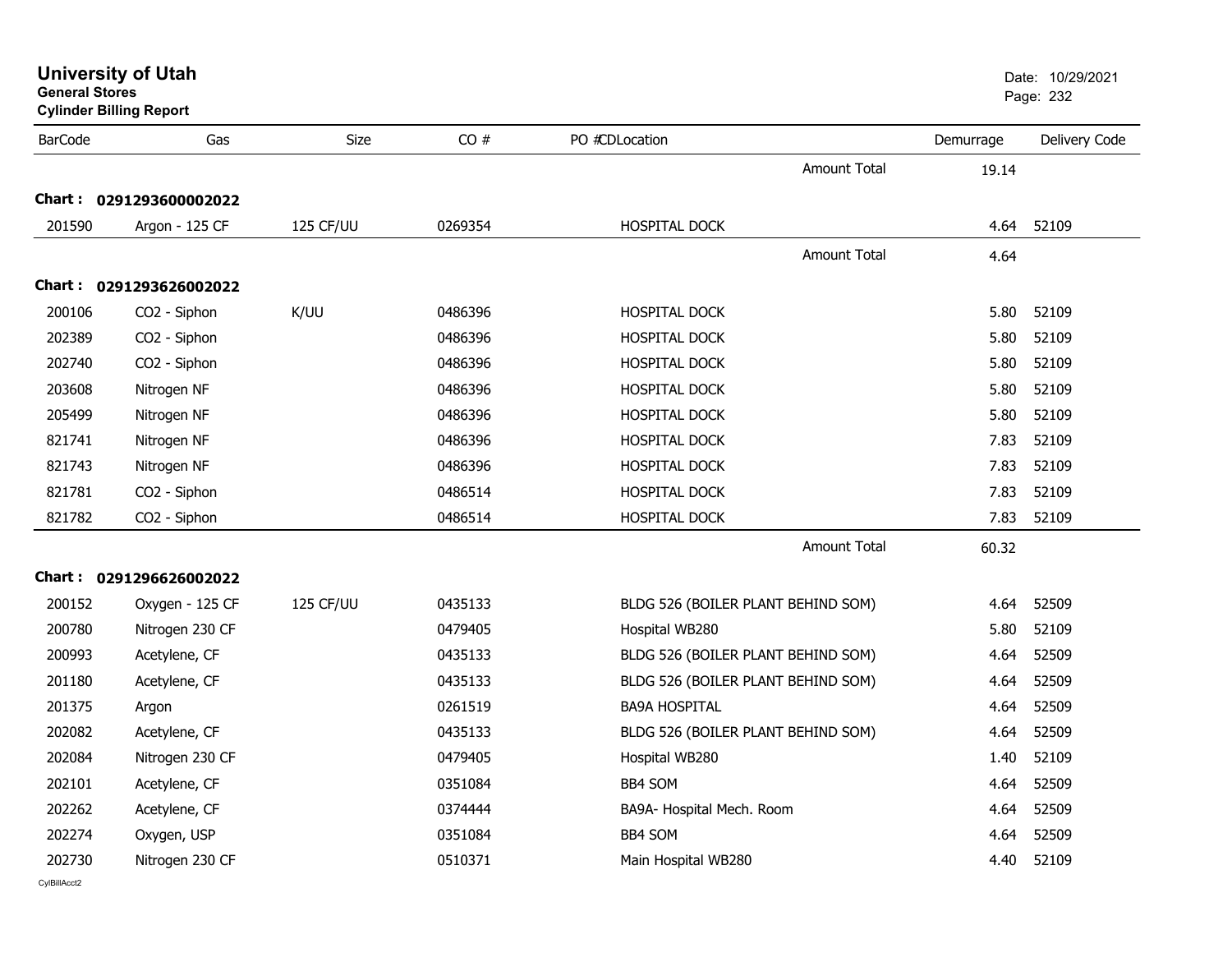| General Stores<br><b>Cylinder Billing Report</b> |                         |      |         | Page: 233                                     |           |               |
|--------------------------------------------------|-------------------------|------|---------|-----------------------------------------------|-----------|---------------|
| <b>BarCode</b>                                   | Gas                     | Size | CO#     | PO #CDLocation                                | Demurrage | Delivery Code |
| 203244                                           | Nitrogen 40 CF          |      | 0510371 | Main Hospital WB280                           | 4.40      | 52109         |
| 203245                                           | Nitrogen 40 CF          |      | 0510371 | Main Hospital WB280                           | 4.40      | 52109         |
| 203247                                           | Nitrogen 40 CF          |      | 0510371 | Main Hospital WB280                           | 4.40      | 52109         |
| 203951                                           | Acetylene, CF           |      | 0331599 | <b>BA9A SOM</b>                               | 4.64      | 52509         |
| 204428                                           | Oxygen - 20 CF          |      | 0499609 | Main Hospital Refrigeration Shop              | 5.80      | 52109         |
| 205381                                           | Acetylene, CF           |      | 0399246 | <b>HOSPITAL DOCK</b>                          | 4.64      | 52509         |
| 205394                                           | Nitrogen 230 CF         |      | 0499513 | WB280 Main Hospital                           | 5.80      | 52109         |
| 205597                                           | Oxygen - 20 CF          |      | 0472939 |                                               | 5.80      | 52109         |
| 205611                                           | Acetylene - MC          |      | 0437530 | BLDG 526 (BOILER PLANT BEHIND SOM)            | 4.64      | 52509         |
| 205729                                           | Acetylene - MC          |      | 0499609 | Main Hospital Refrigeration Shop              | 5.80      | 52109         |
| 205749                                           | Acetylene - MC          |      | 0499609 | Main Hospital Refrigeration Shop              | 5.80      | 52109         |
| 810976                                           | Oxygen, USP             |      | 0399246 | HOSPITAL DOCK                                 | 6.38      | 52509         |
| 814374                                           | Oxygen, USP             |      | 0435133 | BLDG 526 (BOILER PLANT BEHIND SOM)            | 6.67      | 52509         |
| 823264                                           | Nitrogen 40 CF          |      | 0499609 | Main Hospital Refrigeration Shop              | 1.89      | 52109         |
|                                                  |                         |      |         | Amount Total                                  | 119.78    |               |
|                                                  | Chart: 0291494635302022 |      |         |                                               |           |               |
| 201233                                           | Oxygen, USP - E         | E/UU | 0508132 | 7495 S State- Greenwood Clinic (Dental)       | 5.80      | 05211B2420    |
| 202241                                           | Oxygen, USP - E         |      | 0508132 | 7495 S State- Greenwood Clinic (Dental)       | 5.80      | 05211B2420    |
| 202492                                           | Oxygen, USP - E         |      | 0511120 | Greenwood Dental Clinic- 7495 S State         | 1.40      | 05211B2420    |
| 202623                                           | Oxygen, USP - E         |      | 0511120 | Greenwood Dental Clinic- 7495 S State         | 1.40      | 05211B2420    |
| 202674                                           | Oxygen, USP - E         |      | 0511120 | Greenwood Dental Clinic- 7495 S State         | 1.40      | 05211B2420    |
| 202997                                           | Nitrous Oxide-E         |      | 0504165 | Greenwood Clinic- Dental. 7495 S State Street | 5.80      | 05211B2420    |
| 202998                                           | Nitrous Oxide-E         |      | 0504165 | Greenwood Clinic- Dental. 7495 S State Street | 5.80      | 05211B2420    |
| 203000                                           | Nitrous Oxide-E         |      | 0504165 | Greenwood Clinic- Dental. 7495 S State Street | 5.80      | 05211B2420    |
| 203005                                           | Nitrous Oxide-E         |      | 0504165 | Greenwood Clinic- Dental. 7495 S State Street | 5.80      | 05211B2420    |
| 203228                                           | Nitrous Oxide-E         |      | 0502315 | Greenwood Dental CLinic                       | 5.80      | 0840000000    |
| 203234                                           | Nitrous Oxide-E         |      | 0506198 | 7495 S State- Greenwood Dental Clinic         | 5.80      | 05211B2420    |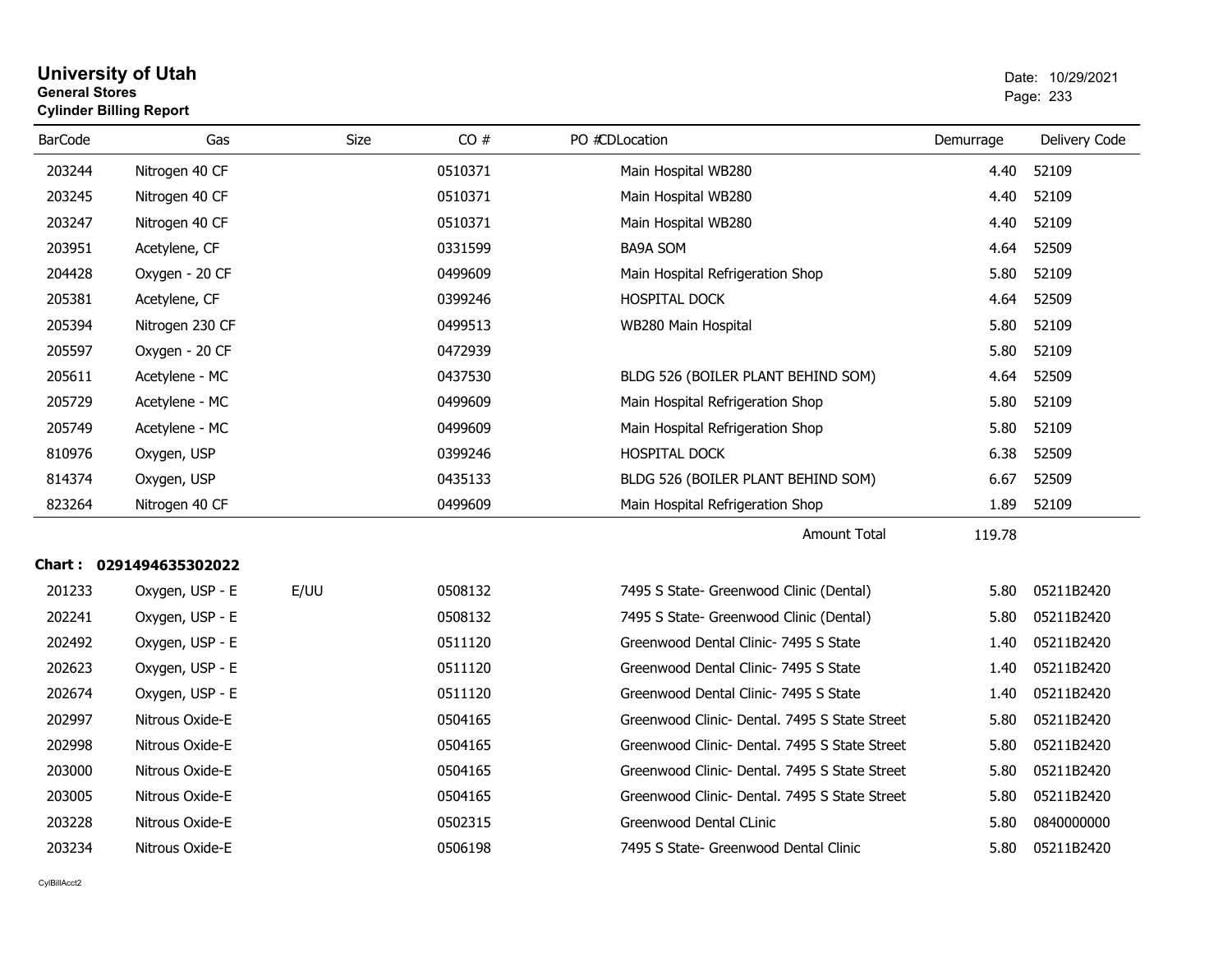| <b>University of Utah</b>      | Date: 10/2 |
|--------------------------------|------------|
| <b>General Stores</b>          | Page: 234  |
| <b>Cylinder Billing Report</b> |            |
|                                |            |

| <b>BarCode</b> | Gas                     | <b>Size</b> | CO#     | PO #CDLocation                          | Demurrage | Delivery Code |
|----------------|-------------------------|-------------|---------|-----------------------------------------|-----------|---------------|
| 203735         | Nitrous Oxide-E         |             | 0497663 | Greenwood dental Clinic                 | 5.80      | 0840000000    |
| 204454         | Oxygen, USP             |             | 0511120 | Greenwood Dental Clinic- 7495 S State   | 1.40      | 05211B2420    |
| 204694         | Oxygen, USP - E         |             | 0508132 | 7495 S State- Greenwood Clinic (Dental) | 4.40      | 05211B2420    |
| 205343         | Oxygen, USP - E         |             | 0511120 | Greenwood Dental Clinic- 7495 S State   | 1.40      | 05211B2420    |
| 205357         | Oxygen, USP - E         |             | 0508132 | 7495 S State- Greenwood Clinic (Dental) | 4.40      | 05211B2420    |
| 205455         | Oxygen, USP - E         |             | 0508132 | 7495 S State- Greenwood Clinic (Dental) | 4.40      | 05211B2420    |
| 205941         | Oxygen, USP - E         |             | 0511120 | Greenwood Dental Clinic- 7495 S State   | 1.40      | 05211B2420    |
| 824019         | Oxygen, USP - E         |             | 0506198 | 7495 S State- Greenwood Dental Clinic   | 7.83      | 05211B2420    |
| 824020         | Oxygen, USP - E         |             | 0506198 | 7495 S State- Greenwood Dental Clinic   | 5.94      | 05211B2420    |
| 824021         | Oxygen, USP - E         |             | 0506198 | 7495 S State- Greenwood Dental Clinic   | 7.83      | 05211B2420    |
| 824022         | Oxygen, USP - E         |             | 0506198 | 7495 S State- Greenwood Dental Clinic   | 5.94      | 05211B2420    |
| 824025         | Oxygen, USP - E         |             | 0506198 | 7495 S State- Greenwood Dental Clinic   | 5.94      | 05211B2420    |
|                |                         |             |         | <b>Amount Total</b>                     | 107.28    |               |
|                | Chart: 0291600635302022 |             |         |                                         |           |               |
| 200544         | Nitrogen 230 CF         | K/UU        | 0498741 | 4040A Main Hospital                     | 5.80      | 0525042710    |
| 201201         | Nitrogen 230 CF         |             | 0505831 | 4211 MAIN HOSPITAL                      | 5.80      | 0525000000    |
| 202928         | Nitrogen 230 CF         |             | 0505451 | 4211 Main Hospital                      | 5.80      | 0525000000    |
|                |                         |             |         | <b>Amount Total</b>                     | 17.40     |               |
| Chart :        | 0293063635302022        |             |         |                                         |           |               |
| 202225         | Oxygen, USP - E         | E/UU        | 0146025 |                                         | 4.64      | 65765         |
|                |                         |             |         | <b>Amount Total</b>                     | 4.64      |               |
|                | Chart: 0293511635302022 |             |         |                                         |           |               |
| 201237         | Oxygen, USP             | E/UU        | 0110212 |                                         | 4.64      | 65765         |
| 205315         | Oxygen, USP - E         |             | 0421468 | <b>ETC Clinic Dock</b>                  | 4.64      | 65765         |
|                |                         |             |         | <b>Amount Total</b>                     | 9.28      |               |

**Chart : 0293536628002022**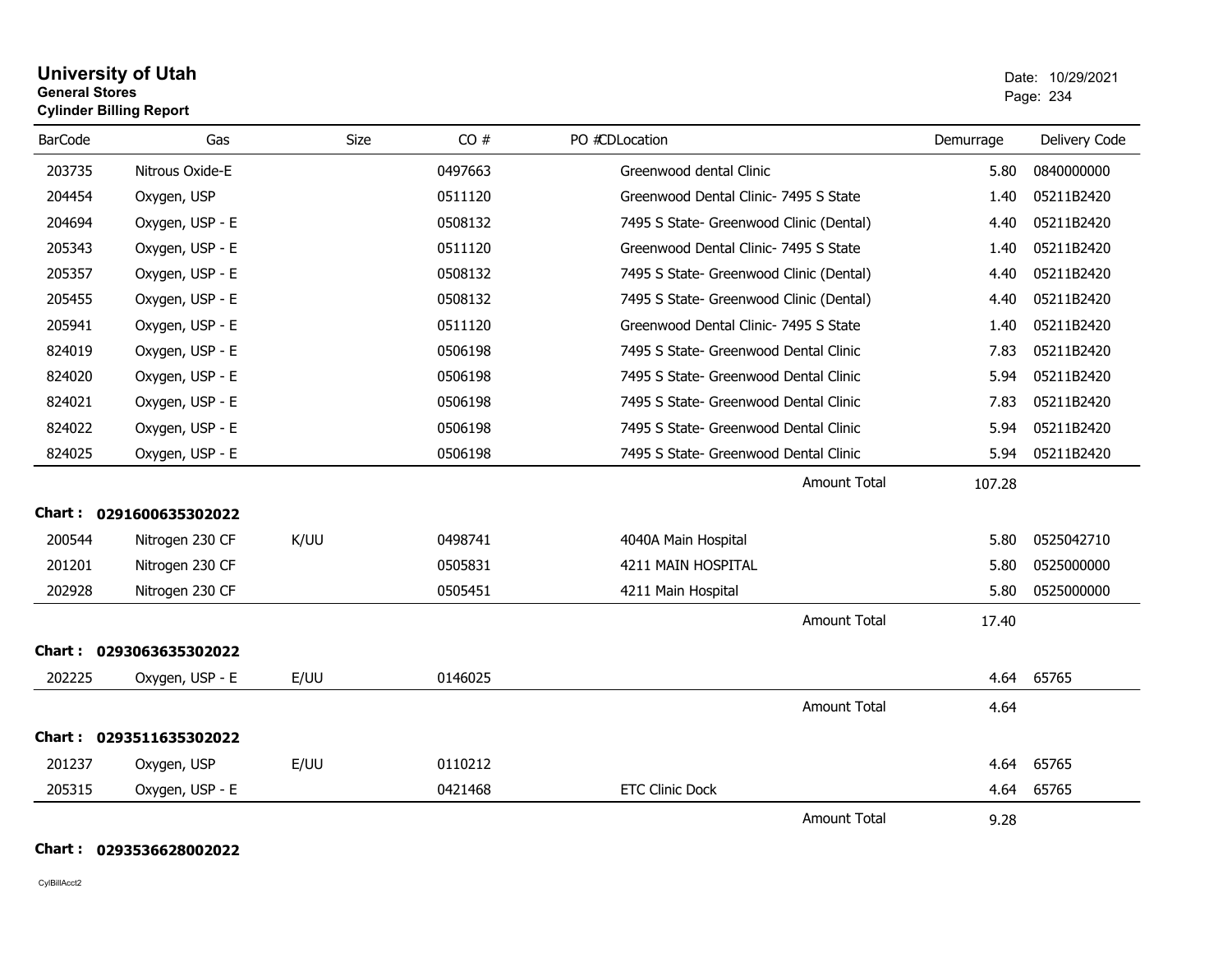| <b>University of Utah</b><br><b>General Stores</b><br><b>Cylinder Billing Report</b> |                         |           |         |                             |           | Date: 10/29/2021<br>Page: 235 |
|--------------------------------------------------------------------------------------|-------------------------|-----------|---------|-----------------------------|-----------|-------------------------------|
| <b>BarCode</b>                                                                       | Gas                     | Size      | CO#     | PO #CDLocation              | Demurrage | Delivery Code                 |
| 203375                                                                               | Oxygen, USP - E         | E/UU      | 0343394 | 650 SOUTH KOMAS SUITE 200   | 4.64      | 65765                         |
| 820350                                                                               | Oxygen, USP - E         |           | 0477994 | 240 East Morris Ave STe 400 | 7.83      | 65765                         |
| 820361                                                                               | Oxygen, USP - E         |           | 0477994 | 240 East Morris Ave STe 400 | 7.83      | 65765                         |
| 820363                                                                               | Oxygen, USP - E         |           | 0477994 | 240 East Morris Ave STe 400 | 7.83      | 65765                         |
|                                                                                      |                         |           |         | Amount Total                | 28.13     |                               |
|                                                                                      | Chart: 0293536635302022 |           |         |                             |           |                               |
| 203424                                                                               | Oxygen, USP - E         | E/UU      | 0306973 | 650 KOMAS #200              | 4.64      | 65765                         |
|                                                                                      |                         |           |         | Amount Total                | 4.64      |                               |
|                                                                                      | Chart: 0293537635302022 |           |         |                             |           |                               |
| 114600                                                                               | Oxygen, USP - E         | E/MT. AIR | 0077983 | BLDG. RECEIVING DEPT.       | 6.09      | 65765                         |
| 114913                                                                               | Oxygen, USP - E         |           | 0082656 | <b>REC DOCK</b>             | 6.09      | 65765                         |
| 117204                                                                               | Oxygen, USP - E         |           | 0108428 | UNI                         | 6.09      | 65765                         |
| 201234                                                                               | Oxygen, USP - E         |           | 0146025 |                             | 4.64      | 65765                         |
| 201239                                                                               | Oxygen, USP - E         |           | 0231852 | 501 CHIPETA                 | 4.64      | 65765                         |
| 202227                                                                               | Oxygen, USP - E         |           | 0361695 | Uni Dock                    | 4.64      | 65765                         |
| 202228                                                                               | Oxygen, USP - E         |           | 0170570 | UNI DOCK                    | 4.64      | 65765                         |
| 202395                                                                               | Oxygen, USP - E         |           | 0262665 | 501 CHIPETA                 | 4.64      | 65765                         |
| 202539                                                                               | Oxygen, USP - E         |           | 0439829 | <b>DOCK</b>                 | 4.64      | 65765                         |
| 202635                                                                               | Oxygen, USP - E         |           | 0354997 | Uni Dock                    | 4.64      | 65765                         |
| 204509                                                                               | Oxygen, USP - E         |           | 0146059 |                             | 4.64      | 65765                         |
| 204707                                                                               | Oxygen, USP - E         |           | 0168205 |                             | 4.64      | 65765                         |
| 204748                                                                               | Oxygen, USP - E         |           | 0167831 |                             | 4.64      | 65765                         |
| 204788                                                                               | Oxygen, USP - E         |           | 0183765 |                             | 4.64      |                               |
| 801385                                                                               | Oxygen, USP - E         |           | 0146197 |                             | 6.09      | 65765                         |
| 802906                                                                               | Oxygen, USP - E         |           | 0197291 | 501 CHIPETA                 | 5.22      | 65765                         |
| 805069                                                                               | Oxygen, USP - E         |           | 0267872 | 501 CHIPETA                 | 6.09      | 65765                         |
|                                                                                      |                         |           |         | <b>Amount Total</b>         | 86.71     |                               |